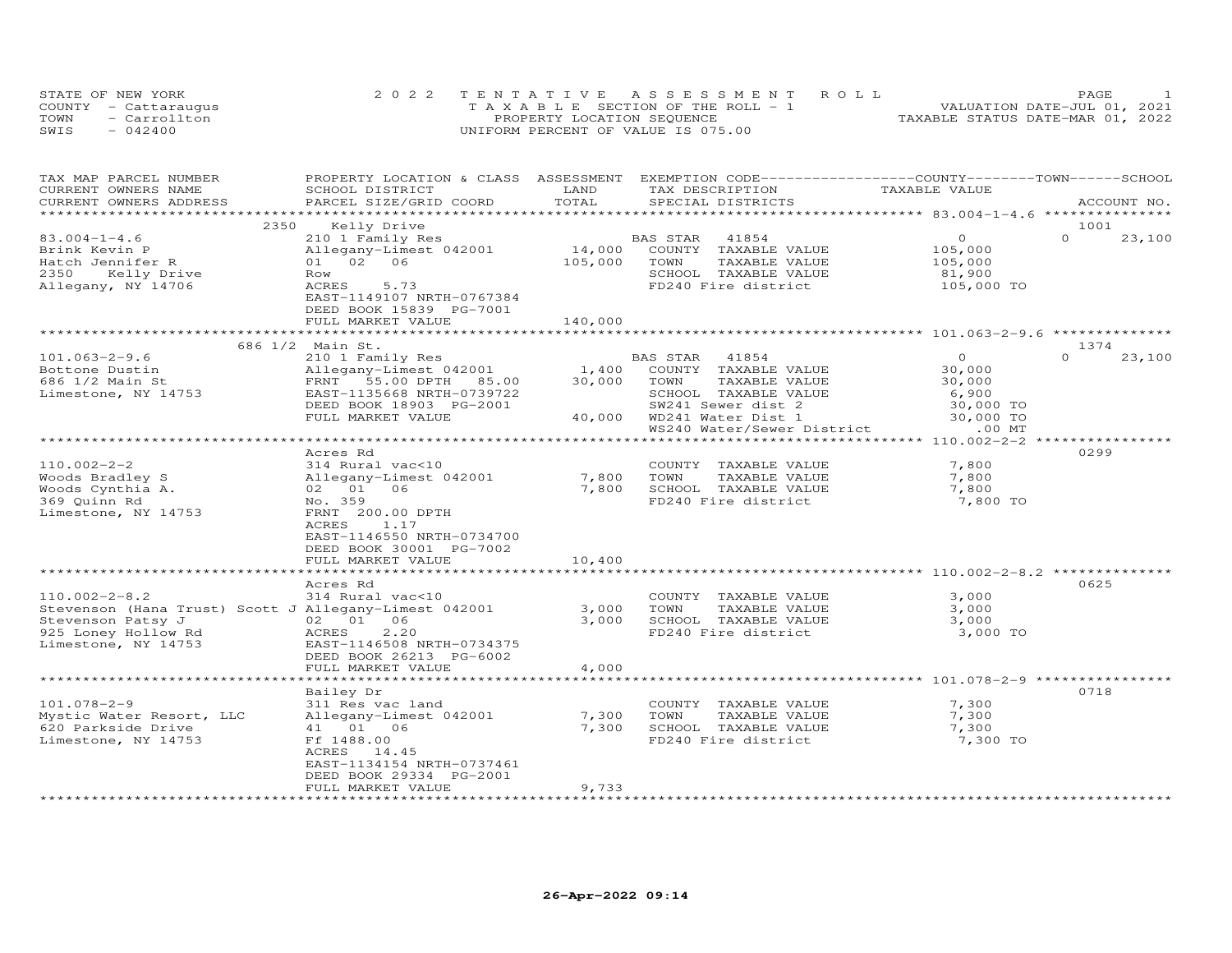|      | STATE OF NEW YORK    | 2022 TENTATIVE ASSESSMENT ROLL        | PAGE                             |
|------|----------------------|---------------------------------------|----------------------------------|
|      | COUNTY - Cattaraugus | T A X A B L E SECTION OF THE ROLL - 1 | VALUATION DATE-JUL 01, 2021      |
| TOWN | - Carrollton         | PROPERTY LOCATION SEQUENCE            | TAXABLE STATUS DATE-MAR 01, 2022 |
| SWIS | $-042400$            | UNIFORM PERCENT OF VALUE IS 075.00    |                                  |

| TAX MAP PARCEL NUMBER<br>CURRENT OWNERS NAME<br>CURRENT OWNERS ADDRESS | PROPERTY LOCATION & CLASS ASSESSMENT<br>SCHOOL DISTRICT<br>PARCEL SIZE/GRID COORD | LAND<br>TOTAL  | EXEMPTION CODE------------------COUNTY-------TOWN-----SCHOOL<br>TAX DESCRIPTION<br>SPECIAL DISTRICTS | TAXABLE VALUE | ACCOUNT NO. |
|------------------------------------------------------------------------|-----------------------------------------------------------------------------------|----------------|------------------------------------------------------------------------------------------------------|---------------|-------------|
|                                                                        |                                                                                   |                |                                                                                                      |               |             |
|                                                                        | 5903 Bailey Dr                                                                    |                |                                                                                                      |               | 0741        |
| $101.079 - 1 - 17$                                                     | 431 Auto dealer                                                                   |                | COUNTY TAXABLE VALUE                                                                                 | 55,500        |             |
| Limestone Redemption Center LL Allegany-Limest 042001                  |                                                                                   | 2,000          | TOWN<br>TAXABLE VALUE                                                                                | 55,500        |             |
| S903 Bailey Drive<br>Timestone, NY 14753                               | 25 01 06                                                                          | 55,500         | SCHOOL TAXABLE VALUE                                                                                 | 55,500        |             |
|                                                                        | FRNT 64.00 DPTH 107.00                                                            |                | FD240 Fire district                                                                                  | 55,500 TO     |             |
|                                                                        | EAST-1135903 NRTH-0737068                                                         |                |                                                                                                      | 55,500 TO     |             |
|                                                                        | DEED BOOK 20190 PG-3962                                                           |                | SW241 Sewer dist 2<br>WD241 Water Dist 1                                                             | 55,500 TO     |             |
|                                                                        | FULL MARKET VALUE                                                                 | 74,000         | WS240 Water/Sewer District                                                                           | $.00$ MT      |             |
|                                                                        |                                                                                   |                |                                                                                                      |               |             |
|                                                                        | 6070 Bailey Dr                                                                    |                |                                                                                                      |               | 0848        |
| $101.078 - 2 - 10$                                                     | 210 1 Family Res                                                                  |                | COUNTY TAXABLE VALUE                                                                                 | 61,000        |             |
|                                                                        | Allegany-Limest 042001                                                            | 8,600          | TOWN<br>TAXABLE VALUE                                                                                | 61,000        |             |
| Reynolds David A.<br>6070 Bailey Dr.                                   | 41 01 06                                                                          | 61,000         | SCHOOL TAXABLE VALUE                                                                                 | 61,000        |             |
| Limestone, NY 14753                                                    | Ff 95' Parkside Dr                                                                |                | FD240 Fire district                                                                                  | 61,000 TO     |             |
|                                                                        | 345' River St                                                                     |                |                                                                                                      |               |             |
|                                                                        | ACRES<br>1.73                                                                     |                |                                                                                                      |               |             |
|                                                                        | EAST-1133002 NRTH-0737334                                                         |                |                                                                                                      |               |             |
|                                                                        | DEED BOOK 28060 PG-2001                                                           |                |                                                                                                      |               |             |
|                                                                        | FULL MARKET VALUE                                                                 | 81,333         |                                                                                                      |               |             |
|                                                                        | **************************                                                        |                |                                                                                                      |               |             |
|                                                                        | 465 Camp                                                                          |                |                                                                                                      |               | 0192        |
| $100.004 - 1 - 35$                                                     | 260 Seasonal res                                                                  |                | COUNTY TAXABLE VALUE                                                                                 | 17,500        |             |
| Balcarczyk Laura M., John J. Allegany-Limest 042001                    |                                                                                   | 7,500          | TOWN<br>TAXABLE VALUE                                                                                | 17,500        |             |
| Balcarczyk Robert E., Michael 48 01 06                                 |                                                                                   | 17,500         | SCHOOL TAXABLE VALUE                                                                                 | 17,500        |             |
| 106 Victory Avenue Ff 209.00 Row                                       |                                                                                   |                | FD240 Fire district                                                                                  | 17,500 TO     |             |
| Lackawanna, NY 14218                                                   | 1.00<br>ACRES                                                                     |                |                                                                                                      |               |             |
|                                                                        | EAST-1126650 NRTH-0735855                                                         |                |                                                                                                      |               |             |
|                                                                        | DEED BOOK 20200 PG-2204                                                           |                |                                                                                                      |               |             |
|                                                                        | FULL MARKET VALUE                                                                 | 23,333         |                                                                                                      |               |             |
|                                                                        |                                                                                   |                |                                                                                                      |               |             |
|                                                                        | 468 Camp Rd                                                                       |                |                                                                                                      |               | 0906        |
| $100.004 - 1 - 28$                                                     | 314 Rural vac<10                                                                  |                | COUNTY TAXABLE VALUE                                                                                 | 3,000         |             |
| Klenk Frank W                                                          | Allegany-Limest 042001                                                            | 3,000          | TOWN<br>TAXABLE VALUE                                                                                | 3,000         |             |
| 500 Camp Rd                                                            | 48  01  06                                                                        | 3,000          | SCHOOL TAXABLE VALUE                                                                                 | 3,000         |             |
| Limestone, NY 14753                                                    | Row                                                                               |                | FD240 Fire district                                                                                  | 3,000 TO      |             |
|                                                                        | FRNT 300.00 DPTH 115.00                                                           |                |                                                                                                      |               |             |
|                                                                        | EAST-1126899 NRTH-0735875                                                         |                |                                                                                                      |               |             |
|                                                                        | DEED BOOK 758<br>PG-00373                                                         |                |                                                                                                      |               |             |
|                                                                        | FULL MARKET VALUE                                                                 | 4,000          |                                                                                                      |               |             |
|                                                                        | *******************************                                                   | ************** |                                                                                                      |               |             |
|                                                                        | 485 Camp Rd                                                                       |                |                                                                                                      |               | 0183        |
| $100.004 - 1 - 34$                                                     | 210 1 Family Res                                                                  |                | COUNTY TAXABLE VALUE                                                                                 | 19,000        |             |
| Quinlan Tom                                                            | Allegany-Limest 042001                                                            | 6,800          | TOWN<br>TAXABLE VALUE                                                                                | 19,000        |             |
| Quinlan Anita                                                          | 48  01  06                                                                        | 19,000         | SCHOOL TAXABLE VALUE                                                                                 | 19,000        |             |
| 198 Thorncliff Rd                                                      | Row                                                                               |                | FD240 Fire district                                                                                  | 19,000 TO     |             |
| Buffalo, NY 14223                                                      | FRNT 150.00 DPTH 200.00                                                           |                |                                                                                                      |               |             |
|                                                                        | EAST-1126747 NRTH-0736020                                                         |                |                                                                                                      |               |             |
|                                                                        | DEED BOOK 22647 PG-9001                                                           |                |                                                                                                      |               |             |
|                                                                        | FULL MARKET VALUE                                                                 | 25,333         |                                                                                                      |               |             |
|                                                                        |                                                                                   |                |                                                                                                      |               |             |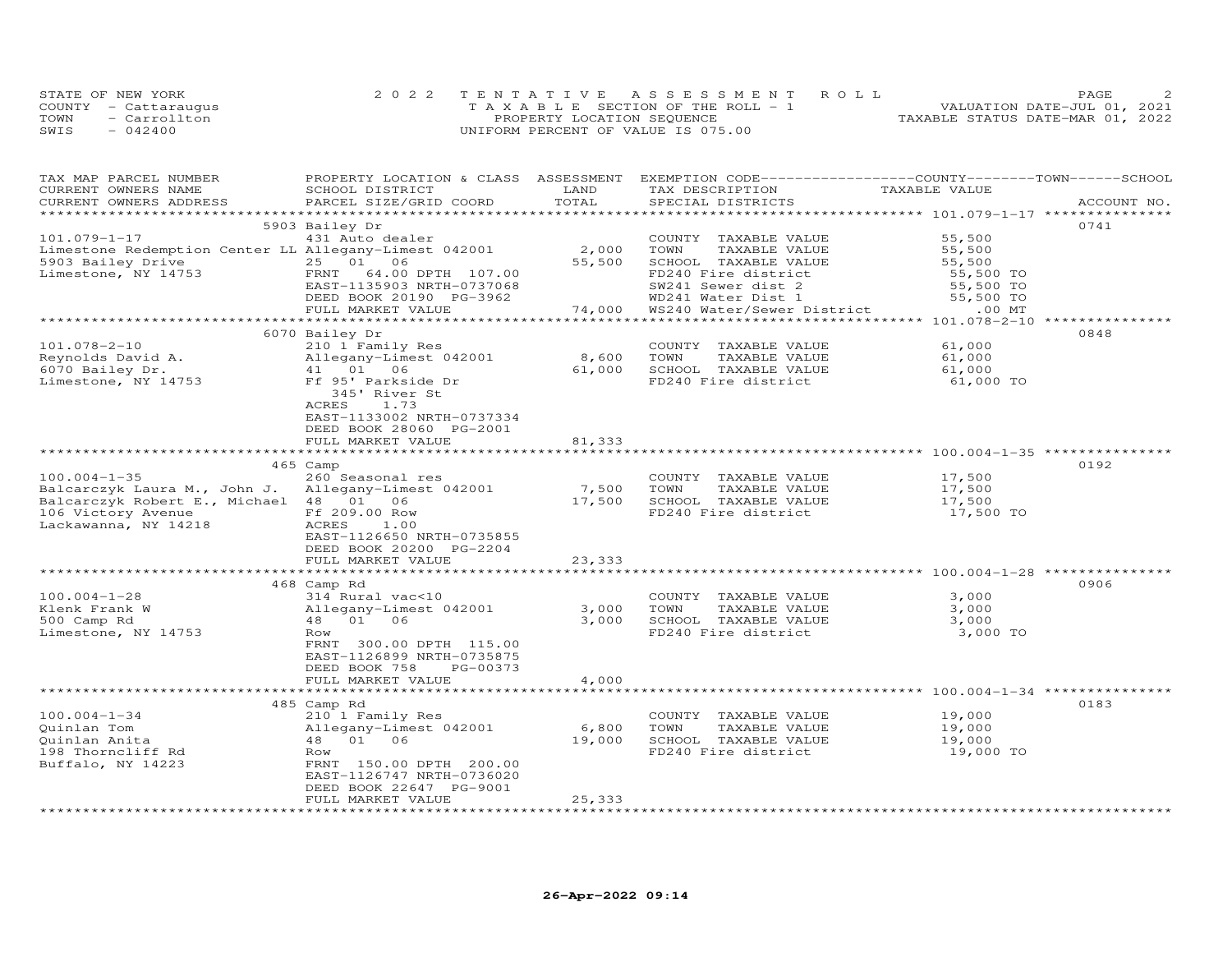| STATE OF NEW YORK    | 2022 TENTATIVE ASSESSMENT ROLL        | PAGE.                            |  |
|----------------------|---------------------------------------|----------------------------------|--|
| COUNTY - Cattaraugus | T A X A B L E SECTION OF THE ROLL - 1 | VALUATION DATE-JUL 01, 2021      |  |
| TOWN<br>- Carrollton | PROPERTY LOCATION SEQUENCE            | TAXABLE STATUS DATE-MAR 01, 2022 |  |
| $-042400$<br>SWIS    | UNIFORM PERCENT OF VALUE IS 075.00    |                                  |  |

| TAX MAP PARCEL NUMBER<br>CURRENT OWNERS NAME<br>CURRENT OWNERS ADDRESS | PROPERTY LOCATION & CLASS ASSESSMENT<br>SCHOOL DISTRICT<br>PARCEL SIZE/GRID COORD                    | LAND<br>TOTAL   | EXEMPTION CODE-----------------COUNTY-------TOWN------SCHOOL<br>TAX DESCRIPTION<br>SPECIAL DISTRICTS | TAXABLE VALUE                 | ACCOUNT NO.        |
|------------------------------------------------------------------------|------------------------------------------------------------------------------------------------------|-----------------|------------------------------------------------------------------------------------------------------|-------------------------------|--------------------|
| ***********************                                                | ******************************                                                                       |                 |                                                                                                      |                               |                    |
| $100.004 - 1 - 33$                                                     | 491 Camp Rd<br>210 1 Family Res                                                                      |                 | COUNTY TAXABLE VALUE                                                                                 | 32,000                        | 0018               |
| Bateau Lawrence W<br>Bateau Suzanne<br>491 camp Rd                     | Allegany-Limest 042001<br>48  01  06<br>Row                                                          | 7,500<br>32,000 | TAXABLE VALUE<br>TOWN<br>SCHOOL TAXABLE VALUE<br>FD240 Fire district                                 | 32,000<br>32,000<br>32,000 TO |                    |
| Linestone, NY 14753                                                    | FRNT 200.00 DPTH 200.00<br>EAST-1126791 NRTH-0736193<br>DEED BOOK 27482 PG-2001<br>FULL MARKET VALUE | 42,667          |                                                                                                      |                               |                    |
|                                                                        | ***********************************                                                                  |                 |                                                                                                      |                               |                    |
|                                                                        | 495 Camp Rd                                                                                          |                 |                                                                                                      |                               | 0108               |
| $100.004 - 1 - 32$                                                     | 312 Vac w/imprv                                                                                      |                 | COUNTY TAXABLE VALUE                                                                                 | 4,600                         |                    |
| Kowalewski Mark                                                        | Allegany-Limest 042001                                                                               | 2,600           | TOWN<br>TAXABLE VALUE                                                                                | 4,600                         |                    |
| 6903 Erie Rd Apt A                                                     | 48 01 06                                                                                             | 4,600           | SCHOOL TAXABLE VALUE                                                                                 | 4,600                         |                    |
| Derby, NY 14047                                                        | Row<br>FRNT 150.00 DPTH 200.00<br>EAST-1126821 NRTH-0736367<br>DEED BOOK 29775 PG-4002               |                 | FD240 Fire district                                                                                  | 4,600 TO                      |                    |
|                                                                        | FULL MARKET VALUE                                                                                    | 6,133           |                                                                                                      |                               |                    |
|                                                                        | 500 Camp Rd                                                                                          |                 |                                                                                                      |                               | 0268               |
| $100.004 - 1 - 27$                                                     | 210 1 Family Res                                                                                     |                 | ENH STAR<br>41834                                                                                    | $\Omega$                      | $\Omega$<br>38,600 |
| Klenk Frank W                                                          | Allegany-Limest 042001                                                                               | 7,500           | COUNTY TAXABLE VALUE                                                                                 | 38,600                        |                    |
| 500 Camp Rd                                                            | 48 01 06                                                                                             | 38,600          | TAXABLE VALUE<br>TOWN                                                                                | 38,600                        |                    |
| Limestone, NY 14753                                                    | Ff 395.00 Row                                                                                        |                 | SCHOOL TAXABLE VALUE                                                                                 | $\circ$                       |                    |
|                                                                        | ACRES<br>1.00                                                                                        |                 | FD240 Fire district                                                                                  | 38,600 TO                     |                    |
|                                                                        | EAST-1126974 NRTH-0736192<br>DEED BOOK 00718 PG-01031                                                |                 |                                                                                                      |                               |                    |
|                                                                        | FULL MARKET VALUE                                                                                    | 51,467          |                                                                                                      |                               |                    |
|                                                                        | *************************                                                                            |                 |                                                                                                      |                               |                    |
|                                                                        | 504 Camp Rd                                                                                          |                 |                                                                                                      |                               | 1107               |
| $100.004 - 1 - 3.5$                                                    | 314 Rural vac<10                                                                                     |                 | COUNTY TAXABLE VALUE                                                                                 | 2,000                         |                    |
| Behan Michael W.                                                       | Allegany-Limest 042001                                                                               | 2,000           | TAXABLE VALUE<br>TOWN                                                                                | 2,000                         |                    |
| Luzzi Dawn M.                                                          | 48 01 06                                                                                             | 2,000           | SCHOOL TAXABLE VALUE                                                                                 | 2,000                         |                    |
| 6427 Limestone Run Road                                                | Row                                                                                                  |                 | FD240 Fire district                                                                                  | 2,000 TO                      |                    |
| Limestone, NY 14753                                                    | FRNT 198.00 DPTH 115.00                                                                              |                 |                                                                                                      |                               |                    |
|                                                                        | EAST-1127012 NRTH-0736508                                                                            |                 |                                                                                                      |                               |                    |
|                                                                        | DEED BOOK 20190 PG-7539                                                                              |                 |                                                                                                      |                               |                    |
|                                                                        | FULL MARKET VALUE                                                                                    | 2,667           |                                                                                                      |                               |                    |
|                                                                        | ***************************                                                                          |                 |                                                                                                      |                               |                    |
|                                                                        | 505 Camp Rd                                                                                          |                 |                                                                                                      |                               | 0078               |
| $100.004 - 1 - 30$                                                     | 260 Seasonal res                                                                                     |                 | COUNTY TAXABLE VALUE                                                                                 | 8,000                         |                    |
| Debolt Wilbur<br>James Debolt                                          | Allegany-Limest 042001<br>48  01  06                                                                 | 3,500<br>8,000  | TOWN<br>TAXABLE VALUE<br>SCHOOL TAXABLE VALUE                                                        | 8,000<br>8,000                |                    |
| 7507 Derby Rd                                                          | Row                                                                                                  |                 | FD240 Fire district                                                                                  | 8,000 TO                      |                    |
| Derby, NY 14047                                                        | FRNT 100.00 DPTH 200.00                                                                              |                 |                                                                                                      |                               |                    |
|                                                                        | EAST-1126828 NRTH-0736551                                                                            |                 |                                                                                                      |                               |                    |
|                                                                        | DEED BOOK 665<br>PG-00581                                                                            |                 |                                                                                                      |                               |                    |
|                                                                        | FULL MARKET VALUE                                                                                    | 10,667          |                                                                                                      |                               |                    |
|                                                                        |                                                                                                      |                 |                                                                                                      |                               |                    |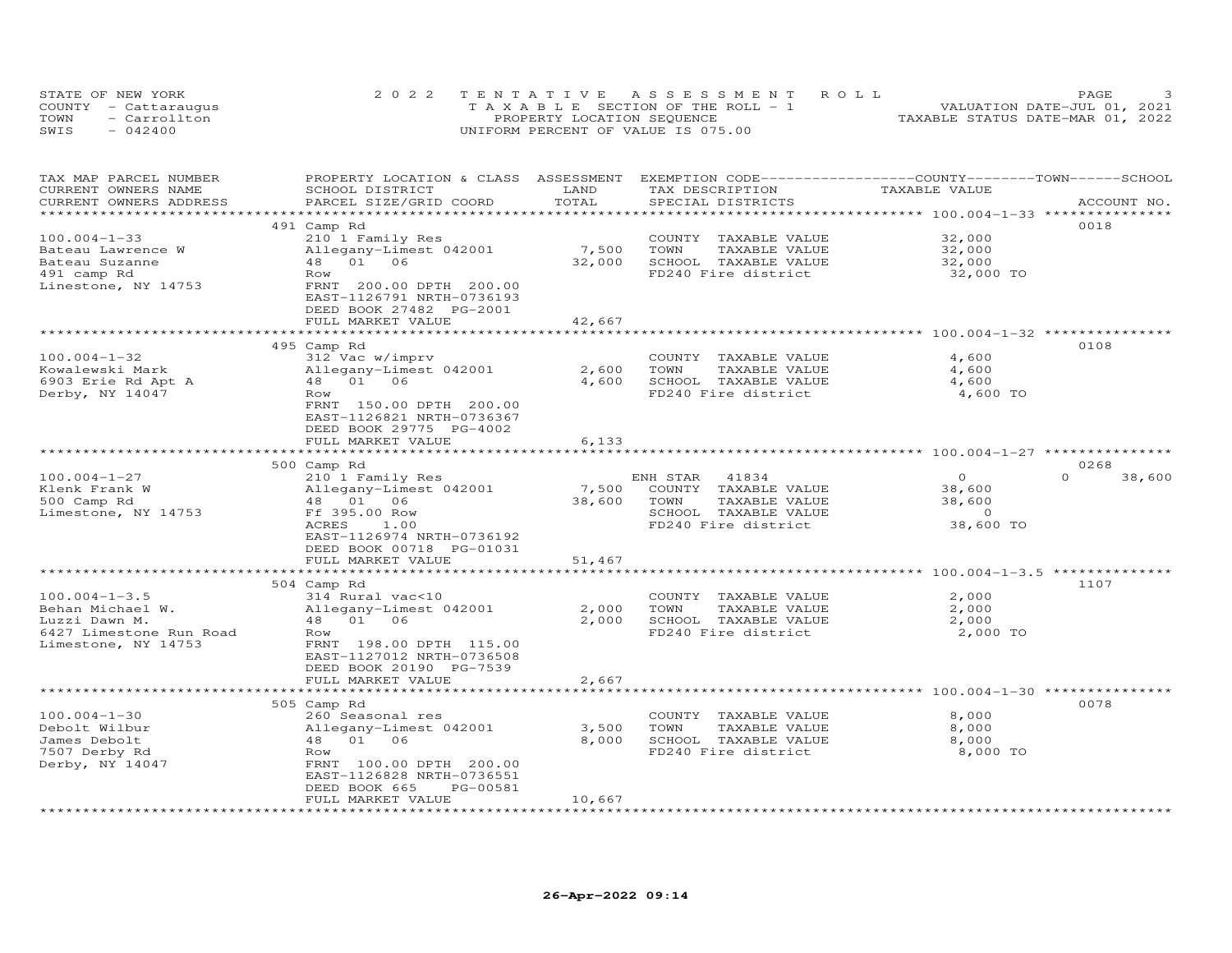|      | STATE OF NEW YORK    | 2022 TENTATIVE ASSESSMENT ROLL        | PAGE.                            |
|------|----------------------|---------------------------------------|----------------------------------|
|      | COUNTY - Cattaraugus | T A X A B L E SECTION OF THE ROLL - 1 | VALUATION DATE-JUL 01, 2021      |
| TOWN | - Carrollton         | PROPERTY LOCATION SEQUENCE            | TAXABLE STATUS DATE-MAR 01, 2022 |
| SWIS | $-042400$            | UNIFORM PERCENT OF VALUE IS 075.00    |                                  |

| TAX MAP PARCEL NUMBER                     | PROPERTY LOCATION & CLASS ASSESSMENT |                               | EXEMPTION CODE------------------COUNTY-------TOWN-----SCHOOL              |                                                    |             |                |
|-------------------------------------------|--------------------------------------|-------------------------------|---------------------------------------------------------------------------|----------------------------------------------------|-------------|----------------|
| CURRENT OWNERS NAME                       | SCHOOL DISTRICT                      | LAND                          | TAX DESCRIPTION                                                           | TAXABLE VALUE                                      |             |                |
| CURRENT OWNERS ADDRESS                    | PARCEL SIZE/GRID COORD               | TOTAL                         | SPECIAL DISTRICTS                                                         |                                                    | ACCOUNT NO. |                |
|                                           |                                      |                               |                                                                           |                                                    |             |                |
|                                           | 497 Camp Run Rd                      |                               |                                                                           |                                                    | 0340        |                |
| $100.004 - 1 - 31$                        | 260 Seasonal res                     |                               | COUNTY TAXABLE VALUE                                                      | 21,000                                             |             |                |
| Kowalewski Mark                           | Allegany-Limest 042001               | 900                           | TOWN<br>TAXABLE VALUE                                                     | 21,000                                             |             |                |
| 6903 Erie Rd Apt A                        | 48 01 06                             | 21,000                        | SCHOOL TAXABLE VALUE                                                      | 21,000                                             |             |                |
| Derby, NY 14047                           | Row                                  |                               | FD240 Fire district                                                       | 21,000 TO                                          |             |                |
|                                           | FRNT<br>50.00 DPTH 200.00            |                               |                                                                           |                                                    |             |                |
|                                           | EAST-1126825 NRTH-0736472            |                               |                                                                           |                                                    |             |                |
|                                           | DEED BOOK 29775 PG-4002              |                               |                                                                           |                                                    |             |                |
|                                           | FULL MARKET VALUE                    | 28,000                        |                                                                           |                                                    |             |                |
|                                           |                                      |                               |                                                                           |                                                    |             |                |
|                                           | 2485 Carrollton                      |                               |                                                                           |                                                    | 0298        |                |
| $92.001 - 1 - .298$                       | 210 1 Family Res                     |                               | AGED C/T<br>41801                                                         | 2,700                                              | 2,700       | $\Omega$       |
| Lycett Robert Sr                          | Salamanca Centr 041600               |                               | 0 ENH STAR<br>41834                                                       | $\overline{O}$                                     | $\Omega$    | 13,500         |
| Lycett Patricia                           | 00 02<br>06                          | 13,500                        | COUNTY TAXABLE VALUE                                                      | 10,800                                             |             |                |
| 2485 Carrollton Rd                        | Resv.                                |                               | TOWN<br>TAXABLE VALUE                                                     | 10,800                                             |             |                |
| Kill Buck, NY 14748                       | FRNT<br>52.00 DPTH 180.00            |                               |                                                                           | $\circ$                                            |             |                |
|                                           | DEED BOOK 00997 PG-00656             |                               | SCHOOL TAXABLE VALUE<br>FD240 Fire district                               | 13,500 TO                                          |             |                |
|                                           | FULL MARKET VALUE                    | 18,000                        |                                                                           |                                                    |             |                |
|                                           |                                      | ***************************** |                                                                           | ******************** 82.000-2-.251 *************** |             |                |
|                                           | 2565 Carrollton                      |                               |                                                                           |                                                    | 0251        |                |
| $82.000 - 2 - .251$                       | 210 1 Family Res                     |                               | VET COM CT 41131                                                          | 9,750                                              | 9,750       | $\overline{0}$ |
| Haley Raymond T                           | Salamanca Centr 041600               |                               | 41834<br>0 ENH STAR                                                       | $\overline{0}$                                     | $\Omega$    | 39,000         |
| Haley Mary C                              | 00 02<br>06                          | 39,000                        | COUNTY TAXABLE VALUE                                                      | 29,250                                             |             |                |
| 2565 Carrollton Rd<br>Kill Buck, NY 14748 | Resv.                                |                               | TOWN<br>TAXABLE VALUE                                                     | 29,250                                             |             |                |
| Kill Buck, NY 14748                       | DEED BOOK 00954 PG-00323             |                               | SCHOOL TAXABLE VALUE                                                      | 29,25<br>$\Omega$                                  |             |                |
|                                           | FULL MARKET VALUE                    |                               | 52,000 FD240 Fire district                                                | 39,000 TO                                          |             |                |
|                                           | ******************************       |                               |                                                                           |                                                    |             |                |
|                                           | 2575 Carrollton                      |                               |                                                                           |                                                    | 0249        |                |
| $82.000 - 2 - .249$                       | 210 1 Family Res                     |                               | AGED C/T/S 41800                                                          | 17,500                                             | 17,500      | 17,500         |
| Jones Robert W. & John F.                 | Salamanca Centr 041600               |                               | 0 ENH STAR<br>41834                                                       | $\overline{O}$                                     | $\Omega$    | 17,500         |
| Jones Patricia A                          | 00 02<br>06                          | 35,000                        | COUNTY TAXABLE VALUE                                                      | 17,500                                             |             |                |
| 3675 W Branch Rd                          | Resv.                                |                               | TOWN<br>TAXABLE VALUE                                                     | 17,500                                             |             |                |
| Allegany, NY 14706                        | DEED BOOK 6970 PG-6001               |                               |                                                                           | $\Omega$                                           |             |                |
|                                           | FULL MARKET VALUE                    |                               | TOWN IRANELLE VALUE<br>SCHOOL TAXABLE VALUE<br>46,667 FD240 Fire district | 35,000 TO                                          |             |                |
|                                           | ***************************          |                               |                                                                           |                                                    |             |                |
|                                           | 2605 Carrollton                      |                               |                                                                           |                                                    | 0089        |                |
| $82.000 - 2 - .89$                        | 210 1 Family Res                     |                               | 41854<br><b>BAS STAR</b>                                                  | $\overline{O}$                                     | $\Omega$    | 23,100         |
| Costello Benjamin A                       | Salamanca Centr 041600               | $\overline{O}$                | COUNTY TAXABLE VALUE                                                      | 32,000                                             |             |                |
| Costello Phyllis                          | 00 02<br>06                          | 32,000                        | TOWN<br>TAXABLE VALUE                                                     | 32,000                                             |             |                |
| 2605 Carrollton Rd                        | Resv.                                |                               | SCHOOL<br>TAXABLE VALUE                                                   | 8,900                                              |             |                |
| Kill Buck, NY 14748                       | FULL MARKET VALUE                    | 42,667                        | FD240 Fire district                                                       | 32,000 TO                                          |             |                |
|                                           |                                      |                               |                                                                           | ****************************                       |             |                |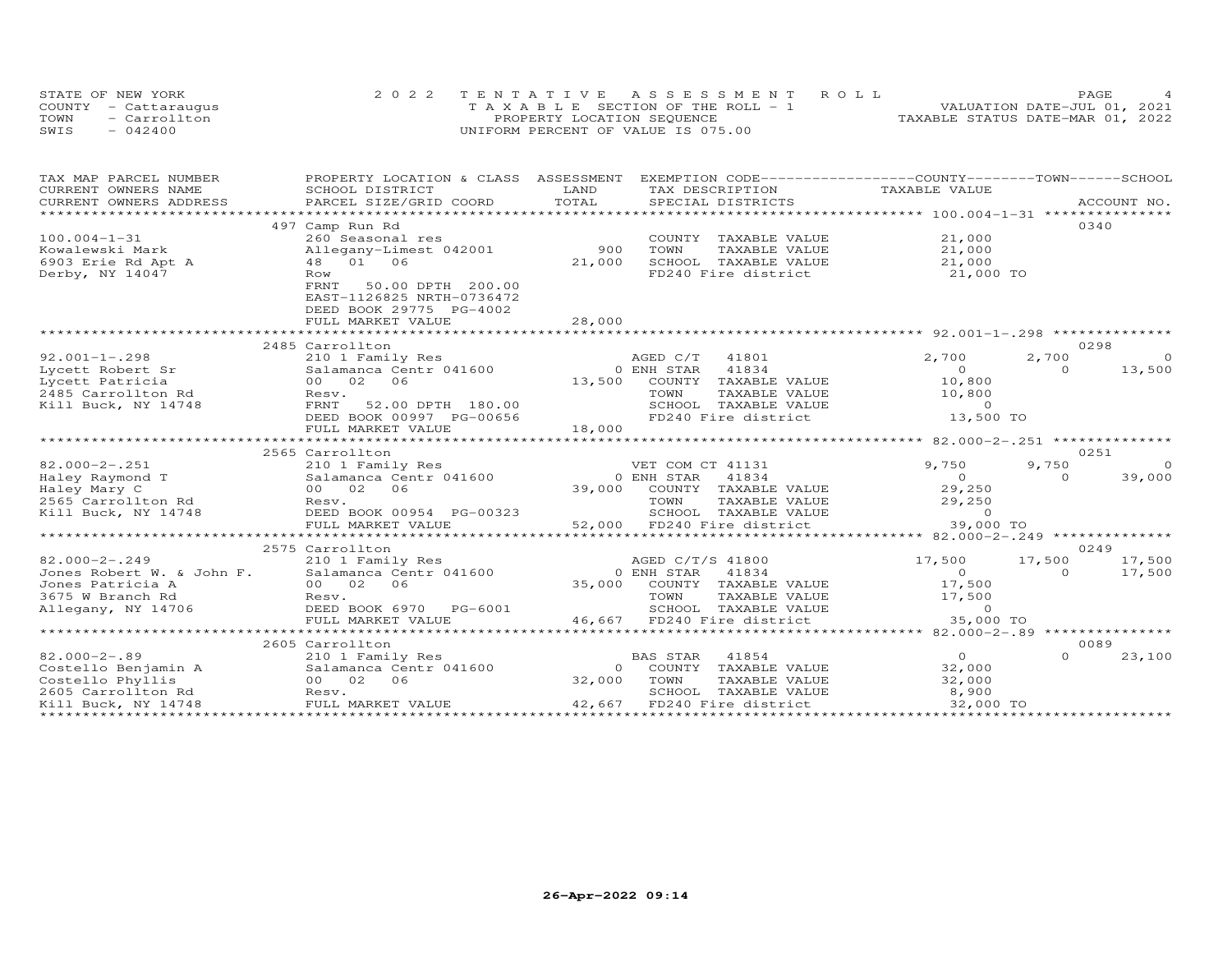|      | STATE OF NEW YORK    | 2022 TENTATIVE ASSESSMENT ROLL        | PAGE                             |
|------|----------------------|---------------------------------------|----------------------------------|
|      | COUNTY - Cattaraugus | T A X A B L E SECTION OF THE ROLL - 1 | VALUATION DATE-JUL 01, 2021      |
| TOWN | - Carrollton         | PROPERTY LOCATION SEQUENCE            | TAXABLE STATUS DATE-MAR 01, 2022 |
| SWIS | $-042400$            | UNIFORM PERCENT OF VALUE IS 075.00    |                                  |

| TAX MAP PARCEL NUMBER                  | PROPERTY LOCATION & CLASS ASSESSMENT EXEMPTION CODE----------------COUNTY-------TOWN------SCHOOL |                          |                        |                                                   |                    |
|----------------------------------------|--------------------------------------------------------------------------------------------------|--------------------------|------------------------|---------------------------------------------------|--------------------|
| CURRENT OWNERS NAME                    | SCHOOL DISTRICT                                                                                  | LAND                     | TAX DESCRIPTION        | TAXABLE VALUE                                     |                    |
| CURRENT OWNERS ADDRESS                 | PARCEL SIZE/GRID COORD                                                                           | TOTAL                    | SPECIAL DISTRICTS      |                                                   | ACCOUNT NO.        |
|                                        |                                                                                                  |                          |                        |                                                   |                    |
|                                        | 2585 Carrollton Rd                                                                               |                          |                        |                                                   | 0250               |
| $82.000 - 2 - .250$                    | 210 1 Family Res                                                                                 |                          | COUNTY TAXABLE VALUE   | 9,000                                             |                    |
| Tucker Mary                            | Salamanca Centr 041600                                                                           | $\Omega$                 | TOWN<br>TAXABLE VALUE  | 9,000                                             |                    |
| Renee Denfund                          | 00 00<br>00                                                                                      | 9,000                    | SCHOOL TAXABLE VALUE   | 9,000                                             |                    |
| 2588 Carrollton Rd                     | Resv.                                                                                            |                          | FD240 Fire district    | 9,000 TO                                          |                    |
| Kill Buck, NY 14748                    | DEED BOOK 00944 PG-00895                                                                         |                          |                        |                                                   |                    |
|                                        | FULL MARKET VALUE                                                                                | 12,000                   |                        |                                                   |                    |
|                                        |                                                                                                  |                          |                        |                                                   |                    |
|                                        | 2607 Carrollton Rd                                                                               |                          |                        |                                                   | 0357               |
| $82.000 - 2 - .357$                    | 210 1 Family Res                                                                                 |                          | BAS STAR<br>41854      | $\Omega$                                          | $\Omega$<br>23,100 |
| Costello Michael C                     | Salamanca Centr 041600                                                                           |                          | 0 COUNTY TAXABLE VALUE | 42,000                                            |                    |
| 2607 Carrollton Rd                     | 00 02<br>06                                                                                      | 42,000 TOWN              | TAXABLE VALUE          | 42,000                                            |                    |
| Killbuck, NY 14748                     | Resv.                                                                                            |                          | SCHOOL TAXABLE VALUE   | 18,900                                            |                    |
|                                        |                                                                                                  |                          | FD240 Fire district    |                                                   |                    |
|                                        | DEED BOOK 1552 PG-6002                                                                           |                          |                        | 42,000 TO                                         |                    |
|                                        | FULL MARKET VALUE                                                                                | 56,000                   |                        |                                                   |                    |
|                                        |                                                                                                  |                          |                        |                                                   |                    |
|                                        | 2616 Carrollton Rd                                                                               |                          |                        |                                                   | 0258               |
| $92.001 - 2 - .258$                    | 210 1 Family Res                                                                                 |                          | BAS STAR<br>41854      | $\Omega$                                          | $\Omega$<br>16,500 |
| Stuve John                             | Salamanca Centr 041600                                                                           | $\Omega$                 | COUNTY TAXABLE VALUE   | 16,500                                            |                    |
| Stuve Lynn                             | 00 02<br>06                                                                                      | 16,500                   | TAXABLE VALUE<br>TOWN  | 16,500                                            |                    |
| 3974 NYS Rte 417 Lot 115               | Resv.                                                                                            |                          | SCHOOL TAXABLE VALUE   | $\overline{0}$                                    |                    |
| Allegany, NY 14706                     | DEED BOOK 00922 PG-00475                                                                         |                          | FD240 Fire district    | 16,500 TO                                         |                    |
|                                        | FULL MARKET VALUE                                                                                | 22,000                   |                        |                                                   |                    |
|                                        | ***************************                                                                      |                          |                        |                                                   |                    |
|                                        | 2620 Carrollton Rd                                                                               |                          |                        |                                                   | 5010               |
| $92.001 - 2 - 5.10$                    | 312 Vac w/imprv                                                                                  |                          | COUNTY TAXABLE VALUE   | 3,700                                             |                    |
| Stuve John                             | Salamanca Centr 041600                                                                           | $\overline{O}$           | TOWN<br>TAXABLE VALUE  | 3,700                                             |                    |
| Stuve Lynn                             | Reservation                                                                                      | 3,700                    | SCHOOL TAXABLE VALUE   | 3,700                                             |                    |
| Stuve Lynn<br>3974 NYS Rte 417 Lot 115 | DEED BOOK 00967 PG-00800                                                                         |                          | FD240 Fire district    | 3,700 TO                                          |                    |
| Allegany, NY 14706                     | FULL MARKET VALUE                                                                                | 4,933                    |                        |                                                   |                    |
|                                        | *******************************                                                                  |                          |                        |                                                   |                    |
|                                        | 2599 Carrollton Rds                                                                              |                          |                        |                                                   | 0062               |
| $82.000 - 2 - .62$                     | 210 1 Family Res                                                                                 |                          | COUNTY TAXABLE VALUE   | 32,000                                            |                    |
| Costello Michael                       | Salamanca Centr 041600                                                                           | $\circ$                  | TOWN<br>TAXABLE VALUE  | 32,000                                            |                    |
|                                        | 00 02<br>06                                                                                      | 32,000                   | SCHOOL TAXABLE VALUE   |                                                   |                    |
| 2607 Carrollton Rds                    |                                                                                                  |                          | FD240 Fire district    | 32,000                                            |                    |
| Killbuck, NY 14748                     | Resv.                                                                                            |                          |                        | 32,000 TO                                         |                    |
|                                        | DEED BOOK 13263 PG-3004                                                                          |                          |                        |                                                   |                    |
|                                        | FULL MARKET VALUE<br>*****************************                                               | 42,667<br>************** |                        |                                                   |                    |
|                                        |                                                                                                  |                          |                        | ********************* 83.003-2-13 *************** |                    |
|                                        | 2765 Chase Lane                                                                                  |                          |                        |                                                   | 0396               |
| $83.003 - 2 - 13$                      | 314 Rural vac<10                                                                                 |                          | COUNTY TAXABLE VALUE   | 3,000                                             |                    |
| Fuller Frederick J                     | Salamanca Centr 041600                                                                           | 3,000                    | TOWN<br>TAXABLE VALUE  | 3,000                                             |                    |
| 6133 Birmingham Rd                     | 06<br>02 02                                                                                      | 3,000                    | SCHOOL TAXABLE VALUE   | 3,000                                             |                    |
| Kill Buck, NY 14748                    | ACRES<br>2.00                                                                                    |                          | FD240 Fire district    | 3,000 TO                                          |                    |
|                                        | EAST-1138048 NRTH-0771648                                                                        |                          |                        |                                                   |                    |
|                                        | DEED BOOK 867<br>PG-00335                                                                        |                          |                        |                                                   |                    |
|                                        | FULL MARKET VALUE                                                                                | 4,000                    |                        |                                                   |                    |
|                                        |                                                                                                  |                          |                        |                                                   |                    |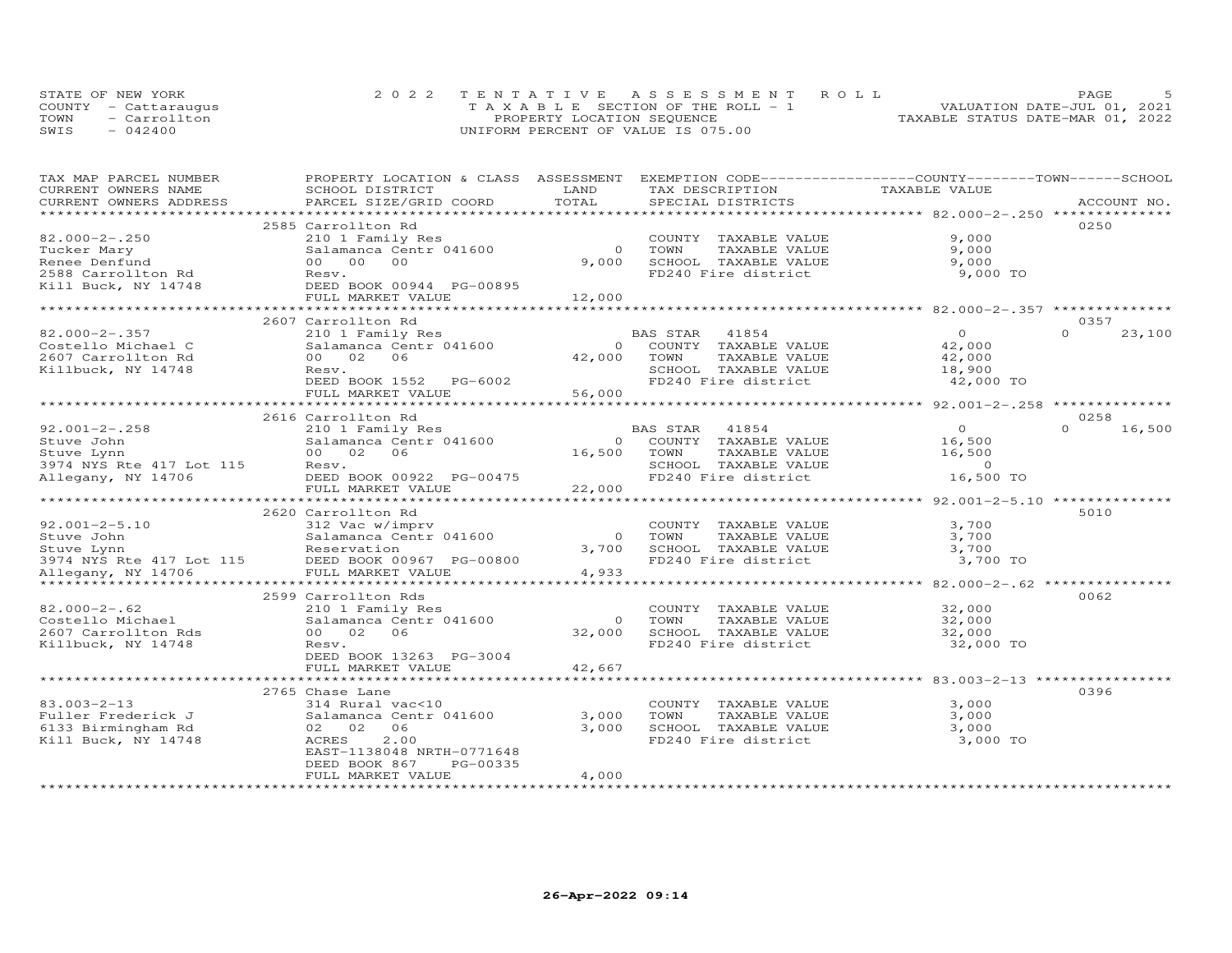| STATE OF NEW YORK    | 2022 TENTATIVE ASSESSMENT ROLL        | PAGE.                            |
|----------------------|---------------------------------------|----------------------------------|
| COUNTY - Cattaraugus | T A X A B L E SECTION OF THE ROLL - 1 | VALUATION DATE-JUL 01, 2021      |
| - Carrollton<br>TOWN | PROPERTY LOCATION SEQUENCE            | TAXABLE STATUS DATE-MAR 01, 2022 |
| SWIS<br>$-042400$    | UNIFORM PERCENT OF VALUE IS 075.00    |                                  |

| TAX MAP PARCEL NUMBER               | PROPERTY LOCATION & CLASS ASSESSMENT    |        |                       | EXEMPTION CODE-----------------COUNTY-------TOWN------SCHOOL |             |
|-------------------------------------|-----------------------------------------|--------|-----------------------|--------------------------------------------------------------|-------------|
| CURRENT OWNERS NAME                 | SCHOOL DISTRICT                         | LAND   | TAX DESCRIPTION       | TAXABLE VALUE                                                |             |
| CURRENT OWNERS ADDRESS              | PARCEL SIZE/GRID COORD                  | TOTAL  | SPECIAL DISTRICTS     |                                                              | ACCOUNT NO. |
| ********************                |                                         |        |                       |                                                              |             |
|                                     | 2755 Chase Ln                           |        |                       |                                                              | 0285        |
| 83.003-2-11                         | 314 Rural vac<10                        |        | COUNTY TAXABLE VALUE  | 7,500                                                        |             |
| Chase Richard W                     | Salamanca Centr 041600                  | 7,500  | TOWN<br>TAXABLE VALUE | 7,500                                                        |             |
| 2755 Chase Ln                       | 02 02<br>06                             | 7,500  | SCHOOL TAXABLE VALUE  | 7,500                                                        |             |
| Kill Buck, NY 14748                 | ACRES 1.03                              |        | FD240 Fire district   | 7,500 TO                                                     |             |
|                                     | EAST-1138287 NRTH-0771606               |        |                       |                                                              |             |
|                                     | DEED BOOK 848<br>PG-00505               |        |                       |                                                              |             |
|                                     | FULL MARKET VALUE                       | 10,000 |                       |                                                              |             |
|                                     |                                         |        |                       |                                                              |             |
|                                     | 1524 Chipmonk Rd                        |        |                       |                                                              | 1362        |
| $92.004 - 2 - 10.2$                 | 323 Vacant rural                        |        | COUNTY TAXABLE VALUE  | 8,000                                                        |             |
| Elwell John D                       | Allegany-Limest 042001                  | 8,000  | TOWN<br>TAXABLE VALUE | 8,000                                                        |             |
| Elwell Sheri A                      | ACRES 23.15                             | 8,000  | SCHOOL TAXABLE VALUE  | 8,000                                                        |             |
| 490 S Route 16                      | EAST-1147526 NRTH-0755147               |        |                       |                                                              |             |
|                                     |                                         |        |                       |                                                              |             |
| Olean, NY 14760<br>**************** | FULL MARKET VALUE<br>****************** | 10,667 |                       | ********* 92.004-1-3.6 ***************                       |             |
|                                     |                                         |        |                       |                                                              | 1292        |
|                                     | Chipmonk Rd                             |        |                       |                                                              |             |
| $92.004 - 1 - 3.6$                  | 311 Res vac land                        |        | COUNTY TAXABLE VALUE  | 8,500                                                        |             |
| Woodgie Louis S                     | Allegany-Limest 042001                  | 8,500  | TOWN<br>TAXABLE VALUE | 8,500                                                        |             |
| Woodgie Kelly L                     | 16 01 06                                | 8,500  | SCHOOL TAXABLE VALUE  | 8,500                                                        |             |
| 1820 Chipmonk Rd                    | FRNT 680.00 DPTH                        |        | FD240 Fire district   | 8,500 TO                                                     |             |
| Allegany, NY 14706                  | ACRES<br>6.45                           |        |                       |                                                              |             |
|                                     | EAST-1144991 NRTH-0757851               |        |                       |                                                              |             |
|                                     | DEED BOOK 00949 PG-01080                |        |                       |                                                              |             |
|                                     | FULL MARKET VALUE                       | 11,333 |                       |                                                              |             |
|                                     | **************************              |        |                       | ************************************* 92.004-1-25 *********  |             |
|                                     | Chipmonk Rd                             |        |                       |                                                              | 0309        |
| $92.004 - 1 - 25$                   | 910 Priv forest                         |        | COUNTY TAXABLE VALUE  | 39,000                                                       |             |
| Mazza Sand & Gravel LLC             | Allegany-Limest 042001                  | 31,200 | TAXABLE VALUE<br>TOWN | 39,000                                                       |             |
| 985 Olean - Portville Rd            | 16 01 06                                | 39,000 | SCHOOL TAXABLE VALUE  | 39,000                                                       |             |
| Portville, NY 14770                 | Will 11785 & 26707                      |        | FD240 Fire district   | 39,000 TO                                                    |             |
|                                     | ACRES 96.20                             |        |                       |                                                              |             |
|                                     | EAST-1143916 NRTH-0756477               |        |                       |                                                              |             |
|                                     | DEED BOOK 20190 PG-3861                 |        |                       |                                                              |             |
|                                     | FULL MARKET VALUE                       | 52,000 |                       |                                                              |             |
|                                     | *******************                     |        |                       | ***************************** 92.004-2-2.1 ***************   |             |
|                                     | Chipmonk Rd                             |        |                       |                                                              | 0276        |
| $92.004 - 2 - 2.1$                  | 910 Priv forest                         |        | COUNTY TAXABLE VALUE  | 67,000                                                       |             |
| Mazza Sand & Gravel, LLC            | Allegany-Limest 042001                  | 65,400 | TOWN<br>TAXABLE VALUE | 67,000                                                       |             |
| 985 Olean-Portville Road            | 15/08 01 06                             | 67,000 | SCHOOL TAXABLE VALUE  | 67,000                                                       |             |
| Portville, NY 14770                 | Well 11785 & 26707                      |        | FD240 Fire district   | 67,000 TO                                                    |             |
|                                     | ACRES 163.39                            |        |                       |                                                              |             |
|                                     | EAST-1143593 NRTH-0754763               |        |                       |                                                              |             |
|                                     | DEED BOOK 2019 PG-16972                 |        |                       |                                                              |             |
|                                     | FULL MARKET VALUE                       | 89,333 |                       |                                                              |             |
|                                     |                                         |        |                       |                                                              |             |
|                                     |                                         |        |                       |                                                              |             |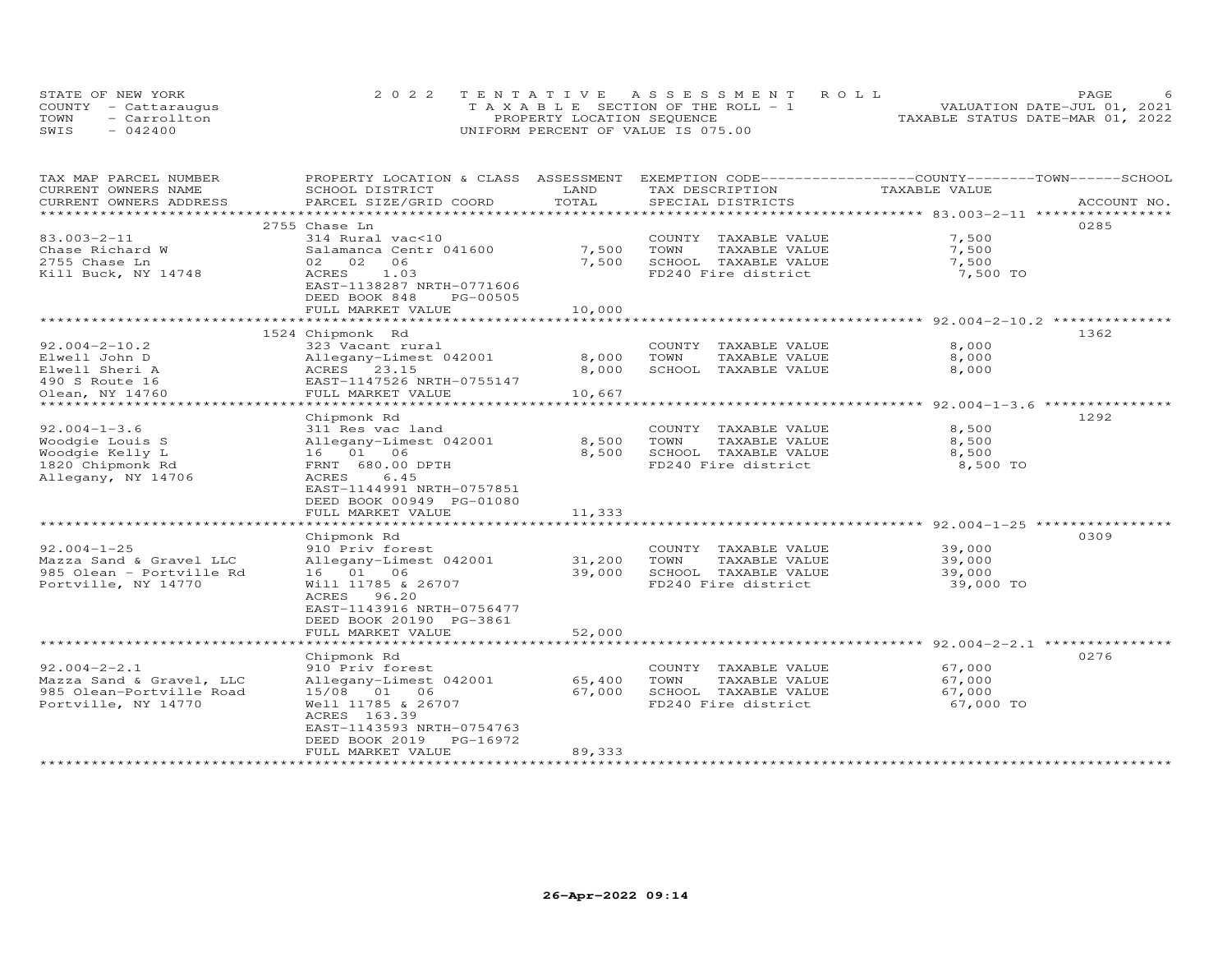|      | STATE OF NEW YORK    | 2022 TENTATIVE ASSESSMENT ROLL        | PAGE                             |  |
|------|----------------------|---------------------------------------|----------------------------------|--|
|      | COUNTY - Cattaraugus | T A X A B L E SECTION OF THE ROLL - 1 | VALUATION DATE-JUL 01, 2021      |  |
| TOWN | - Carrollton         | PROPERTY LOCATION SEQUENCE            | TAXABLE STATUS DATE-MAR 01, 2022 |  |
| SWIS | $-042400$            | UNIFORM PERCENT OF VALUE IS 075.00    |                                  |  |

| TAX MAP PARCEL NUMBER                            | PROPERTY LOCATION & CLASS ASSESSMENT EXEMPTION CODE-----------------COUNTY-------TOWN------SCHOOL |         |                       |               |             |
|--------------------------------------------------|---------------------------------------------------------------------------------------------------|---------|-----------------------|---------------|-------------|
| CURRENT OWNERS NAME                              | SCHOOL DISTRICT                                                                                   | LAND    | TAX DESCRIPTION       | TAXABLE VALUE |             |
| CURRENT OWNERS ADDRESS<br>********************** | PARCEL SIZE/GRID COORD                                                                            | TOTAL   | SPECIAL DISTRICTS     |               | ACCOUNT NO. |
|                                                  |                                                                                                   |         |                       |               |             |
|                                                  | Chipmonk Rd                                                                                       |         |                       |               | 1232        |
| $92.004 - 2 - 17.3$                              | 311 Res vac land                                                                                  |         | COUNTY TAXABLE VALUE  | 1,200         |             |
| French Kevin E                                   | Allegany-Limest 042001                                                                            | 1,200   | TOWN<br>TAXABLE VALUE | 1,200         |             |
| French Judith M                                  | 06 01 06                                                                                          | 1,200   | SCHOOL TAXABLE VALUE  | 1,200         |             |
| 1332 Chipmonk Rd                                 | FRNT 150.00 DPTH 200.00                                                                           |         | FD240 Fire district   | 1,200 TO      |             |
| Allegany, NY 14706                               | EAST-1149165 NRTH-0751456                                                                         |         |                       |               |             |
|                                                  | DEED BOOK 908<br>PG-00902                                                                         |         |                       |               |             |
|                                                  | FULL MARKET VALUE                                                                                 | 1,600   |                       |               |             |
|                                                  |                                                                                                   |         |                       |               |             |
|                                                  | Chipmonk Rd                                                                                       |         |                       |               | 0611        |
| $101.002 - 1 - 2$                                | 910 Priv forest                                                                                   |         | COUNTY TAXABLE VALUE  | 161,700       |             |
| Tall Corn Forestry LLC                           | Allegany-Limest 042001                                                                            | 124,100 | TAXABLE VALUE<br>TOWN | 161,700       |             |
| Larson & McGowin LLC                             | 14 01 06                                                                                          | 161,700 | SCHOOL TAXABLE VALUE  | 161,700       |             |
| PO Box 1288                                      | ACRES 354.64                                                                                      |         | FD240 Fire district   | 161,700 TO    |             |
| Mobile, AL 36633                                 | EAST-1143247 NRTH-0749631                                                                         |         |                       |               |             |
|                                                  | DEED BOOK 18962 PG-9001                                                                           |         |                       |               |             |
|                                                  | FULL MARKET VALUE                                                                                 | 215,600 |                       |               |             |
|                                                  |                                                                                                   |         |                       |               |             |
|                                                  | Chipmonk Rd                                                                                       |         |                       |               | 0612        |
| $101.002 - 1 - 7$                                | 910 Priv forest                                                                                   |         | COUNTY TAXABLE VALUE  | 43,700        |             |
| T&S Folly, LLC                                   | Allegany-Limest 042001                                                                            | 35,200  | TOWN<br>TAXABLE VALUE | 43,700        |             |
| 5005 Flatstone Rd                                | 05 01 06                                                                                          | 43,700  | SCHOOL TAXABLE VALUE  | 43,700        |             |
| Allegany, NY 14706                               | ACRES 100.56                                                                                      |         | FD240 Fire district   | 43,700 TO     |             |
|                                                  | EAST-1148232 NRTH-0746602                                                                         |         |                       |               |             |
|                                                  | DEED BOOK 17428 PG-9001                                                                           |         |                       |               |             |
|                                                  | FULL MARKET VALUE                                                                                 | 58,267  |                       |               |             |
|                                                  |                                                                                                   |         |                       |               |             |
|                                                  | Chipmonk Rd                                                                                       |         |                       |               | 0604        |
| $101.002 - 1 - 9$                                | 910 Priv forest                                                                                   |         | COUNTY TAXABLE VALUE  | 22,000        |             |
| T&S Folly, LLC                                   | Allegany-Limest 042001                                                                            | 17,700  | TOWN<br>TAXABLE VALUE | 22,000        |             |
| 5005 Flatstone Rd                                | 05 01 06                                                                                          | 22,000  | SCHOOL TAXABLE VALUE  | 22,000        |             |
| Allegany, NY 14706                               | ACRES 50.51                                                                                       |         | FD240 Fire district   | 22,000 TO     |             |
|                                                  | EAST-1148456 NRTH-0744464                                                                         |         |                       |               |             |
|                                                  | DEED BOOK 17428 PG-9001                                                                           |         |                       |               |             |
|                                                  |                                                                                                   |         |                       |               |             |
|                                                  | FULL MARKET VALUE                                                                                 | 29,333  |                       |               |             |
|                                                  |                                                                                                   |         |                       |               |             |
|                                                  | Chipmonk Rd                                                                                       |         |                       |               | 0602        |
| $101.002 - 1 - 10.1$                             | 910 Priv forest                                                                                   |         | COUNTY TAXABLE VALUE  | 26,200        |             |
| T&S Folly, LLC                                   | Allegany-Limest 042001                                                                            | 16,550  | TOWN<br>TAXABLE VALUE | 26,200        |             |
| 5005 Flatstone Rd                                | 05 01 06                                                                                          | 26,200  | SCHOOL TAXABLE VALUE  | 26,200        |             |
| Allegany, NY 14706                               | ACRES 66.61                                                                                       |         | FD240 Fire district   | 26,200 TO     |             |
|                                                  | EAST-1147357 NRTH-0744643                                                                         |         |                       |               |             |
|                                                  | DEED BOOK 17428 PG-9001                                                                           |         |                       |               |             |
|                                                  | FULL MARKET VALUE                                                                                 | 34,933  |                       |               |             |
|                                                  |                                                                                                   |         |                       |               |             |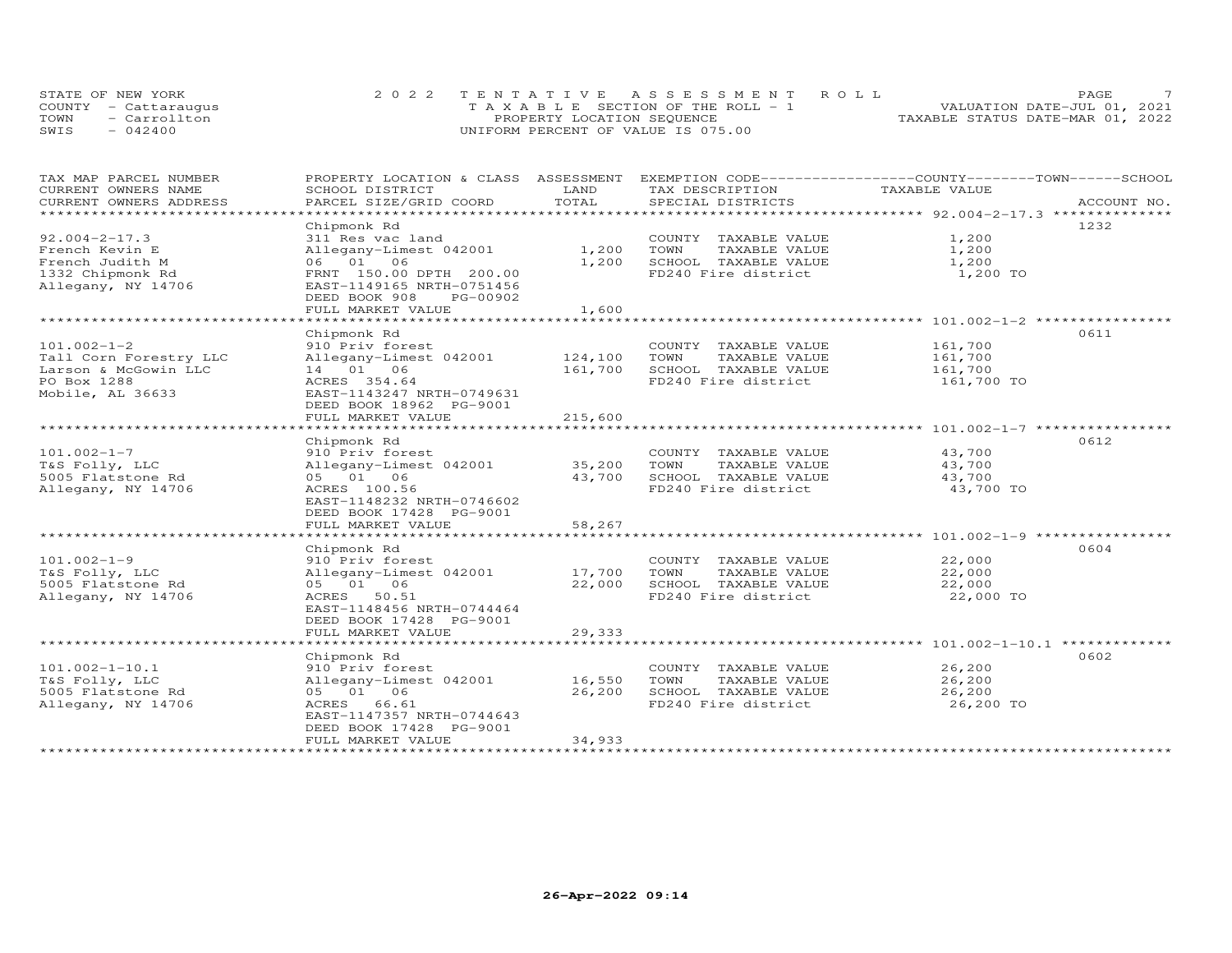| STATE OF NEW YORK |                      | 2022 TENTATIVE ASSESSMENT ROLL        | <b>PAGE</b>                      |  |
|-------------------|----------------------|---------------------------------------|----------------------------------|--|
|                   | COUNTY - Cattaraugus | T A X A B L E SECTION OF THE ROLL - 1 | VALUATION DATE-JUL 01, 2021      |  |
| TOWN              | - Carrollton         | PROPERTY LOCATION SEQUENCE            | TAXABLE STATUS DATE-MAR 01, 2022 |  |
| SWIS              | $-042400$            | UNIFORM PERCENT OF VALUE IS 075.00    |                                  |  |

| TAX MAP PARCEL NUMBER                         | PROPERTY LOCATION & CLASS                                              | ASSESSMENT           | EXEMPTION CODE------------------COUNTY-------TOWN------SCHOOL |                                                            |             |
|-----------------------------------------------|------------------------------------------------------------------------|----------------------|---------------------------------------------------------------|------------------------------------------------------------|-------------|
| CURRENT OWNERS NAME<br>CURRENT OWNERS ADDRESS | SCHOOL DISTRICT<br>PARCEL SIZE/GRID COORD                              | LAND<br>TOTAL        | TAX DESCRIPTION<br>SPECIAL DISTRICTS                          | TAXABLE VALUE                                              | ACCOUNT NO. |
| ***********************                       |                                                                        |                      |                                                               |                                                            |             |
|                                               | Chipmonk Rd                                                            |                      |                                                               |                                                            | 1437        |
| $101.002 - 1 - 10.2$                          | 910 Priv forest                                                        |                      | COUNTY TAXABLE VALUE                                          | 23,000                                                     |             |
| Hausrath Terry L                              | Allegany-Limest 042001                                                 | 23,000               | TOWN<br>TAXABLE VALUE                                         | 23,000                                                     |             |
| 27 Ladner Ave                                 | 05 01 06                                                               | 23,000               | SCHOOL TAXABLE VALUE                                          | 23,000                                                     |             |
| Buffalo, NY 14220                             | 46.00<br>ACRES<br>EAST-1145777 NRTH-0744599<br>DEED BOOK 16689 PG-3002 |                      | FD240 Fire district                                           | 23,000 TO                                                  |             |
|                                               | FULL MARKET VALUE                                                      | 30,667               |                                                               |                                                            |             |
|                                               | *******************************                                        | *************        |                                                               |                                                            |             |
|                                               | 1325 Chipmonk Rd                                                       |                      |                                                               |                                                            | 0460        |
| $101.002 - 1 - 4$                             | 910 Priv forest                                                        |                      | COUNTY TAXABLE VALUE                                          | 67,700                                                     |             |
| Stevenson George W                            | Allegany-Limest 042001                                                 | 45,400               | TOWN<br>TAXABLE VALUE                                         | 67,700                                                     |             |
| Stevenson Susan                               | 06<br>06 01                                                            | 67,700               | SCHOOL TAXABLE VALUE                                          | 67,700                                                     |             |
| 1287 Chipmonk Rd<br>Allegany, NY 14706        | ACRES 129.79<br>EAST-1147339 NRTH-0750223<br>DEED BOOK 911<br>PG-00558 |                      | FD240 Fire district                                           | 67,700 TO                                                  |             |
|                                               | FULL MARKET VALUE<br>***********************                           | 90,267<br>********** |                                                               | ********************************** 92.004-2-17.4 ********* |             |
|                                               |                                                                        |                      |                                                               |                                                            | 1233        |
| $92.004 - 2 - 17.4$                           | 1340 Chipmonk Rd<br>311 Res vac land                                   |                      | COUNTY TAXABLE VALUE                                          | 300                                                        |             |
| Quattrone Samuel L                            | Allegany-Limest 042001                                                 | 300                  | TOWN<br>TAXABLE VALUE                                         | 300                                                        |             |
| Quattrone Sheryl                              | 06 01 06                                                               | 300                  | SCHOOL TAXABLE VALUE                                          | 300                                                        |             |
| 1320 Chipmonk Rd                              | FRNT 110.00 DPTH 45.00                                                 |                      | FD240 Fire district                                           | 300 TO                                                     |             |
| Allegany, NY 14706                            | EAST-1149206 NRTH-0751341<br>DEED BOOK 00944 PG-00132                  |                      |                                                               |                                                            |             |
|                                               | FULL MARKET VALUE                                                      | 400                  |                                                               |                                                            |             |
|                                               |                                                                        |                      |                                                               |                                                            |             |
|                                               | 1364 Chipmonk Rd                                                       |                      |                                                               |                                                            | 0410        |
| $92.004 - 2 - 17.1$                           | 210 1 Family Res                                                       |                      | COUNTY TAXABLE VALUE                                          | 84,000                                                     |             |
| Kellogg Logan T.                              | Allegany-Limest 042001                                                 | 13,000               | TOWN<br>TAXABLE VALUE                                         | 84,000                                                     |             |
| Kellogg Katherine L.                          | 07/06 01 06                                                            | 84,000               | SCHOOL TAXABLE VALUE                                          | 84,000                                                     |             |
| 1364 Chipmonk Road                            | 4.85<br>ACRES                                                          |                      | FD240 Fire district                                           | 84,000 TO                                                  |             |
| Allegany, NY 14706                            | EAST-1149111 NRTH-0751962<br>DEED BOOK 27943 PG-7001                   |                      |                                                               |                                                            |             |
|                                               | FULL MARKET VALUE                                                      | 112,000              |                                                               |                                                            |             |
|                                               |                                                                        |                      |                                                               |                                                            |             |
|                                               | 1377 Chipmonk Rd                                                       |                      |                                                               |                                                            | 0461        |
| $101.002 - 1 - 3$                             | 210 1 Family Res                                                       |                      | COUNTY TAXABLE VALUE                                          | 88,000                                                     |             |
| Stevenson George W.                           | Allegany-Limest 042001                                                 | 53,700               | TOWN<br>TAXABLE VALUE                                         | 88,000                                                     |             |
| Stevenson Susan P.                            | 06 01 06                                                               | 88,000               | SCHOOL TAXABLE VALUE                                          | 88,000                                                     |             |
| 1287 Chipmonk Road                            | ACRES 113.06                                                           |                      | FD240 Fire district                                           | 88,000 TO                                                  |             |
| Allegany, NY 14706                            | EAST-1147228 NRTH-0751674<br>DEED BOOK 20200 PG-3287                   |                      |                                                               |                                                            |             |
|                                               | FULL MARKET VALUE                                                      | 117,333              |                                                               |                                                            |             |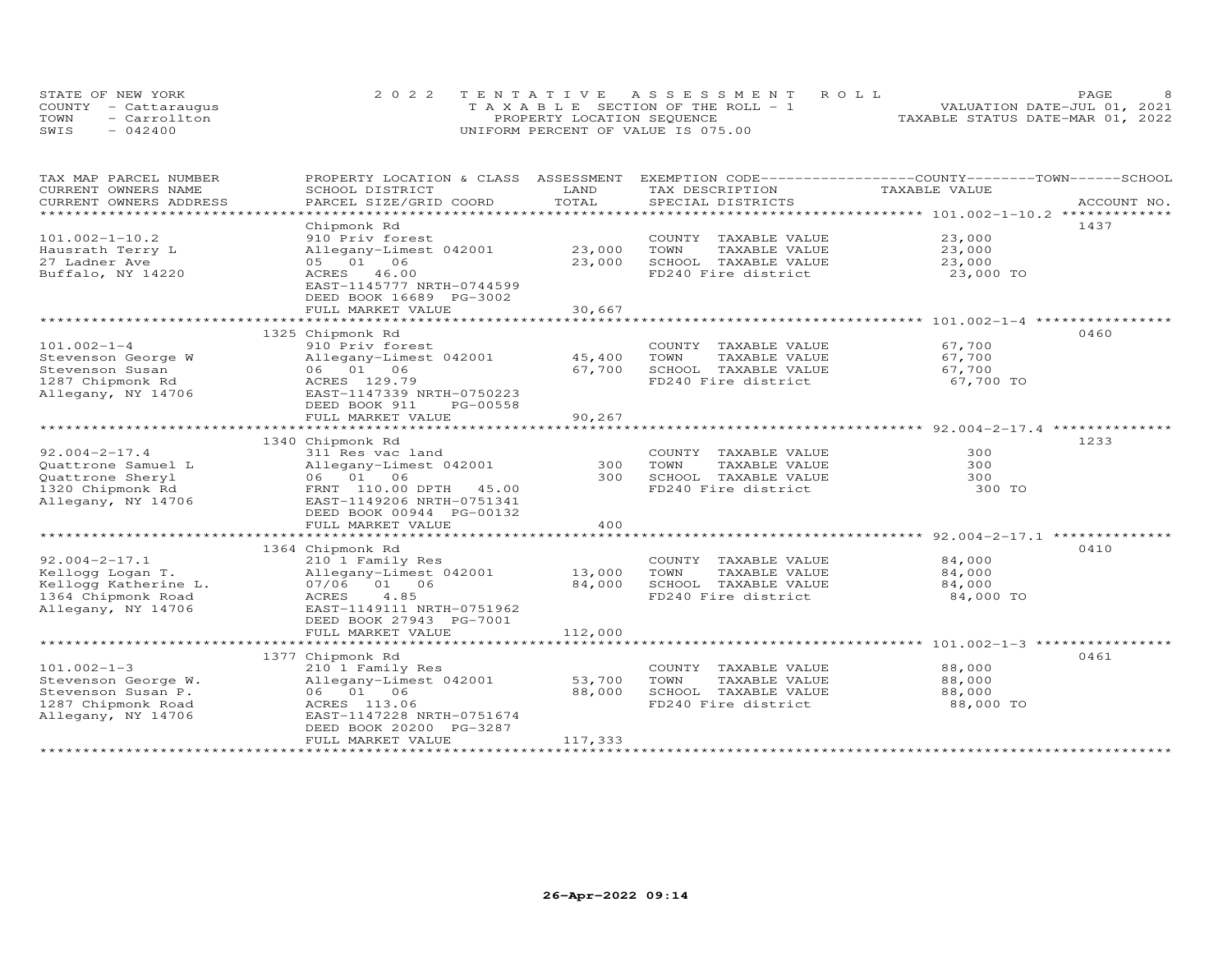|      | STATE OF NEW YORK    | 2022 TENTATIVE ASSESSMENT ROLL        | PAGE                             |
|------|----------------------|---------------------------------------|----------------------------------|
|      | COUNTY - Cattaraugus | T A X A B L E SECTION OF THE ROLL - 1 | VALUATION DATE-JUL 01, 2021      |
| TOWN | - Carrollton         | PROPERTY LOCATION SEQUENCE            | TAXABLE STATUS DATE-MAR 01, 2022 |
| SWIS | $-042400$            | UNIFORM PERCENT OF VALUE IS 075.00    |                                  |

| CURRENT OWNERS NAME<br>LAND<br>TAX DESCRIPTION<br>TAXABLE VALUE<br>SCHOOL DISTRICT<br>TOTAL<br>PARCEL SIZE/GRID COORD<br>CURRENT OWNERS ADDRESS<br>SPECIAL DISTRICTS<br>ACCOUNT NO.<br>********************************** 92.004-2-17.2 **************<br>1380 Chipmonk Rd<br>1086<br>$92.004 - 2 - 17.2$<br>88,500<br>210 1 Family Res<br>COUNTY TAXABLE VALUE<br>11,000<br>88,500<br>Anderson Glenn<br>Allegany-Limest 042001<br>TOWN<br>TAXABLE VALUE<br>88,500<br>Anderson Melissa<br>07/06 01 06<br>SCHOOL TAXABLE VALUE<br>88,500<br>FRNT 213.00 DPTH<br>FD240 Fire district<br>88,500 TO<br>1380 Chipmonk Road<br>Allegany, NY 14706<br>ACRES<br>3.30<br>EAST-1148916 NRTH-0751950<br>DEED BOOK 30241 PG-8001<br>FULL MARKET VALUE<br>118,000<br>****************************** 92.004-2-18 **********<br>***********************<br>***************<br>1390 Chipmonk Rd<br>0306<br>$92.004 - 2 - 18$<br>$\Omega$<br>$\Omega$<br>23,100<br>210 1 Family Res<br>BAS STAR<br>41854<br>Farr Edward<br>7,600<br>Allegany-Limest 042001<br>COUNTY TAXABLE VALUE<br>48,000<br>48,000<br>Farr Kimberly<br>07 01 06<br>48,000<br>TOWN<br>TAXABLE VALUE<br>1390 Chipmonk Rd<br>FRNT 288.00 DPTH<br>SCHOOL TAXABLE VALUE<br>24,900<br>Allegany, NY 14706<br>FD240 Fire district<br>ACRES<br>1.07<br>48,000 TO<br>EAST-1148701 NRTH-0751977<br>DEED BOOK 00949 PG-00546<br>FULL MARKET VALUE<br>64,000<br>*********************<br>*************** 92.004-2-16.1 *********<br>1394 Chipmonk Rd<br>0948<br>$92.004 - 2 - 16.1$<br>312 Vac w/imprv<br>COUNTY TAXABLE VALUE<br>44,000<br>Ingersoll Lee<br>Allegany-Limest 042001<br>16,000<br>TOWN<br>TAXABLE VALUE<br>44,000<br>44,000<br>SCHOOL TAXABLE VALUE<br>Ingersoll Tanya<br>07 01<br>05<br>44,000<br>1400 Chipmonk Rd<br>Ff 255.00<br>Allegany, NY 14706<br>ACRES<br>1.60<br>EAST-1148593 NRTH-0752197<br>DEED BOOK 30383 PG-4002<br>FULL MARKET VALUE<br>58,667<br>*************************<br>******************************** 92.004-2-16.5 **************<br>*******************<br>1400 Chipmonk Rd<br>1348<br>$92.004 - 2 - 16.5$<br>90,000<br>210 1 Family Res<br>COUNTY TAXABLE VALUE<br>Ingersoll Lee R<br>Allegany-Limest 042001<br>20,000<br>TOWN<br>TAXABLE VALUE<br>90,000<br>90,000<br>Ingersoll Tanya M<br>7 1 6<br>SCHOOL TAXABLE VALUE<br>90,000<br>1400 Chipmonk Rd<br>Ff 465<br>FD240 Fire district<br>90,000 TO<br>Allegany, NY 14706<br>ACRES<br>16.90<br>EAST-1148809 NRTH-0752711<br>DEED BOOK 24784 PG-8001<br>FULL MARKET VALUE<br>120,000<br>0407<br>1450 Chipmonk Rd<br>$92.004 - 2 - 16.2$<br>25,000<br>241 Rural res&ag<br>COUNTY TAXABLE VALUE<br>15,300<br>TOWN<br>TAXABLE VALUE<br>25,000<br>Papasergi Tammy M<br>Allegany-Limest 042001<br>25,000<br>3720 Archibald Cross Rd<br>07 01 06<br>SCHOOL TAXABLE VALUE<br>25,000<br>FD240 Fire district<br>25,000 TO<br>Allegany, NY 14706<br>Ff 570<br>ACRES<br>7.45<br>EAST-1148460 NRTH-0753055<br>DEED BOOK 27084 PG-3002<br>FULL MARKET VALUE<br>33,333<br>**************<br>************************ | TAX MAP PARCEL NUMBER | PROPERTY LOCATION & CLASS ASSESSMENT |  | EXEMPTION CODE------------------COUNTY-------TOWN-----SCHOOL |  |
|-------------------------------------------------------------------------------------------------------------------------------------------------------------------------------------------------------------------------------------------------------------------------------------------------------------------------------------------------------------------------------------------------------------------------------------------------------------------------------------------------------------------------------------------------------------------------------------------------------------------------------------------------------------------------------------------------------------------------------------------------------------------------------------------------------------------------------------------------------------------------------------------------------------------------------------------------------------------------------------------------------------------------------------------------------------------------------------------------------------------------------------------------------------------------------------------------------------------------------------------------------------------------------------------------------------------------------------------------------------------------------------------------------------------------------------------------------------------------------------------------------------------------------------------------------------------------------------------------------------------------------------------------------------------------------------------------------------------------------------------------------------------------------------------------------------------------------------------------------------------------------------------------------------------------------------------------------------------------------------------------------------------------------------------------------------------------------------------------------------------------------------------------------------------------------------------------------------------------------------------------------------------------------------------------------------------------------------------------------------------------------------------------------------------------------------------------------------------------------------------------------------------------------------------------------------------------------------------------------------------------------------------------------------------------------------------------------------------------------------------------------------------------------------------------------------------------------------------------------------------------------------------------------------------------------------------------------------------------------------------------------------------------------------------|-----------------------|--------------------------------------|--|--------------------------------------------------------------|--|
|                                                                                                                                                                                                                                                                                                                                                                                                                                                                                                                                                                                                                                                                                                                                                                                                                                                                                                                                                                                                                                                                                                                                                                                                                                                                                                                                                                                                                                                                                                                                                                                                                                                                                                                                                                                                                                                                                                                                                                                                                                                                                                                                                                                                                                                                                                                                                                                                                                                                                                                                                                                                                                                                                                                                                                                                                                                                                                                                                                                                                                           |                       |                                      |  |                                                              |  |
|                                                                                                                                                                                                                                                                                                                                                                                                                                                                                                                                                                                                                                                                                                                                                                                                                                                                                                                                                                                                                                                                                                                                                                                                                                                                                                                                                                                                                                                                                                                                                                                                                                                                                                                                                                                                                                                                                                                                                                                                                                                                                                                                                                                                                                                                                                                                                                                                                                                                                                                                                                                                                                                                                                                                                                                                                                                                                                                                                                                                                                           |                       |                                      |  |                                                              |  |
|                                                                                                                                                                                                                                                                                                                                                                                                                                                                                                                                                                                                                                                                                                                                                                                                                                                                                                                                                                                                                                                                                                                                                                                                                                                                                                                                                                                                                                                                                                                                                                                                                                                                                                                                                                                                                                                                                                                                                                                                                                                                                                                                                                                                                                                                                                                                                                                                                                                                                                                                                                                                                                                                                                                                                                                                                                                                                                                                                                                                                                           |                       |                                      |  |                                                              |  |
|                                                                                                                                                                                                                                                                                                                                                                                                                                                                                                                                                                                                                                                                                                                                                                                                                                                                                                                                                                                                                                                                                                                                                                                                                                                                                                                                                                                                                                                                                                                                                                                                                                                                                                                                                                                                                                                                                                                                                                                                                                                                                                                                                                                                                                                                                                                                                                                                                                                                                                                                                                                                                                                                                                                                                                                                                                                                                                                                                                                                                                           |                       |                                      |  |                                                              |  |
|                                                                                                                                                                                                                                                                                                                                                                                                                                                                                                                                                                                                                                                                                                                                                                                                                                                                                                                                                                                                                                                                                                                                                                                                                                                                                                                                                                                                                                                                                                                                                                                                                                                                                                                                                                                                                                                                                                                                                                                                                                                                                                                                                                                                                                                                                                                                                                                                                                                                                                                                                                                                                                                                                                                                                                                                                                                                                                                                                                                                                                           |                       |                                      |  |                                                              |  |
|                                                                                                                                                                                                                                                                                                                                                                                                                                                                                                                                                                                                                                                                                                                                                                                                                                                                                                                                                                                                                                                                                                                                                                                                                                                                                                                                                                                                                                                                                                                                                                                                                                                                                                                                                                                                                                                                                                                                                                                                                                                                                                                                                                                                                                                                                                                                                                                                                                                                                                                                                                                                                                                                                                                                                                                                                                                                                                                                                                                                                                           |                       |                                      |  |                                                              |  |
|                                                                                                                                                                                                                                                                                                                                                                                                                                                                                                                                                                                                                                                                                                                                                                                                                                                                                                                                                                                                                                                                                                                                                                                                                                                                                                                                                                                                                                                                                                                                                                                                                                                                                                                                                                                                                                                                                                                                                                                                                                                                                                                                                                                                                                                                                                                                                                                                                                                                                                                                                                                                                                                                                                                                                                                                                                                                                                                                                                                                                                           |                       |                                      |  |                                                              |  |
|                                                                                                                                                                                                                                                                                                                                                                                                                                                                                                                                                                                                                                                                                                                                                                                                                                                                                                                                                                                                                                                                                                                                                                                                                                                                                                                                                                                                                                                                                                                                                                                                                                                                                                                                                                                                                                                                                                                                                                                                                                                                                                                                                                                                                                                                                                                                                                                                                                                                                                                                                                                                                                                                                                                                                                                                                                                                                                                                                                                                                                           |                       |                                      |  |                                                              |  |
|                                                                                                                                                                                                                                                                                                                                                                                                                                                                                                                                                                                                                                                                                                                                                                                                                                                                                                                                                                                                                                                                                                                                                                                                                                                                                                                                                                                                                                                                                                                                                                                                                                                                                                                                                                                                                                                                                                                                                                                                                                                                                                                                                                                                                                                                                                                                                                                                                                                                                                                                                                                                                                                                                                                                                                                                                                                                                                                                                                                                                                           |                       |                                      |  |                                                              |  |
|                                                                                                                                                                                                                                                                                                                                                                                                                                                                                                                                                                                                                                                                                                                                                                                                                                                                                                                                                                                                                                                                                                                                                                                                                                                                                                                                                                                                                                                                                                                                                                                                                                                                                                                                                                                                                                                                                                                                                                                                                                                                                                                                                                                                                                                                                                                                                                                                                                                                                                                                                                                                                                                                                                                                                                                                                                                                                                                                                                                                                                           |                       |                                      |  |                                                              |  |
|                                                                                                                                                                                                                                                                                                                                                                                                                                                                                                                                                                                                                                                                                                                                                                                                                                                                                                                                                                                                                                                                                                                                                                                                                                                                                                                                                                                                                                                                                                                                                                                                                                                                                                                                                                                                                                                                                                                                                                                                                                                                                                                                                                                                                                                                                                                                                                                                                                                                                                                                                                                                                                                                                                                                                                                                                                                                                                                                                                                                                                           |                       |                                      |  |                                                              |  |
|                                                                                                                                                                                                                                                                                                                                                                                                                                                                                                                                                                                                                                                                                                                                                                                                                                                                                                                                                                                                                                                                                                                                                                                                                                                                                                                                                                                                                                                                                                                                                                                                                                                                                                                                                                                                                                                                                                                                                                                                                                                                                                                                                                                                                                                                                                                                                                                                                                                                                                                                                                                                                                                                                                                                                                                                                                                                                                                                                                                                                                           |                       |                                      |  |                                                              |  |
|                                                                                                                                                                                                                                                                                                                                                                                                                                                                                                                                                                                                                                                                                                                                                                                                                                                                                                                                                                                                                                                                                                                                                                                                                                                                                                                                                                                                                                                                                                                                                                                                                                                                                                                                                                                                                                                                                                                                                                                                                                                                                                                                                                                                                                                                                                                                                                                                                                                                                                                                                                                                                                                                                                                                                                                                                                                                                                                                                                                                                                           |                       |                                      |  |                                                              |  |
|                                                                                                                                                                                                                                                                                                                                                                                                                                                                                                                                                                                                                                                                                                                                                                                                                                                                                                                                                                                                                                                                                                                                                                                                                                                                                                                                                                                                                                                                                                                                                                                                                                                                                                                                                                                                                                                                                                                                                                                                                                                                                                                                                                                                                                                                                                                                                                                                                                                                                                                                                                                                                                                                                                                                                                                                                                                                                                                                                                                                                                           |                       |                                      |  |                                                              |  |
|                                                                                                                                                                                                                                                                                                                                                                                                                                                                                                                                                                                                                                                                                                                                                                                                                                                                                                                                                                                                                                                                                                                                                                                                                                                                                                                                                                                                                                                                                                                                                                                                                                                                                                                                                                                                                                                                                                                                                                                                                                                                                                                                                                                                                                                                                                                                                                                                                                                                                                                                                                                                                                                                                                                                                                                                                                                                                                                                                                                                                                           |                       |                                      |  |                                                              |  |
|                                                                                                                                                                                                                                                                                                                                                                                                                                                                                                                                                                                                                                                                                                                                                                                                                                                                                                                                                                                                                                                                                                                                                                                                                                                                                                                                                                                                                                                                                                                                                                                                                                                                                                                                                                                                                                                                                                                                                                                                                                                                                                                                                                                                                                                                                                                                                                                                                                                                                                                                                                                                                                                                                                                                                                                                                                                                                                                                                                                                                                           |                       |                                      |  |                                                              |  |
|                                                                                                                                                                                                                                                                                                                                                                                                                                                                                                                                                                                                                                                                                                                                                                                                                                                                                                                                                                                                                                                                                                                                                                                                                                                                                                                                                                                                                                                                                                                                                                                                                                                                                                                                                                                                                                                                                                                                                                                                                                                                                                                                                                                                                                                                                                                                                                                                                                                                                                                                                                                                                                                                                                                                                                                                                                                                                                                                                                                                                                           |                       |                                      |  |                                                              |  |
|                                                                                                                                                                                                                                                                                                                                                                                                                                                                                                                                                                                                                                                                                                                                                                                                                                                                                                                                                                                                                                                                                                                                                                                                                                                                                                                                                                                                                                                                                                                                                                                                                                                                                                                                                                                                                                                                                                                                                                                                                                                                                                                                                                                                                                                                                                                                                                                                                                                                                                                                                                                                                                                                                                                                                                                                                                                                                                                                                                                                                                           |                       |                                      |  |                                                              |  |
|                                                                                                                                                                                                                                                                                                                                                                                                                                                                                                                                                                                                                                                                                                                                                                                                                                                                                                                                                                                                                                                                                                                                                                                                                                                                                                                                                                                                                                                                                                                                                                                                                                                                                                                                                                                                                                                                                                                                                                                                                                                                                                                                                                                                                                                                                                                                                                                                                                                                                                                                                                                                                                                                                                                                                                                                                                                                                                                                                                                                                                           |                       |                                      |  |                                                              |  |
|                                                                                                                                                                                                                                                                                                                                                                                                                                                                                                                                                                                                                                                                                                                                                                                                                                                                                                                                                                                                                                                                                                                                                                                                                                                                                                                                                                                                                                                                                                                                                                                                                                                                                                                                                                                                                                                                                                                                                                                                                                                                                                                                                                                                                                                                                                                                                                                                                                                                                                                                                                                                                                                                                                                                                                                                                                                                                                                                                                                                                                           |                       |                                      |  |                                                              |  |
|                                                                                                                                                                                                                                                                                                                                                                                                                                                                                                                                                                                                                                                                                                                                                                                                                                                                                                                                                                                                                                                                                                                                                                                                                                                                                                                                                                                                                                                                                                                                                                                                                                                                                                                                                                                                                                                                                                                                                                                                                                                                                                                                                                                                                                                                                                                                                                                                                                                                                                                                                                                                                                                                                                                                                                                                                                                                                                                                                                                                                                           |                       |                                      |  |                                                              |  |
|                                                                                                                                                                                                                                                                                                                                                                                                                                                                                                                                                                                                                                                                                                                                                                                                                                                                                                                                                                                                                                                                                                                                                                                                                                                                                                                                                                                                                                                                                                                                                                                                                                                                                                                                                                                                                                                                                                                                                                                                                                                                                                                                                                                                                                                                                                                                                                                                                                                                                                                                                                                                                                                                                                                                                                                                                                                                                                                                                                                                                                           |                       |                                      |  |                                                              |  |
|                                                                                                                                                                                                                                                                                                                                                                                                                                                                                                                                                                                                                                                                                                                                                                                                                                                                                                                                                                                                                                                                                                                                                                                                                                                                                                                                                                                                                                                                                                                                                                                                                                                                                                                                                                                                                                                                                                                                                                                                                                                                                                                                                                                                                                                                                                                                                                                                                                                                                                                                                                                                                                                                                                                                                                                                                                                                                                                                                                                                                                           |                       |                                      |  |                                                              |  |
|                                                                                                                                                                                                                                                                                                                                                                                                                                                                                                                                                                                                                                                                                                                                                                                                                                                                                                                                                                                                                                                                                                                                                                                                                                                                                                                                                                                                                                                                                                                                                                                                                                                                                                                                                                                                                                                                                                                                                                                                                                                                                                                                                                                                                                                                                                                                                                                                                                                                                                                                                                                                                                                                                                                                                                                                                                                                                                                                                                                                                                           |                       |                                      |  |                                                              |  |
|                                                                                                                                                                                                                                                                                                                                                                                                                                                                                                                                                                                                                                                                                                                                                                                                                                                                                                                                                                                                                                                                                                                                                                                                                                                                                                                                                                                                                                                                                                                                                                                                                                                                                                                                                                                                                                                                                                                                                                                                                                                                                                                                                                                                                                                                                                                                                                                                                                                                                                                                                                                                                                                                                                                                                                                                                                                                                                                                                                                                                                           |                       |                                      |  |                                                              |  |
|                                                                                                                                                                                                                                                                                                                                                                                                                                                                                                                                                                                                                                                                                                                                                                                                                                                                                                                                                                                                                                                                                                                                                                                                                                                                                                                                                                                                                                                                                                                                                                                                                                                                                                                                                                                                                                                                                                                                                                                                                                                                                                                                                                                                                                                                                                                                                                                                                                                                                                                                                                                                                                                                                                                                                                                                                                                                                                                                                                                                                                           |                       |                                      |  |                                                              |  |
|                                                                                                                                                                                                                                                                                                                                                                                                                                                                                                                                                                                                                                                                                                                                                                                                                                                                                                                                                                                                                                                                                                                                                                                                                                                                                                                                                                                                                                                                                                                                                                                                                                                                                                                                                                                                                                                                                                                                                                                                                                                                                                                                                                                                                                                                                                                                                                                                                                                                                                                                                                                                                                                                                                                                                                                                                                                                                                                                                                                                                                           |                       |                                      |  |                                                              |  |
|                                                                                                                                                                                                                                                                                                                                                                                                                                                                                                                                                                                                                                                                                                                                                                                                                                                                                                                                                                                                                                                                                                                                                                                                                                                                                                                                                                                                                                                                                                                                                                                                                                                                                                                                                                                                                                                                                                                                                                                                                                                                                                                                                                                                                                                                                                                                                                                                                                                                                                                                                                                                                                                                                                                                                                                                                                                                                                                                                                                                                                           |                       |                                      |  |                                                              |  |
|                                                                                                                                                                                                                                                                                                                                                                                                                                                                                                                                                                                                                                                                                                                                                                                                                                                                                                                                                                                                                                                                                                                                                                                                                                                                                                                                                                                                                                                                                                                                                                                                                                                                                                                                                                                                                                                                                                                                                                                                                                                                                                                                                                                                                                                                                                                                                                                                                                                                                                                                                                                                                                                                                                                                                                                                                                                                                                                                                                                                                                           |                       |                                      |  |                                                              |  |
|                                                                                                                                                                                                                                                                                                                                                                                                                                                                                                                                                                                                                                                                                                                                                                                                                                                                                                                                                                                                                                                                                                                                                                                                                                                                                                                                                                                                                                                                                                                                                                                                                                                                                                                                                                                                                                                                                                                                                                                                                                                                                                                                                                                                                                                                                                                                                                                                                                                                                                                                                                                                                                                                                                                                                                                                                                                                                                                                                                                                                                           |                       |                                      |  |                                                              |  |
|                                                                                                                                                                                                                                                                                                                                                                                                                                                                                                                                                                                                                                                                                                                                                                                                                                                                                                                                                                                                                                                                                                                                                                                                                                                                                                                                                                                                                                                                                                                                                                                                                                                                                                                                                                                                                                                                                                                                                                                                                                                                                                                                                                                                                                                                                                                                                                                                                                                                                                                                                                                                                                                                                                                                                                                                                                                                                                                                                                                                                                           |                       |                                      |  |                                                              |  |
|                                                                                                                                                                                                                                                                                                                                                                                                                                                                                                                                                                                                                                                                                                                                                                                                                                                                                                                                                                                                                                                                                                                                                                                                                                                                                                                                                                                                                                                                                                                                                                                                                                                                                                                                                                                                                                                                                                                                                                                                                                                                                                                                                                                                                                                                                                                                                                                                                                                                                                                                                                                                                                                                                                                                                                                                                                                                                                                                                                                                                                           |                       |                                      |  |                                                              |  |
|                                                                                                                                                                                                                                                                                                                                                                                                                                                                                                                                                                                                                                                                                                                                                                                                                                                                                                                                                                                                                                                                                                                                                                                                                                                                                                                                                                                                                                                                                                                                                                                                                                                                                                                                                                                                                                                                                                                                                                                                                                                                                                                                                                                                                                                                                                                                                                                                                                                                                                                                                                                                                                                                                                                                                                                                                                                                                                                                                                                                                                           |                       |                                      |  |                                                              |  |
|                                                                                                                                                                                                                                                                                                                                                                                                                                                                                                                                                                                                                                                                                                                                                                                                                                                                                                                                                                                                                                                                                                                                                                                                                                                                                                                                                                                                                                                                                                                                                                                                                                                                                                                                                                                                                                                                                                                                                                                                                                                                                                                                                                                                                                                                                                                                                                                                                                                                                                                                                                                                                                                                                                                                                                                                                                                                                                                                                                                                                                           |                       |                                      |  |                                                              |  |
|                                                                                                                                                                                                                                                                                                                                                                                                                                                                                                                                                                                                                                                                                                                                                                                                                                                                                                                                                                                                                                                                                                                                                                                                                                                                                                                                                                                                                                                                                                                                                                                                                                                                                                                                                                                                                                                                                                                                                                                                                                                                                                                                                                                                                                                                                                                                                                                                                                                                                                                                                                                                                                                                                                                                                                                                                                                                                                                                                                                                                                           |                       |                                      |  |                                                              |  |
|                                                                                                                                                                                                                                                                                                                                                                                                                                                                                                                                                                                                                                                                                                                                                                                                                                                                                                                                                                                                                                                                                                                                                                                                                                                                                                                                                                                                                                                                                                                                                                                                                                                                                                                                                                                                                                                                                                                                                                                                                                                                                                                                                                                                                                                                                                                                                                                                                                                                                                                                                                                                                                                                                                                                                                                                                                                                                                                                                                                                                                           |                       |                                      |  |                                                              |  |
|                                                                                                                                                                                                                                                                                                                                                                                                                                                                                                                                                                                                                                                                                                                                                                                                                                                                                                                                                                                                                                                                                                                                                                                                                                                                                                                                                                                                                                                                                                                                                                                                                                                                                                                                                                                                                                                                                                                                                                                                                                                                                                                                                                                                                                                                                                                                                                                                                                                                                                                                                                                                                                                                                                                                                                                                                                                                                                                                                                                                                                           |                       |                                      |  |                                                              |  |
|                                                                                                                                                                                                                                                                                                                                                                                                                                                                                                                                                                                                                                                                                                                                                                                                                                                                                                                                                                                                                                                                                                                                                                                                                                                                                                                                                                                                                                                                                                                                                                                                                                                                                                                                                                                                                                                                                                                                                                                                                                                                                                                                                                                                                                                                                                                                                                                                                                                                                                                                                                                                                                                                                                                                                                                                                                                                                                                                                                                                                                           |                       |                                      |  |                                                              |  |
|                                                                                                                                                                                                                                                                                                                                                                                                                                                                                                                                                                                                                                                                                                                                                                                                                                                                                                                                                                                                                                                                                                                                                                                                                                                                                                                                                                                                                                                                                                                                                                                                                                                                                                                                                                                                                                                                                                                                                                                                                                                                                                                                                                                                                                                                                                                                                                                                                                                                                                                                                                                                                                                                                                                                                                                                                                                                                                                                                                                                                                           |                       |                                      |  |                                                              |  |
|                                                                                                                                                                                                                                                                                                                                                                                                                                                                                                                                                                                                                                                                                                                                                                                                                                                                                                                                                                                                                                                                                                                                                                                                                                                                                                                                                                                                                                                                                                                                                                                                                                                                                                                                                                                                                                                                                                                                                                                                                                                                                                                                                                                                                                                                                                                                                                                                                                                                                                                                                                                                                                                                                                                                                                                                                                                                                                                                                                                                                                           |                       |                                      |  |                                                              |  |
|                                                                                                                                                                                                                                                                                                                                                                                                                                                                                                                                                                                                                                                                                                                                                                                                                                                                                                                                                                                                                                                                                                                                                                                                                                                                                                                                                                                                                                                                                                                                                                                                                                                                                                                                                                                                                                                                                                                                                                                                                                                                                                                                                                                                                                                                                                                                                                                                                                                                                                                                                                                                                                                                                                                                                                                                                                                                                                                                                                                                                                           |                       |                                      |  |                                                              |  |
|                                                                                                                                                                                                                                                                                                                                                                                                                                                                                                                                                                                                                                                                                                                                                                                                                                                                                                                                                                                                                                                                                                                                                                                                                                                                                                                                                                                                                                                                                                                                                                                                                                                                                                                                                                                                                                                                                                                                                                                                                                                                                                                                                                                                                                                                                                                                                                                                                                                                                                                                                                                                                                                                                                                                                                                                                                                                                                                                                                                                                                           |                       |                                      |  |                                                              |  |
|                                                                                                                                                                                                                                                                                                                                                                                                                                                                                                                                                                                                                                                                                                                                                                                                                                                                                                                                                                                                                                                                                                                                                                                                                                                                                                                                                                                                                                                                                                                                                                                                                                                                                                                                                                                                                                                                                                                                                                                                                                                                                                                                                                                                                                                                                                                                                                                                                                                                                                                                                                                                                                                                                                                                                                                                                                                                                                                                                                                                                                           |                       |                                      |  |                                                              |  |
|                                                                                                                                                                                                                                                                                                                                                                                                                                                                                                                                                                                                                                                                                                                                                                                                                                                                                                                                                                                                                                                                                                                                                                                                                                                                                                                                                                                                                                                                                                                                                                                                                                                                                                                                                                                                                                                                                                                                                                                                                                                                                                                                                                                                                                                                                                                                                                                                                                                                                                                                                                                                                                                                                                                                                                                                                                                                                                                                                                                                                                           |                       |                                      |  |                                                              |  |
|                                                                                                                                                                                                                                                                                                                                                                                                                                                                                                                                                                                                                                                                                                                                                                                                                                                                                                                                                                                                                                                                                                                                                                                                                                                                                                                                                                                                                                                                                                                                                                                                                                                                                                                                                                                                                                                                                                                                                                                                                                                                                                                                                                                                                                                                                                                                                                                                                                                                                                                                                                                                                                                                                                                                                                                                                                                                                                                                                                                                                                           |                       |                                      |  |                                                              |  |
|                                                                                                                                                                                                                                                                                                                                                                                                                                                                                                                                                                                                                                                                                                                                                                                                                                                                                                                                                                                                                                                                                                                                                                                                                                                                                                                                                                                                                                                                                                                                                                                                                                                                                                                                                                                                                                                                                                                                                                                                                                                                                                                                                                                                                                                                                                                                                                                                                                                                                                                                                                                                                                                                                                                                                                                                                                                                                                                                                                                                                                           |                       |                                      |  |                                                              |  |
|                                                                                                                                                                                                                                                                                                                                                                                                                                                                                                                                                                                                                                                                                                                                                                                                                                                                                                                                                                                                                                                                                                                                                                                                                                                                                                                                                                                                                                                                                                                                                                                                                                                                                                                                                                                                                                                                                                                                                                                                                                                                                                                                                                                                                                                                                                                                                                                                                                                                                                                                                                                                                                                                                                                                                                                                                                                                                                                                                                                                                                           |                       |                                      |  |                                                              |  |
|                                                                                                                                                                                                                                                                                                                                                                                                                                                                                                                                                                                                                                                                                                                                                                                                                                                                                                                                                                                                                                                                                                                                                                                                                                                                                                                                                                                                                                                                                                                                                                                                                                                                                                                                                                                                                                                                                                                                                                                                                                                                                                                                                                                                                                                                                                                                                                                                                                                                                                                                                                                                                                                                                                                                                                                                                                                                                                                                                                                                                                           |                       |                                      |  |                                                              |  |
|                                                                                                                                                                                                                                                                                                                                                                                                                                                                                                                                                                                                                                                                                                                                                                                                                                                                                                                                                                                                                                                                                                                                                                                                                                                                                                                                                                                                                                                                                                                                                                                                                                                                                                                                                                                                                                                                                                                                                                                                                                                                                                                                                                                                                                                                                                                                                                                                                                                                                                                                                                                                                                                                                                                                                                                                                                                                                                                                                                                                                                           |                       |                                      |  |                                                              |  |
|                                                                                                                                                                                                                                                                                                                                                                                                                                                                                                                                                                                                                                                                                                                                                                                                                                                                                                                                                                                                                                                                                                                                                                                                                                                                                                                                                                                                                                                                                                                                                                                                                                                                                                                                                                                                                                                                                                                                                                                                                                                                                                                                                                                                                                                                                                                                                                                                                                                                                                                                                                                                                                                                                                                                                                                                                                                                                                                                                                                                                                           |                       |                                      |  |                                                              |  |
|                                                                                                                                                                                                                                                                                                                                                                                                                                                                                                                                                                                                                                                                                                                                                                                                                                                                                                                                                                                                                                                                                                                                                                                                                                                                                                                                                                                                                                                                                                                                                                                                                                                                                                                                                                                                                                                                                                                                                                                                                                                                                                                                                                                                                                                                                                                                                                                                                                                                                                                                                                                                                                                                                                                                                                                                                                                                                                                                                                                                                                           |                       |                                      |  |                                                              |  |
|                                                                                                                                                                                                                                                                                                                                                                                                                                                                                                                                                                                                                                                                                                                                                                                                                                                                                                                                                                                                                                                                                                                                                                                                                                                                                                                                                                                                                                                                                                                                                                                                                                                                                                                                                                                                                                                                                                                                                                                                                                                                                                                                                                                                                                                                                                                                                                                                                                                                                                                                                                                                                                                                                                                                                                                                                                                                                                                                                                                                                                           |                       |                                      |  |                                                              |  |
|                                                                                                                                                                                                                                                                                                                                                                                                                                                                                                                                                                                                                                                                                                                                                                                                                                                                                                                                                                                                                                                                                                                                                                                                                                                                                                                                                                                                                                                                                                                                                                                                                                                                                                                                                                                                                                                                                                                                                                                                                                                                                                                                                                                                                                                                                                                                                                                                                                                                                                                                                                                                                                                                                                                                                                                                                                                                                                                                                                                                                                           |                       |                                      |  |                                                              |  |
|                                                                                                                                                                                                                                                                                                                                                                                                                                                                                                                                                                                                                                                                                                                                                                                                                                                                                                                                                                                                                                                                                                                                                                                                                                                                                                                                                                                                                                                                                                                                                                                                                                                                                                                                                                                                                                                                                                                                                                                                                                                                                                                                                                                                                                                                                                                                                                                                                                                                                                                                                                                                                                                                                                                                                                                                                                                                                                                                                                                                                                           |                       |                                      |  |                                                              |  |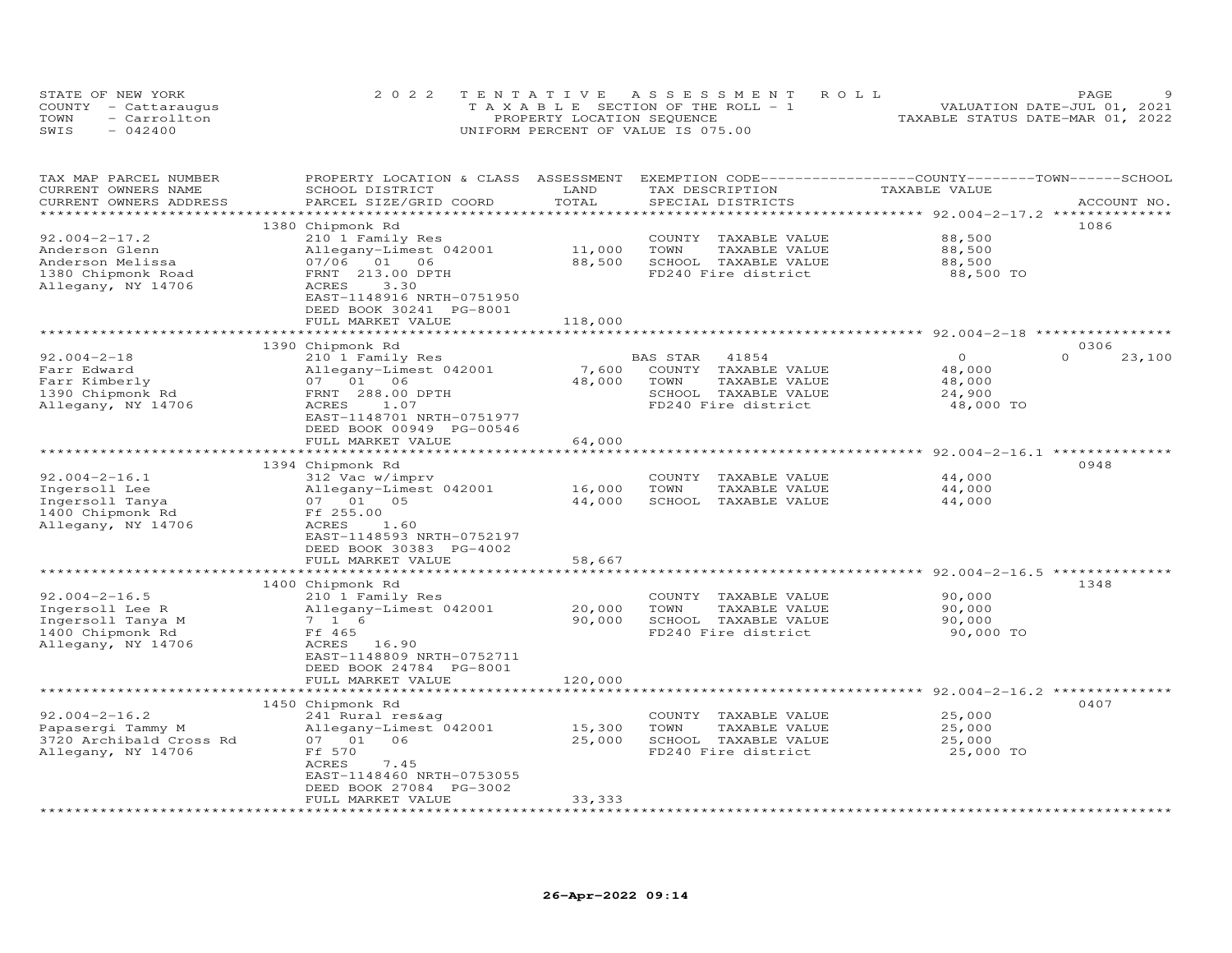|      | STATE OF NEW YORK    | 2022 TENTATIVE ASSESSMENT ROLL        |                                  | PAGE | 1 O |
|------|----------------------|---------------------------------------|----------------------------------|------|-----|
|      | COUNTY - Cattaraugus | T A X A B L E SECTION OF THE ROLL - 1 | VALUATION DATE-JUL 01, 2021      |      |     |
| TOWN | - Carrollton         | PROPERTY LOCATION SEQUENCE            | TAXABLE STATUS DATE-MAR 01, 2022 |      |     |
| SWIS | $-042400$            | UNIFORM PERCENT OF VALUE IS 075.00    |                                  |      |     |

| TAX MAP PARCEL NUMBER<br>CURRENT OWNERS NAME<br>CURRENT OWNERS ADDRESS | PROPERTY LOCATION & CLASS ASSESSMENT<br>SCHOOL DISTRICT<br>PARCEL SIZE/GRID COORD | LAND<br>TOTAL     | EXEMPTION CODE-----------------COUNTY-------TOWN------SCHOOL<br>TAX DESCRIPTION<br>SPECIAL DISTRICTS | TAXABLE VALUE                       | ACCOUNT NO. |
|------------------------------------------------------------------------|-----------------------------------------------------------------------------------|-------------------|------------------------------------------------------------------------------------------------------|-------------------------------------|-------------|
|                                                                        |                                                                                   |                   |                                                                                                      | ************* 92.004-2-13 ********* |             |
|                                                                        | 1480 Chipmonk Rd                                                                  |                   |                                                                                                      |                                     | 0408        |
| $92.004 - 2 - 13$                                                      | 323 Vacant rural                                                                  |                   | COUNTY TAXABLE VALUE                                                                                 | 11,500                              |             |
| Ryan Raymond                                                           | Allegany-Limest 042001                                                            | 11,500            | TOWN<br>TAXABLE VALUE                                                                                | 11,500                              |             |
| Ryan Sean                                                              | 07 01 06                                                                          | 11,500            | SCHOOL TAXABLE VALUE                                                                                 | 11,500                              |             |
| 20 First Str                                                           | Ff 140.00                                                                         |                   | FD240 Fire district                                                                                  | 11,500 TO                           |             |
| Charlestown, RI 02813                                                  | ACRES 16.56                                                                       |                   |                                                                                                      |                                     |             |
|                                                                        | EAST-1148628 NRTH-0753910                                                         |                   |                                                                                                      |                                     |             |
|                                                                        | DEED BOOK 20210 PG-3117                                                           |                   |                                                                                                      |                                     |             |
|                                                                        | FULL MARKET VALUE                                                                 | 15,333            |                                                                                                      |                                     |             |
|                                                                        |                                                                                   | ***************** | ******************************** 92.004-2-12 ****                                                    |                                     |             |
|                                                                        | 1506 Chipmonk Rd                                                                  |                   |                                                                                                      |                                     | 0405        |
| $92.004 - 2 - 12$                                                      | 314 Rural vac<10                                                                  |                   | COUNTY TAXABLE VALUE                                                                                 | 8,400                               |             |
| Burkett Robert                                                         | Allegany-Limest 042001                                                            | 8,400             | TOWN<br>TAXABLE VALUE                                                                                | 8,400                               |             |
| 1974 Chipmonik Rd                                                      | 07 01<br>06                                                                       | 8,400             | SCHOOL TAXABLE VALUE                                                                                 | 8,400                               |             |
| Allegany, NY 14706                                                     | Ff 161.00                                                                         |                   | FD240 Fire district                                                                                  | 8,400 TO                            |             |
|                                                                        | ACRES<br>1.57                                                                     |                   |                                                                                                      |                                     |             |
|                                                                        | EAST-1147769 NRTH-0753918                                                         |                   |                                                                                                      |                                     |             |
|                                                                        | DEED BOOK 27497 PG-2002                                                           |                   |                                                                                                      |                                     |             |
|                                                                        | FULL MARKET VALUE                                                                 | 11,200            |                                                                                                      |                                     |             |
|                                                                        |                                                                                   |                   |                                                                                                      |                                     |             |
|                                                                        | 1515 Chipmonk Rd                                                                  |                   |                                                                                                      |                                     | 0607        |
| $92.004 - 2 - 20$                                                      | 910 Priv forest                                                                   |                   | COUNTY TAXABLE VALUE                                                                                 | 67,600                              |             |
| Tall Corn Forestry LLC                                                 | Allegany-Limest 042001                                                            | 54,200            | TOWN<br>TAXABLE VALUE                                                                                | 67,600                              |             |
| Larson & McGowin LLC                                                   | 07 01 06                                                                          | 67,600            | SCHOOL TAXABLE VALUE                                                                                 | 67,600                              |             |
| PO Box 1288                                                            | Ff 1100.00                                                                        |                   | FD240 Fire district                                                                                  | 67,600 TO                           |             |
| Mobile, AL 36633                                                       | ACRES 126.71                                                                      |                   |                                                                                                      |                                     |             |
|                                                                        | EAST-1146211 NRTH-0753089                                                         |                   |                                                                                                      |                                     |             |
|                                                                        | DEED BOOK 18962 PG-9001                                                           |                   |                                                                                                      |                                     |             |
|                                                                        | FULL MARKET VALUE                                                                 | 90,133            |                                                                                                      |                                     |             |
|                                                                        |                                                                                   |                   |                                                                                                      |                                     |             |
|                                                                        | 1516 Chipmonk Rd                                                                  |                   |                                                                                                      |                                     | 613         |
| $92.004 - 2 - 10.1$                                                    | 323 Vacant rural                                                                  |                   | COUNTY TAXABLE VALUE                                                                                 | 21,500                              |             |
| Benson Robert D., Sr., Vic                                             | Allegany-Limest 042001                                                            | 21,500            | TOWN<br>TAXABLE VALUE                                                                                | 21,500                              |             |
| Benson Brock R., Brice N.                                              | 07 01 06                                                                          | 21,500            | SCHOOL TAXABLE VALUE                                                                                 | 21,500                              |             |
| 3137 Bells Run Road                                                    | Ff 550.00                                                                         |                   | FD240 Fire district                                                                                  | 21,500 TO                           |             |
| Shinglehouse, PA 16748                                                 | FRNT 550.00 DPTH                                                                  |                   |                                                                                                      |                                     |             |
|                                                                        | 28.95<br>ACRES                                                                    |                   |                                                                                                      |                                     |             |
|                                                                        | EAST-1148294 NRTH-0754968                                                         |                   |                                                                                                      |                                     |             |
|                                                                        | DEED BOOK 27212 PG-7001                                                           |                   |                                                                                                      |                                     |             |
|                                                                        | FULL MARKET VALUE                                                                 | 28,667            |                                                                                                      |                                     |             |
|                                                                        |                                                                                   |                   |                                                                                                      |                                     | 0409        |
| $92.004 - 2 - 11$                                                      | 1516 Chipmonk Rd                                                                  |                   |                                                                                                      |                                     |             |
|                                                                        | 210 1 Family Res                                                                  |                   | COUNTY TAXABLE VALUE<br>TOWN                                                                         | 58,000                              |             |
| Woods Bradley S                                                        | Allegany-Limest 042001                                                            | 17,000<br>58,000  | TAXABLE VALUE<br>SCHOOL TAXABLE VALUE                                                                | 58,000<br>58,000                    |             |
| Woods Cynthia A<br>369 Quinn Rd                                        | 07 01 06<br>Ff 250.00                                                             |                   | FD240 Fire district                                                                                  | 58,000 TO                           |             |
|                                                                        |                                                                                   |                   |                                                                                                      |                                     |             |
| Limestone, NY 14753                                                    | FRNT 250.00 DPTH<br>ACRES<br>27.38                                                |                   |                                                                                                      |                                     |             |
|                                                                        | EAST-1148505 NRTH-0754496                                                         |                   |                                                                                                      |                                     |             |
|                                                                        | DEED BOOK 16067 PG-6009                                                           |                   |                                                                                                      |                                     |             |
|                                                                        | FULL MARKET VALUE                                                                 | 77,333            |                                                                                                      |                                     |             |
| **********************                                                 |                                                                                   |                   |                                                                                                      |                                     |             |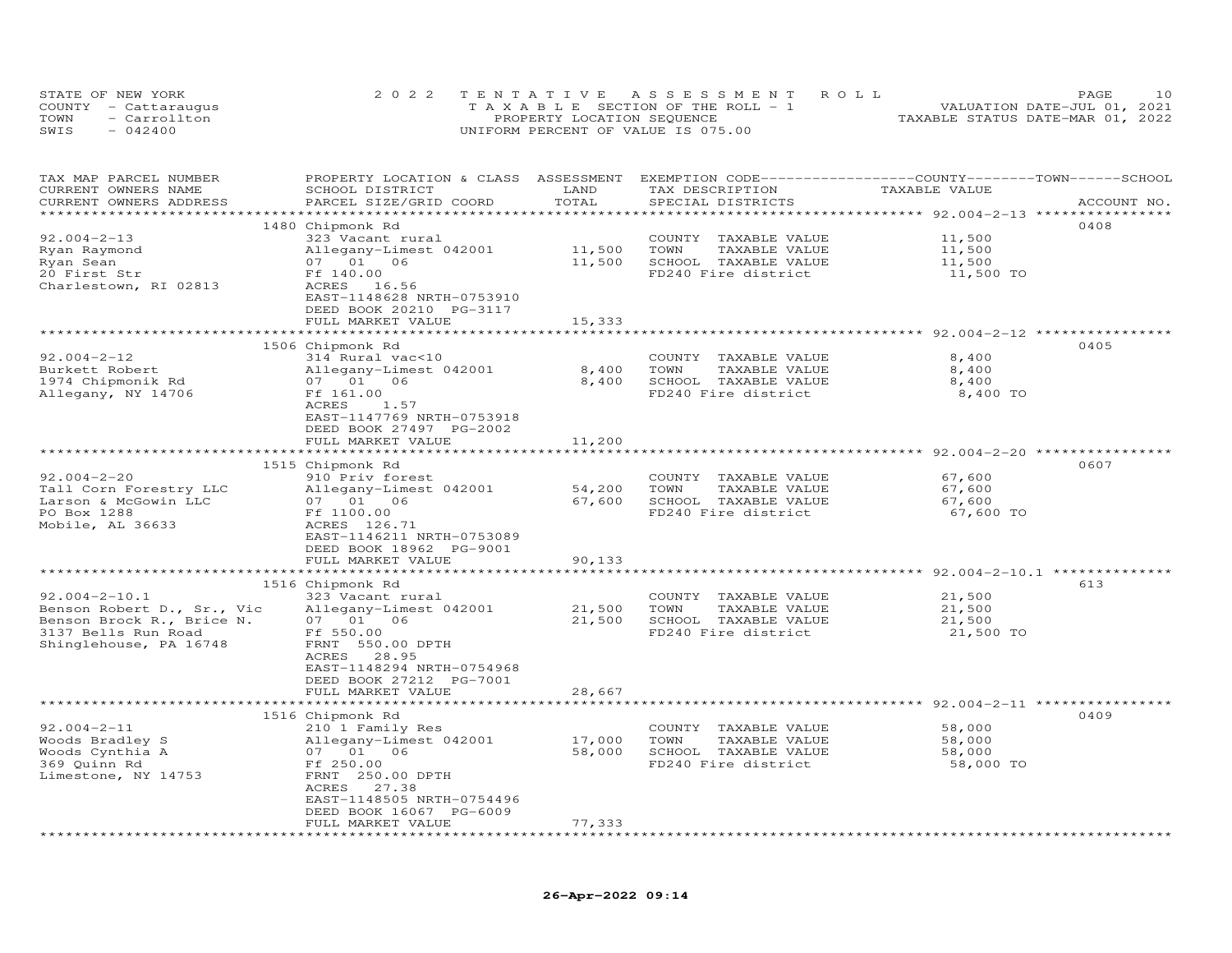| STATE OF NEW YORK    | 2022 TENTATIVE ASSESSMENT ROLL        | <b>PAGE</b>                      |
|----------------------|---------------------------------------|----------------------------------|
| COUNTY - Cattaraugus | T A X A B L E SECTION OF THE ROLL - 1 | VALUATION DATE-JUL 01, 2021      |
| TOWN<br>- Carrollton | PROPERTY LOCATION SEQUENCE            | TAXABLE STATUS DATE-MAR 01, 2022 |
| SWIS<br>$-042400$    | UNIFORM PERCENT OF VALUE IS 075.00    |                                  |

| TAX MAP PARCEL NUMBER<br>CURRENT OWNERS NAME            | PROPERTY LOCATION & CLASS<br>SCHOOL DISTRICT                                                                                      | ASSESSMENT<br>LAND | TAX DESCRIPTION                               | EXEMPTION CODE------------------COUNTY-------TOWN-----SCHOOL<br>TAXABLE VALUE |                    |
|---------------------------------------------------------|-----------------------------------------------------------------------------------------------------------------------------------|--------------------|-----------------------------------------------|-------------------------------------------------------------------------------|--------------------|
| CURRENT OWNERS ADDRESS                                  | PARCEL SIZE/GRID COORD                                                                                                            | TOTAL              | SPECIAL DISTRICTS                             |                                                                               | ACCOUNT NO.        |
|                                                         |                                                                                                                                   |                    |                                               |                                                                               |                    |
| $92.004 - 2 - 9$                                        | 1581 Chipmonk Rd<br>816 UNKNOWN PCLS                                                                                              |                    | COUNTY TAXABLE VALUE                          | 36,700                                                                        | 0177               |
| Benson Robert D., Sr., Vic<br>Benson Brock R., Brice N. | Allegany-Limest 042001<br>06<br>07 01                                                                                             | 22,700<br>36,700   | TOWN<br>TAXABLE VALUE<br>SCHOOL TAXABLE VALUE | 36,700<br>36,700                                                              |                    |
| 3137 Bells Run Road<br>Shinglehouse, PA 16748           | Ff 1480.00<br>ACRES 49.98<br>EAST-1145836 NRTH-0754954<br>DEED BOOK 27212 PG-7001<br>FULL MARKET VALUE                            | 48,933             | FD240 Fire district                           | 36,700 TO                                                                     |                    |
|                                                         |                                                                                                                                   |                    |                                               |                                                                               |                    |
|                                                         | 1648 Chipmonk Rd                                                                                                                  |                    |                                               |                                                                               | 0005               |
| $92.004 - 2 - 7.1$                                      | 210 1 Family Res                                                                                                                  |                    | <b>BAS STAR</b><br>41854                      | $\circ$                                                                       | $\Omega$<br>19,500 |
| Ackley Valerie                                          | Allegany-Limest 042001                                                                                                            | 6,500              | COUNTY<br>TAXABLE VALUE                       | 19,500                                                                        |                    |
| 1648 Chipmonk Rd                                        | 08  01  06                                                                                                                        | 19,500             | TOWN<br>TAXABLE VALUE                         | 19,500                                                                        |                    |
| Allegany, NY 14706                                      | $162x165 - W$ Side Rd                                                                                                             |                    | TAXABLE VALUE<br>SCHOOL                       | $\circ$                                                                       |                    |
|                                                         | 1.00 A.<br>FRNT 162.00 DPTH 165.00<br>ACRES<br>0.61<br>EAST-1145848 NRTH-0755682                                                  |                    | FD240 Fire district                           | 19,500 TO                                                                     |                    |
|                                                         | DEED BOOK 19854 PG-7002<br>FULL MARKET VALUE                                                                                      | 26,000             |                                               |                                                                               |                    |
|                                                         |                                                                                                                                   |                    |                                               | *********** 92.004-2-6.1 ********                                             |                    |
|                                                         | 1678 Chipmonk Rd                                                                                                                  |                    |                                               |                                                                               | 0143               |
| $92.004 - 2 - 6.1$                                      | 210 1 Family Res                                                                                                                  |                    | 41854<br>BAS STAR                             | $\circ$                                                                       | $\Omega$<br>23,100 |
| King Heidi F                                            | Allegany-Limest 042001                                                                                                            | 6,200              | COUNTY TAXABLE VALUE                          | 55,000                                                                        |                    |
| 1678 Chipmonk Rd                                        | 08  01  06                                                                                                                        | 55,000             | TOWN<br>TAXABLE VALUE                         | 55,000                                                                        |                    |
| Allegany, NY 14706                                      | FRNT 219.00 DPTH 150.00                                                                                                           |                    | SCHOOL TAXABLE VALUE                          | 31,900                                                                        |                    |
|                                                         | BANK<br>017<br>EAST-1145978 NRTH-0755845                                                                                          |                    | FD240 Fire district                           | 55,000 TO                                                                     |                    |
|                                                         | DEED BOOK 6356 PG-6005                                                                                                            |                    |                                               |                                                                               |                    |
|                                                         | FULL MARKET VALUE<br>*********************                                                                                        | 73,333             |                                               |                                                                               |                    |
|                                                         |                                                                                                                                   |                    |                                               | ****************** 92.004-2-8.1                                               |                    |
|                                                         | 1678 Chipmonk Rd                                                                                                                  |                    |                                               |                                                                               | 0466               |
| $92.004 - 2 - 8.1$                                      | 323 Vacant rural                                                                                                                  |                    | COUNTY<br>TAXABLE VALUE                       | 29,500                                                                        |                    |
| Carls Kevin D                                           | Allegany-Limest 042001                                                                                                            | 29,500             | TOWN<br>TAXABLE VALUE                         | 29,500                                                                        |                    |
| 501 Butcher Hollow Rd<br>Allegany, NY 14706             | $92.004 - 2 - 6.2$ combined her<br>40.00 DPTH<br>FRNT<br>ACRES<br>45.50<br>EAST-1147504 NRTH-0756012<br>DEED BOOK 6356<br>PG-6004 | 29,500             | SCHOOL<br>TAXABLE VALUE                       | 29,500                                                                        |                    |
|                                                         | FULL MARKET VALUE                                                                                                                 | 39,333             |                                               |                                                                               |                    |
|                                                         | **************************************                                                                                            |                    |                                               |                                                                               |                    |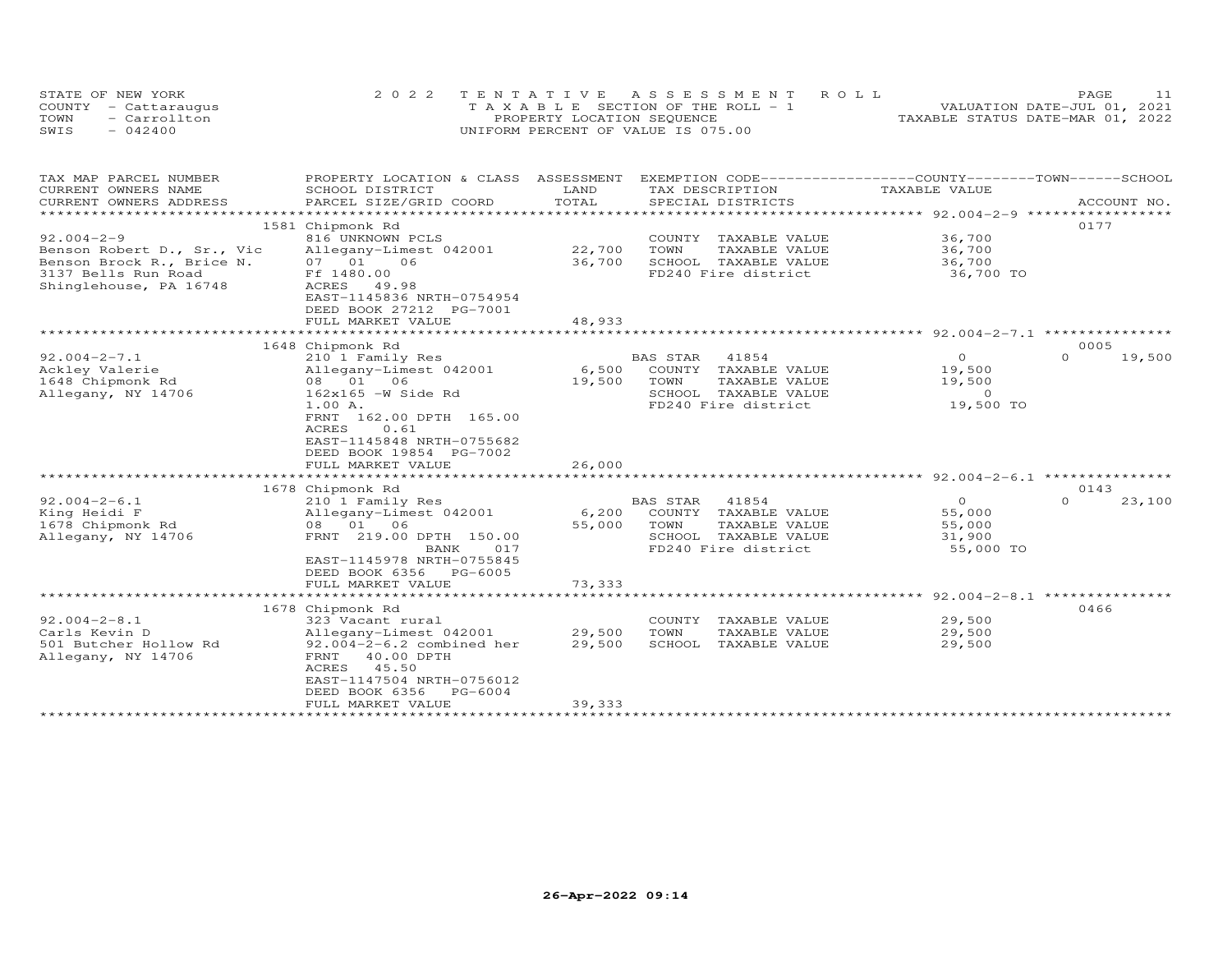|      | STATE OF NEW YORK    | 2022 TENTATIVE ASSESSMENT ROLL        | PAGE.                            |
|------|----------------------|---------------------------------------|----------------------------------|
|      | COUNTY - Cattaraugus | T A X A B L E SECTION OF THE ROLL - 1 | VALUATION DATE-JUL 01, 2021      |
| TOWN | - Carrollton         | PROPERTY LOCATION SEQUENCE            | TAXABLE STATUS DATE-MAR 01, 2022 |
| SWIS | $-042400$            | UNIFORM PERCENT OF VALUE IS 075.00    |                                  |

| TAX MAP PARCEL NUMBER  | PROPERTY LOCATION & CLASS                 | ASSESSMENT              | EXEMPTION CODE-----------------COUNTY-------TOWN------SCHOOL |                                         |                    |
|------------------------|-------------------------------------------|-------------------------|--------------------------------------------------------------|-----------------------------------------|--------------------|
| CURRENT OWNERS NAME    | SCHOOL DISTRICT                           | LAND                    | TAX DESCRIPTION                                              | TAXABLE VALUE                           |                    |
| CURRENT OWNERS ADDRESS | PARCEL SIZE/GRID COORD                    | TOTAL                   | SPECIAL DISTRICTS                                            |                                         | ACCOUNT NO.        |
|                        |                                           |                         |                                                              |                                         |                    |
|                        | 1680 Chipmonk Rd                          |                         |                                                              |                                         | 1371               |
| $92.004 - 2 - 8.2$     | 210 1 Family Res                          |                         | 41854<br>BAS STAR                                            | $\Omega$                                | $\Omega$<br>23,100 |
| Burrows Paula L.       | Allegany-Limest 042001                    | 9,200                   | COUNTY<br>TAXABLE VALUE                                      | 50,000                                  |                    |
| 1680 Chipmonk Rd       | FRNT 180.00 DPTH                          | 50,000                  | TOWN<br>TAXABLE VALUE                                        | 50,000                                  |                    |
| Allegany, NY 14695     | 2.10<br>ACRES                             |                         | SCHOOL<br>TAXABLE VALUE                                      | 26,900                                  |                    |
|                        | EAST-1146016 NRTH-0756103                 |                         |                                                              |                                         |                    |
|                        | DEED BOOK 20093 PG-4002                   |                         |                                                              |                                         |                    |
|                        | FULL MARKET VALUE                         | 66,667                  |                                                              |                                         |                    |
|                        |                                           |                         |                                                              | $92.004 - 2 - 5$                        |                    |
|                        | 1681 Chipmonk Rd                          |                         |                                                              |                                         | 0273               |
| $92.004 - 2 - 5$       | 270 Mfg housing                           |                         | 41854<br>BAS STAR                                            | $\circ$                                 | $\Omega$<br>23,100 |
| Bryson Richard D       | Allegany-Limest 042001                    | 9,700                   | COUNTY<br>TAXABLE VALUE                                      | 31,000                                  |                    |
| Bryson Ruth E          | 01 06<br>08                               | 31,000                  | TOWN<br>TAXABLE VALUE                                        | 31,000                                  |                    |
| 1681 Chipmonk Rd       | Ff 489.00                                 |                         | SCHOOL TAXABLE VALUE                                         | 7,900                                   |                    |
| Allegany, NY 14706     | 2.25<br>ACRES                             |                         | FD240 Fire district                                          | 31,000 TO                               |                    |
|                        | EAST-1145657 NRTH-0755894                 |                         |                                                              |                                         |                    |
|                        | DEED BOOK 00995 PG-00176                  |                         |                                                              |                                         |                    |
|                        | FULL MARKET VALUE                         | 41,333                  |                                                              |                                         |                    |
|                        | * * * * * * * * * * * * * * * * * *       |                         |                                                              | $***$ 92.004-2-4                        |                    |
|                        | 1691 Chipmonk Rd                          |                         |                                                              |                                         | 0171               |
| $92.004 - 2 - 4$       | 210 1 Family Res                          |                         | COUNTY<br>TAXABLE VALUE                                      | 70,000                                  |                    |
| Giardini Jeremy        | Allegany-Limest 042001                    | 11,600                  | TOWN<br>TAXABLE VALUE                                        | 70,000                                  |                    |
| Giardini Jessica       | 08  01  06                                | 70,000                  | SCHOOL TAXABLE VALUE                                         | 70,000                                  |                    |
| 1691 Chipmonk Rd       | Ff 135.00                                 |                         | FD240 Fire district                                          | 70,000 TO                               |                    |
| Allegany, NY 14706     | ACRES<br>2.50                             |                         |                                                              |                                         |                    |
|                        | EAST-1145362 NRTH-0756172                 |                         |                                                              |                                         |                    |
|                        | DEED BOOK 20210 PG-8801                   |                         |                                                              |                                         |                    |
|                        | FULL MARKET VALUE                         | 93,333                  |                                                              |                                         |                    |
|                        |                                           |                         |                                                              | *** 92.004-2-3                          |                    |
|                        | 1701 Chipmonk Rd                          |                         |                                                              |                                         | 0172               |
| $92.004 - 2 - 3$       | 314 Rural vac<10                          |                         | TAXABLE VALUE<br>COUNTY                                      | 8,000                                   |                    |
| Giardini Richard       | Allegany-Limest 042001                    | 8,000                   | TOWN<br>TAXABLE VALUE                                        | 8,000                                   |                    |
| Giardini Melodie       | 08/16 01 06                               | 8,000                   | SCHOOL TAXABLE VALUE                                         | 8,000                                   |                    |
| 1725 Chipmonk Rd       | Ff 125.00                                 |                         | FD240 Fire district                                          | 8,000 TO                                |                    |
| Allegany, NY 14706     | ACRES<br>1.50                             |                         |                                                              |                                         |                    |
|                        | EAST-1145210 NRTH-0756333                 |                         |                                                              |                                         |                    |
|                        | DEED BOOK 9073 PG-3001                    |                         |                                                              |                                         |                    |
|                        | FULL MARKET VALUE                         | 10,667                  |                                                              |                                         |                    |
|                        |                                           |                         |                                                              | **************** 92.004-1-20.1 ******** |                    |
|                        | 1702 Chipmonk Rd                          |                         |                                                              |                                         | 0308               |
| $92.004 - 1 - 20.1$    | 910 Priv forest                           |                         | COUNTY<br>TAXABLE VALUE                                      | 32,500                                  |                    |
| Woodgie Kelly L        | Allegany-Limest 042001                    | 32,500                  | TOWN<br>TAXABLE VALUE                                        | 32,500                                  |                    |
| Woodgie Louis S        | 06<br>08 01                               | 32,500                  | SCHOOL TAXABLE VALUE                                         | 32,500                                  |                    |
| 1820 Chipmonk Rd       | FRNT 550.00 DPTH                          |                         | FD240 Fire district                                          | 32,500 TO                               |                    |
| Allegany, NY 14706     | ACRES<br>54.18                            |                         |                                                              |                                         |                    |
|                        | EAST-1146700 NRTH-0075700                 |                         |                                                              |                                         |                    |
|                        | DEED BOOK 27060 PG-2001                   |                         |                                                              |                                         |                    |
|                        | FULL MARKET VALUE<br>******************** | 43,333<br>************* |                                                              |                                         |                    |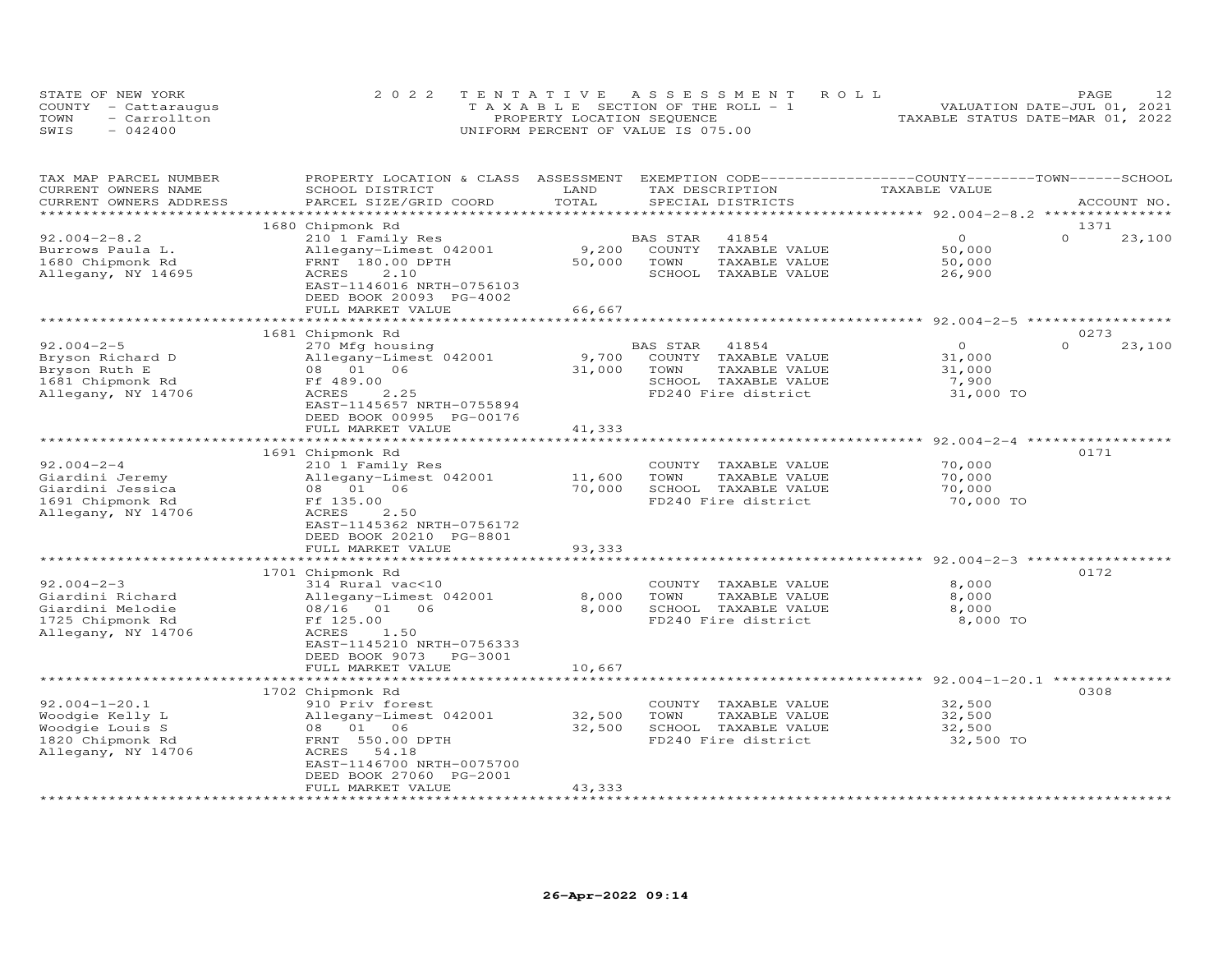|      | STATE OF NEW YORK    | 2022 TENTATIVE ASSESSMENT ROLL        | PAGE                             |
|------|----------------------|---------------------------------------|----------------------------------|
|      | COUNTY - Cattaraugus | T A X A B L E SECTION OF THE ROLL - 1 | VALUATION DATE-JUL 01, 2021      |
| TOWN | - Carrollton         | PROPERTY LOCATION SEQUENCE            | TAXABLE STATUS DATE-MAR 01, 2022 |
| SWIS | $-042400$            | UNIFORM PERCENT OF VALUE IS 075.00    |                                  |

| TAX MAP PARCEL NUMBER<br>CURRENT OWNERS NAME      | PROPERTY LOCATION & CLASS ASSESSMENT<br>SCHOOL DISTRICT | LAND                   | EXEMPTION CODE-----------------COUNTY-------TOWN------SCHOOL<br>TAX DESCRIPTION | TAXABLE VALUE                                                |                    |
|---------------------------------------------------|---------------------------------------------------------|------------------------|---------------------------------------------------------------------------------|--------------------------------------------------------------|--------------------|
| CURRENT OWNERS ADDRESS<br>*********************** | PARCEL SIZE/GRID COORD                                  | TOTAL                  | SPECIAL DISTRICTS                                                               |                                                              | ACCOUNT NO.        |
|                                                   | 1702 Chipmonk Rd                                        |                        |                                                                                 |                                                              | 1161               |
| $92.004 - 1 - 20.3$                               | 210 1 Family Res                                        |                        | COUNTY<br>TAXABLE VALUE                                                         | 68,300                                                       |                    |
| Lund Andrew L.                                    | Allegany-Limest 042001                                  | 13,300                 | TOWN<br>TAXABLE VALUE                                                           | 68,300                                                       |                    |
| Lund Nicole M.                                    | 08 01 06                                                | 68,300                 | SCHOOL TAXABLE VALUE                                                            | 68,300                                                       |                    |
| 1690 Chipmonk Rd                                  | FRNT 169.80 DPTH                                        |                        | FD240 Fire district                                                             | 68,300 TO                                                    |                    |
| Allegany, NY 14706                                | ACRES<br>4.80                                           |                        |                                                                                 |                                                              |                    |
|                                                   | EAST-1145891 NRTH-0756417                               |                        |                                                                                 |                                                              |                    |
|                                                   | DEED BOOK 20210 PG-9643                                 |                        |                                                                                 |                                                              |                    |
|                                                   | FULL MARKET VALUE                                       | 91,067                 |                                                                                 |                                                              |                    |
|                                                   |                                                         |                        |                                                                                 |                                                              | 0308               |
|                                                   | 1702 Chipmonk Rd                                        |                        |                                                                                 | 500                                                          |                    |
| $92.004 - 1 - 20.8$                               | 311 Res vac land                                        | 500                    | COUNTY TAXABLE VALUE<br>TOWN<br>TAXABLE VALUE                                   | 500                                                          |                    |
| Brook Kyle C.<br>5251 S Nine Mile Rd              | Allegany-Limest 042001<br>08  01  06                    | 500                    | SCHOOL TAXABLE VALUE                                                            | 500                                                          |                    |
| Allegany, NY 14706                                | FRNT 209.00 DPTH 215.00                                 |                        | FD240 Fire district                                                             | 500 TO                                                       |                    |
|                                                   | EAST-1145295 NRTH-0758339                               |                        |                                                                                 |                                                              |                    |
|                                                   | DEED BOOK 20190 PG-8226                                 |                        |                                                                                 |                                                              |                    |
|                                                   | FULL MARKET VALUE                                       | 667                    |                                                                                 |                                                              |                    |
|                                                   |                                                         |                        |                                                                                 |                                                              |                    |
|                                                   | 1702 Chipmonk Rd                                        |                        |                                                                                 |                                                              | 0308               |
| $92.004 - 1 - 20.9$                               | 910 Priv forest                                         |                        | COUNTY TAXABLE VALUE                                                            | 14,000                                                       |                    |
| Lund Andrew L.                                    | Allegany-Limest 042001                                  | 14,000                 | TOWN<br>TAXABLE VALUE                                                           | 14,000                                                       |                    |
| Lund Nicole M.                                    | 08 01 06                                                | 14,000                 | SCHOOL TAXABLE VALUE                                                            | 14,000                                                       |                    |
| 1690 Chipmonk Rd                                  | FRNT 550.00 DPTH                                        |                        | FD240 Fire district                                                             | 14,000 TO                                                    |                    |
| Allegany, NY 14706                                | ACRES 14.94                                             |                        |                                                                                 |                                                              |                    |
|                                                   | EAST-1146200 NRTH-0756650                               |                        |                                                                                 |                                                              |                    |
|                                                   | DEED BOOK 20210 PG-9643                                 |                        |                                                                                 |                                                              |                    |
|                                                   | FULL MARKET VALUE<br>***********************            | 18,667<br>************ |                                                                                 | ******************************* 92.004-2-2.2 *************** |                    |
|                                                   | 1725 Chipmonk Rd                                        |                        |                                                                                 |                                                              | 0997               |
| $92.004 - 2 - 2.2$                                | 210 1 Family Res                                        |                        | ENH STAR<br>41834                                                               | $\Omega$                                                     | 57,670<br>$\Omega$ |
| Giardini Richaard H 11                            | Allegany-Limest 042001                                  | 7,800                  | COUNTY TAXABLE VALUE                                                            | 85,000                                                       |                    |
| Giardini Melodie                                  | 16/08 01 06                                             | 85,000                 | TOWN<br>TAXABLE VALUE                                                           | 85,000                                                       |                    |
| 1725 Chipmonk Rd                                  | Ff 132.00                                               |                        | SCHOOL TAXABLE VALUE                                                            | 27,330                                                       |                    |
| Allegany, NY 14706                                | ACRES<br>1.21                                           |                        | FD240 Fire district                                                             | 85,000 TO                                                    |                    |
|                                                   | EAST-1145145 NRTH-0756456                               |                        |                                                                                 |                                                              |                    |
|                                                   | DEED BOOK 30365 PG-7001                                 |                        |                                                                                 |                                                              |                    |
|                                                   | FULL MARKET VALUE                                       | 113,333                |                                                                                 |                                                              |                    |
|                                                   |                                                         |                        |                                                                                 |                                                              |                    |
|                                                   | 1730 Chipmonk Rd                                        |                        |                                                                                 |                                                              | 1283               |
| $92.004 - 1 - 20.7$                               | 210 1 Family Res                                        |                        | COUNTY TAXABLE VALUE                                                            | 92,200                                                       |                    |
| Johnston Wendy L                                  | Allegany-Limest 042001                                  | 13,100                 | TOWN<br>TAXABLE VALUE                                                           | 92,200                                                       |                    |
| 1730 Chipmonk Rd                                  | 08  01  06                                              | 92,200                 | SCHOOL TAXABLE VALUE                                                            | 92,200                                                       |                    |
| Allegany, NY 14706                                | ACRES<br>4.70                                           |                        | FD240 Fire district                                                             | 92,200 TO                                                    |                    |
|                                                   | EAST-1145540 NRTH-0796947<br>DEED BOOK 27360 PG-3001    |                        |                                                                                 |                                                              |                    |
|                                                   | FULL MARKET VALUE                                       | 122,933                |                                                                                 |                                                              |                    |
|                                                   |                                                         |                        |                                                                                 |                                                              |                    |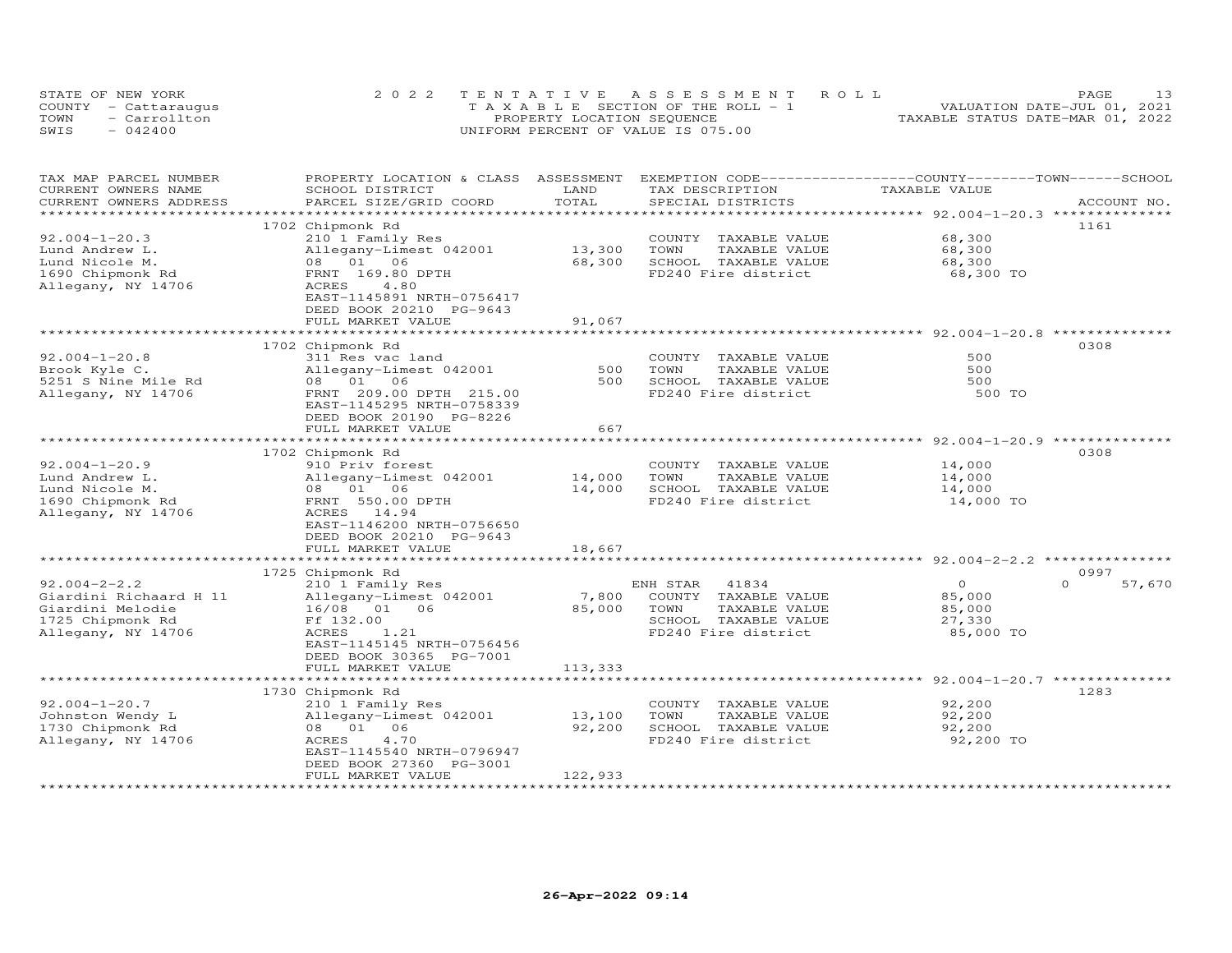|      | STATE OF NEW YORK    | 2022 TENTATIVE ASSESSMENT ROLL        | <b>PAGE</b>                      |
|------|----------------------|---------------------------------------|----------------------------------|
|      | COUNTY - Cattaraugus | T A X A B L E SECTION OF THE ROLL - 1 | VALUATION DATE-JUL 01, 2021      |
| TOWN | - Carrollton         | PROPERTY LOCATION SEQUENCE            | TAXABLE STATUS DATE-MAR 01, 2022 |
| SWIS | $-042400$            | UNIFORM PERCENT OF VALUE IS 075.00    |                                  |

| TAX MAP PARCEL NUMBER         | PROPERTY LOCATION & CLASS ASSESSMENT |                  | EXEMPTION CODE-----------------COUNTY-------TOWN-----SCHOOL |                                                   |                    |
|-------------------------------|--------------------------------------|------------------|-------------------------------------------------------------|---------------------------------------------------|--------------------|
| CURRENT OWNERS NAME           | SCHOOL DISTRICT                      | LAND             | TAX DESCRIPTION                                             | TAXABLE VALUE                                     |                    |
| CURRENT OWNERS ADDRESS        | PARCEL SIZE/GRID COORD               | TOTAL            | SPECIAL DISTRICTS                                           |                                                   | ACCOUNT NO.        |
|                               |                                      |                  |                                                             |                                                   | 1283               |
| $92.004 - 1 - 20.4$           | 1736 Chipmonk Rd<br>312 Vac w/imprv  |                  | COUNTY TAXABLE VALUE                                        | 26,300                                            |                    |
| Brook Scott J                 | Allegany-Limest 042001               | 6,300            | TOWN<br>TAXABLE VALUE                                       | 26,300                                            |                    |
| Brook Christie A              | 08  01  06                           | 26,300           | SCHOOL TAXABLE VALUE                                        | 26,300                                            |                    |
| PO Box 119                    | FRNT 201.10 DPTH 182.60              |                  | FD240 Fire district                                         | 26,300 TO                                         |                    |
| olean, NY 14760               | EAST-1145255 NRTH-0756893            |                  |                                                             |                                                   |                    |
|                               | DEED BOOK 00935 PG-00821             |                  |                                                             |                                                   |                    |
|                               | FULL MARKET VALUE                    | 35,067           |                                                             |                                                   |                    |
|                               |                                      |                  |                                                             |                                                   |                    |
|                               | 1740 Chipmonk Rd                     |                  |                                                             |                                                   | 0221               |
| $92.004 - 1 - 22$             | 270 Mfg housing                      |                  | BAS STAR<br>41854                                           | $\Omega$                                          | $\Omega$<br>11,500 |
| Calkins Siriah                | Allegany-Limest 042001               | 3,700            | COUNTY TAXABLE VALUE                                        | 11,500                                            |                    |
| Calkins Denise                | 16 01 06                             | 11,500           | TOWN<br>TAXABLE VALUE                                       | 11,500                                            |                    |
| 1740 Chipmonk Rd              | Schoonover As Guardian               |                  | SCHOOL TAXABLE VALUE                                        | $\sim$ 0                                          |                    |
| Allegany, NY 14706            | FRNT 75.00 DPTH 107.00               |                  | FD240 Fire district                                         | 11,500 TO                                         |                    |
|                               | EAST-1145164 NRTH-0756942            |                  |                                                             |                                                   |                    |
|                               | DEED BOOK 00939 PG-00564             |                  |                                                             |                                                   |                    |
|                               | FULL MARKET VALUE                    | 15,333           |                                                             |                                                   |                    |
|                               |                                      |                  |                                                             |                                                   |                    |
|                               | 1744 Chipmonk Rd                     |                  |                                                             |                                                   | 0103               |
| $92.004 - 1 - 23$             | 210 1 Family Res                     |                  | VET WAR CT 41121                                            | 8,475                                             | 8,475<br>$\Omega$  |
| Rhodes Wayne                  | Allegany-Limest 042001               |                  | 7,700 ENH STAR<br>41834                                     | $\Omega$                                          | 56,500<br>$\Omega$ |
| Rhodes Mary A                 | 16 01 06                             | 56,500           | COUNTY TAXABLE VALUE                                        | 48,025                                            |                    |
| 1744 Chipmonk Rd              | FRNT 206.00 DPTH 235.00              |                  | TOWN<br>TAXABLE VALUE                                       | 48,025                                            |                    |
| Allegany, NY 14706            | EAST-1145125 NRTH-0757084            |                  | SCHOOL TAXABLE VALUE                                        | $\Omega$                                          |                    |
|                               | DEED BOOK 00782 PG-00007             |                  | FD240 Fire district                                         | 56,500 TO                                         |                    |
|                               | FULL MARKET VALUE                    | 75,333           |                                                             |                                                   |                    |
|                               |                                      |                  |                                                             |                                                   |                    |
|                               | 1745 Chipmonk Rd                     |                  |                                                             |                                                   | 1338               |
| $92.004 - 1 - 3.7$            | 314 Rural vac<10                     |                  | COUNTY TAXABLE VALUE                                        | 14,400                                            |                    |
| Brook Scott J                 | Allegany-Limest 042001               | 14,400           | TOWN<br>TAXABLE VALUE                                       | 14,400                                            |                    |
| Brook Christie A              | 16 01 06                             | 14,400           | SCHOOL TAXABLE VALUE<br>FD240 Fire district                 | 14,400                                            |                    |
| PO Box 119<br>olean, NY 14760 | FRNT 975.00 DPTH<br>ACRES<br>6.20    |                  |                                                             | 14,400 TO                                         |                    |
|                               | EAST-1144879 NRTH-0756953            |                  |                                                             |                                                   |                    |
|                               | DEED BOOK 22931 PG-9001              |                  |                                                             |                                                   |                    |
|                               | FULL MARKET VALUE                    | 19,200           |                                                             |                                                   |                    |
|                               | ***********************              | **************** |                                                             | ******************************* 92.004-1-24 ***** |                    |
|                               | 1748 Chipmonk Rd                     |                  |                                                             |                                                   | 0225               |
| $92.004 - 1 - 24$             | 270 Mfg housing                      |                  | COUNTY TAXABLE VALUE                                        | 22,500                                            |                    |
| Bennett Daniel W              | Allegany-Limest 042001               | 7,500            | TOWN<br>TAXABLE VALUE                                       | 22,500                                            |                    |
| 1748 Chipmonk Rd              | 16 01 06                             | 22,500           | SCHOOL TAXABLE VALUE                                        | 22,500                                            |                    |
| Allegany, NY 14706            | Ff 165.00                            |                  | FD240 Fire district                                         | 22,500 TO                                         |                    |
|                               | ACRES<br>1.03                        |                  |                                                             |                                                   |                    |
|                               | EAST-1145086 NRTH-0757255            |                  |                                                             |                                                   |                    |
|                               | DEED BOOK 998<br>$PG-398$            |                  |                                                             |                                                   |                    |
|                               | FULL MARKET VALUE                    | 30,000           |                                                             |                                                   |                    |
|                               |                                      |                  |                                                             |                                                   |                    |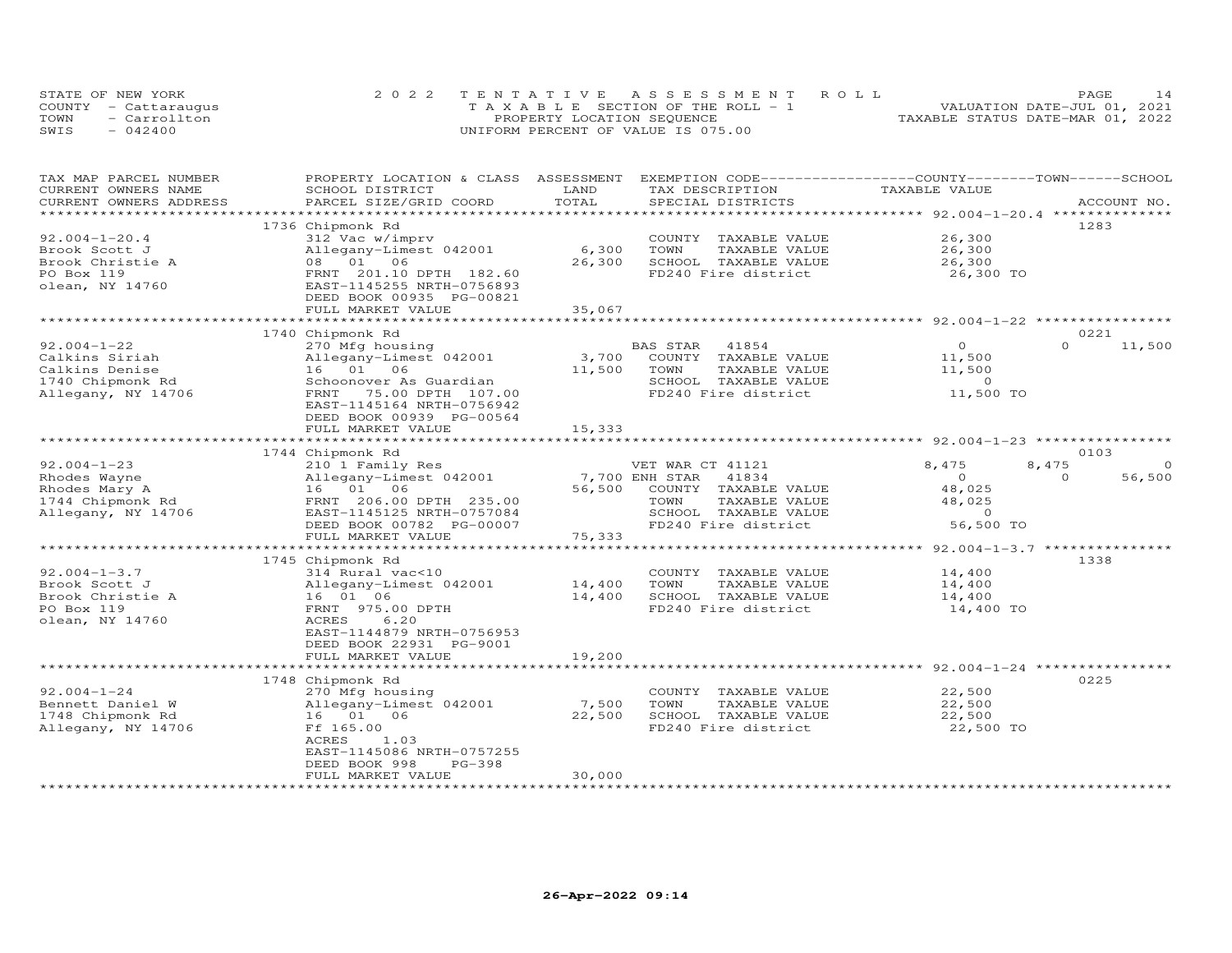|      | STATE OF NEW YORK    | 2022 TENTATIVE ASSESSMENT ROLL        | 15<br>PAGE                       |
|------|----------------------|---------------------------------------|----------------------------------|
|      | COUNTY - Cattaraugus | T A X A B L E SECTION OF THE ROLL - 1 | VALUATION DATE-JUL 01, 2021      |
| TOWN | - Carrollton         | PROPERTY LOCATION SEQUENCE            | TAXABLE STATUS DATE-MAR 01, 2022 |
| SWIS | $-042400$            | UNIFORM PERCENT OF VALUE IS 075.00    |                                  |

| TAX MAP PARCEL NUMBER<br>CURRENT OWNERS NAME          | PROPERTY LOCATION & CLASS ASSESSMENT<br>SCHOOL DISTRICT | LAND<br>TOTAL             | EXEMPTION CODE------------------COUNTY-------TOWN-----SCHOOL<br>TAX DESCRIPTION | TAXABLE VALUE                                                        |                    |
|-------------------------------------------------------|---------------------------------------------------------|---------------------------|---------------------------------------------------------------------------------|----------------------------------------------------------------------|--------------------|
| CURRENT OWNERS ADDRESS<br>***********************     | PARCEL SIZE/GRID COORD                                  |                           | SPECIAL DISTRICTS                                                               |                                                                      | ACCOUNT NO.        |
|                                                       | 1800 Chipmonk Rd                                        |                           |                                                                                 |                                                                      | 1085               |
| $92.004 - 1 - 3.3$                                    | 270 Mfg housing                                         |                           | COUNTY TAXABLE VALUE                                                            | 27,200                                                               |                    |
| Wheaton, Jr. Aubrey R.                                | Allegany-Limest 042001                                  | 8,100                     | TAXABLE VALUE<br>TOWN                                                           | 27,200                                                               |                    |
| 1800 Chipmonk Road                                    | 16 01 06                                                | 27,200                    | SCHOOL TAXABLE VALUE                                                            | 27,200                                                               |                    |
| Allegany, NY 14706                                    | Ff 209.10                                               |                           | FD240 Fire district                                                             | 27,200 TO                                                            |                    |
|                                                       | ACRES<br>1.40                                           |                           |                                                                                 |                                                                      |                    |
|                                                       | EAST-1145044 NRTH-0757415                               |                           |                                                                                 |                                                                      |                    |
|                                                       | DEED BOOK 25911 PG-6001                                 |                           |                                                                                 |                                                                      |                    |
|                                                       | FULL MARKET VALUE                                       | 36,267                    |                                                                                 |                                                                      |                    |
|                                                       |                                                         |                           |                                                                                 | ******************************** 92.004-1-20.2 **************        |                    |
|                                                       | 1820 Chipmonk Rd                                        |                           |                                                                                 |                                                                      | 1156               |
| $92.004 - 1 - 20.2$                                   | 210 1 Family Res                                        |                           | BAS STAR<br>41854                                                               | $\Omega$                                                             | $\Omega$<br>23,100 |
| Woodgie Louis S                                       | Allegany-Limest 042001                                  | 9,200                     | COUNTY TAXABLE VALUE                                                            | 62,000                                                               |                    |
| Mcginty Kelly                                         | 08/16 01 06                                             | 62,000                    | TAXABLE VALUE<br>TOWN                                                           | 62,000                                                               |                    |
| 1820 Chipmonk Rd                                      | Ff 30.00                                                |                           | SCHOOL TAXABLE VALUE                                                            | 38,900                                                               |                    |
| Allegany, NY 14706                                    | 2.10<br>ACRES                                           |                           | FD240 Fire district                                                             | 62,000 TO                                                            |                    |
|                                                       | EAST-1145366 NRTH-0757620                               |                           |                                                                                 |                                                                      |                    |
|                                                       | DEED BOOK 00923 PG-00543                                |                           |                                                                                 |                                                                      |                    |
|                                                       | FULL MARKET VALUE                                       | 82,667                    |                                                                                 |                                                                      |                    |
|                                                       |                                                         |                           |                                                                                 |                                                                      |                    |
|                                                       | 1825 Chipmonk Rd                                        |                           |                                                                                 |                                                                      | 0311               |
| $92.004 - 1 - 3.1$                                    | 210 1 Family Res                                        |                           | COUNTY TAXABLE VALUE                                                            | 25,000                                                               |                    |
| Capozzi Margart M                                     | Allegany-Limest 042001                                  | 17,400                    | TAXABLE VALUE<br>TOWN                                                           | 25,000                                                               |                    |
| Mazza Sand & Gravel inc.                              | 16 01 06                                                | 25,000                    | SCHOOL TAXABLE VALUE                                                            | 25,000                                                               |                    |
| 1300 Goodrich Ave                                     | Will 26707                                              |                           | FD240 Fire district                                                             | 25,000 TO                                                            |                    |
| Olean, NY 14760                                       | FRNT 480.00 DPTH                                        |                           |                                                                                 |                                                                      |                    |
|                                                       | ACRES 10.20                                             |                           |                                                                                 |                                                                      |                    |
|                                                       | EAST-1144404 NRTH-0757677                               |                           |                                                                                 |                                                                      |                    |
|                                                       | DEED BOOK 30642 PG-2002                                 |                           |                                                                                 |                                                                      |                    |
|                                                       | FULL MARKET VALUE<br>*************************          | 33, 333<br>************** |                                                                                 | ************************************** 92.004-1-3.5 **************** |                    |
|                                                       | 1874 Chipmonk Rd                                        |                           |                                                                                 |                                                                      | 1291               |
| $92.004 - 1 - 3.5$                                    | 314 Rural vac<10                                        |                           | COUNTY TAXABLE VALUE                                                            | 6,000                                                                |                    |
| Woodgie, Kelly L. McGinty, Car Allegany-Limest 042001 |                                                         | 6,000                     | TOWN<br>TAXABLE VALUE                                                           | 6,000                                                                |                    |
| Brook, Christie A.                                    | 16 01 06                                                | 6,000                     | SCHOOL TAXABLE VALUE                                                            | 6,000                                                                |                    |
| 1820 Chipmonk Road                                    | FRNT 400.00 DPTH                                        |                           | FD240 Fire district                                                             | 6,000 TO                                                             |                    |
| Allegany, NY 14706                                    | ACRES<br>4.40                                           |                           |                                                                                 |                                                                      |                    |
|                                                       | EAST-1144957 NRTH-0758335                               |                           |                                                                                 |                                                                      |                    |
|                                                       | DEED BOOK 20200 PG-2686                                 |                           |                                                                                 |                                                                      |                    |
|                                                       | FULL MARKET VALUE                                       | 8,000                     |                                                                                 |                                                                      |                    |
|                                                       |                                                         |                           |                                                                                 |                                                                      |                    |
|                                                       | 1875 Chipmonk Rd                                        |                           |                                                                                 |                                                                      | 0917               |
| $92.004 - 1 - 3.2$                                    | 260 Seasonal res                                        |                           | COUNTY TAXABLE VALUE                                                            | 80,000                                                               |                    |
| Woodgie Louis S.                                      | Allegany-Limest 042001                                  | 19,000                    | TOWN<br>TAXABLE VALUE                                                           | 80,000                                                               |                    |
| Woodgie Kelly L.                                      | 16 01 06                                                | 80,000                    | SCHOOL TAXABLE VALUE                                                            | 80,000                                                               |                    |
| 1820 Chipmonk Rd.                                     | FRNT 1400.00 DPTH                                       |                           | FD240 Fire district                                                             | 80,000 TO                                                            |                    |
| Allegany, NY 14706                                    | ACRES 19.50                                             |                           |                                                                                 |                                                                      |                    |
|                                                       | EAST-1144186 NRTH-0758345                               |                           |                                                                                 |                                                                      |                    |
|                                                       | DEED BOOK 27641 PG-8001                                 |                           |                                                                                 |                                                                      |                    |
|                                                       | FULL MARKET VALUE                                       | 106,667                   |                                                                                 |                                                                      |                    |
|                                                       |                                                         |                           |                                                                                 |                                                                      |                    |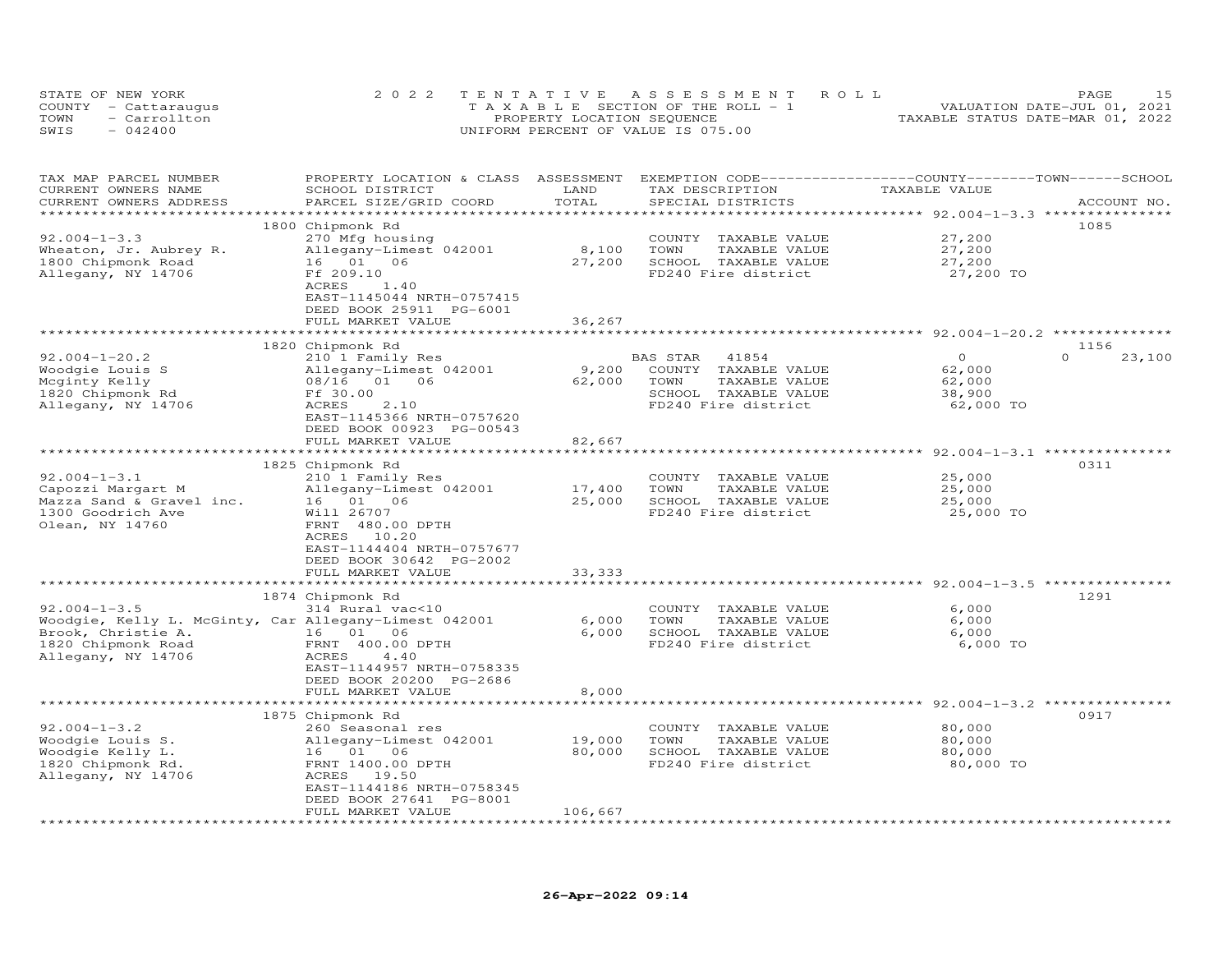|      | STATE OF NEW YORK    | 2022 TENTATIVE ASSESSMENT ROLL        | <b>PAGE</b>                      |
|------|----------------------|---------------------------------------|----------------------------------|
|      | COUNTY - Cattaraugus | T A X A B L E SECTION OF THE ROLL - 1 | VALUATION DATE-JUL 01, 2021      |
| TOWN | - Carrollton         | PROPERTY LOCATION SEQUENCE            | TAXABLE STATUS DATE-MAR 01, 2022 |
| SWIS | $-042400$            | UNIFORM PERCENT OF VALUE IS 075.00    |                                  |

| TAX MAP PARCEL NUMBER<br>CURRENT OWNERS NAME | PROPERTY LOCATION & CLASS ASSESSMENT<br>SCHOOL DISTRICT | LAND        | TAX DESCRIPTION       | EXEMPTION CODE-----------------COUNTY-------TOWN------SCHOOL<br>TAXABLE VALUE |             |
|----------------------------------------------|---------------------------------------------------------|-------------|-----------------------|-------------------------------------------------------------------------------|-------------|
| CURRENT OWNERS ADDRESS                       | PARCEL SIZE/GRID COORD                                  | TOTAL       | SPECIAL DISTRICTS     |                                                                               | ACCOUNT NO. |
|                                              |                                                         |             |                       |                                                                               |             |
|                                              | 1905 Chipmonk Rd                                        |             |                       |                                                                               | 0112        |
| $92.004 - 1 - 4.2$                           | 210 1 Family Res                                        |             | COUNTY TAXABLE VALUE  | 39,000                                                                        |             |
| Schweigart Craig                             | Allegany-Limest 042001                                  | 6,100       | TOWN<br>TAXABLE VALUE | 39,000                                                                        |             |
| Schweigart Nathan                            | 16 01 06                                                | 39,000      | SCHOOL TAXABLE VALUE  | 39,000                                                                        |             |
|                                              |                                                         |             |                       |                                                                               |             |
| 1727 State Road 19                           | FRNT 130.00 DPTH 175.00                                 |             | FD240 Fire district   | 39,000 TO                                                                     |             |
| Wellsville, NY 14895                         | EAST-1144542 NRTH-0758694                               |             |                       |                                                                               |             |
|                                              | DEED BOOK 20210 PG-7374                                 |             |                       |                                                                               |             |
|                                              | FULL MARKET VALUE                                       | 52,000      |                       |                                                                               |             |
|                                              |                                                         |             |                       |                                                                               |             |
|                                              | 1907 Chipmonk Rd                                        |             |                       |                                                                               | 0959        |
| $92.004 - 1 - 4.1$                           | 314 Rural vac<10                                        |             | COUNTY TAXABLE VALUE  | 1,200                                                                         |             |
| Dieteman Peter                               | Allegany-Limest 042001                                  | 1,200       | TAXABLE VALUE<br>TOWN | 1,200                                                                         |             |
| 1907 Chipmonk Rd                             | 16 01 06                                                | 1,200       | SCHOOL TAXABLE VALUE  | 1,200                                                                         |             |
| Allegany, NY 14706                           | FRNT 85.00 DPTH 225.00                                  |             | FD240 Fire district   | 1,200 TO                                                                      |             |
|                                              | EAST-1144507 NRTH-0758783                               |             |                       |                                                                               |             |
|                                              | DEED BOOK 00956 PG-00849                                |             |                       |                                                                               |             |
|                                              | FULL MARKET VALUE                                       | 1,600       |                       |                                                                               |             |
|                                              |                                                         |             |                       |                                                                               |             |
|                                              | 1974 Chipmonk Rd                                        |             |                       |                                                                               | 0030        |
| $92.004 - 1 - 7$                             | 210 1 Family Res                                        |             | COUNTY TAXABLE VALUE  | 130,000                                                                       |             |
| Burkett Robert J                             | Allegany-Limest 042001                                  | 15,100      | TOWN<br>TAXABLE VALUE | 130,000                                                                       |             |
| 1974 Chipmonk Rd                             | 08/16 01 06                                             | 130,000     | SCHOOL TAXABLE VALUE  | 130,000                                                                       |             |
| Allegany, NY 14706                           | Ff 715                                                  |             | FD240 Fire district   | 130,000 TO                                                                    |             |
|                                              | ACRES<br>6.93                                           |             |                       |                                                                               |             |
|                                              | EAST-1145097 NRTH-0759225                               |             |                       |                                                                               |             |
|                                              | DEED BOOK 17560 PG-8001                                 |             |                       |                                                                               |             |
|                                              | FULL MARKET VALUE                                       | 173,333     |                       |                                                                               |             |
|                                              |                                                         |             |                       |                                                                               |             |
|                                              | Chipmonk Rd (Off)                                       |             |                       |                                                                               | 0310        |
| $92.004 - 1 - 26$                            | 910 Priv forest                                         |             | COUNTY TAXABLE VALUE  | 24,000                                                                        |             |
| Mazza Sand & Gravel, LLC                     | Allegany-Limest 042001                                  | 19,200      | TAXABLE VALUE<br>TOWN | 24,000                                                                        |             |
| Robert Mazza 11                              | 16 01 06                                                | 24,000      | SCHOOL TAXABLE VALUE  | 24,000                                                                        |             |
| 985 Olean-Portville Rd                       | Will 11785 & 26707                                      |             | FD240 Fire district   | 24,000 TO                                                                     |             |
| Portville, NY 14770                          | ACRES 59.55                                             |             |                       |                                                                               |             |
|                                              | EAST-1142193 NRTH-0756491                               |             |                       |                                                                               |             |
|                                              | DEED BOOK 30638 PG-4001                                 |             |                       |                                                                               |             |
|                                              | FULL MARKET VALUE                                       | 32,000      |                       |                                                                               |             |
|                                              | ***************************                             | *********** |                       | ******************************* 92.004-2-1 ****************                   |             |
|                                              | Chipmonk Rd (Off)                                       |             |                       |                                                                               | 0600        |
| $92.004 - 2 - 1$                             | 910 Priv forest                                         |             | COUNTY TAXABLE VALUE  | 187,100                                                                       |             |
| Tall Corn Forestry LLC                       | Allegany-Limest 042001                                  | 135,800     | TOWN<br>TAXABLE VALUE | 187,100                                                                       |             |
| Larson & McGowin LLC                         | 23 01 06                                                | 187,100     | SCHOOL TAXABLE VALUE  | 187,100                                                                       |             |
| PO Box 1288                                  | ACRES 388.00                                            |             | FD240 Fire district   | 187,100 TO                                                                    |             |
| Mobile, AL 36633                             | EAST-1139249 NRTH-0753678                               |             |                       |                                                                               |             |
|                                              | DEED BOOK 18962 PG-9001                                 |             |                       |                                                                               |             |
|                                              | FULL MARKET VALUE                                       | 249,467     |                       |                                                                               |             |
|                                              |                                                         |             |                       |                                                                               |             |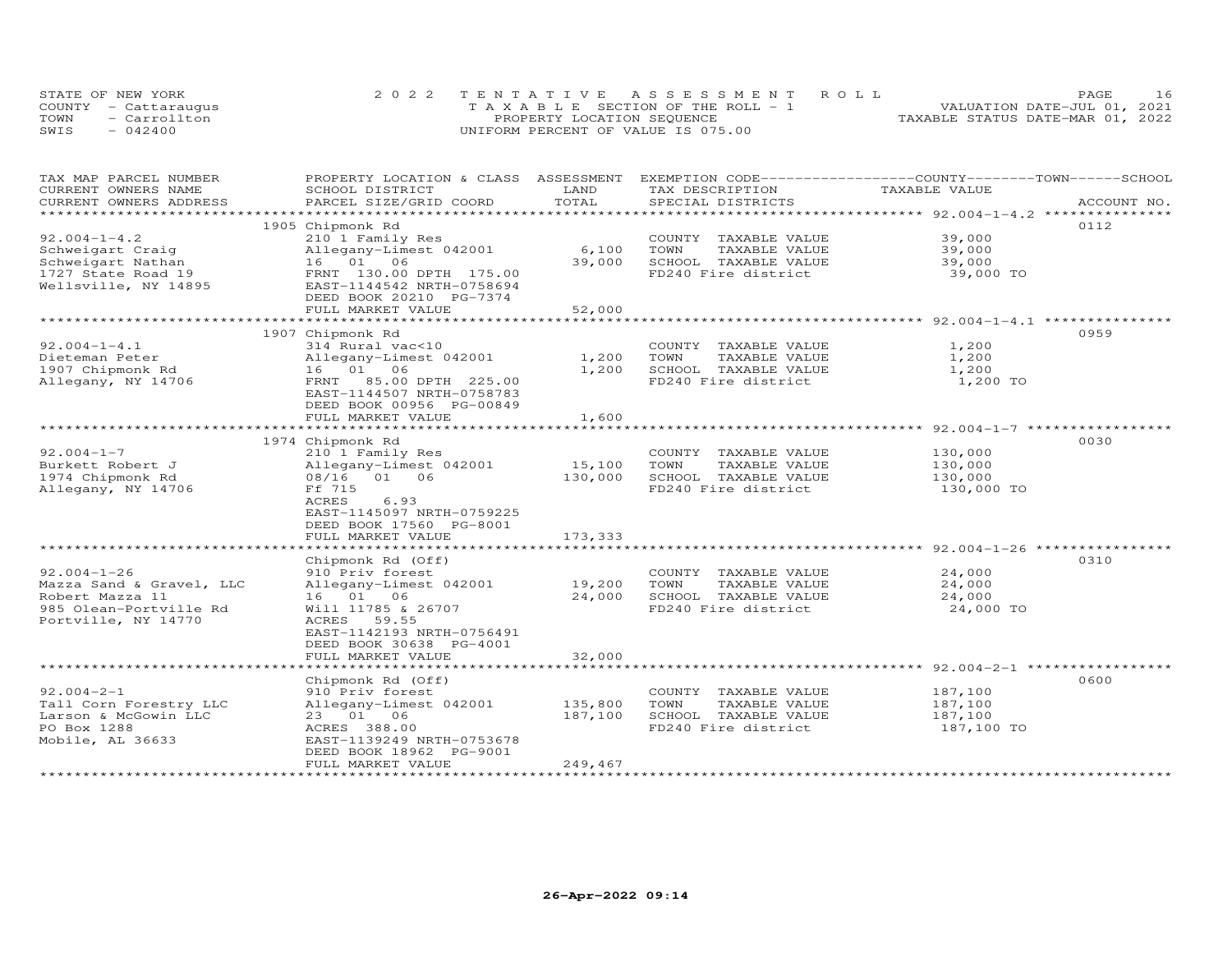| STATE OF NEW YORK |                      | 2022 TENTATIVE ASSESSMENT ROLL        | PAGE.                            |
|-------------------|----------------------|---------------------------------------|----------------------------------|
|                   | COUNTY - Cattaraugus | T A X A B L E SECTION OF THE ROLL - 1 | VALUATION DATE-JUL 01, 2021      |
| TOWN              | - Carrollton         | PROPERTY LOCATION SEQUENCE            | TAXABLE STATUS DATE-MAR 01, 2022 |
| SWIS              | $-042400$            | UNIFORM PERCENT OF VALUE IS 075.00    |                                  |

| TAX MAP PARCEL NUMBER  | PROPERTY LOCATION & CLASS ASSESSMENT |          | EXEMPTION CODE-----------------COUNTY-------TOWN------SCHOOL |               |             |
|------------------------|--------------------------------------|----------|--------------------------------------------------------------|---------------|-------------|
| CURRENT OWNERS NAME    | SCHOOL DISTRICT                      | LAND     | TAX DESCRIPTION                                              | TAXABLE VALUE |             |
| CURRENT OWNERS ADDRESS | PARCEL SIZE/GRID COORD               | TOTAL    | SPECIAL DISTRICTS                                            |               | ACCOUNT NO. |
|                        |                                      |          |                                                              |               |             |
|                        | Chipmonk Rd (Off)                    |          |                                                              |               | 0614        |
| $92.004 - 2 - 21$      | 910 Priv forest                      |          | COUNTY TAXABLE VALUE                                         | 91,800        |             |
| Tall Corn Forestry LLC | Allegany-Limest 042001               | 70,400   | TOWN<br>TAXABLE VALUE                                        | 91,800        |             |
| Larson & McGowin LLC   | 15 01 06                             | 91,800   | SCHOOL TAXABLE VALUE                                         | 91,800        |             |
| PO Box 1288            | ACRES 201.00                         |          | FD240 Fire district                                          | 91,800 TO     |             |
| Mobile, AL 36633       | EAST-1143244 NRTH-0752722            |          |                                                              |               |             |
|                        | DEED BOOK 18962 PG-9001              |          |                                                              |               |             |
|                        | FULL MARKET VALUE                    | 122,400  |                                                              |               |             |
|                        |                                      |          |                                                              |               |             |
|                        | Chipmonk Rd (Off)                    |          |                                                              |               | 0351        |
| $101.002 - 1 - 5$      | 910 Priv forest                      |          | COUNTY TAXABLE VALUE                                         | 32,600        |             |
| O'Dell David A         |                                      |          | TAXABLE VALUE<br>TOWN                                        |               |             |
|                        | Allegany-Limest 042001               | 32,600   |                                                              | 32,600        |             |
| O'Dell Melissa M       | 06 01 06                             | 32,600   | SCHOOL TAXABLE VALUE                                         | 32,600        |             |
| 4970 Flatstone Road    | ACRES 80.11                          |          | FD240 Fire district                                          | 32,600 TO     |             |
| Allegany, NY 14706     | EAST-1147230 NRTH-0749069            |          |                                                              |               |             |
|                        | DEED BOOK 24753 PG-8001              |          |                                                              |               |             |
|                        | FULL MARKET VALUE                    | 43,467   |                                                              |               |             |
|                        |                                      |          |                                                              |               |             |
|                        | Chipmonk Rd (Off)                    |          |                                                              |               | 0920        |
| $101.002 - 1 - 6.73$   | 732 Oil-forced                       |          | COUNTY TAXABLE VALUE                                         | $\circ$       |             |
| Hemlock Oil & Gas      | Allegany-Limest 042001               |          | 0 TOWN<br>TAXABLE VALUE                                      | $\Omega$      |             |
| 83 Rutherford Run      | Did Not Report 2022 no pr            |          | 0 SCHOOL TAXABLE VALUE                                       | $\Omega$      |             |
| Bradford, PA 16701     | on dec list                          |          | FD240 Fire district                                          | 0 TO          |             |
|                        | ACRES<br>0.01                        |          |                                                              |               |             |
|                        | EAST-1147217 NRTH-0748166            |          |                                                              |               |             |
|                        | DEED BOOK 24229 PG-4001              |          |                                                              |               |             |
|                        | FULL MARKET VALUE                    | $\Omega$ |                                                              |               |             |
|                        |                                      |          |                                                              |               |             |
|                        | Chipmonk Rd (Off)                    |          |                                                              |               | 0920        |
| $101.002 - 1 - 6.1$    | 314 Rural vac<10                     |          | COUNTY TAXABLE VALUE                                         | 1,200         |             |
| T&S Folly, LLC         | Allegany-Limest 042001               | 1,200    | TAXABLE VALUE<br>TOWN                                        | 1,200         |             |
| 5005 Flatstone Rd      | 06 01 06                             | 1,200    | SCHOOL TAXABLE VALUE                                         | 1,200         |             |
| Allegany, NY 14706     | 3.39<br>ACRES                        |          | FD240 Fire district                                          | 1,200 TO      |             |
|                        | EAST-1148985 NRTH-0747838            |          |                                                              |               |             |
|                        | DEED BOOK 22201 PG-8002              |          |                                                              |               |             |
|                        | FULL MARKET VALUE                    |          |                                                              |               |             |
|                        |                                      | 1,600    |                                                              |               |             |
|                        |                                      |          |                                                              |               |             |
|                        | Chipmonk Rd (Off)                    |          |                                                              |               | 0920        |
| $101.002 - 1 - 6.2$    | 910 Priv forest                      |          | COUNTY TAXABLE VALUE                                         | 23,000        |             |
| Loney Hollow LLC       | Allegany-Limest 042001               | 23,000   | TOWN<br>TAXABLE VALUE                                        | 23,000        |             |
| 1924 Clark Rd          | 06 01 06                             | 23,000   | SCHOOL TAXABLE VALUE                                         | 23,000        |             |
| Rochester, NY 14625    | ACRES 82.67                          |          | FD240 Fire district                                          | 23,000 TO     |             |
|                        | EAST-1147143 NRTH-0748175            |          |                                                              |               |             |
|                        | DEED BOOK 20220 PG-43                |          |                                                              |               |             |
|                        | FULL MARKET VALUE                    | 30,667   |                                                              |               |             |
|                        | ****************************         |          |                                                              |               |             |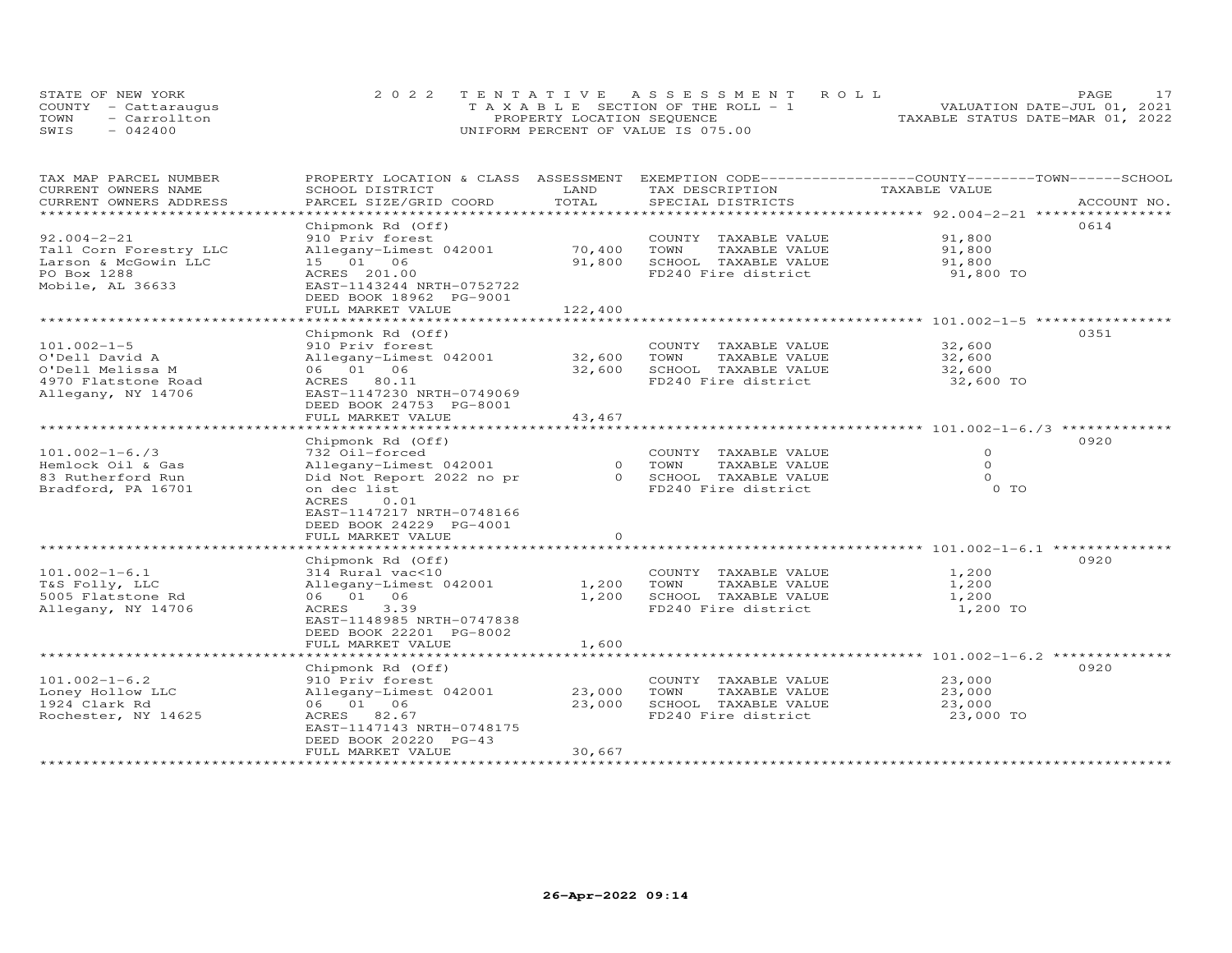| STATE OF NEW YORK    | 2022 TENTATIVE ASSESSMENT ROLL        | 18<br><b>PAGE</b>                |
|----------------------|---------------------------------------|----------------------------------|
| COUNTY - Cattaraugus | T A X A B L E SECTION OF THE ROLL - 1 | VALUATION DATE-JUL 01, 2021      |
| TOWN<br>- Carrollton | PROPERTY LOCATION SEQUENCE            | TAXABLE STATUS DATE-MAR 01, 2022 |
| SWIS<br>$-042400$    | UNIFORM PERCENT OF VALUE IS 075.00    |                                  |

| TAX MAP PARCEL NUMBER<br>CURRENT OWNERS NAME<br>CONNEMY OWNERS ADDRESS DESCRIPTION FOR THE TIME THE TEATH OF THE SERVICES DESCRIPTION ACCOUNT NO.<br>TOTAL SERVICES DESCRIPTION SERVICES DESCRIPTIONS SERVICES SERVICES ACCOUNT NO.<br>CURRENT OWNERS ADDRESS | PROPERTY LOCATION & CLASS ASSESSMENT EXEMPTION CODE----------------COUNTY-------TOWN------SCHOOL<br>SCHOOL DISTRICT                                                             | LAND                      | TAX DESCRIPTION                                                                                                                                                        | TAXABLE VALUE                                                                                                | ACCOUNT NO.        |
|---------------------------------------------------------------------------------------------------------------------------------------------------------------------------------------------------------------------------------------------------------------|---------------------------------------------------------------------------------------------------------------------------------------------------------------------------------|---------------------------|------------------------------------------------------------------------------------------------------------------------------------------------------------------------|--------------------------------------------------------------------------------------------------------------|--------------------|
| $92.004 - 2 - 15$<br>SCHWAB DEBRA L.                                                                                                                                                                                                                          | 1468 Chipmonk Rd (Off)<br>240 Rural res<br>Allegany-Limest 042001 19,000                                                                                                        |                           | COUNTY TAXABLE VALUE<br>TAXABLE VALUE<br>TOWN                                                                                                                          | 55,000<br>55,000                                                                                             | 0486               |
| 700 MAIN STREET<br>LIMESTONE, NY 14753                                                                                                                                                                                                                        | 07 01 06<br>92.004-2-14 combined with<br>ACRES 14.30<br>EAST-1148466 NRTH-0753410<br>DEED BOOK 2021    PG-10169<br>FULL MARKET VALUE                                            | 55,000<br>73,333          | SCHOOL TAXABLE VALUE<br>FD240 Fire district 55,000 TO                                                                                                                  | 55,000                                                                                                       |                    |
|                                                                                                                                                                                                                                                               |                                                                                                                                                                                 |                           |                                                                                                                                                                        |                                                                                                              |                    |
|                                                                                                                                                                                                                                                               | 1501 Chipmonk Rd (Off)                                                                                                                                                          |                           |                                                                                                                                                                        |                                                                                                              | 0354               |
| $92.004 - 2 - 19$<br>Shields Barry W<br>Shields Rebecca T<br>1501 Chipmonk Road<br>Allegany, NY 14706                                                                                                                                                         | 210 1 Family Res<br>Allegany-Limest 042001 9,000 COUNTY TAXABLE VALUE<br>07 01 06<br>Row<br>ACRES 1.99<br>EAST-1147172 NRTH-0753530<br>DEED BOOK 2020 PG-12044                  | 62,000                    | ENH STAR 41834<br>TOWN<br>TAXABLE VALUE<br>SCHOOL TAXABLE VALUE 4,330<br>FD240 Fire district                                                                           | $\overline{O}$<br>62,000<br>62,000<br>62,000 TO                                                              | $\Omega$<br>57,670 |
|                                                                                                                                                                                                                                                               | FULL MARKET VALUE                                                                                                                                                               | 82,667                    |                                                                                                                                                                        |                                                                                                              |                    |
|                                                                                                                                                                                                                                                               | Church (Off) St                                                                                                                                                                 |                           |                                                                                                                                                                        |                                                                                                              | 1074               |
| $101.072 - 1 - 7.3$<br>Case Thomas A<br>PO Box 181<br>Limestone, NY 14753                                                                                                                                                                                     | 311 Res vac land<br>Allegany-Limest 042001 300<br>19  01  06<br>Ff 200.00<br>FRNT 200.00 DPTH 133.00<br>EAST-1137848 NRTH-0737935<br>DEED BOOK 1013 PG-507<br>FULL MARKET VALUE | 300<br>400                | COUNTY TAXABLE VALUE<br>TOWN<br>TAXABLE VALUE<br>SCHOOL TAXABLE VALUE<br>FD240 Fire district<br>SW241 Sewer dist 2<br>WD241 Water Dist 1<br>WS240 Water/Sewer District | 300<br>300<br>300<br>300 TO<br>300 TO<br>300 TO<br>$.00$ MT<br>**************** 110.002-1-32 *************** |                    |
|                                                                                                                                                                                                                                                               | 5665 Church St                                                                                                                                                                  |                           |                                                                                                                                                                        |                                                                                                              | 0290               |
| $110.002 - 1 - 32$<br>Easterly Judy A<br>1039A West Washington Street 19 01 06<br>Bradford, PA 16701                                                                                                                                                          | 210 1 Family Res<br>Allegany-Limest 042001<br>FRNT 120.00 DPTH 207.80<br>EAST-1138172 NRTH-0737274<br>DEED BOOK 20190 PG-4358<br>FULL MARKET VALUE                              | 2,200<br>12,000<br>16,000 | COUNTY TAXABLE VALUE<br>TOWN<br>TAXABLE VALUE<br>FF242 Sewer fr ftg<br>SW242 Sewer dist 1 12,000 TO                                                                    | 12,000<br>12,000<br>55 TO                                                                                    |                    |
|                                                                                                                                                                                                                                                               |                                                                                                                                                                                 |                           |                                                                                                                                                                        |                                                                                                              |                    |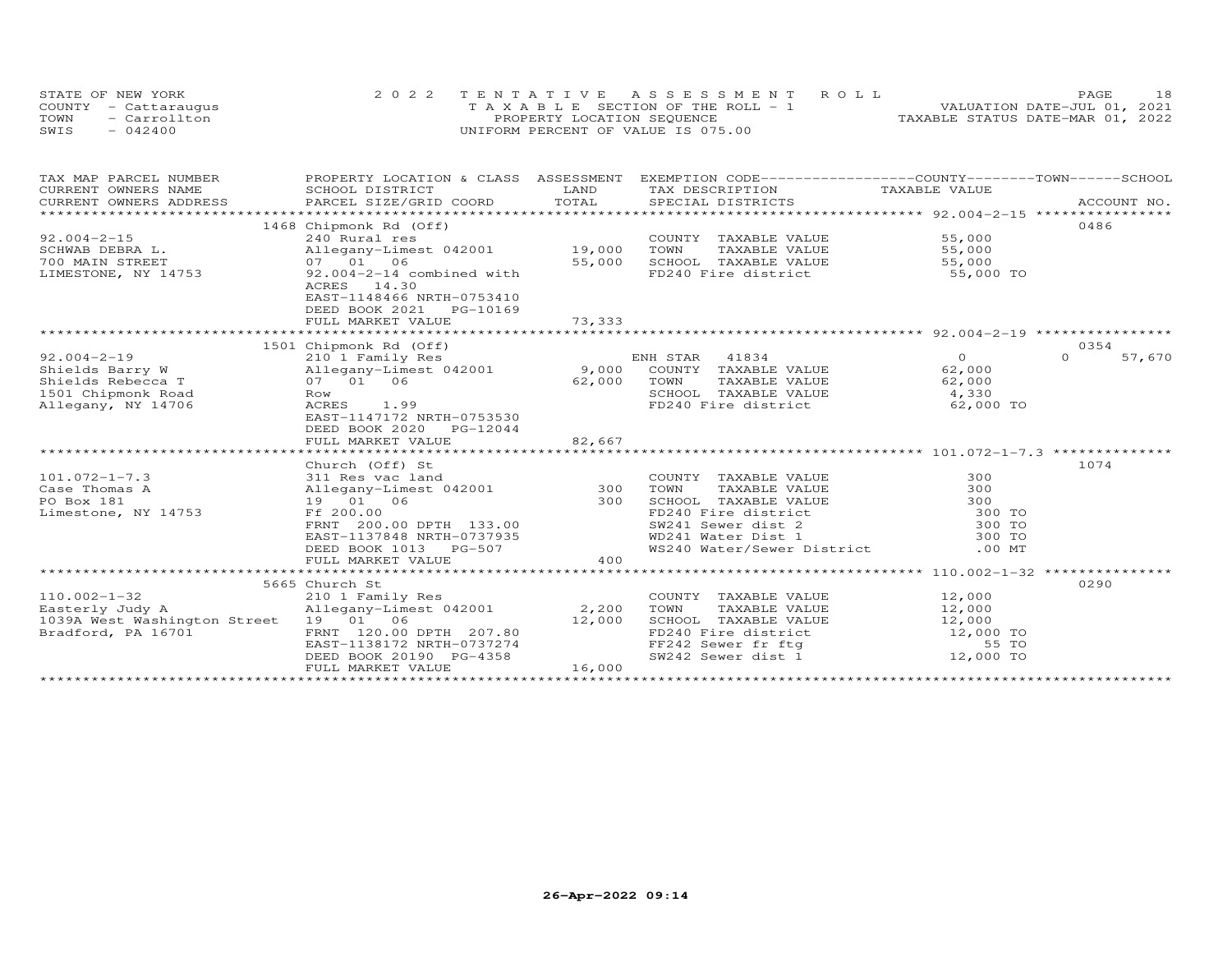|      | STATE OF NEW YORK    | 2022 TENTATIVE ASSESSMENT ROLL        | PAGE                             |
|------|----------------------|---------------------------------------|----------------------------------|
|      | COUNTY - Cattaraugus | T A X A B L E SECTION OF THE ROLL - 1 | VALUATION DATE-JUL 01, 2021      |
| TOWN | - Carrollton         | PROPERTY LOCATION SEQUENCE            | TAXABLE STATUS DATE-MAR 01, 2022 |
| SWIS | $-042400$            | UNIFORM PERCENT OF VALUE IS 075.00    |                                  |

| TAX MAP PARCEL NUMBER  |                                                                                                                                                                                                                                                                                                                                                                                                     | PROPERTY LOCATION & CLASS ASSESSMENT EXEMPTION CODE----------------COUNTY-------TOWN------SCHOOL                                                                                                                                       |                     |
|------------------------|-----------------------------------------------------------------------------------------------------------------------------------------------------------------------------------------------------------------------------------------------------------------------------------------------------------------------------------------------------------------------------------------------------|----------------------------------------------------------------------------------------------------------------------------------------------------------------------------------------------------------------------------------------|---------------------|
|                        |                                                                                                                                                                                                                                                                                                                                                                                                     |                                                                                                                                                                                                                                        |                     |
| CURRENT OWNERS ADDRESS |                                                                                                                                                                                                                                                                                                                                                                                                     |                                                                                                                                                                                                                                        |                     |
|                        |                                                                                                                                                                                                                                                                                                                                                                                                     |                                                                                                                                                                                                                                        |                     |
|                        | 5668 Church St                                                                                                                                                                                                                                                                                                                                                                                      |                                                                                                                                                                                                                                        | 1037                |
|                        |                                                                                                                                                                                                                                                                                                                                                                                                     |                                                                                                                                                                                                                                        |                     |
|                        |                                                                                                                                                                                                                                                                                                                                                                                                     |                                                                                                                                                                                                                                        |                     |
|                        |                                                                                                                                                                                                                                                                                                                                                                                                     |                                                                                                                                                                                                                                        |                     |
|                        |                                                                                                                                                                                                                                                                                                                                                                                                     |                                                                                                                                                                                                                                        |                     |
|                        |                                                                                                                                                                                                                                                                                                                                                                                                     |                                                                                                                                                                                                                                        |                     |
|                        |                                                                                                                                                                                                                                                                                                                                                                                                     |                                                                                                                                                                                                                                        |                     |
|                        |                                                                                                                                                                                                                                                                                                                                                                                                     |                                                                                                                                                                                                                                        |                     |
|                        |                                                                                                                                                                                                                                                                                                                                                                                                     |                                                                                                                                                                                                                                        |                     |
|                        | 5685 Church St                                                                                                                                                                                                                                                                                                                                                                                      |                                                                                                                                                                                                                                        | 0240                |
|                        |                                                                                                                                                                                                                                                                                                                                                                                                     |                                                                                                                                                                                                                                        | $\Omega$<br>40,000  |
|                        |                                                                                                                                                                                                                                                                                                                                                                                                     |                                                                                                                                                                                                                                        |                     |
|                        |                                                                                                                                                                                                                                                                                                                                                                                                     |                                                                                                                                                                                                                                        |                     |
|                        |                                                                                                                                                                                                                                                                                                                                                                                                     |                                                                                                                                                                                                                                        |                     |
|                        |                                                                                                                                                                                                                                                                                                                                                                                                     |                                                                                                                                                                                                                                        |                     |
|                        |                                                                                                                                                                                                                                                                                                                                                                                                     |                                                                                                                                                                                                                                        |                     |
|                        |                                                                                                                                                                                                                                                                                                                                                                                                     |                                                                                                                                                                                                                                        |                     |
|                        |                                                                                                                                                                                                                                                                                                                                                                                                     |                                                                                                                                                                                                                                        |                     |
|                        |                                                                                                                                                                                                                                                                                                                                                                                                     |                                                                                                                                                                                                                                        |                     |
|                        | $\begin{tabular}{l c c c c c c} \multicolumn{3}{c c c c} \multicolumn{3}{c c c} \multicolumn{3}{c c c} \multicolumn{3}{c c c} \multicolumn{3}{c c c} \multicolumn{3}{c c c} \multicolumn{3}{c c c} \multicolumn{3}{c c c} \multicolumn{3}{c c c} \multicolumn{3}{c c c} \multicolumn{3}{c c c} \multicolumn{3}{c c c} \multicolumn{3}{c c c} \multicolumn{3}{c c c} \multicolumn{3}{c c c} \multic$ |                                                                                                                                                                                                                                        | 0938                |
|                        |                                                                                                                                                                                                                                                                                                                                                                                                     |                                                                                                                                                                                                                                        | $\circ$<br>$\Omega$ |
|                        |                                                                                                                                                                                                                                                                                                                                                                                                     |                                                                                                                                                                                                                                        |                     |
|                        |                                                                                                                                                                                                                                                                                                                                                                                                     |                                                                                                                                                                                                                                        |                     |
|                        |                                                                                                                                                                                                                                                                                                                                                                                                     |                                                                                                                                                                                                                                        |                     |
|                        |                                                                                                                                                                                                                                                                                                                                                                                                     |                                                                                                                                                                                                                                        |                     |
|                        |                                                                                                                                                                                                                                                                                                                                                                                                     |                                                                                                                                                                                                                                        |                     |
|                        |                                                                                                                                                                                                                                                                                                                                                                                                     |                                                                                                                                                                                                                                        |                     |
|                        |                                                                                                                                                                                                                                                                                                                                                                                                     |                                                                                                                                                                                                                                        |                     |
|                        |                                                                                                                                                                                                                                                                                                                                                                                                     |                                                                                                                                                                                                                                        |                     |
|                        | 5703 Church St                                                                                                                                                                                                                                                                                                                                                                                      |                                                                                                                                                                                                                                        | 0681                |
| $101.080 - 1 - 6.1$    | 210 1 Family Res                                                                                                                                                                                                                                                                                                                                                                                    | COUNTY TAXABLE VALUE 34,000                                                                                                                                                                                                            |                     |
|                        |                                                                                                                                                                                                                                                                                                                                                                                                     | TAXABLE VALUE 34,000<br>TOWN                                                                                                                                                                                                           |                     |
|                        |                                                                                                                                                                                                                                                                                                                                                                                                     |                                                                                                                                                                                                                                        |                     |
|                        |                                                                                                                                                                                                                                                                                                                                                                                                     | 19 01 06 34,000 SCHOOL TAXABLE VALUE 34,000 TO<br>FRNT 32.00 DPTH 332.00 FD240 Fire district 34,000 TO<br>EAST-1137804 NRTH-0737270 SW241 Sewer dist 2 34,000 TO<br>DEED BOOK 26620 PG-2001 WD241 Water Dist 1 34,000 TO<br>FULL MARKE |                     |
|                        |                                                                                                                                                                                                                                                                                                                                                                                                     |                                                                                                                                                                                                                                        |                     |
|                        |                                                                                                                                                                                                                                                                                                                                                                                                     |                                                                                                                                                                                                                                        |                     |
|                        |                                                                                                                                                                                                                                                                                                                                                                                                     |                                                                                                                                                                                                                                        |                     |
|                        |                                                                                                                                                                                                                                                                                                                                                                                                     |                                                                                                                                                                                                                                        |                     |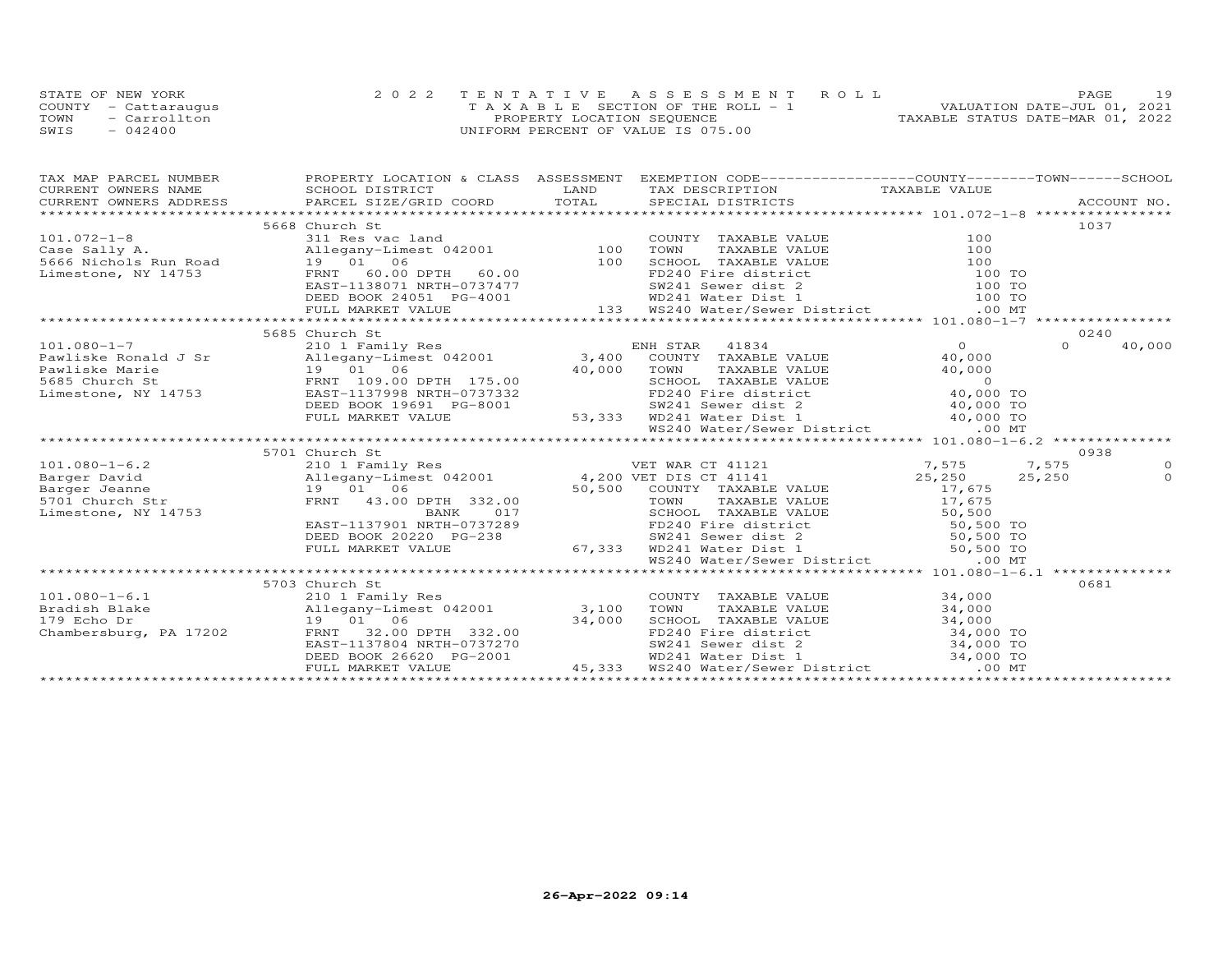|      | STATE OF NEW YORK    | 2022 TENTATIVE ASSESSMENT ROLL        | 20<br>PAGE.                      |
|------|----------------------|---------------------------------------|----------------------------------|
|      | COUNTY - Cattaraugus | T A X A B L E SECTION OF THE ROLL - 1 | VALUATION DATE-JUL 01, 2021      |
| TOWN | - Carrollton         | PROPERTY LOCATION SEQUENCE            | TAXABLE STATUS DATE-MAR 01, 2022 |
| SWIS | $-042400$            | UNIFORM PERCENT OF VALUE IS 075.00    |                                  |

| TAX MAP PARCEL NUMBER BOOPERTY LOCATION & CLASS ASSESSMENT EXEMPTION CODE------------------COUNTY--------TOWN------SCHOOL CURRENT OWNERS NAME SCHOOL DISTRICT LAND TAX DESCRIPTION TAXABLE VALUE                                                                       |                                                                                                                          |         |                                                                                                                                                                                                                                                                              |          |        |
|------------------------------------------------------------------------------------------------------------------------------------------------------------------------------------------------------------------------------------------------------------------------|--------------------------------------------------------------------------------------------------------------------------|---------|------------------------------------------------------------------------------------------------------------------------------------------------------------------------------------------------------------------------------------------------------------------------------|----------|--------|
|                                                                                                                                                                                                                                                                        |                                                                                                                          |         |                                                                                                                                                                                                                                                                              |          |        |
|                                                                                                                                                                                                                                                                        |                                                                                                                          |         |                                                                                                                                                                                                                                                                              |          |        |
|                                                                                                                                                                                                                                                                        | 5708 Church St                                                                                                           |         |                                                                                                                                                                                                                                                                              | 0807     |        |
|                                                                                                                                                                                                                                                                        |                                                                                                                          |         |                                                                                                                                                                                                                                                                              |          | 23,100 |
|                                                                                                                                                                                                                                                                        |                                                                                                                          |         |                                                                                                                                                                                                                                                                              |          |        |
|                                                                                                                                                                                                                                                                        |                                                                                                                          |         |                                                                                                                                                                                                                                                                              |          |        |
|                                                                                                                                                                                                                                                                        |                                                                                                                          |         |                                                                                                                                                                                                                                                                              |          |        |
|                                                                                                                                                                                                                                                                        |                                                                                                                          |         |                                                                                                                                                                                                                                                                              |          |        |
|                                                                                                                                                                                                                                                                        |                                                                                                                          |         |                                                                                                                                                                                                                                                                              |          |        |
|                                                                                                                                                                                                                                                                        |                                                                                                                          |         |                                                                                                                                                                                                                                                                              |          |        |
|                                                                                                                                                                                                                                                                        |                                                                                                                          |         |                                                                                                                                                                                                                                                                              |          |        |
|                                                                                                                                                                                                                                                                        |                                                                                                                          |         |                                                                                                                                                                                                                                                                              |          |        |
|                                                                                                                                                                                                                                                                        | 5709 Church St                                                                                                           |         |                                                                                                                                                                                                                                                                              | 0779     |        |
|                                                                                                                                                                                                                                                                        |                                                                                                                          |         | COUNTY TAXABLE VALUE 41,900                                                                                                                                                                                                                                                  |          |        |
|                                                                                                                                                                                                                                                                        |                                                                                                                          |         | TAXABLE VALUE 41,900                                                                                                                                                                                                                                                         |          |        |
|                                                                                                                                                                                                                                                                        |                                                                                                                          |         |                                                                                                                                                                                                                                                                              |          |        |
| 101.080-1-5<br>HALLADAY CARLEENA<br>5709 CHURCH ROAD<br>5709 CHURCH ROAD<br>19 01 06<br>19 01 06<br>19 01 06<br>19 01 06<br>19 01 06<br>19 01 06<br>19 01 06<br>19 01 06<br>19 01 06<br>19 01 06<br>19 210.00<br>19 210.00<br>210.00<br>210.00<br>210.00<br>210.00<br> |                                                                                                                          |         |                                                                                                                                                                                                                                                                              |          |        |
|                                                                                                                                                                                                                                                                        |                                                                                                                          |         |                                                                                                                                                                                                                                                                              |          |        |
|                                                                                                                                                                                                                                                                        |                                                                                                                          |         |                                                                                                                                                                                                                                                                              |          |        |
|                                                                                                                                                                                                                                                                        |                                                                                                                          |         |                                                                                                                                                                                                                                                                              |          |        |
| 09 CHURCH ROAD<br>MESTONE, NY 14753 19 01 06<br>MESTONE, NY 14753 FRNT 135.00 DPTH 210.00<br>EAST-1137810 NRTH-0737420<br>DEED BOOK 2019 PG-11008 W241 Sewer dist 2 41,900 TO<br>DEED MARKET VALUE 55,867 WD241 Water District 41,900 TO                               |                                                                                                                          |         |                                                                                                                                                                                                                                                                              |          |        |
|                                                                                                                                                                                                                                                                        | 5714 Church St                                                                                                           |         |                                                                                                                                                                                                                                                                              | 1353     |        |
|                                                                                                                                                                                                                                                                        |                                                                                                                          |         |                                                                                                                                                                                                                                                                              | $\Omega$ | 23,100 |
| 101.072-1-7.4<br>Case Lynn Jr anily Res (210 1 Family Res (210 1 Family Res (210 1 Family Res (210 1 Family Res (210 1 Family Res<br>Case Rhonda R 19 1 6 97,500 70WN TAXABLE VALUE 97,500<br>5714 Church St 1/p 1017-1191 526.96 5                                    |                                                                                                                          |         |                                                                                                                                                                                                                                                                              |          |        |
|                                                                                                                                                                                                                                                                        |                                                                                                                          |         |                                                                                                                                                                                                                                                                              |          |        |
|                                                                                                                                                                                                                                                                        |                                                                                                                          |         | SCHOOL TAXABLE VALUE<br>SCHOOL TAXABLE VALUE<br>SW241 Sewer dist 2 97,500 TO<br>WD241 Water Dist 1 97,500 TO<br>WS240 Water/Sewer District 00 MT                                                                                                                             |          |        |
|                                                                                                                                                                                                                                                                        |                                                                                                                          |         |                                                                                                                                                                                                                                                                              |          |        |
|                                                                                                                                                                                                                                                                        |                                                                                                                          |         |                                                                                                                                                                                                                                                                              |          |        |
|                                                                                                                                                                                                                                                                        | EAST-1137760 NRTH-0737741                                                                                                |         |                                                                                                                                                                                                                                                                              |          |        |
|                                                                                                                                                                                                                                                                        | DEED BOOK 1017    PG-1191                                                                                                |         |                                                                                                                                                                                                                                                                              |          |        |
|                                                                                                                                                                                                                                                                        | FULL MARKET VALUE                                                                                                        | 130,000 |                                                                                                                                                                                                                                                                              |          |        |
|                                                                                                                                                                                                                                                                        |                                                                                                                          |         |                                                                                                                                                                                                                                                                              |          |        |
|                                                                                                                                                                                                                                                                        | 5723 Church St                                                                                                           |         |                                                                                                                                                                                                                                                                              | 0843     |        |
|                                                                                                                                                                                                                                                                        |                                                                                                                          |         |                                                                                                                                                                                                                                                                              |          |        |
|                                                                                                                                                                                                                                                                        |                                                                                                                          |         | TOWN                                                                                                                                                                                                                                                                         |          |        |
|                                                                                                                                                                                                                                                                        | 24,000                                                                                                                   |         |                                                                                                                                                                                                                                                                              |          |        |
| Limestone, NY 14753                                                                                                                                                                                                                                                    |                                                                                                                          |         | COUNTY TAXABLE VALUE<br>TOWN TAXABLE VALUE<br>CHOOL TAXABLE VALUE<br>CHOOL TAXABLE VALUE<br>CALUE<br>CALUE<br>CALUE<br>CALUE<br>CALUE<br>CALUE<br>CALUE<br>CALUE<br>CALUE<br>CALUE<br>CALUE<br>CALUE<br>CALUE<br>CALUE<br>CALUE<br>CALUE<br>CALUE<br>CALUE<br>CALUE<br>CALUE |          |        |
|                                                                                                                                                                                                                                                                        |                                                                                                                          |         |                                                                                                                                                                                                                                                                              |          |        |
|                                                                                                                                                                                                                                                                        |                                                                                                                          |         |                                                                                                                                                                                                                                                                              |          |        |
|                                                                                                                                                                                                                                                                        | 19<br>270<br>FRNT 106.90 DPTH 238.70<br>EAST-1137602 NRTH-0737217<br>DEED BOOK 24035 PG-4001<br>FULL MARKET VALUE 32,000 |         |                                                                                                                                                                                                                                                                              |          |        |
|                                                                                                                                                                                                                                                                        |                                                                                                                          |         |                                                                                                                                                                                                                                                                              |          |        |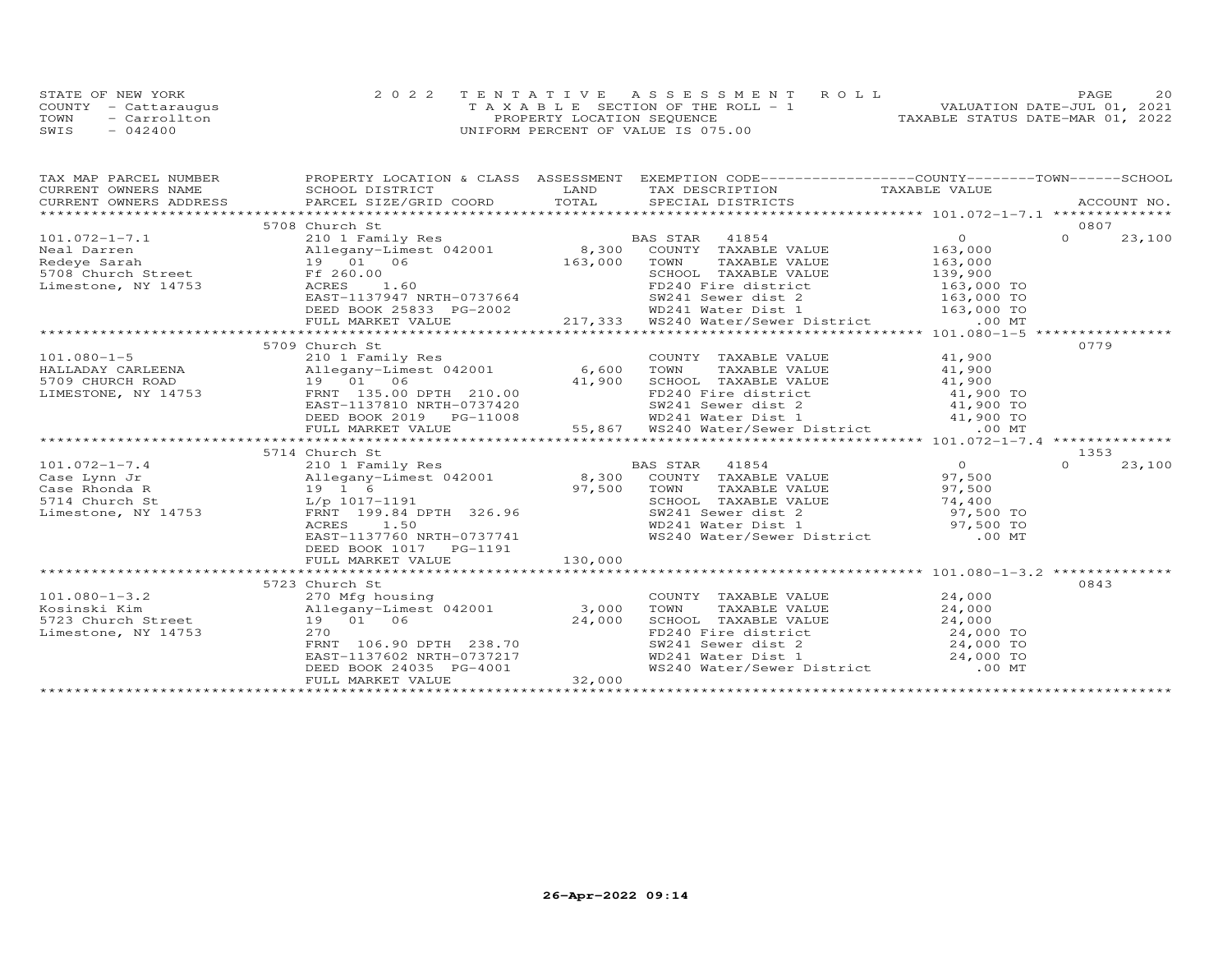|      | STATE OF NEW YORK    | 2022 TENTATIVE ASSESSMENT ROLL        | 21<br><b>PAGE</b>                |
|------|----------------------|---------------------------------------|----------------------------------|
|      | COUNTY - Cattaraugus | T A X A B L E SECTION OF THE ROLL - 1 | VALUATION DATE-JUL 01, 2021      |
| TOWN | - Carrollton         | PROPERTY LOCATION SEQUENCE            | TAXABLE STATUS DATE-MAR 01, 2022 |
| SWIS | $-042400$            | UNIFORM PERCENT OF VALUE IS 075.00    |                                  |

| TAX MAP PARCEL NUMBER                                                                                                                                                                                                                                               |                   |        | PROPERTY LOCATION & CLASS ASSESSMENT EXEMPTION CODE----------------COUNTY-------TOWN------SCHOOL                                                                                              |                |                |
|---------------------------------------------------------------------------------------------------------------------------------------------------------------------------------------------------------------------------------------------------------------------|-------------------|--------|-----------------------------------------------------------------------------------------------------------------------------------------------------------------------------------------------|----------------|----------------|
| CURRENT OWNERS NAME                                                                                                                                                                                                                                                 | SCHOOL DISTRICT   | LAND   | TAX DESCRIPTION TAXABLE VALUE                                                                                                                                                                 |                |                |
|                                                                                                                                                                                                                                                                     |                   |        |                                                                                                                                                                                               |                |                |
|                                                                                                                                                                                                                                                                     |                   |        |                                                                                                                                                                                               | 0843           |                |
| 101.080-1-3.1 5725 Church St<br>Clark Chelsea A all Res vac land<br>PO Box 6 19 01 06 6,100 TOWN TAXABLE VALUE 6,100<br>Hinsdale, NY 14743 270 FD240 Fire district 6,100 TOWN CHANGE VALUE 6,100<br>ERNT 100.00 DPTH 186.00 FD240 Fir                               | 5725 Church St    |        |                                                                                                                                                                                               |                |                |
|                                                                                                                                                                                                                                                                     |                   |        |                                                                                                                                                                                               |                |                |
|                                                                                                                                                                                                                                                                     |                   |        |                                                                                                                                                                                               |                |                |
|                                                                                                                                                                                                                                                                     |                   |        |                                                                                                                                                                                               |                |                |
|                                                                                                                                                                                                                                                                     |                   |        |                                                                                                                                                                                               |                |                |
|                                                                                                                                                                                                                                                                     |                   |        |                                                                                                                                                                                               |                |                |
|                                                                                                                                                                                                                                                                     |                   |        |                                                                                                                                                                                               |                |                |
|                                                                                                                                                                                                                                                                     |                   |        |                                                                                                                                                                                               |                |                |
|                                                                                                                                                                                                                                                                     |                   |        |                                                                                                                                                                                               |                |                |
|                                                                                                                                                                                                                                                                     | 5728 Church St    |        |                                                                                                                                                                                               | 1401           |                |
|                                                                                                                                                                                                                                                                     |                   |        |                                                                                                                                                                                               |                |                |
|                                                                                                                                                                                                                                                                     |                   |        |                                                                                                                                                                                               |                |                |
|                                                                                                                                                                                                                                                                     |                   |        |                                                                                                                                                                                               |                |                |
|                                                                                                                                                                                                                                                                     |                   |        |                                                                                                                                                                                               |                |                |
|                                                                                                                                                                                                                                                                     |                   |        |                                                                                                                                                                                               |                |                |
|                                                                                                                                                                                                                                                                     |                   |        |                                                                                                                                                                                               |                |                |
|                                                                                                                                                                                                                                                                     |                   |        |                                                                                                                                                                                               |                |                |
|                                                                                                                                                                                                                                                                     |                   |        |                                                                                                                                                                                               |                |                |
|                                                                                                                                                                                                                                                                     |                   |        |                                                                                                                                                                                               |                |                |
| 101.072-1-7.5 <sup>5/26</sup> church St<br>Ebeling Radley allegany-Limest 042001 5,500 AGED C/T/S 41800 6,738 6,738 12,250<br>5728 Church St<br>ERST-1137623 NRTH-0737909 ENB STAR 41834 6,138 6,138 12,250<br>EDEL MARKET VALUE STAR 10134 66                      |                   |        |                                                                                                                                                                                               |                |                |
|                                                                                                                                                                                                                                                                     |                   |        |                                                                                                                                                                                               |                |                |
|                                                                                                                                                                                                                                                                     | 5735 Church St    |        |                                                                                                                                                                                               | 0777           |                |
|                                                                                                                                                                                                                                                                     |                   |        |                                                                                                                                                                                               | $\overline{O}$ |                |
|                                                                                                                                                                                                                                                                     |                   |        |                                                                                                                                                                                               |                | $\overline{0}$ |
|                                                                                                                                                                                                                                                                     |                   |        |                                                                                                                                                                                               | 57,670         |                |
|                                                                                                                                                                                                                                                                     |                   |        |                                                                                                                                                                                               |                |                |
|                                                                                                                                                                                                                                                                     |                   |        |                                                                                                                                                                                               |                |                |
|                                                                                                                                                                                                                                                                     |                   |        |                                                                                                                                                                                               |                |                |
|                                                                                                                                                                                                                                                                     |                   |        |                                                                                                                                                                                               |                |                |
|                                                                                                                                                                                                                                                                     |                   |        |                                                                                                                                                                                               |                |                |
|                                                                                                                                                                                                                                                                     |                   |        |                                                                                                                                                                                               |                |                |
| 101.080-1-2<br>Mclaughlin Richard E<br>Mclaughlin Bobrah F<br>26,400<br>5/35 Church St<br>E 1901.00<br>Mclaughlin Bobrah F<br>1901.00<br>5/35 Church St<br>F 100.00<br>EAST-1137539 NRTH-0737375<br>EDED BOOK 761<br>EVEL MARKET VALUE<br>FULL MARKET V             |                   |        |                                                                                                                                                                                               |                |                |
|                                                                                                                                                                                                                                                                     |                   |        |                                                                                                                                                                                               |                |                |
|                                                                                                                                                                                                                                                                     |                   |        | COUNTY TAXABLE VALUE 48,000                                                                                                                                                                   | 1065           |                |
|                                                                                                                                                                                                                                                                     |                   |        |                                                                                                                                                                                               |                |                |
|                                                                                                                                                                                                                                                                     |                   |        |                                                                                                                                                                                               |                |                |
|                                                                                                                                                                                                                                                                     |                   |        |                                                                                                                                                                                               |                |                |
|                                                                                                                                                                                                                                                                     |                   |        |                                                                                                                                                                                               |                |                |
|                                                                                                                                                                                                                                                                     |                   |        |                                                                                                                                                                                               |                |                |
|                                                                                                                                                                                                                                                                     |                   |        | COUNTI IAAABLE VALUE<br>TOWN TAXABLE VALUE<br>SCHOOL TAXABLE VALUE<br>FD240 Fire district<br>SW241 Sewer dist 2 48,000 TO<br>WD241 Water Dist 1 48,000 TO<br>WS240 Water/Sewer District 00 MT |                |                |
|                                                                                                                                                                                                                                                                     |                   |        |                                                                                                                                                                                               |                |                |
| 101.072-1-7.2<br>Farr Cindy<br>5738 Church Street<br>5738 Church Street<br>19 01 06<br>19 01 06<br>19 01 06<br>19 01 06<br>19 01 06<br>19 01 06<br>19 01 06<br>19 01 06<br>19 01 06<br>19 01 06<br>19 10 10<br>18,000 SCHOOL<br>FF 200.00<br>5738 Church Street<br> | FULL MARKET VALUE | 64,000 |                                                                                                                                                                                               |                |                |
|                                                                                                                                                                                                                                                                     |                   |        |                                                                                                                                                                                               |                |                |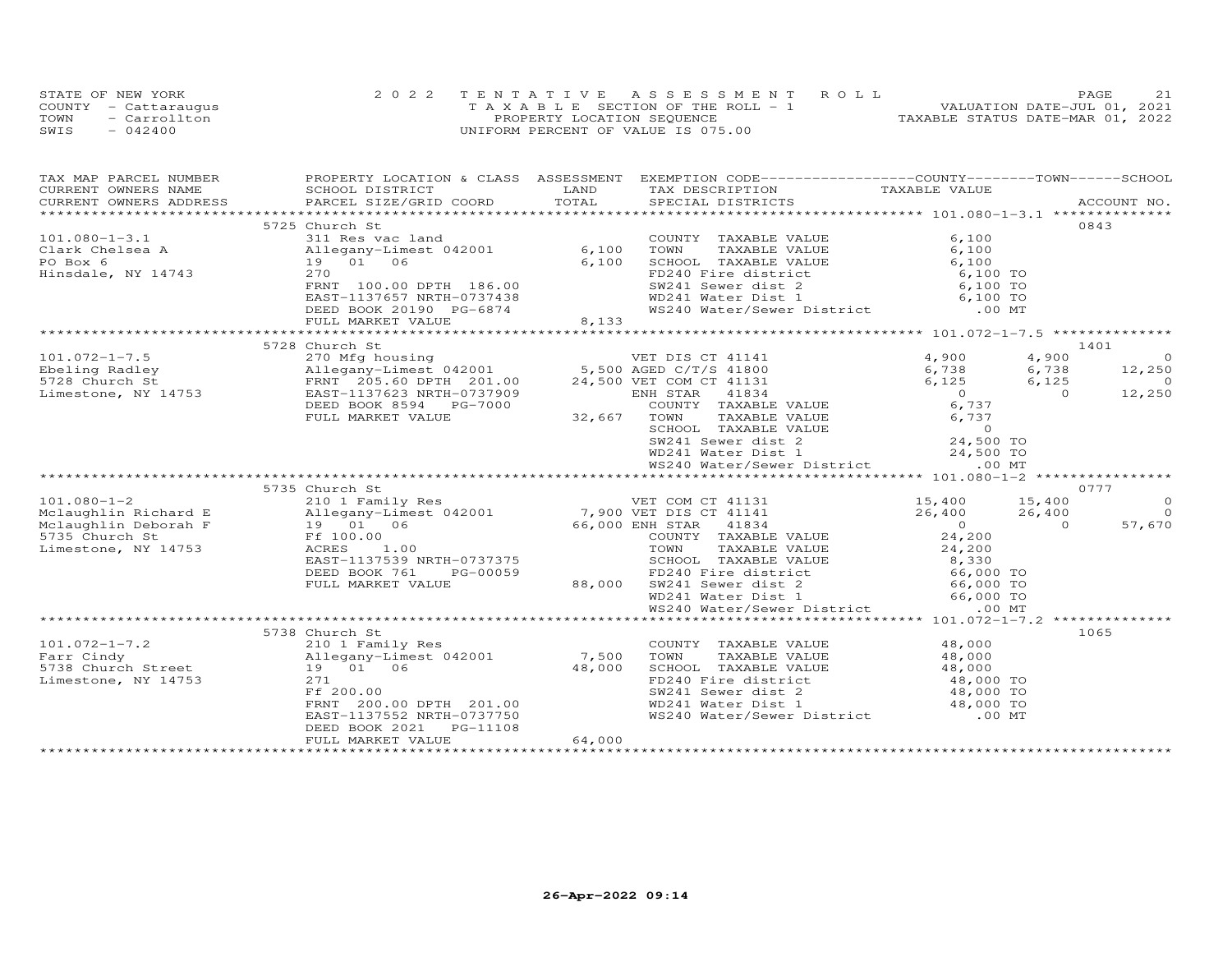|      | STATE OF NEW YORK    | 2022 TENTATIVE ASSESSMENT ROLL        | 22<br>PAGE.                      |
|------|----------------------|---------------------------------------|----------------------------------|
|      | COUNTY - Cattaraugus | T A X A B L E SECTION OF THE ROLL - 1 | VALUATION DATE-JUL 01, 2021      |
| TOWN | - Carrollton         | PROPERTY LOCATION SEQUENCE            | TAXABLE STATUS DATE-MAR 01, 2022 |
| SWIS | $-042400$            | UNIFORM PERCENT OF VALUE IS 075.00    |                                  |

| TAX MAP PARCEL NUMBER  |                                                                                                                                                                                                                                            |                                                                                                                                                                                                                                                                                                                                                                          | PROPERTY LOCATION & CLASS ASSESSMENT EXEMPTION CODE----------------COUNTY-------TOWN------SCHOOL               |
|------------------------|--------------------------------------------------------------------------------------------------------------------------------------------------------------------------------------------------------------------------------------------|--------------------------------------------------------------------------------------------------------------------------------------------------------------------------------------------------------------------------------------------------------------------------------------------------------------------------------------------------------------------------|----------------------------------------------------------------------------------------------------------------|
| CURRENT OWNERS NAME    | SCHOOL DISTRICT                                                                                                                                                                                                                            | LAND TAX DESCRIPTION TAXABLE VALUE                                                                                                                                                                                                                                                                                                                                       |                                                                                                                |
| CURRENT OWNERS ADDRESS |                                                                                                                                                                                                                                            |                                                                                                                                                                                                                                                                                                                                                                          | .CURRENT OWNERS ADDRESS PARCEL SIZE/GRID COORD TOTAL SPECIAL DISTRICTS ACCOUNT NO ACCOUNT NO ACCOUNT NO ARRENT |
|                        |                                                                                                                                                                                                                                            |                                                                                                                                                                                                                                                                                                                                                                          |                                                                                                                |
|                        | 5745 Church St                                                                                                                                                                                                                             |                                                                                                                                                                                                                                                                                                                                                                          | 0792                                                                                                           |
|                        |                                                                                                                                                                                                                                            | 101.080-1-1<br>$\begin{array}{ccccccccc} 101.080-1-1 & 5745 \text{ Church St} & 210 & 101 & 80 & 101 & 080 & 101 & 080 & 0 & 5,680 & 5,680 & 5,680 & 5,680 & 5,680 & 5,680 & 5,680 & 5,680 & 5,680 & 5,680 & 5,680 & 5,680 & 5,680 & 5,680 & 5,680 & 5,680 & 5,680 & 5,680 & 5,680 & 5,$                                                                                 | $\overline{O}$<br>5,680                                                                                        |
|                        |                                                                                                                                                                                                                                            |                                                                                                                                                                                                                                                                                                                                                                          | $\overline{0}$<br>56,800                                                                                       |
|                        |                                                                                                                                                                                                                                            |                                                                                                                                                                                                                                                                                                                                                                          |                                                                                                                |
|                        |                                                                                                                                                                                                                                            |                                                                                                                                                                                                                                                                                                                                                                          |                                                                                                                |
|                        |                                                                                                                                                                                                                                            |                                                                                                                                                                                                                                                                                                                                                                          |                                                                                                                |
|                        |                                                                                                                                                                                                                                            |                                                                                                                                                                                                                                                                                                                                                                          |                                                                                                                |
|                        |                                                                                                                                                                                                                                            |                                                                                                                                                                                                                                                                                                                                                                          |                                                                                                                |
|                        |                                                                                                                                                                                                                                            |                                                                                                                                                                                                                                                                                                                                                                          |                                                                                                                |
|                        |                                                                                                                                                                                                                                            | WS240 Water/Sewer District .00 MT                                                                                                                                                                                                                                                                                                                                        |                                                                                                                |
|                        |                                                                                                                                                                                                                                            |                                                                                                                                                                                                                                                                                                                                                                          |                                                                                                                |
|                        | 5754 Church St                                                                                                                                                                                                                             |                                                                                                                                                                                                                                                                                                                                                                          | 0720                                                                                                           |
|                        |                                                                                                                                                                                                                                            | 101.072-1-6<br>Hurd Kenneth A 210 1 Family Res ENH STAR 41834 0<br>Hurd Kenneth A 210 1 Temily Res 5,600 COUNTY TAXABLE VALUE 37,500<br>Hurd Linda M 19 01 06 37,500 TOWN TAXABLE VALUE 37,500<br>5754 Church St FRNT 66.00 DPTH 319.                                                                                                                                    | $\Omega$<br>37,500                                                                                             |
|                        |                                                                                                                                                                                                                                            |                                                                                                                                                                                                                                                                                                                                                                          |                                                                                                                |
|                        |                                                                                                                                                                                                                                            |                                                                                                                                                                                                                                                                                                                                                                          |                                                                                                                |
|                        |                                                                                                                                                                                                                                            | TOWN TAXABLE VALUE 57,500<br>SCHOOL TAXABLE VALUE 57,500<br>FD240 Fire district 57,500 TO                                                                                                                                                                                                                                                                                |                                                                                                                |
|                        |                                                                                                                                                                                                                                            |                                                                                                                                                                                                                                                                                                                                                                          |                                                                                                                |
|                        |                                                                                                                                                                                                                                            |                                                                                                                                                                                                                                                                                                                                                                          |                                                                                                                |
|                        |                                                                                                                                                                                                                                            |                                                                                                                                                                                                                                                                                                                                                                          |                                                                                                                |
|                        |                                                                                                                                                                                                                                            | DEED BOOK 18079 PG-6001 50,000 WD241 Sewer dist 2 37,500 TO<br>FULL MARKET VALUE 50,000 WD241 Water Dist 1 37,500 TO<br>WS240 Water/Sewer District .00 MT                                                                                                                                                                                                                |                                                                                                                |
|                        |                                                                                                                                                                                                                                            |                                                                                                                                                                                                                                                                                                                                                                          |                                                                                                                |
|                        |                                                                                                                                                                                                                                            | $\begin{tabular}{l c c c c c} \multicolumn{3}{c}{\textbf{201}} & 5755 & \textbf{Church St} & \textbf{2101} & \textbf{1021} & \textbf{111} & \textbf{22101} & \textbf{23101} & \textbf{2411} & \textbf{25101} & \textbf{26101} & \textbf{27101} & \textbf{28101} & \textbf{29101} & \textbf{2011} & \textbf{2011} & \textbf{2011} & \textbf{21011} & \textbf{221011} & \$ | 0753                                                                                                           |
|                        |                                                                                                                                                                                                                                            |                                                                                                                                                                                                                                                                                                                                                                          | 7,755<br>$\Omega$                                                                                              |
|                        |                                                                                                                                                                                                                                            |                                                                                                                                                                                                                                                                                                                                                                          | $\Omega$                                                                                                       |
|                        |                                                                                                                                                                                                                                            |                                                                                                                                                                                                                                                                                                                                                                          | 23,100                                                                                                         |
|                        |                                                                                                                                                                                                                                            |                                                                                                                                                                                                                                                                                                                                                                          |                                                                                                                |
|                        |                                                                                                                                                                                                                                            |                                                                                                                                                                                                                                                                                                                                                                          |                                                                                                                |
|                        |                                                                                                                                                                                                                                            |                                                                                                                                                                                                                                                                                                                                                                          |                                                                                                                |
|                        |                                                                                                                                                                                                                                            |                                                                                                                                                                                                                                                                                                                                                                          |                                                                                                                |
|                        |                                                                                                                                                                                                                                            |                                                                                                                                                                                                                                                                                                                                                                          |                                                                                                                |
|                        |                                                                                                                                                                                                                                            |                                                                                                                                                                                                                                                                                                                                                                          |                                                                                                                |
|                        |                                                                                                                                                                                                                                            |                                                                                                                                                                                                                                                                                                                                                                          |                                                                                                                |
|                        |                                                                                                                                                                                                                                            |                                                                                                                                                                                                                                                                                                                                                                          |                                                                                                                |
|                        | 5777 Church St                                                                                                                                                                                                                             |                                                                                                                                                                                                                                                                                                                                                                          | 0763                                                                                                           |
|                        |                                                                                                                                                                                                                                            | COUNTY TAXABLE VALUE                                                                                                                                                                                                                                                                                                                                                     | 51,900                                                                                                         |
|                        |                                                                                                                                                                                                                                            |                                                                                                                                                                                                                                                                                                                                                                          |                                                                                                                |
|                        |                                                                                                                                                                                                                                            |                                                                                                                                                                                                                                                                                                                                                                          |                                                                                                                |
|                        | 101.079-2-9<br>PITTS JAMES E Allegany-Limest 042001 6,200<br>5777 Church Street 25/19 01 06 51,900<br>Limestone, NY 14753 EAST-1137193 NRTH-0737630<br>EAST-1137193 NRTH-0737630<br>EAST-1137193 NRTH-0737630<br>EAST-1137193 NRTH-0737630 | COWN TAXABLE VALUE<br>TOWN TAXABLE VALUE<br>SCHOOL TAXABLE VALUE<br>FD240 Fire district<br>SW241 Sever dist 2<br>WD241 Water Dist 1<br>WS240 Water/Sewer District<br>00 MT                                                                                                                                                                                               |                                                                                                                |
|                        |                                                                                                                                                                                                                                            |                                                                                                                                                                                                                                                                                                                                                                          |                                                                                                                |
|                        |                                                                                                                                                                                                                                            |                                                                                                                                                                                                                                                                                                                                                                          |                                                                                                                |
|                        | DEED BOOK 20200 PG-3020                                                                                                                                                                                                                    | 69,200                                                                                                                                                                                                                                                                                                                                                                   |                                                                                                                |
|                        | FULL MARKET VALUE                                                                                                                                                                                                                          |                                                                                                                                                                                                                                                                                                                                                                          |                                                                                                                |
|                        |                                                                                                                                                                                                                                            |                                                                                                                                                                                                                                                                                                                                                                          |                                                                                                                |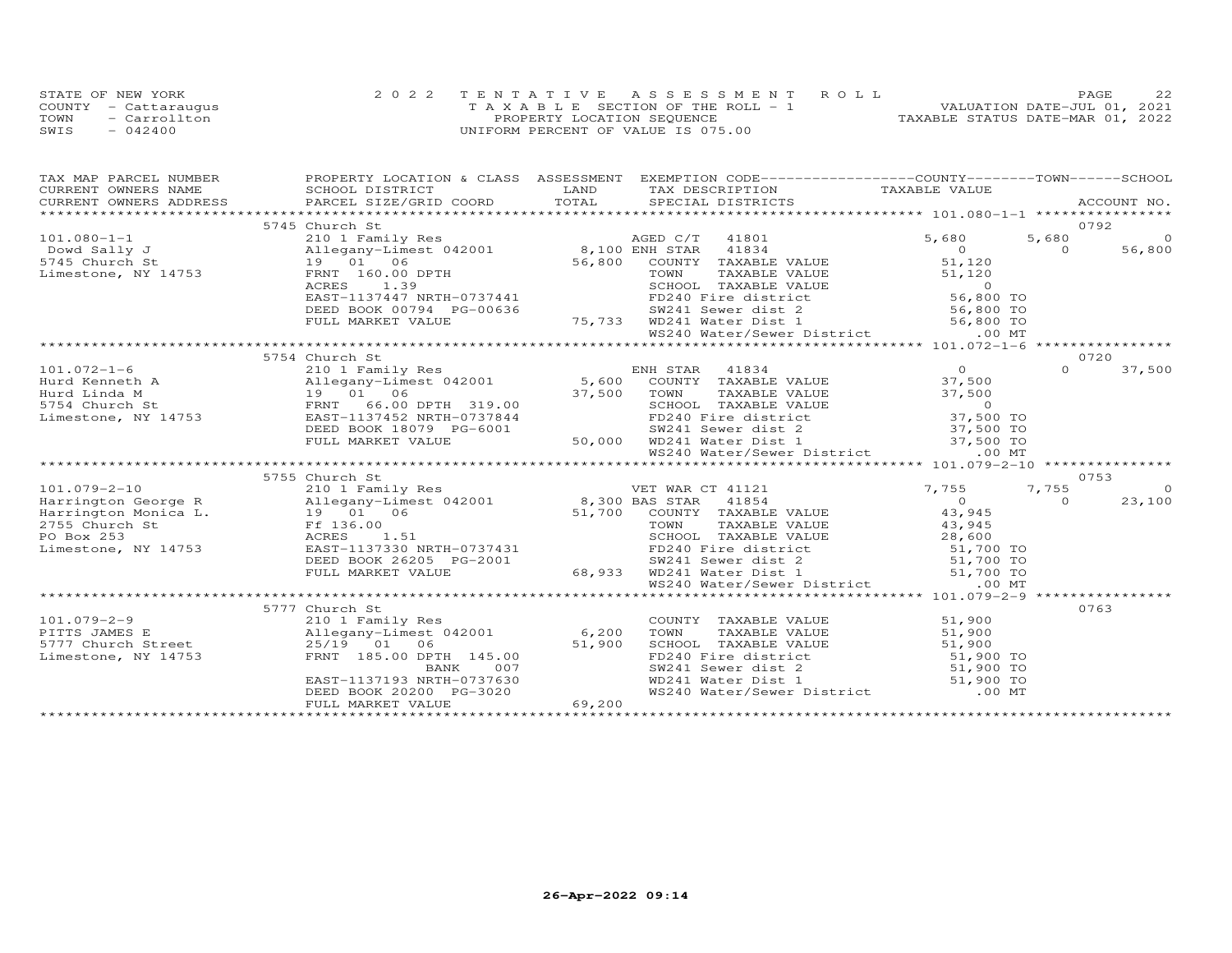|      | STATE OF NEW YORK    | 2022 TENTATIVE ASSESSMENT ROLL        | 23<br>PAGE                       |
|------|----------------------|---------------------------------------|----------------------------------|
|      | COUNTY - Cattaraugus | T A X A B L E SECTION OF THE ROLL - 1 | VALUATION DATE-JUL 01, 2021      |
| TOWN | - Carrollton         | PROPERTY LOCATION SEQUENCE            | TAXABLE STATUS DATE-MAR 01, 2022 |
| SWIS | $-042400$            | UNIFORM PERCENT OF VALUE IS 075.00    |                                  |

| TAX MAP PARCEL NUMBER |                                                                                                                                                                                                               |        | PROPERTY LOCATION & CLASS ASSESSMENT EXEMPTION CODE----------------COUNTY-------TOWN------SCHOOL                                                                                                                                     |                                 |                |        |
|-----------------------|---------------------------------------------------------------------------------------------------------------------------------------------------------------------------------------------------------------|--------|--------------------------------------------------------------------------------------------------------------------------------------------------------------------------------------------------------------------------------------|---------------------------------|----------------|--------|
| CURRENT OWNERS NAME   | SCHOOL DISTRICT                                                                                                                                                                                               |        | LAND TAX DESCRIPTION                                                                                                                                                                                                                 | TAXABLE VALUE                   |                |        |
|                       |                                                                                                                                                                                                               |        |                                                                                                                                                                                                                                      |                                 |                |        |
|                       | 5782 Church St                                                                                                                                                                                                |        |                                                                                                                                                                                                                                      |                                 |                | 0858   |
|                       | 101.071-2-30<br>Berridge Carol E 270 Mfg housing<br>270 Mfg housing<br>2782 Church St 25 01 06 51,000 COUNTY TAXABLE VALUE                                                                                    |        |                                                                                                                                                                                                                                      | 25,500                          | 25,500         | 25,500 |
|                       |                                                                                                                                                                                                               |        |                                                                                                                                                                                                                                      | $25$<br>$0$<br>$25$ 500         | $\overline{0}$ | 25,500 |
|                       |                                                                                                                                                                                                               |        | COUNTY TAXABLE VALUE                                                                                                                                                                                                                 |                                 |                |        |
|                       | Limestone, NY 14753 FRNT 42.00 DPTH 110.00                                                                                                                                                                    |        | COMM TAXABLE VALUE<br>TOWN TAXABLE VALUE<br>FD240 Fire district<br>FD240 Fire district<br>SW241 Sever dist 1<br>WS240 Water/Sewer District<br>MS240 Water/Sewer District<br>MS240 Water/Sewer District<br>MS240 Water/Sewer District |                                 |                |        |
|                       | EAST-1137128 NRTH-0737872                                                                                                                                                                                     |        |                                                                                                                                                                                                                                      |                                 |                |        |
|                       |                                                                                                                                                                                                               |        |                                                                                                                                                                                                                                      |                                 |                |        |
|                       | DEED BOOK 00942 PG-00757<br>FULL MARKET VALUE 68,000                                                                                                                                                          |        |                                                                                                                                                                                                                                      |                                 |                |        |
|                       |                                                                                                                                                                                                               |        |                                                                                                                                                                                                                                      |                                 |                |        |
|                       |                                                                                                                                                                                                               |        |                                                                                                                                                                                                                                      |                                 |                |        |
|                       |                                                                                                                                                                                                               |        |                                                                                                                                                                                                                                      |                                 |                |        |
|                       | 5787 Church St                                                                                                                                                                                                |        |                                                                                                                                                                                                                                      |                                 |                | 0814   |
| $101.079 - 2 - 8$     | 210 1 Family Res                                                                                                                                                                                              |        | COUNTY TAXABLE VALUE                                                                                                                                                                                                                 | 61,000                          |                |        |
|                       |                                                                                                                                                                                                               |        | TAXABLE VALUE<br>TOWN                                                                                                                                                                                                                | 61,000                          |                |        |
|                       |                                                                                                                                                                                                               |        |                                                                                                                                                                                                                                      |                                 |                |        |
|                       | x 2.00<br>Hall Davon<br>5,200<br>5787 Church Street<br>25 01 06<br>5,000<br>5,000<br>5,000<br>5,000<br>5,000<br>61,000<br>5,000<br>61,000<br>5,000<br>5,000<br>5,000<br>5,000<br>5,000                        |        | SCHOOL TAXABLE VALUE 61,000<br>FD240 Fire district 61,000 TO<br>SW241 Sewer dist 2 61,000 TO                                                                                                                                         |                                 |                |        |
|                       | BANK                                                                                                                                                                                                          |        |                                                                                                                                                                                                                                      |                                 |                |        |
|                       |                                                                                                                                                                                                               |        |                                                                                                                                                                                                                                      |                                 |                |        |
|                       |                                                                                                                                                                                                               |        | WD241 Water Dist 1 61,000 TO<br>WS240 Water/Sewer District .00 MT                                                                                                                                                                    |                                 |                |        |
|                       |                                                                                                                                                                                                               |        |                                                                                                                                                                                                                                      |                                 |                |        |
|                       |                                                                                                                                                                                                               |        |                                                                                                                                                                                                                                      |                                 |                |        |
|                       | 5788 Church St                                                                                                                                                                                                |        |                                                                                                                                                                                                                                      |                                 |                | 0801   |
| $101.071 - 2 - 31$    | 210 1 Family Res                                                                                                                                                                                              |        | COUNTY TAXABLE VALUE 30,500                                                                                                                                                                                                          |                                 |                |        |
|                       | Middaugh Richard<br>6148 County Road 18 (1991) 25 (1991) 25 (1991) 25 (1991) 30,500<br>80,500 ERNT (1991) 25 (1991) 300.00<br>Allegany-Limest 042001<br>25 01 06 30,500<br>FRNT 60.50 DPTH 300.00<br>RANK 004 |        |                                                                                                                                                                                                                                      |                                 |                |        |
|                       |                                                                                                                                                                                                               |        |                                                                                                                                                                                                                                      |                                 |                |        |
|                       |                                                                                                                                                                                                               |        |                                                                                                                                                                                                                                      |                                 |                |        |
|                       |                                                                                                                                                                                                               |        |                                                                                                                                                                                                                                      |                                 |                |        |
|                       | EAST-1137083 NRTH-0737968<br>DEED BOOK 14513 PG-9001                                                                                                                                                          |        |                                                                                                                                                                                                                                      |                                 |                |        |
|                       |                                                                                                                                                                                                               |        | TOWN TAXABLE VALUE<br>TOWN TAXABLE VALUE<br>SCHOOL TAXABLE VALUE<br>SO, 500<br>SCHOOL TAXABLE VALUE<br>30, 500 TO<br>FD241 Sewer dist 1<br>WD241 Water Dist 1<br>WS240 Water/Sewer District<br>00 MT                                 |                                 |                |        |
|                       | FULL MARKET VALUE                                                                                                                                                                                             | 40,667 |                                                                                                                                                                                                                                      |                                 |                |        |
|                       |                                                                                                                                                                                                               |        |                                                                                                                                                                                                                                      |                                 |                |        |
|                       | 5792 Church St                                                                                                                                                                                                |        |                                                                                                                                                                                                                                      |                                 |                | 0752   |
|                       |                                                                                                                                                                                                               |        |                                                                                                                                                                                                                                      |                                 | $\Omega$       | 23,100 |
|                       | 101.071-2-32 210 1 Family Res<br>Barrile Larry 25 01 06 57,900 TOWN TAXABLE VALUE<br>Barrile Lorraine 25 01 06 57,900 TOWN TAXABLE VALUE<br>Box 43 FRNT 68.00 DPTH 305.00 57,900 TOWN TAXABLE VALUE           |        |                                                                                                                                                                                                                                      | 0<br>57,900<br>57,900<br>57,900 |                |        |
|                       |                                                                                                                                                                                                               |        | TOWN TAXABLE VALUE 57,900<br>SCHOOL TAXABLE VALUE 34,800                                                                                                                                                                             |                                 |                |        |
|                       |                                                                                                                                                                                                               |        |                                                                                                                                                                                                                                      |                                 |                |        |
| Limestone, NY 14753   | EAST-1137017 NRTH-0738007<br>DEED BOOK 00791 PG-00855                                                                                                                                                         |        | FD240 Fire district<br>ST, 900 TO<br>SW241 Sewer dist 2 57, 900 TO<br>WD241 Water Dist 1 57, 900 TO                                                                                                                                  |                                 |                |        |
|                       | FULL MARKET VALUE                                                                                                                                                                                             | 77,200 |                                                                                                                                                                                                                                      |                                 |                |        |
|                       |                                                                                                                                                                                                               |        | WS240 Water/Sewer District .00 MT                                                                                                                                                                                                    |                                 |                |        |
|                       |                                                                                                                                                                                                               |        |                                                                                                                                                                                                                                      |                                 |                |        |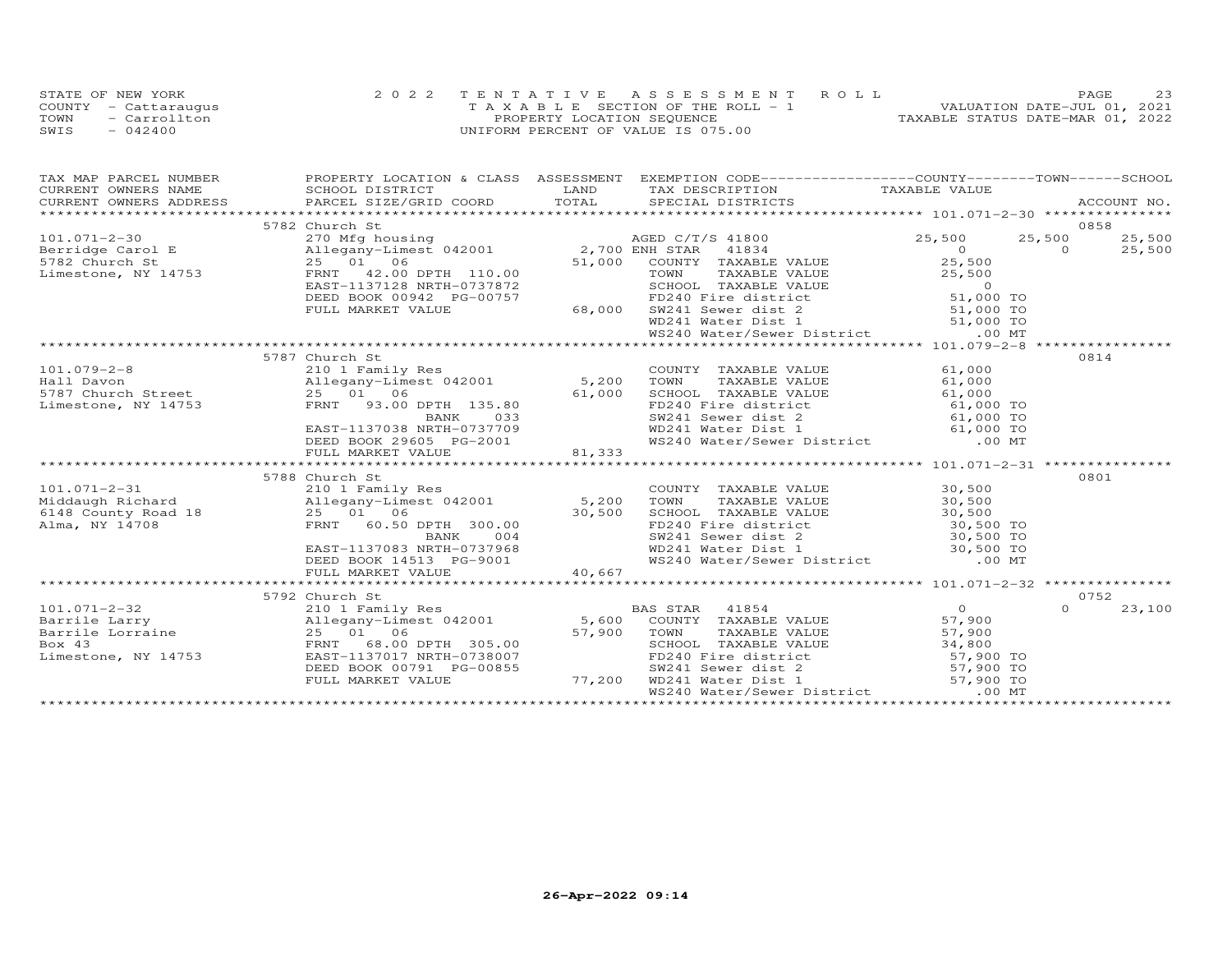|      | STATE OF NEW YORK    | 2022 TENTATIVE ASSESSMENT ROLL     | 2.4<br><b>PAGE</b>               |
|------|----------------------|------------------------------------|----------------------------------|
|      | COUNTY - Cattaraugus | TAXABLE SECTION OF THE ROLL - 1    | VALUATION DATE-JUL 01, 2021      |
| TOWN | - Carrollton         | PROPERTY LOCATION SEQUENCE         | TAXABLE STATUS DATE-MAR 01, 2022 |
| SWIS | $-042400$            | UNIFORM PERCENT OF VALUE IS 075.00 |                                  |

|                                     | TAX MAP PARCEL NUMBER FROPERTY LOCATION & CLASS ASSESSMENT EXEMPTION CODE----------------COUNTY-------TOWN------SCHOOL |  |        |
|-------------------------------------|------------------------------------------------------------------------------------------------------------------------|--|--------|
| CURRENT OWNERS NAME SCHOOL DISTRICT |                                                                                                                        |  |        |
|                                     |                                                                                                                        |  |        |
|                                     |                                                                                                                        |  |        |
|                                     | 5793 Church St                                                                                                         |  | 0802   |
|                                     |                                                                                                                        |  |        |
|                                     |                                                                                                                        |  |        |
|                                     |                                                                                                                        |  |        |
|                                     |                                                                                                                        |  |        |
|                                     |                                                                                                                        |  |        |
|                                     |                                                                                                                        |  |        |
|                                     |                                                                                                                        |  |        |
|                                     |                                                                                                                        |  |        |
|                                     | 5798 Church St                                                                                                         |  | 0679   |
|                                     |                                                                                                                        |  |        |
|                                     |                                                                                                                        |  |        |
|                                     |                                                                                                                        |  |        |
|                                     |                                                                                                                        |  |        |
|                                     |                                                                                                                        |  |        |
|                                     |                                                                                                                        |  |        |
|                                     |                                                                                                                        |  |        |
|                                     | 5799 Church St                                                                                                         |  | 0839   |
|                                     |                                                                                                                        |  |        |
|                                     |                                                                                                                        |  |        |
|                                     |                                                                                                                        |  |        |
|                                     |                                                                                                                        |  |        |
|                                     |                                                                                                                        |  |        |
|                                     |                                                                                                                        |  |        |
|                                     |                                                                                                                        |  |        |
|                                     |                                                                                                                        |  |        |
|                                     | 5804 Church St                                                                                                         |  | 0747   |
|                                     |                                                                                                                        |  | 25,000 |
|                                     |                                                                                                                        |  | 25,000 |
|                                     |                                                                                                                        |  |        |
|                                     |                                                                                                                        |  |        |
|                                     |                                                                                                                        |  |        |
|                                     |                                                                                                                        |  |        |
|                                     |                                                                                                                        |  |        |
|                                     |                                                                                                                        |  |        |
|                                     |                                                                                                                        |  |        |
|                                     |                                                                                                                        |  |        |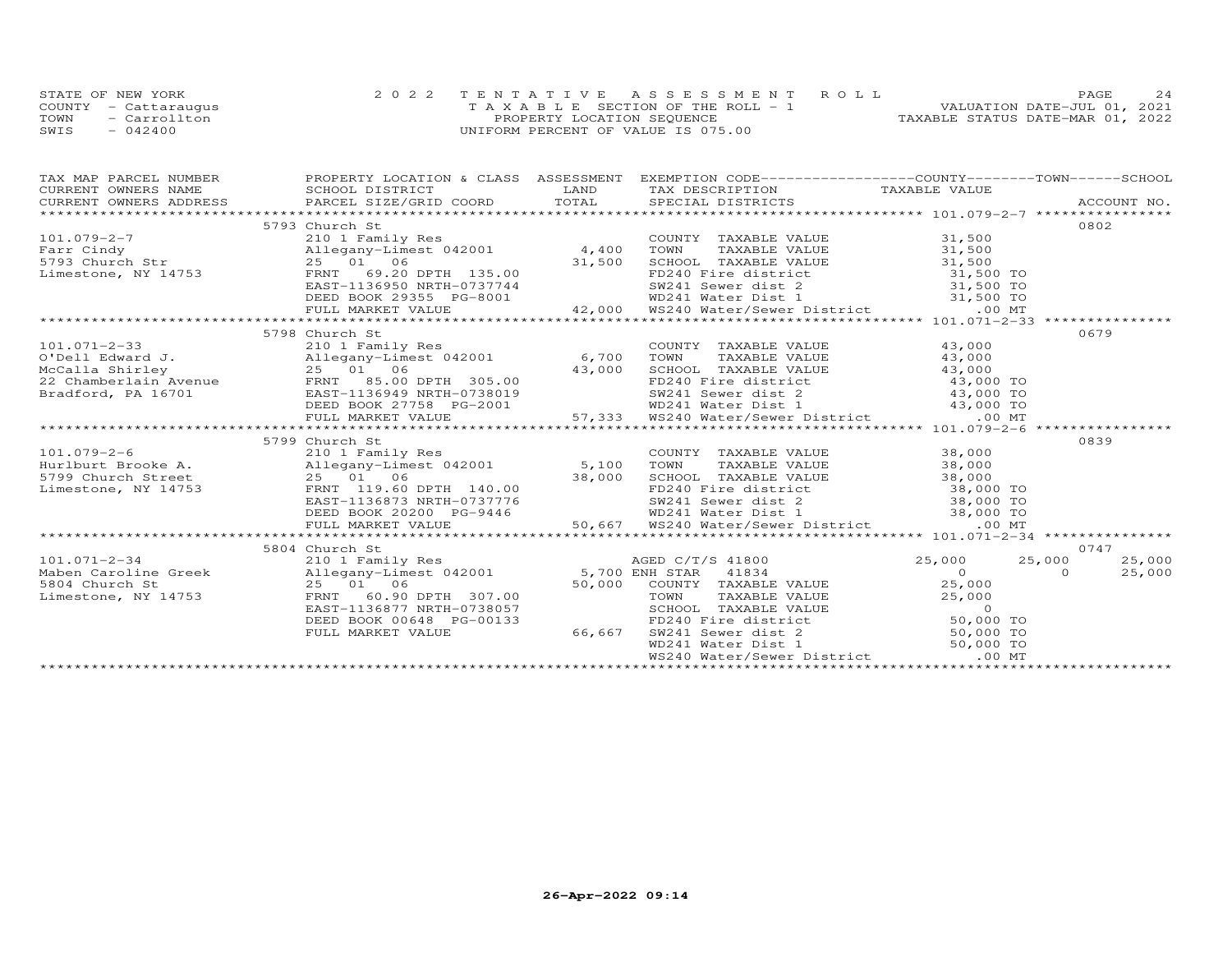|      | STATE OF NEW YORK    | 2022 TENTATIVE ASSESSMENT ROLL        | つら<br><b>PAGE</b>                |
|------|----------------------|---------------------------------------|----------------------------------|
|      | COUNTY - Cattaraugus | T A X A B L E SECTION OF THE ROLL - 1 | VALUATION DATE-JUL 01, 2021      |
| TOWN | - Carrollton         | PROPERTY LOCATION SEQUENCE            | TAXABLE STATUS DATE-MAR 01, 2022 |
| SWIS | $-042400$            | UNIFORM PERCENT OF VALUE IS 075.00    |                                  |

| TAX MAP PARCEL NUMBER | PROPERTY LOCATION & CLASS ASSESSMENT EXEMPTION CODE-----------------COUNTY-------TOWN------SCHOOL                                                                                                                                                                                                                                                                |         |  |          |                |
|-----------------------|------------------------------------------------------------------------------------------------------------------------------------------------------------------------------------------------------------------------------------------------------------------------------------------------------------------------------------------------------------------|---------|--|----------|----------------|
|                       |                                                                                                                                                                                                                                                                                                                                                                  |         |  |          |                |
|                       |                                                                                                                                                                                                                                                                                                                                                                  |         |  |          |                |
|                       | $\begin{array}{cccccccc} 101.079-2-4 & 5811 \text{ Church } \text{St} & 0734 & 0734 \\ \text{Miles Ethel M} & 2101 & \text{Family Res} & 0 & 10,340 & 10,340 & 10,340 \\ \text{Miles Ethel M} & 25 & 01 & 06 & 5,100 \text{ ENN} \text{ STAR} & 41834 & 0 & 0 & 41,360 \\ \text{Limes-toe, NY 14753} & 25 & 01 & 06 & 51,700 & 000 \\ \text{LEMD} & 58 & 50 & 0$ |         |  |          |                |
|                       |                                                                                                                                                                                                                                                                                                                                                                  |         |  |          |                |
|                       | 5820 Church St<br>101.071-2-36<br>Nelssen Robin A 210 1 Family Res<br>Nelssen Robin A Allegany-Limest 042001 7,400 TOWN TAXABLE VALUE 85,000<br>5820 Church St 25 01 06 85,000 SCHOOL TAXABLE VALUE 85,000<br>Limestone, NY 14753 L/p 895-981 FRNT 178.<br>DEED BOOK 20190 PG-2999                                                                               |         |  |          | 0836           |
|                       | FULL MARKET VALUE                                                                                                                                                                                                                                                                                                                                                | 113,333 |  |          |                |
|                       | 5829 Church St                                                                                                                                                                                                                                                                                                                                                   |         |  |          | 5009           |
|                       | 5832 Church St                                                                                                                                                                                                                                                                                                                                                   |         |  | $\Omega$ | 0808<br>23,100 |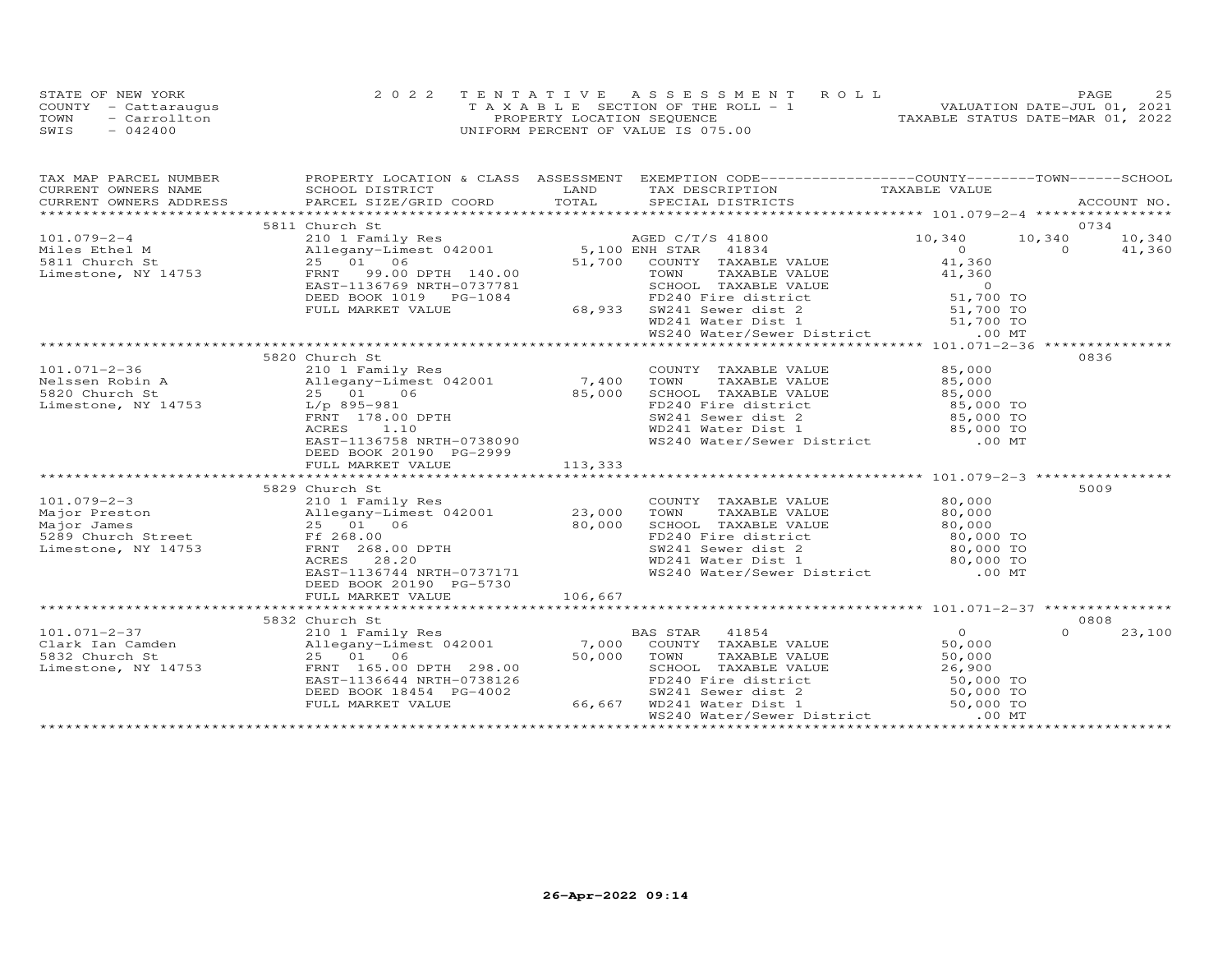|      | STATE OF NEW YORK    | 2022 TENTATIVE ASSESSMENT ROLL        | 26<br><b>PAGE</b>                |
|------|----------------------|---------------------------------------|----------------------------------|
|      | COUNTY - Cattaraugus | T A X A B L E SECTION OF THE ROLL - 1 | VALUATION DATE-JUL 01, 2021      |
| TOWN | - Carrollton         | PROPERTY LOCATION SEQUENCE            | TAXABLE STATUS DATE-MAR 01, 2022 |
| SWIS | $-042400$            | UNIFORM PERCENT OF VALUE IS 075.00    |                                  |

| PROPERTY LOCATION & CLASS ASSESSMENT<br>TAX MAP PARCEL NUMBER                                                                                                                                                                                                  | EXEMPTION CODE-----------------COUNTY-------TOWN------SCHOOL |
|----------------------------------------------------------------------------------------------------------------------------------------------------------------------------------------------------------------------------------------------------------------|--------------------------------------------------------------|
| CURRENT OWNERS NAME                                                                                                                                                                                                                                            |                                                              |
| CORRENT OWNERS NAME SCHOOL DISTRICT<br>CURRENT OWNERS ADDRESS BARCEL SIZE/GRID COORD TOTAL SPECIAL DISTRICTS ACCOUNT NO.<br>XXX DESCRIPTION TAXABLE VALUE TAXABLE VALUE TAXABLE VALUE PARCEL SIZE/GRID COORD TOTAL SPECIAL DISTRICTS<br>CURRENT OWNERS ADDRESS |                                                              |
|                                                                                                                                                                                                                                                                |                                                              |
| 5835 Church St                                                                                                                                                                                                                                                 | 0932                                                         |
| COUNT<br>Lucco Joyce E 2.2<br>Allegany-Limest 042001 3,800 TOWN<br>845 N Main St 25 01 06 8,700 SCHOO<br>Limestone, NY 14753 FRNT 50.00 DPTH 175.00<br>COUNTY TAXABLE VALUE<br>8,700                                                                           |                                                              |
| TAXABLE VALUE<br>8,700                                                                                                                                                                                                                                         |                                                              |
|                                                                                                                                                                                                                                                                |                                                              |
|                                                                                                                                                                                                                                                                |                                                              |
|                                                                                                                                                                                                                                                                |                                                              |
|                                                                                                                                                                                                                                                                |                                                              |
|                                                                                                                                                                                                                                                                |                                                              |
| Ath and the component of the component of the component of the component of the component of the state of the state of the state of the state of the state of the state of the state of the state of the state of the state of                                 |                                                              |
| 5836 Church St                                                                                                                                                                                                                                                 | 0789                                                         |
| 101.071-2-39<br>James Jason R. 210 1 Family Res BAS STAR 41854 0<br>James Jason R. 25 01 06 38,000 TOWN TAXABLE VALUE 38,000<br>James Chandra A. 25 01 06 38,000 TOWN TAXABLE VALUE 38,000<br>ERST-1136513 NRTH-0738184 FD240 Fire di                          | $\Omega$<br>23,100                                           |
|                                                                                                                                                                                                                                                                |                                                              |
| TOWN TAXABLE VALUE 38,000<br>SCHOOL TAXABLE VALUE 14,900<br>FD240 Fire district 38,000 TO                                                                                                                                                                      |                                                              |
|                                                                                                                                                                                                                                                                |                                                              |
|                                                                                                                                                                                                                                                                |                                                              |
| DEED BOOK 26765 PG-5001                                                                                                                                                                                                                                        |                                                              |
| 3-5001 50,667 WD241 Sewer dist 2 38,000 TO<br>50,667 WD241 Water Dist 1 38,000 TO<br>WS240 Water/Sewer District .00 MT<br>FULL MARKET VALUE                                                                                                                    |                                                              |
|                                                                                                                                                                                                                                                                |                                                              |
|                                                                                                                                                                                                                                                                |                                                              |
| 5842 Church St<br>$\frac{0}{33}$                                                                                                                                                                                                                               | 0714                                                         |
|                                                                                                                                                                                                                                                                | $\Omega$<br>23,100                                           |
| 33,000                                                                                                                                                                                                                                                         |                                                              |
| 101.071-2-40<br>Witherell William G<br>Witherell Debra K<br>Mitherell Debra K<br>Mitherell Debra K<br>25 01 06<br>FRNT 50.00 DPTH 290.00<br>TOM TAXABLE VALUE<br>S842 Church St<br>FRNT 50.00 DPTH 290.00<br>SEHOOL TAXABLE VALUE<br>SEHOOL TAXABLE<br>33,000  |                                                              |
| 290.00<br>-0738205<br>PG-9001<br>44,000 WD241 Water Dist 1<br>290.00 TO SCHOOL TAXABLE VALUE<br>PG-9001<br>44,000 WD241 Water Dist 1<br>23,000 TO WD241 Water Dist 1<br>23,000 TO WD241 Water Dist 1<br>23,000 TO WS240 Water/Sewer District                   |                                                              |
| Limestone, NY 14753<br>EAST-1136457 NRTH-0738205                                                                                                                                                                                                               |                                                              |
| DEED BOOK 15997 PG-9001                                                                                                                                                                                                                                        |                                                              |
| FULL MARKET VALUE                                                                                                                                                                                                                                              |                                                              |
|                                                                                                                                                                                                                                                                |                                                              |
|                                                                                                                                                                                                                                                                |                                                              |
| 5843 Church St                                                                                                                                                                                                                                                 | 1355                                                         |
|                                                                                                                                                                                                                                                                | 22,900<br>$\Omega$                                           |
|                                                                                                                                                                                                                                                                |                                                              |
| 5843 Church St<br>Limestone, NY 14753 FRNT 115<br>$\sum_{i=1}^{n} a_i$<br>22,900 TOWN                                                                                                                                                                          |                                                              |
|                                                                                                                                                                                                                                                                |                                                              |
| EAST-1136361 NRTH-0737952                                                                                                                                                                                                                                      |                                                              |
| 30,533<br>DEED BOOK 19066 PG-3001                                                                                                                                                                                                                              |                                                              |
| TOWN TAXABLE VALUE<br>TOWN TAXABLE VALUE<br>FD240 Fire district<br>FD240 Fire district<br>SW241 Sewer dist 2<br>WD241 Water Dist 1<br>PO241 Water Dist<br>FULL MARKET VALUE                                                                                    |                                                              |
| .00 MT<br>WS240 Water/Sewer District                                                                                                                                                                                                                           |                                                              |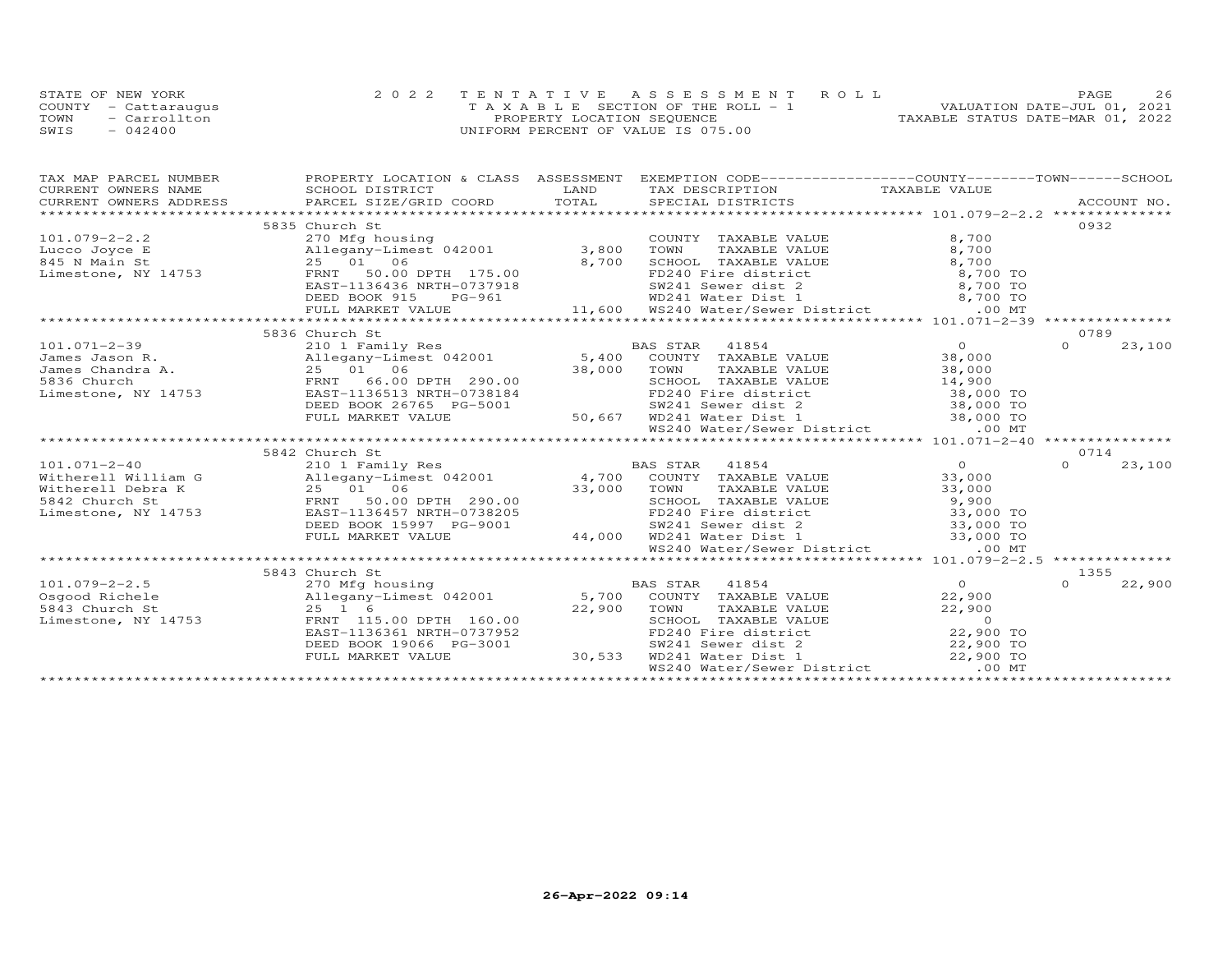|      | STATE OF NEW YORK    | 2022 TENTATIVE ASSESSMENT ROLL        | 27<br>PAGE                       |
|------|----------------------|---------------------------------------|----------------------------------|
|      | COUNTY - Cattaraugus | T A X A B L E SECTION OF THE ROLL - 1 | VALUATION DATE-JUL 01, 2021      |
| TOWN | - Carrollton         | PROPERTY LOCATION SEQUENCE            | TAXABLE STATUS DATE-MAR 01, 2022 |
| SWIS | $-042400$            | UNIFORM PERCENT OF VALUE IS 075.00    |                                  |

| TAX MAP PARCEL NUMBER                                                                                                                                                                                                                                                 | PROPERTY LOCATION & CLASS ASSESSMENT EXEMPTION CODE-----------------COUNTY-------TOWN------SCHOOL |  |                    |
|-----------------------------------------------------------------------------------------------------------------------------------------------------------------------------------------------------------------------------------------------------------------------|---------------------------------------------------------------------------------------------------|--|--------------------|
|                                                                                                                                                                                                                                                                       |                                                                                                   |  |                    |
|                                                                                                                                                                                                                                                                       |                                                                                                   |  |                    |
|                                                                                                                                                                                                                                                                       |                                                                                                   |  |                    |
|                                                                                                                                                                                                                                                                       | 5846 Church St                                                                                    |  | 0809               |
|                                                                                                                                                                                                                                                                       |                                                                                                   |  |                    |
|                                                                                                                                                                                                                                                                       |                                                                                                   |  |                    |
|                                                                                                                                                                                                                                                                       |                                                                                                   |  |                    |
|                                                                                                                                                                                                                                                                       |                                                                                                   |  |                    |
|                                                                                                                                                                                                                                                                       |                                                                                                   |  |                    |
|                                                                                                                                                                                                                                                                       |                                                                                                   |  |                    |
|                                                                                                                                                                                                                                                                       |                                                                                                   |  |                    |
|                                                                                                                                                                                                                                                                       |                                                                                                   |  |                    |
|                                                                                                                                                                                                                                                                       | 5847 Church St                                                                                    |  | 1063               |
|                                                                                                                                                                                                                                                                       |                                                                                                   |  |                    |
|                                                                                                                                                                                                                                                                       |                                                                                                   |  |                    |
|                                                                                                                                                                                                                                                                       |                                                                                                   |  |                    |
|                                                                                                                                                                                                                                                                       |                                                                                                   |  |                    |
|                                                                                                                                                                                                                                                                       |                                                                                                   |  |                    |
|                                                                                                                                                                                                                                                                       |                                                                                                   |  |                    |
|                                                                                                                                                                                                                                                                       |                                                                                                   |  |                    |
| 101.079-2-2.3<br>101.079-2-2.3<br>270 Mfg housing<br>270 Mfg housing<br>25 01 06,000 TOWN TAXABLE VALUE<br>25 01 06,000 TOWN TAXABLE VALUE<br>9,200<br>9,200<br>9,200 TOWN TAXABLE VALUE<br>9,200<br>25 01 08 9,200<br>25 01 09 9,200<br>25 01 9,200                  |                                                                                                   |  |                    |
|                                                                                                                                                                                                                                                                       | 5850 Church St                                                                                    |  | 1096               |
|                                                                                                                                                                                                                                                                       |                                                                                                   |  |                    |
|                                                                                                                                                                                                                                                                       |                                                                                                   |  |                    |
|                                                                                                                                                                                                                                                                       |                                                                                                   |  |                    |
|                                                                                                                                                                                                                                                                       |                                                                                                   |  |                    |
|                                                                                                                                                                                                                                                                       |                                                                                                   |  |                    |
|                                                                                                                                                                                                                                                                       |                                                                                                   |  |                    |
|                                                                                                                                                                                                                                                                       |                                                                                                   |  |                    |
| 101.071-2-41.2<br>Edwards Christina J.<br>Edwards Christina J.<br>270 Migh housing<br>Edwards Christina J.<br>28,100<br>28,100<br>28,100<br>28,100<br>28,100<br>28,100<br>28,100<br>28,100<br>28,100<br>28,100<br>28,100<br>28,100<br>28,100<br>28,100<br>28,100<br>2 |                                                                                                   |  |                    |
|                                                                                                                                                                                                                                                                       |                                                                                                   |  | 0726               |
|                                                                                                                                                                                                                                                                       | 5852 Church St                                                                                    |  |                    |
|                                                                                                                                                                                                                                                                       |                                                                                                   |  |                    |
|                                                                                                                                                                                                                                                                       |                                                                                                   |  |                    |
|                                                                                                                                                                                                                                                                       |                                                                                                   |  |                    |
|                                                                                                                                                                                                                                                                       |                                                                                                   |  |                    |
|                                                                                                                                                                                                                                                                       |                                                                                                   |  |                    |
|                                                                                                                                                                                                                                                                       |                                                                                                   |  |                    |
|                                                                                                                                                                                                                                                                       |                                                                                                   |  |                    |
|                                                                                                                                                                                                                                                                       |                                                                                                   |  |                    |
|                                                                                                                                                                                                                                                                       |                                                                                                   |  |                    |
|                                                                                                                                                                                                                                                                       |                                                                                                   |  | 0838               |
|                                                                                                                                                                                                                                                                       |                                                                                                   |  | $\Omega$<br>23,100 |
|                                                                                                                                                                                                                                                                       |                                                                                                   |  |                    |
|                                                                                                                                                                                                                                                                       |                                                                                                   |  |                    |
|                                                                                                                                                                                                                                                                       |                                                                                                   |  |                    |
|                                                                                                                                                                                                                                                                       |                                                                                                   |  |                    |
|                                                                                                                                                                                                                                                                       |                                                                                                   |  |                    |
|                                                                                                                                                                                                                                                                       |                                                                                                   |  |                    |
|                                                                                                                                                                                                                                                                       |                                                                                                   |  |                    |
|                                                                                                                                                                                                                                                                       |                                                                                                   |  |                    |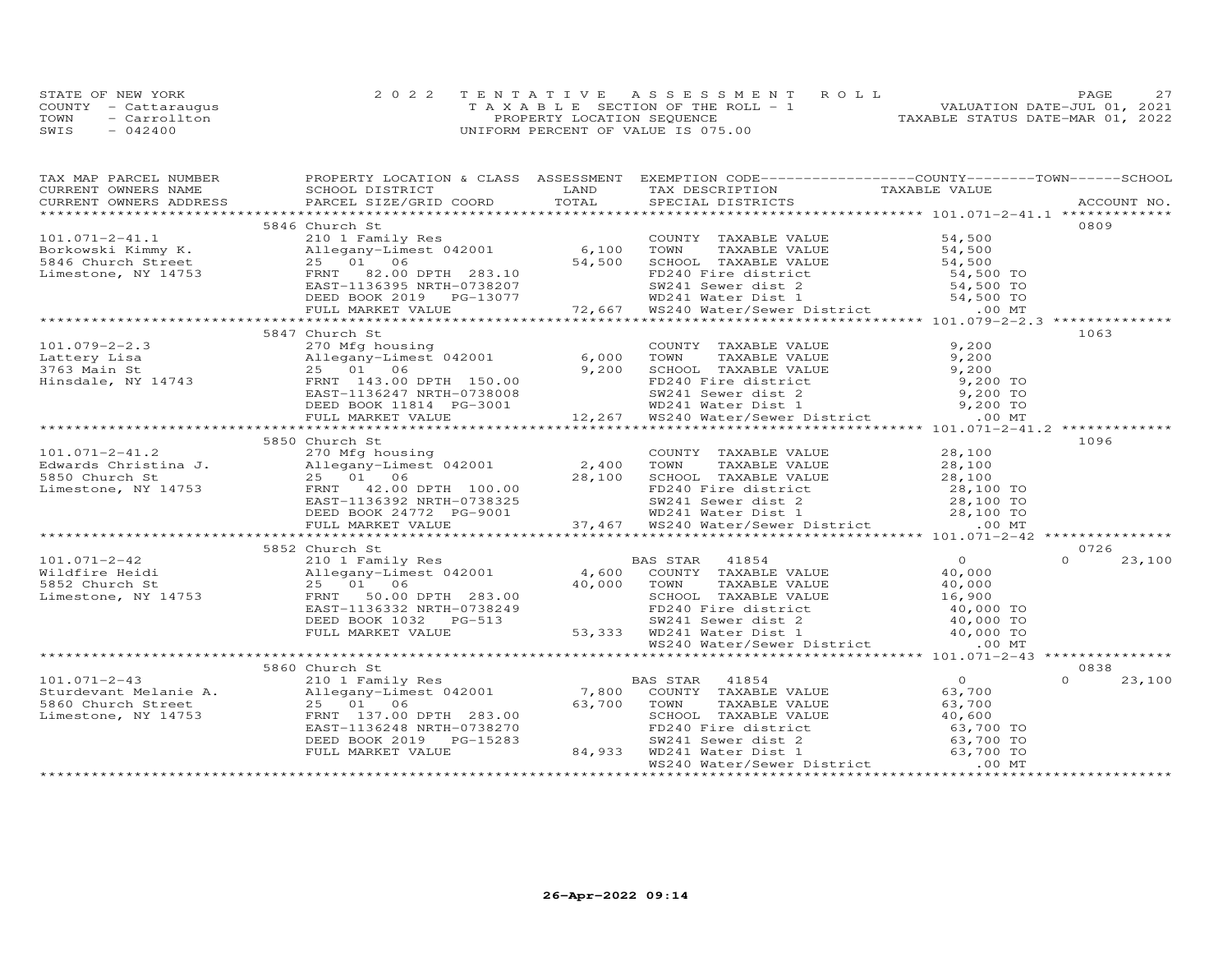|      | STATE OF NEW YORK    | 2022 TENTATIVE ASSESSMENT ROLL        | 28<br>PAGE.                      |
|------|----------------------|---------------------------------------|----------------------------------|
|      | COUNTY - Cattaraugus | T A X A B L E SECTION OF THE ROLL - 1 | VALUATION DATE-JUL 01, 2021      |
| TOWN | - Carrollton         | PROPERTY LOCATION SEQUENCE            | TAXABLE STATUS DATE-MAR 01, 2022 |
| SWIS | $-042400$            | UNIFORM PERCENT OF VALUE IS 075.00    |                                  |

| TAX MAP PARCEL NUMBER           | PROPERTY LOCATION & CLASS ASSESSMENT EXEMPTION CODE----------------COUNTY-------TOWN------SCHOOL                                                                                                                                                                                   |         |                                                                                                         |                |                  |
|---------------------------------|------------------------------------------------------------------------------------------------------------------------------------------------------------------------------------------------------------------------------------------------------------------------------------|---------|---------------------------------------------------------------------------------------------------------|----------------|------------------|
|                                 |                                                                                                                                                                                                                                                                                    |         |                                                                                                         |                |                  |
|                                 |                                                                                                                                                                                                                                                                                    |         |                                                                                                         |                |                  |
|                                 |                                                                                                                                                                                                                                                                                    |         |                                                                                                         |                |                  |
|                                 | 5865 Church St                                                                                                                                                                                                                                                                     |         |                                                                                                         |                | 1354             |
|                                 | 210 1 Family Res<br>Allegany-Limest 042001 7,400 TOWN<br>25 1 6 40,500 SCHOO<br>101.079-2-2.4<br>White Rebecca A. (Allegany-Limest 042001<br>5865 Church Street (25 1 6<br>Limestone, NY 14753<br>EAST-1136085 NATH-0738090<br>$-1.166085$ NATH-0738090<br>$-1.36085$ NATH-0738090 |         | COUNTY TAXABLE VALUE 40,500<br>TOWN TAXABLE VALUE 40,500                                                |                |                  |
|                                 |                                                                                                                                                                                                                                                                                    |         | COUNTY TAXABLE VALUE 40,500<br>7,400 TOWN TAXABLE VALUE 40,500<br>40,500 SCHOOL TAXABLE VALUE 40,500 TO |                |                  |
|                                 |                                                                                                                                                                                                                                                                                    |         |                                                                                                         |                |                  |
|                                 |                                                                                                                                                                                                                                                                                    |         |                                                                                                         |                |                  |
|                                 |                                                                                                                                                                                                                                                                                    |         |                                                                                                         |                |                  |
|                                 |                                                                                                                                                                                                                                                                                    |         |                                                                                                         |                |                  |
|                                 |                                                                                                                                                                                                                                                                                    |         |                                                                                                         |                |                  |
|                                 | 1999.60 DPTH 132.50<br>ERST-1136085 NRTH-0738090<br>EED BOOK 25947 PG-6001<br>FULL MARKET VALUE 54,000 WD241 Water Dist 1 40,500 TO<br>EVILL MARKET VALUE 54,000 WS240 Water/Sewer District 00 MT<br>FULL MARKET VALUE 54,000 WS240 Wate                                           |         |                                                                                                         |                |                  |
|                                 | 5868 Church St                                                                                                                                                                                                                                                                     |         |                                                                                                         |                | 0800             |
|                                 |                                                                                                                                                                                                                                                                                    |         | ENH STAR 41834                                                                                          | $\overline{O}$ | 51,500<br>$\cap$ |
|                                 |                                                                                                                                                                                                                                                                                    |         | COUNTY TAXABLE VALUE 51,500                                                                             |                |                  |
|                                 |                                                                                                                                                                                                                                                                                    |         |                                                                                                         |                |                  |
|                                 |                                                                                                                                                                                                                                                                                    |         |                                                                                                         |                |                  |
|                                 |                                                                                                                                                                                                                                                                                    |         |                                                                                                         |                |                  |
|                                 |                                                                                                                                                                                                                                                                                    |         |                                                                                                         |                |                  |
|                                 |                                                                                                                                                                                                                                                                                    |         |                                                                                                         |                |                  |
|                                 | Allegany-Limster 042001<br>25 01 06 51,500 TOWN TAXABLE VALUE<br>ERNT 63.00 DPTH 150.00 SCHOOL TAXABLE VALUE<br>ERST-1136133 NRTH-0738248 FD240 Fire district 51,500 TOWN<br>DEED BOOK 789 PG-00627 58,667 WD241 Water District 51,500                                             |         |                                                                                                         |                |                  |
|                                 |                                                                                                                                                                                                                                                                                    |         |                                                                                                         |                |                  |
|                                 | 5872 Church St                                                                                                                                                                                                                                                                     |         |                                                                                                         |                | 0837             |
| 101.071-2-45                    | 210 1 Family Res                                                                                                                                                                                                                                                                   |         | COUNTY TAXABLE VALUE 41,400                                                                             |                |                  |
|                                 |                                                                                                                                                                                                                                                                                    |         |                                                                                                         |                |                  |
|                                 |                                                                                                                                                                                                                                                                                    |         |                                                                                                         |                |                  |
|                                 |                                                                                                                                                                                                                                                                                    |         |                                                                                                         |                |                  |
|                                 |                                                                                                                                                                                                                                                                                    |         |                                                                                                         |                |                  |
|                                 |                                                                                                                                                                                                                                                                                    |         |                                                                                                         |                |                  |
|                                 |                                                                                                                                                                                                                                                                                    |         |                                                                                                         |                |                  |
|                                 |                                                                                                                                                                                                                                                                                    |         |                                                                                                         |                |                  |
|                                 |                                                                                                                                                                                                                                                                                    |         |                                                                                                         |                |                  |
|                                 | Church St (Off)                                                                                                                                                                                                                                                                    |         |                                                                                                         |                | 0793             |
| $101.080 - 1 - 9$               |                                                                                                                                                                                                                                                                                    |         |                                                                                                         |                |                  |
| Finlan Patricia D<br>PO Box 155 |                                                                                                                                                                                                                                                                                    |         |                                                                                                         |                |                  |
| PO Box 155                      | COUNTY TAXABLE VALUE 13,000<br>22 Vacant rural COUNTY TAXABLE VALUE 13,000<br>21 Of 13,000 TOWN TAXABLE VALUE 13,000<br>19 01 06 13,000 SCHOOL TAXABLE VALUE 13,000<br>ACRES 35.50 FD240 Fire district 13,000 TO                                                                   |         |                                                                                                         |                |                  |
| Derrick City, PA 16727          |                                                                                                                                                                                                                                                                                    |         |                                                                                                         |                |                  |
|                                 | EAST-1137788 NRTH-0736381                                                                                                                                                                                                                                                          |         |                                                                                                         |                |                  |
|                                 | DEED BOOK 00964 PG-00885                                                                                                                                                                                                                                                           |         |                                                                                                         |                |                  |
|                                 | FULL MARKET VALUE                                                                                                                                                                                                                                                                  | 17,333  |                                                                                                         |                |                  |
|                                 |                                                                                                                                                                                                                                                                                    |         |                                                                                                         |                |                  |
|                                 | 2 Hillside Dr                                                                                                                                                                                                                                                                      |         |                                                                                                         |                | 0033             |
| $110.001 - 2 - 21$              |                                                                                                                                                                                                                                                                                    |         | COUNTY TAXABLE VALUE                                                                                    | 90,000         |                  |
| Boutros Susan N                 | 210 1 Family Res<br>Allegany-Limest 042001 11,400<br>17 01 06 90 90 000                                                                                                                                                                                                            |         | TAXABLE VALUE 90,000<br>TOWN                                                                            |                |                  |
| 24 Oak Brook Dr                 |                                                                                                                                                                                                                                                                                    |         |                                                                                                         |                |                  |
| Ithaca, NY 14850                | 3.63<br>ACRES                                                                                                                                                                                                                                                                      |         |                                                                                                         |                |                  |
|                                 | EAST-1139758 NRTH-0728734                                                                                                                                                                                                                                                          |         |                                                                                                         |                |                  |
|                                 | DEED BOOK 7929 PG-7002                                                                                                                                                                                                                                                             |         |                                                                                                         |                |                  |
|                                 | FULL MARKET VALUE                                                                                                                                                                                                                                                                  | 120,000 |                                                                                                         |                |                  |
| *************************       |                                                                                                                                                                                                                                                                                    |         |                                                                                                         |                |                  |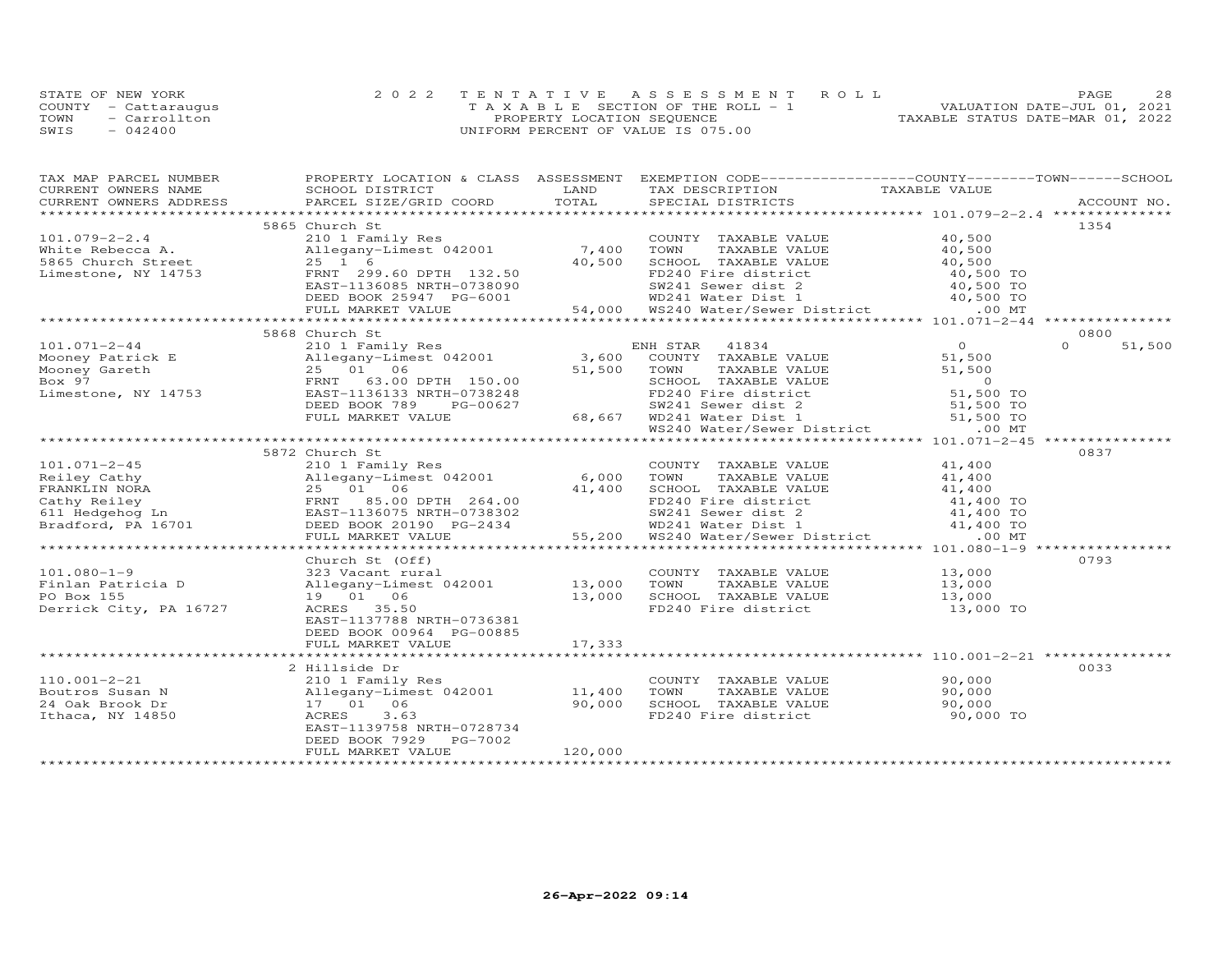|      | STATE OF NEW YORK    | 2022 TENTATIVE ASSESSMENT ROLL        | 29<br><b>PAGE</b>                |
|------|----------------------|---------------------------------------|----------------------------------|
|      | COUNTY - Cattaraugus | T A X A B L E SECTION OF THE ROLL - 1 | VALUATION DATE-JUL 01, 2021      |
| TOWN | - Carrollton         | PROPERTY LOCATION SEQUENCE            | TAXABLE STATUS DATE-MAR 01, 2022 |
| SWIS | $-042400$            | UNIFORM PERCENT OF VALUE IS 075.00    |                                  |

| TAX MAP PARCEL NUMBER     | PROPERTY LOCATION & CLASS ASSESSMENT           |                         | EXEMPTION CODE-----------------COUNTY-------TOWN------SCHOOL   |                                                    |                    |
|---------------------------|------------------------------------------------|-------------------------|----------------------------------------------------------------|----------------------------------------------------|--------------------|
| CURRENT OWNERS NAME       | SCHOOL DISTRICT                                | LAND                    | TAX DESCRIPTION                                                | TAXABLE VALUE                                      |                    |
| CURRENT OWNERS ADDRESS    | PARCEL SIZE/GRID COORD                         | TOTAL                   | SPECIAL DISTRICTS                                              |                                                    | ACCOUNT NO.        |
|                           |                                                | *********************** |                                                                | ******************** 110.001-2-16.3 ************** |                    |
|                           | 12 Hillside Dr                                 |                         |                                                                |                                                    | 1157               |
| $110.001 - 2 - 16.3$      | 323 Vacant rural                               |                         | COUNTY TAXABLE VALUE                                           | 26,300                                             |                    |
| Boutros Susan N           | Allegany-Limest 042001                         | 26,300                  | TOWN<br>TAXABLE VALUE                                          | 26,300                                             |                    |
| 24 Oak Brook Dr           | 17  01  06                                     | 26,300                  | SCHOOL TAXABLE VALUE                                           | 26,300                                             |                    |
| Ithaca, NY 14850          | ACRES 54.60                                    |                         | FD240 Fire district                                            | 26,300 TO                                          |                    |
|                           | EAST-1140626 NRTH-0729093                      |                         |                                                                |                                                    |                    |
|                           | DEED BOOK 7929 PG-7002                         |                         |                                                                |                                                    |                    |
|                           | FULL MARKET VALUE                              | 35,067                  |                                                                |                                                    |                    |
|                           |                                                |                         |                                                                |                                                    |                    |
|                           | 22 Hillside Dr                                 |                         |                                                                |                                                    | 0180               |
| $110.001 - 2 - 19$        | 210 1 Family Res                               |                         | ENH STAR 41834                                                 | $\Omega$                                           | 37,000<br>$\Omega$ |
| Prentiss James            | Allegany-Limest 042001                         | 4,900                   | COUNTY TAXABLE VALUE                                           | 37,000                                             |                    |
| Weigartz Rhonda           | 17 01 06                                       | 37,000                  | TOWN<br>TAXABLE VALUE                                          | 37,000                                             |                    |
| PO Box 25                 | FRNT 100.00 DPTH 130.00                        |                         | SCHOOL TAXABLE VALUE                                           | $\overline{0}$                                     |                    |
| Limestone, NY 14753       | EAST-1138932 NRTH-0729043                      |                         | FD240 Fire district                                            | 37,000 TO                                          |                    |
|                           |                                                |                         |                                                                |                                                    |                    |
|                           | DEED BOOK 826<br>PG-00460<br>FULL MARKET VALUE | 49,333                  |                                                                |                                                    |                    |
|                           | **********************                         |                         |                                                                | ****************** 110.001-2-16.2 **               |                    |
|                           | 72 Hillside Dr                                 |                         |                                                                |                                                    | 0933               |
| $110.001 - 2 - 16.2$      |                                                |                         | COUNTY<br>TAXABLE VALUE                                        | 155,000                                            |                    |
|                           | 484 1 use sm bld                               |                         |                                                                |                                                    |                    |
| Henry Kathy Jo            | Allegany-Limest 042001                         | 11,400                  | TOWN<br>TAXABLE VALUE                                          | 155,000                                            |                    |
| 250 Parkside Dr.          | 17  01  06                                     | 155,000                 | SCHOOL TAXABLE VALUE                                           | 155,000                                            |                    |
| Limestone, NY 14753       | ACRES<br>1.27                                  |                         | FD240 Fire district                                            | 155,000 TO                                         |                    |
|                           | EAST-1138723 NRTH-0729867                      |                         |                                                                |                                                    |                    |
|                           | DEED BOOK 22458 PG-2001                        |                         |                                                                |                                                    |                    |
|                           | FULL MARKET VALUE                              | 206,667                 |                                                                |                                                    |                    |
|                           |                                                |                         |                                                                | ******************** 110.001-2-18 *********        |                    |
|                           | 82 Hillside Dr                                 |                         | 68 PCT OF VALUE USED FOR EXEMPTION PURPOSES                    |                                                    | 0133               |
| $110.001 - 2 - 18$        | 280 Res Multiple                               |                         | VET COM CT 41131                                               | 6,800                                              | 6,800<br>$\Omega$  |
| McCartney John C L/U      | Allegany-Limest 042001                         |                         | 3,800 ENH STAR<br>41834                                        | $\Omega$                                           | $\Omega$<br>40,000 |
| McCartney Robert 17 01 06 |                                                | 40,000                  | COUNTY TAXABLE VALUE                                           | 33,200                                             |                    |
| 82 Hillside Dr            | FRNT<br>50.00 DPTH 171.00                      |                         | TAXABLE VALUE<br>TOWN                                          | 33,200                                             |                    |
| Limestone, NY 14753       | EAST-1138650 NRTH-0730007                      |                         | SCHOOL TAXABLE VALUE                                           | $\circ$                                            |                    |
|                           | DEED BOOK 1636<br>PG-2001                      |                         | FD240 Fire district                                            | 40,000 TO                                          |                    |
|                           | FULL MARKET VALUE                              | 53,333                  |                                                                |                                                    |                    |
|                           | ************************                       |                         | ******************************** 110.001-2-11 **************** |                                                    |                    |
|                           | 101 Hillside Dr                                |                         |                                                                |                                                    | 0515               |
| $110.001 - 2 - 11$        | 210 1 Family Res                               |                         | VET WAR CT 41121                                               | 7,875                                              | 7,875              |
| Johnson Dennis, Jr.       | Allegany-Limest 042001                         |                         | 5,300 VET DIS CT 41141                                         | 21,000                                             | 21,000             |
| Johnson Dayna Rene        | 17  01  06                                     | 52,500                  | COUNTY TAXABLE VALUE                                           | 23,625                                             |                    |
| 650 Main Street           | FRNT 175.00 DPTH 110.00                        |                         | TOWN<br>TAXABLE VALUE                                          | 23,625                                             |                    |
| Limestone, NY 14753       | <b>BANK</b><br>002                             |                         | SCHOOL TAXABLE VALUE                                           | 52,500                                             |                    |
|                           | EAST-1138318 NRTH-0730272                      |                         | FD240 Fire district                                            | 52,500 TO                                          |                    |
|                           | DEED BOOK 30990 PG-2002                        |                         |                                                                |                                                    |                    |
|                           | FULL MARKET VALUE                              | 70,000                  |                                                                |                                                    |                    |
|                           |                                                |                         |                                                                |                                                    |                    |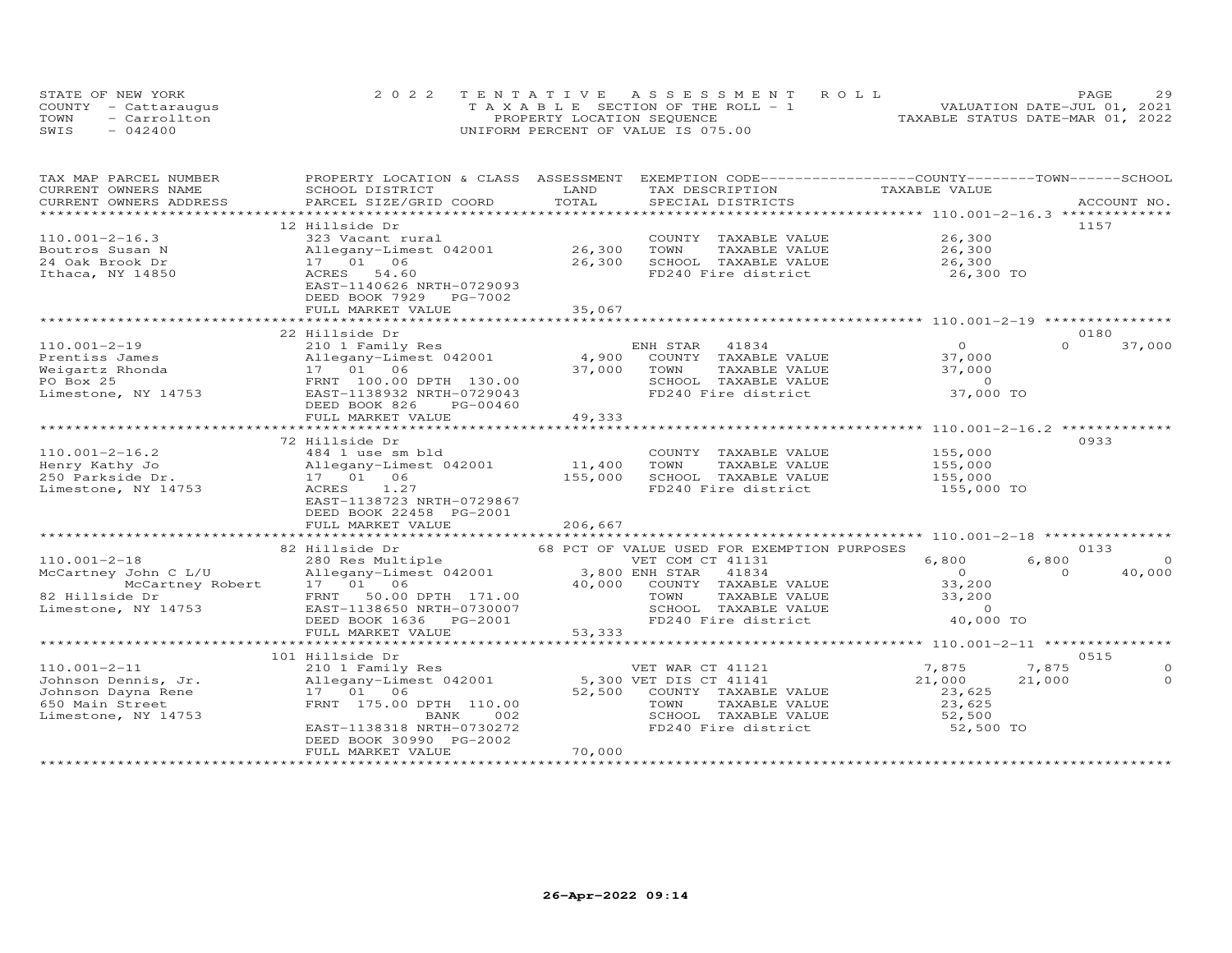|      | STATE OF NEW YORK    | 2022 TENTATIVE ASSESSMENT ROLL        | 30<br>PAGE.                      |
|------|----------------------|---------------------------------------|----------------------------------|
|      | COUNTY - Cattaraugus | T A X A B L E SECTION OF THE ROLL - 1 | VALUATION DATE-JUL 01, 2021      |
| TOWN | - Carrollton         | PROPERTY LOCATION SEQUENCE            | TAXABLE STATUS DATE-MAR 01, 2022 |
| SWIS | $-042400$            | UNIFORM PERCENT OF VALUE IS 075.00    |                                  |

| TAX MAP PARCEL NUMBER                                                             | PROPERTY LOCATION & CLASS ASSESSMENT EXEMPTION CODE----------------COUNTY-------TOWN-----SCHOOL |                |                                             |                     |          |             |
|-----------------------------------------------------------------------------------|-------------------------------------------------------------------------------------------------|----------------|---------------------------------------------|---------------------|----------|-------------|
| CURRENT OWNERS NAME                                                               | SCHOOL DISTRICT                                                                                 | LAND           | TAX DESCRIPTION                             | TAXABLE VALUE       |          |             |
| CURRENT OWNERS ADDRESS                                                            | PARCEL SIZE/GRID COORD                                                                          | TOTAL          | SPECIAL DISTRICTS                           |                     |          | ACCOUNT NO. |
| ***********************                                                           |                                                                                                 |                |                                             |                     |          |             |
|                                                                                   | 107 Hillside Dr                                                                                 |                |                                             |                     |          | 0093        |
| $110.001 - 2 - 10$                                                                | 210 1 Family Res                                                                                |                | VET WAR CT 41121                            | 6,000               | 6,000    |             |
| Towne Lynn                                                                        | Allegany-Limest 042001                                                                          | 4,400 BAS STAR | 41854                                       | $\overline{O}$      | $\Omega$ | 23,100      |
| Towne Curtis                                                                      | 17  01  06                                                                                      | 40,000         | COUNTY TAXABLE VALUE                        | 34,000              |          |             |
| 107 Hillside Dr                                                                   | FRNT 100.00 DPTH 110.00                                                                         |                | TAXABLE VALUE<br>TOWN                       | 34,000              |          |             |
| Limestone, NY 14753                                                               | EAST-1138260 NRTH-0730392                                                                       |                | SCHOOL TAXABLE VALUE                        | 16,900              |          |             |
|                                                                                   | DEED BOOK 17263 PG-3001                                                                         |                | FD240 Fire district                         | 40,000 TO           |          |             |
|                                                                                   | FULL MARKET VALUE                                                                               | 53,333         |                                             |                     |          |             |
|                                                                                   |                                                                                                 |                |                                             |                     |          |             |
|                                                                                   | 140 Hillside Dr                                                                                 |                |                                             |                     | 19,000   | 0034        |
| $110.001 - 2 - 17$                                                                | 210 1 Family Res                                                                                |                | AGED C/T/S 41800                            | 19,000              |          | 19,000      |
| Kubiak Marsha T                                                                   | Allegany-Limest 042001<br>17  01  06                                                            | 38,000         | 5,400 COUNTY TAXABLE VALUE<br>TAXABLE VALUE | 19,000              |          |             |
| Hughes Darren E                                                                   | FRNT 100.00 DPTH 150.00                                                                         |                | TOWN<br>SCHOOL TAXABLE VALUE                | 19,000              |          |             |
| 140 Hillside Dr<br>Limestone, NY 14753                                            | EAST-1138151 NRTH-0731059                                                                       |                | FD240 Fire district                         | 19,000<br>38,000 TO |          |             |
|                                                                                   |                                                                                                 |                |                                             |                     |          |             |
|                                                                                   | DEED BOOK 20200 PG-4056<br>FULL MARKET VALUE                                                    | 50,667         |                                             |                     |          |             |
|                                                                                   |                                                                                                 |                |                                             |                     |          |             |
|                                                                                   | 141 Hillside Dr                                                                                 |                |                                             |                     |          | 0597        |
| $110.001 - 2 - 15$                                                                | 910 Priv forest                                                                                 |                | COUNTY TAXABLE VALUE                        | 21,600              |          |             |
| $110.001$ - $2$ -15<br>McCracken Oil Interests, LLC Allegany-Limest 042001 17,200 |                                                                                                 |                | TOWN<br>TAXABLE VALUE                       | 21,600              |          |             |
| AP Energy, Inc.                                                                   |                                                                                                 | 21,600         | SCHOOL TAXABLE VALUE                        | 21,600              |          |             |
| 189 Harrisburg Run                                                                | 17 01 06<br>ACRES 40.30                                                                         |                | FD240 Fire district                         | 21,600 TO           |          |             |
| Bradford, PA 16701                                                                | EAST-1139587 NRTH-0730916                                                                       |                |                                             |                     |          |             |
|                                                                                   | DEED BOOK 25373 PG-6001                                                                         |                |                                             |                     |          |             |
|                                                                                   | FULL MARKET VALUE                                                                               | 28,800         |                                             |                     |          |             |
|                                                                                   |                                                                                                 |                |                                             |                     |          |             |
|                                                                                   | 160 Hillside Dr                                                                                 |                |                                             |                     |          | 0321        |
| $110.001 - 2 - 13$                                                                | 210 1 Family Res                                                                                |                | COUNTY TAXABLE VALUE                        | 39,500              |          |             |
| Kornacki Marion R.                                                                | Allegany-Limest 042001                                                                          | 6,300          | TOWN<br>TAXABLE VALUE                       | 39,500              |          |             |
| 160 Hillside Drive                                                                | 17  01  06                                                                                      | 39,500         | SCHOOL TAXABLE VALUE                        | 39,500              |          |             |
| Limestone, NY 14753                                                               | 70.00 DPTH 454.00<br>FRNT                                                                       |                | FD240 Fire district                         | 39,500 TO           |          |             |
|                                                                                   | EAST-1138212 NRTH-0731277                                                                       |                |                                             |                     |          |             |
|                                                                                   | DEED BOOK 20210 PG-8819                                                                         |                |                                             |                     |          |             |
|                                                                                   | FULL MARKET VALUE                                                                               | 52,667         |                                             |                     |          |             |
|                                                                                   |                                                                                                 |                |                                             |                     |          |             |
|                                                                                   | 173 Hillside Dr                                                                                 |                |                                             |                     |          | 0943        |
| $110.001 - 2 - 7.2$                                                               | 311 Res vac land                                                                                |                | COUNTY TAXABLE VALUE                        | 4,700               |          |             |
| Kornacki Marion R.                                                                | Allegany-Limest 042001                                                                          | 4,700          | TOWN<br>TAXABLE VALUE                       | 4,700               |          |             |
| 166 Hillside Drive                                                                | 17 01 06                                                                                        | 4,700          | SCHOOL TAXABLE VALUE                        | 4,700               |          |             |
| Limestone, NY 14753                                                               | FRNT 150.00 DPTH 100.00                                                                         |                | FD240 Fire district                         | 4,700 TO            |          |             |
|                                                                                   | EAST-1137772 NRTH-0731486                                                                       |                |                                             |                     |          |             |
|                                                                                   | PG-10420<br>DEED BOOK 2021                                                                      |                |                                             |                     |          |             |
|                                                                                   | FULL MARKET VALUE                                                                               | 6, 267         |                                             |                     |          |             |
|                                                                                   |                                                                                                 |                |                                             |                     |          |             |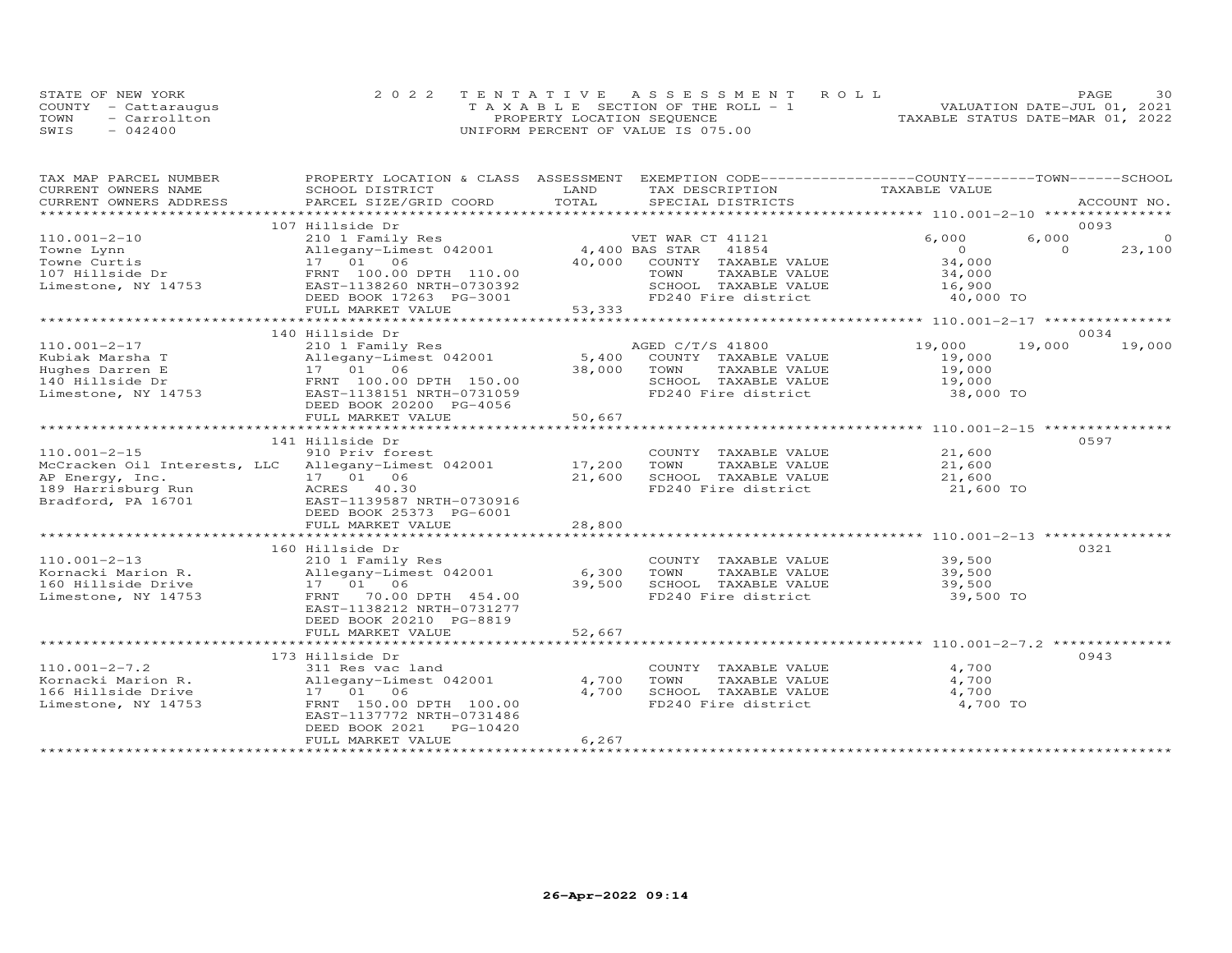| STATE OF NEW YORK |                      | 2022 TENTATIVE ASSESSMENT ROLL        | 31<br><b>PAGE</b>                |
|-------------------|----------------------|---------------------------------------|----------------------------------|
|                   | COUNTY - Cattaraugus | T A X A B L E SECTION OF THE ROLL - 1 | VALUATION DATE-JUL 01, 2021      |
| TOWN              | - Carrollton         | PROPERTY LOCATION SEQUENCE            | TAXABLE STATUS DATE-MAR 01, 2022 |
| SWIS              | $-042400$            | UNIFORM PERCENT OF VALUE IS 075.00    |                                  |

| TAX MAP PARCEL NUMBER  | PROPERTY LOCATION & CLASS ASSESSMENT |                | EXEMPTION CODE------------------COUNTY-------TOWN------SCHOOL |                |                    |
|------------------------|--------------------------------------|----------------|---------------------------------------------------------------|----------------|--------------------|
| CURRENT OWNERS NAME    | SCHOOL DISTRICT                      | LAND           | TAX DESCRIPTION                                               | TAXABLE VALUE  |                    |
| CURRENT OWNERS ADDRESS | PARCEL SIZE/GRID COORD               | TOTAL          | SPECIAL DISTRICTS                                             |                | ACCOUNT NO.        |
| *********************  |                                      |                |                                                               |                |                    |
|                        | 179 Hillside Dr                      |                |                                                               |                | 0322               |
| $110.001 - 2 - 6$      | 311 Res vac land                     |                | COUNTY TAXABLE VALUE                                          | 4,500          |                    |
| White Lawrence E       | Allegany-Limest 042001               | 4,500          | TOWN<br>TAXABLE VALUE                                         | 4,500          |                    |
| White Marion M         | 17 01 06                             | 4,500          | SCHOOL TAXABLE VALUE                                          | 4,500          |                    |
| 183 Hillside Dr        | FRNT 85.00 DPTH<br>90.00             |                | FD240 Fire district                                           | 4,500 TO       |                    |
| Limestone, NY 14753    | EAST-1137701 NRTH-0731636            |                |                                                               |                |                    |
|                        | DEED BOOK 29801 PG-9001              |                |                                                               |                |                    |
|                        | FULL MARKET VALUE                    | 6,000          |                                                               |                |                    |
|                        | ***************************          | ************** |                                                               |                |                    |
|                        | 180 Hillside Dr                      |                |                                                               |                | 0227               |
| $110.001 - 2 - 12$     | 270 Mfg housing                      |                | COUNTY TAXABLE VALUE                                          | 13,900         |                    |
| White Lawrence E       | Allegany-Limest 042001               | 5,000          | TOWN<br>TAXABLE VALUE                                         | 13,900         |                    |
| White Marion P         | 17  01  06                           | 13,900         | SCHOOL TAXABLE VALUE                                          | 13,900         |                    |
| 183 Hillside Dr        | FRNT 70.00 DPTH 225.00               |                | FD240 Fire district                                           | 13,900 TO      |                    |
| Limestone, NY 14753    | EAST-1137864 NRTH-0731724            |                |                                                               |                |                    |
|                        | DEED BOOK 00947 PG-00522             |                |                                                               |                |                    |
|                        | FULL MARKET VALUE                    | 18,533         |                                                               |                |                    |
|                        |                                      |                |                                                               |                |                    |
|                        | 183 Hillside Dr                      |                |                                                               |                | 0279               |
| $110.001 - 2 - 5$      | 210 1 Family Res                     |                | VET DIS CT 41141                                              | 4,850          | 4,850<br>$\circ$   |
| White Lawrence E       | Allegany-Limest 042001               |                | 3,300 VET COM CT 41131                                        | 12,125         | $\Omega$<br>12,125 |
| White Marion P         | 17  01  06                           |                | 48,500 ENH STAR 41834                                         | $\overline{0}$ | 48,500<br>$\Omega$ |
| 183 Hillside Dr        | FRNT 80.00 DPTH 105.00               |                | COUNTY TAXABLE VALUE                                          | 31,525         |                    |
| Limestone, NY 14753    | EAST-1137646 NRTH-0731707            |                | TOWN<br>TAXABLE VALUE                                         | 31,525         |                    |
|                        | DEED BOOK 00781 PG-00352             |                | SCHOOL TAXABLE VALUE                                          | $\Omega$       |                    |
|                        | FULL MARKET VALUE                    |                | 64,667 FD240 Fire district                                    | 48,500 TO      |                    |
|                        |                                      |                |                                                               |                |                    |
|                        | 185 Hillside Dr                      |                |                                                               |                | 0228               |
| $110.001 - 1 - 17$     | 210 1 Family Res                     |                | COUNTY TAXABLE VALUE                                          | 35,000         |                    |
| Rinfrette Scott M      | Allegany-Limest 042001               | 3,000          | TOWN<br>TAXABLE VALUE                                         | 35,000         |                    |
| Rinfrette Lucinda M    | 24 01 06                             | 35,000         | SCHOOL TAXABLE VALUE                                          | 35,000         |                    |
| 185 Hillside Drive     | FRNT 275.00 DPTH 72.00               |                | FD240 Fire district                                           | 35,000 TO      |                    |
| Limestone, NY 14753    | EAST-1137593 NRTH-0731849            |                |                                                               |                |                    |
|                        | DEED BOOK 2020 PG-11421              |                |                                                               |                |                    |
|                        | FULL MARKET VALUE                    | 46,667         |                                                               |                |                    |
|                        |                                      |                |                                                               |                |                    |
|                        | 224 Hillside Dr                      |                |                                                               |                | 1359               |
| $110.001 - 1 - 16.2$   | 210 1 Family Res                     |                | 41834<br>ENH STAR                                             | $\Omega$       | $\Omega$<br>48,500 |
| Pivovarnick Albert     | Allegany-Limest 042001               | 10,600         | COUNTY TAXABLE VALUE                                          | 48,500         |                    |
| 224 Hillside Dr        | FRNT 184.00 DPTH                     | 48,500         | TOWN<br>TAXABLE VALUE                                         | 48,500         |                    |
| Limrstone, NY 14753    | 3.06<br>ACRES                        |                | SCHOOL TAXABLE VALUE                                          | $\Omega$       |                    |
|                        | EAST-1137397 NRTH-0732595            |                |                                                               |                |                    |
|                        | $PG-646$<br>DEED BOOK 1029           |                |                                                               |                |                    |
|                        | FULL MARKET VALUE                    | 64,667         |                                                               |                |                    |
|                        |                                      |                |                                                               |                |                    |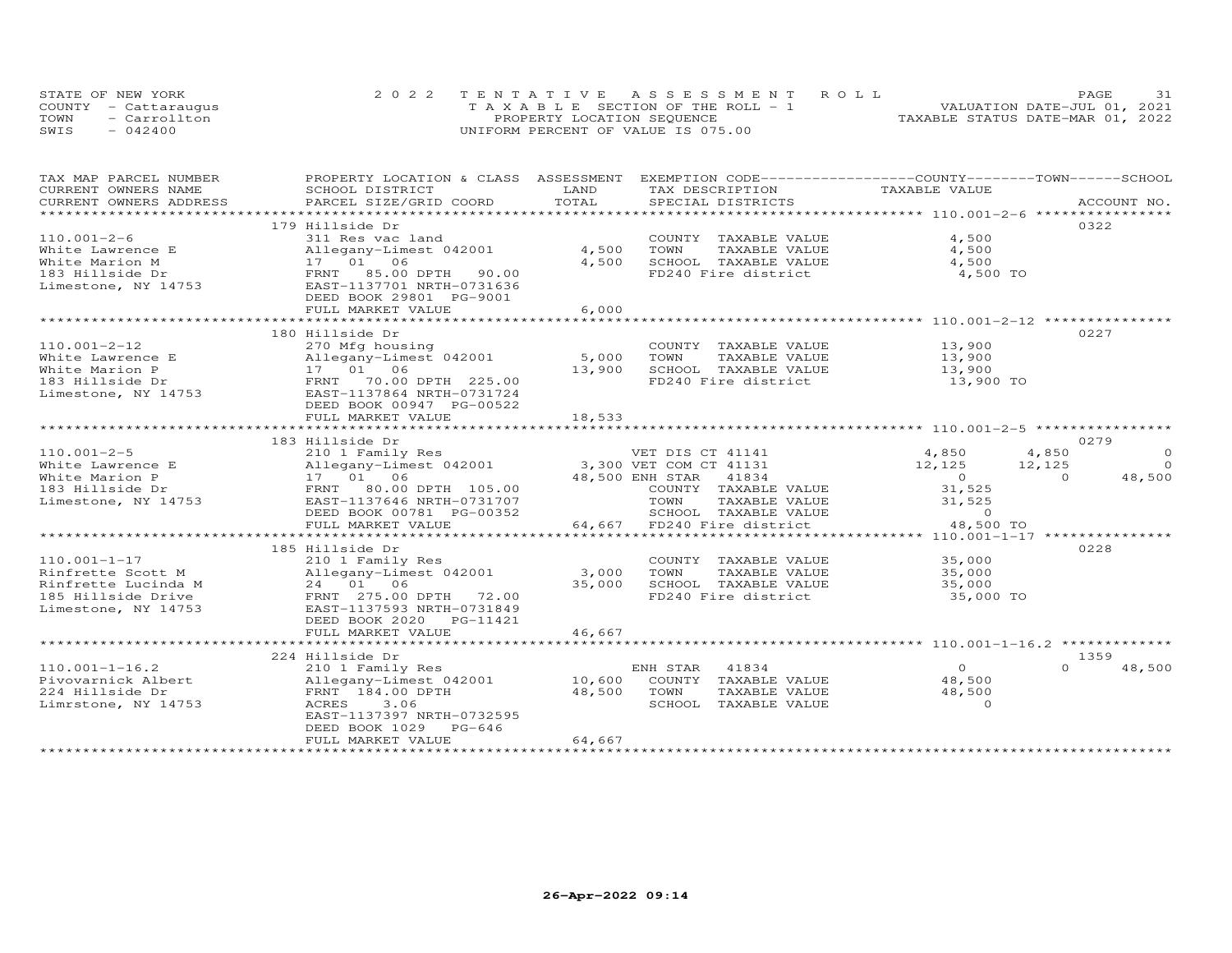| STATE OF NEW YORK    | 2022 TENTATIVE ASSESSMENT ROLL        |                            |  |                                  | <b>PAGE</b> | 32 |
|----------------------|---------------------------------------|----------------------------|--|----------------------------------|-------------|----|
| COUNTY - Cattaraugus | T A X A B L E SECTION OF THE ROLL - 1 |                            |  | VALUATION DATE-JUL 01, 2021      |             |    |
| - Carrollton<br>TOWN |                                       | PROPERTY LOCATION SEQUENCE |  | TAXABLE STATUS DATE-MAR 01, 2022 |             |    |
| SWIS<br>$-042400$    | UNIFORM PERCENT OF VALUE IS 075.00    |                            |  |                                  |             |    |

| TAX MAP PARCEL NUMBER              | PROPERTY LOCATION & CLASS ASSESSMENT |        | EXEMPTION CODE-----------------COUNTY-------TOWN------SCHOOL |                |             |
|------------------------------------|--------------------------------------|--------|--------------------------------------------------------------|----------------|-------------|
| CURRENT OWNERS NAME                | SCHOOL DISTRICT                      | LAND   | TAX DESCRIPTION                                              | TAXABLE VALUE  |             |
| CURRENT OWNERS ADDRESS             | PARCEL SIZE/GRID COORD               | TOTAL  | SPECIAL DISTRICTS                                            |                | ACCOUNT NO. |
| **********************             |                                      |        |                                                              |                |             |
|                                    | Hillside Dr.                         |        |                                                              |                | 1378        |
| $110.001 - 2 - 16.4$               | 323 Vacant rural                     |        | COUNTY TAXABLE VALUE                                         | 30,300         |             |
| McCracken Oil Interests, LLC       | Allegany-Limest 042001               | 30,300 | TOWN<br>TAXABLE VALUE                                        | 30,300         |             |
| AP Energy, Inc.                    | ACRES 64.38                          | 30,300 | SCHOOL TAXABLE VALUE                                         | 30,300         |             |
| 189 Hdarrisburg Run                | EAST-1139682 NRTH-0729926            |        |                                                              |                |             |
| Bradford, PA 16701                 | DEED BOOK 25373 PG-6001              |        |                                                              |                |             |
|                                    | FULL MARKET VALUE                    | 40,400 |                                                              |                |             |
|                                    |                                      |        |                                                              |                |             |
|                                    | 60 Hillside Dr.                      |        |                                                              |                | 0561        |
| $110.001 - 2 - 16.1$               | 330 Vacant comm                      |        | COUNTY TAXABLE VALUE                                         | 45,500         |             |
| State Line Supply Co               | Allegany-Limest 042001               | 45,500 | TOWN<br>TAXABLE VALUE                                        | 45,500         |             |
| 1333 E Main St                     | 17  01  06                           | 45,500 | SCHOOL TAXABLE VALUE                                         | 45,500         |             |
| Bradford, PA 16701                 | ACRES 56.45                          |        | FD240 Fire district                                          | 45,500 TO      |             |
|                                    | EAST-1139740 NRTH-0730039            |        |                                                              |                |             |
|                                    | DEED BOOK 5314 PG-5003               |        |                                                              |                |             |
|                                    | FULL MARKET VALUE                    | 60,667 |                                                              |                |             |
|                                    |                                      |        |                                                              |                |             |
|                                    | 60 Hillside Dr.                      |        |                                                              |                | 1378        |
| $110.001 - 2 - 16.5$               | 400 Commercial                       |        | COUNTY TAXABLE VALUE                                         | 67,000         |             |
| McCracken Cory A.                  | Allegany-Limest 042001               | 13,700 | TOWN<br>TAXABLE VALUE                                        | 67,000         |             |
| 60 Hillside Dr                     | WELDING SHOP                         | 67,000 | SCHOOL TAXABLE VALUE                                         | 67,000         |             |
| Limestone, NY 14753                | FRNT 1365.00 DPTH                    |        | FD240 Fire district                                          | 67,000 TO      |             |
|                                    | ACRES<br>5.38                        |        |                                                              |                |             |
|                                    | EAST-1138940 NRTH-0729630            |        |                                                              |                |             |
|                                    | DEED BOOK 2021<br>PG-13205           |        |                                                              |                |             |
|                                    | FULL MARKET VALUE                    | 89,333 |                                                              |                |             |
|                                    |                                      |        |                                                              |                |             |
|                                    | Irvine Mills Rd                      |        |                                                              |                | 1305        |
| $92.003 - 1 - 27.4$                | 314 Rural vac<10                     |        | COUNTY TAXABLE VALUE                                         | 2,500          |             |
|                                    | Allegany-Limest 042001               | 2,500  | TOWN<br>TAXABLE VALUE                                        |                |             |
| Songer William E<br>Songer Carol J | 44 01 06                             | 2,500  | SCHOOL TAXABLE VALUE                                         | 2,500<br>2,500 |             |
| 1342 Parkside Dr                   | Ff 300.00                            |        | FD240 Fire district                                          | 2,500 TO       |             |
|                                    | ACRES                                |        |                                                              |                |             |
| Limestone, NY 14753                | 1,20                                 |        |                                                              |                |             |
|                                    | EAST-1131503 NRTH-0752115            |        |                                                              |                |             |
|                                    | DEED BOOK 942<br>$PG-748$            |        |                                                              |                |             |
|                                    | FULL MARKET VALUE                    | 3,333  |                                                              |                |             |
|                                    |                                      |        |                                                              |                |             |
|                                    | 5922 Irvine Mills Rd                 |        |                                                              |                | 1241        |
| $92.003 - 1 - 12.2$                | 323 Vacant rural                     |        | COUNTY TAXABLE VALUE                                         | 7,000          |             |
| Loomis Donald R                    | Allegany-Limest 042001               | 7,000  | TOWN<br>TAXABLE VALUE                                        | 7,000          |             |
| 4880 Rte.16                        | 45 01 06                             | 7,000  | SCHOOL TAXABLE VALUE                                         | 7,000          |             |
| Hinsdale, NY 14743                 | Ff 180.00                            |        | FD240 Fire district                                          | 7,000 TO       |             |
|                                    | ACRES<br>35.35                       |        |                                                              |                |             |
|                                    | EAST-1132887 NRTH-0753991            |        |                                                              |                |             |
|                                    | DEED BOOK 00913 PG-00077             |        |                                                              |                |             |
|                                    | FULL MARKET VALUE                    | 9,333  |                                                              |                |             |
|                                    | **********************               |        |                                                              |                |             |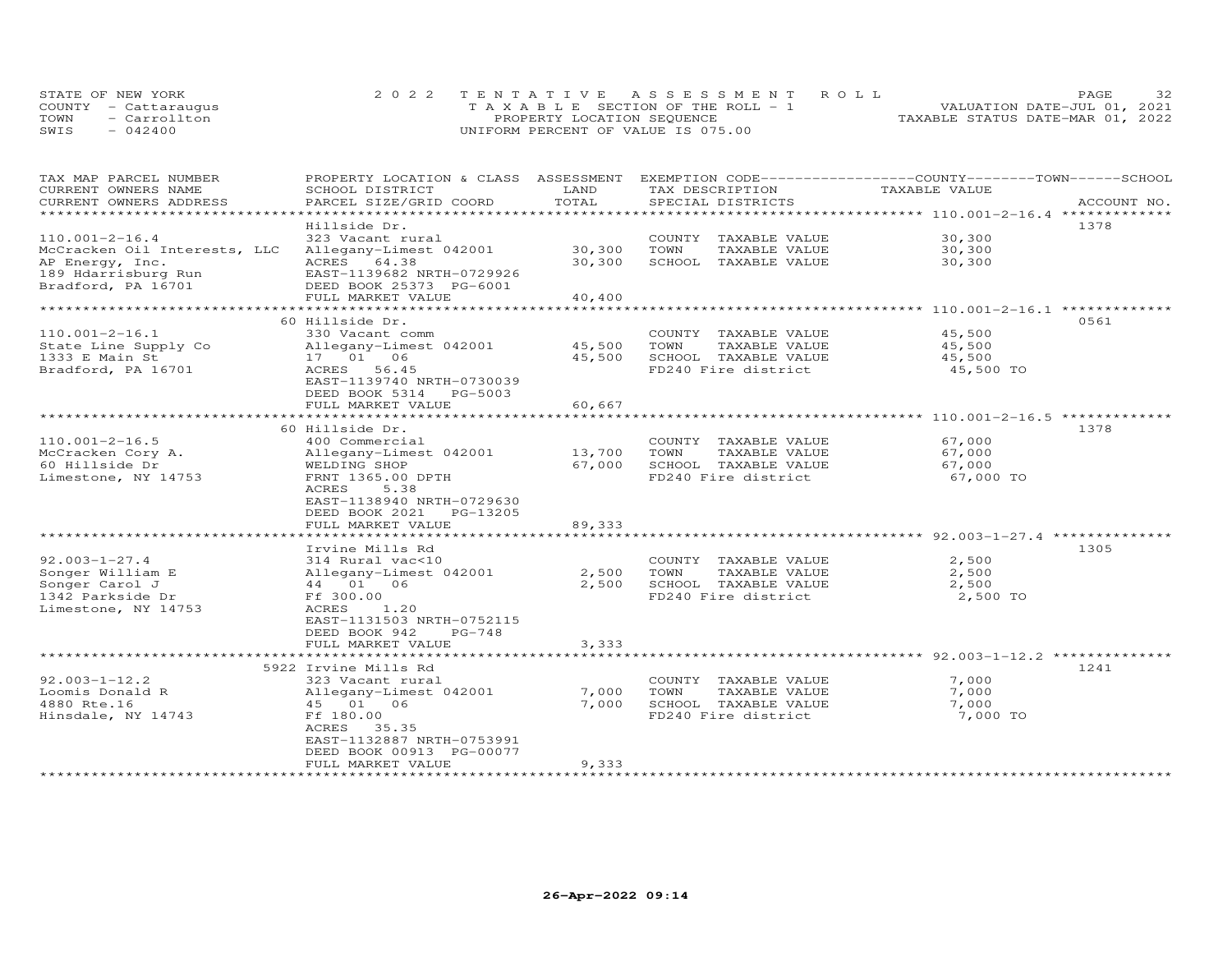|      | STATE OF NEW YORK    | 2022 TENTATIVE ASSESSMENT ROLL        | 33<br><b>PAGE</b>                |
|------|----------------------|---------------------------------------|----------------------------------|
|      | COUNTY - Cattaraugus | T A X A B L E SECTION OF THE ROLL - 1 | VALUATION DATE-JUL 01, 2021      |
| TOWN | - Carrollton         | PROPERTY LOCATION SEQUENCE            | TAXABLE STATUS DATE-MAR 01, 2022 |
| SWIS | $-042400$            | UNIFORM PERCENT OF VALUE IS 075.00    |                                  |

| TAX MAP PARCEL NUMBER  | PROPERTY LOCATION & CLASS ASSESSMENT |         | EXEMPTION CODE------------------COUNTY-------TOWN-----SCHOOL |                |          |             |
|------------------------|--------------------------------------|---------|--------------------------------------------------------------|----------------|----------|-------------|
| CURRENT OWNERS NAME    | SCHOOL DISTRICT                      | LAND    | TAX DESCRIPTION                                              | TAXABLE VALUE  |          |             |
| CURRENT OWNERS ADDRESS | PARCEL SIZE/GRID COORD               | TOTAL   | SPECIAL DISTRICTS                                            |                |          | ACCOUNT NO. |
|                        |                                      |         |                                                              |                |          |             |
|                        | 6000 Irvine Mills Rd                 |         |                                                              |                | 1340     |             |
| $92.003 - 1 - 25.2$    | 210 1 Family Res                     |         | 41834<br>ENH STAR                                            | $\overline{O}$ | $\Omega$ | 36,000      |
| Coder Joeie            | Allegany-Limest 042001               | 14,600  | COUNTY TAXABLE VALUE                                         | 36,000         |          |             |
| Coder Mary A           | 45 01 06                             | 36,000  | TOWN<br>TAXABLE VALUE                                        | 36,000         |          |             |
| 6000 Irvine Mills Rd   | ACRES 11.40                          |         | SCHOOL TAXABLE VALUE                                         | $\circ$        |          |             |
| Limestone, NY 14753    | EAST-1131899 NRTH-0752464            |         | FD240 Fire district                                          | 36,000 TO      |          |             |
|                        | DEED BOOK 2021<br>PG-11518           |         |                                                              |                |          |             |
|                        | FULL MARKET VALUE                    | 48,000  |                                                              |                |          |             |
|                        |                                      |         |                                                              |                |          |             |
|                        | 2345 Kelley Dr                       |         |                                                              |                | 1133     |             |
| $83.004 - 1 - 4.7$     | 210 1 Family Res                     |         | BAS STAR<br>41854                                            | $\overline{0}$ | $\Omega$ | 23,100      |
| Capra Michael T        | Allegany-Limest 042001               | 19,300  | COUNTY<br>TAXABLE VALUE                                      | 153,000        |          |             |
| Capra Roseanne         | 01 02 06                             | 153,000 | TOWN<br>TAXABLE VALUE                                        | 153,000        |          |             |
| 2345 Kelley Dr         | Row                                  |         | SCHOOL TAXABLE VALUE                                         | 129,900        |          |             |
| Allegany, NY 14706     | ACRES 14.64                          |         | FD240 Fire district                                          | 153,000 TO     |          |             |
|                        | EAST-1148388 NRTH-0767671            |         |                                                              |                |          |             |
|                        | PG-00065<br>DEED BOOK 911            |         |                                                              |                |          |             |
|                        | FULL MARKET VALUE                    | 204,000 |                                                              |                |          |             |
|                        | ***********************              |         |                                                              |                |          |             |
|                        | 2303 Kelly Dr                        |         |                                                              |                | 1398     |             |
| $92.002 - 1 - 3.4$     | 210 1 Family Res                     |         | BAS STAR 41854                                               | $\circ$        | $\Omega$ | 23,100      |
| Kemp Adam S            | Allegany-Limest 042001               |         | 10,700 VET COM CT 41131                                      | 15,400         | 15,400   | $\Omega$    |
| 2303 Kelly Dr          | ACRES 10.50                          |         | 95,000 COUNTY TAXABLE VALUE                                  | 79,600         |          |             |
| Allegany, NY 14760     | EAST-1148497 NRTH-0766081            |         | TOWN<br>TAXABLE VALUE                                        | 79,600         |          |             |
|                        | DEED BOOK 20795 PG-3001              |         | SCHOOL TAXABLE VALUE                                         | 71,900         |          |             |
|                        | FULL MARKET VALUE                    |         | 126,667 FD240 Fire district                                  | 95,000 TO      |          |             |
|                        |                                      |         |                                                              |                |          |             |
|                        | 2305 Kelly Dr                        |         |                                                              |                | 1398     |             |
| $92.002 - 1 - 3.3$     | 210 1 Family Res                     |         | ENH STAR<br>41834                                            | $\overline{O}$ | $\Omega$ | 57,670      |
| Kemp Kevin & Marcia    | Allegany-Limest 042001               | 12,400  | COUNTY TAXABLE VALUE                                         | 125,000        |          |             |
| Kemp Andrea L          | ACRES 15.50                          | 125,000 | TOWN<br>TAXABLE VALUE                                        | 125,000        |          |             |
| 2305 Kelly Dr          | EAST-1148528 NRTH-0766425            |         | SCHOOL TAXABLE VALUE                                         | 67,330         |          |             |
| Allegany, NY 14706     | DEED BOOK 31109 PG-8001              |         |                                                              |                |          |             |
|                        | FULL MARKET VALUE                    | 166,667 |                                                              |                |          |             |
|                        |                                      |         |                                                              |                |          |             |
|                        | 2319 Kelly Dr                        |         |                                                              |                | 1397     |             |
| $92.002 - 1 - 3.2$     | 311 Res vac land                     |         | COUNTY TAXABLE VALUE                                         | 10,500         |          |             |
| Quattrone Kenneth L    | Allegany-Limest 042001               | 10,500  | TOWN<br>TAXABLE VALUE                                        | 10,500         |          |             |
| 2325 Kelly Dr          | ACRES 10.00                          | 10,500  | SCHOOL TAXABLE VALUE                                         | 10,500         |          |             |
| Allegany, NY 14706     | EAST-1148438 NRTH-0766836            |         |                                                              |                |          |             |
|                        | FULL MARKET VALUE                    | 14,000  |                                                              |                |          |             |
|                        | *************************            |         |                                                              |                |          |             |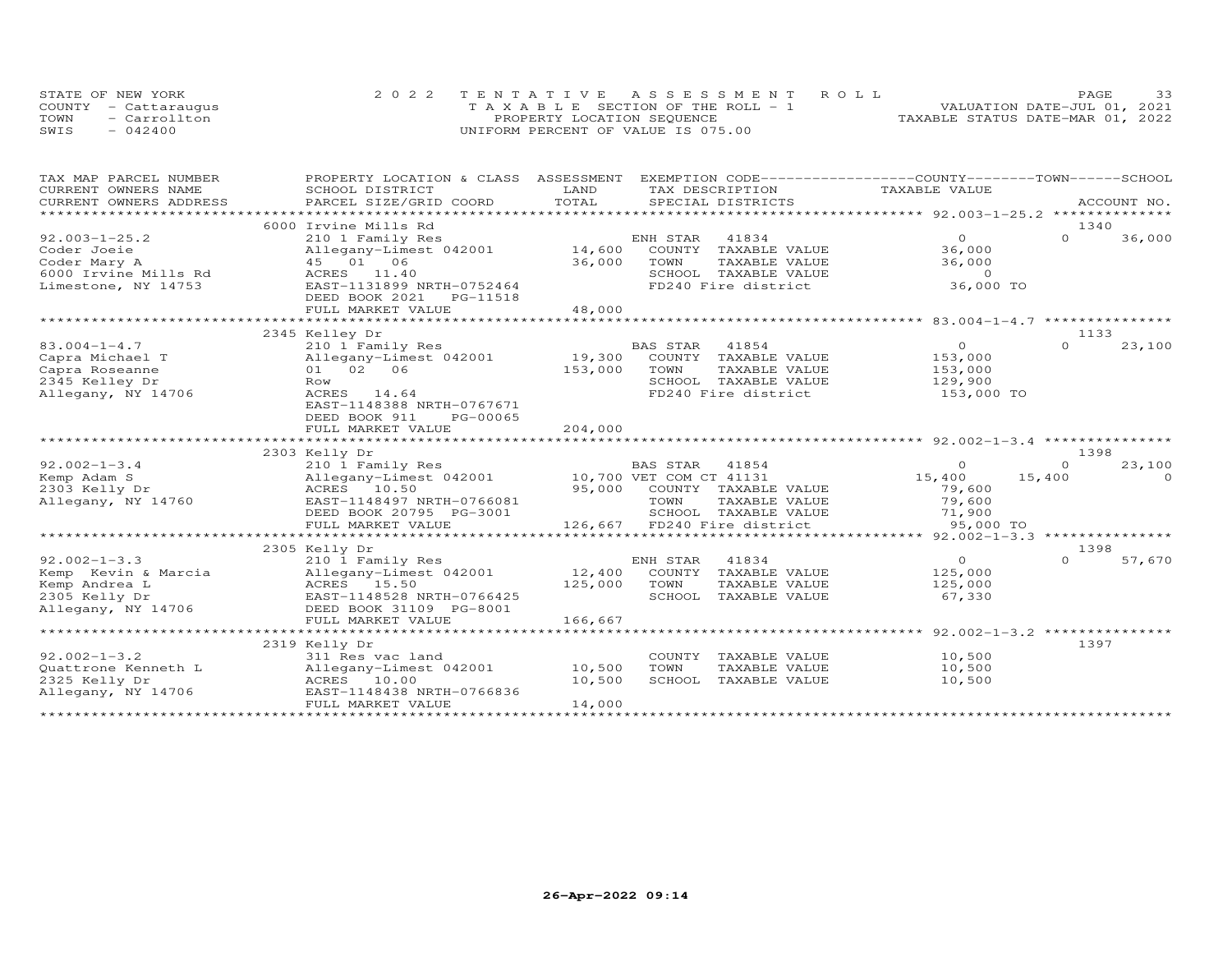| STATE OF NEW YORK    | 2022 TENTATIVE ASSESSMENT ROLL        | 34<br>PAGE.                      |
|----------------------|---------------------------------------|----------------------------------|
| COUNTY - Cattaraugus | T A X A B L E SECTION OF THE ROLL - 1 | VALUATION DATE-JUL 01, 2021      |
| TOWN<br>- Carrollton | PROPERTY LOCATION SEQUENCE            | TAXABLE STATUS DATE-MAR 01, 2022 |
| SWIS<br>$-042400$    | UNIFORM PERCENT OF VALUE IS 075.00    |                                  |

| TAX MAP PARCEL NUMBER                                         | PROPERTY LOCATION & CLASS ASSESSMENT EXEMPTION CODE-----------------COUNTY-------TOWN------SCHOOL |               |                          |                                                     |                    |
|---------------------------------------------------------------|---------------------------------------------------------------------------------------------------|---------------|--------------------------|-----------------------------------------------------|--------------------|
| CURRENT OWNERS NAME                                           | SCHOOL DISTRICT                                                                                   | LAND<br>TOTAL | TAX DESCRIPTION          | TAXABLE VALUE                                       |                    |
| CURRENT OWNERS ADDRESS<br>* * * * * * * * * * * * * * * * * * | PARCEL SIZE/GRID COORD                                                                            |               | SPECIAL DISTRICTS        |                                                     | ACCOUNT NO.        |
|                                                               | 2325 Kelly Dr                                                                                     |               |                          |                                                     | 0896               |
| $83.004 - 1 - 4.3$                                            | 210 1 Family Res                                                                                  |               | BAS STAR<br>41854        | $\Omega$                                            | $\Omega$<br>23,100 |
| Quattrone Kenneth L                                           | Allegany-Limest 042001                                                                            | 14,100        | COUNTY TAXABLE VALUE     | 92,000                                              |                    |
| Quattrone Mary                                                | 01 02 06                                                                                          | 92,000        | TOWN<br>TAXABLE VALUE    | 92,000                                              |                    |
| 2325 Kelly Dr                                                 | Row                                                                                               |               | SCHOOL TAXABLE VALUE     | 68,900                                              |                    |
| Allegany, NY 14706-9763                                       | 5.82<br>ACRES                                                                                     |               | FD240 Fire district      | 92,000 TO                                           |                    |
|                                                               | EAST-1148373 NRTH-0767113                                                                         |               |                          |                                                     |                    |
|                                                               | DEED BOOK 780<br>PG-01193                                                                         |               |                          |                                                     |                    |
|                                                               | FULL MARKET VALUE                                                                                 | 122,667       |                          |                                                     |                    |
|                                                               |                                                                                                   |               |                          |                                                     |                    |
|                                                               | 2335 Kelly Dr                                                                                     |               |                          |                                                     | 0898               |
| $83.004 - 1 - 4.2$                                            | 210 1 Family Res                                                                                  |               | VET WAR CT 41121         | 9,240                                               | 9,240              |
| Sinks Kurt J                                                  | Allegany-Limest 042001                                                                            |               | 14,100 ENH STAR<br>41834 | $\circ$                                             | 57,670<br>$\Omega$ |
| Sinks Melissa A                                               | 01 02 06                                                                                          | 83,500        | COUNTY TAXABLE VALUE     | 74,260                                              |                    |
| 2335 Kelly Dr                                                 | Row                                                                                               |               | TOWN<br>TAXABLE VALUE    | 74,260                                              |                    |
| Allegany, NY 14706                                            | ACRES<br>5.82                                                                                     |               | SCHOOL TAXABLE VALUE     | 25,830                                              |                    |
|                                                               | EAST-1148371 NRTH-0767321                                                                         |               | FD240 Fire district      | 83,500 TO                                           |                    |
|                                                               | DEED BOOK 896<br>PG-00276                                                                         |               |                          |                                                     |                    |
|                                                               | FULL MARKET VALUE                                                                                 | 111,333       |                          |                                                     |                    |
|                                                               |                                                                                                   |               |                          | ****************************** 83.004-1-4.1 ***     |                    |
|                                                               | 2349 Kelly Dr                                                                                     |               |                          |                                                     | 0090               |
| $83.004 - 1 - 4.1$                                            | 312 Vac w/imprv                                                                                   |               | COUNTY TAXABLE VALUE     | 14,400                                              |                    |
| Capra Michael                                                 | Allegany-Limest 042001                                                                            | 2,500         | TOWN<br>TAXABLE VALUE    | 14,400                                              |                    |
| Capra Rosanne                                                 | 01 02 06                                                                                          | 14,400        | SCHOOL TAXABLE VALUE     | 14,400                                              |                    |
| 2345 Kelly Dr                                                 | Row                                                                                               |               | FD240 Fire district      | 14,400 TO                                           |                    |
| Allegany, NY 14706                                            | 7.27<br>ACRES                                                                                     |               |                          |                                                     |                    |
|                                                               | EAST-1148532 NRTH-0768032                                                                         |               |                          |                                                     |                    |
|                                                               | DEED BOOK 00945 PG-00963                                                                          |               |                          |                                                     |                    |
|                                                               | FULL MARKET VALUE                                                                                 | 19,200        |                          |                                                     |                    |
|                                                               | ************************                                                                          |               |                          |                                                     |                    |
|                                                               | 475 Kessell Rd                                                                                    |               |                          |                                                     | 0265               |
| $110.002 - 1 - 3$                                             | 210 1 Family Res                                                                                  |               | COUNTY TAXABLE VALUE     | 17,000                                              |                    |
| Shultz Frank                                                  | Allegany-Limest 042001                                                                            | 4,200         | TAXABLE VALUE<br>TOWN    | 17,000                                              |                    |
| Shultz Todd                                                   | 19 01 06                                                                                          | 17,000        | SCHOOL TAXABLE VALUE     | 17,000                                              |                    |
| 475 Kessell Road                                              | FRNT 100.00 DPTH 122.60                                                                           |               | FD240 Fire district      | 17,000 TO                                           |                    |
| Limestone, NY 14753                                           | EAST-1139725 NRTH-0736188<br>DEED BOOK 22575 PG-8001                                              |               |                          |                                                     |                    |
|                                                               | FULL MARKET VALUE                                                                                 | 22,667        |                          |                                                     |                    |
|                                                               | *************************                                                                         | ************  |                          | ************************ 101.063-2-10 ************* |                    |
|                                                               | 5699 1/2 Leonard Run                                                                              |               |                          |                                                     | 0373               |
| $101.063 - 2 - 10$                                            | 311 Res vac land                                                                                  |               | COUNTY TAXABLE VALUE     | 1,500                                               |                    |
| Przemielewski Joseph                                          | Allegany-Limest 042001                                                                            | 1,500         | TOWN<br>TAXABLE VALUE    | 1,500                                               |                    |
| 2719 William St                                               | 20  01  06                                                                                        | 1,500         | SCHOOL TAXABLE VALUE     | 1,500                                               |                    |
| Cheektowaga, NY 14227                                         | ACRES<br>3.09                                                                                     |               | FD240 Fire district      | 1,500 TO                                            |                    |
|                                                               | EAST-1137335 NRTH-0740046                                                                         |               |                          |                                                     |                    |
|                                                               | DEED BOOK 27861 PG-9001                                                                           |               |                          |                                                     |                    |
|                                                               | FULL MARKET VALUE                                                                                 | 2,000         |                          |                                                     |                    |
|                                                               |                                                                                                   |               |                          |                                                     |                    |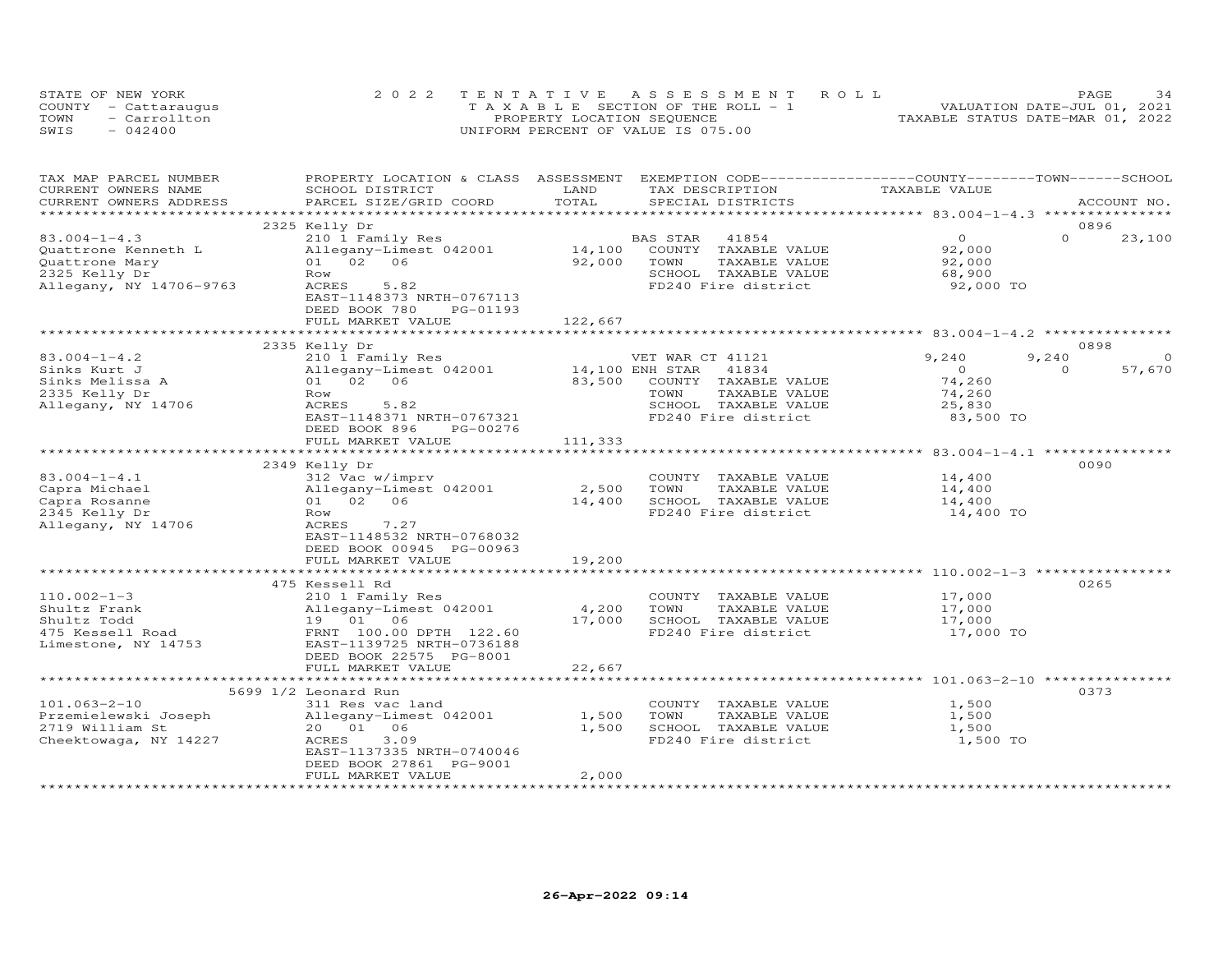|      | STATE OF NEW YORK    | 2022 TENTATIVE ASSESSMENT ROLL                  | 35<br>PAGE.                      |
|------|----------------------|-------------------------------------------------|----------------------------------|
|      | COUNTY - Cattaraugus | $T A X A B I F S E C T I ON OF THE R O I J - 1$ | VALUATION DATE-JUL 01, 2021      |
| TOWN | - Carrollton         | PROPERTY LOCATION SEOUENCE                      | TAXABLE STATUS DATE-MAR 01, 2022 |
| SWIS | $-042400$            | UNIFORM PERCENT OF VALUE IS 075.00              |                                  |

| TAX MAP PARCEL NUMBER     | PROPERTY LOCATION & CLASS ASSESSMENT |               | EXEMPTION CODE-----------------COUNTY-------TOWN------SCHOOL |               |                    |
|---------------------------|--------------------------------------|---------------|--------------------------------------------------------------|---------------|--------------------|
| CURRENT OWNERS NAME       | SCHOOL DISTRICT                      | LAND          | TAX DESCRIPTION                                              | TAXABLE VALUE |                    |
| CURRENT OWNERS ADDRESS    | PARCEL SIZE/GRID COORD               | TOTAL         | SPECIAL DISTRICTS                                            |               | ACCOUNT NO.        |
| ************************* |                                      |               |                                                              |               |                    |
|                           | Leonard Run Rd                       |               |                                                              |               | 0.592              |
| $101.002 - 1 - 22$        | 910 Priv forest                      |               | COUNTY TAXABLE VALUE                                         | 165,900       |                    |
| Tall Corn Forestry LLC    | Allegany-Limest 042001               | 127,300       | TOWN<br>TAXABLE VALUE                                        | 165,900       |                    |
| Larson & McGowin LLC      | 21 01 06                             | 165,900       | SCHOOL TAXABLE VALUE                                         | 165,900       |                    |
| PO Box 1288               | ACRES 363.76                         |               | FD240 Fire district                                          | 165,900 TO    |                    |
| Mobile, AL 36633          | EAST-1139237 NRTH-0745651            |               |                                                              |               |                    |
|                           | DEED BOOK 18962 PG-9001              |               |                                                              |               |                    |
|                           | FULL MARKET VALUE                    | 221,200       |                                                              |               |                    |
|                           | ******************************       | ************* |                                                              |               |                    |
|                           | Leonard Run Rd                       |               |                                                              |               | 0610               |
| $101.004 - 2 - 1$         | 910 Priv forest                      |               | COUNTY TAXABLE VALUE                                         | 64,700        |                    |
| T&S Folly, LLC            | Allegany-Limest 042001               | 52,200        | TAXABLE VALUE<br>TOWN                                        | 64,700        |                    |
| 5005 Flatstone Rd         | 12 01 06                             | 64,700        | SCHOOL TAXABLE VALUE                                         | 64,700        |                    |
| Allegany, NY 14706        | ACRES 149.03                         |               | FD240 Fire district                                          | 64,700 TO     |                    |
|                           | EAST-1143638 NRTH-0742645            |               |                                                              |               |                    |
|                           | DEED BOOK 17428 PG-9001              |               |                                                              |               |                    |
|                           | FULL MARKET VALUE                    | 86,267        |                                                              |               |                    |
|                           |                                      |               |                                                              |               |                    |
|                           | Leonard Run Rd                       |               |                                                              |               | 0623               |
| $101.004 - 2 - 2.1$       | 910 Priv forest                      |               | COUNTY TAXABLE VALUE                                         | 19,900        |                    |
| Satterlee Bonnie L        | Allegany-Limest 042001               | 19,900        | TOWN<br>TAXABLE VALUE                                        | 19,900        |                    |
| 7 Als Ln                  | 12  01  06                           | 19,900        | SCHOOL TAXABLE VALUE                                         | 19,900        |                    |
| Lewis Run, PA 16738       | ACRES 57.02                          |               | FD240 Fire district                                          | 19,900 TO     |                    |
|                           | EAST-1144009 NRTH-0741149            |               |                                                              |               |                    |
|                           | DEED BOOK 908<br>PG-00793            |               |                                                              |               |                    |
|                           | FULL MARKET VALUE                    | 26,533        |                                                              |               |                    |
|                           |                                      |               |                                                              |               |                    |
|                           | Leonard Run Rd                       |               |                                                              |               | 1142               |
| $101.004 - 2 - 2.4$       | 323 Vacant rural                     |               | COUNTY TAXABLE VALUE                                         | 14,500        |                    |
| Ando Renee L              | Allegany-Limest 042001               | 14,500        | TOWN<br>TAXABLE VALUE                                        | 14,500        |                    |
| 2 Fox Trace               | 12  01  06                           | 14,500        | SCHOOL TAXABLE VALUE                                         | 14,500        |                    |
| Lancaster, NY 14086       | ACRES 15.00                          |               | FD240 Fire district                                          | 14,500 TO     |                    |
|                           | EAST-1141590 NRTH-0740962            |               |                                                              |               |                    |
|                           | DEED BOOK 18389 PG-9001              |               |                                                              |               |                    |
|                           | FULL MARKET VALUE                    | 19,333        |                                                              |               |                    |
|                           |                                      |               |                                                              |               |                    |
|                           | 5300 Leonard Run Rd                  |               |                                                              |               | 0456               |
| $101.004 - 2 - 5$         | 210 1 Family Res                     |               | 41854<br>BAS STAR                                            | $\Omega$      | $\Omega$<br>23,100 |
| Heitzinger Suzanne M      | Allegany-Limest 042001               | 26,200        | COUNTY TAXABLE VALUE                                         | 85,000        |                    |
| 5300 Leonard Run Rd       | 12  01  06                           | 85,000        | TAXABLE VALUE<br>TOWN                                        | 85,000        |                    |
| Limestone, NY 14753       | ACRES 34.52                          |               | SCHOOL TAXABLE VALUE                                         | 61,900        |                    |
|                           | EAST-1144442 NRTH-0740125            |               | FD240 Fire district                                          | 85,000 TO     |                    |
|                           | DEED BOOK 15933 PG-2001              |               |                                                              |               |                    |
|                           | FULL MARKET VALUE                    | 113,333       |                                                              |               |                    |
|                           |                                      |               |                                                              |               |                    |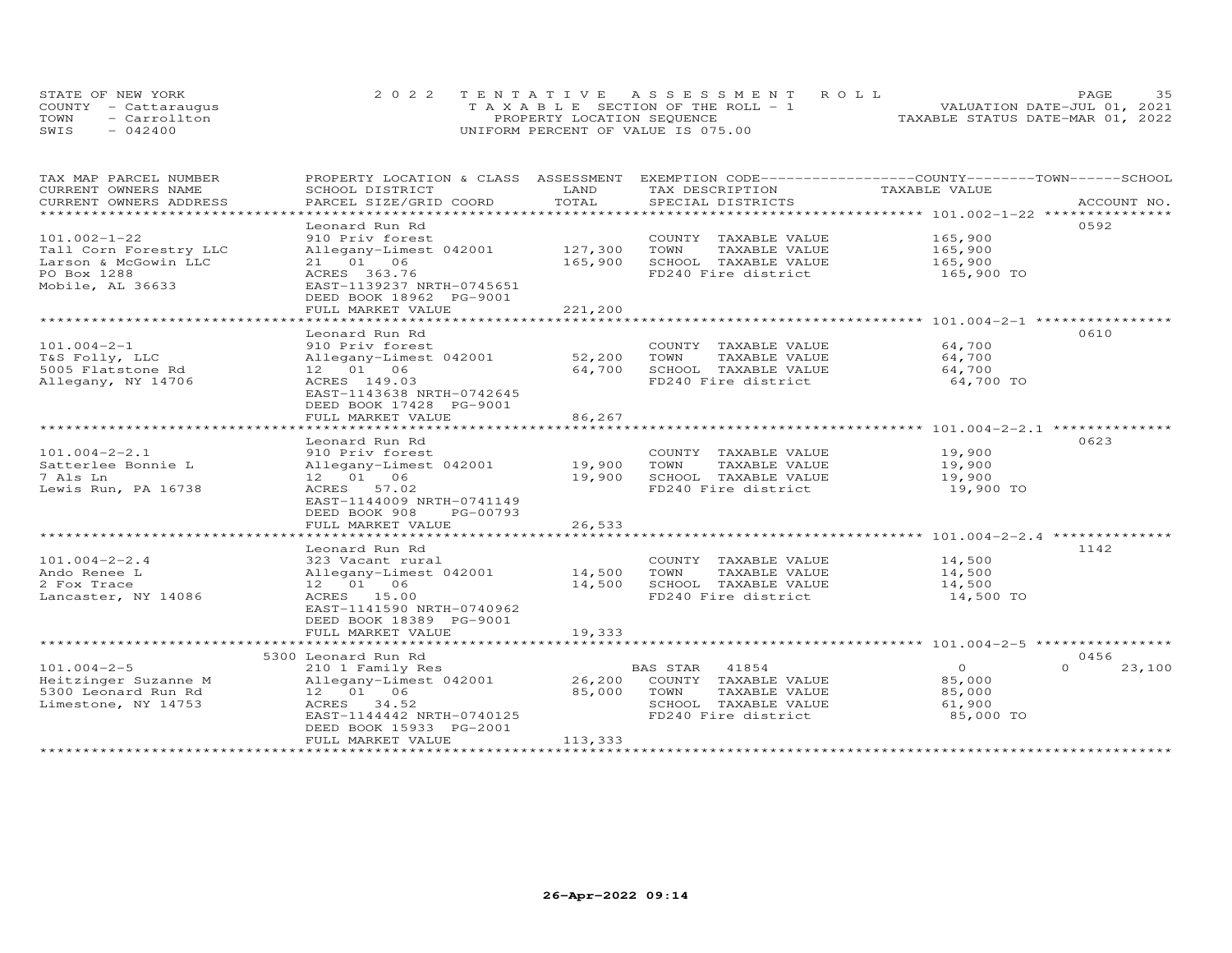|      | STATE OF NEW YORK    | 2022 TENTATIVE ASSESSMENT ROLL        | <b>PAGE</b>                      |
|------|----------------------|---------------------------------------|----------------------------------|
|      | COUNTY - Cattaraugus | T A X A B L E SECTION OF THE ROLL - 1 | VALUATION DATE-JUL 01, 2021      |
| TOWN | $=$ Carrollton       | PROPERTY LOCATION SEQUENCE            | TAXABLE STATUS DATE-MAR 01, 2022 |
| SWIS | $-042400$            | UNIFORM PERCENT OF VALUE IS 075.00    |                                  |

| TAX MAP PARCEL NUMBER  | PROPERTY LOCATION & CLASS ASSESSMENT |                           | EXEMPTION CODE-----------------COUNTY-------TOWN------SCHOOL |                                                    |                    |
|------------------------|--------------------------------------|---------------------------|--------------------------------------------------------------|----------------------------------------------------|--------------------|
| CURRENT OWNERS NAME    | SCHOOL DISTRICT                      | LAND                      | TAX DESCRIPTION                                              | TAXABLE VALUE                                      |                    |
| CURRENT OWNERS ADDRESS | PARCEL SIZE/GRID COORD               | TOTAL                     | SPECIAL DISTRICTS                                            |                                                    | ACCOUNT NO.        |
|                        |                                      | ************************* |                                                              | ******************** 101.004-2-4 ***************** |                    |
|                        | 5334 Leonard Run Rd                  |                           |                                                              |                                                    | 0076               |
| $101.004 - 2 - 4$      | 270 Mfg housing                      |                           | COUNTY TAXABLE VALUE                                         | 14,000                                             |                    |
| Case Thomas            | Allegany-Limest 042001               | 11,100                    | TOWN<br>TAXABLE VALUE                                        | 14,000                                             |                    |
| PO Box 181             | 12 01 06                             | 14,000                    | SCHOOL TAXABLE VALUE                                         | 14,000                                             |                    |
| Limestone, NY 14753    | 3.37<br>ACRES                        |                           | FD240 Fire district                                          | 14,000 TO                                          |                    |
|                        | EAST-1143626 NRTH-0740293            |                           |                                                              |                                                    |                    |
|                        | DEED BOOK 20210 PG-5473              |                           |                                                              |                                                    |                    |
|                        | FULL MARKET VALUE                    | 18,667                    |                                                              |                                                    |                    |
|                        |                                      |                           |                                                              |                                                    |                    |
|                        | 5440 Leonard Run Rd                  |                           |                                                              |                                                    | 0930               |
| $101.004 - 2 - 2.2$    | 210 1 Family Res                     |                           | AGED C/T/S 41800                                             | 25,000                                             | 25,000<br>25,000   |
| Hazzard Cheryl Dawn    | Allegany-Limest 042001               | 18,000 ENH STAR           | 41834                                                        | $\Omega$                                           | $\Omega$<br>25,000 |
|                        | 12  01  06                           | 50,000                    | COUNTY TAXABLE VALUE                                         |                                                    |                    |
| 5440 Leonard Run Rd    |                                      |                           |                                                              | 25,000                                             |                    |
| Limestone, NY 14753    | ACRES 13.71                          |                           | TOWN<br>TAXABLE VALUE                                        | 25,000                                             |                    |
|                        | EAST-1142360 NRTH-0741145            |                           | SCHOOL TAXABLE VALUE                                         | $\Omega$                                           |                    |
|                        | DEED BOOK 1443 PG-6005               |                           | FD240 Fire district                                          | 50,000 TO                                          |                    |
|                        | FULL MARKET VALUE                    | 66,667                    |                                                              |                                                    |                    |
|                        | ********************                 |                           |                                                              |                                                    |                    |
|                        | 5460 Leonard Run Rd                  |                           |                                                              |                                                    | 0930               |
| $101.004 - 2 - 2.5$    | 210 1 Family Res                     |                           | <b>BAS STAR</b><br>41854                                     | $\Omega$                                           | $\Omega$<br>23,100 |
| Stanford Jamie         | Allegany-Limest 042001               | 8,000                     | COUNTY TAXABLE VALUE                                         | 65,300                                             |                    |
| 5460 Leonard Run Road  | 12 01 06                             | 65,300                    | TOWN<br>TAXABLE VALUE                                        | 65,300                                             |                    |
| Limestone, NY 14753    | 5.55<br>ACRES                        |                           | SCHOOL TAXABLE VALUE                                         | 42,200                                             |                    |
|                        | EAST-1142189 NRTH-0741497            |                           | FD240 Fire district                                          | 65,300 TO                                          |                    |
|                        | DEED BOOK 23367 PG-5002              |                           |                                                              |                                                    |                    |
|                        | FULL MARKET VALUE                    | 87,067                    |                                                              |                                                    |                    |
|                        |                                      |                           |                                                              |                                                    |                    |
|                        | 5460 Leonard Run Rd                  |                           |                                                              |                                                    | 0930               |
| $101.004 - 2 - 2.6$    | 314 Rural vac<10                     |                           | COUNTY TAXABLE VALUE                                         | 2,600                                              |                    |
| T&S Folly, LLC         | Allegany-Limest 042001               | 2,600                     | TOWN<br>TAXABLE VALUE                                        | 2,600                                              |                    |
| 5005 Flatstone Rd      | 12  01  06                           | 2,600                     | SCHOOL TAXABLE VALUE                                         | 2,600                                              |                    |
| Allegany, NY 14706     | 79.00 DPTH 113.00<br>FRNT            |                           | FD240 Fire district                                          | 2,600 TO                                           |                    |
|                        | EAST-1141700 NRTH-0741642            |                           |                                                              |                                                    |                    |
|                        | DEED BOOK 27826 PG-6001              |                           |                                                              |                                                    |                    |
|                        | FULL MARKET VALUE                    | 3,467                     |                                                              |                                                    |                    |
|                        |                                      |                           |                                                              |                                                    |                    |
|                        |                                      |                           |                                                              |                                                    | 0622               |
|                        | 5477 Leonard Run Rd                  |                           |                                                              | $\Omega$                                           | 46,900             |
| $101.004 - 2 - 2.3$    | 270 Mfg housing                      |                           | 41834<br>ENH STAR                                            |                                                    |                    |
| Horton Robert E        | Allegany-Limest 042001               | 11,700                    | COUNTY TAXABLE VALUE                                         | 46,900                                             |                    |
| Cochran Sally          | 12  01  06                           | 46,900                    | TOWN<br>TAXABLE VALUE                                        | 46,900                                             |                    |
| 5477 Leonard Run Rd    | FRNT 550.00 DPTH                     |                           | SCHOOL TAXABLE VALUE                                         | $\Omega$                                           |                    |
| Limestone, NY 14753    | ACRES<br>3.80                        |                           | FD240 Fire district                                          | 46,900 TO                                          |                    |
|                        | EAST-1141536 NRTH-0741419            |                           |                                                              |                                                    |                    |
|                        | DEED BOOK 2040<br><b>PG-5001</b>     |                           |                                                              |                                                    |                    |
|                        | FULL MARKET VALUE                    | 62,533                    |                                                              |                                                    |                    |
|                        |                                      |                           |                                                              |                                                    |                    |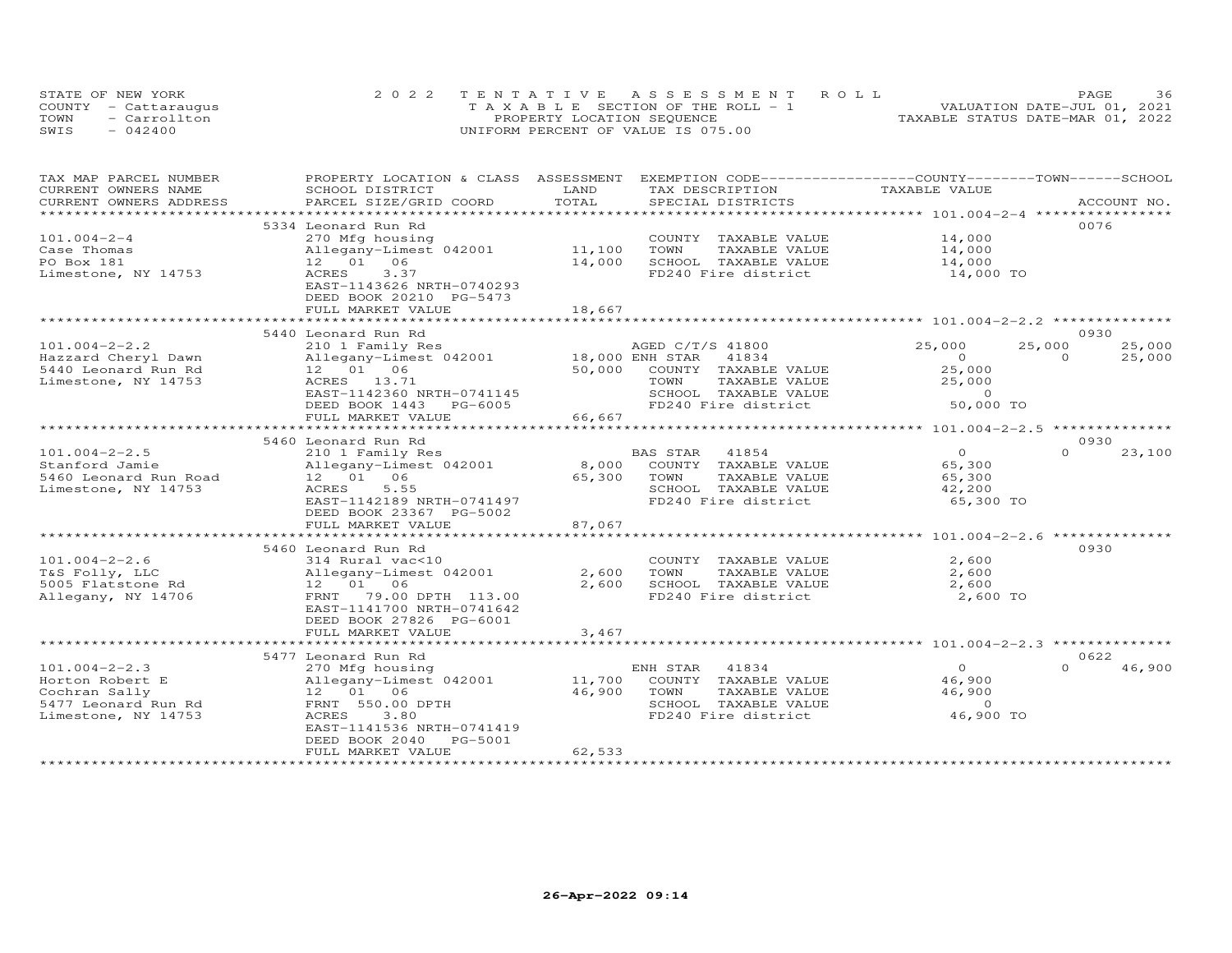|      | STATE OF NEW YORK    | 2022 TENTATIVE ASSESSMENT ROLL        | <b>PAGE</b>                      |
|------|----------------------|---------------------------------------|----------------------------------|
|      | COUNTY - Cattaraugus | T A X A B L E SECTION OF THE ROLL - 1 | VALUATION DATE-JUL 01, 2021      |
| TOWN | $=$ Carrollton       | PROPERTY LOCATION SEQUENCE            | TAXABLE STATUS DATE-MAR 01, 2022 |
| SWIS | $-042400$            | UNIFORM PERCENT OF VALUE IS 075.00    |                                  |

| TAX MAP PARCEL NUMBER  | PROPERTY LOCATION & CLASS ASSESSMENT EXEMPTION CODE----------------COUNTY-------TOWN------SCHOOL                                                                                                                                |       |                                                                                                                                                                                                                |                |                |                |
|------------------------|---------------------------------------------------------------------------------------------------------------------------------------------------------------------------------------------------------------------------------|-------|----------------------------------------------------------------------------------------------------------------------------------------------------------------------------------------------------------------|----------------|----------------|----------------|
| CURRENT OWNERS NAME    | SCHOOL DISTRICT                                                                                                                                                                                                                 | LAND  | TAX DESCRIPTION                                                                                                                                                                                                | TAXABLE VALUE  |                |                |
| CURRENT OWNERS ADDRESS | CURRENT OWNERS ADDRESS FORCEL SIZE/GRID COORD FOR SECIAL SECIES DESITEITS FOR PORT ROLL DISTRICTS ACCOUNT NO.<br>CURRENT OWNERS ADDRESS PARCEL SIZE/GRID COORD TOTAL SPECIAL DISTRICTS FOR PORT PORT PORT PORT PORT PORT OF THE |       |                                                                                                                                                                                                                |                |                |                |
|                        |                                                                                                                                                                                                                                 |       |                                                                                                                                                                                                                |                |                |                |
|                        | 5500 Leonard Run Rd                                                                                                                                                                                                             |       |                                                                                                                                                                                                                |                |                | 1050           |
| $101.004 - 1 - 17.2$   | 314 Rural vac<10                                                                                                                                                                                                                |       | COUNTY TAXABLE VALUE                                                                                                                                                                                           | 1,000          |                |                |
| Buchanan Carl          | Allegany-Limest 042001 1,000                                                                                                                                                                                                    |       | TAXABLE VALUE<br>TOWN                                                                                                                                                                                          | 1,000          |                |                |
| Buchanan Tad C         | 20 01 06                                                                                                                                                                                                                        | 1,000 | SCHOOL TAXABLE VALUE                                                                                                                                                                                           | 1,000          |                |                |
| 5512 Leonard Run       | FRNT 100.00 DPTH 150.00                                                                                                                                                                                                         |       | FD240 Fire district 1,000 TO<br>FF242 Sewer fr ftg 100 TO<br>SW242 Sewer dist 1 1,000 TO                                                                                                                       |                |                |                |
| Limestone, NY 14753    | $\texttt{EAST-1140628}$ NRTH-0741813                                                                                                                                                                                            |       |                                                                                                                                                                                                                |                |                |                |
|                        | DEED BOOK 2020<br>PG-13418                                                                                                                                                                                                      |       |                                                                                                                                                                                                                |                |                |                |
|                        | FULL MARKET VALUE                                                                                                                                                                                                               | 1,333 |                                                                                                                                                                                                                |                |                |                |
|                        |                                                                                                                                                                                                                                 |       |                                                                                                                                                                                                                |                |                |                |
|                        | 5505 Leonard Run Rd                                                                                                                                                                                                             |       |                                                                                                                                                                                                                |                |                | 0141           |
| $101.004 - 1 - 25$     | 210 1 Family Res                                                                                                                                                                                                                |       | VET DIS CT 41141                                                                                                                                                                                               | 3,200          | 3,200          | $\overline{O}$ |
| Griswold Joseph G      | Allegany-Limest 042001 13,300 VET COM CT 41131                                                                                                                                                                                  |       |                                                                                                                                                                                                                | 8,000          | 8,000          | $\overline{0}$ |
| Griswold Linda L       | 20  01  06                                                                                                                                                                                                                      |       | 32,000 ENH STAR 41834<br>סיפאמי ירואוות                                                                                                                                                                        | $\overline{0}$ | $\overline{0}$ | 32,000         |
| 5505 Leonard Run Rd    | ACRES 4.85                                                                                                                                                                                                                      |       | COUNTY TAXABLE VALUE                                                                                                                                                                                           | 20,800         |                |                |
| Limestone, NY 14753    | EAST-1140676 NRTH-0740676                                                                                                                                                                                                       |       | TAXABLE VALUE<br>TOWN                                                                                                                                                                                          | 20,800         |                |                |
|                        | DEED BOOK 00936 PG-00151                                                                                                                                                                                                        |       |                                                                                                                                                                                                                |                |                |                |
|                        | FULL MARKET VALUE                                                                                                                                                                                                               |       |                                                                                                                                                                                                                |                |                |                |
|                        |                                                                                                                                                                                                                                 |       | SCHOOL TAXABLE VALUE<br>42,667 FD240 Fire district 0<br>FF242 Sewer fr ftg 0 115 TO<br>SW242 Sewer dist 1 32,000 TO                                                                                            |                |                |                |
|                        |                                                                                                                                                                                                                                 |       |                                                                                                                                                                                                                |                |                |                |
|                        | 5512 Leonard Run Rd                                                                                                                                                                                                             |       |                                                                                                                                                                                                                |                |                | 0046           |
| $101.004 - 1 - 17.1$   | 210 1 Family Res                                                                                                                                                                                                                |       | <b>BAS STAR</b> 41854                                                                                                                                                                                          | $\overline{0}$ | $\Omega$       | 23,100         |
|                        | Buchanan Carl and Milegany-Limest 042001 7,700 COUNTY TAXABLE VALUE                                                                                                                                                             |       |                                                                                                                                                                                                                | 74,000         |                |                |
| Buchanan Tad C         |                                                                                                                                                                                                                                 |       | TAXABLE VALUE                                                                                                                                                                                                  | 74,000         |                |                |
| 5512 Leonard Run       |                                                                                                                                                                                                                                 |       |                                                                                                                                                                                                                |                |                |                |
| Limestone, NY 14753    |                                                                                                                                                                                                                                 |       | SCHOOL TAXABLE VALUE 50,900<br>FD240 Fire district 74,000 TO<br>FF242 Sewer fr ftg 176 TO                                                                                                                      |                |                |                |
|                        | DEED BOOK 2020 PG-13418                                                                                                                                                                                                         |       |                                                                                                                                                                                                                |                |                |                |
|                        | FULL MARKET VALUE                                                                                                                                                                                                               |       | 98,667 SW242 Sewer dist 1                                                                                                                                                                                      | 74,000 TO      |                |                |
|                        |                                                                                                                                                                                                                                 |       |                                                                                                                                                                                                                |                |                |                |
|                        | 5517 Leonard Run Rd                                                                                                                                                                                                             |       |                                                                                                                                                                                                                |                |                | 0114           |
| $101.004 - 1 - 26$     | 210 1 Family Res                                                                                                                                                                                                                |       | VET COM CT 41131                                                                                                                                                                                               | 15,400 15,400  |                | $\overline{0}$ |
| Dixon Danny L          | Allegany-Limest 042001 17,500 ENH STAR 41834                                                                                                                                                                                    |       |                                                                                                                                                                                                                | $\overline{0}$ | $\Omega$       | 57,670         |
| Dixon Sheree A         | 20 01 06<br>ACRES 10.29                                                                                                                                                                                                         |       |                                                                                                                                                                                                                |                |                |                |
| PO Box 198             | ACRES 10.29                                                                                                                                                                                                                     |       |                                                                                                                                                                                                                |                |                |                |
| Limestone, NY 14753    | EAST-1140511 NRTH-0740653                                                                                                                                                                                                       |       |                                                                                                                                                                                                                |                |                |                |
|                        | DEED BOOK 00930 PG-00961                                                                                                                                                                                                        |       |                                                                                                                                                                                                                |                |                |                |
|                        | FULL MARKET VALUE                                                                                                                                                                                                               |       |                                                                                                                                                                                                                |                |                |                |
|                        |                                                                                                                                                                                                                                 |       | 3-000 COUNTY TAXABLE VALUE 48,600<br>TOWN TAXABLE VALUE 48,600<br>TOWN TAXABLE VALUE 48,600<br>SCHOOL TAXABLE VALUE 48,600<br>FD240 Fire district 64,000 TO<br>85,333 FF242 Sewer dist 1<br>SW242 Sewer dist 1 |                |                |                |
|                        |                                                                                                                                                                                                                                 |       |                                                                                                                                                                                                                |                |                |                |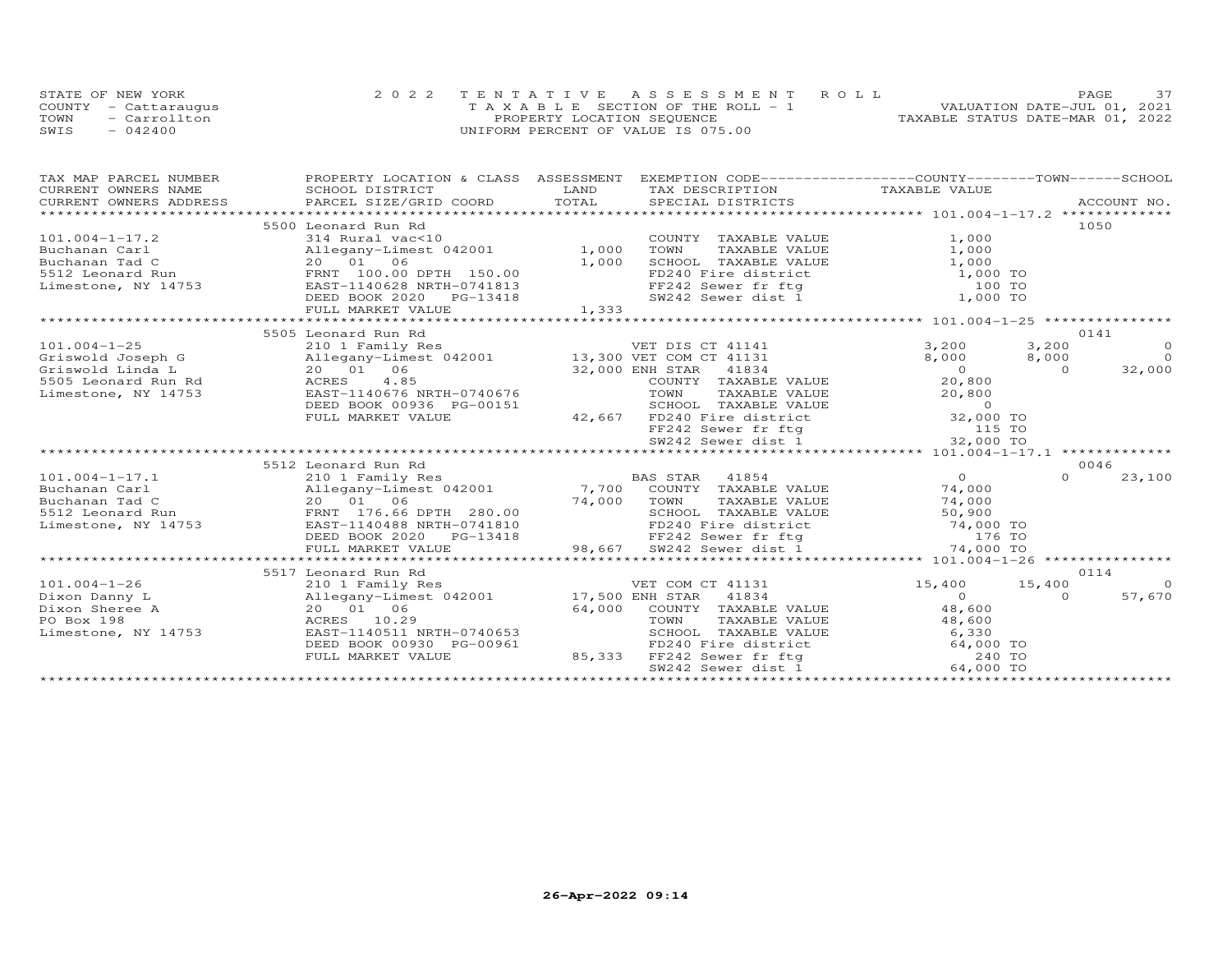|      | STATE OF NEW YORK    | 2022 TENTATIVE ASSESSMENT ROLL        | 38<br>PAGE.                      |
|------|----------------------|---------------------------------------|----------------------------------|
|      | COUNTY - Cattaraugus | T A X A B L E SECTION OF THE ROLL - 1 | VALUATION DATE-JUL 01, 2021      |
| TOWN | - Carrollton         | PROPERTY LOCATION SEQUENCE            | TAXABLE STATUS DATE-MAR 01, 2022 |
| SWIS | $-042400$            | UNIFORM PERCENT OF VALUE IS 075.00    |                                  |

| TAX MAP PARCEL NUMBER  |                                                     | PROPERTY LOCATION & CLASS ASSESSMENT EXEMPTION CODE----------------COUNTY-------TOWN-----SCHOOL       |                                            |
|------------------------|-----------------------------------------------------|-------------------------------------------------------------------------------------------------------|--------------------------------------------|
| CURRENT OWNERS NAME    | SCHOOL DISTRICT                                     | LAND<br>TAX DESCRIPTION                                                                               | TAXABLE VALUE                              |
| CURRENT OWNERS ADDRESS |                                                     |                                                                                                       |                                            |
|                        |                                                     |                                                                                                       |                                            |
|                        | 5522 Leonard Run Rd                                 |                                                                                                       | 1202                                       |
| $101.004 - 1 - 12.2$   | 210 1 Family Res                                    | COUNTY TAXABLE VALUE                                                                                  | 63,000                                     |
| Myers Terrance J       | Allegany-Limest 042001 11,300                       | TOWN<br>TAXABLE VALUE                                                                                 | 63,000                                     |
| 5522 Leonard Run Rd    | 20  01  06                                          | 63,000<br>SCHOOL TAXABLE VALUE                                                                        | 63,000                                     |
| Limestone, NY 14753    | 3.55<br>ACRES                                       | DS240 Delinquent sewer<br>FD240 Fire district 63,000 TO<br>63,000 TO                                  |                                            |
|                        | EAST-1140297 NRTH-0741910                           |                                                                                                       |                                            |
|                        | DEED BOOK 903<br>PG-01157                           | FF242 Sewer fr ftg 64,000 SW242 Sewer dist 1 63,000 TO                                                |                                            |
|                        | FULL MARKET VALUE                                   |                                                                                                       |                                            |
|                        |                                                     |                                                                                                       |                                            |
|                        | 5529 Leonard Run Rd                                 |                                                                                                       | 0117                                       |
| $101.004 - 1 - 27$     |                                                     |                                                                                                       | $15,400$ $15,400$<br>$\overline{O}$        |
| Dixon Eugene E         |                                                     |                                                                                                       | 22,350 22,350<br>$\overline{a}$            |
| Mills Sheree L         | 20 01 06                                            | 74,500 ENH STAR 41834                                                                                 | 57,670<br>$36,750$<br>$36,750$<br>$\Omega$ |
| 5529 Leonard Run       | Life Use                                            | COUNTY TAXABLE VALUE                                                                                  |                                            |
| Limestone, NY 14753    | 9.70<br>ACRES                                       | TOWN<br>TAXABLE VALUE                                                                                 |                                            |
|                        | EAST-1140289 NRTH-0740598                           | SCHOOL TAXABLE VALUE 16,830                                                                           |                                            |
|                        | DEED BOOK 8613 PG-6002                              | FD240 Fire district 74,500 TO<br>99,333 FF242 Sewer fr ftg 250 TO<br>500 SW242 Sewer dist 1 74,500 TO |                                            |
|                        | FULL MARKET VALUE                                   |                                                                                                       |                                            |
|                        |                                                     |                                                                                                       |                                            |
|                        |                                                     |                                                                                                       |                                            |
|                        | 5548 Leonard Run Rd                                 |                                                                                                       | 1411                                       |
| $101.004 - 1 - 11.3$   | 323 Vacant rural<br>Allegany-Limest 042001 10,500   | COUNTY TAXABLE VALUE                                                                                  | 10,500                                     |
| Thrush Wayde P         |                                                     | TOWN<br>TAXABLE VALUE                                                                                 | 10,500                                     |
| 5558 Leonard Run Rd    | 20 01 06                                            | 10,500<br>SCHOOL TAXABLE VALUE                                                                        | 10,500                                     |
| Limestone, NY 14753    | 8 Oil Wells 1 Int.                                  | FD240 Fire district                                                                                   | $10,500$ TO                                |
|                        | FRNT 290.00 DPTH                                    | FF242 Sewer fr ftg<br>sw242 Sewer dist 1 10,500 TO                                                    | 290 TO                                     |
|                        | ACRES<br>3.05                                       |                                                                                                       |                                            |
|                        | EAST-1140036 NRTH-0741820                           |                                                                                                       |                                            |
|                        | DEED BOOK 9970 PG-4001                              |                                                                                                       |                                            |
|                        | FULL MARKET VALUE                                   | 14,000                                                                                                |                                            |
|                        |                                                     |                                                                                                       | 1064                                       |
|                        | 5557 Leonard Run Rd                                 |                                                                                                       | $\Omega$                                   |
| $101.004 - 1 - 30.3$   | 210 1 Family Res                                    | ENH STAR 41834                                                                                        | $\Omega$<br>57,670                         |
| Ralph Gregory D        |                                                     | Allegany-Limest 042001 8,400 COUNTY TAXABLE VALUE                                                     | 62,000                                     |
| PO Box 157             | 20  01  06                                          | 62,000<br>TOWN<br>TAXABLE VALUE                                                                       | 62,000                                     |
| Limestone, NY 14753    | ACRES 1.60                                          | SCHOOL TAXABLE VALUE<br>SCHOOL TAXABLE VALUE<br>FD240 Fire district                                   | 4,330                                      |
|                        | EAST-1140063 NRTH-0741332                           |                                                                                                       | 62,000 TO                                  |
|                        | DEED BOOK 16613 PG-3001<br>FULL MARKET VALUE 82,667 | FF242 Sewer fr ftg                                                                                    | 286 TO                                     |
|                        |                                                     | SW242 Sewer dist 1                                                                                    | 62,000 TO                                  |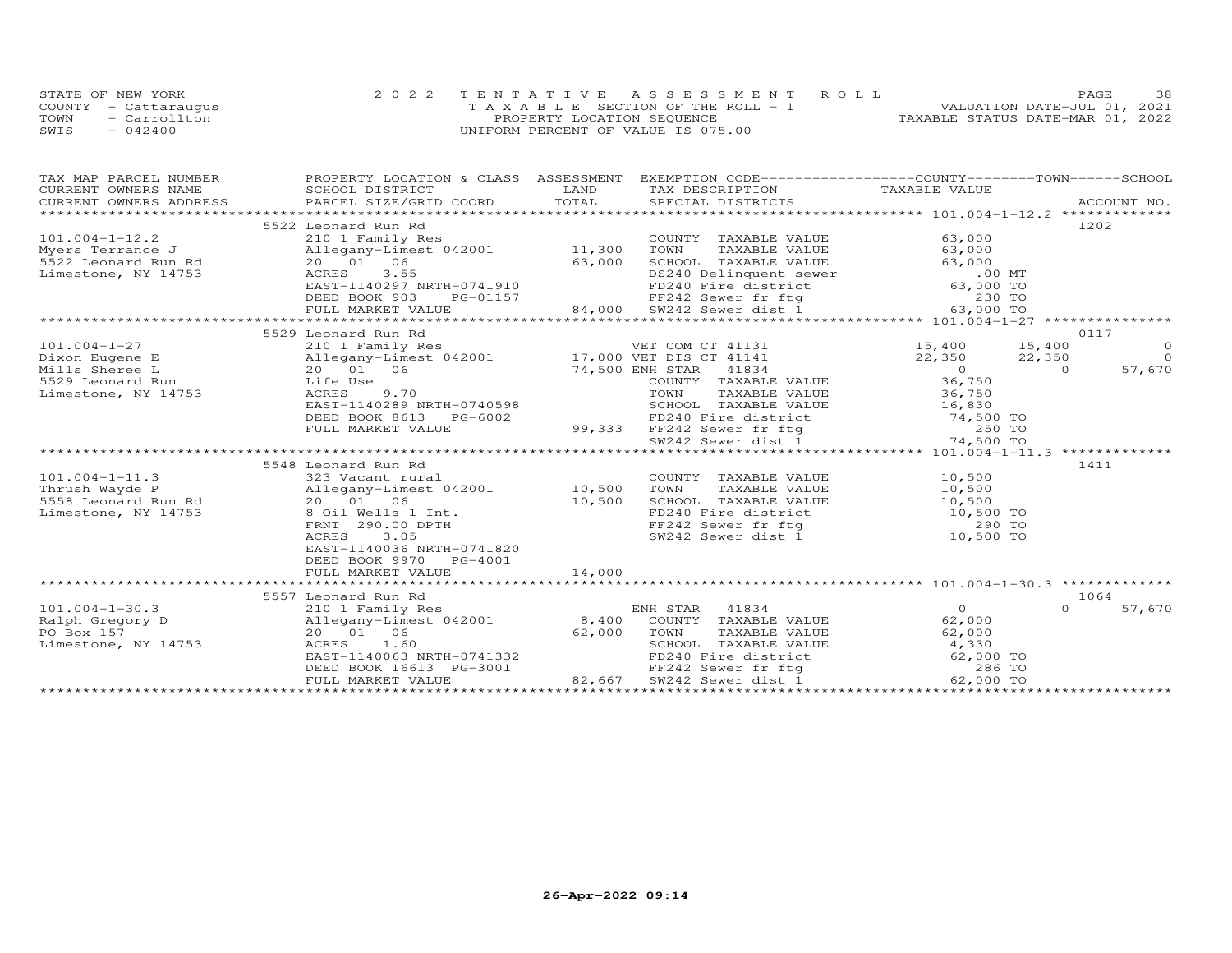|      | STATE OF NEW YORK    | 2022 TENTATIVE ASSESSMENT ROLL        | 39<br>PAGE                       |
|------|----------------------|---------------------------------------|----------------------------------|
|      | COUNTY - Cattaraugus | T A X A B L E SECTION OF THE ROLL - 1 | VALUATION DATE-JUL 01, 2021      |
| TOWN | - Carrollton         | PROPERTY LOCATION SEQUENCE            | TAXABLE STATUS DATE-MAR 01, 2022 |
| SWIS | $-042400$            | UNIFORM PERCENT OF VALUE IS 075.00    |                                  |

| TAX MAP PARCEL NUMBER  | PROPERTY LOCATION & CLASS ASSESSMENT EXEMPTION CODE----------------COUNTY-------TOWN------SCHOOL |        |                                                                                                  |                |                    |
|------------------------|--------------------------------------------------------------------------------------------------|--------|--------------------------------------------------------------------------------------------------|----------------|--------------------|
| CURRENT OWNERS NAME    | SCHOOL DISTRICT                                                                                  | LAND   | TAX DESCRIPTION                                                                                  | TAXABLE VALUE  |                    |
| CURRENT OWNERS ADDRESS | PARCEL SIZE/GRID COORD                                                                           | TOTAL  | SPECIAL DISTRICTS                                                                                |                | ACCOUNT NO.        |
|                        |                                                                                                  |        |                                                                                                  |                |                    |
|                        | 5558 Leonard Run Rd                                                                              |        |                                                                                                  |                | 0970               |
| $101.004 - 1 - 11.2$   | 210 1 Family Res                                                                                 |        | BAS STAR<br>41854                                                                                | $\Omega$       | $\Omega$<br>23,100 |
| Thrush Wayde           | Allegany-Limest 042001 9,700                                                                     |        | COUNTY TAXABLE VALUE                                                                             | 49,000         |                    |
| Thrush Barbara J       | 20 01 06                                                                                         | 49,000 | TOWN<br>TAXABLE VALUE                                                                            | 49,000         |                    |
| 5558 Leonard Run       | 2.44<br>ACRES                                                                                    |        | SCHOOL TAXABLE VALUE                                                                             | 25,900         |                    |
| Limestone, NY 14753    | EAST-1139836 NRTH-0741890                                                                        |        |                                                                                                  | $.00$ MT       |                    |
|                        | DEED BOOK 00789 PG-00548                                                                         |        |                                                                                                  | 49,000 TO      |                    |
|                        | FULL MARKET VALUE                                                                                |        |                                                                                                  | 106 TO         |                    |
|                        |                                                                                                  |        | DS240 Delinquent sewer<br>FD240 Fire district<br>65,333 FF242 Sewer fr ftg<br>SW242 Sewer dist 1 | 49,000 TO      |                    |
|                        |                                                                                                  |        |                                                                                                  |                |                    |
|                        | 5562 Leonard Run Rd                                                                              |        |                                                                                                  |                | 0473               |
| $101.004 - 1 - 8$      | 323 Vacant rural                                                                                 |        | COUNTY TAXABLE VALUE                                                                             | 26,500         |                    |
| Taylor John E          | Allegany-Limest 042001 26,500                                                                    |        | TOWN<br>TAXABLE VALUE                                                                            | 26,500         |                    |
| Taylor Melissa T       | 20  01  06                                                                                       | 26,500 | SCHOOL TAXABLE VALUE                                                                             | 26,500         |                    |
|                        | 50.00 DPTH                                                                                       |        | FD240 Fire district                                                                              | 26,500 TO      |                    |
| 20 Delmar Ridge Dr     | ACRES 39.40                                                                                      |        | FF242 Sewer fr ftg<br>SW242 Sewer dist 1                                                         | 140 TO         |                    |
| Wellsboro, PA 16901    | EAST-1139322 NRTH-0742918                                                                        |        |                                                                                                  | 26,500 TO      |                    |
|                        | DEED BOOK 00918 PG-00430                                                                         |        |                                                                                                  |                |                    |
|                        | FULL MARKET VALUE                                                                                | 35,333 |                                                                                                  |                |                    |
|                        |                                                                                                  |        |                                                                                                  |                |                    |
|                        | 5568 Leonard Run Rd                                                                              |        |                                                                                                  |                | 0022               |
| $101.004 - 1 - 10$     | 210 1 Family Res                                                                                 |        | BAS STAR 41854                                                                                   | $\overline{O}$ | 23,100<br>$\Omega$ |
| Stoltz James L         | Allegany-Limest 042001                                                                           |        | 8,900 COUNTY TAXABLE VALUE                                                                       | 49,000         |                    |
| Stoltz Dawn M          | 20 01 06                                                                                         | 49,000 | TAXABLE VALUE<br>TOWN                                                                            | 49,000         |                    |
| 5568 Leonard Run Rd    | 1.93<br>ACRES                                                                                    |        | SCHOOL TAXABLE VALUE                                                                             | 25,900         |                    |
| Limestone, NY 14753    | EAST-1139677 NRTH-0741744                                                                        |        |                                                                                                  | 49,000 TO      |                    |
|                        | DEED BOOK 18932 PG-8001                                                                          |        |                                                                                                  | 136 TO         |                    |
|                        | FULL MARKET VALUE                                                                                |        | FD240 Fire district<br>FD240 Fire district<br>FF242 Sewer fr ftg<br>65,333 SW242 Sewer dist 1    | 49,000 TO      |                    |
|                        |                                                                                                  |        |                                                                                                  |                |                    |
|                        | 5575 Leonard Run Rd                                                                              |        |                                                                                                  |                | 0939               |
| $101.004 - 1 - 30.2$   | 210 1 Family Res                                                                                 |        | ENH STAR<br>41834                                                                                | $\overline{O}$ | $\Omega$<br>46,800 |
| McAndrew Timothy M     | Allegany-Limest 042001                                                                           |        | 9,300 COUNTY TAXABLE VALUE                                                                       | 46,800         |                    |
| McAndrew Sandra        | 20 01 06                                                                                         | 46,800 | TOWN<br>TAXABLE VALUE                                                                            | 46,800         |                    |
| Box 94                 | ACRES<br>2,20                                                                                    |        | SCHOOL TAXABLE VALUE                                                                             | $\overline{0}$ |                    |
| Limestone, NY 14753    | EAST-1139789 NRTH-0741252                                                                        |        | FD240 Fire district                                                                              | 46,800 TO      |                    |
|                        | DEED BOOK 852<br>PG-00784                                                                        |        | FF242 Sewer fr ftg                                                                               | 320 TO         |                    |
|                        | FULL MARKET VALUE                                                                                |        | 62,400 SW242 Sewer dist 1                                                                        | 46,800 TO      |                    |
|                        |                                                                                                  |        |                                                                                                  |                |                    |
|                        | 5576 Leonard Run Rd                                                                              |        |                                                                                                  |                | 0116               |
| $101.004 - 1 - 9$      | 210 1 Family Res                                                                                 |        | 41854<br>BAS STAR                                                                                | $\Omega$       | 23,100<br>$\Omega$ |
| Dixon Steven J.        | Allegany-Limest 042001                                                                           | 5,500  | COUNTY TAXABLE VALUE                                                                             | 39,500         |                    |
| Dixon Christina L.     | 20 01 06                                                                                         | 39,500 | TOWN<br>TAXABLE VALUE                                                                            | 39,500         |                    |
| 5576 Leonard Run Road  | 70.00 DPTH 275.00<br>FRNT                                                                        |        | SCHOOL TAXABLE VALUE                                                                             | 16,400         |                    |
| Limestone, NY 14753    | EAST-1139578 NRTH-0741559                                                                        |        | FD240 Fire district                                                                              | 39,500 TO      |                    |
|                        | DEED BOOK 2021<br>PG-11625                                                                       |        |                                                                                                  | 70 TO          |                    |
|                        | FULL MARKET VALUE                                                                                | 52,667 | FF242 Sewer fr ftg<br>FF242 Sewer fr ftg                                                         | 39,500 TO      |                    |
|                        |                                                                                                  |        |                                                                                                  |                |                    |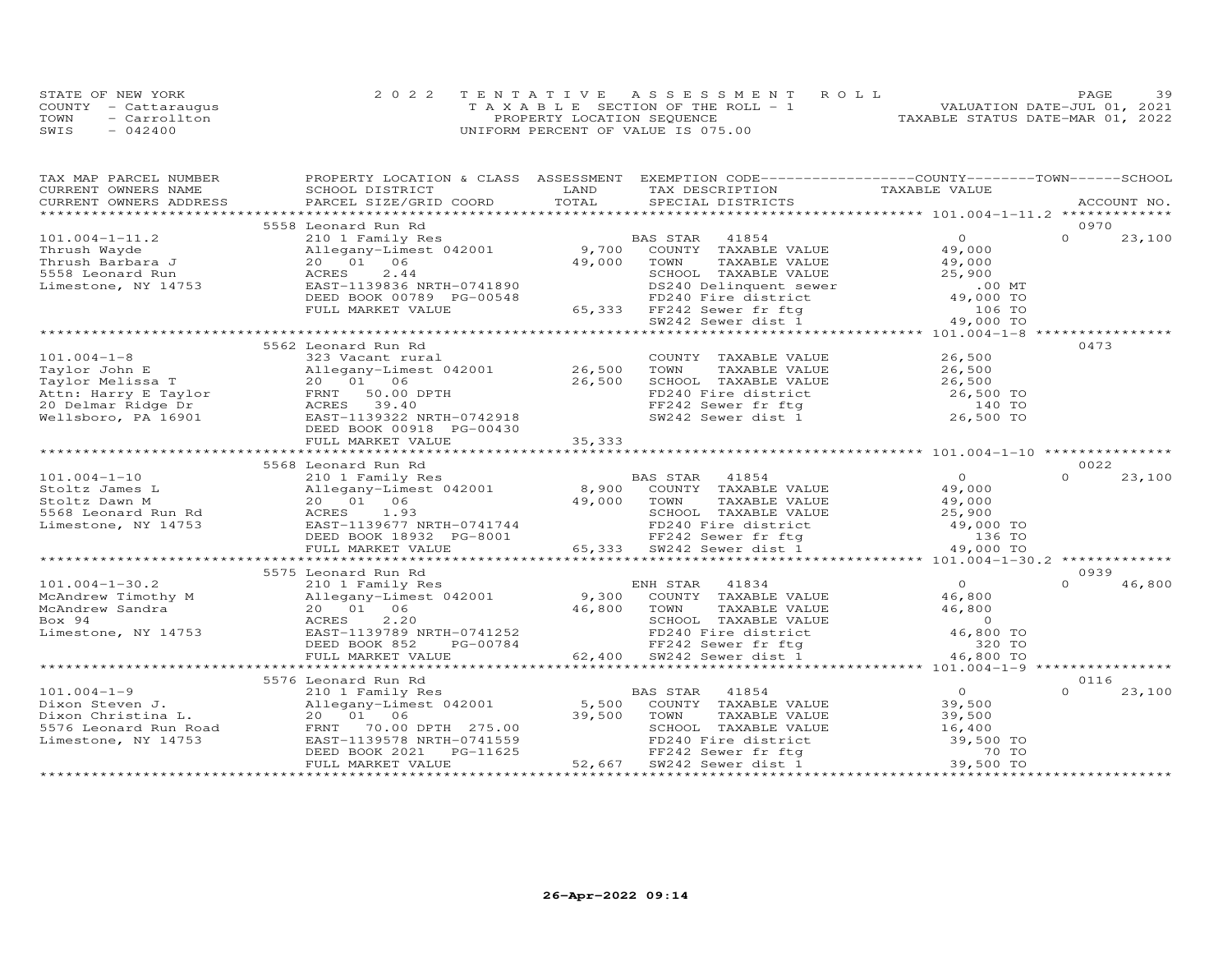|      | STATE OF NEW YORK    | 2022 TENTATIVE ASSESSMENT ROLL     | 4 O<br>PAGE.                     |
|------|----------------------|------------------------------------|----------------------------------|
|      | COUNTY - Cattarauqus | TAXABLE SECTION OF THE ROLL - 1    | VALUATION DATE-JUL 01, 2021      |
| TOWN | - Carrollton         | PROPERTY LOCATION SEQUENCE         | TAXABLE STATUS DATE-MAR 01, 2022 |
| SWIS | $-042400$            | UNIFORM PERCENT OF VALUE IS 075.00 |                                  |

| $\begin{tabular}{lllllllllll} \textsc{rank} & & & & & & & & \textsc{PROPERTY LOCATION & & & & & & \textsc{SSESSMENT} & & & & \textsc{EXEMPTION} & & & & \textsc{CODE}------------------COUNTY-------TOWN----SCHOOL \\ & & & & & & & & & & \textsc{CURRENT} & & & & \textsc{LAND} & & & \textsc{TAXABLE VALUE} & & & \\ & & & & & & & & & & \textsc{CURRENT} & & & \textsc{NADE} & & & \textsc{NCCOUNT NO} & & \\ & & & & & & & & & \textsc{CUCNRENT} & & & \textsc{NUCOUNT NO$ |                                                                                                                                                   |                                                                                                                                                                                                                       |      |
|--------------------------------------------------------------------------------------------------------------------------------------------------------------------------------------------------------------------------------------------------------------------------------------------------------------------------------------------------------------------------------------------------------------------------------------------------------------------------------|---------------------------------------------------------------------------------------------------------------------------------------------------|-----------------------------------------------------------------------------------------------------------------------------------------------------------------------------------------------------------------------|------|
|                                                                                                                                                                                                                                                                                                                                                                                                                                                                                | 5592 Leonard Run Rd                                                                                                                               |                                                                                                                                                                                                                       | 0118 |
| 101.004-1-7<br>Wittman John 210 1 Family Res<br>PO Box 783 20 01 06 27,000                                                                                                                                                                                                                                                                                                                                                                                                     |                                                                                                                                                   | COUNTY TAXABLE VALUE<br>TOWN TAXABLE VALUE 27,000<br>SCHOOL TAXABLE VALUE 27,000<br>DS240 Delinquent sewer 00 MT<br>FD240 Fire district 27,000 TO<br>FF242 Sewer fr ftg 200 TO<br>SW242 Sewer dist 1 27,000 TO        |      |
|                                                                                                                                                                                                                                                                                                                                                                                                                                                                                |                                                                                                                                                   |                                                                                                                                                                                                                       |      |
|                                                                                                                                                                                                                                                                                                                                                                                                                                                                                |                                                                                                                                                   |                                                                                                                                                                                                                       |      |
|                                                                                                                                                                                                                                                                                                                                                                                                                                                                                |                                                                                                                                                   |                                                                                                                                                                                                                       |      |
|                                                                                                                                                                                                                                                                                                                                                                                                                                                                                |                                                                                                                                                   |                                                                                                                                                                                                                       |      |
|                                                                                                                                                                                                                                                                                                                                                                                                                                                                                |                                                                                                                                                   |                                                                                                                                                                                                                       |      |
|                                                                                                                                                                                                                                                                                                                                                                                                                                                                                |                                                                                                                                                   |                                                                                                                                                                                                                       |      |
|                                                                                                                                                                                                                                                                                                                                                                                                                                                                                |                                                                                                                                                   |                                                                                                                                                                                                                       |      |
|                                                                                                                                                                                                                                                                                                                                                                                                                                                                                |                                                                                                                                                   |                                                                                                                                                                                                                       |      |
|                                                                                                                                                                                                                                                                                                                                                                                                                                                                                | 5602 Leonard Run Rd                                                                                                                               |                                                                                                                                                                                                                       | 0021 |
|                                                                                                                                                                                                                                                                                                                                                                                                                                                                                |                                                                                                                                                   |                                                                                                                                                                                                                       |      |
|                                                                                                                                                                                                                                                                                                                                                                                                                                                                                |                                                                                                                                                   |                                                                                                                                                                                                                       |      |
|                                                                                                                                                                                                                                                                                                                                                                                                                                                                                |                                                                                                                                                   |                                                                                                                                                                                                                       |      |
| 101.004-1-6<br>Milliron Thomas R 210 1 Family Res<br>170 N Second St 20 01 06 55,000<br>Allegany, NY 14706 Ff 75.00                                                                                                                                                                                                                                                                                                                                                            |                                                                                                                                                   |                                                                                                                                                                                                                       |      |
|                                                                                                                                                                                                                                                                                                                                                                                                                                                                                |                                                                                                                                                   |                                                                                                                                                                                                                       |      |
|                                                                                                                                                                                                                                                                                                                                                                                                                                                                                |                                                                                                                                                   |                                                                                                                                                                                                                       |      |
|                                                                                                                                                                                                                                                                                                                                                                                                                                                                                |                                                                                                                                                   | COUNTY TAXABLE VALUE 55,000<br>TOWN TAXABLE VALUE 55,000<br>SCHOOL TAXABLE VALUE 55,000<br>DS240 Delinquent sewer 55,000<br>PD240 Fire district 55,000 TO<br>FF242 Sewer fr ftg 75 TO<br>SW242 Sewer dist 1 55,000 TO |      |
|                                                                                                                                                                                                                                                                                                                                                                                                                                                                                | Alleyday - Limest 042001<br>20 01 06 55,000<br>Ff 75.00<br>ACRES 2.95<br>EAST-1139208 NRTH-0742208<br>DEED BOOK 8900 PG-4001<br>FULL MARKET VALUE |                                                                                                                                                                                                                       |      |
|                                                                                                                                                                                                                                                                                                                                                                                                                                                                                |                                                                                                                                                   |                                                                                                                                                                                                                       |      |
|                                                                                                                                                                                                                                                                                                                                                                                                                                                                                | 5610 Leonard Run Rd                                                                                                                               |                                                                                                                                                                                                                       | 0511 |
| 101.004-1-5<br>Dixon Eugene E<br>Mills Sheree L<br>Mills Sheree L<br>20 01 06 57,500 SCHOOL<br>57,500 SCHOOL<br>529 Leonard Run Rd<br>ACRES 4.53                                                                                                                                                                                                                                                                                                                               |                                                                                                                                                   |                                                                                                                                                                                                                       |      |
|                                                                                                                                                                                                                                                                                                                                                                                                                                                                                |                                                                                                                                                   |                                                                                                                                                                                                                       |      |
|                                                                                                                                                                                                                                                                                                                                                                                                                                                                                |                                                                                                                                                   |                                                                                                                                                                                                                       |      |
|                                                                                                                                                                                                                                                                                                                                                                                                                                                                                |                                                                                                                                                   |                                                                                                                                                                                                                       |      |
|                                                                                                                                                                                                                                                                                                                                                                                                                                                                                |                                                                                                                                                   |                                                                                                                                                                                                                       |      |
|                                                                                                                                                                                                                                                                                                                                                                                                                                                                                |                                                                                                                                                   | COUNTY TAXABLE VALUE 57,500<br>TOWN TAXABLE VALUE 57,500<br>SCHOOL TAXABLE VALUE 57,500<br>FD240 Fire district 57,500 TO<br>FF242 Sewer fr ftg 125 TO<br>SW242 Sewer dist 1 57,500 TO                                 |      |
| Mills Shere E<br>Mills Shere E<br>S7,500<br>Mills Shere E<br>20 01 06<br>ACRES 4.53<br>EAST-1139111 NRTH-0742217<br>DEED BOOK 8613 PD240 Fire district 57,500 TO<br>FF242 Sewer fr ftg 125 TO<br>ST,500 TO<br>ENDER SW242 Sewer dist 1 57,500 TO                                                                                                                                                                                                                               |                                                                                                                                                   |                                                                                                                                                                                                                       |      |
|                                                                                                                                                                                                                                                                                                                                                                                                                                                                                |                                                                                                                                                   |                                                                                                                                                                                                                       |      |
|                                                                                                                                                                                                                                                                                                                                                                                                                                                                                | 5620 Leonard Run Rd                                                                                                                               |                                                                                                                                                                                                                       | 0023 |
|                                                                                                                                                                                                                                                                                                                                                                                                                                                                                |                                                                                                                                                   | COUNTY TAXABLE VALUE 52,500                                                                                                                                                                                           |      |
|                                                                                                                                                                                                                                                                                                                                                                                                                                                                                |                                                                                                                                                   | TOWN                                                                                                                                                                                                                  |      |
| 101.004-1-3<br>210 1 Family Res<br>Dixon Ricky L<br>210 1 Family Res<br>Allegany-Limest 042001<br>20 01 06<br>52,500<br>52,500<br>52,500                                                                                                                                                                                                                                                                                                                                       |                                                                                                                                                   |                                                                                                                                                                                                                       |      |
|                                                                                                                                                                                                                                                                                                                                                                                                                                                                                |                                                                                                                                                   |                                                                                                                                                                                                                       |      |
|                                                                                                                                                                                                                                                                                                                                                                                                                                                                                |                                                                                                                                                   |                                                                                                                                                                                                                       |      |
|                                                                                                                                                                                                                                                                                                                                                                                                                                                                                |                                                                                                                                                   | TOWN TAXABLE VALUE<br>TOWN TAXABLE VALUE<br>S2,500<br>SCHOOL TAXABLE VALUE<br>52,500<br>DS240 Delinquent sewer<br>FP242 Sewer fr ftg<br>SW242 Sewer dist.1.000 52,500 TO                                              |      |
|                                                                                                                                                                                                                                                                                                                                                                                                                                                                                |                                                                                                                                                   |                                                                                                                                                                                                                       |      |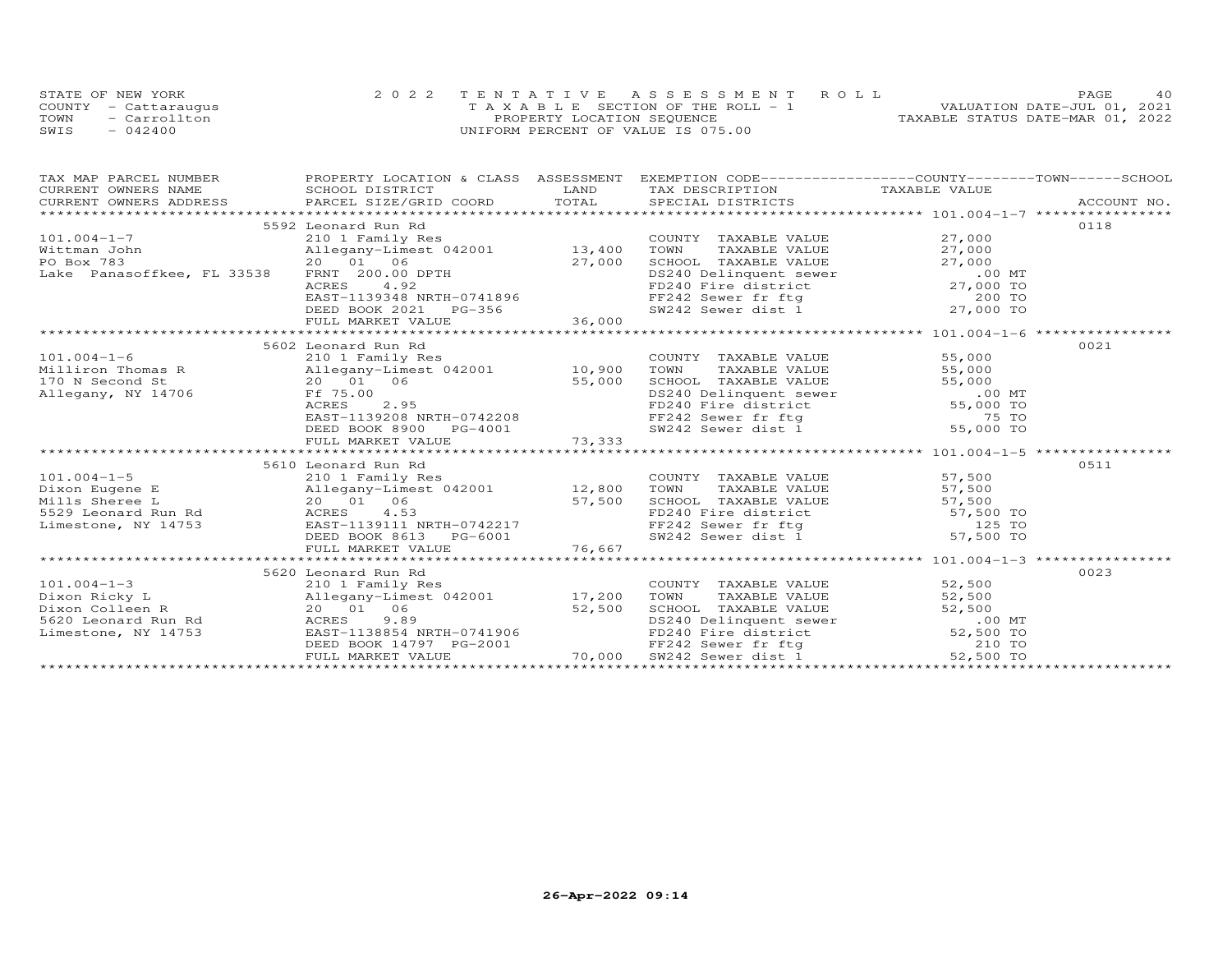|      | STATE OF NEW YORK    | 2022 TENTATIVE ASSESSMENT ROLL     | 41<br>PAGE.                      |
|------|----------------------|------------------------------------|----------------------------------|
|      | COUNTY - Cattarauqus | TAXABLE SECTION OF THE ROLL - 1    | VALUATION DATE-JUL 01, 2021      |
| TOWN | - Carrollton         | PROPERTY LOCATION SEQUENCE         | TAXABLE STATUS DATE-MAR 01, 2022 |
| SWIS | $-042400$            | UNIFORM PERCENT OF VALUE IS 075.00 |                                  |

| TAX MAP PARCEL NUMBER  | PROPERTY LOCATION & CLASS ASSESSMENT EXEMPTION CODE----------------COUNTY-------TOWN------SCHOOL                                                                                          |        |                                                                                                                                                                                                                                                          |                      |          |          |
|------------------------|-------------------------------------------------------------------------------------------------------------------------------------------------------------------------------------------|--------|----------------------------------------------------------------------------------------------------------------------------------------------------------------------------------------------------------------------------------------------------------|----------------------|----------|----------|
| CURRENT OWNERS NAME    | SCHOOL DISTRICT                                                                                                                                                                           | LAND   | TAX DESCRIPTION                                                                                                                                                                                                                                          | TAXABLE VALUE        |          |          |
| CURRENT OWNERS ADDRESS | CONNENT OWNERS ADDRESS FORCEL SIZE/GRID COORD TOTAL SECIAL DISTRICTS THE THE THEORY ACCOUNT NO.<br>TOTAL SECIAL DISTRICTS TRESS PARCEL SIZE/GRID COORD TOTAL SECIAL DISTRICTS ACCOUNT NO. |        |                                                                                                                                                                                                                                                          |                      |          |          |
|                        |                                                                                                                                                                                           |        |                                                                                                                                                                                                                                                          |                      |          |          |
|                        | 5621 Leonard Run Rd                                                                                                                                                                       |        |                                                                                                                                                                                                                                                          |                      |          | 0280     |
| $101.004 - 1 - 29$     |                                                                                                                                                                                           |        |                                                                                                                                                                                                                                                          |                      | $\Omega$ | 57,670   |
| Lewandowski Eugene P   |                                                                                                                                                                                           |        |                                                                                                                                                                                                                                                          |                      | 15,400   | $\Omega$ |
|                        | 5621 Leonard Run Rd<br>Limestone, NY 14753 1ncludes 101.004-1-30.1                                                                                                                        |        | 76,500 COUNTY TAXABLE VALUE                                                                                                                                                                                                                              | 61,100               |          |          |
|                        |                                                                                                                                                                                           |        | 104-1-30.1<br>TOWN TAXABLE VALUE<br>SCHOOL TAXABLE VALUE<br>SCHOOL TAXABLE VALUE<br>FD240 Fire district 165.500 TO<br>PG-00928<br>TE242 Sewer fr ftg<br>150 TO<br>150 TO<br>ILUE<br>TE242 Sewer dist 1<br>TEXABLE VALUE<br>TEXABLE VALUE<br>TEXABLE VALU |                      |          |          |
|                        | ACRES 40.08                                                                                                                                                                               |        |                                                                                                                                                                                                                                                          |                      |          |          |
|                        | EAST-1139416 NRTH-0740519                                                                                                                                                                 |        |                                                                                                                                                                                                                                                          |                      |          |          |
|                        | DEED BOOK 770                                                                                                                                                                             |        |                                                                                                                                                                                                                                                          |                      |          |          |
|                        | FULL MARKET VALUE                                                                                                                                                                         |        |                                                                                                                                                                                                                                                          |                      |          |          |
|                        |                                                                                                                                                                                           |        |                                                                                                                                                                                                                                                          |                      |          |          |
|                        | 5629 Leonard Run Rd                                                                                                                                                                       |        |                                                                                                                                                                                                                                                          |                      |          | 0514     |
| $101.004 - 1 - 32$     | 210 1 Family Res                                                                                                                                                                          |        | BAS STAR 41854                                                                                                                                                                                                                                           | $\overline{O}$       | $\Omega$ | 23,100   |
|                        | Allegany-Limest 042001 8,500 COUNTY TAXABLE VALUE                                                                                                                                         |        |                                                                                                                                                                                                                                                          |                      |          |          |
|                        |                                                                                                                                                                                           | 36,500 | TOWN<br>TAXABLE VALUE                                                                                                                                                                                                                                    | 36,500<br>36,500     |          |          |
|                        |                                                                                                                                                                                           |        | SCHOOL TAXABLE VALUE 13,400                                                                                                                                                                                                                              |                      |          |          |
|                        |                                                                                                                                                                                           |        |                                                                                                                                                                                                                                                          |                      |          |          |
|                        |                                                                                                                                                                                           |        |                                                                                                                                                                                                                                                          |                      |          |          |
|                        |                                                                                                                                                                                           |        |                                                                                                                                                                                                                                                          |                      |          |          |
|                        | ACRES 1.65<br>EAST-1139031 NRTH-0741138<br>DS240 Delinquent sewer<br>FD240 Fire district 36,500 TO<br>DEED BOOK 00975 PG-00006<br>FF242 Sewer fr ftg 66 TO<br>FULL MARKET VALUE           |        |                                                                                                                                                                                                                                                          |                      |          |          |
|                        |                                                                                                                                                                                           |        |                                                                                                                                                                                                                                                          |                      |          |          |
|                        | 5632 Leonard Run Rd                                                                                                                                                                       |        |                                                                                                                                                                                                                                                          |                      |          | 0479     |
|                        |                                                                                                                                                                                           |        | COUNTY TAXABLE VALUE                                                                                                                                                                                                                                     | 49,000               |          |          |
|                        |                                                                                                                                                                                           |        | TAXABLE VALUE<br>TOWN                                                                                                                                                                                                                                    | 49,000               |          |          |
|                        |                                                                                                                                                                                           | 49,000 | SCHOOL TAXABLE VALUE 49,000                                                                                                                                                                                                                              |                      |          |          |
| 5632 Leonard Run Rd.   | FRNT 217.00 DPTH 176.00                                                                                                                                                                   |        |                                                                                                                                                                                                                                                          |                      |          |          |
| Limestone, NY 14753    | 007<br>BANK                                                                                                                                                                               |        | FD240 Fire district $49,000$ TO<br>FF242 Sewer fr ftg and the state of the state of the state of the state of the state of the state of the state of the state of the state of the state of the state of the state of the state o                        |                      |          |          |
|                        | EAST-1138744 NRTH-0741410                                                                                                                                                                 |        |                                                                                                                                                                                                                                                          |                      |          |          |
|                        | DEED BOOK 20210 PG-3029                                                                                                                                                                   |        |                                                                                                                                                                                                                                                          |                      |          |          |
|                        | FULL MARKET VALUE                                                                                                                                                                         | 65,333 |                                                                                                                                                                                                                                                          |                      |          |          |
|                        |                                                                                                                                                                                           |        |                                                                                                                                                                                                                                                          |                      |          |          |
|                        | 5635 Leonard Run Rd                                                                                                                                                                       |        |                                                                                                                                                                                                                                                          |                      |          | 0232     |
| $101.004 - 1 - 33$     | 270 Mfg housing                                                                                                                                                                           |        | COUNTY TAXABLE VALUE 13,400                                                                                                                                                                                                                              |                      |          |          |
|                        | Lewandowski Gene P. Allegany-Limest 042001 7,500                                                                                                                                          |        | TOWN                                                                                                                                                                                                                                                     | TAXABLE VALUE 13,400 |          |          |
|                        |                                                                                                                                                                                           | 13,400 | SCHOOL TAXABLE VALUE 13,400<br>FD240 Fire district 13,400 TO<br>FF242 Sewer fr ftg 132 TO<br>SW242 Sewer dist 1 13,400 TO                                                                                                                                |                      |          |          |
|                        |                                                                                                                                                                                           |        |                                                                                                                                                                                                                                                          |                      |          |          |
|                        | Limestone, NY 14753 EAST-1138836 NRTH-0741122                                                                                                                                             |        |                                                                                                                                                                                                                                                          |                      |          |          |
|                        |                                                                                                                                                                                           |        |                                                                                                                                                                                                                                                          |                      |          |          |
|                        |                                                                                                                                                                                           |        |                                                                                                                                                                                                                                                          |                      |          |          |
|                        |                                                                                                                                                                                           |        |                                                                                                                                                                                                                                                          |                      |          |          |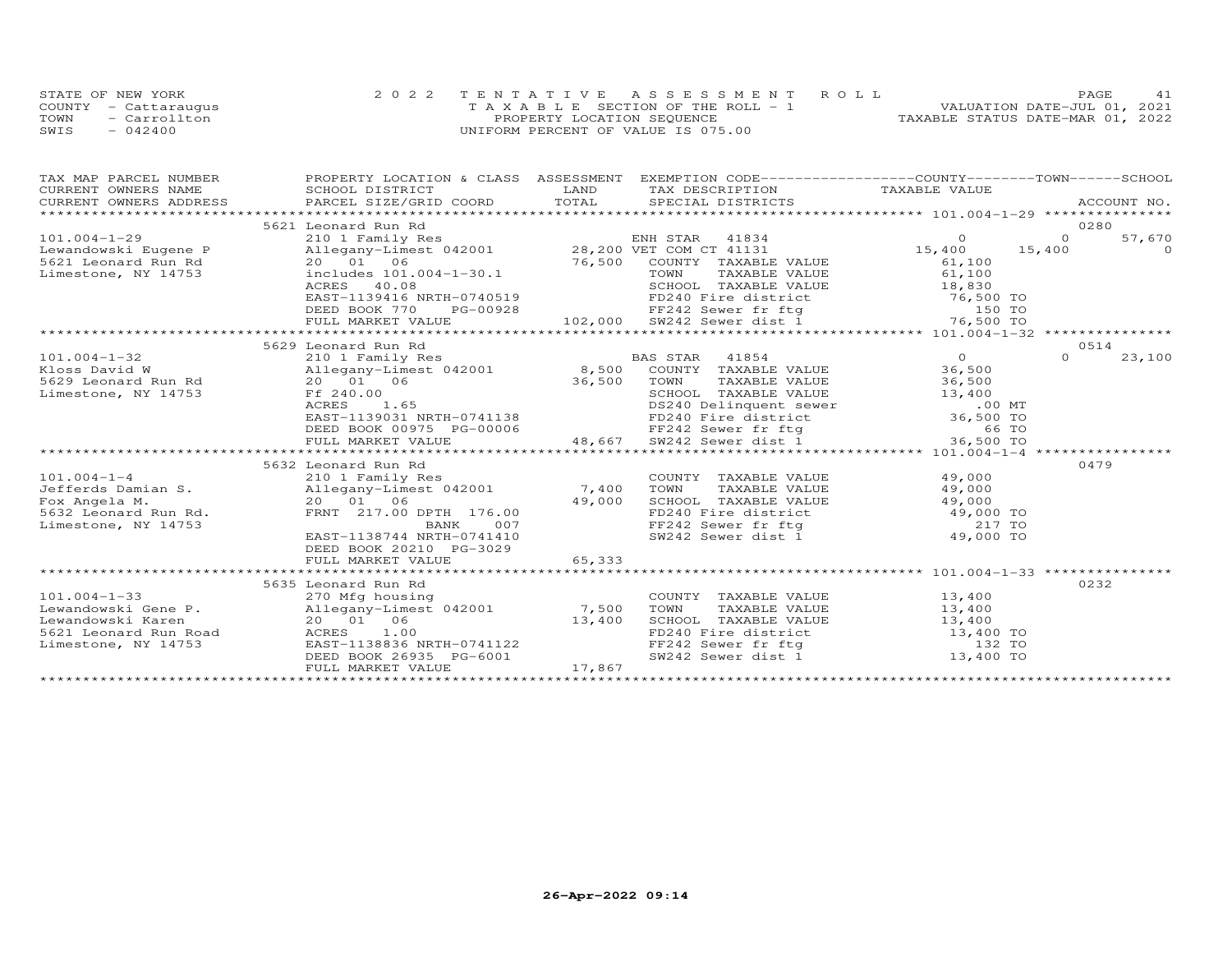|      | STATE OF NEW YORK    | 2022 TENTATIVE ASSESSMENT ROLL     | 42<br>PAGE.                      |
|------|----------------------|------------------------------------|----------------------------------|
|      | COUNTY - Cattarauqus | TAXABLE SECTION OF THE ROLL - 1    | VALUATION DATE-JUL 01, 2021      |
| TOWN | - Carrollton         | PROPERTY LOCATION SEQUENCE         | TAXABLE STATUS DATE-MAR 01, 2022 |
| SWIS | $-042400$            | UNIFORM PERCENT OF VALUE IS 075.00 |                                  |

| TAX MAP PARCEL NUMBER<br>CURRENT OWNERS NAME | PROPERTY LOCATION & CLASS ASSESSMENT EXEMPTION CODE----------------COUNTY-------TOWN------SCHOOL<br>SCHOOL DISTRICT | LAND   | TAX DESCRIPTION                                                                                                                                   | TAXABLE VALUE                                       |          |             |
|----------------------------------------------|---------------------------------------------------------------------------------------------------------------------|--------|---------------------------------------------------------------------------------------------------------------------------------------------------|-----------------------------------------------------|----------|-------------|
| CURRENT OWNERS ADDRESS                       | PARCEL SIZE/GRID COORD                                                                                              | TOTAL  | SPECIAL DISTRICTS                                                                                                                                 |                                                     |          | ACCOUNT NO. |
|                                              |                                                                                                                     |        |                                                                                                                                                   |                                                     |          |             |
|                                              | 5637 Leonard Run Rd                                                                                                 |        |                                                                                                                                                   |                                                     | 0006     |             |
| $101.004 - 1 - 34$                           | 210 1 Family Res                                                                                                    |        | BAS STAR<br>41854                                                                                                                                 | $\overline{O}$                                      | $\Omega$ | 23,100      |
| Adams Joel                                   | Allegany-Limest 042001 7,500 COUNTY TAXABLE VALUE                                                                   |        |                                                                                                                                                   | 25,000                                              |          |             |
| 5637 Leonard Run                             | 20  01  06                                                                                                          | 25,000 | TOWN<br>TAXABLE VALUE                                                                                                                             | 25,000                                              |          |             |
| Limestone, NY 14753                          | 1.01<br>ACRES                                                                                                       |        | ESTROOL TAXABLE VALUE<br>SCHOOL TAXABLE VALUE<br>DS240 Delinquent sewer<br>FD240 Fire district<br>33,333 FF242 Sewer fr ftg<br>SW242 Sewer dist 1 | 1,900                                               |          |             |
|                                              | EAST-1138705 NRTH-0741116                                                                                           |        |                                                                                                                                                   | $.00$ MT                                            |          |             |
|                                              | DEED BOOK 6634 PG-3001                                                                                              |        |                                                                                                                                                   | 25,000 TO                                           |          |             |
|                                              | FULL MARKET VALUE                                                                                                   |        |                                                                                                                                                   | 132 TO                                              |          |             |
|                                              |                                                                                                                     |        |                                                                                                                                                   | 25,000 TO                                           |          |             |
|                                              |                                                                                                                     |        |                                                                                                                                                   |                                                     |          |             |
|                                              | 5650 Leonard Run Rd                                                                                                 |        |                                                                                                                                                   |                                                     | 0026     |             |
| $101.004 - 1 - 2.1$                          | 260 Seasonal res                                                                                                    |        | COUNTY TAXABLE VALUE                                                                                                                              | 61,500                                              |          |             |
| Grabowski Gerald                             | Allegany-Limest 042001 22,200                                                                                       |        | TOWN<br>TAXABLE VALUE<br>TOWN       TAXABLE  VALUE<br>SCHOOL    TAXABLE  VALUE                                                                    | 61,500                                              |          |             |
| 64 Trudy Ln                                  | 20 01 06                                                                                                            | 61,500 |                                                                                                                                                   | 61,500                                              |          |             |
| Cheektowaga, NY 14227                        | ACRES 23.05                                                                                                         |        | FD240 Fire district 61,500 TO<br>FF242 Sewer fr ftg 420 TO<br>SW242 Sewer dist 1 61,500 TO                                                        |                                                     |          |             |
|                                              | EAST-1138435 NRTH-0742483                                                                                           |        |                                                                                                                                                   |                                                     |          |             |
|                                              | DEED BOOK 00924 PG-00319                                                                                            |        |                                                                                                                                                   |                                                     |          |             |
|                                              | FULL MARKET VALUE                                                                                                   | 82,000 |                                                                                                                                                   |                                                     |          |             |
|                                              |                                                                                                                     |        |                                                                                                                                                   |                                                     |          |             |
|                                              | 5655 Leonard Run Rd                                                                                                 |        |                                                                                                                                                   |                                                     | 1230     |             |
| $101.004 - 1 - 35.4$                         | 323 Vacant rural                                                                                                    |        | COUNTY TAXABLE VALUE                                                                                                                              | 14,500<br>14,500                                    |          |             |
| Przemielewski Joseph                         | Allegany-Limest 042001 14,500                                                                                       |        | TAXABLE VALUE<br>TOWN                                                                                                                             |                                                     |          |             |
| 2719 William St                              | 20  01  06                                                                                                          | 14,500 | SCHOOL TAXABLE VALUE $14,500$<br>FD240 Fire district 14,500 TO                                                                                    |                                                     |          |             |
| Cheektowaga, NY 14227                        | ACRES 15.43                                                                                                         |        |                                                                                                                                                   |                                                     |          |             |
|                                              | EAST-1138443 NRTH-0740471<br>DEED BOOK 27861 PG-9001                                                                |        | FF242 Sewer fr ftg<br>SW242 Sewer dist 1                                                                                                          | 344 TO                                              |          |             |
|                                              |                                                                                                                     | 19,333 |                                                                                                                                                   | 14,500 TO                                           |          |             |
|                                              | FULL MARKET VALUE                                                                                                   |        |                                                                                                                                                   |                                                     |          |             |
|                                              |                                                                                                                     |        |                                                                                                                                                   |                                                     |          |             |
|                                              | 5679 Leonard Run Rd                                                                                                 |        | COUNTY TAXABLE VALUE 14,500                                                                                                                       |                                                     | 1229     |             |
| $101.004 - 1 - 35.3$                         | 323 Vacant rural                                                                                                    |        |                                                                                                                                                   |                                                     |          |             |
|                                              |                                                                                                                     |        | TOWN TAXABLE VALUE 14,500<br>SCHOOL TAXABLE VALUE 14,500                                                                                          |                                                     |          |             |
| Cheektowaga, NY 14227                        | ACRES 15.43                                                                                                         |        | SCHOOL IAAADDE VADOU<br>FD240 Fire district from 14,500 TO<br>TE242 Sower fr fta 6 344 TO                                                         |                                                     |          |             |
|                                              | EAST-1138042 NRTH-0740465                                                                                           |        |                                                                                                                                                   |                                                     |          |             |
|                                              | DEED BOOK 27861 PG-9001                                                                                             |        | FF242 Sewer fr ftg<br>SW242 Sewer dist 1                                                                                                          | 14,500 TO                                           |          |             |
|                                              | FULL MARKET VALUE                                                                                                   | 19,333 |                                                                                                                                                   |                                                     |          |             |
|                                              |                                                                                                                     |        |                                                                                                                                                   | ********************* 101.004-1-2.3 *************** |          |             |
|                                              | 5680 Leonard Run Rd                                                                                                 |        |                                                                                                                                                   |                                                     | 1373     |             |
| $101.004 - 1 - 2.3$                          |                                                                                                                     |        |                                                                                                                                                   | 6 <sup>1</sup>                                      | $\Omega$ | 23,100      |
| Burroughs Dean E                             |                                                                                                                     |        | BAS STAR 41854<br>10,200 COUNTY TAXABLE VALUE                                                                                                     |                                                     |          |             |
| Burroughs Melanie S                          | 210 1 Family Res<br>Allegany-Limest 042001<br>FRNT 408.80 DPTH<br>ACRES 2.80                                        | 61,500 | TAXABLE VALUE<br>TOWN                                                                                                                             | 61,500                                              |          |             |
| 5682 Leonard Run Rd                          |                                                                                                                     |        | SCHOOL TAXABLE VALUE                                                                                                                              | 38,400                                              |          |             |
| Limestone, NY 14753                          | EAST-1138019 NRTH-0741481                                                                                           |        |                                                                                                                                                   |                                                     |          |             |
|                                              | FULL MARKET VALUE                                                                                                   |        | SCHOOL INANDER WILLENS<br>FD240 Fire district<br>FP242 Sewer fr fta 61,500 TO<br>82,000 FF242 Sewer fr ftg                                        |                                                     |          |             |
|                                              |                                                                                                                     |        | SW242 Sewer dist 1                                                                                                                                | 61,500 TO                                           |          |             |
|                                              |                                                                                                                     |        |                                                                                                                                                   |                                                     |          |             |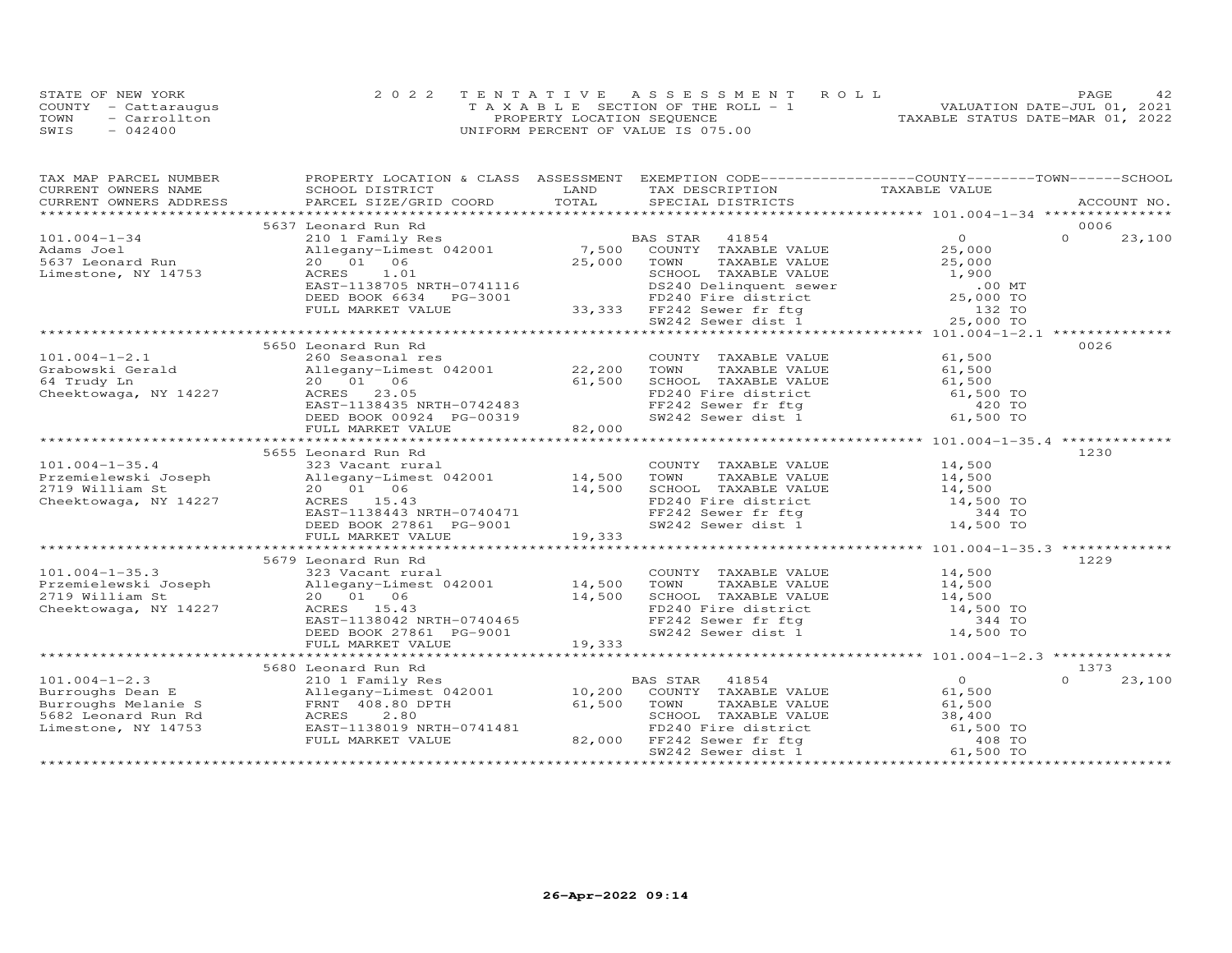|      | STATE OF NEW YORK    | 2022 TENTATIVE ASSESSMENT ROLL        | 43<br><b>PAGE</b>                |
|------|----------------------|---------------------------------------|----------------------------------|
|      | COUNTY - Cattaraugus | T A X A B L E SECTION OF THE ROLL - 1 | VALUATION DATE-JUL 01, 2021      |
| TOWN | - Carrollton         | PROPERTY LOCATION SEQUENCE            | TAXABLE STATUS DATE-MAR 01, 2022 |
| SWIS | $-042400$            | UNIFORM PERCENT OF VALUE IS 075.00    |                                  |

| TAX MAP PARCEL NUMBER                                                | PROPERTY LOCATION & CLASS ASSESSMENT EXEMPTION CODE----------------COUNTY-------TOWN------SCHOOL                                                                                                                                 |        |                                                                                                                                                                |                                              |      |
|----------------------------------------------------------------------|----------------------------------------------------------------------------------------------------------------------------------------------------------------------------------------------------------------------------------|--------|----------------------------------------------------------------------------------------------------------------------------------------------------------------|----------------------------------------------|------|
|                                                                      |                                                                                                                                                                                                                                  |        |                                                                                                                                                                |                                              |      |
|                                                                      | 5682 Leonard Run Rd                                                                                                                                                                                                              |        |                                                                                                                                                                |                                              | 1056 |
| $101.004 - 1 - 2.2$                                                  | 311 Res vac land                                                                                                                                                                                                                 |        | COUNTY TAXABLE VALUE                                                                                                                                           | 9,500                                        |      |
| Dixon Eugene E                                                       | Allegany-Limest 042001 9,500                                                                                                                                                                                                     |        | 9, 500<br>TOWN TAXABLE VALUE<br>SCHOOL TAXABLE VALUE<br>FD240 Fire district<br>FF242 Sewer fr ftg<br>SW242 Sewer dist 1<br>9, 500 TO<br>9, 500 TO<br>9, 500 TO |                                              |      |
| Mills Sheree L                                                       | 20  01  06                                                                                                                                                                                                                       | 9,500  |                                                                                                                                                                |                                              |      |
| First Shere B and the control of the SS29 Leonard Run Rd acres 19.00 |                                                                                                                                                                                                                                  |        |                                                                                                                                                                |                                              |      |
| Limestone, NY 14753                                                  | EAST-1138025 NRTH-0742482<br>DEED BOOK 3510 PG-8002                                                                                                                                                                              |        |                                                                                                                                                                |                                              |      |
|                                                                      |                                                                                                                                                                                                                                  |        |                                                                                                                                                                |                                              |      |
|                                                                      | FULL MARKET VALUE                                                                                                                                                                                                                | 12,667 |                                                                                                                                                                |                                              |      |
|                                                                      |                                                                                                                                                                                                                                  |        |                                                                                                                                                                |                                              |      |
|                                                                      | 5699 Leonard Run Rd                                                                                                                                                                                                              |        |                                                                                                                                                                |                                              | 1197 |
| $101.004 - 1 - 35.2$                                                 | 322 Rural vac>10                                                                                                                                                                                                                 |        | COUNTY TAXABLE VALUE 15,900                                                                                                                                    |                                              |      |
| Przemielewski Joseph                                                 | Allegany-Limest 042001 15,900                                                                                                                                                                                                    |        | TOWN                                                                                                                                                           | TAXABLE VALUE $15,900$                       |      |
| 2719 William St                                                      | 20  01  06<br>15,900                                                                                                                                                                                                             |        |                                                                                                                                                                |                                              |      |
| Cheektowaga, NY 14227                                                | ACRES 17.84                                                                                                                                                                                                                      |        |                                                                                                                                                                |                                              |      |
|                                                                      |                                                                                                                                                                                                                                  |        |                                                                                                                                                                |                                              |      |
|                                                                      | ACKES 17.84<br>EAST-1137583 NRTH-0740572<br>DEED BOOK 27861 PG-9001<br>NIJL MOOK 2755                                                                                                                                            |        | SCHOOL TAXABLE VALUE<br>FD240 Fire district<br>FF242 Sewer fr ftg<br>SW242 Sewer dist 1 15,900 TO<br>SW242 Sewer dist 1 15,900 TO                              |                                              |      |
|                                                                      | FULL MARKET VALUE                                                                                                                                                                                                                | 21,200 |                                                                                                                                                                |                                              |      |
|                                                                      |                                                                                                                                                                                                                                  |        |                                                                                                                                                                |                                              |      |
|                                                                      | 5705 Leonard Run Rd                                                                                                                                                                                                              |        |                                                                                                                                                                |                                              | 1236 |
|                                                                      | 5705 Leonard Run Rd<br>101.004-1-35.1 312 Vac w/imprv<br>Przemielewski Joseph              Allegany-Limest 042001               7,400 TOWN                                                                                       |        | COUNTY TAXABLE VALUE                                                                                                                                           | TAXABLE VALUE 17,800<br>TAXABLE VALUE 17,800 |      |
|                                                                      |                                                                                                                                                                                                                                  |        |                                                                                                                                                                |                                              |      |
|                                                                      |                                                                                                                                                                                                                                  |        |                                                                                                                                                                |                                              |      |
|                                                                      |                                                                                                                                                                                                                                  |        |                                                                                                                                                                |                                              |      |
|                                                                      |                                                                                                                                                                                                                                  |        |                                                                                                                                                                |                                              |      |
|                                                                      |                                                                                                                                                                                                                                  |        |                                                                                                                                                                |                                              |      |
|                                                                      |                                                                                                                                                                                                                                  |        |                                                                                                                                                                |                                              |      |
|                                                                      | 2719 Williams Strategy - Allegary - Limest 042001<br>2719 Williams Strategy - 2719 Williams Strategy - 2719 Williams Strategy - 2719 Williams Strategy - 2719 Williams Strategy - 2719 Williams Strategy - 2719 Williams Strateg |        |                                                                                                                                                                |                                              |      |
|                                                                      | 5728 Leonard Run Rd                                                                                                                                                                                                              |        |                                                                                                                                                                |                                              | 0166 |
| $101.004 - 1 - 1.1$                                                  | 323 Vacant rural                                                                                                                                                                                                                 |        | COUNTY TAXABLE VALUE<br>TOWN       TAXABLE VALUE                                                                                                               | $14,500$<br>$14,500$                         |      |
|                                                                      |                                                                                                                                                                                                                                  |        |                                                                                                                                                                |                                              |      |
|                                                                      |                                                                                                                                                                                                                                  |        | SCHOOL TAXABLE VALUE                                                                                                                                           | 14,500                                       |      |
|                                                                      |                                                                                                                                                                                                                                  |        |                                                                                                                                                                |                                              |      |
|                                                                      |                                                                                                                                                                                                                                  |        |                                                                                                                                                                |                                              |      |
|                                                                      |                                                                                                                                                                                                                                  |        |                                                                                                                                                                |                                              |      |
|                                                                      |                                                                                                                                                                                                                                  |        |                                                                                                                                                                |                                              |      |
|                                                                      | 5735 Leonard Run Rd                                                                                                                                                                                                              |        |                                                                                                                                                                |                                              | 0472 |
| $101.003 - 1 - 21$                                                   | 314 Rural vac<10                                                                                                                                                                                                                 |        | COUNTY TAXABLE VALUE                                                                                                                                           | 7,700                                        |      |
| Przemielewski Joseph                                                 | Allegany-Limest 042001 7,700                                                                                                                                                                                                     |        |                                                                                                                                                                |                                              |      |
| 2719 Williams St                                                     | 26 01 06                                                                                                                                                                                                                         | 7,700  | TOWN TAXABLE VALUE 7,700<br>SCHOOL TAXABLE VALUE 7,700<br>FD240 Fire district 7,700<br>FF242 Sewer fr ftg 132 TO<br>SW242 Sewer dist 1 7,700 TO                |                                              |      |
| Cheektowaga, NY 14227                                                | FRNT 132.00 DPTH 305.00                                                                                                                                                                                                          |        |                                                                                                                                                                |                                              |      |
|                                                                      | EAST-1137185 NRTH-0741246                                                                                                                                                                                                        |        |                                                                                                                                                                |                                              |      |
|                                                                      | DEED BOOK 19746 PG-5001                                                                                                                                                                                                          |        |                                                                                                                                                                |                                              |      |
|                                                                      | FULL MARKET VALUE                                                                                                                                                                                                                | 10,267 |                                                                                                                                                                |                                              |      |
|                                                                      |                                                                                                                                                                                                                                  |        |                                                                                                                                                                |                                              |      |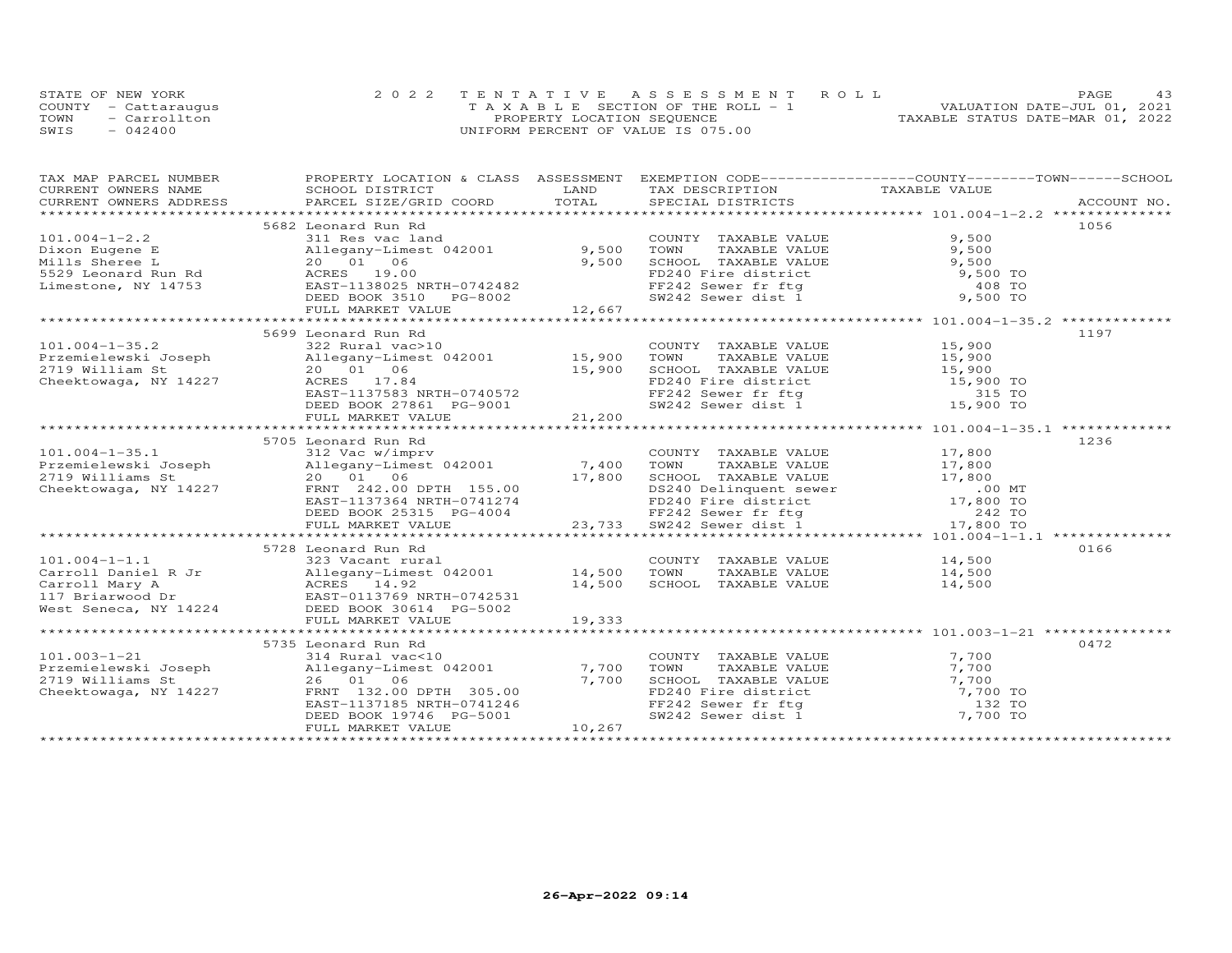|      | STATE OF NEW YORK    | 2022 TENTATIVE ASSESSMENT ROLL                 | 44<br>PAGE                       |
|------|----------------------|------------------------------------------------|----------------------------------|
|      | COUNTY - Cattaraugus | $T A X A B I E S E C T I ON OF THE RO I J = 1$ | VALUATION DATE-JUL 01, 2021      |
| TOWN | - Carrollton         | PROPERTY LOCATION SEQUENCE                     | TAXABLE STATUS DATE-MAR 01, 2022 |
| SWIS | $-042400$            | UNIFORM PERCENT OF VALUE IS 075.00             |                                  |

| TAX MAP PARCEL NUMBER<br>CURRENT OWNERS NAME | PROPERTY LOCATION & CLASS ASSESSMENT<br>SCHOOL DISTRICT                                                                                                                                                                               | LAND    | EXEMPTION CODE-----------------COUNTY-------TOWN------SCHOOL<br>TAX DESCRIPTION                                                 | TAXABLE VALUE                                    |                    |
|----------------------------------------------|---------------------------------------------------------------------------------------------------------------------------------------------------------------------------------------------------------------------------------------|---------|---------------------------------------------------------------------------------------------------------------------------------|--------------------------------------------------|--------------------|
|                                              |                                                                                                                                                                                                                                       |         |                                                                                                                                 |                                                  |                    |
|                                              | .CURRENT OWNERS ADDRESS PARCEL SIZE/GRID COORD TOTAL SPECIAL DISTRICTS ACCOUNT NO ACCOUNT NO ACCOUNT NO ACCOUNT                                                                                                                       |         |                                                                                                                                 |                                                  |                    |
|                                              | 5736 Leonard Run Rd                                                                                                                                                                                                                   |         |                                                                                                                                 |                                                  | 1369               |
| $101.004 - 1 - 1.2$                          | 270 Mfg housing                                                                                                                                                                                                                       |         | COUNTY TAXABLE VALUE 13,100                                                                                                     |                                                  |                    |
|                                              | Allegany-Limest 042001 11,600                                                                                                                                                                                                         |         | TOWN<br>TAXABLE VALUE                                                                                                           |                                                  |                    |
|                                              |                                                                                                                                                                                                                                       | 13,100  | SCHOOL TAXABLE VALUE                                                                                                            | 13,100<br>13,100                                 |                    |
|                                              |                                                                                                                                                                                                                                       |         |                                                                                                                                 |                                                  |                    |
|                                              | Carroll, Jr. Daniel R.<br>Carroll Mary A.<br>117 Briarwood Drive<br>Nest Seneca, NY 14224<br>20210 DEED BOOK 20210 PG-8016<br>20210 DEED BOOK 20210 PG-8016                                                                           |         |                                                                                                                                 |                                                  |                    |
|                                              | FULL MARKET VALUE                                                                                                                                                                                                                     | 17,467  |                                                                                                                                 |                                                  |                    |
|                                              |                                                                                                                                                                                                                                       |         |                                                                                                                                 |                                                  |                    |
|                                              | 5736 Leonard Run Rd                                                                                                                                                                                                                   |         |                                                                                                                                 |                                                  | 1369               |
| $101.004 - 1 - 1.3$                          | 311 Res vac land                                                                                                                                                                                                                      |         | COUNTY TAXABLE VALUE 10,700                                                                                                     |                                                  |                    |
|                                              |                                                                                                                                                                                                                                       |         |                                                                                                                                 | TAXABLE VALUE 10,700                             |                    |
|                                              | Eidson Jessee<br>Sales and Allegany-Limest 042001 10,700 TOWN<br>S744 Leonard Run Road ACRES 10.53 10,700 SCHOO!<br>Limestone, NY 14753 EAST-1137387 NRTH-0742824<br>DEED BOOK 20210 PG-8014                                          |         | SCHOOL TAXABLE VALUE                                                                                                            | 10,700                                           |                    |
|                                              |                                                                                                                                                                                                                                       |         |                                                                                                                                 |                                                  |                    |
|                                              |                                                                                                                                                                                                                                       |         |                                                                                                                                 |                                                  |                    |
|                                              | FULL MARKET VALUE                                                                                                                                                                                                                     | 14,267  |                                                                                                                                 |                                                  |                    |
|                                              |                                                                                                                                                                                                                                       |         |                                                                                                                                 |                                                  |                    |
|                                              | Extepp Karl P<br>PO Box 63<br>Limestone, NY 14753<br>COUNT<br>COUNT<br>28,700<br>COUNT<br>28,700<br>COUNT<br>28,700<br>COUNT<br>28,700<br>COUNT<br>28,700<br>COUNT<br>28,700<br>COUNT<br>28,700<br>COUNT<br>28,700<br>COUNT<br>28,700 |         |                                                                                                                                 |                                                  | 0471               |
|                                              |                                                                                                                                                                                                                                       |         | COUNTY TAXABLE VALUE                                                                                                            | TAXABLE VALUE $28,700$<br>TAXABLE VALUE $28,700$ |                    |
|                                              |                                                                                                                                                                                                                                       |         |                                                                                                                                 |                                                  |                    |
|                                              |                                                                                                                                                                                                                                       |         |                                                                                                                                 |                                                  |                    |
|                                              |                                                                                                                                                                                                                                       |         | 28,700 SCHOOL TAXABLE VALUE 28,700<br>FD240 Fire district 28,700 TO<br>FF242 Sewer fr ftg 70 TO<br>SW242 Sewer dist 1 28,700 TO |                                                  |                    |
|                                              | EAST-1137219 NRTH-0741587<br>DEED BOOK 18500 PG-8001                                                                                                                                                                                  |         |                                                                                                                                 |                                                  |                    |
|                                              |                                                                                                                                                                                                                                       |         |                                                                                                                                 |                                                  |                    |
|                                              | FULL MARKET VALUE                                                                                                                                                                                                                     | 38,267  | *********************************** 101.063-1-22 **                                                                             |                                                  |                    |
|                                              |                                                                                                                                                                                                                                       |         |                                                                                                                                 |                                                  |                    |
|                                              | 5743 Leonard Run Rd                                                                                                                                                                                                                   |         |                                                                                                                                 |                                                  | 0320               |
| $101.063 - 1 - 22$                           | 260 Seasonal res                                                                                                                                                                                                                      |         | COUNTY TAXABLE VALUE                                                                                                            | 84,000                                           |                    |
|                                              | Przemielewski Joseph E.<br>2719 William Street 26 01 06 84,000<br>Cheektowaga, NY 14227 Ff 132.00<br>ACRES 1.49                                                                                                                       |         | TOWN<br>TAXABLE VALUE                                                                                                           | 84,000                                           |                    |
|                                              |                                                                                                                                                                                                                                       |         |                                                                                                                                 |                                                  |                    |
|                                              |                                                                                                                                                                                                                                       |         | SCHOOL TAXABLE VALUE $84,000$<br>FD240 Fire district $84,000$ TO<br>FF242 Sewer fr ftg 132 TO                                   |                                                  |                    |
|                                              | EAST-1137058 NRTH-0741177                                                                                                                                                                                                             |         |                                                                                                                                 |                                                  |                    |
|                                              | DEED BOOK 30506 PG-6001                                                                                                                                                                                                               |         |                                                                                                                                 |                                                  |                    |
|                                              | FULL MARKET VALUE                                                                                                                                                                                                                     | 112,000 |                                                                                                                                 |                                                  |                    |
|                                              |                                                                                                                                                                                                                                       |         |                                                                                                                                 |                                                  |                    |
|                                              | 5759 Leonard Run Rd                                                                                                                                                                                                                   |         |                                                                                                                                 |                                                  | 0242               |
| $101.063 - 1 - 24$                           | 210 1 Family Res<br>Allegany-Limest 042001 (26 01 06 1995) 9,000 COUNTY TAXABLE VALUE<br>26 01 06 183,500 TOWN TAXABLE VALUE                                                                                                          |         |                                                                                                                                 | $\overline{0}$                                   | $\Omega$<br>23,100 |
| Smith Patrick J                              |                                                                                                                                                                                                                                       |         |                                                                                                                                 | 83,500                                           |                    |
| 5759 Leonard Run                             |                                                                                                                                                                                                                                       |         | TAXABLE VALUE                                                                                                                   | 83,500                                           |                    |
| Limestone, NY 14753                          | Ff 247.00                                                                                                                                                                                                                             |         |                                                                                                                                 |                                                  |                    |
|                                              | ACRES<br>1.93 BANK 017                                                                                                                                                                                                                |         | SCHOOL TAXABLE VALUE 60,400<br>FD240 Fire district 83,500 TO<br>FF242 Sewer fr ftg 247 TO<br>SW242 Sewer dist 1 83,500 TO       |                                                  |                    |
|                                              | EAST-1136884 NRTH-0741277                                                                                                                                                                                                             |         |                                                                                                                                 |                                                  |                    |
|                                              | DEED BOOK 13332 PG-3001                                                                                                                                                                                                               |         |                                                                                                                                 |                                                  |                    |
|                                              | FULL MARKET VALUE                                                                                                                                                                                                                     | 111,333 |                                                                                                                                 |                                                  |                    |
|                                              |                                                                                                                                                                                                                                       |         |                                                                                                                                 |                                                  |                    |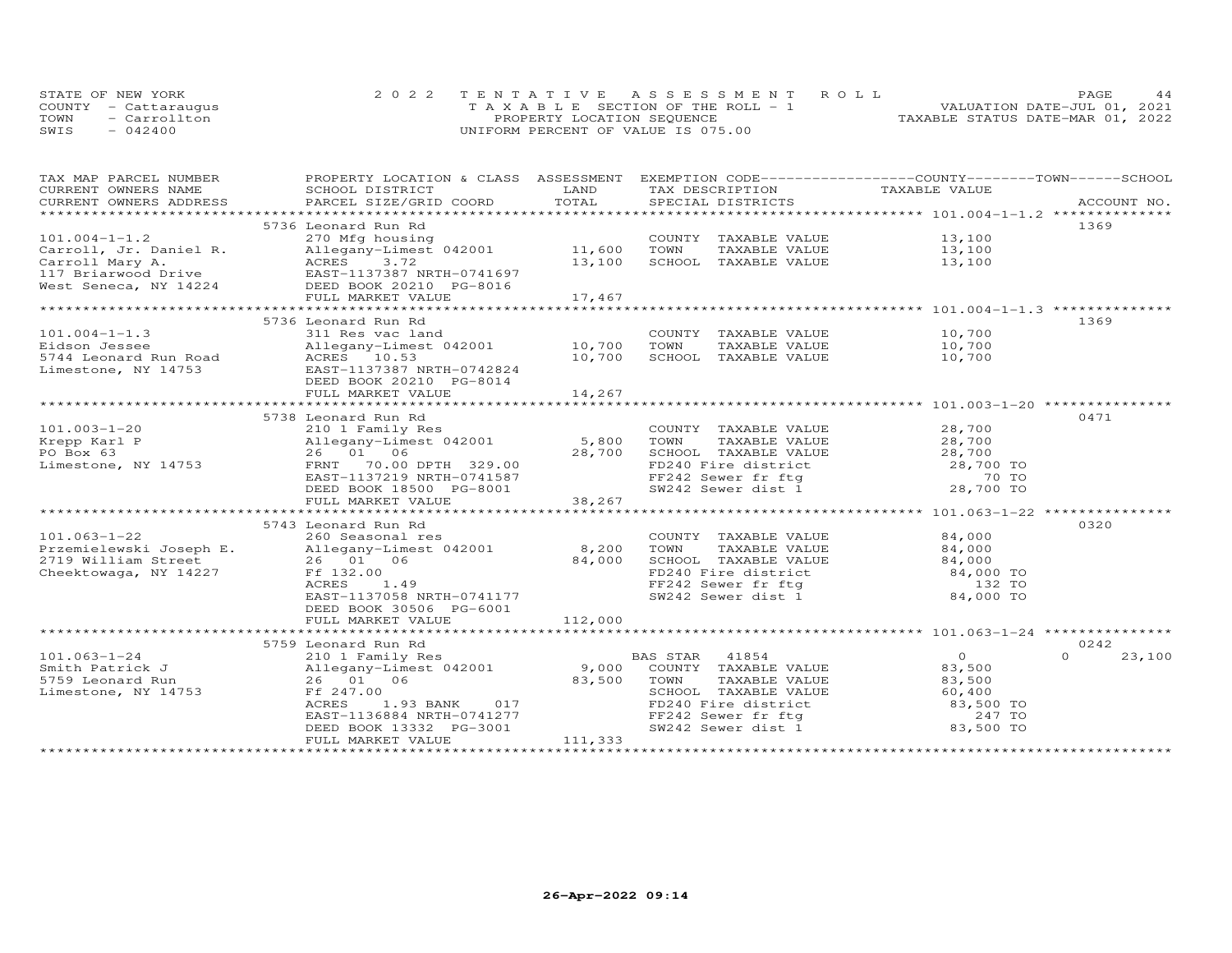|      | STATE OF NEW YORK    | 2022 TENTATIVE ASSESSMENT ROLL     | 4.5<br>PAGE.                     |
|------|----------------------|------------------------------------|----------------------------------|
|      | COUNTY - Cattaraugus | TAXABLE SECTION OF THE ROLL - 1    | VALUATION DATE-JUL 01, 2021      |
| TOWN | - Carrollton         | PROPERTY LOCATION SEQUENCE         | TAXABLE STATUS DATE-MAR 01, 2022 |
| SWIS | $-042400$            | UNIFORM PERCENT OF VALUE IS 075.00 |                                  |

| TAX MAP PARCEL NUMBER                   | PROPERTY LOCATION & CLASS ASSESSMENT EXEMPTION CODE----------------COUNTY-------TOWN-----SCHOOL                                                                                                                                                    |                                                                                                                                                                  |                      |                                                                                                                                                             |          |                    |
|-----------------------------------------|----------------------------------------------------------------------------------------------------------------------------------------------------------------------------------------------------------------------------------------------------|------------------------------------------------------------------------------------------------------------------------------------------------------------------|----------------------|-------------------------------------------------------------------------------------------------------------------------------------------------------------|----------|--------------------|
| CURRENT OWNERS NAME                     | SCHOOL DISTRICT                                                                                                                                                                                                                                    | LAND<br>TAX DESCRIPTION                                                                                                                                          |                      | TAXABLE VALUE                                                                                                                                               |          |                    |
| CURRENT OWNERS ADDRESS                  | .CURRENT OWNERS ADDRESS PARCEL SIZE/GRID COORD TOTAL SPECIAL DISTRICTS (ACCOUNT NO ACCOUNT NO ARCOUNT NO ARRENT                                                                                                                                    |                                                                                                                                                                  |                      |                                                                                                                                                             |          |                    |
|                                         |                                                                                                                                                                                                                                                    |                                                                                                                                                                  |                      |                                                                                                                                                             |          |                    |
|                                         | 5780 Leonard Run Rd                                                                                                                                                                                                                                |                                                                                                                                                                  |                      |                                                                                                                                                             |          | 1111               |
| $101.063 - 1 - 37$                      | 210 1 Family Res                                                                                                                                                                                                                                   |                                                                                                                                                                  | COUNTY TAXABLE VALUE | 78,000                                                                                                                                                      |          |                    |
| Sandy John                              | Allegany-Limest 042001 8,500                                                                                                                                                                                                                       | TOWN                                                                                                                                                             | TAXABLE VALUE        | 78,000                                                                                                                                                      |          |                    |
| 5780 Leonard Run Rd                     | 26 01 06                                                                                                                                                                                                                                           | 78,000                                                                                                                                                           | SCHOOL TAXABLE VALUE | 78,000                                                                                                                                                      |          |                    |
| Limestone, NY 14753                     | FRNT 434.00 DPTH                                                                                                                                                                                                                                   |                                                                                                                                                                  |                      | SCHOOL TAXABLE VALUE 78,000<br>DS240 Delinquent sewer 0.00 MT<br>FD240 Fire district 78,000 TO<br>FF242 Sewer fr ftg 434 TO<br>SW242 Sewer dist 1 78,000 TO |          |                    |
|                                         | ACRES 1.65                                                                                                                                                                                                                                         |                                                                                                                                                                  |                      |                                                                                                                                                             |          |                    |
|                                         | EAST-1136794 NRTH-0741635                                                                                                                                                                                                                          |                                                                                                                                                                  |                      |                                                                                                                                                             |          |                    |
|                                         | DEED BOOK 17928 PG-5006                                                                                                                                                                                                                            |                                                                                                                                                                  |                      |                                                                                                                                                             |          |                    |
|                                         | FULL MARKET VALUE                                                                                                                                                                                                                                  | 104,000                                                                                                                                                          |                      |                                                                                                                                                             |          |                    |
|                                         |                                                                                                                                                                                                                                                    |                                                                                                                                                                  |                      |                                                                                                                                                             |          | 0271               |
|                                         | 5783 Leonard Run Rd                                                                                                                                                                                                                                |                                                                                                                                                                  |                      | ENH STAR 41834 0<br>THE MAD CT 41121 9,240                                                                                                                  | $\Omega$ |                    |
| $101.063 - 1 - 25$                      |                                                                                                                                                                                                                                                    |                                                                                                                                                                  |                      |                                                                                                                                                             |          | 57,670<br>$\Omega$ |
| Cochran James S                         | Allegany-Limest 042<br>26 01 06<br>FRNT 396.00 DPTH                                                                                                                                                                                                |                                                                                                                                                                  |                      |                                                                                                                                                             | 9,240    |                    |
| Cochran Rhonda L                        |                                                                                                                                                                                                                                                    |                                                                                                                                                                  |                      | 75,260<br>75,260                                                                                                                                            |          |                    |
| 7583 Leonard Run<br>Limestone, NY 14753 |                                                                                                                                                                                                                                                    | 84,500 COUNTY TAXABLE VALUE<br>TOWN TAXABLE VALUE<br>SCHOOL TAXABLE VALUE                                                                                        |                      |                                                                                                                                                             |          |                    |
|                                         |                                                                                                                                                                                                                                                    |                                                                                                                                                                  |                      |                                                                                                                                                             |          |                    |
|                                         |                                                                                                                                                                                                                                                    |                                                                                                                                                                  |                      |                                                                                                                                                             |          |                    |
|                                         |                                                                                                                                                                                                                                                    |                                                                                                                                                                  |                      |                                                                                                                                                             |          |                    |
|                                         | ACRES 2.99<br>EAST-1136559 NRTH-0741362<br>DEED BOOK 27828 PG-3001<br>DEED BOOK 27828 PG-3001<br>TEPS 240 Fire district 84,500 TO<br>FE242 Sever dist 1<br>TULL MARKET VALUE<br>TULL MARKET VALUE<br>TULL MARKET VALUE<br>TULL MARKET VALUE<br>TUL |                                                                                                                                                                  |                      |                                                                                                                                                             |          |                    |
|                                         | 5790 Leonard Run Rd                                                                                                                                                                                                                                |                                                                                                                                                                  |                      |                                                                                                                                                             |          | 0266               |
| $101.063 - 1 - 21$                      |                                                                                                                                                                                                                                                    | VET COM CT 41131                                                                                                                                                 |                      | 12,375                                                                                                                                                      | 12,375   | $\overline{0}$     |
| Kessel Ronald D                         |                                                                                                                                                                                                                                                    |                                                                                                                                                                  |                      | $\overline{0}$                                                                                                                                              | $\Omega$ | 49,500             |
|                                         |                                                                                                                                                                                                                                                    | 49,500 COUNTY TAXABLE VALUE                                                                                                                                      |                      | 37,125                                                                                                                                                      |          |                    |
| Limestone, NY 14753                     |                                                                                                                                                                                                                                                    |                                                                                                                                                                  |                      |                                                                                                                                                             |          |                    |
|                                         | EAST-1136458 NRTH-0741668                                                                                                                                                                                                                          |                                                                                                                                                                  |                      |                                                                                                                                                             |          |                    |
|                                         | DEED BOOK 717<br>PG-00922                                                                                                                                                                                                                          |                                                                                                                                                                  |                      |                                                                                                                                                             |          |                    |
|                                         | FULL MARKET VALUE                                                                                                                                                                                                                                  |                                                                                                                                                                  |                      |                                                                                                                                                             |          |                    |
|                                         |                                                                                                                                                                                                                                                    | 1992<br>EXABLE VALUE 37,125<br>668 SCHOOL TAXABLE VALUE 37,125<br>922 FD240 Fire district 49,500 TO<br>66,000 FF242 Sewer fr ftg 190 TO<br>90 SW242 Sewer dist 1 |                      |                                                                                                                                                             |          |                    |
|                                         |                                                                                                                                                                                                                                                    |                                                                                                                                                                  |                      |                                                                                                                                                             |          |                    |
|                                         | 5801 Leonard Run Rd                                                                                                                                                                                                                                |                                                                                                                                                                  |                      |                                                                                                                                                             |          | 0099               |
| $101.063 - 1 - 26$                      | 210 1 Family Res                                                                                                                                                                                                                                   |                                                                                                                                                                  | COUNTY TAXABLE VALUE | 64,000                                                                                                                                                      |          |                    |
|                                         |                                                                                                                                                                                                                                                    | TOWN                                                                                                                                                             | TAXABLE VALUE        | 64,000                                                                                                                                                      |          |                    |
|                                         | Griesbaum Kelsie R. (1992) 210 and 26 01 06<br>5801 Leonard Run Road (26 01 06 64,000                                                                                                                                                              |                                                                                                                                                                  |                      | SCHOOL TAXABLE VALUE 64,000                                                                                                                                 |          |                    |
| Limestone, NY 14753                     | FRNT 100.00 DPTH 330.00                                                                                                                                                                                                                            |                                                                                                                                                                  |                      |                                                                                                                                                             |          |                    |
|                                         | 084<br>BANK                                                                                                                                                                                                                                        |                                                                                                                                                                  |                      | FD240 Fire district 64,000 TO<br>FF242 Sewer fr ftg 100 TO<br>SW242 Sewer dist 1 64,000 TO                                                                  |          |                    |
|                                         | EAST-1136250 NRTH-0741411                                                                                                                                                                                                                          |                                                                                                                                                                  |                      |                                                                                                                                                             |          |                    |
|                                         | DEED BOOK 26411 PG-9001                                                                                                                                                                                                                            |                                                                                                                                                                  |                      |                                                                                                                                                             |          |                    |
|                                         | FULL MARKET VALUE                                                                                                                                                                                                                                  | 85,333                                                                                                                                                           |                      |                                                                                                                                                             |          |                    |
|                                         |                                                                                                                                                                                                                                                    |                                                                                                                                                                  |                      |                                                                                                                                                             |          |                    |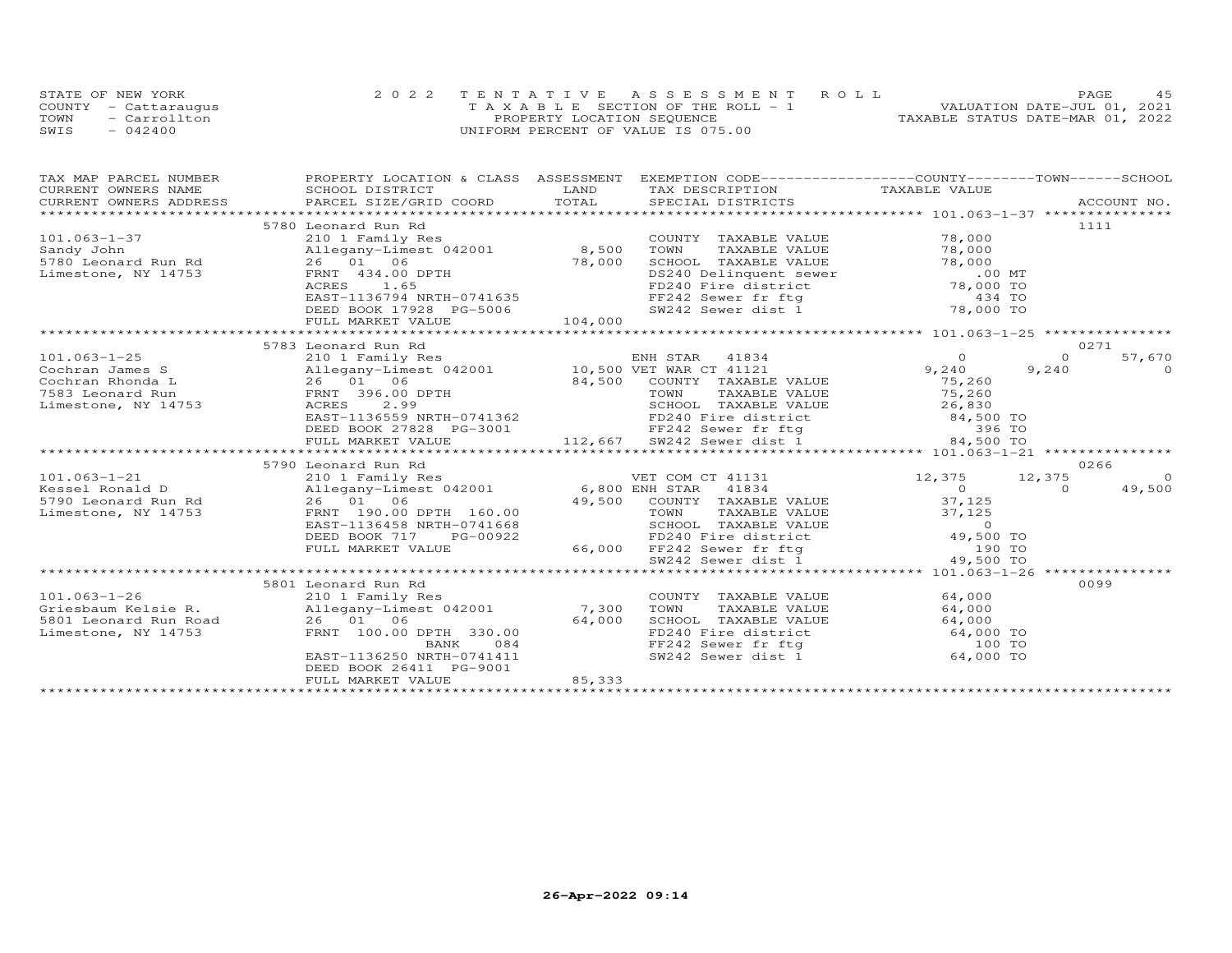| STATE OF NEW YORK    | 2022 TENTATIVE ASSESSMENT ROLL        |                            |  |                                  | <b>PAGE</b>                 | 46 |
|----------------------|---------------------------------------|----------------------------|--|----------------------------------|-----------------------------|----|
| COUNTY - Cattaraugus | T A X A B L E SECTION OF THE ROLL - 1 |                            |  |                                  | VALUATION DATE-JUL 01, 2021 |    |
| TOWN<br>- Carrollton |                                       | PROPERTY LOCATION SEQUENCE |  | TAXABLE STATUS DATE-MAR 01, 2022 |                             |    |
| $-042400$<br>SWIS    | UNIFORM PERCENT OF VALUE IS 075.00    |                            |  |                                  |                             |    |

| TAX MAP PARCEL NUMBER                                         |                                                                                                                                                                                                                                |                                                                                                                                                                                                                                                                                                                                                                                                                                                                                                                                    | PROPERTY LOCATION & CLASS ASSESSMENT EXEMPTION CODE----------------COUNTY-------TOWN------SCHOOL |
|---------------------------------------------------------------|--------------------------------------------------------------------------------------------------------------------------------------------------------------------------------------------------------------------------------|------------------------------------------------------------------------------------------------------------------------------------------------------------------------------------------------------------------------------------------------------------------------------------------------------------------------------------------------------------------------------------------------------------------------------------------------------------------------------------------------------------------------------------|--------------------------------------------------------------------------------------------------|
|                                                               |                                                                                                                                                                                                                                |                                                                                                                                                                                                                                                                                                                                                                                                                                                                                                                                    |                                                                                                  |
|                                                               |                                                                                                                                                                                                                                |                                                                                                                                                                                                                                                                                                                                                                                                                                                                                                                                    |                                                                                                  |
|                                                               |                                                                                                                                                                                                                                |                                                                                                                                                                                                                                                                                                                                                                                                                                                                                                                                    |                                                                                                  |
|                                                               | 5802 Leonard Run Rd                                                                                                                                                                                                            |                                                                                                                                                                                                                                                                                                                                                                                                                                                                                                                                    | 0523<br>$\overline{0}$                                                                           |
| $101.063 - 1 - 20$                                            | 210 1 Family Res<br>Allegany-Limest 042001 6,800                                                                                                                                                                               | BAS STAR 41854                                                                                                                                                                                                                                                                                                                                                                                                                                                                                                                     | $\Omega$<br>23,100                                                                               |
|                                                               |                                                                                                                                                                                                                                |                                                                                                                                                                                                                                                                                                                                                                                                                                                                                                                                    |                                                                                                  |
| Robar Stephen F<br>Robar Kelly Davin J<br>5802 Leonard Run Rd | 26 01 06                                                                                                                                                                                                                       | COUNTY TAXABLE VALUE 84,000<br>TOWN TAXABLE VALUE 84,000<br>SCHOOL TAXABLE VALUE 60,900<br>84,000                                                                                                                                                                                                                                                                                                                                                                                                                                  |                                                                                                  |
|                                                               | FRNT 205.00 DPTH 152.00                                                                                                                                                                                                        |                                                                                                                                                                                                                                                                                                                                                                                                                                                                                                                                    |                                                                                                  |
| Limestone, NY 14753                                           | 017<br>BANK                                                                                                                                                                                                                    |                                                                                                                                                                                                                                                                                                                                                                                                                                                                                                                                    |                                                                                                  |
|                                                               | EAST-1136266 NRTH-0741682                                                                                                                                                                                                      |                                                                                                                                                                                                                                                                                                                                                                                                                                                                                                                                    |                                                                                                  |
|                                                               | DEED BOOK 11119 PG-7001                                                                                                                                                                                                        | EXERICAT MARKER VALUE 34,000<br>FD240 Fire district 60,900<br>FD240 Fire district 84,000 TO<br>FF242 Sewer fr ftg 140 TO<br>SW242 Sewer dist 1 34,000 TO<br>112,000                                                                                                                                                                                                                                                                                                                                                                |                                                                                                  |
|                                                               | FULL MARKET VALUE                                                                                                                                                                                                              | *******************                                                                                                                                                                                                                                                                                                                                                                                                                                                                                                                | ********************* 101.063-1-27 ***************                                               |
|                                                               | 5811 Leonard Run Rd                                                                                                                                                                                                            |                                                                                                                                                                                                                                                                                                                                                                                                                                                                                                                                    | 0105                                                                                             |
| $101.063 - 1 - 27$                                            |                                                                                                                                                                                                                                |                                                                                                                                                                                                                                                                                                                                                                                                                                                                                                                                    |                                                                                                  |
|                                                               | 311 Res vac land                                                                                                                                                                                                               | COUNTY TAXABLE VALUE<br>TAXABLE VALUE                                                                                                                                                                                                                                                                                                                                                                                                                                                                                              | 7,500                                                                                            |
|                                                               |                                                                                                                                                                                                                                |                                                                                                                                                                                                                                                                                                                                                                                                                                                                                                                                    | 7,500                                                                                            |
|                                                               |                                                                                                                                                                                                                                |                                                                                                                                                                                                                                                                                                                                                                                                                                                                                                                                    |                                                                                                  |
|                                                               | x 2911 and 2001<br>Anna Debahiste 26 01 06 7,500 COWN<br>Anna Debahiste 26 01 06 7,500 SCHOO<br>PO Box 2973 Ff 132.00 FD240<br>Silverthorne, CO 804998 ACRES 1.01 FF242                                                        |                                                                                                                                                                                                                                                                                                                                                                                                                                                                                                                                    |                                                                                                  |
|                                                               | EAST-1136137 NRTH-0741413                                                                                                                                                                                                      | SCHOOL TAXABLE VALUE 7,500<br>FD240 Fire district 7,500 TO<br>FF242 Sewer fr ftg 132 TO<br>SW242 Sewer dist 1 7,500 TO                                                                                                                                                                                                                                                                                                                                                                                                             |                                                                                                  |
|                                                               | DEED BOOK 638                                                                                                                                                                                                                  |                                                                                                                                                                                                                                                                                                                                                                                                                                                                                                                                    |                                                                                                  |
|                                                               | PG-00078<br>FULL MARKET VALUE                                                                                                                                                                                                  | 10,000                                                                                                                                                                                                                                                                                                                                                                                                                                                                                                                             |                                                                                                  |
|                                                               |                                                                                                                                                                                                                                |                                                                                                                                                                                                                                                                                                                                                                                                                                                                                                                                    |                                                                                                  |
|                                                               |                                                                                                                                                                                                                                |                                                                                                                                                                                                                                                                                                                                                                                                                                                                                                                                    | 0211                                                                                             |
|                                                               | Notice the Christina and the Christina and the Magnus of the Magnus and the Magnus and the Magnus and the Magnus and the Magnus of the Magnus of the Magnus of the Magnus of the Magnus of the Magnus of the Magnus of the Mag | AGED C/T/S 41800                                                                                                                                                                                                                                                                                                                                                                                                                                                                                                                   | 25,650<br>25,650<br>25,650                                                                       |
|                                                               |                                                                                                                                                                                                                                |                                                                                                                                                                                                                                                                                                                                                                                                                                                                                                                                    | $\overline{0}$<br>$\Omega$<br>25,650                                                             |
|                                                               |                                                                                                                                                                                                                                | 51,300 COUNTY TAXABLE VALUE 25,650                                                                                                                                                                                                                                                                                                                                                                                                                                                                                                 |                                                                                                  |
|                                                               |                                                                                                                                                                                                                                |                                                                                                                                                                                                                                                                                                                                                                                                                                                                                                                                    |                                                                                                  |
|                                                               | EAST-1136118 NRTH-0741688                                                                                                                                                                                                      |                                                                                                                                                                                                                                                                                                                                                                                                                                                                                                                                    |                                                                                                  |
|                                                               | DEED BOOK 00788 PG-00934                                                                                                                                                                                                       |                                                                                                                                                                                                                                                                                                                                                                                                                                                                                                                                    |                                                                                                  |
|                                                               | FULL MARKET VALUE                                                                                                                                                                                                              |                                                                                                                                                                                                                                                                                                                                                                                                                                                                                                                                    |                                                                                                  |
|                                                               |                                                                                                                                                                                                                                | 130.00 $TONN$ TAXABLE VALUE 25,650<br>9741688 SCHOOL TAXABLE VALUE 25,650<br>5-00934 FD240 Fire district 51,300 TO<br>68,400 FF242 Sewer dist                                                                                                                                                                                                                                                                                                                                                                                      |                                                                                                  |
|                                                               |                                                                                                                                                                                                                                |                                                                                                                                                                                                                                                                                                                                                                                                                                                                                                                                    |                                                                                                  |
|                                                               |                                                                                                                                                                                                                                |                                                                                                                                                                                                                                                                                                                                                                                                                                                                                                                                    | 0345                                                                                             |
|                                                               |                                                                                                                                                                                                                                |                                                                                                                                                                                                                                                                                                                                                                                                                                                                                                                                    | $\overline{O}$<br>$\Omega$<br>23,100                                                             |
|                                                               |                                                                                                                                                                                                                                |                                                                                                                                                                                                                                                                                                                                                                                                                                                                                                                                    | 38,500                                                                                           |
|                                                               |                                                                                                                                                                                                                                |                                                                                                                                                                                                                                                                                                                                                                                                                                                                                                                                    | 38,500                                                                                           |
|                                                               |                                                                                                                                                                                                                                |                                                                                                                                                                                                                                                                                                                                                                                                                                                                                                                                    |                                                                                                  |
| Limestone, NY 14753                                           | ACRES<br>0.41                                                                                                                                                                                                                  | ${\small \begin{tabular}{lcccc} 101.063-1-18 & 5820\text{ Leonard Run Rd} & 5820\text{ Leonard Run Rd} \\ \text{Spy Tame M} & 2101\text{ Family Res} & 5,200\text{ COUNTY TAXABLE VALUE} \\ \text{Spy Tame M} & 26 & 1063-1\text{CUNT} \\ \text{PQ Box 303} & 26 & 1066-1\text{CUNT} \\ \text{PQ Box 303} & 5,200\text{ DUMN} & 38,500\text{ TOWN} \\ \text{Limesstone, NY 14753} & 41854\text{CAL$<br>SCHOOL TAXABLE VALUE $15,400$<br>FD240 Fire district 38,500 TO<br>FF242 Sewer fr ftg 150 TO<br>SW242 Sewer dist 1 38,500 TO |                                                                                                  |
|                                                               | EAST-1136001 NRTH-0741690                                                                                                                                                                                                      |                                                                                                                                                                                                                                                                                                                                                                                                                                                                                                                                    |                                                                                                  |
|                                                               |                                                                                                                                                                                                                                |                                                                                                                                                                                                                                                                                                                                                                                                                                                                                                                                    |                                                                                                  |
|                                                               | DEED BOOK 12294 PG-6001<br>FULL MARKET VALUE 51,33<br>FULL MARKET VALUE                                                                                                                                                        | 51,333                                                                                                                                                                                                                                                                                                                                                                                                                                                                                                                             |                                                                                                  |
|                                                               |                                                                                                                                                                                                                                |                                                                                                                                                                                                                                                                                                                                                                                                                                                                                                                                    |                                                                                                  |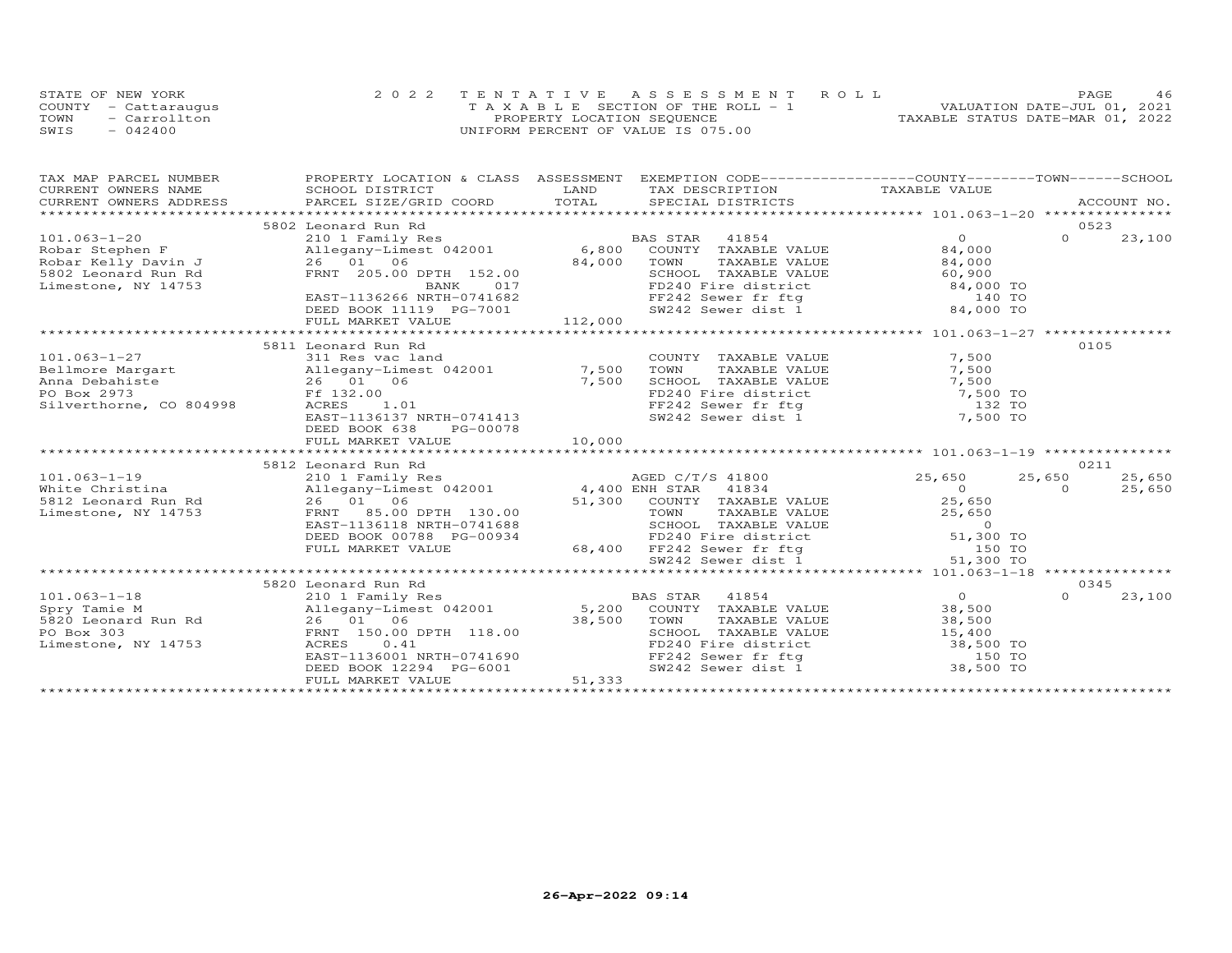| STATE OF NEW YORK    | 2022 TENTATIVE ASSESSMENT ROLL        |  |                                  | PAGE.                       |  |
|----------------------|---------------------------------------|--|----------------------------------|-----------------------------|--|
| COUNTY - Cattaraugus | T A X A B L E SECTION OF THE ROLL - 1 |  |                                  | VALUATION DATE-JUL 01, 2021 |  |
| TOWN<br>- Carrollton | PROPERTY LOCATION SEQUENCE            |  | TAXABLE STATUS DATE-MAR 01, 2022 |                             |  |
| $-042400$<br>SWIS    | UNIFORM PERCENT OF VALUE IS 075.00    |  |                                  |                             |  |

| TAX MAP PARCEL NUMBER                 | PROPERTY LOCATION & CLASS ASSESSMENT EXEMPTION CODE----------------COUNTY-------TOWN------SCHOOL                                                                                                                                             |       |                                                                                                                                             |                           |          |                |
|---------------------------------------|----------------------------------------------------------------------------------------------------------------------------------------------------------------------------------------------------------------------------------------------|-------|---------------------------------------------------------------------------------------------------------------------------------------------|---------------------------|----------|----------------|
|                                       |                                                                                                                                                                                                                                              |       |                                                                                                                                             |                           |          |                |
|                                       |                                                                                                                                                                                                                                              |       |                                                                                                                                             |                           |          |                |
|                                       |                                                                                                                                                                                                                                              |       |                                                                                                                                             |                           |          |                |
|                                       | 5821 Leonard Run Rd                                                                                                                                                                                                                          |       |                                                                                                                                             |                           | $\Omega$ | 0144           |
| $101.063 - 1 - 28$<br>Bennett Tammy J | 270 Mfg housing                                                                                                                                                                                                                              |       |                                                                                                                                             | 0<br>$42,700$<br>$42,700$ |          | 23,100         |
| 5821 Leonard Run Rd                   | Allegany-Limest 042001<br>26 01 06                                                                                                                                                                                                           |       | TAXABLE VALUE                                                                                                                               |                           |          |                |
| Limestone, NY 14753                   | Ff 132.00                                                                                                                                                                                                                                    |       | BAS STAR 41854<br>7,500 COUNTY TAXABLE VALUE<br>42,700 TOWN TAXABLE VALUE<br>SCHOOL TAXABLE VALUE                                           | 19,600                    |          |                |
|                                       | F1 132.000<br>ACRES 1.01<br>EAST-1136006 NRTH-0741427                                                                                                                                                                                        |       |                                                                                                                                             |                           |          |                |
|                                       |                                                                                                                                                                                                                                              |       |                                                                                                                                             |                           |          |                |
|                                       |                                                                                                                                                                                                                                              |       |                                                                                                                                             |                           |          |                |
|                                       |                                                                                                                                                                                                                                              |       |                                                                                                                                             |                           |          |                |
|                                       | mestone, NY 14/53<br>ACRES 1.01<br>EAST-1136006 NRTH-0741427<br>EED BOOK 8988 PG-9001<br>FULL MARKET VALUE 56,933 SW242 Sewer dist 1 42,700 TO<br>FULL MARKET VALUE 56,933 SW242 Sewer dist 1 42,700 TO<br>*******************************   |       |                                                                                                                                             |                           |          |                |
|                                       | 5828 Leonard Run Rd                                                                                                                                                                                                                          |       |                                                                                                                                             |                           |          | 0291           |
| $101.063 - 1 - 17$                    | Leonard Kun Ku<br>21,125 11,125 11,125<br>20,025 20,025 11,125 11,125<br>20,025 20,025 20,025<br>20,025 20,025 20,025<br>20,025 20,025<br>FRNT 136.00 DPTH 100.00 44,500 BAS STAR 41854 0<br>FRNT 136.00 DPTH 100.00 COUNTY TAXABLE VALUE 13 |       |                                                                                                                                             |                           |          | $\circ$        |
| Lockwood Richard W                    |                                                                                                                                                                                                                                              |       |                                                                                                                                             |                           |          | $\overline{O}$ |
| 5828 Leonard Run Rd                   |                                                                                                                                                                                                                                              |       |                                                                                                                                             |                           |          | 23,100         |
| Limestone, NY 14753                   |                                                                                                                                                                                                                                              |       |                                                                                                                                             |                           |          |                |
|                                       |                                                                                                                                                                                                                                              |       |                                                                                                                                             |                           |          |                |
|                                       | DEED BOOK 11399 PG-2001                                                                                                                                                                                                                      |       |                                                                                                                                             |                           |          |                |
|                                       | FULL MARKET VALUE                                                                                                                                                                                                                            |       |                                                                                                                                             |                           |          |                |
|                                       |                                                                                                                                                                                                                                              |       | SOHOOL TAXABLE VALUE<br>59,333 FD240 Fire district<br>FF242 Sewer fr ftg 136 TO<br>SW242 Sewer dist 1 44,500 TO                             |                           |          |                |
|                                       |                                                                                                                                                                                                                                              |       |                                                                                                                                             |                           |          |                |
|                                       | 5829 Leonard Run Rd                                                                                                                                                                                                                          |       | 65 PCT OF VALUE USED FOR EXEMPTION PURPOSES                                                                                                 |                           |          | 0936           |
|                                       | 101.063-1-29.2<br>Babb Mary Lou allegany-Limest 042001<br>5829 Leonard Run Rd 26 01 06<br>Limestone, NY 14753<br>27,000 ENH STAR 41834<br>27,000 ENH STAR 41834<br>27,000 ENH STAR 41834<br>COUNTY TAXABLE                                   |       |                                                                                                                                             | 8,775                     | 8,775    | $\circ$        |
|                                       |                                                                                                                                                                                                                                              |       |                                                                                                                                             | 4,388                     | 4,388    | $\Omega$       |
|                                       |                                                                                                                                                                                                                                              |       |                                                                                                                                             | $\overline{0}$            | $\Omega$ | 27,000         |
|                                       |                                                                                                                                                                                                                                              |       | COUNTY TAXABLE VALUE 13,837                                                                                                                 |                           |          |                |
|                                       | EAST-1135873 NRTH-0741439                                                                                                                                                                                                                    |       |                                                                                                                                             |                           |          |                |
|                                       | DEED BOOK 5695 PG-8001                                                                                                                                                                                                                       |       |                                                                                                                                             |                           |          |                |
|                                       | FULL MARKET VALUE                                                                                                                                                                                                                            |       |                                                                                                                                             |                           |          |                |
|                                       |                                                                                                                                                                                                                                              |       | 11439 TOWN TAXABLE VALUE 13,837<br>3001 SCHOOL TAXABLE VALUE 13,837<br>36,000 FD240 Fere district 27,000 TO<br>SW242 Sewer dist 1 27,000 TO |                           |          |                |
|                                       |                                                                                                                                                                                                                                              |       |                                                                                                                                             |                           |          |                |
|                                       |                                                                                                                                                                                                                                              |       |                                                                                                                                             |                           |          |                |
|                                       | 5834 Leonard Run Rd                                                                                                                                                                                                                          |       |                                                                                                                                             |                           |          | 0049           |
| $101.063 - 1 - 16$                    | 270 Mfg housing                                                                                                                                                                                                                              |       | COUNTY TAXABLE VALUE                                                                                                                        | 5,000                     |          |                |
| Bauer Terry                           | Allegany-Limest 042001                                                                                                                                                                                                                       | 2,700 | TOWN<br>TAXABLE VALUE                                                                                                                       | 5,000                     |          |                |
| 5834 Leonard Run Rd                   | $26 \t 01 \t 06$                                                                                                                                                                                                                             | 5,000 |                                                                                                                                             |                           |          |                |
| Limestone, NY 14753                   | FRNT 50.00 DPTH 96.00<br>EAST-1135762 NRTH-0741697                                                                                                                                                                                           |       | SCHOOL TAXABLE VALUE 5,000<br>FD240 Fire district 5,000 TO<br>FF242 Sewer fr ftg 50 TO<br>SW242 Sewer dist 1 5,000 TO                       |                           |          |                |
|                                       | DEED BOOK 00966 PG-00073                                                                                                                                                                                                                     |       |                                                                                                                                             |                           |          |                |
|                                       | FULL MARKET VALUE                                                                                                                                                                                                                            | 6,667 |                                                                                                                                             |                           |          |                |
|                                       |                                                                                                                                                                                                                                              |       |                                                                                                                                             |                           |          |                |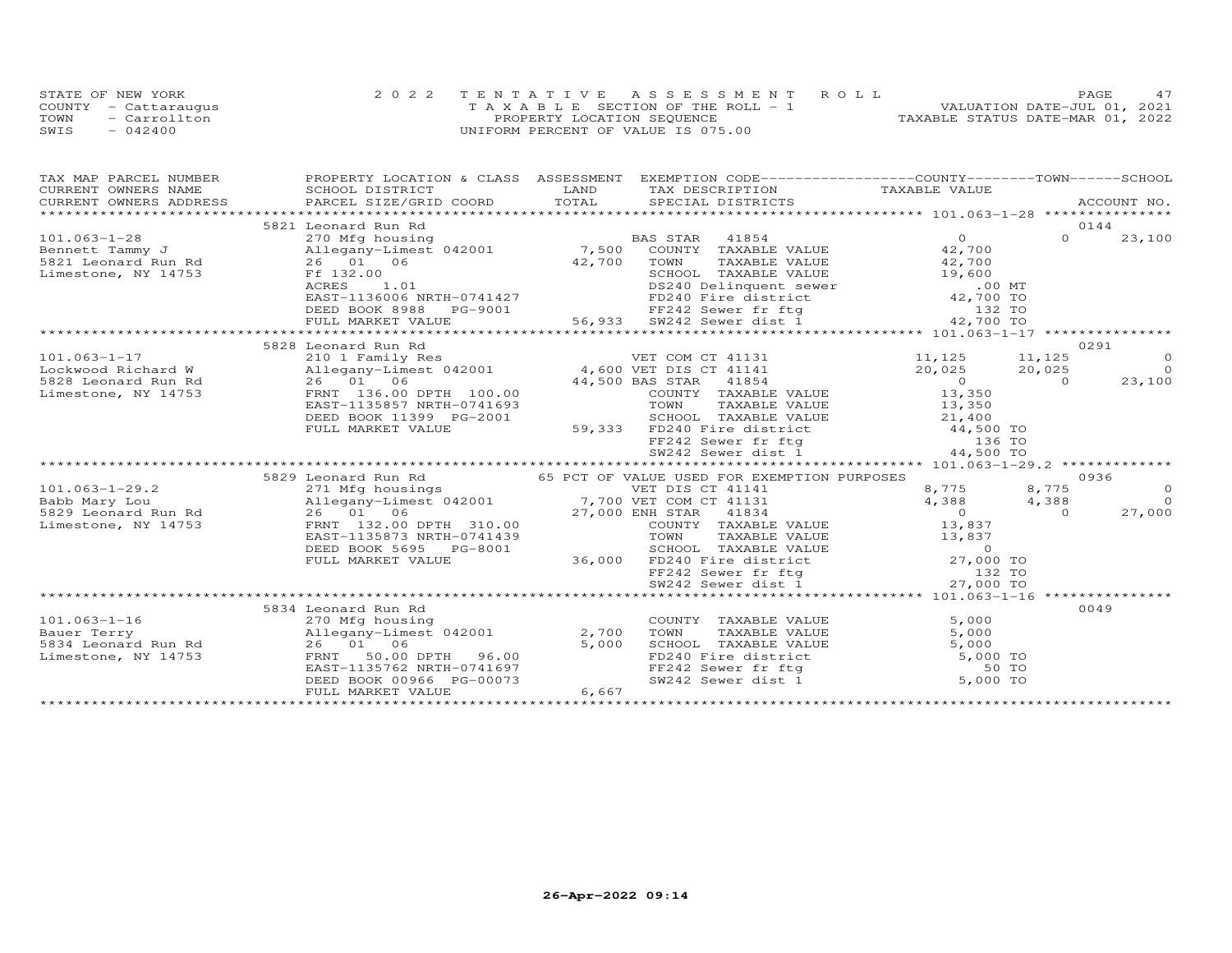|      | STATE OF NEW YORK    | 2022 TENTATIVE ASSESSMENT ROLL        | 48<br>PAGE.                      |
|------|----------------------|---------------------------------------|----------------------------------|
|      | COUNTY - Cattarauqus | T A X A B L E SECTION OF THE ROLL - 1 | VALUATION DATE-JUL 01, 2021      |
| TOWN | - Carrollton         | PROPERTY LOCATION SEQUENCE            | TAXABLE STATUS DATE-MAR 01, 2022 |
| SWIS | $-042400$            | UNIFORM PERCENT OF VALUE IS 075.00    |                                  |

| TAX MAP PARCEL NUMBER  | PROPERTY LOCATION & CLASS ASSESSMENT EXEMPTION CODE----------------COUNTY-------TOWN------SCHOOL |                 |                                                                                                                    |                      |          |             |
|------------------------|--------------------------------------------------------------------------------------------------|-----------------|--------------------------------------------------------------------------------------------------------------------|----------------------|----------|-------------|
| CURRENT OWNERS NAME    | SCHOOL DISTRICT                                                                                  | LAND            | TAX DESCRIPTION TAXABLE VALUE                                                                                      |                      |          |             |
| CURRENT OWNERS ADDRESS | PARCEL SIZE/GRID COORD                                                                           | TOTAL           | SPECIAL DISTRICTS                                                                                                  |                      |          | ACCOUNT NO. |
|                        |                                                                                                  |                 |                                                                                                                    |                      |          |             |
|                        | 5838 Leonard Run Rd                                                                              |                 |                                                                                                                    |                      | 0423     |             |
| $101.063 - 1 - 15$     | 210 1 Family Res                                                                                 |                 | 41854<br>BAS STAR                                                                                                  | $\overline{O}$       | $\Omega$ | 23,100      |
| Nelson Phillip         | 210 1 Family Res<br>Allegany-Limest 042001                                                       | 3,400           | COUNTY TAXABLE VALUE                                                                                               | 39,000               |          |             |
| 5838 Leonard Run Rd    | 26 01 06                                                                                         | 39,000          | TOWN<br>TAXABLE VALUE                                                                                              | 39,000               |          |             |
| Limestone, NY 14753    | 70.00 DPTH 100.00                                                                                |                 | SCHOOL TAXABLE VALUE                                                                                               | $39,000$<br>$15,900$ |          |             |
|                        |                                                                                                  |                 |                                                                                                                    |                      |          |             |
|                        |                                                                                                  |                 |                                                                                                                    |                      |          |             |
|                        |                                                                                                  |                 | FD240 Fire district 59,000 TO<br>FF242 Sewer fr ftg 70 TO<br>SW242 Sewer dist 1 39,000 TO                          |                      |          |             |
|                        |                                                                                                  |                 |                                                                                                                    |                      |          |             |
|                        | 5839 Leonard Run Rd                                                                              |                 |                                                                                                                    |                      | 0057     |             |
| $101.063 - 1 - 29.1$   | 280 Res Multiple                                                                                 |                 | COUNTY TAXABLE VALUE                                                                                               | 53,000               |          |             |
| Lewandowski Eugene P   | Allegany-Limest 042001                                                                           | 10,500          | TOWN<br>TAXABLE VALUE                                                                                              | 53,000               |          |             |
| Lewandowski Karen L    | 26 01 06                                                                                         | 53,000          | SCHOOL TAXABLE VALUE                                                                                               | 53,000               |          |             |
| 5605 Leonard Run Rd    | FRNT 175.00 DPTH 175.00                                                                          |                 |                                                                                                                    | 53,000 TO            |          |             |
| Limestone, NY 14753    | EAST-1135715 NRTH-0741511                                                                        |                 | FD240 Fire district<br>FF242 Sewer fr ftg                                                                          | 175 TO               |          |             |
|                        | DEED BOOK 5875 PG-9001                                                                           |                 | SW242 Sewer dist $1$                                                                                               | 53,000 TO            |          |             |
|                        | FULL MARKET VALUE                                                                                | 70,667          |                                                                                                                    |                      |          |             |
|                        |                                                                                                  |                 |                                                                                                                    |                      |          |             |
|                        | 5844 Leonard Run Rd                                                                              |                 |                                                                                                                    |                      | 0206     |             |
|                        |                                                                                                  |                 |                                                                                                                    | 90,000               |          |             |
| $101.063 - 1 - 14$     | 210 1 Family Res<br>Allegany-Limest 042001                                                       | 4,600           | COUNTY TAXABLE VALUE                                                                                               |                      |          |             |
| Erwin Kristy           | 26 01 06                                                                                         |                 | TOWN<br>TAXABLE VALUE                                                                                              | 90,000               |          |             |
| Mills Wendy            |                                                                                                  | 90,000          | SCHOOL TAXABLE VALUE<br>SCHOOL IAAADDE VADOU<br>FD240 Fire district 6 90,000 TO<br>TELAL COULT fr fta 142 TO       | 90,000               |          |             |
| 5389 Whig St.          | FRNT 142.00 DPTH 100.00                                                                          |                 |                                                                                                                    |                      |          |             |
| Salamanca, NY 14779    | 033<br>BANK                                                                                      |                 | FF242 Sewer fr ftg                                                                                                 |                      |          |             |
|                        | EAST-1135591 NRTH-0741701                                                                        |                 | SW242 Sewer dist 1                                                                                                 | 90,000 TO            |          |             |
|                        | DEED BOOK 27803 PG-9001                                                                          |                 |                                                                                                                    |                      |          |             |
|                        | FULL MARKET VALUE                                                                                | 120,000         |                                                                                                                    |                      |          |             |
|                        |                                                                                                  |                 |                                                                                                                    |                      |          |             |
|                        | 5847 Leonard Run Rd                                                                              |                 |                                                                                                                    |                      | 0325     |             |
| $101.063 - 1 - 30$     | 210 1 Family Res                                                                                 |                 | BAS STAR<br>41854                                                                                                  | $\overline{0}$       | $\Omega$ | 23,100      |
| Middaugh William       | Allegany-Limest 042001<br>Allegany-L<br>26 01                                                    | 7,500<br>78,100 | COUNTY TAXABLE VALUE                                                                                               | 78,100               |          |             |
| 5847 Leonard Run Rd    | 06                                                                                               |                 | TAXABLE VALUE<br>TOWN                                                                                              | 78,100               |          |             |
| Limestone, NY 14753    | Ff 200.00                                                                                        |                 |                                                                                                                    | 55,000               |          |             |
|                        | ACRES<br>1.02                                                                                    |                 | SCHOOL TAXABLE VALUE<br>FD240 Fire district                                                                        | 78,100 TO            |          |             |
|                        | EAST-1135527 NRTH-0741490                                                                        |                 | FF242 Sewer fr ftg                                                                                                 | 200 TO               |          |             |
|                        | DEED BOOK 1885<br>PG-4001                                                                        |                 | SW242 Sewer dist 1                                                                                                 | 78,100 TO            |          |             |
|                        | FULL MARKET VALUE                                                                                | 104,133         |                                                                                                                    |                      |          |             |
|                        |                                                                                                  |                 |                                                                                                                    |                      |          |             |
|                        | 5856 Leonard Run Rd                                                                              |                 |                                                                                                                    |                      | 0521     |             |
| $101.063 - 1 - 12$     | 281 Multiple res<br>Allegany-Limest 042001                                                       |                 | <b>BAS STAR</b><br>41854                                                                                           | $\overline{0}$       | $\Omega$ | 23,100      |
| Osborne George M Jr    |                                                                                                  | 4,300           | COUNTY TAXABLE VALUE                                                                                               | 55,000               |          |             |
| 5856 Leonard Run Rd    | 26 01 06                                                                                         | 55,000          | TOWN<br>TAXABLE VALUE                                                                                              |                      |          |             |
| Limestone, NY 14753    |                                                                                                  |                 | SCHOOL TAXABLE VALUE                                                                                               | 55,000<br>31,900     |          |             |
|                        | FRNT 107.00 DPTH 100.00<br>EAST-1135465 NRTH-0741699<br>DEED BOOK 1016 PG-679<br>THI WILL WILL   |                 | SCHOOL TAXABLE VALUE 31,900<br>FD240 Fire district 55,000 TO<br>FF242 Sewer fr ftg<br>SW242 Sewer dist 1 55,000 TO |                      |          |             |
|                        |                                                                                                  |                 |                                                                                                                    |                      |          |             |
|                        | FULL MARKET VALUE                                                                                | 73,333          |                                                                                                                    |                      |          |             |
|                        |                                                                                                  |                 |                                                                                                                    |                      |          |             |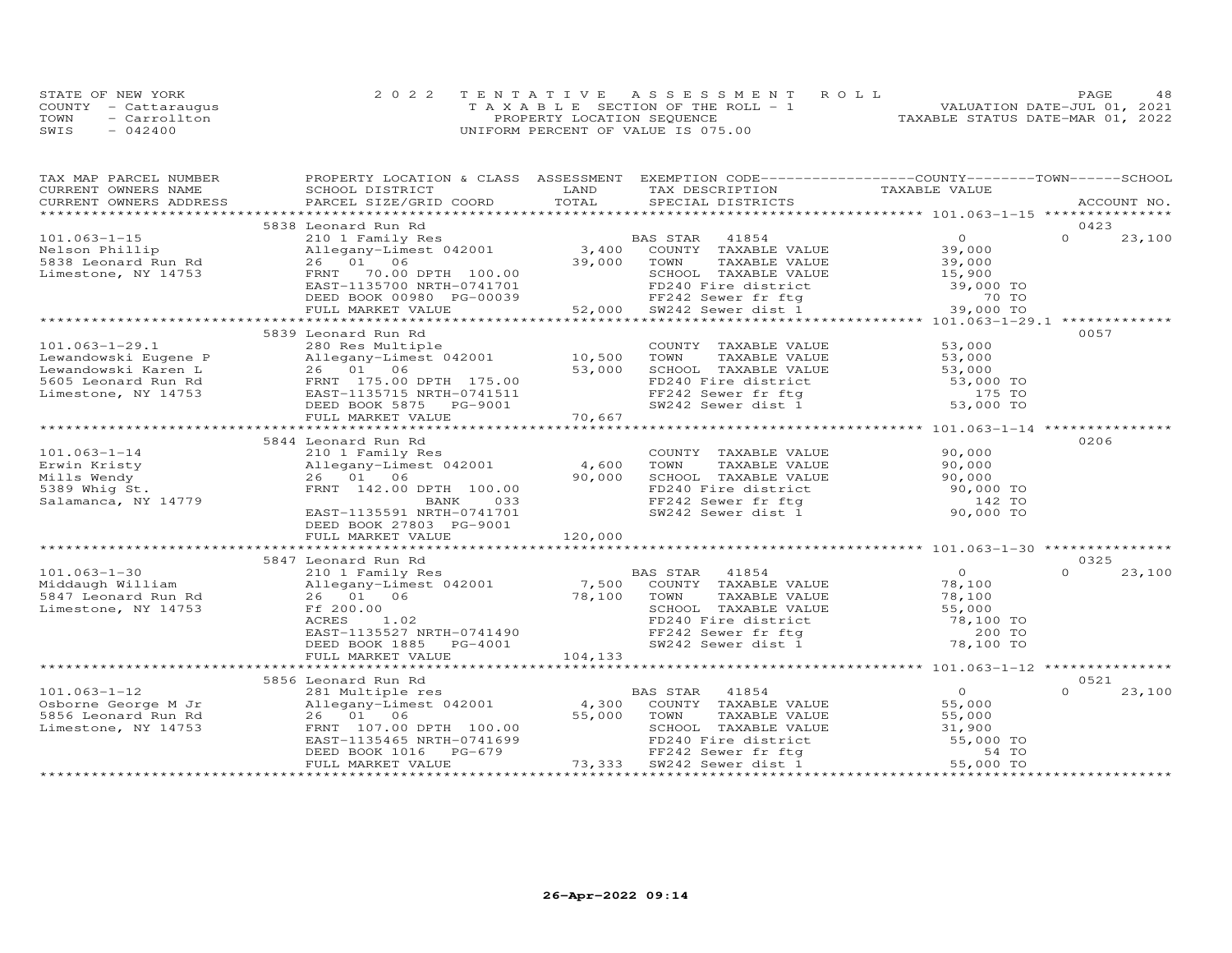|      | STATE OF NEW YORK    | 2022 TENTATIVE ASSESSMENT ROLL        | PAGE.                            | 49 |
|------|----------------------|---------------------------------------|----------------------------------|----|
|      | COUNTY - Cattaraugus | T A X A B L E SECTION OF THE ROLL - 1 | VALUATION DATE-JUL 01, 2021      |    |
| TOWN | - Carrollton         | PROPERTY LOCATION SEQUENCE            | TAXABLE STATUS DATE-MAR 01, 2022 |    |
| SWIS | $-042400$            | UNIFORM PERCENT OF VALUE IS 075.00    |                                  |    |

| TAX MAP PARCEL NUMBER                | PROPERTY LOCATION & CLASS ASSESSMENT EXEMPTION CODE----------------COUNTY-------TOWN------SCHOOL |        |                                                                                                                 |                                                |                    |  |
|--------------------------------------|--------------------------------------------------------------------------------------------------|--------|-----------------------------------------------------------------------------------------------------------------|------------------------------------------------|--------------------|--|
| CURRENT OWNERS NAME                  | SCHOOL DISTRICT                                                                                  | LAND   | TAX DESCRIPTION                                                                                                 | TAXABLE VALUE                                  |                    |  |
| CURRENT OWNERS ADDRESS               | PARCEL SIZE/GRID COORD                                                                           | TOTAL  | SPECIAL DISTRICTS                                                                                               |                                                | ACCOUNT NO.        |  |
|                                      |                                                                                                  |        |                                                                                                                 |                                                |                    |  |
| $101.063 - 1 - 11$                   | 5860 Leonard Run Rd                                                                              |        | 41854                                                                                                           | $\Omega$                                       | 0106<br>$\Omega$   |  |
|                                      | 210 1 Family Res<br>Allegany-Limest 042001 3,400                                                 |        | BAS STAR                                                                                                        |                                                | 23,100             |  |
| Dubois Jason E.                      | 26 01 06                                                                                         | 49,500 | COUNTY TAXABLE VALUE                                                                                            | 49,500                                         |                    |  |
| 5860 Leonard Run Road                |                                                                                                  |        | TOWN<br>TAXABLE VALUE                                                                                           | 49,500                                         |                    |  |
| Limestone, NY 14753                  | 70.00 DPTH 100.00<br>FRNT                                                                        |        | SCHOOL TAXABLE VALUE                                                                                            | 26,400<br>49,500 TO                            |                    |  |
|                                      | EAST-1135377 NRTH-0741696<br>DEED BOOK 25210 PG-6002                                             |        |                                                                                                                 |                                                |                    |  |
|                                      | FULL MARKET VALUE                                                                                |        | 0741696 FD240 Fire district 49,500 TO<br>G-6002 FF242 Sewer fr ftg 70 TO<br>66,000 SW242 Sewer dist 1 49,500 TO |                                                |                    |  |
|                                      |                                                                                                  |        |                                                                                                                 |                                                |                    |  |
|                                      | 5866 Leonard Run Rd                                                                              |        |                                                                                                                 |                                                | 0509               |  |
| $101.063 - 1 - 10$                   | 210 1 Family Res                                                                                 |        | AGED C/T/S 41800                                                                                                | 11,000                                         | 11,000<br>11,000   |  |
| Mason Jack R                         | Allegany-Limest 042001 4,500 ENH STAR                                                            |        | 41834                                                                                                           | $\overline{0}$                                 | $\Omega$<br>11,000 |  |
| Mason Shirley                        | 26 01 06                                                                                         |        | 22,000 COUNTY TAXABLE VALUE                                                                                     | 11,000                                         |                    |  |
| nason Shirrey<br>5866 Leonard Run Rd | FRNT 125.00 DPTH 100.00                                                                          |        | TOWN<br>TAXABLE VALUE                                                                                           | 11,000                                         |                    |  |
| Limestone, NY 14753                  | EAST-1135276 NRTH-0741693                                                                        |        | SCHOOL TAXABLE VALUE                                                                                            |                                                |                    |  |
|                                      | DEED BOOK 1020 PG-46                                                                             |        | FD240 Fire district                                                                                             | $22,000$ TO                                    |                    |  |
|                                      | FULL MARKET VALUE                                                                                |        | 29,333 FF242 Sewer fr ftg                                                                                       | 100 TO                                         |                    |  |
|                                      |                                                                                                  |        | SW242 Sewer dist 1                                                                                              | 22,000 TO                                      |                    |  |
|                                      |                                                                                                  |        |                                                                                                                 | **************** 101.004-2-3 ***************** |                    |  |
|                                      | 5400-5399 Leonard Run Rd                                                                         |        |                                                                                                                 |                                                | 0389               |  |
| $101.004 - 2 - 3$                    | 910 Priv forest                                                                                  |        | COUNTY TAXABLE VALUE                                                                                            | 62,000                                         |                    |  |
| Monighan Stella                      | Allegany-Limest 042001<br>Allegany-Lime<br>12 01 07                                              | 62,000 | TAXABLE VALUE<br>TOWN                                                                                           | 62,000                                         |                    |  |
| Kevin Monighan                       |                                                                                                  | 62,000 | SCHOOL TAXABLE VALUE                                                                                            | 62,000                                         |                    |  |
|                                      | ACRES 110.16                                                                                     |        | FD240 Fire district                                                                                             | 62,000 TO                                      |                    |  |
| 66 Hickory Ln<br>Bernville, PA 19506 | EAST-1142203 NRTH-0739544                                                                        |        |                                                                                                                 |                                                |                    |  |
|                                      | DEED BOOK 1016 PG-114                                                                            |        |                                                                                                                 |                                                |                    |  |
|                                      | FULL MARKET VALUE                                                                                | 82,667 |                                                                                                                 |                                                |                    |  |
|                                      |                                                                                                  |        |                                                                                                                 |                                                |                    |  |
|                                      | 5742-5744 Leonard Run Rd                                                                         |        |                                                                                                                 |                                                | 0132               |  |
| $101.003 - 1 - 19$                   | 281 Multiple res                                                                                 |        | BAS STAR 41854                                                                                                  | $\overline{O}$                                 | $\Omega$<br>23,100 |  |
| Eidson Leonard                       | Allegany-Limest 042001                                                                           |        | 13,900 COUNTY TAXABLE VALUE                                                                                     | 66,000                                         |                    |  |
| PO Box 274                           | 26 01 06                                                                                         | 66,000 | TAXABLE VALUE<br>TOWN                                                                                           | 66,000                                         |                    |  |
| Limestone, NY 14753                  | Ff 220.00                                                                                        |        | SCHOOL TAXABLE VALUE                                                                                            | 42,900                                         |                    |  |
|                                      | ACRES<br>1.10                                                                                    |        | DS240 Delinquent sewer                                                                                          | $.00$ MT                                       |                    |  |
|                                      | EAST-1137094 NRTH-0741596                                                                        |        | FD240 Fire district                                                                                             | 66,000 TO                                      |                    |  |
|                                      | DEED BOOK 00974 PG-00632<br>FULL MARKET VALUE 88,000                                             |        | FF242 Sewer fr ftg                                                                                              | 220 TO                                         |                    |  |
|                                      |                                                                                                  |        | 88,000 SW242 Sewer dist 1                                                                                       | 66,000 TO                                      |                    |  |
|                                      |                                                                                                  |        |                                                                                                                 | ****************** 101.078-2-5.2 **            |                    |  |
|                                      | 6146 Limestone Run Dr                                                                            |        |                                                                                                                 |                                                | 1237               |  |
| $101.078 - 2 - 5.2$                  | 210 1 Family Res                                                                                 |        | COUNTY TAXABLE VALUE                                                                                            | 55,200                                         |                    |  |
| Bobish Samuel J                      |                                                                                                  | 9,800  | TOWN<br>TAXABLE VALUE                                                                                           | 55,200                                         |                    |  |
| Long Tonya                           | Allegany-Limest 042001<br>41 01 06<br>Ff 415 Parkside;320 River                                  | 55,200 | SCHOOL TAXABLE VALUE                                                                                            | 55,200                                         |                    |  |
| 545 Parkside Dr                      |                                                                                                  |        | FD240 Fire district                                                                                             | 55,200 TO                                      |                    |  |
| Limestone, NY 14753                  | 2.55<br>ACRES                                                                                    |        |                                                                                                                 |                                                |                    |  |
|                                      | EAST-1132546 NRTH-0737416                                                                        |        |                                                                                                                 |                                                |                    |  |
|                                      | DEED BOOK 27996 PG-8001                                                                          |        |                                                                                                                 |                                                |                    |  |
|                                      | FULL MARKET VALUE                                                                                | 73,600 |                                                                                                                 |                                                |                    |  |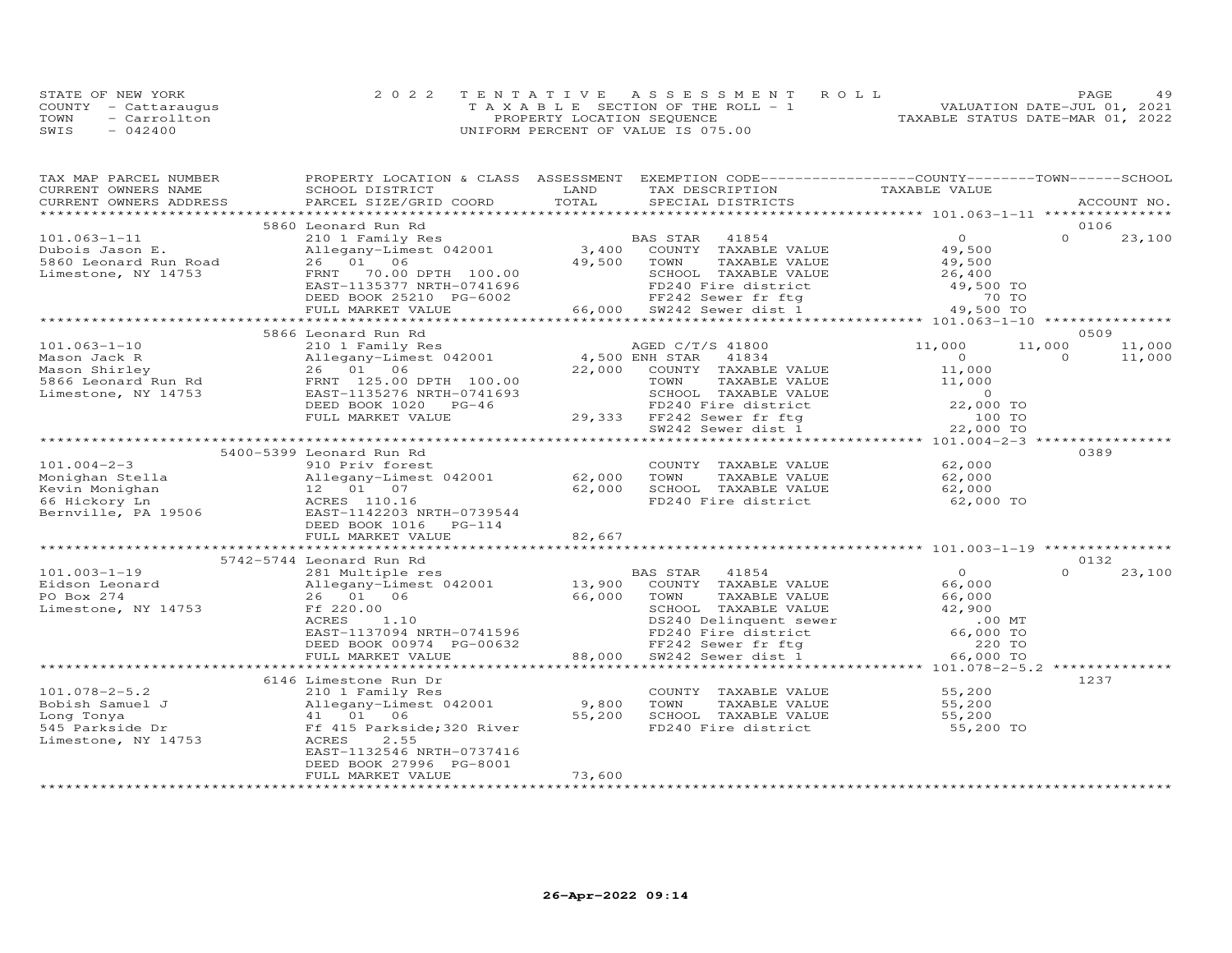|      | STATE OF NEW YORK    | 2022 TENTATIVE ASSESSMENT ROLL            | 50<br>PAGE.                      |
|------|----------------------|-------------------------------------------|----------------------------------|
|      | COUNTY - Cattaraugus | $T A X A B I. E$ SECTION OF THE ROLL $-1$ | VALUATION DATE-JUL 01, 2021      |
| TOWN | - Carrollton         | PROPERTY LOCATION SEQUENCE                | TAXABLE STATUS DATE-MAR 01, 2022 |
| SWIS | $-042400$            | UNIFORM PERCENT OF VALUE IS 075.00        |                                  |

| TAX MAP PARCEL NUMBER           | PROPERTY LOCATION & CLASS ASSESSMENT                 |        | EXEMPTION CODE-----------------COUNTY-------TOWN------SCHOOL |                   |             |
|---------------------------------|------------------------------------------------------|--------|--------------------------------------------------------------|-------------------|-------------|
| CURRENT OWNERS NAME             | SCHOOL DISTRICT                                      | LAND   | TAX DESCRIPTION                                              | TAXABLE VALUE     |             |
| CURRENT OWNERS ADDRESS          | PARCEL SIZE/GRID COORD                               | TOTAL  | SPECIAL DISTRICTS                                            |                   | ACCOUNT NO. |
| **********************          |                                                      |        |                                                              |                   |             |
|                                 | Limestone Run Rd                                     |        |                                                              |                   | 5019        |
| $100.004 - 1 - 1.74$            | 690 Misc com srv                                     |        | COUNTY TAXABLE VALUE                                         | 500               |             |
| Eger Susan D                    | Allegany-Limest 042001                               | 500    | TOWN<br>TAXABLE VALUE                                        | 500               |             |
| PO Box 695                      | Rt. OF Way                                           | 500    | SCHOOL TAXABLE VALUE                                         | 500               |             |
| Bradford, PA 16701              | ACRES<br>0.01                                        |        |                                                              |                   |             |
|                                 | EAST-0474880 NRTH-0738530                            |        |                                                              |                   |             |
|                                 | FULL MARKET VALUE<br>***********************         | 667    |                                                              |                   |             |
|                                 |                                                      |        |                                                              |                   |             |
|                                 | Limestone Run Rd                                     |        |                                                              |                   | 0490        |
| $101.003 - 2 - 2.7$             | 322 Rural vac>10                                     |        | COUNTY TAXABLE VALUE                                         | 1,300             |             |
| Bobish Samuel J                 | Allegany-Limest 042001                               | 1,300  | TOWN<br>TAXABLE VALUE                                        | 1,300             |             |
| Long Tonya L<br>545 Parkside Dr | 41 01 06<br>4.05<br>ACRES                            | 1,300  | SCHOOL TAXABLE VALUE<br>FD240 Fire district                  | 1,300<br>1,300 TO |             |
|                                 |                                                      |        |                                                              |                   |             |
| Limestone, NY 14753             | EAST-0112006 NRTH-0737610<br>DEED BOOK 27996 PG-8001 |        |                                                              |                   |             |
|                                 | FULL MARKET VALUE                                    | 1,733  |                                                              |                   |             |
|                                 |                                                      |        |                                                              |                   |             |
|                                 | Limestone Run Rd                                     |        |                                                              |                   | 0499        |
| $101.003 - 2 - 14$              | 323 Vacant rural                                     |        | COUNTY TAXABLE VALUE                                         | 26,000            |             |
| Rossignol Living Trust          | Allegany-Limest 042001                               | 26,000 | TOWN<br>TAXABLE VALUE                                        | 26,000            |             |
| 11470 LaVerne Dr                | 41 01 06                                             | 26,000 | SCHOOL TAXABLE VALUE                                         | 26,000            |             |
| Riverside, CA 92505             | ACRES 33.80                                          |        | FD240 Fire district                                          | 26,000 TO         |             |
|                                 | EAST-1129965 NRTH-0736340                            |        |                                                              |                   |             |
|                                 | DEED BOOK 15852 PG-7002                              |        |                                                              |                   |             |
|                                 | FULL MARKET VALUE                                    | 34,667 |                                                              |                   |             |
|                                 |                                                      |        |                                                              |                   |             |
|                                 | Limestone Run Rd                                     |        |                                                              |                   | 0252        |
| $110.001 - 1 - 2$               | 910 Priv forest                                      |        | COUNTY TAXABLE VALUE                                         | 53,900            |             |
| Torrey Thomas C                 | Allegany-Limest 042001                               | 53,900 | TOWN<br>TAXABLE VALUE                                        | 53,900            |             |
| Torrey Martha M                 | 41 01 06                                             | 53,900 | SCHOOL TAXABLE VALUE                                         | 53,900            |             |
| 201 Parkside Dr                 | FRNT 1775.00 DPTH                                    |        | FD240 Fire district                                          | 53,900 TO         |             |
| Limestone, NY 14753             | ACRES 141.15                                         |        |                                                              |                   |             |
|                                 | EAST-1131503 NRTH-0735786                            |        |                                                              |                   |             |
|                                 | DEED BOOK 00947 PG-00581                             |        |                                                              |                   |             |
|                                 | FULL MARKET VALUE                                    | 71,867 |                                                              |                   |             |
|                                 |                                                      |        |                                                              |                   |             |
|                                 | 6146 Limestone Run Rd                                |        |                                                              |                   | 0834        |
| $101.078 - 2 - 5.1$             | 311 Res vac land                                     |        | COUNTY TAXABLE VALUE                                         | 8,400             |             |
| Bobish Samuel J                 | Allegany-Limest 042001                               | 8,400  | TAXABLE VALUE<br>TOWN                                        | 8,400             |             |
| Long Tonya L                    | 41 01 06                                             | 8,400  | SCHOOL TAXABLE VALUE                                         | 8,400             |             |
| 545 Parkside Dr                 | ACRES<br>1.60                                        |        | FD240 Fire district                                          | 8,400 TO          |             |
| Limestone, NY 14753             | EAST-1132280 NRTH-0737402                            |        |                                                              |                   |             |
|                                 | DEED BOOK 27996 PG-8001                              |        |                                                              |                   |             |
|                                 | FULL MARKET VALUE                                    | 11,200 |                                                              |                   |             |
| *******************             |                                                      |        |                                                              |                   |             |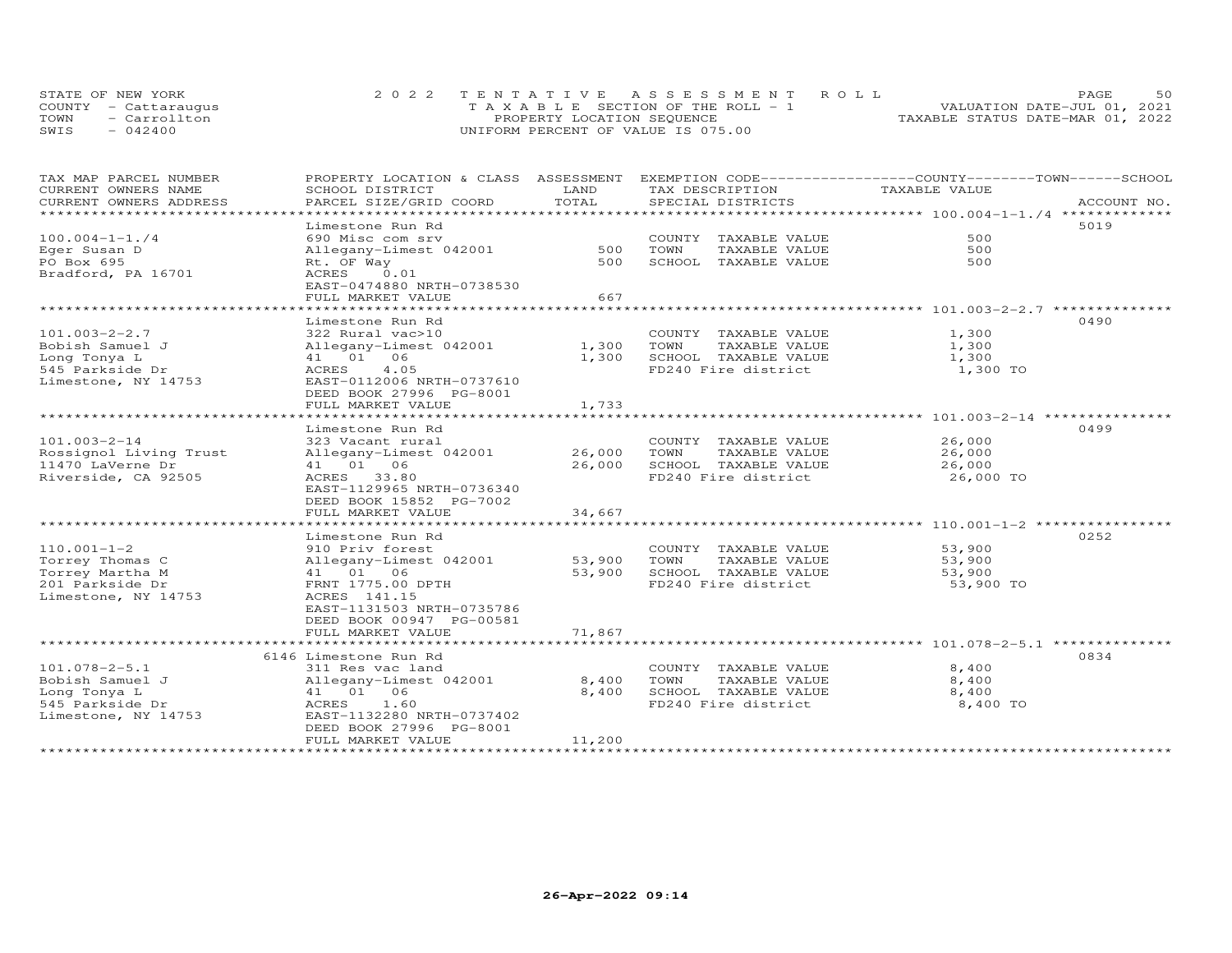|      | STATE OF NEW YORK    | 2022 TENTATIVE ASSESSMENT ROLL        | 51<br>PAGE.                      |
|------|----------------------|---------------------------------------|----------------------------------|
|      | COUNTY - Cattaraugus | T A X A B L E SECTION OF THE ROLL - 1 | VALUATION DATE-JUL 01, 2021      |
| TOWN | - Carrollton         | PROPERTY LOCATION SEQUENCE            | TAXABLE STATUS DATE-MAR 01, 2022 |
| SWIS | $-042400$            | UNIFORM PERCENT OF VALUE IS 075.00    |                                  |

| TAX MAP PARCEL NUMBER   | PROPERTY LOCATION & CLASS ASSESSMENT                 |                 |                             | EXEMPTION CODE------------------COUNTY-------TOWN-----SCHOOL |             |
|-------------------------|------------------------------------------------------|-----------------|-----------------------------|--------------------------------------------------------------|-------------|
| CURRENT OWNERS NAME     | SCHOOL DISTRICT                                      | LAND            | TAX DESCRIPTION             | TAXABLE VALUE                                                |             |
| CURRENT OWNERS ADDRESS  | PARCEL SIZE/GRID COORD                               | TOTAL           | SPECIAL DISTRICTS           |                                                              | ACCOUNT NO. |
| **********************  |                                                      |                 | *************************** | ********************** 101.003-2-2.6 ***************         |             |
|                         | 6160 Limestone Run Rd                                |                 |                             |                                                              | 1287        |
| $101.003 - 2 - 2.6$     | 210 1 Family Res                                     |                 | COUNTY TAXABLE VALUE        | 65,000                                                       |             |
| Updegrove Marion P      | Allegany-Limest 042001                               | 7,800           | TOWN<br>TAXABLE VALUE       | 65,000                                                       |             |
| 6160 Limestone Run Rd   | 41 01 06                                             | 65,000          | SCHOOL TAXABLE VALUE        | 65,000                                                       |             |
| Limestone, NY 14753     | FRNT 190.00 DPTH 278.00                              |                 | FD240 Fire district         | 65,000 TO                                                    |             |
|                         | EAST-1132081 NRTH-0737368                            |                 |                             |                                                              |             |
|                         | DEED BOOK 00943 PG-00989                             |                 |                             |                                                              |             |
|                         | FULL MARKET VALUE                                    | 86,667          |                             |                                                              |             |
|                         |                                                      |                 |                             |                                                              |             |
|                         | 6162 Limestone Run Rd                                |                 |                             |                                                              | 0490        |
| $101.003 - 2 - 2.1$     | 322 Rural vac>10                                     |                 | COUNTY TAXABLE VALUE        | 16,200                                                       |             |
|                         |                                                      | 16,200          |                             |                                                              |             |
| CARTER MONICA J.        | Allegany-Limest 042001                               |                 | TOWN<br>TAXABLE VALUE       | 16,200                                                       |             |
| FAIRES CHRISTIAN        | 41  01  06                                           | 16,200          | SCHOOL TAXABLE VALUE        | 16,200                                                       |             |
| 104 HIGHGATE AVE        | ACRES 18.50                                          |                 | FD240 Fire district         | 16,200 TO                                                    |             |
| BUFFALO, NY 14214       | EAST-1130587 NRTH-0737788                            |                 |                             |                                                              |             |
|                         | DEED BOOK 2021<br>PG-12332                           |                 |                             |                                                              |             |
|                         | FULL MARKET VALUE                                    | 21,600          |                             |                                                              |             |
|                         |                                                      |                 |                             |                                                              |             |
|                         | 6166 Limestone Run Rd                                |                 |                             |                                                              | 0968        |
| $101.003 - 2 - 2.2$     | 210 1 Family Res                                     |                 | 41803<br>AGED T             | 26,080<br>$\Omega$                                           | $\Omega$    |
| Farrell David J         | Allegany-Limest 042001                               | 10,200 AGED C/S | 41805                       | 26,080<br>$\Omega$                                           | 26,080      |
| Farrell Renee Patricia  | 41  01  06                                           |                 | 65,200 ENH STAR<br>41834    | $\overline{O}$<br>$\Omega$                                   | 39,120      |
| 6166 Limestone Run Rd   | $L/u$ - George Farrell                               |                 | COUNTY TAXABLE VALUE        | 39,120                                                       |             |
| Limestone, NY 14753     | ACRES<br>4.10                                        |                 | TOWN<br>TAXABLE VALUE       | 39,120                                                       |             |
|                         | EAST-1131685 NRTH-0737554                            |                 | SCHOOL TAXABLE VALUE        | $\Omega$                                                     |             |
|                         | DEED BOOK 790<br>PG-00381                            |                 | FD240 Fire district         | 65,200 TO                                                    |             |
|                         | FULL MARKET VALUE                                    | 86,933          |                             |                                                              |             |
|                         | **********************                               |                 |                             | *************** 101.003-2-2.5 **************                 |             |
|                         | 6168 Limestone Run Rd                                |                 |                             |                                                              | 1138        |
| $101.003 - 2 - 2.5$     | 270 Mfg housing                                      |                 | COUNTY TAXABLE VALUE        | 11,500                                                       |             |
| Farrell George R        | Allegany-Limest 042001                               | 5,600           | TOWN<br>TAXABLE VALUE       | 11,500                                                       |             |
| Farrell Patricia        | 41  01  06                                           | 11,500          | SCHOOL TAXABLE VALUE        | 11,500                                                       |             |
| 6166 Limestone Run Rd   | FRNT 89.60 DPTH 203.00                               |                 | FD240 Fire district         | 11,500 TO                                                    |             |
| Limestone, NY 14753     | EAST-1131511 NRTH-0737359                            |                 |                             |                                                              |             |
|                         | DEED BOOK 00975 PG-01076                             |                 |                             |                                                              |             |
|                         | FULL MARKET VALUE                                    | 15,333          |                             |                                                              |             |
|                         |                                                      |                 |                             |                                                              |             |
|                         | 6170 Limestone Run Rd                                |                 |                             |                                                              | 1136        |
| $101.003 - 2 - 2.3$     | 311 Res vac land                                     |                 | COUNTY TAXABLE VALUE        | 2,000                                                        |             |
| Abbott Randall          | Allegany-Limest 042001                               | 2,000           | TOWN<br>TAXABLE VALUE       | 2,000                                                        |             |
| Abbott Breanne M.       | 41 01 06                                             | 2,000           | SCHOOL TAXABLE VALUE        | 2,000                                                        |             |
| 6172 Limestone Run Road | 1.44<br>ACRES                                        |                 | FD240 Fire district         | 2,000 TO                                                     |             |
|                         |                                                      |                 |                             |                                                              |             |
| Limestone, NY 14753     | EAST-1131444 NRTH-0737641<br>DEED BOOK 19546 PG-4001 |                 |                             |                                                              |             |
|                         |                                                      |                 |                             |                                                              |             |
|                         | FULL MARKET VALUE                                    | 2,667           |                             |                                                              |             |
|                         |                                                      |                 |                             |                                                              |             |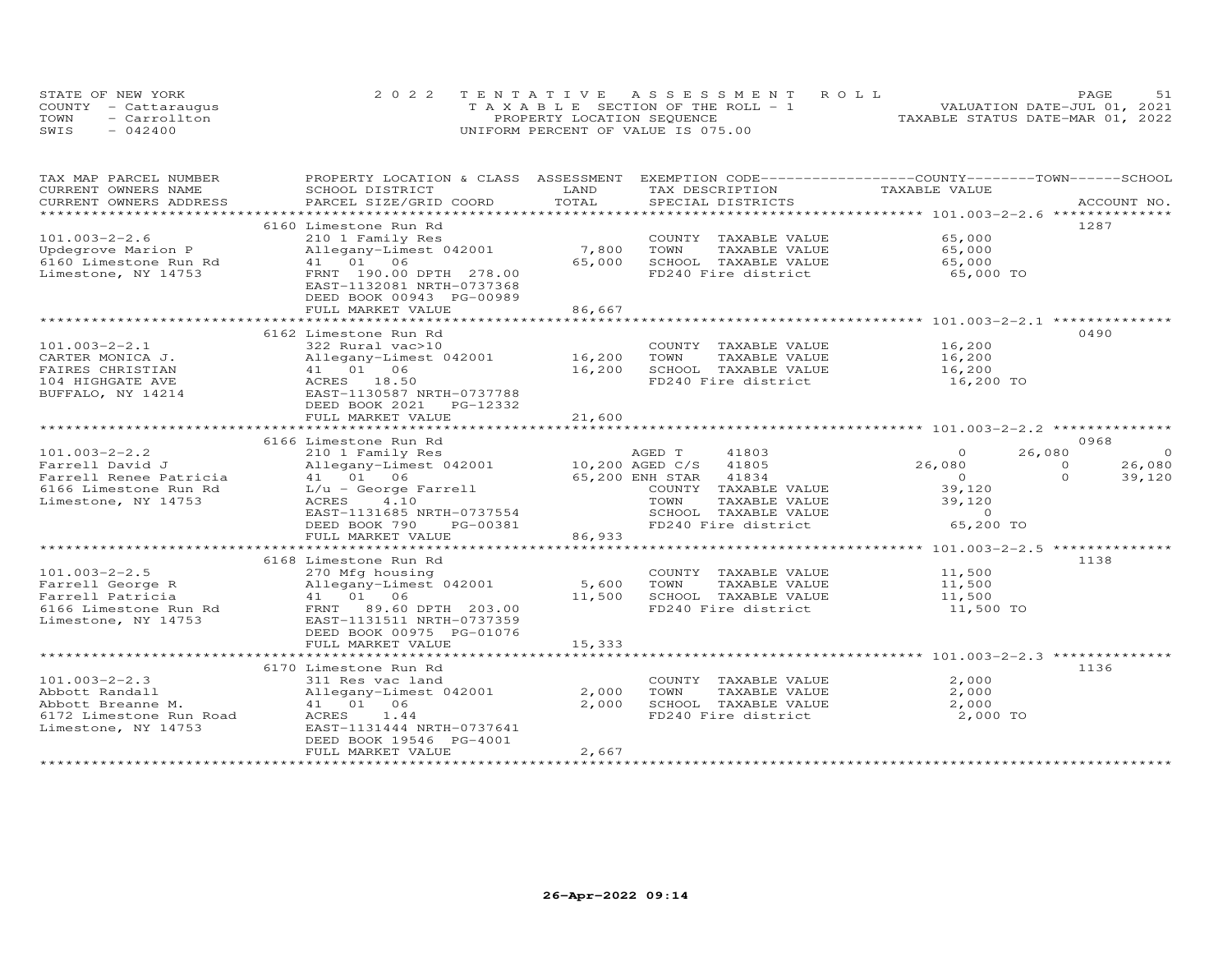|      | STATE OF NEW YORK    | 2022 TENTATIVE ASSESSMENT ROLL        | 52<br>PAGE                       |
|------|----------------------|---------------------------------------|----------------------------------|
|      | COUNTY - Cattaraugus | T A X A B L E SECTION OF THE ROLL - 1 | VALUATION DATE-JUL 01, 2021      |
| TOWN | - Carrollton         | PROPERTY LOCATION SEQUENCE            | TAXABLE STATUS DATE-MAR 01, 2022 |
| SWIS | $-042400$            | UNIFORM PERCENT OF VALUE IS 075.00    |                                  |

| CURRENT OWNERS NAME<br>SCHOOL DISTRICT<br>LAND<br>TAX DESCRIPTION<br>TAXABLE VALUE<br>TOTAL<br>CURRENT OWNERS ADDRESS<br>PARCEL SIZE/GRID COORD<br>SPECIAL DISTRICTS<br>ACCOUNT NO.<br>********************* 101.003-2-2.4 ***************<br>**********************<br>* * * * * * * * * * * * * * * * *<br>6172 Limestone Run Rd<br>1137<br>210 1 Family Res<br>$\Omega$<br>$\Omega$<br>23,100<br>$101.003 - 2 - 2.4$<br>BAS STAR<br>41854<br>5,300<br>Allegany-Limest 042001<br>COUNTY TAXABLE VALUE<br>43,500<br>41 01 06<br>43,500<br>TOWN<br>TAXABLE VALUE<br>43,500<br>81.50 DPTH 205.00<br>SCHOOL TAXABLE VALUE<br>20,400<br>6172 Limestone Run Road<br>FRNT<br>FD240 Fire district<br>Limestone, NY 14753<br>EAST-1131426 NRTH-0737359<br>43,500 TO<br>DEED BOOK 19546 PG-4001<br>FULL MARKET VALUE<br>58,000<br>******************************** 101.003-2-3 *****************<br>6180 Limestone Run Rd<br>0236<br>$101.003 - 2 - 3$<br>210 1 Family Res<br>$\Omega$<br>$\Omega$<br>23,100<br>BAS STAR<br>41854<br>7,800<br>Rounsville James J<br>Allegany-Limest 042001<br>COUNTY TAXABLE VALUE<br>69,500<br>Rounsville Keli J<br>41 01<br>06<br>69,500<br>TOWN<br>TAXABLE VALUE<br>69,500<br>6180 Limestone Run Rd<br>FRNT 100.00 DPTH 410.00<br>SCHOOL TAXABLE VALUE<br>46,400<br>EAST-1131325 NRTH-0737465<br>FD240 Fire district<br>69,500 TO<br>Limestone, NY 14753<br>DEED BOOK 18011 PG-7001<br>FULL MARKET VALUE<br>92,667<br>0398<br>6190 Limestone Run Rd<br>BAS STAR<br>41854<br>$\Omega$<br>$\Omega$<br>$101.003 - 2 - 4$<br>210 1 Family Res<br>23,100<br>Maben Pattie<br>Allegany-Limest 042001<br>7,800<br>COUNTY TAXABLE VALUE<br>35,000<br>35,000<br>TAXABLE VALUE<br>41 01 06<br>TOWN<br>35,000<br>Maben Lawrence<br>FRNT 100.00 DPTH 410.00<br>SCHOOL TAXABLE VALUE<br>11,900<br>6190 Limestone Run<br>EAST-1131214 NRTH-0737469<br>FD240 Fire district<br>Limestone, NY 14753<br>35,000 TO<br>DEED BOOK 7906<br>PG-4001<br>46,667<br>FULL MARKET VALUE<br>0453<br>6194 Limestone Run Rd<br>$101.003 - 2 - 5$<br>AGED C/T/S 41800<br>6,720<br>6,720<br>6,720<br>270 Mfg housing<br>7,500 ENH STAR<br>$\Omega$<br>15,680<br>Shea Michael E<br>Allegany-Limest 042001<br>41834<br>$\Omega$<br>15,680<br>Shea Mary D<br>41 01 06<br>22,400<br>COUNTY TAXABLE VALUE<br>6194 Limestone Dr<br>FRNT 410.00 DPTH 100.00<br>TAXABLE VALUE<br>15,680<br>TOWN<br>EAST-1131110 NRTH-0737467<br>SCHOOL TAXABLE VALUE<br>$\Omega$<br>22,400 TO<br>FD240 Fire district<br>DEED BOOK 00988 PG-00618<br>29,867<br>FULL MARKET VALUE<br>***********************<br>************<br>****************** 101.003-2-6 *****************<br>0190<br>6200 Limestone Run Rd<br>35,000<br>210 1 Family Res<br>COUNTY TAXABLE VALUE<br>10,200<br>Harris Peter A<br>Allegany-Limest 042001<br>TOWN<br>TAXABLE VALUE<br>35,000<br>41 01 06<br>35,000<br>SCHOOL TAXABLE VALUE<br>Harris Susan M<br>35,000 | TAX MAP PARCEL NUMBER | PROPERTY LOCATION & CLASS | ASSESSMENT          | EXEMPTION CODE-----------------COUNTY-------TOWN-----SCHOOL |
|-----------------------------------------------------------------------------------------------------------------------------------------------------------------------------------------------------------------------------------------------------------------------------------------------------------------------------------------------------------------------------------------------------------------------------------------------------------------------------------------------------------------------------------------------------------------------------------------------------------------------------------------------------------------------------------------------------------------------------------------------------------------------------------------------------------------------------------------------------------------------------------------------------------------------------------------------------------------------------------------------------------------------------------------------------------------------------------------------------------------------------------------------------------------------------------------------------------------------------------------------------------------------------------------------------------------------------------------------------------------------------------------------------------------------------------------------------------------------------------------------------------------------------------------------------------------------------------------------------------------------------------------------------------------------------------------------------------------------------------------------------------------------------------------------------------------------------------------------------------------------------------------------------------------------------------------------------------------------------------------------------------------------------------------------------------------------------------------------------------------------------------------------------------------------------------------------------------------------------------------------------------------------------------------------------------------------------------------------------------------------------------------------------------------------------------------------------------------------------------------------------------------------------------------------------------------------------------------------------------------------------------------------------------------------------------------------------------------------------------------------------------------------------------------------------------------------------------------------------------------------------------------------------------|-----------------------|---------------------------|---------------------|-------------------------------------------------------------|
|                                                                                                                                                                                                                                                                                                                                                                                                                                                                                                                                                                                                                                                                                                                                                                                                                                                                                                                                                                                                                                                                                                                                                                                                                                                                                                                                                                                                                                                                                                                                                                                                                                                                                                                                                                                                                                                                                                                                                                                                                                                                                                                                                                                                                                                                                                                                                                                                                                                                                                                                                                                                                                                                                                                                                                                                                                                                                                           |                       |                           |                     |                                                             |
|                                                                                                                                                                                                                                                                                                                                                                                                                                                                                                                                                                                                                                                                                                                                                                                                                                                                                                                                                                                                                                                                                                                                                                                                                                                                                                                                                                                                                                                                                                                                                                                                                                                                                                                                                                                                                                                                                                                                                                                                                                                                                                                                                                                                                                                                                                                                                                                                                                                                                                                                                                                                                                                                                                                                                                                                                                                                                                           |                       |                           |                     |                                                             |
|                                                                                                                                                                                                                                                                                                                                                                                                                                                                                                                                                                                                                                                                                                                                                                                                                                                                                                                                                                                                                                                                                                                                                                                                                                                                                                                                                                                                                                                                                                                                                                                                                                                                                                                                                                                                                                                                                                                                                                                                                                                                                                                                                                                                                                                                                                                                                                                                                                                                                                                                                                                                                                                                                                                                                                                                                                                                                                           |                       |                           |                     |                                                             |
|                                                                                                                                                                                                                                                                                                                                                                                                                                                                                                                                                                                                                                                                                                                                                                                                                                                                                                                                                                                                                                                                                                                                                                                                                                                                                                                                                                                                                                                                                                                                                                                                                                                                                                                                                                                                                                                                                                                                                                                                                                                                                                                                                                                                                                                                                                                                                                                                                                                                                                                                                                                                                                                                                                                                                                                                                                                                                                           |                       |                           |                     |                                                             |
|                                                                                                                                                                                                                                                                                                                                                                                                                                                                                                                                                                                                                                                                                                                                                                                                                                                                                                                                                                                                                                                                                                                                                                                                                                                                                                                                                                                                                                                                                                                                                                                                                                                                                                                                                                                                                                                                                                                                                                                                                                                                                                                                                                                                                                                                                                                                                                                                                                                                                                                                                                                                                                                                                                                                                                                                                                                                                                           |                       |                           |                     |                                                             |
|                                                                                                                                                                                                                                                                                                                                                                                                                                                                                                                                                                                                                                                                                                                                                                                                                                                                                                                                                                                                                                                                                                                                                                                                                                                                                                                                                                                                                                                                                                                                                                                                                                                                                                                                                                                                                                                                                                                                                                                                                                                                                                                                                                                                                                                                                                                                                                                                                                                                                                                                                                                                                                                                                                                                                                                                                                                                                                           | Abbott Randall        |                           |                     |                                                             |
|                                                                                                                                                                                                                                                                                                                                                                                                                                                                                                                                                                                                                                                                                                                                                                                                                                                                                                                                                                                                                                                                                                                                                                                                                                                                                                                                                                                                                                                                                                                                                                                                                                                                                                                                                                                                                                                                                                                                                                                                                                                                                                                                                                                                                                                                                                                                                                                                                                                                                                                                                                                                                                                                                                                                                                                                                                                                                                           | Abbott Breanne M.     |                           |                     |                                                             |
|                                                                                                                                                                                                                                                                                                                                                                                                                                                                                                                                                                                                                                                                                                                                                                                                                                                                                                                                                                                                                                                                                                                                                                                                                                                                                                                                                                                                                                                                                                                                                                                                                                                                                                                                                                                                                                                                                                                                                                                                                                                                                                                                                                                                                                                                                                                                                                                                                                                                                                                                                                                                                                                                                                                                                                                                                                                                                                           |                       |                           |                     |                                                             |
|                                                                                                                                                                                                                                                                                                                                                                                                                                                                                                                                                                                                                                                                                                                                                                                                                                                                                                                                                                                                                                                                                                                                                                                                                                                                                                                                                                                                                                                                                                                                                                                                                                                                                                                                                                                                                                                                                                                                                                                                                                                                                                                                                                                                                                                                                                                                                                                                                                                                                                                                                                                                                                                                                                                                                                                                                                                                                                           |                       |                           |                     |                                                             |
|                                                                                                                                                                                                                                                                                                                                                                                                                                                                                                                                                                                                                                                                                                                                                                                                                                                                                                                                                                                                                                                                                                                                                                                                                                                                                                                                                                                                                                                                                                                                                                                                                                                                                                                                                                                                                                                                                                                                                                                                                                                                                                                                                                                                                                                                                                                                                                                                                                                                                                                                                                                                                                                                                                                                                                                                                                                                                                           |                       |                           |                     |                                                             |
|                                                                                                                                                                                                                                                                                                                                                                                                                                                                                                                                                                                                                                                                                                                                                                                                                                                                                                                                                                                                                                                                                                                                                                                                                                                                                                                                                                                                                                                                                                                                                                                                                                                                                                                                                                                                                                                                                                                                                                                                                                                                                                                                                                                                                                                                                                                                                                                                                                                                                                                                                                                                                                                                                                                                                                                                                                                                                                           |                       |                           |                     |                                                             |
|                                                                                                                                                                                                                                                                                                                                                                                                                                                                                                                                                                                                                                                                                                                                                                                                                                                                                                                                                                                                                                                                                                                                                                                                                                                                                                                                                                                                                                                                                                                                                                                                                                                                                                                                                                                                                                                                                                                                                                                                                                                                                                                                                                                                                                                                                                                                                                                                                                                                                                                                                                                                                                                                                                                                                                                                                                                                                                           |                       |                           |                     |                                                             |
|                                                                                                                                                                                                                                                                                                                                                                                                                                                                                                                                                                                                                                                                                                                                                                                                                                                                                                                                                                                                                                                                                                                                                                                                                                                                                                                                                                                                                                                                                                                                                                                                                                                                                                                                                                                                                                                                                                                                                                                                                                                                                                                                                                                                                                                                                                                                                                                                                                                                                                                                                                                                                                                                                                                                                                                                                                                                                                           |                       |                           |                     |                                                             |
|                                                                                                                                                                                                                                                                                                                                                                                                                                                                                                                                                                                                                                                                                                                                                                                                                                                                                                                                                                                                                                                                                                                                                                                                                                                                                                                                                                                                                                                                                                                                                                                                                                                                                                                                                                                                                                                                                                                                                                                                                                                                                                                                                                                                                                                                                                                                                                                                                                                                                                                                                                                                                                                                                                                                                                                                                                                                                                           |                       |                           |                     |                                                             |
|                                                                                                                                                                                                                                                                                                                                                                                                                                                                                                                                                                                                                                                                                                                                                                                                                                                                                                                                                                                                                                                                                                                                                                                                                                                                                                                                                                                                                                                                                                                                                                                                                                                                                                                                                                                                                                                                                                                                                                                                                                                                                                                                                                                                                                                                                                                                                                                                                                                                                                                                                                                                                                                                                                                                                                                                                                                                                                           |                       |                           |                     |                                                             |
|                                                                                                                                                                                                                                                                                                                                                                                                                                                                                                                                                                                                                                                                                                                                                                                                                                                                                                                                                                                                                                                                                                                                                                                                                                                                                                                                                                                                                                                                                                                                                                                                                                                                                                                                                                                                                                                                                                                                                                                                                                                                                                                                                                                                                                                                                                                                                                                                                                                                                                                                                                                                                                                                                                                                                                                                                                                                                                           |                       |                           |                     |                                                             |
|                                                                                                                                                                                                                                                                                                                                                                                                                                                                                                                                                                                                                                                                                                                                                                                                                                                                                                                                                                                                                                                                                                                                                                                                                                                                                                                                                                                                                                                                                                                                                                                                                                                                                                                                                                                                                                                                                                                                                                                                                                                                                                                                                                                                                                                                                                                                                                                                                                                                                                                                                                                                                                                                                                                                                                                                                                                                                                           |                       |                           |                     |                                                             |
|                                                                                                                                                                                                                                                                                                                                                                                                                                                                                                                                                                                                                                                                                                                                                                                                                                                                                                                                                                                                                                                                                                                                                                                                                                                                                                                                                                                                                                                                                                                                                                                                                                                                                                                                                                                                                                                                                                                                                                                                                                                                                                                                                                                                                                                                                                                                                                                                                                                                                                                                                                                                                                                                                                                                                                                                                                                                                                           |                       |                           |                     |                                                             |
|                                                                                                                                                                                                                                                                                                                                                                                                                                                                                                                                                                                                                                                                                                                                                                                                                                                                                                                                                                                                                                                                                                                                                                                                                                                                                                                                                                                                                                                                                                                                                                                                                                                                                                                                                                                                                                                                                                                                                                                                                                                                                                                                                                                                                                                                                                                                                                                                                                                                                                                                                                                                                                                                                                                                                                                                                                                                                                           |                       |                           |                     |                                                             |
|                                                                                                                                                                                                                                                                                                                                                                                                                                                                                                                                                                                                                                                                                                                                                                                                                                                                                                                                                                                                                                                                                                                                                                                                                                                                                                                                                                                                                                                                                                                                                                                                                                                                                                                                                                                                                                                                                                                                                                                                                                                                                                                                                                                                                                                                                                                                                                                                                                                                                                                                                                                                                                                                                                                                                                                                                                                                                                           |                       |                           |                     |                                                             |
|                                                                                                                                                                                                                                                                                                                                                                                                                                                                                                                                                                                                                                                                                                                                                                                                                                                                                                                                                                                                                                                                                                                                                                                                                                                                                                                                                                                                                                                                                                                                                                                                                                                                                                                                                                                                                                                                                                                                                                                                                                                                                                                                                                                                                                                                                                                                                                                                                                                                                                                                                                                                                                                                                                                                                                                                                                                                                                           |                       |                           |                     |                                                             |
|                                                                                                                                                                                                                                                                                                                                                                                                                                                                                                                                                                                                                                                                                                                                                                                                                                                                                                                                                                                                                                                                                                                                                                                                                                                                                                                                                                                                                                                                                                                                                                                                                                                                                                                                                                                                                                                                                                                                                                                                                                                                                                                                                                                                                                                                                                                                                                                                                                                                                                                                                                                                                                                                                                                                                                                                                                                                                                           |                       |                           |                     |                                                             |
|                                                                                                                                                                                                                                                                                                                                                                                                                                                                                                                                                                                                                                                                                                                                                                                                                                                                                                                                                                                                                                                                                                                                                                                                                                                                                                                                                                                                                                                                                                                                                                                                                                                                                                                                                                                                                                                                                                                                                                                                                                                                                                                                                                                                                                                                                                                                                                                                                                                                                                                                                                                                                                                                                                                                                                                                                                                                                                           |                       |                           |                     |                                                             |
|                                                                                                                                                                                                                                                                                                                                                                                                                                                                                                                                                                                                                                                                                                                                                                                                                                                                                                                                                                                                                                                                                                                                                                                                                                                                                                                                                                                                                                                                                                                                                                                                                                                                                                                                                                                                                                                                                                                                                                                                                                                                                                                                                                                                                                                                                                                                                                                                                                                                                                                                                                                                                                                                                                                                                                                                                                                                                                           |                       |                           |                     |                                                             |
|                                                                                                                                                                                                                                                                                                                                                                                                                                                                                                                                                                                                                                                                                                                                                                                                                                                                                                                                                                                                                                                                                                                                                                                                                                                                                                                                                                                                                                                                                                                                                                                                                                                                                                                                                                                                                                                                                                                                                                                                                                                                                                                                                                                                                                                                                                                                                                                                                                                                                                                                                                                                                                                                                                                                                                                                                                                                                                           |                       |                           |                     |                                                             |
|                                                                                                                                                                                                                                                                                                                                                                                                                                                                                                                                                                                                                                                                                                                                                                                                                                                                                                                                                                                                                                                                                                                                                                                                                                                                                                                                                                                                                                                                                                                                                                                                                                                                                                                                                                                                                                                                                                                                                                                                                                                                                                                                                                                                                                                                                                                                                                                                                                                                                                                                                                                                                                                                                                                                                                                                                                                                                                           |                       |                           |                     |                                                             |
|                                                                                                                                                                                                                                                                                                                                                                                                                                                                                                                                                                                                                                                                                                                                                                                                                                                                                                                                                                                                                                                                                                                                                                                                                                                                                                                                                                                                                                                                                                                                                                                                                                                                                                                                                                                                                                                                                                                                                                                                                                                                                                                                                                                                                                                                                                                                                                                                                                                                                                                                                                                                                                                                                                                                                                                                                                                                                                           |                       |                           |                     |                                                             |
|                                                                                                                                                                                                                                                                                                                                                                                                                                                                                                                                                                                                                                                                                                                                                                                                                                                                                                                                                                                                                                                                                                                                                                                                                                                                                                                                                                                                                                                                                                                                                                                                                                                                                                                                                                                                                                                                                                                                                                                                                                                                                                                                                                                                                                                                                                                                                                                                                                                                                                                                                                                                                                                                                                                                                                                                                                                                                                           |                       |                           |                     |                                                             |
|                                                                                                                                                                                                                                                                                                                                                                                                                                                                                                                                                                                                                                                                                                                                                                                                                                                                                                                                                                                                                                                                                                                                                                                                                                                                                                                                                                                                                                                                                                                                                                                                                                                                                                                                                                                                                                                                                                                                                                                                                                                                                                                                                                                                                                                                                                                                                                                                                                                                                                                                                                                                                                                                                                                                                                                                                                                                                                           |                       |                           |                     |                                                             |
|                                                                                                                                                                                                                                                                                                                                                                                                                                                                                                                                                                                                                                                                                                                                                                                                                                                                                                                                                                                                                                                                                                                                                                                                                                                                                                                                                                                                                                                                                                                                                                                                                                                                                                                                                                                                                                                                                                                                                                                                                                                                                                                                                                                                                                                                                                                                                                                                                                                                                                                                                                                                                                                                                                                                                                                                                                                                                                           |                       |                           |                     |                                                             |
|                                                                                                                                                                                                                                                                                                                                                                                                                                                                                                                                                                                                                                                                                                                                                                                                                                                                                                                                                                                                                                                                                                                                                                                                                                                                                                                                                                                                                                                                                                                                                                                                                                                                                                                                                                                                                                                                                                                                                                                                                                                                                                                                                                                                                                                                                                                                                                                                                                                                                                                                                                                                                                                                                                                                                                                                                                                                                                           |                       |                           |                     |                                                             |
|                                                                                                                                                                                                                                                                                                                                                                                                                                                                                                                                                                                                                                                                                                                                                                                                                                                                                                                                                                                                                                                                                                                                                                                                                                                                                                                                                                                                                                                                                                                                                                                                                                                                                                                                                                                                                                                                                                                                                                                                                                                                                                                                                                                                                                                                                                                                                                                                                                                                                                                                                                                                                                                                                                                                                                                                                                                                                                           |                       |                           |                     |                                                             |
|                                                                                                                                                                                                                                                                                                                                                                                                                                                                                                                                                                                                                                                                                                                                                                                                                                                                                                                                                                                                                                                                                                                                                                                                                                                                                                                                                                                                                                                                                                                                                                                                                                                                                                                                                                                                                                                                                                                                                                                                                                                                                                                                                                                                                                                                                                                                                                                                                                                                                                                                                                                                                                                                                                                                                                                                                                                                                                           |                       |                           |                     |                                                             |
|                                                                                                                                                                                                                                                                                                                                                                                                                                                                                                                                                                                                                                                                                                                                                                                                                                                                                                                                                                                                                                                                                                                                                                                                                                                                                                                                                                                                                                                                                                                                                                                                                                                                                                                                                                                                                                                                                                                                                                                                                                                                                                                                                                                                                                                                                                                                                                                                                                                                                                                                                                                                                                                                                                                                                                                                                                                                                                           |                       |                           |                     |                                                             |
|                                                                                                                                                                                                                                                                                                                                                                                                                                                                                                                                                                                                                                                                                                                                                                                                                                                                                                                                                                                                                                                                                                                                                                                                                                                                                                                                                                                                                                                                                                                                                                                                                                                                                                                                                                                                                                                                                                                                                                                                                                                                                                                                                                                                                                                                                                                                                                                                                                                                                                                                                                                                                                                                                                                                                                                                                                                                                                           |                       |                           |                     |                                                             |
|                                                                                                                                                                                                                                                                                                                                                                                                                                                                                                                                                                                                                                                                                                                                                                                                                                                                                                                                                                                                                                                                                                                                                                                                                                                                                                                                                                                                                                                                                                                                                                                                                                                                                                                                                                                                                                                                                                                                                                                                                                                                                                                                                                                                                                                                                                                                                                                                                                                                                                                                                                                                                                                                                                                                                                                                                                                                                                           |                       |                           |                     |                                                             |
|                                                                                                                                                                                                                                                                                                                                                                                                                                                                                                                                                                                                                                                                                                                                                                                                                                                                                                                                                                                                                                                                                                                                                                                                                                                                                                                                                                                                                                                                                                                                                                                                                                                                                                                                                                                                                                                                                                                                                                                                                                                                                                                                                                                                                                                                                                                                                                                                                                                                                                                                                                                                                                                                                                                                                                                                                                                                                                           | Limestone, NY 14753   |                           |                     |                                                             |
|                                                                                                                                                                                                                                                                                                                                                                                                                                                                                                                                                                                                                                                                                                                                                                                                                                                                                                                                                                                                                                                                                                                                                                                                                                                                                                                                                                                                                                                                                                                                                                                                                                                                                                                                                                                                                                                                                                                                                                                                                                                                                                                                                                                                                                                                                                                                                                                                                                                                                                                                                                                                                                                                                                                                                                                                                                                                                                           |                       |                           |                     |                                                             |
|                                                                                                                                                                                                                                                                                                                                                                                                                                                                                                                                                                                                                                                                                                                                                                                                                                                                                                                                                                                                                                                                                                                                                                                                                                                                                                                                                                                                                                                                                                                                                                                                                                                                                                                                                                                                                                                                                                                                                                                                                                                                                                                                                                                                                                                                                                                                                                                                                                                                                                                                                                                                                                                                                                                                                                                                                                                                                                           |                       |                           |                     |                                                             |
|                                                                                                                                                                                                                                                                                                                                                                                                                                                                                                                                                                                                                                                                                                                                                                                                                                                                                                                                                                                                                                                                                                                                                                                                                                                                                                                                                                                                                                                                                                                                                                                                                                                                                                                                                                                                                                                                                                                                                                                                                                                                                                                                                                                                                                                                                                                                                                                                                                                                                                                                                                                                                                                                                                                                                                                                                                                                                                           |                       |                           |                     |                                                             |
|                                                                                                                                                                                                                                                                                                                                                                                                                                                                                                                                                                                                                                                                                                                                                                                                                                                                                                                                                                                                                                                                                                                                                                                                                                                                                                                                                                                                                                                                                                                                                                                                                                                                                                                                                                                                                                                                                                                                                                                                                                                                                                                                                                                                                                                                                                                                                                                                                                                                                                                                                                                                                                                                                                                                                                                                                                                                                                           |                       |                           |                     |                                                             |
|                                                                                                                                                                                                                                                                                                                                                                                                                                                                                                                                                                                                                                                                                                                                                                                                                                                                                                                                                                                                                                                                                                                                                                                                                                                                                                                                                                                                                                                                                                                                                                                                                                                                                                                                                                                                                                                                                                                                                                                                                                                                                                                                                                                                                                                                                                                                                                                                                                                                                                                                                                                                                                                                                                                                                                                                                                                                                                           | $101.003 - 2 - 6$     |                           |                     |                                                             |
|                                                                                                                                                                                                                                                                                                                                                                                                                                                                                                                                                                                                                                                                                                                                                                                                                                                                                                                                                                                                                                                                                                                                                                                                                                                                                                                                                                                                                                                                                                                                                                                                                                                                                                                                                                                                                                                                                                                                                                                                                                                                                                                                                                                                                                                                                                                                                                                                                                                                                                                                                                                                                                                                                                                                                                                                                                                                                                           |                       |                           |                     |                                                             |
|                                                                                                                                                                                                                                                                                                                                                                                                                                                                                                                                                                                                                                                                                                                                                                                                                                                                                                                                                                                                                                                                                                                                                                                                                                                                                                                                                                                                                                                                                                                                                                                                                                                                                                                                                                                                                                                                                                                                                                                                                                                                                                                                                                                                                                                                                                                                                                                                                                                                                                                                                                                                                                                                                                                                                                                                                                                                                                           |                       |                           |                     |                                                             |
|                                                                                                                                                                                                                                                                                                                                                                                                                                                                                                                                                                                                                                                                                                                                                                                                                                                                                                                                                                                                                                                                                                                                                                                                                                                                                                                                                                                                                                                                                                                                                                                                                                                                                                                                                                                                                                                                                                                                                                                                                                                                                                                                                                                                                                                                                                                                                                                                                                                                                                                                                                                                                                                                                                                                                                                                                                                                                                           | 6200 Limestone Run Rd | Life Use                  | FD240 Fire district | 35,000 TO                                                   |
| ACRES<br>2.78                                                                                                                                                                                                                                                                                                                                                                                                                                                                                                                                                                                                                                                                                                                                                                                                                                                                                                                                                                                                                                                                                                                                                                                                                                                                                                                                                                                                                                                                                                                                                                                                                                                                                                                                                                                                                                                                                                                                                                                                                                                                                                                                                                                                                                                                                                                                                                                                                                                                                                                                                                                                                                                                                                                                                                                                                                                                                             | Limestone, NY 14753   |                           |                     |                                                             |
| EAST-1130903 NRTH-0737434                                                                                                                                                                                                                                                                                                                                                                                                                                                                                                                                                                                                                                                                                                                                                                                                                                                                                                                                                                                                                                                                                                                                                                                                                                                                                                                                                                                                                                                                                                                                                                                                                                                                                                                                                                                                                                                                                                                                                                                                                                                                                                                                                                                                                                                                                                                                                                                                                                                                                                                                                                                                                                                                                                                                                                                                                                                                                 |                       |                           |                     |                                                             |
| DEED BOOK 2020<br>PG-12370                                                                                                                                                                                                                                                                                                                                                                                                                                                                                                                                                                                                                                                                                                                                                                                                                                                                                                                                                                                                                                                                                                                                                                                                                                                                                                                                                                                                                                                                                                                                                                                                                                                                                                                                                                                                                                                                                                                                                                                                                                                                                                                                                                                                                                                                                                                                                                                                                                                                                                                                                                                                                                                                                                                                                                                                                                                                                |                       |                           |                     |                                                             |
| 46,667<br>FULL MARKET VALUE                                                                                                                                                                                                                                                                                                                                                                                                                                                                                                                                                                                                                                                                                                                                                                                                                                                                                                                                                                                                                                                                                                                                                                                                                                                                                                                                                                                                                                                                                                                                                                                                                                                                                                                                                                                                                                                                                                                                                                                                                                                                                                                                                                                                                                                                                                                                                                                                                                                                                                                                                                                                                                                                                                                                                                                                                                                                               |                       |                           |                     |                                                             |
|                                                                                                                                                                                                                                                                                                                                                                                                                                                                                                                                                                                                                                                                                                                                                                                                                                                                                                                                                                                                                                                                                                                                                                                                                                                                                                                                                                                                                                                                                                                                                                                                                                                                                                                                                                                                                                                                                                                                                                                                                                                                                                                                                                                                                                                                                                                                                                                                                                                                                                                                                                                                                                                                                                                                                                                                                                                                                                           |                       |                           |                     |                                                             |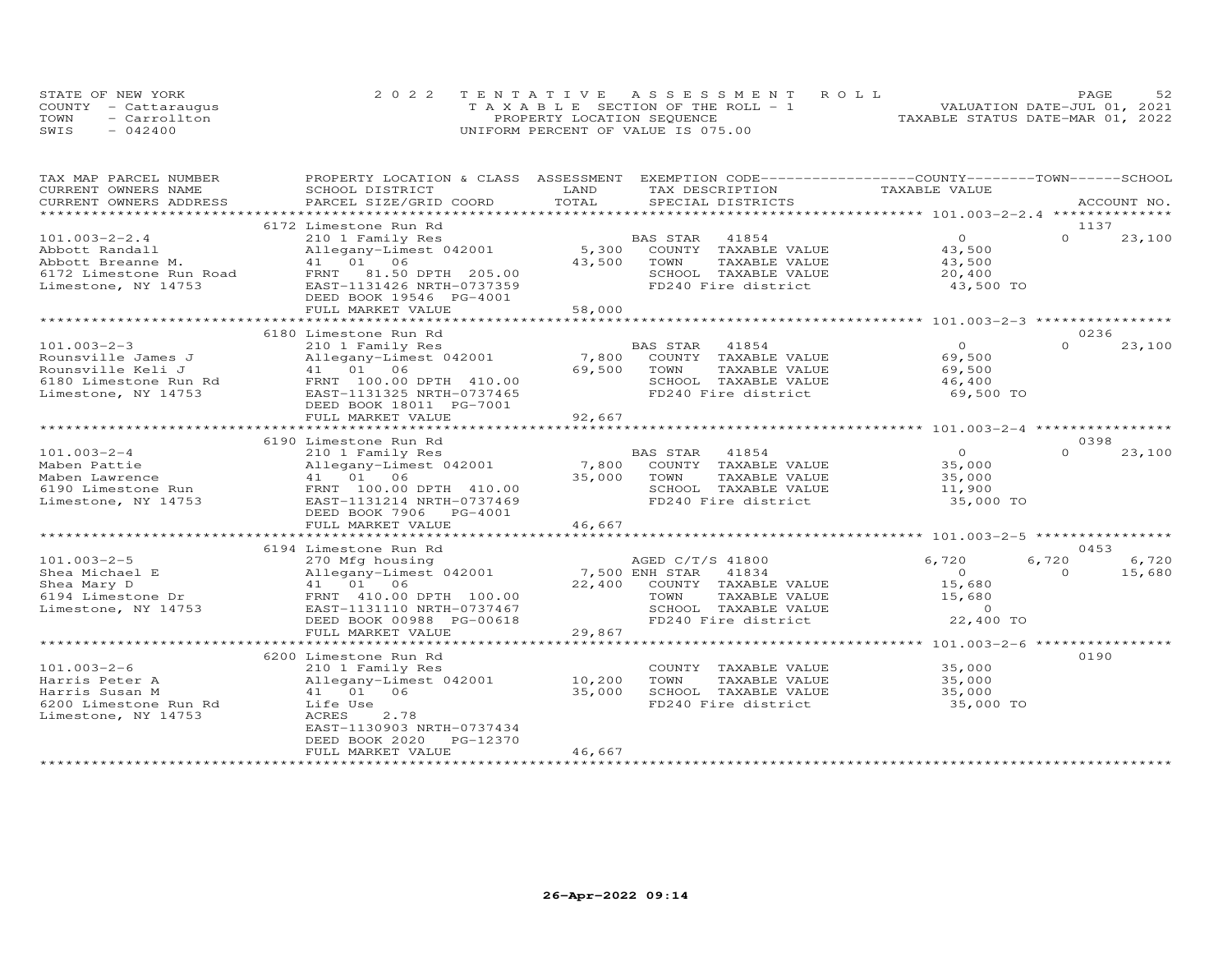|      | STATE OF NEW YORK    |  | 2022 TENTATIVE ASSESSMENT ROLL        | PAGE                        |
|------|----------------------|--|---------------------------------------|-----------------------------|
|      | COUNTY - Cattaraugus |  | T A X A B L E SECTION OF THE ROLL - 1 | VALUATION DATE-JUL 01, 2021 |
| TOWN | - Carrollton         |  | TAXABLE STATUS DATE-MAR 01, 2022      |                             |
| SWIS | $-042400$            |  | UNIFORM PERCENT OF VALUE IS 075.00    |                             |

| TAXABLE VALUE<br>CURRENT OWNERS NAME<br>SCHOOL DISTRICT<br>LAND<br>TAX DESCRIPTION<br>TOTAL<br>CURRENT OWNERS ADDRESS<br>PARCEL SIZE/GRID COORD<br>************************<br>0113<br>6226 Limestone Run Rd<br>$101.003 - 2 - 7$<br>260 Seasonal res<br>61,000<br>COUNTY TAXABLE VALUE<br>13,100<br>Hill John<br>Allegany-Limest 042001<br>TOWN<br>TAXABLE VALUE<br>61,000<br>41 01 06<br>Hill Charleen<br>61,000<br>SCHOOL TAXABLE VALUE<br>61,000<br>4.70<br>FD240 Fire district<br>3775 Livonia Center Rd<br>ACRES<br>61,000 TO<br>Livonia, NY 14487<br>EAST-1130517 NRTH-0737377<br>DEED BOOK 25513 PG-9001 |                |
|------------------------------------------------------------------------------------------------------------------------------------------------------------------------------------------------------------------------------------------------------------------------------------------------------------------------------------------------------------------------------------------------------------------------------------------------------------------------------------------------------------------------------------------------------------------------------------------------------------------|----------------|
|                                                                                                                                                                                                                                                                                                                                                                                                                                                                                                                                                                                                                  |                |
|                                                                                                                                                                                                                                                                                                                                                                                                                                                                                                                                                                                                                  |                |
|                                                                                                                                                                                                                                                                                                                                                                                                                                                                                                                                                                                                                  |                |
|                                                                                                                                                                                                                                                                                                                                                                                                                                                                                                                                                                                                                  |                |
|                                                                                                                                                                                                                                                                                                                                                                                                                                                                                                                                                                                                                  |                |
|                                                                                                                                                                                                                                                                                                                                                                                                                                                                                                                                                                                                                  |                |
|                                                                                                                                                                                                                                                                                                                                                                                                                                                                                                                                                                                                                  |                |
|                                                                                                                                                                                                                                                                                                                                                                                                                                                                                                                                                                                                                  |                |
|                                                                                                                                                                                                                                                                                                                                                                                                                                                                                                                                                                                                                  |                |
|                                                                                                                                                                                                                                                                                                                                                                                                                                                                                                                                                                                                                  |                |
| FULL MARKET VALUE<br>81,333                                                                                                                                                                                                                                                                                                                                                                                                                                                                                                                                                                                      |                |
| ****************************<br>*************                                                                                                                                                                                                                                                                                                                                                                                                                                                                                                                                                                    |                |
| 0504                                                                                                                                                                                                                                                                                                                                                                                                                                                                                                                                                                                                             |                |
| 6239 Limestone Run Rd                                                                                                                                                                                                                                                                                                                                                                                                                                                                                                                                                                                            |                |
| 26,500<br>26,500<br>$101.003 - 2 - 15$<br>210 1 Family Res<br>AGED C/T/S 41800                                                                                                                                                                                                                                                                                                                                                                                                                                                                                                                                   | 26,500         |
| 7,900 ENH STAR<br>Allegany-Limest 042001<br>41834<br>$\Omega$<br>$\Omega$<br>Hatch Eulagene M                                                                                                                                                                                                                                                                                                                                                                                                                                                                                                                    | 26,500         |
| 26,500<br>41 01 06<br>53,000<br>COUNTY TAXABLE VALUE<br>Hatch Gregory                                                                                                                                                                                                                                                                                                                                                                                                                                                                                                                                            |                |
| 1.25<br>TAXABLE VALUE<br>26,500<br>6239 Limestone Run Rd<br>Limestone, NY 14753<br>ACRES<br>TOWN                                                                                                                                                                                                                                                                                                                                                                                                                                                                                                                 |                |
| SCHOOL TAXABLE VALUE<br>$\sim$ 0<br>Limestone, NY 14753<br>EAST-1130364 NRTH-0736959                                                                                                                                                                                                                                                                                                                                                                                                                                                                                                                             |                |
| 53,000 TO<br>FD240 Fire district<br>DEED BOOK 20210 PG-8773                                                                                                                                                                                                                                                                                                                                                                                                                                                                                                                                                      |                |
| 70,667<br>FULL MARKET VALUE                                                                                                                                                                                                                                                                                                                                                                                                                                                                                                                                                                                      |                |
|                                                                                                                                                                                                                                                                                                                                                                                                                                                                                                                                                                                                                  |                |
| 0362<br>6254 Limestone Run Rd                                                                                                                                                                                                                                                                                                                                                                                                                                                                                                                                                                                    |                |
| $101.003 - 2 - 9$<br>6,750<br>6,750<br>210 1 Family Res                                                                                                                                                                                                                                                                                                                                                                                                                                                                                                                                                          | $\circ$        |
| Allegany-Limest 042001<br>Peters John Jr<br>$\overline{O}$<br>$\Omega$                                                                                                                                                                                                                                                                                                                                                                                                                                                                                                                                           | 23,100         |
| VET WAR U.<br>9,000 BAS STAR 41854<br>2011 - The NTS CT 41141<br>6254 Limestone Run<br>41 01 06<br>45,000 VET DIS CT 41141<br>9,000<br>9,000                                                                                                                                                                                                                                                                                                                                                                                                                                                                     | $\Omega$       |
| Limestone<br>14753, NY 17453 ACRES<br>2,00<br>29,250<br>COUNTY TAXABLE VALUE                                                                                                                                                                                                                                                                                                                                                                                                                                                                                                                                     |                |
| EAST-1130002 NRTH-0737248<br>TOWN<br>TAXABLE VALUE<br>29,250                                                                                                                                                                                                                                                                                                                                                                                                                                                                                                                                                     |                |
| SCHOOL TAXABLE VALUE<br>DEED BOOK 00954 PG-00533<br>21,900                                                                                                                                                                                                                                                                                                                                                                                                                                                                                                                                                       |                |
| 60,000 FD240 Fire district<br>FULL MARKET VALUE<br>45,000 TO                                                                                                                                                                                                                                                                                                                                                                                                                                                                                                                                                     |                |
|                                                                                                                                                                                                                                                                                                                                                                                                                                                                                                                                                                                                                  |                |
| 0427<br>6260 Limestone Run Rd                                                                                                                                                                                                                                                                                                                                                                                                                                                                                                                                                                                    |                |
| $101.003 - 2 - 10$<br>VET COM CT 41131<br>15,400<br>15,400<br>210 1 Family Res                                                                                                                                                                                                                                                                                                                                                                                                                                                                                                                                   | $\overline{0}$ |
| Allegany-Limest 042001<br>7,500 AGED C/T/S 41800<br>Schoonover Edwardene J<br>26,550<br>26,550                                                                                                                                                                                                                                                                                                                                                                                                                                                                                                                   | 34,250         |
| 41 01 06<br>6260 Limestone Run Rd<br>68,500 ENH STAR 41834<br>$\bigcirc$<br>$\Omega$                                                                                                                                                                                                                                                                                                                                                                                                                                                                                                                             | 34,250         |
| 26,550<br>Limestone, NY 14753<br>FRNT 410.00 DPTH 100.00<br>COUNTY TAXABLE VALUE                                                                                                                                                                                                                                                                                                                                                                                                                                                                                                                                 |                |
| 26,550<br>EAST-1129856 NRTH-0737215<br>TOWN<br>TAXABLE VALUE                                                                                                                                                                                                                                                                                                                                                                                                                                                                                                                                                     |                |
| PG-01046<br>DEED BOOK 741<br>SCHOOL TAXABLE VALUE<br>$\Omega$                                                                                                                                                                                                                                                                                                                                                                                                                                                                                                                                                    |                |
| 91,333 FD240 Fire district<br>68,500 TO<br>FULL MARKET VALUE                                                                                                                                                                                                                                                                                                                                                                                                                                                                                                                                                     |                |
|                                                                                                                                                                                                                                                                                                                                                                                                                                                                                                                                                                                                                  |                |
| 0481<br>6266 Limestone Run Rd                                                                                                                                                                                                                                                                                                                                                                                                                                                                                                                                                                                    |                |
| $101.003 - 2 - 11$<br>7,825<br>VET COM CT 41131<br>7,825                                                                                                                                                                                                                                                                                                                                                                                                                                                                                                                                                         | $\circ$        |
| 270 Mfg housing<br>Allegany-Limest 042001 10,800 VET DIS CT 41141<br>Tingley Brent<br>14,085<br>14,085                                                                                                                                                                                                                                                                                                                                                                                                                                                                                                           | $\Omega$       |
| $\Omega$                                                                                                                                                                                                                                                                                                                                                                                                                                                                                                                                                                                                         |                |
| 41 01 06<br>Tingley Jerome<br>31,300 ENH STAR<br>41834<br>$\overline{0}$                                                                                                                                                                                                                                                                                                                                                                                                                                                                                                                                         | 31,300         |
| 9,390<br>6266 Limestone Run Rd<br>ACRES<br>3.19<br>COUNTY TAXABLE VALUE                                                                                                                                                                                                                                                                                                                                                                                                                                                                                                                                          |                |
| 9,390<br>EAST-1129704 NRTH-0737373<br>TOWN<br>TAXABLE VALUE<br>Limestone, NY 14753                                                                                                                                                                                                                                                                                                                                                                                                                                                                                                                               |                |
| DEED BOOK 31195 PG-9001<br>SCHOOL TAXABLE VALUE<br>$\Omega$                                                                                                                                                                                                                                                                                                                                                                                                                                                                                                                                                      |                |
| 41,733 FD240 Fire district<br>31,300 TO<br>FULL MARKET VALUE                                                                                                                                                                                                                                                                                                                                                                                                                                                                                                                                                     |                |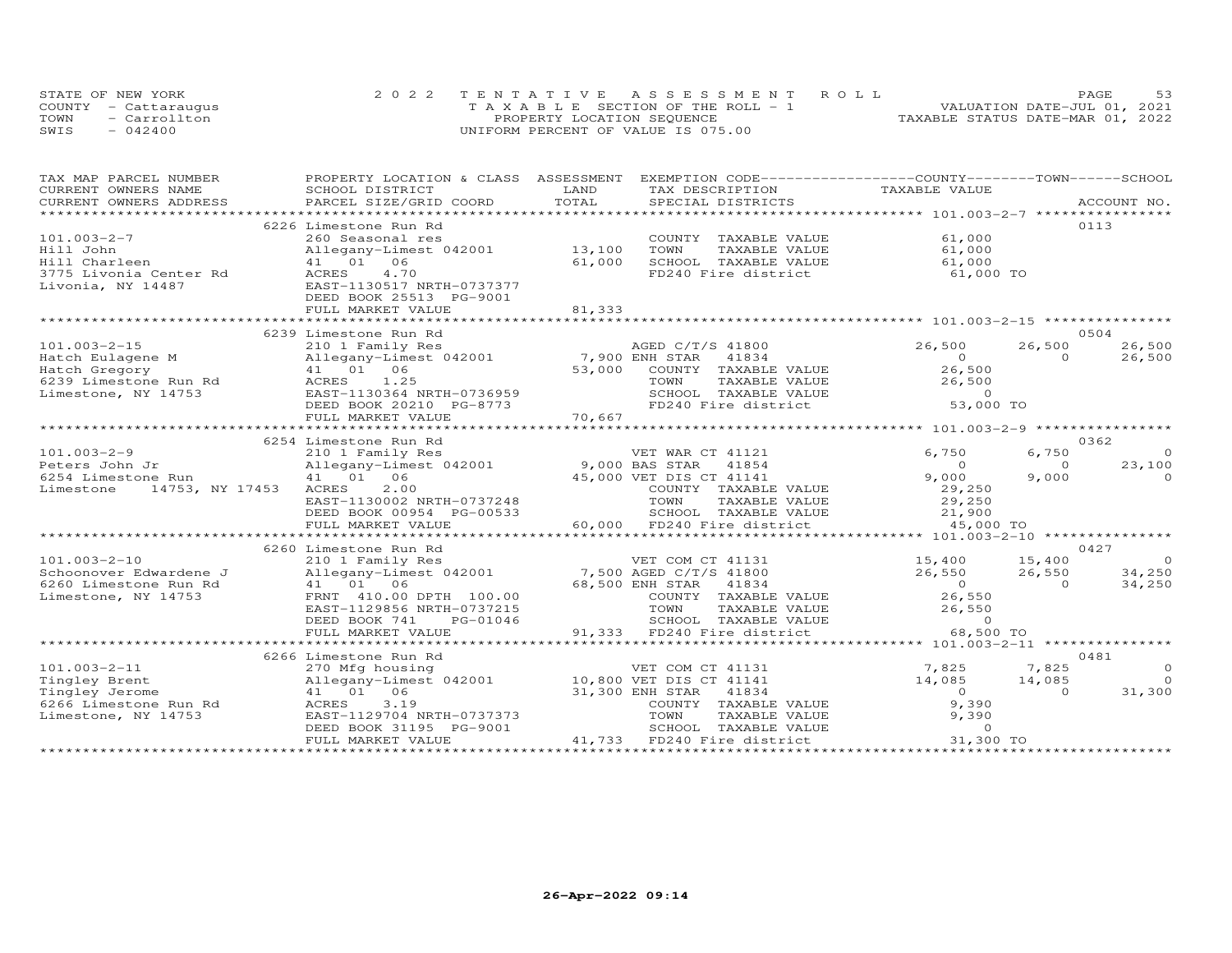|      | STATE OF NEW YORK    | 2022 TENTATIVE ASSESSMENT ROLL     | 54<br>PAGE.                      |
|------|----------------------|------------------------------------|----------------------------------|
|      | COUNTY - Cattaraugus | TAXABLE SECTION OF THE ROLL - 1    | VALUATION DATE-JUL 01, 2021      |
| TOWN | - Carrollton         | PROPERTY LOCATION SEQUENCE         | TAXABLE STATUS DATE-MAR 01, 2022 |
| SWIS | $-042400$            | UNIFORM PERCENT OF VALUE IS 075.00 |                                  |

| TOTAL<br>CURRENT OWNERS ADDRESS<br>PARCEL SIZE/GRID COORD<br>SPECIAL DISTRICTS<br>ACCOUNT NO.<br>0464<br>6272 Limestone Run Rd<br>$\Omega$<br>$\Omega$<br>$101.003 - 2 - 12$<br>210 1 Family Res<br>41834<br>57,670<br>ENH STAR<br>9,100<br>62,500<br>Stover Edward<br>Allegany-Limest 042001<br>COUNTY TAXABLE VALUE<br>41 01 06<br>Stover Darlene<br>62,500<br>TOWN<br>TAXABLE VALUE<br>62,500<br>6272 Limestone Run Rd<br>ACRES<br>2.04<br>SCHOOL TAXABLE VALUE<br>4,830<br>FD240 Fire district<br>62,500 TO<br>Limestone, NY 14753<br>EAST-1129595 NRTH-0737377<br>DEED BOOK 687<br>PG-00198<br>83, 333<br>FULL MARKET VALUE<br>6288 Limestone Run Rd<br>0439<br>$\Omega$<br>$\Omega$<br>210 1 Family Res<br>BAS STAR<br>41854<br>23,100<br>COUNTY TAXABLE VALUE<br>Allegany-Limest 042001<br>5,500<br>33,000<br>41  01  06<br>33,000<br>TOWN<br>TAXABLE VALUE<br>33,000<br>FRNT 76.00 DPTH 255.00<br>SCHOOL TAXABLE VALUE<br>9,900<br>FD240 Fire district<br>EAST-1129499 NRTH-0737055<br>33,000 TO<br>DEED BOOK 19001 PG-5003<br>44,000<br>FULL MARKET VALUE<br>0999<br>6294 Limestone Run Rd<br>$\Omega$<br>VET COM C 41132<br>15,400<br>210 1 Family Res<br>57,670<br>Allegany-Limest 042001<br>11,100 ENH STAR<br>41834<br>$\circ$<br>$\Omega$<br>41 01<br>06<br>69,000<br>COUNTY TAXABLE VALUE<br>53,600<br>TAXABLE VALUE<br>ACRES<br>3.40<br>TOWN<br>69,000<br>EAST-1129435 NRTH-0737389<br>SCHOOL TAXABLE VALUE<br>11,330<br>FD240 Fire district<br>DEED BOOK 1008<br>PG-1030<br>69,000 TO<br>92,000<br>FULL MARKET VALUE<br>**************************<br>0015<br>6300 Limestone Run Rd<br>$100.004 - 1 - 19$<br>210 1 Family Res<br>48,900<br>COUNTY TAXABLE VALUE<br>Allegany-Limest 042001<br>12,800<br>TOWN<br>TAXABLE VALUE<br>48,900<br>Baker Jessica L<br>48 01 06<br>48,900<br>SCHOOL TAXABLE VALUE<br>48,900<br>6300 Limestone Run Rd<br>FD240 Fire district<br>Limestone, NY 14760<br>Ff 208.00<br>48,900 TO<br>ACRES<br>4.54<br>EAST-1129234 NRTH-0737414<br>DEED BOOK 20210 PG-18<br>65,200<br>FULL MARKET VALUE<br>1089<br>6312 Limestone Run Rd<br>$100.004 - 1 - 3.4$<br>41854<br>$\circ$<br>$\Omega$<br>23,100<br>210 1 Family Res<br>BAS STAR<br>Allegany-Limest 042001<br>9,700<br>50,000<br>Tully Sandra L<br>COUNTY TAXABLE VALUE<br>50,000<br>6310 Limestone Run Rd<br>48 01<br>06<br>TOWN<br>TAXABLE VALUE<br>50,000<br>Limestone, NY 14753<br>Ff 198.96<br>SCHOOL TAXABLE VALUE<br>26,900<br>50,000 TO<br>ACRES<br>2.45<br>FD240 Fire district<br>EAST-1129009 NRTH-0737140<br>DEED BOOK 1001<br>PG-998<br>66,667<br>FULL MARKET VALUE | TAX MAP PARCEL NUMBER<br>CURRENT OWNERS NAME | PROPERTY LOCATION & CLASS ASSESSMENT EXEMPTION CODE-----------------COUNTY-------TOWN------SCHOOL<br>SCHOOL DISTRICT | LAND | TAX DESCRIPTION | TAXABLE VALUE |  |
|----------------------------------------------------------------------------------------------------------------------------------------------------------------------------------------------------------------------------------------------------------------------------------------------------------------------------------------------------------------------------------------------------------------------------------------------------------------------------------------------------------------------------------------------------------------------------------------------------------------------------------------------------------------------------------------------------------------------------------------------------------------------------------------------------------------------------------------------------------------------------------------------------------------------------------------------------------------------------------------------------------------------------------------------------------------------------------------------------------------------------------------------------------------------------------------------------------------------------------------------------------------------------------------------------------------------------------------------------------------------------------------------------------------------------------------------------------------------------------------------------------------------------------------------------------------------------------------------------------------------------------------------------------------------------------------------------------------------------------------------------------------------------------------------------------------------------------------------------------------------------------------------------------------------------------------------------------------------------------------------------------------------------------------------------------------------------------------------------------------------------------------------------------------------------------------------------------------------------------------------------------------------------------------------------------------------------------------------------------------------------------------------------------------------------------------------------------------------------------------------------------------------------------------------------------------------------|----------------------------------------------|----------------------------------------------------------------------------------------------------------------------|------|-----------------|---------------|--|
|                                                                                                                                                                                                                                                                                                                                                                                                                                                                                                                                                                                                                                                                                                                                                                                                                                                                                                                                                                                                                                                                                                                                                                                                                                                                                                                                                                                                                                                                                                                                                                                                                                                                                                                                                                                                                                                                                                                                                                                                                                                                                                                                                                                                                                                                                                                                                                                                                                                                                                                                                                            |                                              |                                                                                                                      |      |                 |               |  |
|                                                                                                                                                                                                                                                                                                                                                                                                                                                                                                                                                                                                                                                                                                                                                                                                                                                                                                                                                                                                                                                                                                                                                                                                                                                                                                                                                                                                                                                                                                                                                                                                                                                                                                                                                                                                                                                                                                                                                                                                                                                                                                                                                                                                                                                                                                                                                                                                                                                                                                                                                                            |                                              |                                                                                                                      |      |                 |               |  |
|                                                                                                                                                                                                                                                                                                                                                                                                                                                                                                                                                                                                                                                                                                                                                                                                                                                                                                                                                                                                                                                                                                                                                                                                                                                                                                                                                                                                                                                                                                                                                                                                                                                                                                                                                                                                                                                                                                                                                                                                                                                                                                                                                                                                                                                                                                                                                                                                                                                                                                                                                                            |                                              |                                                                                                                      |      |                 |               |  |
|                                                                                                                                                                                                                                                                                                                                                                                                                                                                                                                                                                                                                                                                                                                                                                                                                                                                                                                                                                                                                                                                                                                                                                                                                                                                                                                                                                                                                                                                                                                                                                                                                                                                                                                                                                                                                                                                                                                                                                                                                                                                                                                                                                                                                                                                                                                                                                                                                                                                                                                                                                            |                                              |                                                                                                                      |      |                 |               |  |
|                                                                                                                                                                                                                                                                                                                                                                                                                                                                                                                                                                                                                                                                                                                                                                                                                                                                                                                                                                                                                                                                                                                                                                                                                                                                                                                                                                                                                                                                                                                                                                                                                                                                                                                                                                                                                                                                                                                                                                                                                                                                                                                                                                                                                                                                                                                                                                                                                                                                                                                                                                            |                                              |                                                                                                                      |      |                 |               |  |
|                                                                                                                                                                                                                                                                                                                                                                                                                                                                                                                                                                                                                                                                                                                                                                                                                                                                                                                                                                                                                                                                                                                                                                                                                                                                                                                                                                                                                                                                                                                                                                                                                                                                                                                                                                                                                                                                                                                                                                                                                                                                                                                                                                                                                                                                                                                                                                                                                                                                                                                                                                            |                                              |                                                                                                                      |      |                 |               |  |
|                                                                                                                                                                                                                                                                                                                                                                                                                                                                                                                                                                                                                                                                                                                                                                                                                                                                                                                                                                                                                                                                                                                                                                                                                                                                                                                                                                                                                                                                                                                                                                                                                                                                                                                                                                                                                                                                                                                                                                                                                                                                                                                                                                                                                                                                                                                                                                                                                                                                                                                                                                            |                                              |                                                                                                                      |      |                 |               |  |
|                                                                                                                                                                                                                                                                                                                                                                                                                                                                                                                                                                                                                                                                                                                                                                                                                                                                                                                                                                                                                                                                                                                                                                                                                                                                                                                                                                                                                                                                                                                                                                                                                                                                                                                                                                                                                                                                                                                                                                                                                                                                                                                                                                                                                                                                                                                                                                                                                                                                                                                                                                            |                                              |                                                                                                                      |      |                 |               |  |
|                                                                                                                                                                                                                                                                                                                                                                                                                                                                                                                                                                                                                                                                                                                                                                                                                                                                                                                                                                                                                                                                                                                                                                                                                                                                                                                                                                                                                                                                                                                                                                                                                                                                                                                                                                                                                                                                                                                                                                                                                                                                                                                                                                                                                                                                                                                                                                                                                                                                                                                                                                            |                                              |                                                                                                                      |      |                 |               |  |
|                                                                                                                                                                                                                                                                                                                                                                                                                                                                                                                                                                                                                                                                                                                                                                                                                                                                                                                                                                                                                                                                                                                                                                                                                                                                                                                                                                                                                                                                                                                                                                                                                                                                                                                                                                                                                                                                                                                                                                                                                                                                                                                                                                                                                                                                                                                                                                                                                                                                                                                                                                            |                                              |                                                                                                                      |      |                 |               |  |
|                                                                                                                                                                                                                                                                                                                                                                                                                                                                                                                                                                                                                                                                                                                                                                                                                                                                                                                                                                                                                                                                                                                                                                                                                                                                                                                                                                                                                                                                                                                                                                                                                                                                                                                                                                                                                                                                                                                                                                                                                                                                                                                                                                                                                                                                                                                                                                                                                                                                                                                                                                            |                                              |                                                                                                                      |      |                 |               |  |
|                                                                                                                                                                                                                                                                                                                                                                                                                                                                                                                                                                                                                                                                                                                                                                                                                                                                                                                                                                                                                                                                                                                                                                                                                                                                                                                                                                                                                                                                                                                                                                                                                                                                                                                                                                                                                                                                                                                                                                                                                                                                                                                                                                                                                                                                                                                                                                                                                                                                                                                                                                            |                                              |                                                                                                                      |      |                 |               |  |
|                                                                                                                                                                                                                                                                                                                                                                                                                                                                                                                                                                                                                                                                                                                                                                                                                                                                                                                                                                                                                                                                                                                                                                                                                                                                                                                                                                                                                                                                                                                                                                                                                                                                                                                                                                                                                                                                                                                                                                                                                                                                                                                                                                                                                                                                                                                                                                                                                                                                                                                                                                            | $101.003 - 2 - 13.1$                         |                                                                                                                      |      |                 |               |  |
|                                                                                                                                                                                                                                                                                                                                                                                                                                                                                                                                                                                                                                                                                                                                                                                                                                                                                                                                                                                                                                                                                                                                                                                                                                                                                                                                                                                                                                                                                                                                                                                                                                                                                                                                                                                                                                                                                                                                                                                                                                                                                                                                                                                                                                                                                                                                                                                                                                                                                                                                                                            | Barnes Jeffrey W., Jr.                       |                                                                                                                      |      |                 |               |  |
|                                                                                                                                                                                                                                                                                                                                                                                                                                                                                                                                                                                                                                                                                                                                                                                                                                                                                                                                                                                                                                                                                                                                                                                                                                                                                                                                                                                                                                                                                                                                                                                                                                                                                                                                                                                                                                                                                                                                                                                                                                                                                                                                                                                                                                                                                                                                                                                                                                                                                                                                                                            | Barnes Martha A.                             |                                                                                                                      |      |                 |               |  |
|                                                                                                                                                                                                                                                                                                                                                                                                                                                                                                                                                                                                                                                                                                                                                                                                                                                                                                                                                                                                                                                                                                                                                                                                                                                                                                                                                                                                                                                                                                                                                                                                                                                                                                                                                                                                                                                                                                                                                                                                                                                                                                                                                                                                                                                                                                                                                                                                                                                                                                                                                                            | 6288 Limestone Run Road                      |                                                                                                                      |      |                 |               |  |
|                                                                                                                                                                                                                                                                                                                                                                                                                                                                                                                                                                                                                                                                                                                                                                                                                                                                                                                                                                                                                                                                                                                                                                                                                                                                                                                                                                                                                                                                                                                                                                                                                                                                                                                                                                                                                                                                                                                                                                                                                                                                                                                                                                                                                                                                                                                                                                                                                                                                                                                                                                            | Limestone, NY 14753                          |                                                                                                                      |      |                 |               |  |
|                                                                                                                                                                                                                                                                                                                                                                                                                                                                                                                                                                                                                                                                                                                                                                                                                                                                                                                                                                                                                                                                                                                                                                                                                                                                                                                                                                                                                                                                                                                                                                                                                                                                                                                                                                                                                                                                                                                                                                                                                                                                                                                                                                                                                                                                                                                                                                                                                                                                                                                                                                            |                                              |                                                                                                                      |      |                 |               |  |
|                                                                                                                                                                                                                                                                                                                                                                                                                                                                                                                                                                                                                                                                                                                                                                                                                                                                                                                                                                                                                                                                                                                                                                                                                                                                                                                                                                                                                                                                                                                                                                                                                                                                                                                                                                                                                                                                                                                                                                                                                                                                                                                                                                                                                                                                                                                                                                                                                                                                                                                                                                            |                                              |                                                                                                                      |      |                 |               |  |
|                                                                                                                                                                                                                                                                                                                                                                                                                                                                                                                                                                                                                                                                                                                                                                                                                                                                                                                                                                                                                                                                                                                                                                                                                                                                                                                                                                                                                                                                                                                                                                                                                                                                                                                                                                                                                                                                                                                                                                                                                                                                                                                                                                                                                                                                                                                                                                                                                                                                                                                                                                            |                                              |                                                                                                                      |      |                 |               |  |
|                                                                                                                                                                                                                                                                                                                                                                                                                                                                                                                                                                                                                                                                                                                                                                                                                                                                                                                                                                                                                                                                                                                                                                                                                                                                                                                                                                                                                                                                                                                                                                                                                                                                                                                                                                                                                                                                                                                                                                                                                                                                                                                                                                                                                                                                                                                                                                                                                                                                                                                                                                            |                                              |                                                                                                                      |      |                 |               |  |
|                                                                                                                                                                                                                                                                                                                                                                                                                                                                                                                                                                                                                                                                                                                                                                                                                                                                                                                                                                                                                                                                                                                                                                                                                                                                                                                                                                                                                                                                                                                                                                                                                                                                                                                                                                                                                                                                                                                                                                                                                                                                                                                                                                                                                                                                                                                                                                                                                                                                                                                                                                            | $101.003 - 2 - 13.3$                         |                                                                                                                      |      |                 |               |  |
|                                                                                                                                                                                                                                                                                                                                                                                                                                                                                                                                                                                                                                                                                                                                                                                                                                                                                                                                                                                                                                                                                                                                                                                                                                                                                                                                                                                                                                                                                                                                                                                                                                                                                                                                                                                                                                                                                                                                                                                                                                                                                                                                                                                                                                                                                                                                                                                                                                                                                                                                                                            | Parsons Jack L                               |                                                                                                                      |      |                 |               |  |
|                                                                                                                                                                                                                                                                                                                                                                                                                                                                                                                                                                                                                                                                                                                                                                                                                                                                                                                                                                                                                                                                                                                                                                                                                                                                                                                                                                                                                                                                                                                                                                                                                                                                                                                                                                                                                                                                                                                                                                                                                                                                                                                                                                                                                                                                                                                                                                                                                                                                                                                                                                            | Parsons Kristen L                            |                                                                                                                      |      |                 |               |  |
|                                                                                                                                                                                                                                                                                                                                                                                                                                                                                                                                                                                                                                                                                                                                                                                                                                                                                                                                                                                                                                                                                                                                                                                                                                                                                                                                                                                                                                                                                                                                                                                                                                                                                                                                                                                                                                                                                                                                                                                                                                                                                                                                                                                                                                                                                                                                                                                                                                                                                                                                                                            | 6294 Limestone Run                           |                                                                                                                      |      |                 |               |  |
|                                                                                                                                                                                                                                                                                                                                                                                                                                                                                                                                                                                                                                                                                                                                                                                                                                                                                                                                                                                                                                                                                                                                                                                                                                                                                                                                                                                                                                                                                                                                                                                                                                                                                                                                                                                                                                                                                                                                                                                                                                                                                                                                                                                                                                                                                                                                                                                                                                                                                                                                                                            | Limestone, NY 14753                          |                                                                                                                      |      |                 |               |  |
|                                                                                                                                                                                                                                                                                                                                                                                                                                                                                                                                                                                                                                                                                                                                                                                                                                                                                                                                                                                                                                                                                                                                                                                                                                                                                                                                                                                                                                                                                                                                                                                                                                                                                                                                                                                                                                                                                                                                                                                                                                                                                                                                                                                                                                                                                                                                                                                                                                                                                                                                                                            |                                              |                                                                                                                      |      |                 |               |  |
|                                                                                                                                                                                                                                                                                                                                                                                                                                                                                                                                                                                                                                                                                                                                                                                                                                                                                                                                                                                                                                                                                                                                                                                                                                                                                                                                                                                                                                                                                                                                                                                                                                                                                                                                                                                                                                                                                                                                                                                                                                                                                                                                                                                                                                                                                                                                                                                                                                                                                                                                                                            |                                              |                                                                                                                      |      |                 |               |  |
|                                                                                                                                                                                                                                                                                                                                                                                                                                                                                                                                                                                                                                                                                                                                                                                                                                                                                                                                                                                                                                                                                                                                                                                                                                                                                                                                                                                                                                                                                                                                                                                                                                                                                                                                                                                                                                                                                                                                                                                                                                                                                                                                                                                                                                                                                                                                                                                                                                                                                                                                                                            |                                              |                                                                                                                      |      |                 |               |  |
|                                                                                                                                                                                                                                                                                                                                                                                                                                                                                                                                                                                                                                                                                                                                                                                                                                                                                                                                                                                                                                                                                                                                                                                                                                                                                                                                                                                                                                                                                                                                                                                                                                                                                                                                                                                                                                                                                                                                                                                                                                                                                                                                                                                                                                                                                                                                                                                                                                                                                                                                                                            |                                              |                                                                                                                      |      |                 |               |  |
|                                                                                                                                                                                                                                                                                                                                                                                                                                                                                                                                                                                                                                                                                                                                                                                                                                                                                                                                                                                                                                                                                                                                                                                                                                                                                                                                                                                                                                                                                                                                                                                                                                                                                                                                                                                                                                                                                                                                                                                                                                                                                                                                                                                                                                                                                                                                                                                                                                                                                                                                                                            |                                              |                                                                                                                      |      |                 |               |  |
|                                                                                                                                                                                                                                                                                                                                                                                                                                                                                                                                                                                                                                                                                                                                                                                                                                                                                                                                                                                                                                                                                                                                                                                                                                                                                                                                                                                                                                                                                                                                                                                                                                                                                                                                                                                                                                                                                                                                                                                                                                                                                                                                                                                                                                                                                                                                                                                                                                                                                                                                                                            |                                              |                                                                                                                      |      |                 |               |  |
|                                                                                                                                                                                                                                                                                                                                                                                                                                                                                                                                                                                                                                                                                                                                                                                                                                                                                                                                                                                                                                                                                                                                                                                                                                                                                                                                                                                                                                                                                                                                                                                                                                                                                                                                                                                                                                                                                                                                                                                                                                                                                                                                                                                                                                                                                                                                                                                                                                                                                                                                                                            |                                              |                                                                                                                      |      |                 |               |  |
|                                                                                                                                                                                                                                                                                                                                                                                                                                                                                                                                                                                                                                                                                                                                                                                                                                                                                                                                                                                                                                                                                                                                                                                                                                                                                                                                                                                                                                                                                                                                                                                                                                                                                                                                                                                                                                                                                                                                                                                                                                                                                                                                                                                                                                                                                                                                                                                                                                                                                                                                                                            |                                              |                                                                                                                      |      |                 |               |  |
|                                                                                                                                                                                                                                                                                                                                                                                                                                                                                                                                                                                                                                                                                                                                                                                                                                                                                                                                                                                                                                                                                                                                                                                                                                                                                                                                                                                                                                                                                                                                                                                                                                                                                                                                                                                                                                                                                                                                                                                                                                                                                                                                                                                                                                                                                                                                                                                                                                                                                                                                                                            |                                              |                                                                                                                      |      |                 |               |  |
|                                                                                                                                                                                                                                                                                                                                                                                                                                                                                                                                                                                                                                                                                                                                                                                                                                                                                                                                                                                                                                                                                                                                                                                                                                                                                                                                                                                                                                                                                                                                                                                                                                                                                                                                                                                                                                                                                                                                                                                                                                                                                                                                                                                                                                                                                                                                                                                                                                                                                                                                                                            |                                              |                                                                                                                      |      |                 |               |  |
|                                                                                                                                                                                                                                                                                                                                                                                                                                                                                                                                                                                                                                                                                                                                                                                                                                                                                                                                                                                                                                                                                                                                                                                                                                                                                                                                                                                                                                                                                                                                                                                                                                                                                                                                                                                                                                                                                                                                                                                                                                                                                                                                                                                                                                                                                                                                                                                                                                                                                                                                                                            |                                              |                                                                                                                      |      |                 |               |  |
|                                                                                                                                                                                                                                                                                                                                                                                                                                                                                                                                                                                                                                                                                                                                                                                                                                                                                                                                                                                                                                                                                                                                                                                                                                                                                                                                                                                                                                                                                                                                                                                                                                                                                                                                                                                                                                                                                                                                                                                                                                                                                                                                                                                                                                                                                                                                                                                                                                                                                                                                                                            |                                              |                                                                                                                      |      |                 |               |  |
|                                                                                                                                                                                                                                                                                                                                                                                                                                                                                                                                                                                                                                                                                                                                                                                                                                                                                                                                                                                                                                                                                                                                                                                                                                                                                                                                                                                                                                                                                                                                                                                                                                                                                                                                                                                                                                                                                                                                                                                                                                                                                                                                                                                                                                                                                                                                                                                                                                                                                                                                                                            |                                              |                                                                                                                      |      |                 |               |  |
|                                                                                                                                                                                                                                                                                                                                                                                                                                                                                                                                                                                                                                                                                                                                                                                                                                                                                                                                                                                                                                                                                                                                                                                                                                                                                                                                                                                                                                                                                                                                                                                                                                                                                                                                                                                                                                                                                                                                                                                                                                                                                                                                                                                                                                                                                                                                                                                                                                                                                                                                                                            |                                              |                                                                                                                      |      |                 |               |  |
|                                                                                                                                                                                                                                                                                                                                                                                                                                                                                                                                                                                                                                                                                                                                                                                                                                                                                                                                                                                                                                                                                                                                                                                                                                                                                                                                                                                                                                                                                                                                                                                                                                                                                                                                                                                                                                                                                                                                                                                                                                                                                                                                                                                                                                                                                                                                                                                                                                                                                                                                                                            |                                              |                                                                                                                      |      |                 |               |  |
|                                                                                                                                                                                                                                                                                                                                                                                                                                                                                                                                                                                                                                                                                                                                                                                                                                                                                                                                                                                                                                                                                                                                                                                                                                                                                                                                                                                                                                                                                                                                                                                                                                                                                                                                                                                                                                                                                                                                                                                                                                                                                                                                                                                                                                                                                                                                                                                                                                                                                                                                                                            |                                              |                                                                                                                      |      |                 |               |  |
|                                                                                                                                                                                                                                                                                                                                                                                                                                                                                                                                                                                                                                                                                                                                                                                                                                                                                                                                                                                                                                                                                                                                                                                                                                                                                                                                                                                                                                                                                                                                                                                                                                                                                                                                                                                                                                                                                                                                                                                                                                                                                                                                                                                                                                                                                                                                                                                                                                                                                                                                                                            |                                              |                                                                                                                      |      |                 |               |  |
|                                                                                                                                                                                                                                                                                                                                                                                                                                                                                                                                                                                                                                                                                                                                                                                                                                                                                                                                                                                                                                                                                                                                                                                                                                                                                                                                                                                                                                                                                                                                                                                                                                                                                                                                                                                                                                                                                                                                                                                                                                                                                                                                                                                                                                                                                                                                                                                                                                                                                                                                                                            |                                              |                                                                                                                      |      |                 |               |  |
|                                                                                                                                                                                                                                                                                                                                                                                                                                                                                                                                                                                                                                                                                                                                                                                                                                                                                                                                                                                                                                                                                                                                                                                                                                                                                                                                                                                                                                                                                                                                                                                                                                                                                                                                                                                                                                                                                                                                                                                                                                                                                                                                                                                                                                                                                                                                                                                                                                                                                                                                                                            |                                              |                                                                                                                      |      |                 |               |  |
|                                                                                                                                                                                                                                                                                                                                                                                                                                                                                                                                                                                                                                                                                                                                                                                                                                                                                                                                                                                                                                                                                                                                                                                                                                                                                                                                                                                                                                                                                                                                                                                                                                                                                                                                                                                                                                                                                                                                                                                                                                                                                                                                                                                                                                                                                                                                                                                                                                                                                                                                                                            |                                              |                                                                                                                      |      |                 |               |  |
|                                                                                                                                                                                                                                                                                                                                                                                                                                                                                                                                                                                                                                                                                                                                                                                                                                                                                                                                                                                                                                                                                                                                                                                                                                                                                                                                                                                                                                                                                                                                                                                                                                                                                                                                                                                                                                                                                                                                                                                                                                                                                                                                                                                                                                                                                                                                                                                                                                                                                                                                                                            |                                              |                                                                                                                      |      |                 |               |  |
|                                                                                                                                                                                                                                                                                                                                                                                                                                                                                                                                                                                                                                                                                                                                                                                                                                                                                                                                                                                                                                                                                                                                                                                                                                                                                                                                                                                                                                                                                                                                                                                                                                                                                                                                                                                                                                                                                                                                                                                                                                                                                                                                                                                                                                                                                                                                                                                                                                                                                                                                                                            |                                              |                                                                                                                      |      |                 |               |  |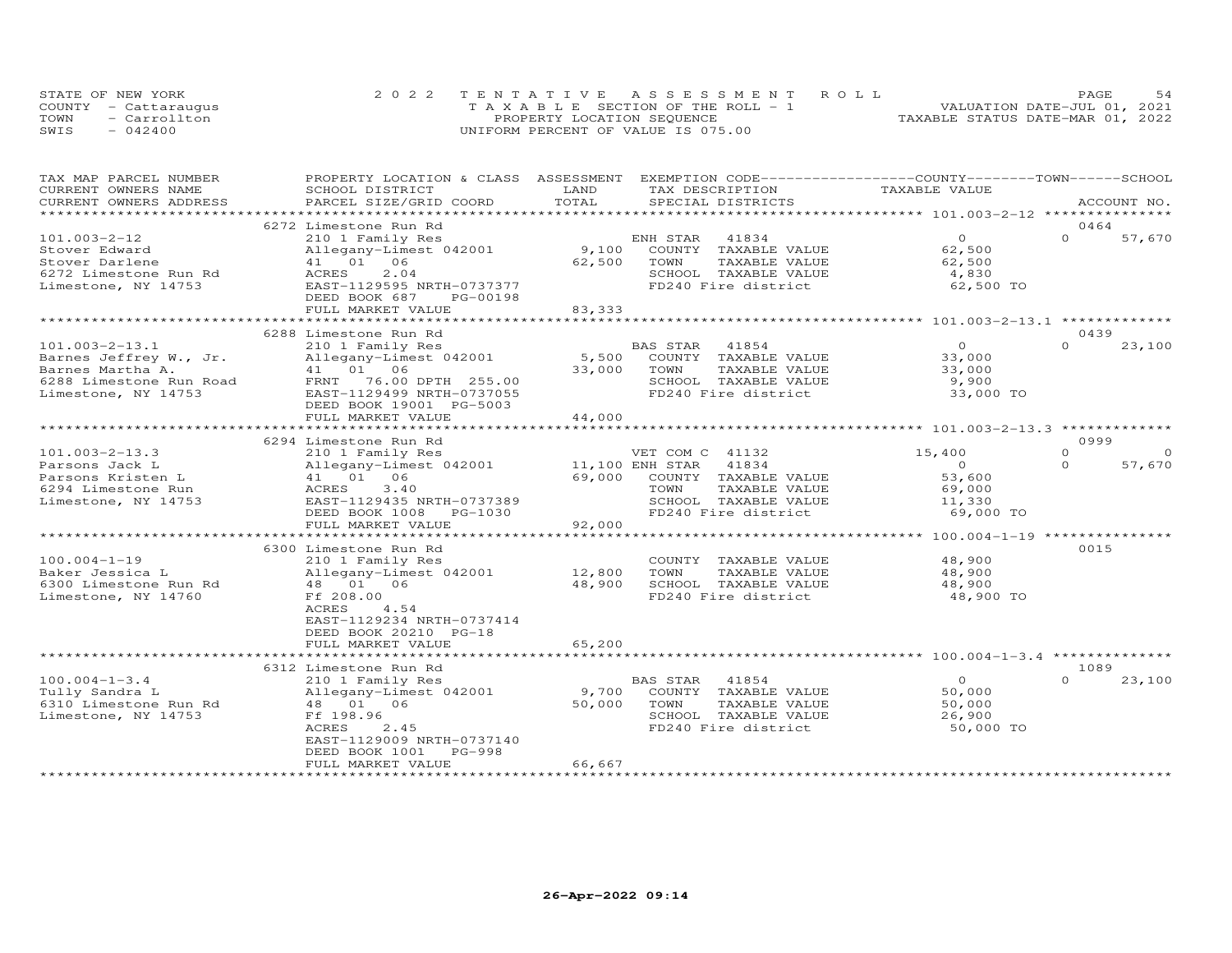| STATE OF NEW YORK |                      | 2022 TENTATIVE ASSESSMENT ROLL        | <b>PAGE</b>                      |
|-------------------|----------------------|---------------------------------------|----------------------------------|
|                   | COUNTY - Cattaraugus | T A X A B L E SECTION OF THE ROLL - 1 | VALUATION DATE-JUL 01, 2021      |
| TOWN              | - Carrollton         | PROPERTY LOCATION SEQUENCE            | TAXABLE STATUS DATE-MAR 01, 2022 |
| SWIS              | $-042400$            | UNIFORM PERCENT OF VALUE IS 075.00    |                                  |

| TAX MAP PARCEL NUMBER<br>CURRENT OWNERS NAME<br>CURRENT OWNERS ADDRESS                          | PROPERTY LOCATION & CLASS ASSESSMENT<br>SCHOOL DISTRICT<br>PARCEL SIZE/GRID COORD                                                                                                                     | LAND<br>TOTAL                 | EXEMPTION CODE-----------------COUNTY-------TOWN------SCHOOL<br>TAX DESCRIPTION<br>SPECIAL DISTRICTS                 | TAXABLE VALUE                                                | ACCOUNT NO.                |
|-------------------------------------------------------------------------------------------------|-------------------------------------------------------------------------------------------------------------------------------------------------------------------------------------------------------|-------------------------------|----------------------------------------------------------------------------------------------------------------------|--------------------------------------------------------------|----------------------------|
| **********************                                                                          | ****************************                                                                                                                                                                          |                               |                                                                                                                      |                                                              |                            |
| $100.004 - 1 - 18$<br>Franklin Darlene<br>6326 Limestone Run<br>Limestone, NY 14753             | 6326 Limestone Run Rd<br>271 Mfg housings<br>Allegany-Limest 042001<br>48  01  06<br>FRNT 200.00 DPTH<br>ACRES<br>1.33<br>EAST-1128798 NRTH-0737013<br>DEED BOOK 2134<br>PG-4001<br>FULL MARKET VALUE | 8,000<br>13,000<br>17,333     | 41854<br>BAS STAR<br>COUNTY<br>TAXABLE VALUE<br>TOWN<br>TAXABLE VALUE<br>SCHOOL TAXABLE VALUE<br>FD240 Fire district | $\Omega$<br>13,000<br>13,000<br>$\circ$<br>13,000 TO         | 0149<br>$\Omega$<br>13,000 |
|                                                                                                 | 6332 Limestone Run Rd                                                                                                                                                                                 | *************                 |                                                                                                                      | ************************ 100.004-1-17 **************         | 0480                       |
| $100.004 - 1 - 17$<br>McCullar, III Melvin<br>6332 Limestone Run Road<br>Limestone, NY 14753    | 210 1 Family Res<br>Allegany-Limest 042001<br>48  01  06<br>FRNT<br>88.00 DPTH 275.00<br>EAST-1128648 NRTH-0736999<br>DEED BOOK 20210 PG-8557                                                         | 6,300<br>43,900               | COUNTY TAXABLE VALUE<br>TOWN<br>TAXABLE VALUE<br>SCHOOL TAXABLE VALUE<br>FD240 Fire district                         | 43,900<br>43,900<br>43,900<br>43,900 TO                      |                            |
|                                                                                                 | FULL MARKET VALUE                                                                                                                                                                                     | 58,533<br>******************* |                                                                                                                      | ******************************** 100.004-1-16.1 ************ |                            |
| $100.004 - 1 - 16.1$<br>Doud Eric<br>6340 Limestone Run Rd                                      | 6340 Limestone Run Rd<br>210 1 Family Res<br>Allegany-Limest 042001<br>48 01 06                                                                                                                       | 6,800<br>45,300               | COUNTY<br>TAXABLE VALUE<br>TOWN<br>TAXABLE VALUE<br>SCHOOL TAXABLE VALUE                                             | 45,300<br>45,300<br>45,300                                   | 0482                       |
| Limestone, NY 14753                                                                             | FRNT 100.00 DPTH 275.00<br>EAST-1128557 NRTH-0736995<br>DEED BOOK 20190 PG-6563<br>FULL MARKET VALUE                                                                                                  | 60,400                        | FD240 Fire district                                                                                                  | 45,300 TO                                                    |                            |
|                                                                                                 | ******************************<br>6366 Limestone Run Rd                                                                                                                                               |                               |                                                                                                                      |                                                              | 0931                       |
| $100.004 - 1 - 3.3$<br>Tingley Candace<br>6366 Limestone Run Rd<br>Limestone, NY 14753          | 210 1 Family Res<br>Allegany-Limest 042001<br>48  01  06<br>$L/p$ 849-294<br>FRNT 546.00 DPTH<br>ACRES<br>4.70<br>EAST-1128104 NRTH-0736999<br>DEED BOOK 777<br>PG-01194                              | 13,100<br>107,500             | 41854<br>BAS STAR<br>COUNTY TAXABLE VALUE<br>TOWN<br>TAXABLE VALUE<br>SCHOOL TAXABLE VALUE<br>FD240 Fire district    | $\circ$<br>107,500<br>107,500<br>84,400<br>107,500 TO        | $\Omega$<br>23,100         |
|                                                                                                 | FULL MARKET VALUE                                                                                                                                                                                     | 143,333                       |                                                                                                                      |                                                              |                            |
|                                                                                                 | ******************************<br>6367 Limestone Run Rd                                                                                                                                               | **************                |                                                                                                                      | ******************************* 100.004-1-22 **************  | 0209                       |
| $100.004 - 1 - 22$<br>Pentecostal Tabernacle<br>6367 Limestone Run Road<br>Carrollton, NY 14753 | 210 1 Family Res<br>Allegany-Limest 042001<br>06<br>48 01<br>FRNT 100.00 DPTH 125.00<br>EAST-1128091 NRTH-0736705<br>DEED BOOK 2020<br>PG-11541                                                       | 4,800<br>57,000               | COUNTY TAXABLE VALUE<br>TOWN<br>TAXABLE VALUE<br>SCHOOL TAXABLE VALUE<br>FD240 Fire district                         | 57,000<br>57,000<br>57,000<br>57,000 TO                      |                            |
|                                                                                                 | FULL MARKET VALUE                                                                                                                                                                                     | 76,000                        |                                                                                                                      |                                                              |                            |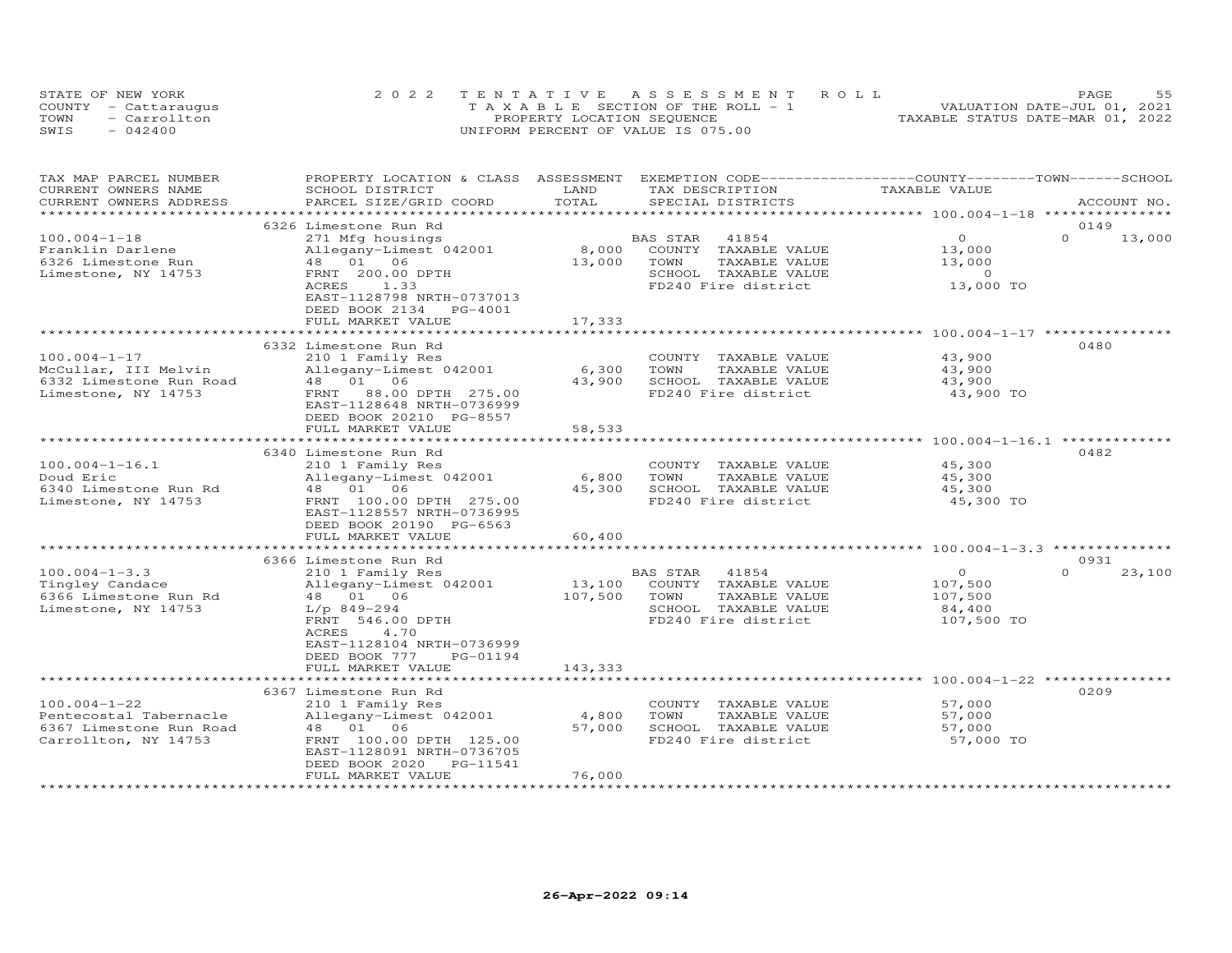|      | STATE OF NEW YORK    | 2022 TENTATIVE ASSESSMENT ROLL        | 56<br>PAGE                       |
|------|----------------------|---------------------------------------|----------------------------------|
|      | COUNTY - Cattaraugus | T A X A B L E SECTION OF THE ROLL - 1 | VALUATION DATE-JUL 01, 2021      |
| TOWN | - Carrollton         | PROPERTY LOCATION SEQUENCE            | TAXABLE STATUS DATE-MAR 01, 2022 |
| SWIS | $-042400$            | UNIFORM PERCENT OF VALUE IS 075.00    |                                  |

| TAX MAP PARCEL NUMBER      | PROPERTY LOCATION & CLASS ASSESSMENT             |        | EXEMPTION CODE-----------------COUNTY-------TOWN------SCHOOL                             |                |                    |
|----------------------------|--------------------------------------------------|--------|------------------------------------------------------------------------------------------|----------------|--------------------|
| CURRENT OWNERS NAME        | SCHOOL DISTRICT                                  | LAND   | TAX DESCRIPTION                                                                          | TAXABLE VALUE  |                    |
| CURRENT OWNERS ADDRESS     | PARCEL SIZE/GRID COORD                           | TOTAL  | SPECIAL DISTRICTS                                                                        |                | ACCOUNT NO.        |
| ***********************    |                                                  |        |                                                                                          |                |                    |
|                            | 6375 Limestone Run Rd                            |        |                                                                                          |                | 0081               |
| $100.004 - 1 - 23.1$       | 311 Res vac land                                 |        | COUNTY TAXABLE VALUE                                                                     | 13,900         |                    |
| Combs Larry S              | Allegany-Limest 042001                           | 13,900 | TOWN<br>TAXABLE VALUE                                                                    | 13,900         |                    |
| Combs Russell V Sr         | 06<br>48 01                                      | 13,900 | SCHOOL TAXABLE VALUE                                                                     | 13,900         |                    |
| 6381 Limestone Run         | Ff 9688                                          |        | FD240 Fire district                                                                      | 13,900 TO      |                    |
| Limestone, NY 14753        | 5.57<br>ACRES                                    |        |                                                                                          |                |                    |
|                            | EAST-1127902 NRTH-0736271                        |        |                                                                                          |                |                    |
|                            | DEED BOOK 2070 PG-8002                           |        |                                                                                          |                |                    |
|                            | FULL MARKET VALUE                                | 18,533 |                                                                                          |                |                    |
|                            |                                                  |        |                                                                                          |                |                    |
|                            | 6375 Limestone Run Rd                            |        |                                                                                          |                | 1242               |
| $100.004 - 1 - 23.3$       | 270 Mfg housing                                  |        | COUNTY TAXABLE VALUE                                                                     | 21,500         |                    |
| Combs Russell V            | Allegany-Limest 042001                           | 5,400  | TAXABLE VALUE<br>TOWN                                                                    | 21,500         |                    |
| Combs Renee L              | 48  01  06                                       | 21,500 | SCHOOL TAXABLE VALUE                                                                     | 21,500         |                    |
| 112 Windgate Dr Apt 239    | FRNT 75.70 DPTH 249.00                           |        | FD240 Fire district                                                                      | 21,500 TO      |                    |
| Wexford, PA 15090          | EAST-1127922 NRTH-0736637                        |        |                                                                                          |                |                    |
|                            | DEED BOOK 913<br>PG-00399                        |        |                                                                                          |                |                    |
|                            | FULL MARKET VALUE                                | 28,667 |                                                                                          |                |                    |
|                            |                                                  |        |                                                                                          |                |                    |
|                            | 6381 Limestone Run Rd                            |        |                                                                                          |                | 1334               |
| $100.004 - 1 - 23.4$       |                                                  |        | VET DIS CT 41141                                                                         | 8,550          | $\Omega$<br>8,550  |
| Combs Larry S              |                                                  |        |                                                                                          | 7,125          | 7,125<br>$\Omega$  |
| Combs Diana L              | 48 01 06                                         |        | 28,500 ENH STAR 41834                                                                    | $\overline{0}$ | 28,500<br>$\Omega$ |
| 6381 Limestone Run Rd FRNT | 9.80 DPTH 335.00                                 |        | COUNTY TAXABLE VALUE                                                                     | 12,825         |                    |
| Limestone, NY 14753        | EAST-1127842 NRTH-0736575                        |        | TOWN<br>TAXABLE VALUE                                                                    | 12,825         |                    |
|                            | DEED BOOK 1000 PG-260                            |        | TOWN TAXABLE VALUE 12,825<br>SCHOOL TAXABLE VALUE 0<br>38,000 FD240 Fire district 28,500 |                |                    |
|                            | FULL MARKET VALUE                                |        |                                                                                          | 28,500 TO      |                    |
|                            |                                                  |        |                                                                                          |                |                    |
|                            | 6383 Limestone Run Rd                            |        |                                                                                          |                | 1149               |
| $100.004 - 1 - 23.2$       | 312 Vac w/imprv                                  |        | COUNTY TAXABLE VALUE                                                                     | 8,900          |                    |
|                            | Allegany-Limest 042001                           | 6,100  | TAXABLE VALUE<br>TOWN                                                                    | 8,900          |                    |
|                            |                                                  | 8,900  | SCHOOL TAXABLE VALUE                                                                     | 8,900          |                    |
| Limestone, NY 14753        | FRNT 75.00 DPTH 335.00                           |        | FD240 Fire district                                                                      | 8,900 TO       |                    |
|                            | EAST-1127757 NRTH-0736574                        |        |                                                                                          |                |                    |
|                            | DEED BOOK 899<br>PG-01095                        |        |                                                                                          |                |                    |
|                            | FULL MARKET VALUE                                | 11,867 |                                                                                          |                |                    |
|                            |                                                  |        |                                                                                          |                |                    |
|                            |                                                  |        |                                                                                          |                | 0055               |
|                            | 6384 Limestone Run Rd                            |        |                                                                                          |                |                    |
| $100.004 - 1 - 15$         | 210 1 Family Res<br>Allegany-Limest 042001 6,800 |        | COUNTY TAXABLE VALUE<br>TAXABLE VALUE                                                    | 36,700         |                    |
| Difonzo Terri              |                                                  |        | TOWN                                                                                     | 36,700         |                    |
| Steck Martin               | 48 01 06                                         | 36,700 | FD240 Fire district                                                                      | 36,700         |                    |
| PO Box 149                 | FRNT 100.00 DPTH 275.00                          |        |                                                                                          | $36,700$ TO    |                    |
| Gifford, PA 16732          | EAST-1127784 NRTH-0736932                        |        |                                                                                          |                |                    |
|                            | DEED BOOK 1003<br>PG-1008                        |        |                                                                                          |                |                    |
|                            | FULL MARKET VALUE                                | 48,933 |                                                                                          |                |                    |
|                            |                                                  |        |                                                                                          |                |                    |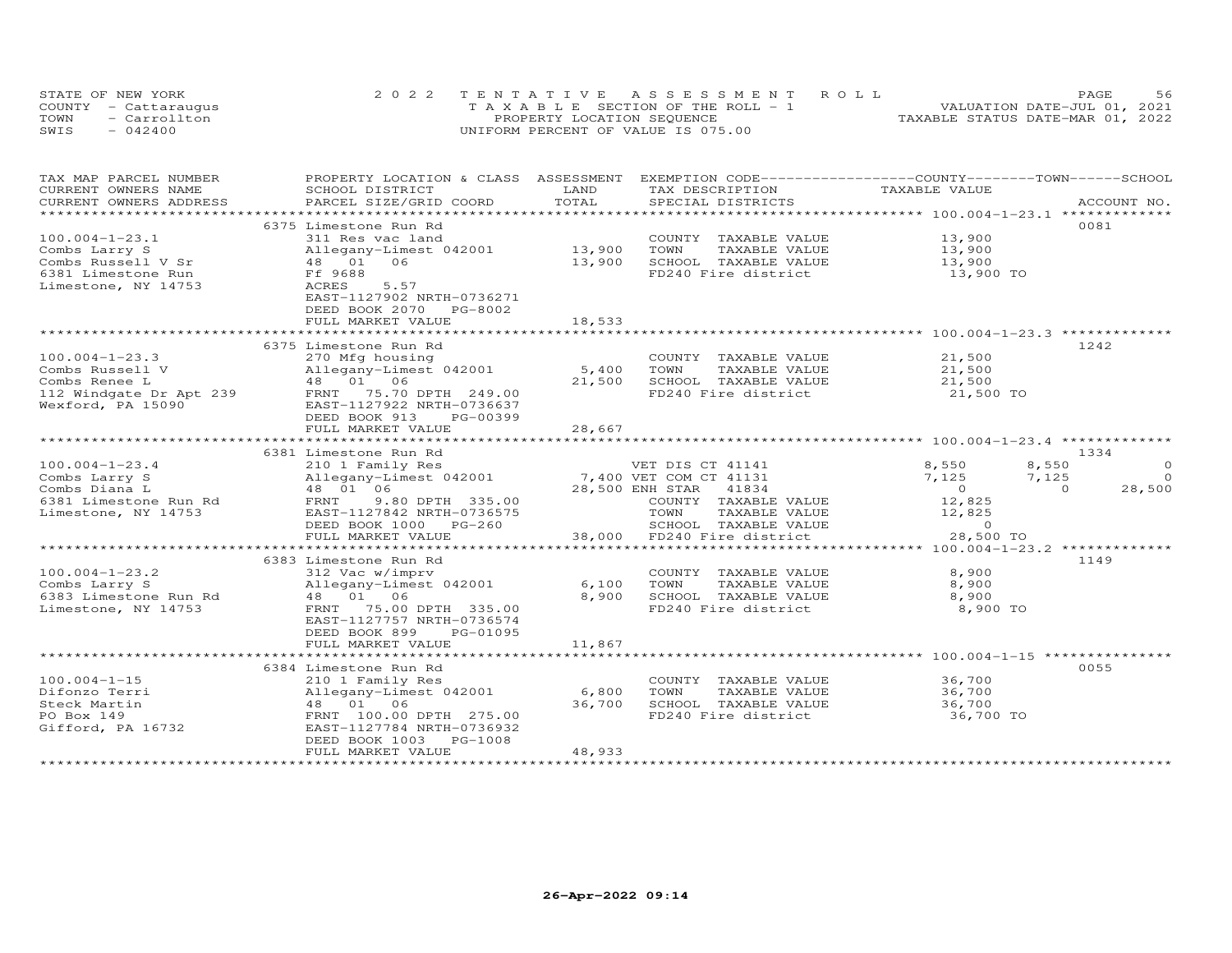|      | STATE OF NEW YORK    | 2022 TENTATIVE ASSESSMENT ROLL        | <b>PAGE</b>                      |
|------|----------------------|---------------------------------------|----------------------------------|
|      | COUNTY - Cattaraugus | T A X A B L E SECTION OF THE ROLL - 1 | VALUATION DATE-JUL 01, 2021      |
| TOWN | - Carrollton         | PROPERTY LOCATION SEQUENCE            | TAXABLE STATUS DATE-MAR 01, 2022 |
| SWIS | $-042400$            | UNIFORM PERCENT OF VALUE IS 075.00    |                                  |

| TAX MAP PARCEL NUMBER                         | PROPERTY LOCATION & CLASS ASSESSMENT EXEMPTION CODE----------------COUNTY-------TOWN------SCHOOL | LAND            |                                               | TAXABLE VALUE                                 |                    |
|-----------------------------------------------|--------------------------------------------------------------------------------------------------|-----------------|-----------------------------------------------|-----------------------------------------------|--------------------|
| CURRENT OWNERS NAME<br>CURRENT OWNERS ADDRESS | SCHOOL DISTRICT<br>PARCEL SIZE/GRID COORD                                                        | TOTAL           | TAX DESCRIPTION<br>SPECIAL DISTRICTS          |                                               | ACCOUNT NO.        |
|                                               |                                                                                                  |                 |                                               |                                               |                    |
|                                               | 6390 Limestone Run Rd                                                                            |                 |                                               |                                               | 0458               |
| $100.004 - 1 - 14$                            | 210 1 Family Res                                                                                 |                 | 41854<br>BAS STAR                             | $\Omega$                                      | $\Omega$<br>23,100 |
| Boser Debra S                                 | Allegany-Limest 042001                                                                           | 6,800           | COUNTY TAXABLE VALUE                          | 40,000                                        |                    |
| 6390 Limestone Run Rd                         | 48 01 06                                                                                         | 40,000          | TAXABLE VALUE<br>TOWN                         | 40,000                                        |                    |
| Limestone, NY 14753                           | FRNT 100.00 DPTH 275.00                                                                          |                 | SCHOOL TAXABLE VALUE                          | 16,900                                        |                    |
|                                               | EAST-1127680 NRTH-0736923                                                                        |                 | FD240 Fire district                           | 40,000 TO                                     |                    |
|                                               | DEED BOOK 4229 PG-2001                                                                           |                 |                                               |                                               |                    |
|                                               | FULL MARKET VALUE                                                                                | 53,333          |                                               |                                               |                    |
|                                               |                                                                                                  |                 |                                               |                                               |                    |
|                                               | 6395 Limestone Run Rd                                                                            |                 |                                               |                                               | 0519               |
| $100.004 - 1 - 24$                            | 210 1 Family Res                                                                                 |                 | COUNTY TAXABLE VALUE                          | 64,400                                        |                    |
| Nowak Gerald                                  | Allegany-Limest 042001                                                                           | 15,900          | TAXABLE VALUE<br>TOWN                         | 64,400                                        |                    |
| Nowak Nancy                                   | 48  01  06                                                                                       | 64,400          | SCHOOL TAXABLE VALUE                          | 64,400                                        |                    |
| 26 Vanderbilt St                              | Ff 416.00                                                                                        |                 | FD240 Fire district                           | 64,400 TO                                     |                    |
| Depew, NY 14043                               | ACRES<br>8.25                                                                                    |                 |                                               |                                               |                    |
|                                               | EAST-1127472 NRTH-0736319                                                                        |                 |                                               |                                               |                    |
|                                               | DEED BOOK 844<br>PG-00874                                                                        |                 |                                               |                                               |                    |
|                                               | FULL MARKET VALUE                                                                                | 85,867          |                                               |                                               |                    |
|                                               | ************************                                                                         | **********      |                                               | ********************* 100.004-1-13 ********** |                    |
|                                               | 6396 Limestone Run Rd                                                                            |                 |                                               |                                               | 0441               |
| $100.004 - 1 - 13$                            | 270 Mfg housing                                                                                  |                 | COUNTY TAXABLE VALUE                          | 15,100                                        |                    |
| Difonzo Terri                                 | Allegany-Limest 042001                                                                           | 6,800           | TOWN<br>TAXABLE VALUE                         | 15,100                                        |                    |
| Steck Martin                                  | 48  01  06                                                                                       | 15,100          | SCHOOL TAXABLE VALUE                          | 15,100                                        |                    |
| PO Box 149                                    | FRNT 100.00 DPTH 275.00                                                                          |                 | FD240 Fire district                           | 15,100 TO                                     |                    |
| Gifford, PA 16732                             | EAST-1127579 NRTH-0736915                                                                        |                 |                                               |                                               |                    |
|                                               | DEED BOOK 1003 PG-1010                                                                           |                 |                                               |                                               |                    |
|                                               | FULL MARKET VALUE                                                                                | 20,133          |                                               |                                               |                    |
|                                               |                                                                                                  |                 |                                               |                                               |                    |
|                                               | 6421 Limestone Run Rd                                                                            |                 |                                               |                                               | 0260               |
| $100.004 - 1 - 25$                            | 210 1 Family Res                                                                                 |                 | COUNTY TAXABLE VALUE                          | 43,000                                        |                    |
| Southers Joseph H                             | Allegany-Limest 042001                                                                           | 13,200          | TOWN<br>TAXABLE VALUE                         | 43,000                                        |                    |
| Southers Christine M                          | 48 01 06                                                                                         | 43,000          | SCHOOL TAXABLE VALUE                          | 43,000                                        |                    |
| 24 1/2 Marshall St                            | Ff 208.00                                                                                        |                 | FD240 Fire district                           | 43,000 TO                                     |                    |
| Norwalk, OH 44857                             | ACRES<br>4.77                                                                                    |                 |                                               |                                               |                    |
|                                               | EAST-1127142 NRTH-0736237                                                                        |                 |                                               |                                               |                    |
|                                               | DEED BOOK 17916 PG-2002                                                                          |                 |                                               |                                               |                    |
|                                               | FULL MARKET VALUE                                                                                | 57,333          |                                               |                                               |                    |
|                                               |                                                                                                  |                 |                                               |                                               |                    |
| $100.004 - 1 - 26$                            | 6427 Limestone Run Rd                                                                            |                 |                                               |                                               | 0237               |
|                                               | 210 1 Family Res                                                                                 |                 | COUNTY TAXABLE VALUE                          | 26,000                                        |                    |
| Benner Jeffery M                              | Allegany-Limest 042001<br>48  01  06                                                             | 4,800<br>26,000 | TOWN<br>TAXABLE VALUE<br>SCHOOL TAXABLE VALUE | 26,000<br>26,000                              |                    |
| Benner Shelly M                               |                                                                                                  |                 | FD240 Fire district                           |                                               |                    |
| 6454 Limestone Run Rd<br>Limestone, NY 14753  | FRNT 100.00 DPTH 125.00<br>EAST-1127036 NRTH-0736666                                             |                 |                                               | 26,000 TO                                     |                    |
|                                               | DEED BOOK 16077 PG-6002                                                                          |                 |                                               |                                               |                    |
|                                               | FULL MARKET VALUE                                                                                | 34,667          |                                               |                                               |                    |
|                                               |                                                                                                  |                 |                                               |                                               |                    |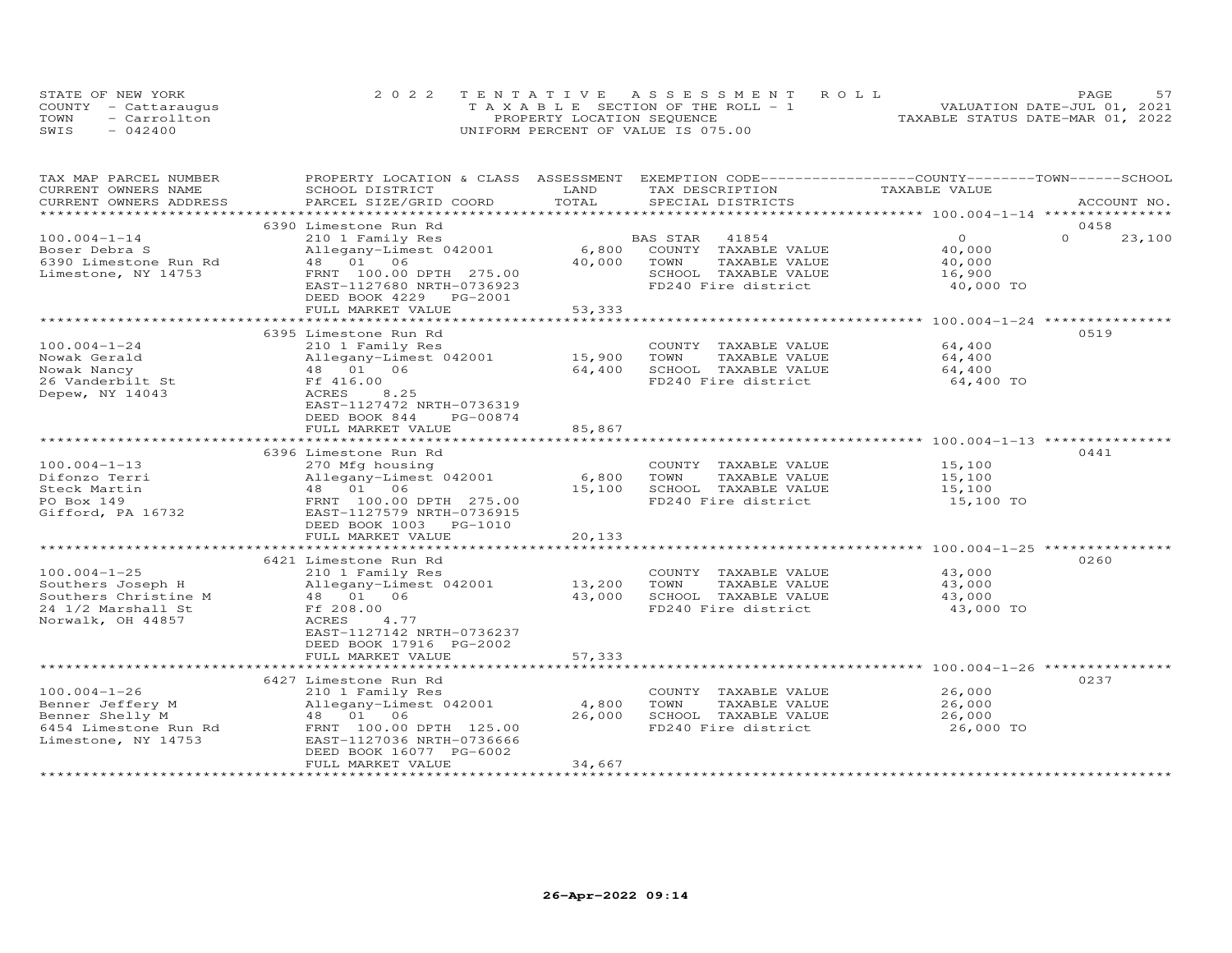|      | STATE OF NEW YORK    | 2022 TENTATIVE ASSESSMENT ROLL        |                                  | PAGE | 58 |
|------|----------------------|---------------------------------------|----------------------------------|------|----|
|      | COUNTY - Cattaraugus | T A X A B L E SECTION OF THE ROLL - 1 | VALUATION DATE-JUL 01, 2021      |      |    |
| TOWN | - Carrollton         | PROPERTY LOCATION SEQUENCE            | TAXABLE STATUS DATE-MAR 01, 2022 |      |    |
| SWIS | $-042400$            | UNIFORM PERCENT OF VALUE IS 075.00    |                                  |      |    |

| TAX MAP PARCEL NUMBER                        | PROPERTY LOCATION & CLASS ASSESSMENT          |                                 |                            | EXEMPTION CODE-----------------COUNTY-------TOWN-----SCHOOL |                                   |
|----------------------------------------------|-----------------------------------------------|---------------------------------|----------------------------|-------------------------------------------------------------|-----------------------------------|
| CURRENT OWNERS NAME                          | SCHOOL DISTRICT                               | LAND                            | TAX DESCRIPTION            | TAXABLE VALUE                                               |                                   |
| CURRENT OWNERS ADDRESS                       | PARCEL SIZE/GRID COORD                        | TOTAL                           | SPECIAL DISTRICTS          |                                                             | ACCOUNT NO.                       |
|                                              |                                               |                                 |                            | **************************** 100.004-1-3.10 **************  |                                   |
|                                              | 6435 Limestone Run Rd                         |                                 |                            |                                                             | 1150                              |
| $100.004 - 1 - 3.10$                         | 311 Res vac land                              |                                 | COUNTY TAXABLE VALUE       | 6,700                                                       |                                   |
| Jackson Bernard                              | Allegany-Limest 042001                        | 6,700                           | TOWN<br>TAXABLE VALUE      | 6,700                                                       |                                   |
| Jackson Thelma                               | 48 01 06                                      | 6,700                           | SCHOOL TAXABLE VALUE       | 6,700                                                       |                                   |
| 6459 Limestone Run Rd                        | FRNT 100.00 DPTH 265.00                       |                                 | FD240 Fire district        | 6,700 TO                                                    |                                   |
| Limestone, NY 14753                          | EAST-1126768 NRTH-0736700                     |                                 |                            |                                                             |                                   |
|                                              | DEED BOOK 17889 PG-3005                       |                                 |                            |                                                             |                                   |
|                                              | FULL MARKET VALUE                             | 8,933                           |                            |                                                             |                                   |
|                                              |                                               |                                 |                            |                                                             |                                   |
|                                              | 6436 Limestone Run Rd                         |                                 |                            |                                                             | 0507                              |
| $100.004 - 1 - 11$                           | 449 Other Storag                              |                                 | COUNTY TAXABLE VALUE       | 28,000                                                      |                                   |
| Walker Dahny M                               | Allegany-Limest 042001                        | 6,700                           | TOWN<br>TAXABLE VALUE      | 28,000                                                      |                                   |
| 6430 Limestone Run Rd                        | 48  01  06                                    | 28,000                          | SCHOOL TAXABLE VALUE       | 28,000                                                      |                                   |
| Limestone, NY 14753                          | FRNT 113.00 DPTH 306.00                       |                                 | FD240 Fire district        | 28,000 TO                                                   |                                   |
|                                              | EAST-1126796 NRTH-0736978                     |                                 |                            |                                                             |                                   |
|                                              | DEED BOOK 4592 PG-6002                        |                                 |                            |                                                             |                                   |
|                                              | FULL MARKET VALUE                             | 37,333                          |                            |                                                             |                                   |
|                                              |                                               |                                 |                            |                                                             |                                   |
|                                              | 6454 Limestone Run Rd                         |                                 |                            |                                                             | 0512                              |
| $100.004 - 1 - 10$                           | 271 Mfg housings                              |                                 | VET DIS CT 41141           | 11,900<br>11,900                                            | $\overline{0}$                    |
| Wooster James                                | Allegany-Limest 042001 7,900 VET COM CT 41131 |                                 |                            | 5,950<br>5,950                                              | $\overline{0}$                    |
| Wooster Patricia                             | 48  01  06                                    |                                 | 23,800 AGED C/T/S 41800    | 2,975                                                       |                                   |
| 6454 Limestone Run Rd                        | James & Patricia L/u Only                     |                                 | ENH STAR<br>41834          | $2,975$<br>0<br>$\overline{0}$                              | $\frac{11,900}{11,900}$<br>11,900 |
| Limestone, NY 14753                          | 1.26<br>ACRES                                 |                                 | COUNTY TAXABLE VALUE       | 2,975                                                       |                                   |
|                                              | EAST-1126663 NRTH-0737041                     |                                 | TOWN<br>TAXABLE VALUE      |                                                             |                                   |
|                                              | DEED BOOK 1008<br>PG-725                      |                                 | SCHOOL TAXABLE VALUE       | 2,975                                                       |                                   |
|                                              | FULL MARKET VALUE                             |                                 | 31,733 FD240 Fire district | 23,800 TO                                                   |                                   |
|                                              |                                               |                                 |                            |                                                             |                                   |
|                                              | 6459 Limestone Run Rd                         |                                 |                            |                                                             | 0254                              |
| $100.004 - 1 - 36$                           | 210 1 Family Res                              |                                 | VET COM CT 41131           | 15,400<br>15,400                                            | $\circ$                           |
| Jackson Bernard                              | Allegany-Limest 042001                        |                                 | 41834                      | $\circ$                                                     | 57,670<br>$\Omega$                |
| Jackson Thelma                               | 48  01  06                                    | 7,400 ENH STAR<br>77,000 COUNTY | COUNTY TAXABLE VALUE       | 61,600                                                      |                                   |
|                                              | FRNT 208.00 DPTH 183.00                       |                                 | TOWN<br>TAXABLE VALUE      | 61,600                                                      |                                   |
| 6459 Limestone Run Rd<br>Limestone, NY 14753 | EAST-1126473 NRTH-0736820                     |                                 | SCHOOL TAXABLE VALUE       | 19,330                                                      |                                   |
|                                              | DEED BOOK 00757 PG-01191                      |                                 | FD240 Fire district        | 77,000 TO                                                   |                                   |
|                                              | FULL MARKET VALUE                             | 102,667                         |                            |                                                             |                                   |
|                                              |                                               |                                 |                            |                                                             |                                   |
|                                              | 6464 Limestone Run Rd                         |                                 |                            |                                                             | 0429                              |
| $100.004 - 1 - 9$                            | 312 Vac w/imprv                               |                                 | COUNTY TAXABLE VALUE       | 15,000                                                      |                                   |
| Jackson Bernard                              | Allegany-Limest 042001                        | 8,200                           | TOWN<br>TAXABLE VALUE      | 15,000                                                      |                                   |
| Jackson Thelma                               | 48  01  06                                    | 15,000                          | SCHOOL TAXABLE VALUE       | 15,000                                                      |                                   |
| 6459 Limestone Run                           | Ff 208.70                                     |                                 | FD240 Fire district        | 15,000 TO                                                   |                                   |
| Limestone, NY 14753                          | ACRES<br>1.45                                 |                                 |                            |                                                             |                                   |
|                                              | EAST-1126478 NRTH-0737132                     |                                 |                            |                                                             |                                   |
|                                              | DEED BOOK 14061 PG-8003                       |                                 |                            |                                                             |                                   |
|                                              | FULL MARKET VALUE                             | 20,000                          |                            |                                                             |                                   |
|                                              |                                               |                                 |                            |                                                             |                                   |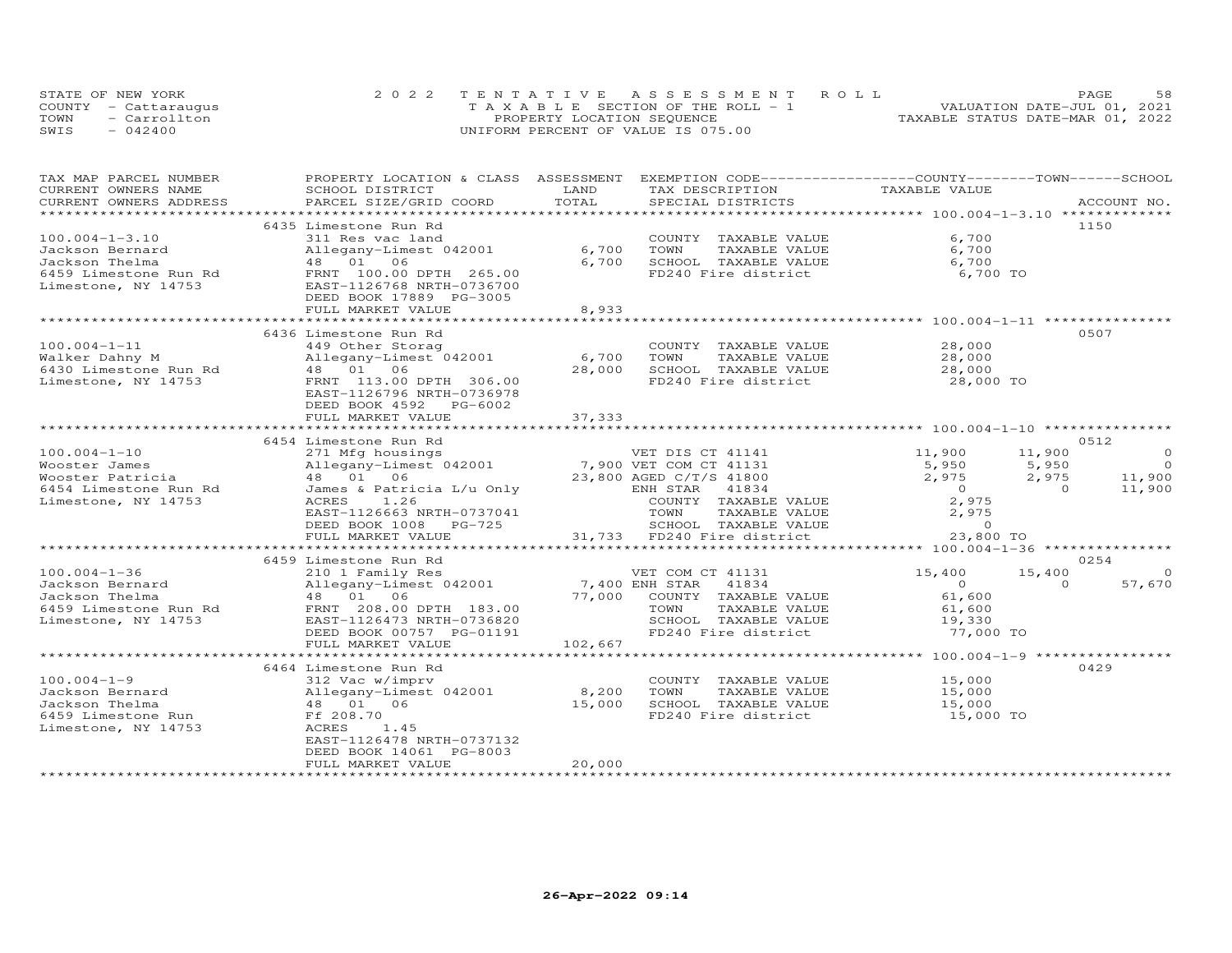|      | STATE OF NEW YORK    | 2022 TENTATIVE ASSESSMENT ROLL        | <b>PAGE</b>                      |
|------|----------------------|---------------------------------------|----------------------------------|
|      | COUNTY - Cattaraugus | T A X A B L E SECTION OF THE ROLL - 1 | VALUATION DATE-JUL 01, 2021      |
| TOWN | $=$ Carrollton       | PROPERTY LOCATION SEQUENCE            | TAXABLE STATUS DATE-MAR 01, 2022 |
| SWIS | $-042400$            | UNIFORM PERCENT OF VALUE IS 075.00    |                                  |

| TAX MAP PARCEL NUMBER   | PROPERTY LOCATION & CLASS ASSESSMENT |                       | EXEMPTION CODE-----------------COUNTY-------TOWN------SCHOOL   |                                           |                    |
|-------------------------|--------------------------------------|-----------------------|----------------------------------------------------------------|-------------------------------------------|--------------------|
| CURRENT OWNERS NAME     | SCHOOL DISTRICT                      | LAND                  | TAX DESCRIPTION                                                | TAXABLE VALUE                             |                    |
| CURRENT OWNERS ADDRESS  | PARCEL SIZE/GRID COORD               | TOTAL                 | SPECIAL DISTRICTS                                              |                                           | ACCOUNT NO.        |
|                         |                                      |                       |                                                                | ***************** 100.004-1-37 ******     |                    |
|                         | 6471 Limestone Run Rd                |                       |                                                                |                                           | 0450               |
| $100.004 - 1 - 37$      | 210 1 Family Res                     |                       | ENH STAR<br>41834                                              | $\circ$                                   | $\Omega$<br>57,670 |
| Stack Kristie A         | Allegany-Limest 042001               | 9,100                 | COUNTY<br>TAXABLE VALUE                                        | 74,900                                    |                    |
| 6471 Limestone Run      | 06<br>48 01                          | 74,900                | TAXABLE VALUE<br>TOWN                                          | 74,900                                    |                    |
|                         |                                      |                       |                                                                |                                           |                    |
| Limestone, NY 14753     | Ff 208.00                            |                       | SCHOOL TAXABLE VALUE                                           | 17,230                                    |                    |
|                         | ACRES<br>2.06                        |                       | FD240 Fire district                                            | 74,900 TO                                 |                    |
|                         | EAST-1126257 NRTH-0736784            |                       |                                                                |                                           |                    |
|                         | DEED BOOK 00790 PG-00709             |                       |                                                                |                                           |                    |
|                         | FULL MARKET VALUE                    | 99,867                |                                                                |                                           |                    |
|                         |                                      | *************         |                                                                |                                           |                    |
|                         | 6476 Limestone Run Rd                |                       |                                                                |                                           | 0097               |
| $100.004 - 1 - 8$       | 210 1 Family Res                     |                       | ENH STAR<br>41834                                              | $\Omega$                                  | $\Omega$<br>57,670 |
| Cullen Sharon & David H | Allegany-Limest 042001               | 7,400                 | COUNTY TAXABLE VALUE                                           | 64,000                                    |                    |
| Cullen John & Michael   | 48  01  06                           | 64,000                | TOWN<br>TAXABLE VALUE                                          | 64,000                                    |                    |
| 6476 Limestone Run Rd   | FRNT 208.00 DPTH 183.00              |                       | SCHOOL TAXABLE VALUE                                           | 6,330                                     |                    |
| Limestone, NY 14753     | EAST-1126284 NRTH-0737134            |                       | FD240 Fire district                                            | 64,000 TO                                 |                    |
|                         | DEED BOOK 29263 PG-8001              |                       |                                                                |                                           |                    |
|                         | FULL MARKET VALUE                    | 85,333                |                                                                |                                           |                    |
|                         |                                      |                       |                                                                | ************ 100.004-1-38 *************** |                    |
|                         | 6489 Limestone Run Rd                |                       |                                                                |                                           | 0451               |
| $100.004 - 1 - 38$      |                                      |                       | COUNTY TAXABLE VALUE                                           |                                           |                    |
|                         | 312 Vac w/imprv                      |                       |                                                                | 16,400                                    |                    |
| Stack Kristie A         | Allegany-Limest 042001               | 13,800                | TOWN<br>TAXABLE VALUE                                          | 16,400                                    |                    |
| 6471 Limestone Run      | 48  01  06                           | 16,400                | SCHOOL TAXABLE VALUE                                           | 16,400                                    |                    |
| Limestone, NY 14753     | Ff 238.00                            |                       | FD240 Fire district                                            | 16,400 TO                                 |                    |
|                         | 5.42<br>ACRES                        |                       |                                                                |                                           |                    |
|                         | EAST-1125948 NRTH-0736722            |                       |                                                                |                                           |                    |
|                         | DEED BOOK 00790 PG-00709             |                       |                                                                |                                           |                    |
|                         | FULL MARKET VALUE                    | 21,867                |                                                                |                                           |                    |
|                         |                                      | * * * * * * * * * * * | ******************************** 100.004-1-7 ***************** |                                           |                    |
|                         | 6490 Limestone Run Rd                |                       |                                                                |                                           | 0045               |
| $100.004 - 1 - 7$       | 210 1 Family Res                     |                       | BAS STAR<br>41854                                              | $\Omega$                                  | $\Omega$<br>23,100 |
| Hushon David            | Allegany-Limest 042001               | 7,400                 | COUNTY TAXABLE VALUE                                           | 51,500                                    |                    |
| Hushon Amy              | 48  01  06                           | 51,500                | TOWN<br>TAXABLE VALUE                                          | 51,500                                    |                    |
| 6490 Limestone Run Rd   | 270                                  |                       | SCHOOL TAXABLE VALUE                                           | 28,400                                    |                    |
| Limestone, NY 14753     | FRNT 208.00 DPTH 183.00              |                       | FD240 Fire district                                            | 51,500 TO                                 |                    |
|                         | EAST-1126089 NRTH-0737212            |                       |                                                                |                                           |                    |
|                         | DEED BOOK 1006<br>$PG-772$           |                       |                                                                |                                           |                    |
|                         | FULL MARKET VALUE                    | 68,667                |                                                                |                                           |                    |
|                         |                                      |                       |                                                                |                                           |                    |
|                         |                                      |                       |                                                                |                                           |                    |
|                         | 6499 Limestone Run Rd                |                       |                                                                |                                           | 0214               |
| $100.004 - 1 - 39$      | 311 Res vac land                     |                       | COUNTY TAXABLE VALUE                                           | 8,500                                     |                    |
| Stack Kristie           | Allegany-Limest 042001               | 8,500                 | TOWN<br>TAXABLE VALUE                                          | 8,500                                     |                    |
| 6471 Limestone Run Rd   | 48  01  06                           | 8,500                 | SCHOOL TAXABLE VALUE                                           | 8,500                                     |                    |
| Limestone, NY 14753     | Ff 170.00                            |                       | FD240 Fire district                                            | 8,500 TO                                  |                    |
|                         | FRNT 170.00 DPTH                     |                       |                                                                |                                           |                    |
|                         | ACRES<br>1.12                        |                       |                                                                |                                           |                    |
|                         | EAST-1125868 NRTH-0737009            |                       |                                                                |                                           |                    |
|                         | DEED BOOK 18878 PG-9001              |                       |                                                                |                                           |                    |
|                         | FULL MARKET VALUE                    | 11,333                |                                                                |                                           |                    |
|                         |                                      |                       |                                                                |                                           |                    |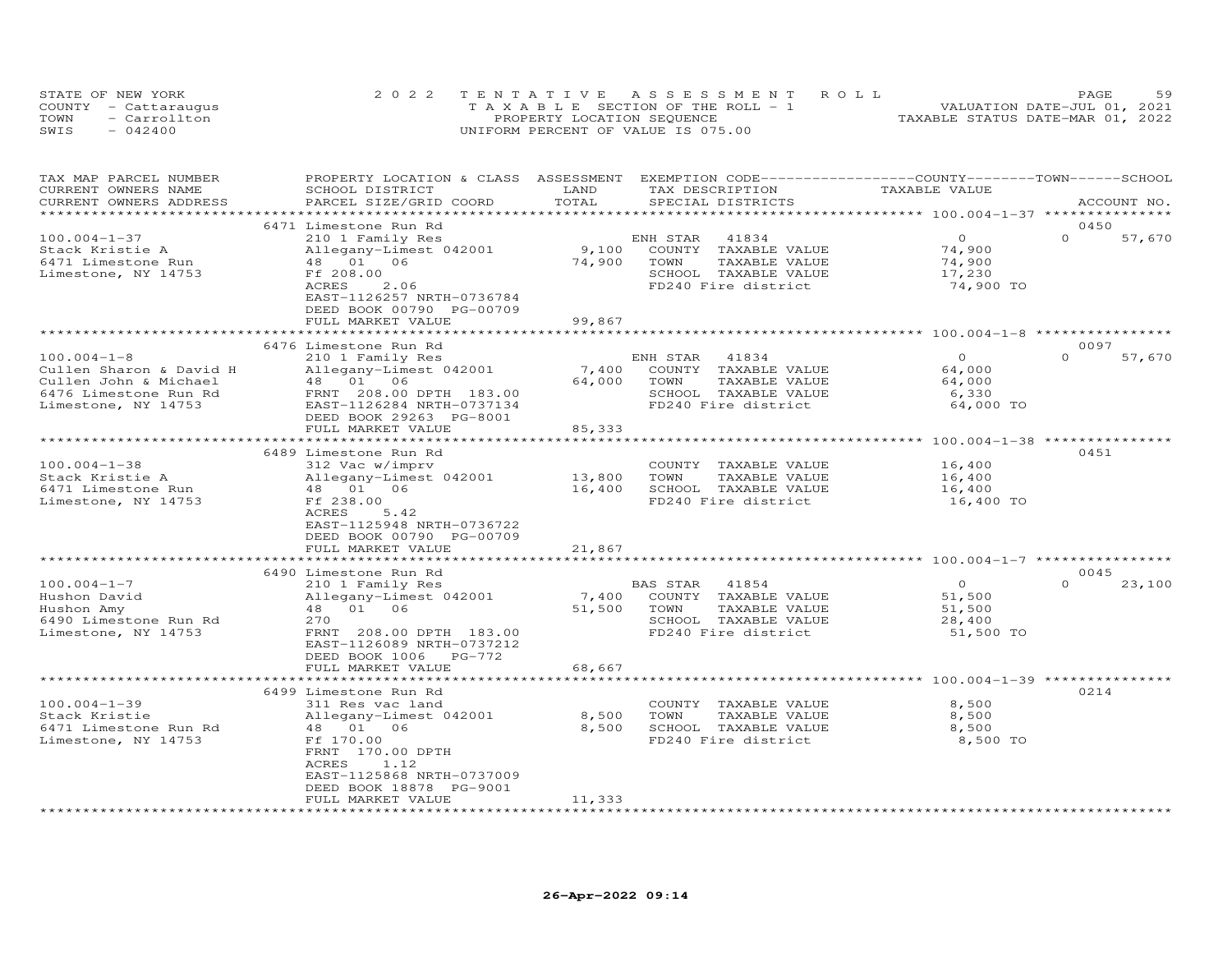| STATE OF NEW YORK |                      | 2022 TENTATIVE ASSESSMENT ROLL        | 60<br>PAGE                       |
|-------------------|----------------------|---------------------------------------|----------------------------------|
|                   | COUNTY - Cattaraugus | T A X A B L E SECTION OF THE ROLL - 1 | VALUATION DATE-JUL 01, 2021      |
| TOWN              | - Carrollton         | PROPERTY LOCATION SEQUENCE            | TAXABLE STATUS DATE-MAR 01, 2022 |
| SWIS              | $-042400$            | UNIFORM PERCENT OF VALUE IS 075.00    |                                  |

| TAX MAP PARCEL NUMBER     | PROPERTY LOCATION & CLASS ASSESSMENT        |                     | EXEMPTION CODE-----------------COUNTY-------TOWN------SCHOOL |                                        |                    |
|---------------------------|---------------------------------------------|---------------------|--------------------------------------------------------------|----------------------------------------|--------------------|
| CURRENT OWNERS NAME       | SCHOOL DISTRICT                             | LAND                | TAX DESCRIPTION                                              | TAXABLE VALUE                          |                    |
| CURRENT OWNERS ADDRESS    | PARCEL SIZE/GRID COORD                      | TOTAL               | SPECIAL DISTRICTS                                            |                                        | ACCOUNT NO.        |
|                           |                                             |                     |                                                              | **************** 100.004-1-6 ********* |                    |
|                           | 6500 Limestone Run Rd                       |                     |                                                              |                                        | 0215               |
| $100.004 - 1 - 6$         |                                             |                     |                                                              | 39,500                                 |                    |
|                           | 210 1 Family Res                            |                     | COUNTY TAXABLE VALUE                                         |                                        |                    |
| Corbin Rona               | Allegany-Limest 042001                      | 8,800               | TOWN<br>TAXABLE VALUE                                        | 39,500                                 |                    |
| PO Box 52                 | 48 01 06                                    | 39,500              | SCHOOL TAXABLE VALUE                                         | 39,500                                 |                    |
| Limestone, NY 14753       | FRNT 205.00 DPTH                            |                     | FD240 Fire district                                          | 39,500 TO                              |                    |
|                           | ACRES<br>1.84                               |                     |                                                              |                                        |                    |
|                           | EAST-1125897 NRTH-0737403                   |                     |                                                              |                                        |                    |
|                           | DEED BOOK 16196 PG-7001                     |                     |                                                              |                                        |                    |
|                           | FULL MARKET VALUE                           | 52,667              |                                                              |                                        |                    |
|                           | ***********************                     | **************      |                                                              |                                        |                    |
|                           | 6505 Limestone Run Rd                       |                     |                                                              |                                        | 0426               |
| $100.004 - 1 - 40$        | 210 1 Family Res                            |                     | COUNTY TAXABLE VALUE                                         | 35,000                                 |                    |
| Mills Cary                | Allegany-Limest 042001                      | 8,600               | TOWN<br>TAXABLE VALUE                                        | 35,000                                 |                    |
|                           | $48$ 01 06                                  |                     |                                                              |                                        |                    |
| Mills Darlene             |                                             | 35,000              | SCHOOL TAXABLE VALUE                                         | 35,000                                 |                    |
| 342 Quinn Rd              | FRNT 208.00 DPTH                            |                     | FD240 Fire district                                          | 35,000 TO                              |                    |
| Limestone, NY 14753       | ACRES<br>1.70                               |                     |                                                              |                                        |                    |
|                           | EAST-1125697 NRTH-0737039                   |                     |                                                              |                                        |                    |
|                           | DEED BOOK 30699 PG-7001                     |                     |                                                              |                                        |                    |
|                           | FULL MARKET VALUE                           | 46,667              |                                                              |                                        |                    |
|                           | ***********************                     | *************       |                                                              |                                        |                    |
|                           | 6506 Limestone Run Rd                       |                     |                                                              |                                        | 0040               |
| $100.004 - 1 - 5$         | 210 1 Family Res                            |                     | COUNTY TAXABLE VALUE                                         | 20,000                                 |                    |
| Winkler Howard            | Allegany-Limest 042001                      | 7,600               | TOWN<br>TAXABLE VALUE                                        | 20,000                                 |                    |
| Winkler Marilyn           | $48$ 01 06                                  | 20,000              | SCHOOL TAXABLE VALUE                                         | 20,000                                 |                    |
| 21 Prospect Ave           | FRNT 104.00 DPTH                            |                     | FD240 Fire district                                          | 20,000 TO                              |                    |
|                           |                                             |                     |                                                              |                                        |                    |
| Hamburg, NY 14075         | ACRES<br>1.08                               |                     |                                                              |                                        |                    |
|                           | EAST-1125745 NRTH-0737462                   |                     |                                                              |                                        |                    |
|                           | DEED BOOK 2020<br>PG-12566                  |                     |                                                              |                                        |                    |
|                           | FULL MARKET VALUE                           | 26,667              |                                                              |                                        |                    |
|                           | *******************************             |                     |                                                              |                                        |                    |
|                           | 6512 Limestone Run Rd                       |                     |                                                              |                                        | 0366               |
| $100.004 - 1 - 4$         | 210 1 Family Res                            |                     | BAS STAR 41854                                               | $\overline{O}$                         | 23,100<br>$\Omega$ |
| Barnes Dennis R           | Allegany-Limest 042001                      |                     | 12,500 COUNTY TAXABLE VALUE                                  | 31,500                                 |                    |
| 6512 Limestone Run Rd     | 48  01  06                                  | 31,500              | TOWN<br>TAXABLE VALUE                                        | 31,500                                 |                    |
| Limestone, NY 14753       | Ff 358.00                                   |                     | SCHOOL TAXABLE VALUE                                         | 8,400                                  |                    |
|                           | 4.36<br>ACRES                               |                     | FD240 Fire district                                          | 31,500 TO                              |                    |
|                           | EAST-1125522 NRTH-0737628                   |                     |                                                              |                                        |                    |
|                           | DEED BOOK 13992 PG-2001                     |                     |                                                              |                                        |                    |
|                           |                                             |                     |                                                              |                                        |                    |
|                           | FULL MARKET VALUE<br>********************** | 42,000              |                                                              |                                        |                    |
|                           |                                             |                     |                                                              |                                        |                    |
|                           | 6519 Limestone Run Rd                       |                     |                                                              |                                        | 0119               |
| $100.004 - 1 - 41$        | 210 1 Family Res                            |                     | ENH STAR 41834                                               | $\overline{0}$                         | 51,500<br>$\Omega$ |
| Johnson Sue A             | Allegany-Limest 042001                      | 8,500               | COUNTY TAXABLE VALUE                                         | 51,500                                 |                    |
| 6519 Limestone Run Rd     | 48 01 06                                    | 51,500              | TOWN<br>TAXABLE VALUE                                        | 51,500                                 |                    |
| Limestone, NY 14753       | Ff 208.00                                   |                     | SCHOOL TAXABLE VALUE                                         | $\overline{0}$                         |                    |
|                           | ACRES<br>1.64                               |                     | FD240 Fire district 51,500 TO                                |                                        |                    |
|                           | EAST-1125504 NRTH-0737108                   |                     |                                                              |                                        |                    |
|                           | DEED BOOK 00761 PG-00954                    |                     |                                                              |                                        |                    |
|                           | FULL MARKET VALUE                           | 68,667              |                                                              |                                        |                    |
| ************************* | ***********************                     | ******************* |                                                              |                                        |                    |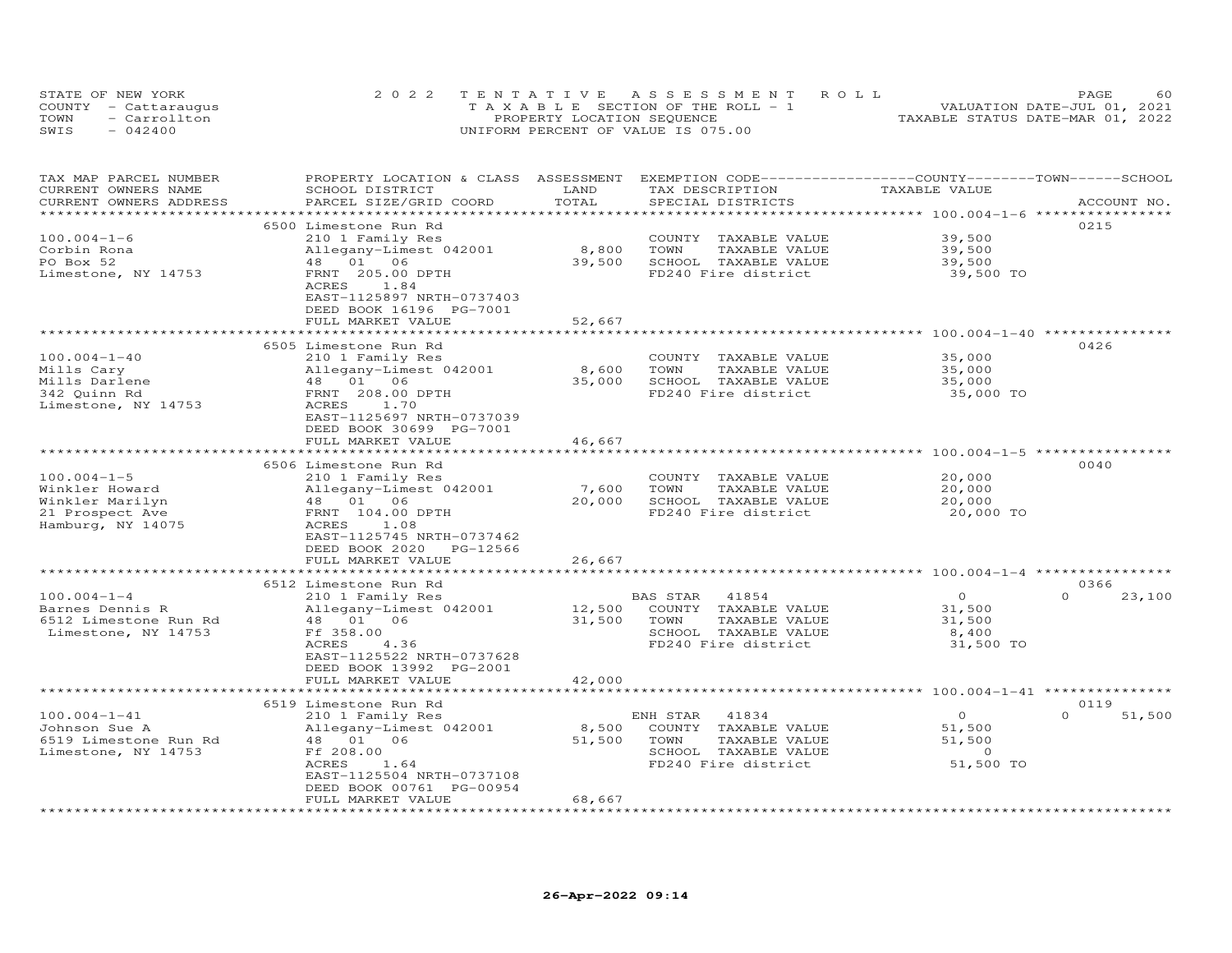|      | STATE OF NEW YORK    | 2022 TENTATIVE ASSESSMENT ROLL        | <b>PAGE</b>                      |
|------|----------------------|---------------------------------------|----------------------------------|
|      | COUNTY - Cattaraugus | T A X A B L E SECTION OF THE ROLL - 1 | VALUATION DATE-JUL 01, 2021      |
| TOWN | - Carrollton         | PROPERTY LOCATION SEQUENCE            | TAXABLE STATUS DATE-MAR 01, 2022 |
| SWIS | $-042400$            | UNIFORM PERCENT OF VALUE IS 075.00    |                                  |

| TAX MAP PARCEL NUMBER                        | PROPERTY LOCATION & CLASS                   | ASSESSMENT                |                              | EXEMPTION CODE------------------COUNTY-------TOWN------SCHOOL |                  |             |
|----------------------------------------------|---------------------------------------------|---------------------------|------------------------------|---------------------------------------------------------------|------------------|-------------|
| CURRENT OWNERS NAME                          | SCHOOL DISTRICT                             | LAND                      | TAX DESCRIPTION              | TAXABLE VALUE                                                 |                  |             |
| CURRENT OWNERS ADDRESS                       | PARCEL SIZE/GRID COORD                      | TOTAL<br>********         | SPECIAL DISTRICTS            |                                                               |                  | ACCOUNT NO. |
|                                              |                                             |                           |                              | *************************** 100.004-1-42 *********            |                  |             |
|                                              | 6527 Limestone Run Rd                       |                           |                              |                                                               | 0287             |             |
| $100.004 - 1 - 42$                           | 534 Social org.                             |                           | COUNTY<br>TAXABLE VALUE      | 24,000                                                        |                  |             |
| Limestone Sportmans Club                     | Allegany-Limest 042001                      | 13,600                    | TOWN<br>TAXABLE VALUE        | 24,000                                                        |                  |             |
| PO Box 278                                   | 48 01<br>06                                 | 24,000                    | SCHOOL TAXABLE VALUE         | 24,000                                                        |                  |             |
| Limestone, NY 14753                          | Ff 60.00                                    |                           | FD240 Fire district          | 24,000 TO                                                     |                  |             |
|                                              | <b>ACRES</b><br>4.63                        |                           |                              |                                                               |                  |             |
|                                              | EAST-1125490 NRTH-0736726                   |                           |                              |                                                               |                  |             |
|                                              | DEED BOOK 517<br>PG-00569                   |                           |                              |                                                               |                  |             |
|                                              | FULL MARKET VALUE                           | 32,000<br>*************** |                              |                                                               |                  |             |
|                                              |                                             |                           |                              |                                                               |                  |             |
|                                              | 6529 Limestone Run Rd                       |                           |                              | $\Omega$                                                      | 1421<br>$\Omega$ |             |
| $100.004 - 1 - 44.5$                         | 210 1 Family Res                            |                           | BAS STAR<br>41854            |                                                               |                  | 23,100      |
| Benner Jeffery M                             | Allegany-Limest 042001                      | 9,000                     | COUNTY<br>TAXABLE VALUE      | 77,000                                                        |                  |             |
| Benner Shely M                               | FRNT 300.00 DPTH                            | 77,000                    | TOWN<br>TAXABLE VALUE        | 77,000                                                        |                  |             |
| 6529 Limestone Run Rd                        | ACRES<br>3.00                               |                           | SCHOOL<br>TAXABLE VALUE      | 53,900                                                        |                  |             |
| Limestone, NY 14753<br>*******************   | FULL MARKET VALUE<br>********************** | 102,667                   |                              | *************** 100.004-1-44.6 **************                 |                  |             |
|                                              |                                             |                           |                              |                                                               |                  |             |
| $100.004 - 1 - 44.6$                         | 6531 Limestone Run Rd                       |                           | 41854<br>BAS STAR            | $\circ$                                                       | 1429<br>$\Omega$ | 23,100      |
|                                              | 210 1 Family Res                            | 27,050                    |                              | 82,250                                                        |                  |             |
| Maley Joseph E                               | Allegany-Limest 042001<br>FRNT 189.80 DPTH  |                           | COUNTY TAXABLE VALUE<br>TOWN | 82,250                                                        |                  |             |
| Maley Traci L                                |                                             | 82,250                    | TAXABLE VALUE<br>SCHOOL      |                                                               |                  |             |
| 6531 Limestone Run Rd<br>Limestone, NY 14753 | ACRES 29.50<br>EAST-1124923 NRTH-0736551    |                           | TAXABLE VALUE                | 59,150                                                        |                  |             |
|                                              | FULL MARKET VALUE                           | 109,667                   |                              |                                                               |                  |             |
|                                              |                                             | * * * * * * * * * * *     |                              | $100.004 - 1 - 44.3$ *************                            |                  |             |
|                                              | 6537 Limestone Run Rd                       |                           |                              |                                                               | 1047             |             |
| $100.004 - 1 - 44.3$                         | 311 Res vac land                            |                           | COUNTY<br>TAXABLE VALUE      | 15,600                                                        |                  |             |
| Little Jay                                   | Allegany-Limest 042001                      | 15,600                    | TOWN<br>TAXABLE VALUE        | 15,600                                                        |                  |             |
| 5460 Nichols Run Rd                          | 56 01<br>06                                 | 15,600                    | SCHOOL TAXABLE VALUE         | 15,600                                                        |                  |             |
| Limestone, NY 14753                          | Ff 250.00                                   |                           | FD240 Fire district          | 15,600 TO                                                     |                  |             |
|                                              | ACRES<br>7.85                               |                           |                              |                                                               |                  |             |
|                                              | EAST-1123727 NRTH-0737322                   |                           |                              |                                                               |                  |             |
|                                              | DEED BOOK 15175 PG-6001                     |                           |                              |                                                               |                  |             |
|                                              | FULL MARKET VALUE                           | 20,800                    |                              |                                                               |                  |             |
|                                              | ***********************                     | * * * * * * * * * * * *   |                              | ******************************* 100.004-1-43 **************** |                  |             |
|                                              | 6540 Limestone Run Rd                       |                           |                              |                                                               | 0179             |             |
| $100.004 - 1 - 43$                           | 314 Rural vac<10                            |                           | COUNTY TAXABLE VALUE         | 13,700                                                        |                  |             |
| Little Jay                                   | Allegany-Limest 042001                      | 13,700                    | TOWN<br>TAXABLE VALUE        | 13,700                                                        |                  |             |
| 5460 Limestone Run Rd                        | 56 01<br>06                                 | 13,700                    | SCHOOL TAXABLE VALUE         | 13,700                                                        |                  |             |
| Limestone, NY 14753                          | Ff 1730.00                                  |                           | FD240 Fire district          | 13,700 TO                                                     |                  |             |
|                                              | ACRES<br>9.30                               |                           |                              |                                                               |                  |             |
|                                              | EAST-1124867 NRTH-0737781                   |                           |                              |                                                               |                  |             |
|                                              | DEED BOOK 27102 PG-5001                     |                           |                              |                                                               |                  |             |
|                                              | FULL MARKET VALUE                           | 18,267                    |                              |                                                               |                  |             |
|                                              |                                             |                           |                              |                                                               |                  |             |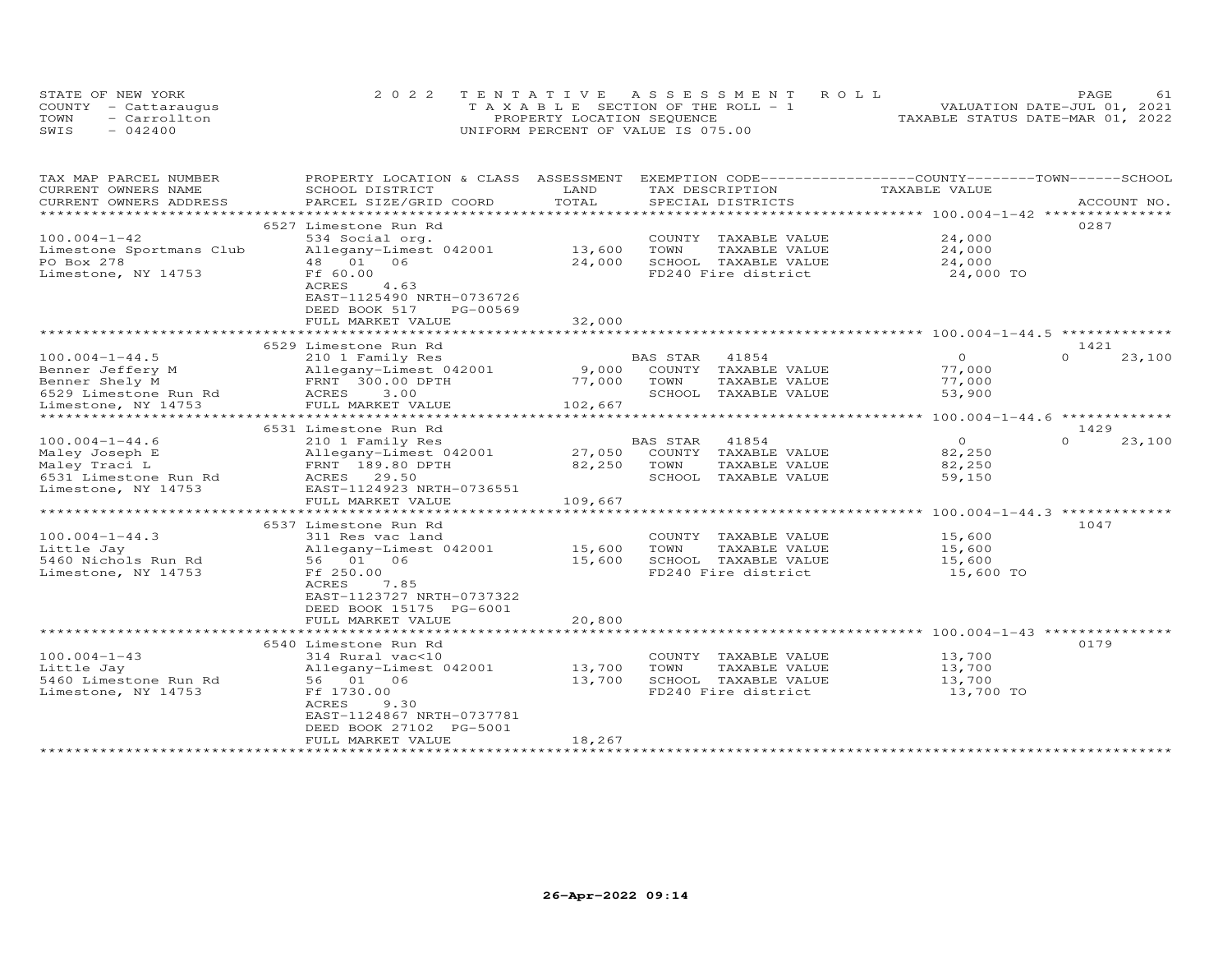|      | STATE OF NEW YORK    | 2022 TENTATIVE ASSESSMENT ROLL        | PAGE                             | 62 |
|------|----------------------|---------------------------------------|----------------------------------|----|
|      | COUNTY - Cattaraugus | T A X A B L E SECTION OF THE ROLL - 1 | VALUATION DATE-JUL 01, 2021      |    |
| TOWN | - Carrollton         | PROPERTY LOCATION SEQUENCE            | TAXABLE STATUS DATE-MAR 01, 2022 |    |
| SWIS | $-042400$            | UNIFORM PERCENT OF VALUE IS 075.00    |                                  |    |

| TAX MAP PARCEL NUMBER<br>CURRENT OWNERS NAME<br>CURRENT OWNERS ADDRESS                                                            | PROPERTY LOCATION & CLASS ASSESSMENT<br>SCHOOL DISTRICT<br>PARCEL SIZE/GRID COORD                                                                                                    | LAND<br>TOTAL             | TAX DESCRIPTION<br>SPECIAL DISTRICTS                                                            | EXEMPTION CODE-----------------COUNTY-------TOWN-----SCHOOL<br>TAXABLE VALUE | ACCOUNT NO. |
|-----------------------------------------------------------------------------------------------------------------------------------|--------------------------------------------------------------------------------------------------------------------------------------------------------------------------------------|---------------------------|-------------------------------------------------------------------------------------------------|------------------------------------------------------------------------------|-------------|
|                                                                                                                                   |                                                                                                                                                                                      |                           |                                                                                                 | ********** 100.004-1-44.1 ******                                             |             |
| $100.004 - 1 - 44.1$<br>Little Jay<br>5460 Nichols Run Rd<br>Limestone, NY 14753                                                  | 6541 Limestone Run Rd<br>322 Rural vac>10<br>Allegany-Limest 042001<br>56 01 06<br>985<br>ACRES 46.30                                                                                | 21,900<br>21,900          | COUNTY<br>TAXABLE VALUE<br>TOWN<br>TAXABLE VALUE<br>SCHOOL TAXABLE VALUE<br>FD240 Fire district | 21,900<br>21,900<br>21,900<br>21,900 TO                                      | 0452        |
|                                                                                                                                   | EAST-1124052 NRTH-0736773<br>DEED BOOK 15158 PG-4001<br>FULL MARKET VALUE                                                                                                            | 29,200                    |                                                                                                 |                                                                              |             |
|                                                                                                                                   |                                                                                                                                                                                      |                           |                                                                                                 |                                                                              |             |
| $100.004 - 1 - 44.2$<br>Widger Annie<br>7067 Hencoop Hollow Rd<br>Ellicottville, NY 14731                                         | 6601 Limestone Run Rd<br>210 1 Family Res<br>Allegany-Limest 042001<br>56 01 06<br>Ff 350.00<br>FRNT 280.69 DPTH<br>ACRES<br>4.62<br>EAST-1123540 NRTH-0737617                       | 12,900<br>20,900          | COUNTY TAXABLE VALUE<br>TOWN<br>TAXABLE VALUE<br>SCHOOL TAXABLE VALUE<br>FD240 Fire district    | 20,900<br>20,900<br>20,900<br>20,900 TO                                      | 0923        |
|                                                                                                                                   | DEED BOOK 12451 PG-3001<br>FULL MARKET VALUE                                                                                                                                         | 27,867                    |                                                                                                 |                                                                              |             |
|                                                                                                                                   | *************                                                                                                                                                                        | **********                |                                                                                                 |                                                                              |             |
|                                                                                                                                   | 6630 Limestone Run Rd                                                                                                                                                                |                           |                                                                                                 |                                                                              | 0497        |
| $100.004 - 1 - 47$<br>Wiswall Charles M<br>6630 Limestone Run Rd<br>Limestone, NY 14753                                           | 210 1 Family Res<br>Allegany-Limest 042001<br>56 01 06<br>FRNT 208.70 DPTH 183.00<br>EAST-1123475 NRTH-0738055<br>DEED BOOK 12853 PG-2002<br>FULL MARKET VALUE                       | 7,400<br>68,000<br>90,667 | COUNTY TAXABLE VALUE<br>TOWN<br>TAXABLE VALUE<br>SCHOOL TAXABLE VALUE<br>FD240 Fire district    | 68,000<br>68,000<br>68,000<br>68,000 TO                                      |             |
|                                                                                                                                   |                                                                                                                                                                                      |                           |                                                                                                 | **** 100.004-1-45.2 *                                                        |             |
| $100.004 - 1 - 45.2$<br>Gibbons Patrick J<br>Gibbons Lisa M<br>1344 E Robinson Rd<br>North Tonawanda, NY 14120                    | 6645 Limestone Run Rd<br>260 Seasonal res<br>Allegany-Limest 042001<br>56 01 06<br>Ff 154.00<br>ACRES<br>1.38<br>EAST-1123291 NRTH-0737722<br>DEED BOOK 5833<br>PG-9002              | 8,100<br>25,500           | COUNTY TAXABLE VALUE<br>TOWN<br>TAXABLE VALUE<br>SCHOOL TAXABLE VALUE<br>FD240 Fire district    | 25,500<br>25,500<br>25,500<br>25,500 TO                                      | 1008        |
|                                                                                                                                   | FULL MARKET VALUE                                                                                                                                                                    | 34,000                    |                                                                                                 |                                                                              |             |
|                                                                                                                                   |                                                                                                                                                                                      |                           |                                                                                                 | ********************** 100.004-1-45.1 ************                           |             |
| $100.004 - 1 - 45.1$<br>Klimtzak David S<br>Romanyshyn Gene atal<br>Attn: Gene Romanyshyn<br>5289 Roberts Rd<br>Hamburg, NY 14075 | 6673 Limestone Run Rd<br>260 Seasonal res<br>Allegany-Limest 042001<br>56 01 06<br>L/p 865-599<br>Ff 360.00<br>ACRES<br>3.21<br>EAST-1123034 NRTH-0737709<br>DEED BOOK 22928 PG-9001 | 10,800<br>33,500          | COUNTY TAXABLE VALUE<br>TOWN<br>TAXABLE VALUE<br>SCHOOL TAXABLE VALUE<br>FD240 Fire district    | 33,500<br>33,500<br>33,500<br>33,500 TO                                      | 0503        |
|                                                                                                                                   | FULL MARKET VALUE                                                                                                                                                                    | 44,667                    |                                                                                                 |                                                                              |             |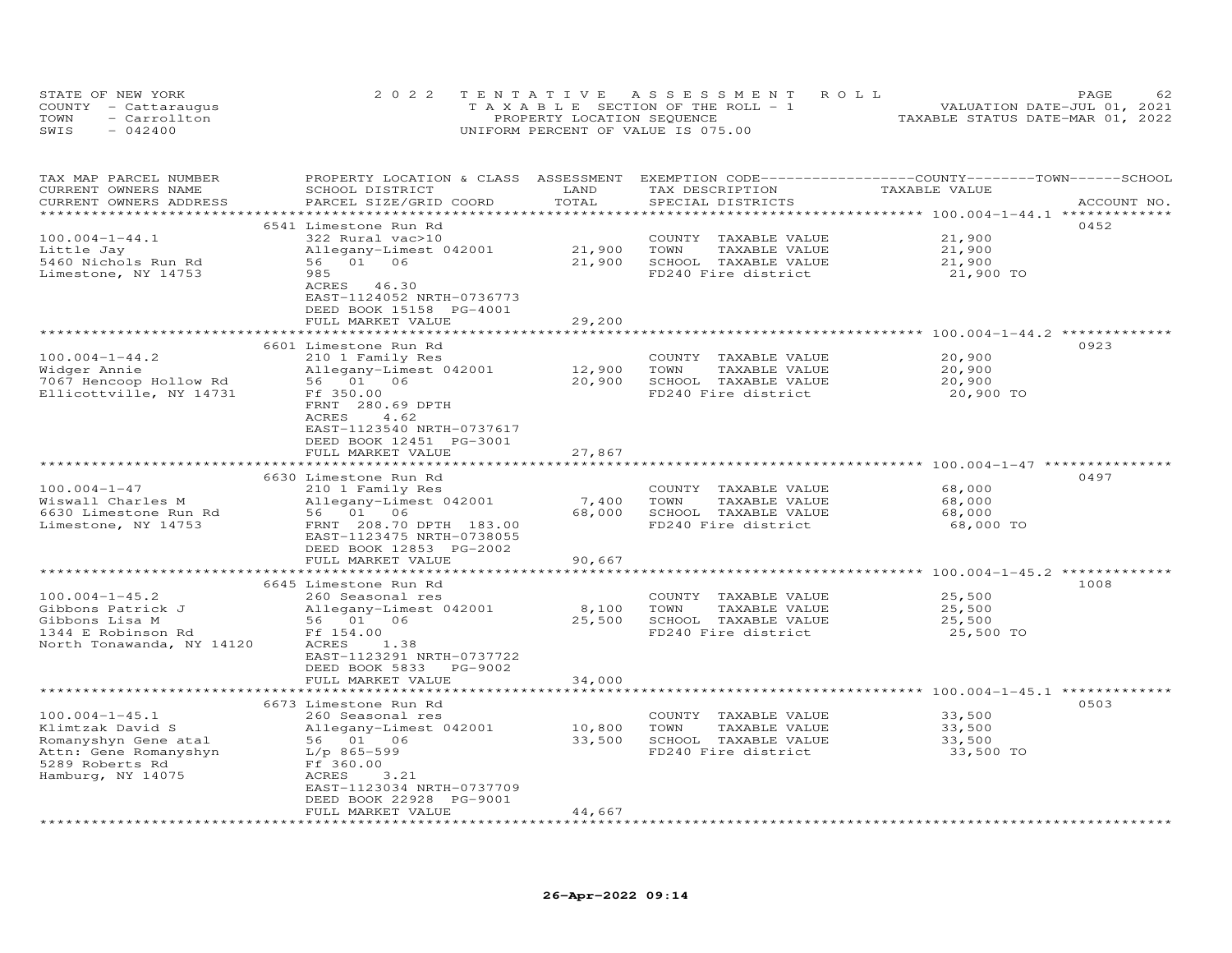|      | STATE OF NEW YORK    | 2022 TENTATIVE ASSESSMENT ROLL        | 63<br>PAGE.                      |
|------|----------------------|---------------------------------------|----------------------------------|
|      | COUNTY - Cattaraugus | T A X A B L E SECTION OF THE ROLL - 1 | VALUATION DATE-JUL 01, 2021      |
| TOWN | - Carrollton         | PROPERTY LOCATION SEQUENCE            | TAXABLE STATUS DATE-MAR 01, 2022 |
| SWIS | $-042400$            | UNIFORM PERCENT OF VALUE IS 075.00    |                                  |

| TAX MAP PARCEL NUMBER<br>CURRENT OWNERS NAME | PROPERTY LOCATION & CLASS ASSESSMENT EXEMPTION CODE----------------COUNTY-------TOWN------SCHOOL<br>SCHOOL DISTRICT | LAND                              | TAX DESCRIPTION                    | TAXABLE VALUE  |          |                    |
|----------------------------------------------|---------------------------------------------------------------------------------------------------------------------|-----------------------------------|------------------------------------|----------------|----------|--------------------|
| CURRENT OWNERS ADDRESS                       | PARCEL SIZE/GRID COORD                                                                                              | TOTAL                             | SPECIAL DISTRICTS                  |                |          | ACCOUNT NO.        |
|                                              |                                                                                                                     |                                   |                                    |                |          |                    |
| $100.004 - 1 - 1.1$                          | 6686 Limestone Run Rd                                                                                               |                                   | AGED C/S 41805                     | 19,250         | $\circ$  | 0500               |
| Barnes Jeffrey                               | 210 1 Family Res                                                                                                    |                                   | 41803                              | $\overline{0}$ | 19,250   | 19,250<br>$\Omega$ |
| Barnes Maria                                 | Allegany-Limest 042001 19,600 AGED T<br>56 01 06 77,000 ENH STAR                                                    |                                   | 41834                              | $\overline{O}$ | $\Omega$ | 57,670             |
| 6686 Limestone Run Rd                        | Ff 480.00                                                                                                           |                                   | COUNTY TAXABLE VALUE               | 57,750         |          |                    |
| Limestone, NY 14753                          | ACRES 15.45                                                                                                         |                                   | TAXABLE VALUE<br>TOWN              | 57,750         |          |                    |
|                                              | EAST-1122790 NRTH-0738612                                                                                           |                                   | SCHOOL TAXABLE VALUE               | 80             |          |                    |
|                                              | DEED BOOK 00920 PG-00185                                                                                            |                                   | FD240 Fire district                | 77,000 TO      |          |                    |
|                                              | FULL MARKET VALUE                                                                                                   | 102,667                           |                                    |                |          |                    |
|                                              |                                                                                                                     |                                   |                                    |                |          |                    |
|                                              | 6700 Limestone Run Rd                                                                                               |                                   |                                    |                |          | 1260               |
| $100.004 - 1 - 1.4$                          | 312 Vac w/imprv                                                                                                     |                                   | COUNTY TAXABLE VALUE               | 38,500         |          |                    |
| Eger Susan D                                 | Allegany-Limest 042001                                                                                              | 34,900    TOWN<br>38,500    SCHOO | TAXABLE VALUE                      | 38,500         |          |                    |
| PO Box 695                                   | 56 01 06                                                                                                            |                                   | 38,500 SCHOOL TAXABLE VALUE        | 38,500         |          |                    |
| Bradford, PA s                               | FRNT 600.00 DPTH                                                                                                    |                                   | FD240 Fire district                | 38,500 TO      |          |                    |
|                                              | ACRES 79.35                                                                                                         |                                   |                                    |                |          |                    |
|                                              | EAST-1122453 NRTH-0736641                                                                                           |                                   |                                    |                |          |                    |
|                                              | DEED BOOK 00928 PG-00250                                                                                            |                                   |                                    |                |          |                    |
|                                              | FULL MARKET VALUE                                                                                                   | 51,333                            |                                    |                |          |                    |
|                                              | 6719 Limestone Run Rd                                                                                               |                                   |                                    |                |          | 0039               |
| $100.004 - 1 - 46$                           | 260 Seasonal res                                                                                                    |                                   | COUNTY TAXABLE VALUE               | 65,500         |          |                    |
| Eger Susan D                                 | Allegany-Limest 042001                                                                                              |                                   | 20,000 TOWN<br>TAXABLE VALUE       | 65,500         |          |                    |
| PO Box 695                                   | $\text{Allegany}$ -                                                                                                 |                                   | 65,500 SCHOOL TAXABLE VALUE        | 65,500         |          |                    |
| Bradford, PA 16701                           | Ff 871.00                                                                                                           |                                   | FD240 Fire district                | 65,500 TO      |          |                    |
|                                              | ACRES 16.71                                                                                                         |                                   |                                    |                |          |                    |
|                                              | EAST-1121785 NRTH-0737470                                                                                           |                                   |                                    |                |          |                    |
|                                              | DEED BOOK 00928 PG-00252                                                                                            |                                   |                                    |                |          |                    |
|                                              | FULL MARKET VALUE                                                                                                   | 87,333                            |                                    |                |          |                    |
|                                              |                                                                                                                     |                                   |                                    |                |          |                    |
|                                              | 6925 Limestone Run Rd                                                                                               |                                   |                                    |                |          | 0037               |
| $100.000 - 1 - 10$                           | 314 Rural vac<10                                                                                                    |                                   | COUNTY TAXABLE VALUE               | 1,300          |          |                    |
| Schenkel Robert F                            |                                                                                                                     |                                   | 1,300 TOWN<br>TAXABLE VALUE        | 1,300          |          |                    |
| 77 Windwood Cir                              | 68 01 06                                                                                                            |                                   | 1,300 SCHOOL TAXABLE VALUE         | 1,300          |          |                    |
| Rochester, NY 14626                          | FRNT 208.00 DPTH 183.00                                                                                             |                                   | FD240 Fire district                | 1,300 TO       |          |                    |
|                                              | ACRES<br>0.87                                                                                                       |                                   |                                    |                |          |                    |
|                                              | EAST-1119378 NRTH-0737697                                                                                           |                                   |                                    |                |          |                    |
|                                              | DEED BOOK 4415 PG-6002                                                                                              |                                   |                                    |                |          |                    |
|                                              | FULL MARKET VALUE                                                                                                   | 1,733                             |                                    |                |          |                    |
|                                              | 6975-76 Limestone Run Rd                                                                                            |                                   |                                    |                |          | 0416               |
| $100.000 - 1 - 11$                           | 910 Priv forest                                                                                                     |                                   | COUNTY TAXABLE VALUE               | 95,800         |          |                    |
| Schenkel Robert F                            | Allegany-Limest 042001                                                                                              | 95,800                            | TOWN<br>TAXABLE VALUE              | 95,800         |          |                    |
| 77 Windwood Cir                              | 68 01 06                                                                                                            |                                   | 95,800 SCHOOL TAXABLE VALUE 95,800 |                |          |                    |
| Rochester, NY 14626                          | Ff 2070.00                                                                                                          |                                   | FD240 Fire district                | 95,800 TO      |          |                    |
|                                              | ACRES 177.62                                                                                                        |                                   |                                    |                |          |                    |
|                                              | EAST-1118475 NRTH-0737770                                                                                           |                                   |                                    |                |          |                    |
|                                              | DEED BOOK 4415 PG-6001                                                                                              |                                   |                                    |                |          |                    |
|                                              | FULL MARKET VALUE                                                                                                   | 127,733                           |                                    |                |          |                    |
|                                              |                                                                                                                     |                                   |                                    |                |          |                    |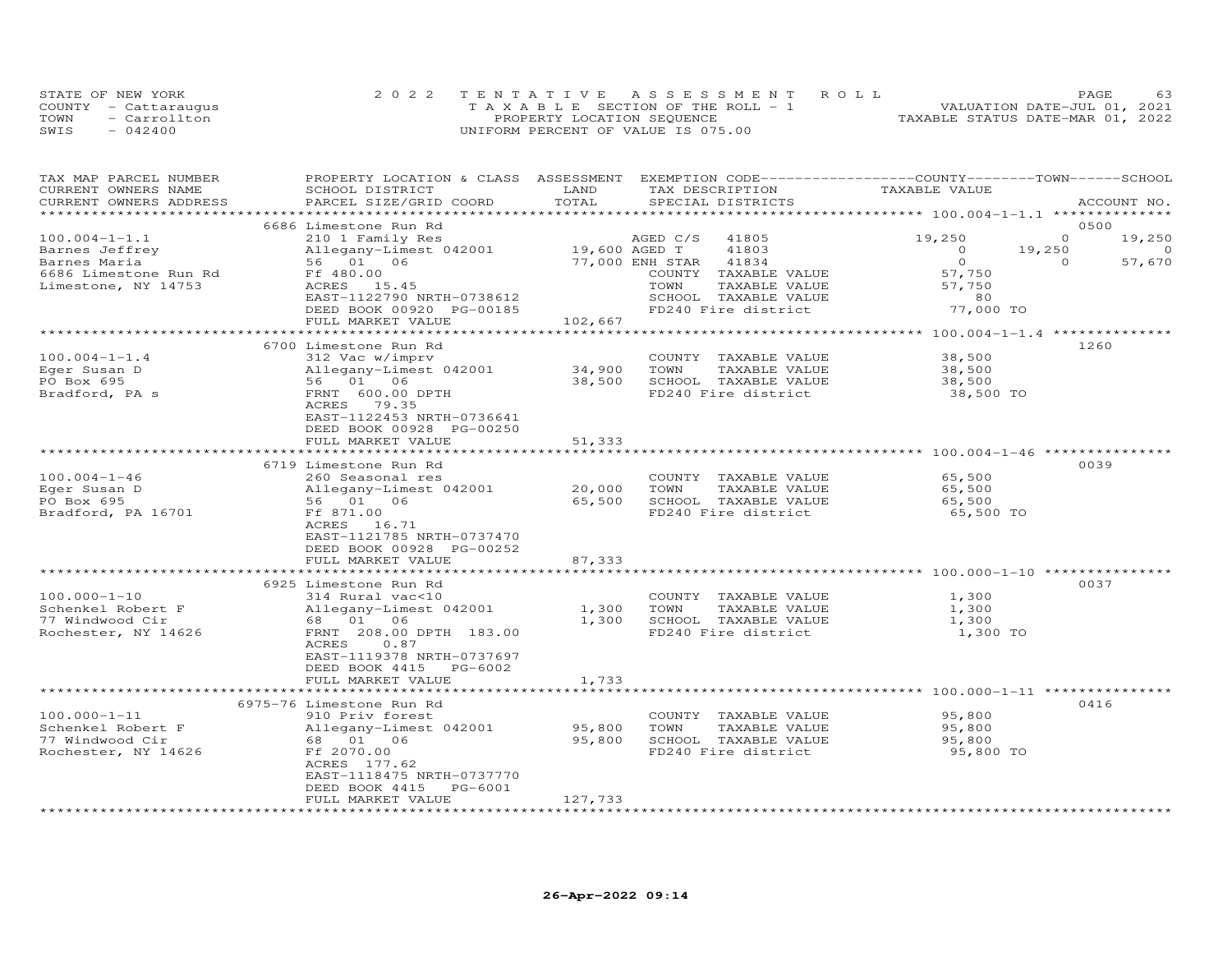| STATE OF NEW YORK    | 2022 TENTATIVE ASSESSMENT ROLL        | 64<br><b>PAGE</b>                |
|----------------------|---------------------------------------|----------------------------------|
| COUNTY - Cattaraugus | T A X A B L E SECTION OF THE ROLL - 1 | VALUATION DATE-JUL 01, 2021      |
| TOWN<br>- Carrollton | PROPERTY LOCATION SEQUENCE            | TAXABLE STATUS DATE-MAR 01, 2022 |
| SWIS<br>$-042400$    | UNIFORM PERCENT OF VALUE IS 075.00    |                                  |

| TAX MAP PARCEL NUMBER   | PROPERTY LOCATION & CLASS  | ASSESSMENT |                       | EXEMPTION CODE-----------------COUNTY-------TOWN-----SCHOOL  |             |
|-------------------------|----------------------------|------------|-----------------------|--------------------------------------------------------------|-------------|
| CURRENT OWNERS NAME     | SCHOOL DISTRICT            | LAND       | TAX DESCRIPTION       | TAXABLE VALUE                                                |             |
| CURRENT OWNERS ADDRESS  | PARCEL SIZE/GRID COORD     | TOTAL      | SPECIAL DISTRICTS     |                                                              | ACCOUNT NO. |
|                         |                            |            |                       |                                                              |             |
|                         | 6346-6350 Limestone Run Rd |            |                       |                                                              | 1301        |
| $100.004 - 1 - 16.2$    | 280 Res Multiple           |            | COUNTY TAXABLE VALUE  | 47,500                                                       |             |
| Tingley Candace G       | Allegany-Limest 042001     | 10,700     | TOWN<br>TAXABLE VALUE | 47,500                                                       |             |
| Tingley Gregory J       | 48  01  06                 | 47,500     | SCHOOL TAXABLE VALUE  | 47,500                                                       |             |
| 6366 Limestone Run Road | $L/p$ 981-154              |            | FD240 Fire district   | 47,500 TO                                                    |             |
| Limestone, NY 14753     | FRNT 136.30 DPTH 275.00    |            |                       |                                                              |             |
|                         | EAST-1128443 NRTH-0736985  |            |                       |                                                              |             |
|                         | DEED BOOK 20200 PG-6018    |            |                       |                                                              |             |
|                         | FULL MARKET VALUE          | 63,333     |                       |                                                              |             |
|                         |                            |            |                       |                                                              |             |
|                         | Limestone Run Rd (Off)     |            |                       |                                                              | 0336        |
| $100.004 - 1 - 29$      | 260 Seasonal res           |            | COUNTY TAXABLE VALUE  | 8,500                                                        |             |
| Weitz James P           | Allegany-Limest 042001     | 7,600      | TOWN<br>TAXABLE VALUE | 8,500                                                        |             |
| 4 Westwood Dr           | 47 01 06                   | 8,500      | SCHOOL TAXABLE VALUE  | 8,500                                                        |             |
| West Seneca, NY 14224   | Ff 225.00 Row              |            | FD240 Fire district   | 8,500 TO                                                     |             |
|                         | ACRES<br>1.04              |            |                       |                                                              |             |
|                         | EAST-1126821 NRTH-0735668  |            |                       |                                                              |             |
|                         | DEED BOOK 00939 PG-01136   |            |                       |                                                              |             |
|                         | FULL MARKET VALUE          | 11,333     |                       |                                                              |             |
|                         |                            |            |                       |                                                              |             |
|                         | Limestone Run Rd (Off)     |            |                       |                                                              | 0375        |
| $109.000 - 1 - 4$       | 910 Priv forest            |            | COUNTY TAXABLE VALUE  | 80,500                                                       |             |
| Dallas Energy, LLC      | Allegany-Limest 042001     | 80,500     | TOWN<br>TAXABLE VALUE | 80,500                                                       |             |
| 103 S Kendall Ave       | 46 01 06                   | 80,500     | SCHOOL TAXABLE VALUE  | 80,500                                                       |             |
| Bradford, PA 16701      | ACRES 230.00               |            | FD240 Fire district   | 80,500 TO                                                    |             |
|                         | EAST-1128655 NRTH-0730992  |            |                       |                                                              |             |
|                         | DEED BOOK 20915 PG-3001    | 107,333    |                       |                                                              |             |
|                         | FULL MARKET VALUE          |            |                       |                                                              |             |
|                         | Loney Hollow Rd            |            |                       |                                                              | 0609        |
| $101.002 - 1 - 13$      | 910 Priv forest            |            | COUNTY TAXABLE VALUE  | 11,400                                                       |             |
| Tall Corn Forestry LLC  | Allegany-Limest 042001     | 8,700      | TOWN<br>TAXABLE VALUE | 11,400                                                       |             |
| Larson & McGowin LLC    | 13 01 06                   | 11,400     | SCHOOL TAXABLE VALUE  | 11,400                                                       |             |
| PO Box 1288             | ACRES 24.96                |            | FD240 Fire district   | 11,400 TO                                                    |             |
| Mobile, AL 36633        | EAST-1144323 NRTH-0747372  |            |                       |                                                              |             |
|                         | DEED BOOK 18962 PG-9001    |            |                       |                                                              |             |
|                         | FULL MARKET VALUE          | 15,200     |                       |                                                              |             |
|                         |                            |            |                       | ******************************* 101.002-1-14.2 ************* |             |
|                         | Loney Hollow Rd            |            |                       |                                                              | 0493        |
| $101.002 - 1 - 14.2$    | 323 Vacant rural           |            | COUNTY TAXABLE VALUE  | 7,500                                                        |             |
| Spittler Curtis         | Allegany-Limest 042001     | 7,500      | TOWN<br>TAXABLE VALUE | 7,500                                                        |             |
| Spittler Margaret       | 13  01  06                 | 7,500      | SCHOOL TAXABLE VALUE  | 7,500                                                        |             |
| 135 Dauphin St          | ACRES 10.00                |            | FD240 Fire district   | 7,500 TO                                                     |             |
| Enterprise, AL 36330    | EAST-1142741 NRTH-0746643  |            |                       |                                                              |             |
|                         | PG-00311<br>DEED BOOK 860  |            |                       |                                                              |             |
|                         | FULL MARKET VALUE          | 10,000     |                       |                                                              |             |
| *********************   |                            |            |                       |                                                              |             |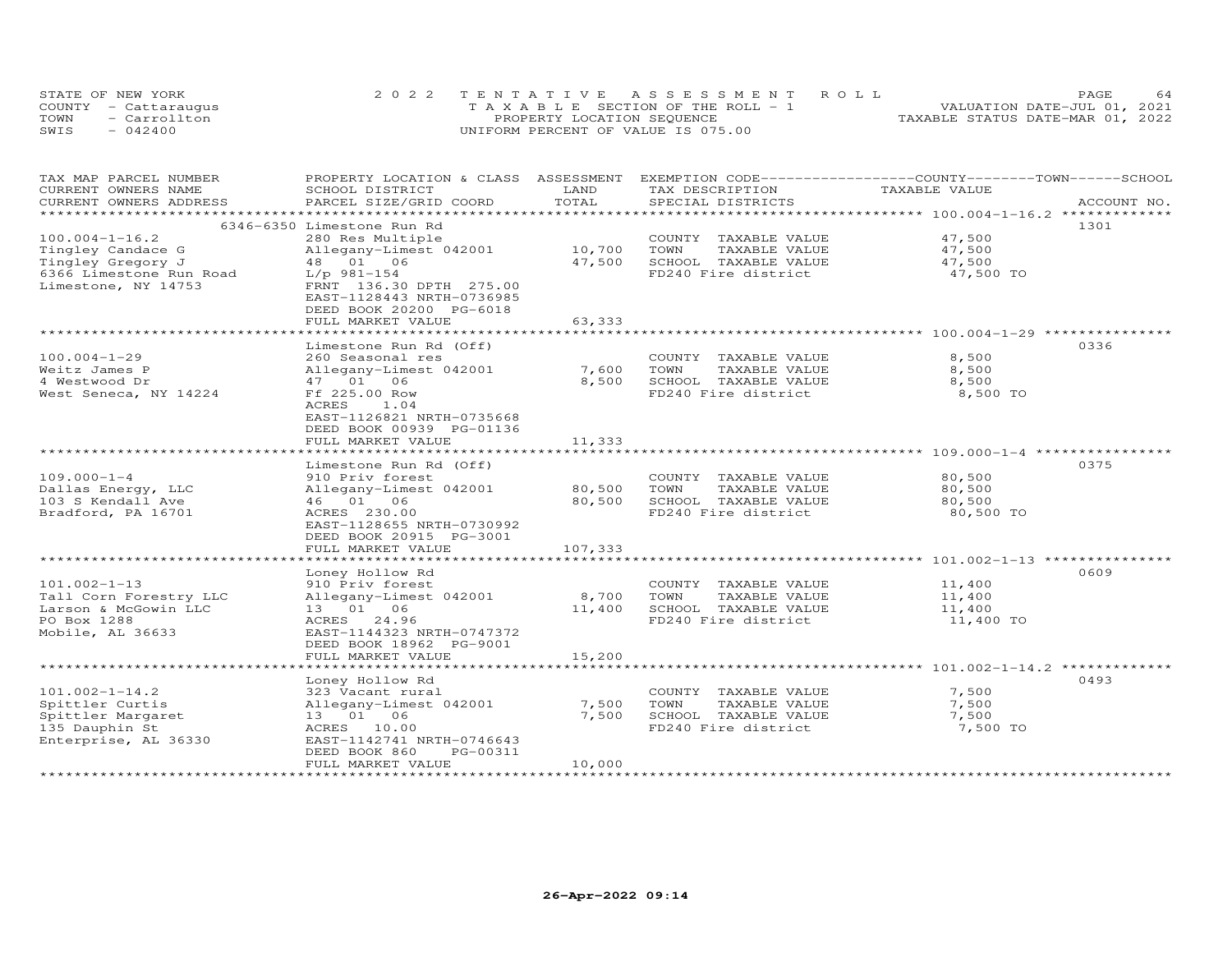| STATE OF NEW YORK    | 2022 TENTATIVE ASSESSMENT ROLL        | 65<br>PAGE.                      |
|----------------------|---------------------------------------|----------------------------------|
| COUNTY - Cattaraugus | T A X A B L E SECTION OF THE ROLL - 1 | VALUATION DATE-JUL 01, 2021      |
| TOWN<br>- Carrollton | PROPERTY LOCATION SEQUENCE            | TAXABLE STATUS DATE-MAR 01, 2022 |
| SWIS<br>$-042400$    | UNIFORM PERCENT OF VALUE IS 075.00    |                                  |

| TAX MAP PARCEL NUMBER                       | PROPERTY LOCATION & CLASS ASSESSMENT |               |                                                                                  | EXEMPTION CODE-----------------COUNTY-------TOWN------SCHOOL |             |
|---------------------------------------------|--------------------------------------|---------------|----------------------------------------------------------------------------------|--------------------------------------------------------------|-------------|
| CURRENT OWNERS NAME                         | SCHOOL DISTRICT                      | LAND<br>TOTAL | TAX DESCRIPTION                                                                  | TAXABLE VALUE                                                |             |
| CURRENT OWNERS ADDRESS<br>***************** | PARCEL SIZE/GRID COORD               |               | SPECIAL DISTRICTS                                                                |                                                              | ACCOUNT NO. |
|                                             |                                      |               |                                                                                  |                                                              | 0587        |
|                                             | Loney Hollow Rd                      |               |                                                                                  |                                                              |             |
| $101.004 - 2 - 13$                          | 910 Priv forest                      |               | COUNTY TAXABLE VALUE                                                             | 53,200                                                       |             |
| Little Jay R                                | Allegany-Limest 042001               | 44,600        | TOWN<br>TAXABLE VALUE                                                            | 53,200                                                       |             |
| 5460 Nichols Run Rd                         | 11 01 06                             | 53,200        | SCHOOL TAXABLE VALUE                                                             |                                                              |             |
| Limestone, NY 14753                         | Ff 110.00                            |               | FD240 Fire district                                                              | $53,200$ TO                                                  |             |
|                                             | ACRES 103.63                         |               |                                                                                  |                                                              |             |
|                                             | EAST-1144118 NRTH-0738600            |               |                                                                                  |                                                              |             |
|                                             | DEED BOOK 13451 PG-3006              |               |                                                                                  |                                                              |             |
|                                             | FULL MARKET VALUE                    | 70,933        |                                                                                  |                                                              |             |
|                                             |                                      |               |                                                                                  |                                                              |             |
|                                             | 803 Loney Hollow Rd                  |               |                                                                                  |                                                              | 0146        |
| $101.004 - 1 - 16.1$                        | 210 1 Family Res                     |               | COUNTY TAXABLE VALUE                                                             | 33,500                                                       |             |
| Deemer Eric                                 | Allegany-Limest 042001               | 6,100         | TOWN<br>TAXABLE VALUE                                                            | 33,500                                                       |             |
| 5714 Church Street                          | 20 01 06                             | 33,500        | SCHOOL TAXABLE VALUE                                                             | 33,500                                                       |             |
| Limestone, NY 14753                         | FRNT 80.00 DPTH 260.00               |               | FD240 Fire district                                                              | 33,500 TO                                                    |             |
|                                             | EAST-1140554 NRTH-0742035            |               | FF242 Sewer fr ftg 60 TO<br>SW242 Sewer dist 1 33,500 TO                         |                                                              |             |
|                                             | DEED BOOK 30064 PG-4001              |               |                                                                                  |                                                              |             |
|                                             | FULL MARKET VALUE                    | 44,667        |                                                                                  |                                                              |             |
|                                             |                                      |               |                                                                                  |                                                              |             |
|                                             | 809 Loney Hollow Rd                  |               |                                                                                  |                                                              | 1093        |
| $101.004 - 1 - 17.3$                        | 311 Res vac land                     | 900           | COUNTY TAXABLE VALUE                                                             | 900                                                          |             |
| Buchanan Carl                               | Allegany-Limest 042001               |               | TOWN<br>TAXABLE VALUE                                                            | 900                                                          |             |
| Buchanan Tad C                              | 20  01  06                           | 900           | SCHOOL TAXABLE VALUE                                                             | 900                                                          |             |
| 5512 Leonard Run                            | FRNT 70.00 DPTH 160.00               |               | FD240 Fire district                                                              | 900 TO                                                       |             |
| Limestone, NY 14753                         | EAST-1140602 NRTH-0741931            |               | FF242 Sewer fr ftg                                                               | 70 TO                                                        |             |
|                                             | DEED BOOK 2020 PG-13417              |               | SW242 Sewer dist 1                                                               | 900 TO                                                       |             |
|                                             | FULL MARKET VALUE                    | 1,200         |                                                                                  |                                                              |             |
|                                             |                                      |               |                                                                                  | ******************* 101.004-1-18 ***                         |             |
|                                             | 821 Loney Hollow Rd                  |               |                                                                                  |                                                              | 0145        |
| $101.004 - 1 - 18$                          | 312 Vac w/imprv                      |               | COUNTY TAXABLE VALUE                                                             | 20,500                                                       |             |
| Shamus Properties, LLC                      | Allegany-Limest 042001               | 7,800         | TOWN<br>TAXABLE VALUE                                                            | 20,500                                                       |             |
| 6 Scrivner Dr                               | 20  01  06                           | 20,500        | SCHOOL TAXABLE VALUE                                                             | 20,500                                                       |             |
| Cheektowaga, NY 14227                       | ACRES<br>1.20                        |               |                                                                                  |                                                              |             |
|                                             | EAST-1140555 NRTH-0742196            |               |                                                                                  |                                                              |             |
|                                             | DEED BOOK 20210 PG-8677              |               | FD240 Fire district<br>FF242 Sewer fr ftg 200 TO<br>SW242 Sewer dist 1 20,500 TO |                                                              |             |
|                                             | FULL MARKET VALUE                    | 27,333        |                                                                                  |                                                              |             |
|                                             |                                      |               |                                                                                  |                                                              |             |
|                                             | 831 Loney Hollow Rd                  |               |                                                                                  |                                                              | 0058        |
| $101.004 - 1 - 14$                          | 260 Seasonal res                     |               | COUNTY TAXABLE VALUE                                                             | 41,000                                                       |             |
| Williams Robert T Jr                        | Allegany-Limest 042001               | 29,900        | TOWN<br>TAXABLE VALUE                                                            | 41,000                                                       |             |
| Williams Sandra C                           | 20 01 06                             | 41,000        | SCHOOL TAXABLE VALUE                                                             | 41,000                                                       |             |
| PO Box 73                                   | FRNT 325.00 DPTH                     |               | FD240 Fire district                                                              | 41,000 TO                                                    |             |
| Appleton, NY 14008                          | ACRES 23.60                          |               |                                                                                  |                                                              |             |
|                                             | EAST-1140479 NRTH-0742420            |               |                                                                                  |                                                              |             |
|                                             | DEED BOOK 12334 PG-4001              |               |                                                                                  |                                                              |             |
|                                             | FULL MARKET VALUE                    | 54,667        |                                                                                  |                                                              |             |
|                                             |                                      |               |                                                                                  |                                                              |             |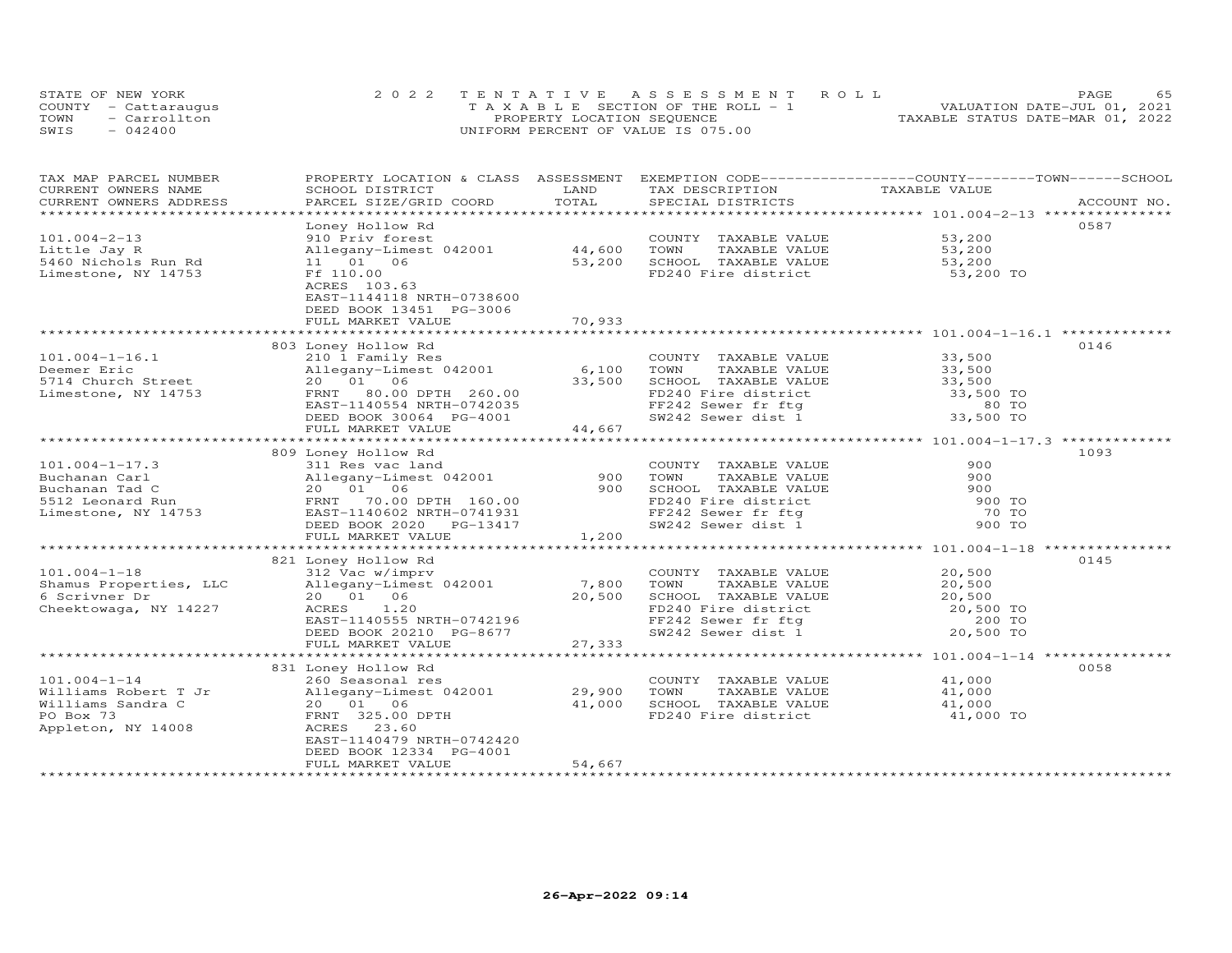|      | STATE OF NEW YORK    | 2022 TENTATIVE ASSESSMENT ROLL        | 66<br><b>PAGE</b>                |
|------|----------------------|---------------------------------------|----------------------------------|
|      | COUNTY - Cattaraugus | T A X A B L E SECTION OF THE ROLL - 1 | VALUATION DATE-JUL 01, 2021      |
| TOWN | - Carrollton         | PROPERTY LOCATION SEQUENCE            | TAXABLE STATUS DATE-MAR 01, 2022 |
| SWIS | $-042400$            | UNIFORM PERCENT OF VALUE IS 075.00    |                                  |

| TAX MAP PARCEL NUMBER<br>CURRENT OWNERS NAME | PROPERTY LOCATION & CLASS ASSESSMENT<br>SCHOOL DISTRICT | LAND            | EXEMPTION CODE-----------------COUNTY-------TOWN------SCHOOL<br>TAX DESCRIPTION | TAXABLE VALUE      |                    |
|----------------------------------------------|---------------------------------------------------------|-----------------|---------------------------------------------------------------------------------|--------------------|--------------------|
| CURRENT OWNERS ADDRESS                       | PARCEL SIZE/GRID COORD                                  | TOTAL           | SPECIAL DISTRICTS                                                               |                    | ACCOUNT NO.        |
| ******************                           |                                                         |                 |                                                                                 |                    |                    |
|                                              | 837 Loney Hollow Rd                                     |                 |                                                                                 |                    | 0001               |
| $101.004 - 1 - 13.1$                         | 210 1 Family Res                                        |                 | ENH STAR<br>41834                                                               | $\overline{O}$     | $\Omega$<br>56,600 |
| Abrams George G                              | Allegany-Limest 042001                                  | 9,300           | COUNTY TAXABLE VALUE                                                            | 56,600             |                    |
| 837 Loney Hollow Rd                          | 20  01  06                                              | 56,600          | TOWN<br>TAXABLE VALUE                                                           | 56,600             |                    |
| Limestone, NY 14753                          | 270                                                     |                 | SCHOOL TAXABLE VALUE                                                            | $\overline{0}$     |                    |
|                                              | ACRES<br>2,20                                           |                 | FD240 Fire district                                                             | 56,600 TO          |                    |
|                                              | EAST-1140473 NRTH-0742581                               |                 | FF242 Sewer fr ftg                                                              | 150 TO             |                    |
|                                              | DEED BOOK 839<br>PG-00330                               |                 | SW242 Sewer dist 1                                                              | 56,600 TO          |                    |
|                                              | FULL MARKET VALUE                                       | 75,467          |                                                                                 |                    |                    |
|                                              |                                                         |                 |                                                                                 |                    |                    |
|                                              | 846 Loney Hollow Rd                                     |                 |                                                                                 |                    | 1135               |
| $101.004 - 1 - 24.2$                         | 210 1 Family Res                                        |                 | COUNTY TAXABLE VALUE                                                            | 17,000             |                    |
| Bunker Frank L                               | Allegany-Limest 042001                                  | 7,800           | TAXABLE VALUE<br>TOWN                                                           | 17,000             |                    |
| 846 Loney Hollow Rd                          | 20 01 06                                                | 17,000          | SCHOOL TAXABLE VALUE                                                            | 17,000             |                    |
| Limestone, NY 14753                          | ACRES<br>1.20                                           |                 | FD240 Fire district                                                             | 17,000 TO          |                    |
|                                              | EAST-1140877 NRTH-0742988                               |                 |                                                                                 |                    |                    |
|                                              | DEED BOOK 853<br>PG-00155                               |                 |                                                                                 |                    |                    |
|                                              | FULL MARKET VALUE                                       | 22,667          |                                                                                 |                    |                    |
|                                              | *******************************                         | ************    |                                                                                 |                    |                    |
|                                              | 847 Loney Hollow Rd                                     |                 |                                                                                 |                    | 0954               |
| $101.004 - 1 - 13.2$                         | 210 1 Family Res                                        |                 | COUNTY TAXABLE VALUE                                                            | 44,000             |                    |
| Abrams Alan                                  | Allegany-Limest 042001                                  | 8,700           | TOWN<br>TAXABLE VALUE                                                           | 44,000             |                    |
| George Abrams                                | 20  01  06                                              | 44,000          | SCHOOL TAXABLE VALUE                                                            | 44,000             |                    |
| 837 Loney Hollow Rd                          | 1.80<br>ACRES                                           |                 | FD240 Fire district                                                             | 44,000 TO          |                    |
| Limestone, NY 14753                          | EAST-1140497 NRTH-0742787                               |                 | FF242 Sewer fr ftg                                                              | 256 TO             |                    |
|                                              | DEED BOOK 819<br>PG-00712                               |                 | SW242 Sewer dist 1                                                              | 44,000 TO          |                    |
|                                              | FULL MARKET VALUE                                       | 58,667          |                                                                                 |                    |                    |
|                                              |                                                         |                 |                                                                                 |                    | **********         |
|                                              | 881 Loney Hollow Rd                                     |                 |                                                                                 |                    | 0264               |
| $101.004 - 1 - 22$                           | 210 1 Family Res                                        |                 | VET COM CT 41131                                                                | 15,400<br>15,400   | $\circ$            |
| Seagren Kenneth T                            | Allegany-Limest 042001                                  | 12,700 BAS STAR | 41854                                                                           | $\circ$            | $\Omega$<br>23,100 |
| Seagren Donna                                | 20 01 06                                                | 66,500          | COUNTY TAXABLE VALUE                                                            | 51,100             |                    |
| 881 Loney Hollow Rd                          | ACRES<br>4.48                                           |                 | TOWN<br>TAXABLE VALUE                                                           | 51,100             |                    |
| Limestone, NY 14753                          | EAST-1140933 NRTH-0743445                               |                 | SCHOOL TAXABLE VALUE                                                            | 43,400             |                    |
|                                              | DEED BOOK 1018<br>$PG-325$                              |                 | FD240 Fire district                                                             | 66,500 TO          |                    |
|                                              | FULL MARKET VALUE                                       | 88,667          |                                                                                 |                    |                    |
|                                              |                                                         |                 |                                                                                 |                    | 0957               |
|                                              | 895 Loney Hollow Rd                                     |                 |                                                                                 | $\Omega$           | $\Omega$           |
| $101.002 - 1 - 21.2$                         | 210 1 Family Res                                        | 7,800           | 41834<br>ENH STAR                                                               |                    | 57,670             |
| Deemer Frederick                             | Allegany-Limest 042001                                  |                 | COUNTY TAXABLE VALUE                                                            | 59,000             |                    |
| Deemer Vickie                                | 12/13 01 06                                             | 59,000          | TOWN<br>TAXABLE VALUE                                                           | 59,000             |                    |
| 895 Loney Hollow Rd<br>Limestone, NY 14753   | FRNT 180.00 DPTH<br>ACRES<br>1.20                       |                 | SCHOOL TAXABLE VALUE<br>FD240 Fire district                                     | 1,330<br>59,000 TO |                    |
|                                              | EAST-1141296 NRTH-0743726                               |                 |                                                                                 |                    |                    |
|                                              | DEED BOOK 00813 PG-00156                                |                 |                                                                                 |                    |                    |
|                                              | FULL MARKET VALUE                                       | 78,667          |                                                                                 |                    |                    |
|                                              |                                                         |                 |                                                                                 |                    |                    |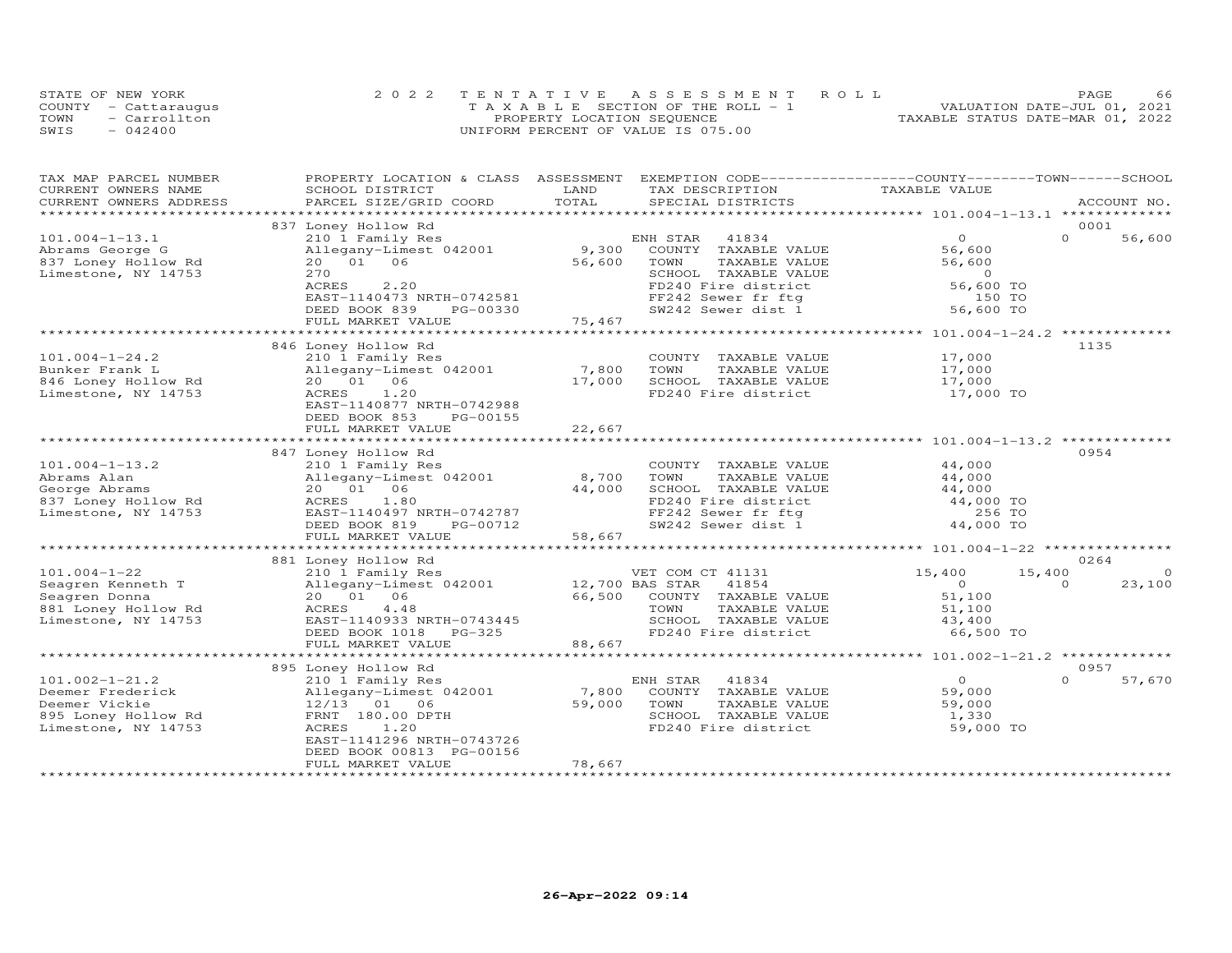|      | STATE OF NEW YORK    | 2022 TENTATIVE ASSESSMENT ROLL        | <b>PAGE</b>                      |
|------|----------------------|---------------------------------------|----------------------------------|
|      | COUNTY - Cattaraugus | T A X A B L E SECTION OF THE ROLL - 1 | VALUATION DATE-JUL 01, 2021      |
| TOWN | - Carrollton         | PROPERTY LOCATION SEQUENCE            | TAXABLE STATUS DATE-MAR 01, 2022 |
| SWIS | $-042400$            | UNIFORM PERCENT OF VALUE IS 075.00    |                                  |

| TAX MAP PARCEL NUMBER                                 | PROPERTY LOCATION & CLASS    | ASSESSMENT      |                                             | EXEMPTION CODE-----------------COUNTY-------TOWN-----SCHOOL |                    |
|-------------------------------------------------------|------------------------------|-----------------|---------------------------------------------|-------------------------------------------------------------|--------------------|
| CURRENT OWNERS NAME                                   | SCHOOL DISTRICT              | LAND            | TAX DESCRIPTION                             | TAXABLE VALUE                                               |                    |
| CURRENT OWNERS ADDRESS                                | PARCEL SIZE/GRID COORD       | TOTAL           | SPECIAL DISTRICTS                           |                                                             | ACCOUNT NO.        |
| **********************                                | ***************************  |                 |                                             |                                                             |                    |
|                                                       | 899 Loney Hollow Rd          |                 |                                             |                                                             | 0267               |
| $101.002 - 1 - 21.1$                                  | 210 1 Family Res             |                 | COUNTY TAXABLE VALUE                        | 34,000                                                      |                    |
| Alicea Deborah S                                      | Allegany-Limest 042001       | 9,700           | TOWN<br>TAXABLE VALUE                       | 34,000                                                      |                    |
| 899 Loney Hollow Rd                                   | 13 01 06                     | 34,000          | SCHOOL TAXABLE VALUE                        | 34,000                                                      |                    |
| Limestone, NY 14753-9703                              | 2.45<br>ACRES                |                 | FD240 Fire district                         | 34,000 TO                                                   |                    |
|                                                       | EAST-1141383 NRTH-0743900    |                 |                                             |                                                             |                    |
|                                                       | DEED BOOK 1006<br>$PG-275$   |                 |                                             |                                                             |                    |
|                                                       | FULL MARKET VALUE            | 45,333          |                                             |                                                             |                    |
|                                                       |                              |                 |                                             |                                                             |                    |
|                                                       | 903 Loney Hollow Rd          |                 |                                             |                                                             | 1336               |
| $101.002 - 1 - 21.4$                                  | 270 Mfg housing              |                 | ENH STAR<br>41834                           | $\Omega$                                                    | $\Omega$<br>16,000 |
| Mason Rolena F                                        | Allegany-Limest 042001       | 7,800           | COUNTY TAXABLE VALUE                        | 16,000                                                      |                    |
| Mason Donald M                                        | 13  01  06                   | 16,000          | TOWN<br>TAXABLE VALUE                       | 16,000                                                      |                    |
| 903 Loney Hollow Rd                                   | 1.20<br>ACRES                |                 | SCHOOL TAXABLE VALUE                        | $\circ$                                                     |                    |
| Limestone, NY 14753                                   | EAST-1141434 NRTH-0744010    |                 | FD240 Fire district                         | 16,000 TO                                                   |                    |
|                                                       | DEED BOOK 1006<br>$PG-269$   |                 |                                             |                                                             |                    |
|                                                       | FULL MARKET VALUE            | 21,333          |                                             |                                                             |                    |
|                                                       |                              |                 |                                             |                                                             |                    |
|                                                       | 907 Loney Hollow Rd          |                 |                                             |                                                             | 1375               |
| $101.002 - 1 - 21.6$                                  | 280 Res Multiple             |                 | BAS STAR<br>41854                           | $\Omega$                                                    | $\Omega$<br>23,100 |
| Rader Paul                                            | Allegany-Limest 042001       | 5,500           | COUNTY TAXABLE VALUE                        | 55,000                                                      |                    |
| Schwab Julie                                          |                              | 55,000          | TOWN                                        | 55,000                                                      |                    |
|                                                       | FRNT 99.00 DPTH 158.00       |                 | TAXABLE VALUE                               |                                                             |                    |
| 907 Loney Hollow Rd                                   | EAST-1141659 NRTH-0743924    |                 | SCHOOL TAXABLE VALUE                        | 31,900                                                      |                    |
| Limestone, NY 14753                                   | DEED BOOK 4908 PG-5001       |                 |                                             |                                                             |                    |
|                                                       | FULL MARKET VALUE            | 73,333          |                                             |                                                             |                    |
|                                                       |                              |                 |                                             |                                                             |                    |
|                                                       | 909 Loney Hollow Rd          |                 |                                             |                                                             | 1337               |
| $101.002 - 1 - 21.5$                                  | 314 Rural vac<10             |                 | COUNTY TAXABLE VALUE                        | 3,600                                                       |                    |
| Thomas D. Kightlinger Ann R. K Allegany-Limest 042001 |                              | 3,600           | TOWN<br>TAXABLE VALUE                       | 3,600                                                       |                    |
| Harley Davidson Trust dated Ju 13 01 06               |                              | 3,600           | SCHOOL TAXABLE VALUE                        | 3,600                                                       |                    |
| 1007 River Street                                     | FRNT 10.00 DPTH              |                 | FD240 Fire district                         | 3,600 TO                                                    |                    |
| Olean, NY 14760                                       | ACRES<br>2.40                |                 |                                             |                                                             |                    |
|                                                       | EAST-1141578 NRTH-0744077    |                 |                                             |                                                             |                    |
|                                                       | DEED BOOK 25834 PG-8004      |                 |                                             |                                                             |                    |
|                                                       | FULL MARKET VALUE            | 4,800           |                                             |                                                             |                    |
|                                                       | **************************** |                 |                                             |                                                             |                    |
|                                                       | 925 Loney Hollow Rd          |                 | 53 PCT OF VALUE USED FOR EXEMPTION PURPOSES |                                                             | 0462               |
| $101.002 - 1 - 20$                                    | 281 Multiple res             |                 | VET COM CT 41131                            | 15,400<br>15,400                                            |                    |
| Stevenson (Hana Trust) Scott J Allegany-Limest 042001 |                              | 45,200 BAS STAR | 41854                                       | $\overline{O}$                                              | 23,100<br>$\Omega$ |
| Stevenson Patsy                                       | 13 01 06                     | 140,000         | COUNTY TAXABLE VALUE                        | 124,600                                                     |                    |
| 925 Loney Hollow Road                                 | 271                          |                 | TOWN<br>TAXABLE VALUE                       | 124,600                                                     |                    |
| Limestone, NY 14753                                   | ACRES 48.44                  |                 | SCHOOL TAXABLE VALUE                        | 116,900                                                     |                    |
|                                                       | EAST-1142041 NRTH-0745696    |                 | FD240 Fire district                         | 140,000 TO                                                  |                    |
|                                                       | DEED BOOK 26213 PG-6003      |                 |                                             |                                                             |                    |
|                                                       | FULL MARKET VALUE            | 186,667         |                                             |                                                             |                    |
|                                                       |                              |                 |                                             |                                                             |                    |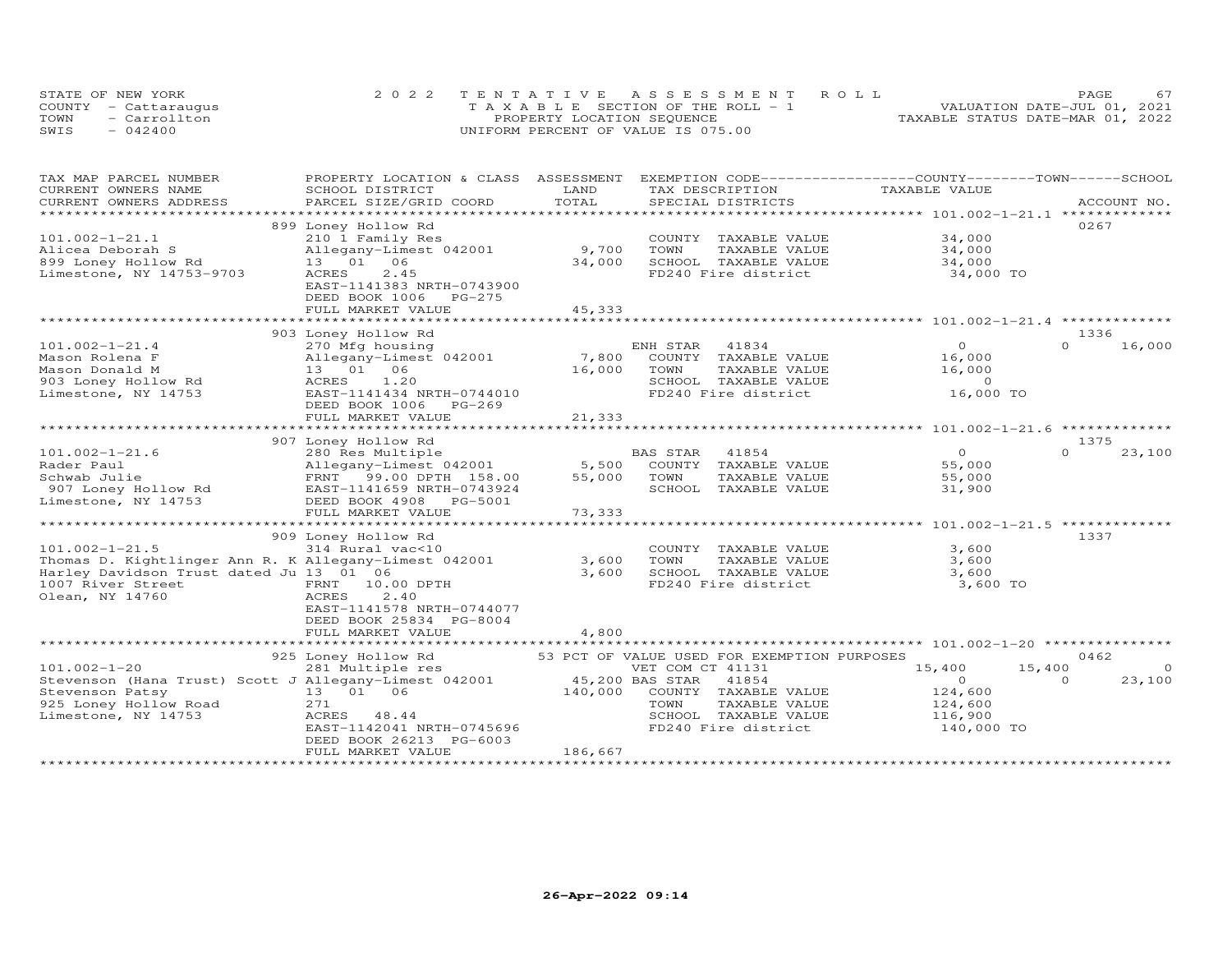|      | STATE OF NEW YORK    | 2022 TENTATIVE ASSESSMENT ROLL        | 68<br><b>PAGE</b>                |
|------|----------------------|---------------------------------------|----------------------------------|
|      | COUNTY - Cattaraugus | T A X A B L E SECTION OF THE ROLL - 1 | VALUATION DATE-JUL 01, 2021      |
| TOWN | - Carrollton         | PROPERTY LOCATION SEQUENCE            | TAXABLE STATUS DATE-MAR 01, 2022 |
| SWIS | $-042400$            | UNIFORM PERCENT OF VALUE IS 075.00    |                                  |

| TAX MAP PARCEL NUMBER  | PROPERTY LOCATION & CLASS ASSESSMENT |        | EXEMPTION CODE-----------------COUNTY-------TOWN------SCHOOL |                  |                    |
|------------------------|--------------------------------------|--------|--------------------------------------------------------------|------------------|--------------------|
| CURRENT OWNERS NAME    | SCHOOL DISTRICT                      | LAND   | TAX DESCRIPTION                                              | TAXABLE VALUE    |                    |
| CURRENT OWNERS ADDRESS | PARCEL SIZE/GRID COORD               | TOTAL  | SPECIAL DISTRICTS                                            |                  | ACCOUNT NO.        |
|                        |                                      |        |                                                              |                  |                    |
|                        | 950 Loney Hollow Rd                  |        |                                                              |                  | 0921               |
| $101.002 - 1 - 19$     | 280 Res Multiple                     |        | COUNTY TAXABLE VALUE                                         | 63,000           |                    |
| Leonard Kenneth        | Allegany-Limest 042001               | 16,000 | TOWN<br>TAXABLE VALUE                                        | 63,000           |                    |
| 39 Thomas Dr           | 13 06 01                             | 63,000 | SCHOOL TAXABLE VALUE                                         | 63,000           |                    |
| West Senca, NY 14224   | <b>ACRES</b><br>8.37                 |        | FD240 Fire district                                          | 63,000 TO        |                    |
|                        | EAST-1142535 NRTH-0744053            |        |                                                              |                  |                    |
|                        | DEED BOOK 4064<br>PG-5002            |        |                                                              |                  |                    |
|                        | FULL MARKET VALUE                    | 84,000 |                                                              |                  |                    |
|                        | ******************************       |        |                                                              |                  |                    |
|                        | 955 Loney Hollow Rd                  |        |                                                              |                  | 0924               |
| $101.002 - 1 - 18.2$   | 210 1 Family Res                     |        | COUNTY TAXABLE VALUE                                         | 39,150           |                    |
| Quezada Peter          | Allegany-Limest 042001               | 8,300  | TOWN<br>TAXABLE VALUE                                        | 39,150           |                    |
| 3072 Stony Point Rd    | 13 01 06                             | 39,150 | SCHOOL TAXABLE VALUE                                         | 39,150           |                    |
| Grand Island, NY 14072 | ACRES<br>1.56                        |        | FD240 Fire district                                          | 39,150 TO        |                    |
|                        | EAST-1142374 NRTH-0744557            |        |                                                              |                  |                    |
|                        | DEED BOOK 26105 PG-2002              |        |                                                              |                  |                    |
|                        | FULL MARKET VALUE                    | 52,200 |                                                              |                  |                    |
|                        |                                      |        |                                                              |                  |                    |
|                        | 961 Loney Hollow Rd                  |        |                                                              |                  | 0065               |
| $101.002 - 1 - 18.1$   | 210 1 Family Res                     |        | VET COM CT 41131                                             | 15,400<br>15,400 | $\circ$            |
| Maguire Hugh G         | Allegany-Limest 042001               |        | 13,400 BAS STAR 41854                                        | $\Omega$         | $\Omega$<br>23,100 |
| Maguire Dawn R         | 13  01  06                           | 64,500 | COUNTY TAXABLE VALUE                                         | 49,100           |                    |
| 961 Loney Hollow Rd    | ACRES<br>4.94                        |        | TAXABLE VALUE<br>TOWN                                        | 49,100           |                    |
| Limestone, NY 14753    | EAST-1142448 NRTH-0744914            |        | SCHOOL TAXABLE VALUE                                         | 41,400           |                    |
|                        | DEED BOOK 00977 PG-01036             |        | FD240 Fire district                                          | 64,500 TO        |                    |
|                        | FULL MARKET VALUE                    | 86,000 |                                                              |                  |                    |
|                        |                                      |        |                                                              |                  |                    |
|                        | 963 Loney Hollow Rd                  |        |                                                              |                  | 1192               |
| $101.002 - 1 - 14.5$   | 210 1 Family Res                     |        | VET COM CT 41131                                             | 15,400<br>15,400 | $\Omega$           |
| Redeye Wayne           | Allegany-Limest 042001               |        | 8,300 BAS STAR<br>41854                                      | $\Omega$         | $\Omega$<br>23,100 |
| Redeye Angela          | 13 01 06                             | 65,000 | COUNTY TAXABLE VALUE                                         | 49,600           |                    |
| 963 Loney Hollow Rd    | 1.50<br>ACRES                        |        | TOWN<br>TAXABLE VALUE                                        | 49,600           |                    |
| Limestone, NY 14753    | EAST-1142432 NRTH-0745587            |        | SCHOOL TAXABLE VALUE                                         | 41,900           |                    |
|                        | DEED BOOK 1874<br>PG-9001            |        | FD240 Fire district                                          | 65,000 TO        |                    |
|                        | FULL MARKET VALUE                    | 86,667 |                                                              |                  |                    |
|                        |                                      |        |                                                              |                  |                    |
|                        | 965 Loney Hollow Rd                  |        |                                                              |                  | 0893               |
| $101.002 - 1 - 14.1$   | 322 Rural vac>10                     |        | COUNTY TAXABLE VALUE                                         | 11,325           |                    |
| Spittler Curtis        | Allegany-Limest 042001               | 11,325 | TOWN<br>TAXABLE VALUE                                        | 11,325           |                    |
| Spittler Margaret      | 13 01 06                             | 11,325 | SCHOOL TAXABLE VALUE                                         | 11,325           |                    |
| 135 Dauphin St         | ACRES 15.10                          |        | FD240 Fire district                                          | 11,325 TO        |                    |
| Enterprise, AL 36330   | EAST-1142499 NRTH-0746610            |        |                                                              |                  |                    |
|                        | PG-00585<br>DEED BOOK 886            |        |                                                              |                  |                    |
|                        | FULL MARKET VALUE                    | 15,100 |                                                              |                  |                    |
|                        |                                      |        |                                                              |                  |                    |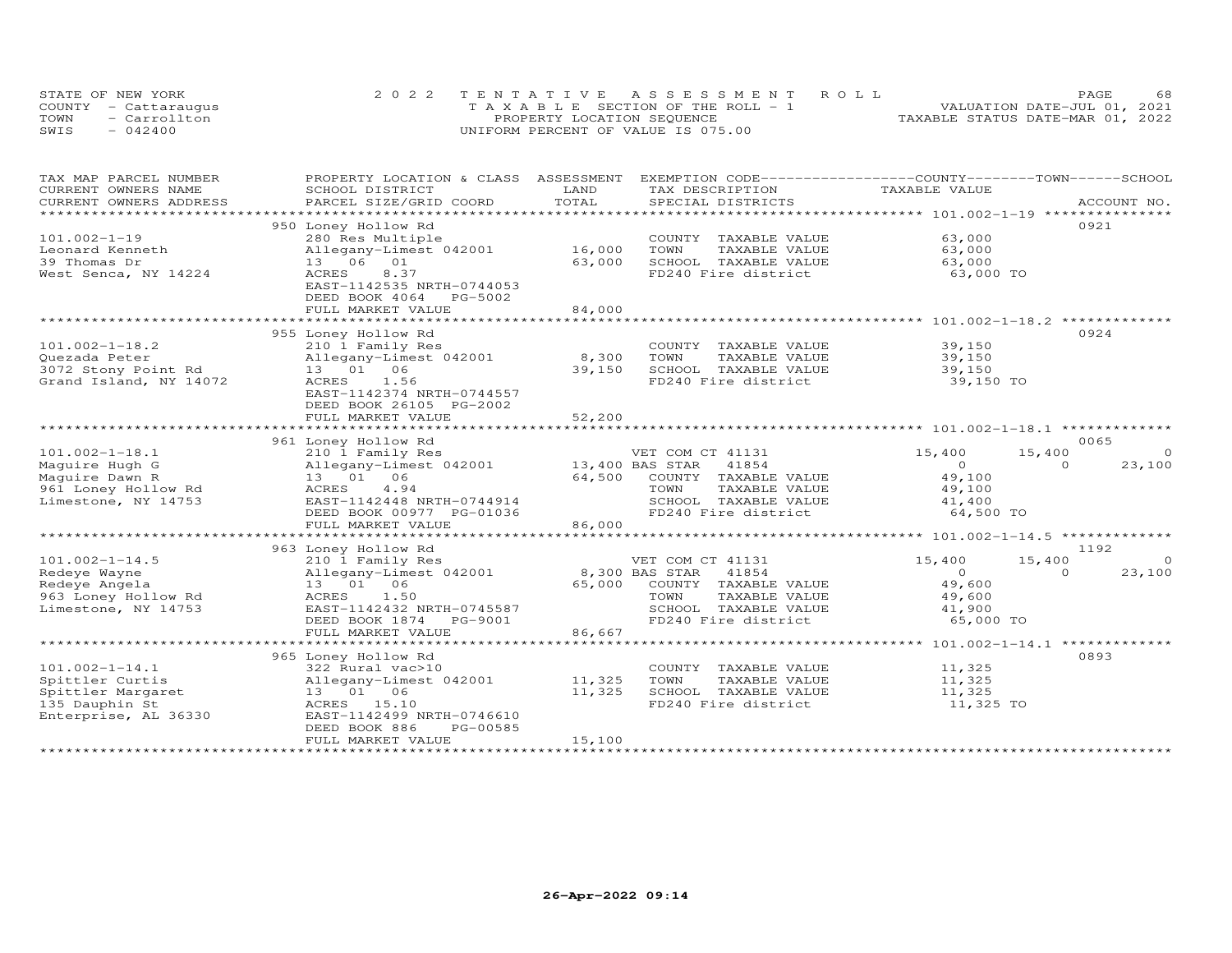|      | STATE OF NEW YORK    | 2022 TENTATIVE ASSESSMENT ROLL        |                                  | PAGE.                       | 69 |
|------|----------------------|---------------------------------------|----------------------------------|-----------------------------|----|
|      | COUNTY - Cattaraugus | T A X A B L E SECTION OF THE ROLL - 1 |                                  | VALUATION DATE-JUL 01, 2021 |    |
| TOWN | - Carrollton         | PROPERTY LOCATION SEQUENCE            | TAXABLE STATUS DATE-MAR 01, 2022 |                             |    |
| SWIS | $-042400$            | UNIFORM PERCENT OF VALUE IS 075.00    |                                  |                             |    |

| TAX MAP PARCEL NUMBER<br>CURRENT OWNERS NAME | PROPERTY LOCATION & CLASS<br>SCHOOL DISTRICT   | LAND                 | ASSESSMENT EXEMPTION CODE------------------COUNTY-------TOWN------SCHOOL<br>TAX DESCRIPTION | TAXABLE VALUE  |          |                 |
|----------------------------------------------|------------------------------------------------|----------------------|---------------------------------------------------------------------------------------------|----------------|----------|-----------------|
| CURRENT OWNERS ADDRESS                       | PARCEL SIZE/GRID COORD                         | TOTAL                | SPECIAL DISTRICTS                                                                           |                |          | ACCOUNT NO.     |
| ***********************                      |                                                |                      |                                                                                             |                |          |                 |
| $101.002 - 1 - 14.4$                         | 965 Loney Hollow Rd<br>210 1 Family Res        |                      | VET WAR CT 41121                                                                            | 7,875          | 7,875    | 1087<br>$\circ$ |
| Hinchman Rodney D                            | Allegany-Limest 042001 14,400 VET DIS CT 41141 |                      |                                                                                             | 7,875          | 7,875    | $\overline{0}$  |
| Hinchman Patricia K                          | 13  01  06                                     |                      | 41834<br>52,500 ENH STAR                                                                    | $\overline{O}$ | $\Omega$ | 52,500          |
| 965 Loney Hollow Rd                          | 6.25<br>ACRES                                  |                      | COUNTY TAXABLE VALUE                                                                        | 36,750         |          |                 |
| Limestone, NY 14753                          | EAST-1142701 NRTH-0745353                      |                      | TOWN<br>TAXABLE VALUE                                                                       | 36,750         |          |                 |
|                                              | DEED BOOK 12918 PG-9002                        |                      | SCHOOL TAXABLE VALUE                                                                        | $\circ$        |          |                 |
|                                              | FULL MARKET VALUE                              |                      | 70,000 FD240 Fire district                                                                  | 52,500 TO      |          |                 |
|                                              |                                                |                      |                                                                                             |                |          |                 |
|                                              | 969 Loney Hollow Rd                            |                      |                                                                                             |                |          | 0905            |
| $101.002 - 1 - 14.3$                         | 311 Res vac land                               |                      | COUNTY TAXABLE VALUE                                                                        | 7,800          |          |                 |
| Kipp Rose                                    | Allegany-Limest 042001                         | 7,800                | TOWN<br>TAXABLE VALUE                                                                       | 7,800          |          |                 |
| Skidmore Karen                               | 13 01 06                                       | 7,800                | SCHOOL TAXABLE VALUE                                                                        | 7,800          |          |                 |
| 6055 E Canal Rd                              | FRNT 100.00 DPTH 400.00                        |                      | FD240 Fire district                                                                         | 7,800 TO       |          |                 |
| Lockport, NY 14094                           | EAST-1142792 NRTH-0745012                      |                      |                                                                                             |                |          |                 |
|                                              | DEED BOOK 876<br>PG-00713                      |                      |                                                                                             |                |          |                 |
|                                              | FULL MARKET VALUE<br>************************* | 10,400<br>********** |                                                                                             |                |          |                 |
|                                              | 970 Loney Hollow Rd                            |                      |                                                                                             |                |          | 0305            |
| $101.002 - 1 - 17$                           | 314 Rural vac<10                               |                      | COUNTY TAXABLE VALUE                                                                        | 3,000          |          |                 |
| Mason Hobert L                               | Allegany-Limest 042001                         | 3,000                | TOWN<br>TAXABLE VALUE                                                                       | 3,000          |          |                 |
| Mason Rolena F                               | 13  01  06                                     | 3,000                | SCHOOL TAXABLE VALUE                                                                        | 3,000          |          |                 |
| 903 Loney Hollow Rd                          | ACRES<br>1.98                                  |                      | FD240 Fire district                                                                         | 3,000 TO       |          |                 |
| Limestone, NY 14753-9703                     | EAST-1142781 NRTH-0744346                      |                      |                                                                                             |                |          |                 |
|                                              | DEED BOOK 00746 PG-01127                       |                      |                                                                                             |                |          |                 |
|                                              | FULL MARKET VALUE                              | 4,000                |                                                                                             |                |          |                 |
|                                              |                                                |                      |                                                                                             |                |          |                 |
|                                              | 988 Loney Hollow Rd                            |                      |                                                                                             |                |          | 1155            |
| $101.002 - 1 - 16.3$                         | 210 1 Family Res                               |                      | ENH STAR 41834<br>19,300 VET WAR CT 41121                                                   | $\circ$        | $\Omega$ | 57,670          |
| Shanahan Daniel B                            | Allegany-Limest 042001                         |                      |                                                                                             | 9,240          | 9,240    | $\circ$         |
| Shanahan Barbara                             | 13  01  06                                     |                      | 147,000 VET DIS CT 41141                                                                    | 30,800         | 30,800   | $\circ$         |
| 988 Loney Holw                               | ACRES 14.70                                    |                      | COUNTY TAXABLE VALUE                                                                        | 106,960        |          |                 |
| Limestone, NY 14753                          | EAST-1143102 NRTH-0744306                      |                      | TOWN<br>TAXABLE VALUE                                                                       | 106,960        |          |                 |
|                                              | PG-00025<br>DEED BOOK 901                      |                      | SCHOOL TAXABLE VALUE                                                                        | 89,330         |          |                 |
|                                              | FULL MARKET VALUE                              |                      | 196,000 FD240 Fire district                                                                 | 147,000 TO     |          |                 |
|                                              | 990 Loney Hollow Rd                            |                      |                                                                                             |                |          | 1067            |
| $101.002 - 1 - 16.2$                         | 312 Vac w/imprv                                |                      | COUNTY TAXABLE VALUE                                                                        | 1,100          |          |                 |
| Thrush Wayde Paul                            | Allegany-Limest 042001                         | 800                  | TOWN<br>TAXABLE VALUE                                                                       | 1,100          |          |                 |
| 5558 Leonard Run                             | 13 01 06                                       | 1,100                | SCHOOL TAXABLE VALUE                                                                        | 1,100          |          |                 |
| Limestone, NY 14753-0247                     | FRNT 206.80 DPTH<br>96.00                      |                      | FD240 Fire district                                                                         | 1,100 TO       |          |                 |
|                                              | EAST-1143314 NRTH-0745031                      |                      |                                                                                             |                |          |                 |
|                                              | $PG-300$<br>DEED BOOK 998                      |                      |                                                                                             |                |          |                 |
|                                              | FULL MARKET VALUE                              | 1,467                |                                                                                             |                |          |                 |
|                                              |                                                |                      |                                                                                             |                |          |                 |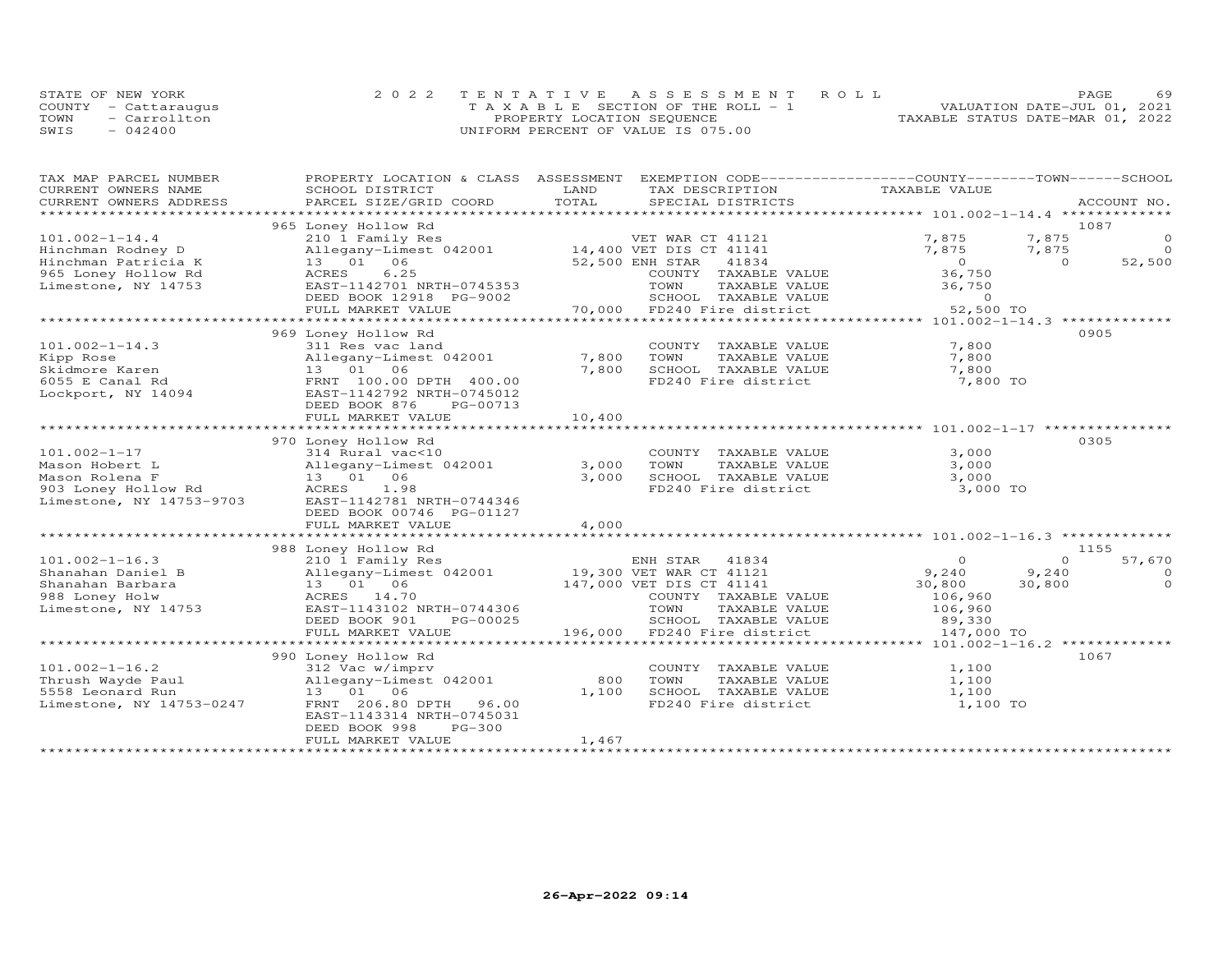| STATE OF NEW YORK    |              | 2022 TENTATIVE ASSESSMENT ROLL        |  |  |                                  | <b>PAGE</b> | 70 |
|----------------------|--------------|---------------------------------------|--|--|----------------------------------|-------------|----|
| COUNTY - Cattaraugus |              | T A X A B L E SECTION OF THE ROLL - 1 |  |  | VALUATION DATE-JUL 01, 2021      |             |    |
| TOWN                 | - Carrollton | PROPERTY LOCATION SEQUENCE            |  |  | TAXABLE STATUS DATE-MAR 01, 2022 |             |    |
| SWIS                 | $-042400$    | UNIFORM PERCENT OF VALUE IS 075.00    |  |  |                                  |             |    |

| TAX MAP PARCEL NUMBER                         | PROPERTY LOCATION & CLASS ASSESSMENT      |                  |                                       | EXEMPTION CODE-----------------COUNTY-------TOWN------SCHOOL |
|-----------------------------------------------|-------------------------------------------|------------------|---------------------------------------|--------------------------------------------------------------|
| CURRENT OWNERS NAME<br>CURRENT OWNERS ADDRESS | SCHOOL DISTRICT<br>PARCEL SIZE/GRID COORD | LAND<br>TOTAL    | TAX DESCRIPTION<br>SPECIAL DISTRICTS  | TAXABLE VALUE<br>ACCOUNT NO.                                 |
| *********************                         |                                           |                  |                                       |                                                              |
|                                               | 1001 Loney Hollow Rd                      |                  |                                       | 1070                                                         |
| $101.002 - 1 - 15$                            | 323 Vacant rural                          |                  | COUNTY TAXABLE VALUE                  | 18,900                                                       |
| Volchko Randy Scott                           | Allegany-Limest 042001                    | 18,900           | TOWN<br>TAXABLE VALUE                 | 18,900                                                       |
| 5815 West Oriole Ave                          | 13 01 06                                  | 18,900           | SCHOOL TAXABLE VALUE                  | 18,900                                                       |
| Visalia, CA 93291                             | ACRES 13.69                               |                  | FD240 Fire district                   | 18,900 TO                                                    |
|                                               | EAST-1143092 NRTH-0745557                 |                  |                                       |                                                              |
|                                               | DEED BOOK 00963 PG-00190                  |                  |                                       |                                                              |
|                                               | FULL MARKET VALUE                         | 25,200           |                                       |                                                              |
|                                               |                                           |                  |                                       |                                                              |
|                                               | 1003 Loney Hollow Rd                      |                  |                                       | 0343                                                         |
| $101.002 - 1 - 12$                            | 910 Priv forest                           |                  | COUNTY TAXABLE VALUE                  | 42,000                                                       |
| Volchko Randy Scott                           | Allegany-Limest 042001                    | 42,000           | TOWN<br>TAXABLE VALUE                 | 42,000                                                       |
| 5815 West Oriole Ave                          | 13  01  06                                | 42,000           | SCHOOL TAXABLE VALUE                  | 42,000                                                       |
| Visalia, CA 93291                             | ACRES 70.10                               |                  | FD240 Fire district                   | 42,000 TO                                                    |
|                                               | EAST-1143913 NRTH-0746556                 |                  |                                       |                                                              |
|                                               | DEED BOOK 00963 PG-00190                  |                  |                                       |                                                              |
|                                               | FULL MARKET VALUE                         | 56,000           |                                       |                                                              |
|                                               |                                           |                  |                                       |                                                              |
|                                               | 1005 Loney Hollow Rd                      |                  |                                       | 0590                                                         |
| $101.002 - 1 - 11$                            | 260 Seasonal res                          |                  | COUNTY TAXABLE VALUE                  | 85,000                                                       |
| Hausrath Terry L                              | Allegany-Limest 042001                    | 53,700           | TOWN<br>TAXABLE VALUE                 | 85,000                                                       |
| Shawn Haustrath                               | 13  01  06                                | 85,000           | SCHOOL TAXABLE VALUE                  | 85,000                                                       |
| 14 Ladner Ave                                 | ACRES 93.33                               |                  | FD240 Fire district                   | 85,000 TO                                                    |
| Buffalo, NY 14220-2103                        | EAST-1144354 NRTH-0744795                 |                  |                                       |                                                              |
|                                               | DEED BOOK 11167 PG-6001                   |                  |                                       |                                                              |
|                                               | FULL MARKET VALUE                         | 113,333          |                                       |                                                              |
|                                               |                                           |                  |                                       |                                                              |
|                                               | 5487 Loney Hollow Rd                      |                  |                                       | 0048                                                         |
| $101.004 - 1 - 24.1$                          | 323 Vacant rural                          |                  | COUNTY TAXABLE VALUE                  | 40,100                                                       |
| Shamus Properties, LLC                        | Allegany-Limest 042001                    | 40,100           | TOWN<br>TAXABLE VALUE                 | 40,100                                                       |
| 6 Scrivner Dr.                                | 12/20 01 06                               | 40,100           | SCHOOL TAXABLE VALUE                  | 40,100                                                       |
| Cheektowaga, NY 14227                         | ACRES 74.05                               |                  | FD240 Fire district                   | 40,100 TO                                                    |
|                                               | EAST-1141347 NRTH-0742145                 |                  |                                       |                                                              |
|                                               | DEED BOOK 20210 PG-1299                   |                  |                                       |                                                              |
|                                               | FULL MARKET VALUE                         | 53,467           |                                       |                                                              |
|                                               |                                           |                  |                                       |                                                              |
|                                               | Loney Hollow Rd (Off)                     |                  |                                       | 0626                                                         |
| $101.002 - 1 - 8$                             | 910 Priv forest                           |                  | COUNTY TAXABLE VALUE<br>TOWN          | 51,000                                                       |
| Benson Don<br>3133 W Five Mile Rd             | Allegany-Limest 042001<br>05 01 06        | 51,000<br>51,000 | TAXABLE VALUE<br>SCHOOL TAXABLE VALUE | 51,000<br>51,000                                             |
|                                               |                                           |                  | FD240 Fire district                   |                                                              |
| Allegany, NY 14706                            | ACRES 102.03<br>EAST-1146228 NRTH-0746598 |                  |                                       | 51,000 TO                                                    |
|                                               | DEED BOOK 00962 PG-00158                  |                  |                                       |                                                              |
|                                               | FULL MARKET VALUE                         | 68,000           |                                       |                                                              |
|                                               |                                           |                  |                                       |                                                              |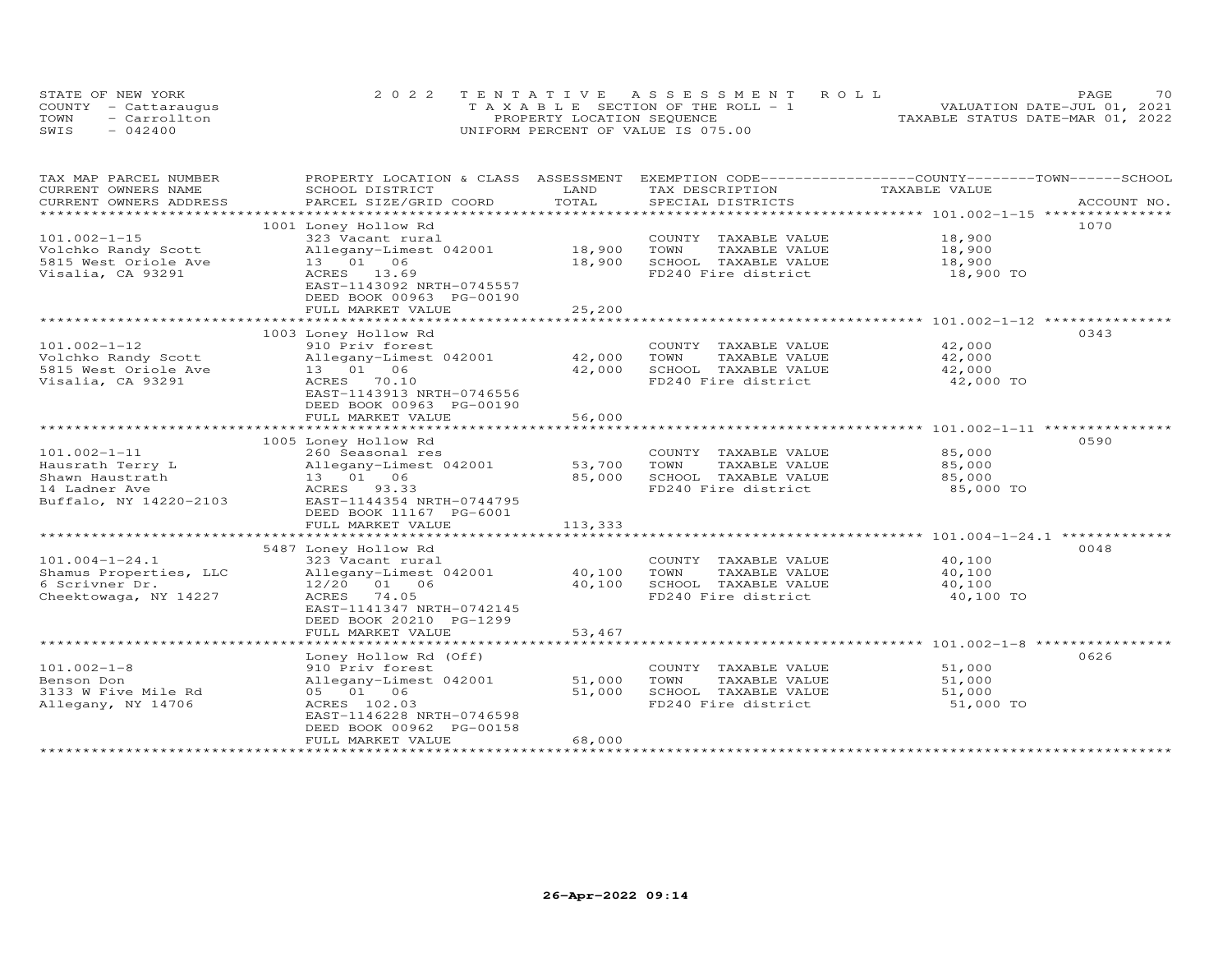| STATE OF NEW YORK |                      | 2022 TENTATIVE ASSESSMENT ROLL        | 71<br><b>PAGE</b>                |
|-------------------|----------------------|---------------------------------------|----------------------------------|
|                   | COUNTY - Cattaraugus | T A X A B L E SECTION OF THE ROLL - 1 | VALUATION DATE-JUL 01, 2021      |
| TOWN              | - Carrollton         | PROPERTY LOCATION SEQUENCE            | TAXABLE STATUS DATE-MAR 01, 2022 |
| SWIS              | $-042400$            | UNIFORM PERCENT OF VALUE IS 075.00    |                                  |

| TAX MAP PARCEL NUMBER<br>CURRENT OWNERS NAME                                 | PROPERTY LOCATION & CLASS ASSESSMENT<br>SCHOOL DISTRICT | LAND   | EXEMPTION CODE-----------------COUNTY-------TOWN------SCHOOL<br>TAX DESCRIPTION | TAXABLE VALUE  |                   |
|------------------------------------------------------------------------------|---------------------------------------------------------|--------|---------------------------------------------------------------------------------|----------------|-------------------|
| CURRENT OWNERS ADDRESS                                                       | PARCEL SIZE/GRID COORD                                  | TOTAL  | SPECIAL DISTRICTS                                                               |                | ACCOUNT NO.       |
|                                                                              |                                                         |        |                                                                                 |                |                   |
|                                                                              | Loney Hollow Rd (Off)                                   |        |                                                                                 |                | 1293              |
| $101.002 - 1 - 21.3$                                                         | 910 Priv forest                                         |        | COUNTY TAXABLE VALUE                                                            | 17,300         |                   |
| Leonard Kenneth F                                                            | Allegany-Limest 042001                                  | 17,300 | TOWN<br>TAXABLE VALUE                                                           | 17,300         |                   |
| Casey Tab T                                                                  | 13 01 06                                                | 17,300 | SCHOOL TAXABLE VALUE                                                            | 17,300         |                   |
| 39 Thomas Dr                                                                 | ACRES 43.15                                             |        | FD240 Fire district                                                             | 17,300 TO      |                   |
| West Seneca, NY 14224                                                        | EAST-1141496 NRTH-0745955                               |        |                                                                                 |                |                   |
|                                                                              | DEED BOOK 22411 PG-7002                                 |        |                                                                                 |                |                   |
|                                                                              | FULL MARKET VALUE                                       | 23,067 |                                                                                 |                |                   |
|                                                                              |                                                         |        |                                                                                 |                |                   |
|                                                                              | Loney Hollow Rd (Off)                                   |        |                                                                                 |                | 1438              |
| $101.004 - 1 - 21.2$                                                         | 311 Res vac land                                        |        | COUNTY TAXABLE VALUE                                                            | 300            |                   |
| Williams Robert T Jr.                                                        | Allegany-Limest 042001                                  | 300    | TOWN<br>TAXABLE VALUE                                                           | 300            |                   |
| PO Box 73                                                                    | 20  01  06                                              | 300    | SCHOOL TAXABLE VALUE                                                            | 300            |                   |
| Appleton, NY 14008                                                           | FRNT 75.00 DPTH 144.00                                  |        | FD240 Fire district                                                             | 300 TO         |                   |
|                                                                              | 0.12<br>ACRES                                           |        | FF242 Sewer fr ftg                                                              | 125 TO         |                   |
|                                                                              | EAST-1140606 NRTH-0742468                               |        | SW242 Sewer dist 1                                                              | 300 TO         |                   |
|                                                                              | DEED BOOK 17899 PG-3001                                 |        |                                                                                 |                |                   |
|                                                                              | FULL MARKET VALUE                                       | 400    |                                                                                 |                |                   |
|                                                                              |                                                         |        |                                                                                 |                |                   |
|                                                                              | 833 Loney Hollow Rd (Off)                               |        |                                                                                 |                | 0003              |
| $101.004 - 1 - 21.1$                                                         | 210 1 Family Res                                        |        | AGED C/T/S 41800                                                                | 9,350<br>9,350 | 9,350             |
| Lawton Nancy                                                                 | Allegany-Limest 042001                                  |        | 5,400 ENH STAR 41834                                                            | $\Omega$       | 9,350<br>$\Omega$ |
| 833 Loney Hollow Rd                                                          | 20  01  06                                              | 18,700 | COUNTY TAXABLE VALUE                                                            | 9,350          |                   |
| Limestone, NY 14753                                                          | FRNT 150.00 DPTH 125.00                                 |        | TOWN<br>TAXABLE VALUE                                                           | 9,350          |                   |
|                                                                              | ACRES<br>0.26                                           |        | SCHOOL TAXABLE VALUE                                                            | $\overline{0}$ |                   |
|                                                                              | EAST-1140612 NRTH-0742528                               |        | FD240 Fire district                                                             | 18,700 TO      |                   |
|                                                                              | DEED BOOK 902<br>PG-00763                               |        | FF242 Sewer fr ftg<br>24,933 SW242 Sewer dist 1                                 | 125 TO         |                   |
|                                                                              | FULL MARKET VALUE                                       |        |                                                                                 | 18,700 TO      |                   |
|                                                                              |                                                         |        |                                                                                 |                |                   |
|                                                                              | 887 Loney Hollow Rd (Off)                               |        |                                                                                 |                | 0115              |
| $101.004 - 1 - 23.1$                                                         | 311 Res vac land                                        |        | COUNTY TAXABLE VALUE                                                            | 8,300          |                   |
| Seagren Kenneth T.                                                           | Allegany-Limest 042001                                  | 8,300  | TOWN<br>TAXABLE VALUE                                                           | 8,300          |                   |
| Seagren Donna H.                                                             | 12  01  06                                              | 8,300  | SCHOOL TAXABLE VALUE                                                            | 8,300          |                   |
| 881 Loney Hollow Road                                                        | FRNT 235.00 DPTH 280.00                                 |        | FD240 Fire district                                                             | 8,300 TO       |                   |
| Limestone, NY 14753                                                          | EAST-1141240 NRTH-0743546                               |        |                                                                                 |                |                   |
|                                                                              | DEED BOOK 30642 PG-5001                                 |        |                                                                                 |                |                   |
|                                                                              | FULL MARKET VALUE                                       | 11,067 |                                                                                 |                |                   |
|                                                                              |                                                         |        |                                                                                 |                |                   |
|                                                                              | Lot 17-27-28                                            |        |                                                                                 |                | 1044              |
| $110.001 - 2 - 39$                                                           | 323 Vacant rural                                        |        | COUNTY TAXABLE VALUE                                                            | 10,700         |                   |
| Buffalo & Pittsburgh Railroad Allegany-Limest 042001                         |                                                         | 10,700 | TOWN<br>TAXABLE VALUE                                                           | 10,700         |                   |
| Genesee & Wyoming Railroad Ser 17 01 06                                      |                                                         | 10,700 | SCHOOL TAXABLE VALUE                                                            | 10,700         |                   |
| accounts Payable<br>200 Meridian Center Blvd Ste 3 EAST-1137362 NRTH-0730833 | ACRES 10.67                                             |        | FD240 Fire district                                                             | 10,700 TO      |                   |
|                                                                              | DEED BOOK 1027<br>$PG-171$                              |        |                                                                                 |                |                   |
| Rochester, NY 14618                                                          | FULL MARKET VALUE                                       | 14,267 |                                                                                 |                |                   |
|                                                                              |                                                         |        |                                                                                 |                |                   |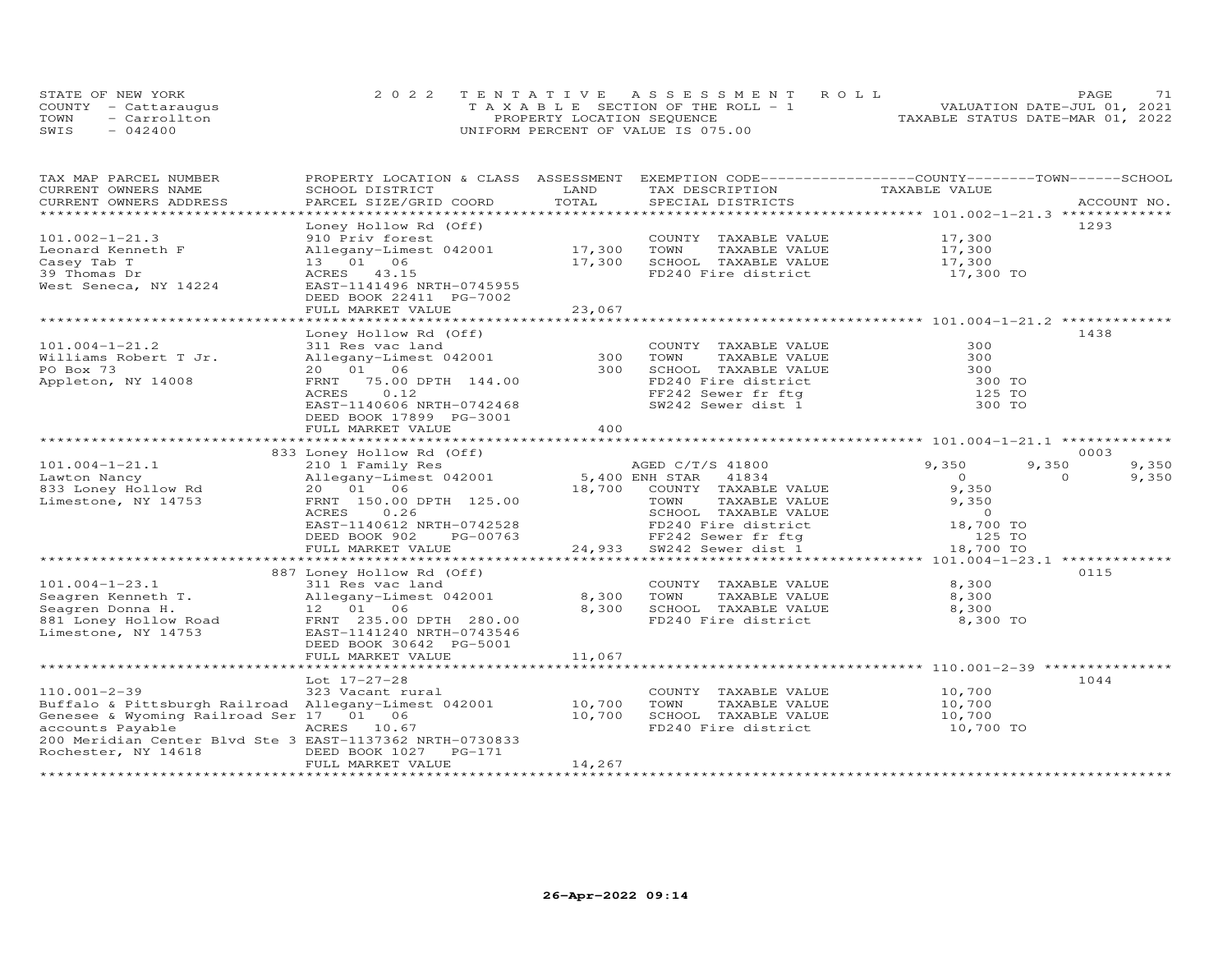| STATE OF NEW YORK    |              | 2022 TENTATIVE ASSESSMENT ROLL        |  |                                  | PAGE. | 72. |
|----------------------|--------------|---------------------------------------|--|----------------------------------|-------|-----|
| COUNTY - Cattaraugus |              | T A X A B L E SECTION OF THE ROLL - 1 |  | VALUATION DATE-JUL 01, 2021      |       |     |
| TOWN                 | - Carrollton | PROPERTY LOCATION SEQUENCE            |  | TAXABLE STATUS DATE-MAR 01, 2022 |       |     |
| SWIS<br>$-042400$    |              | UNIFORM PERCENT OF VALUE IS 075.00    |  |                                  |       |     |

| TAX MAP PARCEL NUMBER                                                                                                                                                                                                                                                        | PROPERTY LOCATION & CLASS ASSESSMENT EXEMPTION CODE----------------COUNTY-------TOWN------SCHOOL                   |        |                                                                                           |        |      |
|------------------------------------------------------------------------------------------------------------------------------------------------------------------------------------------------------------------------------------------------------------------------------|--------------------------------------------------------------------------------------------------------------------|--------|-------------------------------------------------------------------------------------------|--------|------|
| CURRENT OWNERS NAME                                                                                                                                                                                                                                                          | SCHOOL DISTRICT                                                                                                    | LAND   | TAX DESCRIPTION TAXABLE VALUE                                                             |        |      |
|                                                                                                                                                                                                                                                                              |                                                                                                                    |        |                                                                                           |        |      |
|                                                                                                                                                                                                                                                                              |                                                                                                                    |        |                                                                                           |        |      |
|                                                                                                                                                                                                                                                                              | Lot 24-25                                                                                                          |        |                                                                                           |        | 1043 |
| $101.079 - 1 - 4.1$<br>101.079-1-4.1 314 Rural vac<10<br>Buffalo @ Pittsburg Rr.       Allegany-Limest 042001             9,800<br>Genesee & Wyoming Railroad Ser 24/25   01   06                 9,800                                                                      |                                                                                                                    |        | COUNTY TAXABLE VALUE<br>TOWN TAXABLE VALUE                                                | 9,800  |      |
|                                                                                                                                                                                                                                                                              |                                                                                                                    |        |                                                                                           | 9,800  |      |
|                                                                                                                                                                                                                                                                              |                                                                                                                    |        |                                                                                           |        |      |
| 200 Meridian Center Blvd Ste 3 FRNT 85.00 DPTH                                                                                                                                                                                                                               |                                                                                                                    |        | SCHOOL TAXABLE VALUE 9,800<br>FD240 Fire district 9,800 TO                                |        |      |
| Rochester, NY 14618                                                                                                                                                                                                                                                          | 9.00<br>ACRES                                                                                                      |        |                                                                                           |        |      |
|                                                                                                                                                                                                                                                                              | EAST-1136071 NRTH-0735192                                                                                          |        |                                                                                           |        |      |
|                                                                                                                                                                                                                                                                              | DEED BOOK 1027 PG-171                                                                                              |        |                                                                                           |        |      |
|                                                                                                                                                                                                                                                                              |                                                                                                                    |        |                                                                                           |        |      |
|                                                                                                                                                                                                                                                                              |                                                                                                                    |        |                                                                                           |        |      |
|                                                                                                                                                                                                                                                                              | Lot 39 Lease                                                                                                       |        |                                                                                           |        | 1254 |
| 110.001-2-34.10/1 731 Oil-natural COUNT<br>McCracken Oil Interests, LLC Allegany-Limest 042001 0 TOWN                                                                                                                                                                        |                                                                                                                    |        | COUNTY TAXABLE VALUE 45,703<br>TOWN TAXABLE VALUE 45,703                                  |        |      |
|                                                                                                                                                                                                                                                                              |                                                                                                                    |        |                                                                                           |        |      |
|                                                                                                                                                                                                                                                                              |                                                                                                                    |        | SCHOOL TAXABLE VALUE 45,703<br>FD240 Fire district 45,703 TO                              |        |      |
|                                                                                                                                                                                                                                                                              |                                                                                                                    |        |                                                                                           |        |      |
| Bradford, PA 16701                                                                                                                                                                                                                                                           | ACRES<br>0.01                                                                                                      |        |                                                                                           |        |      |
|                                                                                                                                                                                                                                                                              | EAST-1133383 NRTH-0729654                                                                                          |        |                                                                                           |        |      |
|                                                                                                                                                                                                                                                                              | DEED BOOK 18939 PG-9002                                                                                            |        |                                                                                           |        |      |
|                                                                                                                                                                                                                                                                              | FULL MARKET VALUE                                                                                                  | 60,937 |                                                                                           |        |      |
|                                                                                                                                                                                                                                                                              |                                                                                                                    |        |                                                                                           |        |      |
|                                                                                                                                                                                                                                                                              | Main St                                                                                                            |        |                                                                                           |        | 1203 |
| 110.024-1-1<br>Cochran Alvin L<br>Cochran Denise M<br>Cochran Denise M<br>24 01 06<br>24.34<br>24.34<br>22,500<br>22,500<br>22,500<br>22,500<br>22,500<br>22,500<br>22,500<br>22,500<br>22,500<br>22,500<br>22,500<br>22,500<br>22,500<br>22,500<br>22,500<br>22,500<br>22,5 |                                                                                                                    |        |                                                                                           |        |      |
|                                                                                                                                                                                                                                                                              |                                                                                                                    |        |                                                                                           |        |      |
|                                                                                                                                                                                                                                                                              |                                                                                                                    |        |                                                                                           |        |      |
|                                                                                                                                                                                                                                                                              |                                                                                                                    |        |                                                                                           |        |      |
|                                                                                                                                                                                                                                                                              |                                                                                                                    |        |                                                                                           |        |      |
|                                                                                                                                                                                                                                                                              |                                                                                                                    |        |                                                                                           |        |      |
|                                                                                                                                                                                                                                                                              |                                                                                                                    |        |                                                                                           |        |      |
|                                                                                                                                                                                                                                                                              |                                                                                                                    |        |                                                                                           |        |      |
|                                                                                                                                                                                                                                                                              | 374 Main St                                                                                                        |        |                                                                                           |        | 0797 |
|                                                                                                                                                                                                                                                                              |                                                                                                                    |        | COUNTY TAXABLE VALUE                                                                      | 49,000 |      |
|                                                                                                                                                                                                                                                                              |                                                                                                                    |        |                                                                                           |        |      |
| 110.023-1-12<br>Knowlton, II Gary<br>374 Main St 24 01 06 49,000<br>Limestone, NY 14753 FRNT 100.00 DPTH 99.00                                                                                                                                                               | FRNT 100.00 DPTH 99.00 49,000                                                                                      |        | TOWN TAXABLE VALUE 49,000<br>SCHOOL TAXABLE VALUE 49,000<br>FD240 Fire district 49,000 TO |        |      |
|                                                                                                                                                                                                                                                                              |                                                                                                                    |        |                                                                                           |        |      |
|                                                                                                                                                                                                                                                                              | EAST-1136507 NRTH-0734901                                                                                          |        | SW241 Sewer dist 2 49,000 TO                                                              |        |      |
|                                                                                                                                                                                                                                                                              | DEED BOOK 19796 PG-4002 WD241 Water Dist 1 49,000 TO<br>FULL MARKET VALUE 65,333 WS240 Water/Sewer District .00 MT |        |                                                                                           |        |      |
|                                                                                                                                                                                                                                                                              |                                                                                                                    |        |                                                                                           |        |      |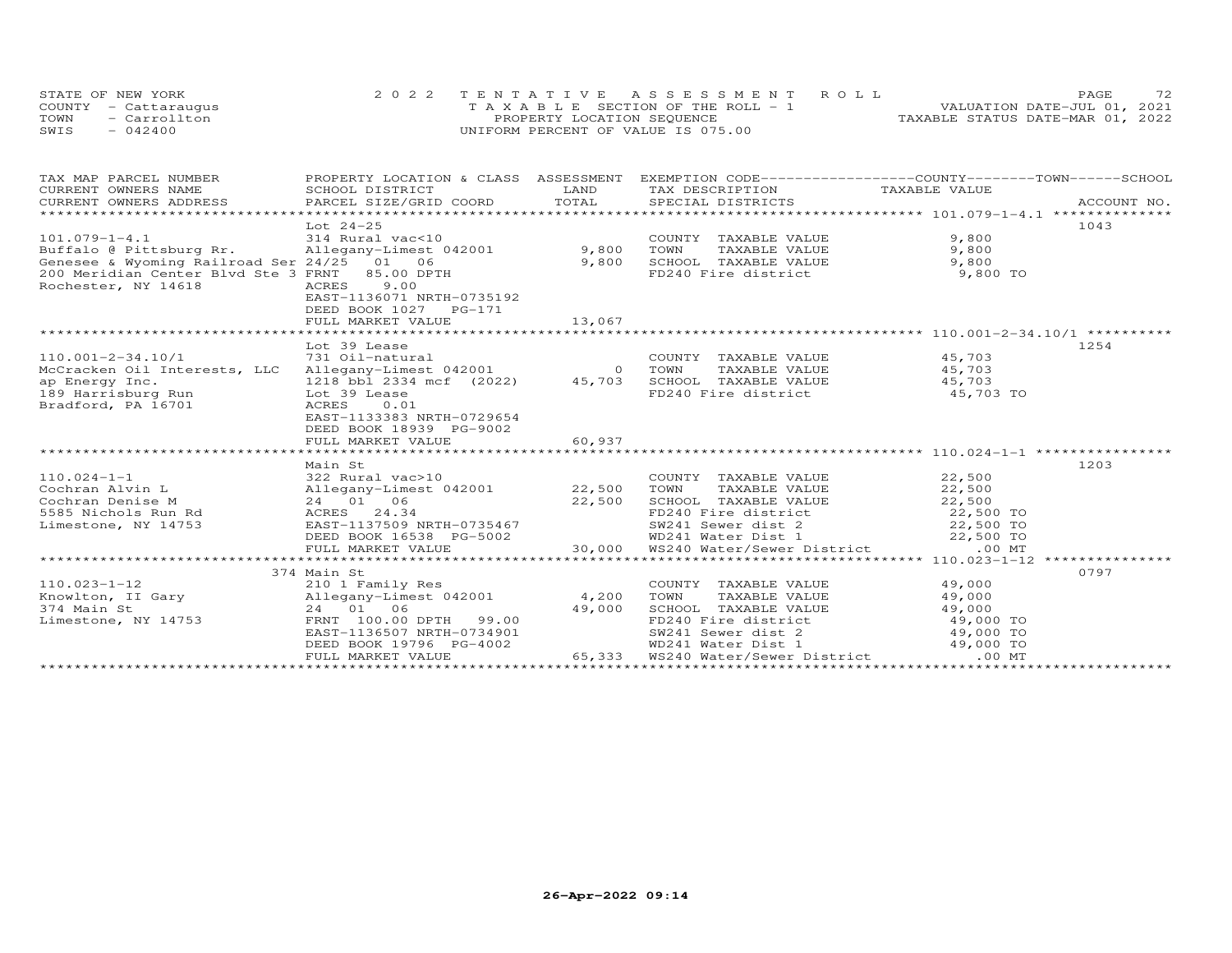|      | STATE OF NEW YORK    | 2022 TENTATIVE ASSESSMENT ROLL     | 73<br>PAGE.                      |
|------|----------------------|------------------------------------|----------------------------------|
|      | COUNTY - Cattaraugus | TAXABLE SECTION OF THE ROLL - 1    | VALUATION DATE-JUL 01, 2021      |
| TOWN | - Carrollton         | PROPERTY LOCATION SEQUENCE         | TAXABLE STATUS DATE-MAR 01, 2022 |
| SWIS | $-042400$            | UNIFORM PERCENT OF VALUE IS 075.00 |                                  |

| 418 Main St                                                                                                                                                                                                                                         |  | 0833   |
|-----------------------------------------------------------------------------------------------------------------------------------------------------------------------------------------------------------------------------------------------------|--|--------|
|                                                                                                                                                                                                                                                     |  | 23,100 |
|                                                                                                                                                                                                                                                     |  |        |
|                                                                                                                                                                                                                                                     |  |        |
|                                                                                                                                                                                                                                                     |  |        |
|                                                                                                                                                                                                                                                     |  |        |
|                                                                                                                                                                                                                                                     |  |        |
|                                                                                                                                                                                                                                                     |  |        |
|                                                                                                                                                                                                                                                     |  |        |
|                                                                                                                                                                                                                                                     |  |        |
| 422 Main St                                                                                                                                                                                                                                         |  | 0761   |
|                                                                                                                                                                                                                                                     |  |        |
|                                                                                                                                                                                                                                                     |  |        |
|                                                                                                                                                                                                                                                     |  |        |
|                                                                                                                                                                                                                                                     |  |        |
|                                                                                                                                                                                                                                                     |  |        |
|                                                                                                                                                                                                                                                     |  |        |
|                                                                                                                                                                                                                                                     |  |        |
| 110.023-1-10<br>Heimbach Viva and S11 Res vac land COUNTY TAXABLE VALUE 3,500<br>Allegany-Limest 042001 3,500 TOWN TAXABLE VALUE 3,500<br>24 01 061 21 01 06 21 01 061 3,500 TOWN TAXABLE VALUE 3,500<br>7 Upland Dr FRNT 50.00 DPTH                |  |        |
| 430 Main St                                                                                                                                                                                                                                         |  | 0754   |
|                                                                                                                                                                                                                                                     |  |        |
|                                                                                                                                                                                                                                                     |  |        |
|                                                                                                                                                                                                                                                     |  |        |
|                                                                                                                                                                                                                                                     |  |        |
|                                                                                                                                                                                                                                                     |  |        |
|                                                                                                                                                                                                                                                     |  |        |
|                                                                                                                                                                                                                                                     |  |        |
|                                                                                                                                                                                                                                                     |  |        |
| 440 Main St                                                                                                                                                                                                                                         |  | 0862   |
|                                                                                                                                                                                                                                                     |  |        |
|                                                                                                                                                                                                                                                     |  |        |
|                                                                                                                                                                                                                                                     |  |        |
|                                                                                                                                                                                                                                                     |  |        |
|                                                                                                                                                                                                                                                     |  |        |
|                                                                                                                                                                                                                                                     |  |        |
|                                                                                                                                                                                                                                                     |  |        |
| 110.023-1-8<br>EXAMPLE VALUE<br>Morytkowski Michaela<br>208 North Clinton Street<br>25 01 06<br>208 North Clinton Street<br>25 01 06<br>26 SCHOOL TAXABLE VALUE<br>25 01 06<br>27,500 SCHOOL TAXABLE VALUE<br>27,500 TOWN TAXABLE VALUE<br>27,500 T |  |        |
|                                                                                                                                                                                                                                                     |  |        |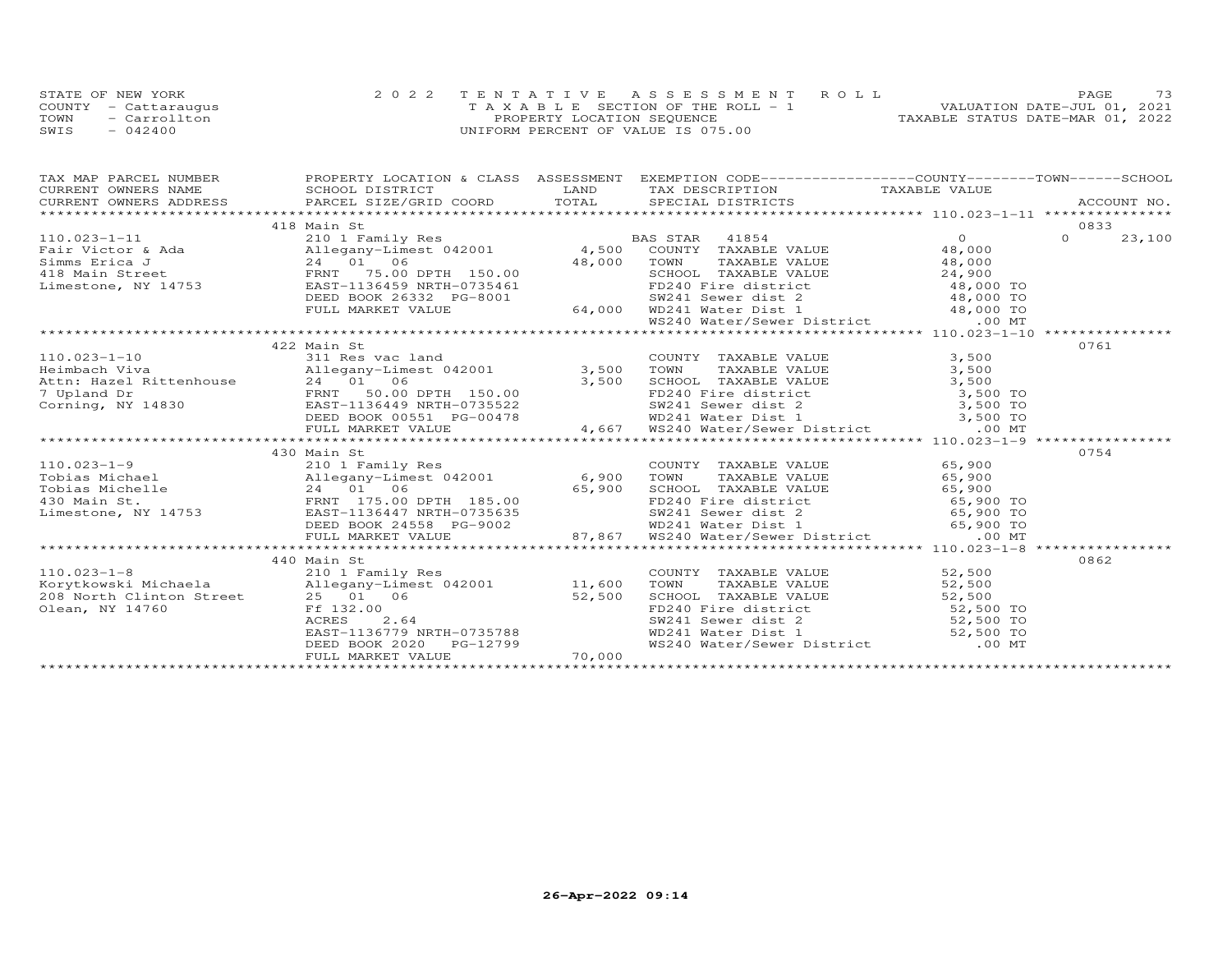|      | STATE OF NEW YORK    | 2022 TENTATIVE ASSESSMENT ROLL        | <b>PAGE</b>                      |
|------|----------------------|---------------------------------------|----------------------------------|
|      | COUNTY - Cattaraugus | T A X A B L E SECTION OF THE ROLL - 1 | VALUATION DATE-JUL 01, 2021      |
| TOWN | $=$ Carrollton       | PROPERTY LOCATION SEQUENCE            | TAXABLE STATUS DATE-MAR 01, 2022 |
| SWIS | $-042400$            | UNIFORM PERCENT OF VALUE IS 075.00    |                                  |

| TAX MAP PARCEL NUMBER                                                                                                                                                                                                                                                                 | PROPERTY LOCATION & CLASS ASSESSMENT EXEMPTION CODE-----------------COUNTY-------TOWN------SCHOOL |                                                                                                                                                                            |               |        |
|---------------------------------------------------------------------------------------------------------------------------------------------------------------------------------------------------------------------------------------------------------------------------------------|---------------------------------------------------------------------------------------------------|----------------------------------------------------------------------------------------------------------------------------------------------------------------------------|---------------|--------|
|                                                                                                                                                                                                                                                                                       |                                                                                                   |                                                                                                                                                                            |               |        |
|                                                                                                                                                                                                                                                                                       |                                                                                                   |                                                                                                                                                                            |               |        |
|                                                                                                                                                                                                                                                                                       | 448 Main St                                                                                       |                                                                                                                                                                            |               | 0731   |
|                                                                                                                                                                                                                                                                                       |                                                                                                   |                                                                                                                                                                            | 20,000 20,000 | 20,000 |
|                                                                                                                                                                                                                                                                                       |                                                                                                   |                                                                                                                                                                            |               | 20,000 |
|                                                                                                                                                                                                                                                                                       |                                                                                                   |                                                                                                                                                                            |               |        |
|                                                                                                                                                                                                                                                                                       |                                                                                                   |                                                                                                                                                                            |               |        |
|                                                                                                                                                                                                                                                                                       |                                                                                                   |                                                                                                                                                                            |               |        |
|                                                                                                                                                                                                                                                                                       |                                                                                                   |                                                                                                                                                                            |               |        |
|                                                                                                                                                                                                                                                                                       |                                                                                                   |                                                                                                                                                                            |               |        |
|                                                                                                                                                                                                                                                                                       |                                                                                                   |                                                                                                                                                                            |               |        |
|                                                                                                                                                                                                                                                                                       |                                                                                                   |                                                                                                                                                                            |               |        |
|                                                                                                                                                                                                                                                                                       |                                                                                                   |                                                                                                                                                                            |               |        |
|                                                                                                                                                                                                                                                                                       | 459 Main St                                                                                       |                                                                                                                                                                            |               | 0692   |
|                                                                                                                                                                                                                                                                                       |                                                                                                   |                                                                                                                                                                            |               |        |
|                                                                                                                                                                                                                                                                                       |                                                                                                   |                                                                                                                                                                            |               |        |
|                                                                                                                                                                                                                                                                                       |                                                                                                   |                                                                                                                                                                            |               |        |
|                                                                                                                                                                                                                                                                                       |                                                                                                   |                                                                                                                                                                            |               |        |
|                                                                                                                                                                                                                                                                                       |                                                                                                   |                                                                                                                                                                            |               |        |
|                                                                                                                                                                                                                                                                                       |                                                                                                   |                                                                                                                                                                            |               |        |
| 101.079-1-30<br>Weaver Enterprises, LLC<br>Meaver Enterprises, LLC<br>25 01 06<br>Smethport, PA 16749<br>ERNT 272.00 DPTH 95.00<br>ERNT 131,000<br>ERNT 272.00 DPTH 95.00<br>ERNT 131,000<br>ERNT 131,000 FD240 Free district<br>DEED BOOK 20190                                      |                                                                                                   |                                                                                                                                                                            |               |        |
|                                                                                                                                                                                                                                                                                       |                                                                                                   |                                                                                                                                                                            |               |        |
|                                                                                                                                                                                                                                                                                       | 460 Main St                                                                                       |                                                                                                                                                                            |               | 0829   |
| 110.023-1-4<br>$\xspace$ 10 Allegany-Limest 042001<br>$\xspace$ 10 Allegany-Limest 042001<br>$\xspace$ 160 Main St<br>$\xspace$ 25 01 06<br>Limestone, NY 14753<br>EED BOOK 24727 PG-3001<br>$\xspace$ 25 01 06<br>EED BOOK 24727 PG-3001<br>$\xspace$ 5,700 5CHOOL TAXABLE VALUE<br> |                                                                                                   |                                                                                                                                                                            |               |        |
|                                                                                                                                                                                                                                                                                       |                                                                                                   |                                                                                                                                                                            |               |        |
|                                                                                                                                                                                                                                                                                       |                                                                                                   |                                                                                                                                                                            |               |        |
|                                                                                                                                                                                                                                                                                       |                                                                                                   |                                                                                                                                                                            |               |        |
|                                                                                                                                                                                                                                                                                       |                                                                                                   |                                                                                                                                                                            |               |        |
|                                                                                                                                                                                                                                                                                       |                                                                                                   |                                                                                                                                                                            |               |        |
|                                                                                                                                                                                                                                                                                       |                                                                                                   |                                                                                                                                                                            |               |        |
|                                                                                                                                                                                                                                                                                       |                                                                                                   |                                                                                                                                                                            |               |        |
|                                                                                                                                                                                                                                                                                       | 464 Main St                                                                                       |                                                                                                                                                                            |               | 0830   |
|                                                                                                                                                                                                                                                                                       |                                                                                                   |                                                                                                                                                                            |               |        |
|                                                                                                                                                                                                                                                                                       |                                                                                                   |                                                                                                                                                                            |               |        |
|                                                                                                                                                                                                                                                                                       |                                                                                                   |                                                                                                                                                                            |               |        |
|                                                                                                                                                                                                                                                                                       |                                                                                                   |                                                                                                                                                                            |               |        |
|                                                                                                                                                                                                                                                                                       |                                                                                                   |                                                                                                                                                                            |               |        |
|                                                                                                                                                                                                                                                                                       |                                                                                                   |                                                                                                                                                                            |               |        |
|                                                                                                                                                                                                                                                                                       |                                                                                                   |                                                                                                                                                                            |               |        |
|                                                                                                                                                                                                                                                                                       |                                                                                                   |                                                                                                                                                                            |               | 0804   |
|                                                                                                                                                                                                                                                                                       | 468 Main St                                                                                       | COUNTY TAXABLE VALUE 63,500                                                                                                                                                |               |        |
|                                                                                                                                                                                                                                                                                       |                                                                                                   | COONT TAXABLE VALUE<br>TOWN TAXABLE VALUE<br>CHOOL TAXABLE VALUE<br>FD240 Fire district<br>SW241 Sewer dist 2<br>WD241 Water Dist 1<br>WS240 Water/Sewer District<br>00 MT |               |        |
|                                                                                                                                                                                                                                                                                       |                                                                                                   |                                                                                                                                                                            |               |        |
|                                                                                                                                                                                                                                                                                       |                                                                                                   |                                                                                                                                                                            |               |        |
|                                                                                                                                                                                                                                                                                       |                                                                                                   |                                                                                                                                                                            |               |        |
|                                                                                                                                                                                                                                                                                       |                                                                                                   |                                                                                                                                                                            |               |        |
|                                                                                                                                                                                                                                                                                       |                                                                                                   |                                                                                                                                                                            |               |        |
| 101.079-2-24.1<br>Kelbaugh Ashley<br>Stuve Derrek<br>468 Main Street<br>24 01 06 63,500<br>Limestone, NY 14753<br>EAST-1136732 NRTH-0736239<br>DEED BOOK 2021 PG-11408<br>FULL MARKET VALUE                                                                                           |                                                                                                   |                                                                                                                                                                            |               |        |
|                                                                                                                                                                                                                                                                                       |                                                                                                   |                                                                                                                                                                            |               |        |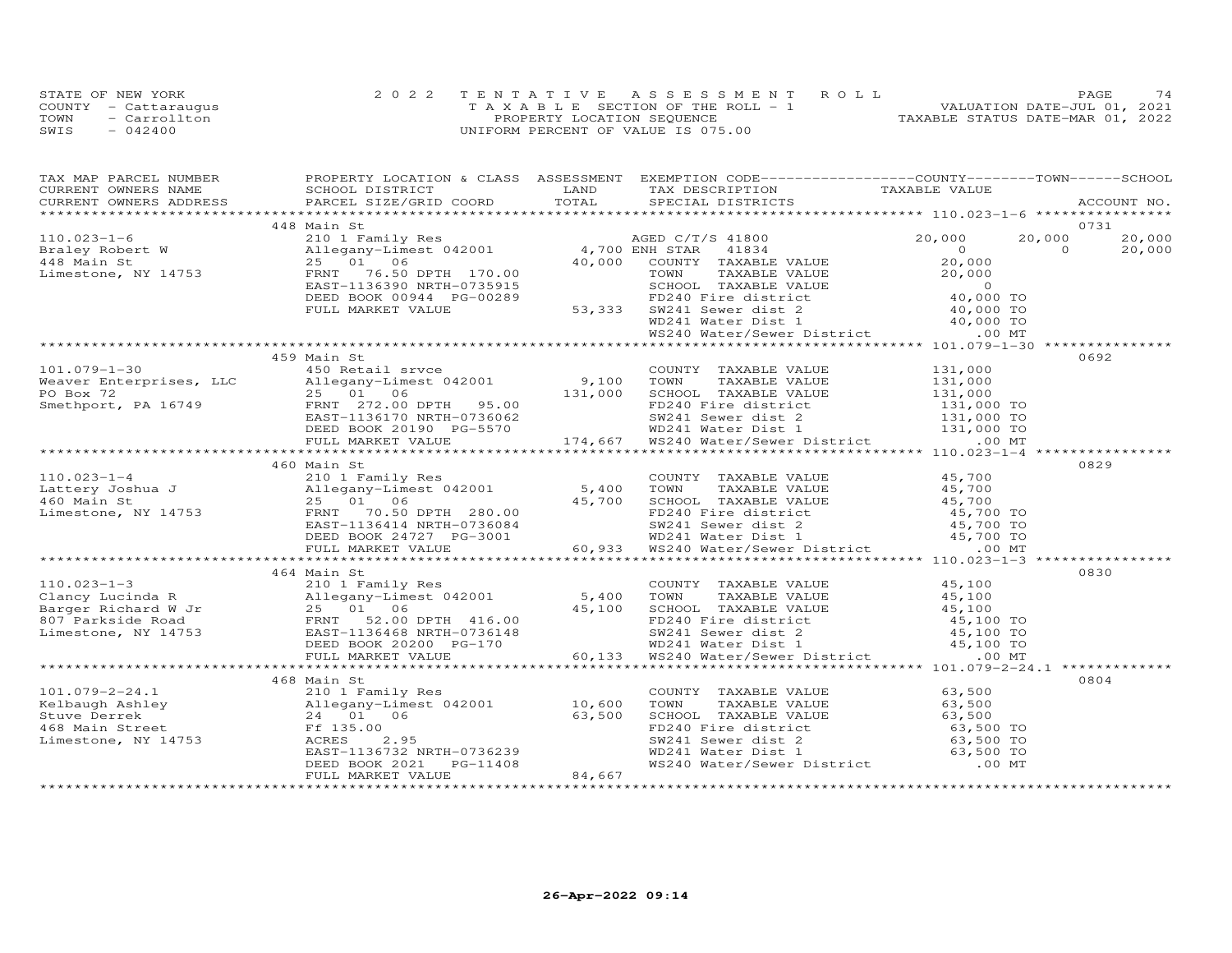| STATE OF NEW YORK    | 2022 TENTATIVE ASSESSMENT ROLL        | 75<br><b>PAGE</b>                |
|----------------------|---------------------------------------|----------------------------------|
| COUNTY - Cattaraugus | T A X A B L E SECTION OF THE ROLL - 1 | VALUATION DATE-JUL 01, 2021      |
| TOWN<br>- Carrollton | PROPERTY LOCATION SEQUENCE            | TAXABLE STATUS DATE-MAR 01, 2022 |
| SWIS<br>$-042400$    | UNIFORM PERCENT OF VALUE IS 075.00    |                                  |

| 469 Main St<br>101.079-1-29<br>Weaver Enterprises, LLC allegany-Limest 042001 3,600 TOWNT TAXABLE VALUE 95,600<br>PO Box 72 25 01 06 95,600 SCHOOL TAXABLE VALUE 95,600<br>Smethport, PA 16749 210 FF 100.00 Us Rte 219 5W241 Sewer dist 2 95,600      |  | 0748 |
|--------------------------------------------------------------------------------------------------------------------------------------------------------------------------------------------------------------------------------------------------------|--|------|
|                                                                                                                                                                                                                                                        |  |      |
|                                                                                                                                                                                                                                                        |  |      |
|                                                                                                                                                                                                                                                        |  |      |
|                                                                                                                                                                                                                                                        |  |      |
|                                                                                                                                                                                                                                                        |  |      |
|                                                                                                                                                                                                                                                        |  |      |
|                                                                                                                                                                                                                                                        |  |      |
| DEED BOOK 20190 PG-5570                                                                                                                                                                                                                                |  |      |
|                                                                                                                                                                                                                                                        |  |      |
|                                                                                                                                                                                                                                                        |  |      |
| 473 Main St                                                                                                                                                                                                                                            |  | 0704 |
|                                                                                                                                                                                                                                                        |  |      |
|                                                                                                                                                                                                                                                        |  |      |
|                                                                                                                                                                                                                                                        |  |      |
|                                                                                                                                                                                                                                                        |  |      |
|                                                                                                                                                                                                                                                        |  |      |
|                                                                                                                                                                                                                                                        |  |      |
|                                                                                                                                                                                                                                                        |  |      |
|                                                                                                                                                                                                                                                        |  |      |
| 476 Main St                                                                                                                                                                                                                                            |  | 0702 |
|                                                                                                                                                                                                                                                        |  |      |
|                                                                                                                                                                                                                                                        |  |      |
|                                                                                                                                                                                                                                                        |  |      |
|                                                                                                                                                                                                                                                        |  |      |
|                                                                                                                                                                                                                                                        |  |      |
|                                                                                                                                                                                                                                                        |  |      |
|                                                                                                                                                                                                                                                        |  |      |
|                                                                                                                                                                                                                                                        |  |      |
|                                                                                                                                                                                                                                                        |  |      |
|                                                                                                                                                                                                                                                        |  | 0703 |
|                                                                                                                                                                                                                                                        |  |      |
|                                                                                                                                                                                                                                                        |  |      |
|                                                                                                                                                                                                                                                        |  |      |
|                                                                                                                                                                                                                                                        |  |      |
|                                                                                                                                                                                                                                                        |  |      |
|                                                                                                                                                                                                                                                        |  |      |
| 485 Main St<br>485 Main St<br>485 >1use sm bld<br>485 >1use sm bld<br>485 >1use sm bld<br>485 >1use sm bld<br>485 >1use sm bld<br>485 >1use sm bld<br>485 >1use sm bld<br>485 >1use sm bld<br>485 >1use sm bld<br>485 >1use sm bld<br>485 >1use sm bld |  |      |
|                                                                                                                                                                                                                                                        |  |      |
|                                                                                                                                                                                                                                                        |  |      |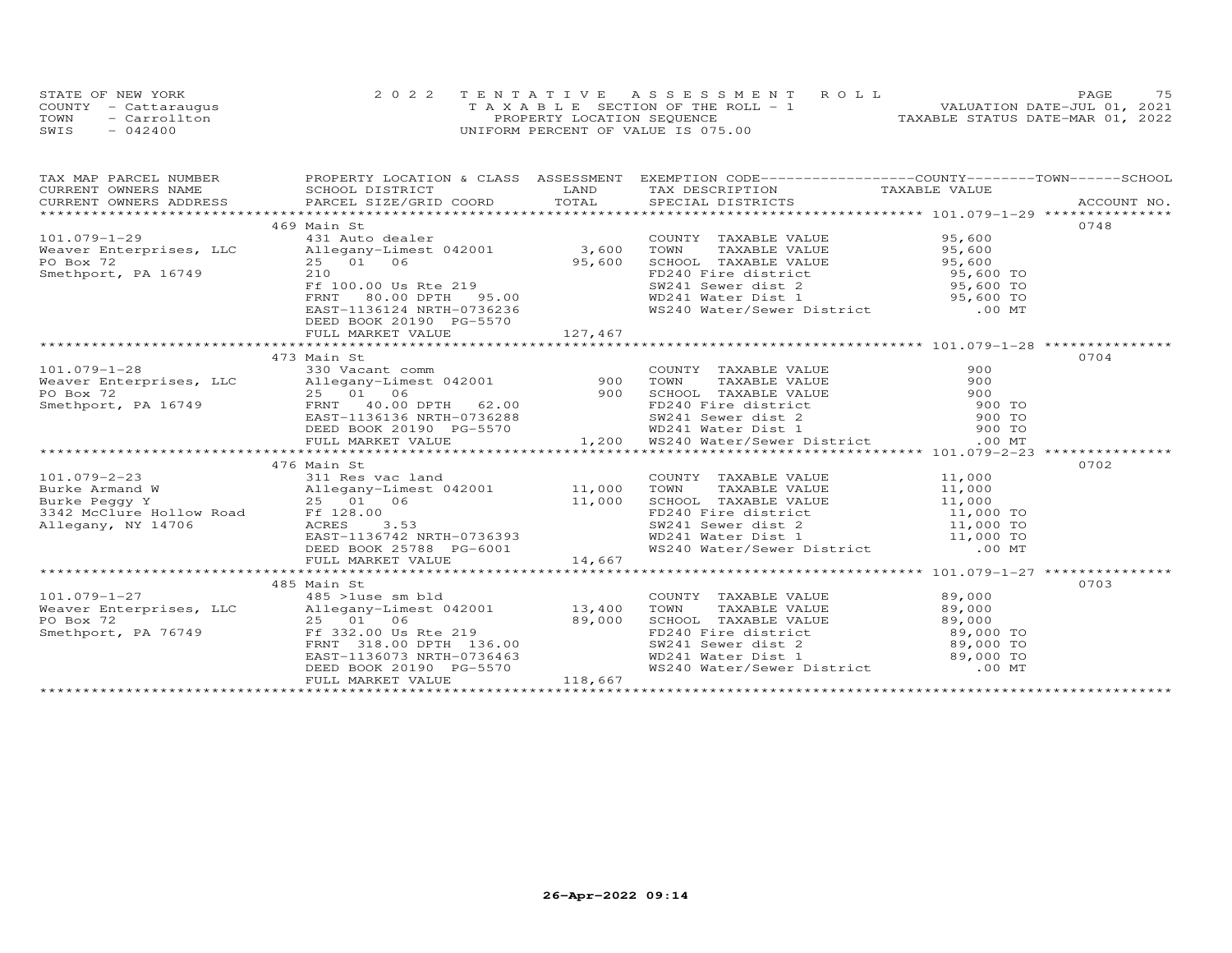|      | STATE OF NEW YORK    | 2022 TENTATIVE ASSESSMENT ROLL        | 76<br><b>PAGE</b>                |
|------|----------------------|---------------------------------------|----------------------------------|
|      | COUNTY - Cattaraugus | T A X A B L E SECTION OF THE ROLL - 1 | VALUATION DATE-JUL 01, 2021      |
| TOWN | - Carrollton         | PROPERTY LOCATION SEQUENCE            | TAXABLE STATUS DATE-MAR 01, 2022 |
| SWIS | $-042400$            | UNIFORM PERCENT OF VALUE IS 075.00    |                                  |

| TAX DESCRIPTION TAXABLE VALUE<br>CURRENT OWNERS NAME<br>SCHOOL DISTRICT<br>LAND<br>0749<br>488 Main St<br>101.079-2-22<br>Frederick Mark 25 01 Mg housing<br>270 Mfg housing<br>25 01 06 18,800 TOWN TAXABLE VALUE<br>25 01 06 18,800 TOWN TAXABLE VALUE<br>25 01 06 18,800 TOWN TAXABLE VALUE<br>25 01 06 18,800 TOWN TAXABLE VALUE<br>25 01 06 18,8<br>0<br>7ALUE 18,800<br>7ALUE 18,800<br>$\Omega$<br>18,800<br>TAXABLE VALUE<br>SCHOOL TAXABLE VALUE<br>FD240 Fire district 18,800 TO<br>SW241 Sewer dist 2 18,800 TO<br>EASI-1130290 NKIH-0730491<br>DEED BOOK 13815 PG-9001 55,067 WD241 Sever dist 1<br>FULL MARKET VALUE 25,067 WD241 Water Dist 1 18,800 TO<br>WS240 Water/Sewer District .00 MT 00 MT 25,067 WD241 Water/Sewer District .00 MT<br>0736<br>499 Main St<br>$\begin{array}{cc} 12,500 & 12,500 \\ 0 & 0 \end{array}$<br>$\overline{0}$<br>101.079-1-26<br>Scacchi Donald E 210 1 Family Res VET COM CT 41131<br>Scacchi Barbara 25 01 06 5,500 ENH STAR 41834 0<br>499 Main St Ff 108.00 Us Rte 219 TOWN TAXABLE VALUE 37,500<br>Limestone, NY 14753 FRNT 124.00 DPTH 140.00 S<br>50,000<br>0.00 TOWN TAXABLE VALUE 37,500<br>0.00 SCHOOL TAXABLE VALUE 37,500<br>FD240 Fire district 50,000 TO<br>0577 SW241 Sewer dist 2 50,000 TO<br>66,667 W241 Water Dist 1 50,000 TO<br>EAST-1136028 NRTH-0736673<br>DEED BOOK 852<br>PG-00577<br>FULL MARKET VALUE<br>WS240 Water/Sewer District<br>$.00$ MT<br>0783<br>502 Main St<br>$\overline{0}$<br>$\cap$<br>44,000<br>COUNTY TAXABLE VALUE<br>TOWN TAXABLE VALUE<br>SCHOOL TAXABLE VALUE<br>FD240 Fire district<br>FD240 Fire district<br>WD241 Water District<br>WD241 Water District<br>44,000 TO<br>44,000 TO<br>44,000 TO<br>44,000 TO<br>44,000 TO<br>EAST-1136284 NRTH-0736739<br>DEED BOOK 00957 PG-00257<br>FULL MARKET VALUE |
|-------------------------------------------------------------------------------------------------------------------------------------------------------------------------------------------------------------------------------------------------------------------------------------------------------------------------------------------------------------------------------------------------------------------------------------------------------------------------------------------------------------------------------------------------------------------------------------------------------------------------------------------------------------------------------------------------------------------------------------------------------------------------------------------------------------------------------------------------------------------------------------------------------------------------------------------------------------------------------------------------------------------------------------------------------------------------------------------------------------------------------------------------------------------------------------------------------------------------------------------------------------------------------------------------------------------------------------------------------------------------------------------------------------------------------------------------------------------------------------------------------------------------------------------------------------------------------------------------------------------------------------------------------------------------------------------------------------------------------------------------------------------------------------------------------------|
|                                                                                                                                                                                                                                                                                                                                                                                                                                                                                                                                                                                                                                                                                                                                                                                                                                                                                                                                                                                                                                                                                                                                                                                                                                                                                                                                                                                                                                                                                                                                                                                                                                                                                                                                                                                                             |
|                                                                                                                                                                                                                                                                                                                                                                                                                                                                                                                                                                                                                                                                                                                                                                                                                                                                                                                                                                                                                                                                                                                                                                                                                                                                                                                                                                                                                                                                                                                                                                                                                                                                                                                                                                                                             |
|                                                                                                                                                                                                                                                                                                                                                                                                                                                                                                                                                                                                                                                                                                                                                                                                                                                                                                                                                                                                                                                                                                                                                                                                                                                                                                                                                                                                                                                                                                                                                                                                                                                                                                                                                                                                             |
|                                                                                                                                                                                                                                                                                                                                                                                                                                                                                                                                                                                                                                                                                                                                                                                                                                                                                                                                                                                                                                                                                                                                                                                                                                                                                                                                                                                                                                                                                                                                                                                                                                                                                                                                                                                                             |
|                                                                                                                                                                                                                                                                                                                                                                                                                                                                                                                                                                                                                                                                                                                                                                                                                                                                                                                                                                                                                                                                                                                                                                                                                                                                                                                                                                                                                                                                                                                                                                                                                                                                                                                                                                                                             |
|                                                                                                                                                                                                                                                                                                                                                                                                                                                                                                                                                                                                                                                                                                                                                                                                                                                                                                                                                                                                                                                                                                                                                                                                                                                                                                                                                                                                                                                                                                                                                                                                                                                                                                                                                                                                             |
|                                                                                                                                                                                                                                                                                                                                                                                                                                                                                                                                                                                                                                                                                                                                                                                                                                                                                                                                                                                                                                                                                                                                                                                                                                                                                                                                                                                                                                                                                                                                                                                                                                                                                                                                                                                                             |
|                                                                                                                                                                                                                                                                                                                                                                                                                                                                                                                                                                                                                                                                                                                                                                                                                                                                                                                                                                                                                                                                                                                                                                                                                                                                                                                                                                                                                                                                                                                                                                                                                                                                                                                                                                                                             |
|                                                                                                                                                                                                                                                                                                                                                                                                                                                                                                                                                                                                                                                                                                                                                                                                                                                                                                                                                                                                                                                                                                                                                                                                                                                                                                                                                                                                                                                                                                                                                                                                                                                                                                                                                                                                             |
|                                                                                                                                                                                                                                                                                                                                                                                                                                                                                                                                                                                                                                                                                                                                                                                                                                                                                                                                                                                                                                                                                                                                                                                                                                                                                                                                                                                                                                                                                                                                                                                                                                                                                                                                                                                                             |
|                                                                                                                                                                                                                                                                                                                                                                                                                                                                                                                                                                                                                                                                                                                                                                                                                                                                                                                                                                                                                                                                                                                                                                                                                                                                                                                                                                                                                                                                                                                                                                                                                                                                                                                                                                                                             |
|                                                                                                                                                                                                                                                                                                                                                                                                                                                                                                                                                                                                                                                                                                                                                                                                                                                                                                                                                                                                                                                                                                                                                                                                                                                                                                                                                                                                                                                                                                                                                                                                                                                                                                                                                                                                             |
|                                                                                                                                                                                                                                                                                                                                                                                                                                                                                                                                                                                                                                                                                                                                                                                                                                                                                                                                                                                                                                                                                                                                                                                                                                                                                                                                                                                                                                                                                                                                                                                                                                                                                                                                                                                                             |
|                                                                                                                                                                                                                                                                                                                                                                                                                                                                                                                                                                                                                                                                                                                                                                                                                                                                                                                                                                                                                                                                                                                                                                                                                                                                                                                                                                                                                                                                                                                                                                                                                                                                                                                                                                                                             |
|                                                                                                                                                                                                                                                                                                                                                                                                                                                                                                                                                                                                                                                                                                                                                                                                                                                                                                                                                                                                                                                                                                                                                                                                                                                                                                                                                                                                                                                                                                                                                                                                                                                                                                                                                                                                             |
|                                                                                                                                                                                                                                                                                                                                                                                                                                                                                                                                                                                                                                                                                                                                                                                                                                                                                                                                                                                                                                                                                                                                                                                                                                                                                                                                                                                                                                                                                                                                                                                                                                                                                                                                                                                                             |
|                                                                                                                                                                                                                                                                                                                                                                                                                                                                                                                                                                                                                                                                                                                                                                                                                                                                                                                                                                                                                                                                                                                                                                                                                                                                                                                                                                                                                                                                                                                                                                                                                                                                                                                                                                                                             |
|                                                                                                                                                                                                                                                                                                                                                                                                                                                                                                                                                                                                                                                                                                                                                                                                                                                                                                                                                                                                                                                                                                                                                                                                                                                                                                                                                                                                                                                                                                                                                                                                                                                                                                                                                                                                             |
|                                                                                                                                                                                                                                                                                                                                                                                                                                                                                                                                                                                                                                                                                                                                                                                                                                                                                                                                                                                                                                                                                                                                                                                                                                                                                                                                                                                                                                                                                                                                                                                                                                                                                                                                                                                                             |
|                                                                                                                                                                                                                                                                                                                                                                                                                                                                                                                                                                                                                                                                                                                                                                                                                                                                                                                                                                                                                                                                                                                                                                                                                                                                                                                                                                                                                                                                                                                                                                                                                                                                                                                                                                                                             |
|                                                                                                                                                                                                                                                                                                                                                                                                                                                                                                                                                                                                                                                                                                                                                                                                                                                                                                                                                                                                                                                                                                                                                                                                                                                                                                                                                                                                                                                                                                                                                                                                                                                                                                                                                                                                             |
|                                                                                                                                                                                                                                                                                                                                                                                                                                                                                                                                                                                                                                                                                                                                                                                                                                                                                                                                                                                                                                                                                                                                                                                                                                                                                                                                                                                                                                                                                                                                                                                                                                                                                                                                                                                                             |
|                                                                                                                                                                                                                                                                                                                                                                                                                                                                                                                                                                                                                                                                                                                                                                                                                                                                                                                                                                                                                                                                                                                                                                                                                                                                                                                                                                                                                                                                                                                                                                                                                                                                                                                                                                                                             |
|                                                                                                                                                                                                                                                                                                                                                                                                                                                                                                                                                                                                                                                                                                                                                                                                                                                                                                                                                                                                                                                                                                                                                                                                                                                                                                                                                                                                                                                                                                                                                                                                                                                                                                                                                                                                             |
|                                                                                                                                                                                                                                                                                                                                                                                                                                                                                                                                                                                                                                                                                                                                                                                                                                                                                                                                                                                                                                                                                                                                                                                                                                                                                                                                                                                                                                                                                                                                                                                                                                                                                                                                                                                                             |
|                                                                                                                                                                                                                                                                                                                                                                                                                                                                                                                                                                                                                                                                                                                                                                                                                                                                                                                                                                                                                                                                                                                                                                                                                                                                                                                                                                                                                                                                                                                                                                                                                                                                                                                                                                                                             |
|                                                                                                                                                                                                                                                                                                                                                                                                                                                                                                                                                                                                                                                                                                                                                                                                                                                                                                                                                                                                                                                                                                                                                                                                                                                                                                                                                                                                                                                                                                                                                                                                                                                                                                                                                                                                             |
|                                                                                                                                                                                                                                                                                                                                                                                                                                                                                                                                                                                                                                                                                                                                                                                                                                                                                                                                                                                                                                                                                                                                                                                                                                                                                                                                                                                                                                                                                                                                                                                                                                                                                                                                                                                                             |
|                                                                                                                                                                                                                                                                                                                                                                                                                                                                                                                                                                                                                                                                                                                                                                                                                                                                                                                                                                                                                                                                                                                                                                                                                                                                                                                                                                                                                                                                                                                                                                                                                                                                                                                                                                                                             |
|                                                                                                                                                                                                                                                                                                                                                                                                                                                                                                                                                                                                                                                                                                                                                                                                                                                                                                                                                                                                                                                                                                                                                                                                                                                                                                                                                                                                                                                                                                                                                                                                                                                                                                                                                                                                             |
|                                                                                                                                                                                                                                                                                                                                                                                                                                                                                                                                                                                                                                                                                                                                                                                                                                                                                                                                                                                                                                                                                                                                                                                                                                                                                                                                                                                                                                                                                                                                                                                                                                                                                                                                                                                                             |
| 58,667 WD241 Water Dist 1                                                                                                                                                                                                                                                                                                                                                                                                                                                                                                                                                                                                                                                                                                                                                                                                                                                                                                                                                                                                                                                                                                                                                                                                                                                                                                                                                                                                                                                                                                                                                                                                                                                                                                                                                                                   |
| WS240 Water/Sewer District .00 MT                                                                                                                                                                                                                                                                                                                                                                                                                                                                                                                                                                                                                                                                                                                                                                                                                                                                                                                                                                                                                                                                                                                                                                                                                                                                                                                                                                                                                                                                                                                                                                                                                                                                                                                                                                           |
|                                                                                                                                                                                                                                                                                                                                                                                                                                                                                                                                                                                                                                                                                                                                                                                                                                                                                                                                                                                                                                                                                                                                                                                                                                                                                                                                                                                                                                                                                                                                                                                                                                                                                                                                                                                                             |
| 507 Main St<br>0861<br>$\begin{bmatrix} 0 \\ 5a \end{bmatrix}$                                                                                                                                                                                                                                                                                                                                                                                                                                                                                                                                                                                                                                                                                                                                                                                                                                                                                                                                                                                                                                                                                                                                                                                                                                                                                                                                                                                                                                                                                                                                                                                                                                                                                                                                              |
| $\Omega$<br>23,100                                                                                                                                                                                                                                                                                                                                                                                                                                                                                                                                                                                                                                                                                                                                                                                                                                                                                                                                                                                                                                                                                                                                                                                                                                                                                                                                                                                                                                                                                                                                                                                                                                                                                                                                                                                          |
|                                                                                                                                                                                                                                                                                                                                                                                                                                                                                                                                                                                                                                                                                                                                                                                                                                                                                                                                                                                                                                                                                                                                                                                                                                                                                                                                                                                                                                                                                                                                                                                                                                                                                                                                                                                                             |
|                                                                                                                                                                                                                                                                                                                                                                                                                                                                                                                                                                                                                                                                                                                                                                                                                                                                                                                                                                                                                                                                                                                                                                                                                                                                                                                                                                                                                                                                                                                                                                                                                                                                                                                                                                                                             |
|                                                                                                                                                                                                                                                                                                                                                                                                                                                                                                                                                                                                                                                                                                                                                                                                                                                                                                                                                                                                                                                                                                                                                                                                                                                                                                                                                                                                                                                                                                                                                                                                                                                                                                                                                                                                             |
|                                                                                                                                                                                                                                                                                                                                                                                                                                                                                                                                                                                                                                                                                                                                                                                                                                                                                                                                                                                                                                                                                                                                                                                                                                                                                                                                                                                                                                                                                                                                                                                                                                                                                                                                                                                                             |
|                                                                                                                                                                                                                                                                                                                                                                                                                                                                                                                                                                                                                                                                                                                                                                                                                                                                                                                                                                                                                                                                                                                                                                                                                                                                                                                                                                                                                                                                                                                                                                                                                                                                                                                                                                                                             |
|                                                                                                                                                                                                                                                                                                                                                                                                                                                                                                                                                                                                                                                                                                                                                                                                                                                                                                                                                                                                                                                                                                                                                                                                                                                                                                                                                                                                                                                                                                                                                                                                                                                                                                                                                                                                             |
| Fargo Donald A<br>507 Main Street<br>Limestone, NY 14753<br>Ef 64.00 US Rte 219<br>ERNT 63.90 DPTH 145.00<br>ERST-1136008 NRTH-0736761<br>ERST-1136008 NRTH-0736761<br>EVILL MARKET VALUE<br>FULL MARKET VALUE<br>FULL MARKET VALUE<br>FULL MARKET                                                                                                                                                                                                                                                                                                                                                                                                                                                                                                                                                                                                                                                                                                                                                                                                                                                                                                                                                                                                                                                                                                                                                                                                                                                                                                                                                                                                                                                                                                                                                          |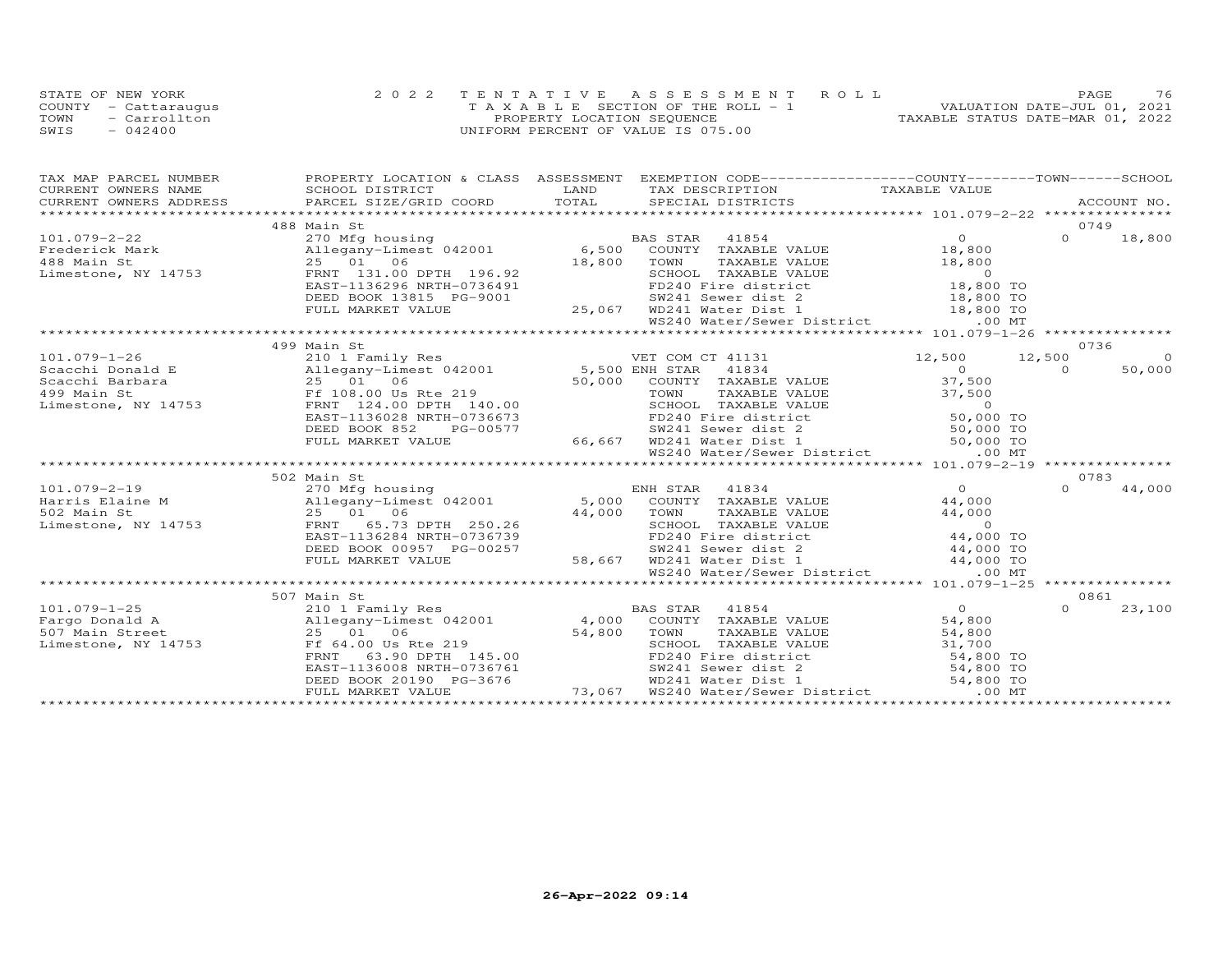|      | STATE OF NEW YORK    | 2022 TENTATIVE ASSESSMENT ROLL        | 77<br><b>PAGE</b>                |
|------|----------------------|---------------------------------------|----------------------------------|
|      | COUNTY - Cattaraugus | T A X A B L E SECTION OF THE ROLL - 1 | VALUATION DATE-JUL 01, 2021      |
| TOWN | - Carrollton         | PROPERTY LOCATION SEQUENCE            | TAXABLE STATUS DATE-MAR 01, 2022 |
| SWIS | $-042400$            | UNIFORM PERCENT OF VALUE IS 075.00    |                                  |

| TAX MAP PARCEL NUMBER                                                                                                                                                                                                                                                                  | PROPERTY LOCATION & CLASS ASSESSMENT EXEMPTION CODE----------------COUNTY-------TOWN------SCHOOL |                                                                                                                                                                                                      |                  |
|----------------------------------------------------------------------------------------------------------------------------------------------------------------------------------------------------------------------------------------------------------------------------------------|--------------------------------------------------------------------------------------------------|------------------------------------------------------------------------------------------------------------------------------------------------------------------------------------------------------|------------------|
|                                                                                                                                                                                                                                                                                        |                                                                                                  |                                                                                                                                                                                                      |                  |
|                                                                                                                                                                                                                                                                                        |                                                                                                  |                                                                                                                                                                                                      |                  |
|                                                                                                                                                                                                                                                                                        |                                                                                                  |                                                                                                                                                                                                      |                  |
|                                                                                                                                                                                                                                                                                        | 508 Main St                                                                                      |                                                                                                                                                                                                      | 0756             |
|                                                                                                                                                                                                                                                                                        |                                                                                                  |                                                                                                                                                                                                      |                  |
|                                                                                                                                                                                                                                                                                        |                                                                                                  |                                                                                                                                                                                                      |                  |
|                                                                                                                                                                                                                                                                                        |                                                                                                  |                                                                                                                                                                                                      |                  |
|                                                                                                                                                                                                                                                                                        |                                                                                                  |                                                                                                                                                                                                      |                  |
|                                                                                                                                                                                                                                                                                        |                                                                                                  |                                                                                                                                                                                                      |                  |
|                                                                                                                                                                                                                                                                                        |                                                                                                  |                                                                                                                                                                                                      |                  |
|                                                                                                                                                                                                                                                                                        |                                                                                                  |                                                                                                                                                                                                      |                  |
| $\begin{array}{cccccccc} 101.079-2-18 & 508 & \text{Main St.} & 0.00 & 0.00 & 0.00 & 0.00 & 0.00 & 0.00 & 0.00 & 0.00 & 0.00 & 0.00 & 0.00 & 0.00 & 0.00 & 0.00 & 0.00 & 0.00 & 0.00 & 0.00 & 0.00 & 0.00 & 0.00 & 0.00 & 0.00 & 0.00 & 0.00 & 0.00 & 0.00 & 0.00 & 0.00 & 0.00 & 0.0$ |                                                                                                  |                                                                                                                                                                                                      |                  |
|                                                                                                                                                                                                                                                                                        | 512 Main St                                                                                      |                                                                                                                                                                                                      | 0772             |
|                                                                                                                                                                                                                                                                                        |                                                                                                  |                                                                                                                                                                                                      |                  |
|                                                                                                                                                                                                                                                                                        |                                                                                                  |                                                                                                                                                                                                      |                  |
|                                                                                                                                                                                                                                                                                        |                                                                                                  |                                                                                                                                                                                                      |                  |
|                                                                                                                                                                                                                                                                                        |                                                                                                  |                                                                                                                                                                                                      |                  |
|                                                                                                                                                                                                                                                                                        |                                                                                                  |                                                                                                                                                                                                      |                  |
|                                                                                                                                                                                                                                                                                        |                                                                                                  |                                                                                                                                                                                                      |                  |
|                                                                                                                                                                                                                                                                                        |                                                                                                  |                                                                                                                                                                                                      |                  |
|                                                                                                                                                                                                                                                                                        |                                                                                                  |                                                                                                                                                                                                      | ***********      |
|                                                                                                                                                                                                                                                                                        | 515 Main St                                                                                      |                                                                                                                                                                                                      | 0828             |
|                                                                                                                                                                                                                                                                                        |                                                                                                  |                                                                                                                                                                                                      |                  |
|                                                                                                                                                                                                                                                                                        |                                                                                                  |                                                                                                                                                                                                      |                  |
|                                                                                                                                                                                                                                                                                        |                                                                                                  |                                                                                                                                                                                                      |                  |
|                                                                                                                                                                                                                                                                                        |                                                                                                  |                                                                                                                                                                                                      |                  |
|                                                                                                                                                                                                                                                                                        |                                                                                                  |                                                                                                                                                                                                      |                  |
|                                                                                                                                                                                                                                                                                        |                                                                                                  |                                                                                                                                                                                                      |                  |
|                                                                                                                                                                                                                                                                                        |                                                                                                  |                                                                                                                                                                                                      |                  |
| 101.079-1-23<br>Middaugh Richard C<br>Middaugh Richard C<br>ERNIE 25 01 Family Res<br>25 01 6<br>Alma, NY 14708 EAST-1135979 NRTH-0736910<br>ERNIE 25 00 DPTH 146.00<br>EAST-1135979 NRTH-0736910<br>EED BOOK 00984 PG-00659 24,000 WD241 Sew                                          |                                                                                                  |                                                                                                                                                                                                      |                  |
|                                                                                                                                                                                                                                                                                        | 518 Main St                                                                                      |                                                                                                                                                                                                      | 0832             |
|                                                                                                                                                                                                                                                                                        |                                                                                                  |                                                                                                                                                                                                      | $\cap$<br>23,100 |
|                                                                                                                                                                                                                                                                                        |                                                                                                  |                                                                                                                                                                                                      |                  |
|                                                                                                                                                                                                                                                                                        |                                                                                                  |                                                                                                                                                                                                      |                  |
|                                                                                                                                                                                                                                                                                        |                                                                                                  |                                                                                                                                                                                                      |                  |
|                                                                                                                                                                                                                                                                                        |                                                                                                  |                                                                                                                                                                                                      |                  |
|                                                                                                                                                                                                                                                                                        |                                                                                                  |                                                                                                                                                                                                      |                  |
|                                                                                                                                                                                                                                                                                        |                                                                                                  |                                                                                                                                                                                                      |                  |
|                                                                                                                                                                                                                                                                                        |                                                                                                  |                                                                                                                                                                                                      |                  |
| 101.079-2-16<br>Mills Wendy L<br>Mills Wendy L<br>25 01 06<br>Linestone, NY 14753<br>EED BOOK 12001 PG-3001<br>EED BOOK 12001 PG-3001<br>EED BOOK 12001 PG-3001<br>EED BOOK 12001 PG-3001<br>PG-3001<br>29.00 PG-301<br>EED BOOK 12001 PG-3001<br>29.                                  |                                                                                                  |                                                                                                                                                                                                      |                  |
|                                                                                                                                                                                                                                                                                        |                                                                                                  |                                                                                                                                                                                                      |                  |
|                                                                                                                                                                                                                                                                                        | 526 Main St                                                                                      |                                                                                                                                                                                                      | 0806             |
|                                                                                                                                                                                                                                                                                        |                                                                                                  | COUNTY TAXABLE VALUE 19,200                                                                                                                                                                          |                  |
|                                                                                                                                                                                                                                                                                        |                                                                                                  |                                                                                                                                                                                                      |                  |
|                                                                                                                                                                                                                                                                                        |                                                                                                  |                                                                                                                                                                                                      |                  |
|                                                                                                                                                                                                                                                                                        |                                                                                                  |                                                                                                                                                                                                      |                  |
|                                                                                                                                                                                                                                                                                        |                                                                                                  |                                                                                                                                                                                                      |                  |
|                                                                                                                                                                                                                                                                                        |                                                                                                  |                                                                                                                                                                                                      |                  |
|                                                                                                                                                                                                                                                                                        |                                                                                                  | COUNT TAXABLE VALUE<br>TOWN TAXABLE VALUE<br>SCHOOL TAXABLE VALUE<br>FD240 Fire district<br>FD240 Fire district<br>WD241 Sewer dist 2<br>WD241 Water District<br>WS240 Water/Sewer District<br>00 MT |                  |
| 101.079-2-15<br>Middaugh Richard C<br>6148 County 18 Rd<br>25 01 06<br>21 Milegany-Limest 042001<br>25 01 06<br>25 01 06<br>25,200<br>25,600<br>EAST-1136206 NRTH-0737095<br>DEED BOOK 16438 PG-9002<br>FULL MARKET VALUE<br>25,600<br>25,600<br>27<br>27<br>2                         |                                                                                                  |                                                                                                                                                                                                      |                  |
|                                                                                                                                                                                                                                                                                        |                                                                                                  |                                                                                                                                                                                                      |                  |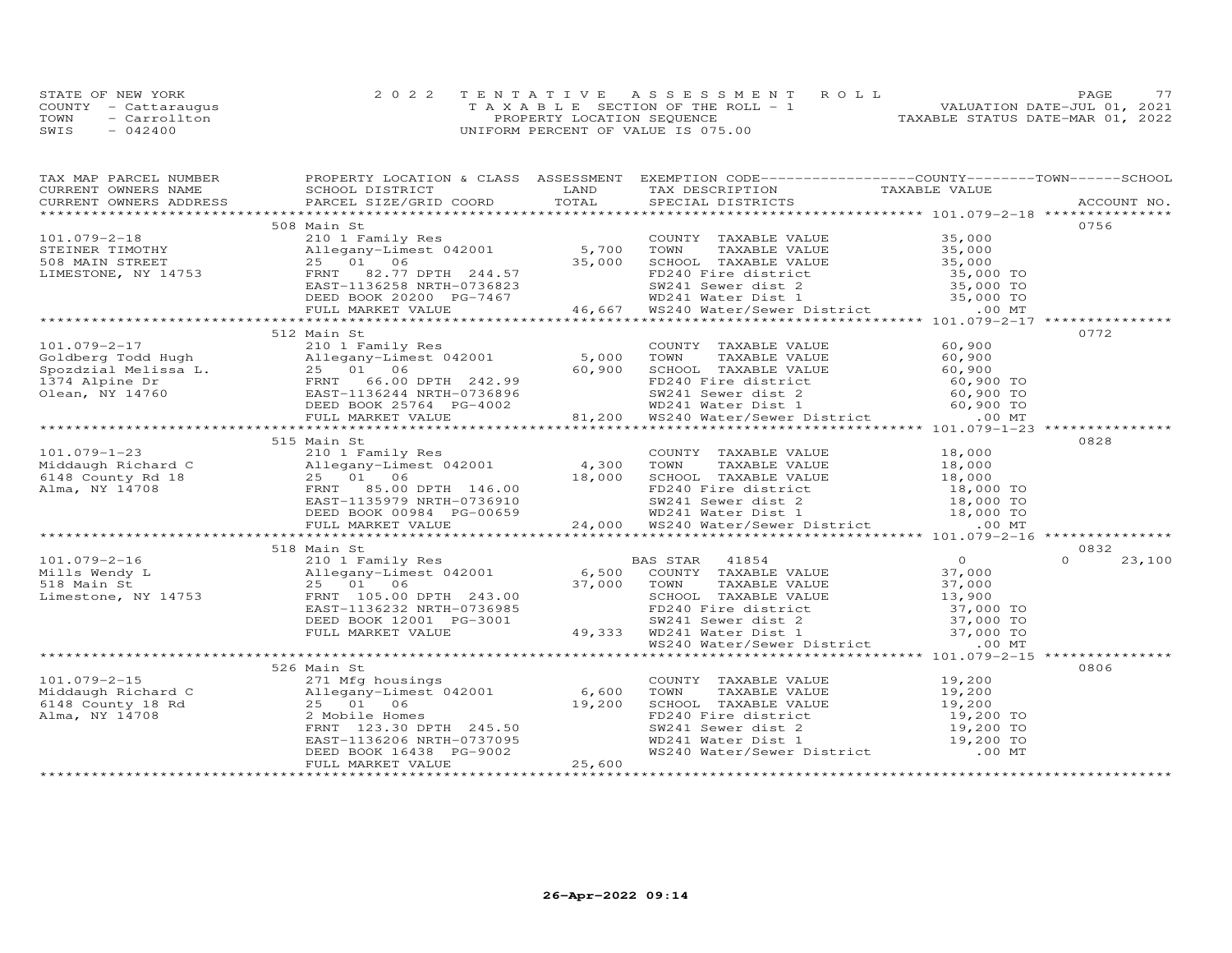|      | STATE OF NEW YORK    | 2022 TENTATIVE ASSESSMENT ROLL        | 78<br>PAGE.                      |
|------|----------------------|---------------------------------------|----------------------------------|
|      | COUNTY - Cattaraugus | T A X A B L E SECTION OF THE ROLL - 1 | VALUATION DATE-JUL 01, 2021      |
| TOWN | - Carrollton         | PROPERTY LOCATION SEQUENCE            | TAXABLE STATUS DATE-MAR 01, 2022 |
| SWIS | $-042400$            | UNIFORM PERCENT OF VALUE IS 075.00    |                                  |

| TAX MAP PARCEL NUMBER FROPERTY LOCATION & CLASS ASSESSMENT EXEMPTION CODE----------------COUNTY-------TOWN------SCHOOL<br>TAX MAP PARCEL NUMBER TROPING TRANSPORTED TO A CONSULTER THE MAP ARE THE MAP AND CONSULT MAP ON THE CONSULTER TRANSPORT ON THE CONSULTER SCIENCE OF THE CONSULTER SCIENCE OF THE CONSULTER TRANSFERS ACCOUNT NO.<br>CURRENT OWNE                 |             |  |      |
|----------------------------------------------------------------------------------------------------------------------------------------------------------------------------------------------------------------------------------------------------------------------------------------------------------------------------------------------------------------------------|-------------|--|------|
|                                                                                                                                                                                                                                                                                                                                                                            |             |  |      |
|                                                                                                                                                                                                                                                                                                                                                                            |             |  |      |
| 101.079-2-14 532 Main St<br>101.079-2-14 532 Main St<br>101.079-2-14 311 Res vac land<br>211 Res vac land<br>25 01 06 5,000 TONITY TAXABLE VALUE 5,000 TO<br>25 01 06 5,000 TONITY TAXABLE VALUE 5,000 TO<br>Limestone, NY 14753 FRNT 129.                                                                                                                                 |             |  |      |
|                                                                                                                                                                                                                                                                                                                                                                            |             |  |      |
|                                                                                                                                                                                                                                                                                                                                                                            |             |  |      |
|                                                                                                                                                                                                                                                                                                                                                                            |             |  |      |
|                                                                                                                                                                                                                                                                                                                                                                            |             |  |      |
|                                                                                                                                                                                                                                                                                                                                                                            |             |  |      |
|                                                                                                                                                                                                                                                                                                                                                                            |             |  |      |
|                                                                                                                                                                                                                                                                                                                                                                            |             |  |      |
|                                                                                                                                                                                                                                                                                                                                                                            |             |  |      |
|                                                                                                                                                                                                                                                                                                                                                                            |             |  |      |
|                                                                                                                                                                                                                                                                                                                                                                            | 535 Main St |  | 0701 |
|                                                                                                                                                                                                                                                                                                                                                                            |             |  |      |
|                                                                                                                                                                                                                                                                                                                                                                            |             |  |      |
|                                                                                                                                                                                                                                                                                                                                                                            |             |  |      |
|                                                                                                                                                                                                                                                                                                                                                                            |             |  |      |
|                                                                                                                                                                                                                                                                                                                                                                            |             |  |      |
|                                                                                                                                                                                                                                                                                                                                                                            |             |  |      |
|                                                                                                                                                                                                                                                                                                                                                                            |             |  |      |
|                                                                                                                                                                                                                                                                                                                                                                            |             |  |      |
|                                                                                                                                                                                                                                                                                                                                                                            | 540 Main St |  | 0845 |
|                                                                                                                                                                                                                                                                                                                                                                            |             |  |      |
|                                                                                                                                                                                                                                                                                                                                                                            |             |  |      |
|                                                                                                                                                                                                                                                                                                                                                                            |             |  |      |
|                                                                                                                                                                                                                                                                                                                                                                            |             |  |      |
|                                                                                                                                                                                                                                                                                                                                                                            |             |  |      |
|                                                                                                                                                                                                                                                                                                                                                                            |             |  |      |
|                                                                                                                                                                                                                                                                                                                                                                            |             |  |      |
|                                                                                                                                                                                                                                                                                                                                                                            |             |  |      |
|                                                                                                                                                                                                                                                                                                                                                                            |             |  | 0706 |
|                                                                                                                                                                                                                                                                                                                                                                            | 541 Main St |  |      |
|                                                                                                                                                                                                                                                                                                                                                                            |             |  |      |
|                                                                                                                                                                                                                                                                                                                                                                            |             |  |      |
|                                                                                                                                                                                                                                                                                                                                                                            |             |  |      |
|                                                                                                                                                                                                                                                                                                                                                                            |             |  |      |
|                                                                                                                                                                                                                                                                                                                                                                            |             |  |      |
|                                                                                                                                                                                                                                                                                                                                                                            |             |  |      |
|                                                                                                                                                                                                                                                                                                                                                                            |             |  |      |
| $\begin{array}{cccccccc} 101.079-1-15 & 541~\text{Main St} & 2101~\text{Family Res} & 21,250 & 0700~\text{Hartburg Case} & 21,250 & 0700~\text{Hartburg Case} & 21,250 & 0700~\text{Hartburg Case} & 21,250 & 0700~\text{Hartburg Case} & 21,250 & 0700~\text{Hartburg Case} & 21,250 & 0700~\text{Hartburg Case} & 21,250 & 070~\text{Hartburg Case} & 21,250~\text{Hart$ |             |  |      |
|                                                                                                                                                                                                                                                                                                                                                                            | 544 Main St |  | 0769 |
|                                                                                                                                                                                                                                                                                                                                                                            |             |  |      |
|                                                                                                                                                                                                                                                                                                                                                                            |             |  |      |
|                                                                                                                                                                                                                                                                                                                                                                            |             |  |      |
|                                                                                                                                                                                                                                                                                                                                                                            |             |  |      |
|                                                                                                                                                                                                                                                                                                                                                                            |             |  |      |
|                                                                                                                                                                                                                                                                                                                                                                            |             |  |      |
| 101.079-2-12<br>344 Main St<br>Hewitt Timothy M Jr allegany-Limest 042001 5,600 TOWN TAXABLE VALUE<br>344 Main St<br>26,200 26,200 26,200 26,200 26,200 26,200 26,200 26,200 26,200 26,200 26,200 26,200 26,200 26,200<br>26,200 ERNT 1                                                                                                                                    |             |  |      |
|                                                                                                                                                                                                                                                                                                                                                                            |             |  |      |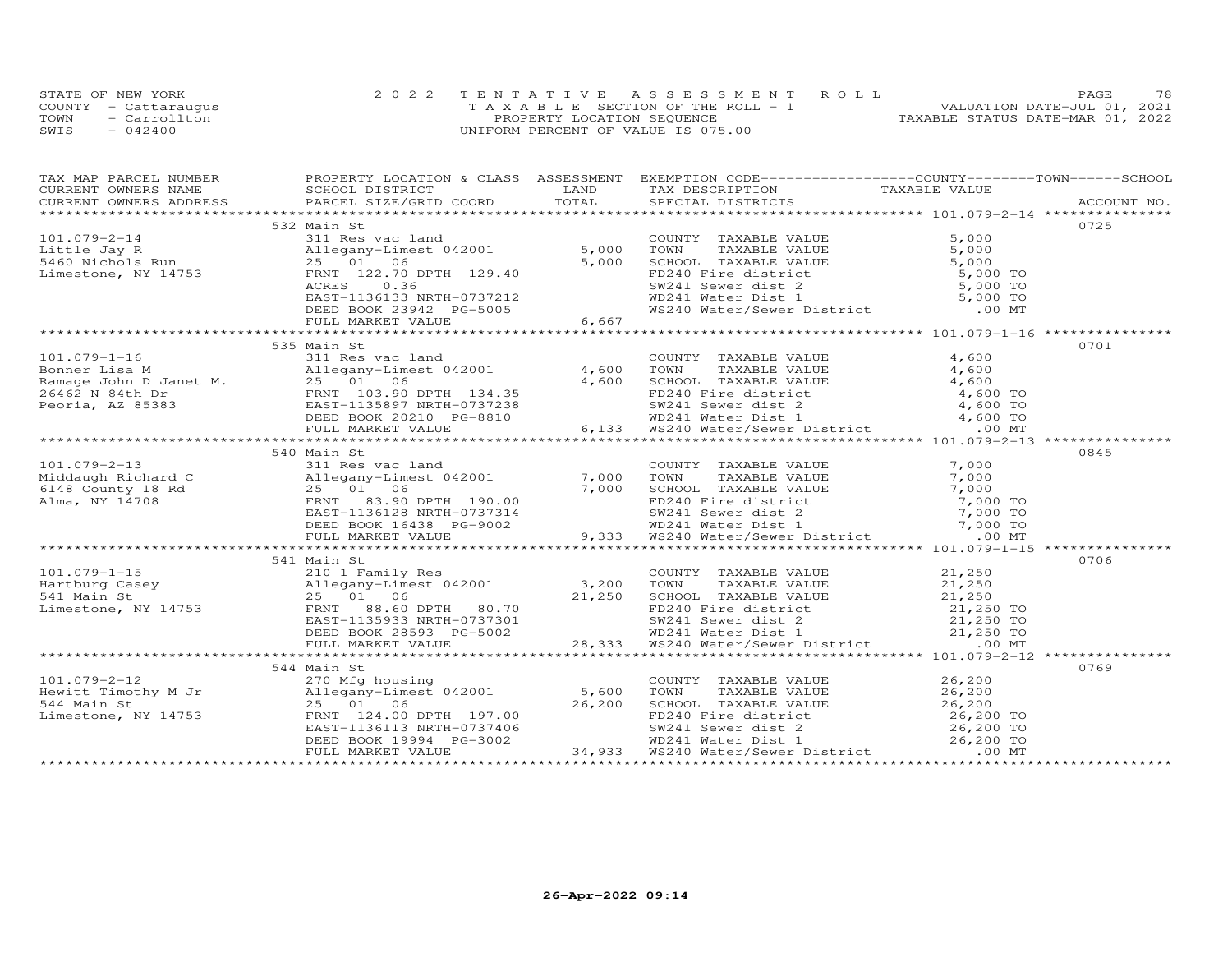| STATE OF NEW YORK    | 2022 TENTATIVE ASSESSMENT ROLL        |                            |  |                                  | PAGE. | 79 |
|----------------------|---------------------------------------|----------------------------|--|----------------------------------|-------|----|
| COUNTY - Cattaraugus | T A X A B L E SECTION OF THE ROLL - 1 |                            |  | VALUATION DATE-JUL 01, 2021      |       |    |
| TOWN<br>- Carrollton |                                       | PROPERTY LOCATION SEQUENCE |  | TAXABLE STATUS DATE-MAR 01, 2022 |       |    |
| $-042400$<br>SWIS    | UNIFORM PERCENT OF VALUE IS 075.00    |                            |  |                                  |       |    |

| TAX MAP PARCEL NUMBER FROPERTY LOCATION & CLASS ASSESSMENT EXEMPTION CODE----------------COUNTY-------TOWN------SCHOOL                                                                                                                                                                                                                                                                                                                                              |               |                                                                                                                                                                                                                                        |      |
|---------------------------------------------------------------------------------------------------------------------------------------------------------------------------------------------------------------------------------------------------------------------------------------------------------------------------------------------------------------------------------------------------------------------------------------------------------------------|---------------|----------------------------------------------------------------------------------------------------------------------------------------------------------------------------------------------------------------------------------------|------|
|                                                                                                                                                                                                                                                                                                                                                                                                                                                                     |               |                                                                                                                                                                                                                                        |      |
|                                                                                                                                                                                                                                                                                                                                                                                                                                                                     |               |                                                                                                                                                                                                                                        |      |
|                                                                                                                                                                                                                                                                                                                                                                                                                                                                     |               |                                                                                                                                                                                                                                        |      |
|                                                                                                                                                                                                                                                                                                                                                                                                                                                                     | 545 Main St   |                                                                                                                                                                                                                                        | 0822 |
|                                                                                                                                                                                                                                                                                                                                                                                                                                                                     |               |                                                                                                                                                                                                                                        |      |
|                                                                                                                                                                                                                                                                                                                                                                                                                                                                     |               |                                                                                                                                                                                                                                        |      |
|                                                                                                                                                                                                                                                                                                                                                                                                                                                                     |               |                                                                                                                                                                                                                                        |      |
|                                                                                                                                                                                                                                                                                                                                                                                                                                                                     |               |                                                                                                                                                                                                                                        |      |
|                                                                                                                                                                                                                                                                                                                                                                                                                                                                     |               |                                                                                                                                                                                                                                        |      |
|                                                                                                                                                                                                                                                                                                                                                                                                                                                                     |               |                                                                                                                                                                                                                                        |      |
|                                                                                                                                                                                                                                                                                                                                                                                                                                                                     |               |                                                                                                                                                                                                                                        |      |
|                                                                                                                                                                                                                                                                                                                                                                                                                                                                     |               |                                                                                                                                                                                                                                        |      |
|                                                                                                                                                                                                                                                                                                                                                                                                                                                                     |               |                                                                                                                                                                                                                                        |      |
| $\begin{tabular}{lllllllllllll} \multicolumn{3}{l}{} & 560 Main St & \multicolumn{3}{l}{} & 560 Main St & \multicolumn{3}{l}{} & 560 Main St & \multicolumn{3}{l}{} & 560 Main St & \multicolumn{3}{l}{} & 560 Main St & \multicolumn{3}{l}{} & 560 Main St & \multicolumn{3}{l}{} & 560 Main St & \multicolumn{3}{l}{} & 560 Main St & \multicolumn{3}{l}{} & 560 MonN \\ \multicolumn{3}{l}{{\small ConUNT}} & 11 & 411 Apartment & 6,000 & TOWN & \multicolumn{$ |               |                                                                                                                                                                                                                                        | 0785 |
|                                                                                                                                                                                                                                                                                                                                                                                                                                                                     |               | COUNTY TAXABLE VALUE 273,700<br>TOWN TAXABLE VALUE 273,700<br>SCHOOL TAXABLE VALUE 273,700<br>FD240 Fire dist 2 273,700 TO<br>SW241 Sewer dist 2 273,700 TO<br>WD241 Water Dist 1 273,700 TO<br>WS240 Water/Sewer District 00 MT       |      |
|                                                                                                                                                                                                                                                                                                                                                                                                                                                                     |               |                                                                                                                                                                                                                                        |      |
|                                                                                                                                                                                                                                                                                                                                                                                                                                                                     |               |                                                                                                                                                                                                                                        |      |
|                                                                                                                                                                                                                                                                                                                                                                                                                                                                     |               |                                                                                                                                                                                                                                        |      |
|                                                                                                                                                                                                                                                                                                                                                                                                                                                                     |               |                                                                                                                                                                                                                                        |      |
|                                                                                                                                                                                                                                                                                                                                                                                                                                                                     |               |                                                                                                                                                                                                                                        |      |
|                                                                                                                                                                                                                                                                                                                                                                                                                                                                     |               |                                                                                                                                                                                                                                        |      |
|                                                                                                                                                                                                                                                                                                                                                                                                                                                                     |               |                                                                                                                                                                                                                                        |      |
|                                                                                                                                                                                                                                                                                                                                                                                                                                                                     |               |                                                                                                                                                                                                                                        |      |
|                                                                                                                                                                                                                                                                                                                                                                                                                                                                     | 574 Main St   |                                                                                                                                                                                                                                        | 0755 |
| $101.079 - 2 - 2.1$<br>101.079-2-2.1 418 Inn/lodge<br>The Reinforcements MC Inc Allegany-Limest 042001 11,800<br>574 Main St. 25 01 06 45,000<br>Limestone, NY 14753 Ff 340.00                                                                                                                                                                                                                                                                                      | 418 Inn/lodge | COUNTY TAXABLE VALUE 45,000                                                                                                                                                                                                            |      |
|                                                                                                                                                                                                                                                                                                                                                                                                                                                                     |               | COUNTY TAXABLE VALUE<br>TOWN TAXABLE VALUE<br>SCHOOL TAXABLE VALUE<br>SCHOOL TAXABLE VALUE<br>FD240 Fire district<br>SW241 Sewer dist 2<br>WD241 Water Dist 1<br>WS240 Water/Sewer District<br>00 MT                                   |      |
|                                                                                                                                                                                                                                                                                                                                                                                                                                                                     |               |                                                                                                                                                                                                                                        |      |
|                                                                                                                                                                                                                                                                                                                                                                                                                                                                     |               |                                                                                                                                                                                                                                        |      |
|                                                                                                                                                                                                                                                                                                                                                                                                                                                                     |               |                                                                                                                                                                                                                                        |      |
|                                                                                                                                                                                                                                                                                                                                                                                                                                                                     |               |                                                                                                                                                                                                                                        |      |
|                                                                                                                                                                                                                                                                                                                                                                                                                                                                     |               |                                                                                                                                                                                                                                        |      |
| 11,000 CHOOL TAXABLE VALUE<br>574 Main St.<br>125 01 06 45,000 45,000 ED240 Fire district 45,000 TO<br>ELIME ENSITI-1136108 NRTH-0737863 EXENDE BOOK 2019 PG-14340 WS240 Water/Sewer District 00 MT<br>FULL MARKET VALUE 60,000<br>TULE                                                                                                                                                                                                                             |               |                                                                                                                                                                                                                                        |      |
|                                                                                                                                                                                                                                                                                                                                                                                                                                                                     |               |                                                                                                                                                                                                                                        |      |
|                                                                                                                                                                                                                                                                                                                                                                                                                                                                     | 575 Main St   |                                                                                                                                                                                                                                        | 1106 |
|                                                                                                                                                                                                                                                                                                                                                                                                                                                                     |               | COUNTY TAXABLE VALUE 12,500                                                                                                                                                                                                            |      |
|                                                                                                                                                                                                                                                                                                                                                                                                                                                                     |               |                                                                                                                                                                                                                                        |      |
|                                                                                                                                                                                                                                                                                                                                                                                                                                                                     |               |                                                                                                                                                                                                                                        |      |
| 101.079-1-6.4<br>Peters Bradley<br>Peters Amanda<br>Peters Amanda<br>25 01 06<br>12,500 SCHOOL<br>EAST-1135814 NRTH-0737693<br>Limestone, NY 14753<br>271 Mfg housings<br>271 Mfg housings<br>271 Mfg housings<br>271 Mfg housings<br>271 Mfg housings                                                                                                                                                                                                              |               |                                                                                                                                                                                                                                        |      |
|                                                                                                                                                                                                                                                                                                                                                                                                                                                                     |               |                                                                                                                                                                                                                                        |      |
|                                                                                                                                                                                                                                                                                                                                                                                                                                                                     |               |                                                                                                                                                                                                                                        |      |
|                                                                                                                                                                                                                                                                                                                                                                                                                                                                     |               | Allegany-Limest 042001 6,300 TOWN TAXABLE VALUE 12,500<br>25 01 06 12,500 SCHOOL TAXABLE VALUE 12,500<br>ERNT 93.00 DPTH 136.92 FD240 Fire district 12,500 TO<br>EAST-1135814 INTH-0737693 50241 Sewer dist 1 12,500 TO<br>EED BOOK 20 |      |
|                                                                                                                                                                                                                                                                                                                                                                                                                                                                     |               |                                                                                                                                                                                                                                        |      |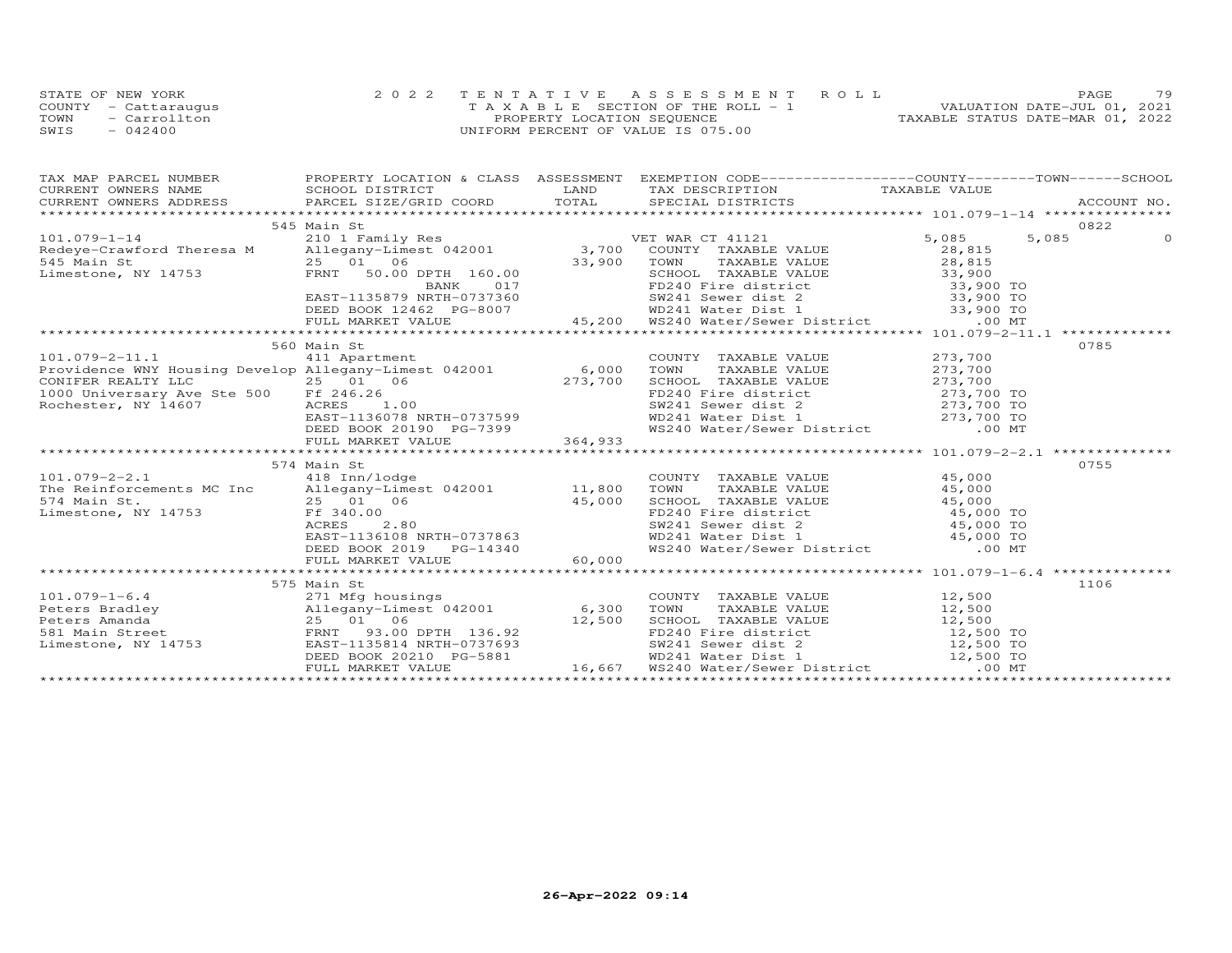|      | STATE OF NEW YORK    | 2022 TENTATIVE ASSESSMENT ROLL        | 80<br>PAGE.                      |
|------|----------------------|---------------------------------------|----------------------------------|
|      | COUNTY - Cattaraugus | T A X A B L E SECTION OF THE ROLL - 1 | VALUATION DATE-JUL 01, 2021      |
| TOWN | - Carrollton         | PROPERTY LOCATION SEQUENCE            | TAXABLE STATUS DATE-MAR 01, 2022 |
| SWIS | $-042400$            | UNIFORM PERCENT OF VALUE IS 075.00    |                                  |

| 577 Main St<br>1105<br>581 Main St<br>1191<br>$\Omega$<br>23,100<br>0791<br>610 Main St<br>0805<br>615 Main St<br>0759<br>621 Main St<br>101.071-1-10<br>Pierce Shawn C<br>Pierce Shawn C<br>Pierce Shawn C<br>Pierce Jessica M<br>25 01 06<br>The Warren Rd<br>ERNT 172.00 DPTH 200.00<br>EED BOOK 15901 PG-4001<br>PG-4001<br>PG-4001<br>PG-4001<br>PG-4001<br>PG-4001<br>PG-4001<br>PG-4001<br>PG-4 | TAX MAP PARCEL NUMBER FROPERTY LOCATION & CLASS ASSESSMENT EXEMPTION CODE----------------COUNTY-------TOWN------SCHOOL |  |  |
|--------------------------------------------------------------------------------------------------------------------------------------------------------------------------------------------------------------------------------------------------------------------------------------------------------------------------------------------------------------------------------------------------------|------------------------------------------------------------------------------------------------------------------------|--|--|
|                                                                                                                                                                                                                                                                                                                                                                                                        |                                                                                                                        |  |  |
|                                                                                                                                                                                                                                                                                                                                                                                                        |                                                                                                                        |  |  |
|                                                                                                                                                                                                                                                                                                                                                                                                        |                                                                                                                        |  |  |
|                                                                                                                                                                                                                                                                                                                                                                                                        |                                                                                                                        |  |  |
|                                                                                                                                                                                                                                                                                                                                                                                                        |                                                                                                                        |  |  |
|                                                                                                                                                                                                                                                                                                                                                                                                        |                                                                                                                        |  |  |
|                                                                                                                                                                                                                                                                                                                                                                                                        |                                                                                                                        |  |  |
|                                                                                                                                                                                                                                                                                                                                                                                                        |                                                                                                                        |  |  |
|                                                                                                                                                                                                                                                                                                                                                                                                        |                                                                                                                        |  |  |
|                                                                                                                                                                                                                                                                                                                                                                                                        |                                                                                                                        |  |  |
|                                                                                                                                                                                                                                                                                                                                                                                                        |                                                                                                                        |  |  |
|                                                                                                                                                                                                                                                                                                                                                                                                        |                                                                                                                        |  |  |
|                                                                                                                                                                                                                                                                                                                                                                                                        |                                                                                                                        |  |  |
|                                                                                                                                                                                                                                                                                                                                                                                                        |                                                                                                                        |  |  |
|                                                                                                                                                                                                                                                                                                                                                                                                        |                                                                                                                        |  |  |
|                                                                                                                                                                                                                                                                                                                                                                                                        |                                                                                                                        |  |  |
|                                                                                                                                                                                                                                                                                                                                                                                                        |                                                                                                                        |  |  |
|                                                                                                                                                                                                                                                                                                                                                                                                        |                                                                                                                        |  |  |
|                                                                                                                                                                                                                                                                                                                                                                                                        |                                                                                                                        |  |  |
|                                                                                                                                                                                                                                                                                                                                                                                                        |                                                                                                                        |  |  |
|                                                                                                                                                                                                                                                                                                                                                                                                        |                                                                                                                        |  |  |
|                                                                                                                                                                                                                                                                                                                                                                                                        |                                                                                                                        |  |  |
|                                                                                                                                                                                                                                                                                                                                                                                                        |                                                                                                                        |  |  |
|                                                                                                                                                                                                                                                                                                                                                                                                        |                                                                                                                        |  |  |
|                                                                                                                                                                                                                                                                                                                                                                                                        |                                                                                                                        |  |  |
|                                                                                                                                                                                                                                                                                                                                                                                                        |                                                                                                                        |  |  |
|                                                                                                                                                                                                                                                                                                                                                                                                        |                                                                                                                        |  |  |
|                                                                                                                                                                                                                                                                                                                                                                                                        |                                                                                                                        |  |  |
|                                                                                                                                                                                                                                                                                                                                                                                                        |                                                                                                                        |  |  |
|                                                                                                                                                                                                                                                                                                                                                                                                        |                                                                                                                        |  |  |
|                                                                                                                                                                                                                                                                                                                                                                                                        |                                                                                                                        |  |  |
|                                                                                                                                                                                                                                                                                                                                                                                                        |                                                                                                                        |  |  |
|                                                                                                                                                                                                                                                                                                                                                                                                        |                                                                                                                        |  |  |
|                                                                                                                                                                                                                                                                                                                                                                                                        |                                                                                                                        |  |  |
|                                                                                                                                                                                                                                                                                                                                                                                                        |                                                                                                                        |  |  |
|                                                                                                                                                                                                                                                                                                                                                                                                        |                                                                                                                        |  |  |
|                                                                                                                                                                                                                                                                                                                                                                                                        |                                                                                                                        |  |  |
|                                                                                                                                                                                                                                                                                                                                                                                                        |                                                                                                                        |  |  |
|                                                                                                                                                                                                                                                                                                                                                                                                        |                                                                                                                        |  |  |
|                                                                                                                                                                                                                                                                                                                                                                                                        |                                                                                                                        |  |  |
|                                                                                                                                                                                                                                                                                                                                                                                                        |                                                                                                                        |  |  |
|                                                                                                                                                                                                                                                                                                                                                                                                        |                                                                                                                        |  |  |
|                                                                                                                                                                                                                                                                                                                                                                                                        |                                                                                                                        |  |  |
|                                                                                                                                                                                                                                                                                                                                                                                                        |                                                                                                                        |  |  |
|                                                                                                                                                                                                                                                                                                                                                                                                        |                                                                                                                        |  |  |
|                                                                                                                                                                                                                                                                                                                                                                                                        |                                                                                                                        |  |  |
|                                                                                                                                                                                                                                                                                                                                                                                                        |                                                                                                                        |  |  |
|                                                                                                                                                                                                                                                                                                                                                                                                        |                                                                                                                        |  |  |
|                                                                                                                                                                                                                                                                                                                                                                                                        |                                                                                                                        |  |  |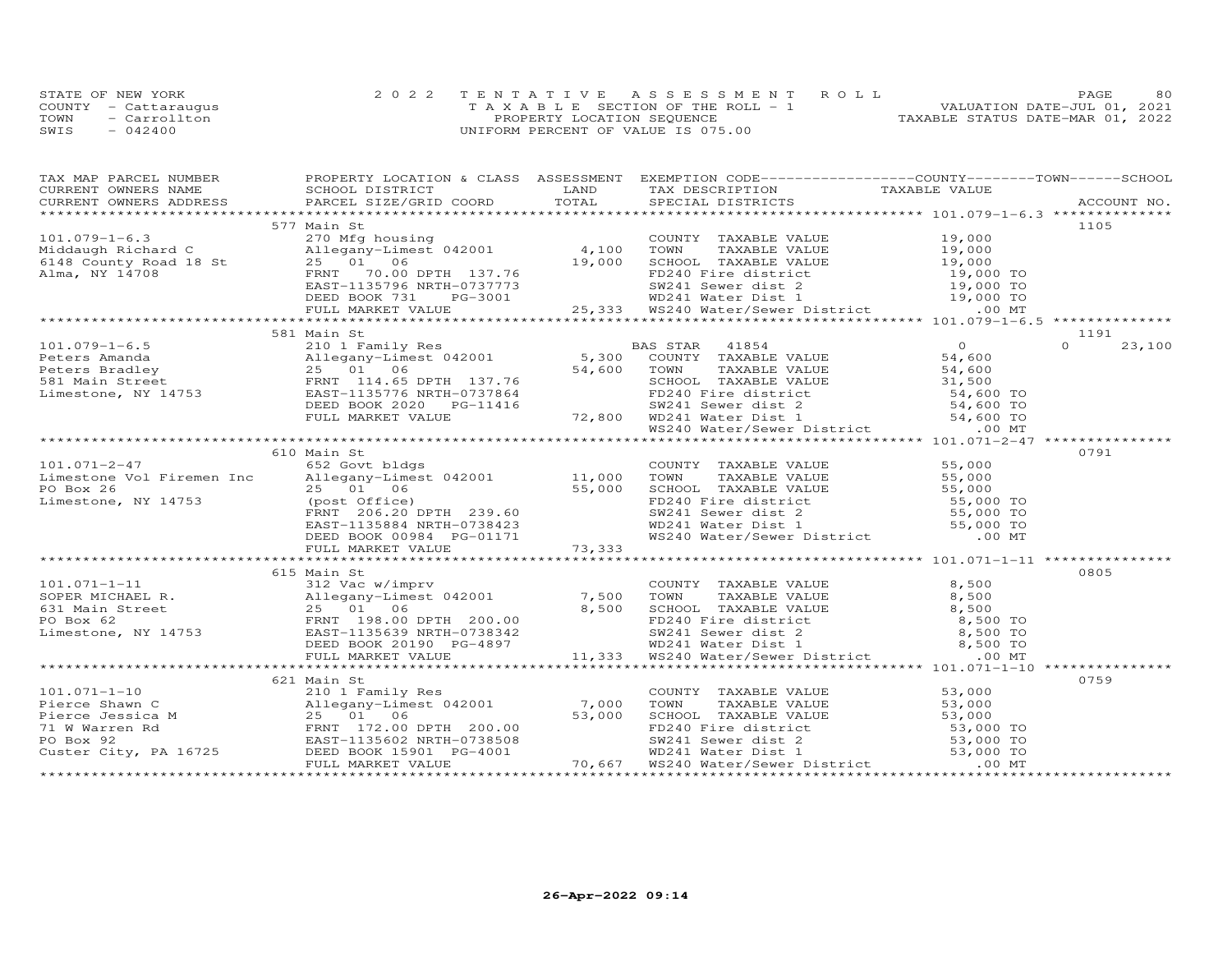|      | STATE OF NEW YORK    | 2022 TENTATIVE ASSESSMENT ROLL        | 81<br>PAGE.                      |
|------|----------------------|---------------------------------------|----------------------------------|
|      | COUNTY - Cattaraugus | T A X A B L E SECTION OF THE ROLL - 1 | VALUATION DATE-JUL 01, 2021      |
| TOWN | - Carrollton         | PROPERTY LOCATION SEQUENCE            | TAXABLE STATUS DATE-MAR 01, 2022 |
| SWIS | $-042400$            | UNIFORM PERCENT OF VALUE IS 075.00    |                                  |

| TAX MAP PARCEL NUMBER             |                                                                                                                                                                                                                                           |        | PROPERTY LOCATION & CLASS ASSESSMENT EXEMPTION CODE----------------COUNTY-------TOWN------SCHOOL                |                 |                    |
|-----------------------------------|-------------------------------------------------------------------------------------------------------------------------------------------------------------------------------------------------------------------------------------------|--------|-----------------------------------------------------------------------------------------------------------------|-----------------|--------------------|
| CURRENT OWNERS NAME               |                                                                                                                                                                                                                                           |        |                                                                                                                 |                 |                    |
| CURRENT OWNERS ADDRESS            |                                                                                                                                                                                                                                           |        |                                                                                                                 |                 |                    |
|                                   |                                                                                                                                                                                                                                           |        |                                                                                                                 |                 |                    |
|                                   | 624 Main St                                                                                                                                                                                                                               |        |                                                                                                                 |                 | 0760               |
| $101.071 - 2 - 9$                 | 210 1 Family Res                                                                                                                                                                                                                          |        | COUNTY TAXABLE VALUE                                                                                            | 21,600          |                    |
|                                   |                                                                                                                                                                                                                                           |        | TAXABLE VALUE<br>TOWN                                                                                           | 21,600          |                    |
|                                   |                                                                                                                                                                                                                                           |        |                                                                                                                 |                 |                    |
|                                   | 101.071-2-9<br>Soper Michael R<br>631 Main St<br>631 Main St<br>632 Main St<br>72.000 PO Box 62<br>EAST-1135814 NRTH-0738617<br>EAST-1135814 NRTH-0738617                                                                                 |        |                                                                                                                 |                 |                    |
| Limestone, NY 14753               |                                                                                                                                                                                                                                           |        |                                                                                                                 |                 |                    |
|                                   |                                                                                                                                                                                                                                           |        |                                                                                                                 |                 |                    |
|                                   |                                                                                                                                                                                                                                           |        |                                                                                                                 |                 |                    |
|                                   | 1 St 25 01 06<br>25 01 06 07 11 135.70<br>27,600 SCHOOL TAXABLE VALUE 21,600 10<br>27,600 ENST 45.00 DPTH 135.70<br>EAST-1135814 NRTH-0738617<br>DEED BOOK 11029 PG-3003 8800 WD241 Water District 21,600 TO<br>EVILL MARKET VALUE 28,800 |        |                                                                                                                 |                 |                    |
|                                   | 627 Main St                                                                                                                                                                                                                               |        |                                                                                                                 |                 | 0728               |
| $101.071 - 1 - 9$                 | 210 1 Family Res                                                                                                                                                                                                                          |        | ENH STAR 41834                                                                                                  | $\overline{0}$  | $\Omega$<br>53,500 |
|                                   | Dougherty Matthew J Allegany-Limest 042001 4,700 COUNTY TAXABLE VALUE<br>Allegany-Limest view.<br>25 01 06<br>FRNT 71.00 DPTH 181.00 53,500<br>100 MPTH-0738628                                                                           |        |                                                                                                                 | 53,500          |                    |
| PO Box 131                        |                                                                                                                                                                                                                                           |        | TAXABLE VALUE<br>TOWN                                                                                           | 53,500          |                    |
| Limestone, NY 14753               |                                                                                                                                                                                                                                           |        |                                                                                                                 |                 |                    |
|                                   |                                                                                                                                                                                                                                           |        |                                                                                                                 |                 |                    |
|                                   | DEED BOOK 20200 PG-5875                                                                                                                                                                                                                   |        | SW241 Sewer dist 2                                                                                              | $53,500$ TO     |                    |
|                                   | FULL MARKET VALUE                                                                                                                                                                                                                         |        | 71,333 WD241 Water Dist 1 53,500 TO                                                                             |                 |                    |
|                                   |                                                                                                                                                                                                                                           |        | WS240 Water/Sewer District .00 MT                                                                               |                 |                    |
|                                   |                                                                                                                                                                                                                                           |        |                                                                                                                 |                 |                    |
|                                   |                                                                                                                                                                                                                                           |        |                                                                                                                 |                 | 0758               |
|                                   |                                                                                                                                                                                                                                           |        |                                                                                                                 | $\overline{0}$  | $\Omega$<br>23,100 |
|                                   |                                                                                                                                                                                                                                           |        |                                                                                                                 | 71,000          |                    |
|                                   |                                                                                                                                                                                                                                           |        |                                                                                                                 | 71,000          |                    |
|                                   |                                                                                                                                                                                                                                           |        |                                                                                                                 | 47,900          |                    |
| Limestone, NY 14753               | EAST-1135568 NRTH-0738693                                                                                                                                                                                                                 |        | FD240 Fire district 71,000 TO                                                                                   |                 |                    |
|                                   | DEED BOOK 00926 PG-01052                                                                                                                                                                                                                  |        |                                                                                                                 |                 |                    |
|                                   | FULL MARKET VALUE                                                                                                                                                                                                                         |        | G-01052 5W241 Sewer dist 2 71,000 TO<br>94,667 WD241 Water Dist 1 71,000 TO<br>WS240 Water/Sewer District 00 MT |                 |                    |
|                                   | **************************                                                                                                                                                                                                                |        |                                                                                                                 |                 |                    |
|                                   |                                                                                                                                                                                                                                           |        |                                                                                                                 |                 |                    |
|                                   | 635 Main St                                                                                                                                                                                                                               |        |                                                                                                                 | $\overline{0}$  | 0682<br>$\Omega$   |
| $101.071 - 1 - 7$<br>Fox Kevin J  | 210 1 Family Res<br>Allegany-Limest 042001 4,000 COUNTY TAXABLE VALUE                                                                                                                                                                     |        | ENH STAR 41834                                                                                                  |                 | 57,670             |
|                                   |                                                                                                                                                                                                                                           | 67,000 |                                                                                                                 | 67,000          |                    |
| Fox Karen A                       | FRNT 54.47 DPTH 175.00                                                                                                                                                                                                                    |        | TOWN<br>TAXABLE VALUE                                                                                           | 67,000<br>9,330 |                    |
| PO Box 128<br>Limestone, NY 14753 | $25$ $01$ $06$ $\text{FRNT}$ $54.47$ $14753$ $\text{EAST}-1135560$<br>EAST-1135560 NRTH-0738747                                                                                                                                           |        | SCHOOL TAXABLE VALUE<br>FD240 Fire district                                                                     | 67,000 TO       |                    |
|                                   | DEED BOOK 834<br>PG-01110                                                                                                                                                                                                                 |        | SW241 Sewer dist 2                                                                                              | 67,000 TO       |                    |
|                                   | FULL MARKET VALUE                                                                                                                                                                                                                         | 89,333 | WD241 Water Dist 1                                                                                              | 67,000 TO       |                    |
|                                   |                                                                                                                                                                                                                                           |        | WS240 Water/Sewer District                                                                                      | .00 MT          |                    |
|                                   |                                                                                                                                                                                                                                           |        |                                                                                                                 |                 |                    |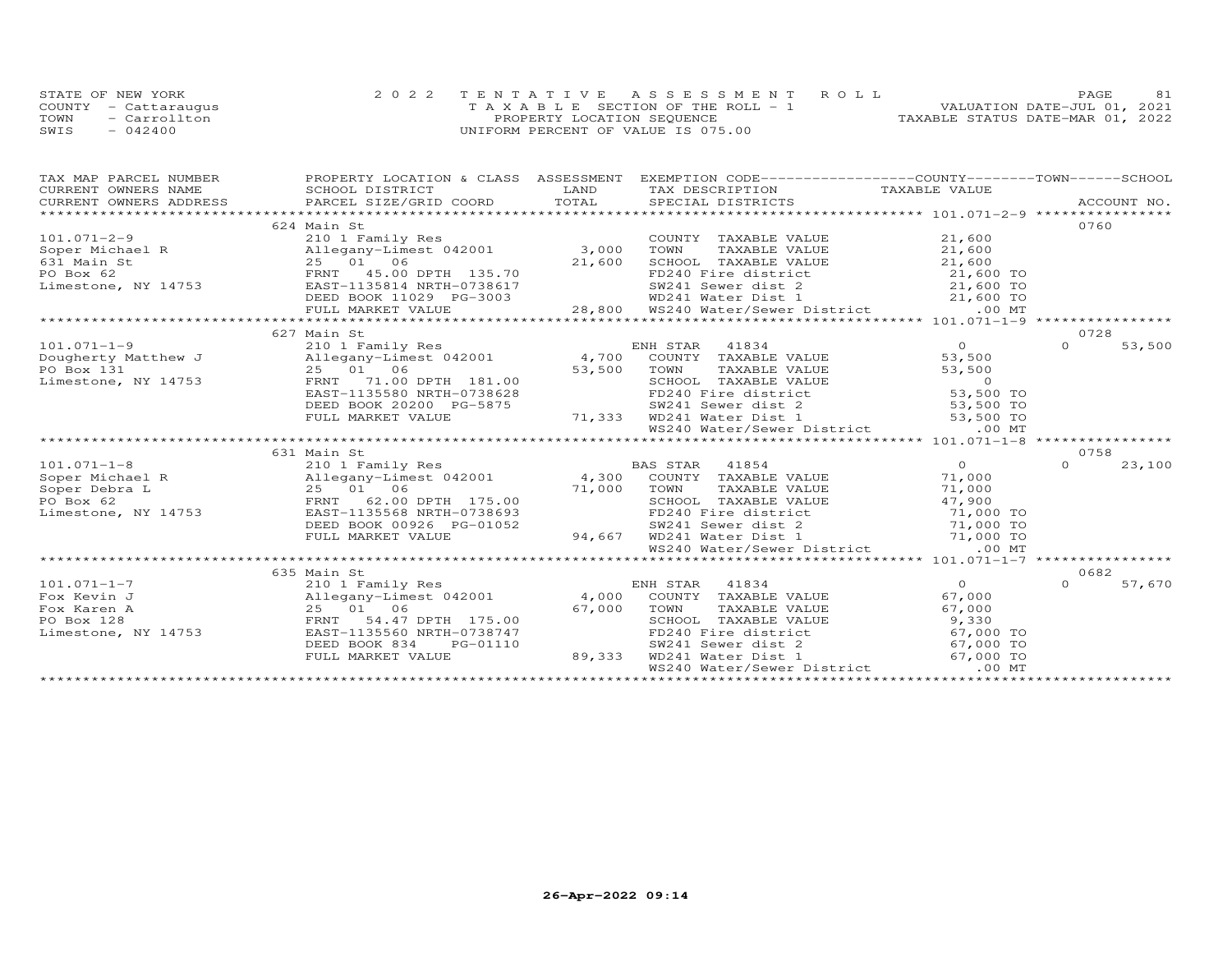|      | STATE OF NEW YORK    | 2022 TENTATIVE ASSESSMENT ROLL     | 82<br><b>PAGE</b>                |
|------|----------------------|------------------------------------|----------------------------------|
|      | COUNTY - Cattaraugus | TAXABLE SECTION OF THE ROLL - 1    | VALUATION DATE-JUL 01, 2021      |
| TOWN | - Carrollton         | PROPERTY LOCATION SEQUENCE         | TAXABLE STATUS DATE-MAR 01, 2022 |
| SWIS | $-042400$            | UNIFORM PERCENT OF VALUE IS 075.00 |                                  |

| $\begin{tabular}{lllllllllll} \textsc{rank} & \textsc{rank} & \textsc{p-1} & \textsc{p-1} & \textsc{p-1} & \textsc{p-1} & \textsc{p-1} & \textsc{p-1} & \textsc{p-1} & \textsc{p-1} & \textsc{p-1} & \textsc{p-1} & \textsc{p-1} & \textsc{p-1} & \textsc{p-1} & \textsc{p-1} & \textsc{p-1} & \textsc{p-1} & \textsc{p-1} & \textsc{p-1} & \textsc{p-1} & \textsc{p-1} & \textsc{p-1} & \textsc{$   |  |                    |
|------------------------------------------------------------------------------------------------------------------------------------------------------------------------------------------------------------------------------------------------------------------------------------------------------------------------------------------------------------------------------------------------------|--|--------------------|
| 638 Main St                                                                                                                                                                                                                                                                                                                                                                                          |  | 0835               |
|                                                                                                                                                                                                                                                                                                                                                                                                      |  |                    |
|                                                                                                                                                                                                                                                                                                                                                                                                      |  |                    |
|                                                                                                                                                                                                                                                                                                                                                                                                      |  |                    |
|                                                                                                                                                                                                                                                                                                                                                                                                      |  |                    |
|                                                                                                                                                                                                                                                                                                                                                                                                      |  |                    |
|                                                                                                                                                                                                                                                                                                                                                                                                      |  |                    |
|                                                                                                                                                                                                                                                                                                                                                                                                      |  |                    |
| $\begin{array}{cccccccc} 101.071-2-8 & 638 \text{ Main St} & 101.88 \text{ Main St} & 101.071-2-8 & 638 \text{ Main St} & 11 \text{ Res vac land} & 2001 & 4,300 & 70 \text{WIN} & 7 \text{AXABLE VALUE} & 4,300 & 631 \text{ Main St} & 4,300 & 70 \text{WIN} & 7 \text{MAXABLE VALUE} & 4,300 & 70 \text{WIN} & 7 \text{MAXABLE VALUE} & 4,300 & 70 \text{WIN} & 7 \text{MAXABLE VALUE} & 4,300 &$ |  |                    |
| 645 Main St                                                                                                                                                                                                                                                                                                                                                                                          |  | 0847               |
|                                                                                                                                                                                                                                                                                                                                                                                                      |  |                    |
|                                                                                                                                                                                                                                                                                                                                                                                                      |  |                    |
|                                                                                                                                                                                                                                                                                                                                                                                                      |  |                    |
|                                                                                                                                                                                                                                                                                                                                                                                                      |  |                    |
|                                                                                                                                                                                                                                                                                                                                                                                                      |  |                    |
|                                                                                                                                                                                                                                                                                                                                                                                                      |  |                    |
|                                                                                                                                                                                                                                                                                                                                                                                                      |  |                    |
| 650 Main St                                                                                                                                                                                                                                                                                                                                                                                          |  | 0688               |
|                                                                                                                                                                                                                                                                                                                                                                                                      |  | 23,100<br>$\cap$   |
|                                                                                                                                                                                                                                                                                                                                                                                                      |  |                    |
|                                                                                                                                                                                                                                                                                                                                                                                                      |  |                    |
|                                                                                                                                                                                                                                                                                                                                                                                                      |  |                    |
|                                                                                                                                                                                                                                                                                                                                                                                                      |  |                    |
|                                                                                                                                                                                                                                                                                                                                                                                                      |  |                    |
|                                                                                                                                                                                                                                                                                                                                                                                                      |  |                    |
| 101.071-2-6 $\footnotesize$<br>101.071-2-6 $\footnotesize$<br>101.071-2-6 $\footnotesize$<br>101.071-2-6 $\footnotesize$<br>101.071-2-6 $\footnotesize$<br>101.071-2-6 $\footnotesize$<br>101.071-2-6 $\footnotesize$<br>101.071-2-6 $\footnotesize$<br>101.071-2-6 $\footnotesize$<br>101.071-2-6 $\footnotesize$<br>101.071-2-6 $\footnotesize$<br>1                                               |  |                    |
|                                                                                                                                                                                                                                                                                                                                                                                                      |  |                    |
| 651 Main St                                                                                                                                                                                                                                                                                                                                                                                          |  | 0827               |
|                                                                                                                                                                                                                                                                                                                                                                                                      |  | $\Omega$<br>23,100 |
|                                                                                                                                                                                                                                                                                                                                                                                                      |  |                    |
|                                                                                                                                                                                                                                                                                                                                                                                                      |  |                    |
|                                                                                                                                                                                                                                                                                                                                                                                                      |  |                    |
|                                                                                                                                                                                                                                                                                                                                                                                                      |  |                    |
|                                                                                                                                                                                                                                                                                                                                                                                                      |  |                    |
|                                                                                                                                                                                                                                                                                                                                                                                                      |  |                    |
|                                                                                                                                                                                                                                                                                                                                                                                                      |  |                    |
|                                                                                                                                                                                                                                                                                                                                                                                                      |  |                    |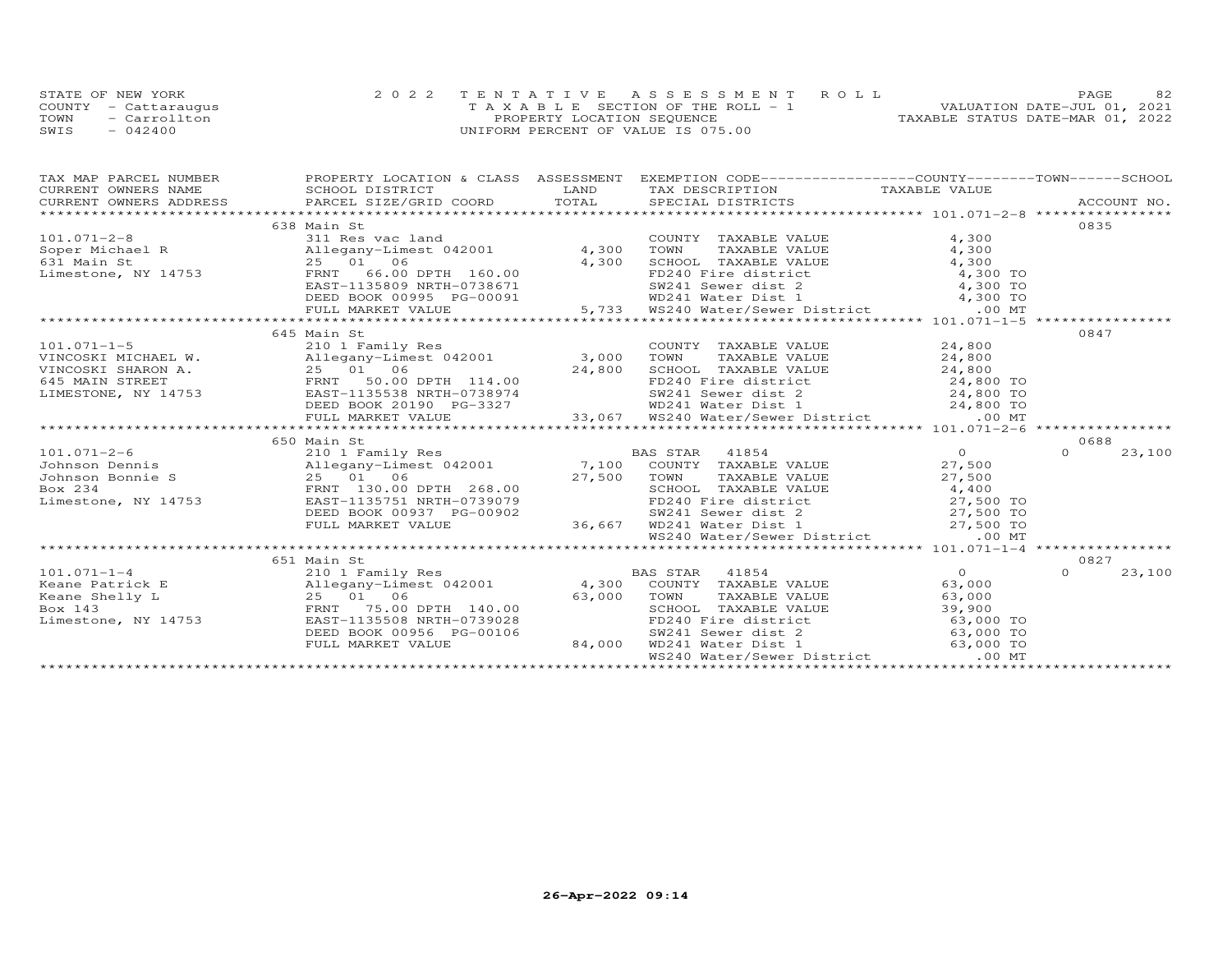|      | STATE OF NEW YORK    | 2022 TENTATIVE ASSESSMENT ROLL        | 83<br>PAGE.                      |
|------|----------------------|---------------------------------------|----------------------------------|
|      | COUNTY - Cattaraugus | T A X A B L E SECTION OF THE ROLL - 1 | VALUATION DATE-JUL 01, 2021      |
| TOWN | - Carrollton         | PROPERTY LOCATION SEQUENCE            | TAXABLE STATUS DATE-MAR 01, 2022 |
| SWIS | $-042400$            | UNIFORM PERCENT OF VALUE IS 075.00    |                                  |

| TAX MAP PARCEL NUMBER |                                                                                                                                                                                                                                                                                                                                                                                                                |      | PROPERTY LOCATION & CLASS ASSESSMENT EXEMPTION CODE----------------COUNTY-------TOWN------SCHOOL                                                                                                                                                |                                            |          |                |
|-----------------------|----------------------------------------------------------------------------------------------------------------------------------------------------------------------------------------------------------------------------------------------------------------------------------------------------------------------------------------------------------------------------------------------------------------|------|-------------------------------------------------------------------------------------------------------------------------------------------------------------------------------------------------------------------------------------------------|--------------------------------------------|----------|----------------|
| CURRENT OWNERS NAME   | SCHOOL DISTRICT                                                                                                                                                                                                                                                                                                                                                                                                | LAND | TAX DESCRIPTION TAXABLE VALUE                                                                                                                                                                                                                   |                                            |          |                |
|                       |                                                                                                                                                                                                                                                                                                                                                                                                                |      |                                                                                                                                                                                                                                                 |                                            |          |                |
|                       |                                                                                                                                                                                                                                                                                                                                                                                                                |      |                                                                                                                                                                                                                                                 |                                            |          |                |
|                       | 656 Main St<br>101.071-2-5<br>Frank Lloyd L<br>Frank Elizabeth A allegany-Limest 042001<br>Frank Elizabeth A 25 01 06<br>PO Box 263<br>Limestone, NY 14753<br>EAST-1135718 NRTH-0739166<br>EAST-1135718 NRTH-0739166<br>EAST-1135718 NRTH-0739166<br>EAST-1135                                                                                                                                                 |      |                                                                                                                                                                                                                                                 |                                            |          | 0737           |
|                       |                                                                                                                                                                                                                                                                                                                                                                                                                |      |                                                                                                                                                                                                                                                 | 10,750 10,750                              |          | $\overline{0}$ |
|                       |                                                                                                                                                                                                                                                                                                                                                                                                                |      | 41834                                                                                                                                                                                                                                           | $\begin{array}{c} 0 \\ 32,250 \end{array}$ | $\Omega$ | 43,000         |
|                       |                                                                                                                                                                                                                                                                                                                                                                                                                |      |                                                                                                                                                                                                                                                 |                                            |          |                |
|                       |                                                                                                                                                                                                                                                                                                                                                                                                                |      |                                                                                                                                                                                                                                                 |                                            |          |                |
|                       |                                                                                                                                                                                                                                                                                                                                                                                                                |      |                                                                                                                                                                                                                                                 |                                            |          |                |
|                       | DEED BOOK 728<br>PG-00592                                                                                                                                                                                                                                                                                                                                                                                      |      |                                                                                                                                                                                                                                                 |                                            |          |                |
|                       | FULL MARKET VALUE                                                                                                                                                                                                                                                                                                                                                                                              |      |                                                                                                                                                                                                                                                 |                                            |          |                |
|                       |                                                                                                                                                                                                                                                                                                                                                                                                                |      |                                                                                                                                                                                                                                                 |                                            |          |                |
|                       |                                                                                                                                                                                                                                                                                                                                                                                                                |      | 196.00 TOWN TAXABLE VALUE<br>196.00 TOWN TAXABLE VALUE<br>32,250<br>1739166 SCHOOL TAXABLE VALUE<br>FD240 Fire district 43,000 TO<br>57,333 SW241 Sewer dist 2 43,000 TO<br>WD241 Water Dist 1 43,000 TO<br>13,000 TO<br>13,000 TO<br>13,000 TO |                                            |          |                |
|                       |                                                                                                                                                                                                                                                                                                                                                                                                                |      |                                                                                                                                                                                                                                                 |                                            |          |                |
|                       | 660 Main St<br>$\begin{array}{cccc} \text{101.071--2-4} & \text{660 Main St} & \text{AGED C/T/S 41800} & \text{20,750} & \text{20,860} \\ \text{Kemp John W} & \text{all-egany-Linear U1} & \text{6900 ENH STAR} & \text{41834} & \text{41834} \\ \text{PO Box 296} & \text{25 01} & \text{6} & \text{41,500} & \text{COMH STAR} & \text{41834} & \text{41834} \\ \text{Limes, NY 14753-0296} & \text{ERM V 1$ |      |                                                                                                                                                                                                                                                 |                                            |          | 0825           |
|                       |                                                                                                                                                                                                                                                                                                                                                                                                                |      |                                                                                                                                                                                                                                                 | 20,750 20,750                              |          | 20,750         |
|                       |                                                                                                                                                                                                                                                                                                                                                                                                                |      |                                                                                                                                                                                                                                                 |                                            | $\Omega$ | 20,750         |
|                       |                                                                                                                                                                                                                                                                                                                                                                                                                |      |                                                                                                                                                                                                                                                 |                                            |          |                |
|                       |                                                                                                                                                                                                                                                                                                                                                                                                                |      |                                                                                                                                                                                                                                                 |                                            |          |                |
|                       |                                                                                                                                                                                                                                                                                                                                                                                                                |      |                                                                                                                                                                                                                                                 |                                            |          |                |
|                       |                                                                                                                                                                                                                                                                                                                                                                                                                |      |                                                                                                                                                                                                                                                 |                                            |          |                |
|                       |                                                                                                                                                                                                                                                                                                                                                                                                                |      |                                                                                                                                                                                                                                                 |                                            |          |                |
|                       |                                                                                                                                                                                                                                                                                                                                                                                                                |      |                                                                                                                                                                                                                                                 |                                            |          |                |
|                       |                                                                                                                                                                                                                                                                                                                                                                                                                |      |                                                                                                                                                                                                                                                 |                                            |          |                |
|                       |                                                                                                                                                                                                                                                                                                                                                                                                                |      |                                                                                                                                                                                                                                                 |                                            |          |                |
|                       | 661 Main St                                                                                                                                                                                                                                                                                                                                                                                                    |      |                                                                                                                                                                                                                                                 |                                            |          | 0811           |
| $101.071 - 1 - 3$     | 210 1 Family Res<br>Allegany-Limest 042001 6,600 TOWN<br>25 01 06 57,000 SCHOOL                                                                                                                                                                                                                                                                                                                                |      | COUNTY TAXABLE VALUE                                                                                                                                                                                                                            |                                            |          |                |
| Mason Frank           |                                                                                                                                                                                                                                                                                                                                                                                                                |      | TAXABLE VALUE<br>TAXABLE VALUE                                                                                                                                                                                                                  | 57,000<br>57,000<br>57,000                 |          |                |
| 661 Main St           |                                                                                                                                                                                                                                                                                                                                                                                                                |      |                                                                                                                                                                                                                                                 |                                            |          |                |
| Limestone, NY 14753   | L/p 956-409                                                                                                                                                                                                                                                                                                                                                                                                    |      |                                                                                                                                                                                                                                                 |                                            |          |                |
|                       |                                                                                                                                                                                                                                                                                                                                                                                                                |      |                                                                                                                                                                                                                                                 |                                            |          |                |
|                       |                                                                                                                                                                                                                                                                                                                                                                                                                |      |                                                                                                                                                                                                                                                 |                                            |          |                |
|                       |                                                                                                                                                                                                                                                                                                                                                                                                                |      | 37,000 SCHOOL TAXABLE VALUE 57,000<br>57,000 SCHOOL TAXABLE VALUE 57,000<br>FD240 Fire district 57,000 TO<br>SW241 Sewer dist 2 57,000 TO<br>WD241 Water District 57,000 TO<br>WS240 Water/Sewer District 57,000 TO<br>NRTH-0739381 WS240       |                                            |          |                |
|                       |                                                                                                                                                                                                                                                                                                                                                                                                                |      |                                                                                                                                                                                                                                                 |                                            |          |                |
|                       |                                                                                                                                                                                                                                                                                                                                                                                                                |      |                                                                                                                                                                                                                                                 |                                            |          |                |
|                       | imestone, NY 14753 $L/p$ 956-409<br>FF 650.00<br>RCRES 1.66 $26223$ PG-6002<br>DEED BOOK 26223 PG-6002<br>FULL MARKET VALUE 76,000<br>FULL MARKET VALUE 76,000<br>FULL MARKET VALUE 76,000                                                                                                                                                                                                                     |      |                                                                                                                                                                                                                                                 |                                            |          |                |
|                       | 670 Main St                                                                                                                                                                                                                                                                                                                                                                                                    |      |                                                                                                                                                                                                                                                 |                                            |          | 1325           |
|                       |                                                                                                                                                                                                                                                                                                                                                                                                                |      | COUNTY TAXABLE VALUE                                                                                                                                                                                                                            | 56,000                                     |          |                |
|                       |                                                                                                                                                                                                                                                                                                                                                                                                                |      | TAXABLE VALUE 56,000<br>TOWN                                                                                                                                                                                                                    |                                            |          |                |
|                       |                                                                                                                                                                                                                                                                                                                                                                                                                |      |                                                                                                                                                                                                                                                 |                                            |          |                |
|                       |                                                                                                                                                                                                                                                                                                                                                                                                                |      |                                                                                                                                                                                                                                                 |                                            |          |                |
| Limestone, NY 14753   | ACRES<br>1.90 BANK 084                                                                                                                                                                                                                                                                                                                                                                                         |      |                                                                                                                                                                                                                                                 |                                            |          |                |
|                       | EAST-1135803 NRTH-0739378                                                                                                                                                                                                                                                                                                                                                                                      |      |                                                                                                                                                                                                                                                 |                                            |          |                |
|                       |                                                                                                                                                                                                                                                                                                                                                                                                                |      | CHOOL TAXABLE VALUE<br>FD240 Fire district 56,000 TO<br>SW241 Sewer dist 2 56,000 TO<br>WD241 Water Dist 1 56,000 TO<br>WS240 Water/Sewer District 00 MT                                                                                        |                                            |          |                |
|                       | EASI-1130000 NAIH-073370<br>DEED BOOK 27810 PG-6004<br>FULL MARKET VALUE 74,667                                                                                                                                                                                                                                                                                                                                |      |                                                                                                                                                                                                                                                 |                                            |          |                |
|                       |                                                                                                                                                                                                                                                                                                                                                                                                                |      |                                                                                                                                                                                                                                                 |                                            |          |                |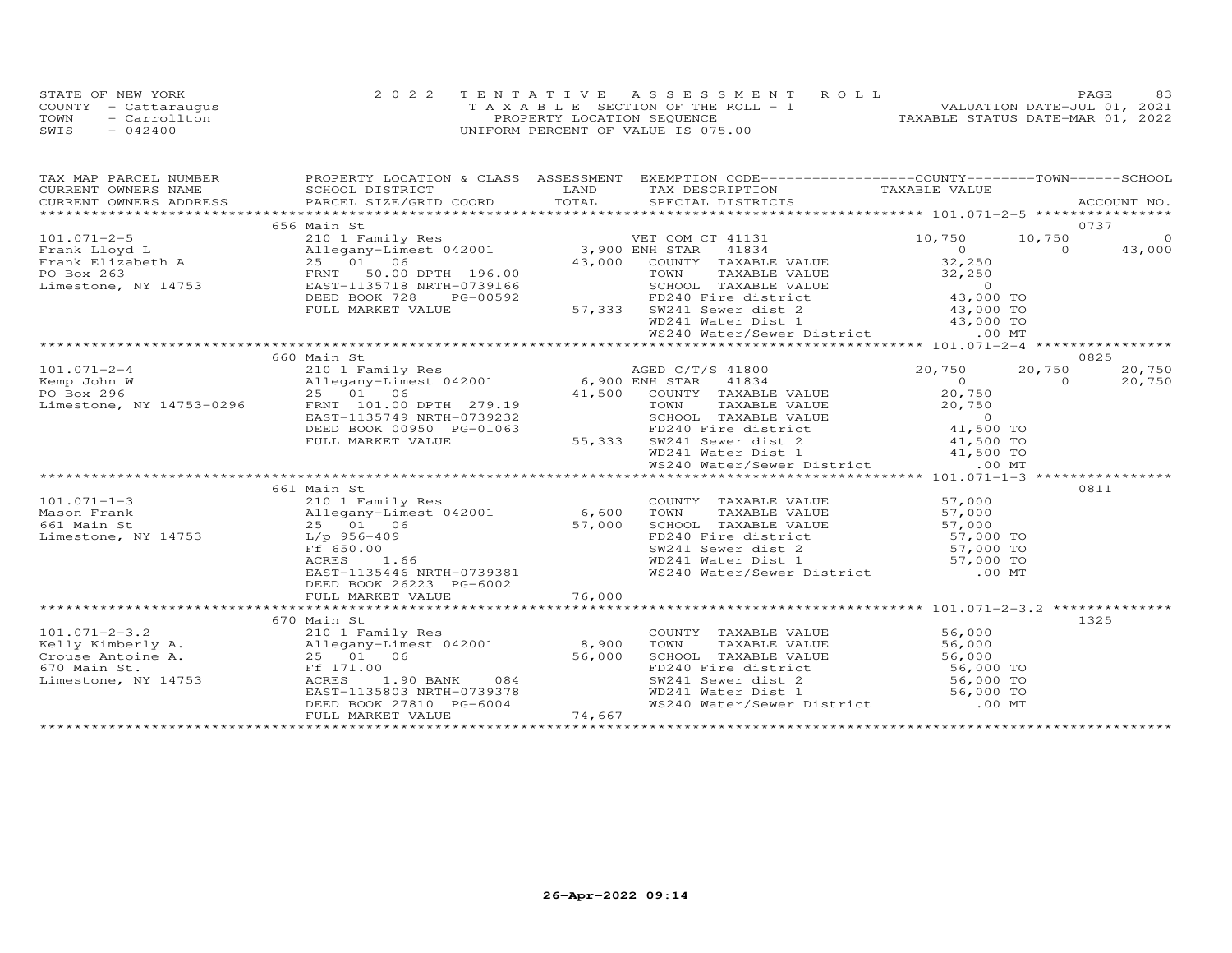|      | STATE OF NEW YORK    | 2022 TENTATIVE ASSESSMENT ROLL        | 84<br>PAGE.                      |
|------|----------------------|---------------------------------------|----------------------------------|
|      | COUNTY - Cattaraugus | T A X A B L E SECTION OF THE ROLL - 1 | VALUATION DATE-JUL 01, 2021      |
| TOWN | - Carrollton         | PROPERTY LOCATION SEQUENCE            | TAXABLE STATUS DATE-MAR 01, 2022 |
| SWIS | $-042400$            | UNIFORM PERCENT OF VALUE IS 075.00    |                                  |

| TAX MAP PARCEL NUMBER FROPERTY LOCATION & CLASS ASSESSMENT EXEMPTION CODE----------------COUNTY-------TOWN------SCHOOL                                                                                                                                                                                                                                                                                |             |  |        |
|-------------------------------------------------------------------------------------------------------------------------------------------------------------------------------------------------------------------------------------------------------------------------------------------------------------------------------------------------------------------------------------------------------|-------------|--|--------|
|                                                                                                                                                                                                                                                                                                                                                                                                       |             |  |        |
|                                                                                                                                                                                                                                                                                                                                                                                                       |             |  |        |
|                                                                                                                                                                                                                                                                                                                                                                                                       | 676 Main St |  | 0840   |
|                                                                                                                                                                                                                                                                                                                                                                                                       |             |  |        |
|                                                                                                                                                                                                                                                                                                                                                                                                       |             |  |        |
|                                                                                                                                                                                                                                                                                                                                                                                                       |             |  |        |
|                                                                                                                                                                                                                                                                                                                                                                                                       |             |  |        |
|                                                                                                                                                                                                                                                                                                                                                                                                       |             |  |        |
|                                                                                                                                                                                                                                                                                                                                                                                                       |             |  |        |
| $\begin{array}{cccccccc} 101.071-2-3.1 & 676 \text{ Main St.} & 0840 & 0840 & 0840 & 0840 & 0840 & 0840 & 0840 & 0840 & 0840 & 0840 & 0840 & 0840 & 0840 & 0840 & 0840 & 0840 & 0840 & 0840 & 0840 & 0840 & 0840 & 0840 & 0840 & 0840 & 0840 & 0840 & 0840 & 0840 & 0840 & 0840 & 0840$                                                                                                               |             |  |        |
|                                                                                                                                                                                                                                                                                                                                                                                                       |             |  |        |
|                                                                                                                                                                                                                                                                                                                                                                                                       | 680 Main St |  | 0826   |
|                                                                                                                                                                                                                                                                                                                                                                                                       |             |  |        |
|                                                                                                                                                                                                                                                                                                                                                                                                       |             |  |        |
|                                                                                                                                                                                                                                                                                                                                                                                                       |             |  |        |
|                                                                                                                                                                                                                                                                                                                                                                                                       |             |  |        |
|                                                                                                                                                                                                                                                                                                                                                                                                       |             |  |        |
|                                                                                                                                                                                                                                                                                                                                                                                                       |             |  |        |
|                                                                                                                                                                                                                                                                                                                                                                                                       |             |  |        |
| $\begin{array}{cccccccc} 101.071-2-2 & 680\text{ Main St.} & 080\text{ Main St.} & 080\text{ Main St.} & 080\text{ Main St.} & 080\text{ AND St.} & 080\text{ AND St.} & 080\text{ AND St.} & 080\text{ AND St.} & 080\text{ AND St.} & 080\text{ AND St.} & 080\text{ AND St.} & 080\text{ AND St.} & 080\text{ AND St.} & 080\text{ AND St.} & 080\text{ AND St.} & 080\text{ AND St.} & 080\text{$ |             |  |        |
|                                                                                                                                                                                                                                                                                                                                                                                                       | 686 Main St |  | 0695   |
|                                                                                                                                                                                                                                                                                                                                                                                                       |             |  | 23,100 |
|                                                                                                                                                                                                                                                                                                                                                                                                       |             |  |        |
|                                                                                                                                                                                                                                                                                                                                                                                                       |             |  |        |
|                                                                                                                                                                                                                                                                                                                                                                                                       |             |  |        |
|                                                                                                                                                                                                                                                                                                                                                                                                       |             |  |        |
|                                                                                                                                                                                                                                                                                                                                                                                                       |             |  |        |
|                                                                                                                                                                                                                                                                                                                                                                                                       |             |  |        |
|                                                                                                                                                                                                                                                                                                                                                                                                       |             |  |        |
| 101.063-2-9.5<br>101.063-2-9.5<br>311 Res vac land COUNTY TAXABLE VALUE<br>800 Alingany-Limest 042001 500 SCROOL TAXABLE VALUE 500<br>666 1/2 Main St 25 01 06 FNT 50.00 DPTH 236.00 500 DOWN TAXABLE VALUE 500<br>Limestone, NY 14753                                                                                                                                                                |             |  | 1308   |
|                                                                                                                                                                                                                                                                                                                                                                                                       |             |  |        |
|                                                                                                                                                                                                                                                                                                                                                                                                       |             |  |        |
|                                                                                                                                                                                                                                                                                                                                                                                                       |             |  |        |
|                                                                                                                                                                                                                                                                                                                                                                                                       |             |  |        |
|                                                                                                                                                                                                                                                                                                                                                                                                       |             |  |        |
|                                                                                                                                                                                                                                                                                                                                                                                                       |             |  |        |
|                                                                                                                                                                                                                                                                                                                                                                                                       |             |  |        |
|                                                                                                                                                                                                                                                                                                                                                                                                       |             |  |        |
|                                                                                                                                                                                                                                                                                                                                                                                                       | 692 Main St |  |        |
|                                                                                                                                                                                                                                                                                                                                                                                                       |             |  |        |
|                                                                                                                                                                                                                                                                                                                                                                                                       |             |  |        |
|                                                                                                                                                                                                                                                                                                                                                                                                       |             |  |        |
|                                                                                                                                                                                                                                                                                                                                                                                                       |             |  |        |
|                                                                                                                                                                                                                                                                                                                                                                                                       |             |  |        |
|                                                                                                                                                                                                                                                                                                                                                                                                       |             |  |        |
|                                                                                                                                                                                                                                                                                                                                                                                                       |             |  |        |
| 101.063-2-9.8<br>Main Str and Steven allegany-Limest 042001<br>Section of the stress of the stress of the stress of the stress of the stress of the stress of the stress of the stress of the stress of the stress of the stres                                                                                                                                                                       |             |  |        |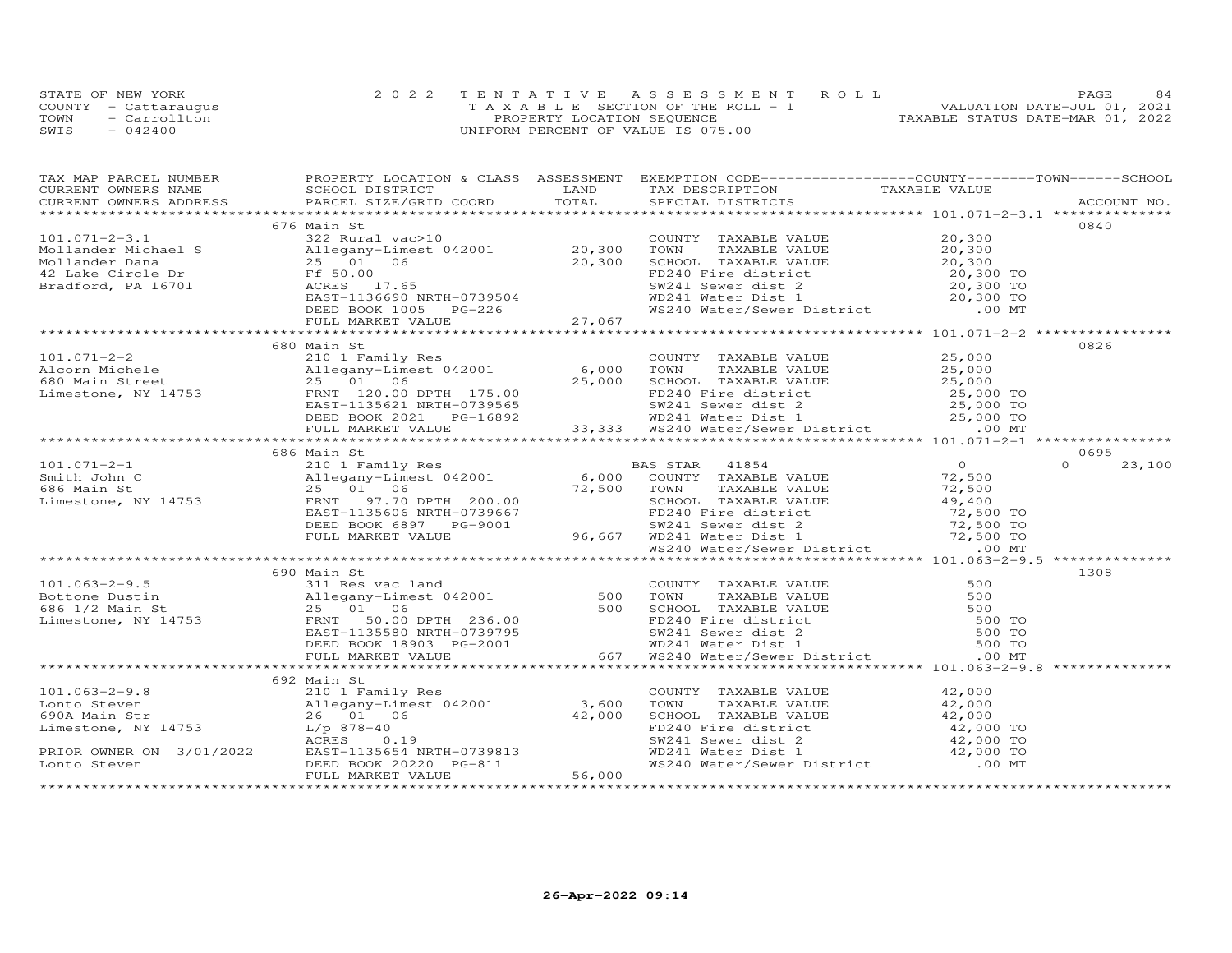|      | STATE OF NEW YORK    | 2022 TENTATIVE ASSESSMENT ROLL        | 85<br>PAGE.                      |
|------|----------------------|---------------------------------------|----------------------------------|
|      | COUNTY - Cattaraugus | T A X A B L E SECTION OF THE ROLL - 1 | VALUATION DATE-JUL 01, 2021      |
| TOWN | - Carrollton         | PROPERTY LOCATION SEQUENCE            | TAXABLE STATUS DATE-MAR 01, 2022 |
| SWIS | $-042400$            | UNIFORM PERCENT OF VALUE IS 075.00    |                                  |

|                                                 | 700 Main St                                                                                                                                                                                                                                |       |                                                                                                                                                                                                    |                                                                                                                                                                                                                                                                                                                                    | 1171               |
|-------------------------------------------------|--------------------------------------------------------------------------------------------------------------------------------------------------------------------------------------------------------------------------------------------|-------|----------------------------------------------------------------------------------------------------------------------------------------------------------------------------------------------------|------------------------------------------------------------------------------------------------------------------------------------------------------------------------------------------------------------------------------------------------------------------------------------------------------------------------------------|--------------------|
|                                                 | 101.063-2-9.3<br>Schwab Debra L. 210 1 Family Res COUNT<br>700 Main St 26 01 06 56,500 SCHOO<br>Limestone, NY 14753 FRNT 150.00 DPTH 210.00 55,500 FD240                                                                                   |       | COUNTY TAXABLE VALUE                                                                                                                                                                               | 56,500                                                                                                                                                                                                                                                                                                                             |                    |
|                                                 |                                                                                                                                                                                                                                            |       |                                                                                                                                                                                                    |                                                                                                                                                                                                                                                                                                                                    |                    |
|                                                 |                                                                                                                                                                                                                                            |       |                                                                                                                                                                                                    |                                                                                                                                                                                                                                                                                                                                    |                    |
|                                                 |                                                                                                                                                                                                                                            |       |                                                                                                                                                                                                    |                                                                                                                                                                                                                                                                                                                                    |                    |
|                                                 |                                                                                                                                                                                                                                            |       |                                                                                                                                                                                                    |                                                                                                                                                                                                                                                                                                                                    |                    |
|                                                 |                                                                                                                                                                                                                                            |       |                                                                                                                                                                                                    |                                                                                                                                                                                                                                                                                                                                    |                    |
|                                                 |                                                                                                                                                                                                                                            |       |                                                                                                                                                                                                    |                                                                                                                                                                                                                                                                                                                                    |                    |
|                                                 | 1.063-2-9.3<br>26 01 06 56,500 TOWN TAXABLE VALUE<br>26 01 06 56,500 TOWN TAXABLE VALUE<br>26 01 06 56,500 TOWN TAXABLE VALUE<br>56,500 TOWN TAXABLE VALUE<br>26 01 06 56,500 TOWN TAXABLE VALUE<br>26 01 06 56,500 FD240 Fire district 56 |       |                                                                                                                                                                                                    |                                                                                                                                                                                                                                                                                                                                    |                    |
|                                                 | 701 Main St                                                                                                                                                                                                                                |       |                                                                                                                                                                                                    |                                                                                                                                                                                                                                                                                                                                    | 0817               |
|                                                 | 101.063-2-1<br>Wentworth Benjamen and S14 Rural vac<10 COUNT<br>26 01 06 1,300 TOWN 20 E Main St 26 01 06 1,300 SCHOO<br>Bradford, PA 16701 ACRES 6.34 FD240                                                                               |       | COUNTY TAXABLE VALUE 1,300<br>TOWN TAXABLE VALUE 1,300                                                                                                                                             |                                                                                                                                                                                                                                                                                                                                    |                    |
|                                                 |                                                                                                                                                                                                                                            |       |                                                                                                                                                                                                    |                                                                                                                                                                                                                                                                                                                                    |                    |
|                                                 |                                                                                                                                                                                                                                            |       | SCHOOL TAXABLE VALUE 1,300                                                                                                                                                                         |                                                                                                                                                                                                                                                                                                                                    |                    |
|                                                 |                                                                                                                                                                                                                                            |       | FD240 Fire district 1,300 TO                                                                                                                                                                       |                                                                                                                                                                                                                                                                                                                                    |                    |
|                                                 | EAST-1134483 NRTH-0739861                                                                                                                                                                                                                  |       |                                                                                                                                                                                                    |                                                                                                                                                                                                                                                                                                                                    |                    |
|                                                 | DEED BOOK 1005 PG-1053                                                                                                                                                                                                                     |       |                                                                                                                                                                                                    |                                                                                                                                                                                                                                                                                                                                    |                    |
|                                                 | FULL MARKET VALUE                                                                                                                                                                                                                          | 1,733 |                                                                                                                                                                                                    |                                                                                                                                                                                                                                                                                                                                    |                    |
|                                                 |                                                                                                                                                                                                                                            |       |                                                                                                                                                                                                    |                                                                                                                                                                                                                                                                                                                                    |                    |
|                                                 | 701 Main St                                                                                                                                                                                                                                |       |                                                                                                                                                                                                    |                                                                                                                                                                                                                                                                                                                                    | 1081               |
|                                                 | 101.063-2-2<br>Bateau Lawrence W 312 Vac w/imprv<br>Bateau Lawrence W 21egany-Limest 042001 300                                                                                                                                            |       | COUNTY TAXABLE VALUE                                                                                                                                                                               | 5,000                                                                                                                                                                                                                                                                                                                              |                    |
|                                                 |                                                                                                                                                                                                                                            |       | TAXABLE VALUE<br>TOWN                                                                                                                                                                              | 5,000                                                                                                                                                                                                                                                                                                                              |                    |
| 491 Camp Rd<br>Limestone, NY 14753 (ERNT 297.00 | 26 01 06<br>FRNT 297.00 DPTH 99.00<br>DAST 197.00 UPTH 0700010                                                                                                                                                                             |       |                                                                                                                                                                                                    |                                                                                                                                                                                                                                                                                                                                    |                    |
|                                                 |                                                                                                                                                                                                                                            |       |                                                                                                                                                                                                    |                                                                                                                                                                                                                                                                                                                                    |                    |
|                                                 | EAST-1135352 NRTH-0739849<br>DEED BOOK 30092 PG-9001                                                                                                                                                                                       |       |                                                                                                                                                                                                    |                                                                                                                                                                                                                                                                                                                                    |                    |
|                                                 |                                                                                                                                                                                                                                            |       |                                                                                                                                                                                                    |                                                                                                                                                                                                                                                                                                                                    |                    |
|                                                 |                                                                                                                                                                                                                                            |       | 5,000 SCHOOL TAXABLE VALUE<br>99.00 FD240 Fire district 5,000 TO<br>-0739849 SW241 Sewer dist 2 5,000 TO<br>PG-9001 6,667 WS240 Water/Sewer District 5,000 TO<br>46,667 WS240 Water/Sewer District |                                                                                                                                                                                                                                                                                                                                    |                    |
|                                                 |                                                                                                                                                                                                                                            |       |                                                                                                                                                                                                    |                                                                                                                                                                                                                                                                                                                                    |                    |
|                                                 | 702 Main St                                                                                                                                                                                                                                |       |                                                                                                                                                                                                    |                                                                                                                                                                                                                                                                                                                                    | 0732               |
|                                                 | 101.063-2-9.1<br>Zwirecki Donald J 210 1 Family Res BAS STAR 41854<br>Zwirecki Donald J Allegany-Limest 042001 18,000 COUNTY TAXABLE VALUE<br>702 Main St 26 01 06 94,000 TOWN TAXABLE VALUE<br>Limestone, NY 14753 ACRES 10.80 SCHOO      |       |                                                                                                                                                                                                    | $\overline{O}$ and $\overline{O}$ and $\overline{O}$ and $\overline{O}$ and $\overline{O}$ and $\overline{O}$ and $\overline{O}$ and $\overline{O}$ and $\overline{O}$ and $\overline{O}$ and $\overline{O}$ and $\overline{O}$ and $\overline{O}$ and $\overline{O}$ and $\overline{O}$ and $\overline{O}$ and $\overline{O}$ and | $\Omega$<br>23,100 |
|                                                 |                                                                                                                                                                                                                                            |       |                                                                                                                                                                                                    | 94,000                                                                                                                                                                                                                                                                                                                             |                    |
|                                                 |                                                                                                                                                                                                                                            |       |                                                                                                                                                                                                    | 94,000                                                                                                                                                                                                                                                                                                                             |                    |
|                                                 |                                                                                                                                                                                                                                            |       |                                                                                                                                                                                                    |                                                                                                                                                                                                                                                                                                                                    |                    |
|                                                 | EAST-1136406 NRTH-0739857                                                                                                                                                                                                                  |       | SCHOOL TAXABLE VALUE<br>FD240 Fire district 94,000 TO                                                                                                                                              |                                                                                                                                                                                                                                                                                                                                    |                    |
|                                                 |                                                                                                                                                                                                                                            |       | SW241 Sewer dist 2 94,000 TO                                                                                                                                                                       |                                                                                                                                                                                                                                                                                                                                    |                    |
|                                                 | DEED BOOK 12526 PG-5002<br>FULL MARKET VALUE 125,333                                                                                                                                                                                       |       | WD241 Water Dist 1 94,000 TO<br>WS240 Water/Sewer District .00 MT<br>WD241 Water Dist 1                                                                                                            |                                                                                                                                                                                                                                                                                                                                    |                    |
|                                                 |                                                                                                                                                                                                                                            |       |                                                                                                                                                                                                    |                                                                                                                                                                                                                                                                                                                                    |                    |
|                                                 |                                                                                                                                                                                                                                            |       |                                                                                                                                                                                                    |                                                                                                                                                                                                                                                                                                                                    |                    |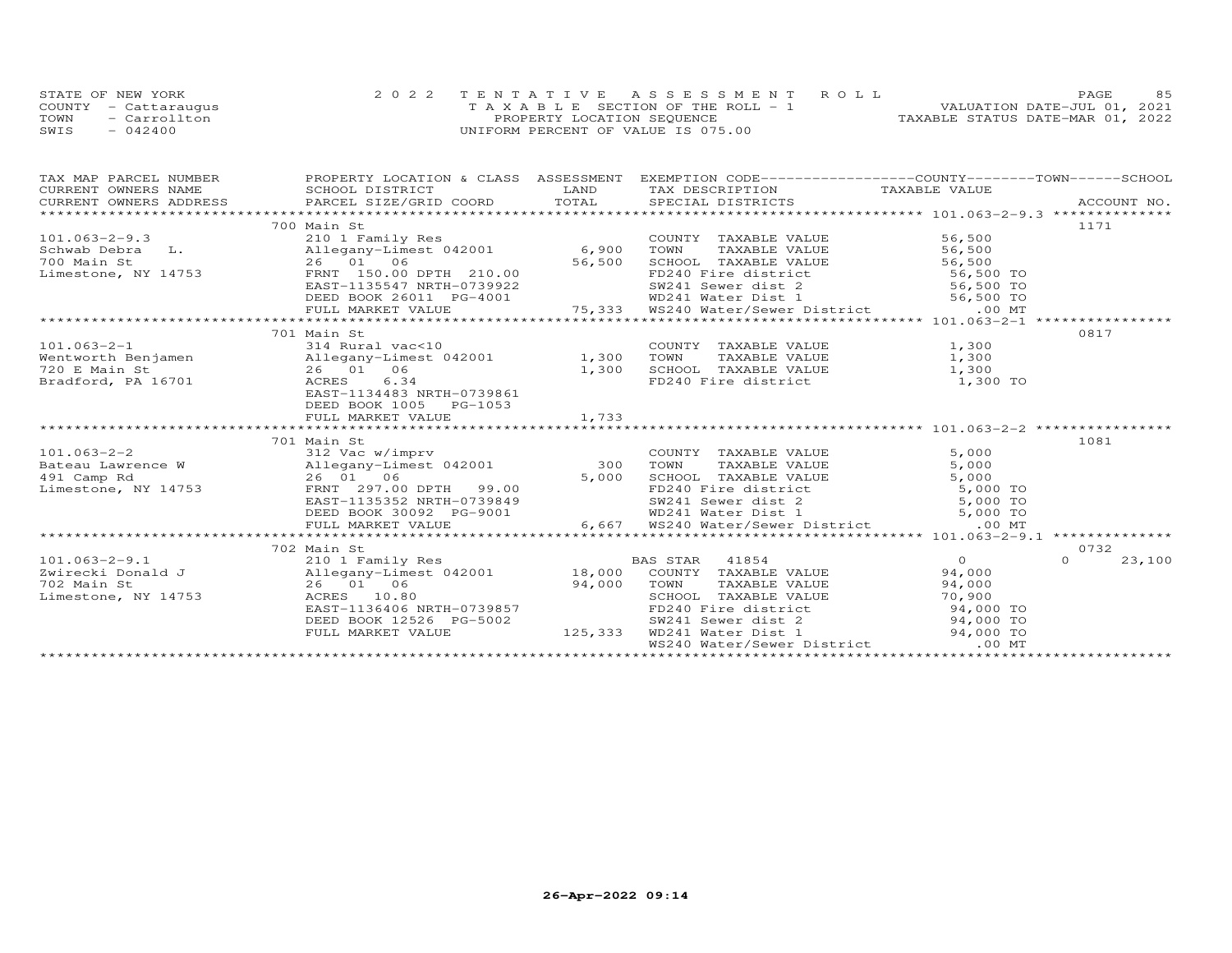| STATE OF NEW YORK    | 2022 TENTATIVE ASSESSMENT ROLL        | 86<br>PAGE.                      |
|----------------------|---------------------------------------|----------------------------------|
| COUNTY - Cattaraugus | T A X A B L E SECTION OF THE ROLL - 1 | VALUATION DATE-JUL 01, 2021      |
| TOWN<br>- Carrollton | PROPERTY LOCATION SEQUENCE            | TAXABLE STATUS DATE-MAR 01, 2022 |
| SWIS<br>$-042400$    | UNIFORM PERCENT OF VALUE IS 075.00    |                                  |

| TAX MAP PARCEL NUMBER |                                                                                                                                                                                                                                                      |        | PROPERTY LOCATION & CLASS ASSESSMENT EXEMPTION CODE----------------COUNTY-------TOWN------SCHOOL                                                                           |          |          |
|-----------------------|------------------------------------------------------------------------------------------------------------------------------------------------------------------------------------------------------------------------------------------------------|--------|----------------------------------------------------------------------------------------------------------------------------------------------------------------------------|----------|----------|
|                       |                                                                                                                                                                                                                                                      |        |                                                                                                                                                                            |          |          |
|                       |                                                                                                                                                                                                                                                      |        |                                                                                                                                                                            |          |          |
|                       | 714 Main St                                                                                                                                                                                                                                          |        |                                                                                                                                                                            |          | 0696     |
|                       | 101.063-2-8<br>Deems William M<br>Deems Beverly A<br>Deems Beverly A<br>26 01 06<br>PO Box 124<br>Limestone, NY 14753<br>EAST-1135748 NRTH-0740112<br>EAST-1135748 NRTH-0740112<br>EAST-1135748 NRTH-0740112<br>EAST-1135748 NRTH-0740112<br>PO Fire |        |                                                                                                                                                                            | 9,240    | $\Omega$ |
|                       |                                                                                                                                                                                                                                                      |        |                                                                                                                                                                            | $\sim$ 0 | 57,670   |
|                       |                                                                                                                                                                                                                                                      |        |                                                                                                                                                                            |          |          |
|                       |                                                                                                                                                                                                                                                      |        |                                                                                                                                                                            |          |          |
|                       |                                                                                                                                                                                                                                                      |        |                                                                                                                                                                            |          |          |
|                       |                                                                                                                                                                                                                                                      |        |                                                                                                                                                                            |          |          |
|                       |                                                                                                                                                                                                                                                      |        |                                                                                                                                                                            |          |          |
|                       |                                                                                                                                                                                                                                                      |        |                                                                                                                                                                            |          |          |
|                       |                                                                                                                                                                                                                                                      |        |                                                                                                                                                                            |          |          |
|                       |                                                                                                                                                                                                                                                      |        |                                                                                                                                                                            |          |          |
|                       | 722 Main St                                                                                                                                                                                                                                          |        |                                                                                                                                                                            |          | 0719     |
|                       | 101.063-2-6 210 1 Family Res<br>Benjamin Stacy D Allegany-Limest 042001 16,100<br>Benjamin Diane L 26 01 06 99,900<br>Box 44 Ff 76.48 DPTH<br>Limestone, NY 14753 FRNT 76.48 DPTH                                                                    |        | COUNTY TAXABLE VALUE 99,900                                                                                                                                                |          |          |
|                       |                                                                                                                                                                                                                                                      |        | TOWN                                                                                                                                                                       |          |          |
|                       |                                                                                                                                                                                                                                                      |        |                                                                                                                                                                            |          |          |
|                       |                                                                                                                                                                                                                                                      |        |                                                                                                                                                                            |          |          |
|                       |                                                                                                                                                                                                                                                      |        |                                                                                                                                                                            |          |          |
|                       |                                                                                                                                                                                                                                                      |        |                                                                                                                                                                            |          |          |
|                       | 26 01 06 99, 900<br>Ff 76.48<br>FRNT 76.48 DPTH<br>ACRES 8.47<br>EAST-1136562_NRTH-0740174                                                                                                                                                           |        | CONN TAXABLE VALUE<br>TOWN TAXABLE VALUE<br>SCHOOL TAXABLE VALUE<br>FD240 Fire district<br>SW241 Sewer dist 2<br>WD241 Water Dist 1<br>WS240 Water/Sewer District<br>00 MT |          |          |
|                       |                                                                                                                                                                                                                                                      |        |                                                                                                                                                                            |          |          |
|                       |                                                                                                                                                                                                                                                      |        |                                                                                                                                                                            |          |          |
|                       |                                                                                                                                                                                                                                                      |        |                                                                                                                                                                            |          |          |
|                       | 728 Main St                                                                                                                                                                                                                                          |        |                                                                                                                                                                            |          | 1298     |
|                       | 101.063-2-5.4 COUNTY<br>Benjamin Stacy D<br>Benjamin Diane L<br>26 01 06 23,000 SCHOOI<br>PO Box 44 Ff 100.00 Einestone, NY 14753 ACRES                                                                                                              |        | COUNTY TAXABLE VALUE<br>TOWN TAXABLE VALUE 23,000                                                                                                                          |          |          |
|                       |                                                                                                                                                                                                                                                      |        |                                                                                                                                                                            |          |          |
|                       | $\frac{23,000}{23,000}$                                                                                                                                                                                                                              |        |                                                                                                                                                                            |          |          |
|                       |                                                                                                                                                                                                                                                      |        |                                                                                                                                                                            |          |          |
|                       |                                                                                                                                                                                                                                                      |        | CHOOL TAXABLE VALUE<br>SCHOOL TAXABLE VALUE<br>FD240 Fire district<br>SW241 Sewer dist 2<br>WD241 Water Dist 1<br>WS240 Water/Sewer District<br>00 MT                      |          |          |
|                       | EAST-1136346 NRTH-0740513<br>DEED BOOK 00958 PG-00517<br>FULL MARKET VALUE 30,667                                                                                                                                                                    |        |                                                                                                                                                                            |          |          |
|                       | FULL MARKET VALUE                                                                                                                                                                                                                                    | 30,667 |                                                                                                                                                                            |          |          |
|                       |                                                                                                                                                                                                                                                      |        |                                                                                                                                                                            |          |          |
|                       | 738 Main St                                                                                                                                                                                                                                          |        |                                                                                                                                                                            |          | 0690     |
| $101.063 - 2 - 5.1$   | 210 1 Family Res                                                                                                                                                                                                                                     |        | COUNTY TAXABLE VALUE 28,000                                                                                                                                                |          |          |
|                       | Nahory Tayler<br>494 Camelot Blvd<br>494 Camelot Blvd<br>494 Camelot Blvd<br>494 Camelot Blvd<br>494 Camelot Blvd<br>494 Camelot Blvd<br>494 Camelot Blvd<br>494 Camelot Blvd<br>494 Camelot Blvd<br>495 Component 195.00 DPTH<br>498.00             |        |                                                                                                                                                                            |          |          |
|                       |                                                                                                                                                                                                                                                      |        |                                                                                                                                                                            |          |          |
|                       |                                                                                                                                                                                                                                                      |        |                                                                                                                                                                            |          |          |
|                       |                                                                                                                                                                                                                                                      |        |                                                                                                                                                                            |          |          |
|                       |                                                                                                                                                                                                                                                      |        |                                                                                                                                                                            |          |          |
|                       | VANDE VALUE<br>VALUE 28,000<br>VALUE 28,000<br>VALUE 28,000<br>VALUE 28,000<br>PRIT 175.00 DPTH 198.00<br>PEED BOOK 2021 PG-12308<br>PEED BOOK 2021 PG-12308<br>PEED BOOK 2021 PG-12308<br>PEED BOOK 2021 PG-12308<br>PEED BOOK 2021 PG-12308<br>PEE |        |                                                                                                                                                                            |          |          |
|                       |                                                                                                                                                                                                                                                      |        |                                                                                                                                                                            |          |          |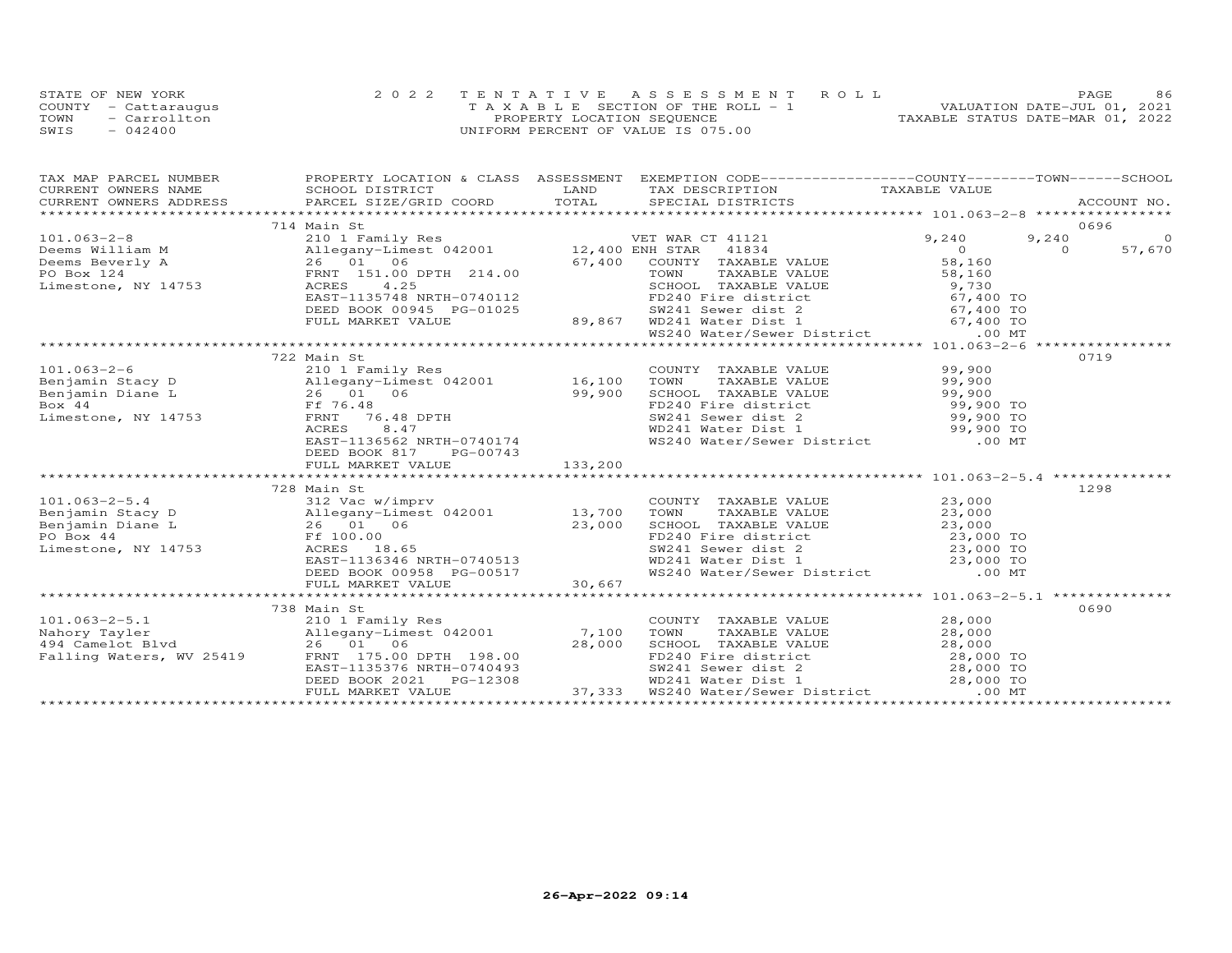|      | STATE OF NEW YORK    | 2022 TENTATIVE ASSESSMENT ROLL        | 87<br><b>PAGE</b>                |
|------|----------------------|---------------------------------------|----------------------------------|
|      | COUNTY - Cattaraugus | T A X A B L E SECTION OF THE ROLL - 1 | VALUATION DATE-JUL 01, 2021      |
| TOWN | - Carrollton         | PROPERTY LOCATION SEQUENCE            | TAXABLE STATUS DATE-MAR 01, 2022 |
| SWIS | $-042400$            | UNIFORM PERCENT OF VALUE IS 075.00    |                                  |

| TAX MAP PARCEL NUMBER |                                                                                                                                                                                                                                                                                                                                                                                                                        | PROPERTY LOCATION & CLASS ASSESSMENT EXEMPTION CODE----------------COUNTY-------TOWN------SCHOOL                                                                                                              |                    |
|-----------------------|------------------------------------------------------------------------------------------------------------------------------------------------------------------------------------------------------------------------------------------------------------------------------------------------------------------------------------------------------------------------------------------------------------------------|---------------------------------------------------------------------------------------------------------------------------------------------------------------------------------------------------------------|--------------------|
|                       |                                                                                                                                                                                                                                                                                                                                                                                                                        |                                                                                                                                                                                                               |                    |
|                       |                                                                                                                                                                                                                                                                                                                                                                                                                        |                                                                                                                                                                                                               |                    |
|                       |                                                                                                                                                                                                                                                                                                                                                                                                                        |                                                                                                                                                                                                               |                    |
|                       | 745 Main St                                                                                                                                                                                                                                                                                                                                                                                                            |                                                                                                                                                                                                               | 0689               |
|                       | 101.063-2-4.1<br>Benjamin Truck all Res vac land<br>745 Main St<br>26 01 06 1,500<br>Limestone, NY 14753 $L/p$ 958-520<br>$L(p)$ 958-520<br>FRNT 160.00 DPTH 40.00<br>EAST -133205 NRTH-0740649<br>FRNT 160.00 DPTH 40.00<br>EAST -133205 NRTH-07                                                                                                                                                                      | COUNTY TAXABLE VALUE 1,500                                                                                                                                                                                    |                    |
|                       |                                                                                                                                                                                                                                                                                                                                                                                                                        | COWN TAXABLE VALUE<br>TOWN TAXABLE VALUE<br>SCHOOL TAXABLE VALUE<br>TOWN TAXABLE VALUE<br>SCHOOL TAXABLE VALUE<br>1,500 TO<br>FD241 Sever dist 1<br>WD241 Water Dist 1<br>WS240 Water/Sewer District<br>00 MT |                    |
|                       |                                                                                                                                                                                                                                                                                                                                                                                                                        |                                                                                                                                                                                                               |                    |
|                       |                                                                                                                                                                                                                                                                                                                                                                                                                        |                                                                                                                                                                                                               |                    |
|                       |                                                                                                                                                                                                                                                                                                                                                                                                                        |                                                                                                                                                                                                               |                    |
|                       |                                                                                                                                                                                                                                                                                                                                                                                                                        |                                                                                                                                                                                                               |                    |
|                       |                                                                                                                                                                                                                                                                                                                                                                                                                        |                                                                                                                                                                                                               |                    |
|                       | DEED BOOK 569<br>PG-600                                                                                                                                                                                                                                                                                                                                                                                                |                                                                                                                                                                                                               |                    |
|                       |                                                                                                                                                                                                                                                                                                                                                                                                                        |                                                                                                                                                                                                               |                    |
|                       |                                                                                                                                                                                                                                                                                                                                                                                                                        |                                                                                                                                                                                                               |                    |
|                       | 746 Main St                                                                                                                                                                                                                                                                                                                                                                                                            |                                                                                                                                                                                                               | 1351               |
|                       |                                                                                                                                                                                                                                                                                                                                                                                                                        | COUNTY TAXABLE VALUE 52,500<br>TAXABLE VALUE 52,500                                                                                                                                                           |                    |
|                       |                                                                                                                                                                                                                                                                                                                                                                                                                        | TOWN                                                                                                                                                                                                          |                    |
|                       |                                                                                                                                                                                                                                                                                                                                                                                                                        |                                                                                                                                                                                                               |                    |
|                       | 101.063-2-4.2<br>Benjamin Nicholas D<br>Benjamin Amy M<br>26 01 06 52,500<br>746 N Main St<br>Limestone, NY 14753<br>$\begin{array}{ccc}\n & 140 \text{ Pauli} & \text{Family Res} \\  & 2101 & \text{Family Res} \\  & 160.10 & 6\n\end{array}$ 8,200<br>746 N Main St<br>Limestone, NY 14753<br>FRNT 160.                                                                                                            | EXERIGAL TAXABLE VALUE<br>SCHOOL TAXABLE VALUE<br>FD240 Fire district<br>SV241 Sewer dist 2 52,500 TO<br>WD241 Water Dist 1 52,500 TO<br>WS240 Water/Sewer District 00 MT                                     |                    |
|                       |                                                                                                                                                                                                                                                                                                                                                                                                                        |                                                                                                                                                                                                               |                    |
|                       |                                                                                                                                                                                                                                                                                                                                                                                                                        |                                                                                                                                                                                                               |                    |
|                       | EAST-1135372 NRTH-0740649<br>DEED BOOK 8180 PG-2001<br>FULL MARKET VALUE 70,000                                                                                                                                                                                                                                                                                                                                        |                                                                                                                                                                                                               |                    |
|                       |                                                                                                                                                                                                                                                                                                                                                                                                                        |                                                                                                                                                                                                               |                    |
|                       | 787 Main St                                                                                                                                                                                                                                                                                                                                                                                                            |                                                                                                                                                                                                               | 0205               |
|                       |                                                                                                                                                                                                                                                                                                                                                                                                                        |                                                                                                                                                                                                               | 23,100<br>$\Omega$ |
|                       |                                                                                                                                                                                                                                                                                                                                                                                                                        |                                                                                                                                                                                                               | 9,250<br>$\Omega$  |
|                       |                                                                                                                                                                                                                                                                                                                                                                                                                        |                                                                                                                                                                                                               |                    |
|                       |                                                                                                                                                                                                                                                                                                                                                                                                                        |                                                                                                                                                                                                               |                    |
|                       |                                                                                                                                                                                                                                                                                                                                                                                                                        |                                                                                                                                                                                                               |                    |
|                       |                                                                                                                                                                                                                                                                                                                                                                                                                        |                                                                                                                                                                                                               |                    |
|                       |                                                                                                                                                                                                                                                                                                                                                                                                                        |                                                                                                                                                                                                               |                    |
|                       |                                                                                                                                                                                                                                                                                                                                                                                                                        |                                                                                                                                                                                                               |                    |
|                       |                                                                                                                                                                                                                                                                                                                                                                                                                        |                                                                                                                                                                                                               |                    |
|                       |                                                                                                                                                                                                                                                                                                                                                                                                                        |                                                                                                                                                                                                               |                    |
|                       | 220-340 Main St                                                                                                                                                                                                                                                                                                                                                                                                        |                                                                                                                                                                                                               | 0864               |
|                       |                                                                                                                                                                                                                                                                                                                                                                                                                        |                                                                                                                                                                                                               |                    |
|                       |                                                                                                                                                                                                                                                                                                                                                                                                                        |                                                                                                                                                                                                               |                    |
|                       |                                                                                                                                                                                                                                                                                                                                                                                                                        |                                                                                                                                                                                                               |                    |
|                       |                                                                                                                                                                                                                                                                                                                                                                                                                        |                                                                                                                                                                                                               |                    |
|                       |                                                                                                                                                                                                                                                                                                                                                                                                                        |                                                                                                                                                                                                               |                    |
|                       |                                                                                                                                                                                                                                                                                                                                                                                                                        |                                                                                                                                                                                                               |                    |
|                       | $\begin{tabular}{lllllllllllllllllllll} \multicolumn{3}{l}{{10.024-1-2}}&{\text{220-340 Man} &{\text{SL} &{\text{312 Vec W/imprv}}} &{\text{COUNTY} & \text{TAXABLE VALUE} & \text{75,000} \\ \multicolumn{3}{l}{\text{Cochran Alvin L}} &{\text{312 Vec W/imprv}} &{\text{24 01 06}} &{\text{2585 N.000}} &{\text{260.000~\text{Cochran Denis}} &{\text{275,000~\text{Cochran Denis}} &{\text{28.000~\text{Cochran D$ |                                                                                                                                                                                                               |                    |
|                       |                                                                                                                                                                                                                                                                                                                                                                                                                        |                                                                                                                                                                                                               |                    |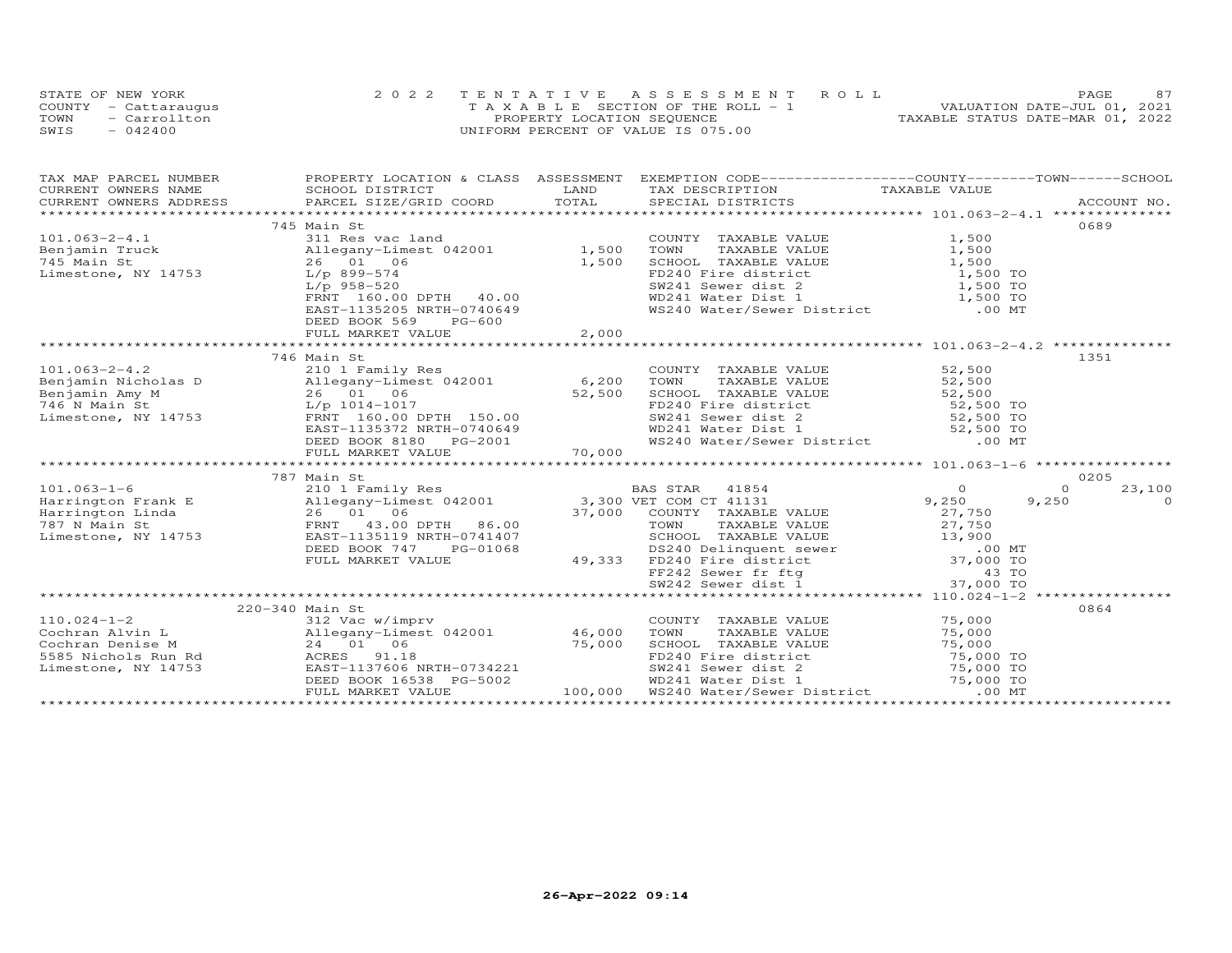| STATE OF NEW YORK    | 2022 TENTATIVE ASSESSMENT ROLL        | 88<br>PAGE.                      |
|----------------------|---------------------------------------|----------------------------------|
| COUNTY - Cattaraugus | T A X A B L E SECTION OF THE ROLL - 1 | VALUATION DATE-JUL 01, 2021      |
| TOWN<br>- Carrollton | PROPERTY LOCATION SEQUENCE            | TAXABLE STATUS DATE-MAR 01, 2022 |
| SWIS<br>$-042400$    | UNIFORM PERCENT OF VALUE IS 075.00    |                                  |

|                                                                                                                                                                                                                                                  | 494-496 Main St                                                                  |                                                                                                                                                                                                                                                                                                                                       |       | 0784 |
|--------------------------------------------------------------------------------------------------------------------------------------------------------------------------------------------------------------------------------------------------|----------------------------------------------------------------------------------|---------------------------------------------------------------------------------------------------------------------------------------------------------------------------------------------------------------------------------------------------------------------------------------------------------------------------------------|-------|------|
| 101.079-2-20<br>Middaugh Kimberly J. (101.079-2-20<br>Middaugh Kimberly J. (1994-496 Milegany-Limest 042001 6,500 TOWN TAXABLE VALUE 72,500<br>6384 Limestone Run Road 25 01 06<br>Limestone, NY 14753 FRNT 133.72 DPTH 200.00<br>EAST-1         |                                                                                  |                                                                                                                                                                                                                                                                                                                                       |       |      |
|                                                                                                                                                                                                                                                  |                                                                                  |                                                                                                                                                                                                                                                                                                                                       |       |      |
|                                                                                                                                                                                                                                                  |                                                                                  |                                                                                                                                                                                                                                                                                                                                       |       |      |
|                                                                                                                                                                                                                                                  |                                                                                  |                                                                                                                                                                                                                                                                                                                                       |       |      |
|                                                                                                                                                                                                                                                  |                                                                                  |                                                                                                                                                                                                                                                                                                                                       |       |      |
|                                                                                                                                                                                                                                                  |                                                                                  |                                                                                                                                                                                                                                                                                                                                       |       |      |
|                                                                                                                                                                                                                                                  |                                                                                  |                                                                                                                                                                                                                                                                                                                                       |       |      |
|                                                                                                                                                                                                                                                  |                                                                                  |                                                                                                                                                                                                                                                                                                                                       |       |      |
|                                                                                                                                                                                                                                                  |                                                                                  |                                                                                                                                                                                                                                                                                                                                       |       |      |
|                                                                                                                                                                                                                                                  | 688-690 Main St                                                                  |                                                                                                                                                                                                                                                                                                                                       |       | 1170 |
| 088-090 Main St<br>280 Rayne Neal<br>280 Res Multiple<br>26 01 06<br>26 01 06<br>26 01 06<br>26 01 06<br>278-40<br>236.00<br>236.00<br>278-40<br>236.00<br>278-40<br>278-40<br>278-20<br>278-40<br>278-20<br>278-40                              |                                                                                  |                                                                                                                                                                                                                                                                                                                                       |       |      |
|                                                                                                                                                                                                                                                  |                                                                                  |                                                                                                                                                                                                                                                                                                                                       |       |      |
|                                                                                                                                                                                                                                                  |                                                                                  |                                                                                                                                                                                                                                                                                                                                       |       |      |
|                                                                                                                                                                                                                                                  |                                                                                  |                                                                                                                                                                                                                                                                                                                                       |       |      |
|                                                                                                                                                                                                                                                  |                                                                                  |                                                                                                                                                                                                                                                                                                                                       |       |      |
|                                                                                                                                                                                                                                                  |                                                                                  |                                                                                                                                                                                                                                                                                                                                       |       |      |
|                                                                                                                                                                                                                                                  | EAST-1135578 NRTH-0739784<br>DEED BOOK 20210 PG-7857<br>FULL MARKET VALUE 64,133 | COUNTY TAXABLE VALUE $\begin{array}{cccc} 48,100 \\ \text{TOWN} & \text{TAXABLE VALUE} & 48,100 \\ \text{SCHOOL} & \text{TAXABLE VALUE} & 48,100 \\ \text{FD240 Fire distinct} & 48,100 \\ \text{SW241 Seven distinct} & 48,100 \\ \text{WD241 Water Dist 1} & 48,100 T0 \\ \text{WS240 Water/Sewer District} & 00 MT \\ \end{array}$ |       |      |
|                                                                                                                                                                                                                                                  |                                                                                  |                                                                                                                                                                                                                                                                                                                                       |       |      |
|                                                                                                                                                                                                                                                  |                                                                                  |                                                                                                                                                                                                                                                                                                                                       |       |      |
|                                                                                                                                                                                                                                                  |                                                                                  |                                                                                                                                                                                                                                                                                                                                       |       |      |
|                                                                                                                                                                                                                                                  |                                                                                  |                                                                                                                                                                                                                                                                                                                                       |       |      |
|                                                                                                                                                                                                                                                  |                                                                                  |                                                                                                                                                                                                                                                                                                                                       |       |      |
|                                                                                                                                                                                                                                                  |                                                                                  |                                                                                                                                                                                                                                                                                                                                       |       |      |
|                                                                                                                                                                                                                                                  |                                                                                  |                                                                                                                                                                                                                                                                                                                                       |       |      |
|                                                                                                                                                                                                                                                  |                                                                                  |                                                                                                                                                                                                                                                                                                                                       |       |      |
|                                                                                                                                                                                                                                                  |                                                                                  |                                                                                                                                                                                                                                                                                                                                       |       |      |
|                                                                                                                                                                                                                                                  |                                                                                  |                                                                                                                                                                                                                                                                                                                                       |       |      |
| 329 Main St & Bailey Dr. St<br>329 Main St & Bailey Dr. St<br>30,000 TOWN TAXABLE VALUE<br>101.079-1-19<br>103 Court St Apt 5<br>25 01 06 DERNI 79.81<br>27.00 DERNI 79.81<br>27.00 SCHOOL TAXABLE VALUE<br>27.00 SCHOL TAXABLE VALUE<br>27.00 S |                                                                                  |                                                                                                                                                                                                                                                                                                                                       |       |      |
| 587-589 Main St & Plank St<br>101.079-1-6.1 311 Res vac land COUNT<br>Limestone Real Estate Allegany-Limest 042001 8,800 TOWN                                                                                                                    | 587-589 Main St & Plank St                                                       |                                                                                                                                                                                                                                                                                                                                       |       | 0712 |
|                                                                                                                                                                                                                                                  |                                                                                  | COUNTY TAXABLE VALUE 8,800                                                                                                                                                                                                                                                                                                            |       |      |
|                                                                                                                                                                                                                                                  |                                                                                  | TAXABLE VALUE                                                                                                                                                                                                                                                                                                                         | 8,800 |      |
|                                                                                                                                                                                                                                                  |                                                                                  |                                                                                                                                                                                                                                                                                                                                       |       |      |
|                                                                                                                                                                                                                                                  |                                                                                  |                                                                                                                                                                                                                                                                                                                                       |       |      |
|                                                                                                                                                                                                                                                  |                                                                                  |                                                                                                                                                                                                                                                                                                                                       |       |      |
| 587–589 Main St & Plank St 25 01 06 8,800<br>PO Box 598 Ff 95.7 Us Rte 219<br>Bradford, PA 16701 EAST-1135717 NRTH-0737993                                                                                                                       |                                                                                  |                                                                                                                                                                                                                                                                                                                                       |       |      |
|                                                                                                                                                                                                                                                  | DEED BOOK 12630 PG-5002<br>FULL MARKET VALUE 11,733                              | CHOOL TAXABLE VALUE<br>SCHOOL TAXABLE VALUE<br>FD240 Fire district<br>SW241 Sewer dist 2 8,800 TO<br>WD241 Water Dist 1 8,800 TO<br>WS240 Water/Sewer District .00 MT                                                                                                                                                                 |       |      |
|                                                                                                                                                                                                                                                  |                                                                                  |                                                                                                                                                                                                                                                                                                                                       |       |      |
|                                                                                                                                                                                                                                                  |                                                                                  |                                                                                                                                                                                                                                                                                                                                       |       |      |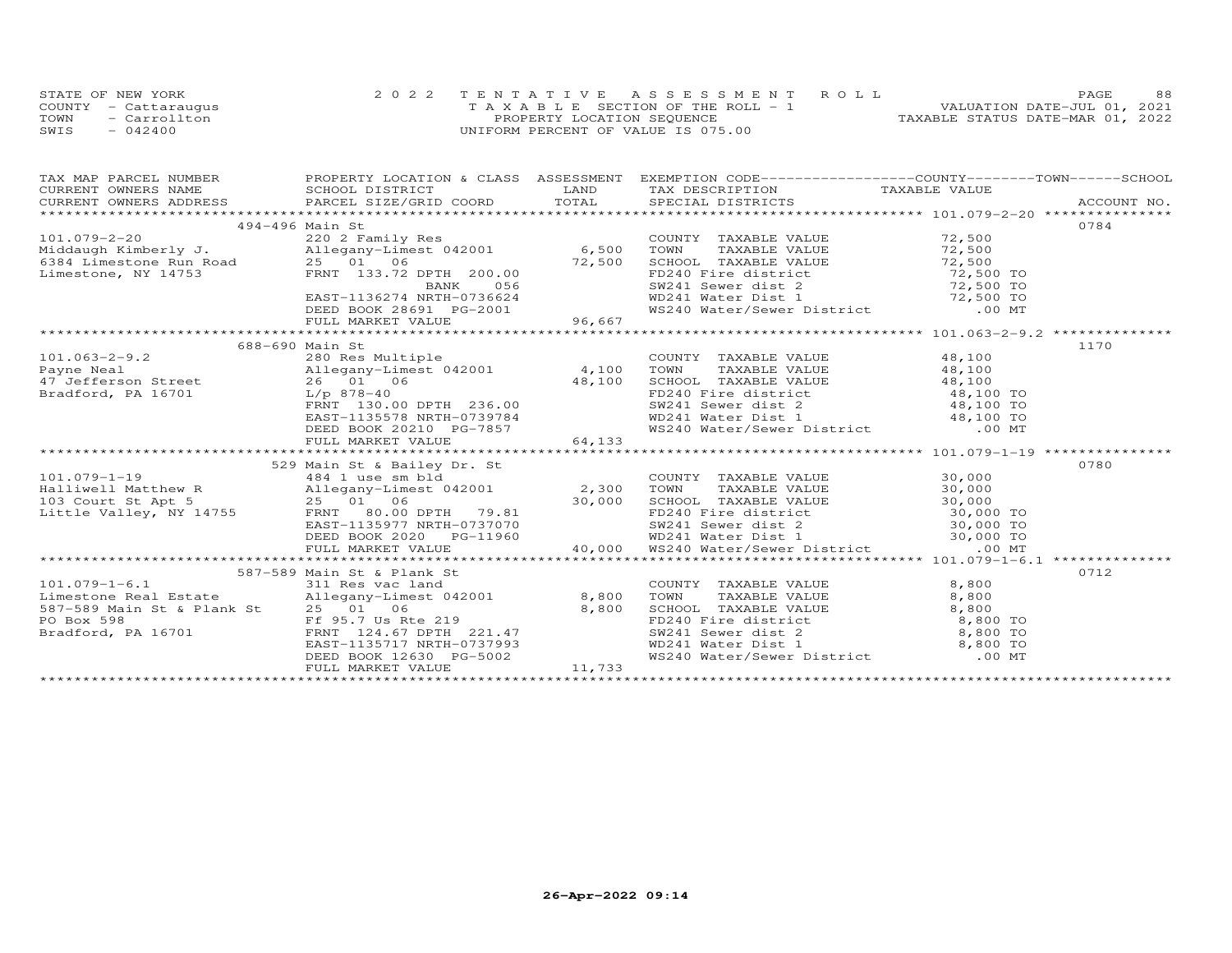|      | STATE OF NEW YORK    | 2022 TENTATIVE ASSESSMENT ROLL        | 89<br><b>PAGE</b>                |
|------|----------------------|---------------------------------------|----------------------------------|
|      | COUNTY - Cattaraugus | T A X A B L E SECTION OF THE ROLL - 1 | VALUATION DATE-JUL 01, 2021      |
| TOWN | $=$ Carrollton       | PROPERTY LOCATION SEQUENCE            | TAXABLE STATUS DATE-MAR 01, 2022 |
| SWIS | $-042400$            | UNIFORM PERCENT OF VALUE IS 075.00    |                                  |

| TAX MAP PARCEL NUMBER | PROPERTY LOCATION & CLASS ASSESSMENT EXEMPTION CODE----------------COUNTY-------TOWN------SCHOOL<br><b>EXAMPLE SERVICE SERVICE SERVICE SERVICE SERVICE SERVICE SERVICE SERVICE SERVICE SERVICE SERVICE SERVICE SERVICE</b>                             |        |                                                                                                                                                                                                                                                    |                                                  |                          |
|-----------------------|--------------------------------------------------------------------------------------------------------------------------------------------------------------------------------------------------------------------------------------------------------|--------|----------------------------------------------------------------------------------------------------------------------------------------------------------------------------------------------------------------------------------------------------|--------------------------------------------------|--------------------------|
|                       |                                                                                                                                                                                                                                                        |        | LAND TAX DESCRIPTION TAXABLE VALUE TOTAL SPECIAL DISTRICTS                                                                                                                                                                                         |                                                  | ACCOUNT NO.              |
|                       |                                                                                                                                                                                                                                                        |        |                                                                                                                                                                                                                                                    |                                                  |                          |
|                       | 439 Main St & Us Rte 219                                                                                                                                                                                                                               |        |                                                                                                                                                                                                                                                    |                                                  | 0851                     |
|                       |                                                                                                                                                                                                                                                        |        | COUNTY TAXABLE VALUE                                                                                                                                                                                                                               | 1,500                                            |                          |
|                       |                                                                                                                                                                                                                                                        |        | TOWN                                                                                                                                                                                                                                               | TAXABLE VALUE 1,500                              |                          |
|                       |                                                                                                                                                                                                                                                        |        | 1,500 SCHOOL TAXABLE VALUE<br>1,500 SCHOOL TAXABLE VALUE<br>FD240 Fire district<br>SW241 Sewer dist 2<br>MD241 Water District<br>2,000 MS240 Water/Sewer District<br>2,000 MS240 Water/Sewer District                                              |                                                  |                          |
|                       |                                                                                                                                                                                                                                                        |        |                                                                                                                                                                                                                                                    |                                                  |                          |
|                       |                                                                                                                                                                                                                                                        |        |                                                                                                                                                                                                                                                    |                                                  |                          |
|                       |                                                                                                                                                                                                                                                        |        |                                                                                                                                                                                                                                                    |                                                  |                          |
|                       | 101.079-1-31<br>Weaver Enterprises, LLC<br>PO Box 72<br>Smethport, PA 16749<br>PO Box 72<br>Smethport, PA 16749<br>PO BOX 72<br>PO FRNT 65.00 DPTH 59.00<br>ERST-1136214 NRTH-0735885<br>DEED BOOK 29306 PG-6001<br>PULL MARKET VALUE<br>PULL MARKET   |        |                                                                                                                                                                                                                                                    |                                                  |                          |
|                       |                                                                                                                                                                                                                                                        |        |                                                                                                                                                                                                                                                    |                                                  | 0317                     |
|                       |                                                                                                                                                                                                                                                        |        |                                                                                                                                                                                                                                                    |                                                  |                          |
|                       |                                                                                                                                                                                                                                                        |        |                                                                                                                                                                                                                                                    |                                                  |                          |
|                       |                                                                                                                                                                                                                                                        |        |                                                                                                                                                                                                                                                    |                                                  |                          |
|                       |                                                                                                                                                                                                                                                        |        |                                                                                                                                                                                                                                                    |                                                  |                          |
|                       |                                                                                                                                                                                                                                                        |        |                                                                                                                                                                                                                                                    |                                                  |                          |
|                       |                                                                                                                                                                                                                                                        |        |                                                                                                                                                                                                                                                    |                                                  |                          |
|                       |                                                                                                                                                                                                                                                        |        |                                                                                                                                                                                                                                                    |                                                  |                          |
|                       |                                                                                                                                                                                                                                                        |        |                                                                                                                                                                                                                                                    |                                                  |                          |
|                       | 842 Main St N                                                                                                                                                                                                                                          |        |                                                                                                                                                                                                                                                    |                                                  | 1344                     |
|                       |                                                                                                                                                                                                                                                        |        |                                                                                                                                                                                                                                                    |                                                  | 14,750<br>$\circ$        |
|                       |                                                                                                                                                                                                                                                        |        |                                                                                                                                                                                                                                                    |                                                  | 57,670<br>$\overline{a}$ |
|                       |                                                                                                                                                                                                                                                        |        |                                                                                                                                                                                                                                                    |                                                  |                          |
|                       |                                                                                                                                                                                                                                                        |        |                                                                                                                                                                                                                                                    |                                                  |                          |
|                       |                                                                                                                                                                                                                                                        |        |                                                                                                                                                                                                                                                    |                                                  |                          |
|                       |                                                                                                                                                                                                                                                        |        |                                                                                                                                                                                                                                                    |                                                  |                          |
|                       |                                                                                                                                                                                                                                                        |        |                                                                                                                                                                                                                                                    |                                                  |                          |
|                       |                                                                                                                                                                                                                                                        |        |                                                                                                                                                                                                                                                    |                                                  |                          |
|                       |                                                                                                                                                                                                                                                        |        |                                                                                                                                                                                                                                                    |                                                  |                          |
|                       | 521 Main St/us Rte 219                                                                                                                                                                                                                                 |        |                                                                                                                                                                                                                                                    |                                                  | 0850                     |
|                       |                                                                                                                                                                                                                                                        |        | COUNTY TAXABLE VALUE 40,000                                                                                                                                                                                                                        |                                                  |                          |
|                       |                                                                                                                                                                                                                                                        |        |                                                                                                                                                                                                                                                    |                                                  |                          |
|                       |                                                                                                                                                                                                                                                        |        |                                                                                                                                                                                                                                                    |                                                  |                          |
|                       |                                                                                                                                                                                                                                                        |        |                                                                                                                                                                                                                                                    |                                                  |                          |
|                       |                                                                                                                                                                                                                                                        |        |                                                                                                                                                                                                                                                    |                                                  |                          |
|                       |                                                                                                                                                                                                                                                        |        |                                                                                                                                                                                                                                                    |                                                  |                          |
|                       | 101.079-1-22.1<br>Middaugh Richard C<br>6148 Counyt Rd. 18<br>Mina, NY 14708<br>Alma, NY 14708<br>COUNTER CONTECT SAST-1135968<br>Mina, NY 14708<br>COUNTER S2.00 DPTH 146.00<br>EAST-1135968<br>EAST-1135968<br>EAST-1135968<br>EAST-1135968<br>EAST- |        | COUNTY TAXABLE VALUE<br>TOWN TAXABLE VALUE<br>SCHOOL TAXABLE VALUE<br>FD240 Fire district<br>SW241 Sewer dist 2<br>WD241 Water Dist 1<br>WS240 Water/Sewer District<br>COUNTY 10,000 TO<br>COUNTY 10,000 TO<br>COUNTY 10,000 TO<br>COUNTY 10,000 T |                                                  |                          |
|                       | DEED BOOK 900 PG-01146<br>FULL MARKET VALUE 53,333                                                                                                                                                                                                     |        |                                                                                                                                                                                                                                                    |                                                  |                          |
|                       |                                                                                                                                                                                                                                                        |        |                                                                                                                                                                                                                                                    |                                                  |                          |
|                       | 6118 Maley Dr                                                                                                                                                                                                                                          |        |                                                                                                                                                                                                                                                    |                                                  | 1059                     |
|                       |                                                                                                                                                                                                                                                        |        |                                                                                                                                                                                                                                                    |                                                  | $\Omega$<br>23,100       |
|                       |                                                                                                                                                                                                                                                        |        |                                                                                                                                                                                                                                                    | $\begin{array}{c}0\\56,000\end{array}$<br>56,000 |                          |
|                       |                                                                                                                                                                                                                                                        |        |                                                                                                                                                                                                                                                    |                                                  |                          |
|                       |                                                                                                                                                                                                                                                        |        |                                                                                                                                                                                                                                                    |                                                  |                          |
|                       | 101.003-2-16<br>Maley Dennis M (110 alo 1 Family Res BAS STAR 41854<br>Maley Dennis M (101 06<br>Maley Leasa A 41 01 06<br>FRNT 250.00 DPTH 235.00<br>EAST-1131987 NRTH-0737961<br>EAST-1131987 NRTH-0737961<br>EAST-1131987 NRTH-0737961              |        | SCHOOL TAXABLE VALUE 32,900<br>FD240 Fire district 56,000 TO                                                                                                                                                                                       |                                                  |                          |
|                       |                                                                                                                                                                                                                                                        |        |                                                                                                                                                                                                                                                    |                                                  |                          |
|                       | PG-00026<br>DEED BOOK 812                                                                                                                                                                                                                              |        |                                                                                                                                                                                                                                                    |                                                  |                          |
|                       | FULL MARKET VALUE                                                                                                                                                                                                                                      | 74,667 |                                                                                                                                                                                                                                                    |                                                  |                          |
|                       |                                                                                                                                                                                                                                                        |        |                                                                                                                                                                                                                                                    |                                                  |                          |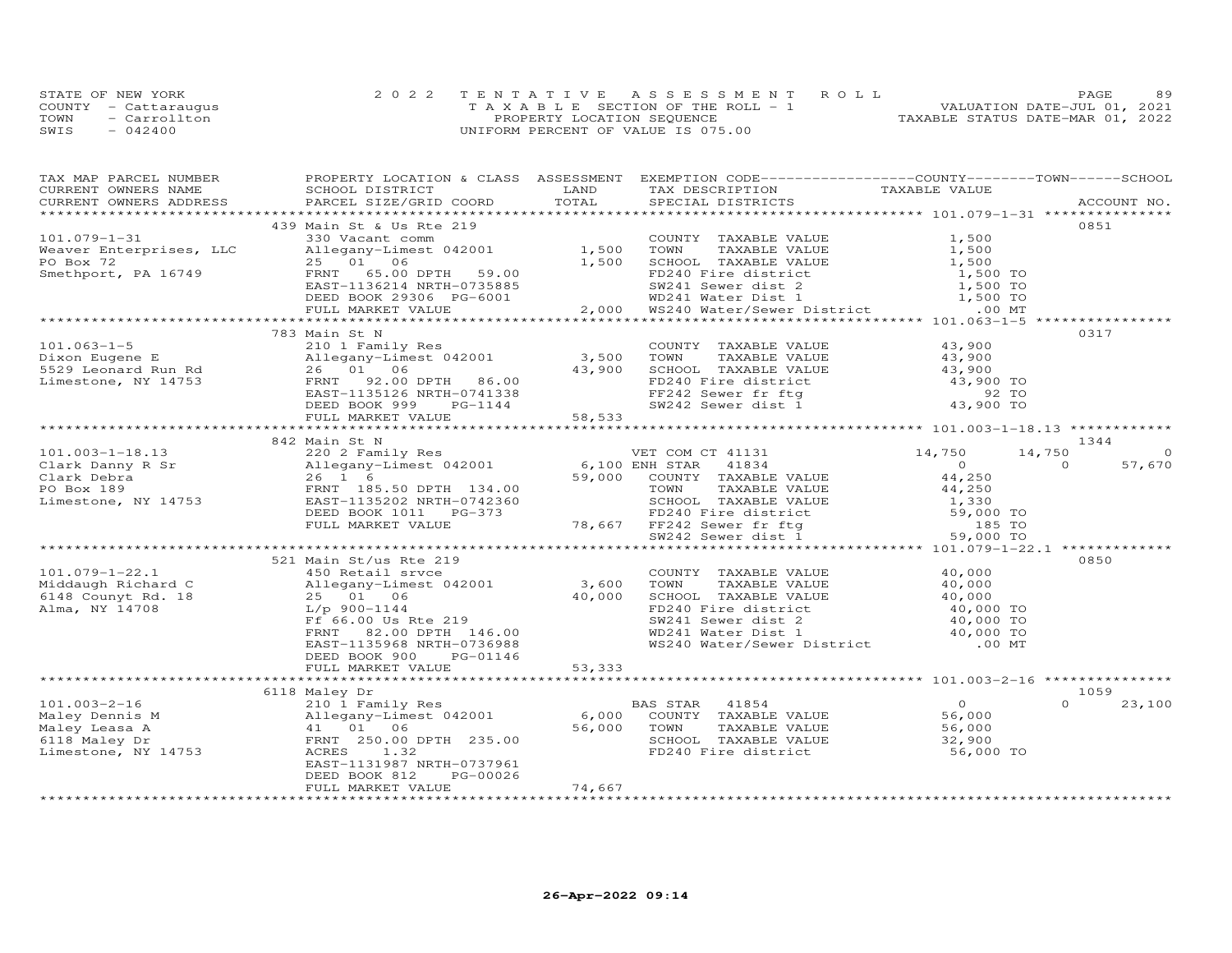| STATE OF NEW YORK |                      | 2022 TENTATIVE ASSESSMENT ROLL        | 90<br>PAGE.                      |
|-------------------|----------------------|---------------------------------------|----------------------------------|
|                   | COUNTY - Cattaraugus | T A X A B L E SECTION OF THE ROLL - 1 | VALUATION DATE-JUL 01, 2021      |
| TOWN              | - Carrollton         | PROPERTY LOCATION SEQUENCE            | TAXABLE STATUS DATE-MAR 01, 2022 |
| SWIS              | $-042400$            | UNIFORM PERCENT OF VALUE IS 075.00    |                                  |

| TAX MAP PARCEL NUMBER<br>CURRENT OWNERS NAME             | PROPERTY LOCATION & CLASS<br>SCHOOL DISTRICT                           | ASSESSMENT<br>LAND | TAX DESCRIPTION         | EXEMPTION CODE-----------------COUNTY-------TOWN-----SCHOOL<br>TAXABLE VALUE |             |
|----------------------------------------------------------|------------------------------------------------------------------------|--------------------|-------------------------|------------------------------------------------------------------------------|-------------|
| CURRENT OWNERS ADDRESS                                   | PARCEL SIZE/GRID COORD                                                 | TOTAL              | SPECIAL DISTRICTS       |                                                                              | ACCOUNT NO. |
|                                                          |                                                                        | **********         |                         | ********************** 110.002-2-24./12 ***********                          |             |
|                                                          | McCray                                                                 |                    |                         |                                                                              | 1460        |
| $110.002 - 2 - 24.712$                                   | 732 Oil-forced                                                         |                    | TAXABLE VALUE<br>COUNTY | 91,171                                                                       |             |
| McCracken Energy Services LLC, Allegany-Limest 042001    |                                                                        | $\circ$            | TOWN<br>TAXABLE VALUE   | 91,171                                                                       |             |
| 189 Harrisburg Run                                       | 2376 BBL 5855 MCF (2022)                                               | 91,171             | SCHOOL TAXABLE VALUE    | 91,171                                                                       |             |
| Bradford, PA 16701                                       | McCray                                                                 |                    | FD240 Fire district     | 91,171 TO                                                                    |             |
|                                                          | ACRES<br>0.01<br>EAST-1142834 NRTH-0729553<br>DEED BOOK 00972 PG-00840 |                    |                         |                                                                              |             |
|                                                          | FULL MARKET VALUE                                                      | 121,561            |                         |                                                                              |             |
|                                                          | ***********************                                                |                    |                         |                                                                              |             |
|                                                          | 6080 Moses St                                                          |                    |                         |                                                                              | 0735        |
| $101.078 - 2 - 13$                                       | 210 1 Family Res                                                       |                    | BAS STAR<br>41854       | $\Omega$<br>$\Omega$                                                         | 23,100      |
| Bottone Joseph A                                         | Allegany-Limest 042001                                                 | 6,600              | COUNTY TAXABLE VALUE    | 24,000                                                                       |             |
| 6080 Moses St                                            | 41 01<br>06                                                            | 24,000             | TOWN<br>TAXABLE VALUE   | 24,000                                                                       |             |
|                                                          |                                                                        |                    |                         | 900                                                                          |             |
| Limestone, NY 14753                                      | Ff 10.00                                                               |                    | SCHOOL TAXABLE VALUE    |                                                                              |             |
|                                                          | ACRES<br>2.36                                                          |                    | FD240 Fire district     | 24,000 TO                                                                    |             |
|                                                          | EAST-1133067 NRTH-0737561                                              |                    |                         |                                                                              |             |
|                                                          | DEED BOOK 00929 PG-00232                                               |                    |                         |                                                                              |             |
|                                                          | FULL MARKET VALUE                                                      | 32,000             |                         |                                                                              |             |
|                                                          |                                                                        |                    |                         |                                                                              |             |
|                                                          | 6090 Moses St                                                          |                    |                         |                                                                              | 0859        |
| $101.078 - 2 - 15$                                       | 210 1 Family Res                                                       |                    | COUNTY TAXABLE VALUE    | 8,000                                                                        |             |
| Whiteman Robert                                          | Allegany-Limest 042001                                                 | 5,600              | TOWN<br>TAXABLE VALUE   | 8,000                                                                        |             |
| PO Box 451                                               | 41 01 06                                                               | 8,000              | SCHOOL TAXABLE VALUE    | 8,000                                                                        |             |
| Bradford, PA 16701                                       | FRNT 90.00 DPTH 205.00                                                 |                    | FD240 Fire district     | 8,000 TO                                                                     |             |
|                                                          | EAST-1132769 NRTH-0737653                                              |                    |                         |                                                                              |             |
|                                                          | DEED BOOK 1012<br>PG-472                                               |                    |                         |                                                                              |             |
|                                                          | FULL MARKET VALUE                                                      | 10,667             |                         |                                                                              |             |
|                                                          |                                                                        | * * * * * * * *    |                         | ******************* 101.001-1-17 ***************                             |             |
|                                                          | N Main St                                                              |                    |                         |                                                                              | 0548        |
| $101.001 - 1 - 17$                                       | 323 Vacant rural                                                       |                    | COUNTY TAXABLE VALUE    | 16,500                                                                       |             |
| Wedge William H                                          | Allegany-Limest 042001                                                 | 16,500             | TOWN<br>TAXABLE VALUE   | 16,500                                                                       |             |
| Wedge Terri F                                            | 27 01 06                                                               | 16,500             | SCHOOL TAXABLE VALUE    | 16,500                                                                       |             |
| PO Box 225                                               | FRNT 170.00 DPTH                                                       |                    | FD240 Fire district     | 16,500 TO                                                                    |             |
| Limestone, NY 14753                                      | 27.53<br>ACRES                                                         |                    |                         |                                                                              |             |
|                                                          | EAST-1136194 NRTH-0747320                                              |                    |                         |                                                                              |             |
|                                                          | DEED BOOK 00973 PG-00176                                               |                    |                         |                                                                              |             |
|                                                          |                                                                        |                    |                         |                                                                              |             |
|                                                          | FULL MARKET VALUE                                                      | 22,000             |                         |                                                                              |             |
|                                                          |                                                                        |                    |                         | ******************** 101.001-1-24./2 *******                                 |             |
|                                                          | N Main St                                                              |                    |                         |                                                                              | 1221        |
| $101.001 - 1 - 24.72$                                    | 731 Oil-natural                                                        |                    | COUNTY TAXABLE VALUE    | 35,175                                                                       |             |
| Drillers LLC                                             | Allegany-Limest 042001                                                 | $\circ$            | TOWN<br>TAXABLE VALUE   | 35,175                                                                       |             |
| Kay Leo & Benny                                          | Did Not Report 2022                                                    | 35,175             | SCHOOL TAXABLE VALUE    | 35,175                                                                       |             |
| Leo J. Kay 11 Operating Manage 1017 barrels & gas 20 D.E |                                                                        |                    | FD240 Fire district     | 35,175 TO                                                                    |             |
| 542 Lutz School Rd                                       | report                                                                 |                    |                         |                                                                              |             |
| Indiana, PA 15701                                        | ACRES<br>0.01                                                          |                    |                         |                                                                              |             |
|                                                          | EAST-1136098 NRTH-0745561                                              |                    |                         |                                                                              |             |
|                                                          | DEED BOOK 00973 PG-00176                                               |                    |                         |                                                                              |             |
|                                                          | FULL MARKET VALUE                                                      | 46,900             |                         |                                                                              |             |
|                                                          |                                                                        |                    |                         |                                                                              |             |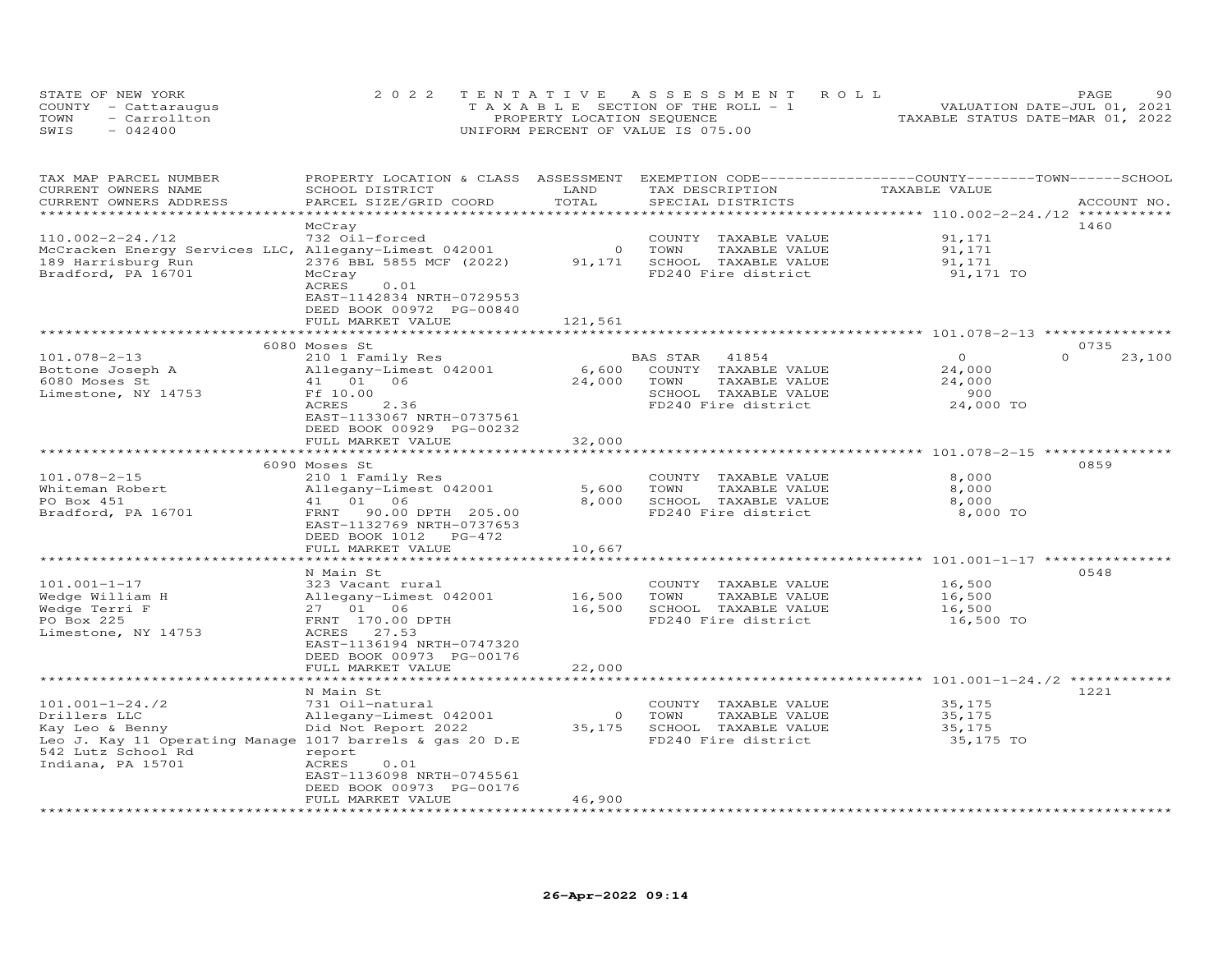| STATE OF NEW YORK    |              | 2022 TENTATIVE ASSESSMENT ROLL        |  |                                  | <b>PAGE</b>                 | 91 |
|----------------------|--------------|---------------------------------------|--|----------------------------------|-----------------------------|----|
| COUNTY - Cattaraugus |              | T A X A B L E SECTION OF THE ROLL - 1 |  |                                  | VALUATION DATE-JUL 01, 2021 |    |
| TOWN                 | - Carrollton | PROPERTY LOCATION SEQUENCE            |  | TAXABLE STATUS DATE-MAR 01, 2022 |                             |    |
| SWIS                 | $-042400$    | UNIFORM PERCENT OF VALUE IS 075.00    |  |                                  |                             |    |

| TAX MAP PARCEL NUMBER                                                                                                                     | PROPERTY LOCATION & CLASS ASSESSMENT EXEMPTION CODE----------------COUNTY-------TOWN------SCHOOL                                                                                                                                                                                                                                                                                                                                                                                                                       |       |                                                                    |               |      |
|-------------------------------------------------------------------------------------------------------------------------------------------|------------------------------------------------------------------------------------------------------------------------------------------------------------------------------------------------------------------------------------------------------------------------------------------------------------------------------------------------------------------------------------------------------------------------------------------------------------------------------------------------------------------------|-------|--------------------------------------------------------------------|---------------|------|
| CURRENT OWNERS NAME                                                                                                                       | SCHOOL DISTRICT                                                                                                                                                                                                                                                                                                                                                                                                                                                                                                        | LAND  | TAX DESCRIPTION                                                    | TAXABLE VALUE |      |
| CURRENT OWNERS ADDRESS                                                                                                                    | $\begin{minipage}{.45\textwidth} \begin{minipage}{.45\textwidth} \begin{minipage}{.45\textwidth} \begin{minipage}{.45\textwidth} \begin{minipage}{.45\textwidth} \begin{minipage}{.45\textwidth} \begin{minipage}{.45\textwidth} \begin{minipage}{.45\textwidth} \begin{minipage}{.45\textwidth} \begin{minipage}{.45\textwidth} \begin{minipage}{.45\textwidth} \begin{minipage}{.45\textwidth} \begin{minipage}{.45\textwidth} \begin{minipage}{.45\textwidth} \begin{minipage}{.45\textwidth} \begin{minipage}{.45$ |       |                                                                    |               |      |
| ******************************                                                                                                            |                                                                                                                                                                                                                                                                                                                                                                                                                                                                                                                        |       |                                                                    |               |      |
|                                                                                                                                           | N Main St                                                                                                                                                                                                                                                                                                                                                                                                                                                                                                              |       |                                                                    |               | 1092 |
| $101.003 - 1 - 11.3$                                                                                                                      | 314 Rural vac<10                                                                                                                                                                                                                                                                                                                                                                                                                                                                                                       |       | COUNTY TAXABLE VALUE                                               | 500           |      |
| Boser Tyler                                                                                                                               | Allegany-Limest 042001                                                                                                                                                                                                                                                                                                                                                                                                                                                                                                 | 500   | TOWN<br>TAXABLE VALUE                                              | 500           |      |
| 229 Rutherford Run                                                                                                                        | 26 01 06                                                                                                                                                                                                                                                                                                                                                                                                                                                                                                               | 500   | SCHOOL TAXABLE VALUE                                               | 500           |      |
| Bradford, PA 16701                                                                                                                        | 2.55<br>ACRES                                                                                                                                                                                                                                                                                                                                                                                                                                                                                                          |       | FD240 Fire district                                                | 500 TO        |      |
|                                                                                                                                           | EAST-1133717 NRTH-0743590                                                                                                                                                                                                                                                                                                                                                                                                                                                                                              |       |                                                                    |               |      |
|                                                                                                                                           | DEED BOOK 29563 PG-3001                                                                                                                                                                                                                                                                                                                                                                                                                                                                                                |       |                                                                    |               |      |
|                                                                                                                                           | FULL MARKET VALUE                                                                                                                                                                                                                                                                                                                                                                                                                                                                                                      | 667   |                                                                    |               |      |
|                                                                                                                                           |                                                                                                                                                                                                                                                                                                                                                                                                                                                                                                                        |       |                                                                    |               |      |
|                                                                                                                                           | N Main St                                                                                                                                                                                                                                                                                                                                                                                                                                                                                                              |       |                                                                    |               | 0293 |
| $101.003 - 1 - 18.1$                                                                                                                      | 322 Rural vac>10                                                                                                                                                                                                                                                                                                                                                                                                                                                                                                       |       | COUNTY TAXABLE VALUE                                               | 8,000         |      |
| Lucco Louis B                                                                                                                             | Allegany-Limest 042001                                                                                                                                                                                                                                                                                                                                                                                                                                                                                                 | 8,000 | TOWN<br>TAXABLE VALUE                                              | 8,000         |      |
| 852 N Main St                                                                                                                             | 26 01 06                                                                                                                                                                                                                                                                                                                                                                                                                                                                                                               | 8,000 | SCHOOL TAXABLE VALUE                                               | 8,000         |      |
| Limestone, NY 14753                                                                                                                       | ACRES 10.70                                                                                                                                                                                                                                                                                                                                                                                                                                                                                                            |       | DS240 Delinquent sewer .00 MT<br>FD240 Fire district 8,000 TO      |               |      |
|                                                                                                                                           | EAST-1135395 NRTH-0743112                                                                                                                                                                                                                                                                                                                                                                                                                                                                                              |       |                                                                    |               |      |
|                                                                                                                                           |                                                                                                                                                                                                                                                                                                                                                                                                                                                                                                                        |       |                                                                    |               |      |
|                                                                                                                                           | FULL MARKET VALUE                                                                                                                                                                                                                                                                                                                                                                                                                                                                                                      |       | 82 FF242 Sewer fr ftg 547 TO<br>10,667 SW242 Sewer dist 1 8,000 TO |               |      |
|                                                                                                                                           |                                                                                                                                                                                                                                                                                                                                                                                                                                                                                                                        |       |                                                                    |               |      |
|                                                                                                                                           | 750 N Main St                                                                                                                                                                                                                                                                                                                                                                                                                                                                                                          |       |                                                                    |               | 0220 |
| $101.063 - 1 - 36$                                                                                                                        | 311 Res vac land                                                                                                                                                                                                                                                                                                                                                                                                                                                                                                       |       | COUNTY TAXABLE VALUE                                               | 4,000         |      |
| Frederick David                                                                                                                           |                                                                                                                                                                                                                                                                                                                                                                                                                                                                                                                        | 4,000 | TOWN<br>TAXABLE VALUE                                              | 4,000         |      |
| 750 N Main St                                                                                                                             | Allegany-Limest 042001<br>26 01 06                                                                                                                                                                                                                                                                                                                                                                                                                                                                                     | 4,000 | SCHOOL TAXABLE VALUE                                               | 4,000         |      |
| Limestone, NY 14753                                                                                                                       | FRNT 100.00 DPTH 100.00                                                                                                                                                                                                                                                                                                                                                                                                                                                                                                |       | FD240 Fire district<br>FF242 Sewer fr ftg                          | 4,000 TO      |      |
|                                                                                                                                           | EAST-1135329 NRTH-0740777                                                                                                                                                                                                                                                                                                                                                                                                                                                                                              |       |                                                                    | 100 TO        |      |
|                                                                                                                                           | DEED BOOK 1029 PG-953                                                                                                                                                                                                                                                                                                                                                                                                                                                                                                  |       | SW242 Sewer dist 1                                                 | 4,000 TO      |      |
|                                                                                                                                           | FULL MARKET VALUE                                                                                                                                                                                                                                                                                                                                                                                                                                                                                                      | 5,333 |                                                                    |               |      |
|                                                                                                                                           |                                                                                                                                                                                                                                                                                                                                                                                                                                                                                                                        |       |                                                                    |               |      |
|                                                                                                                                           | 755 N Main St                                                                                                                                                                                                                                                                                                                                                                                                                                                                                                          |       |                                                                    |               | 1189 |
| $101.063 - 1 - 1$                                                                                                                         | 311 Res vac land                                                                                                                                                                                                                                                                                                                                                                                                                                                                                                       |       | COUNTY TAXABLE VALUE                                               | 400           |      |
|                                                                                                                                           |                                                                                                                                                                                                                                                                                                                                                                                                                                                                                                                        | 400   | TOWN<br>TAXABLE VALUE                                              | 400           |      |
|                                                                                                                                           |                                                                                                                                                                                                                                                                                                                                                                                                                                                                                                                        | 400   | SCHOOL TAXABLE VALUE                                               | 400           |      |
| 101.063-1-1<br>Western Steer, LLC and allegany-Limest 042001<br>5903 Bailey Dr. 26 01 06<br>Limestone, NY 14753 26 PRNT 165.00 DPTH 50.00 | 26 01 06<br>FRNT 165.00 DPTH 50.00<br>EAST-1135184 NRTH-0740812<br>--- 20042 PG-5003                                                                                                                                                                                                                                                                                                                                                                                                                                   |       | FD240 Fire district                                                | 400 TO        |      |
|                                                                                                                                           |                                                                                                                                                                                                                                                                                                                                                                                                                                                                                                                        |       | FF242 Sewer fr ftg                                                 | 165 TO        |      |
|                                                                                                                                           |                                                                                                                                                                                                                                                                                                                                                                                                                                                                                                                        |       | SW242 Sewer dist 1                                                 | 400 TO        |      |
|                                                                                                                                           | FULL MARKET VALUE                                                                                                                                                                                                                                                                                                                                                                                                                                                                                                      | 533   |                                                                    |               |      |
|                                                                                                                                           |                                                                                                                                                                                                                                                                                                                                                                                                                                                                                                                        |       |                                                                    |               |      |
|                                                                                                                                           | 761 N Main St                                                                                                                                                                                                                                                                                                                                                                                                                                                                                                          |       |                                                                    |               | 0053 |
| $101.063 - 1 - 2$                                                                                                                         | 210 1 Family Res                                                                                                                                                                                                                                                                                                                                                                                                                                                                                                       |       | COUNTY TAXABLE VALUE                                               | 6,900         |      |
| Teeter Christine                                                                                                                          | Allegany-Limest 042001                                                                                                                                                                                                                                                                                                                                                                                                                                                                                                 | 2,700 | TAXABLE VALUE<br>TOWN                                              | 6,900         |      |
| 761 North Main Street 26 01 06<br>Limestone, NY 14753 FRNT 102.00                                                                         |                                                                                                                                                                                                                                                                                                                                                                                                                                                                                                                        | 6,900 | SCHOOL TAXABLE VALUE                                               | 6,900         |      |
|                                                                                                                                           | FRNT 102.00 DPTH<br>59.00                                                                                                                                                                                                                                                                                                                                                                                                                                                                                              |       | FD240 Fire district                                                | 6,900 TO      |      |
|                                                                                                                                           | EAST-1135168 NRTH-0740944                                                                                                                                                                                                                                                                                                                                                                                                                                                                                              |       | FF242 Sewer fr ftg                                                 | 100 TO        |      |
|                                                                                                                                           | DEED BOOK 2021    PG-11733                                                                                                                                                                                                                                                                                                                                                                                                                                                                                             |       | SW242 Sewer dist 1                                                 | 6,900 TO      |      |
|                                                                                                                                           | FULL MARKET VALUE                                                                                                                                                                                                                                                                                                                                                                                                                                                                                                      | 9,200 |                                                                    |               |      |
|                                                                                                                                           |                                                                                                                                                                                                                                                                                                                                                                                                                                                                                                                        |       |                                                                    |               |      |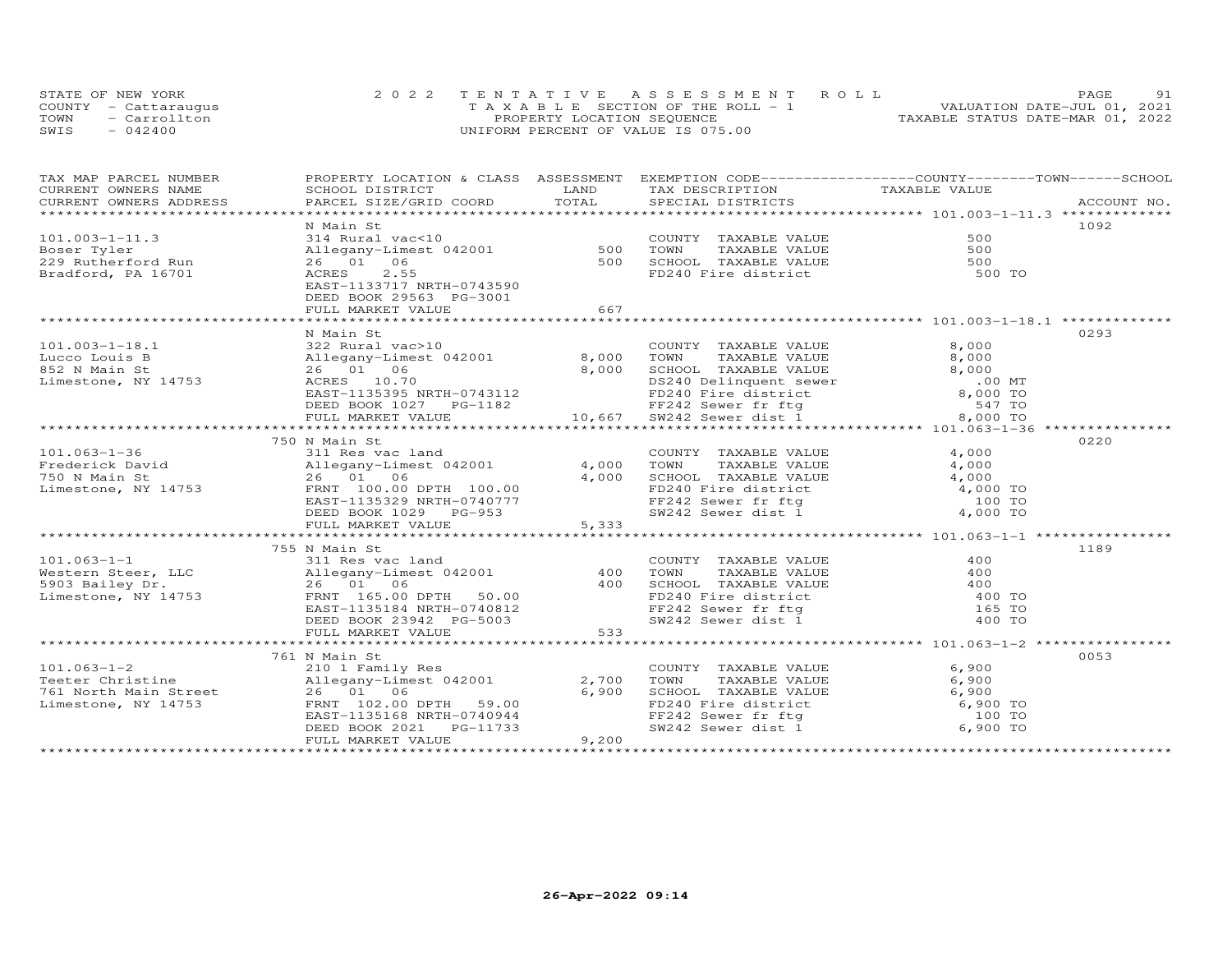|      | STATE OF NEW YORK    | 2022 TENTATIVE ASSESSMENT ROLL        | 92<br>PAGE                       |
|------|----------------------|---------------------------------------|----------------------------------|
|      | COUNTY - Cattaraugus | T A X A B L E SECTION OF THE ROLL - 1 | VALUATION DATE-JUL 01, 2021      |
| TOWN | - Carrollton         | PROPERTY LOCATION SEQUENCE            | TAXABLE STATUS DATE-MAR 01, 2022 |
| SWIS | $-042400$            | UNIFORM PERCENT OF VALUE IS 075.00    |                                  |

| TAX MAP PARCEL NUMBER<br>CURRENT OWNERS NAME               | PROPERTY LOCATION & CLASS ASSESSMENT EXEMPTION CODE----------------COUNTY-------TOWN------SCHOOL<br>SCHOOL DISTRICT                                                                                                                        | LAND   | TAX DESCRIPTION TAXABLE VALUE                                                                                                                                                                                                                 |                |                    |
|------------------------------------------------------------|--------------------------------------------------------------------------------------------------------------------------------------------------------------------------------------------------------------------------------------------|--------|-----------------------------------------------------------------------------------------------------------------------------------------------------------------------------------------------------------------------------------------------|----------------|--------------------|
|                                                            |                                                                                                                                                                                                                                            |        |                                                                                                                                                                                                                                               |                | ACCOUNT NO.        |
|                                                            |                                                                                                                                                                                                                                            |        |                                                                                                                                                                                                                                               |                |                    |
|                                                            | 773 N Main St                                                                                                                                                                                                                              |        |                                                                                                                                                                                                                                               |                | 0327               |
| $101.063 - 1 - 3$                                          | 220 2 Family Res<br>220 2 Family Res<br>Allegany-Limest 042001 3,900<br>26 01 06 56,500<br>270                                                                                                                                             |        | COUNTY TAXABLE VALUE 56,500<br>TOWN TAXABLE VALUE 56,500<br>SCHOOL TAXABLE VALUE 56,500<br>FD240 Fire district 56,500<br>FF242 Sewer fr ftg 200 TO<br>SW242 Sewer dist 1 56,500 TO                                                            |                |                    |
|                                                            |                                                                                                                                                                                                                                            |        |                                                                                                                                                                                                                                               |                |                    |
|                                                            |                                                                                                                                                                                                                                            |        |                                                                                                                                                                                                                                               |                |                    |
| Frederick David L<br>750 N Main Arc<br>Limestone, NY 14753 | 270                                                                                                                                                                                                                                        |        |                                                                                                                                                                                                                                               |                |                    |
|                                                            | FRNT 200.00 DPTH 71.00                                                                                                                                                                                                                     |        |                                                                                                                                                                                                                                               |                |                    |
|                                                            | EAST-1135151 NRTH-0741097                                                                                                                                                                                                                  |        |                                                                                                                                                                                                                                               |                |                    |
|                                                            | DEED BOOK 00983 PG-00825                                                                                                                                                                                                                   |        |                                                                                                                                                                                                                                               |                |                    |
|                                                            | FULL MARKET VALUE                                                                                                                                                                                                                          | 75,333 |                                                                                                                                                                                                                                               |                |                    |
|                                                            |                                                                                                                                                                                                                                            |        |                                                                                                                                                                                                                                               |                |                    |
|                                                            | 774 N Main St                                                                                                                                                                                                                              |        |                                                                                                                                                                                                                                               |                | 1335               |
| $101.003 - 1 - 22.2$                                       | 314 Rural vac<10                                                                                                                                                                                                                           |        | COUNTY TAXABLE VALUE                                                                                                                                                                                                                          | 5,000          |                    |
|                                                            |                                                                                                                                                                                                                                            |        |                                                                                                                                                                                                                                               |                |                    |
|                                                            |                                                                                                                                                                                                                                            |        |                                                                                                                                                                                                                                               |                |                    |
|                                                            |                                                                                                                                                                                                                                            |        |                                                                                                                                                                                                                                               |                |                    |
|                                                            |                                                                                                                                                                                                                                            |        |                                                                                                                                                                                                                                               |                |                    |
|                                                            |                                                                                                                                                                                                                                            |        |                                                                                                                                                                                                                                               |                |                    |
|                                                            | 101.003-1-22.2<br>Newbury Danny C<br>Newbury Danny C<br>Newbury Danny C<br>Newbury Danny C<br>26 01 06 26 01 06 5,000<br>776 N Main St FRNT 80.00 DPTH 195.00<br>The FRNT 80.00 DPTH 195.00<br>EAST-1135367 NRTH-0741161<br>DEED BOOK 1004 |        |                                                                                                                                                                                                                                               |                |                    |
|                                                            |                                                                                                                                                                                                                                            |        |                                                                                                                                                                                                                                               |                |                    |
|                                                            |                                                                                                                                                                                                                                            |        |                                                                                                                                                                                                                                               |                | 0356               |
|                                                            |                                                                                                                                                                                                                                            |        |                                                                                                                                                                                                                                               |                | 3,630<br>$\circ$   |
|                                                            |                                                                                                                                                                                                                                            |        |                                                                                                                                                                                                                                               |                | $\Omega$<br>23,100 |
|                                                            |                                                                                                                                                                                                                                            |        |                                                                                                                                                                                                                                               |                |                    |
|                                                            |                                                                                                                                                                                                                                            |        |                                                                                                                                                                                                                                               |                |                    |
|                                                            |                                                                                                                                                                                                                                            |        |                                                                                                                                                                                                                                               |                |                    |
|                                                            |                                                                                                                                                                                                                                            |        |                                                                                                                                                                                                                                               |                |                    |
|                                                            |                                                                                                                                                                                                                                            |        |                                                                                                                                                                                                                                               |                |                    |
|                                                            |                                                                                                                                                                                                                                            |        |                                                                                                                                                                                                                                               |                |                    |
|                                                            |                                                                                                                                                                                                                                            |        |                                                                                                                                                                                                                                               |                |                    |
|                                                            | 777 N Main St                                                                                                                                                                                                                              |        |                                                                                                                                                                                                                                               |                | 0326               |
| $101.063 - 1 - 4$                                          | 311 Res vac land                                                                                                                                                                                                                           |        |                                                                                                                                                                                                                                               |                |                    |
|                                                            |                                                                                                                                                                                                                                            |        |                                                                                                                                                                                                                                               |                |                    |
|                                                            |                                                                                                                                                                                                                                            |        |                                                                                                                                                                                                                                               |                |                    |
|                                                            |                                                                                                                                                                                                                                            |        |                                                                                                                                                                                                                                               |                |                    |
|                                                            |                                                                                                                                                                                                                                            |        |                                                                                                                                                                                                                                               |                |                    |
|                                                            |                                                                                                                                                                                                                                            |        |                                                                                                                                                                                                                                               |                |                    |
|                                                            | Frederick David Later and COUNIT IAAABLE VALU<br>Frederick David Later and Allegany-Limest 042001 700 TOWN TAXABLE VALU<br>750 N Main St<br>Limestone, NY 14753 FRNT 100.00 DPTH 80.00 DS240 Delinquent sew<br>EAST-1135136 NRTH-07412     |        | COUNTY TAXABLE VALUE<br>TOWN TAXABLE VALUE 700<br>SCHOOL TAXABLE VALUE 700<br>DS240 Delinquent sewer .00 MT<br>FD240 Fire district 700 TO<br>FF242 Sewer fr ftg 100 TO<br>SW242 Sewer district 700 TO<br>SW242 Sewer district 700 TO<br>SW242 |                |                    |
|                                                            |                                                                                                                                                                                                                                            |        |                                                                                                                                                                                                                                               |                |                    |
|                                                            | 782 N Main St                                                                                                                                                                                                                              |        |                                                                                                                                                                                                                                               |                | 0270               |
|                                                            |                                                                                                                                                                                                                                            |        | BAS STAR 41854                                                                                                                                                                                                                                | $\overline{0}$ | $\cap$<br>23,100   |
|                                                            |                                                                                                                                                                                                                                            |        | COUNTY TAXABLE VALUE                                                                                                                                                                                                                          | 54,000         |                    |
|                                                            | 101.063-1-34<br>Weezorak Paul 210 1 Family Res BA<br>Weezorak Paul 26 01 06 54,000<br>Limestone, NY 14753 FRNT 75.00 DPTH 195.00 54,000                                                                                                    |        |                                                                                                                                                                                                                                               |                |                    |
|                                                            |                                                                                                                                                                                                                                            |        |                                                                                                                                                                                                                                               |                |                    |
|                                                            |                                                                                                                                                                                                                                            |        |                                                                                                                                                                                                                                               |                |                    |
|                                                            |                                                                                                                                                                                                                                            |        |                                                                                                                                                                                                                                               |                |                    |
|                                                            | Allegany-Limest 042001<br>26 01 06 54,000 70WN TAXABLE VALUE 54,000<br>FRNT 75.00 DPTH 195.00 54,000 SCHOOL TAXABLE VALUE 30,900<br>EAST-1135335 NRTH-0741326 FD240 Fire district 54,000 TO<br>DEED BOOK 5883 PG-5003 FF242 Sewer dist     |        |                                                                                                                                                                                                                                               |                |                    |
|                                                            |                                                                                                                                                                                                                                            |        |                                                                                                                                                                                                                                               |                |                    |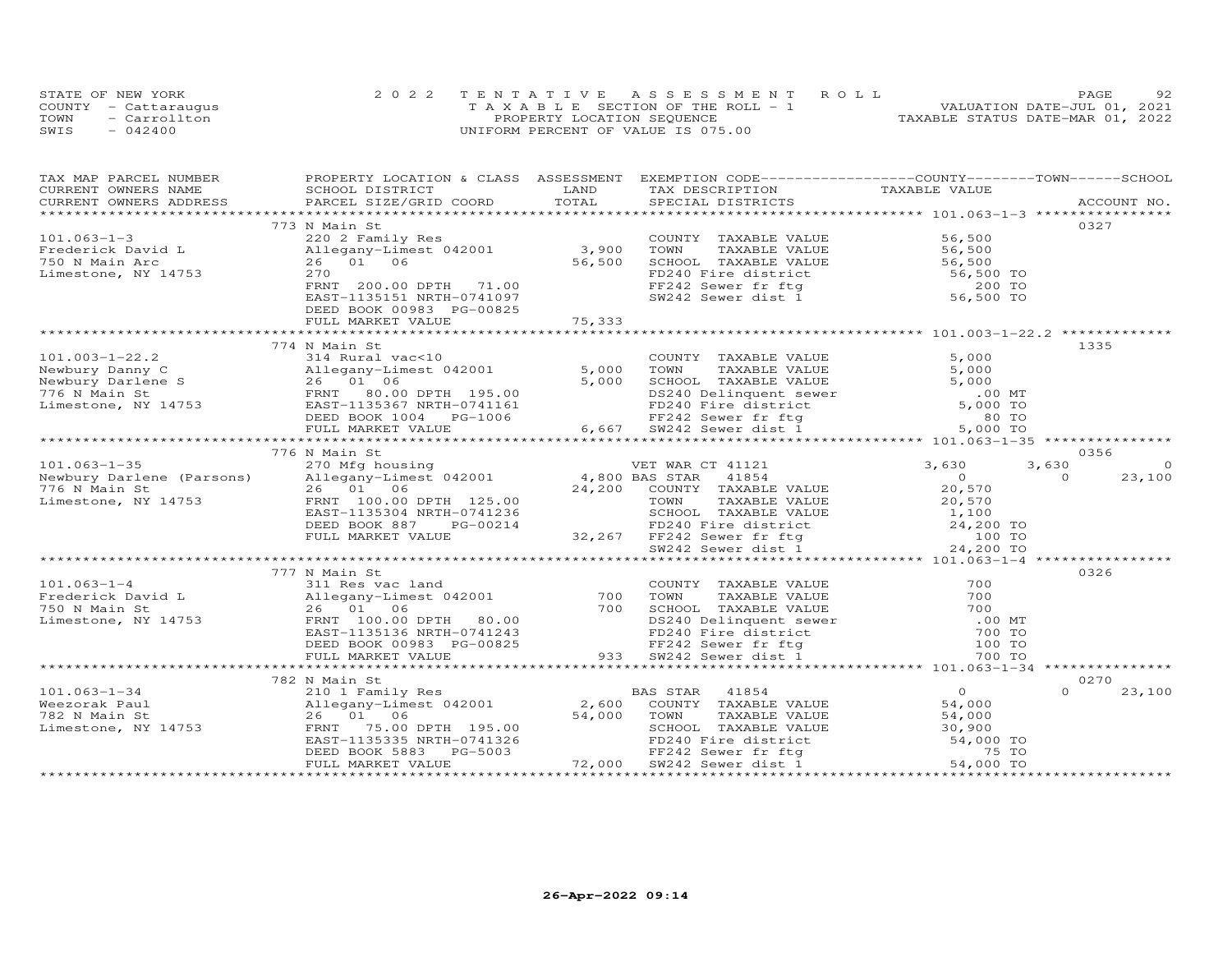|      | STATE OF NEW YORK    | 2022 TENTATIVE ASSESSMENT ROLL        | 93<br>PAGE                       |
|------|----------------------|---------------------------------------|----------------------------------|
|      | COUNTY - Cattaraugus | T A X A B L E SECTION OF THE ROLL - 1 | VALUATION DATE-JUL 01, 2021      |
| TOWN | - Carrollton         | PROPERTY LOCATION SEQUENCE            | TAXABLE STATUS DATE-MAR 01, 2022 |
| SWIS | $-042400$            | UNIFORM PERCENT OF VALUE IS 075.00    |                                  |

| TAX MAP PARCEL NUMBER                                                                                                                                                                                                                                                | PROPERTY LOCATION & CLASS ASSESSMENT EXEMPTION CODE----------------COUNTY-------TOWN------SCHOOL                                                                                                                                         |       |                                                                                                                                                                                                                                            |                                            |          |             |
|----------------------------------------------------------------------------------------------------------------------------------------------------------------------------------------------------------------------------------------------------------------------|------------------------------------------------------------------------------------------------------------------------------------------------------------------------------------------------------------------------------------------|-------|--------------------------------------------------------------------------------------------------------------------------------------------------------------------------------------------------------------------------------------------|--------------------------------------------|----------|-------------|
| CURRENT OWNERS NAME                                                                                                                                                                                                                                                  | SCHOOL DISTRICT                                                                                                                                                                                                                          | LAND  | TAX DESCRIPTION                                                                                                                                                                                                                            | TAXABLE VALUE                              |          |             |
|                                                                                                                                                                                                                                                                      | PARCEL SIZE/GRID COORD                                                                                                                                                                                                                   |       |                                                                                                                                                                                                                                            |                                            |          | ACCOUNT NO. |
|                                                                                                                                                                                                                                                                      |                                                                                                                                                                                                                                          |       |                                                                                                                                                                                                                                            |                                            | 0068     |             |
|                                                                                                                                                                                                                                                                      | 793 N Main St                                                                                                                                                                                                                            |       |                                                                                                                                                                                                                                            |                                            |          |             |
| $101.063 - 1 - 7$                                                                                                                                                                                                                                                    |                                                                                                                                                                                                                                          |       |                                                                                                                                                                                                                                            |                                            |          |             |
| Baribeau Rachele I allegany-Limest 042001<br>Pierce James R FRNT 100.00 DPTH 103.00<br>793 N Main St EAST-1135112 NRTH-0741480<br>Limestone, NY 14753 DEED BOOK 16560 PG-7001                                                                                        |                                                                                                                                                                                                                                          |       |                                                                                                                                                                                                                                            |                                            |          |             |
|                                                                                                                                                                                                                                                                      |                                                                                                                                                                                                                                          |       |                                                                                                                                                                                                                                            |                                            |          |             |
|                                                                                                                                                                                                                                                                      |                                                                                                                                                                                                                                          |       |                                                                                                                                                                                                                                            |                                            |          |             |
|                                                                                                                                                                                                                                                                      |                                                                                                                                                                                                                                          |       |                                                                                                                                                                                                                                            |                                            |          |             |
|                                                                                                                                                                                                                                                                      |                                                                                                                                                                                                                                          |       |                                                                                                                                                                                                                                            |                                            |          |             |
|                                                                                                                                                                                                                                                                      |                                                                                                                                                                                                                                          |       |                                                                                                                                                                                                                                            |                                            |          |             |
|                                                                                                                                                                                                                                                                      |                                                                                                                                                                                                                                          |       |                                                                                                                                                                                                                                            |                                            |          |             |
|                                                                                                                                                                                                                                                                      |                                                                                                                                                                                                                                          |       |                                                                                                                                                                                                                                            |                                            |          |             |
|                                                                                                                                                                                                                                                                      | 796 N Main St                                                                                                                                                                                                                            |       |                                                                                                                                                                                                                                            |                                            | 0210     |             |
| 101.063-1-31<br>Hatch Kenneth G<br>Hatch Jane E<br>26 01 06<br>26 01 06<br>26 01 06<br>26 01 06<br>26 01 06<br>26 01 06<br>26 01 06<br>26 01 195.00<br>26 02 100 100 100 2011<br>26 01 195.00<br>26 02 100 2011<br>26 26 27 2733<br>2012<br>2013<br>2013<br>2013<br> |                                                                                                                                                                                                                                          |       |                                                                                                                                                                                                                                            | $\begin{array}{c} 0 \\ 68,000 \end{array}$ | $\Omega$ | 57,670      |
|                                                                                                                                                                                                                                                                      |                                                                                                                                                                                                                                          |       |                                                                                                                                                                                                                                            |                                            |          |             |
|                                                                                                                                                                                                                                                                      |                                                                                                                                                                                                                                          |       |                                                                                                                                                                                                                                            |                                            |          |             |
|                                                                                                                                                                                                                                                                      |                                                                                                                                                                                                                                          |       |                                                                                                                                                                                                                                            |                                            |          |             |
|                                                                                                                                                                                                                                                                      |                                                                                                                                                                                                                                          |       |                                                                                                                                                                                                                                            |                                            |          |             |
|                                                                                                                                                                                                                                                                      |                                                                                                                                                                                                                                          |       | 68,000<br>195.00<br>68,000<br>7AXABLE VALUE<br>68,000<br>741519<br>FD240 Fire district<br>FF242 Sewer fr ftg<br>70 TO<br>88,000 TO<br>88,000 TO<br>88,000 TO<br>88,000 TO<br>88,000 TO<br>88,000 TO<br>88,000 TO<br>88,000 TO<br>88,000 TO |                                            |          |             |
|                                                                                                                                                                                                                                                                      | FULL MARKET VALUE                                                                                                                                                                                                                        |       |                                                                                                                                                                                                                                            |                                            |          |             |
|                                                                                                                                                                                                                                                                      |                                                                                                                                                                                                                                          |       |                                                                                                                                                                                                                                            |                                            |          |             |
|                                                                                                                                                                                                                                                                      | 797 N Main St                                                                                                                                                                                                                            |       |                                                                                                                                                                                                                                            |                                            | 0282     |             |
| $101.063 - 1 - 8$                                                                                                                                                                                                                                                    | 311 Res vac land                                                                                                                                                                                                                         |       | COUNTY TAXABLE VALUE 3,200                                                                                                                                                                                                                 |                                            |          |             |
|                                                                                                                                                                                                                                                                      |                                                                                                                                                                                                                                          |       |                                                                                                                                                                                                                                            |                                            |          |             |
|                                                                                                                                                                                                                                                                      |                                                                                                                                                                                                                                          |       |                                                                                                                                                                                                                                            |                                            |          |             |
|                                                                                                                                                                                                                                                                      |                                                                                                                                                                                                                                          |       |                                                                                                                                                                                                                                            |                                            |          |             |
|                                                                                                                                                                                                                                                                      |                                                                                                                                                                                                                                          |       |                                                                                                                                                                                                                                            |                                            |          |             |
| 101.085-1-8<br>Baribeau Rachele I allegany-Limest 042001 3,200<br>Pierce James R 26 01 06 3,200<br>793 N Main St FRNT 60.00 DPTH 109.00<br>Limestone, NY 14753 EAST-1135103 NRTH-0741561<br>DEED BOOK 16560 PG-7001                                                  |                                                                                                                                                                                                                                          |       | COMIT TAXABLE VALUE<br>TOWN TAXABLE VALUE<br>SCHOOL TAXABLE VALUE<br>FD240 Fire district<br>FF242 Sewer fr ftg 60 TO<br>SW242 Sewer dist 1 3,200 TO                                                                                        |                                            |          |             |
|                                                                                                                                                                                                                                                                      | FULL MARKET VALUE                                                                                                                                                                                                                        | 4,267 |                                                                                                                                                                                                                                            |                                            |          |             |
|                                                                                                                                                                                                                                                                      |                                                                                                                                                                                                                                          |       |                                                                                                                                                                                                                                            |                                            |          |             |
|                                                                                                                                                                                                                                                                      | 801 N Main St                                                                                                                                                                                                                            |       |                                                                                                                                                                                                                                            |                                            | 0510     |             |
| 101.063-1-9<br>November 270 Mfg housing<br>270 Mfg housing<br>26 01 06<br>26 01 06<br>26 01 06<br>26 01 06<br>26 01 06<br>26 01 06<br>26 01 06<br>26 01 06<br>26 01 06<br>26 01 06<br>26 01 06<br>26 01 06<br>26 01 06<br>26 01 06<br>26 01 06<br>26 01 06<br>26 01  |                                                                                                                                                                                                                                          |       |                                                                                                                                                                                                                                            |                                            | $\Omega$ | 23,100      |
|                                                                                                                                                                                                                                                                      |                                                                                                                                                                                                                                          |       |                                                                                                                                                                                                                                            |                                            |          |             |
|                                                                                                                                                                                                                                                                      |                                                                                                                                                                                                                                          |       |                                                                                                                                                                                                                                            |                                            |          |             |
|                                                                                                                                                                                                                                                                      |                                                                                                                                                                                                                                          |       |                                                                                                                                                                                                                                            |                                            |          |             |
|                                                                                                                                                                                                                                                                      |                                                                                                                                                                                                                                          |       |                                                                                                                                                                                                                                            |                                            |          |             |
|                                                                                                                                                                                                                                                                      |                                                                                                                                                                                                                                          |       |                                                                                                                                                                                                                                            |                                            |          |             |
|                                                                                                                                                                                                                                                                      |                                                                                                                                                                                                                                          |       |                                                                                                                                                                                                                                            |                                            |          |             |
|                                                                                                                                                                                                                                                                      |                                                                                                                                                                                                                                          |       |                                                                                                                                                                                                                                            |                                            |          |             |
|                                                                                                                                                                                                                                                                      | 803 N Main St                                                                                                                                                                                                                            |       |                                                                                                                                                                                                                                            |                                            | 0293     |             |
|                                                                                                                                                                                                                                                                      |                                                                                                                                                                                                                                          |       |                                                                                                                                                                                                                                            | 3,000                                      |          |             |
| 101.003-1-18.16 312 Vac w/imprv<br>Eidson Jesse allegany-Limest 042001 2,300<br>5744 Leonard Run Road 26 01 06 3,000<br>Limestone, NY 14753 ACRES 1.50                                                                                                               |                                                                                                                                                                                                                                          |       | COUNTY TAXABLE VALUE                                                                                                                                                                                                                       |                                            |          |             |
|                                                                                                                                                                                                                                                                      |                                                                                                                                                                                                                                          |       |                                                                                                                                                                                                                                            |                                            |          |             |
|                                                                                                                                                                                                                                                                      |                                                                                                                                                                                                                                          |       |                                                                                                                                                                                                                                            |                                            |          |             |
|                                                                                                                                                                                                                                                                      |                                                                                                                                                                                                                                          |       |                                                                                                                                                                                                                                            |                                            |          |             |
|                                                                                                                                                                                                                                                                      |                                                                                                                                                                                                                                          |       |                                                                                                                                                                                                                                            |                                            |          |             |
|                                                                                                                                                                                                                                                                      |                                                                                                                                                                                                                                          |       |                                                                                                                                                                                                                                            |                                            |          |             |
|                                                                                                                                                                                                                                                                      | 312 Vac w/imprv<br>Allegany-Limest 042001 2,300 TOWNTY TAXABLE VALUE<br>26 01 06 3,000 TOWN TAXABLE VALUE<br>26 01 06 3,000 SCHOOL TAXABLE VALUE<br>26 01 06 3,000 SCHOOL TAXABLE VALUE<br>DEED BOOK 20190 PG-5327 FD240 Fire district 3 |       |                                                                                                                                                                                                                                            |                                            |          |             |
|                                                                                                                                                                                                                                                                      |                                                                                                                                                                                                                                          |       |                                                                                                                                                                                                                                            |                                            |          |             |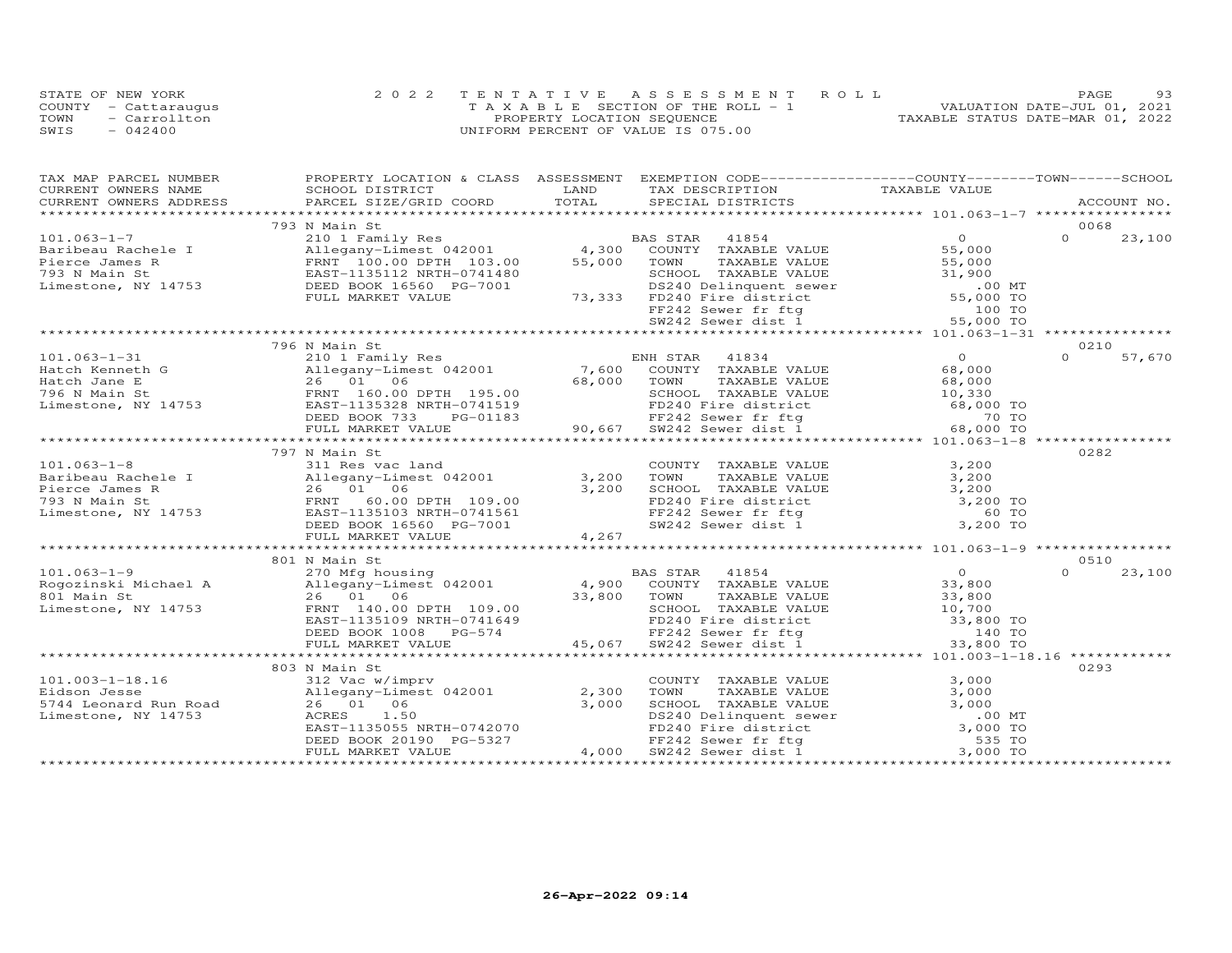| STATE OF NEW YORK |                      | 2022 TENTATIVE ASSESSMENT ROLL        | 94<br>PAGE.                      |
|-------------------|----------------------|---------------------------------------|----------------------------------|
|                   | COUNTY - Cattaraugus | T A X A B L E SECTION OF THE ROLL - 1 | VALUATION DATE-JUL 01, 2021      |
| TOWN              | - Carrollton         | PROPERTY LOCATION SEQUENCE            | TAXABLE STATUS DATE-MAR 01, 2022 |
| SWIS              | $-042400$            | UNIFORM PERCENT OF VALUE IS 075.00    |                                  |

| TAX MAP PARCEL NUMBER | PROPERTY LOCATION & CLASS ASSESSMENT EXEMPTION CODE-----------------COUNTY-------TOWN------SCHOOL                                                                                                                                                                                                                                       |  |      |                |
|-----------------------|-----------------------------------------------------------------------------------------------------------------------------------------------------------------------------------------------------------------------------------------------------------------------------------------------------------------------------------------|--|------|----------------|
|                       |                                                                                                                                                                                                                                                                                                                                         |  |      |                |
|                       |                                                                                                                                                                                                                                                                                                                                         |  |      |                |
|                       |                                                                                                                                                                                                                                                                                                                                         |  |      |                |
|                       | 820 N Main St                                                                                                                                                                                                                                                                                                                           |  | 1068 |                |
|                       |                                                                                                                                                                                                                                                                                                                                         |  |      | 57,670         |
|                       |                                                                                                                                                                                                                                                                                                                                         |  |      |                |
|                       |                                                                                                                                                                                                                                                                                                                                         |  |      |                |
|                       |                                                                                                                                                                                                                                                                                                                                         |  |      |                |
|                       |                                                                                                                                                                                                                                                                                                                                         |  |      |                |
|                       |                                                                                                                                                                                                                                                                                                                                         |  |      |                |
|                       |                                                                                                                                                                                                                                                                                                                                         |  |      |                |
|                       |                                                                                                                                                                                                                                                                                                                                         |  |      |                |
|                       | $\begin{array}{cccccccc} 101.003-1-18.5 & 820\text{ N Main St} & 104.003-1-18.5 & 1068\text{ NMin} & 0& 1068\text{ NMin} & 0& 1068\text{ NMin} & 0& 1068\text{ NMin} & 0& 1068\text{ NMin} & 0& 1068\text{ Nmin} & 0& 1068\text{ Nmin} & 0& 1068\text{ Nmin} & 0& 1068\text{ Nmin} & 0& 1068\text{ Nmin} & 0& 1068\text{ Nmin} & 0& 10$ |  |      |                |
|                       | 836 N Main St<br>101.003-1-18.15          322 Rural vac>10                                   19,000<br>Eidson Jesse Richard       Allegany-Limest 042001      19,000   TOWN   TAXABLE VALUE       19,000<br>5744 Leonard Run Rd       26   01  06                                                                                       |  | 0293 |                |
|                       |                                                                                                                                                                                                                                                                                                                                         |  |      |                |
|                       |                                                                                                                                                                                                                                                                                                                                         |  |      |                |
|                       |                                                                                                                                                                                                                                                                                                                                         |  |      |                |
|                       |                                                                                                                                                                                                                                                                                                                                         |  |      |                |
|                       |                                                                                                                                                                                                                                                                                                                                         |  |      |                |
|                       |                                                                                                                                                                                                                                                                                                                                         |  |      |                |
|                       | dson Jesse Richard allegany-Limest 042001 19,000 TOWN TAXABLE VALUE 19,000<br>44 Leonard Run Rd 26 01 06 19,000 SCR240 Delinquent swer 00 MT<br>mestone, NY 14753 ACRES 32.45 ENST-1136295 NRTH-0742393 ED240 Fire district 19,000                                                                                                      |  |      |                |
|                       |                                                                                                                                                                                                                                                                                                                                         |  |      |                |
|                       | 844 N Main St                                                                                                                                                                                                                                                                                                                           |  | 1272 |                |
|                       |                                                                                                                                                                                                                                                                                                                                         |  |      |                |
|                       |                                                                                                                                                                                                                                                                                                                                         |  |      |                |
|                       |                                                                                                                                                                                                                                                                                                                                         |  |      |                |
|                       |                                                                                                                                                                                                                                                                                                                                         |  |      |                |
|                       |                                                                                                                                                                                                                                                                                                                                         |  |      |                |
|                       |                                                                                                                                                                                                                                                                                                                                         |  |      |                |
|                       |                                                                                                                                                                                                                                                                                                                                         |  |      |                |
|                       | 845 N Main St                                                                                                                                                                                                                                                                                                                           |  | 0292 |                |
|                       |                                                                                                                                                                                                                                                                                                                                         |  |      | $\overline{0}$ |
|                       |                                                                                                                                                                                                                                                                                                                                         |  |      | 57,670         |
|                       |                                                                                                                                                                                                                                                                                                                                         |  |      |                |
|                       |                                                                                                                                                                                                                                                                                                                                         |  |      |                |
|                       |                                                                                                                                                                                                                                                                                                                                         |  |      |                |
|                       |                                                                                                                                                                                                                                                                                                                                         |  |      |                |
|                       |                                                                                                                                                                                                                                                                                                                                         |  |      |                |
|                       |                                                                                                                                                                                                                                                                                                                                         |  |      |                |
|                       |                                                                                                                                                                                                                                                                                                                                         |  |      |                |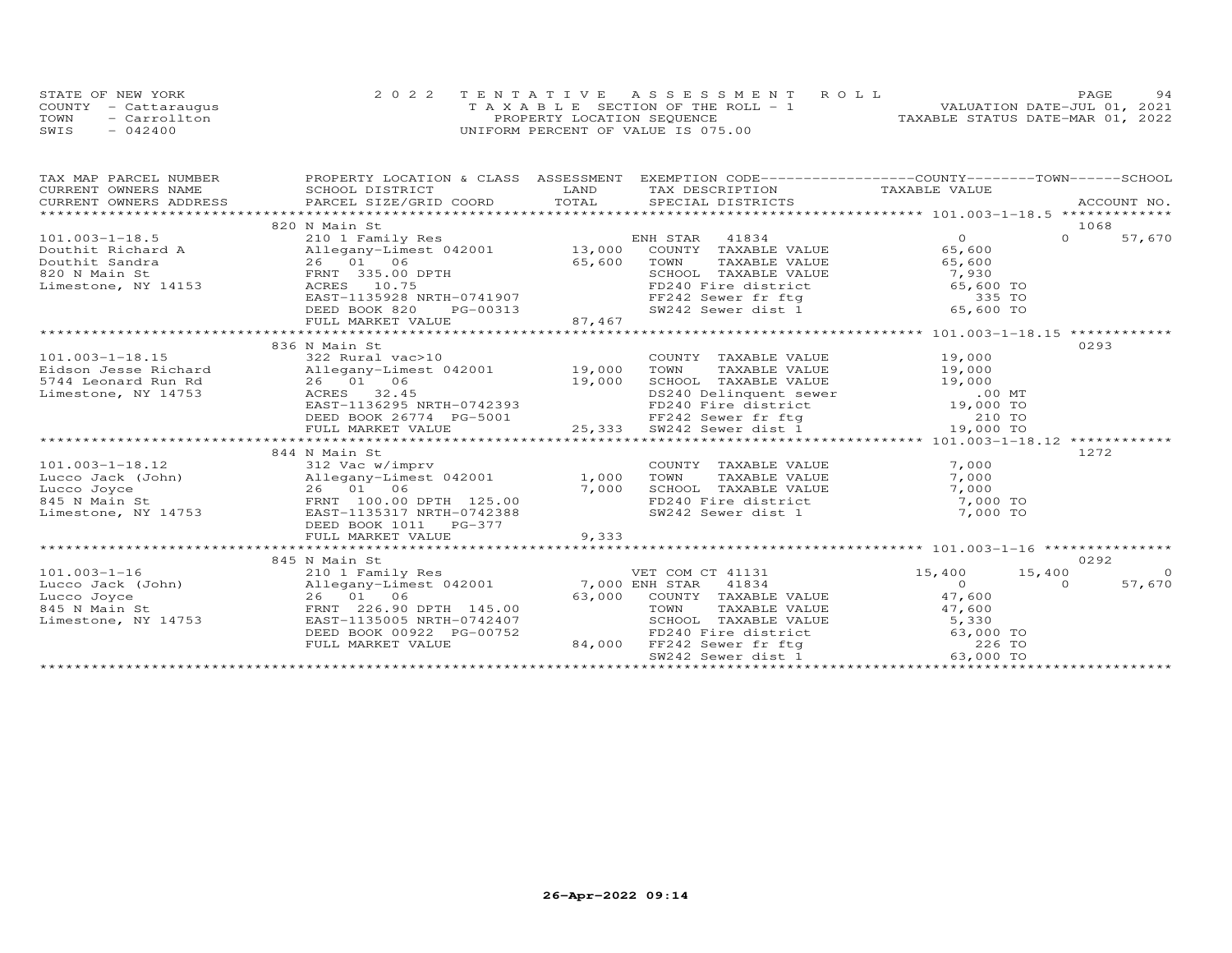|      | STATE OF NEW YORK    | 2022 TENTATIVE ASSESSMENT ROLL        | 9.5<br>PAGE                      |
|------|----------------------|---------------------------------------|----------------------------------|
|      | COUNTY - Cattaraugus | T A X A B L E SECTION OF THE ROLL - 1 | VALUATION DATE-JUL 01, 2021      |
| TOWN | - Carrollton         | PROPERTY LOCATION SEQUENCE            | TAXABLE STATUS DATE-MAR 01, 2022 |
| SWIS | $-042400$            | UNIFORM PERCENT OF VALUE IS 075.00    |                                  |

| TAX MAP PARCEL NUMBER  | PROPERTY LOCATION & CLASS ASSESSMENT EXEMPTION CODE----------------COUNTY-------TOWN-----SCHOOL                                                                                                                                                            |        |                                                                                                                                                                                                          |                |          |                |
|------------------------|------------------------------------------------------------------------------------------------------------------------------------------------------------------------------------------------------------------------------------------------------------|--------|----------------------------------------------------------------------------------------------------------------------------------------------------------------------------------------------------------|----------------|----------|----------------|
| CURRENT OWNERS NAME    | SCHOOL DISTRICT                                                                                                                                                                                                                                            | LAND   | TAX DESCRIPTION                                                                                                                                                                                          | TAXABLE VALUE  |          |                |
| CURRENT OWNERS ADDRESS | CONNENT OWNERS ADDRESS FORCEL SIZE/GRID COORD TOTAL SECIAL DISTRICTS THE THE RECOUNT NO.<br>TOTAL SECIAL DISTRICTS FOR PORT DISTRICTS ACCOUNT NO.                                                                                                          |        |                                                                                                                                                                                                          |                |          |                |
|                        |                                                                                                                                                                                                                                                            |        |                                                                                                                                                                                                          |                |          |                |
|                        | 849 N Main St                                                                                                                                                                                                                                              |        |                                                                                                                                                                                                          |                | 1271     |                |
| $101.003 - 1 - 18.11$  | 210 1 Family Res<br>VET WAR CT 41121<br>Carlson Julie M (Carlson Villegany-Limest 042001 4,100 BAS STAR 41121<br>Carlson Julie M 26 01 06 50,000 COUNTY TAXABLE<br>849 N Main St FRNT 45.00 DPTH 145.00 TOWN TAXABLE<br>Limestone, NY 14753 EAST-1134987 N |        | VET WAR CT 41121                                                                                                                                                                                         | 7,500          | 7,500    | $\overline{0}$ |
|                        |                                                                                                                                                                                                                                                            |        |                                                                                                                                                                                                          | $\overline{0}$ | $\Omega$ | 23,100         |
|                        |                                                                                                                                                                                                                                                            |        | COUNTY TAXABLE VALUE 42,500                                                                                                                                                                              |                |          |                |
|                        |                                                                                                                                                                                                                                                            |        | 45.00 TOWN TAXABLE VALUE 42,500<br>42549 SCHOOL TAXABLE VALUE 42,500<br>335 FD240 Fire district 50,000 TO<br>66,667 FF242 Sewer fr ftg 45 TO                                                             |                |          |                |
|                        |                                                                                                                                                                                                                                                            |        |                                                                                                                                                                                                          |                |          |                |
|                        | DEED BOOK 1025 PG-335                                                                                                                                                                                                                                      |        |                                                                                                                                                                                                          |                |          |                |
|                        | FULL MARKET VALUE                                                                                                                                                                                                                                          |        |                                                                                                                                                                                                          |                |          |                |
|                        |                                                                                                                                                                                                                                                            |        |                                                                                                                                                                                                          |                |          |                |
|                        | 1910 1 Family Res<br>210 1 Family Res<br>210 1 Family Res<br>26 01 06 6,200<br>26 01 06 652 0 6,200<br>26 01 06 65 600                                                                                                                                     |        |                                                                                                                                                                                                          |                |          |                |
|                        |                                                                                                                                                                                                                                                            |        |                                                                                                                                                                                                          |                | 0295     |                |
|                        |                                                                                                                                                                                                                                                            |        | COUNTY TAXABLE VALUE                                                                                                                                                                                     | 65,500         |          |                |
|                        |                                                                                                                                                                                                                                                            |        | TOWN TAXABLE VALUE 65,500<br>SCHOOL TAXABLE VALUE 65,500<br>FD240 Fire district 65,500 TO                                                                                                                |                |          |                |
|                        |                                                                                                                                                                                                                                                            |        |                                                                                                                                                                                                          |                |          |                |
|                        |                                                                                                                                                                                                                                                            |        |                                                                                                                                                                                                          |                |          |                |
|                        |                                                                                                                                                                                                                                                            |        | FF242 Sewer fr ftg<br>SW242 Sewer dist 1 65,500 TO                                                                                                                                                       |                |          |                |
|                        | EAST-1135206 NRTH-0742635                                                                                                                                                                                                                                  |        |                                                                                                                                                                                                          |                |          |                |
|                        | DEED BOOK 2021    PG-12007                                                                                                                                                                                                                                 |        |                                                                                                                                                                                                          |                |          |                |
|                        | FULL MARKET VALUE                                                                                                                                                                                                                                          | 87,333 |                                                                                                                                                                                                          |                |          |                |
|                        |                                                                                                                                                                                                                                                            |        |                                                                                                                                                                                                          |                |          |                |
|                        | 853 N Main St                                                                                                                                                                                                                                              |        |                                                                                                                                                                                                          | $\overline{0}$ | 1270     |                |
| $101.003 - 1 - 18.10$  | 210 1 Family Res                                                                                                                                                                                                                                           |        | BAS STAR 41854                                                                                                                                                                                           |                | $\Omega$ | 23,100         |
|                        |                                                                                                                                                                                                                                                            |        |                                                                                                                                                                                                          | 62,000         |          |                |
|                        |                                                                                                                                                                                                                                                            |        |                                                                                                                                                                                                          | 62,000         |          |                |
| Limestone, NY 14753    | EAST-1134978 NRTH-0742618                                                                                                                                                                                                                                  |        |                                                                                                                                                                                                          |                |          |                |
|                        | DEED BOOK 1019 PG-160                                                                                                                                                                                                                                      |        | 151.00 SCHOOL TAXABLE VALUE 38,900<br>1742618 DS240 Delinquent sewer .00 MT<br>5-160 PD240 Fire district 62,000 TO<br>82,667 FF242 Sewer dist 1 62,000 TO                                                |                |          |                |
|                        | FULL MARKET VALUE                                                                                                                                                                                                                                          |        |                                                                                                                                                                                                          |                |          |                |
|                        |                                                                                                                                                                                                                                                            |        |                                                                                                                                                                                                          |                |          |                |
|                        |                                                                                                                                                                                                                                                            |        |                                                                                                                                                                                                          |                |          |                |
|                        | 855 N Main St                                                                                                                                                                                                                                              |        |                                                                                                                                                                                                          |                | 1269     |                |
| $101.003 - 1 - 18.9$   | 210 1 Family Res                                                                                                                                                                                                                                           |        | BAS STAR<br>41854                                                                                                                                                                                        | $\overline{0}$ | $\Omega$ | 23,100         |
| Bierfeldt Joesph R.    | Allegany-Limest 042001                                                                                                                                                                                                                                     |        | 4,200 COUNTY TAXABLE VALUE                                                                                                                                                                               |                |          |                |
| Palmer Linda L/U       |                                                                                                                                                                                                                                                            |        |                                                                                                                                                                                                          |                |          |                |
| 853 N Main St          |                                                                                                                                                                                                                                                            |        |                                                                                                                                                                                                          |                |          |                |
| Limestone, NY 14753    | EAST-1134969 NRTH-0742682                                                                                                                                                                                                                                  |        |                                                                                                                                                                                                          |                |          |                |
|                        |                                                                                                                                                                                                                                                            |        |                                                                                                                                                                                                          |                |          |                |
|                        | DEED BOOK 21953 PG-2001<br>FULL MARKET VALUE 58,400<br>FULL MARKET VALUE                                                                                                                                                                                   |        | 4,200 COUNTY TAXABLE VALUE 43,800<br>43,800 TOWN TAXABLE VALUE 43,800<br>SCHOOL TAXABLE VALUE 43,800<br>FD240 Fire district 43,800 TO<br>FF242 Sewer fr ftg 65 TO<br>58,400 SW242 Sewer dist 1 43,800 TO |                |          |                |
|                        |                                                                                                                                                                                                                                                            |        |                                                                                                                                                                                                          |                |          |                |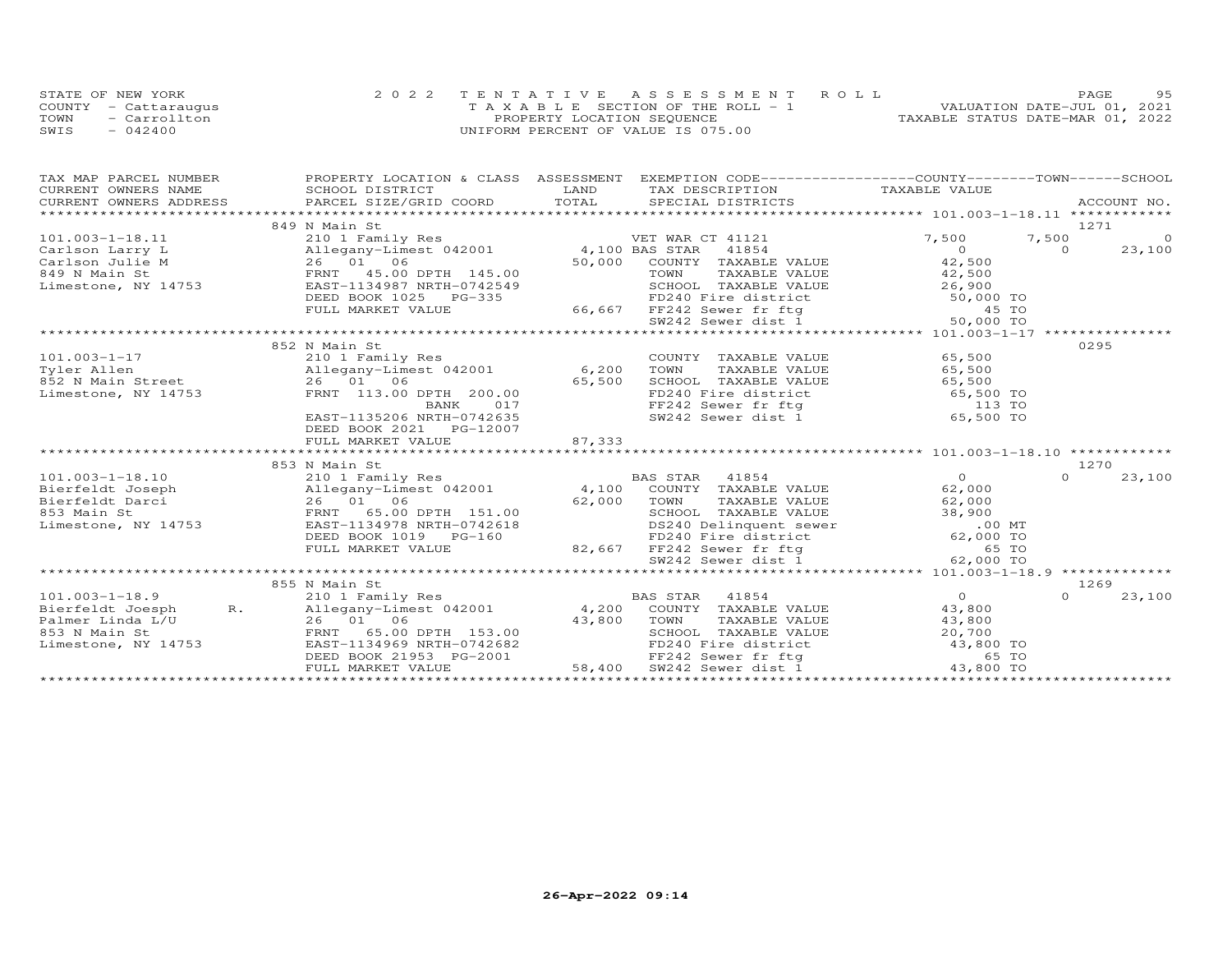|      | STATE OF NEW YORK    | 2022 TENTATIVE ASSESSMENT ROLL        | 96<br>PAGE.                      |
|------|----------------------|---------------------------------------|----------------------------------|
|      | COUNTY - Cattaraugus | T A X A B L E SECTION OF THE ROLL - 1 | VALUATION DATE-JUL 01, 2021      |
| TOWN | - Carrollton         | PROPERTY LOCATION SEQUENCE            | TAXABLE STATUS DATE-MAR 01, 2022 |
| SWIS | $-042400$            | UNIFORM PERCENT OF VALUE IS 075.00    |                                  |

| TAX MAP PARCEL NUMBER                                                                                                                                                                                                                                                                                                                                                                                      | PROPERTY LOCATION & CLASS ASSESSMENT EXEMPTION CODE----------------COUNTY-------TOWN------SCHOOL |  |                    |
|------------------------------------------------------------------------------------------------------------------------------------------------------------------------------------------------------------------------------------------------------------------------------------------------------------------------------------------------------------------------------------------------------------|--------------------------------------------------------------------------------------------------|--|--------------------|
|                                                                                                                                                                                                                                                                                                                                                                                                            |                                                                                                  |  |                    |
|                                                                                                                                                                                                                                                                                                                                                                                                            |                                                                                                  |  |                    |
|                                                                                                                                                                                                                                                                                                                                                                                                            | 856 N Main St                                                                                    |  | 0998               |
|                                                                                                                                                                                                                                                                                                                                                                                                            |                                                                                                  |  |                    |
|                                                                                                                                                                                                                                                                                                                                                                                                            |                                                                                                  |  |                    |
|                                                                                                                                                                                                                                                                                                                                                                                                            |                                                                                                  |  |                    |
|                                                                                                                                                                                                                                                                                                                                                                                                            |                                                                                                  |  |                    |
|                                                                                                                                                                                                                                                                                                                                                                                                            |                                                                                                  |  |                    |
|                                                                                                                                                                                                                                                                                                                                                                                                            |                                                                                                  |  |                    |
|                                                                                                                                                                                                                                                                                                                                                                                                            |                                                                                                  |  |                    |
|                                                                                                                                                                                                                                                                                                                                                                                                            |                                                                                                  |  |                    |
|                                                                                                                                                                                                                                                                                                                                                                                                            |                                                                                                  |  |                    |
|                                                                                                                                                                                                                                                                                                                                                                                                            |                                                                                                  |  |                    |
|                                                                                                                                                                                                                                                                                                                                                                                                            | 857 N Main St                                                                                    |  | 1268               |
|                                                                                                                                                                                                                                                                                                                                                                                                            |                                                                                                  |  |                    |
|                                                                                                                                                                                                                                                                                                                                                                                                            |                                                                                                  |  |                    |
|                                                                                                                                                                                                                                                                                                                                                                                                            |                                                                                                  |  |                    |
|                                                                                                                                                                                                                                                                                                                                                                                                            |                                                                                                  |  |                    |
|                                                                                                                                                                                                                                                                                                                                                                                                            |                                                                                                  |  |                    |
|                                                                                                                                                                                                                                                                                                                                                                                                            |                                                                                                  |  |                    |
|                                                                                                                                                                                                                                                                                                                                                                                                            |                                                                                                  |  |                    |
| $\begin{array}{cccccccc} 101.003-1-18.8 & 857\;N\; \mathrm{Malm\; St.}\\ \text{Lucco Louis B} & 210\;l\; \mathrm{Family\; Res} & 2101\;l\; \mathrm{Family\; Res} & 2101\;l\; \mathrm{Family\; Res} & 2101\;l\; \mathrm{Family\; Res} & 2101\;l\; \mathrm{Family\; Res} & 2101\;l\; \mathrm{Family\; Res} & 2101\;l\; \mathrm{Family\; Res} & 2101\;l\; \mathrm{Family\; Res} & 2101\;l\; \mathrm{Family\;$ |                                                                                                  |  |                    |
|                                                                                                                                                                                                                                                                                                                                                                                                            | 859 N Main St                                                                                    |  | 1055               |
| $\begin{array}{cccccccc} 101.003-1-18.4 & 859 N & \text{Man St} & 2101 Family Res & \text{ENH STAR} & 41834 & 0 & 1055 \\ \text{Peterson Debra A} & 2101 Family Res & 3,500 & \text{COUNTY TAXABLE VALUE} & 36,000 & 36,000 \\ 859 N & \text{Main St} & 26 & 01 & 06 & 36,000 \\ \text{Linear} & 26 & 01 & 06 & 36,000 \\ \text{Linear} & 26 & 01 & 06 & 36,000 \\ \text{Linear} & 26 & $                  |                                                                                                  |  |                    |
|                                                                                                                                                                                                                                                                                                                                                                                                            |                                                                                                  |  |                    |
|                                                                                                                                                                                                                                                                                                                                                                                                            |                                                                                                  |  |                    |
|                                                                                                                                                                                                                                                                                                                                                                                                            |                                                                                                  |  |                    |
|                                                                                                                                                                                                                                                                                                                                                                                                            |                                                                                                  |  |                    |
|                                                                                                                                                                                                                                                                                                                                                                                                            |                                                                                                  |  |                    |
|                                                                                                                                                                                                                                                                                                                                                                                                            |                                                                                                  |  |                    |
|                                                                                                                                                                                                                                                                                                                                                                                                            |                                                                                                  |  |                    |
|                                                                                                                                                                                                                                                                                                                                                                                                            | 863 N Main St                                                                                    |  | 0518               |
|                                                                                                                                                                                                                                                                                                                                                                                                            |                                                                                                  |  |                    |
|                                                                                                                                                                                                                                                                                                                                                                                                            |                                                                                                  |  |                    |
|                                                                                                                                                                                                                                                                                                                                                                                                            |                                                                                                  |  |                    |
| 101.003-1-15<br>Cleveland Kyle<br>Cleveland Kyle<br>26 01 06<br>ERNT 134945 NRTH-0742842<br>Limestone, NY 14753<br>THE BOOK 28350 PG-3002<br>THE MARKET VALUE<br>THE MARKET VALUE<br>26 01 06<br>26 01 06<br>26 01 06<br>26 01 06<br>26 01 06<br>26 01 06                                                                                                                                                  |                                                                                                  |  |                    |
|                                                                                                                                                                                                                                                                                                                                                                                                            |                                                                                                  |  |                    |
|                                                                                                                                                                                                                                                                                                                                                                                                            |                                                                                                  |  |                    |
|                                                                                                                                                                                                                                                                                                                                                                                                            |                                                                                                  |  |                    |
|                                                                                                                                                                                                                                                                                                                                                                                                            |                                                                                                  |  |                    |
|                                                                                                                                                                                                                                                                                                                                                                                                            | 869 N Main St                                                                                    |  | 0195               |
|                                                                                                                                                                                                                                                                                                                                                                                                            |                                                                                                  |  | $\Omega$<br>23,100 |
|                                                                                                                                                                                                                                                                                                                                                                                                            |                                                                                                  |  |                    |
|                                                                                                                                                                                                                                                                                                                                                                                                            |                                                                                                  |  |                    |
|                                                                                                                                                                                                                                                                                                                                                                                                            |                                                                                                  |  |                    |
|                                                                                                                                                                                                                                                                                                                                                                                                            |                                                                                                  |  |                    |
|                                                                                                                                                                                                                                                                                                                                                                                                            |                                                                                                  |  |                    |
| 101.003-1-13<br>Abrams Rachel J<br>Abrams Rachel J<br>Allegany-Limest 042001<br>26 01 06<br>Limestone, NY 14753<br>EED BOOK 21340 PG-5001<br>TAXABLE VALUE<br>26 01 06<br>28,800 TOWN TAXABLE VALUE<br>26 01 06<br>38,800 TOWN TAXABLE VALUE<br>26 01                                                                                                                                                      |                                                                                                  |  |                    |
|                                                                                                                                                                                                                                                                                                                                                                                                            |                                                                                                  |  |                    |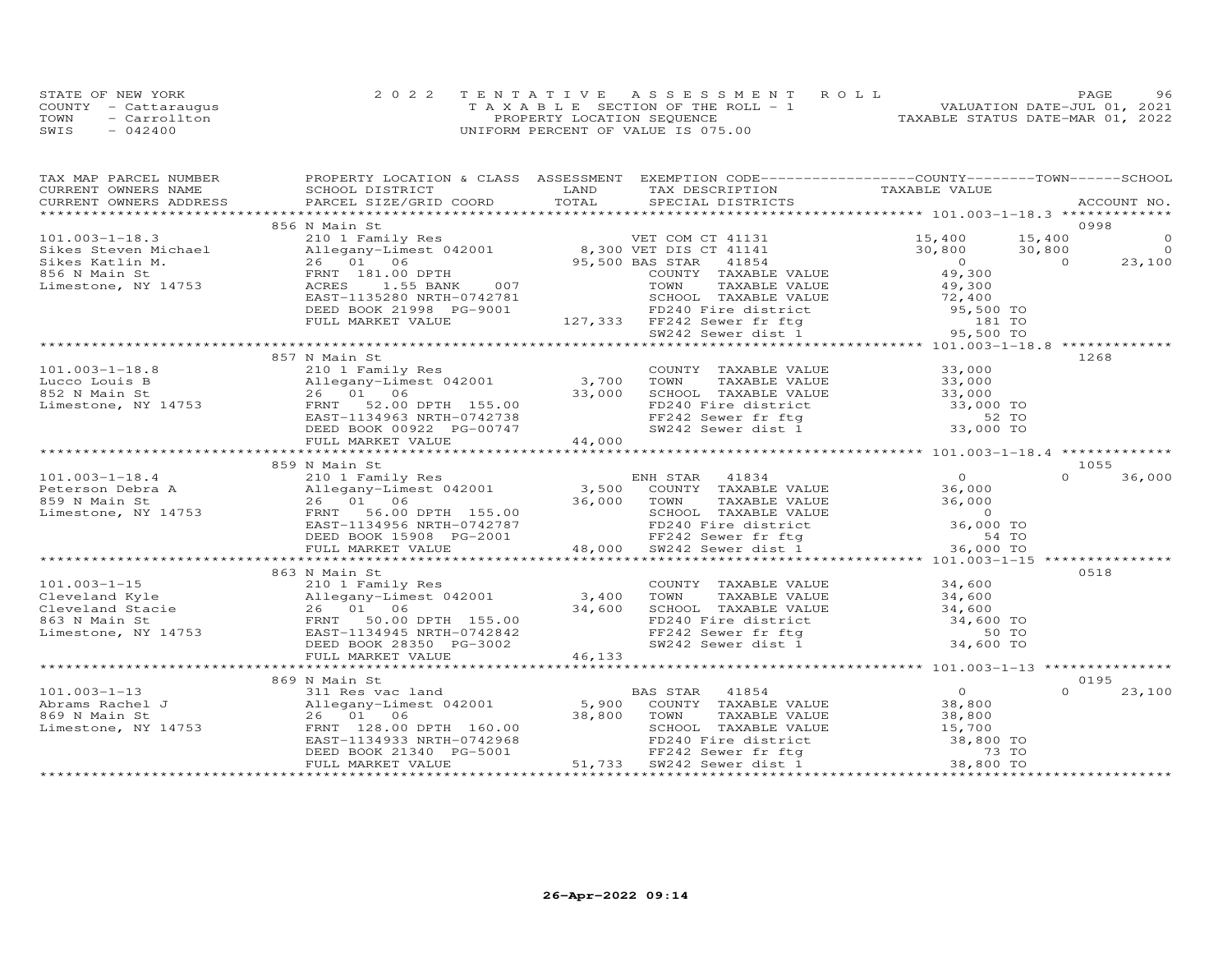|      | STATE OF NEW YORK    | 2022 TENTATIVE ASSESSMENT ROLL        | <b>PAGE</b>                      |
|------|----------------------|---------------------------------------|----------------------------------|
|      | COUNTY - Cattaraugus | T A X A B L E SECTION OF THE ROLL - 1 | VALUATION DATE-JUL 01, 2021      |
| TOWN | $=$ Carrollton       | PROPERTY LOCATION SEQUENCE            | TAXABLE STATUS DATE-MAR 01, 2022 |
| SWIS | $-042400$            | UNIFORM PERCENT OF VALUE IS 075.00    |                                  |

| TAX MAP PARCEL NUMBER                                                                                                                                                          | PROPERTY LOCATION & CLASS ASSESSMENT EXEMPTION CODE----------------COUNTY-------TOWN------SCHOOL                                                                         |               |                                                                                                                                   |                      |                          |
|--------------------------------------------------------------------------------------------------------------------------------------------------------------------------------|--------------------------------------------------------------------------------------------------------------------------------------------------------------------------|---------------|-----------------------------------------------------------------------------------------------------------------------------------|----------------------|--------------------------|
| CURRENT OWNERS NAME                                                                                                                                                            | SCHOOL DISTRICT                                                                                                                                                          | LAND<br>TOTAL | TAX DESCRIPTION                                                                                                                   | TAXABLE VALUE        |                          |
| CURRENT OWNERS ADDRESS                                                                                                                                                         | PARCEL SIZE/GRID COORD                                                                                                                                                   |               | SPECIAL DISTRICTS                                                                                                                 |                      | ACCOUNT NO.              |
|                                                                                                                                                                                | 875 N Main St                                                                                                                                                            |               |                                                                                                                                   |                      | 1267                     |
| $101.003 - 1 - 11.4$                                                                                                                                                           | 323 Vacant rural                                                                                                                                                         |               | COUNTY TAXABLE VALUE                                                                                                              | 22,000               |                          |
| Wentworth Benjamin J                                                                                                                                                           | Allegany-Limest 042001 22,000                                                                                                                                            |               | TOWN<br>TAXABLE VALUE                                                                                                             |                      |                          |
| Wentworth John                                                                                                                                                                 | 26 01 06                                                                                                                                                                 | 22,000        |                                                                                                                                   | 22,000               |                          |
| 720 E Main St                                                                                                                                                                  | ACRES 73.95                                                                                                                                                              |               | SCHOOL TAXABLE VALUE 22,000<br>FD240 Fire district 22,000 TO<br>FF242 Sewer fr ftg 370 TO<br>SW242 Sewer dist 1 22,000 TO         |                      |                          |
| Bradford, PA 16701                                                                                                                                                             | EAST-1133578 NRTH-0742599                                                                                                                                                |               |                                                                                                                                   |                      |                          |
|                                                                                                                                                                                | DEED BOOK 00923 PG-00888                                                                                                                                                 |               |                                                                                                                                   |                      |                          |
|                                                                                                                                                                                | FULL MARKET VALUE                                                                                                                                                        | 29,333        |                                                                                                                                   |                      |                          |
|                                                                                                                                                                                |                                                                                                                                                                          |               |                                                                                                                                   |                      |                          |
|                                                                                                                                                                                | 895 N Main St                                                                                                                                                            |               |                                                                                                                                   |                      | 0417                     |
| $101.003 - 1 - 12.1$                                                                                                                                                           |                                                                                                                                                                          |               |                                                                                                                                   | 8,700                | 8,700<br>$\Omega$        |
| Eberly Lawrence                                                                                                                                                                | $\begin{tabular}{lllllllllll} \bf 210 & I\ \bf Family\ Res & & \tt VET\ WAR\ CT\ 41121 \\ \bf Allegany-Limest\ 042001 & & \tt6,300\ AGED\ C/T/S\ 41800 \\ \end{tabular}$ |               |                                                                                                                                   | 19,720 19,720        | 23,200                   |
| Withrow Susan                                                                                                                                                                  | Allegany-Limest 042001<br>27 01 06<br>FRNT 130.00 DPTH 187.00<br>753 EAST-1134863 NRTH-0743523                                                                           |               | 58,000 ENH STAR 41834                                                                                                             | $\overline{0}$       | $\overline{0}$<br>34,800 |
| 895 N Main St                                                                                                                                                                  |                                                                                                                                                                          |               | COUNTY TAXABLE VALUE                                                                                                              | 29,580               |                          |
| Limestone, NY 14753                                                                                                                                                            | EAST-1134863 NRTH-0743523                                                                                                                                                |               | TOWN<br>TAXABLE VALUE                                                                                                             | 29,580               |                          |
|                                                                                                                                                                                | DEED BOOK 1026 PG-386                                                                                                                                                    |               |                                                                                                                                   |                      |                          |
|                                                                                                                                                                                | FULL MARKET VALUE                                                                                                                                                        |               |                                                                                                                                   |                      |                          |
|                                                                                                                                                                                |                                                                                                                                                                          |               |                                                                                                                                   |                      |                          |
|                                                                                                                                                                                |                                                                                                                                                                          |               | EXERIBILY VALUE<br>SCHOOL TAXABLE VALUE<br>The district 58,000 TO<br>FF242 Sewer dist 1 58,000 TO<br>SW242 Sewer dist 1 58,000 TO |                      |                          |
|                                                                                                                                                                                |                                                                                                                                                                          |               |                                                                                                                                   |                      |                          |
|                                                                                                                                                                                | 898 N Main St                                                                                                                                                            |               |                                                                                                                                   |                      | 0294                     |
| $101.003 - 1 - 11.1$                                                                                                                                                           | 323 Vacant rural                                                                                                                                                         |               | COUNTY TAXABLE VALUE                                                                                                              | 24,900               |                          |
| Ventworth Benjamin J<br>Wentworth Benjamin J<br>Wentworth John 26 01 06 24,900<br>720 E Main St 24,900<br>8120 E Main St 29.65<br>Bradford, PA 16701 EAST-1136405 NRTH-0743143 |                                                                                                                                                                          |               | TOWN<br>TAXABLE VALUE                                                                                                             |                      |                          |
|                                                                                                                                                                                |                                                                                                                                                                          |               |                                                                                                                                   | $24,900$<br>$24,900$ |                          |
|                                                                                                                                                                                |                                                                                                                                                                          |               |                                                                                                                                   |                      |                          |
|                                                                                                                                                                                |                                                                                                                                                                          |               | TOWN TAXABLE VALUE<br>SCHOOL TAXABLE VALUE<br>FD240 Fire district<br>The fritt of the 139 TO<br>139 TO<br>24 900 TO               |                      |                          |
|                                                                                                                                                                                | DEED BOOK 00923 PG-00888                                                                                                                                                 |               | FF242 Sewer fr ftg<br>SW242 Sewer dist 1                                                                                          | 24,900 TO            |                          |
|                                                                                                                                                                                | FULL MARKET VALUE                                                                                                                                                        | 33,200        |                                                                                                                                   |                      |                          |
|                                                                                                                                                                                |                                                                                                                                                                          |               |                                                                                                                                   |                      |                          |
|                                                                                                                                                                                | 901 N Main St                                                                                                                                                            |               |                                                                                                                                   |                      | 1358                     |
| $101.003 - 1 - 12.2$                                                                                                                                                           | 210 1 Family Res BP<br>Allegany-Limest 042001 6,200                                                                                                                      |               | BAS STAR 41854                                                                                                                    | $\overline{O}$       | $\cap$<br>23,100         |
| Myers Michele                                                                                                                                                                  |                                                                                                                                                                          |               | COUNTY TAXABLE VALUE                                                                                                              | 60,000               |                          |
| 901 N Main St                                                                                                                                                                  | FRNT 127.00 DPTH 187.00                                                                                                                                                  |               | 60,000 TOWN<br>TAXABLE VALUE                                                                                                      | 60,000               |                          |
| Limestone, NY 14753                                                                                                                                                            | EAST-1134860 NRTH-0743565                                                                                                                                                |               | SCHOOL TAXABLE VALUE                                                                                                              | 36,900               |                          |
|                                                                                                                                                                                | DEED BOOK 1026 PG-383                                                                                                                                                    |               |                                                                                                                                   | 60,000 TO            |                          |
|                                                                                                                                                                                | FULL MARKET VALUE                                                                                                                                                        |               |                                                                                                                                   | 127 TO               |                          |
|                                                                                                                                                                                |                                                                                                                                                                          |               | SUNDER FIRE district<br>FD240 Fire district<br>80,000 FF242 Sewer fr ftg<br>SW242 Sewer dist 1                                    | 60,000 TO            |                          |
|                                                                                                                                                                                |                                                                                                                                                                          |               |                                                                                                                                   |                      |                          |
|                                                                                                                                                                                | 904 N Main St                                                                                                                                                            |               |                                                                                                                                   |                      | 1091                     |
| $101.003 - 1 - 11.2$                                                                                                                                                           | 314 Rural vac<10                                                                                                                                                         |               | COUNTY TAXABLE VALUE                                                                                                              | 4,000                |                          |
| Ozella Michael                                                                                                                                                                 | Allegany-Limest 042001                                                                                                                                                   | 4,000         | TOWN<br>TAXABLE VALUE                                                                                                             | 4,000                |                          |
| 1558 E State Street                                                                                                                                                            | 26 01 06                                                                                                                                                                 | 4,000         | SCHOOL TAXABLE VALUE 4,000<br>FD240 Fire district 4,000 TO                                                                        |                      |                          |
| Olean, NY 14760                                                                                                                                                                | FRNT 81.70 DPTH                                                                                                                                                          |               |                                                                                                                                   |                      |                          |
|                                                                                                                                                                                | ACRES<br>4.15                                                                                                                                                            |               | FF242 Sewer fr ftg                                                                                                                | 81 TO                |                          |
|                                                                                                                                                                                | EAST-1136138 NRTH-0743603                                                                                                                                                |               | SW242 Sewer dist $1$                                                                                                              | 4,000 TO             |                          |
|                                                                                                                                                                                | DEED BOOK 30908 PG-8001                                                                                                                                                  |               |                                                                                                                                   |                      |                          |
|                                                                                                                                                                                | FULL MARKET VALUE                                                                                                                                                        | 5,333         |                                                                                                                                   |                      |                          |
|                                                                                                                                                                                |                                                                                                                                                                          |               |                                                                                                                                   |                      |                          |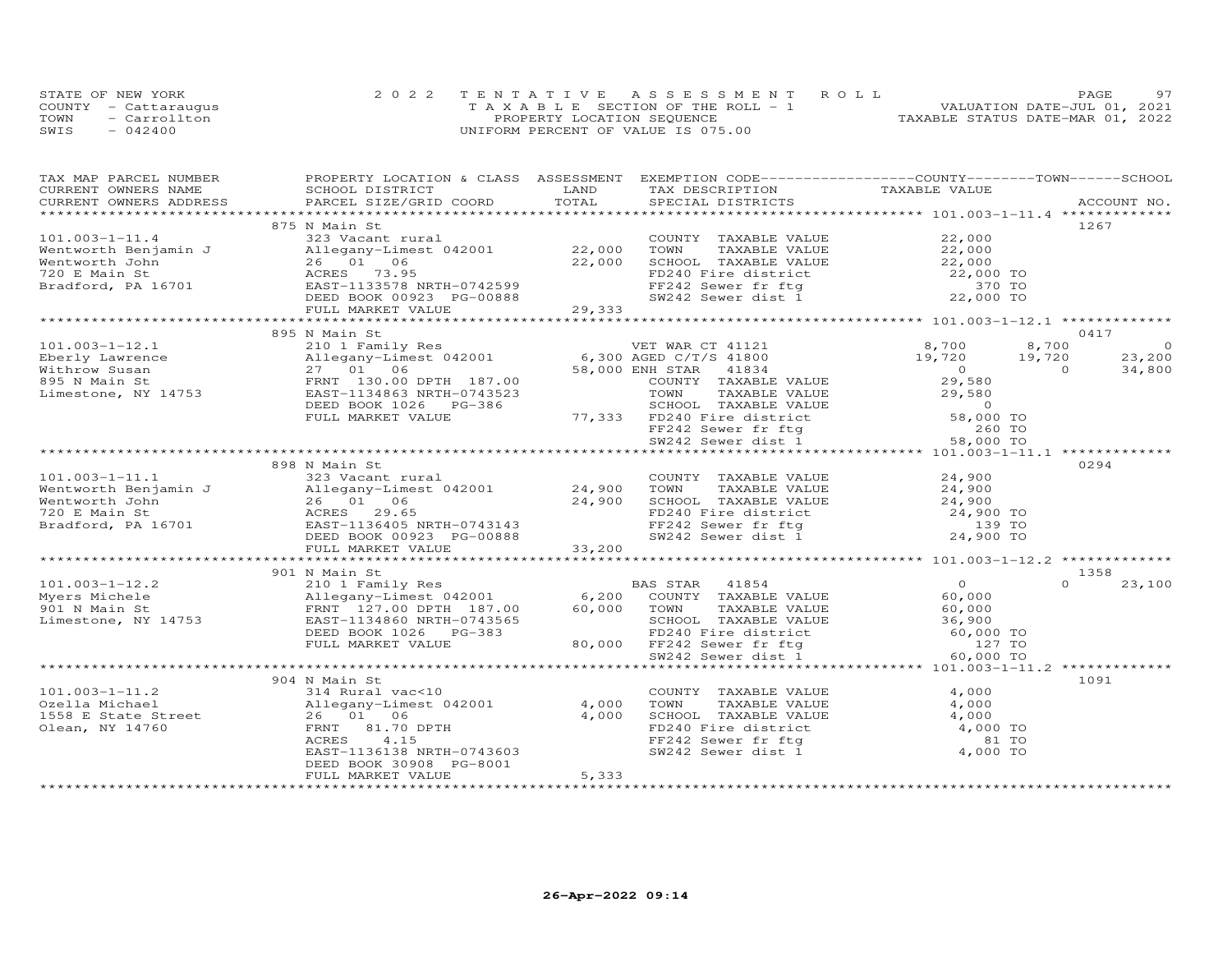|      | STATE OF NEW YORK    | 2022 TENTATIVE ASSESSMENT ROLL        | 98<br>PAGE                       |
|------|----------------------|---------------------------------------|----------------------------------|
|      | COUNTY - Cattaraugus | T A X A B L E SECTION OF THE ROLL - 1 | VALUATION DATE-JUL 01, 2021      |
| TOWN | - Carrollton         | PROPERTY LOCATION SEQUENCE            | TAXABLE STATUS DATE-MAR 01, 2022 |
| SWIS | $-042400$            | UNIFORM PERCENT OF VALUE IS 075.00    |                                  |

| TAX MAP PARCEL NUMBER<br>CURRENT OWNERS NAME                                                                                                                                                                                   | PROPERTY LOCATION & CLASS ASSESSMENT<br>SCHOOL DISTRICT                                                                                                                                                                                                                                                                                                                                                                                                                                                 | LAND   | EXEMPTION CODE-----------------COUNTY-------TOWN------SCHOOL<br>TAX DESCRIPTION TAXABLE VALUE                                                        |                                                  |                    |
|--------------------------------------------------------------------------------------------------------------------------------------------------------------------------------------------------------------------------------|---------------------------------------------------------------------------------------------------------------------------------------------------------------------------------------------------------------------------------------------------------------------------------------------------------------------------------------------------------------------------------------------------------------------------------------------------------------------------------------------------------|--------|------------------------------------------------------------------------------------------------------------------------------------------------------|--------------------------------------------------|--------------------|
| CURRENT OWNERS ADDRESS                                                                                                                                                                                                         | .CURRENT OWNERS ADDRESS PARCEL SIZE/GRID COORD TOTAL SPECIAL DISTRICTS ACCOUNT NO ACCOUNT NO ACCOUNT NO ACCOUNT                                                                                                                                                                                                                                                                                                                                                                                         |        |                                                                                                                                                      |                                                  | ACCOUNT NO.        |
|                                                                                                                                                                                                                                |                                                                                                                                                                                                                                                                                                                                                                                                                                                                                                         |        |                                                                                                                                                      |                                                  |                    |
|                                                                                                                                                                                                                                | 905 N Main St                                                                                                                                                                                                                                                                                                                                                                                                                                                                                           |        |                                                                                                                                                      |                                                  | 0516               |
| $101.001 - 1 - 33$                                                                                                                                                                                                             |                                                                                                                                                                                                                                                                                                                                                                                                                                                                                                         |        |                                                                                                                                                      |                                                  | 22,500<br>22,500   |
| Wedge Marjorie<br>905 N Main St<br>Limstone, NY 14753                                                                                                                                                                          |                                                                                                                                                                                                                                                                                                                                                                                                                                                                                                         |        |                                                                                                                                                      |                                                  | $\Omega$<br>22,500 |
|                                                                                                                                                                                                                                |                                                                                                                                                                                                                                                                                                                                                                                                                                                                                                         |        |                                                                                                                                                      |                                                  |                    |
|                                                                                                                                                                                                                                |                                                                                                                                                                                                                                                                                                                                                                                                                                                                                                         |        |                                                                                                                                                      |                                                  |                    |
|                                                                                                                                                                                                                                |                                                                                                                                                                                                                                                                                                                                                                                                                                                                                                         |        |                                                                                                                                                      |                                                  |                    |
|                                                                                                                                                                                                                                |                                                                                                                                                                                                                                                                                                                                                                                                                                                                                                         |        |                                                                                                                                                      |                                                  |                    |
|                                                                                                                                                                                                                                |                                                                                                                                                                                                                                                                                                                                                                                                                                                                                                         |        |                                                                                                                                                      |                                                  |                    |
|                                                                                                                                                                                                                                | N MAIN STRING HEMILY Res<br>210 1 Family Res<br>22,500 22<br>Allegany-Limest 042001 6,500 ENH STAR 41834 0<br>27 01 06 45,000 COUNTY TAXABLE VALUE 22,500 TOWN TAXABLE VALUE 22,500<br>FRNT 150.00 DPTH 180.00 TOWN TAXABLE VALUE 22,500                                                                                                                                                                                                                                                                |        |                                                                                                                                                      |                                                  |                    |
|                                                                                                                                                                                                                                | 908 N Main St                                                                                                                                                                                                                                                                                                                                                                                                                                                                                           |        |                                                                                                                                                      |                                                  | 0064               |
| $101.001 - 1 - 32$                                                                                                                                                                                                             |                                                                                                                                                                                                                                                                                                                                                                                                                                                                                                         |        |                                                                                                                                                      |                                                  |                    |
|                                                                                                                                                                                                                                |                                                                                                                                                                                                                                                                                                                                                                                                                                                                                                         |        |                                                                                                                                                      |                                                  |                    |
|                                                                                                                                                                                                                                |                                                                                                                                                                                                                                                                                                                                                                                                                                                                                                         |        |                                                                                                                                                      |                                                  |                    |
| Case Martin E.<br>Case Martin E.<br>Case Deborah A.<br>7049 Millbrook Ln (27 01)<br>7049 Millbrook Ln (27 01)<br>705 DEED BOOK                                                                                                 |                                                                                                                                                                                                                                                                                                                                                                                                                                                                                                         |        |                                                                                                                                                      |                                                  |                    |
|                                                                                                                                                                                                                                |                                                                                                                                                                                                                                                                                                                                                                                                                                                                                                         |        |                                                                                                                                                      |                                                  |                    |
|                                                                                                                                                                                                                                |                                                                                                                                                                                                                                                                                                                                                                                                                                                                                                         |        |                                                                                                                                                      |                                                  |                    |
|                                                                                                                                                                                                                                |                                                                                                                                                                                                                                                                                                                                                                                                                                                                                                         |        |                                                                                                                                                      |                                                  |                    |
|                                                                                                                                                                                                                                | .01.001-1-32 908 N Main St<br>2008 N Main Strainly Res<br>201 FaxaBLE VALUE 39,500<br>201 FAXABLE VALUE 39,500<br>27 01 06 39,500 500 500 39,500 500 39,500 500 39,500 500 39,500<br>27 01 06 27 01 06 39,500 500 500 500 500 500 500 5<br>1.001-1-31.1<br>Persichini James M<br>Persichini James M<br>Persichini James M<br>Persichini James M<br>Persichini James M<br>Persichini James M<br>27 01 06<br>27 01 06<br>27 01 06<br>27 01 06<br>29 10 06<br>27 01 06<br>29 10 06<br>27 01 06<br>29 10 06 |        |                                                                                                                                                      |                                                  |                    |
|                                                                                                                                                                                                                                |                                                                                                                                                                                                                                                                                                                                                                                                                                                                                                         |        |                                                                                                                                                      | $\frac{0}{50}$                                   | 0414               |
|                                                                                                                                                                                                                                |                                                                                                                                                                                                                                                                                                                                                                                                                                                                                                         |        |                                                                                                                                                      |                                                  | $\Omega$<br>23,100 |
|                                                                                                                                                                                                                                |                                                                                                                                                                                                                                                                                                                                                                                                                                                                                                         |        |                                                                                                                                                      |                                                  |                    |
|                                                                                                                                                                                                                                |                                                                                                                                                                                                                                                                                                                                                                                                                                                                                                         |        |                                                                                                                                                      |                                                  |                    |
|                                                                                                                                                                                                                                |                                                                                                                                                                                                                                                                                                                                                                                                                                                                                                         |        |                                                                                                                                                      |                                                  |                    |
|                                                                                                                                                                                                                                |                                                                                                                                                                                                                                                                                                                                                                                                                                                                                                         |        |                                                                                                                                                      |                                                  |                    |
|                                                                                                                                                                                                                                |                                                                                                                                                                                                                                                                                                                                                                                                                                                                                                         |        |                                                                                                                                                      |                                                  |                    |
|                                                                                                                                                                                                                                |                                                                                                                                                                                                                                                                                                                                                                                                                                                                                                         |        |                                                                                                                                                      |                                                  |                    |
|                                                                                                                                                                                                                                |                                                                                                                                                                                                                                                                                                                                                                                                                                                                                                         |        |                                                                                                                                                      |                                                  |                    |
|                                                                                                                                                                                                                                |                                                                                                                                                                                                                                                                                                                                                                                                                                                                                                         |        |                                                                                                                                                      |                                                  |                    |
|                                                                                                                                                                                                                                | 915 N Main St                                                                                                                                                                                                                                                                                                                                                                                                                                                                                           |        |                                                                                                                                                      |                                                  | 0281               |
| $101.001 - 1 - 34$                                                                                                                                                                                                             | 210 1 Family Res                                                                                                                                                                                                                                                                                                                                                                                                                                                                                        |        | TAXABLE VALUE 60,500<br>TAXABLE VALUE 60,500<br>COUNTY TAXABLE VALUE<br>TOWN                                                                         |                                                  |                    |
|                                                                                                                                                                                                                                |                                                                                                                                                                                                                                                                                                                                                                                                                                                                                                         |        |                                                                                                                                                      |                                                  |                    |
|                                                                                                                                                                                                                                | Creek Thomas G.<br>Creek Thomas G.<br>27 01 06 60,500<br>1164 Rte 16 S 27 01 06 60,500<br>27 01 06 60,500<br>27 01 06 60,500<br>FRNT 140.00 DPTH 185.00 60,500<br>EAST-1134823 NRTH-0743862<br>DEED BOOK 23828 PG-5008                                                                                                                                                                                                                                                                                  |        | SCHOOL TAXABLE VALUE 60,500<br>FD240 Fire district 60,500 TO<br>FF242 Sewer fr ftg 140 TO<br>SW242 Sewer dist 1 60,500 TO                            |                                                  |                    |
|                                                                                                                                                                                                                                |                                                                                                                                                                                                                                                                                                                                                                                                                                                                                                         |        |                                                                                                                                                      |                                                  |                    |
|                                                                                                                                                                                                                                |                                                                                                                                                                                                                                                                                                                                                                                                                                                                                                         |        |                                                                                                                                                      |                                                  |                    |
|                                                                                                                                                                                                                                | FULL MARKET VALUE                                                                                                                                                                                                                                                                                                                                                                                                                                                                                       | 80,667 |                                                                                                                                                      |                                                  |                    |
|                                                                                                                                                                                                                                |                                                                                                                                                                                                                                                                                                                                                                                                                                                                                                         |        |                                                                                                                                                      | ********************* 101.001-1-31.2 *********** |                    |
|                                                                                                                                                                                                                                | 916 N Main St                                                                                                                                                                                                                                                                                                                                                                                                                                                                                           |        |                                                                                                                                                      |                                                  | 1152               |
| $101.001 - 1 - 31.2$                                                                                                                                                                                                           |                                                                                                                                                                                                                                                                                                                                                                                                                                                                                                         |        |                                                                                                                                                      | 8,500                                            |                    |
| Polyea Ann an ann an a-chuid air ann an a-chuid air ann a-chuid air an a-chuid air an a-chuid air ann an a-chuid air ann an a-chuid air ann a-chuid air ann a-chuid air ann a-chuid air ann a-chuid air ann a-chuid air ann a- | 270 Mfg housing<br>Allegany-Limest 042001 4,300<br>27 01 06 8 500                                                                                                                                                                                                                                                                                                                                                                                                                                       |        |                                                                                                                                                      |                                                  |                    |
|                                                                                                                                                                                                                                | 27 01 06                                                                                                                                                                                                                                                                                                                                                                                                                                                                                                | 8,500  |                                                                                                                                                      |                                                  |                    |
|                                                                                                                                                                                                                                |                                                                                                                                                                                                                                                                                                                                                                                                                                                                                                         |        |                                                                                                                                                      |                                                  |                    |
|                                                                                                                                                                                                                                | EAST-1135033 NRTH-0743901                                                                                                                                                                                                                                                                                                                                                                                                                                                                               |        |                                                                                                                                                      |                                                  |                    |
| N Las Vegas, NV 89084-3765                                                                                                                                                                                                     | 73.00 DPTH 141.00<br>-1135033 NRTH-0743901<br>BOOK 00965 PG-00015<br>DEED BOOK 00965 PG-00015                                                                                                                                                                                                                                                                                                                                                                                                           |        | TOWN TAXABLE VALUE 8,500<br>SCHOOL TAXABLE VALUE 8,500<br>FD240 Fire district 8,500 TO<br>FF242 Sewer fr ftg 8,500 TO<br>SW242 Sewer dist 1 8,500 TO |                                                  |                    |
|                                                                                                                                                                                                                                | FULL MARKET VALUE                                                                                                                                                                                                                                                                                                                                                                                                                                                                                       | 11,333 |                                                                                                                                                      |                                                  |                    |
|                                                                                                                                                                                                                                |                                                                                                                                                                                                                                                                                                                                                                                                                                                                                                         |        |                                                                                                                                                      |                                                  |                    |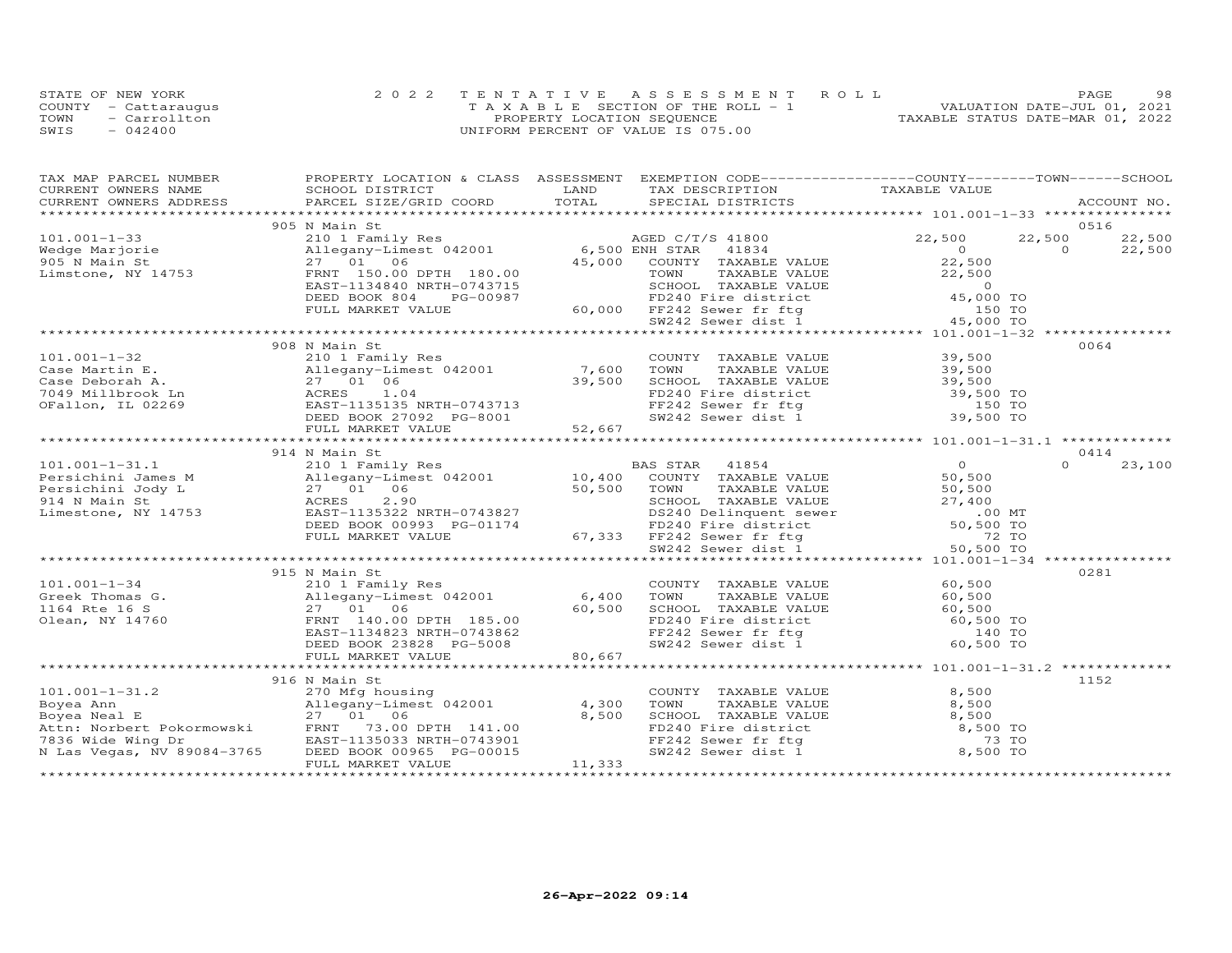|      | STATE OF NEW YORK    | 2022 TENTATIVE ASSESSMENT ROLL        | 99<br>PAGE                       |
|------|----------------------|---------------------------------------|----------------------------------|
|      | COUNTY - Cattaraugus | T A X A B L E SECTION OF THE ROLL - 1 | VALUATION DATE-JUL 01, 2021      |
| TOWN | - Carrollton         | PROPERTY LOCATION SEQUENCE            | TAXABLE STATUS DATE-MAR 01, 2022 |
| SWIS | $-042400$            | UNIFORM PERCENT OF VALUE IS 075.00    |                                  |

| TAX MAP PARCEL NUMBER          | PROPERTY LOCATION & CLASS ASSESSMENT EXEMPTION CODE----------------COUNTY-------TOWN------SCHOOL |         |                                                                                                                                         |                      |                    |
|--------------------------------|--------------------------------------------------------------------------------------------------|---------|-----------------------------------------------------------------------------------------------------------------------------------------|----------------------|--------------------|
| CURRENT OWNERS NAME            | SCHOOL DISTRICT                                                                                  | LAND    | TAX DESCRIPTION                                                                                                                         | TAXABLE VALUE        |                    |
| CURRENT OWNERS ADDRESS         | PARCEL SIZE/GRID COORD                                                                           | TOTAL   | SPECIAL DISTRICTS                                                                                                                       |                      | ACCOUNT NO.        |
|                                |                                                                                                  |         |                                                                                                                                         |                      |                    |
|                                | 920 N Main St                                                                                    |         |                                                                                                                                         |                      | 0470               |
| $101.001 - 1 - 30$             | 210 1 Family Res                                                                                 |         | 41854<br>BAS STAR                                                                                                                       | $\Omega$             | $\Omega$<br>23,100 |
| Vaughan Dennis E               | Allegany-Limest 042001 7,200                                                                     |         | COUNTY TAXABLE VALUE                                                                                                                    | 28,500               |                    |
| 920 N Main St                  | 27 01 06                                                                                         | 28,500  | TOWN<br>TAXABLE VALUE                                                                                                                   | 28,500               |                    |
| Limestone, NY 14753            | 84.74 DPTH 495.00<br>FRNT                                                                        |         | SCHOOL TAXABLE VALUE                                                                                                                    | 5,400                |                    |
|                                | EAST-1135165 NRTH-0743984                                                                        |         |                                                                                                                                         |                      |                    |
|                                | DEED BOOK 13163 PG-2001                                                                          |         | DS240 Delinquent sewer<br>FD240 Fire district<br>38,000 FF242 Sewer fr ftg 85 TO<br>SW242 Sewer dist 1 28,500 TO                        |                      |                    |
|                                | FULL MARKET VALUE                                                                                |         |                                                                                                                                         |                      |                    |
|                                |                                                                                                  |         |                                                                                                                                         |                      |                    |
|                                |                                                                                                  |         |                                                                                                                                         |                      |                    |
|                                | 923 N Main St                                                                                    |         |                                                                                                                                         |                      | 1003               |
| $101.001 - 1 - 26.3$           | 311 Res vac land                                                                                 | 5,000   | COUNTY TAXABLE VALUE                                                                                                                    | 5,000                |                    |
| Bartlett Ruth E                | Allegany-Limest 042001                                                                           |         | TOWN<br>TAXABLE VALUE                                                                                                                   | 5,000                |                    |
| Bartlett Todd<br>923 N Main St | 27 01 06<br>FRNT 195.00DPTH 103.00<br>EAST-1134850NRTH-0744031                                   | 5,000   | TOWN TAXABLE VALUE<br>SCHOOL TAXABLE VALUE<br>DS240 Delinquent sewer<br>FD240 Fire district<br>FF242 Sewer fr ftg<br>CW242 Sewer dist 1 | 5,000<br>.00 MT      |                    |
|                                | EAST-1134850 NRTH-0744031                                                                        |         |                                                                                                                                         |                      |                    |
| Limestone, NY 14753            | DEED BOOK 856<br>PG-00731                                                                        |         |                                                                                                                                         | $5,000$ TO<br>195 TO |                    |
|                                | FULL MARKET VALUE                                                                                | 6,667   |                                                                                                                                         | 5,000 TO             |                    |
|                                |                                                                                                  |         |                                                                                                                                         |                      |                    |
|                                | 930 N Main St                                                                                    |         |                                                                                                                                         |                      | 0036               |
| $101.001 - 1 - 26.1$           | 433 Auto body                                                                                    |         | COUNTY TAXABLE VALUE                                                                                                                    |                      |                    |
| Kemp John Jr                   | 433 Auto body<br>Allegany-Limest 042001               18,000                                     |         | TOWN<br>TAXABLE VALUE                                                                                                                   | 36,000               |                    |
| Box 296                        | 27 01 06                                                                                         | 36,000  |                                                                                                                                         |                      |                    |
| Limestone, NY 14753            | ACRES 13.80                                                                                      |         | SCHOOL TAXABLE VALUE $36,000$<br>FD240 Fire district $36,000$ TO<br>FF242 Sewer fr ftg 350 TO<br>SW242 Sewer dist 1 36,000 TO           |                      |                    |
|                                | EAST-1135500 NRTH-0744328                                                                        |         |                                                                                                                                         |                      |                    |
|                                | DEED BOOK 00979 PG-00438                                                                         |         |                                                                                                                                         |                      |                    |
|                                | FULL MARKET VALUE                                                                                | 48,000  |                                                                                                                                         |                      |                    |
|                                |                                                                                                  |         |                                                                                                                                         |                      |                    |
|                                | 1030 N Main St                                                                                   |         |                                                                                                                                         |                      | 1221               |
| $101.001 - 1 - 24$             | 210 1 Family Res                                                                                 |         | BAS STAR<br>41854                                                                                                                       | $\circ$              | 23,100<br>$\Omega$ |
| Wedge William H                |                                                                                                  |         |                                                                                                                                         | 9,240                | 9,240<br>$\Omega$  |
| Wedge Terri F                  | 210 - Lamers 1942001 15,000 VET WAR CT 41121<br>27 01 06 115,000 COUNTY TAXABLE VALUE            |         |                                                                                                                                         | 105,760              |                    |
| PO Box 225                     | ACRES 98.87                                                                                      |         | TOWN<br>TAXABLE VALUE                                                                                                                   | 105,760              |                    |
| Limestone, NY 14753            | EAST-1136098 NRTH-0745561                                                                        |         | SCHOOL TAXABLE VALUE                                                                                                                    | 91,900               |                    |
|                                | DEED BOOK 00973 PG-00176                                                                         |         | FD240 Fire district                                                                                                                     | 115,000 TO           |                    |
|                                | FULL MARKET VALUE                                                                                | 153,333 |                                                                                                                                         |                      |                    |
|                                |                                                                                                  |         |                                                                                                                                         |                      |                    |
|                                | 1067 N Main St                                                                                   |         |                                                                                                                                         |                      | 1162               |
| $101.001 - 1 - 20.6$           | 210 1 Family Res                                                                                 |         | COUNTY TAXABLE VALUE                                                                                                                    | 24,500               |                    |
| Everetts Terrie                | Allegany-Limest 042001                                                                           | 3,200   | TOWN<br>TAXABLE VALUE                                                                                                                   | 24,500               |                    |
| 1067 North Main Street         | 27 01 06                                                                                         | 24,500  | SCHOOL TAXABLE VALUE                                                                                                                    | 24,500               |                    |
| Limestone, NY 14753            | 270                                                                                              |         | FD240 Fire district                                                                                                                     | 24,500 TO            |                    |
|                                | ACRES<br>0.15                                                                                    |         |                                                                                                                                         |                      |                    |
|                                | EAST-1134846 NRTH-0746888                                                                        |         |                                                                                                                                         |                      |                    |
|                                | PG-12163<br>DEED BOOK 2020                                                                       |         |                                                                                                                                         |                      |                    |
|                                | FULL MARKET VALUE                                                                                | 32,667  |                                                                                                                                         |                      |                    |
|                                |                                                                                                  |         |                                                                                                                                         |                      |                    |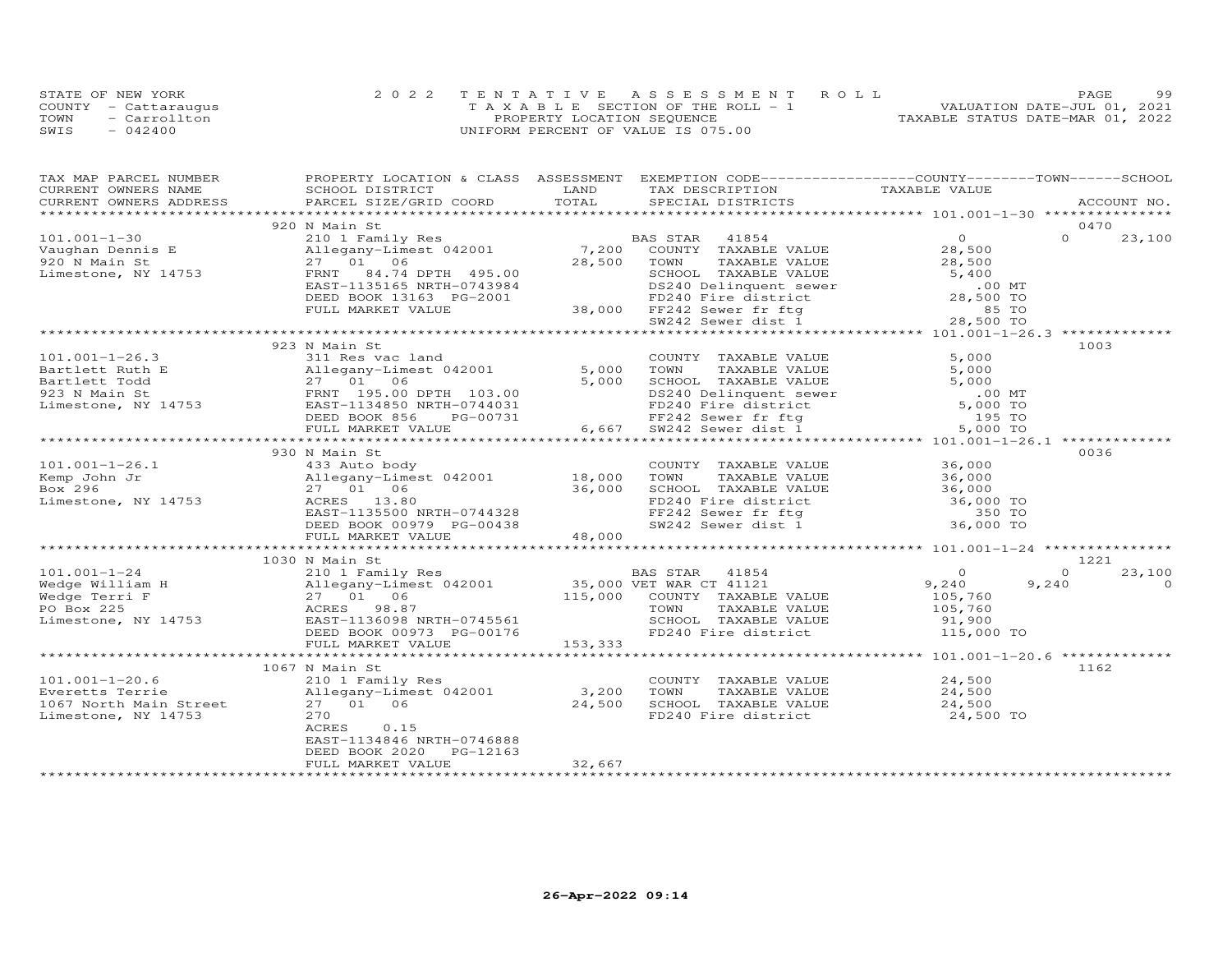| STATE OF NEW YORK    | 2022 TENTATIVE ASSESSMENT ROLL        | 100<br>PAGE.                     |
|----------------------|---------------------------------------|----------------------------------|
| COUNTY - Cattaraugus | T A X A B L E SECTION OF THE ROLL - 1 | VALUATION DATE-JUL 01, 2021      |
| TOWN<br>- Carrollton | PROPERTY LOCATION SEQUENCE            | TAXABLE STATUS DATE-MAR 01, 2022 |
| SWIS<br>$-042400$    | UNIFORM PERCENT OF VALUE IS 075.00    |                                  |

| TAX MAP PARCEL NUMBER  | PROPERTY LOCATION & CLASS ASSESSMENT |                    | EXEMPTION CODE-----------------COUNTY-------TOWN------SCHOOL |                  |                    |
|------------------------|--------------------------------------|--------------------|--------------------------------------------------------------|------------------|--------------------|
| CURRENT OWNERS NAME    | SCHOOL DISTRICT                      | LAND<br>TOTAL      | TAX DESCRIPTION                                              | TAXABLE VALUE    |                    |
| CURRENT OWNERS ADDRESS | PARCEL SIZE/GRID COORD               |                    | SPECIAL DISTRICTS                                            |                  | ACCOUNT NO.        |
|                        | 1068 N Main St                       |                    |                                                              |                  | 1141               |
| $101.001 - 1 - 18.2$   | 210 1 Family Res                     |                    | BAS STAR<br>41854                                            | $\Omega$         | $\Omega$<br>23,100 |
| Barnes Simon R         | Allegany-Limest 042001               | 22,500             | COUNTY<br>TAXABLE VALUE                                      | 98,400           |                    |
| Barnes Lori Beth       | 27 01 06                             | 98,400             | TOWN<br>TAXABLE VALUE                                        | 98,400           |                    |
| 1068 N Main St         | ACRES<br>23.79                       |                    | SCHOOL TAXABLE VALUE                                         | 75,300           |                    |
| Limestone, NY 14753    | EAST-1136102 NRTH-0746767            |                    | FD240 Fire district                                          | 98,400 TO        |                    |
|                        | DEED BOOK 856<br>PG-00554            |                    |                                                              |                  |                    |
|                        | FULL MARKET VALUE                    | 131,200            |                                                              |                  |                    |
|                        |                                      |                    |                                                              |                  |                    |
|                        | 1069 N Main St                       |                    |                                                              |                  | 1162               |
| $101.001 - 1 - 20.4$   | 312 Vac w/imprv                      |                    | COUNTY TAXABLE VALUE                                         | 12,000           |                    |
| Barnes Simon R         | Allegany-Limest 042001               | 8,000              | TOWN<br>TAXABLE VALUE                                        | 12,000           |                    |
| Barnes Lori B          | 27 01 06                             | 12,000             | SCHOOL TAXABLE VALUE                                         | 12,000           |                    |
| 1068 N Main Street     | 270                                  |                    | FD240 Fire district                                          | 12,000 TO        |                    |
| Limestone, NY 14753    | ACRES<br>2.50                        |                    |                                                              |                  |                    |
|                        | EAST-1134733 NRTH-0746997            |                    |                                                              |                  |                    |
|                        | DEED BOOK 2020<br>PG-12164           |                    |                                                              |                  |                    |
|                        | FULL MARKET VALUE                    | 16,000             |                                                              |                  |                    |
|                        |                                      | ****************** |                                                              |                  |                    |
|                        | 1087 N Main St                       |                    |                                                              |                  | 0971               |
| $101.001 - 1 - 14.4$   | 210 1 Family Res                     |                    | BAS STAR<br>41854                                            | $\Omega$         | $\Omega$<br>23,100 |
| Frick James I.         | Allegany-Limest 042001               | 7,400              | COUNTY TAXABLE VALUE                                         | 59,000           |                    |
| Frick Diane Nanette    | 27 01 06                             | 59,000             | TOWN<br>TAXABLE VALUE                                        | 59,000           |                    |
| 1087 N Main Street     | FRNT 197.90 DPTH 195.00              |                    | SCHOOL TAXABLE VALUE                                         | 35,900           |                    |
| Limestone, NY 14753    | EAST-1134793 NRTH-0747281            |                    | FD240 Fire district                                          | 59,000 TO        |                    |
|                        | DEED BOOK 29665 PG-9001              |                    |                                                              |                  |                    |
|                        | FULL MARKET VALUE                    | 78,667             |                                                              |                  |                    |
|                        |                                      |                    |                                                              |                  |                    |
|                        | 1091 N Main St                       |                    |                                                              |                  | 0972               |
| $101.001 - 1 - 14.3$   | 210 1 Family Res                     |                    | 41854<br>BAS STAR                                            | $\overline{O}$   | $\Omega$<br>23,100 |
| Bush Edward & Joanne   | Allegany-Limest 042001               | 5,500              | COUNTY TAXABLE VALUE                                         | 55,400           |                    |
| Bush Katie Ann         | 27 01 06                             | 55,400             | TOWN<br>TAXABLE VALUE                                        | 55,400           |                    |
| 1091 N Main St         | FRNT 258.70 DPTH                     |                    | SCHOOL TAXABLE VALUE                                         | 32,300           |                    |
| Limestone, NY 14753    | ACRES<br>5.50                        |                    | FD240 Fire district                                          | 55,400 TO        |                    |
|                        | EAST-1134524 NRTH-0747463            |                    |                                                              |                  |                    |
|                        | DEED BOOK 22591 PG-9001              |                    |                                                              |                  |                    |
|                        | FULL MARKET VALUE                    | 73,867             |                                                              |                  |                    |
|                        |                                      |                    |                                                              |                  |                    |
|                        | 1100 N Main St                       |                    |                                                              |                  | 0359               |
| $101.001 - 1 - 16$     | 210 1 Family Res                     |                    | AGED C/T/S 41800                                             | 25,250<br>25,250 | 25,250             |
| Payne Dennis L         | Allegany-Limest 042001               |                    | 9,900 ENH STAR<br>41834                                      | $\Omega$         | $\Omega$<br>25,250 |
| Fox Gloria M           | 27 01 06                             | 50,500             | COUNTY TAXABLE VALUE                                         | 25,250           |                    |
| 1100 N Main St         | Life Use - Dennis                    |                    | TOWN<br>TAXABLE VALUE                                        | 25,250           |                    |
| Limestone, NY 14753    | ACRES<br>2.61                        |                    | SCHOOL TAXABLE VALUE                                         | $\Omega$         |                    |
|                        | EAST-1135049 NRTH-0747398            |                    | FD240 Fire district                                          | 50,500 TO        |                    |
|                        | DEED BOOK 01011 PG-00836             |                    |                                                              |                  |                    |
|                        | FULL MARKET VALUE                    | 67,333             |                                                              |                  |                    |
|                        |                                      |                    |                                                              |                  |                    |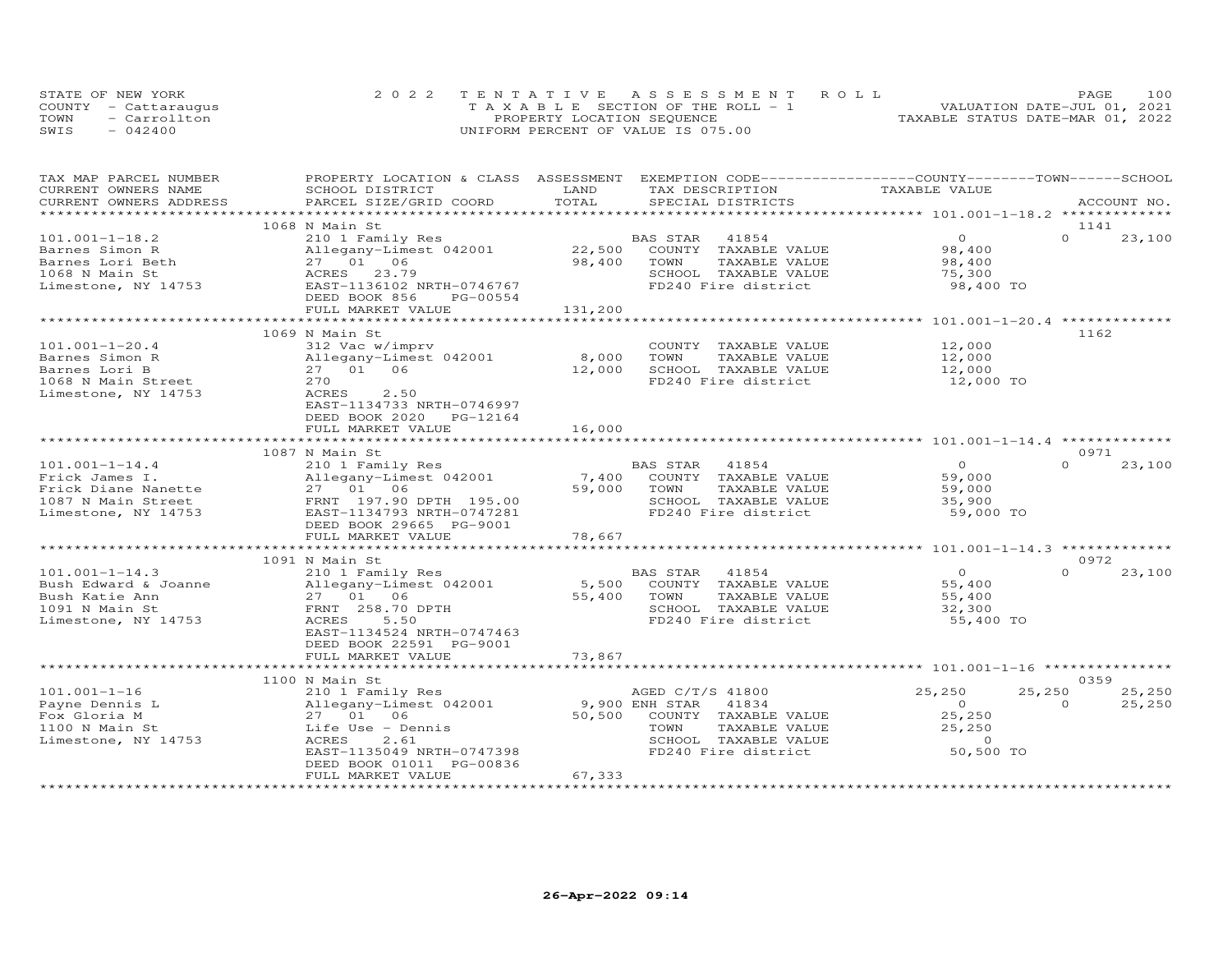|      | STATE OF NEW YORK    | 2022 TENTATIVE ASSESSMENT ROLL        | 101<br><b>PAGE</b>               |
|------|----------------------|---------------------------------------|----------------------------------|
|      | COUNTY - Cattarauqus | T A X A B L E SECTION OF THE ROLL - 1 | VALUATION DATE-JUL 01, 2021      |
| TOWN | - Carrollton         | PROPERTY LOCATION SEQUENCE            | TAXABLE STATUS DATE-MAR 01, 2022 |
| SWIS | $-042400$            | UNIFORM PERCENT OF VALUE IS 075.00    |                                  |

| TAX MAP PARCEL NUMBER              |                                             |                                                                  | PROPERTY LOCATION & CLASS ASSESSMENT EXEMPTION CODE----------------COUNTY-------TOWN-----SCHOOL |
|------------------------------------|---------------------------------------------|------------------------------------------------------------------|-------------------------------------------------------------------------------------------------|
| CURRENT OWNERS NAME                | SCHOOL DISTRICT                             | LAND<br>TAX DESCRIPTION                                          | TAXABLE VALUE                                                                                   |
| CURRENT OWNERS ADDRESS             | PARCEL SIZE/GRID COORD                      | TOTAL<br>SPECIAL DISTRICTS                                       | ACCOUNT NO.                                                                                     |
|                                    | 1113 N Main St                              |                                                                  | 0094                                                                                            |
| $101.001 - 1 - 13$                 | 210 1 Family Res                            | VET DIS CT 41141                                                 | 3,375<br>3,375<br>$\Omega$                                                                      |
| Williams Michael D                 | Allegany-Limest 042001                      | 7,500 BAS STAR 41854                                             | $\overline{O}$<br>23,100<br>$\overline{0}$                                                      |
| Williams Sandra                    | 28 01 06                                    | 67,500 VET WAR CT 41121                                          | 9,240<br>9,240<br>$\Omega$                                                                      |
| 1113 N Main                        | Lot 27-A. 111X200 Irr                       | COUNTY TAXABLE VALUE                                             | 54,885                                                                                          |
| Limestone, NY 14753                | ACRES<br>1.00                               | TOWN<br>TAXABLE VALUE                                            | 54,885                                                                                          |
|                                    | EAST-1134646 NRTH-0747715                   | SCHOOL TAXABLE VALUE 44,400                                      |                                                                                                 |
|                                    | DEED BOOK 801<br>PG-01141                   |                                                                  | FD240 Fire district 67,500 TO                                                                   |
|                                    | FULL MARKET VALUE                           | 90,000                                                           |                                                                                                 |
|                                    | 1128 N Main St                              |                                                                  | 0043                                                                                            |
| $101.001 - 1 - 12$                 | 210 1 Family Res                            | CW 15 VET/ 41161                                                 | 8,250<br>8,250<br>$\circ$                                                                       |
| Brown George D                     | Allegany-Limest 042001 7,600 ENH STAR 41834 |                                                                  | $\overline{0}$<br>$\Omega$<br>55,000                                                            |
| Brown Linda                        | 28 01 06                                    | 55,000 COUNTY TAXABLE VALUE                                      | 46,750                                                                                          |
| 1128 N Main St                     | ACRES<br>1.07                               | TOWN<br>TAXABLE VALUE                                            | 46,750                                                                                          |
| Limestone, NY 14753                | EAST-1134296 NRTH-0748358                   | SCHOOL TAXABLE VALUE                                             | $\overline{a}$ and $\overline{a}$ and $\overline{a}$                                            |
|                                    | DEED BOOK 00740 PG-01002                    | FD240 Fire district                                              | 55,000 TO                                                                                       |
|                                    | FULL MARKET VALUE                           | 73,333                                                           |                                                                                                 |
|                                    |                                             |                                                                  |                                                                                                 |
|                                    | 1375 N Main St                              |                                                                  | 0217                                                                                            |
| $92.003 - 1 - 24$<br>Little Jay R  | 314 Rural vac<10                            | COUNTY TAXABLE VALUE<br>7,800<br>TOWN<br>TAXABLE VALUE           | 7,800<br>7,800                                                                                  |
| 5460 Nichols Run                   | Allegany-Limest 042001<br>29 01 06          | 7,800<br>SCHOOL TAXABLE VALUE                                    | 7,800                                                                                           |
| Limestone, NY 14753                | Ff 580.00 Us Rte 219                        | FD240 Fire district                                              | 7,800 TO                                                                                        |
|                                    | Ff 136.00 Irvine Mills Rd                   |                                                                  |                                                                                                 |
|                                    | <b>ACRES</b><br>1.20                        |                                                                  |                                                                                                 |
|                                    | EAST-1133544 NRTH-0751811                   |                                                                  |                                                                                                 |
|                                    | DEED BOOK 20190 PG-6875                     |                                                                  |                                                                                                 |
|                                    | FULL MARKET VALUE                           | 10,400                                                           |                                                                                                 |
|                                    |                                             |                                                                  |                                                                                                 |
|                                    | 1400 N Main St                              |                                                                  | 0361                                                                                            |
| $92.003 - 1 - 23$                  | 260 Seasonal res                            | COUNTY TAXABLE VALUE                                             | 28,000                                                                                          |
| Perry Richard M<br>90 Frederick St | Allegany-Limest 042001<br>29 01 06          | 8,400<br>TOWN<br>TAXABLE VALUE<br>28,000<br>SCHOOL TAXABLE VALUE | 28,000<br>28,000                                                                                |
| Cheektowaga, NY 14227              | Ff 350.00                                   | FD240 Fire district                                              | 28,000 TO                                                                                       |
|                                    | FRNT 350.00 DPTH                            |                                                                  |                                                                                                 |
|                                    | ACRES 1.62                                  |                                                                  |                                                                                                 |
|                                    | EAST-1133928 NRTH-0751699                   |                                                                  |                                                                                                 |
|                                    | DEED BOOK 808<br>PG-00618                   |                                                                  |                                                                                                 |
|                                    | FULL MARKET VALUE                           | 37,333                                                           |                                                                                                 |
|                                    |                                             |                                                                  |                                                                                                 |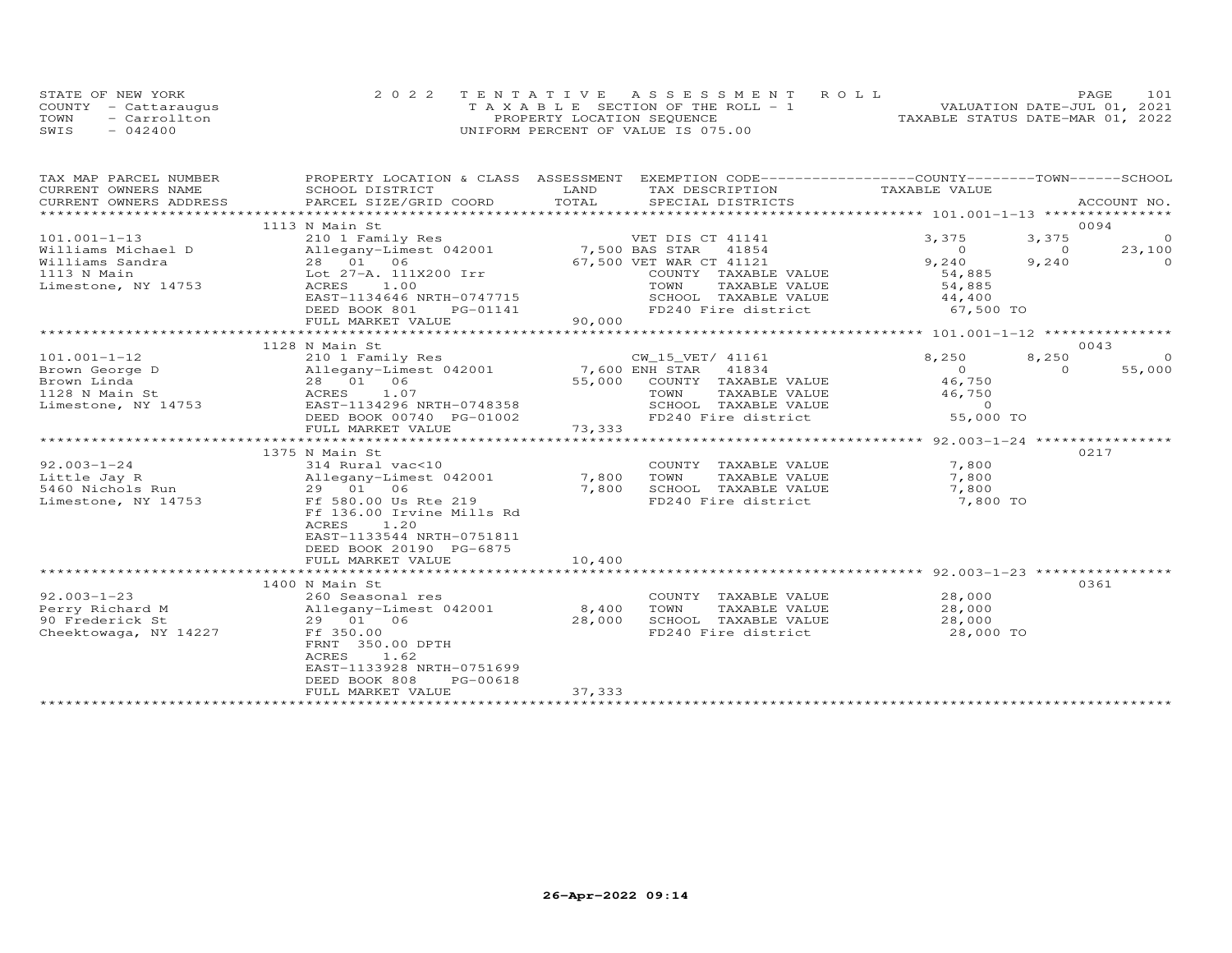|      | STATE OF NEW YORK    | 2022 TENTATIVE ASSESSMENT ROLL        | PAGE                             | 102 |
|------|----------------------|---------------------------------------|----------------------------------|-----|
|      | COUNTY - Cattaraugus | T A X A B L E SECTION OF THE ROLL - 1 | VALUATION DATE-JUL 01, 2021      |     |
| TOWN | - Carrollton         | PROPERTY LOCATION SEQUENCE            | TAXABLE STATUS DATE-MAR 01, 2022 |     |
| SWIS | $-042400$            | UNIFORM PERCENT OF VALUE IS 075.00    |                                  |     |

| TAX DESCRIPTION TAXABLE VALUE<br>SPECIAL DISTRICTS<br>CURRENT OWNERS ADDRESS PARCEL SIZE/GRID COORD TOTAL<br>ACCOUNT NO.<br>0194<br>1430 N Main St<br>N Main St<br>210 1 Family Res<br>21 1,626 1<br>29 01 06 76,000 ENH STAR 41834 0<br>29 01 06 76,000 COUNTY TAXABLE VALUE 74,374<br>29 01 06 76,000 COUNTY TAXABLE VALUE 74,374<br>23 1 23 20 20 1 233<br>23 29 20 20 1 233<br>23 29 20 20 20 20<br>1,626<br>92.003-1-21<br>1,626<br>$\overline{0}$<br>Fadden Patrick T<br>1430 U.S. Rt. 219 29 01 06<br>57,670<br>Limestone, NY 14753<br>101,333<br>FULL MARKET VALUE<br>1190<br>1500 N Main St<br>$92.003 - 1 - 14.3$<br>433 Auto body<br>COUNTY TAXABLE VALUE 44,000<br>2-1-14.5 and the community of the countral countral countral countral countral countral countral countral<br>Goho Joseph allegany-Limest 042001 and the most sense in the 44,000<br>TOR Reserve Road 29 01 06 and the SCHOOL<br>ACRES 15.85<br>EAST-1134600 NRTH-0754150<br>DEED BOOK 20221 PG-2058<br>58,667<br>FULL MARKET VALUE<br>0072<br>786-788 N Main St<br>28,200<br>COUNTY TAXABLE VALUE<br>101.063-1-33<br>Middaugh Richard C. Allegany-Limest 042001<br>6148 County Route 18<br>26 01 06 28,200<br>Alma, NY 14708<br>Cp 270<br>FRNT 70.00 DPTH 200.00<br>TOWN TAXABLE VALUE<br>TOWN TAXABLE VALUE<br>SCHOOL TAXABLE VALUE<br>DS240 Delinquent sewer<br>FD240 Fire district<br>FF242 Sewer fr ftg<br>SW242 Sewer dist 1<br>28,200 TO<br>28,200 TO<br>28,200 TO<br>EAST-1135332 NRTH-0741401<br>DEED BOOK 20200 PG-7570<br>FULL MARKET VALUE 37,600<br>936-938 N Main St<br>0.303<br>$\overline{O}$<br>$\Omega$<br>BAS STAR 41854<br>23,100<br>COUNTY TAXABLE VALUE<br>66,900<br>Allegany-Limest 042001<br>27 01 06 66,900<br>Ff 100.00<br>ACRES 1.25<br>EAST-1135202 NRTH-0744355<br>DEED BOOK 00986 PG-01194 89,200<br>FULL MARKET VALUE 89,200<br>TAXABLE VALUE<br>66,900<br>Limestone, NY 14753 Ff 100.00<br>SCHOOL TAXABLE VALUE<br>43,800<br>00 MT.<br>66,900 TO<br>66,900 TO<br>DS240 Delinquent sewer<br>FD240 Fire district<br>SW242 Sewer dist 1<br>0530<br>750 N Main St & Leonard Run<br>$101.003 - 1 - 22.1$<br>210 1 Family Res<br>COUNTY TAXABLE VALUE<br>57,000<br>TOWN<br>TAXABLE VALUE<br>57,000<br>SCHOOL TAXABLE VALUE 57,000<br>FD240 Fire district 57,000 TO<br>FF242 Sewer fr ftg 57,000 TO<br>57,000<br>Limestone, NY 14753<br>ACRES 20.20<br>EAST-1136171 NRTH-0740997<br>DEED BOOK 1009 PG-389<br>76,000<br>FULL MARKET VALUE | TAX MAP PARCEL NUMBER | PROPERTY LOCATION & CLASS ASSESSMENT EXEMPTION CODE----------------COUNTY-------TOWN-----SCHOOL |      |  |  |
|-------------------------------------------------------------------------------------------------------------------------------------------------------------------------------------------------------------------------------------------------------------------------------------------------------------------------------------------------------------------------------------------------------------------------------------------------------------------------------------------------------------------------------------------------------------------------------------------------------------------------------------------------------------------------------------------------------------------------------------------------------------------------------------------------------------------------------------------------------------------------------------------------------------------------------------------------------------------------------------------------------------------------------------------------------------------------------------------------------------------------------------------------------------------------------------------------------------------------------------------------------------------------------------------------------------------------------------------------------------------------------------------------------------------------------------------------------------------------------------------------------------------------------------------------------------------------------------------------------------------------------------------------------------------------------------------------------------------------------------------------------------------------------------------------------------------------------------------------------------------------------------------------------------------------------------------------------------------------------------------------------------------------------------------------------------------------------------------------------------------------------------------------------------------------------------------------------------------------------------------------------------------------------------------------------------------------------------------------------------------------------------------------------------------------------------------------|-----------------------|-------------------------------------------------------------------------------------------------|------|--|--|
|                                                                                                                                                                                                                                                                                                                                                                                                                                                                                                                                                                                                                                                                                                                                                                                                                                                                                                                                                                                                                                                                                                                                                                                                                                                                                                                                                                                                                                                                                                                                                                                                                                                                                                                                                                                                                                                                                                                                                                                                                                                                                                                                                                                                                                                                                                                                                                                                                                                 | CURRENT OWNERS NAME   | SCHOOL DISTRICT                                                                                 | LAND |  |  |
|                                                                                                                                                                                                                                                                                                                                                                                                                                                                                                                                                                                                                                                                                                                                                                                                                                                                                                                                                                                                                                                                                                                                                                                                                                                                                                                                                                                                                                                                                                                                                                                                                                                                                                                                                                                                                                                                                                                                                                                                                                                                                                                                                                                                                                                                                                                                                                                                                                                 |                       |                                                                                                 |      |  |  |
|                                                                                                                                                                                                                                                                                                                                                                                                                                                                                                                                                                                                                                                                                                                                                                                                                                                                                                                                                                                                                                                                                                                                                                                                                                                                                                                                                                                                                                                                                                                                                                                                                                                                                                                                                                                                                                                                                                                                                                                                                                                                                                                                                                                                                                                                                                                                                                                                                                                 |                       |                                                                                                 |      |  |  |
|                                                                                                                                                                                                                                                                                                                                                                                                                                                                                                                                                                                                                                                                                                                                                                                                                                                                                                                                                                                                                                                                                                                                                                                                                                                                                                                                                                                                                                                                                                                                                                                                                                                                                                                                                                                                                                                                                                                                                                                                                                                                                                                                                                                                                                                                                                                                                                                                                                                 |                       |                                                                                                 |      |  |  |
|                                                                                                                                                                                                                                                                                                                                                                                                                                                                                                                                                                                                                                                                                                                                                                                                                                                                                                                                                                                                                                                                                                                                                                                                                                                                                                                                                                                                                                                                                                                                                                                                                                                                                                                                                                                                                                                                                                                                                                                                                                                                                                                                                                                                                                                                                                                                                                                                                                                 |                       |                                                                                                 |      |  |  |
|                                                                                                                                                                                                                                                                                                                                                                                                                                                                                                                                                                                                                                                                                                                                                                                                                                                                                                                                                                                                                                                                                                                                                                                                                                                                                                                                                                                                                                                                                                                                                                                                                                                                                                                                                                                                                                                                                                                                                                                                                                                                                                                                                                                                                                                                                                                                                                                                                                                 |                       |                                                                                                 |      |  |  |
|                                                                                                                                                                                                                                                                                                                                                                                                                                                                                                                                                                                                                                                                                                                                                                                                                                                                                                                                                                                                                                                                                                                                                                                                                                                                                                                                                                                                                                                                                                                                                                                                                                                                                                                                                                                                                                                                                                                                                                                                                                                                                                                                                                                                                                                                                                                                                                                                                                                 |                       |                                                                                                 |      |  |  |
|                                                                                                                                                                                                                                                                                                                                                                                                                                                                                                                                                                                                                                                                                                                                                                                                                                                                                                                                                                                                                                                                                                                                                                                                                                                                                                                                                                                                                                                                                                                                                                                                                                                                                                                                                                                                                                                                                                                                                                                                                                                                                                                                                                                                                                                                                                                                                                                                                                                 |                       |                                                                                                 |      |  |  |
|                                                                                                                                                                                                                                                                                                                                                                                                                                                                                                                                                                                                                                                                                                                                                                                                                                                                                                                                                                                                                                                                                                                                                                                                                                                                                                                                                                                                                                                                                                                                                                                                                                                                                                                                                                                                                                                                                                                                                                                                                                                                                                                                                                                                                                                                                                                                                                                                                                                 |                       |                                                                                                 |      |  |  |
|                                                                                                                                                                                                                                                                                                                                                                                                                                                                                                                                                                                                                                                                                                                                                                                                                                                                                                                                                                                                                                                                                                                                                                                                                                                                                                                                                                                                                                                                                                                                                                                                                                                                                                                                                                                                                                                                                                                                                                                                                                                                                                                                                                                                                                                                                                                                                                                                                                                 |                       |                                                                                                 |      |  |  |
|                                                                                                                                                                                                                                                                                                                                                                                                                                                                                                                                                                                                                                                                                                                                                                                                                                                                                                                                                                                                                                                                                                                                                                                                                                                                                                                                                                                                                                                                                                                                                                                                                                                                                                                                                                                                                                                                                                                                                                                                                                                                                                                                                                                                                                                                                                                                                                                                                                                 |                       |                                                                                                 |      |  |  |
|                                                                                                                                                                                                                                                                                                                                                                                                                                                                                                                                                                                                                                                                                                                                                                                                                                                                                                                                                                                                                                                                                                                                                                                                                                                                                                                                                                                                                                                                                                                                                                                                                                                                                                                                                                                                                                                                                                                                                                                                                                                                                                                                                                                                                                                                                                                                                                                                                                                 |                       |                                                                                                 |      |  |  |
|                                                                                                                                                                                                                                                                                                                                                                                                                                                                                                                                                                                                                                                                                                                                                                                                                                                                                                                                                                                                                                                                                                                                                                                                                                                                                                                                                                                                                                                                                                                                                                                                                                                                                                                                                                                                                                                                                                                                                                                                                                                                                                                                                                                                                                                                                                                                                                                                                                                 |                       |                                                                                                 |      |  |  |
|                                                                                                                                                                                                                                                                                                                                                                                                                                                                                                                                                                                                                                                                                                                                                                                                                                                                                                                                                                                                                                                                                                                                                                                                                                                                                                                                                                                                                                                                                                                                                                                                                                                                                                                                                                                                                                                                                                                                                                                                                                                                                                                                                                                                                                                                                                                                                                                                                                                 |                       |                                                                                                 |      |  |  |
|                                                                                                                                                                                                                                                                                                                                                                                                                                                                                                                                                                                                                                                                                                                                                                                                                                                                                                                                                                                                                                                                                                                                                                                                                                                                                                                                                                                                                                                                                                                                                                                                                                                                                                                                                                                                                                                                                                                                                                                                                                                                                                                                                                                                                                                                                                                                                                                                                                                 |                       |                                                                                                 |      |  |  |
|                                                                                                                                                                                                                                                                                                                                                                                                                                                                                                                                                                                                                                                                                                                                                                                                                                                                                                                                                                                                                                                                                                                                                                                                                                                                                                                                                                                                                                                                                                                                                                                                                                                                                                                                                                                                                                                                                                                                                                                                                                                                                                                                                                                                                                                                                                                                                                                                                                                 |                       |                                                                                                 |      |  |  |
|                                                                                                                                                                                                                                                                                                                                                                                                                                                                                                                                                                                                                                                                                                                                                                                                                                                                                                                                                                                                                                                                                                                                                                                                                                                                                                                                                                                                                                                                                                                                                                                                                                                                                                                                                                                                                                                                                                                                                                                                                                                                                                                                                                                                                                                                                                                                                                                                                                                 |                       |                                                                                                 |      |  |  |
|                                                                                                                                                                                                                                                                                                                                                                                                                                                                                                                                                                                                                                                                                                                                                                                                                                                                                                                                                                                                                                                                                                                                                                                                                                                                                                                                                                                                                                                                                                                                                                                                                                                                                                                                                                                                                                                                                                                                                                                                                                                                                                                                                                                                                                                                                                                                                                                                                                                 |                       |                                                                                                 |      |  |  |
|                                                                                                                                                                                                                                                                                                                                                                                                                                                                                                                                                                                                                                                                                                                                                                                                                                                                                                                                                                                                                                                                                                                                                                                                                                                                                                                                                                                                                                                                                                                                                                                                                                                                                                                                                                                                                                                                                                                                                                                                                                                                                                                                                                                                                                                                                                                                                                                                                                                 |                       |                                                                                                 |      |  |  |
|                                                                                                                                                                                                                                                                                                                                                                                                                                                                                                                                                                                                                                                                                                                                                                                                                                                                                                                                                                                                                                                                                                                                                                                                                                                                                                                                                                                                                                                                                                                                                                                                                                                                                                                                                                                                                                                                                                                                                                                                                                                                                                                                                                                                                                                                                                                                                                                                                                                 |                       |                                                                                                 |      |  |  |
|                                                                                                                                                                                                                                                                                                                                                                                                                                                                                                                                                                                                                                                                                                                                                                                                                                                                                                                                                                                                                                                                                                                                                                                                                                                                                                                                                                                                                                                                                                                                                                                                                                                                                                                                                                                                                                                                                                                                                                                                                                                                                                                                                                                                                                                                                                                                                                                                                                                 |                       |                                                                                                 |      |  |  |
|                                                                                                                                                                                                                                                                                                                                                                                                                                                                                                                                                                                                                                                                                                                                                                                                                                                                                                                                                                                                                                                                                                                                                                                                                                                                                                                                                                                                                                                                                                                                                                                                                                                                                                                                                                                                                                                                                                                                                                                                                                                                                                                                                                                                                                                                                                                                                                                                                                                 |                       |                                                                                                 |      |  |  |
|                                                                                                                                                                                                                                                                                                                                                                                                                                                                                                                                                                                                                                                                                                                                                                                                                                                                                                                                                                                                                                                                                                                                                                                                                                                                                                                                                                                                                                                                                                                                                                                                                                                                                                                                                                                                                                                                                                                                                                                                                                                                                                                                                                                                                                                                                                                                                                                                                                                 |                       |                                                                                                 |      |  |  |
|                                                                                                                                                                                                                                                                                                                                                                                                                                                                                                                                                                                                                                                                                                                                                                                                                                                                                                                                                                                                                                                                                                                                                                                                                                                                                                                                                                                                                                                                                                                                                                                                                                                                                                                                                                                                                                                                                                                                                                                                                                                                                                                                                                                                                                                                                                                                                                                                                                                 |                       |                                                                                                 |      |  |  |
|                                                                                                                                                                                                                                                                                                                                                                                                                                                                                                                                                                                                                                                                                                                                                                                                                                                                                                                                                                                                                                                                                                                                                                                                                                                                                                                                                                                                                                                                                                                                                                                                                                                                                                                                                                                                                                                                                                                                                                                                                                                                                                                                                                                                                                                                                                                                                                                                                                                 |                       |                                                                                                 |      |  |  |
|                                                                                                                                                                                                                                                                                                                                                                                                                                                                                                                                                                                                                                                                                                                                                                                                                                                                                                                                                                                                                                                                                                                                                                                                                                                                                                                                                                                                                                                                                                                                                                                                                                                                                                                                                                                                                                                                                                                                                                                                                                                                                                                                                                                                                                                                                                                                                                                                                                                 |                       |                                                                                                 |      |  |  |
|                                                                                                                                                                                                                                                                                                                                                                                                                                                                                                                                                                                                                                                                                                                                                                                                                                                                                                                                                                                                                                                                                                                                                                                                                                                                                                                                                                                                                                                                                                                                                                                                                                                                                                                                                                                                                                                                                                                                                                                                                                                                                                                                                                                                                                                                                                                                                                                                                                                 |                       |                                                                                                 |      |  |  |
|                                                                                                                                                                                                                                                                                                                                                                                                                                                                                                                                                                                                                                                                                                                                                                                                                                                                                                                                                                                                                                                                                                                                                                                                                                                                                                                                                                                                                                                                                                                                                                                                                                                                                                                                                                                                                                                                                                                                                                                                                                                                                                                                                                                                                                                                                                                                                                                                                                                 |                       |                                                                                                 |      |  |  |
|                                                                                                                                                                                                                                                                                                                                                                                                                                                                                                                                                                                                                                                                                                                                                                                                                                                                                                                                                                                                                                                                                                                                                                                                                                                                                                                                                                                                                                                                                                                                                                                                                                                                                                                                                                                                                                                                                                                                                                                                                                                                                                                                                                                                                                                                                                                                                                                                                                                 |                       |                                                                                                 |      |  |  |
|                                                                                                                                                                                                                                                                                                                                                                                                                                                                                                                                                                                                                                                                                                                                                                                                                                                                                                                                                                                                                                                                                                                                                                                                                                                                                                                                                                                                                                                                                                                                                                                                                                                                                                                                                                                                                                                                                                                                                                                                                                                                                                                                                                                                                                                                                                                                                                                                                                                 |                       |                                                                                                 |      |  |  |
|                                                                                                                                                                                                                                                                                                                                                                                                                                                                                                                                                                                                                                                                                                                                                                                                                                                                                                                                                                                                                                                                                                                                                                                                                                                                                                                                                                                                                                                                                                                                                                                                                                                                                                                                                                                                                                                                                                                                                                                                                                                                                                                                                                                                                                                                                                                                                                                                                                                 |                       |                                                                                                 |      |  |  |
|                                                                                                                                                                                                                                                                                                                                                                                                                                                                                                                                                                                                                                                                                                                                                                                                                                                                                                                                                                                                                                                                                                                                                                                                                                                                                                                                                                                                                                                                                                                                                                                                                                                                                                                                                                                                                                                                                                                                                                                                                                                                                                                                                                                                                                                                                                                                                                                                                                                 |                       |                                                                                                 |      |  |  |
|                                                                                                                                                                                                                                                                                                                                                                                                                                                                                                                                                                                                                                                                                                                                                                                                                                                                                                                                                                                                                                                                                                                                                                                                                                                                                                                                                                                                                                                                                                                                                                                                                                                                                                                                                                                                                                                                                                                                                                                                                                                                                                                                                                                                                                                                                                                                                                                                                                                 |                       |                                                                                                 |      |  |  |
|                                                                                                                                                                                                                                                                                                                                                                                                                                                                                                                                                                                                                                                                                                                                                                                                                                                                                                                                                                                                                                                                                                                                                                                                                                                                                                                                                                                                                                                                                                                                                                                                                                                                                                                                                                                                                                                                                                                                                                                                                                                                                                                                                                                                                                                                                                                                                                                                                                                 |                       |                                                                                                 |      |  |  |
|                                                                                                                                                                                                                                                                                                                                                                                                                                                                                                                                                                                                                                                                                                                                                                                                                                                                                                                                                                                                                                                                                                                                                                                                                                                                                                                                                                                                                                                                                                                                                                                                                                                                                                                                                                                                                                                                                                                                                                                                                                                                                                                                                                                                                                                                                                                                                                                                                                                 |                       |                                                                                                 |      |  |  |
|                                                                                                                                                                                                                                                                                                                                                                                                                                                                                                                                                                                                                                                                                                                                                                                                                                                                                                                                                                                                                                                                                                                                                                                                                                                                                                                                                                                                                                                                                                                                                                                                                                                                                                                                                                                                                                                                                                                                                                                                                                                                                                                                                                                                                                                                                                                                                                                                                                                 |                       |                                                                                                 |      |  |  |
|                                                                                                                                                                                                                                                                                                                                                                                                                                                                                                                                                                                                                                                                                                                                                                                                                                                                                                                                                                                                                                                                                                                                                                                                                                                                                                                                                                                                                                                                                                                                                                                                                                                                                                                                                                                                                                                                                                                                                                                                                                                                                                                                                                                                                                                                                                                                                                                                                                                 |                       |                                                                                                 |      |  |  |
|                                                                                                                                                                                                                                                                                                                                                                                                                                                                                                                                                                                                                                                                                                                                                                                                                                                                                                                                                                                                                                                                                                                                                                                                                                                                                                                                                                                                                                                                                                                                                                                                                                                                                                                                                                                                                                                                                                                                                                                                                                                                                                                                                                                                                                                                                                                                                                                                                                                 |                       |                                                                                                 |      |  |  |
|                                                                                                                                                                                                                                                                                                                                                                                                                                                                                                                                                                                                                                                                                                                                                                                                                                                                                                                                                                                                                                                                                                                                                                                                                                                                                                                                                                                                                                                                                                                                                                                                                                                                                                                                                                                                                                                                                                                                                                                                                                                                                                                                                                                                                                                                                                                                                                                                                                                 |                       |                                                                                                 |      |  |  |
|                                                                                                                                                                                                                                                                                                                                                                                                                                                                                                                                                                                                                                                                                                                                                                                                                                                                                                                                                                                                                                                                                                                                                                                                                                                                                                                                                                                                                                                                                                                                                                                                                                                                                                                                                                                                                                                                                                                                                                                                                                                                                                                                                                                                                                                                                                                                                                                                                                                 |                       |                                                                                                 |      |  |  |
|                                                                                                                                                                                                                                                                                                                                                                                                                                                                                                                                                                                                                                                                                                                                                                                                                                                                                                                                                                                                                                                                                                                                                                                                                                                                                                                                                                                                                                                                                                                                                                                                                                                                                                                                                                                                                                                                                                                                                                                                                                                                                                                                                                                                                                                                                                                                                                                                                                                 |                       |                                                                                                 |      |  |  |
|                                                                                                                                                                                                                                                                                                                                                                                                                                                                                                                                                                                                                                                                                                                                                                                                                                                                                                                                                                                                                                                                                                                                                                                                                                                                                                                                                                                                                                                                                                                                                                                                                                                                                                                                                                                                                                                                                                                                                                                                                                                                                                                                                                                                                                                                                                                                                                                                                                                 |                       |                                                                                                 |      |  |  |
|                                                                                                                                                                                                                                                                                                                                                                                                                                                                                                                                                                                                                                                                                                                                                                                                                                                                                                                                                                                                                                                                                                                                                                                                                                                                                                                                                                                                                                                                                                                                                                                                                                                                                                                                                                                                                                                                                                                                                                                                                                                                                                                                                                                                                                                                                                                                                                                                                                                 |                       |                                                                                                 |      |  |  |
|                                                                                                                                                                                                                                                                                                                                                                                                                                                                                                                                                                                                                                                                                                                                                                                                                                                                                                                                                                                                                                                                                                                                                                                                                                                                                                                                                                                                                                                                                                                                                                                                                                                                                                                                                                                                                                                                                                                                                                                                                                                                                                                                                                                                                                                                                                                                                                                                                                                 |                       |                                                                                                 |      |  |  |
|                                                                                                                                                                                                                                                                                                                                                                                                                                                                                                                                                                                                                                                                                                                                                                                                                                                                                                                                                                                                                                                                                                                                                                                                                                                                                                                                                                                                                                                                                                                                                                                                                                                                                                                                                                                                                                                                                                                                                                                                                                                                                                                                                                                                                                                                                                                                                                                                                                                 |                       |                                                                                                 |      |  |  |
|                                                                                                                                                                                                                                                                                                                                                                                                                                                                                                                                                                                                                                                                                                                                                                                                                                                                                                                                                                                                                                                                                                                                                                                                                                                                                                                                                                                                                                                                                                                                                                                                                                                                                                                                                                                                                                                                                                                                                                                                                                                                                                                                                                                                                                                                                                                                                                                                                                                 |                       |                                                                                                 |      |  |  |
|                                                                                                                                                                                                                                                                                                                                                                                                                                                                                                                                                                                                                                                                                                                                                                                                                                                                                                                                                                                                                                                                                                                                                                                                                                                                                                                                                                                                                                                                                                                                                                                                                                                                                                                                                                                                                                                                                                                                                                                                                                                                                                                                                                                                                                                                                                                                                                                                                                                 |                       |                                                                                                 |      |  |  |
|                                                                                                                                                                                                                                                                                                                                                                                                                                                                                                                                                                                                                                                                                                                                                                                                                                                                                                                                                                                                                                                                                                                                                                                                                                                                                                                                                                                                                                                                                                                                                                                                                                                                                                                                                                                                                                                                                                                                                                                                                                                                                                                                                                                                                                                                                                                                                                                                                                                 |                       |                                                                                                 |      |  |  |
|                                                                                                                                                                                                                                                                                                                                                                                                                                                                                                                                                                                                                                                                                                                                                                                                                                                                                                                                                                                                                                                                                                                                                                                                                                                                                                                                                                                                                                                                                                                                                                                                                                                                                                                                                                                                                                                                                                                                                                                                                                                                                                                                                                                                                                                                                                                                                                                                                                                 |                       |                                                                                                 |      |  |  |
|                                                                                                                                                                                                                                                                                                                                                                                                                                                                                                                                                                                                                                                                                                                                                                                                                                                                                                                                                                                                                                                                                                                                                                                                                                                                                                                                                                                                                                                                                                                                                                                                                                                                                                                                                                                                                                                                                                                                                                                                                                                                                                                                                                                                                                                                                                                                                                                                                                                 |                       |                                                                                                 |      |  |  |
|                                                                                                                                                                                                                                                                                                                                                                                                                                                                                                                                                                                                                                                                                                                                                                                                                                                                                                                                                                                                                                                                                                                                                                                                                                                                                                                                                                                                                                                                                                                                                                                                                                                                                                                                                                                                                                                                                                                                                                                                                                                                                                                                                                                                                                                                                                                                                                                                                                                 |                       |                                                                                                 |      |  |  |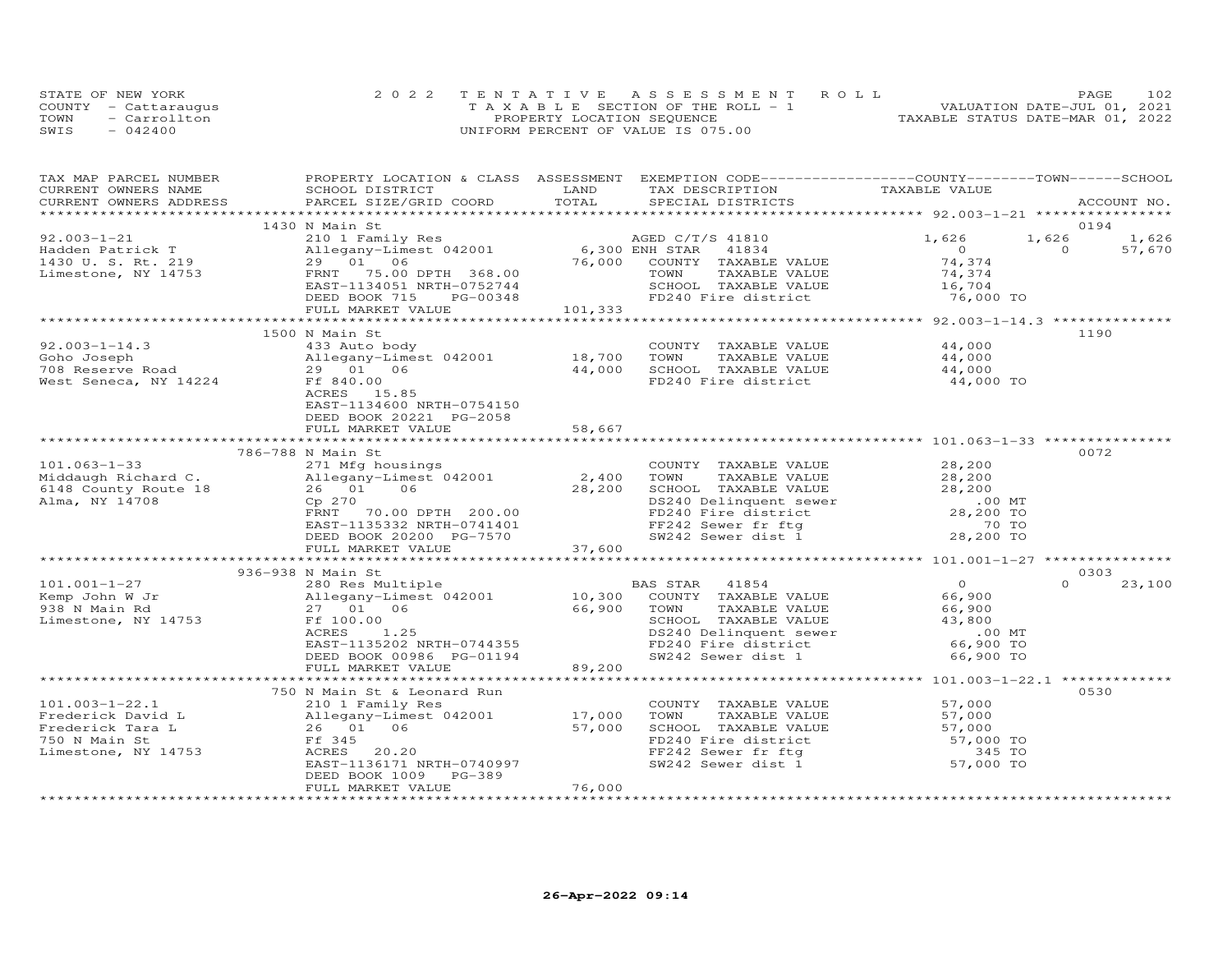|      | STATE OF NEW YORK    | 2022 TENTATIVE ASSESSMENT ROLL        | 103<br>PAGE.                     |
|------|----------------------|---------------------------------------|----------------------------------|
|      | COUNTY - Cattarauqus | T A X A B L E SECTION OF THE ROLL - 1 | VALUATION DATE-JUL 01, 2021      |
| TOWN | - Carrollton         | PROPERTY LOCATION SEQUENCE            | TAXABLE STATUS DATE-MAR 01, 2022 |
| SWIS | $-042400$            | UNIFORM PERCENT OF VALUE IS 075.00    |                                  |

| TAX MAP PARCEL NUMBER     | PROPERTY LOCATION & CLASS ASSESSMENT |                | EXEMPTION CODE-----------------COUNTY-------TOWN------SCHOOL |                                 |                    |
|---------------------------|--------------------------------------|----------------|--------------------------------------------------------------|---------------------------------|--------------------|
| CURRENT OWNERS NAME       | SCHOOL DISTRICT                      | LAND           | TAX DESCRIPTION                                              | TAXABLE VALUE                   |                    |
| CURRENT OWNERS ADDRESS    | PARCEL SIZE/GRID COORD               | TOTAL          | SPECIAL DISTRICTS                                            |                                 | ACCOUNT NO.        |
| ************************* |                                      |                |                                                              |                                 |                    |
|                           | 848 N Main St (Off)                  |                |                                                              |                                 | 1195               |
| $101.003 - 1 - 18.7$      | 210 1 Family Res                     |                | COUNTY TAXABLE VALUE                                         | 39,700                          |                    |
| Weezorak John             | Allegany-Limest 042001               | 7,700          | TOWN      TAXABLE  VALUE<br>SCHOOL    TAXABLE  VALUE         | $39,700$<br>$39,700$            |                    |
| 848 N Main St             | 26 01 06                             | 39,700         |                                                              |                                 |                    |
| Limestone, NY 14753       | FRNT 122.00 DPTH 134.00              |                | FD240 Fire district                                          | 39,700 TO                       |                    |
|                           | EAST-1135279 NRTH-0742514            |                | FF242 Sewer fr ftg                                           | 122 TO                          |                    |
|                           | DEED BOOK 27640 PG-2002              |                | SW242 Sewer dist 1 39,700 TO                                 |                                 |                    |
|                           | FULL MARKET VALUE                    | 52,933         |                                                              |                                 |                    |
|                           | **************************           | ************   |                                                              | ************** 101.001-1-29 *** |                    |
|                           | 926 N Main St (Old Rte 219)          |                |                                                              |                                 | 0469               |
| $101.001 - 1 - 29$        | 210 1 Family Res                     |                | COUNTY TAXABLE VALUE                                         | 7,900                           |                    |
| Kemp John W Jr            | Allegany-Limest 042001               | 7,900          | TOWN<br>TAXABLE VALUE                                        | 7,900                           |                    |
| Box 296                   | 27 01 06                             | 7,900          | SCHOOL TAXABLE VALUE                                         | 7,900                           |                    |
| Limestone, NY 14753       | ACRES<br>1.25                        |                | DS240 Delinquent sewer<br>FD240 Fire district                | $.00$ MT                        |                    |
|                           | EAST-1135210 NRTH-0744074            |                |                                                              | 7,900 TO                        |                    |
|                           | DEED BOOK 00975 PG-00140             |                | FF242 Sewer fr ftg<br>SW242 Sewer dist 1                     | 105 TO                          |                    |
|                           | FULL MARKET VALUE                    |                | FF242 Sewer fr ftg<br>10,533 SW242 Sewer dist 1              | 7,900 TO                        |                    |
|                           |                                      |                |                                                              |                                 |                    |
|                           | 2207 N Nine Mile Rd                  |                |                                                              |                                 | 0543               |
| $92.002 - 1 - .543$       | 210 1 Family Res                     |                | COUNTY TAXABLE VALUE                                         | 43,500                          |                    |
| Zink Jeffery L 1011200    | Allegany-Limest 042001               | $\overline{0}$ | TOWN<br>TAXABLE VALUE                                        | 43,500                          |                    |
| 2207 N Nine Mile Rd       | 00 01 06                             | 43,500         | SCHOOL TAXABLE VALUE                                         | 43,500                          |                    |
| Allegany, NY 14706        | Resv.                                |                | FD240 Fire district                                          | 43,500 TO                       |                    |
|                           | FRNT 100.00 DPTH 98.00               |                |                                                              |                                 |                    |
|                           | DEED BOOK 2489 PG-4002               |                |                                                              |                                 |                    |
|                           | FULL MARKET VALUE                    | 58,000         |                                                              |                                 |                    |
|                           |                                      |                |                                                              |                                 |                    |
|                           | 2213 N Nine Mile Rd                  |                |                                                              |                                 | 0544               |
| $92.002 - 1 - .544$       | 210 1 Family Res                     |                | COUNTY TAXABLE VALUE                                         | 27,500<br>27.500                |                    |
| Watson Gina               | Allegany-Limest 042001               | $\bigcirc$     | TOWN<br>TAXABLE VALUE                                        | 27,500                          |                    |
| 567 Paton Dr              | 00 01 06                             | 27,500         |                                                              |                                 |                    |
| Limestone, NY 14753       | Resv.                                |                | SCHOOL TAXABLE VALUE 27,500<br>FD240 Fire district 27,500 TO |                                 |                    |
|                           | FRNT 212.00 DPTH 101.00              |                |                                                              |                                 |                    |
|                           | DEED BOOK 622<br>PG-4001             |                |                                                              |                                 |                    |
|                           | FULL MARKET VALUE                    | 36,667         |                                                              |                                 |                    |
|                           |                                      |                |                                                              |                                 |                    |
|                           | 2221 N Nine Mile Rd                  |                |                                                              |                                 | 0044               |
| $92.002 - 1 - .44$        | 270 Mfg housing                      |                | BAS STAR<br>41854                                            | $\overline{O}$                  | $\Omega$<br>13,000 |
| Amore Dana                | Allegany-Limest 042001               | $\circ$        | COUNTY TAXABLE VALUE                                         | 13,000                          |                    |
| 2596 N Nine Mile Rd       | 00 01 06                             | 13,000         | TOWN<br>TAXABLE VALUE                                        | 13,000                          |                    |
| Allegany, NY 14706        | Resv.                                |                | SCHOOL TAXABLE VALUE                                         | $\overline{0}$                  |                    |
|                           | 80.00 DPTH 200.00<br>FRNT            |                | FD240 Fire district                                          | 13,000 TO                       |                    |
|                           | DEED BOOK 14310 PG-6001              |                |                                                              |                                 |                    |
|                           | FULL MARKET VALUE                    | 17,333         |                                                              |                                 |                    |
|                           |                                      |                |                                                              |                                 |                    |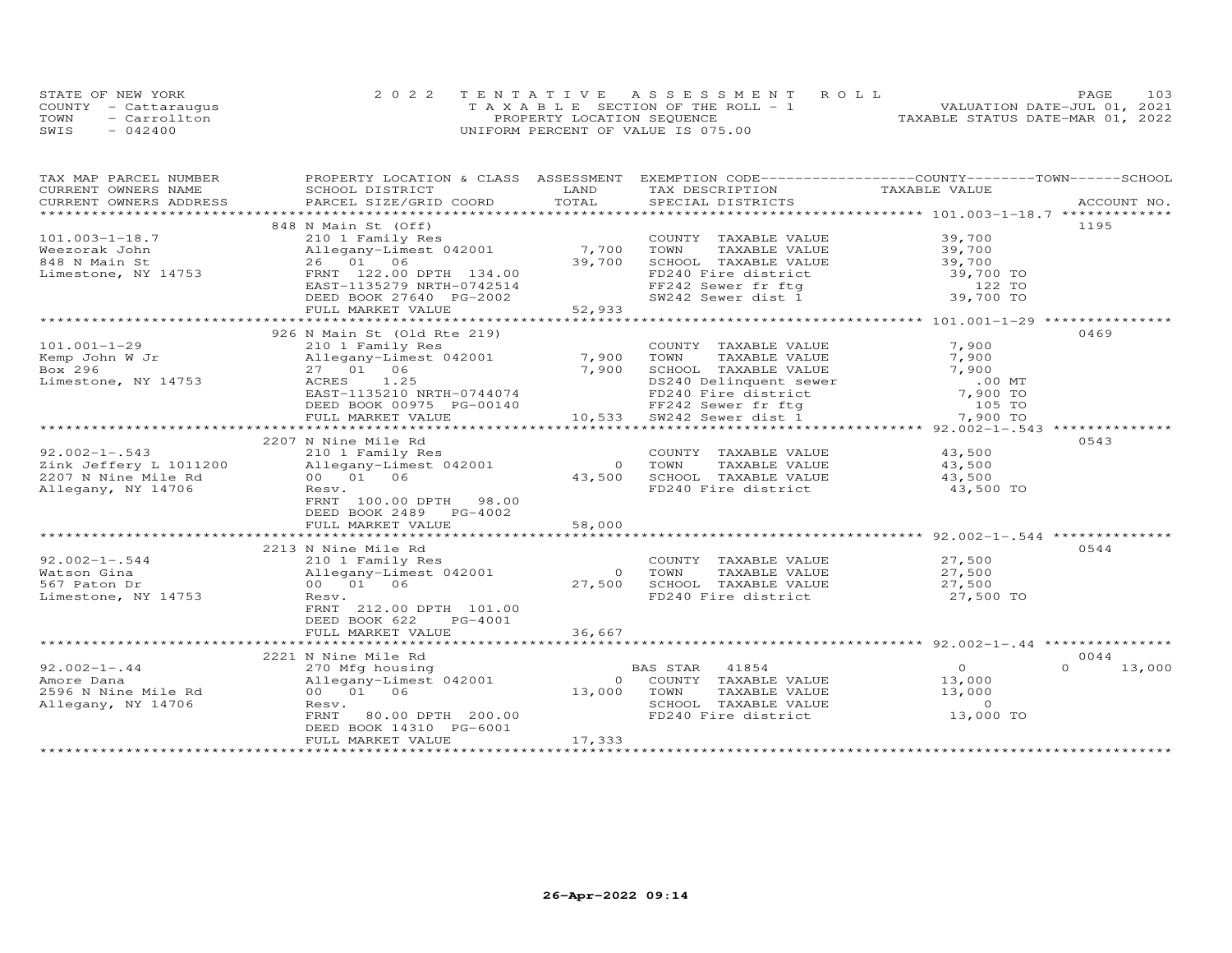| STATE OF NEW YORK    |              | 2022 TENTATIVE ASSESSMENT ROLL        |  |  |                                  | PAGE. | 104 |
|----------------------|--------------|---------------------------------------|--|--|----------------------------------|-------|-----|
| COUNTY - Cattaraugus |              | T A X A B L E SECTION OF THE ROLL - 1 |  |  | VALUATION DATE-JUL 01, 2021      |       |     |
| TOWN                 | - Carrollton | PROPERTY LOCATION SEQUENCE            |  |  | TAXABLE STATUS DATE-MAR 01, 2022 |       |     |
| SWIS                 | $-042400$    | UNIFORM PERCENT OF VALUE IS 075.00    |  |  |                                  |       |     |

| TAX MAP PARCEL NUMBER<br>CURRENT OWNERS NAME | PROPERTY LOCATION & CLASS ASSESSMENT<br>SCHOOL DISTRICT | LAND                    | EXEMPTION CODE-----------------COUNTY-------TOWN------SCHOOL<br>TAX DESCRIPTION | TAXABLE VALUE                         |                  |             |
|----------------------------------------------|---------------------------------------------------------|-------------------------|---------------------------------------------------------------------------------|---------------------------------------|------------------|-------------|
| CURRENT OWNERS ADDRESS                       | PARCEL SIZE/GRID COORD                                  | TOTAL                   | SPECIAL DISTRICTS                                                               |                                       |                  | ACCOUNT NO. |
|                                              |                                                         |                         |                                                                                 |                                       |                  |             |
|                                              | 2245 N Nine Mile Rd                                     |                         |                                                                                 |                                       | 0546             |             |
| $92.002 - 1 - 10$                            | 210 1 Family Res                                        |                         | VET COM CT 41131                                                                | 14,225                                | 14,225           | ∩           |
| Adams Christopher D                          | Allegany-Limest 042001                                  |                         | 4,700 VET DIS CT 41141                                                          | 22,760                                | 22,760           | $\Omega$    |
| 2245 N Nine Mile Rd                          | 01 02 06                                                | 56,900                  | COUNTY TAXABLE VALUE                                                            | 19,915                                |                  |             |
| Allegany, NY 14706                           | $L/p$ 769-615                                           |                         | TOWN<br>TAXABLE VALUE                                                           | 19,915                                |                  |             |
|                                              | FRNT 80.00 DPTH 135.00                                  |                         | SCHOOL TAXABLE VALUE                                                            | 56,900                                |                  |             |
|                                              | EAST-1149210 NRTH-0764647                               |                         | FD240 Fire district                                                             | 56,900 TO                             |                  |             |
|                                              | DEED BOOK 2020<br>PG-17230                              |                         |                                                                                 |                                       |                  |             |
|                                              | FULL MARKET VALUE                                       | 75,867                  |                                                                                 |                                       |                  |             |
|                                              |                                                         |                         |                                                                                 |                                       |                  |             |
|                                              | 2255 N Nine Mile Rd                                     |                         |                                                                                 | $\Omega$                              | 0212<br>$\Omega$ |             |
| $92.002 - 1 - 9$                             | 210 1 Family Res                                        |                         | 41854<br>BAS STAR                                                               |                                       |                  | 23,100      |
| Vennard Thomas H Sr                          | Allegany-Limest 042001                                  | 6,400                   | COUNTY TAXABLE VALUE                                                            | 38,000                                |                  |             |
| Vennard Linda                                | 01 02 06                                                | 38,000                  | TOWN<br>TAXABLE VALUE                                                           | 38,000                                |                  |             |
| 720 Royal Forest Dr<br>Auburndale, FL 38823  | FRNT 105.00 DPTH 230.00                                 |                         | SCHOOL TAXABLE VALUE<br>FD240 Fire district                                     | 14,900                                |                  |             |
|                                              | EAST-1149165 NRTH-0764738<br>DEED BOOK 00946 PG-00897   |                         |                                                                                 | 38,000 TO                             |                  |             |
|                                              | FULL MARKET VALUE                                       | 50,667                  |                                                                                 |                                       |                  |             |
|                                              |                                                         |                         |                                                                                 | ********* 92.002-1-7.1 ************** |                  |             |
|                                              | 2261 N Nine Mile Rd                                     |                         |                                                                                 |                                       | 0008             |             |
| $92.002 - 1 - 7.1$                           | 210 1 Family Res                                        |                         | COUNTY TAXABLE VALUE                                                            | 67,900                                |                  |             |
| Taylor Tiffany                               | Allegany-Limest 042001                                  | 6,400                   | TOWN<br>TAXABLE VALUE                                                           | 67,900                                |                  |             |
| 2261 N Nine Mile Rd                          | 01 02 06                                                | 67,900                  | SCHOOL TAXABLE VALUE                                                            | 67,900                                |                  |             |
| Allegany, NY 14706                           | FRNT<br>85.00 DPTH 300.00                               |                         | FD240 Fire district                                                             | 67,900 TO                             |                  |             |
|                                              | EAST-1149124 NRTH-0764826                               |                         |                                                                                 |                                       |                  |             |
|                                              | DEED BOOK 1005 PG-841                                   |                         |                                                                                 |                                       |                  |             |
|                                              | FULL MARKET VALUE                                       | 90,533                  |                                                                                 |                                       |                  |             |
|                                              |                                                         |                         |                                                                                 |                                       |                  |             |
|                                              | 2265 N Nine Mile Rd                                     |                         |                                                                                 |                                       | 0964             |             |
| $92.002 - 1 - 7.2$                           | 210 1 Family Res                                        |                         | COUNTY TAXABLE VALUE                                                            | 26,800                                |                  |             |
| Magara Jason S.                              | Allegany-Limest 042001                                  | 6,800                   | TAXABLE VALUE<br>TOWN                                                           | 26,800                                |                  |             |
| 2265 North Nine Mile                         | 01 02 06                                                | 26,800                  | SCHOOL TAXABLE VALUE                                                            | 26,800                                |                  |             |
| Allegany, NY 14706                           | 270                                                     |                         | FD240 Fire district                                                             | 26,800 TO                             |                  |             |
|                                              | FRNT<br>80.00 DPTH 420.00                               |                         |                                                                                 |                                       |                  |             |
|                                              | EAST-1149077 NRTH-0764903                               |                         |                                                                                 |                                       |                  |             |
|                                              | DEED BOOK 25649 PG-3002                                 |                         |                                                                                 |                                       |                  |             |
|                                              | FULL MARKET VALUE                                       | 35,733<br>************* |                                                                                 |                                       |                  |             |
|                                              |                                                         |                         |                                                                                 |                                       | 0009             |             |
| $92.002 - 1 - 6$                             | 2273 N Nine Mile Rd<br>210 1 Family Res                 |                         | BAS STAR<br>41854                                                               | $\overline{O}$                        | $\Omega$         | 23,100      |
| Burnett Tracy L                              | Allegany-Limest 042001                                  | 5,000                   | COUNTY TAXABLE VALUE                                                            | 60,000                                |                  |             |
| Collins Sheila M                             | 01 02 06                                                | 60,000                  | TOWN<br>TAXABLE VALUE                                                           | 60,000                                |                  |             |
| 2273 N Mile Rd                               | FRNT 141.00 DPTH 115.00                                 |                         | SCHOOL TAXABLE VALUE                                                            | 36,900                                |                  |             |
| Allegany, NY 14706                           | EAST-1149191 NRTH-0765010                               |                         | FD240 Fire district                                                             | 60,000 TO                             |                  |             |
|                                              | DEED BOOK 22962 PG-8002                                 |                         |                                                                                 |                                       |                  |             |
|                                              | FULL MARKET VALUE                                       | 80,000                  |                                                                                 |                                       |                  |             |
|                                              |                                                         |                         |                                                                                 |                                       |                  |             |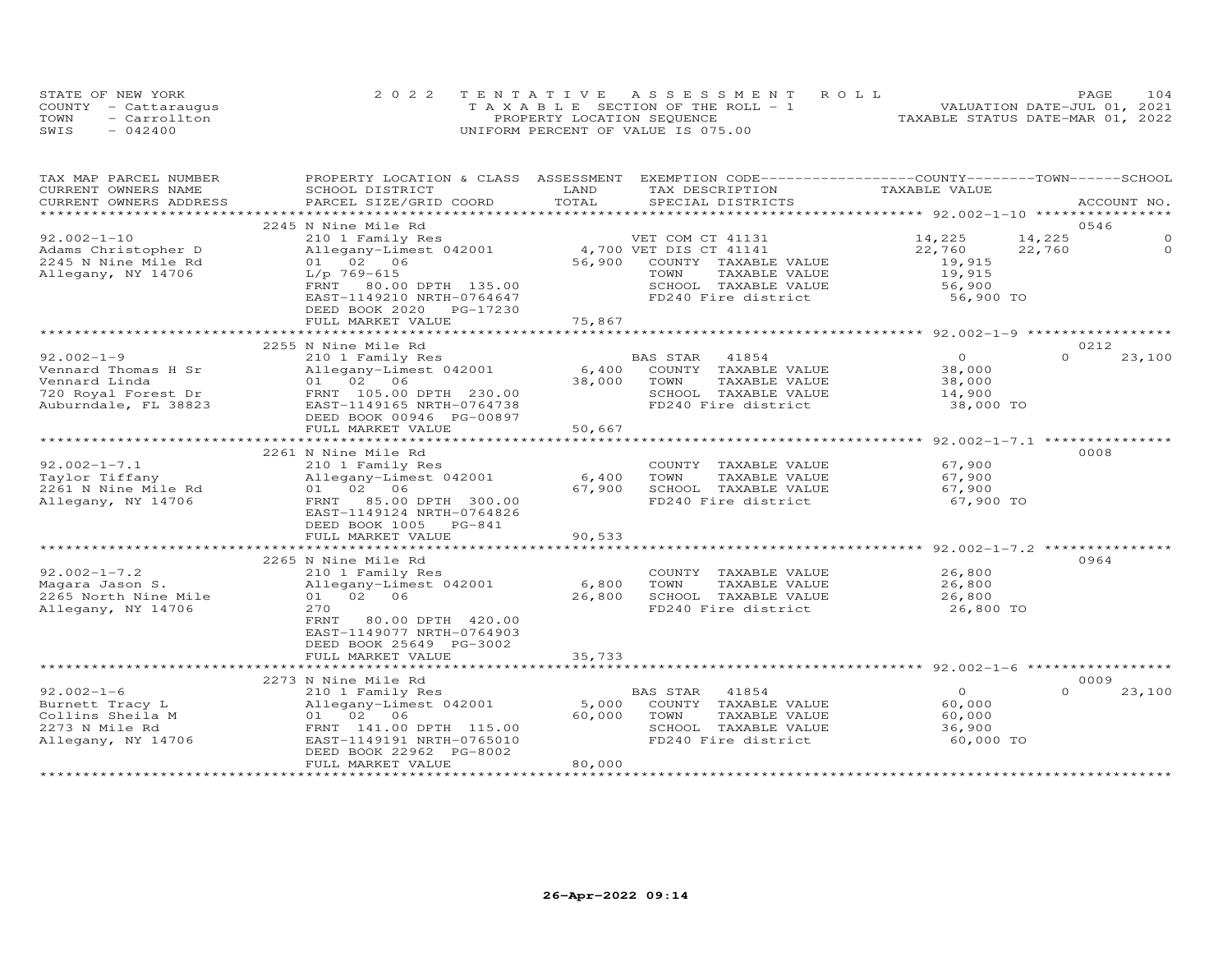|      | STATE OF NEW YORK    | 2022 TENTATIVE ASSESSMENT ROLL        | 105<br>PAGE.                     |
|------|----------------------|---------------------------------------|----------------------------------|
|      | COUNTY - Cattaraugus | T A X A B L E SECTION OF THE ROLL - 1 | VALUATION DATE-JUL 01, 2021      |
| TOWN | - Carrollton         | PROPERTY LOCATION SEQUENCE            | TAXABLE STATUS DATE-MAR 01, 2022 |
| SWIS | $-042400$            | UNIFORM PERCENT OF VALUE IS 075.00    |                                  |

| TAX MAP PARCEL NUMBER   | PROPERTY LOCATION & CLASS ASSESSMENT |             | EXEMPTION CODE-----------------COUNTY-------TOWN------SCHOOL |                  |                    |
|-------------------------|--------------------------------------|-------------|--------------------------------------------------------------|------------------|--------------------|
| CURRENT OWNERS NAME     | SCHOOL DISTRICT                      | LAND        | TAX DESCRIPTION                                              | TAXABLE VALUE    |                    |
| CURRENT OWNERS ADDRESS  | PARCEL SIZE/GRID COORD               | TOTAL       | SPECIAL DISTRICTS                                            |                  | ACCOUNT NO.        |
| *********************** |                                      |             |                                                              |                  |                    |
|                         | 2283 N Nine Mile Rd                  |             |                                                              |                  | 0174               |
| $92.002 - 1 - 5$        | 312 Vac w/imprv                      |             | COUNTY TAXABLE VALUE                                         | 3,200            |                    |
| Giardini Joseph W       | Allegany-Limest 042001               | 900         | TOWN<br>TAXABLE VALUE                                        | 3,200            |                    |
| Giardini Mary A         | 01 02 06                             | 3,200       | SCHOOL TAXABLE VALUE                                         | 3,200            |                    |
| 2285 N Nine Mile Rd     | FRNT 120.00 DPTH 110.00              |             | FD240 Fire district                                          | 3,200 TO         |                    |
| Allegany, NY 14706      | EAST-1149180 NRTH-0765142            |             |                                                              |                  |                    |
|                         | DEED BOOK 00643 PG-00301             |             |                                                              |                  |                    |
|                         | FULL MARKET VALUE                    | 4,267       |                                                              |                  |                    |
|                         | *************************            | *********** |                                                              |                  |                    |
|                         | 2285 N Nine Mile Rd                  |             |                                                              |                  | 0540               |
| $92.002 - 1 - 4$        | 210 1 Family Res                     |             | VET COM CT 41131                                             | 10,250<br>10,250 | $\Omega$           |
| Giardini Nancy Jo       | Allegany-Limest 042001               |             | 5,800 VET DIS CT 41141                                       | 20,500<br>20,500 | $\Omega$           |
| Clayton Harold N        | 01 02 06                             |             | 41834<br>41,000 ENH STAR                                     | $\overline{0}$   | 41,000<br>$\Omega$ |
| 2285 North Nine Mile Rd | FRNT 115.50 DPTH 167.00              |             | COUNTY TAXABLE VALUE                                         | 10,250           |                    |
| Allegany, NY 14706      | EAST-1149151 NRTH-0765262            |             | TOWN<br>TAXABLE VALUE                                        | 10,250           |                    |
|                         | DEED BOOK 852<br>PG-3001             |             | SCHOOL TAXABLE VALUE                                         | $\Omega$         |                    |
|                         | FULL MARKET VALUE                    |             | 54,667 FD240 Fire district                                   | 41,000 TO        |                    |
|                         |                                      |             |                                                              |                  |                    |
|                         | 2295 N Nine Mile Rd                  |             |                                                              |                  | 0011               |
| $92.002 - 1 - 3.1$      | 322 Rural vac>10                     |             | COUNTY TAXABLE VALUE                                         | 21,000           |                    |
| Adams Christopher D.    | Allegany-Limest 042001               | 21,000      | TOWN<br>TAXABLE VALUE                                        | 21,000           |                    |
| 2245 N Nine Mile Rd.    | 01 02 06                             | 21,000      | SCHOOL TAXABLE VALUE                                         | 21,000           |                    |
| Allegany, NY 14706      | ACRES 27.45                          |             | FD240 Fire district                                          | 21,000 TO        |                    |
|                         | EAST-1148492 NRTH-0765890            |             |                                                              |                  |                    |
|                         | DEED BOOK 2021 PG-10943              |             |                                                              |                  |                    |
|                         | FULL MARKET VALUE                    | 28,000      |                                                              |                  |                    |
|                         |                                      |             |                                                              |                  |                    |
|                         | 2365 N Nine Mile Rd                  |             |                                                              |                  | 0942               |
| $83.004 - 1 - 4.4$      | 210 1 Family Res                     |             | ENH STAR<br>41834                                            | $\overline{0}$   | 50,000<br>$\Omega$ |
| Fowler Richard B        | Allegany-Limest 042001               | 12,000      | COUNTY TAXABLE VALUE                                         | 50,000           |                    |
| 2365 Kelly Dr           | 01 02 06                             | 50,000      | TAXABLE VALUE<br>TOWN                                        | 50,000           |                    |
| Allegany, NY 14706      | 4.00<br>ACRES                        |             | SCHOOL TAXABLE VALUE                                         | $\overline{0}$   |                    |
|                         | EAST-1148941 NRTH-0768287            |             | FD240 Fire district                                          | 50,000 TO        |                    |
|                         | DEED BOOK 775<br>PG-01097            |             |                                                              |                  |                    |
|                         | FULL MARKET VALUE                    | 66,667      |                                                              |                  |                    |
|                         |                                      |             |                                                              |                  |                    |
|                         | N Nine Mile Rd (Off)                 |             |                                                              |                  | 0969               |
| $83.004 - 1 - 4.5$      | 910 Priv forest                      |             | COUNTY TAXABLE VALUE                                         | 48,000           |                    |
| Fowler Richard B        | Allegany-Limest 042001               | 38,400      | TOWN<br>TAXABLE VALUE                                        | 48,000           |                    |
| 2365 Kelly Dr           | 01 02 06                             | 48,000      | SCHOOL TAXABLE VALUE                                         | 48,000           |                    |
| Allegany, NY 14706      | ACRES 117.78                         |             | FD240 Fire district                                          | 48,000 TO        |                    |
|                         | EAST-1148471 NRTH-0769990            |             |                                                              |                  |                    |
|                         | PG-00359<br>DEED BOOK 909            |             |                                                              |                  |                    |
|                         | FULL MARKET VALUE                    | 64,000      |                                                              |                  |                    |
|                         |                                      |             |                                                              |                  |                    |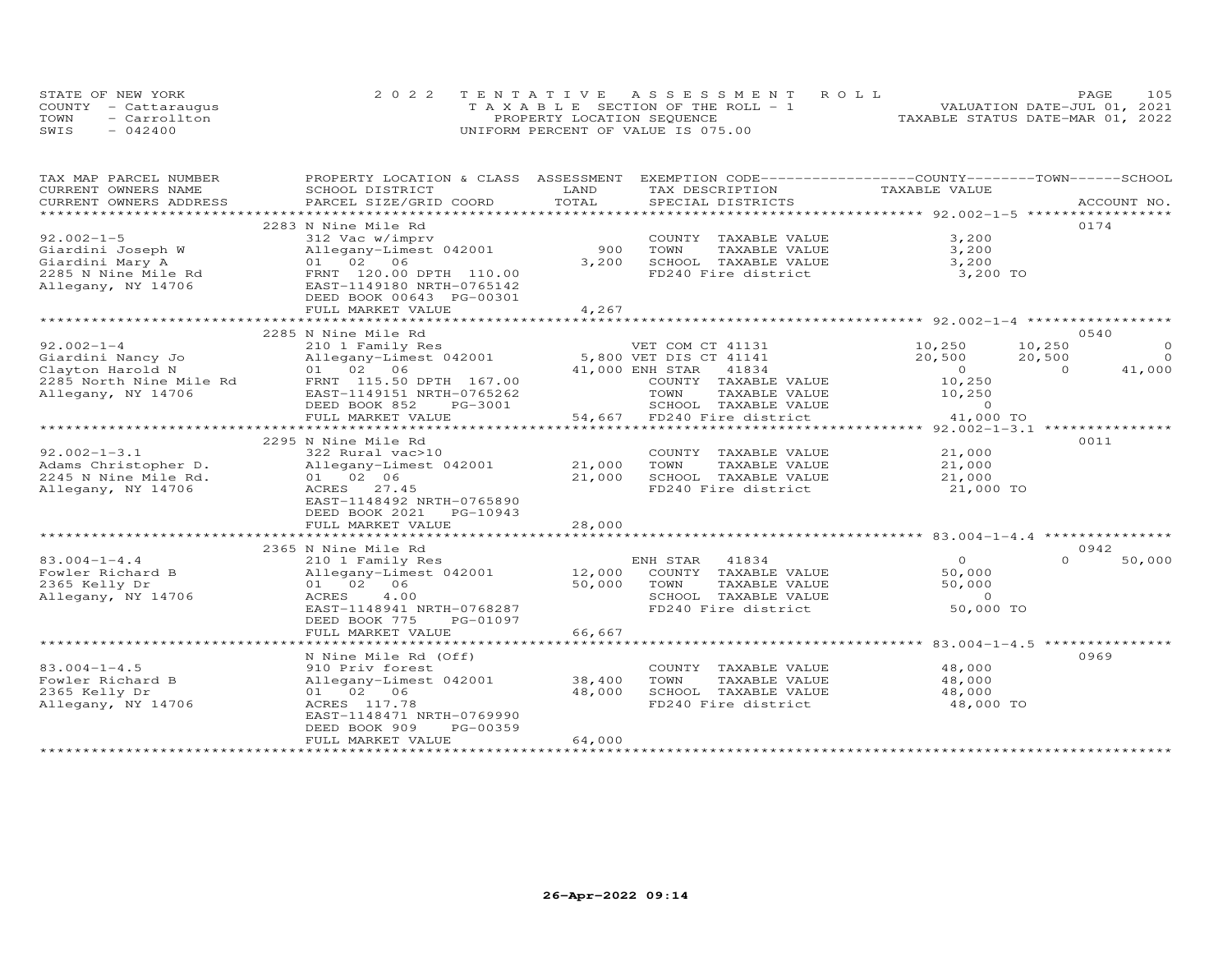|      | STATE OF NEW YORK    | 2022 TENTATIVE ASSESSMENT ROLL        | 106<br>PAGE.                     |
|------|----------------------|---------------------------------------|----------------------------------|
|      | COUNTY - Cattaraugus | T A X A B L E SECTION OF THE ROLL - 1 | VALUATION DATE-JUL 01, 2021      |
| TOWN | - Carrollton         | PROPERTY LOCATION SEQUENCE            | TAXABLE STATUS DATE-MAR 01, 2022 |
| SWIS | $-042400$            | UNIFORM PERCENT OF VALUE IS 075.00    |                                  |

| TAX MAP PARCEL NUMBER<br>CURRENT OWNERS NAME<br>CURRENT OWNERS ADDRESS                                    | PROPERTY LOCATION & CLASS ASSESSMENT<br>SCHOOL DISTRICT<br>PARCEL SIZE/GRID COORD                                                                                                                                | LAND<br>TOTAL               | EXEMPTION CODE-----------------COUNTY-------TOWN------SCHOOL<br>TAX DESCRIPTION<br>SPECIAL DISTRICTS | TAXABLE VALUE                           | ACCOUNT NO. |
|-----------------------------------------------------------------------------------------------------------|------------------------------------------------------------------------------------------------------------------------------------------------------------------------------------------------------------------|-----------------------------|------------------------------------------------------------------------------------------------------|-----------------------------------------|-------------|
| ************************                                                                                  |                                                                                                                                                                                                                  |                             |                                                                                                      |                                         |             |
| $92.002 - 1 - 1$<br>Quattrone Kenneth<br>2325 Kelly Dr<br>Allegany, NY 14706                              | N Nine Mile Rd (Off)<br>910 Priv forest<br>Allegany-Limest 042001<br>01 02 06<br>55.19<br>ACRES<br>EAST-1145882 NRTH-0766584<br>DEED BOOK 00940 PG-00724<br>FULL MARKET VALUE                                    | 27,600<br>27,600<br>36,800  | COUNTY TAXABLE VALUE<br>TOWN<br>TAXABLE VALUE<br>SCHOOL TAXABLE VALUE<br>FD240 Fire district         | 27,600<br>27,600<br>27,600<br>27,600 TO | 0191        |
| $92.002 - 1 - 2$<br>Quattrone Kenneth<br>2325 Kelly Dr<br>Allegany, NY 14706-9763                         | N Nine Mile Rd (Off)<br>910 Priv forest<br>Allegany-Limest 042001<br>01 02 06<br>50.00<br>ACRES<br>EAST-1147183 NRTH-0766387<br>DEED BOOK 909<br>PG-00595<br>FULL MARKET VALUE<br>****************************** | 25,000<br>25,000<br>33, 333 | COUNTY TAXABLE VALUE<br>TOWN<br>TAXABLE VALUE<br>SCHOOL TAXABLE VALUE<br>FD240 Fire district         | 25,000<br>25,000<br>25,000<br>25,000 TO | 0526        |
| $101.001 - 1 - 11.2$<br>Williams Michael D<br>Williams Sandra L<br>1113 N. Main St<br>Limestone, NY 14753 | 1119 N. Main St<br>311 Res vac land<br>Allegany-Limest 042001<br>FRNT 452.00 DPTH<br>ACRES 1.60<br>EAST-1134390 NRTH-0747820<br>DEED BOOK 9238 PG-7001<br>FULL MARKET VALUE                                      | 6,000<br>6,000<br>8,000     | COUNTY TAXABLE VALUE<br>TOWN<br>TAXABLE VALUE<br>SCHOOL TAXABLE VALUE                                | 6,000<br>6,000<br>6,000                 | 1417        |
| $110.002 - 2 - 1.5$<br>Woods Bradley S<br>369 Quinn Rd<br>Limestone, NY 14753                             | Nichols Rin Rd.<br>311 Res vac land<br>Allegany-Limest 042001<br>ACRES 35.90<br>EAST-1145603 NRTH-0735209<br>FULL MARKET VALUE<br>*************************                                                      | 13,500<br>13,500<br>18,000  | COUNTY TAXABLE VALUE<br>TOWN<br>TAXABLE VALUE<br>SCHOOL TAXABLE VALUE                                | 13,500<br>13,500<br>13,500              | 1427        |
| $110.002 - 2 - 20$<br>Campbell Philip B<br>Campbell Karen E<br>5045 Nichols Run<br>Limestone, NY 14753    | 5045 Nichols Run<br>210 1 Family Res<br>Allegany-Limest 042001<br>01 01 06<br>4 O.W.<br>ACRES<br>4.00<br>EAST-1148931 NRTH-0731471<br>DEED BOOK 1018<br>PG-1037<br>FULL MARKET VALUE                             | 6,000<br>40,000<br>53,333   | COUNTY TAXABLE VALUE<br>TOWN<br>TAXABLE VALUE<br>SCHOOL TAXABLE VALUE<br>FD240 Fire district         | 40,000<br>40,000<br>40,000<br>40,000 TO | 0122        |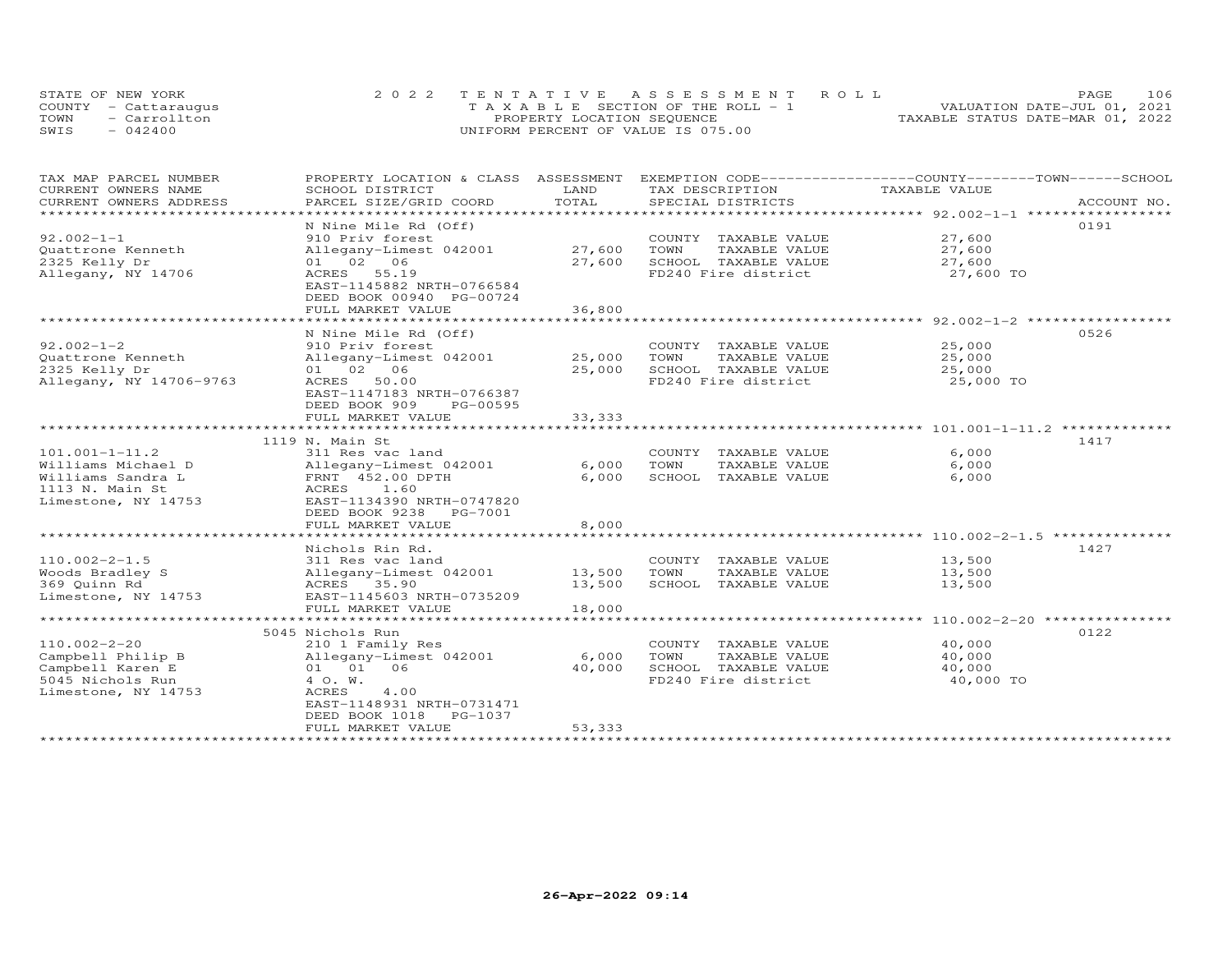|      | STATE OF NEW YORK    | 2022 TENTATIVE ASSESSMENT ROLL        |  |                                  | PAGE | 107 |
|------|----------------------|---------------------------------------|--|----------------------------------|------|-----|
|      | COUNTY - Cattaraugus | T A X A B L E SECTION OF THE ROLL - 1 |  | VALUATION DATE-JUL 01, 2021      |      |     |
| TOWN | - Carrollton         | PROPERTY LOCATION SEQUENCE            |  | TAXABLE STATUS DATE-MAR 01, 2022 |      |     |
| SWIS | $-042400$            | UNIFORM PERCENT OF VALUE IS 075.00    |  |                                  |      |     |

| TAX MAP PARCEL NUMBER                             | PROPERTY LOCATION & CLASS ASSESSMENT                  |                        | EXEMPTION CODE-----------------COUNTY-------TOWN------SCHOOL                                                                                                                                                                                                      |                |          |             |
|---------------------------------------------------|-------------------------------------------------------|------------------------|-------------------------------------------------------------------------------------------------------------------------------------------------------------------------------------------------------------------------------------------------------------------|----------------|----------|-------------|
| CURRENT OWNERS NAME                               | SCHOOL DISTRICT                                       | LAND<br>TOTAL          | TAX DESCRIPTION                                                                                                                                                                                                                                                   | TAXABLE VALUE  |          |             |
| CURRENT OWNERS ADDRESS<br>*********************** | PARCEL SIZE/GRID COORD                                |                        | SPECIAL DISTRICTS                                                                                                                                                                                                                                                 |                |          | ACCOUNT NO. |
|                                                   | 5567 Nichols Run Radl                                 |                        |                                                                                                                                                                                                                                                                   |                | 1083     |             |
| $110.002 - 1 - 2.4$                               | 210 1 Family Res                                      |                        | BAS STAR<br>41854                                                                                                                                                                                                                                                 | $\overline{O}$ | $\Omega$ | 23,100      |
| Shultz Todd William                               | Allegany-Limest 042001                                | $11,200$ <sup>BZ</sup> | COUNTY TAXABLE VALUE                                                                                                                                                                                                                                              | 79,500         |          |             |
| 5567 Nichols Run Rd                               | 19  01  06                                            | 79,500                 | TOWN<br>TAXABLE VALUE                                                                                                                                                                                                                                             | 79,500         |          |             |
| Limestone, NY 14753                               | $L/p$ 831-8                                           |                        | SCHOOL TAXABLE VALUE                                                                                                                                                                                                                                              | 56,400         |          |             |
|                                                   | ACRES<br>3.45                                         |                        | FD240 Fire district                                                                                                                                                                                                                                               | 79,500 TO      |          |             |
|                                                   | EAST-1139534 NRTH-0735963                             |                        |                                                                                                                                                                                                                                                                   |                |          |             |
|                                                   | DEED BOOK 00966 PG-00579                              |                        |                                                                                                                                                                                                                                                                   |                |          |             |
|                                                   | FULL MARKET VALUE                                     | 106,000                |                                                                                                                                                                                                                                                                   |                |          |             |
|                                                   |                                                       |                        |                                                                                                                                                                                                                                                                   |                |          |             |
|                                                   | Nichols Run Rd                                        |                        |                                                                                                                                                                                                                                                                   |                | 0581     |             |
| $101.004 - 2 - 12$                                | 323 Vacant rural                                      |                        | COUNTY TAXABLE VALUE                                                                                                                                                                                                                                              | 32,500         |          |             |
| Little Jay                                        | Allegany-Limest 042001 32,500                         |                        | TOWN<br>TAXABLE VALUE                                                                                                                                                                                                                                             | 32,500         |          |             |
| 5460 Nichols Run Rd                               | 11  01  06                                            | 32,500                 | SCHOOL TAXABLE VALUE                                                                                                                                                                                                                                              | 32,500         |          |             |
| Limestone, NY 14753                               | ACRES 92.85                                           |                        | FD240 Fire district                                                                                                                                                                                                                                               | 32,500 TO      |          |             |
|                                                   | EAST-1144109 NRTH-0736620                             |                        |                                                                                                                                                                                                                                                                   |                |          |             |
|                                                   | DEED BOOK 10126 PG-5002                               |                        |                                                                                                                                                                                                                                                                   |                |          |             |
|                                                   | FULL MARKET VALUE                                     | 43,333                 |                                                                                                                                                                                                                                                                   |                |          |             |
|                                                   |                                                       |                        |                                                                                                                                                                                                                                                                   |                |          |             |
|                                                   | Nichols Run Rd                                        |                        |                                                                                                                                                                                                                                                                   |                | 1073     |             |
| $101.004 - 2 - 26.2$                              | 323 Vacant rural                                      |                        | COUNTY TAXABLE VALUE                                                                                                                                                                                                                                              | 7,000          |          |             |
| Grabbag Farm Trust<br>Winger Diane                | Allegany-Limest 042001<br>19  01  06                  | 7,000<br>7,000         | TOWN<br>TAXABLE VALUE<br>TOWN<br>SCHOOL TAXABLE VALUE                                                                                                                                                                                                             | 7,000<br>7,000 |          |             |
| 5560 Nichols Run Road                             | ACRES 20.00                                           |                        | FD240 Fire district                                                                                                                                                                                                                                               | 7,000 TO       |          |             |
| Limestone, NY 14753                               | EAST-1140354 NRTH-0737704                             |                        |                                                                                                                                                                                                                                                                   |                |          |             |
|                                                   | DEED BOOK 28947 PG-4002                               |                        |                                                                                                                                                                                                                                                                   |                |          |             |
|                                                   | FULL MARKET VALUE                                     | 9,333                  |                                                                                                                                                                                                                                                                   |                |          |             |
|                                                   |                                                       |                        |                                                                                                                                                                                                                                                                   |                |          |             |
|                                                   | Nichols Run Rd                                        |                        |                                                                                                                                                                                                                                                                   |                | 1444     |             |
| $101.080 - 1 - 10.2$                              | 311 Res vac land                                      |                        | COUNTY TAXABLE VALUE 1,300                                                                                                                                                                                                                                        |                |          |             |
| Easterly Judy A                                   | Allegany-Limest 042001                                | 1,300                  | TOWN<br>TAXABLE VALUE                                                                                                                                                                                                                                             | 1,300          |          |             |
| 1039A W Washington St                             | 19  01  06                                            | 1,300                  | TOWN       TAXABLE  VALUE<br>SCHOOL   TAXABLE  VALUE                                                                                                                                                                                                              | 1,300          |          |             |
| Bradford, PA 16701                                | FRNT 176.90 DPTH 220.00                               |                        | FD240 Fire district                                                                                                                                                                                                                                               | 1,300 TO       |          |             |
|                                                   | EAST-1138128 NRTH-0737171                             |                        |                                                                                                                                                                                                                                                                   |                |          |             |
|                                                   | DEED BOOK 19473 PG-6001                               |                        |                                                                                                                                                                                                                                                                   |                |          |             |
|                                                   | FULL MARKET VALUE                                     | 1,733                  |                                                                                                                                                                                                                                                                   |                |          |             |
|                                                   |                                                       |                        |                                                                                                                                                                                                                                                                   |                |          |             |
|                                                   | Nichols Run Rd                                        |                        |                                                                                                                                                                                                                                                                   |                | 0961     |             |
| $110.002 - 1 - 1.3$                               | 270 Mfg housing<br>Allegany-Limest 042001 5,900       |                        | COUNTY TAXABLE VALUE                                                                                                                                                                                                                                              | 12,400         |          |             |
| White Walter W                                    |                                                       |                        | TOWN<br>TAXABLE VALUE                                                                                                                                                                                                                                             | 12,400         |          |             |
| White Christina                                   | 19 01 06                                              | 12,400                 | SCHOOL TAXABLE VALUE                                                                                                                                                                                                                                              | 12,400         |          |             |
| 5812 Leonard Run                                  | FRNT 100.00 DPTH 184.00                               |                        |                                                                                                                                                                                                                                                                   |                |          |             |
| Limestone, NY 14753                               | EAST-1138351 NRTH-0737133<br>DEED BOOK 00808 PG-00939 |                        |                                                                                                                                                                                                                                                                   |                |          |             |
|                                                   | FULL MARKET VALUE                                     |                        | SCHOOL TAXABLE value.<br>DS240 Delinquent sewer<br>FD240 Fire district<br>The contract of the contract of the contract of the contract of the contract of the contract of the contract of the contract of the contract of the contra<br>16,533 SW242 Sewer dist 1 | 12,400 TO      |          |             |
|                                                   |                                                       |                        |                                                                                                                                                                                                                                                                   |                |          |             |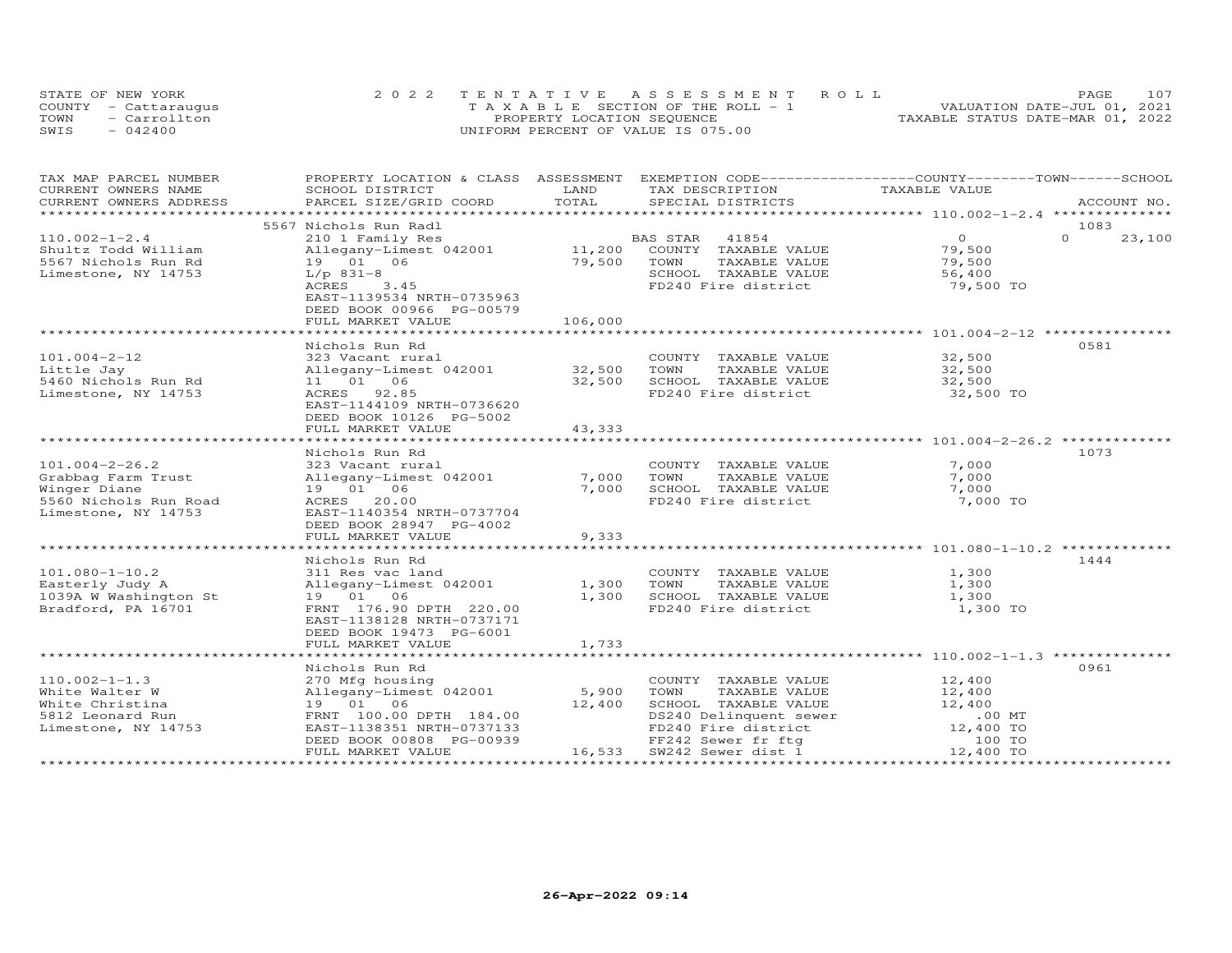|      | STATE OF NEW YORK    | 2022 TENTATIVE ASSESSMENT ROLL        | 108<br><b>PAGE</b>               |
|------|----------------------|---------------------------------------|----------------------------------|
|      | COUNTY - Cattaraugus | T A X A B L E SECTION OF THE ROLL - 1 | VALUATION DATE-JUL 01, 2021      |
| TOWN | - Carrollton         | PROPERTY LOCATION SEQUENCE            | TAXABLE STATUS DATE-MAR 01, 2022 |
| SWIS | $-042400$            | UNIFORM PERCENT OF VALUE IS 075.00    |                                  |

| TAX MAP PARCEL NUMBER<br>CURRENT OWNERS NAME | PROPERTY LOCATION & CLASS ASSESSMENT EXEMPTION CODE----------------COUNTY-------TOWN------SCHOOL<br>SCHOOL DISTRICT | LAND                        | TAX DESCRIPTION                                                 | TAXABLE VALUE                |             |
|----------------------------------------------|---------------------------------------------------------------------------------------------------------------------|-----------------------------|-----------------------------------------------------------------|------------------------------|-------------|
| CURRENT OWNERS ADDRESS                       | PARCEL SIZE/GRID COORD                                                                                              | TOTAL                       | SPECIAL DISTRICTS                                               |                              | ACCOUNT NO. |
| ******************************               |                                                                                                                     |                             |                                                                 |                              |             |
|                                              | Nichols Run Rd                                                                                                      |                             |                                                                 |                              | 0288        |
| $110.002 - 1 - 20$                           | 323 Vacant rural                                                                                                    |                             | COUNTY TAXABLE VALUE                                            | 5,700                        |             |
| Finlan Patricia D                            | Allegany-Limest 042001                                                                                              | 5,700                       | TOWN<br>TAXABLE VALUE                                           | 5,700                        |             |
| PO Box 155                                   | 10 01 06                                                                                                            | 5,700                       | SCHOOL TAXABLE VALUE                                            | 5,700                        |             |
| Derrick City, PA 16727                       | ACRES 16.28                                                                                                         |                             | FD240 Fire district                                             | 5,700 TO                     |             |
|                                              | EAST-1144404 NRTH-0734779                                                                                           |                             |                                                                 |                              |             |
|                                              | DEED BOOK 00964 PG-00888                                                                                            |                             |                                                                 |                              |             |
|                                              | FULL MARKET VALUE                                                                                                   | 7,600                       |                                                                 |                              |             |
|                                              |                                                                                                                     |                             | ********************************* 110.002-1-27 **************** |                              |             |
|                                              | Nichols Run Rd                                                                                                      |                             |                                                                 |                              | 0412        |
| $110.002 - 1 - 27$                           | 910 Priv forest                                                                                                     |                             | COUNTY TAXABLE VALUE                                            | 5,600                        |             |
| EWP Lumber, Inc                              | Allegany-Limest 042001                                                                                              | 5,600                       | TAXABLE VALUE<br>TOWN                                           | 5,600                        |             |
| 2955 Smith Hollow Rd                         | 10  01  06                                                                                                          | 5,600                       | SCHOOL TAXABLE VALUE                                            | 5,600                        |             |
| Allegany, NY 14706                           | ACRES 11.25<br>EAST-1141236 NRTH-0732853                                                                            |                             | FD240 Fire district                                             | 5,600 TO                     |             |
|                                              | DEED BOOK 00866 PG-00759                                                                                            |                             |                                                                 |                              |             |
|                                              | FULL MARKET VALUE                                                                                                   | 7,467                       |                                                                 |                              |             |
|                                              |                                                                                                                     |                             |                                                                 | *********** 110.002-2-13 *** |             |
|                                              | Nichols Run Rd                                                                                                      |                             |                                                                 |                              | 0121        |
| $110.002 - 2 - 13$                           | 323 Vacant rural                                                                                                    |                             | COUNTY TAXABLE VALUE                                            | 13,500                       |             |
| Mills Cary D                                 | Allegany-Limest 042001                                                                                              | 13,500                      | TOWN<br>TAXABLE VALUE                                           | 13,500                       |             |
| Mills Darlene M                              | 01/02 01 06                                                                                                         | 13,500                      | SCHOOL TAXABLE VALUE                                            | 13,500                       |             |
| 342 Quinn                                    | FRNT 259.50 DPTH                                                                                                    |                             | FD240 Fire district                                             | 13,500 TO                    |             |
| Limestone, NY 14753                          | ACRES 18.15                                                                                                         |                             |                                                                 |                              |             |
|                                              | EAST-1147157 NRTH-0732516                                                                                           |                             |                                                                 |                              |             |
|                                              | DEED BOOK 26213 PG-8002                                                                                             |                             |                                                                 |                              |             |
|                                              | FULL MARKET VALUE                                                                                                   | 18,000                      |                                                                 |                              |             |
|                                              |                                                                                                                     |                             |                                                                 |                              |             |
|                                              | Nichols Run Rd                                                                                                      |                             |                                                                 |                              | 0627        |
| $110.002 - 2 - 21$                           | 910 Priv forest                                                                                                     |                             | COUNTY TAXABLE VALUE                                            | 49,900                       |             |
| McCracken Oil Interests, LLC                 | Allegany-Limest 042001                                                                                              | 40,300                      | TOWN<br>TAXABLE VALUE                                           | 49,900                       |             |
| AP Energy, Inc.                              | 02 01 06                                                                                                            | 49,900                      | SCHOOL TAXABLE VALUE                                            | 49,900                       |             |
| 189 Harrisburg Run<br>Bradford, PA 16701     | Sue Lease<br>ACRES 115.24                                                                                           |                             | FD240 Fire district                                             | 49,900 TO                    |             |
|                                              | EAST-1147410 NRTH-0730741                                                                                           |                             |                                                                 |                              |             |
|                                              | DEED BOOK 25373 PG-6001                                                                                             |                             |                                                                 |                              |             |
|                                              | FULL MARKET VALUE                                                                                                   | 66,533                      |                                                                 |                              |             |
|                                              |                                                                                                                     | * * * * * * * * * * * * * * |                                                                 |                              |             |
|                                              | Nichols Run Rd                                                                                                      |                             |                                                                 |                              | 0556        |
| $110.002 - 2 - 22$                           | 323 Vacant rural                                                                                                    |                             | COUNTY TAXABLE VALUE                                            | 10,000                       |             |
| Peterson Jo Ann                              | Allegany-Limest 042001                                                                                              | 10,000                      | TOWN<br>TAXABLE VALUE                                           | 10,000                       |             |
| Kuhn Nancy                                   | 01 01 06                                                                                                            | 10,000                      | SCHOOL TAXABLE VALUE                                            | 10,000                       |             |
| 15 Oakwood Ave                               | ACRES 28.91                                                                                                         |                             | FD240 Fire district                                             | 10,000 TO                    |             |
| Bradford, PA 16701                           | EAST-1145967 NRTH-0731279                                                                                           |                             |                                                                 |                              |             |
|                                              | DEED BOOK 00979 PG-00960                                                                                            |                             |                                                                 |                              |             |
|                                              | FULL MARKET VALUE                                                                                                   | 13,333                      |                                                                 |                              |             |
|                                              |                                                                                                                     |                             |                                                                 |                              |             |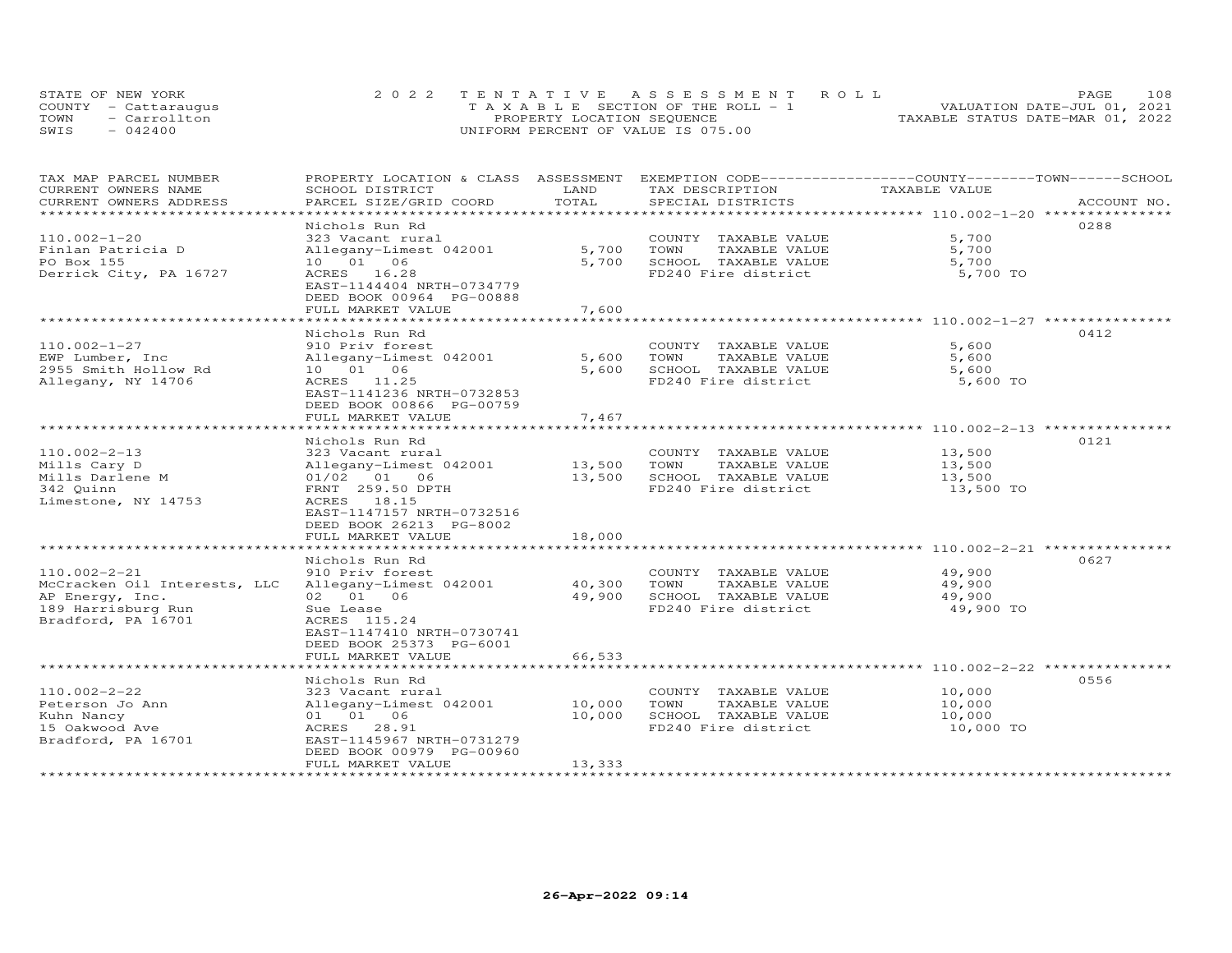| STATE OF NEW YORK    |              | 2022 TENTATIVE ASSESSMENT ROLL        |  |  |                                  | PAGE. | 109 |
|----------------------|--------------|---------------------------------------|--|--|----------------------------------|-------|-----|
| COUNTY - Cattaraugus |              | T A X A B L E SECTION OF THE ROLL - 1 |  |  | VALUATION DATE-JUL 01, 2021      |       |     |
| TOWN                 | - Carrollton | PROPERTY LOCATION SEQUENCE            |  |  | TAXABLE STATUS DATE-MAR 01, 2022 |       |     |
| SWIS<br>$-042400$    |              | UNIFORM PERCENT OF VALUE IS 075.00    |  |  |                                  |       |     |

| TAX MAP PARCEL NUMBER              | PROPERTY LOCATION & CLASS ASSESSMENT |         | EXEMPTION CODE-----------------COUNTY-------TOWN------SCHOOL |                |                    |
|------------------------------------|--------------------------------------|---------|--------------------------------------------------------------|----------------|--------------------|
| CURRENT OWNERS NAME                | SCHOOL DISTRICT                      | LAND    | TAX DESCRIPTION                                              | TAXABLE VALUE  |                    |
| CURRENT OWNERS ADDRESS             | PARCEL SIZE/GRID COORD               | TOTAL   | SPECIAL DISTRICTS                                            |                | ACCOUNT NO.        |
| ***********************            |                                      |         |                                                              |                |                    |
|                                    | Nichols Run Rd                       |         |                                                              |                | 0618               |
| $110.002 - 2 - 23$                 | 910 Priv forest                      |         | COUNTY TAXABLE VALUE                                         | 49,300         |                    |
| Picus Silva, Inc.                  | Allegany-Limest 042001               | 49,300  | TOWN<br>TAXABLE VALUE                                        | 49,300         |                    |
| 15 Piedmont Center Ste. 1250       | 01 01 06                             | 49,300  | SCHOOL TAXABLE VALUE                                         | 49,300         |                    |
| Atlanta, GA 30305                  | ACRES 140.91                         |         | FD240 Fire district                                          | 49,300 TO      |                    |
|                                    | EAST-1147136 NRTH-0729292            |         |                                                              |                |                    |
|                                    | DEED BOOK 20220 PG-37                |         |                                                              |                |                    |
|                                    | FULL MARKET VALUE                    | 65,733  |                                                              |                |                    |
|                                    |                                      |         |                                                              |                |                    |
|                                    | Nichols Run Rd                       |         |                                                              |                | 0619               |
| $110.002 - 2 - 25$                 | 910 Priv forest                      |         | COUNTY TAXABLE VALUE                                         | 37,300         |                    |
| Picus Silva, Inc.                  | Allegany-Limest 042001               | 37,300  | TOWN<br>TAXABLE VALUE                                        | 37,300         |                    |
| 15 Piedmont Center Ste. 1250 09 01 | 06                                   | 37,300  | SCHOOL TAXABLE VALUE                                         | 37,300         |                    |
| Atlanta, GA 30305                  | ACRES 106.59                         |         | FD240 Fire district                                          | 37,300 TO      |                    |
|                                    | EAST-1143143 NRTH-0731156            |         |                                                              |                |                    |
|                                    | DEED BOOK 20220 PG-37                |         |                                                              |                |                    |
|                                    | FULL MARKET VALUE                    | 49,733  |                                                              |                |                    |
|                                    |                                      |         |                                                              |                |                    |
|                                    | 5010 Nichols Run Rd                  |         |                                                              |                | 0958               |
| $110.002 - 2 - 5.2$                | 210 1 Family Res                     |         | BAS STAR<br>41854                                            | $\overline{0}$ | $\Omega$<br>23,100 |
| Hayes George                       | Allegany-Limest 042001               |         | 9,300 COUNTY TAXABLE VALUE                                   | 55,000         |                    |
| Hayes Laura                        | 02 01 06                             | 55,000  | TOWN<br>TAXABLE VALUE                                        | 55,000         |                    |
| 5010 Nichols Run Rd                | ACRES<br>2,20                        |         | SCHOOL TAXABLE VALUE                                         | 31,900         |                    |
| Limestone, NY 14753                | EAST-1148976 NRTH-0733727            |         | FD240 Fire district                                          | 55,000 TO      |                    |
|                                    | DEED BOOK 911<br>PG-00686            |         |                                                              |                |                    |
|                                    | FULL MARKET VALUE                    | 73,333  |                                                              |                |                    |
|                                    |                                      |         |                                                              |                |                    |
|                                    | 5011 Nichols Run Rd                  |         |                                                              |                | 1188               |
| $110.002 - 2 - 5.4$                | 210 1 Family Res                     |         | VET COM CT 41131                                             | 10,000         | 10,000<br>$\Omega$ |
| Griffin Leyo W                     | Allegany-Limest 042001               |         | 5,900 ENH STAR 41834                                         | $\overline{O}$ | 40,000<br>$\Omega$ |
| Griffin Margaret J                 | 02 01 06                             | 40,000  | COUNTY TAXABLE VALUE                                         | 30,000         |                    |
| 5011 Nichols Run Rd                | FRNT 443.17 DPTH 157.00              |         | TOWN<br>TAXABLE VALUE                                        | 30,000         |                    |
| Limestone, NY 14753                | EAST-1149025 NRTH-0733535            |         | SCHOOL TAXABLE VALUE                                         | $\overline{0}$ |                    |
|                                    | DEED BOOK 888<br>PG-00558            |         | FD240 Fire district                                          | 40,000 TO      |                    |
|                                    | FULL MARKET VALUE                    | 53,333  |                                                              |                |                    |
|                                    |                                      |         |                                                              |                |                    |
|                                    | 5022 Nichols Run Rd                  |         |                                                              |                | 0109               |
| $110.002 - 2 - 5.1$                | 210 1 Family Res                     |         | 41854<br>BAS STAR                                            | $\overline{O}$ | $\Omega$<br>23,100 |
| Hayes Zachary                      | Allegany-Limest 042001               | 20,200  | COUNTY TAXABLE VALUE                                         | 109,500        |                    |
| Hayes Samantha                     | 02 01 06                             | 109,500 | TOWN<br>TAXABLE VALUE                                        | 109,500        |                    |
| 5022 Nichols Run Road              | ACRES 17.20                          |         | SCHOOL TAXABLE VALUE                                         | 86,400         |                    |
| Limestone, NY 14753                | EAST-1148721 NRTH-0734198            |         | FD240 Fire district                                          | 109,500 TO     |                    |
|                                    | DEED BOOK 20210 PG-7981              |         |                                                              |                |                    |
|                                    | FULL MARKET VALUE                    | 146,000 |                                                              |                |                    |
|                                    |                                      |         |                                                              |                |                    |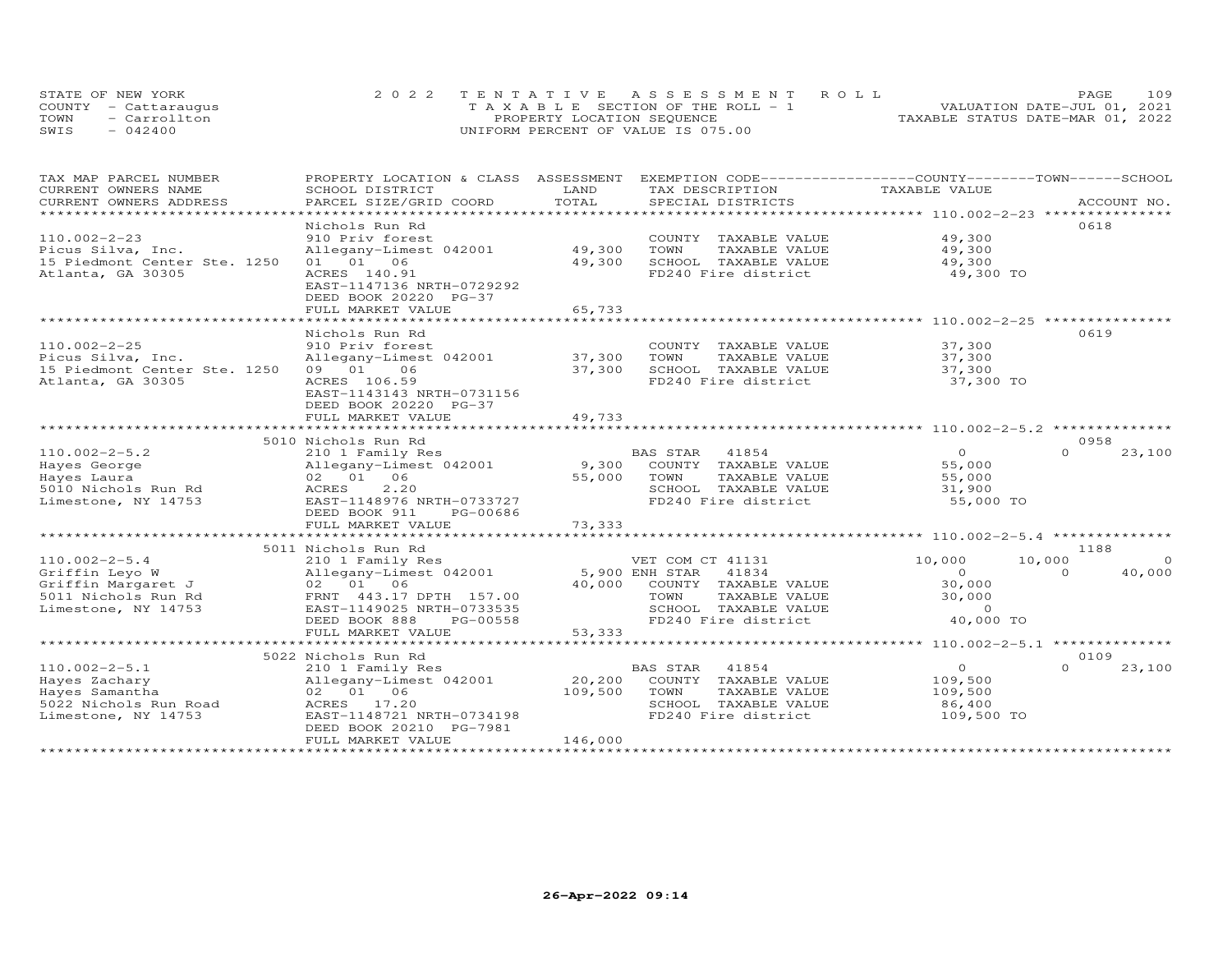|      | STATE OF NEW YORK    | 2022 TENTATIVE ASSESSMENT ROLL     | 110<br>PAGE.                     |
|------|----------------------|------------------------------------|----------------------------------|
|      | COUNTY - Cattaraugus | TAXABLE SECTION OF THE ROLL - 1    | VALUATION DATE-JUL 01, 2021      |
| TOWN | - Carrollton         | PROPERTY LOCATION SEQUENCE         | TAXABLE STATUS DATE-MAR 01, 2022 |
| SWIS | $-042400$            | UNIFORM PERCENT OF VALUE IS 075.00 |                                  |

| TAX MAP PARCEL NUMBER    | PROPERTY LOCATION & CLASS ASSESSMENT |               | EXEMPTION CODE-----------------COUNTY-------TOWN------SCHOOL |                |                    |
|--------------------------|--------------------------------------|---------------|--------------------------------------------------------------|----------------|--------------------|
| CURRENT OWNERS NAME      | SCHOOL DISTRICT                      | LAND          | TAX DESCRIPTION                                              | TAXABLE VALUE  |                    |
| CURRENT OWNERS ADDRESS   | PARCEL SIZE/GRID COORD               | TOTAL         | SPECIAL DISTRICTS                                            |                | ACCOUNT NO.        |
| ************************ |                                      |               |                                                              |                |                    |
|                          | 5029 Nichols Run Rd                  |               |                                                              |                | 0056               |
| $110.002 - 2 - 18$       | 210 1 Family Res                     |               | BAS STAR<br>41854                                            | $\Omega$       | $\Omega$<br>23,100 |
| Hunt Robert C            | Allegany-Limest 042001               | 16,500        | COUNTY TAXABLE VALUE                                         | 66,300         |                    |
| 5029 Nichols Run Rd      | 02 01 06                             | 66,300        | TOWN<br>TAXABLE VALUE                                        | 66,300         |                    |
| Limestone, NY 14753      | ACRES<br>9.00                        |               | SCHOOL TAXABLE VALUE                                         | 43,200         |                    |
|                          | EAST-1148864 NRTH-0733263            |               | FD240 Fire district                                          | 66,300 TO      |                    |
|                          | DEED BOOK 00956 PG-00430             |               |                                                              |                |                    |
|                          | FULL MARKET VALUE                    | 88,400        |                                                              |                |                    |
|                          | **************************           | ************* |                                                              |                |                    |
|                          | 5036 Nichols Run Rd                  |               |                                                              |                | 1139               |
| $110.002 - 2 - 5.3$      |                                      |               |                                                              | 7,000          |                    |
|                          | 312 Vac w/imprv                      |               | COUNTY TAXABLE VALUE                                         |                |                    |
| Murphy Lawrence          | Allegany-Limest 042001               | 6,000         | TOWN<br>TAXABLE VALUE                                        | 7,000          |                    |
| Wallin Colleen M         | 02 01 06                             | 7,000         | SCHOOL TAXABLE VALUE                                         | 7,000          |                    |
| 5040 Nichols Run Rd      | ACRES<br>4.00                        |               | FD240 Fire district                                          | 7,000 TO       |                    |
| Limestone, NY 14753      | EAST-1148380 NRTH-0733780            |               |                                                              |                |                    |
|                          | DEED BOOK 2110 PG-4002               |               |                                                              |                |                    |
|                          | FULL MARKET VALUE                    | 9,333         |                                                              |                |                    |
|                          |                                      |               |                                                              |                |                    |
|                          | 5039 Nichols Run Rd                  |               |                                                              |                | 0951               |
| $110.002 - 2 - 17.2$     | 210 1 Family Res                     |               | ENH STAR<br>41834                                            | $\overline{O}$ | $\Omega$<br>56,000 |
| Hurd Alma M              | Allegany-Limest 042001               | 9,000         | COUNTY TAXABLE VALUE                                         | 56,000         |                    |
| 5039<br>Nichols Run Rd.  | 02 01 06                             | 56,000        | TAXABLE VALUE<br>TOWN                                        | 56,000         |                    |
| Limestone, NY 14753      | ACRES<br>2.00                        |               | SCHOOL TAXABLE VALUE                                         | $\Omega$       |                    |
|                          | EAST-1148417 NRTH-0733314            |               | FD240 Fire district                                          | 56,000 TO      |                    |
|                          | DEED BOOK 2457 PG-3001               |               |                                                              |                |                    |
|                          | FULL MARKET VALUE                    | 74,667        |                                                              |                |                    |
|                          |                                      |               |                                                              |                |                    |
|                          | 5040 Nichols Run Rd                  |               |                                                              |                | 0476               |
| $110.002 - 2 - 6$        | 270 Mfg housing                      |               | COUNTY TAXABLE VALUE                                         | 16,600         |                    |
| Murphy Lawrence E        | Allegany-Limest 042001               | 4,000         | TOWN<br>TAXABLE VALUE                                        | 16,600         |                    |
| Wallin Colleen M         | 02 01 06                             | 16,600        | SCHOOL TAXABLE VALUE                                         | 16,600         |                    |
| 5040 Nichols Run Rd      | FRNT 190.00 DPTH 75.00               |               | FD240 Fire district                                          | 16,600 TO      |                    |
|                          | EAST-1148264 NRTH-0733559            |               |                                                              |                |                    |
| Limestone, NY 14753      |                                      |               |                                                              |                |                    |
|                          | DEED BOOK 2110 PG-4001               |               |                                                              |                |                    |
|                          | FULL MARKET VALUE                    | 22,133        |                                                              |                |                    |
|                          |                                      |               |                                                              |                |                    |
|                          | 5043 Nichols Run Rd                  |               |                                                              |                | 0467               |
| $110.002 - 2 - 17.1$     | 323 Vacant rural                     |               | COUNTY TAXABLE VALUE                                         | 13,000         |                    |
| Hunt Robert C            | Allegany-Limest 042001               | 13,000        | TOWN<br>TAXABLE VALUE                                        | 13,000         |                    |
| 5029 Nichols Run Rd      | 02 01 06                             | 13,000        | SCHOOL TAXABLE VALUE                                         | 13,000         |                    |
| Limestone, NY 14753      | ACRES 17.11                          |               | FD240 Fire district                                          | 13,000 TO      |                    |
|                          | EAST-1148819 NRTH-0732527            |               |                                                              |                |                    |
|                          | DEED BOOK 00946 PG-01046             |               |                                                              |                |                    |
|                          | FULL MARKET VALUE                    | 17,333        |                                                              |                |                    |
|                          |                                      |               |                                                              |                |                    |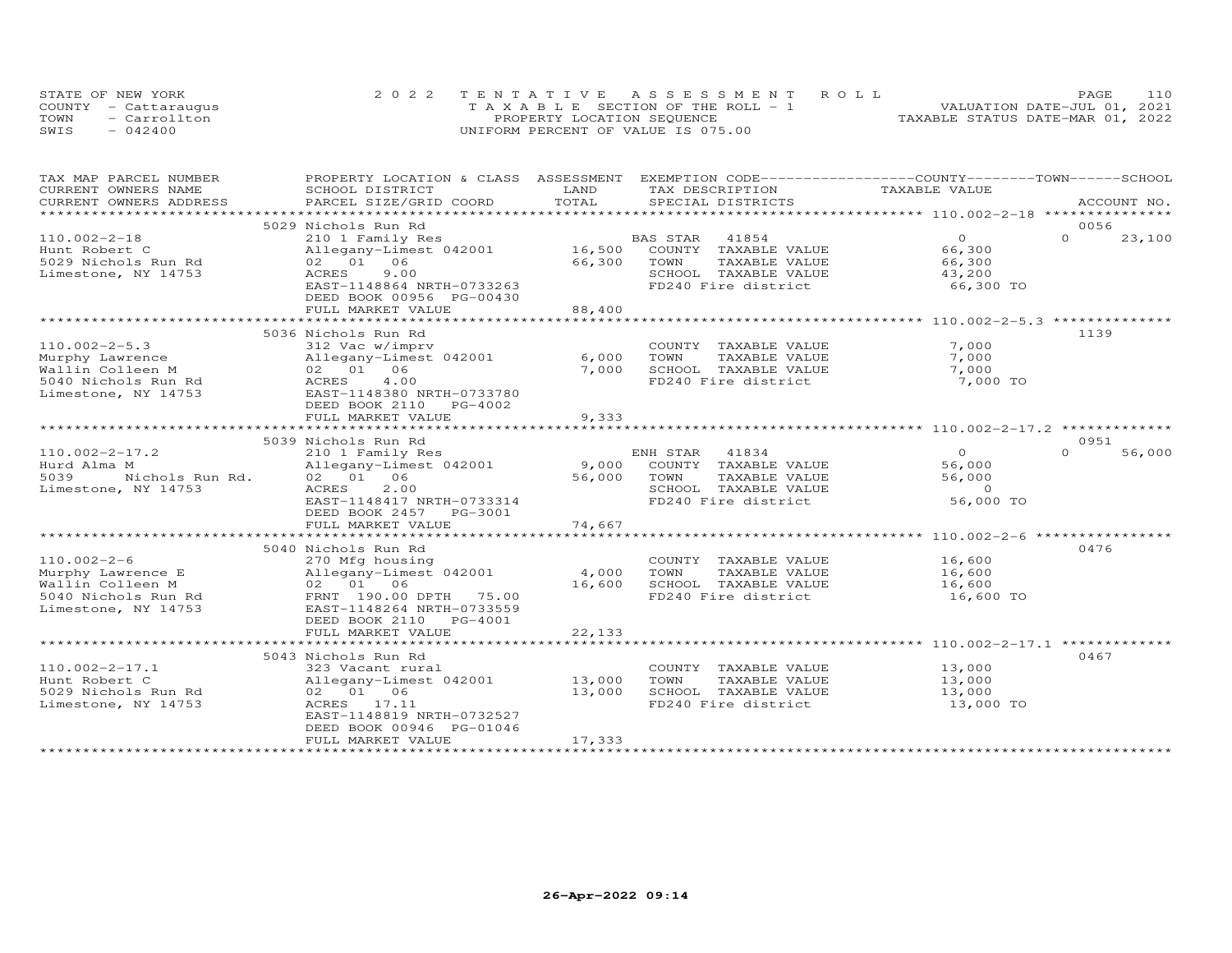|      | STATE OF NEW YORK    | 2022 TENTATIVE ASSESSMENT ROLL        | PAGE                             |
|------|----------------------|---------------------------------------|----------------------------------|
|      | COUNTY - Cattaraugus | T A X A B L E SECTION OF THE ROLL - 1 | VALUATION DATE-JUL 01, 2021      |
| TOWN | - Carrollton         | PROPERTY LOCATION SEQUENCE            | TAXABLE STATUS DATE-MAR 01, 2022 |
| SWIS | $-042400$            | UNIFORM PERCENT OF VALUE IS 075.00    |                                  |

| TAX MAP PARCEL NUMBER             | PROPERTY LOCATION & CLASS ASSESSMENT EXEMPTION CODE-----------------COUNTY-------TOWN------SCHOOL |                  |                                               |                                                        |                    |
|-----------------------------------|---------------------------------------------------------------------------------------------------|------------------|-----------------------------------------------|--------------------------------------------------------|--------------------|
| CURRENT OWNERS NAME               | SCHOOL DISTRICT                                                                                   | LAND             | TAX DESCRIPTION                               | TAXABLE VALUE                                          |                    |
| CURRENT OWNERS ADDRESS            | PARCEL SIZE/GRID COORD                                                                            | TOTAL            | SPECIAL DISTRICTS                             | ************************* 110.002-2-12.1 ************* | ACCOUNT NO.        |
|                                   | 5089 Nichols Run Rd                                                                               |                  |                                               |                                                        | 0301               |
| $110.002 - 2 - 12.1$              | 210 1 Family Res                                                                                  |                  | AGED C/T/S 41810                              | 9,507                                                  | 9,507<br>9,507     |
| Mohr Floyd K                      | Allegany-Limest 042001                                                                            | 6,500 ENH STAR   | 41834                                         | $\overline{O}$                                         | $\Omega$<br>31,493 |
| Mohr Mary B                       | 02 01 06                                                                                          | 41,000           | COUNTY TAXABLE VALUE                          | 31,493                                                 |                    |
| 5089 Nichols Run Rd               | FRNT 190.00 DPTH 147.00                                                                           |                  | TOWN<br>TAXABLE VALUE                         | 31,493                                                 |                    |
| Limestone, NY 14753               | EAST-1146995 NRTH-0733372                                                                         |                  | SCHOOL TAXABLE VALUE                          | $\Omega$                                               |                    |
|                                   | DEED BOOK 00985 PG-00443                                                                          |                  | FD240 Fire district                           | 41,000 TO                                              |                    |
|                                   | FULL MARKET VALUE                                                                                 | 54,667           |                                               |                                                        |                    |
|                                   |                                                                                                   |                  |                                               |                                                        |                    |
|                                   | 5093 Nichols Run Rd                                                                               |                  |                                               |                                                        | 1112               |
| $110.002 - 2 - 12.2$              | 312 Vac w/imprv                                                                                   |                  | COUNTY TAXABLE VALUE                          | 8,500                                                  |                    |
| Mills Cary Jr                     | Allegany-Limest 042001                                                                            | 7,500            | TOWN<br>TAXABLE VALUE                         | 8,500                                                  |                    |
| 350 Quinn Rd                      | 02 01 06                                                                                          | 8,500            | SCHOOL TAXABLE VALUE                          | 8,500                                                  |                    |
| Limestone, NY 14753               | ACRES<br>1.00                                                                                     |                  | FD240 Fire district                           | 8,500 TO                                               |                    |
|                                   | EAST-1146955 NRTH-0733266                                                                         |                  |                                               |                                                        |                    |
|                                   | DEED BOOK 31028 PG-8001                                                                           |                  |                                               |                                                        |                    |
|                                   | FULL MARKET VALUE                                                                                 | 11,333           |                                               |                                                        |                    |
|                                   |                                                                                                   |                  |                                               |                                                        |                    |
|                                   | 5109 Nichols Run Rd                                                                               |                  |                                               |                                                        | 0431               |
| $110.002 - 2 - 10$                | 311 Res vac land                                                                                  |                  | COUNTY TAXABLE VALUE                          | 900                                                    |                    |
| Mills Matthew                     | Allegany-Limest 042001                                                                            | 900              | TOWN<br>TAXABLE VALUE                         | 900                                                    |                    |
| 5115 Nichols Run Rd               | 02 01 06                                                                                          | 900              | SCHOOL TAXABLE VALUE                          | 900                                                    |                    |
| Limestone, NY 14753               | FRNT 121.00 DPTH 110.00                                                                           |                  | FD240 Fire district                           | 900 TO                                                 |                    |
|                                   | EAST-1146787 NRTH-0733398                                                                         |                  |                                               |                                                        |                    |
|                                   | DEED BOOK 29405 PG-7002                                                                           |                  |                                               |                                                        |                    |
|                                   | FULL MARKET VALUE                                                                                 | 1,200            |                                               |                                                        |                    |
|                                   |                                                                                                   |                  |                                               |                                                        |                    |
|                                   | 5115 Nichols Run Rd                                                                               |                  |                                               |                                                        | 0334               |
| $110.002 - 2 - 11$                | 240 Rural res                                                                                     |                  | COUNTY TAXABLE VALUE                          | 66,000                                                 |                    |
| Mills Matthew                     | Allegany-Limest 042001                                                                            | 19,700           | TOWN<br>TAXABLE VALUE                         | 66,000                                                 |                    |
| 5115 Nichols Run Rd               | 02 01 06                                                                                          | 66,000           | SCHOOL TAXABLE VALUE                          | 66,000                                                 |                    |
| Limestone, NY 14753               | ACRES 15.89                                                                                       |                  | FD240 Fire district                           | 66,000 TO                                              |                    |
|                                   | EAST-1146643 NRTH-0732564                                                                         |                  |                                               |                                                        |                    |
|                                   | DEED BOOK 29405 PG-7002                                                                           |                  |                                               |                                                        |                    |
|                                   | FULL MARKET VALUE                                                                                 | 88,000           |                                               |                                                        |                    |
|                                   |                                                                                                   |                  |                                               |                                                        | 0918               |
| $110.002 - 2 - 1.1$               | 5148 Nichols Run Rd                                                                               |                  | BAS STAR<br>41854                             | $\overline{0}$                                         | $\Omega$<br>23,100 |
|                                   | 210 1 Family Res                                                                                  |                  |                                               |                                                        |                    |
| Woods Ernest T<br>Woods Ernestine | Allegany-Limest 042001<br>10/02 01 06                                                             | 21,000<br>83,800 | COUNTY TAXABLE VALUE<br>TOWN<br>TAXABLE VALUE | 83,800<br>83,800                                       |                    |
| 5148 Nichols Run Rd               | Also 270                                                                                          |                  | SCHOOL TAXABLE VALUE                          | 60,700                                                 |                    |
| Limestone, NY 14753               | Ff 1480.00                                                                                        |                  | FD240 Fire district                           | 83,800 TO                                              |                    |
|                                   | FRNT 1480.00 DPTH 360.00                                                                          |                  |                                               |                                                        |                    |
|                                   | ACRES<br>13.95                                                                                    |                  |                                               |                                                        |                    |
|                                   | EAST-1145711 NRTH-0733705                                                                         |                  |                                               |                                                        |                    |
|                                   | DEED BOOK 00960 PG-01181                                                                          |                  |                                               |                                                        |                    |
|                                   | FULL MARKET VALUE                                                                                 | 111,733          |                                               |                                                        |                    |
|                                   |                                                                                                   |                  |                                               |                                                        |                    |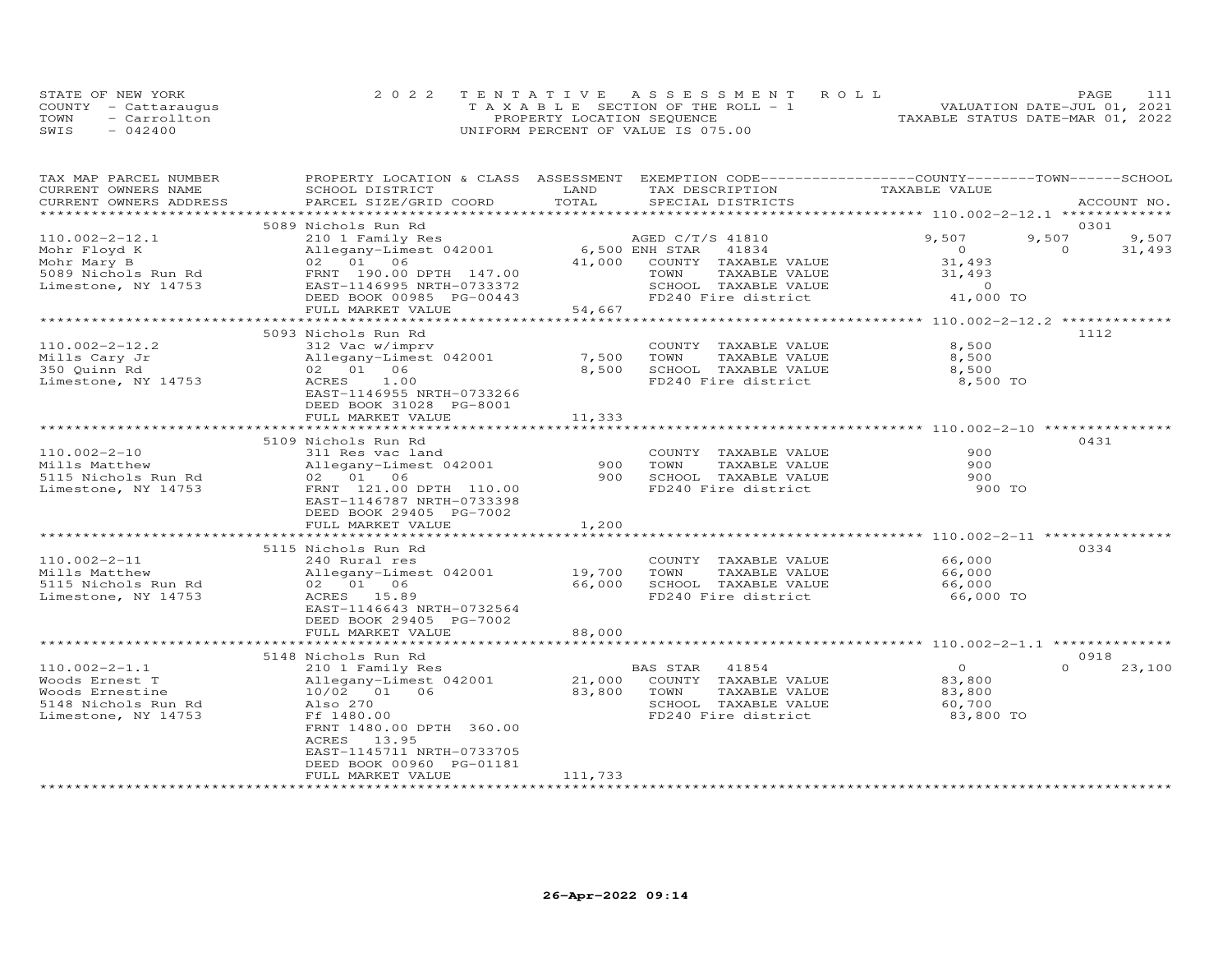|      | STATE OF NEW YORK    | 2022 TENTATIVE ASSESSMENT ROLL     | PAGE.                            | 112 |
|------|----------------------|------------------------------------|----------------------------------|-----|
|      | COUNTY - Cattaraugus | TAXABLE SECTION OF THE ROLL - 1    | VALUATION DATE-JUL 01, 2021      |     |
| TOWN | - Carrollton         | PROPERTY LOCATION SEQUENCE         | TAXABLE STATUS DATE-MAR 01, 2022 |     |
| SWIS | $-042400$            | UNIFORM PERCENT OF VALUE IS 075.00 |                                  |     |

| TAX MAP PARCEL NUMBER<br>CURRENT OWNERS NAME | PROPERTY LOCATION & CLASS ASSESSMENT<br>SCHOOL DISTRICT | LAND               | EXEMPTION CODE-----------------COUNTY-------TOWN-----SCHOOL<br>TAX DESCRIPTION | TAXABLE VALUE                                                 |          |             |
|----------------------------------------------|---------------------------------------------------------|--------------------|--------------------------------------------------------------------------------|---------------------------------------------------------------|----------|-------------|
| CURRENT OWNERS ADDRESS                       | PARCEL SIZE/GRID COORD                                  | TOTAL              | SPECIAL DISTRICTS                                                              |                                                               |          | ACCOUNT NO. |
|                                              |                                                         | ************       |                                                                                | ********************************310.002-2-9.3 *************** |          |             |
|                                              | 5155 Nichols Run Rd                                     |                    |                                                                                |                                                               | 1331     |             |
| $110.002 - 2 - 9.3$                          | 210 1 Family Res                                        |                    | BAS STAR<br>41854                                                              | $\circ$                                                       | $\Omega$ | 23,100      |
| Campbell Andrew L                            | Allegany-Limest 042001                                  | 13,500             | COUNTY TAXABLE VALUE                                                           | 47,000                                                        |          |             |
| Campbell Lindy                               | 02 01 06                                                | 47,000             | TOWN<br>TAXABLE VALUE                                                          | 47,000                                                        |          |             |
| 5155 Nichols Run Rd                          | 5.00<br>ACRES                                           |                    | SCHOOL TAXABLE VALUE                                                           | 23,900                                                        |          |             |
| Limestone, NY 14753                          | EAST-1146184 NRTH-0733257                               |                    | FD240 Fire district                                                            | 47,000 TO                                                     |          |             |
|                                              | DEED BOOK 995<br>$PG-642$                               |                    |                                                                                |                                                               |          |             |
|                                              | FULL MARKET VALUE                                       | 62,667             |                                                                                |                                                               |          |             |
|                                              | **************************                              | ****************** |                                                                                |                                                               |          |             |
|                                              | 5165 Nichols Run Rd                                     |                    |                                                                                |                                                               | 0538     |             |
| $110.002 - 2 - 9.1$                          | 312 Vac w/imprv                                         |                    | COUNTY TAXABLE VALUE                                                           | 32,800                                                        |          |             |
| Wesmiller Kathleen                           | Allegany-Limest 042001                                  | 12,300             | TOWN<br>TAXABLE VALUE                                                          | 32,800                                                        |          |             |
| 4844 Nichols Run Rd                          | 02 01 06                                                | 32,800             | SCHOOL TAXABLE VALUE                                                           | 32,800                                                        |          |             |
| Limestone, NY 14753                          | FRNT 150.00 DPTH                                        |                    | FD240 Fire district                                                            | 32,800 TO                                                     |          |             |
|                                              | ACRES 13.66                                             |                    |                                                                                |                                                               |          |             |
|                                              | EAST-1145807 NRTH-0732469                               |                    |                                                                                |                                                               |          |             |
|                                              | DEED BOOK 5660<br>PG-2001                               |                    |                                                                                |                                                               |          |             |
|                                              | FULL MARKET VALUE                                       | 43,733             |                                                                                |                                                               |          |             |
|                                              |                                                         |                    |                                                                                | ******************* 110.002-2-9.2 *********                   |          |             |
|                                              | 5195 Nichols Run Rd                                     |                    |                                                                                |                                                               | 1285     |             |
| $110.002 - 2 - 9.2$                          | 210 1 Family Res                                        |                    | COUNTY TAXABLE VALUE                                                           | 70,000                                                        |          |             |
| Campbell Ryan P                              | Allegany-Limest 042001                                  | 11,000             | TOWN<br>TAXABLE VALUE                                                          | 70,000                                                        |          |             |
| Caampbell Cortney K                          | 02 01 06                                                | 70,000             | SCHOOL TAXABLE VALUE                                                           | 70,000                                                        |          |             |
| 5195 Nichols Run Rd                          | ACRES 13.99                                             |                    | FD240 Fire district                                                            | 70,000 TO                                                     |          |             |
| Limestone, NY 14753                          | EAST-1145356 NRTH-0732662                               |                    |                                                                                |                                                               |          |             |
|                                              | DEED BOOK 11453 PG-73266                                |                    |                                                                                |                                                               |          |             |
|                                              | FULL MARKET VALUE                                       | 93,333             |                                                                                |                                                               |          |             |
|                                              |                                                         |                    |                                                                                | ******************************** 110.002-1-24 *********       |          |             |
|                                              | 5218 Nichols Run Rd                                     |                    |                                                                                |                                                               | 0536     |             |
| $110.002 - 1 - 24$                           | 210 1 Family Res                                        |                    | COUNTY TAXABLE VALUE                                                           | 19,900                                                        |          |             |
| Lattery Penny J                              | Allegany-Limest 042001                                  | 10,300             | TAXABLE VALUE<br>TOWN                                                          | 19,900                                                        |          |             |
| 5847 Church St                               | 10 01 06                                                | 19,900             | SCHOOL TAXABLE VALUE                                                           | 19,900                                                        |          |             |
| Limestone, NY 14753                          | FRNT 335.00 DPTH 375.00                                 |                    | FD240 Fire district                                                            | 19,900 TO                                                     |          |             |
|                                              | EAST-1144777 NRTH-0733762                               |                    |                                                                                |                                                               |          |             |
|                                              | DEED BOOK 870<br>PG-00694                               |                    |                                                                                |                                                               |          |             |
|                                              | FULL MARKET VALUE                                       | 26,533             |                                                                                |                                                               |          |             |
|                                              |                                                         |                    |                                                                                |                                                               |          |             |
|                                              | 5219 Nichols Run Rd                                     |                    |                                                                                |                                                               | 0630     |             |
| $110.002 - 1 - 25$                           | 270 Mfg housing                                         |                    | 41854<br>BAS STAR                                                              | $\Omega$                                                      | $\Omega$ | 23,100      |
| Woods Michael T                              | Allegany-Limest 042001                                  | 14,000             | COUNTY TAXABLE VALUE                                                           | 31,000                                                        |          |             |
| 5219 Nichols Run Rd                          | 10 01 06                                                | 31,000             | TOWN<br>TAXABLE VALUE                                                          | 31,000                                                        |          |             |
| Limestone, NY 14753                          | Ff 995'                                                 |                    | SCHOOL TAXABLE VALUE                                                           | 7,900                                                         |          |             |
|                                              | ACRES 40.20                                             |                    | FD240 Fire district                                                            | 31,000 TO                                                     |          |             |
|                                              | EAST-1144681 NRTH-0732634                               |                    |                                                                                |                                                               |          |             |
|                                              | DEED BOOK 11122 PG-4001                                 |                    |                                                                                |                                                               |          |             |
|                                              | FULL MARKET VALUE                                       | 41,333             |                                                                                |                                                               |          |             |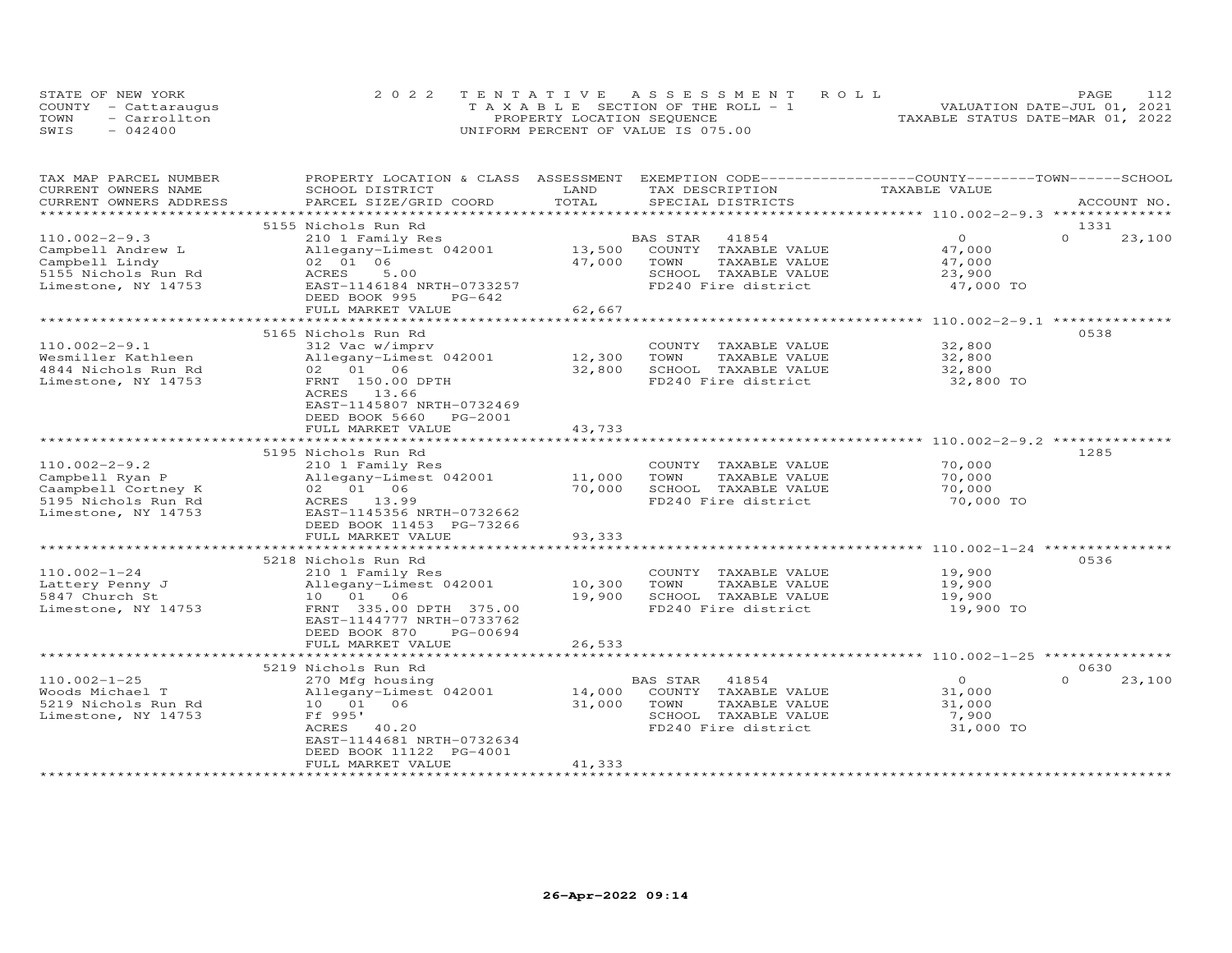|      | STATE OF NEW YORK    | 2022 TENTATIVE ASSESSMENT ROLL        | PAGE.                            |
|------|----------------------|---------------------------------------|----------------------------------|
|      | COUNTY - Cattaraugus | T A X A B L E SECTION OF THE ROLL - 1 | VALUATION DATE-JUL 01, 2021      |
| TOWN | $=$ Carrollton       | PROPERTY LOCATION SEQUENCE            | TAXABLE STATUS DATE-MAR 01, 2022 |
| SWIS | $-042400$            | UNIFORM PERCENT OF VALUE IS 075.00    |                                  |

| TAX MAP PARCEL NUMBER                        | PROPERTY LOCATION & CLASS ASSESSMENT |              | EXEMPTION CODE------------------COUNTY-------TOWN------SCHOOL  |                                                  |                    |
|----------------------------------------------|--------------------------------------|--------------|----------------------------------------------------------------|--------------------------------------------------|--------------------|
| CURRENT OWNERS NAME                          | SCHOOL DISTRICT                      | LAND         | TAX DESCRIPTION                                                | TAXABLE VALUE                                    |                    |
| CURRENT OWNERS ADDRESS<br>****************** | PARCEL SIZE/GRID COORD               | TOTAL        | SPECIAL DISTRICTS                                              |                                                  | ACCOUNT NO.        |
|                                              | 5244 Nichols Run Rd                  |              |                                                                |                                                  | 0175               |
| $110.002 - 1 - 22$                           | 314 Rural vac<10                     |              | COUNTY TAXABLE VALUE                                           | 4,200                                            |                    |
| Wagner Judith H                              | Allegany-Limest 042001               | 4,200        | TOWN<br>TAXABLE VALUE                                          | 4,200                                            |                    |
| 4106 Loring Ave                              | 10 01 06                             | 4,200        | SCHOOL TAXABLE VALUE                                           | 4,200                                            |                    |
| Blasdell, NY 14219                           | FRNT 100.00 DPTH 100.00              |              | FD240 Fire district                                            | 4,200 TO                                         |                    |
|                                              | EAST-1144428 NRTH-0733668            |              |                                                                |                                                  |                    |
|                                              | DEED BOOK 00954 PG-00428             |              |                                                                |                                                  |                    |
|                                              | FULL MARKET VALUE                    | 5,600        |                                                                |                                                  |                    |
|                                              |                                      |              |                                                                | ************************ 110.002-1-21.1 ******** |                    |
|                                              | 5260 Nichols Run Rd                  |              |                                                                |                                                  | 0384               |
| $110.002 - 1 - 21.1$                         | 210 1 Family Res                     |              | ENH STAR 41834                                                 | $\Omega$                                         | $\Omega$<br>57,670 |
| Welch Kenneth W                              | Allegany-Limest 042001               | 7,700        | COUNTY TAXABLE VALUE                                           | 69,000                                           |                    |
| Welch Debra D                                | 10 01 06                             | 69,000       | TOWN<br>TAXABLE VALUE                                          | 69,000                                           |                    |
| 5260 Nichols Run Rd                          | FRNT 370.00 DPTH 201.00              |              | SCHOOL TAXABLE VALUE                                           | 11,330                                           |                    |
| Limestone, NY 14753                          | BANK<br>017                          |              | FD240 Fire district                                            | 69,000 TO                                        |                    |
|                                              | EAST-1144264 NRTH-0733745            |              |                                                                |                                                  |                    |
|                                              | DEED BOOK 838<br>PG-00535            |              |                                                                |                                                  |                    |
|                                              | FULL MARKET VALUE                    | 92,000       |                                                                |                                                  |                    |
|                                              | ********************                 |              | ******************************** 110.002-1-26.5 ************** |                                                  |                    |
|                                              | 5265 Nichols Run Rd                  |              |                                                                |                                                  | 1244               |
| $110.002 - 1 - 26.5$                         | 323 Vacant rural                     |              | COUNTY TAXABLE VALUE                                           | 5,000                                            |                    |
| Soper Ronald H II                            | Allegany-Limest 042001               | 5,000        | TOWN<br>TAXABLE VALUE                                          | 5,000                                            |                    |
| Soper Sarah                                  | 10  01  06                           | 5,000        | SCHOOL TAXABLE VALUE                                           | 5,000                                            |                    |
| 108 Keystone                                 | ACRES 11.10                          |              | FD240 Fire district                                            | 5,000 TO                                         |                    |
| Buffalo, NY 14211                            | EAST-1143936 NRTH-0733119            |              |                                                                |                                                  |                    |
|                                              | DEED BOOK 20200 PG-7657              |              |                                                                |                                                  |                    |
|                                              | FULL MARKET VALUE                    | 6,667        |                                                                |                                                  |                    |
|                                              |                                      | ************ |                                                                |                                                  |                    |
|                                              | 5268 Nichols Run Rd                  |              |                                                                |                                                  | 0447               |
| $110.002 - 1 - 26.2$                         | 210 1 Family Res                     |              | VET WAR CT 41121                                               | 9,240                                            | 9,240<br>$\Omega$  |
| Soper Phillip L                              | Allegany-Limest 042001               |              | 7,900 ENH STAR<br>41834                                        | $\Omega$                                         | $\Omega$<br>57,670 |
| Soper Patricia                               | 10  01  06                           | 71,500       | COUNTY TAXABLE VALUE                                           | 62,260                                           |                    |
| 5268 Nichols Run Rd                          | FRNT 216.19 DPTH 212.69              |              | TAXABLE VALUE<br>TOWN                                          | 62,260                                           |                    |
| Limestone, NY 14753                          | EAST-1143923 NRTH-0733873            |              | SCHOOL TAXABLE VALUE                                           | 13,830                                           |                    |
|                                              | DEED BOOK 00990 PG-00530             |              | FD240 Fire district                                            | 71,500 TO                                        |                    |
|                                              | FULL MARKET VALUE                    | 95,333       |                                                                |                                                  |                    |
|                                              |                                      |              |                                                                |                                                  |                    |
|                                              | 5269 Nichols Run Rd                  |              |                                                                |                                                  | 1243               |
| $110.002 - 1 - 26.4$                         | 260 Seasonal res                     |              | COUNTY TAXABLE VALUE                                           | 45,000                                           |                    |
| Soaps Development LLC                        | Allegany-Limest 042001               | 11,000       | TOWN<br>TAXABLE VALUE                                          | 45,000                                           |                    |
| 47 Cottage St Apt 3                          | 10  01  06                           | 45,000       | SCHOOL TAXABLE VALUE                                           | 45,000                                           |                    |
| Buffalo, NY 14201                            | ACRES 11.10                          |              | FD240 Fire district                                            | 45,000 TO                                        |                    |
|                                              | EAST-1143450 NRTH-0733267            |              |                                                                |                                                  |                    |
|                                              | DEED BOOK 2020<br>PG-11338           |              |                                                                |                                                  |                    |
|                                              | FULL MARKET VALUE                    | 60,000       |                                                                |                                                  |                    |
|                                              |                                      |              |                                                                |                                                  |                    |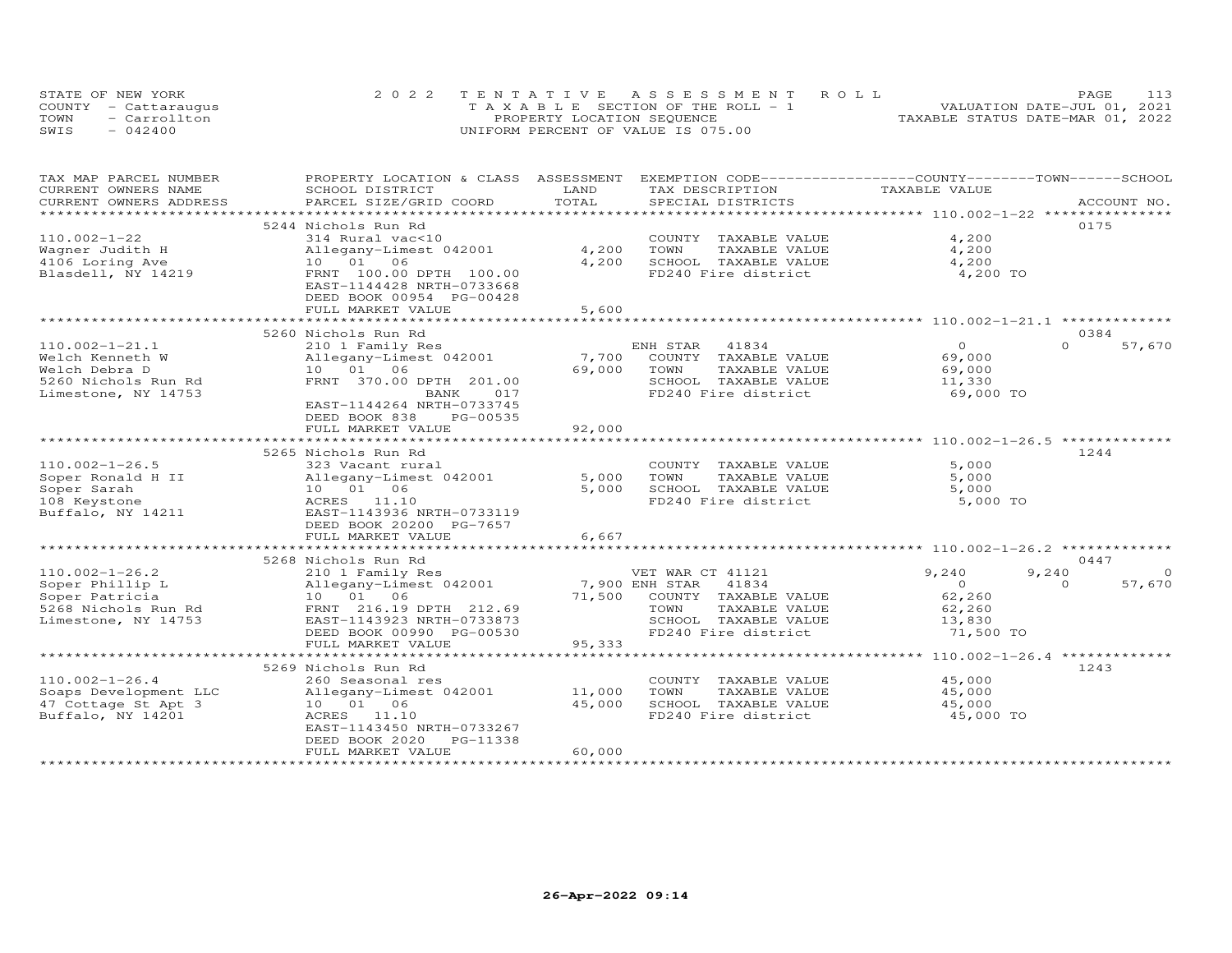| STATE OF NEW YORK    | 2022 TENTATIVE ASSESSMENT ROLL        | 114<br>PAGE.                     |
|----------------------|---------------------------------------|----------------------------------|
| COUNTY - Cattaraugus | T A X A B L E SECTION OF THE ROLL - 1 | VALUATION DATE-JUL 01, 2021      |
| TOWN<br>- Carrollton | PROPERTY LOCATION SEQUENCE            | TAXABLE STATUS DATE-MAR 01, 2022 |
| SWIS<br>$-042400$    | UNIFORM PERCENT OF VALUE IS 075.00    |                                  |

| TAX MAP PARCEL NUMBER  | PROPERTY LOCATION & CLASS ASSESSMENT      |         | EXEMPTION CODE------------------COUNTY-------TOWN------SCHOOL |                |                    |
|------------------------|-------------------------------------------|---------|---------------------------------------------------------------|----------------|--------------------|
| CURRENT OWNERS NAME    | SCHOOL DISTRICT                           | LAND    | TAX DESCRIPTION                                               | TAXABLE VALUE  |                    |
| CURRENT OWNERS ADDRESS | PARCEL SIZE/GRID COORD                    | TOTAL   | SPECIAL DISTRICTS                                             |                | ACCOUNT NO.        |
| ********************** |                                           |         |                                                               |                |                    |
|                        | 5280 Nichols Run Rd                       |         |                                                               |                | 1201               |
| $110.002 - 1 - 26.3$   | 311 Res vac land                          |         | COUNTY TAXABLE VALUE                                          | 2,300          |                    |
| Soper Phillip L        | Allegany-Limest 042001                    | 2,300   | TOWN<br>TAXABLE VALUE                                         | 2,300          |                    |
| Soper Patricia         | 10  01  06                                | 2,300   | SCHOOL TAXABLE VALUE                                          | 2,300          |                    |
| 5268 Nichols Run Rd    | ACRES<br>3.10                             |         | FD240 Fire district                                           | 2,300 TO       |                    |
| Limestone, NY 14753    | EAST-1144016 NRTH-0734014                 |         |                                                               |                |                    |
|                        | DEED BOOK 903<br>PG-00587                 |         |                                                               |                |                    |
|                        | FULL MARKET VALUE                         | 3,067   |                                                               |                |                    |
|                        |                                           |         |                                                               |                |                    |
|                        | 5290 Nichols Run Rd                       |         |                                                               |                | 1303               |
| $110.002 - 1 - 26.8$   | 210 1 Family Res                          |         | BAS STAR<br>41854                                             | $\overline{O}$ | 23,100<br>$\Omega$ |
| Chartreau David J      | Allegany-Limest 042001                    | 8,400   | COUNTY TAXABLE VALUE                                          | 98,000         |                    |
| Chartreau Julie E      | 10 01 06                                  | 98,000  | TOWN<br>TAXABLE VALUE                                         | 98,000         |                    |
| 5290 Nichols Run Rd    | ACRES<br>1.60                             |         | SCHOOL TAXABLE VALUE                                          | 74,900         |                    |
| Limestone, NY 14753    | EAST-1143734 NRTH-0734134                 |         | FD240 Fire district                                           | 98,000 TO      |                    |
|                        | DEED BOOK 00968 PG-00085                  |         |                                                               |                |                    |
|                        | FULL MARKET VALUE                         | 130,667 |                                                               |                |                    |
|                        |                                           |         |                                                               |                |                    |
|                        | 5291 Nichols Run Rd                       |         |                                                               |                | 0446               |
| $110.002 - 1 - 26.1$   | 323 Vacant rural                          |         | COUNTY TAXABLE VALUE                                          | 11,700         |                    |
| Soper Ronald H         | Allegany-Limest 042001 11,700             |         | TOWN<br>TAXABLE VALUE                                         | 11,700         |                    |
| Soper Angeline L       |                                           | 11,700  | SCHOOL TAXABLE VALUE                                          | 11,700         |                    |
| 1075 Three Rod Rd      | Allegany-Limes<br>10 01 06<br>ACRES 18.85 |         | FD240 Fire district                                           | $11,700$ TO    |                    |
| Alden, NY 14004        | EAST-1142583 NRTH-0733324                 |         |                                                               |                |                    |
|                        | DEED BOOK 782<br>PG-00242                 |         |                                                               |                |                    |
|                        | FULL MARKET VALUE                         | 15,600  |                                                               |                |                    |
|                        |                                           |         |                                                               |                |                    |
|                        | 5291 Nichols Run Rd                       |         |                                                               |                | 0446               |
| $110.002 - 1 - 26.9$   | 323 Vacant rural                          |         | COUNTY TAXABLE VALUE                                          | 12,600         |                    |
| Soper Sean             | Allegany-Limest 042001 12,600             |         | TOWN<br>TAXABLE VALUE                                         | 12,600         |                    |
| 1075 Three Rod Rd      | 10  01  06                                | 12,600  | SCHOOL TAXABLE VALUE                                          | 12,600         |                    |
| Alden, NY 14004        | ACRES 21.70                               |         | FD240 Fire district                                           | 12,600 TO      |                    |
|                        | EAST-1140284 NRTH-0073336                 |         |                                                               |                |                    |
|                        | DEED BOOK 28271 PG-4001                   |         |                                                               |                |                    |
|                        | FULL MARKET VALUE                         | 16,800  |                                                               |                |                    |
|                        |                                           |         |                                                               |                |                    |
|                        | 5309 Nichols Run Rd                       |         |                                                               |                | 0207               |
| $110.002 - 1 - 19$     | 210 1 Family Res                          |         | COUNTY TAXABLE VALUE                                          | 37,500         |                    |
| Rodgers Joshua R       | Allegany-Limest 042001                    | 4,400   | TOWN<br>TAXABLE VALUE                                         | 37,500         |                    |
| 5309 Nichols Run Rd    | 10 01 06                                  | 37,500  | SCHOOL TAXABLE VALUE                                          | 37,500         |                    |
| Limestone, NY 14753    | FRNT 115.00 DPTH 100.00                   |         | FD240 Fire district                                           | 37,500 TO      |                    |
|                        | EAST-1143408 NRTH-0734153                 |         |                                                               |                |                    |
|                        | DEED BOOK 23170 PG-2001                   |         |                                                               |                |                    |
|                        | FULL MARKET VALUE                         | 50,000  |                                                               |                |                    |
|                        |                                           |         |                                                               |                |                    |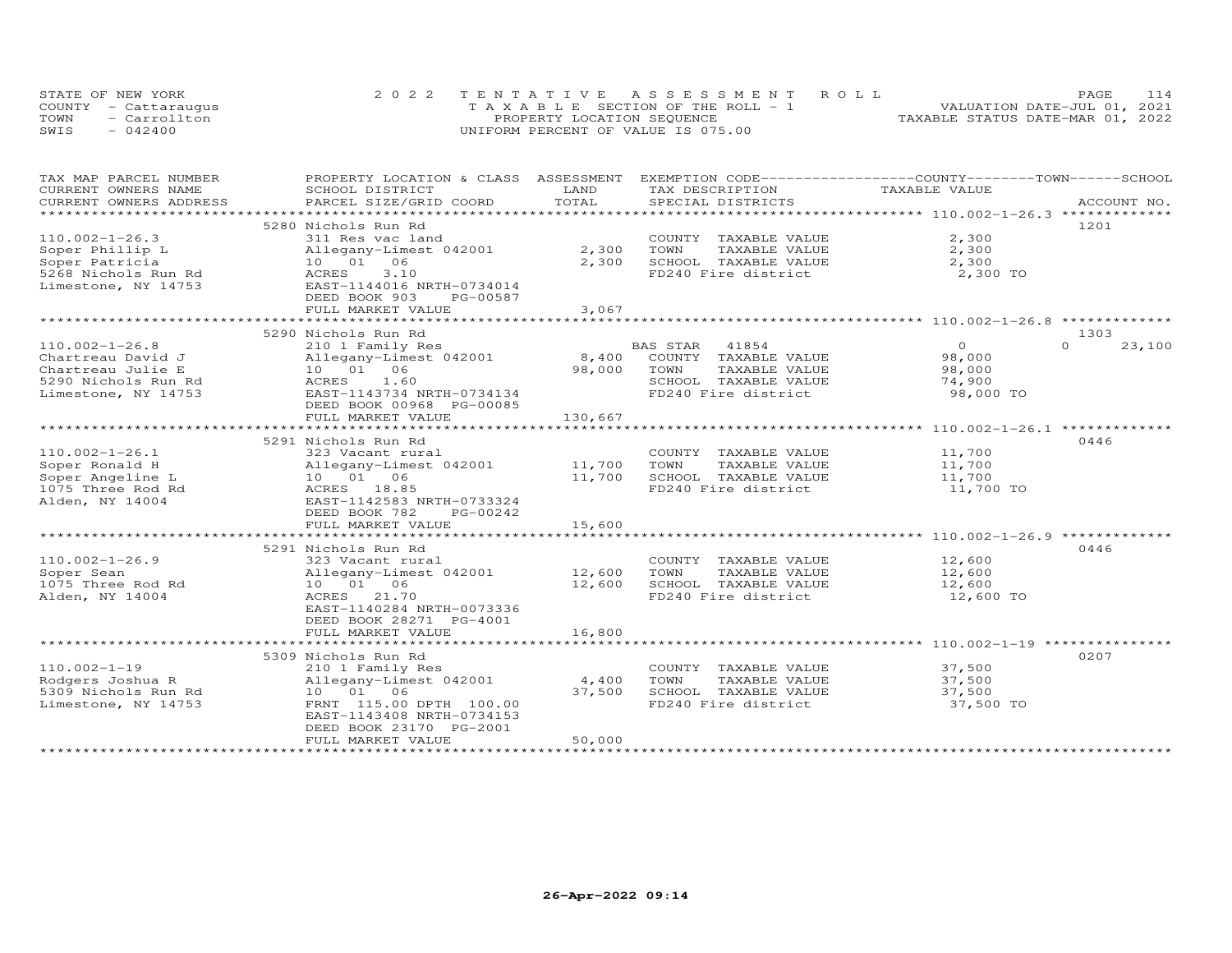|      | STATE OF NEW YORK    | 2022 TENTATIVE ASSESSMENT ROLL        | PAGE                             |
|------|----------------------|---------------------------------------|----------------------------------|
|      | COUNTY - Cattaraugus | T A X A B L E SECTION OF THE ROLL - 1 | VALUATION DATE-JUL 01, 2021      |
| TOWN | - Carrollton         | PROPERTY LOCATION SEQUENCE            | TAXABLE STATUS DATE-MAR 01, 2022 |
| SWIS | $-042400$            | UNIFORM PERCENT OF VALUE IS 075.00    |                                  |

| TAX MAP PARCEL NUMBER                         | PROPERTY LOCATION & CLASS ASSESSMENT |                 | EXEMPTION CODE-----------------COUNTY-------TOWN------SCHOOL |                |                    |
|-----------------------------------------------|--------------------------------------|-----------------|--------------------------------------------------------------|----------------|--------------------|
| CURRENT OWNERS NAME<br>CURRENT OWNERS ADDRESS | SCHOOL DISTRICT                      | LAND<br>TOTAL   | TAX DESCRIPTION<br>SPECIAL DISTRICTS                         | TAXABLE VALUE  |                    |
|                                               | PARCEL SIZE/GRID COORD               |                 |                                                              |                | ACCOUNT NO.        |
|                                               |                                      |                 |                                                              |                |                    |
|                                               | 5326 Nichols Run Rd                  |                 |                                                              | 20,100         | 0941               |
| $110.002 - 1 - 18.2$                          | 270 Mfg housing                      |                 | COUNTY TAXABLE VALUE                                         |                |                    |
| Maben Caroline Pinkerton                      | Allegany-Limest 042001               | 16,800          | TOWN<br>TAXABLE VALUE                                        | 20,100         |                    |
| 5804 Church St                                | 10 01 06                             | 20,100          | SCHOOL TAXABLE VALUE                                         | 20,100         |                    |
| Limestone, NY 14753                           | ACRES<br>9.46                        |                 | FD240 Fire district                                          | 20,100 TO      |                    |
|                                               | EAST-1143641 NRTH-0734395            |                 |                                                              |                |                    |
|                                               | DEED BOOK 372<br>PG-00034            |                 |                                                              |                |                    |
|                                               | FULL MARKET VALUE                    | 26,800          |                                                              |                |                    |
|                                               |                                      |                 |                                                              |                |                    |
|                                               | 5340 Nichols Run Rd                  |                 |                                                              |                | 0224               |
| $110.002 - 1 - 18.1$                          | 210 1 Family Res                     |                 | VET COM CT 41131                                             | 15,400         | 15,400<br>$\circ$  |
| Hicks Betty J                                 | Allegany-Limest 042001               | 11,500 BAS STAR | 41854                                                        | $\overline{O}$ | 23,100<br>$\Omega$ |
| Hicks James                                   | 10  01  06                           | 72,500          | COUNTY TAXABLE VALUE                                         | 57,100         |                    |
| 5340 Nichols Run Rd                           | 3.65<br>ACRES                        |                 | TOWN<br>TAXABLE VALUE                                        | 57,100         |                    |
| Limestone, NY 14753                           | EAST-1143139 NRTH-0734990            |                 | SCHOOL TAXABLE VALUE                                         | 49,400         |                    |
|                                               | DEED BOOK 2610<br>PG-3001            |                 | FD240 Fire district                                          | 72,500 TO      |                    |
|                                               | FULL MARKET VALUE                    | 96,667          |                                                              |                |                    |
|                                               | ************************             |                 |                                                              |                |                    |
|                                               | 5341 Nichols Run Rd                  |                 |                                                              |                | 0185               |
| $110.002 - 1 - 17$                            | 210 1 Family Res                     |                 | BAS STAR<br>41854                                            | $\circ$        | $\circ$<br>23,100  |
| Greek, Margaret                               | Allegany-Limest 042001               |                 | 13,400 VET WAR CT 41121                                      | 9,150          | 9,150<br>$\Omega$  |
| Crowley, DiAnne M.                            | 10 01 06                             |                 | 61,000 COUNTY TAXABLE VALUE                                  | 51,850         |                    |
| 5341 Nichols Run Rd                           | Margaret Greek Life Use              |                 | TOWN<br>TAXABLE VALUE                                        | 51,850         |                    |
| Limestone, NY 14753                           | ACRES<br>4.93                        |                 | SCHOOL TAXABLE VALUE                                         | 37,900         |                    |
|                                               | EAST-1142875 NRTH-0734505            |                 | FD240 Fire district                                          | $51,000$ TO    |                    |
|                                               | DEED BOOK 19179 PG-8001              |                 |                                                              |                |                    |
|                                               | FULL MARKET VALUE                    | 81,333          |                                                              |                |                    |
|                                               | *****************************        |                 |                                                              |                |                    |
|                                               | 5361 Nichols Run Rd                  |                 |                                                              |                | 0244               |
| $110.002 - 1 - 16$                            | 210 1 Family Res                     |                 | VET WAR CT 41121                                             | 9,240          | 9,240              |
| Jacoby Robert                                 | Allegany-Limest 042001               | 6,700           | COUNTY TAXABLE VALUE                                         | 52,760         |                    |
| Jacoby Cheryl                                 | 10 01 06                             | 62,000          | TOWN<br>TAXABLE VALUE                                        | 52,760         |                    |
| 5361 Nichols Run Rd                           | FRNT 126.00 DPTH 228.00              |                 | SCHOOL TAXABLE VALUE                                         | 62,000         |                    |
| Limestone, NY 14753                           | EAST-1142870 NRTH-0734800            |                 | FD240 Fire district                                          | 62,000 TO      |                    |
|                                               | DEED BOOK 23843 PG-6001              |                 |                                                              |                |                    |
|                                               | FULL MARKET VALUE                    | 82,667          |                                                              |                |                    |
|                                               |                                      |                 |                                                              |                |                    |
|                                               | 5373 Nichols Run Rd                  |                 |                                                              |                | 0239               |
| $110.002 - 1 - 15$                            | 271 Mfg housings                     |                 | COUNTY TAXABLE VALUE                                         | 61,500         |                    |
| Jacoby Lavern & Sandra                        | Allegany-Limest 042001               | 7,700           | TOWN<br>TAXABLE VALUE                                        | 61,500         |                    |
| Jacoby Robert & Donald Robert 10 01 06        |                                      | 61,500          | SCHOOL TAXABLE VALUE                                         | 61,500         |                    |
|                                               |                                      |                 | FD240 Fire district                                          |                |                    |
| Robert Jacoby                                 | FRNT 172.00 DPTH 246.00              |                 |                                                              | 61,500 TO      |                    |
| 5361 Nichols Run Rd                           | EAST-1142754 NRTH-0734884            |                 |                                                              |                |                    |
| Limestone, NY 14753                           | DEED BOOK 30681 PG-8001              | 82,000          |                                                              |                |                    |
|                                               | FULL MARKET VALUE                    |                 |                                                              |                |                    |
|                                               |                                      |                 |                                                              |                |                    |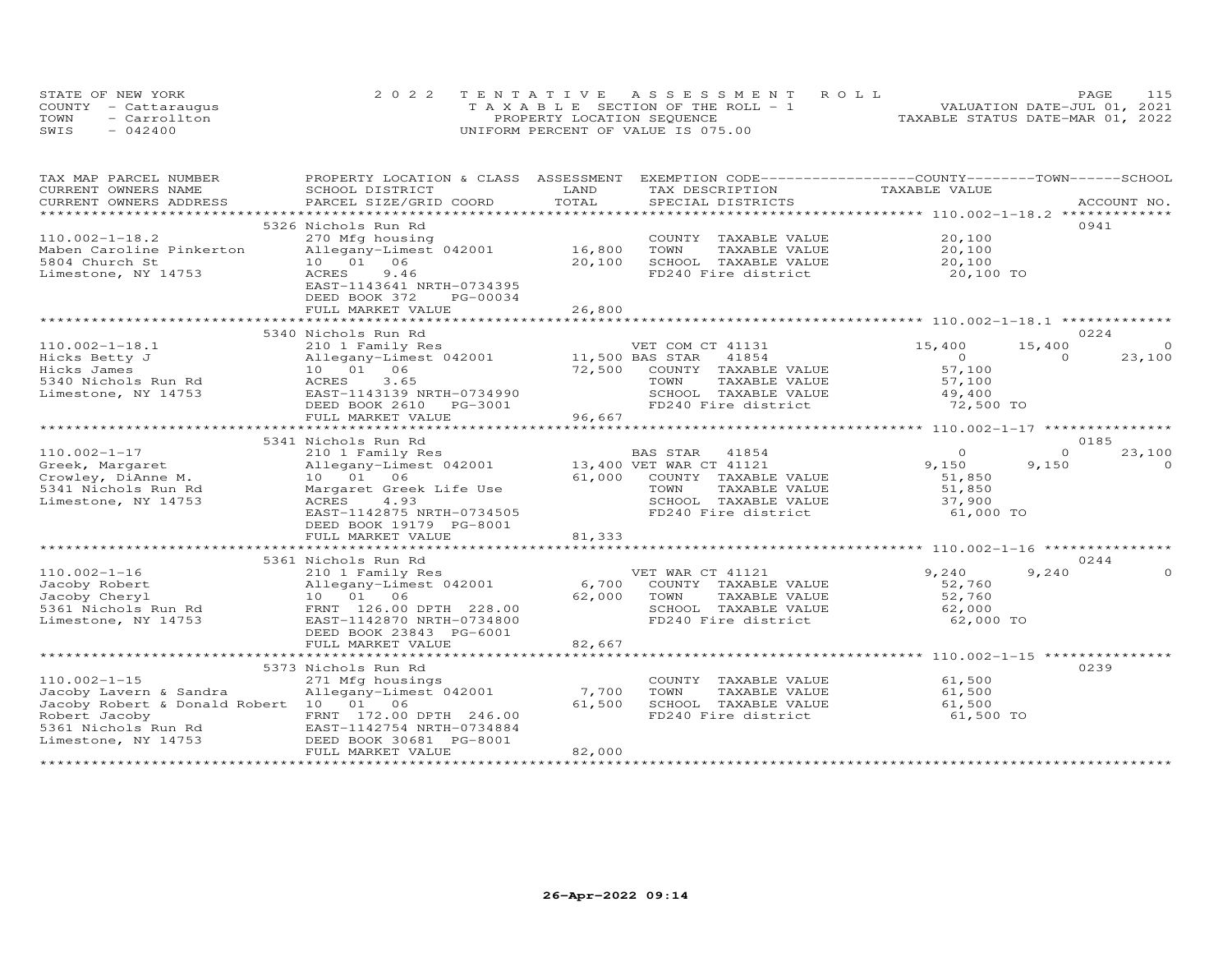|      | STATE OF NEW YORK    | 2022 TENTATIVE ASSESSMENT ROLL        | 116<br>PAGE                      |
|------|----------------------|---------------------------------------|----------------------------------|
|      | COUNTY - Cattaraugus | T A X A B L E SECTION OF THE ROLL - 1 | VALUATION DATE-JUL 01, 2021      |
| TOWN | - Carrollton         | PROPERTY LOCATION SEQUENCE            | TAXABLE STATUS DATE-MAR 01, 2022 |
| SWIS | $-042400$            | UNIFORM PERCENT OF VALUE IS 075.00    |                                  |

| TAX MAP PARCEL NUMBER<br>CURRENT OWNERS NAME | PROPERTY LOCATION & CLASS ASSESSMENT EXEMPTION CODE----------------COUNTY-------TOWN-----SCHOOL<br>SCHOOL DISTRICT | LAND    | TAX DESCRIPTION        | TAXABLE VALUE                                |                       |
|----------------------------------------------|--------------------------------------------------------------------------------------------------------------------|---------|------------------------|----------------------------------------------|-----------------------|
| CURRENT OWNERS ADDRESS                       | PARCEL SIZE/GRID COORD                                                                                             | TOTAL   | SPECIAL DISTRICTS      |                                              | ACCOUNT NO.           |
|                                              |                                                                                                                    |         |                        |                                              |                       |
|                                              | 5384 Nichols Run Rd                                                                                                |         |                        |                                              | 1327                  |
| $101.004 - 2 - 14.2$                         | 210 1 Family Res                                                                                                   |         | 41854<br>BAS STAR      | $\Omega$                                     | $\Omega$<br>23,100    |
| Darrow Michael A                             | Allegany-Limest 042001                                                                                             | 11,600  | COUNTY TAXABLE VALUE   | 69,900                                       |                       |
| Darrow Lori L                                | 10/11 01 06                                                                                                        | 69,900  | TAXABLE VALUE<br>TOWN  | 69,900                                       |                       |
| 5384 Nichols Run Rd                          | FRNT 576.00 DPTH                                                                                                   |         | SCHOOL TAXABLE VALUE   | 46,800                                       |                       |
| Limestone, NY 14753                          | ACRES<br>3.75 BANK<br>026                                                                                          |         | FD240 Fire district    | 69,900 TO                                    |                       |
|                                              | EAST-1142863 NRTH-0735227                                                                                          |         |                        |                                              |                       |
|                                              | DEED BOOK 8242<br>PG-7001                                                                                          |         |                        |                                              |                       |
|                                              | FULL MARKET VALUE                                                                                                  | 93,200  |                        |                                              |                       |
|                                              |                                                                                                                    |         |                        |                                              |                       |
|                                              | 5388 Nichols Run Rd                                                                                                |         |                        |                                              | 0134                  |
| $101.004 - 2 - 14.1$                         | 270 Mfg housing                                                                                                    |         | COUNTY TAXABLE VALUE   | 35,000                                       |                       |
| Little Jay R                                 | Allegany-Limest 042001                                                                                             | 32,300  | TOWN<br>TAXABLE VALUE  | 35,000                                       |                       |
| Little Tracy L                               | 10  01  06                                                                                                         | 35,000  | SCHOOL TAXABLE VALUE   | 35,000                                       |                       |
| 5460 Nichols Run                             | ACRES 51.75                                                                                                        |         | FD240 Fire district    | 35,000 TO                                    |                       |
| Limestone, NY 14753                          | EAST-1142653 NRTH-0736892                                                                                          |         |                        |                                              |                       |
|                                              | DEED BOOK 00988 PG-00935                                                                                           |         |                        |                                              |                       |
|                                              | FULL MARKET VALUE                                                                                                  | 46,667  |                        |                                              |                       |
|                                              | ********************                                                                                               |         |                        | **************** 110.002-1-13.3 ************ |                       |
|                                              | 5437 Nichols Run Rd                                                                                                |         |                        |                                              | 1094                  |
| $110.002 - 1 - 13.3$                         | 210 1 Family Res                                                                                                   |         | COUNTY TAXABLE VALUE   | 45,000                                       |                       |
| ANGLOVICH PATRICK W. & JAMES                 | Allegany-Limest 042001                                                                                             | 17,900  | TOWN<br>TAXABLE VALUE  | 45,000                                       |                       |
| ANGLOVICH KALEENA L.                         | 10 01 06                                                                                                           | 45,000  | SCHOOL TAXABLE VALUE   | 45,000                                       |                       |
| 702 West Green                               | 9.90<br>ACRES                                                                                                      |         | FD240 Fire district    | 45,000 TO                                    |                       |
| Olean, NY 14760                              | EAST-1142351 NRTH-0734151                                                                                          |         |                        |                                              |                       |
|                                              | DEED BOOK 20200 PG-9883                                                                                            |         |                        |                                              |                       |
|                                              | FULL MARKET VALUE                                                                                                  | 60,000  |                        |                                              |                       |
|                                              |                                                                                                                    |         |                        |                                              |                       |
|                                              | 5440 Nichols Run Rd                                                                                                |         |                        |                                              | 0967                  |
| $110.002 - 1 - 13.2$                         | 210 1 Family Res                                                                                                   |         | 41834<br>ENH STAR      | $\Omega$                                     | 57,670<br>$\mathbf 0$ |
| Tanner Rosalie                               | Allegany-Limest 042001                                                                                             |         | 9,800 VET COM CT 41131 | 15,400<br>15,400                             | $\Omega$              |
| Chartreua Julie Elizabeth                    | 10 01 06                                                                                                           | 88,000  | COUNTY TAXABLE VALUE   | 72,600                                       |                       |
| 5440 Nichols Run Rd                          | FRNT 750.00 DPTH                                                                                                   |         | TOWN<br>TAXABLE VALUE  | 72,600                                       |                       |
| Limestone, NY 14753                          | 5.00<br>ACRES                                                                                                      |         | SCHOOL TAXABLE VALUE   | 30,330                                       |                       |
|                                              | EAST-1142163 NRTH-0735512                                                                                          |         | FD240 Fire district    | 88,000 TO                                    |                       |
|                                              | DEED BOOK 22155 PG-9001                                                                                            |         |                        |                                              |                       |
|                                              | FULL MARKET VALUE                                                                                                  | 117,333 |                        |                                              |                       |
|                                              |                                                                                                                    |         |                        |                                              |                       |
|                                              | 5445 Nichols Run Rd                                                                                                |         |                        |                                              | 0551                  |
| $110.002 - 1 - 13.1$                         | 323 Vacant rural                                                                                                   |         | COUNTY TAXABLE VALUE   | 22,500                                       |                       |
| A.C. Oil LLC                                 | Allegany-Limest 042001                                                                                             | 22,500  | TOWN<br>TAXABLE VALUE  | 22,500                                       |                       |
| 5585 Nichols Run Rd                          | 10  01  06                                                                                                         | 22,500  | SCHOOL TAXABLE VALUE   | 22,500                                       |                       |
| Limestone, NY 14753                          | ACRES 44.45<br>EAST-1142067 NRTH-0733378                                                                           |         | FD240 Fire district    | 22,500 TO                                    |                       |
|                                              | DEED BOOK 30290 PG-7001                                                                                            |         |                        |                                              |                       |
|                                              | FULL MARKET VALUE                                                                                                  | 30,000  |                        |                                              |                       |
|                                              |                                                                                                                    |         |                        |                                              |                       |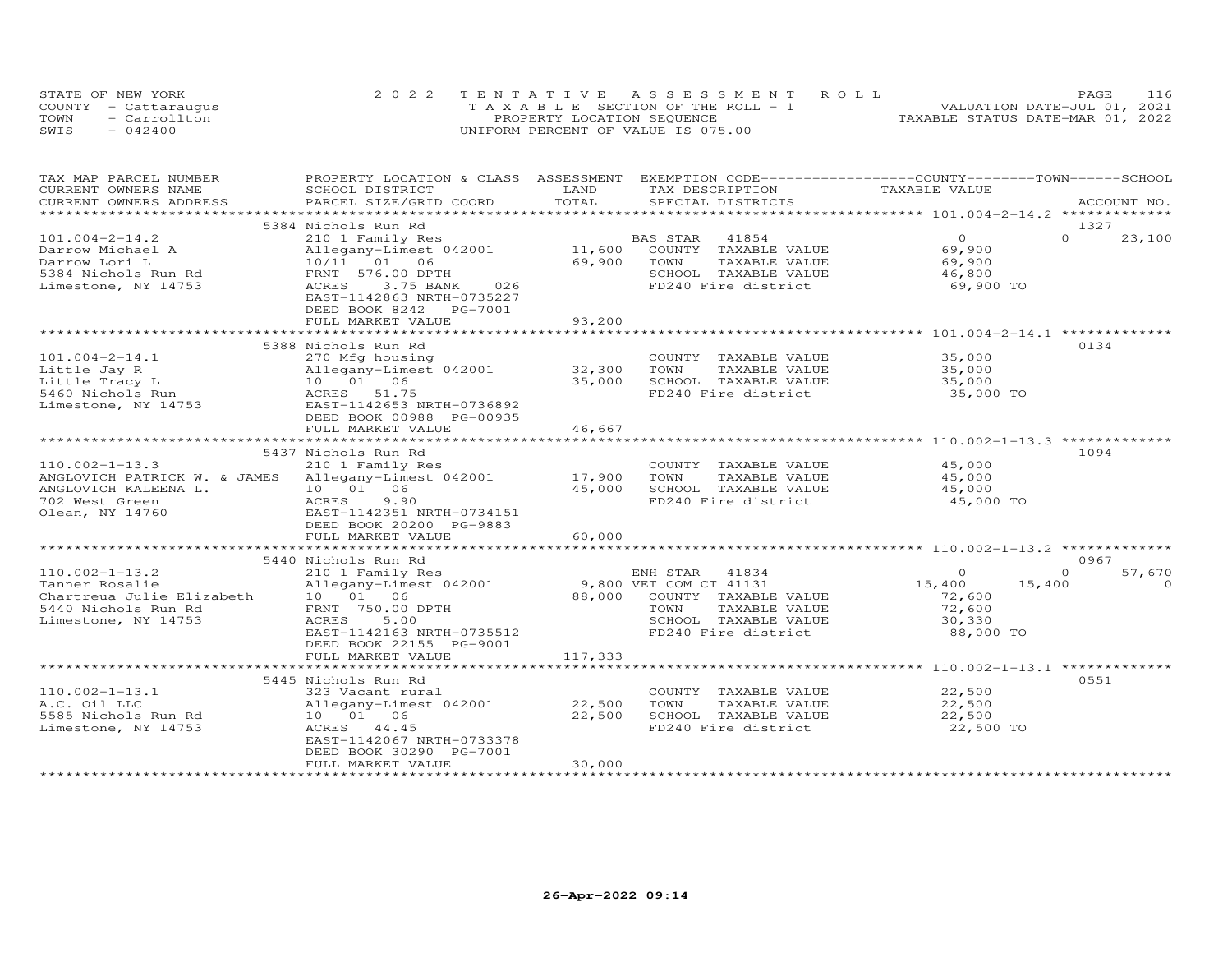|      | STATE OF NEW YORK    | 2022 TENTATIVE ASSESSMENT ROLL        | PAGE.                            |
|------|----------------------|---------------------------------------|----------------------------------|
|      | COUNTY - Cattaraugus | T A X A B L E SECTION OF THE ROLL - 1 | VALUATION DATE-JUL 01, 2021      |
| TOWN | $=$ Carrollton       | PROPERTY LOCATION SEQUENCE            | TAXABLE STATUS DATE-MAR 01, 2022 |
| SWIS | $-042400$            | UNIFORM PERCENT OF VALUE IS 075.00    |                                  |

| TAX MAP PARCEL NUMBER<br>CURRENT OWNERS NAME | PROPERTY LOCATION & CLASS ASSESSMENT<br>SCHOOL DISTRICT | LAND            | EXEMPTION CODE-----------------COUNTY-------TOWN------SCHOOL<br>TAX DESCRIPTION | TAXABLE VALUE       |                    |
|----------------------------------------------|---------------------------------------------------------|-----------------|---------------------------------------------------------------------------------|---------------------|--------------------|
| CURRENT OWNERS ADDRESS                       | PARCEL SIZE/GRID COORD                                  | TOTAL           | SPECIAL DISTRICTS                                                               |                     | ACCOUNT NO.        |
| ***********************                      |                                                         |                 |                                                                                 |                     |                    |
|                                              | 5446 Nichols Run Rd                                     |                 |                                                                                 |                     | 0403               |
| $110.002 - 1 - 11$                           | 314 Rural vac<10                                        |                 | COUNTY TAXABLE VALUE                                                            | 400                 |                    |
| Tanner Rosalie                               | Allegany-Limest 042001                                  | 400             | TOWN<br>TAXABLE VALUE                                                           | 400                 |                    |
| Chartreua Julie Elizabeth                    | 10 01 06                                                | 400             | SCHOOL TAXABLE VALUE                                                            | 400                 |                    |
| 5440 Nichols Run Rd                          | FRNT 220.00 DPTH 135.00                                 |                 | FD240 Fire district                                                             | 400 TO              |                    |
| Limestone, NY 14753                          | ACRES<br>0.25                                           |                 |                                                                                 |                     |                    |
|                                              | EAST-1141727 NRTH-0735653                               |                 |                                                                                 |                     |                    |
|                                              | DEED BOOK 22155 PG-9001<br>FULL MARKET VALUE            | 533             |                                                                                 |                     |                    |
|                                              |                                                         |                 |                                                                                 |                     |                    |
|                                              | 5460 Nichols Run Rd                                     |                 |                                                                                 |                     | 0448               |
| $101.004 - 2 - 15$                           | 210 1 Family Res                                        |                 | BAS STAR 41854                                                                  | $\Omega$            | $\Omega$<br>23,100 |
| Little Jay R                                 | Allegany-Limest 042001                                  | 28,600          | COUNTY TAXABLE VALUE                                                            | 89,000              |                    |
| Little Tracy L                               | 11 01 06                                                | 89,000          | TOWN<br>TAXABLE VALUE                                                           | 89,000              |                    |
| 5460 Nichols Run Rd                          | ACRES 41.16                                             |                 | SCHOOL TAXABLE VALUE                                                            | 65,900              |                    |
| Limestone, NY 14753                          | EAST-1141943 NRTH-0736946                               |                 | FD240 Fire district                                                             | 89,000 TO           |                    |
|                                              | DEED BOOK 00960 PG-00405                                |                 |                                                                                 |                     |                    |
|                                              | FULL MARKET VALUE                                       | 118,667         |                                                                                 |                     |                    |
|                                              | ****************************                            |                 |                                                                                 |                     |                    |
|                                              | 5465 Nichols Run Rd                                     |                 |                                                                                 |                     | 0201               |
| $110.002 - 1 - 10$                           | 220 2 Family Res                                        |                 | COUNTY TAXABLE VALUE                                                            | 68,500              |                    |
| White Lawrence E. & Mario                    | Allegany-Limest 042001                                  | 7,800<br>68,500 | TOWN<br>TAXABLE VALUE                                                           | 68,500              |                    |
| White John P.<br>5469 Nichols Run Road       | 11  01  06<br>ACRES<br>1.23                             |                 | SCHOOL TAXABLE VALUE<br>FD240 Fire district                                     | 68,500<br>68,500 TO |                    |
| Limestone, NY 14753                          | EAST-1141354 NRTH-0735680                               |                 |                                                                                 |                     |                    |
|                                              | DEED BOOK 28123 PG-9001                                 |                 |                                                                                 |                     |                    |
|                                              | FULL MARKET VALUE                                       | 91,333          |                                                                                 |                     |                    |
|                                              | **************************                              | ***********     |                                                                                 |                     |                    |
|                                              | 5468 Nichols Run Rd                                     |                 |                                                                                 |                     | 0012               |
| $101.004 - 2 - 16$                           | 210 1 Family Res                                        |                 | BAS STAR<br>41854                                                               | $\overline{O}$      | $\Omega$<br>23,100 |
| Fuller Leon Jr                               | Allegany-Limest 042001                                  | 24,600          | COUNTY TAXABLE VALUE                                                            | 66,500              |                    |
| 5468 Limestone Run Rd                        | 11 01 06                                                | 66,500          | TOWN<br>TAXABLE VALUE                                                           | 66,500              |                    |
| Limestone, NY 14753                          | ACRES 29.86                                             |                 | SCHOOL TAXABLE VALUE                                                            | 43,400              |                    |
|                                              | EAST-1141396 NRTH-0737174                               |                 | FD240 Fire district                                                             | 66,500 TO           |                    |
|                                              | DEED BOOK 00952 PG-01119                                | 88,667          |                                                                                 |                     |                    |
|                                              | FULL MARKET VALUE<br>******************************     | **************  |                                                                                 |                     |                    |
|                                              | 5469 Nichols Run Rd                                     |                 |                                                                                 |                     | 0196               |
| $110.002 - 1 - 30$                           | 210 1 Family Res                                        |                 | COUNTY TAXABLE VALUE                                                            | 75,000              |                    |
| White Lawrence E. & Mario                    | Allegany-Limest 042001                                  | 33,200          | TOWN<br>TAXABLE VALUE                                                           | 75,000              |                    |
| White John P.                                | 10/18 01 06                                             | 75,000          | SCHOOL TAXABLE VALUE                                                            | 75,000              |                    |
| 5469 Nichols Run Road                        | ACRES<br>53.15                                          |                 | FD240 Fire district                                                             | 75,000 TO           |                    |
| Limestone, NY 14753                          | EAST-1140652 NRTH-0734800                               |                 |                                                                                 |                     |                    |
|                                              | DEED BOOK 28123 PG-9001                                 |                 |                                                                                 |                     |                    |
|                                              | FULL MARKET VALUE                                       | 100,000         |                                                                                 |                     |                    |
|                                              |                                                         |                 |                                                                                 |                     |                    |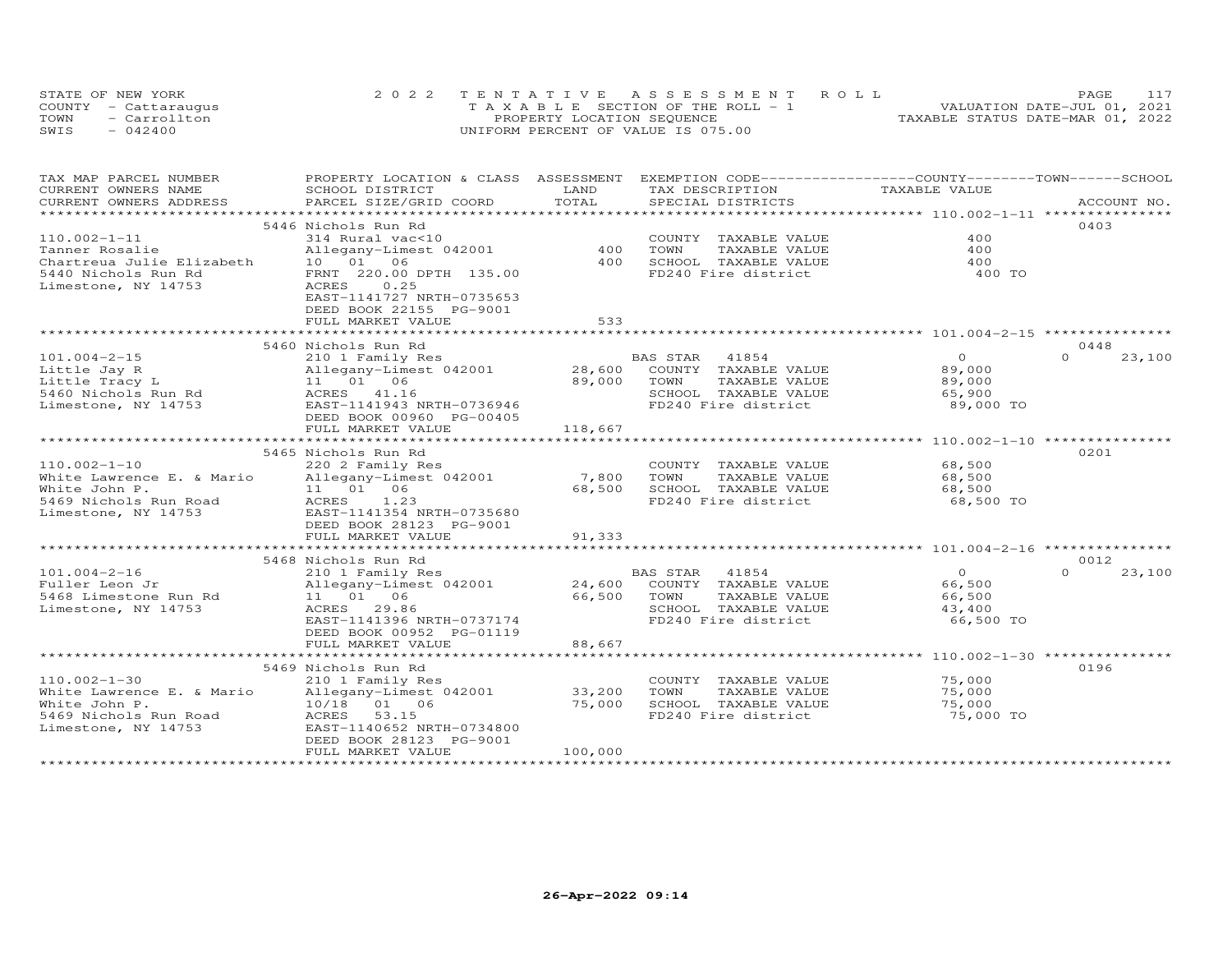|      | STATE OF NEW YORK    | 2022 TENTATIVE ASSESSMENT ROLL     | 118<br><b>PAGE</b>               |
|------|----------------------|------------------------------------|----------------------------------|
|      | COUNTY - Cattaraugus | TAXABLE SECTION OF THE ROLL - 1    | VALUATION DATE-JUL 01, 2021      |
| TOWN | - Carrollton         | PROPERTY LOCATION SEQUENCE         | TAXABLE STATUS DATE-MAR 01, 2022 |
| SWIS | $-042400$            | UNIFORM PERCENT OF VALUE IS 075.00 |                                  |

| TAX MAP PARCEL NUMBER   | PROPERTY LOCATION & CLASS ASSESSMENT EXEMPTION CODE----------------COUNTY-------TOWN------SCHOOL |            |                            |                                                             |                    |
|-------------------------|--------------------------------------------------------------------------------------------------|------------|----------------------------|-------------------------------------------------------------|--------------------|
| CURRENT OWNERS NAME     | SCHOOL DISTRICT                                                                                  | LAND       | TAX DESCRIPTION            | TAXABLE VALUE                                               |                    |
| CURRENT OWNERS ADDRESS  | PARCEL SIZE/GRID COORD                                                                           | TOTAL      | SPECIAL DISTRICTS          |                                                             | ACCOUNT NO.        |
| *********************** |                                                                                                  |            |                            |                                                             |                    |
|                         | 5493 Nichols Run Rd                                                                              |            |                            |                                                             | 0047               |
| $110.002 - 1 - 7.1$     | 210 1 Family Res                                                                                 |            | COUNTY TAXABLE VALUE       | 62,000                                                      |                    |
| Eaton Jessica M.        | Allegany-Limest 042001                                                                           | 9,300      | TOWN<br>TAXABLE VALUE      | 62,000                                                      |                    |
| Bird Amanda J.          | 19  01  06                                                                                       | 62,000     | SCHOOL TAXABLE VALUE       | 62,000                                                      |                    |
| 5493 Nichols Run Rd.    | 2.20 BANK<br>017<br>ACRES                                                                        |            | FD240 Fire district        | 62,000 TO                                                   |                    |
| Limestone, NY 14753     | EAST-1140968 NRTH-0735844                                                                        |            |                            |                                                             |                    |
|                         | DEED BOOK 20210 PG-2568                                                                          |            |                            |                                                             |                    |
|                         | FULL MARKET VALUE                                                                                | 82,667     |                            |                                                             |                    |
|                         | **************************                                                                       | ********** |                            | ***********************************110.002-1-7.2 ********** |                    |
|                         | 5499 Nichols Run Rd                                                                              |            |                            |                                                             | 1072               |
| $110.002 - 1 - 7.2$     | 314 Rural vac<10                                                                                 |            | COUNTY TAXABLE VALUE       | 9,500                                                       |                    |
| Eaton Jessica M.        | Allegany-Limest 042001                                                                           | 9,500      | TOWN<br>TAXABLE VALUE      | 9,500                                                       |                    |
| Bird Amanda J.          | 19  01  06                                                                                       | 9,500      | SCHOOL TAXABLE VALUE       | 9,500                                                       |                    |
| 5485 Nichols Run Rd     | ACRES<br>2.35                                                                                    |            | FD240 Fire district        | 9,500 TO                                                    |                    |
| Limestone, NY 14753     | EAST-1140736 NRTH-0735967                                                                        |            |                            |                                                             |                    |
|                         | DEED BOOK 20210 PG-2570                                                                          |            |                            |                                                             |                    |
|                         | FULL MARKET VALUE                                                                                | 12,667     |                            |                                                             |                    |
|                         |                                                                                                  |            |                            |                                                             |                    |
|                         | 5502 Nichols Run Rd                                                                              |            |                            |                                                             | 0367               |
| $101.004 - 2 - 17$      | 210 1 Family Res                                                                                 |            | BAS STAR<br>41854          | $\overline{O}$                                              | $\Omega$<br>23,100 |
| Minich Clydia J         | Allegany-Limest 042001                                                                           |            | 7,600 COUNTY TAXABLE VALUE | 53,900                                                      |                    |
| 5502 Nichols Run Rd     | 19 01 06                                                                                         | 53,900     | TAXABLE VALUE<br>TOWN      | 53,900                                                      |                    |
| Limestone, NY 14753     | FRNT 200.00 DPTH 209.75                                                                          |            | SCHOOL TAXABLE VALUE       | 30,800                                                      |                    |
|                         | EAST-1140971 NRTH-0736208                                                                        |            | FD240 Fire district        | 53,900 TO                                                   |                    |
|                         | DEED BOOK 16610 PG-9001                                                                          |            |                            |                                                             |                    |
|                         | FULL MARKET VALUE                                                                                | 71,867     |                            |                                                             |                    |
|                         |                                                                                                  |            |                            |                                                             |                    |
|                         | 5543 Nichols Run Rd                                                                              |            |                            |                                                             | 0455               |
|                         |                                                                                                  |            |                            | $\Omega$                                                    | $\Omega$           |
| $110.002 - 1 - 6$       | 210 1 Family Res                                                                                 |            | BAS STAR<br>41854          |                                                             | 23,100             |
| Watson Gerald A         | Allegany-Limest 042001                                                                           | 8,900      | COUNTY TAXABLE VALUE       | 25,000                                                      |                    |
| Watson Deborah J        | 19  01  06                                                                                       | 25,000     | TOWN<br>TAXABLE VALUE      | 25,000                                                      |                    |
| 5543 Nichols Run        | 1.90<br>ACRES                                                                                    |            | SCHOOL TAXABLE VALUE       | 1,900                                                       |                    |
| Limestone, NY 14753     | EAST-1140452 NRTH-0736219                                                                        |            | FD240 Fire district        | 25,000 TO                                                   |                    |
|                         | DEED BOOK 898<br>PG-00353                                                                        |            |                            |                                                             |                    |
|                         | FULL MARKET VALUE                                                                                | 33,333     |                            |                                                             |                    |
|                         |                                                                                                  |            |                            |                                                             |                    |
|                         | 5545 Nichols Run Rd                                                                              |            |                            |                                                             | 0430               |
| $110.002 - 1 - 12$      | 910 Priv forest                                                                                  |            | COUNTY TAXABLE VALUE       | 27,000                                                      |                    |
| Serra Anthony M         | Allegany-Limest 042001                                                                           | 27,000     | TOWN<br>TAXABLE VALUE      | 27,000                                                      |                    |
| 2015 Transit Rd         | 10 01 06                                                                                         | 27,000     | SCHOOL TAXABLE VALUE       | 27,000                                                      |                    |
| Elma, NY 14059          | ACRES 40.10                                                                                      |            | FD240 Fire district        | 27,000 TO                                                   |                    |
|                         | EAST-1141566 NRTH-0733666                                                                        |            |                            |                                                             |                    |
|                         | DEED BOOK 1029<br>PG-381                                                                         |            |                            |                                                             |                    |
|                         | FULL MARKET VALUE                                                                                | 36,000     |                            |                                                             |                    |
|                         |                                                                                                  |            |                            |                                                             |                    |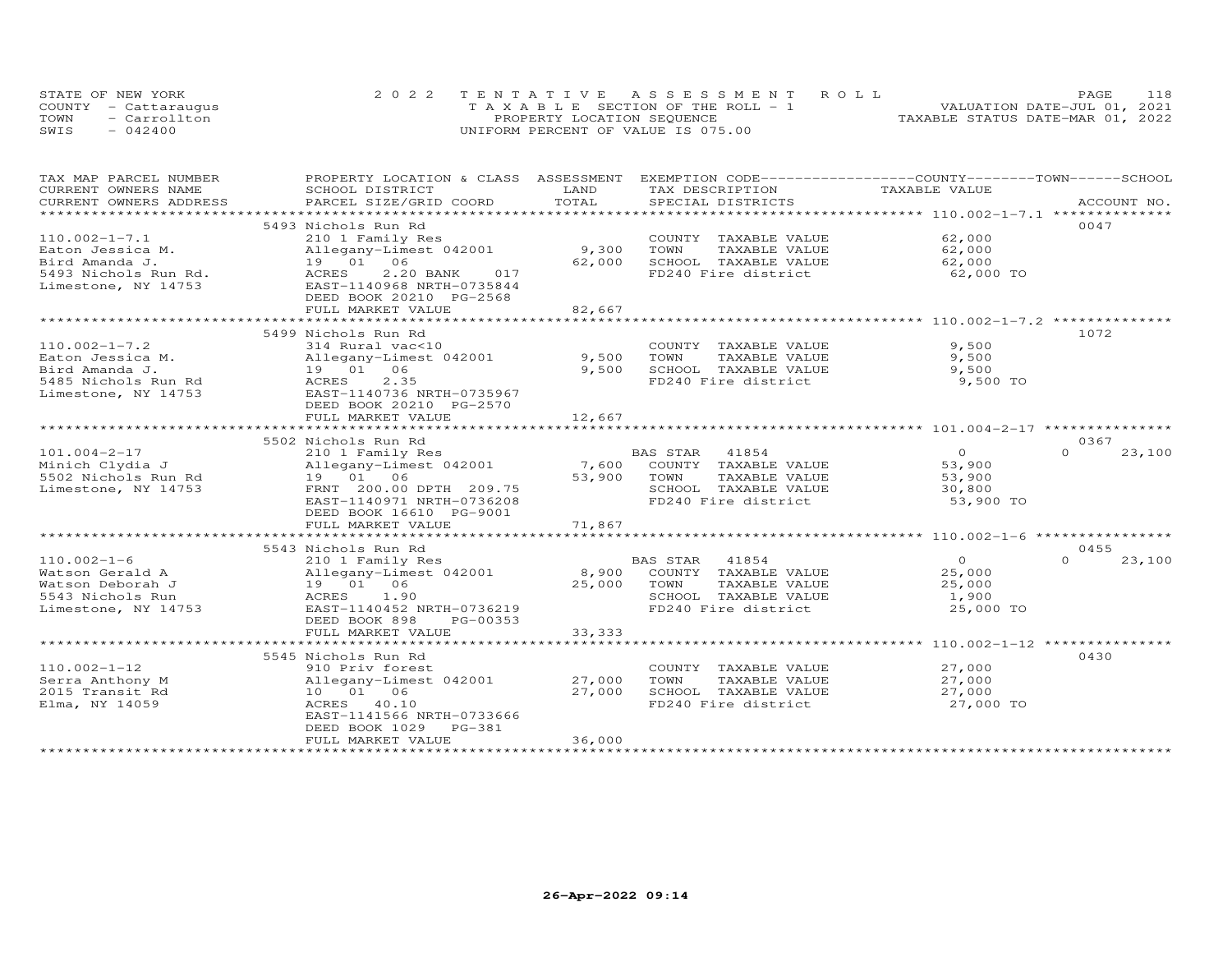|      | STATE OF NEW YORK    | 2022 TENTATIVE ASSESSMENT ROLL        | 119<br>PAGE                      |
|------|----------------------|---------------------------------------|----------------------------------|
|      | COUNTY - Cattaraugus | T A X A B L E SECTION OF THE ROLL - 1 | VALUATION DATE-JUL 01, 2021      |
| TOWN | - Carrollton         | PROPERTY LOCATION SEQUENCE            | TAXABLE STATUS DATE-MAR 01, 2022 |
| SWIS | $-042400$            | UNIFORM PERCENT OF VALUE IS 075.00    |                                  |

| TAXABLE VALUE<br>CURRENT OWNERS NAME<br>LAND<br>SCHOOL DISTRICT<br>TAX DESCRIPTION<br>ACCOUNT NO.<br>.CURRENT OWNERS ADDRESS PARCEL SIZE/GRID COORD TOTAL SPECIAL DISTRICTS ACCOUNT NO ACCOUNT NO ACCOUNT NO ARE A LATA AND MALL THAT A LATA A LATA A LATA A LATA A LATA A LATA A LATA A LATA A LATA A LATA A LATA A LATA A LATA A<br>5551 Nichols Run Rd<br>0041<br>BAS STAR<br>$\circ$<br>$\Omega$<br>23,100<br>210 1 Family Res<br>41854<br>13,000 COUNTY TAXABLE VALUE<br>68,000<br>Allegany-Limest 042001<br>18 01 06<br>68,000<br>TOWN<br>TAXABLE VALUE<br>68,000<br>Limestone, NY 14753<br>ACRES<br>4.66<br>SCHOOL TAXABLE VALUE<br>44,900<br>FD240 Fire district<br>EAST-1140199 NRTH-0735138<br>68,000 TO<br>DEED BOOK 10849 PG-8002<br>90,667<br>FULL MARKET VALUE<br>0222<br>5557 Nichols Run Rd<br>67 PCT OF VALUE USED FOR EXEMPTION PURPOSES<br>57,670<br>$\circ$<br>$\Omega$<br>15,400<br>15,400<br>$\Omega$<br>COUNTY TAXABLE VALUE<br>93,600<br>5557 Nichols Run                       ACRES     7.72<br>Limestone, NY 14753                   EAST-1140161 NRTH-0736009<br>TAXABLE VALUE<br>93,600<br>SCHOOL TAXABLE VALUE<br>51,330<br>FD240 Fire district<br>109,000 TO<br>DEED BOOK 29085 PG-2002<br>145,333<br>FULL MARKET VALUE<br>0437<br>5560 Nichols Run Rd<br>9,240<br>9,240<br>$\circ$<br>$\overline{O}$<br>23,100<br>$\Omega$<br>69,760<br>COUNTY TAXABLE VALUE<br>ACRES 30.95<br>5560 Nichols Run Road<br>69,760<br>TOWN<br>TAXABLE VALUE<br>EAST-1140352 NRTH-0736880<br>SCHOOL TAXABLE VALUE<br>55,900<br>Limestone, NY 14753<br>DEED BOOK 28947 PG-4002<br>FD240 Fire district<br>79,000 TO<br>105,333<br>FULL MARKET VALUE<br>5575 Nichols Run Rd<br>0440<br>$110.002 - 1 - 2.1$<br>57,670<br>210 1 Family Res<br>$\Omega$<br>$\Omega$<br>15,400<br>15,400<br>$\Omega$<br>Shultz Martin K<br>19 01 06<br>97,000 COUNTY TAXABLE VALUE<br>Shultz Todd<br>81,600<br>ACRES 70.80<br>5567 Nichols Run<br>TOWN<br>TAXABLE VALUE<br>81,600<br>SCHOOL TAXABLE VALUE<br>Limestone, NY 14753<br>EAST-1139125 NRTH-0735230<br>39,330<br>FD240 Fire district<br>DEED BOOK 23397 PG-2001<br>97,000 TO<br>FULL MARKET VALUE<br>129,333<br>1239<br>5585 Nichols Run Rd<br>$\overline{0}$<br>$110.002 - 1 - 2.5$<br>210 1 Family Res<br>BAS STAR 41854<br>23,100<br>Allegany-Limest 042001 5,600<br>45,500<br>Cochran Alvin<br>COUNTY TAXABLE VALUE<br>Cochran Denise<br>19 01 06<br>45,500<br>TOWN<br>TAXABLE VALUE<br>45,500<br>FRNT 260.00 DPTH 125.00<br>5585 Nichols Run Rd<br>SCHOOL TAXABLE VALUE<br>FD240 Fire district and the 15,500 TO<br>The count of the contract of the 100 TO<br>EAST-1139361 NRTH-0736568<br>Limestone, NY 14753<br>PG-8001<br>$\texttt{FD240}$ Fire under the series of the series of the series of the series of the series of the series of the series of the series of the series of the series of the series of the series of the series of the series of th<br>DEED BOOK 3895<br>60,667<br>FULL MARKET VALUE | TAX MAP PARCEL NUMBER | PROPERTY LOCATION & CLASS ASSESSMENT EXEMPTION CODE----------------COUNTY-------TOWN-----SCHOOL |  |  |  |
|----------------------------------------------------------------------------------------------------------------------------------------------------------------------------------------------------------------------------------------------------------------------------------------------------------------------------------------------------------------------------------------------------------------------------------------------------------------------------------------------------------------------------------------------------------------------------------------------------------------------------------------------------------------------------------------------------------------------------------------------------------------------------------------------------------------------------------------------------------------------------------------------------------------------------------------------------------------------------------------------------------------------------------------------------------------------------------------------------------------------------------------------------------------------------------------------------------------------------------------------------------------------------------------------------------------------------------------------------------------------------------------------------------------------------------------------------------------------------------------------------------------------------------------------------------------------------------------------------------------------------------------------------------------------------------------------------------------------------------------------------------------------------------------------------------------------------------------------------------------------------------------------------------------------------------------------------------------------------------------------------------------------------------------------------------------------------------------------------------------------------------------------------------------------------------------------------------------------------------------------------------------------------------------------------------------------------------------------------------------------------------------------------------------------------------------------------------------------------------------------------------------------------------------------------------------------------------------------------------------------------------------------------------------------------------------------------------------------------------------------------------------------------------------------------------------------------------------------------------------------------------------------------------------------------------------------------------------------|-----------------------|-------------------------------------------------------------------------------------------------|--|--|--|
|                                                                                                                                                                                                                                                                                                                                                                                                                                                                                                                                                                                                                                                                                                                                                                                                                                                                                                                                                                                                                                                                                                                                                                                                                                                                                                                                                                                                                                                                                                                                                                                                                                                                                                                                                                                                                                                                                                                                                                                                                                                                                                                                                                                                                                                                                                                                                                                                                                                                                                                                                                                                                                                                                                                                                                                                                                                                                                                                                                      |                       |                                                                                                 |  |  |  |
|                                                                                                                                                                                                                                                                                                                                                                                                                                                                                                                                                                                                                                                                                                                                                                                                                                                                                                                                                                                                                                                                                                                                                                                                                                                                                                                                                                                                                                                                                                                                                                                                                                                                                                                                                                                                                                                                                                                                                                                                                                                                                                                                                                                                                                                                                                                                                                                                                                                                                                                                                                                                                                                                                                                                                                                                                                                                                                                                                                      |                       |                                                                                                 |  |  |  |
|                                                                                                                                                                                                                                                                                                                                                                                                                                                                                                                                                                                                                                                                                                                                                                                                                                                                                                                                                                                                                                                                                                                                                                                                                                                                                                                                                                                                                                                                                                                                                                                                                                                                                                                                                                                                                                                                                                                                                                                                                                                                                                                                                                                                                                                                                                                                                                                                                                                                                                                                                                                                                                                                                                                                                                                                                                                                                                                                                                      |                       |                                                                                                 |  |  |  |
|                                                                                                                                                                                                                                                                                                                                                                                                                                                                                                                                                                                                                                                                                                                                                                                                                                                                                                                                                                                                                                                                                                                                                                                                                                                                                                                                                                                                                                                                                                                                                                                                                                                                                                                                                                                                                                                                                                                                                                                                                                                                                                                                                                                                                                                                                                                                                                                                                                                                                                                                                                                                                                                                                                                                                                                                                                                                                                                                                                      |                       |                                                                                                 |  |  |  |
|                                                                                                                                                                                                                                                                                                                                                                                                                                                                                                                                                                                                                                                                                                                                                                                                                                                                                                                                                                                                                                                                                                                                                                                                                                                                                                                                                                                                                                                                                                                                                                                                                                                                                                                                                                                                                                                                                                                                                                                                                                                                                                                                                                                                                                                                                                                                                                                                                                                                                                                                                                                                                                                                                                                                                                                                                                                                                                                                                                      | $110.002 - 1 - 9$     |                                                                                                 |  |  |  |
|                                                                                                                                                                                                                                                                                                                                                                                                                                                                                                                                                                                                                                                                                                                                                                                                                                                                                                                                                                                                                                                                                                                                                                                                                                                                                                                                                                                                                                                                                                                                                                                                                                                                                                                                                                                                                                                                                                                                                                                                                                                                                                                                                                                                                                                                                                                                                                                                                                                                                                                                                                                                                                                                                                                                                                                                                                                                                                                                                                      | Morgan Jason M        |                                                                                                 |  |  |  |
|                                                                                                                                                                                                                                                                                                                                                                                                                                                                                                                                                                                                                                                                                                                                                                                                                                                                                                                                                                                                                                                                                                                                                                                                                                                                                                                                                                                                                                                                                                                                                                                                                                                                                                                                                                                                                                                                                                                                                                                                                                                                                                                                                                                                                                                                                                                                                                                                                                                                                                                                                                                                                                                                                                                                                                                                                                                                                                                                                                      | 5551 Nichols Run Rd   |                                                                                                 |  |  |  |
|                                                                                                                                                                                                                                                                                                                                                                                                                                                                                                                                                                                                                                                                                                                                                                                                                                                                                                                                                                                                                                                                                                                                                                                                                                                                                                                                                                                                                                                                                                                                                                                                                                                                                                                                                                                                                                                                                                                                                                                                                                                                                                                                                                                                                                                                                                                                                                                                                                                                                                                                                                                                                                                                                                                                                                                                                                                                                                                                                                      |                       |                                                                                                 |  |  |  |
|                                                                                                                                                                                                                                                                                                                                                                                                                                                                                                                                                                                                                                                                                                                                                                                                                                                                                                                                                                                                                                                                                                                                                                                                                                                                                                                                                                                                                                                                                                                                                                                                                                                                                                                                                                                                                                                                                                                                                                                                                                                                                                                                                                                                                                                                                                                                                                                                                                                                                                                                                                                                                                                                                                                                                                                                                                                                                                                                                                      |                       |                                                                                                 |  |  |  |
|                                                                                                                                                                                                                                                                                                                                                                                                                                                                                                                                                                                                                                                                                                                                                                                                                                                                                                                                                                                                                                                                                                                                                                                                                                                                                                                                                                                                                                                                                                                                                                                                                                                                                                                                                                                                                                                                                                                                                                                                                                                                                                                                                                                                                                                                                                                                                                                                                                                                                                                                                                                                                                                                                                                                                                                                                                                                                                                                                                      |                       |                                                                                                 |  |  |  |
|                                                                                                                                                                                                                                                                                                                                                                                                                                                                                                                                                                                                                                                                                                                                                                                                                                                                                                                                                                                                                                                                                                                                                                                                                                                                                                                                                                                                                                                                                                                                                                                                                                                                                                                                                                                                                                                                                                                                                                                                                                                                                                                                                                                                                                                                                                                                                                                                                                                                                                                                                                                                                                                                                                                                                                                                                                                                                                                                                                      |                       |                                                                                                 |  |  |  |
|                                                                                                                                                                                                                                                                                                                                                                                                                                                                                                                                                                                                                                                                                                                                                                                                                                                                                                                                                                                                                                                                                                                                                                                                                                                                                                                                                                                                                                                                                                                                                                                                                                                                                                                                                                                                                                                                                                                                                                                                                                                                                                                                                                                                                                                                                                                                                                                                                                                                                                                                                                                                                                                                                                                                                                                                                                                                                                                                                                      |                       |                                                                                                 |  |  |  |
|                                                                                                                                                                                                                                                                                                                                                                                                                                                                                                                                                                                                                                                                                                                                                                                                                                                                                                                                                                                                                                                                                                                                                                                                                                                                                                                                                                                                                                                                                                                                                                                                                                                                                                                                                                                                                                                                                                                                                                                                                                                                                                                                                                                                                                                                                                                                                                                                                                                                                                                                                                                                                                                                                                                                                                                                                                                                                                                                                                      |                       |                                                                                                 |  |  |  |
|                                                                                                                                                                                                                                                                                                                                                                                                                                                                                                                                                                                                                                                                                                                                                                                                                                                                                                                                                                                                                                                                                                                                                                                                                                                                                                                                                                                                                                                                                                                                                                                                                                                                                                                                                                                                                                                                                                                                                                                                                                                                                                                                                                                                                                                                                                                                                                                                                                                                                                                                                                                                                                                                                                                                                                                                                                                                                                                                                                      |                       |                                                                                                 |  |  |  |
|                                                                                                                                                                                                                                                                                                                                                                                                                                                                                                                                                                                                                                                                                                                                                                                                                                                                                                                                                                                                                                                                                                                                                                                                                                                                                                                                                                                                                                                                                                                                                                                                                                                                                                                                                                                                                                                                                                                                                                                                                                                                                                                                                                                                                                                                                                                                                                                                                                                                                                                                                                                                                                                                                                                                                                                                                                                                                                                                                                      |                       |                                                                                                 |  |  |  |
|                                                                                                                                                                                                                                                                                                                                                                                                                                                                                                                                                                                                                                                                                                                                                                                                                                                                                                                                                                                                                                                                                                                                                                                                                                                                                                                                                                                                                                                                                                                                                                                                                                                                                                                                                                                                                                                                                                                                                                                                                                                                                                                                                                                                                                                                                                                                                                                                                                                                                                                                                                                                                                                                                                                                                                                                                                                                                                                                                                      |                       |                                                                                                 |  |  |  |
|                                                                                                                                                                                                                                                                                                                                                                                                                                                                                                                                                                                                                                                                                                                                                                                                                                                                                                                                                                                                                                                                                                                                                                                                                                                                                                                                                                                                                                                                                                                                                                                                                                                                                                                                                                                                                                                                                                                                                                                                                                                                                                                                                                                                                                                                                                                                                                                                                                                                                                                                                                                                                                                                                                                                                                                                                                                                                                                                                                      |                       |                                                                                                 |  |  |  |
|                                                                                                                                                                                                                                                                                                                                                                                                                                                                                                                                                                                                                                                                                                                                                                                                                                                                                                                                                                                                                                                                                                                                                                                                                                                                                                                                                                                                                                                                                                                                                                                                                                                                                                                                                                                                                                                                                                                                                                                                                                                                                                                                                                                                                                                                                                                                                                                                                                                                                                                                                                                                                                                                                                                                                                                                                                                                                                                                                                      |                       |                                                                                                 |  |  |  |
|                                                                                                                                                                                                                                                                                                                                                                                                                                                                                                                                                                                                                                                                                                                                                                                                                                                                                                                                                                                                                                                                                                                                                                                                                                                                                                                                                                                                                                                                                                                                                                                                                                                                                                                                                                                                                                                                                                                                                                                                                                                                                                                                                                                                                                                                                                                                                                                                                                                                                                                                                                                                                                                                                                                                                                                                                                                                                                                                                                      |                       |                                                                                                 |  |  |  |
|                                                                                                                                                                                                                                                                                                                                                                                                                                                                                                                                                                                                                                                                                                                                                                                                                                                                                                                                                                                                                                                                                                                                                                                                                                                                                                                                                                                                                                                                                                                                                                                                                                                                                                                                                                                                                                                                                                                                                                                                                                                                                                                                                                                                                                                                                                                                                                                                                                                                                                                                                                                                                                                                                                                                                                                                                                                                                                                                                                      |                       |                                                                                                 |  |  |  |
|                                                                                                                                                                                                                                                                                                                                                                                                                                                                                                                                                                                                                                                                                                                                                                                                                                                                                                                                                                                                                                                                                                                                                                                                                                                                                                                                                                                                                                                                                                                                                                                                                                                                                                                                                                                                                                                                                                                                                                                                                                                                                                                                                                                                                                                                                                                                                                                                                                                                                                                                                                                                                                                                                                                                                                                                                                                                                                                                                                      |                       |                                                                                                 |  |  |  |
|                                                                                                                                                                                                                                                                                                                                                                                                                                                                                                                                                                                                                                                                                                                                                                                                                                                                                                                                                                                                                                                                                                                                                                                                                                                                                                                                                                                                                                                                                                                                                                                                                                                                                                                                                                                                                                                                                                                                                                                                                                                                                                                                                                                                                                                                                                                                                                                                                                                                                                                                                                                                                                                                                                                                                                                                                                                                                                                                                                      |                       |                                                                                                 |  |  |  |
|                                                                                                                                                                                                                                                                                                                                                                                                                                                                                                                                                                                                                                                                                                                                                                                                                                                                                                                                                                                                                                                                                                                                                                                                                                                                                                                                                                                                                                                                                                                                                                                                                                                                                                                                                                                                                                                                                                                                                                                                                                                                                                                                                                                                                                                                                                                                                                                                                                                                                                                                                                                                                                                                                                                                                                                                                                                                                                                                                                      |                       |                                                                                                 |  |  |  |
|                                                                                                                                                                                                                                                                                                                                                                                                                                                                                                                                                                                                                                                                                                                                                                                                                                                                                                                                                                                                                                                                                                                                                                                                                                                                                                                                                                                                                                                                                                                                                                                                                                                                                                                                                                                                                                                                                                                                                                                                                                                                                                                                                                                                                                                                                                                                                                                                                                                                                                                                                                                                                                                                                                                                                                                                                                                                                                                                                                      |                       |                                                                                                 |  |  |  |
|                                                                                                                                                                                                                                                                                                                                                                                                                                                                                                                                                                                                                                                                                                                                                                                                                                                                                                                                                                                                                                                                                                                                                                                                                                                                                                                                                                                                                                                                                                                                                                                                                                                                                                                                                                                                                                                                                                                                                                                                                                                                                                                                                                                                                                                                                                                                                                                                                                                                                                                                                                                                                                                                                                                                                                                                                                                                                                                                                                      |                       |                                                                                                 |  |  |  |
|                                                                                                                                                                                                                                                                                                                                                                                                                                                                                                                                                                                                                                                                                                                                                                                                                                                                                                                                                                                                                                                                                                                                                                                                                                                                                                                                                                                                                                                                                                                                                                                                                                                                                                                                                                                                                                                                                                                                                                                                                                                                                                                                                                                                                                                                                                                                                                                                                                                                                                                                                                                                                                                                                                                                                                                                                                                                                                                                                                      |                       |                                                                                                 |  |  |  |
|                                                                                                                                                                                                                                                                                                                                                                                                                                                                                                                                                                                                                                                                                                                                                                                                                                                                                                                                                                                                                                                                                                                                                                                                                                                                                                                                                                                                                                                                                                                                                                                                                                                                                                                                                                                                                                                                                                                                                                                                                                                                                                                                                                                                                                                                                                                                                                                                                                                                                                                                                                                                                                                                                                                                                                                                                                                                                                                                                                      |                       |                                                                                                 |  |  |  |
|                                                                                                                                                                                                                                                                                                                                                                                                                                                                                                                                                                                                                                                                                                                                                                                                                                                                                                                                                                                                                                                                                                                                                                                                                                                                                                                                                                                                                                                                                                                                                                                                                                                                                                                                                                                                                                                                                                                                                                                                                                                                                                                                                                                                                                                                                                                                                                                                                                                                                                                                                                                                                                                                                                                                                                                                                                                                                                                                                                      |                       |                                                                                                 |  |  |  |
|                                                                                                                                                                                                                                                                                                                                                                                                                                                                                                                                                                                                                                                                                                                                                                                                                                                                                                                                                                                                                                                                                                                                                                                                                                                                                                                                                                                                                                                                                                                                                                                                                                                                                                                                                                                                                                                                                                                                                                                                                                                                                                                                                                                                                                                                                                                                                                                                                                                                                                                                                                                                                                                                                                                                                                                                                                                                                                                                                                      |                       |                                                                                                 |  |  |  |
|                                                                                                                                                                                                                                                                                                                                                                                                                                                                                                                                                                                                                                                                                                                                                                                                                                                                                                                                                                                                                                                                                                                                                                                                                                                                                                                                                                                                                                                                                                                                                                                                                                                                                                                                                                                                                                                                                                                                                                                                                                                                                                                                                                                                                                                                                                                                                                                                                                                                                                                                                                                                                                                                                                                                                                                                                                                                                                                                                                      |                       |                                                                                                 |  |  |  |
|                                                                                                                                                                                                                                                                                                                                                                                                                                                                                                                                                                                                                                                                                                                                                                                                                                                                                                                                                                                                                                                                                                                                                                                                                                                                                                                                                                                                                                                                                                                                                                                                                                                                                                                                                                                                                                                                                                                                                                                                                                                                                                                                                                                                                                                                                                                                                                                                                                                                                                                                                                                                                                                                                                                                                                                                                                                                                                                                                                      |                       |                                                                                                 |  |  |  |
|                                                                                                                                                                                                                                                                                                                                                                                                                                                                                                                                                                                                                                                                                                                                                                                                                                                                                                                                                                                                                                                                                                                                                                                                                                                                                                                                                                                                                                                                                                                                                                                                                                                                                                                                                                                                                                                                                                                                                                                                                                                                                                                                                                                                                                                                                                                                                                                                                                                                                                                                                                                                                                                                                                                                                                                                                                                                                                                                                                      |                       |                                                                                                 |  |  |  |
|                                                                                                                                                                                                                                                                                                                                                                                                                                                                                                                                                                                                                                                                                                                                                                                                                                                                                                                                                                                                                                                                                                                                                                                                                                                                                                                                                                                                                                                                                                                                                                                                                                                                                                                                                                                                                                                                                                                                                                                                                                                                                                                                                                                                                                                                                                                                                                                                                                                                                                                                                                                                                                                                                                                                                                                                                                                                                                                                                                      |                       |                                                                                                 |  |  |  |
|                                                                                                                                                                                                                                                                                                                                                                                                                                                                                                                                                                                                                                                                                                                                                                                                                                                                                                                                                                                                                                                                                                                                                                                                                                                                                                                                                                                                                                                                                                                                                                                                                                                                                                                                                                                                                                                                                                                                                                                                                                                                                                                                                                                                                                                                                                                                                                                                                                                                                                                                                                                                                                                                                                                                                                                                                                                                                                                                                                      |                       |                                                                                                 |  |  |  |
|                                                                                                                                                                                                                                                                                                                                                                                                                                                                                                                                                                                                                                                                                                                                                                                                                                                                                                                                                                                                                                                                                                                                                                                                                                                                                                                                                                                                                                                                                                                                                                                                                                                                                                                                                                                                                                                                                                                                                                                                                                                                                                                                                                                                                                                                                                                                                                                                                                                                                                                                                                                                                                                                                                                                                                                                                                                                                                                                                                      |                       |                                                                                                 |  |  |  |
|                                                                                                                                                                                                                                                                                                                                                                                                                                                                                                                                                                                                                                                                                                                                                                                                                                                                                                                                                                                                                                                                                                                                                                                                                                                                                                                                                                                                                                                                                                                                                                                                                                                                                                                                                                                                                                                                                                                                                                                                                                                                                                                                                                                                                                                                                                                                                                                                                                                                                                                                                                                                                                                                                                                                                                                                                                                                                                                                                                      |                       |                                                                                                 |  |  |  |
|                                                                                                                                                                                                                                                                                                                                                                                                                                                                                                                                                                                                                                                                                                                                                                                                                                                                                                                                                                                                                                                                                                                                                                                                                                                                                                                                                                                                                                                                                                                                                                                                                                                                                                                                                                                                                                                                                                                                                                                                                                                                                                                                                                                                                                                                                                                                                                                                                                                                                                                                                                                                                                                                                                                                                                                                                                                                                                                                                                      |                       |                                                                                                 |  |  |  |
|                                                                                                                                                                                                                                                                                                                                                                                                                                                                                                                                                                                                                                                                                                                                                                                                                                                                                                                                                                                                                                                                                                                                                                                                                                                                                                                                                                                                                                                                                                                                                                                                                                                                                                                                                                                                                                                                                                                                                                                                                                                                                                                                                                                                                                                                                                                                                                                                                                                                                                                                                                                                                                                                                                                                                                                                                                                                                                                                                                      |                       |                                                                                                 |  |  |  |
|                                                                                                                                                                                                                                                                                                                                                                                                                                                                                                                                                                                                                                                                                                                                                                                                                                                                                                                                                                                                                                                                                                                                                                                                                                                                                                                                                                                                                                                                                                                                                                                                                                                                                                                                                                                                                                                                                                                                                                                                                                                                                                                                                                                                                                                                                                                                                                                                                                                                                                                                                                                                                                                                                                                                                                                                                                                                                                                                                                      |                       |                                                                                                 |  |  |  |
|                                                                                                                                                                                                                                                                                                                                                                                                                                                                                                                                                                                                                                                                                                                                                                                                                                                                                                                                                                                                                                                                                                                                                                                                                                                                                                                                                                                                                                                                                                                                                                                                                                                                                                                                                                                                                                                                                                                                                                                                                                                                                                                                                                                                                                                                                                                                                                                                                                                                                                                                                                                                                                                                                                                                                                                                                                                                                                                                                                      |                       |                                                                                                 |  |  |  |
|                                                                                                                                                                                                                                                                                                                                                                                                                                                                                                                                                                                                                                                                                                                                                                                                                                                                                                                                                                                                                                                                                                                                                                                                                                                                                                                                                                                                                                                                                                                                                                                                                                                                                                                                                                                                                                                                                                                                                                                                                                                                                                                                                                                                                                                                                                                                                                                                                                                                                                                                                                                                                                                                                                                                                                                                                                                                                                                                                                      |                       |                                                                                                 |  |  |  |
|                                                                                                                                                                                                                                                                                                                                                                                                                                                                                                                                                                                                                                                                                                                                                                                                                                                                                                                                                                                                                                                                                                                                                                                                                                                                                                                                                                                                                                                                                                                                                                                                                                                                                                                                                                                                                                                                                                                                                                                                                                                                                                                                                                                                                                                                                                                                                                                                                                                                                                                                                                                                                                                                                                                                                                                                                                                                                                                                                                      |                       |                                                                                                 |  |  |  |
|                                                                                                                                                                                                                                                                                                                                                                                                                                                                                                                                                                                                                                                                                                                                                                                                                                                                                                                                                                                                                                                                                                                                                                                                                                                                                                                                                                                                                                                                                                                                                                                                                                                                                                                                                                                                                                                                                                                                                                                                                                                                                                                                                                                                                                                                                                                                                                                                                                                                                                                                                                                                                                                                                                                                                                                                                                                                                                                                                                      |                       |                                                                                                 |  |  |  |
|                                                                                                                                                                                                                                                                                                                                                                                                                                                                                                                                                                                                                                                                                                                                                                                                                                                                                                                                                                                                                                                                                                                                                                                                                                                                                                                                                                                                                                                                                                                                                                                                                                                                                                                                                                                                                                                                                                                                                                                                                                                                                                                                                                                                                                                                                                                                                                                                                                                                                                                                                                                                                                                                                                                                                                                                                                                                                                                                                                      |                       |                                                                                                 |  |  |  |
|                                                                                                                                                                                                                                                                                                                                                                                                                                                                                                                                                                                                                                                                                                                                                                                                                                                                                                                                                                                                                                                                                                                                                                                                                                                                                                                                                                                                                                                                                                                                                                                                                                                                                                                                                                                                                                                                                                                                                                                                                                                                                                                                                                                                                                                                                                                                                                                                                                                                                                                                                                                                                                                                                                                                                                                                                                                                                                                                                                      |                       |                                                                                                 |  |  |  |
|                                                                                                                                                                                                                                                                                                                                                                                                                                                                                                                                                                                                                                                                                                                                                                                                                                                                                                                                                                                                                                                                                                                                                                                                                                                                                                                                                                                                                                                                                                                                                                                                                                                                                                                                                                                                                                                                                                                                                                                                                                                                                                                                                                                                                                                                                                                                                                                                                                                                                                                                                                                                                                                                                                                                                                                                                                                                                                                                                                      |                       |                                                                                                 |  |  |  |
|                                                                                                                                                                                                                                                                                                                                                                                                                                                                                                                                                                                                                                                                                                                                                                                                                                                                                                                                                                                                                                                                                                                                                                                                                                                                                                                                                                                                                                                                                                                                                                                                                                                                                                                                                                                                                                                                                                                                                                                                                                                                                                                                                                                                                                                                                                                                                                                                                                                                                                                                                                                                                                                                                                                                                                                                                                                                                                                                                                      |                       |                                                                                                 |  |  |  |
|                                                                                                                                                                                                                                                                                                                                                                                                                                                                                                                                                                                                                                                                                                                                                                                                                                                                                                                                                                                                                                                                                                                                                                                                                                                                                                                                                                                                                                                                                                                                                                                                                                                                                                                                                                                                                                                                                                                                                                                                                                                                                                                                                                                                                                                                                                                                                                                                                                                                                                                                                                                                                                                                                                                                                                                                                                                                                                                                                                      |                       |                                                                                                 |  |  |  |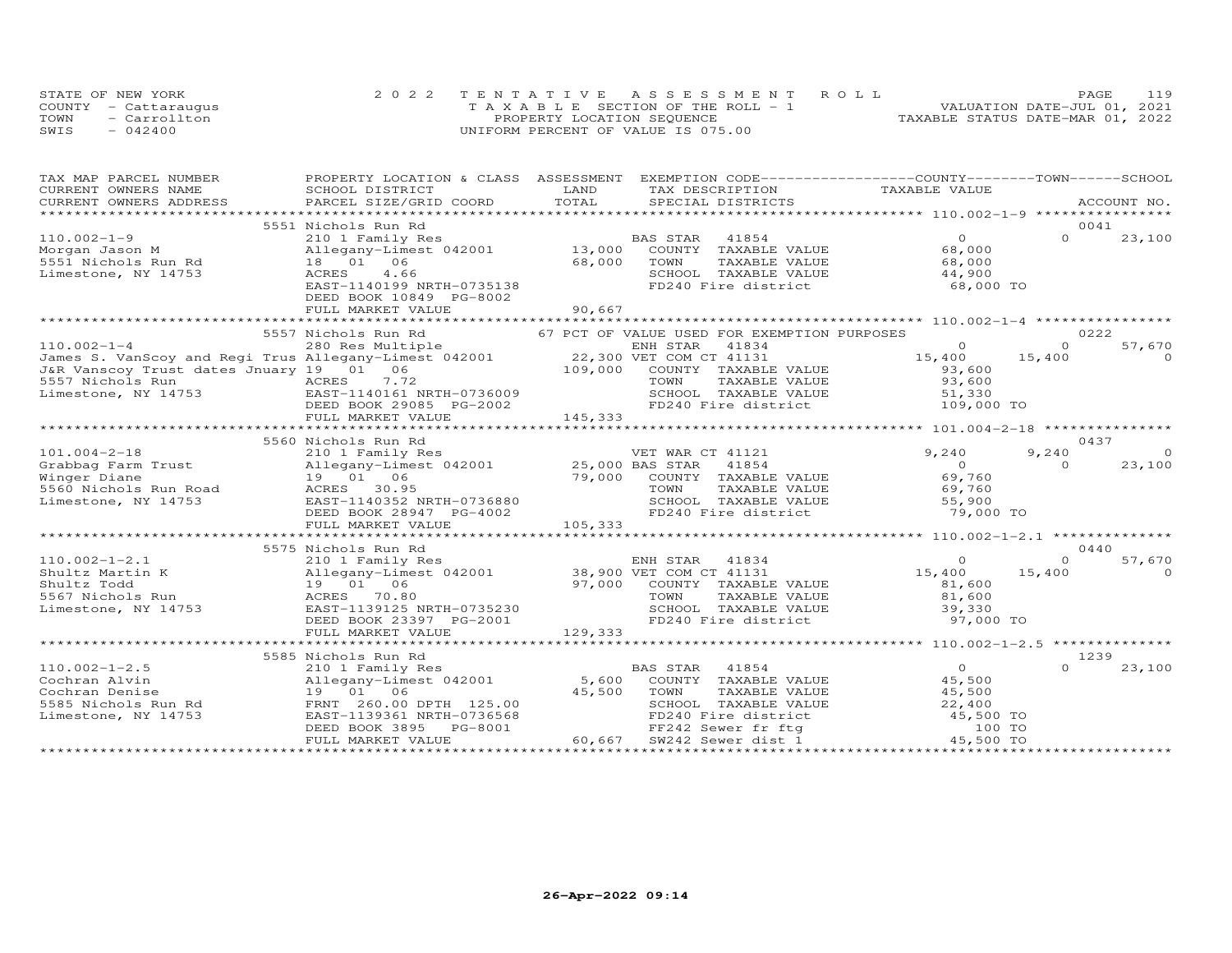|      | STATE OF NEW YORK    | 2022 TENTATIVE ASSESSMENT ROLL        | PAGE.                            | 120 |
|------|----------------------|---------------------------------------|----------------------------------|-----|
|      | COUNTY - Cattarauqus | T A X A B L E SECTION OF THE ROLL - 1 | VALUATION DATE-JUL 01, 2021      |     |
| TOWN | - Carrollton         | PROPERTY LOCATION SEQUENCE            | TAXABLE STATUS DATE-MAR 01, 2022 |     |
| SWIS | $-042400$            | UNIFORM PERCENT OF VALUE IS 075.00    |                                  |     |

| TAX MAP PARCEL NUMBER PROPERTY LOCATION & CLASS ASSESSMENT EXEMPTION CODE--------------------COUNTY--------TOWN------SCHOOL CURRENT OWNERS NAME SCHOOL DISTRICT LAND TAX DESCRIPTION TAXABLE VALUE<br>CURRENT OWNERS ADDRESS PARC    |                                                                                                                                                                                                         |                    |
|--------------------------------------------------------------------------------------------------------------------------------------------------------------------------------------------------------------------------------------|---------------------------------------------------------------------------------------------------------------------------------------------------------------------------------------------------------|--------------------|
|                                                                                                                                                                                                                                      |                                                                                                                                                                                                         |                    |
|                                                                                                                                                                                                                                      |                                                                                                                                                                                                         |                    |
| 5601 Nichols Run Rd                                                                                                                                                                                                                  |                                                                                                                                                                                                         | 0926               |
|                                                                                                                                                                                                                                      |                                                                                                                                                                                                         |                    |
|                                                                                                                                                                                                                                      |                                                                                                                                                                                                         |                    |
|                                                                                                                                                                                                                                      |                                                                                                                                                                                                         |                    |
|                                                                                                                                                                                                                                      |                                                                                                                                                                                                         |                    |
|                                                                                                                                                                                                                                      |                                                                                                                                                                                                         |                    |
|                                                                                                                                                                                                                                      |                                                                                                                                                                                                         |                    |
|                                                                                                                                                                                                                                      |                                                                                                                                                                                                         |                    |
|                                                                                                                                                                                                                                      |                                                                                                                                                                                                         |                    |
| 5615 Nichols Run Rd                                                                                                                                                                                                                  |                                                                                                                                                                                                         | 0908               |
|                                                                                                                                                                                                                                      |                                                                                                                                                                                                         | 8,000              |
|                                                                                                                                                                                                                                      |                                                                                                                                                                                                         | 23,100             |
|                                                                                                                                                                                                                                      |                                                                                                                                                                                                         |                    |
|                                                                                                                                                                                                                                      |                                                                                                                                                                                                         |                    |
|                                                                                                                                                                                                                                      |                                                                                                                                                                                                         |                    |
|                                                                                                                                                                                                                                      |                                                                                                                                                                                                         |                    |
|                                                                                                                                                                                                                                      |                                                                                                                                                                                                         |                    |
|                                                                                                                                                                                                                                      |                                                                                                                                                                                                         |                    |
|                                                                                                                                                                                                                                      |                                                                                                                                                                                                         |                    |
| 5620 Nichols Run Rd                                                                                                                                                                                                                  |                                                                                                                                                                                                         | 0390               |
|                                                                                                                                                                                                                                      | COUNTY TAXABLE VALUE 13,100                                                                                                                                                                             |                    |
| 101.004-2-19<br>Jacoby Donald & Judy allegany-Limest 042001 13,100 TOWN<br>Yonker Shannon 19 01 06 13,100 SCHOO<br>5628 Nichols Run ACRES 4.70 FD240                                                                                 | TOWN TAXABLE VALUE<br>SCHOOL TAXABLE VALUE<br>SCHOOL TAXABLE VALUE<br>TD240 Fire district<br>FF242 Sewer fr ftg<br>SW242 Sewer dist 1 13,100 TO                                                         |                    |
|                                                                                                                                                                                                                                      |                                                                                                                                                                                                         |                    |
|                                                                                                                                                                                                                                      |                                                                                                                                                                                                         |                    |
| Limestone, NY 14753 EAST-1139338 NRTH-0737126                                                                                                                                                                                        |                                                                                                                                                                                                         |                    |
|                                                                                                                                                                                                                                      |                                                                                                                                                                                                         |                    |
|                                                                                                                                                                                                                                      |                                                                                                                                                                                                         |                    |
| 5628 Nichols Run Rd                                                                                                                                                                                                                  |                                                                                                                                                                                                         | 0066               |
|                                                                                                                                                                                                                                      |                                                                                                                                                                                                         | $\Omega$<br>57,670 |
|                                                                                                                                                                                                                                      |                                                                                                                                                                                                         |                    |
|                                                                                                                                                                                                                                      |                                                                                                                                                                                                         |                    |
| 101.004-2-20 210 1 Family Res ENH STAR 41834 0<br>Jacoby Donald L Allegany-Limest 042001 10,300 COUNTY TAXABLE VALUE 65,000<br>Jacoby Judy A 19 01 06 65,000 TOWN TAXABLE VALUE 65,000<br>5628 Nichols Run ACRES 2.88 SCHOOL TAXABLE | TOWN TAXABLE VALUE<br>TOWN TAXABLE VALUE<br>SCHOOL TAXABLE VALUE<br>DS240 Delinquent sewer<br>FD240 Fire district<br>FF242 Sewer fr ftg<br>SW242 Sewer dist 1 65,000 TO<br>SW242 Sewer dist 1 65,000 TO |                    |
|                                                                                                                                                                                                                                      |                                                                                                                                                                                                         |                    |
|                                                                                                                                                                                                                                      |                                                                                                                                                                                                         |                    |
| DEED BOOK 00769 PG-00414<br>FULL MARKET VALUE 86,667                                                                                                                                                                                 |                                                                                                                                                                                                         |                    |
|                                                                                                                                                                                                                                      |                                                                                                                                                                                                         |                    |
|                                                                                                                                                                                                                                      |                                                                                                                                                                                                         |                    |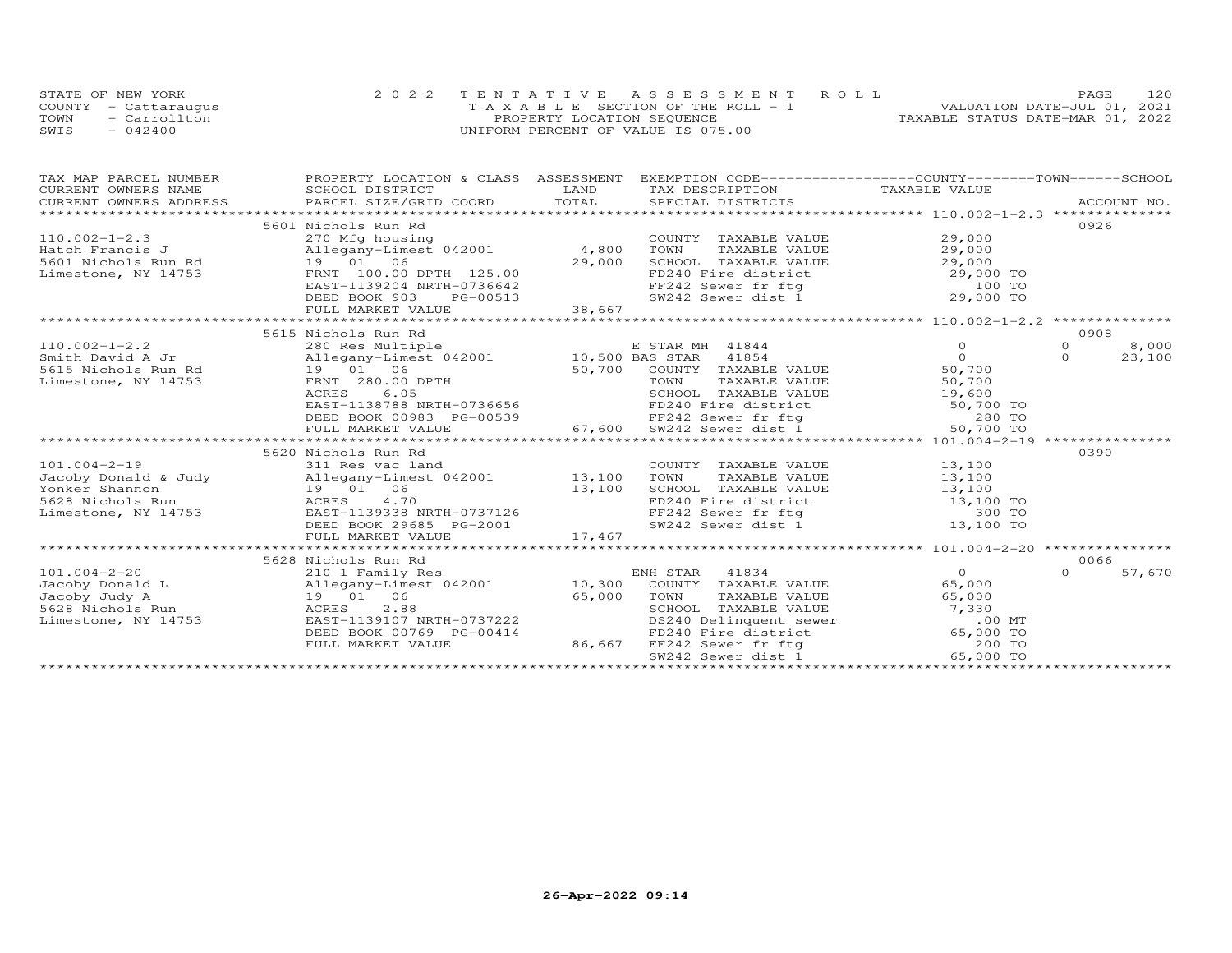|      | STATE OF NEW YORK    | 2022 TENTATIVE ASSESSMENT ROLL        | 121<br>PAGE                      |
|------|----------------------|---------------------------------------|----------------------------------|
|      | COUNTY - Cattaraugus | T A X A B L E SECTION OF THE ROLL - 1 | VALUATION DATE-JUL 01, 2021      |
| TOWN | - Carrollton         | PROPERTY LOCATION SEQUENCE            | TAXABLE STATUS DATE-MAR 01, 2022 |
| SWIS | $-042400$            | UNIFORM PERCENT OF VALUE IS 075.00    |                                  |

| TAX MAP PARCEL NUMBER                                                                                                                                                                                                                        | PROPERTY LOCATION & CLASS ASSESSMENT EXEMPTION CODE----------------COUNTY-------TOWN------SCHOOL |       |                                                                                                                                                                           |       |                    |
|----------------------------------------------------------------------------------------------------------------------------------------------------------------------------------------------------------------------------------------------|--------------------------------------------------------------------------------------------------|-------|---------------------------------------------------------------------------------------------------------------------------------------------------------------------------|-------|--------------------|
|                                                                                                                                                                                                                                              |                                                                                                  |       |                                                                                                                                                                           |       |                    |
|                                                                                                                                                                                                                                              |                                                                                                  |       |                                                                                                                                                                           |       |                    |
|                                                                                                                                                                                                                                              |                                                                                                  |       |                                                                                                                                                                           |       |                    |
|                                                                                                                                                                                                                                              | 5636 Nichols Run Rd                                                                              |       |                                                                                                                                                                           |       | 1309               |
|                                                                                                                                                                                                                                              |                                                                                                  |       |                                                                                                                                                                           |       | $\Omega$<br>23,100 |
|                                                                                                                                                                                                                                              |                                                                                                  |       |                                                                                                                                                                           |       |                    |
|                                                                                                                                                                                                                                              |                                                                                                  |       |                                                                                                                                                                           |       |                    |
|                                                                                                                                                                                                                                              |                                                                                                  |       |                                                                                                                                                                           |       |                    |
|                                                                                                                                                                                                                                              |                                                                                                  |       |                                                                                                                                                                           |       |                    |
|                                                                                                                                                                                                                                              |                                                                                                  |       |                                                                                                                                                                           |       |                    |
|                                                                                                                                                                                                                                              |                                                                                                  |       |                                                                                                                                                                           |       |                    |
|                                                                                                                                                                                                                                              |                                                                                                  |       |                                                                                                                                                                           |       |                    |
|                                                                                                                                                                                                                                              |                                                                                                  |       |                                                                                                                                                                           |       |                    |
|                                                                                                                                                                                                                                              | 5639 Nichols Run Rd                                                                              |       |                                                                                                                                                                           |       | 0468               |
| $110.002 - 1 - 1.1$                                                                                                                                                                                                                          | 311 Res vac land                                                                                 |       | COUNTY TAXABLE VALUE                                                                                                                                                      | 5,400 |                    |
| Nhite Walter W and the Matter Music of the Matter Music of the Matter Music of the Matter Music of the Music of the Music of the Music of the Music of the Music of the Music of the Music of the Music of the Music of the Mu               |                                                                                                  |       |                                                                                                                                                                           |       |                    |
|                                                                                                                                                                                                                                              |                                                                                                  |       |                                                                                                                                                                           |       |                    |
|                                                                                                                                                                                                                                              |                                                                                                  |       |                                                                                                                                                                           |       |                    |
|                                                                                                                                                                                                                                              |                                                                                                  |       |                                                                                                                                                                           |       |                    |
|                                                                                                                                                                                                                                              | EAST-1138523 NRTH-0736992                                                                        |       | COUNIT IAXABLE VALUE<br>TOWN TAXABLE VALUE<br>SCHOOL TAXABLE VALUE<br>FD240 Fire district<br>FF242 Sewer fr ftg<br>SW242 Sewer dist 1<br>5,400 TO<br>5,400 TO<br>5,400 TO |       |                    |
|                                                                                                                                                                                                                                              | DEED BOOK 00757 PG-00137                                                                         |       |                                                                                                                                                                           |       |                    |
|                                                                                                                                                                                                                                              | FULL MARKET VALUE                                                                                | 7,200 |                                                                                                                                                                           |       |                    |
|                                                                                                                                                                                                                                              |                                                                                                  |       |                                                                                                                                                                           |       |                    |
|                                                                                                                                                                                                                                              | 5640 Nichols Run Rd                                                                              |       |                                                                                                                                                                           |       | 0491               |
|                                                                                                                                                                                                                                              |                                                                                                  |       |                                                                                                                                                                           |       |                    |
|                                                                                                                                                                                                                                              |                                                                                                  |       |                                                                                                                                                                           |       |                    |
|                                                                                                                                                                                                                                              |                                                                                                  |       |                                                                                                                                                                           |       |                    |
|                                                                                                                                                                                                                                              |                                                                                                  |       |                                                                                                                                                                           |       |                    |
|                                                                                                                                                                                                                                              |                                                                                                  |       |                                                                                                                                                                           |       |                    |
|                                                                                                                                                                                                                                              |                                                                                                  |       |                                                                                                                                                                           |       |                    |
|                                                                                                                                                                                                                                              |                                                                                                  |       |                                                                                                                                                                           |       |                    |
|                                                                                                                                                                                                                                              |                                                                                                  |       |                                                                                                                                                                           |       |                    |
|                                                                                                                                                                                                                                              |                                                                                                  |       |                                                                                                                                                                           |       | 1045               |
|                                                                                                                                                                                                                                              |                                                                                                  |       |                                                                                                                                                                           |       | $\Omega$<br>23,100 |
|                                                                                                                                                                                                                                              |                                                                                                  |       |                                                                                                                                                                           |       |                    |
|                                                                                                                                                                                                                                              |                                                                                                  |       |                                                                                                                                                                           |       |                    |
|                                                                                                                                                                                                                                              |                                                                                                  |       |                                                                                                                                                                           |       |                    |
|                                                                                                                                                                                                                                              |                                                                                                  |       |                                                                                                                                                                           |       |                    |
|                                                                                                                                                                                                                                              |                                                                                                  |       |                                                                                                                                                                           |       |                    |
|                                                                                                                                                                                                                                              |                                                                                                  |       |                                                                                                                                                                           |       |                    |
|                                                                                                                                                                                                                                              |                                                                                                  |       |                                                                                                                                                                           |       |                    |
|                                                                                                                                                                                                                                              | 5644 Nichols Run Rd                                                                              |       |                                                                                                                                                                           |       | 0178               |
|                                                                                                                                                                                                                                              |                                                                                                  |       |                                                                                                                                                                           |       |                    |
|                                                                                                                                                                                                                                              |                                                                                                  |       | COUNTY TAXABLE VALUE 46,000<br>TOWN TAXABLE VALUE 46,000                                                                                                                  |       |                    |
|                                                                                                                                                                                                                                              |                                                                                                  |       |                                                                                                                                                                           |       |                    |
|                                                                                                                                                                                                                                              |                                                                                                  |       | TOWN TAXABLE VALUE 46,000<br>SCHOOL TAXABLE VALUE 46,000<br>FD240 Fire district 46,000 TO<br>FF242 Sewer fr ftg 100 TO<br>SW242 Sewer dist 1 46,000 TO                    |       |                    |
|                                                                                                                                                                                                                                              |                                                                                                  |       |                                                                                                                                                                           |       |                    |
|                                                                                                                                                                                                                                              |                                                                                                  |       |                                                                                                                                                                           |       |                    |
| 101.004-2-23<br>Mills Nathaniel 210 1 Family Res<br>Mills Nathaniel 210 1 Family Res<br>Mills Nathaniel 210 1 6<br>5644 Nichols Run Road 19 01 06<br>Limestone, NY 14753 FRNT 100.00 DPTH 350.00<br>EED BOOK 2021 PG-12095<br>FULL MARKET VA |                                                                                                  |       |                                                                                                                                                                           |       |                    |
|                                                                                                                                                                                                                                              |                                                                                                  |       |                                                                                                                                                                           |       |                    |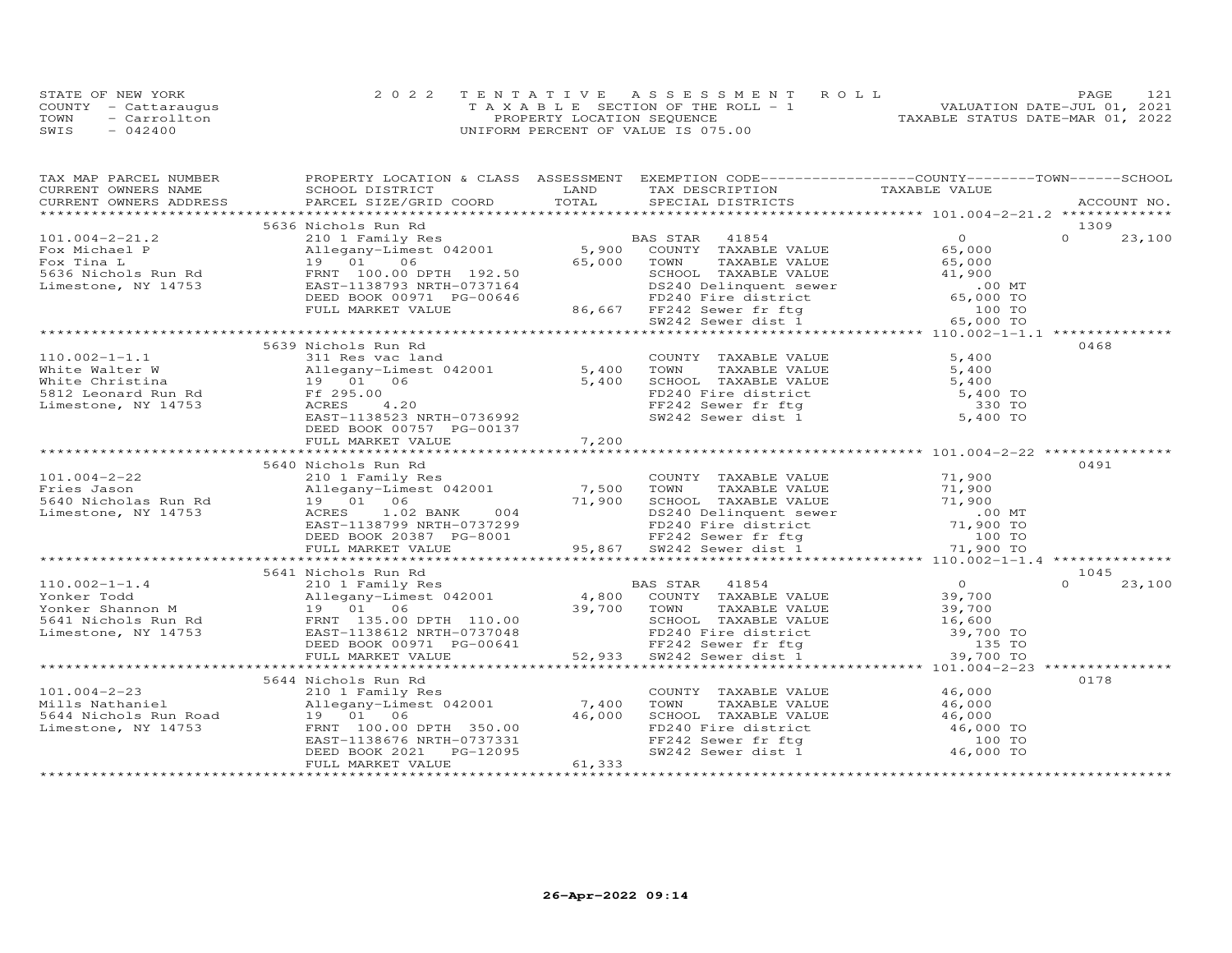|      | STATE OF NEW YORK    | 2022 TENTATIVE ASSESSMENT ROLL     | 12.2<br><b>PAGE</b>              |
|------|----------------------|------------------------------------|----------------------------------|
|      | COUNTY - Cattaraugus | TAXABLE SECTION OF THE ROLL - 1    | VALUATION DATE-JUL 01, 2021      |
| TOWN | - Carrollton         | PROPERTY LOCATION SEQUENCE         | TAXABLE STATUS DATE-MAR 01, 2022 |
| SWIS | $-042400$            | UNIFORM PERCENT OF VALUE IS 075.00 |                                  |

| TAX MAP PARCEL NUMBER | PROPERTY LOCATION & CLASS ASSESSMENT EXEMPTION CODE----------------COUNTY-------TOWN------SCHOOL                                                                                                                                                      |        |                             |                      |                      |
|-----------------------|-------------------------------------------------------------------------------------------------------------------------------------------------------------------------------------------------------------------------------------------------------|--------|-----------------------------|----------------------|----------------------|
|                       |                                                                                                                                                                                                                                                       |        |                             |                      |                      |
|                       | CURRENT OWNERS NAME SCHOOL DISTRICT TRAND LAND CURRENT OWNERS ADDRESS PARCEL SIZE/GRID COORD TOTAL                                                                                                                                                    |        |                             |                      |                      |
|                       |                                                                                                                                                                                                                                                       |        |                             |                      |                      |
|                       | 5647 Nichols Run Rd                                                                                                                                                                                                                                   |        |                             |                      | 0897                 |
|                       |                                                                                                                                                                                                                                                       |        |                             |                      |                      |
|                       |                                                                                                                                                                                                                                                       |        |                             |                      |                      |
|                       |                                                                                                                                                                                                                                                       |        |                             |                      |                      |
|                       |                                                                                                                                                                                                                                                       |        |                             |                      |                      |
|                       |                                                                                                                                                                                                                                                       |        |                             |                      |                      |
|                       |                                                                                                                                                                                                                                                       |        |                             |                      |                      |
|                       |                                                                                                                                                                                                                                                       |        |                             |                      |                      |
|                       |                                                                                                                                                                                                                                                       |        |                             |                      |                      |
|                       | 5650 Nichols Run Rd                                                                                                                                                                                                                                   |        |                             |                      | 0025                 |
|                       | 101.004-2-24 210 1 Family Res<br>Smeal Kevin J<br>5650 Nichols Run Rd<br>Limestone, NY 14753 Ff 195.00<br>ACRES 1.05<br>1.05<br>1.05<br>1.05<br>1.05<br>2.000 COUNTY TAXABLE VALUE<br>2.000 COUNTY TAXABLE VALUE<br>2.000 COUNTY TAXABLE VALUE<br>2.0 |        | VET WAR CT 41121            | 8,250                | $\Omega$<br>8,250    |
|                       |                                                                                                                                                                                                                                                       |        |                             |                      | $\bigcirc$<br>23,100 |
|                       |                                                                                                                                                                                                                                                       |        |                             | $0$<br>46,750        |                      |
|                       |                                                                                                                                                                                                                                                       |        |                             |                      |                      |
|                       |                                                                                                                                                                                                                                                       |        |                             |                      |                      |
|                       |                                                                                                                                                                                                                                                       |        |                             |                      |                      |
|                       |                                                                                                                                                                                                                                                       |        |                             |                      |                      |
|                       |                                                                                                                                                                                                                                                       |        |                             |                      |                      |
|                       |                                                                                                                                                                                                                                                       |        |                             |                      |                      |
|                       | Ff 195.00<br>ACRES 1.05<br>EAST-1138500 NRTH-0737372<br>DEED BOOK 6438 PG-3001<br>FULL MARKET VALUE 73,333 FF242 Sewer district 55,000 TO<br>TEED BOOK 6438 PG-3001<br>TEED BOOK 6438 PG-3001<br>TEED BOOK 6438 PG-3001<br>TEED ALUE 73,333 FF        |        |                             |                      |                      |
|                       | 5666 Nichols Run Rd                                                                                                                                                                                                                                   |        |                             |                      | 0084                 |
|                       |                                                                                                                                                                                                                                                       |        |                             |                      |                      |
|                       | 101.004-2-25<br>Case Sally A. allegany-Limest 042001<br>5666 Nichols Run Road 19 01 06<br>Limestone, NY 14753<br>ERNT 240.00 DPTH 120.00<br>ERNT 138221 NRTH-0737455<br>DEED BOOK 24051 PG-4001 80,000 SCHOOL TAXABLE VALUE 60,000                    |        |                             |                      |                      |
|                       |                                                                                                                                                                                                                                                       |        |                             |                      |                      |
|                       |                                                                                                                                                                                                                                                       |        |                             |                      |                      |
|                       |                                                                                                                                                                                                                                                       |        |                             |                      |                      |
|                       |                                                                                                                                                                                                                                                       |        |                             |                      |                      |
|                       |                                                                                                                                                                                                                                                       |        |                             |                      |                      |
|                       |                                                                                                                                                                                                                                                       |        |                             |                      |                      |
|                       |                                                                                                                                                                                                                                                       |        |                             |                      |                      |
|                       | 5670 Nichols Run Rd                                                                                                                                                                                                                                   |        |                             |                      | 1392                 |
|                       |                                                                                                                                                                                                                                                       |        |                             |                      |                      |
|                       |                                                                                                                                                                                                                                                       |        |                             |                      |                      |
|                       | 101.004-2-26.3<br>Neal Darren Mel Darren Allegany-Limest 042001<br>Redeye Sarah ACRES 2.15 Allegany-Limest 042001<br>Redeye Sarah ACRES 2.15 Allegany-Limest 042001<br>Redeye Sarah ACRES 2.15 ALUE 1,000<br>EXABLE VALUE 1,000<br>FOR Chu            |        |                             |                      |                      |
|                       |                                                                                                                                                                                                                                                       |        |                             |                      |                      |
|                       |                                                                                                                                                                                                                                                       |        |                             |                      |                      |
|                       |                                                                                                                                                                                                                                                       |        |                             |                      |                      |
|                       |                                                                                                                                                                                                                                                       |        |                             |                      |                      |
|                       | 5381-5 Nichols Run Rd                                                                                                                                                                                                                                 |        |                             |                      | 0289                 |
| $110.002 - 1 - 14$    |                                                                                                                                                                                                                                                       |        | COUNTY TAXABLE VALUE 64,800 |                      |                      |
| Weilacher Michael J   |                                                                                                                                                                                                                                                       |        |                             | TAXABLE VALUE 64,800 |                      |
| 5383 Nichols Run Rd   |                                                                                                                                                                                                                                                       |        |                             |                      |                      |
| Limestone, NY 14753   | 271 Mfg housings<br>Allegany-Limest 042001 13,300 TOWN<br>10 01 06 64,800 SCHOO<br>ACRES 4.85 FD240                                                                                                                                                   |        |                             |                      |                      |
|                       | EAST-1142563 NRTH-0734688                                                                                                                                                                                                                             |        |                             |                      |                      |
|                       | DEED BOOK 11216 PG-4001                                                                                                                                                                                                                               |        |                             |                      |                      |
|                       | FULL MARKET VALUE                                                                                                                                                                                                                                     | 86,400 |                             |                      |                      |
|                       |                                                                                                                                                                                                                                                       |        |                             |                      |                      |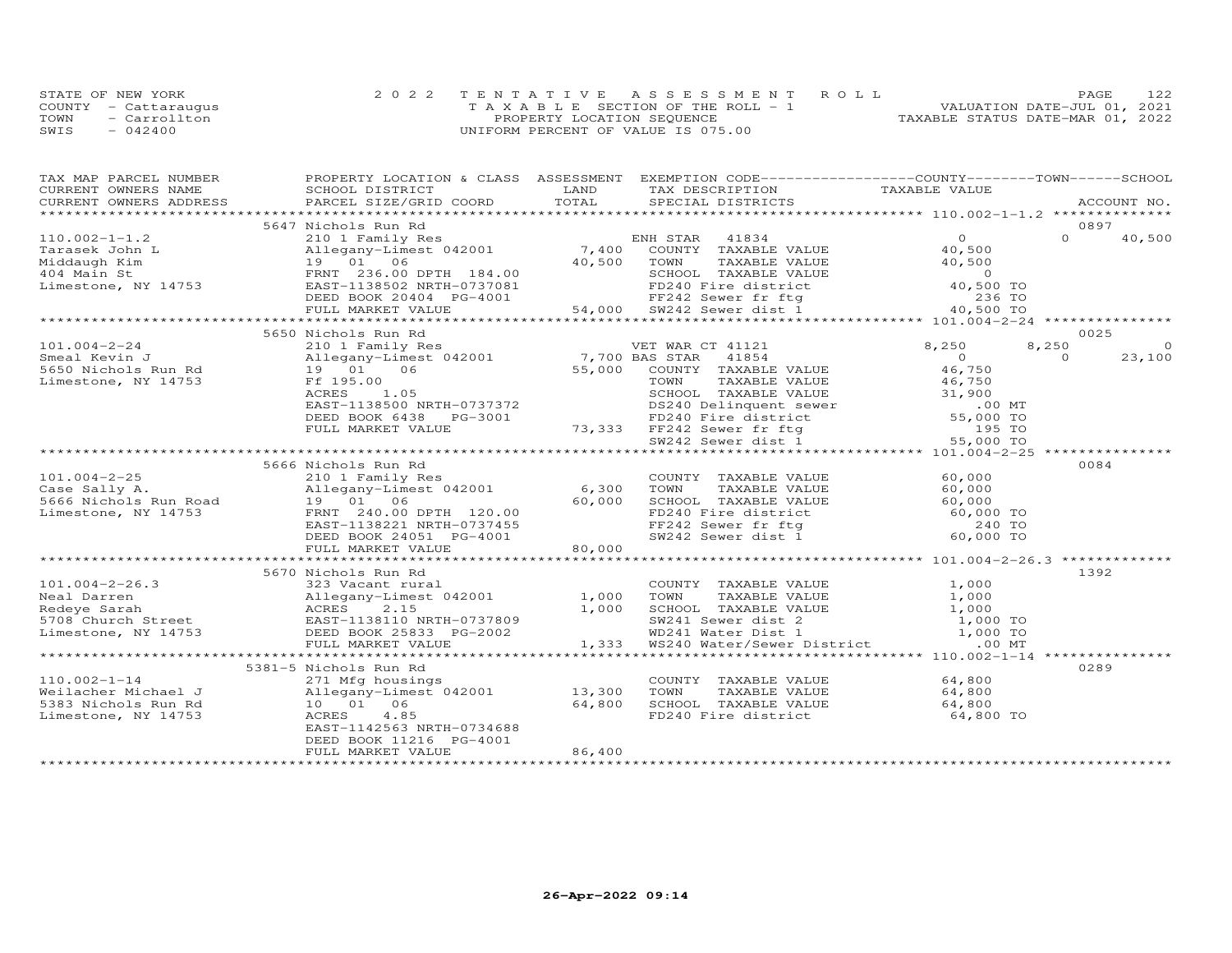| STATE OF NEW YORK    | 2022 TENTATIVE ASSESSMENT ROLL        | 123<br>PAGE                      |
|----------------------|---------------------------------------|----------------------------------|
| COUNTY - Cattaraugus | T A X A B L E SECTION OF THE ROLL - 1 | VALUATION DATE-JUL 01, 2021      |
| TOWN<br>- Carrollton | PROPERTY LOCATION SEQUENCE            | TAXABLE STATUS DATE-MAR 01, 2022 |
| SWIS<br>$-042400$    | UNIFORM PERCENT OF VALUE IS 075.00    |                                  |

| TAX MAP PARCEL NUMBER                                                                                                                                |                                                                           |              |                             | PROPERTY LOCATION & CLASS ASSESSMENT EXEMPTION CODE-----------------COUNTY-------TOWN------SCHOOL               |
|------------------------------------------------------------------------------------------------------------------------------------------------------|---------------------------------------------------------------------------|--------------|-----------------------------|-----------------------------------------------------------------------------------------------------------------|
| CURRENT OWNERS NAME                                                                                                                                  | SCHOOL DISTRICT                                                           | LAND         | TAX DESCRIPTION             | TAXABLE VALUE                                                                                                   |
|                                                                                                                                                      |                                                                           |              |                             | .CURRENT OWNERS ADDRESS PARCEL SIZE/GRID COORD TOTAL SPECIAL DISTRICTS ACCOUNT NO ACCOUNT NO ACCOUNT NO ACCOUNT |
|                                                                                                                                                      |                                                                           |              |                             |                                                                                                                 |
|                                                                                                                                                      | 5265 1/2 Nichols Run Rd                                                   |              |                             | 1246                                                                                                            |
| $110.002 - 1 - 26.7$                                                                                                                                 | 270 Mfg housing                                                           |              | COUNTY TAXABLE VALUE        | 8,100                                                                                                           |
|                                                                                                                                                      |                                                                           | 8,100        | TOWN<br>TAXABLE VALUE       | 8,100                                                                                                           |
|                                                                                                                                                      |                                                                           | 8,100        | SCHOOL TAXABLE VALUE        | 8,100                                                                                                           |
|                                                                                                                                                      |                                                                           |              | FD240 Fire district         | 8,100 TO                                                                                                        |
|                                                                                                                                                      |                                                                           |              |                             |                                                                                                                 |
|                                                                                                                                                      | DEED BOOK 20200 PG-7658                                                   |              |                             |                                                                                                                 |
|                                                                                                                                                      | FULL MARKET VALUE                                                         | 10,800       |                             |                                                                                                                 |
|                                                                                                                                                      |                                                                           |              |                             |                                                                                                                 |
|                                                                                                                                                      | 5636 1/2 Nichols Run Rd                                                   |              |                             | 0067                                                                                                            |
| $101.004 - 2 - 21.1$                                                                                                                                 | 311 Res vac land                                                          |              | COUNTY TAXABLE VALUE        | 1,500                                                                                                           |
|                                                                                                                                                      |                                                                           | $1,500$ TOWN | TAXABLE VALUE               | 1,500                                                                                                           |
| White Walter W Allegany-Limest 042001<br>White Christina 19 01 06<br>5812 Leonard Run Rd ACRES 1.00<br>Limestone, NY 14753 EAST-1138982 NRTH-0737323 |                                                                           | 1,500        | SCHOOL TAXABLE VALUE        | 1,500                                                                                                           |
|                                                                                                                                                      |                                                                           |              | FD240 Fire district         | 1,500 TO                                                                                                        |
|                                                                                                                                                      |                                                                           |              | SW242 Sewer dist 1          | 1,500 TO                                                                                                        |
|                                                                                                                                                      | DEED BOOK 848<br>PG-00536                                                 |              |                             |                                                                                                                 |
|                                                                                                                                                      | FULL MARKET VALUE                                                         | 2,000        |                             |                                                                                                                 |
|                                                                                                                                                      |                                                                           |              |                             |                                                                                                                 |
|                                                                                                                                                      | 5660 1/2 Nichols Run Rd                                                   |              |                             | 0333                                                                                                            |
| $101.004 - 2 - 26.1$                                                                                                                                 | 323 Vacant rural                                                          |              | COUNTY TAXABLE VALUE        | 6,500                                                                                                           |
|                                                                                                                                                      |                                                                           |              | 2,600 TOWN<br>TAXABLE VALUE | 6,500                                                                                                           |
|                                                                                                                                                      |                                                                           | 6,500        | SCHOOL TAXABLE VALUE        | 6,500                                                                                                           |
| 101.004-2-26.1<br>Kessel Donna L<br>3258 Telhurst Way (Allegany-Limest 042001<br>3258 Telhurst Way (A 19 01 06<br>Buford, GA 30519 (ACRES 18.50      |                                                                           |              | FD240 Fire district         | 6,500 TO                                                                                                        |
|                                                                                                                                                      | EAST-1138806 NRTH-0737736                                                 |              |                             |                                                                                                                 |
|                                                                                                                                                      | DEED BOOK 6708 PG-9002                                                    |              |                             |                                                                                                                 |
|                                                                                                                                                      | FULL MARKET VALUE                                                         | 8,667        |                             |                                                                                                                 |
|                                                                                                                                                      |                                                                           |              |                             |                                                                                                                 |
|                                                                                                                                                      | 5671 1/2 Nichols Run Rd                                                   |              |                             | 1140                                                                                                            |
| $101.080 - 1 - 10.1$                                                                                                                                 | 311 Res vac land                                                          |              | COUNTY TAXABLE VALUE        | 1,000                                                                                                           |
| Finlan Patricia D                                                                                                                                    |                                                                           |              | TOWN<br>TAXABLE VALUE       | 1,000                                                                                                           |
| PO Box 155                                                                                                                                           | 211 No. 3 March 1942001<br>Allegany-Limest 042001 1,000<br>19 01 06 1,000 |              | SCHOOL TAXABLE VALUE        | 1,000                                                                                                           |
| Derrick City, PA 16727                                                                                                                               | ACRES 1.20                                                                |              | FD240 Fire district         | 1,000 TO                                                                                                        |
|                                                                                                                                                      | EAST-1138203 NRTH-0737201                                                 |              |                             |                                                                                                                 |
|                                                                                                                                                      | DEED BOOK 00964 PG-00885                                                  |              |                             |                                                                                                                 |
|                                                                                                                                                      | FULL MARKET VALUE                                                         | 1,333        |                             |                                                                                                                 |
|                                                                                                                                                      |                                                                           |              |                             |                                                                                                                 |
|                                                                                                                                                      | Nichols Run Rd (Off)                                                      |              |                             | 0272                                                                                                            |
| $101.004 - 2 - 27$                                                                                                                                   | 910 Priv forest                                                           |              | COUNTY TAXABLE VALUE        | 25,900                                                                                                          |
| Case Thomas A                                                                                                                                        | Allegany-Limest 042001 25,900                                             |              | TOWN<br>TAXABLE VALUE       | 25,900                                                                                                          |
| Case Kelly A                                                                                                                                         | 10  01  06                                                                | 25,900       | SCHOOL TAXABLE VALUE        |                                                                                                                 |
| PO Box 181                                                                                                                                           | ACRES 94.14                                                               |              | FD240 Fire district         | 25,900<br>25,900 TO                                                                                             |
| Limestone, NY 14753                                                                                                                                  | EAST-1139207 NRTH-0738699                                                 |              |                             |                                                                                                                 |
|                                                                                                                                                      | DEED BOOK 00965 PG-00836                                                  |              |                             |                                                                                                                 |
|                                                                                                                                                      | FULL MARKET VALUE                                                         | 34,533       |                             |                                                                                                                 |
|                                                                                                                                                      |                                                                           |              |                             |                                                                                                                 |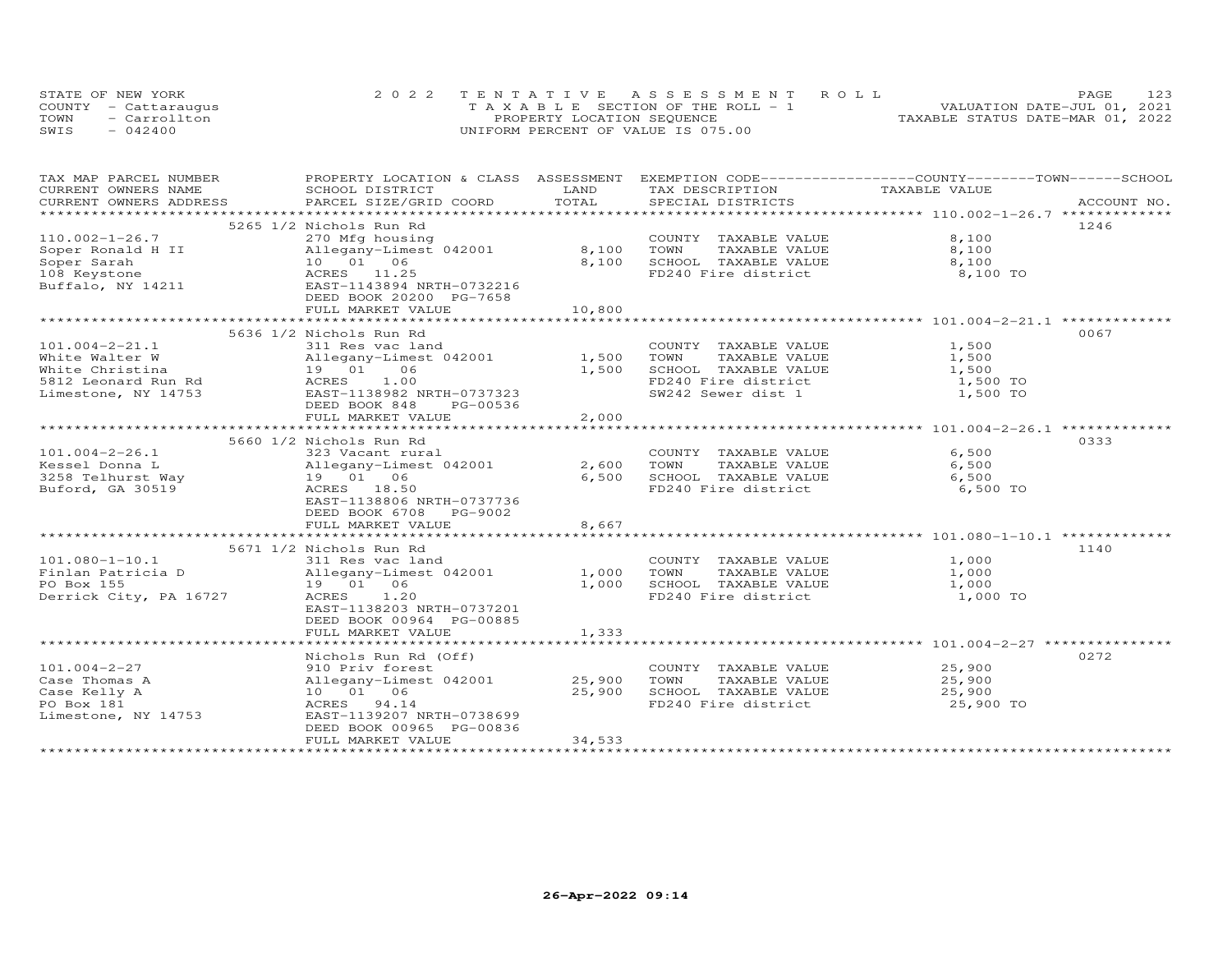| STATE OF NEW YORK    | 2022 TENTATIVE ASSESSMENT ROLL        | 124<br><b>PAGE</b>               |
|----------------------|---------------------------------------|----------------------------------|
| COUNTY - Cattaraugus | T A X A B L E SECTION OF THE ROLL - 1 | VALUATION DATE-JUL 01, 2021      |
| TOWN<br>- Carrollton | PROPERTY LOCATION SEQUENCE            | TAXABLE STATUS DATE-MAR 01, 2022 |
| SWIS<br>$-042400$    | UNIFORM PERCENT OF VALUE IS 075.00    |                                  |

| TAX MAP PARCEL NUMBER                         | PROPERTY LOCATION & CLASS ASSESSMENT               |        | EXEMPTION CODE-----------------COUNTY-------TOWN------SCHOOL |               |             |
|-----------------------------------------------|----------------------------------------------------|--------|--------------------------------------------------------------|---------------|-------------|
| CURRENT OWNERS NAME                           | SCHOOL DISTRICT                                    | LAND   | TAX DESCRIPTION                                              | TAXABLE VALUE |             |
| CURRENT OWNERS ADDRESS<br>******************* | PARCEL SIZE/GRID COORD                             | TOTAL  | SPECIAL DISTRICTS                                            |               | ACCOUNT NO. |
|                                               |                                                    |        |                                                              |               |             |
|                                               | Nichols Run Rd (Off)                               |        |                                                              |               | 0449        |
| $101.004 - 2 - 28.1$                          | 910 Priv forest                                    |        | COUNTY TAXABLE VALUE                                         | 23,700        |             |
| Mollander Michael S                           | Allegany-Limest 042001                             | 23,700 | TOWN<br>TAXABLE VALUE                                        | 23,700        |             |
| Mollander Dana                                | 20  01  06                                         | 23,700 | SCHOOL TAXABLE VALUE                                         | 23,700        |             |
| 42 Lake Circle Dr                             | Lot 19                                             |        | FD240 Fire district                                          | 23,700 TO     |             |
| Bradford, PA 16701                            | ACRES 47.46                                        |        |                                                              |               |             |
|                                               | EAST-1139141 NRTH-0739316<br>DEED BOOK 1005 PG-226 |        |                                                              |               |             |
|                                               | FULL MARKET VALUE                                  | 31,600 |                                                              |               |             |
|                                               |                                                    |        |                                                              |               |             |
|                                               | Nichols Run Rd (Off)                               |        |                                                              |               | 1329        |
| $110.002 - 1 - 18.4$                          | 323 Vacant rural                                   |        | COUNTY TAXABLE VALUE                                         | 3,600         |             |
| Hicks James E                                 | Allegany-Limest 042001                             | 3,600  | TOWN<br>TAXABLE VALUE                                        | 3,600         |             |
| Hicks Betty J                                 | 10 01 06                                           | 3,600  | SCHOOL TAXABLE VALUE                                         | 3,600         |             |
| 5330 Nichols Run Rd                           | ACRES 10.20                                        |        | FD240 Fire district                                          | 3,600 TO      |             |
| Limestone, NY 14753                           | EAST-1143787 NRTH-0735379                          |        |                                                              |               |             |
|                                               | DEED BOOK 995<br>PG-467                            |        |                                                              |               |             |
|                                               | FULL MARKET VALUE                                  | 4,800  |                                                              |               |             |
|                                               | * * * * * * * * * * * * * * * * * * *              |        |                                                              |               |             |
|                                               | Nichols Run Rd (Off)                               |        |                                                              |               | 1330        |
| $110.002 - 1 - 18.5$                          | 323 Vacant rural                                   |        | COUNTY TAXABLE VALUE                                         | 5,700         |             |
| Hicks James E                                 | Allegany-Limest 042001                             | 5,700  | TOWN<br>TAXABLE VALUE                                        | 5,700         |             |
| Hicks Betty J                                 | 10 01 06                                           | 5,700  | SCHOOL TAXABLE VALUE                                         | 5,700         |             |
| 5330 Nicholes Run Rd                          | ACRES 13.00                                        |        | FD240 Fire district                                          | 5,700 TO      |             |
| Limestone, NY 14753                           | EAST-1143720 NRTH-0734861                          |        |                                                              |               |             |
|                                               | DEED BOOK 16561 PG-6001                            |        |                                                              |               |             |
|                                               | FULL MARKET VALUE                                  | 7,600  |                                                              |               |             |
|                                               |                                                    |        |                                                              |               |             |
|                                               | Nichols Run Rd (Off)                               |        |                                                              |               | 0570        |
| $110.002 - 1 - 28$                            | 910 Priv forest                                    |        | COUNTY TAXABLE VALUE                                         | 56,000        |             |
| McCracken Oil Interests, LLC                  | Allegany-Limest 042001                             | 56,000 | TOWN<br>TAXABLE VALUE                                        | 56,000        |             |
| Schultz Martin Keith                          | 18  01  06                                         | 56,000 | SCHOOL TAXABLE VALUE                                         | 56,000        |             |
| 189 Harrisburg Run                            | ACRES 112.06                                       |        | FD240 Fire district                                          | 56,000 TO     |             |
| Bradford, PA 16701                            | EAST-1139995 NRTH-0732993                          |        |                                                              |               |             |
|                                               | DEED BOOK 25373 PG-6001                            |        |                                                              |               |             |
|                                               | FULL MARKET VALUE                                  | 74,667 |                                                              |               |             |
|                                               |                                                    |        |                                                              |               |             |
|                                               | Nichols Run Rd (Off)                               |        |                                                              |               | 0553        |
| $110.002 - 1 - 29$                            | 323 Vacant rural                                   |        | COUNTY TAXABLE VALUE                                         | 8,400         |             |
| AP Energy, Inc.                               | Allegany-Limest 042001                             | 8,400  | TOWN<br>TAXABLE VALUE                                        | 8,400         |             |
| 11 Bridge St                                  | 18  01  06                                         | 8,400  | SCHOOL TAXABLE VALUE                                         | 8,400         |             |
| PO Box N                                      | woodard                                            |        | FD240 Fire district                                          | 8,400 TO      |             |
| Mt. Jewett, PA 16740                          | ACRES 24.00                                        |        |                                                              |               |             |
|                                               | EAST-1139047 NRTH-0732230                          |        |                                                              |               |             |
|                                               | DEED BOOK 25373 PG-6001                            |        |                                                              |               |             |
|                                               | FULL MARKET VALUE                                  | 11,200 |                                                              |               |             |
|                                               |                                                    |        |                                                              |               |             |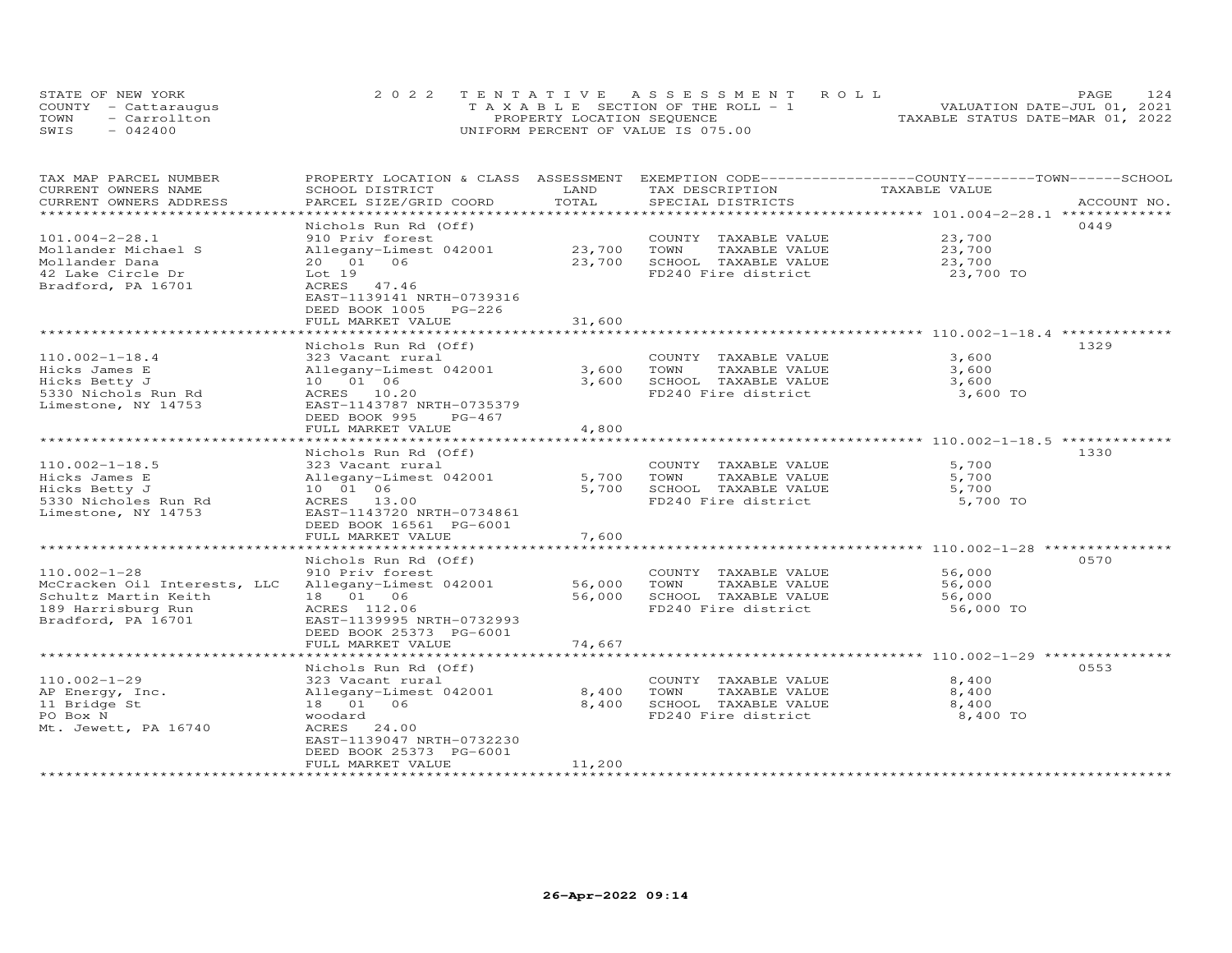| STATE OF NEW YORK    | 2022 TENTATIVE ASSESSMENT ROLL        | 12.5<br>PAGE.                    |
|----------------------|---------------------------------------|----------------------------------|
| COUNTY - Cattaraugus | T A X A B L E SECTION OF THE ROLL - 1 | VALUATION DATE-JUL 01, 2021      |
| TOWN<br>- Carrollton | PROPERTY LOCATION SEQUENCE            | TAXABLE STATUS DATE-MAR 01, 2022 |
| SWIS<br>$-042400$    | UNIFORM PERCENT OF VALUE IS 075.00    |                                  |

| TAX MAP PARCEL NUMBER                         | PROPERTY LOCATION & CLASS ASSESSMENT                  |               | EXEMPTION CODE------------------COUNTY-------TOWN------SCHOOL |                                                       |             |
|-----------------------------------------------|-------------------------------------------------------|---------------|---------------------------------------------------------------|-------------------------------------------------------|-------------|
| CURRENT OWNERS NAME<br>CURRENT OWNERS ADDRESS | SCHOOL DISTRICT<br>PARCEL SIZE/GRID COORD             | LAND<br>TOTAL | TAX DESCRIPTION<br>SPECIAL DISTRICTS                          | TAXABLE VALUE                                         | ACCOUNT NO. |
| ******************************                |                                                       |               |                                                               |                                                       |             |
|                                               | Nichols Run Rd (Off)                                  |               |                                                               |                                                       | 1284        |
| $110.002 - 2 - 24.2$                          | 910 Priv forest                                       |               | COUNTY TAXABLE VALUE 17,800                                   |                                                       |             |
| Eakin Robert P                                | Allegany-Limest 042001 17,800                         |               | TOWN<br>TAXABLE VALUE                                         |                                                       |             |
| Eakin Catherine A                             | 09 01 06                                              | 17,800        | SCHOOL TAXABLE VALUE                                          | 17,800<br>17,800                                      |             |
| 1137 Big Shanty Rd                            | ACRES<br>50.95                                        |               | FD240 Fire district 17,800 TO                                 |                                                       |             |
| Lewis Run, PA 16738                           | EAST-1144453 NRTH-0729813                             |               |                                                               |                                                       |             |
|                                               | DEED BOOK 00936 PG-00618                              |               |                                                               |                                                       |             |
|                                               | FULL MARKET VALUE                                     | 23,733        |                                                               | ************************ 110.002-1-18.3 ************* |             |
|                                               |                                                       |               |                                                               |                                                       |             |
| $110.002 - 1 - 18.3$                          | 5342 Nichols Run Rd (Off)<br>311 Res vac land         |               | COUNTY TAXABLE VALUE                                          | 5,600                                                 | 1328        |
| Little Jay R.                                 | Allegany-Limest 042001                                | 5,600         | TOWN<br>TAXABLE VALUE                                         | 5,600                                                 |             |
| 5460 Nichols Run                              | ACRES<br>3.75                                         | 5,600         | SCHOOL TAXABLE VALUE                                          | 5,600                                                 |             |
| Limestone, NY 14753                           | EAST-1143256 NRTH-0735512                             |               |                                                               |                                                       |             |
|                                               | DEED BOOK 30042 PG-5010                               |               |                                                               |                                                       |             |
|                                               | FULL MARKET VALUE                                     | 7,467         |                                                               |                                                       |             |
|                                               |                                                       |               |                                                               |                                                       |             |
|                                               | 5555 Nichols Run Rd (Off)                             |               |                                                               |                                                       | 0457        |
| $110.002 - 1 - 8$                             | 260 Seasonal res                                      |               | COUNTY TAXABLE VALUE                                          | 30,500                                                |             |
| Starks Roy L                                  | Allegany-Limest 042001 12,900                         |               | TOWN<br>TAXABLE VALUE                                         | 30,500                                                |             |
| Starks Kimberly                               | 18  01  06                                            | 30,500        | SCHOOL TAXABLE VALUE                                          | 30,500                                                |             |
| 9525 Curberry Dr                              | 4.69<br>ACRES                                         |               | FD240 Fire district                                           | 30,500 TO                                             |             |
| Mentor, OH 44060                              | EAST-1140001 NRTH-0735139                             |               |                                                               |                                                       |             |
|                                               | DEED BOOK 6693 PG-5001<br>FULL MARKET VALUE           | 40,667        |                                                               |                                                       |             |
|                                               |                                                       |               |                                                               |                                                       |             |
|                                               | 5010 1/2 Nichols Run Rd (Off)                         |               |                                                               |                                                       | 1317        |
| $110.002 - 2 - 5.5$                           | 311 Res vac land                                      |               | COUNTY TAXABLE VALUE                                          | 1,000                                                 |             |
| Hayes John W                                  | Allegany-Limest 042001                                | 1,000         | TOWN<br>TAXABLE VALUE                                         | 1,000                                                 |             |
| Attn: George Hayes                            | 02 01 06                                              | 1,000         | SCHOOL TAXABLE VALUE                                          | 1,000                                                 |             |
| 5010 Nichols Run Rd                           | ACRES<br>1.00                                         |               | FD240 Fire district                                           | 1,000 TO                                              |             |
| Limestone, NY 14753                           | EAST-1148375 NRTH-0734063                             |               |                                                               |                                                       |             |
|                                               | DEED BOOK 00975 PG-00765                              |               |                                                               |                                                       |             |
|                                               | FULL MARKET VALUE                                     | 1,333         |                                                               |                                                       |             |
|                                               | 5267 1/2 Nichols Run Rd (Off)                         |               |                                                               |                                                       | 1245        |
| $110.002 - 1 - 26.6$                          | 270 Mfg housing                                       |               | COUNTY TAXABLE VALUE                                          | 8,250                                                 |             |
| Soaps Development, LLC                        | 270 Mfg housing<br>Allegany-Limest 042001<br>10 01 06 | 8,250         | TOWN<br>TAXABLE VALUE                                         | 8,250                                                 |             |
| 47 Cottage Apt 3                              | 10 01 06                                              | 8,250         | SCHOOL TAXABLE VALUE                                          | 8,250                                                 |             |
| Buffalo, NY 14201                             | ACRES 11.25                                           |               | FD240 Fire district                                           | 8,250 TO                                              |             |
|                                               | EAST-1143305 NRTH-0732280                             |               |                                                               |                                                       |             |
|                                               | DEED BOOK 26108 PG-6001                               |               |                                                               |                                                       |             |
|                                               | FULL MARKET VALUE                                     | 11,000        |                                                               |                                                       |             |
|                                               |                                                       |               |                                                               |                                                       |             |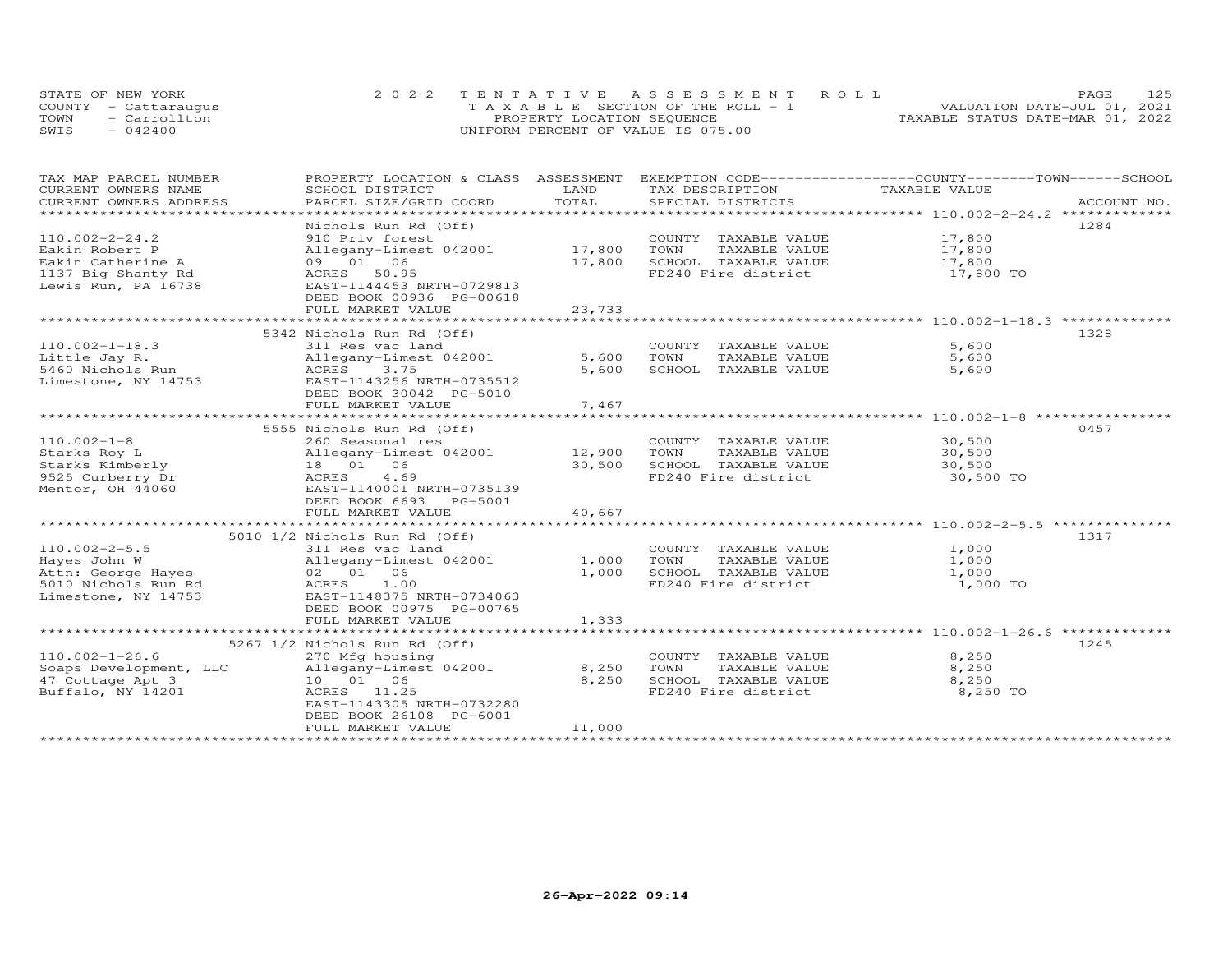|      | STATE OF NEW YORK    | 2022 TENTATIVE ASSESSMENT ROLL           | 126<br>PAGE                      |
|------|----------------------|------------------------------------------|----------------------------------|
|      | COUNTY - Cattaraugus | $T A X A B I F$ SECTION OF THE ROLL $-1$ | VALUATION DATE-JUL 01, 2021      |
| TOWN | - Carrollton         | PROPERTY LOCATION SEQUENCE               | TAXABLE STATUS DATE-MAR 01, 2022 |
| SWIS | $-042400$            | UNIFORM PERCENT OF VALUE IS 075.00       |                                  |

| TAX MAP PARCEL NUMBER                                                                                                                                                                                                                    |                                                                                                                         |                                                                 | PROPERTY LOCATION & CLASS ASSESSMENT EXEMPTION CODE-----------------COUNTY--------TOWN------SCHOOL                                                                                                                                        |                  |                      |        |
|------------------------------------------------------------------------------------------------------------------------------------------------------------------------------------------------------------------------------------------|-------------------------------------------------------------------------------------------------------------------------|-----------------------------------------------------------------|-------------------------------------------------------------------------------------------------------------------------------------------------------------------------------------------------------------------------------------------|------------------|----------------------|--------|
| CURRENT OWNERS NAME SCHOOL DISTRICT                                                                                                                                                                                                      |                                                                                                                         | LAND                                                            | TAX DESCRIPTION TAXABLE VALUE                                                                                                                                                                                                             |                  |                      |        |
|                                                                                                                                                                                                                                          |                                                                                                                         |                                                                 |                                                                                                                                                                                                                                           |                  |                      |        |
|                                                                                                                                                                                                                                          |                                                                                                                         |                                                                 |                                                                                                                                                                                                                                           |                  |                      |        |
| 5171-5185 Nichols Run Rd.<br>281 Multiple res (281 Multiple res (281 Multiple res (281 Multiple res (281 Multiple res (281 Multiple res (2<br>27,500 ENH STAR 41834 (22,500 Parsons Benjamin-Stephanie FRNT 51.57 DPTH 122,500 COU       | 5171-5185 Nichols Run Rd.                                                                                               |                                                                 |                                                                                                                                                                                                                                           |                  | 1382                 |        |
|                                                                                                                                                                                                                                          |                                                                                                                         |                                                                 |                                                                                                                                                                                                                                           |                  | $\Omega$<br>$\Omega$ | 23,100 |
|                                                                                                                                                                                                                                          |                                                                                                                         |                                                                 |                                                                                                                                                                                                                                           |                  |                      | 57,670 |
|                                                                                                                                                                                                                                          |                                                                                                                         |                                                                 | TAXABLE VALUE 122,500                                                                                                                                                                                                                     |                  |                      |        |
|                                                                                                                                                                                                                                          |                                                                                                                         |                                                                 | TOWN                                                                                                                                                                                                                                      |                  |                      |        |
|                                                                                                                                                                                                                                          |                                                                                                                         |                                                                 | SCHOOL TAXABLE VALUE 41,730                                                                                                                                                                                                               |                  |                      |        |
|                                                                                                                                                                                                                                          |                                                                                                                         |                                                                 |                                                                                                                                                                                                                                           |                  |                      |        |
|                                                                                                                                                                                                                                          |                                                                                                                         |                                                                 |                                                                                                                                                                                                                                           |                  |                      |        |
|                                                                                                                                                                                                                                          | 5240 Nichols Run Rds                                                                                                    |                                                                 |                                                                                                                                                                                                                                           |                  | 0547                 |        |
| $110.002 - 1 - 23$                                                                                                                                                                                                                       |                                                                                                                         |                                                                 | COUNTY TAXABLE VALUE 36,000                                                                                                                                                                                                               |                  |                      |        |
|                                                                                                                                                                                                                                          | 210 1 Family Res<br>Allegany-Limest 042001 8,300 TOWN                                                                   |                                                                 |                                                                                                                                                                                                                                           |                  |                      |        |
| Watkins Robert H.                                                                                                                                                                                                                        |                                                                                                                         |                                                                 | TAXABLE VALUE 36,000                                                                                                                                                                                                                      |                  |                      |        |
|                                                                                                                                                                                                                                          | 36,000                                                                                                                  |                                                                 |                                                                                                                                                                                                                                           |                  |                      |        |
|                                                                                                                                                                                                                                          |                                                                                                                         |                                                                 |                                                                                                                                                                                                                                           |                  |                      |        |
| Watkins Heather I.<br>5240 Nichols Run Rd<br>Limestone, NY 14753<br>EAST-1144505 NRTH-0733785<br>REBENT PRED PRED PRED PRESS NRTH-0733785                                                                                                |                                                                                                                         |                                                                 |                                                                                                                                                                                                                                           |                  |                      |        |
|                                                                                                                                                                                                                                          | DEED BOOK 26469 PG-6001                                                                                                 |                                                                 |                                                                                                                                                                                                                                           |                  |                      |        |
|                                                                                                                                                                                                                                          | FULL MARKET VALUE                                                                                                       | 48,000                                                          |                                                                                                                                                                                                                                           |                  |                      |        |
|                                                                                                                                                                                                                                          | 5781 North St                                                                                                           |                                                                 |                                                                                                                                                                                                                                           |                  | 0860                 |        |
| 101.071-2-24<br>Backer Mary E<br>5502 Wolfpond Rd 25 01 06<br>Monroe, NC 28112<br>Monroe, NC 28112<br>25 01 06<br>25 01 06<br>25 01 06<br>25 01 06<br>25 01 06<br>25 01 06<br>27 183.80 DPTH 120.00                                      |                                                                                                                         |                                                                 |                                                                                                                                                                                                                                           |                  |                      |        |
|                                                                                                                                                                                                                                          |                                                                                                                         |                                                                 |                                                                                                                                                                                                                                           |                  |                      |        |
|                                                                                                                                                                                                                                          |                                                                                                                         |                                                                 |                                                                                                                                                                                                                                           |                  |                      |        |
|                                                                                                                                                                                                                                          |                                                                                                                         |                                                                 |                                                                                                                                                                                                                                           |                  |                      |        |
|                                                                                                                                                                                                                                          | EAST-1137046 NRTH-0738485                                                                                               |                                                                 |                                                                                                                                                                                                                                           |                  |                      |        |
|                                                                                                                                                                                                                                          | DEED BOOK 00952 PG-01196                                                                                                |                                                                 |                                                                                                                                                                                                                                           |                  |                      |        |
|                                                                                                                                                                                                                                          |                                                                                                                         |                                                                 |                                                                                                                                                                                                                                           |                  |                      |        |
|                                                                                                                                                                                                                                          | FULL MARKET VALUE                                                                                                       |                                                                 | 3,900 TOWN TAXABLE VALUE 3,900<br>3,900 TOWN TAXABLE VALUE 3,900<br>3,900 SCHOOL TAXABLE VALUE 3,900<br>FD240 Fire district 3,900 TO<br>87240 Sever dist 2 3,900 TO<br>87241 Sever dist 2 3,900 TO<br>5,200 WD241 Water District 3,900 TO |                  |                      |        |
|                                                                                                                                                                                                                                          | 5784 North St                                                                                                           | $3, 5$<br>$-01196$<br>$3, 25$<br>$-01196$<br>$3, 25$<br>$5, 25$ |                                                                                                                                                                                                                                           |                  | 0743                 |        |
|                                                                                                                                                                                                                                          |                                                                                                                         |                                                                 | COUNTY TAXABLE VALUE                                                                                                                                                                                                                      |                  |                      |        |
|                                                                                                                                                                                                                                          |                                                                                                                         |                                                                 |                                                                                                                                                                                                                                           | 45,000<br>45,000 |                      |        |
|                                                                                                                                                                                                                                          |                                                                                                                         |                                                                 |                                                                                                                                                                                                                                           |                  |                      |        |
| 101.071-2-22 210 1 Family Res<br>Costello Sean V. Allegany-Limest 042001 5,000<br>Costello Jessica A. 25 01 06 45,000<br>160 Berryman Dr FRNT 139.70 DPTH 115.30<br>Amherst, NY 14226 EAET-1136972 NRTH-0738650<br>FRNT 139.70 DPTH 115. |                                                                                                                         |                                                                 |                                                                                                                                                                                                                                           |                  |                      |        |
|                                                                                                                                                                                                                                          |                                                                                                                         |                                                                 |                                                                                                                                                                                                                                           |                  |                      |        |
|                                                                                                                                                                                                                                          |                                                                                                                         |                                                                 |                                                                                                                                                                                                                                           |                  |                      |        |
|                                                                                                                                                                                                                                          |                                                                                                                         |                                                                 |                                                                                                                                                                                                                                           |                  |                      |        |
|                                                                                                                                                                                                                                          |                                                                                                                         |                                                                 |                                                                                                                                                                                                                                           |                  |                      |        |
|                                                                                                                                                                                                                                          | 5791 North St                                                                                                           |                                                                 |                                                                                                                                                                                                                                           |                  | 1435                 |        |
| $101.071 - 2 - 16.12$                                                                                                                                                                                                                    | 311 Res vac land                                                                                                        |                                                                 | COUNTY TAXABLE VALUE                                                                                                                                                                                                                      | 6,000            |                      |        |
| Thiel Timothy J                                                                                                                                                                                                                          |                                                                                                                         | 6,000                                                           |                                                                                                                                                                                                                                           |                  |                      |        |
| Thiel Nancy B                                                                                                                                                                                                                            |                                                                                                                         | 6,000                                                           |                                                                                                                                                                                                                                           |                  |                      |        |
| 5791 North St                                                                                                                                                                                                                            |                                                                                                                         |                                                                 |                                                                                                                                                                                                                                           |                  |                      |        |
| PO Box 188                                                                                                                                                                                                                               | 2<br>311 Res vac land<br>J<br>Allegany-Limest 042001<br>ACRES<br>1.39<br>EAST-1136955 NRTH-0738338<br>FULL MARKET VALUE | 8,000                                                           | TOWN TAXABLE VALUE<br>SCHOOL TAXABLE VALUE<br>SW241 Sewer dist 2 6,000 TO<br>WD241 Water Dist 1 6,000 TO<br>6,000 TO<br>6,000 TO                                                                                                          |                  |                      |        |
| Limestone, NY 14753                                                                                                                                                                                                                      |                                                                                                                         |                                                                 | WS240 Water/Sewer District .00 MT                                                                                                                                                                                                         |                  |                      |        |
|                                                                                                                                                                                                                                          |                                                                                                                         |                                                                 |                                                                                                                                                                                                                                           |                  |                      |        |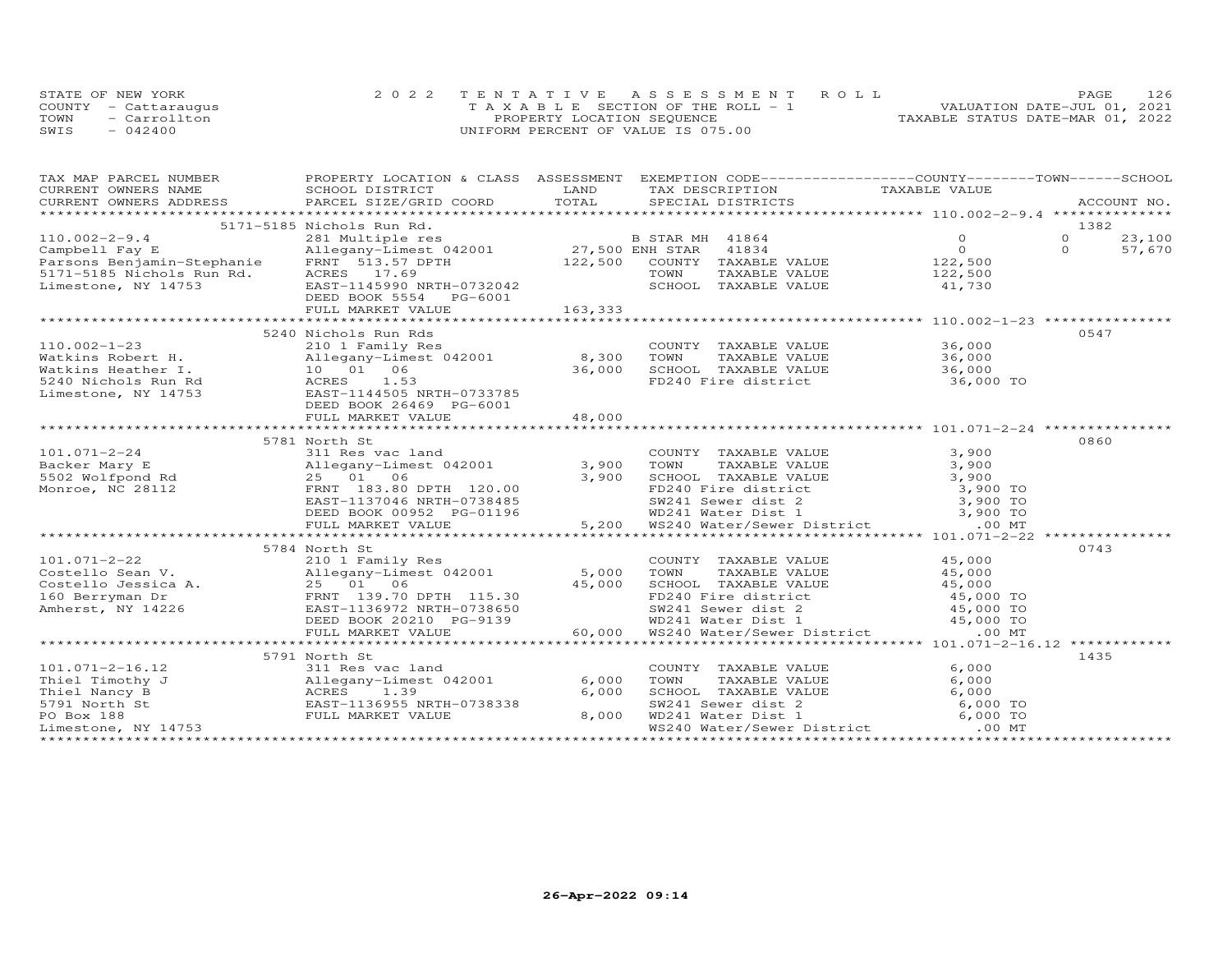| STATE OF NEW YORK    | 2022 TENTATIVE ASSESSMENT ROLL        |                            |  |                                  | PAGE. | 127 |
|----------------------|---------------------------------------|----------------------------|--|----------------------------------|-------|-----|
| COUNTY - Cattaraugus | T A X A B L E SECTION OF THE ROLL - 1 |                            |  | VALUATION DATE-JUL 01, 2021      |       |     |
| TOWN<br>- Carrollton |                                       | PROPERTY LOCATION SEQUENCE |  | TAXABLE STATUS DATE-MAR 01, 2022 |       |     |
| $-042400$<br>SWIS    | UNIFORM PERCENT OF VALUE IS 075.00    |                            |  |                                  |       |     |

| TAX MAP PARCEL NUMBER                                                                                                                                | PROPERTY LOCATION & CLASS ASSESSMENT                                                                                                 | EXEMPTION CODE-----------------COUNTY-------TOWN------SCHOOL                                                                                                                                                                          |        |
|------------------------------------------------------------------------------------------------------------------------------------------------------|--------------------------------------------------------------------------------------------------------------------------------------|---------------------------------------------------------------------------------------------------------------------------------------------------------------------------------------------------------------------------------------|--------|
|                                                                                                                                                      | SCHOOL DISTRICT                                                                                                                      |                                                                                                                                                                                                                                       |        |
|                                                                                                                                                      |                                                                                                                                      |                                                                                                                                                                                                                                       |        |
|                                                                                                                                                      |                                                                                                                                      |                                                                                                                                                                                                                                       |        |
|                                                                                                                                                      | 5801 North St                                                                                                                        |                                                                                                                                                                                                                                       | 0846   |
| 101.071-2-56<br>Thiel Tim allegany-Limest 042001 5,400 TOWN<br>PO Box 188 25 01 06 30,400 SCHOO<br>Limestone, NY 14753 FRNT 100.00 DPTH 286.70 FD240 |                                                                                                                                      |                                                                                                                                                                                                                                       |        |
|                                                                                                                                                      |                                                                                                                                      |                                                                                                                                                                                                                                       |        |
|                                                                                                                                                      |                                                                                                                                      |                                                                                                                                                                                                                                       |        |
|                                                                                                                                                      |                                                                                                                                      |                                                                                                                                                                                                                                       |        |
|                                                                                                                                                      |                                                                                                                                      |                                                                                                                                                                                                                                       |        |
|                                                                                                                                                      |                                                                                                                                      |                                                                                                                                                                                                                                       |        |
|                                                                                                                                                      |                                                                                                                                      |                                                                                                                                                                                                                                       |        |
|                                                                                                                                                      |                                                                                                                                      |                                                                                                                                                                                                                                       |        |
|                                                                                                                                                      | 5804 North St                                                                                                                        |                                                                                                                                                                                                                                       | 0856   |
|                                                                                                                                                      |                                                                                                                                      |                                                                                                                                                                                                                                       |        |
|                                                                                                                                                      |                                                                                                                                      |                                                                                                                                                                                                                                       |        |
|                                                                                                                                                      |                                                                                                                                      |                                                                                                                                                                                                                                       |        |
|                                                                                                                                                      |                                                                                                                                      |                                                                                                                                                                                                                                       |        |
|                                                                                                                                                      |                                                                                                                                      |                                                                                                                                                                                                                                       |        |
|                                                                                                                                                      |                                                                                                                                      |                                                                                                                                                                                                                                       |        |
|                                                                                                                                                      |                                                                                                                                      |                                                                                                                                                                                                                                       |        |
|                                                                                                                                                      |                                                                                                                                      |                                                                                                                                                                                                                                       |        |
|                                                                                                                                                      | 5811 North St                                                                                                                        |                                                                                                                                                                                                                                       | 0713   |
|                                                                                                                                                      |                                                                                                                                      |                                                                                                                                                                                                                                       | 57,670 |
|                                                                                                                                                      |                                                                                                                                      |                                                                                                                                                                                                                                       |        |
|                                                                                                                                                      |                                                                                                                                      |                                                                                                                                                                                                                                       |        |
|                                                                                                                                                      |                                                                                                                                      |                                                                                                                                                                                                                                       |        |
|                                                                                                                                                      |                                                                                                                                      |                                                                                                                                                                                                                                       |        |
|                                                                                                                                                      |                                                                                                                                      |                                                                                                                                                                                                                                       |        |
|                                                                                                                                                      |                                                                                                                                      |                                                                                                                                                                                                                                       |        |
|                                                                                                                                                      |                                                                                                                                      |                                                                                                                                                                                                                                       |        |
|                                                                                                                                                      |                                                                                                                                      |                                                                                                                                                                                                                                       |        |
|                                                                                                                                                      | 5814 North St                                                                                                                        |                                                                                                                                                                                                                                       | 0677   |
|                                                                                                                                                      |                                                                                                                                      |                                                                                                                                                                                                                                       |        |
|                                                                                                                                                      |                                                                                                                                      |                                                                                                                                                                                                                                       |        |
|                                                                                                                                                      |                                                                                                                                      |                                                                                                                                                                                                                                       |        |
|                                                                                                                                                      |                                                                                                                                      |                                                                                                                                                                                                                                       |        |
|                                                                                                                                                      |                                                                                                                                      |                                                                                                                                                                                                                                       |        |
|                                                                                                                                                      | 25 01 06 39,500<br>PRNT 70.00 DPTH 206.00 39,500<br>EAST-1136672 NRTH-0738696<br>DEED BOOK 2021 PG-16139<br>FULL MARKET VALUE 52,667 | COUNTY TAXABLE VALUE 39,500<br>TOWN TAXABLE VALUE 39,500<br>SCHOOL TAXABLE VALUE 39,500<br>FD240 Fire district 39,500 TO<br>WD241 Sewer dist 2 39,500 TO<br>WD241 Water/Sewer District 39,500 TO<br>WS240 Water/Sewer District .00 MT |        |
|                                                                                                                                                      |                                                                                                                                      |                                                                                                                                                                                                                                       |        |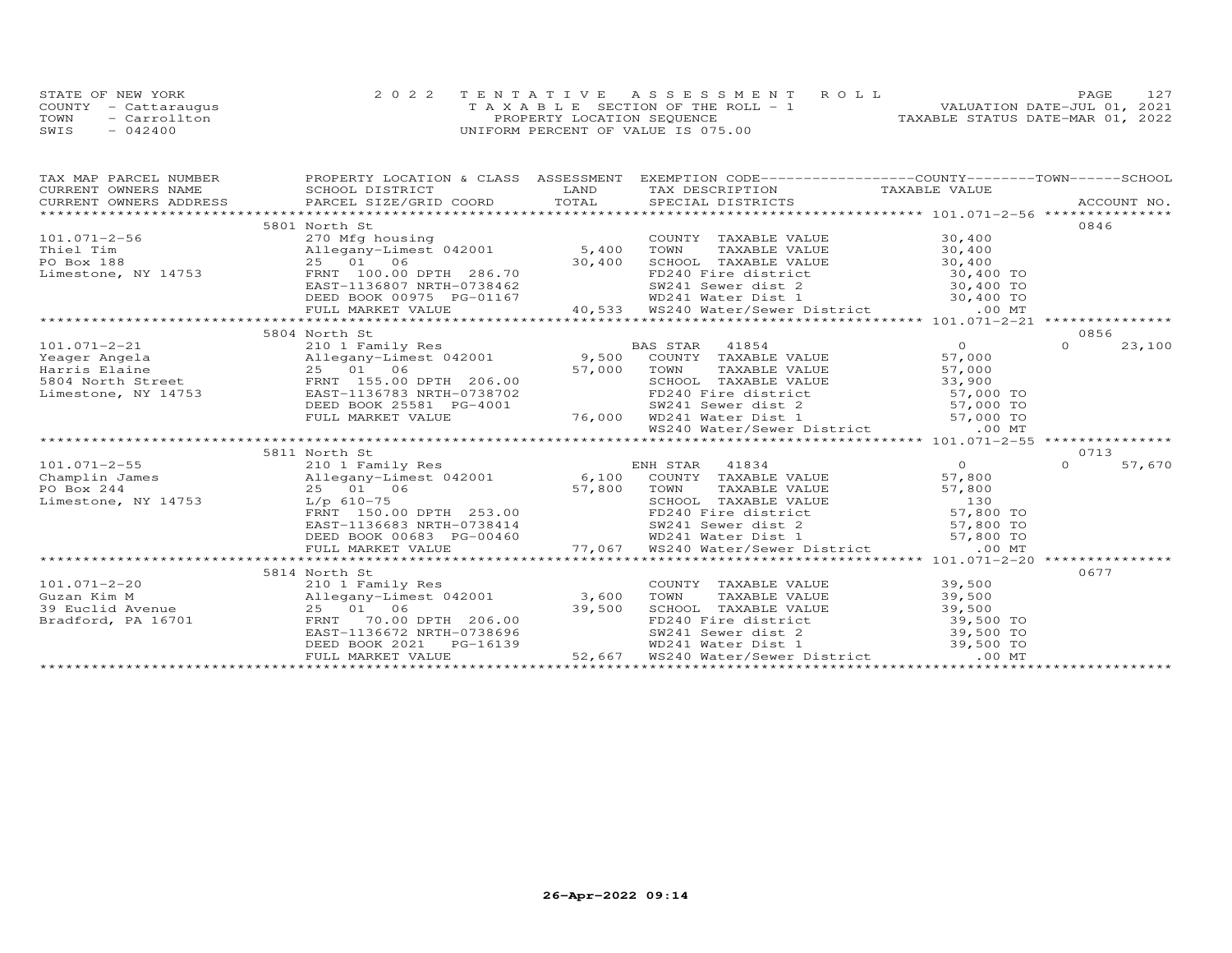|      | STATE OF NEW YORK    | 2022 TENTATIVE ASSESSMENT ROLL        | 128<br><b>PAGE</b>               |
|------|----------------------|---------------------------------------|----------------------------------|
|      | COUNTY - Cattaraugus | T A X A B L E SECTION OF THE ROLL - 1 | VALUATION DATE-JUL 01, 2021      |
| TOWN | - Carrollton         | PROPERTY LOCATION SEQUENCE            | TAXABLE STATUS DATE-MAR 01, 2022 |
| SWIS | $-042400$            | UNIFORM PERCENT OF VALUE IS 075.00    |                                  |

| TAX MAP PARCEL NUMBER                                 |                                                                                                                                                                                                                                                                                                                                          |         | PROPERTY LOCATION & CLASS ASSESSMENT EXEMPTION CODE----------------COUNTY-------TOWN------SCHOOL                                                                                                                                                                                                                              |                                        |          |             |
|-------------------------------------------------------|------------------------------------------------------------------------------------------------------------------------------------------------------------------------------------------------------------------------------------------------------------------------------------------------------------------------------------------|---------|-------------------------------------------------------------------------------------------------------------------------------------------------------------------------------------------------------------------------------------------------------------------------------------------------------------------------------|----------------------------------------|----------|-------------|
| CURRENT OWNERS NAME                                   | SCHOOL DISTRICT                                                                                                                                                                                                                                                                                                                          | LAND    | TAX DESCRIPTION TAXABLE VALUE                                                                                                                                                                                                                                                                                                 |                                        |          | ACCOUNT NO. |
|                                                       | .CURRENT OWNERS ADDRESS PARCEL SIZE/GRID COORD TOTAL SPECIAL DISTRICTS ACCOUNT NO ACCOUNT NO ACCOUNT NO ARE A LIST AND A LIST AND A LIST AND A LIST AND A LIST AND A LIST AND A LIST AND A LIST AND A LIST AND A LIST AND A LI                                                                                                           |         |                                                                                                                                                                                                                                                                                                                               |                                        |          |             |
|                                                       | 5824 North St                                                                                                                                                                                                                                                                                                                            |         |                                                                                                                                                                                                                                                                                                                               |                                        | 0738     |             |
| $101.071 - 2 - 18$                                    |                                                                                                                                                                                                                                                                                                                                          |         | $\begin{tabular}{l c c c c c} \multicolumn{3}{l}{\textbf{North St}} & 0738 \\ 210 & Fami1y Res & 0738 \\ 220 & 10 & 6,400 VET DIS CT 41141 & 3,465 & 3,465 & 0 \\ 23,100 ASEDD & 23,100 ASEDD TTS CT 41141 & 4,620 & 4,620 & 0 \\ 25,00 & 23,100 ASEDD TTS CT 41141 & 4,620 & 4,620 & 0 \\ 27,100 AERT & 150.00 DFFH & 205.0$ |                                        |          |             |
| Bottone Ralph<br>5824 North St<br>Limestone, NY 14753 |                                                                                                                                                                                                                                                                                                                                          |         |                                                                                                                                                                                                                                                                                                                               |                                        |          |             |
|                                                       |                                                                                                                                                                                                                                                                                                                                          |         |                                                                                                                                                                                                                                                                                                                               |                                        |          |             |
|                                                       |                                                                                                                                                                                                                                                                                                                                          |         |                                                                                                                                                                                                                                                                                                                               |                                        |          |             |
|                                                       |                                                                                                                                                                                                                                                                                                                                          |         |                                                                                                                                                                                                                                                                                                                               |                                        |          |             |
|                                                       |                                                                                                                                                                                                                                                                                                                                          |         |                                                                                                                                                                                                                                                                                                                               |                                        |          |             |
|                                                       |                                                                                                                                                                                                                                                                                                                                          |         |                                                                                                                                                                                                                                                                                                                               |                                        |          |             |
|                                                       |                                                                                                                                                                                                                                                                                                                                          |         |                                                                                                                                                                                                                                                                                                                               |                                        |          |             |
|                                                       |                                                                                                                                                                                                                                                                                                                                          |         |                                                                                                                                                                                                                                                                                                                               |                                        |          |             |
|                                                       |                                                                                                                                                                                                                                                                                                                                          |         |                                                                                                                                                                                                                                                                                                                               |                                        |          |             |
|                                                       |                                                                                                                                                                                                                                                                                                                                          |         |                                                                                                                                                                                                                                                                                                                               |                                        |          |             |
|                                                       |                                                                                                                                                                                                                                                                                                                                          |         |                                                                                                                                                                                                                                                                                                                               |                                        | 0841     |             |
|                                                       |                                                                                                                                                                                                                                                                                                                                          |         |                                                                                                                                                                                                                                                                                                                               |                                        | 12,900   | $\Omega$    |
|                                                       |                                                                                                                                                                                                                                                                                                                                          |         |                                                                                                                                                                                                                                                                                                                               |                                        | $\Omega$ | 51,600      |
|                                                       |                                                                                                                                                                                                                                                                                                                                          |         |                                                                                                                                                                                                                                                                                                                               |                                        |          |             |
|                                                       |                                                                                                                                                                                                                                                                                                                                          |         |                                                                                                                                                                                                                                                                                                                               |                                        |          |             |
|                                                       |                                                                                                                                                                                                                                                                                                                                          |         |                                                                                                                                                                                                                                                                                                                               |                                        |          |             |
|                                                       |                                                                                                                                                                                                                                                                                                                                          |         |                                                                                                                                                                                                                                                                                                                               |                                        |          |             |
|                                                       |                                                                                                                                                                                                                                                                                                                                          |         |                                                                                                                                                                                                                                                                                                                               |                                        |          |             |
|                                                       |                                                                                                                                                                                                                                                                                                                                          |         |                                                                                                                                                                                                                                                                                                                               |                                        |          |             |
|                                                       |                                                                                                                                                                                                                                                                                                                                          |         |                                                                                                                                                                                                                                                                                                                               |                                        |          |             |
|                                                       | 5834 North St                                                                                                                                                                                                                                                                                                                            |         |                                                                                                                                                                                                                                                                                                                               |                                        | 0697     |             |
|                                                       |                                                                                                                                                                                                                                                                                                                                          |         |                                                                                                                                                                                                                                                                                                                               | $\begin{array}{c}0\\50.500\end{array}$ | $\Omega$ | 23,100      |
|                                                       |                                                                                                                                                                                                                                                                                                                                          |         |                                                                                                                                                                                                                                                                                                                               | 50,500                                 |          |             |
|                                                       |                                                                                                                                                                                                                                                                                                                                          |         | TAXABLE VALUE                                                                                                                                                                                                                                                                                                                 | 50,500                                 |          |             |
|                                                       | 101.071-2-17<br>Good Ira J<br>Cood Kathy D<br>Pamily Res<br>Allegany-Limest 042001<br>25 01 06<br>PO Box 332<br>FRNT 75.00 DPTH 150.00<br>Limestone, NY 14753<br>EAST-1136398 NRTH-0738698<br>EAST-1136398 NRTH-0738698<br>EAST-1136398 NRTH-0738698                                                                                     |         |                                                                                                                                                                                                                                                                                                                               |                                        |          |             |
|                                                       |                                                                                                                                                                                                                                                                                                                                          |         |                                                                                                                                                                                                                                                                                                                               |                                        |          |             |
|                                                       |                                                                                                                                                                                                                                                                                                                                          |         | FRNT 75.00 DPTH 150.00<br>EAST-1136398 NRTH-0738698<br>DEED BOOK 00945 PG-00575<br>FD240 Fire district 50,500 TO<br>SW241 Sewer dist 2<br>SO,500 TO<br>FULL MARKET VALUE 67,333 WD241 Water Dist 1<br>WE240 WILL MARKET VALUE 67,333 WD241 W                                                                                  |                                        |          |             |
|                                                       |                                                                                                                                                                                                                                                                                                                                          |         | WS240 Water/Sewer District .00 MT                                                                                                                                                                                                                                                                                             |                                        |          |             |
|                                                       |                                                                                                                                                                                                                                                                                                                                          |         |                                                                                                                                                                                                                                                                                                                               |                                        |          |             |
|                                                       | 5835 North St                                                                                                                                                                                                                                                                                                                            |         |                                                                                                                                                                                                                                                                                                                               |                                        | 0693     |             |
|                                                       |                                                                                                                                                                                                                                                                                                                                          |         | COUNTY TAXABLE VALUE<br>TAXABLE VALUE                                                                                                                                                                                                                                                                                         | 80,000                                 |          |             |
|                                                       |                                                                                                                                                                                                                                                                                                                                          |         | TOWN                                                                                                                                                                                                                                                                                                                          | 80,000                                 |          |             |
|                                                       |                                                                                                                                                                                                                                                                                                                                          |         |                                                                                                                                                                                                                                                                                                                               |                                        |          |             |
|                                                       | 101.071-2-53<br>Spry Sandra L.<br>5,500<br>5835 North St<br>5,500<br>1.06<br>1.06<br>1.06<br>1.06<br>1.06<br>1.06<br>1.06<br>1.06<br>25<br>25<br>2.01<br>2.06<br>2.000<br>2.000<br>2.000<br>2.000<br>2.000<br>2.000<br>2.000<br>Allegany-Limest 042001<br>25 01 06 80,000<br>L/p 684-300<br>FRNT 100.00 DPTH 161.00<br>-0010 NPTH 161.00 |         |                                                                                                                                                                                                                                                                                                                               |                                        |          |             |
|                                                       | EAST-1136453 NRTH-0738454                                                                                                                                                                                                                                                                                                                |         |                                                                                                                                                                                                                                                                                                                               |                                        |          |             |
|                                                       | DEED BOOK 2020 PG-10876                                                                                                                                                                                                                                                                                                                  |         | COROOL TAXABLE VALUE<br>SCHOOL TAXABLE VALUE<br>FD240 Fire district<br>SW241 Sewer dist 2 80,000 TO<br>WD241 Water Dist 1 80,000 TO<br>WS240 Water/Sewer District .00 MT                                                                                                                                                      |                                        |          |             |
|                                                       | FULL MARKET VALUE                                                                                                                                                                                                                                                                                                                        | 106,667 |                                                                                                                                                                                                                                                                                                                               |                                        |          |             |
|                                                       |                                                                                                                                                                                                                                                                                                                                          |         |                                                                                                                                                                                                                                                                                                                               |                                        |          |             |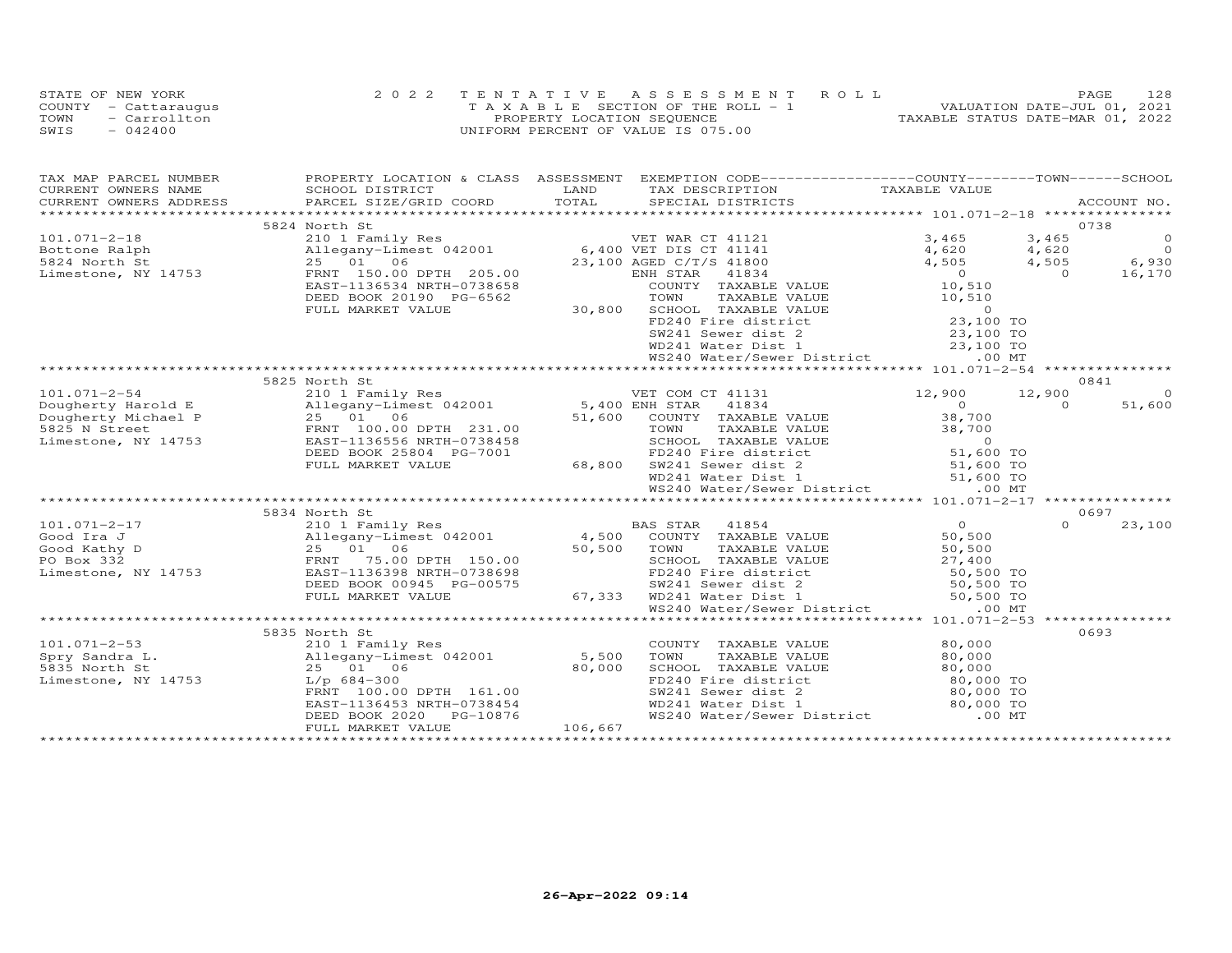|      | STATE OF NEW YORK    | 2022 TENTATIVE ASSESSMENT ROLL        | 129<br>PAGE                      |
|------|----------------------|---------------------------------------|----------------------------------|
|      | COUNTY - Cattaraugus | T A X A B L E SECTION OF THE ROLL - 1 | VALUATION DATE-JUL 01, 2021      |
| TOWN | - Carrollton         | PROPERTY LOCATION SEQUENCE            | TAXABLE STATUS DATE-MAR 01, 2022 |
| SWIS | $-042400$            | UNIFORM PERCENT OF VALUE IS 075.00    |                                  |

| 5836 North St                                                                                                                                                                                                                                                                                                                                                                                        |  | 1380                            |
|------------------------------------------------------------------------------------------------------------------------------------------------------------------------------------------------------------------------------------------------------------------------------------------------------------------------------------------------------------------------------------------------------|--|---------------------------------|
|                                                                                                                                                                                                                                                                                                                                                                                                      |  |                                 |
|                                                                                                                                                                                                                                                                                                                                                                                                      |  |                                 |
|                                                                                                                                                                                                                                                                                                                                                                                                      |  |                                 |
|                                                                                                                                                                                                                                                                                                                                                                                                      |  |                                 |
|                                                                                                                                                                                                                                                                                                                                                                                                      |  |                                 |
|                                                                                                                                                                                                                                                                                                                                                                                                      |  |                                 |
| 101.071-2-16.6<br>3836 NOTH SERIC COUNTY TAXABLE VALUE 2,000<br>Good Ira allegany-Limest 042001<br>Series and 2,000 TOWN TAXABLE VALUE 2,000<br>Good Kathy FRNT 50.00 DPTH 202.00 2,000 SCHOOL TAXABLE VALUE 2,000<br>FRNT 50.00 DPTH                                                                                                                                                                |  |                                 |
|                                                                                                                                                                                                                                                                                                                                                                                                      |  |                                 |
| 5837 North St<br>$\begin{array}{cccc} \texttt{101.071--2-52} & \texttt{5837 North St} & \texttt{2101 m} & \texttt{2101 m} & \texttt{2101 m} & \texttt{2101 m} & \texttt{2101 m} & \texttt{2101 m} & \texttt{2101 m} & \texttt{2101 m} & \texttt{2101 m} & \texttt{2101 m} & \texttt{2101 m} & \texttt{2101 m} & \texttt{2101 m} & \texttt{2101 m} & \texttt{2101 m} & \texttt{2101 m} & \texttt{210$ |  | 0812                            |
|                                                                                                                                                                                                                                                                                                                                                                                                      |  | $\Omega$ and $\Omega$<br>23,100 |
|                                                                                                                                                                                                                                                                                                                                                                                                      |  |                                 |
|                                                                                                                                                                                                                                                                                                                                                                                                      |  |                                 |
|                                                                                                                                                                                                                                                                                                                                                                                                      |  |                                 |
|                                                                                                                                                                                                                                                                                                                                                                                                      |  |                                 |
|                                                                                                                                                                                                                                                                                                                                                                                                      |  |                                 |
|                                                                                                                                                                                                                                                                                                                                                                                                      |  |                                 |
|                                                                                                                                                                                                                                                                                                                                                                                                      |  |                                 |
|                                                                                                                                                                                                                                                                                                                                                                                                      |  |                                 |
|                                                                                                                                                                                                                                                                                                                                                                                                      |  |                                 |
| 5838 North St                                                                                                                                                                                                                                                                                                                                                                                        |  | 0722                            |
|                                                                                                                                                                                                                                                                                                                                                                                                      |  |                                 |
|                                                                                                                                                                                                                                                                                                                                                                                                      |  |                                 |
|                                                                                                                                                                                                                                                                                                                                                                                                      |  |                                 |
|                                                                                                                                                                                                                                                                                                                                                                                                      |  |                                 |
|                                                                                                                                                                                                                                                                                                                                                                                                      |  |                                 |
|                                                                                                                                                                                                                                                                                                                                                                                                      |  |                                 |
|                                                                                                                                                                                                                                                                                                                                                                                                      |  |                                 |
| $\begin{array}{cccccccc} 101.071-2-15 & 5838 & \text{North St} & 0122 & 500 & 0122 & 5838 & 5838 & 5838 & 5838 & 5838 & 5838 & 5838 & 5838 & 5838 & 5838 & 5838 & 5838 & 5838 & 5838 & 5838 & 5838 & 5838 & 5838 & 5838 & 5838 & 5838 & 5838 & 5838 & 5838 & 5838 & 5838 & 5838 & 5838 &$                                                                                                            |  |                                 |
|                                                                                                                                                                                                                                                                                                                                                                                                      |  | 0721                            |
|                                                                                                                                                                                                                                                                                                                                                                                                      |  | 6,000<br>$\Omega$               |
|                                                                                                                                                                                                                                                                                                                                                                                                      |  |                                 |
|                                                                                                                                                                                                                                                                                                                                                                                                      |  |                                 |
|                                                                                                                                                                                                                                                                                                                                                                                                      |  |                                 |
|                                                                                                                                                                                                                                                                                                                                                                                                      |  |                                 |
|                                                                                                                                                                                                                                                                                                                                                                                                      |  |                                 |
|                                                                                                                                                                                                                                                                                                                                                                                                      |  |                                 |
|                                                                                                                                                                                                                                                                                                                                                                                                      |  |                                 |
|                                                                                                                                                                                                                                                                                                                                                                                                      |  |                                 |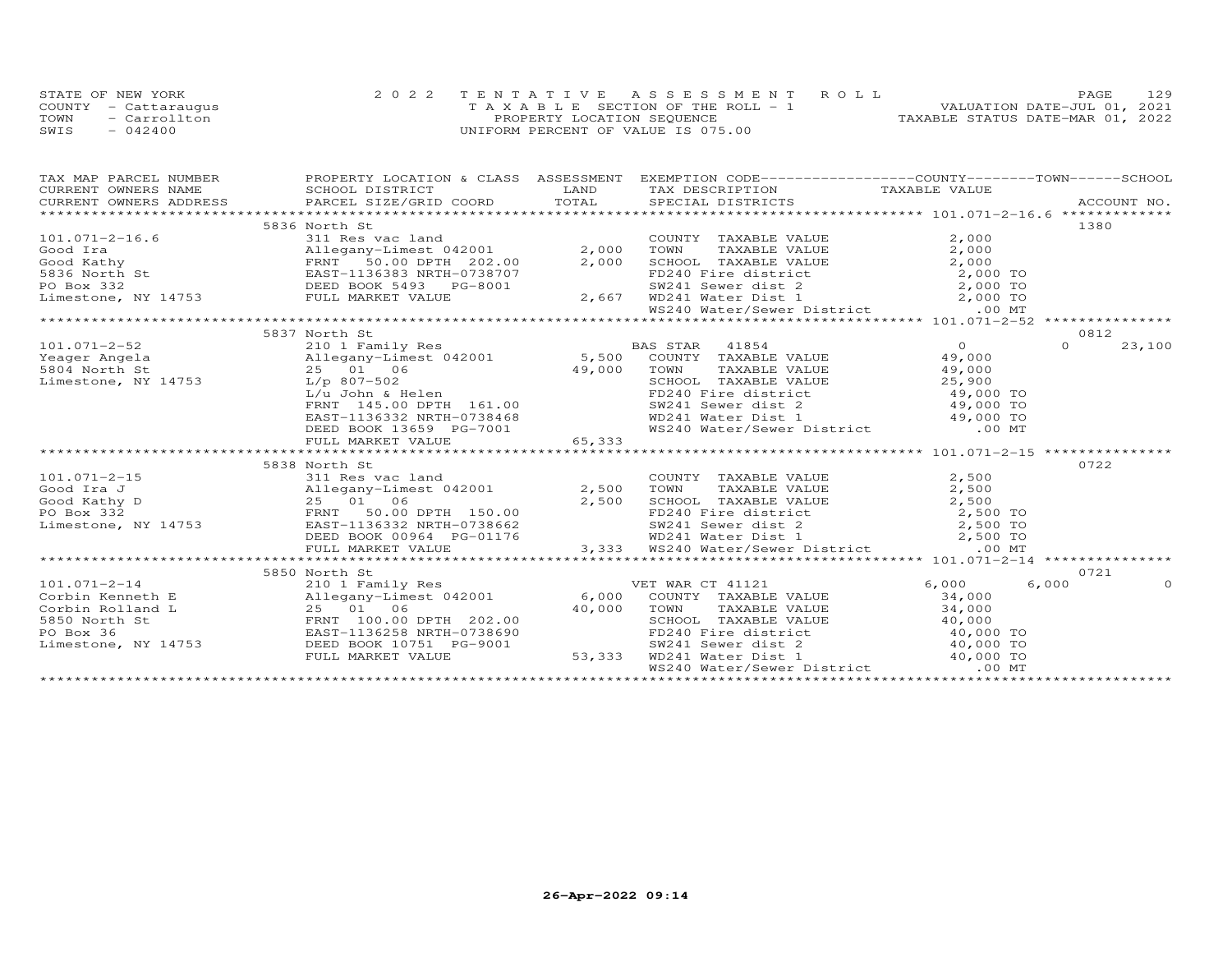|      | STATE OF NEW YORK    | 2022 TENTATIVE ASSESSMENT ROLL        | 130<br><b>PAGE</b>               |
|------|----------------------|---------------------------------------|----------------------------------|
|      | COUNTY - Cattaraugus | T A X A B L E SECTION OF THE ROLL - 1 | VALUATION DATE-JUL 01, 2021      |
| TOWN | - Carrollton         | PROPERTY LOCATION SEQUENCE            | TAXABLE STATUS DATE-MAR 01, 2022 |
| SWIS | $-042400$            | UNIFORM PERCENT OF VALUE IS 075.00    |                                  |

| TAX MAP PARCEL NUMBER                  |                                                                                                                                                                                                                                                           | PROPERTY LOCATION & CLASS ASSESSMENT EXEMPTION CODE----------------COUNTY-------TOWN------SCHOOL                                                                                                                                                                 |                                    |                    |
|----------------------------------------|-----------------------------------------------------------------------------------------------------------------------------------------------------------------------------------------------------------------------------------------------------------|------------------------------------------------------------------------------------------------------------------------------------------------------------------------------------------------------------------------------------------------------------------|------------------------------------|--------------------|
|                                        |                                                                                                                                                                                                                                                           |                                                                                                                                                                                                                                                                  |                                    |                    |
|                                        |                                                                                                                                                                                                                                                           |                                                                                                                                                                                                                                                                  |                                    |                    |
|                                        |                                                                                                                                                                                                                                                           |                                                                                                                                                                                                                                                                  |                                    |                    |
|                                        | 5853 North St                                                                                                                                                                                                                                             |                                                                                                                                                                                                                                                                  |                                    | 0798               |
|                                        |                                                                                                                                                                                                                                                           |                                                                                                                                                                                                                                                                  |                                    | 23,100             |
|                                        |                                                                                                                                                                                                                                                           |                                                                                                                                                                                                                                                                  |                                    |                    |
|                                        |                                                                                                                                                                                                                                                           |                                                                                                                                                                                                                                                                  |                                    |                    |
|                                        |                                                                                                                                                                                                                                                           |                                                                                                                                                                                                                                                                  |                                    |                    |
|                                        |                                                                                                                                                                                                                                                           |                                                                                                                                                                                                                                                                  |                                    |                    |
|                                        |                                                                                                                                                                                                                                                           |                                                                                                                                                                                                                                                                  |                                    |                    |
|                                        |                                                                                                                                                                                                                                                           |                                                                                                                                                                                                                                                                  |                                    |                    |
|                                        |                                                                                                                                                                                                                                                           |                                                                                                                                                                                                                                                                  |                                    |                    |
|                                        | 5854 North St                                                                                                                                                                                                                                             |                                                                                                                                                                                                                                                                  |                                    | 0751               |
|                                        |                                                                                                                                                                                                                                                           | COUNTY TAXABLE VALUE                                                                                                                                                                                                                                             | 24,500                             |                    |
|                                        |                                                                                                                                                                                                                                                           | TAXABLE VALUE 24,500                                                                                                                                                                                                                                             |                                    |                    |
|                                        |                                                                                                                                                                                                                                                           |                                                                                                                                                                                                                                                                  |                                    |                    |
|                                        |                                                                                                                                                                                                                                                           |                                                                                                                                                                                                                                                                  |                                    |                    |
|                                        |                                                                                                                                                                                                                                                           |                                                                                                                                                                                                                                                                  |                                    |                    |
|                                        | 101.071-2-13<br>Barrile John A Milegany-Limest 042001 4,000 TOWN<br>Barrile Jamie Lynn 25 01 06 24,500 SCHOO<br>24,500 SCHOO Life Use - Joseph-Mary 24,500 SCHOO<br>Limestone, NY 14753 FRNT 50.00 DPTH 202.00 SW241<br>EAST-1136182 NRT                  |                                                                                                                                                                                                                                                                  |                                    |                    |
|                                        |                                                                                                                                                                                                                                                           | CHOOL TAXABLE VALUE<br>SCHOOL TAXABLE VALUE<br>FD240 Fire district<br>SW241 Sewer dist 2<br>WD241 Water Dist 1<br>WS240 Water/Sewer District<br>.00 MT                                                                                                           |                                    |                    |
|                                        | ------<br>EAST-1136182 NRTH-0738692<br>DEED BOOK 24857 PG-7001<br>FULL MARKET VALUE 32,667                                                                                                                                                                |                                                                                                                                                                                                                                                                  |                                    |                    |
|                                        |                                                                                                                                                                                                                                                           |                                                                                                                                                                                                                                                                  |                                    |                    |
|                                        | 5858 North St                                                                                                                                                                                                                                             |                                                                                                                                                                                                                                                                  |                                    | 0684               |
| $101.071 - 2 - 12$                     |                                                                                                                                                                                                                                                           |                                                                                                                                                                                                                                                                  | $41803$ 0 18,900<br>41805 18,900 0 | $\overline{0}$     |
| Barrile Joseph                         |                                                                                                                                                                                                                                                           |                                                                                                                                                                                                                                                                  |                                    | 18,900             |
| Larry J. Barrile Linda -Alan- 25 01 06 |                                                                                                                                                                                                                                                           | VH STAR 41834 0<br>COUNTY TAXABLE VALUE 44,100<br>63,000 ENH STAR 41834                                                                                                                                                                                          |                                    | $\Omega$<br>44,100 |
|                                        |                                                                                                                                                                                                                                                           |                                                                                                                                                                                                                                                                  |                                    |                    |
|                                        | PO Box 258<br>Limestone, NY 14753<br>EAST-1136118 NRTH-0738693                                                                                                                                                                                            | FOWN TAXABLE VALUE<br>SCHOOL TAXABLE VALUE<br>SCHOOL TAXABLE VALUE<br>SCHOOL TAXABLE VALUE<br>$44,100$<br>0<br>$14,100$<br>0<br>0<br>0<br>0<br>53,000 TO<br>WD241 Water Dist 1<br>WS240 Water/Sewer District<br>63,000 TO<br>63,000 TO<br>63,000 TO<br>63,000 TO |                                    |                    |
|                                        | DEED BOOK 00956 PG-00321                                                                                                                                                                                                                                  |                                                                                                                                                                                                                                                                  |                                    |                    |
|                                        | FULL MARKET VALUE                                                                                                                                                                                                                                         |                                                                                                                                                                                                                                                                  |                                    |                    |
|                                        |                                                                                                                                                                                                                                                           |                                                                                                                                                                                                                                                                  |                                    |                    |
|                                        |                                                                                                                                                                                                                                                           |                                                                                                                                                                                                                                                                  |                                    |                    |
|                                        |                                                                                                                                                                                                                                                           |                                                                                                                                                                                                                                                                  |                                    |                    |
|                                        |                                                                                                                                                                                                                                                           |                                                                                                                                                                                                                                                                  |                                    |                    |
|                                        | 5861 North St                                                                                                                                                                                                                                             |                                                                                                                                                                                                                                                                  |                                    | 0730               |
| $101.071 - 2 - 49$                     | 210 1 Family Res                                                                                                                                                                                                                                          | COUNTY TAXABLE VALUE 45,500                                                                                                                                                                                                                                      |                                    |                    |
|                                        |                                                                                                                                                                                                                                                           |                                                                                                                                                                                                                                                                  |                                    |                    |
|                                        |                                                                                                                                                                                                                                                           |                                                                                                                                                                                                                                                                  |                                    |                    |
|                                        | 101.071-2-49<br>Smith Lisa K<br>Smith Lisa K<br>5861 North St<br>PO Box 53<br>Limestone, NY 14753<br>Limestone, NY 14753<br>CEED BOOK 00931 PG-01100                                                                                                      |                                                                                                                                                                                                                                                                  |                                    |                    |
|                                        |                                                                                                                                                                                                                                                           |                                                                                                                                                                                                                                                                  |                                    |                    |
|                                        |                                                                                                                                                                                                                                                           |                                                                                                                                                                                                                                                                  |                                    |                    |
|                                        | 9.11egany–Limest 042001<br>3.11egany–Limest 042001<br>3.5 01 06<br>2.5 01 06<br>2.5 01 06<br>2.5 01 06<br>2.5 01 06<br>2.5 01 06<br>2.5 01 06<br>2.5 01 06<br>2.5 01 06<br>2.5 01 06<br>2.5 00 FD240 Fire district<br>2.5 00 FD240 Fire district<br>2.5 0 |                                                                                                                                                                                                                                                                  |                                    |                    |
|                                        |                                                                                                                                                                                                                                                           |                                                                                                                                                                                                                                                                  |                                    |                    |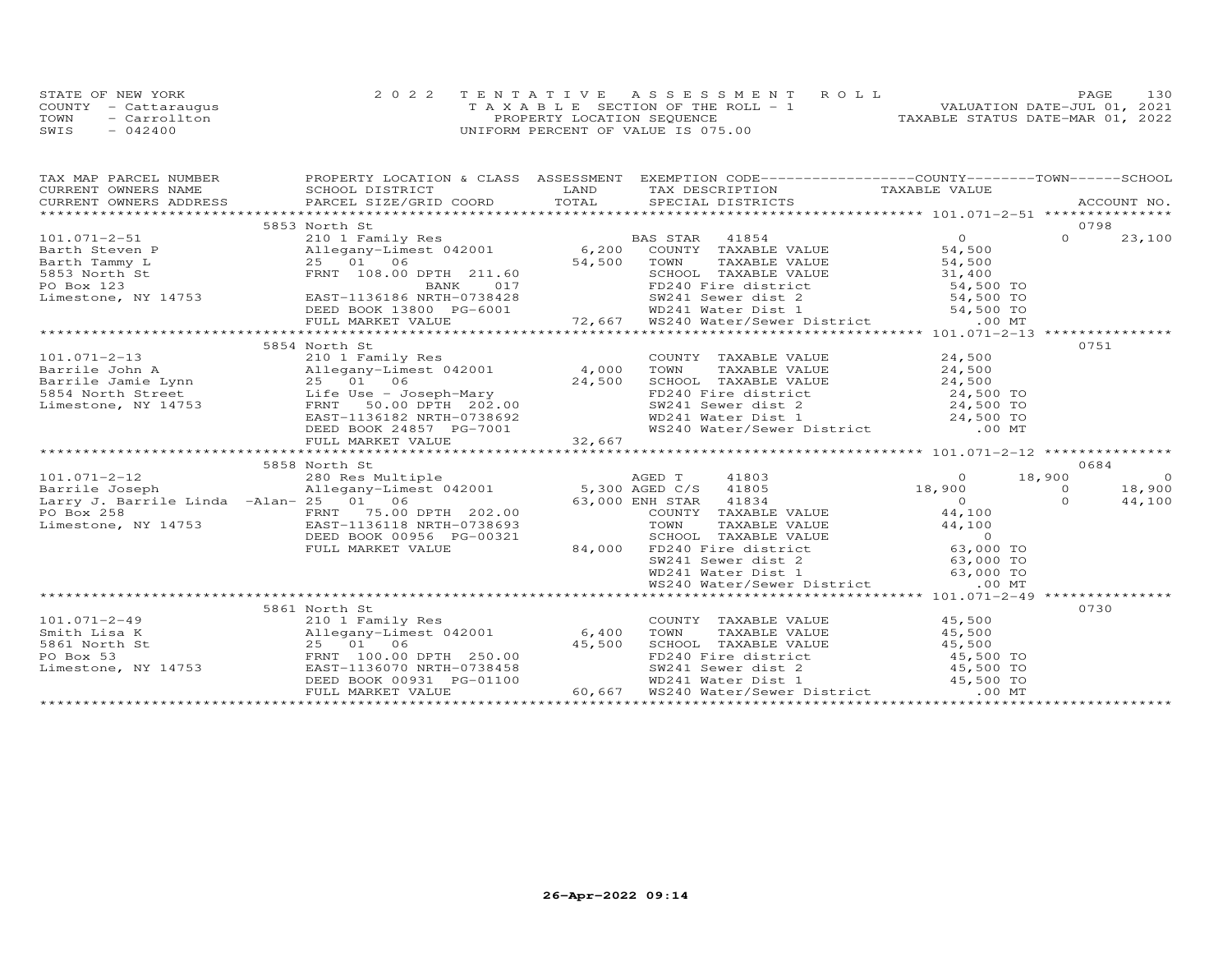|      | STATE OF NEW YORK    | 2022 TENTATIVE ASSESSMENT ROLL     | 131<br>PAGE.                     |
|------|----------------------|------------------------------------|----------------------------------|
|      | COUNTY - Cattaraugus | TAXABLE SECTION OF THE ROLL - 1    | VALUATION DATE-JUL 01, 2021      |
| TOWN | - Carrollton         | PROPERTY LOCATION SEQUENCE         | TAXABLE STATUS DATE-MAR 01, 2022 |
| SWIS | $-042400$            | UNIFORM PERCENT OF VALUE IS 075.00 |                                  |

| TAX MAP PARCEL NUMBER | PROPERTY LOCATION & CLASS ASSESSMENT EXEMPTION CODE-----------------COUNTY-------TOWN------SCHOOL                                                                                                                                                                                      |        |  |                     |
|-----------------------|----------------------------------------------------------------------------------------------------------------------------------------------------------------------------------------------------------------------------------------------------------------------------------------|--------|--|---------------------|
|                       |                                                                                                                                                                                                                                                                                        |        |  |                     |
|                       |                                                                                                                                                                                                                                                                                        |        |  |                     |
|                       |                                                                                                                                                                                                                                                                                        |        |  |                     |
|                       | 5866 North St                                                                                                                                                                                                                                                                          |        |  | 0694                |
|                       |                                                                                                                                                                                                                                                                                        |        |  |                     |
|                       |                                                                                                                                                                                                                                                                                        |        |  |                     |
|                       |                                                                                                                                                                                                                                                                                        |        |  |                     |
|                       |                                                                                                                                                                                                                                                                                        |        |  |                     |
|                       |                                                                                                                                                                                                                                                                                        |        |  |                     |
|                       |                                                                                                                                                                                                                                                                                        |        |  |                     |
|                       |                                                                                                                                                                                                                                                                                        |        |  |                     |
|                       | 5867 North St                                                                                                                                                                                                                                                                          |        |  | 0757                |
|                       |                                                                                                                                                                                                                                                                                        |        |  |                     |
|                       |                                                                                                                                                                                                                                                                                        |        |  |                     |
|                       |                                                                                                                                                                                                                                                                                        |        |  |                     |
|                       |                                                                                                                                                                                                                                                                                        |        |  |                     |
|                       |                                                                                                                                                                                                                                                                                        |        |  |                     |
|                       |                                                                                                                                                                                                                                                                                        |        |  |                     |
|                       |                                                                                                                                                                                                                                                                                        |        |  |                     |
|                       | 101.071-2-48<br>Barth, Jr. Steven P. $2500$ , Multimest 042001<br>2506/ Allegany-Limest 042001<br>25067 North St 2501<br>2501<br>2501<br>2600 DPTH 170.00<br>EXED BOOK 20210 PG-4952<br>2500 DEED BOOK 20210 PG-4952<br>2600 DEED BOOK 20210 PG-                                       |        |  |                     |
|                       | 5874 North St                                                                                                                                                                                                                                                                          |        |  | 0844                |
|                       |                                                                                                                                                                                                                                                                                        |        |  | 9,225<br>$\Omega$   |
|                       |                                                                                                                                                                                                                                                                                        |        |  | 57,670<br>$\bigcap$ |
|                       |                                                                                                                                                                                                                                                                                        |        |  |                     |
|                       |                                                                                                                                                                                                                                                                                        |        |  |                     |
|                       |                                                                                                                                                                                                                                                                                        |        |  |                     |
|                       |                                                                                                                                                                                                                                                                                        |        |  |                     |
|                       |                                                                                                                                                                                                                                                                                        |        |  |                     |
|                       |                                                                                                                                                                                                                                                                                        |        |  |                     |
|                       |                                                                                                                                                                                                                                                                                        |        |  |                     |
|                       |                                                                                                                                                                                                                                                                                        |        |  |                     |
|                       | 650 North St & Paton Dr                                                                                                                                                                                                                                                                |        |  | 0831                |
|                       |                                                                                                                                                                                                                                                                                        |        |  |                     |
|                       |                                                                                                                                                                                                                                                                                        |        |  |                     |
|                       |                                                                                                                                                                                                                                                                                        |        |  |                     |
|                       |                                                                                                                                                                                                                                                                                        |        |  |                     |
|                       |                                                                                                                                                                                                                                                                                        |        |  |                     |
|                       |                                                                                                                                                                                                                                                                                        |        |  |                     |
|                       |                                                                                                                                                                                                                                                                                        |        |  |                     |
|                       |                                                                                                                                                                                                                                                                                        |        |  |                     |
|                       |                                                                                                                                                                                                                                                                                        |        |  |                     |
|                       | 5670 Nys Rte 417                                                                                                                                                                                                                                                                       |        |  | 0350                |
| $92.001 - 2 - .350$   | Nys Rte 417<br>240 Rural res<br>Salamanca Centr 041600<br>00 02 06<br>20,000 SCHOOL TAXABLE VALUE<br>20,000 SCHOOL TAXABLE VALUE<br>20,000 SCHOOL TAXABLE VALUE<br>20,000 FD240 Fire district<br>20,000 TO<br>NET AND STREE 417<br>240 Rural res<br>3alamanca Cen<br>00 02 06<br>Resv. |        |  |                     |
| Oaks Lance N          |                                                                                                                                                                                                                                                                                        |        |  |                     |
| 336 N 10Th St         |                                                                                                                                                                                                                                                                                        |        |  |                     |
| Olean, NY 14760       |                                                                                                                                                                                                                                                                                        |        |  |                     |
|                       |                                                                                                                                                                                                                                                                                        |        |  |                     |
|                       | PG-00839<br>DEED BOOK 898                                                                                                                                                                                                                                                              |        |  |                     |
|                       | FULL MARKET VALUE                                                                                                                                                                                                                                                                      | 26,667 |  |                     |
|                       |                                                                                                                                                                                                                                                                                        |        |  |                     |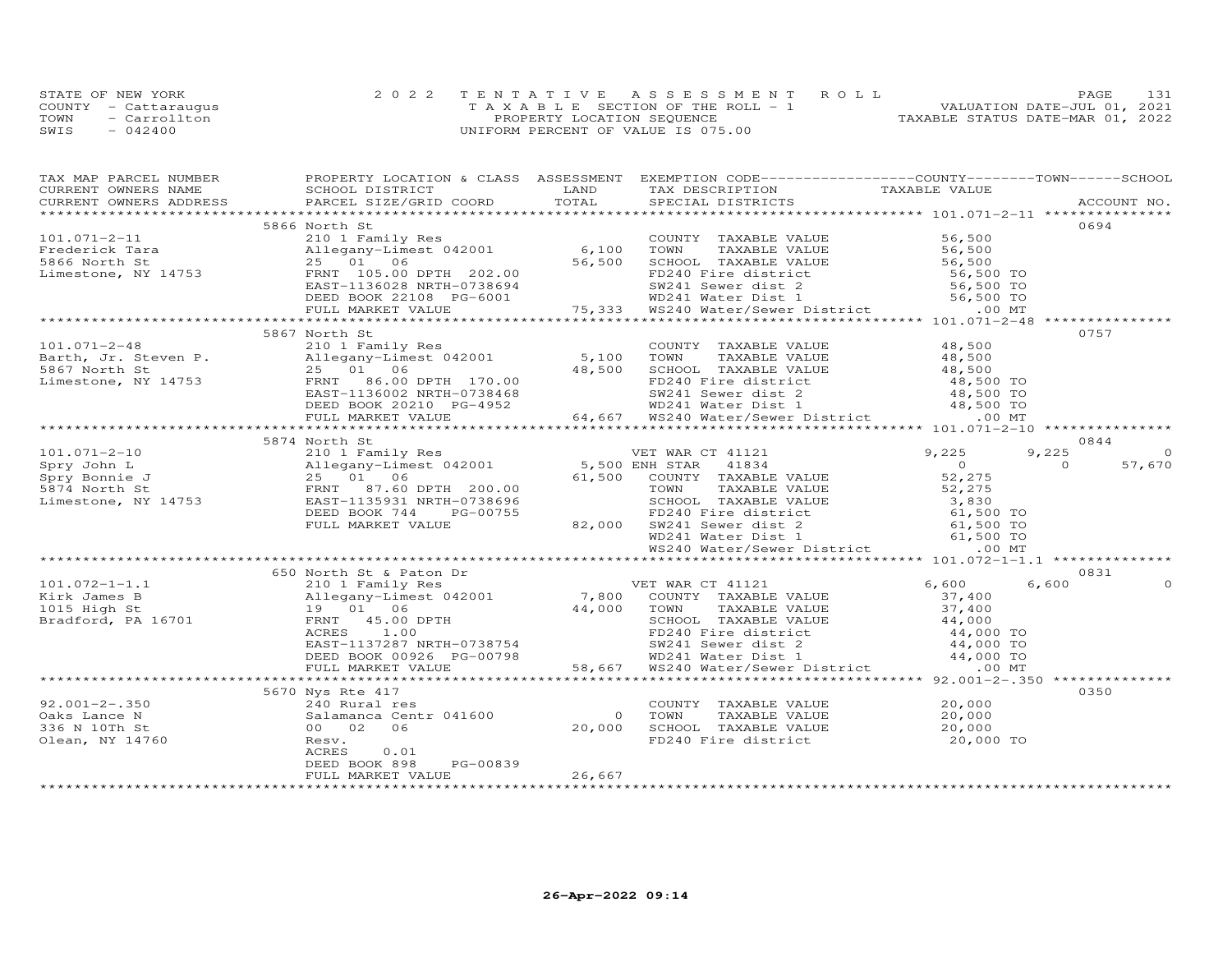|      | STATE OF NEW YORK    | 2022 TENTATIVE ASSESSMENT ROLL        | 1.32.<br>PAGE.                   |
|------|----------------------|---------------------------------------|----------------------------------|
|      | COUNTY - Cattaraugus | T A X A B L E SECTION OF THE ROLL - 1 | VALUATION DATE-JUL 01, 2021      |
| TOWN | - Carrollton         | PROPERTY LOCATION SEQUENCE            | TAXABLE STATUS DATE-MAR 01, 2022 |
| SWIS | $-042400$            | UNIFORM PERCENT OF VALUE IS 075.00    |                                  |

| TAX MAP PARCEL NUMBER   | PROPERTY LOCATION & CLASS | EXEMPTION CODE-----------------COUNTY-------TOWN------SCHOOL<br>ASSESSMENT |                                                        |             |
|-------------------------|---------------------------|----------------------------------------------------------------------------|--------------------------------------------------------|-------------|
| CURRENT OWNERS NAME     | SCHOOL DISTRICT           | LAND<br>TAX DESCRIPTION                                                    | TAXABLE VALUE                                          |             |
| CURRENT OWNERS ADDRESS  | PARCEL SIZE/GRID COORD    | TOTAL<br>SPECIAL DISTRICTS                                                 |                                                        | ACCOUNT NO. |
| *********************** |                           |                                                                            |                                                        |             |
|                         | 5672 Nys Rte 417          |                                                                            |                                                        | 0102        |
| $92.001 - 2 - 102$      | 210 1 Family Res          | VET WAR CT 41121                                                           | 2,250<br>2,250                                         | $\Omega$    |
| Thompson Edward         | Salamanca Centr 041600    | 0 ENH STAR<br>41834                                                        | $\Omega$<br>$\Omega$                                   | 15,000      |
| Thompson Michelle       | 00 02<br>06               | 15,000 COUNTY TAXABLE VALUE                                                | 12,750                                                 |             |
| 5672 Rt. 417            | Resv.                     | TOWN<br>TAXABLE VALUE                                                      | 12,750                                                 |             |
| Killbuck, NY 14748      | FULL MARKET VALUE         | SCHOOL TAXABLE VALUE<br>20,000                                             | $\overline{0}$                                         |             |
|                         |                           | FD240 Fire district                                                        | 15,000 TO                                              |             |
|                         |                           |                                                                            |                                                        |             |
|                         | 5676 Nys Rte 417          |                                                                            |                                                        | 0349        |
| $92.001 - 2 - .349$     | 210 1 Family Res          | 41854<br>BAS STAR                                                          | $\Omega$<br>$\cap$                                     | 15,400      |
| McLarney Kevin S        | Salamanca Centr 041600    | COUNTY TAXABLE VALUE<br>$\Omega$                                           | 15,400                                                 |             |
| 5676 NYS Route 417      | 00 02 06                  | 15,400<br>TOWN<br>TAXABLE VALUE                                            | 15,400                                                 |             |
| Killbuck, NY 14748      | Resv. land c              | SCHOOL TAXABLE VALUE                                                       | $\overline{0}$                                         |             |
|                         | land contract             | FD240 Fire district                                                        | 15,400 TO                                              |             |
|                         | DEED BOOK 21753 PG-3001   |                                                                            |                                                        |             |
|                         | FULL MARKET VALUE         | 20,533                                                                     |                                                        |             |
|                         |                           |                                                                            | ************ 92.001-2-.911 *********                   |             |
|                         | 5684 Nys Rte 417          |                                                                            |                                                        | 0911        |
| $92.001 - 2 - .911$     | 210 1 Family Res          | ENH STAR<br>41834                                                          | $\Omega$<br>$\Omega$                                   | 42,500      |
| Patmore Margie D        | Salamanca Centr 041600    | COUNTY TAXABLE VALUE<br>$\Omega$                                           | 42,500                                                 |             |
| 5684 Route 417          | 00 02<br>06               | 42,500<br>TOWN<br>TAXABLE VALUE                                            | 42,500                                                 |             |
| PO Box 266              | Resv.                     | SCHOOL TAXABLE VALUE                                                       | $\overline{0}$                                         |             |
| Killbuck, NY 14748      | FULL MARKET VALUE         | 56,667 FD240 Fire district                                                 | 42,500 TO                                              |             |
|                         | ************************  |                                                                            | **************************** 92.001-2-.368 *********** |             |
|                         | 5718 Nys Rte 417          |                                                                            |                                                        | 0368        |
| $92.001 - 2 - .368$     | 210 1 Family Res          | VET WAR CT 41121                                                           | 6,900<br>6,900                                         | $\Omega$    |
| Phearsdorf David        | Salamanca Centr 041600    | 0 BAS STAR<br>41854                                                        | $\overline{0}$<br>$\Omega$                             | 23,100      |
| Phearsdorf Margaret     | 00 02<br>06               | 46,000<br>COUNTY TAXABLE VALUE                                             | 39,100                                                 |             |
| 4372 E Bucktooth Run Rd | Resv.                     | TOWN<br>TAXABLE VALUE                                                      | 39,100                                                 |             |
| Little Valley, NY 14755 | ACRES<br>1.00             | SCHOOL TAXABLE VALUE                                                       | 22,900                                                 |             |
|                         | DEED BOOK 9694<br>PG-2001 | FD240 Fire district                                                        | 46,000 TO                                              |             |
|                         | FULL MARKET VALUE         | 61,333                                                                     |                                                        |             |
|                         | ************************* |                                                                            | ******************** 92.001-2-.424 **************      |             |
|                         | 5735 Nys Rte 417          |                                                                            |                                                        | 0424        |
| $92.001 - 2 - .424$     | 240 Rural res             | VET COM CT 41131                                                           | 10,500<br>10,500                                       | $\Omega$    |
| Schoonmaker Jon         | Salamanca Centr 041600    | 0 ENH STAR<br>41834                                                        | $\Omega$<br>$\Omega$                                   | 42,000      |
|                         |                           |                                                                            |                                                        |             |
| Schoonmaker Gary        | 00 02<br>06               | 42,000<br>COUNTY TAXABLE VALUE                                             | 31,500                                                 |             |
| 5735 Rte 417            | Resv.                     | TOWN<br>TAXABLE VALUE                                                      | 31,500                                                 |             |
| Kill Buck, NY 14748     | ACRES<br>9.00             | SCHOOL TAXABLE VALUE                                                       | $\Omega$                                               |             |
|                         | DEED BOOK 00925 PG-00521  | FD240 Fire district                                                        | 42,000 TO                                              |             |
|                         | FULL MARKET VALUE         | 56,000                                                                     |                                                        |             |
|                         |                           |                                                                            |                                                        |             |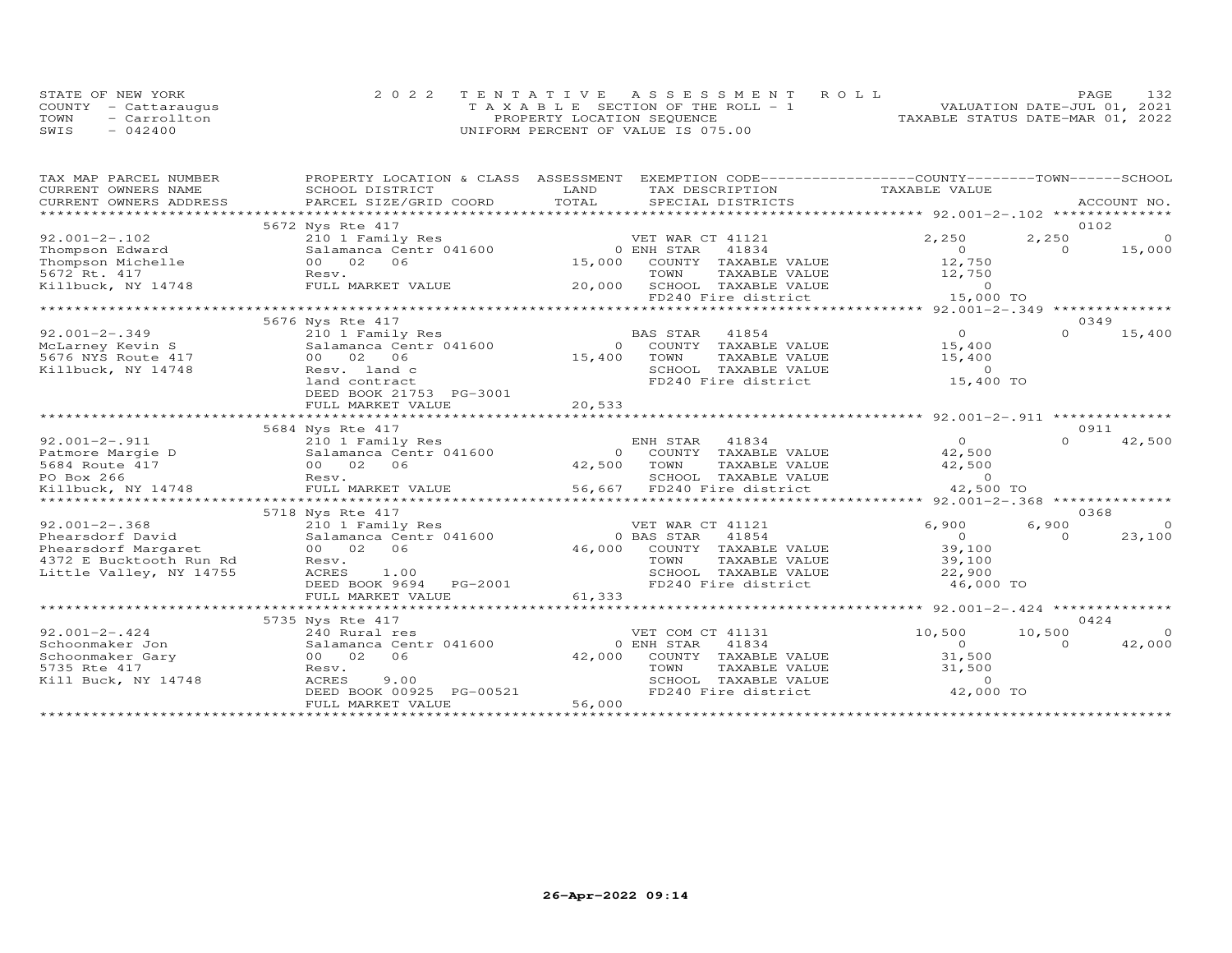| STATE OF NEW YORK    | 2022 TENTATIVE ASSESSMENT ROLL     |                                  | PAGE                        | 133 |
|----------------------|------------------------------------|----------------------------------|-----------------------------|-----|
| COUNTY - Cattaraugus | TAXABLE SECTION OF THE ROLL - 1    |                                  | VALUATION DATE-JUL 01, 2021 |     |
| TOWN<br>- Carrollton | PROPERTY LOCATION SEQUENCE         | TAXABLE STATUS DATE-MAR 01, 2022 |                             |     |
| $-042400$<br>SWIS    | UNIFORM PERCENT OF VALUE IS 075.00 |                                  |                             |     |

| TAX MAP PARCEL NUMBER                         | PROPERTY LOCATION & CLASS ASSESSMENT EXEMPTION CODE----------------COUNTY-------TOWN-----SCHOOL |         |                                               |                  |                  |             |
|-----------------------------------------------|-------------------------------------------------------------------------------------------------|---------|-----------------------------------------------|------------------|------------------|-------------|
| CURRENT OWNERS NAME                           | SCHOOL DISTRICT                                                                                 | LAND    | TAX DESCRIPTION                               | TAXABLE VALUE    |                  |             |
| CURRENT OWNERS ADDRESS<br>******************* | PARCEL SIZE/GRID COORD                                                                          | TOTAL   | SPECIAL DISTRICTS                             |                  |                  | ACCOUNT NO. |
|                                               |                                                                                                 |         |                                               |                  |                  |             |
|                                               | 993 Parkdide Drive                                                                              |         |                                               |                  | 1422             |             |
| $101.003 - 1 - 6.8$                           | 210 1 Family Res                                                                                |         | ENH STAR<br>41834                             | $\circ$          | $\Omega$         | 57,670      |
| Bleier Gregg L                                | Allegany-Limest 042001                                                                          |         | 83,000 COUNTY TAXABLE VALUE                   | 179,200          |                  |             |
| Bleier Fay L                                  | ACRES 192.41                                                                                    | 179,200 | TOWN<br>TAXABLE VALUE                         | 179,200          |                  |             |
| 993 Parkside Drive                            | EAST-1131910 NRTH-0743721                                                                       |         | SCHOOL TAXABLE VALUE                          | 121,530          |                  |             |
| Limestome, NY 14753                           | FULL MARKET VALUE                                                                               |         | 238,933 FD240 Fire district                   | 179,200 TO       |                  |             |
|                                               |                                                                                                 |         |                                               |                  |                  |             |
| $101.003 - 2 - 1.2$                           | 655 Parkside<br>210 1 Family Res                                                                |         | BAS STAR<br>41854                             | $\Omega$         | 1349<br>$\Omega$ | 23,100      |
|                                               |                                                                                                 |         |                                               |                  |                  |             |
| Mascioni Andrew P.                            | Allegany-Limest 042001                                                                          |         | 7,500 COUNTY TAXABLE VALUE                    | 75,000           |                  |             |
| Mascioni Kara A.<br>655 Parkside Drive        | 41 1 6<br>1.00<br>ACRES                                                                         | 75,000  | TOWN<br>TAXABLE VALUE<br>SCHOOL TAXABLE VALUE | 75,000<br>51,900 |                  |             |
| Limestone, NY 14753                           | EAST-1130710 NRTH-0738830                                                                       |         | FD240 Fire district                           | 75,000 TO        |                  |             |
|                                               |                                                                                                 |         |                                               |                  |                  |             |
|                                               | DEED BOOK 23769 PG-2001<br>FULL MARKET VALUE                                                    | 100,000 |                                               |                  |                  |             |
|                                               |                                                                                                 |         |                                               |                  |                  |             |
|                                               | Parkside Dr                                                                                     |         |                                               |                  | 0401             |             |
| $92.003 - 1 - 9$                              |                                                                                                 |         |                                               | 33,900           |                  |             |
| Vanderlip Jay Christopher                     | 260 Seasonal res<br>Allegany-Limest 042001                                                      | 5,800   | COUNTY TAXABLE VALUE<br>TOWN<br>TAXABLE VALUE | 33,900           |                  |             |
| 21 Groell St                                  | 45 01 06                                                                                        | 33,900  | SCHOOL TAXABLE VALUE                          | 33,900           |                  |             |
|                                               |                                                                                                 |         | FD240 Fire district                           | 33,900 TO        |                  |             |
| Cheektowago, NY 14227                         | Life Use - Stanley-Anna<br>FRNT 250.00 DPTH 100.00                                              |         |                                               |                  |                  |             |
|                                               | EAST-1131437 NRTH-0753104                                                                       |         |                                               |                  |                  |             |
|                                               | DEED BOOK 00941 PG-00061                                                                        |         |                                               |                  |                  |             |
|                                               | FULL MARKET VALUE                                                                               | 45,200  |                                               |                  |                  |             |
|                                               |                                                                                                 |         |                                               |                  |                  |             |
|                                               | Parkside Dr                                                                                     |         |                                               |                  | 0077             |             |
| $92.003 - 1 - 25.3$                           | 311 Res vac land                                                                                |         | COUNTY TAXABLE VALUE                          | 300              |                  |             |
| Farr Holden M.                                | Allegany-Limest 042001                                                                          | 300     | TOWN<br>TAXABLE VALUE                         | 300              |                  |             |
| Farr Katriona R.                              | 45 01 06                                                                                        | 300     | SCHOOL TAXABLE VALUE                          | 300              |                  |             |
| 1454 Parkside Drive                           | Ff 1044.00 Irvine Mills                                                                         |         | FD240 Fire district                           | 300 TO           |                  |             |
| Limestone, NY 14753                           | FRNT 10.00 DPTH 244.50                                                                          |         |                                               |                  |                  |             |
|                                               | EAST-1131389 NRTH-0752591                                                                       |         |                                               |                  |                  |             |
|                                               | DEED BOOK 20200 PG-7061                                                                         |         |                                               |                  |                  |             |
|                                               | FULL MARKET VALUE                                                                               | 400     |                                               |                  |                  |             |
|                                               |                                                                                                 |         |                                               |                  |                  |             |
|                                               | Parkside Dr                                                                                     |         |                                               |                  | 1090             |             |
| $101.001 - 1 - 7.5$                           | 314 Rural vac<10                                                                                |         | COUNTY TAXABLE VALUE                          | 700              |                  |             |
| Florentine Reynold IV                         | Allegany-Limest 042001                                                                          | 700     | TOWN<br>TAXABLE VALUE                         | 700              |                  |             |
| Florentine Brittany N                         | 44 01 06                                                                                        | 700     | SCHOOL TAXABLE VALUE                          | 700              |                  |             |
| 1190 Parkside Drive                           | FRNT 45.00 DPTH 182.00                                                                          |         | FD240 Fire district                           | 700 TO           |                  |             |
| Limestone, NY 14753                           | EAST-1131633 NRTH-0748530                                                                       |         |                                               |                  |                  |             |
|                                               | PG-13056<br>DEED BOOK 2021                                                                      |         |                                               |                  |                  |             |
|                                               | FULL MARKET VALUE                                                                               | 933     |                                               |                  |                  |             |
|                                               |                                                                                                 |         |                                               |                  |                  |             |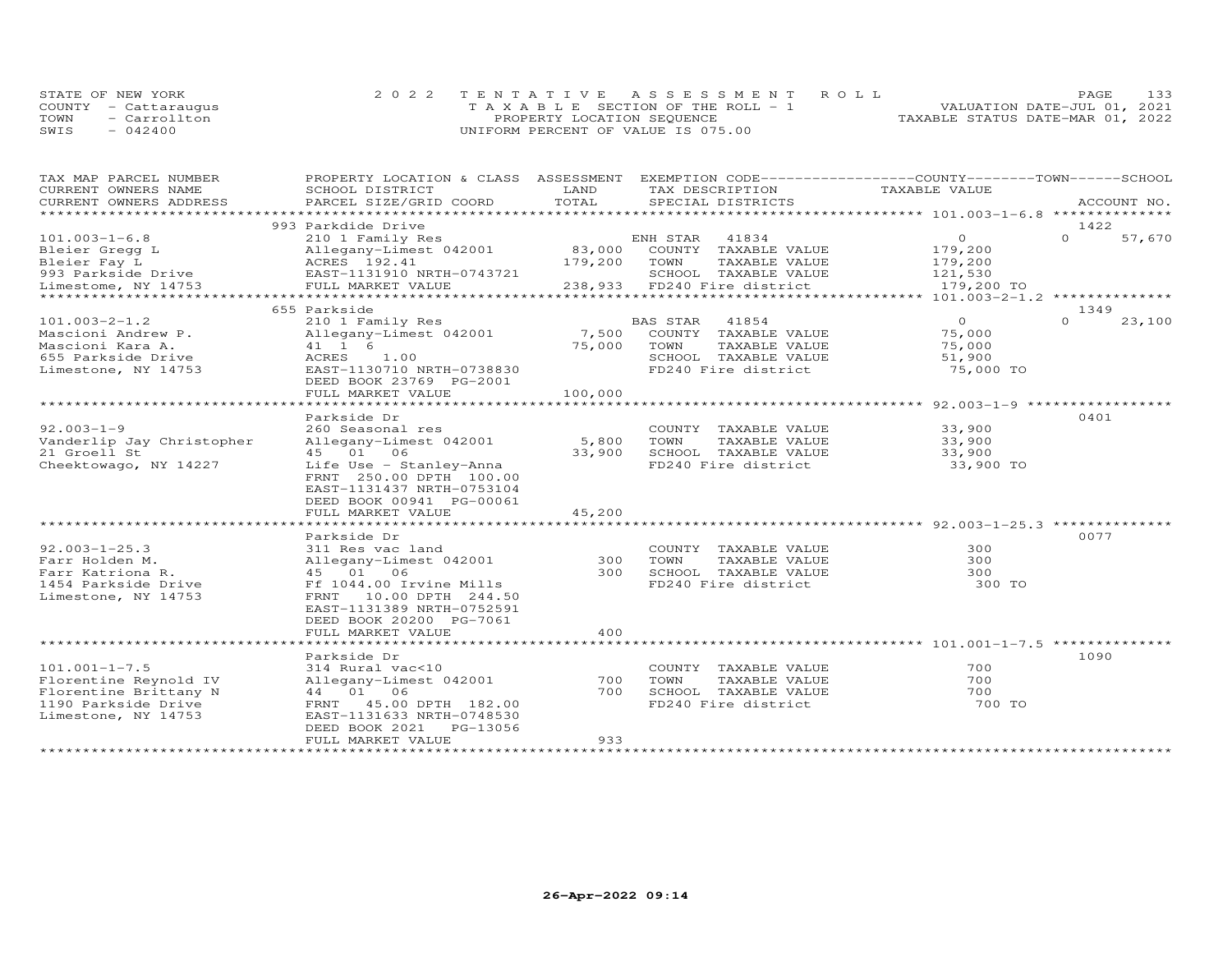| STATE OF NEW YORK    | 2022 TENTATIVE ASSESSMENT ROLL        | 134<br><b>PAGE</b>               |
|----------------------|---------------------------------------|----------------------------------|
| COUNTY - Cattaraugus | T A X A B L E SECTION OF THE ROLL - 1 | VALUATION DATE-JUL 01, 2021      |
| TOWN<br>- Carrollton | PROPERTY LOCATION SEQUENCE            | TAXABLE STATUS DATE-MAR 01, 2022 |
| SWIS<br>$-042400$    | UNIFORM PERCENT OF VALUE IS 075.00    |                                  |

| TAX MAP PARCEL NUMBER  | PROPERTY LOCATION & CLASS ASSESSMENT EXEMPTION CODE----------------COUNTY-------TOWN-----SCHOOL |        |                       |                                                     |             |
|------------------------|-------------------------------------------------------------------------------------------------|--------|-----------------------|-----------------------------------------------------|-------------|
| CURRENT OWNERS NAME    | SCHOOL DISTRICT                                                                                 | LAND   | TAX DESCRIPTION       | TAXABLE VALUE                                       |             |
| CURRENT OWNERS ADDRESS | PARCEL SIZE/GRID COORD                                                                          | TOTAL  | SPECIAL DISTRICTS     |                                                     | ACCOUNT NO. |
| ********************   |                                                                                                 |        |                       |                                                     |             |
|                        | Parkside Dr                                                                                     |        |                       |                                                     | 0092        |
| $101.003 - 1 - 1$      | 311 Res vac land                                                                                |        | COUNTY TAXABLE VALUE  | 13,600                                              |             |
| Embrosky Christine     | Allegany-Limest 042001                                                                          | 13,600 | TOWN<br>TAXABLE VALUE | 13,600                                              |             |
| 884 Parkside Drive     | 43 01 06                                                                                        | 13,600 | SCHOOL TAXABLE VALUE  | 13,600                                              |             |
| Limestone, NY 14753    | 5.19<br>ACRES                                                                                   |        | FD240 Fire district   | 13,600 TO                                           |             |
|                        | EAST-1132011 NRTH-0744135                                                                       |        |                       |                                                     |             |
|                        | DEED BOOK 20190 PG-8173                                                                         |        |                       |                                                     |             |
|                        | FULL MARKET VALUE                                                                               | 18,133 |                       |                                                     |             |
|                        |                                                                                                 |        |                       |                                                     |             |
|                        | Parkside Dr                                                                                     |        |                       |                                                     | 1000        |
| $101.003 - 1 - 6.4$    | 314 Rural vac<10                                                                                |        | COUNTY TAXABLE VALUE  | 7,200                                               |             |
| White Donald           | Allegany-Limest 042001                                                                          | 7,200  | TOWN<br>TAXABLE VALUE | 7,200                                               |             |
| White Cynthia          | 43 01 06                                                                                        | 7,200  | SCHOOL TAXABLE VALUE  | 7,200                                               |             |
| 81 King St             | FRNT 162.00 DPTH 225.00                                                                         |        | FD240 Fire district   | 7,200 TO                                            |             |
| Elma, NY 14059         | EAST-1132438 NRTH-0743868                                                                       |        |                       |                                                     |             |
|                        | DEED BOOK 1440 PG-4001                                                                          |        |                       |                                                     |             |
|                        | FULL MARKET VALUE                                                                               | 9,600  |                       |                                                     |             |
|                        | ************************                                                                        |        |                       | ********************************** 101.078-2-6.1 ** |             |
|                        | Parkside Dr                                                                                     |        |                       |                                                     | 0767        |
| $101.078 - 2 - 6.1$    | 311 Res vac land                                                                                |        | COUNTY TAXABLE VALUE  | 8,600                                               |             |
| Torrey Thomas C        | Allegany-Limest 042001                                                                          | 8,600  | TOWN<br>TAXABLE VALUE | 8,600                                               |             |
| Torrey Martha M        | 41  01  06                                                                                      | 8,600  | SCHOOL TAXABLE VALUE  | 8,600                                               |             |
| 201 Parkside Dr        | Ff 850.00                                                                                       |        | FD240 Fire district   | 8,600 TO                                            |             |
| Limestone, NY 14753    | ACRES<br>1.72                                                                                   |        |                       |                                                     |             |
|                        | EAST-0048468 NRTH-0073606                                                                       |        |                       |                                                     |             |
|                        | DEED BOOK 00947 PG-00581                                                                        |        |                       |                                                     |             |
|                        | FULL MARKET VALUE                                                                               | 11,467 |                       |                                                     |             |
|                        |                                                                                                 |        |                       |                                                     |             |
|                        | Parkside Dr                                                                                     |        |                       |                                                     | 1051        |
| $110.001 - 1 - 5.1$    | 314 Rural vac<10                                                                                |        | COUNTY TAXABLE VALUE  | 2,500                                               |             |
| Jacoby Brian D         | Allegany-Limest 042001                                                                          | 2,500  | TOWN<br>TAXABLE VALUE | 2,500                                               |             |
| 299 Parkside Drive     | 40  01  06                                                                                      | 2,500  | SCHOOL TAXABLE VALUE  | 2,500                                               |             |
| Limestone, NY 14753    | ACRES<br>5.40                                                                                   |        | FD240 Fire district   | 2,500 TO                                            |             |
|                        | EAST-1133776 NRTH-0732873                                                                       |        |                       |                                                     |             |
|                        | DEED BOOK 20019 PG-6001                                                                         |        |                       |                                                     |             |
|                        | FULL MARKET VALUE                                                                               | 3,333  |                       |                                                     |             |
|                        |                                                                                                 |        |                       |                                                     |             |
|                        | Parkside Dr                                                                                     |        |                       |                                                     | 0524        |
| $110.001 - 1 - 5.2$    | 910 Priv forest                                                                                 |        | COUNTY TAXABLE VALUE  | 53,800                                              |             |
| Dallas Energy, LLC     | Allegany-Limest 042001                                                                          | 53,800 | TOWN<br>TAXABLE VALUE | 53,800                                              |             |
| 103 S Kendall Ave      | 40  01  06                                                                                      | 53,800 | SCHOOL TAXABLE VALUE  | 53,800                                              |             |
| Bradford, PA 16701     | ACRES 153.85                                                                                    |        | FD240 Fire district   | 53,800 TO                                           |             |
|                        | EAST-1131806 NRTH-0732669                                                                       |        |                       |                                                     |             |
|                        | DEED BOOK 20915 PG-3001                                                                         |        |                       |                                                     |             |
|                        | FULL MARKET VALUE                                                                               | 71,733 |                       |                                                     |             |
|                        |                                                                                                 |        |                       |                                                     |             |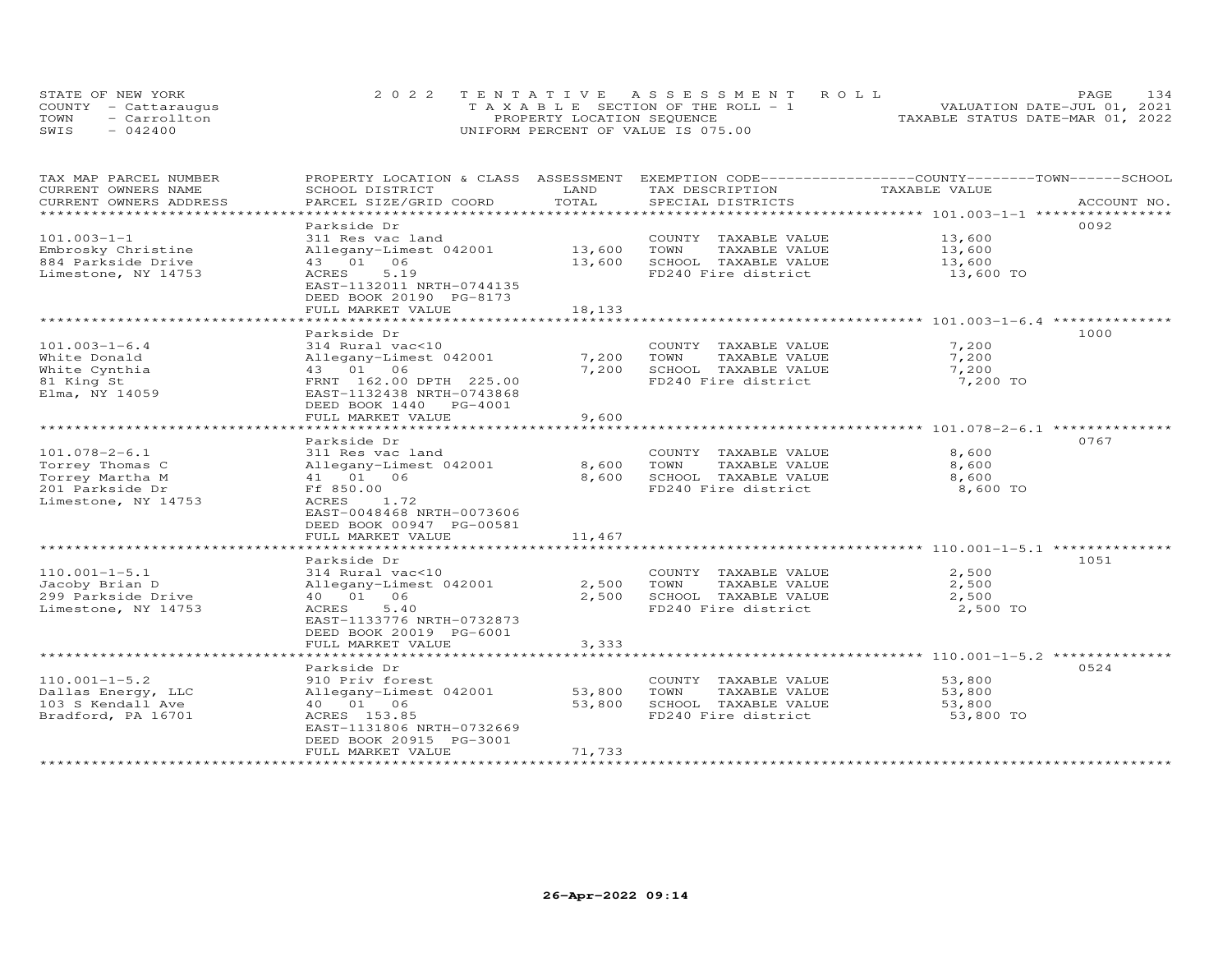|      | STATE OF NEW YORK    | 2022 TENTATIVE ASSESSMENT ROLL                 | 135<br>PAGE.                     |
|------|----------------------|------------------------------------------------|----------------------------------|
|      | COUNTY - Cattaraugus | $T A X A B I E S E C T I ON OF THE RO I J = 1$ | VALUATION DATE-JUL 01, 2021      |
| TOWN | - Carrollton         | PROPERTY LOCATION SEQUENCE                     | TAXABLE STATUS DATE-MAR 01, 2022 |
| SWIS | $-042400$            | UNIFORM PERCENT OF VALUE IS 075.00             |                                  |

| TAX MAP PARCEL NUMBER<br>CURRENT OWNERS NAME | PROPERTY LOCATION & CLASS ASSESSMENT<br>SCHOOL DISTRICT | LAND        | TAX DESCRIPTION         | EXEMPTION CODE-----------------COUNTY-------TOWN------SCHOOL<br>TAXABLE VALUE |
|----------------------------------------------|---------------------------------------------------------|-------------|-------------------------|-------------------------------------------------------------------------------|
| CURRENT OWNERS ADDRESS                       | PARCEL SIZE/GRID COORD                                  | TOTAL       | SPECIAL DISTRICTS       | ACCOUNT NO.                                                                   |
|                                              |                                                         | *********   |                         |                                                                               |
|                                              | Parkside Dr                                             |             |                         | 0532                                                                          |
| $110.001 - 2 - 26$                           | 323 Vacant rural                                        |             | COUNTY TAXABLE VALUE    | 11,000                                                                        |
| Williams Dennis J                            | Allegany-Limest 042001                                  | 11,000      | TOWN<br>TAXABLE VALUE   | 11,000                                                                        |
| Williams Stacy M                             | 39 01 06                                                | 11,000      | SCHOOL TAXABLE VALUE    | 11,000                                                                        |
| 22 Parkside Dr                               | ACRES 20.00                                             |             | FD240 Fire district     | 11,000 TO                                                                     |
| Limestone, NY 14753                          | EAST-1136275 NRTH-0728808                               |             |                         |                                                                               |
|                                              | DEED BOOK 00938 PG-00405                                |             |                         |                                                                               |
|                                              | FULL MARKET VALUE                                       | 14,667      |                         |                                                                               |
|                                              |                                                         |             |                         |                                                                               |
|                                              | Parkside Dr                                             |             |                         | 1434                                                                          |
| $110.001 - 2 - 27.2$                         | 323 Vacant rural                                        |             | COUNTY TAXABLE VALUE    | 13,500                                                                        |
| McCracken Oil Interests, LLC                 | Allegany-Limest 042001                                  | 13,500      | TOWN<br>TAXABLE VALUE   | 13,500                                                                        |
| AP Energy, Inc.                              | Williams                                                | 13,500      | SCHOOL TAXABLE VALUE    | 13,500                                                                        |
| 189 Harrisburg Run                           | 20.00 DPTH 563.00<br>FRNT                               |             |                         |                                                                               |
| Bradford, PA 16701                           | ACRES<br>24.00                                          |             |                         |                                                                               |
|                                              | DEED BOOK 25373 PG-6001                                 |             |                         |                                                                               |
|                                              | FULL MARKET VALUE                                       | 18,000      |                         |                                                                               |
|                                              |                                                         |             |                         |                                                                               |
|                                              | Parkside Dr                                             |             |                         | 1254                                                                          |
| $110.001 - 2 - 34.8$                         | 323 Vacant rural                                        |             | COUNTY TAXABLE VALUE    | 7,500                                                                         |
| Rinfrette Robert V                           | Allegany-Limest 042001                                  | 7,500       | TOWN<br>TAXABLE VALUE   | 7,500                                                                         |
| 125 Parkside Dr                              | 39 01 06                                                | 7,500       | SCHOOL TAXABLE VALUE    | 7,500                                                                         |
| Limestone, NY 14753                          | 5.25<br>ACRES                                           |             | FD240 Fire district     | 7,500 TO                                                                      |
|                                              | EAST-1134222 NRTH-0730250                               |             |                         |                                                                               |
|                                              | DEED BOOK 19045 PG-7001                                 |             |                         |                                                                               |
|                                              | FULL MARKET VALUE                                       | 10,000      |                         |                                                                               |
|                                              | **********************                                  | *********** |                         |                                                                               |
|                                              | Parkside Dr                                             |             |                         | 0765                                                                          |
| $110.030 - 1 - 1.5$                          | 311 Res vac land                                        |             | COUNTY TAXABLE VALUE    | 1,500                                                                         |
| Jacoby Brian                                 | Allegany-Limest 042001                                  | 1,500       | TOWN<br>TAXABLE VALUE   | 1,500                                                                         |
| 299 Parkside Dr.                             | 40  01  06                                              | 1,500       | SCHOOL TAXABLE VALUE    | 1,500                                                                         |
| Limestone, NY 14753                          | 1 Oil Well                                              |             | FD240 Fire district     | 1,500 TO                                                                      |
|                                              | Ff 774.88                                               |             |                         |                                                                               |
|                                              | 99.00 DPTH 339.00<br>FRNT                               |             |                         |                                                                               |
|                                              | EAST-1134093 NRTH-0733136                               |             |                         |                                                                               |
|                                              | DEED BOOK 20190 PG-6205                                 |             |                         |                                                                               |
|                                              | FULL MARKET VALUE                                       | 2,000       |                         |                                                                               |
|                                              | ***********************                                 |             |                         | ******************************* 110.001-2-32 ****************                 |
|                                              | 9 Parkside Dr                                           |             |                         | 0002                                                                          |
| $110.001 - 2 - 32$                           | 210 1 Family Res                                        |             | VET WAR CT 41121        | 7,980<br>7,980<br>$\Omega$                                                    |
| Mascioni John Sr                             | Allegany-Limest 042001                                  |             | 7,700 ENH STAR<br>41834 | 53,200<br>$\Omega$<br>$\Omega$                                                |
| Mascioni Ruth                                | 39 01 06                                                | 53,200      | COUNTY TAXABLE VALUE    | 45,220                                                                        |
| 9 Parkside Dr                                | 1.10<br>ACRES                                           |             | TOWN<br>TAXABLE VALUE   | 45,220<br>$\circ$                                                             |
| Limestone, NY 14753                          | EAST-1134932 NRTH-0728721                               |             | SCHOOL TAXABLE VALUE    | 53,200 TO                                                                     |
|                                              | DEED BOOK 892<br>PG-00234<br>FULL MARKET VALUE          | 70,933      | FD240 Fire district     |                                                                               |
|                                              |                                                         |             |                         |                                                                               |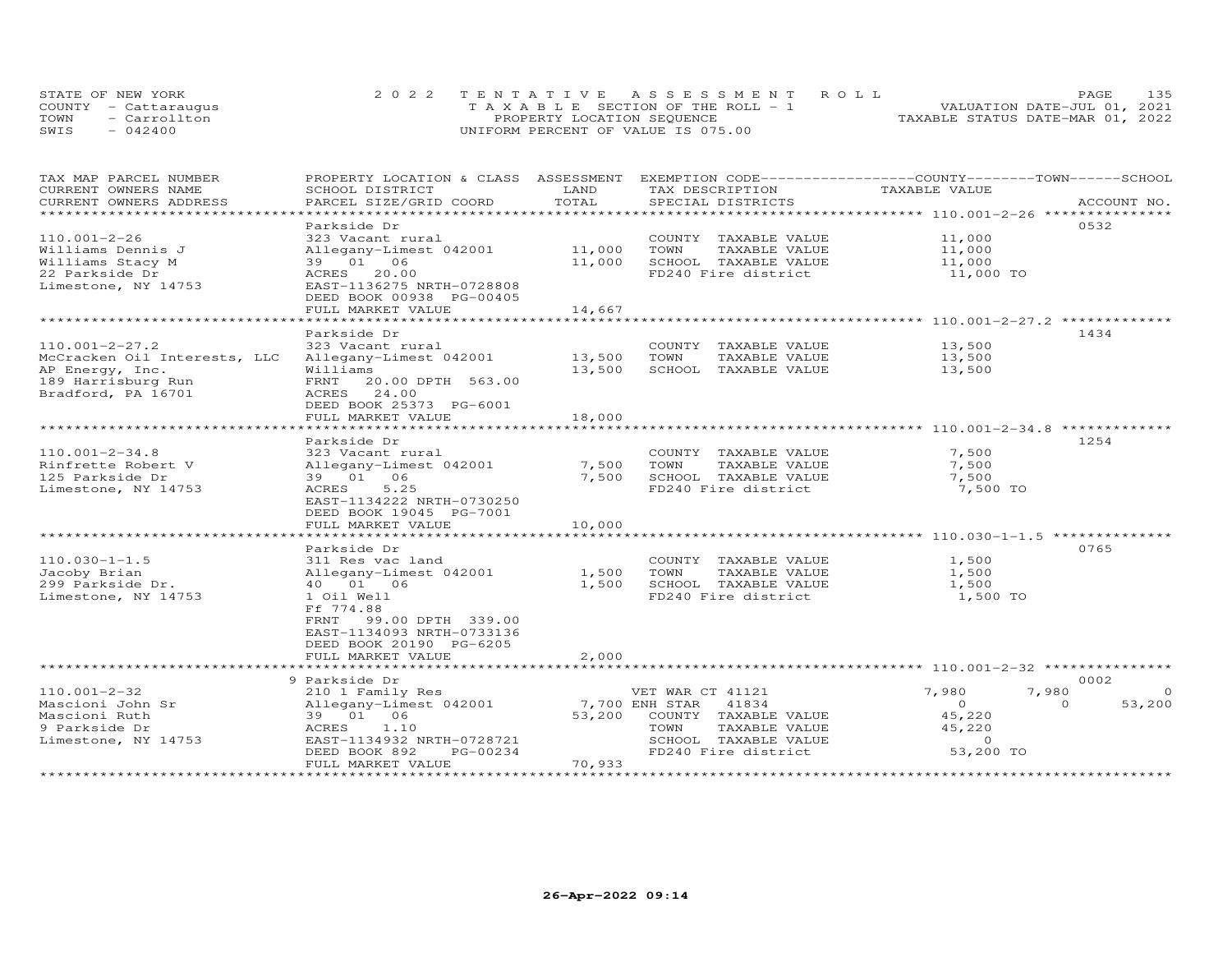|      | STATE OF NEW YORK    | 2022 TENTATIVE ASSESSMENT ROLL        | 136<br><b>PAGE</b>               |
|------|----------------------|---------------------------------------|----------------------------------|
|      | COUNTY - Cattaraugus | T A X A B L E SECTION OF THE ROLL - 1 | VALUATION DATE-JUL 01, 2021      |
| TOWN | - Carrollton         | PROPERTY LOCATION SEQUENCE            | TAXABLE STATUS DATE-MAR 01, 2022 |
| SWIS | $-042400$            | UNIFORM PERCENT OF VALUE IS 075.00    |                                  |

| TAX MAP PARCEL NUMBER                               | PROPERTY LOCATION & CLASS ASSESSMENT |        | EXEMPTION CODE-----------------COUNTY-------TOWN------SCHOOL |                |                    |
|-----------------------------------------------------|--------------------------------------|--------|--------------------------------------------------------------|----------------|--------------------|
| CURRENT OWNERS NAME                                 | SCHOOL DISTRICT                      | LAND   | TAX DESCRIPTION                                              | TAXABLE VALUE  |                    |
| CURRENT OWNERS ADDRESS                              | PARCEL SIZE/GRID COORD               | TOTAL  | SPECIAL DISTRICTS                                            |                | ACCOUNT NO.        |
| *********************                               |                                      |        |                                                              |                |                    |
|                                                     | /5 Parkside Dr                       |        |                                                              |                | 1252               |
| $110.001 - 2 - 34.7$                                | 260 Seasonal res                     |        | COUNTY TAXABLE VALUE                                         | 50,000         |                    |
| Jaworski Todd                                       | Allegany-Limest 042001               | 6,900  | TOWN<br>TAXABLE VALUE                                        | 50,000         |                    |
| 71 Miller Dr                                        | 39 01 06                             | 50,000 | SCHOOL TAXABLE VALUE                                         | 50,000         |                    |
| Angola, NY 14006                                    | FRNT 140.38 DPTH 224.80              |        | FD240 Fire district                                          | 50,000 TO      |                    |
|                                                     | EAST-1134787 NRTH-0729785            |        |                                                              |                |                    |
|                                                     | DEED BOOK 17737 PG-4001              |        |                                                              |                |                    |
|                                                     | FULL MARKET VALUE                    | 66,667 |                                                              |                |                    |
|                                                     |                                      |        |                                                              |                |                    |
|                                                     | 21 Parkside Dr                       |        |                                                              |                | 0635               |
|                                                     |                                      |        |                                                              |                |                    |
| $110.001 - 2 - 27.1$                                | 323 Vacant rural                     |        | COUNTY TAXABLE VALUE                                         | 6,500          |                    |
| McCracken Oil Interests, LLC Allegany-Limest 042001 |                                      | 6,500  | TOWN<br>TAXABLE VALUE                                        | 6,500          |                    |
| AP Energy, Inc.                                     | 39 01 06                             | 6,500  | SCHOOL TAXABLE VALUE                                         | 6,500          |                    |
| 189 Harrisburg Run                                  | FRNT 160.00 DPTH 200.00              |        | FD240 Fire district                                          | 6,500 TO       |                    |
| Bradford, PA 16701                                  | EAST-1134888 NRTH-0728944            |        |                                                              |                |                    |
|                                                     | DEED BOOK 25373 PG-6001              |        |                                                              |                |                    |
|                                                     | FULL MARKET VALUE                    | 8,667  |                                                              |                |                    |
|                                                     |                                      |        |                                                              |                |                    |
|                                                     | 22 Parkside Dr                       |        |                                                              |                | 0531               |
| $110.001 - 2 - 28$                                  | 210 1 Family Res                     |        | BAS STAR<br>41854                                            | $\overline{O}$ | $\Omega$<br>23,100 |
| Williams Dennis J                                   | Allegany-Limest 042001               | 8,600  | COUNTY TAXABLE VALUE                                         | 56,500         |                    |
| Williams Stacy M                                    | 39 01 06                             | 56,500 | TAXABLE VALUE<br>TOWN                                        | 56,500         |                    |
| 22 Parkside Dr                                      | 1.75<br>ACRES                        |        | SCHOOL TAXABLE VALUE                                         | 33,400         |                    |
| Limestone, NY 14753                                 | EAST-1135181 NRTH-0729045            |        | FD240 Fire district                                          | 56,500 TO      |                    |
|                                                     | DEED BOOK 848<br>PG-00358            |        |                                                              |                |                    |
|                                                     | FULL MARKET VALUE                    | 75,333 |                                                              |                |                    |
|                                                     |                                      |        |                                                              |                |                    |
|                                                     | 30 Parkside Dr                       |        |                                                              |                | 0019               |
|                                                     |                                      |        |                                                              |                |                    |
| $110.001 - 2 - 30$                                  | 311 Res vac land                     |        | COUNTY TAXABLE VALUE                                         | 5,500          |                    |
| Williams Dennis J                                   | Allegany-Limest 042001               | 5,500  | TOWN<br>TAXABLE VALUE                                        | 5,500          |                    |
| 22 Parkside Drive                                   | 39 01 06                             | 5,500  | SCHOOL TAXABLE VALUE                                         | 5,500          |                    |
| Limestone, NY 14753                                 | 75.00 DPTH 260.00<br>FRNT            |        | FD240 Fire district                                          | 5,500 TO       |                    |
|                                                     | EAST-1135152 NRTH-0729201            |        |                                                              |                |                    |
|                                                     | DEED BOOK 2020 PG-13760              |        |                                                              |                |                    |
|                                                     | FULL MARKET VALUE                    | 7,333  |                                                              |                |                    |
|                                                     |                                      |        |                                                              |                |                    |
|                                                     | 33 Parkside Dr                       |        |                                                              |                | 0485               |
| $110.001 - 2 - 29$                                  | 311 Res vac land                     |        | COUNTY TAXABLE VALUE                                         | 7,800          |                    |
| McCracken Oil Interests, LLC Allegany-Limest 042001 |                                      | 7,800  | TAXABLE VALUE<br>TOWN                                        | 7,800          |                    |
| AP Energy, Inc.                                     | 39 01 06                             | 7,800  | SCHOOL TAXABLE VALUE                                         | 7,800          |                    |
| 189 Harrisburg Run                                  | 1.20<br>ACRES                        |        | FD240 Fire district                                          | 7,800 TO       |                    |
| Bradford, PA 16701                                  | EAST-1134864 NRTH-0729186            |        |                                                              |                |                    |
|                                                     | DEED BOOK 25373 PG-6001              |        |                                                              |                |                    |
|                                                     | FULL MARKET VALUE                    | 10,400 |                                                              |                |                    |
|                                                     |                                      |        |                                                              |                |                    |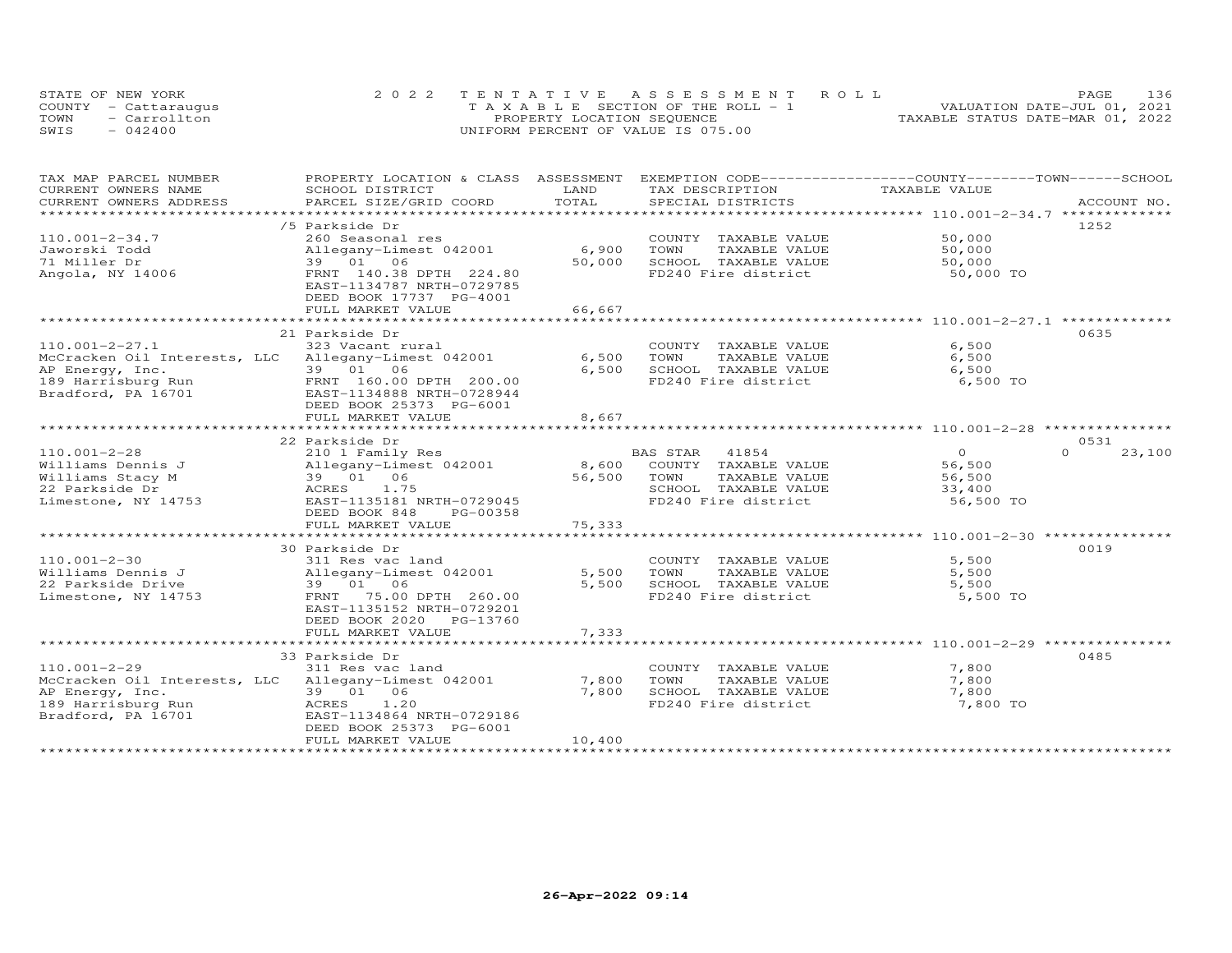|      | STATE OF NEW YORK    | 2022 TENTATIVE ASSESSMENT ROLL        | PAGE.                            |
|------|----------------------|---------------------------------------|----------------------------------|
|      | COUNTY - Cattaraugus | T A X A B L E SECTION OF THE ROLL - 1 | VALUATION DATE-JUL 01, 2021      |
| TOWN | - Carrollton         | PROPERTY LOCATION SEQUENCE            | TAXABLE STATUS DATE-MAR 01, 2022 |
| SWIS | $-042400$            | UNIFORM PERCENT OF VALUE IS 075.00    |                                  |

| TAX MAP PARCEL NUMBER<br>CURRENT OWNERS NAME | PROPERTY LOCATION & CLASS ASSESSMENT<br>SCHOOL DISTRICT | LAND       | EXEMPTION CODE-----------------COUNTY-------TOWN-----SCHOOL<br>TAX DESCRIPTION | TAXABLE VALUE                                          |          |             |
|----------------------------------------------|---------------------------------------------------------|------------|--------------------------------------------------------------------------------|--------------------------------------------------------|----------|-------------|
| CURRENT OWNERS ADDRESS                       | PARCEL SIZE/GRID COORD                                  | TOTAL      | SPECIAL DISTRICTS                                                              |                                                        |          | ACCOUNT NO. |
|                                              |                                                         | ********** |                                                                                | ************ 110.001-2-31 ****************             |          |             |
|                                              | 46 Parkside Dr                                          |            |                                                                                |                                                        | 0331     |             |
| $110.001 - 2 - 31$                           | 210 1 Family Res                                        |            | 41854<br>BAS STAR                                                              | $\circ$                                                | $\Omega$ | 23,100      |
| Sharbaugh Michael                            | Allegany-Limest 042001                                  | 6,700      | COUNTY TAXABLE VALUE                                                           | 60,000                                                 |          |             |
| 46 Parkside Dr                               | 39 01<br>06                                             | 60,000     | TOWN<br>TAXABLE VALUE                                                          | 60,000                                                 |          |             |
| Limestone, NY 14753                          | FRNT 100.00 DPTH 260.00                                 |            | SCHOOL TAXABLE VALUE                                                           | 36,900                                                 |          |             |
|                                              | EAST-1135142 NRTH-0729295                               |            | FD240 Fire district                                                            | 60,000 TO                                              |          |             |
|                                              | DEED BOOK 1913 PG-5001                                  |            |                                                                                |                                                        |          |             |
|                                              | FULL MARKET VALUE                                       | 80,000     |                                                                                |                                                        |          |             |
|                                              |                                                         |            |                                                                                | **************** 110.001-2-34.4 *******                |          |             |
|                                              | 51 Parkside Dr                                          |            |                                                                                |                                                        | 1249     |             |
| $110.001 - 2 - 34.4$                         | 210 1 Family Res                                        |            | COUNTY TAXABLE VALUE                                                           | 38,500                                                 |          |             |
| Teaque William G                             | Allegany-Limest 042001                                  | 7,500      | TOWN<br>TAXABLE VALUE                                                          | 38,500                                                 |          |             |
| 51 Parkside Drive                            | 39 01 06                                                | 38,500     | SCHOOL TAXABLE VALUE                                                           | 38,500                                                 |          |             |
| Limestone, NY 14753                          | FRNT 180.00 DPTH 225.00                                 |            | FD240 Fire district                                                            | 38,500 TO                                              |          |             |
|                                              | EAST-1134839 NRTH-0729397                               |            |                                                                                |                                                        |          |             |
|                                              | DEED BOOK 20190 PG-4359                                 |            |                                                                                |                                                        |          |             |
|                                              | FULL MARKET VALUE                                       | 51,333     |                                                                                |                                                        |          |             |
|                                              | ********************                                    |            |                                                                                | ********************************** 110.001-2-34.5 *    |          |             |
|                                              | 65 Parkside Dr                                          |            |                                                                                |                                                        | 1250     |             |
| $110.001 - 2 - 34.5$                         | 311 Res vac land                                        |            | COUNTY TAXABLE VALUE                                                           | 7,900                                                  |          |             |
| Jaworski Todd M                              | Allegany-Limest 042001                                  | 7,900      | TOWN<br>TAXABLE VALUE                                                          | 7,900                                                  |          |             |
| 71 Miller Dr                                 | 39 01 06                                                | 7,900      | SCHOOL TAXABLE VALUE                                                           | 7,900                                                  |          |             |
| Angelica, NY 14006                           | ACRES<br>1.25                                           |            | FD240 Fire district                                                            | 7,900 TO                                               |          |             |
|                                              | EAST-1134814 NRTH-0729597                               |            |                                                                                |                                                        |          |             |
|                                              | DEED BOOK 00933 PG-01164                                |            |                                                                                |                                                        |          |             |
|                                              | FULL MARKET VALUE                                       | 10,533     |                                                                                |                                                        |          |             |
|                                              |                                                         |            |                                                                                | $************110.001-2-34.6**$                         |          |             |
|                                              | 87 Parkside Dr                                          |            |                                                                                |                                                        | 1251     |             |
| $110.001 - 2 - 34.6$                         | 210 1 Family Res                                        |            | 41854<br>BAS STAR                                                              | $\circ$                                                | $\Omega$ | 23,100      |
| Perry Douglas                                | Allegany-Limest 042001                                  | 5,400      | COUNTY TAXABLE VALUE                                                           | 47,000                                                 |          |             |
| Perry Lisa                                   | 39 01 06                                                | 47,000     | TOWN<br>TAXABLE VALUE                                                          | 47,000                                                 |          |             |
| 87 Parkside Dr                               | FRNT 140.38 DPTH 224.80                                 |            | SCHOOL TAXABLE VALUE                                                           | 23,900                                                 |          |             |
| Limestone, NY 14753                          | BANK<br>019                                             |            | FD240 Fire district                                                            | 47,000 TO                                              |          |             |
|                                              | EAST-1134769 NRTH-0729928                               |            |                                                                                |                                                        |          |             |
|                                              | DEED BOOK 01011 PG-00756                                |            |                                                                                |                                                        |          |             |
|                                              | FULL MARKET VALUE                                       | 62,667     |                                                                                |                                                        |          |             |
|                                              | **********************                                  |            |                                                                                | ******************************* 110.030-1-1.2 ******** |          |             |
|                                              | 87 Parkside Dr                                          |            |                                                                                |                                                        | 0745     |             |
| $110.030 - 1 - 1.2$                          | 314 Rural vac<10                                        |            | COUNTY TAXABLE VALUE                                                           | 5,800                                                  |          |             |
|                                              | Allegany-Limest 042001                                  | 5,800      | TOWN                                                                           | 5,800                                                  |          |             |
| Brooks Ralph                                 | 40 01<br>06                                             |            | TAXABLE VALUE                                                                  |                                                        |          |             |
| 30 Mckun Ave                                 |                                                         | 5,800      | SCHOOL TAXABLE VALUE                                                           | 5,800                                                  |          |             |
| Bradford, PA 16701                           | 90.00 DPTH 225.00<br>FRNT                               |            | FD240 Fire district                                                            | 5,800 TO                                               |          |             |
|                                              | EAST-1134346 NRTH-0733453                               |            |                                                                                |                                                        |          |             |
|                                              | DEED BOOK 23942 PG-5002                                 |            |                                                                                |                                                        |          |             |
|                                              | FULL MARKET VALUE                                       | 7,733      |                                                                                |                                                        |          |             |
|                                              |                                                         |            |                                                                                |                                                        |          |             |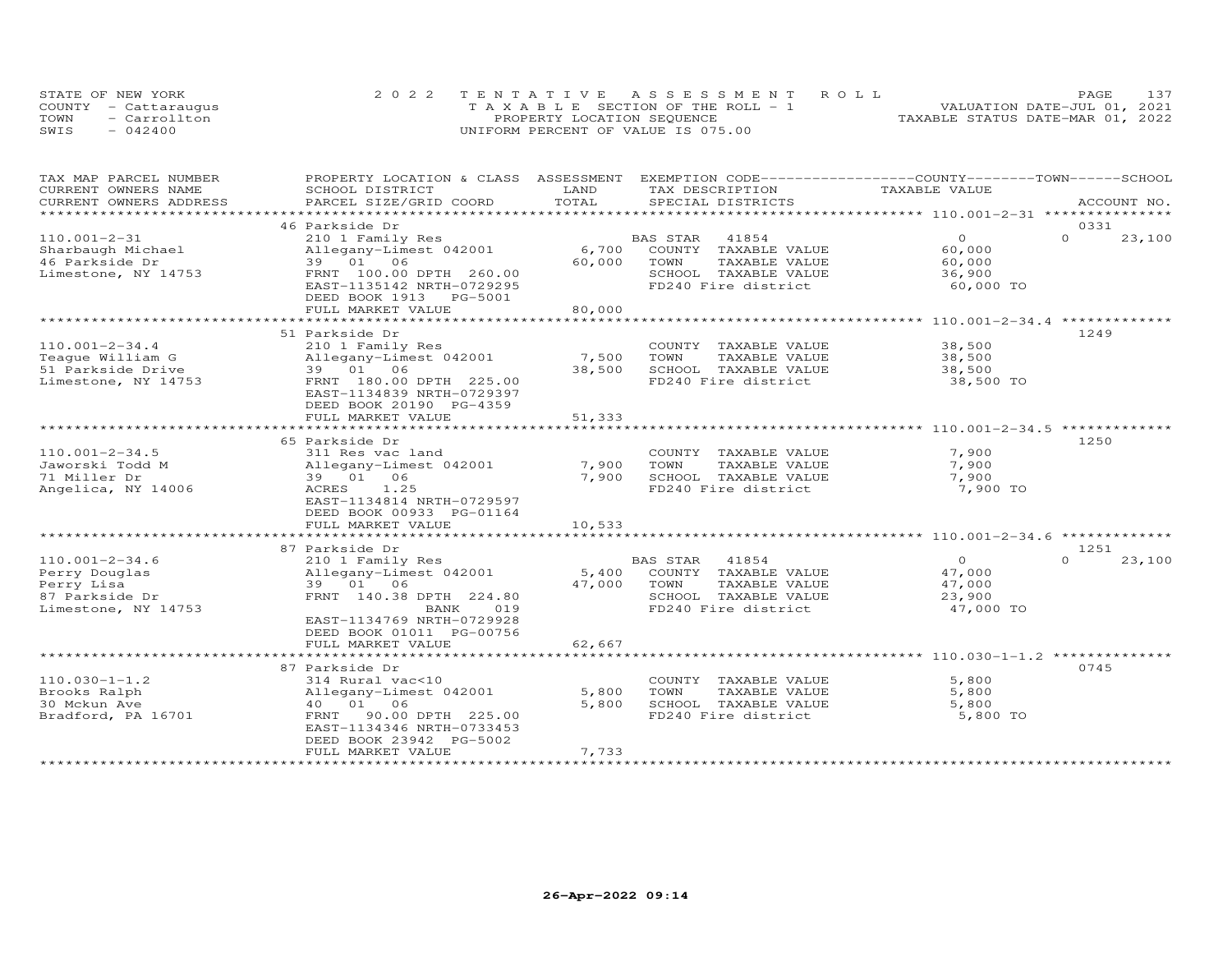|      | STATE OF NEW YORK    | 2022 TENTATIVE ASSESSMENT ROLL        | 138<br>PAGE.                     |
|------|----------------------|---------------------------------------|----------------------------------|
|      | COUNTY - Cattaraugus | T A X A B L E SECTION OF THE ROLL - 1 | VALUATION DATE-JUL 01, 2021      |
| TOWN | $=$ Carrollton       | PROPERTY LOCATION SEQUENCE            | TAXABLE STATUS DATE-MAR 01, 2022 |
| SWIS | $-042400$            | UNIFORM PERCENT OF VALUE IS 075.00    |                                  |

| TAX MAP PARCEL NUMBER<br>CURRENT OWNERS NAME | PROPERTY LOCATION & CLASS ASSESSMENT<br>SCHOOL DISTRICT | LAND<br>TAX DESCRIPTION         | EXEMPTION CODE-----------------COUNTY-------TOWN------SCHOOL<br>TAXABLE VALUE |
|----------------------------------------------|---------------------------------------------------------|---------------------------------|-------------------------------------------------------------------------------|
| CURRENT OWNERS ADDRESS                       | PARCEL SIZE/GRID COORD                                  | TOTAL<br>SPECIAL DISTRICTS      | ACCOUNT NO.                                                                   |
| *******************                          |                                                         | **************                  |                                                                               |
|                                              | 99 Parkside Dr                                          |                                 | 1254                                                                          |
| 110.001-2-34.10                              | 323 Vacant rural                                        | COUNTY TAXABLE VALUE            | 36,000                                                                        |
|                                              |                                                         | 36,000                          |                                                                               |
| McCracken Oil Interests, LLC                 | Allegany-Limest 042001<br>39 01 06                      | TOWN<br>TAXABLE VALUE           | 36,000                                                                        |
| AP Energy, Inc.                              |                                                         | 36,000<br>SCHOOL TAXABLE VALUE  | 36,000                                                                        |
| 189 Harrisburg Run                           | ACRES 94.36                                             | FD240 Fire district             | 36,000 TO                                                                     |
| Bradford, PA 16701                           | EAST-1133383 NRTH-0729654                               |                                 |                                                                               |
|                                              | DEED BOOK 25373 PG-6001                                 |                                 |                                                                               |
|                                              | FULL MARKET VALUE                                       | 48,000                          |                                                                               |
|                                              |                                                         |                                 |                                                                               |
|                                              | 99 Parkside Dr                                          |                                 | 1443                                                                          |
| $110.001 - 2 - 34.11$                        | 323 Vacant rural                                        | COUNTY TAXABLE VALUE            | 7,500                                                                         |
| Laird Robert L                               | Allegany-Limest 042001                                  | 7,500<br>TOWN<br>TAXABLE VALUE  | 7,500                                                                         |
| Laird Brenda L                               | 39 01 06                                                | 7,500<br>SCHOOL TAXABLE VALUE   | 7,500                                                                         |
| 101 Parkside Dr                              | ACRES<br>1.00                                           | FD240 Fire district             | 7,500 TO                                                                      |
| Limestone, NY 14753                          | EAST-1134554 NRTH-0730096                               |                                 |                                                                               |
|                                              | DEED BOOK 19045 PG-6001                                 |                                 |                                                                               |
|                                              | FULL MARKET VALUE                                       | 10,000                          |                                                                               |
|                                              |                                                         |                                 |                                                                               |
|                                              | 115 Parkside Dr                                         |                                 | 0358                                                                          |
| $110.001 - 2 - 36$                           | 210 1 Family Res                                        | VET WAR CT 41121                | 7,035<br>7,035<br>$\Omega$                                                    |
| Patchen Richard & Mary                       | Allegany-Limest 042001                                  | 9,300 ENH STAR<br>41834         | 46,900<br>$\circ$<br>$\Omega$                                                 |
| Torrey Martha & Thomas                       | 39 01 06                                                | 46,900<br>COUNTY TAXABLE VALUE  | 39,865                                                                        |
| 115 Parkside Dr                              | ACRES<br>4.30                                           | TOWN<br>TAXABLE VALUE           | 39,865                                                                        |
| Limestone, NY 14753                          | EAST-1133753 NRTH-0730413                               | SCHOOL TAXABLE VALUE            | $\Omega$                                                                      |
|                                              | DEED BOOK 20077 PG-3001                                 | FD240 Fire district             | 46,900 TO                                                                     |
|                                              | FULL MARKET VALUE                                       | 62,533                          |                                                                               |
|                                              |                                                         |                                 | ******************************** 110.001-2-34.2 **************                |
|                                              | 125 Parkside Dr                                         |                                 | 1038                                                                          |
| $110.001 - 2 - 34.2$                         | 210 1 Family Res                                        | <b>BAS STAR</b><br>41854        | $\Omega$<br>23,100<br>$\circ$                                                 |
| Rinfrette Robert V                           | Allegany-Limest 042001                                  | 8,200<br>COUNTY TAXABLE VALUE   | 62,000                                                                        |
| 125 Parkside Dr                              | 06<br>39 01                                             | 62,000<br>TOWN<br>TAXABLE VALUE | 62,000                                                                        |
| Limestone, NY 14753                          | 1.45<br>ACRES                                           | SCHOOL TAXABLE VALUE            | 38,900                                                                        |
|                                              | EAST-1134410 NRTH-0730610                               | FD240 Fire district             | 62,000 TO                                                                     |
|                                              | DEED BOOK 00918 PG-00935                                |                                 |                                                                               |
|                                              | FULL MARKET VALUE                                       | 82,667                          |                                                                               |
|                                              | **********************                                  |                                 | ****************** 110.001-2-35.1 **************                              |
|                                              | 132 Parkside Dr                                         |                                 | 0079                                                                          |
| $110.001 - 2 - 35.1$                         | 210 1 Family Res                                        | COUNTY TAXABLE VALUE            | 44,500                                                                        |
| Colley Dorothy                               | Allegany-Limest 042001                                  | 6,400<br>TOWN<br>TAXABLE VALUE  | 44,500                                                                        |
| Colley Toby                                  | 39 01 06                                                | SCHOOL TAXABLE VALUE<br>44,500  | 44,500                                                                        |
|                                              |                                                         |                                 |                                                                               |
| 132 Parkside Dr                              | Life Use                                                | FD240 Fire district             | 44,500 TO                                                                     |
| Limestone, NY 14753                          | FRNT 150.00 DPTH 175.00                                 |                                 |                                                                               |
|                                              | EAST-1134921 NRTH-0730594                               |                                 |                                                                               |
|                                              | DEED BOOK 23047 PG-7001                                 |                                 |                                                                               |
|                                              | FULL MARKET VALUE                                       | 59,333                          |                                                                               |
|                                              |                                                         |                                 |                                                                               |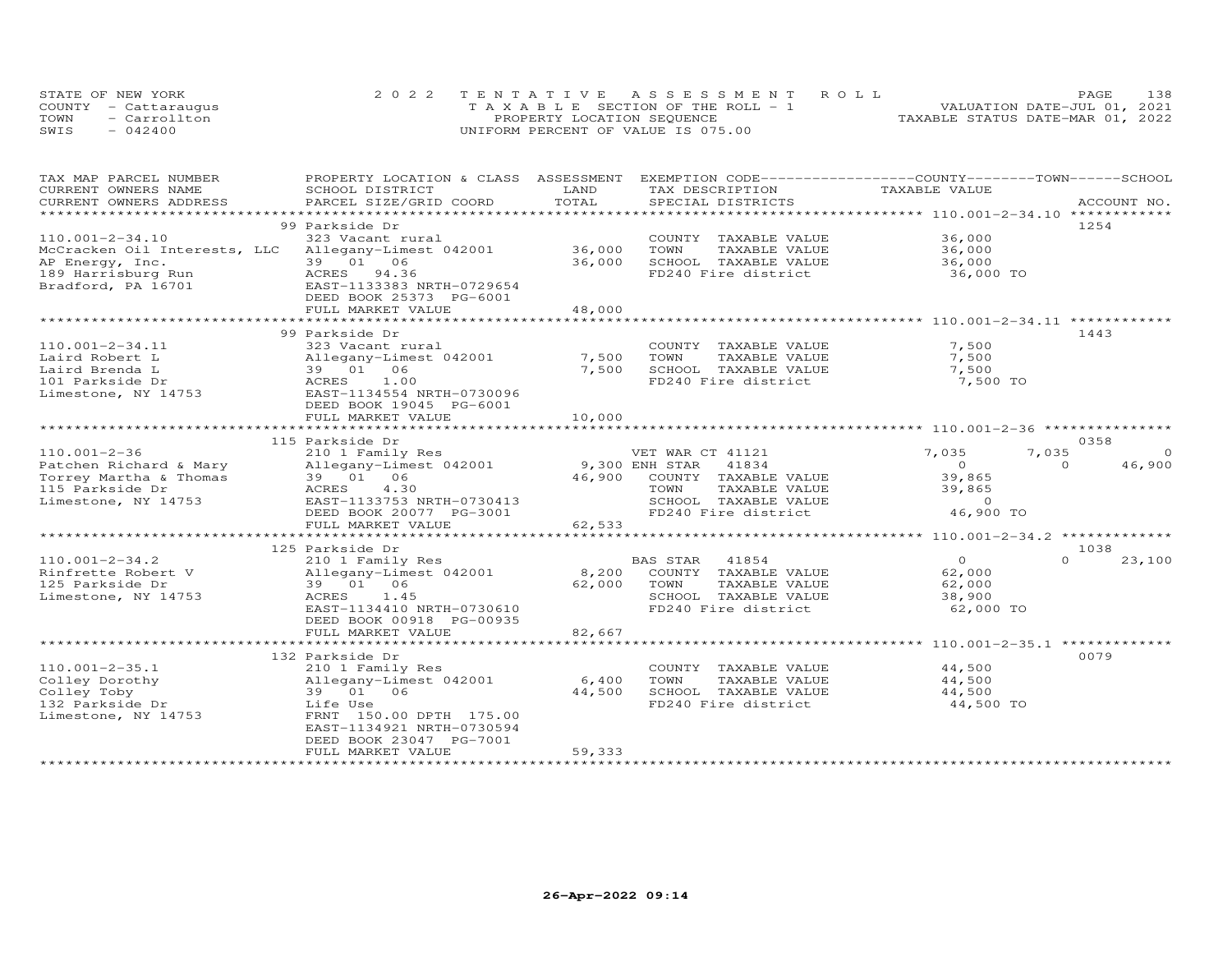|      | STATE OF NEW YORK    | 2022 TENTATIVE ASSESSMENT ROLL        |                                  | PAGE | 139 |
|------|----------------------|---------------------------------------|----------------------------------|------|-----|
|      | COUNTY - Cattaraugus | T A X A B L E SECTION OF THE ROLL - 1 | VALUATION DATE-JUL 01, 2021      |      |     |
| TOWN | - Carrollton         | PROPERTY LOCATION SEQUENCE            | TAXABLE STATUS DATE-MAR 01, 2022 |      |     |
| SWIS | $-042400$            | UNIFORM PERCENT OF VALUE IS 075.00    |                                  |      |     |

| TAX MAP PARCEL NUMBER                         | PROPERTY LOCATION & CLASS ASSESSMENT      | LAND         | EXEMPTION CODE------------------COUNTY-------TOWN------SCHOOL | TAXABLE VALUE                                     |             |          |
|-----------------------------------------------|-------------------------------------------|--------------|---------------------------------------------------------------|---------------------------------------------------|-------------|----------|
| CURRENT OWNERS NAME<br>CURRENT OWNERS ADDRESS | SCHOOL DISTRICT<br>PARCEL SIZE/GRID COORD | TOTAL        | TAX DESCRIPTION<br>SPECIAL DISTRICTS                          |                                                   | ACCOUNT NO. |          |
| *******************                           |                                           |              |                                                               |                                                   |             |          |
|                                               | 133 Parkside Dr                           |              |                                                               |                                                   | 0904        |          |
| $110.001 - 2 - 35.2$                          | 210 1 Family Res                          |              | 41834<br>ENH STAR                                             | $\Omega$                                          | $\Omega$    | 57,670   |
| Colley; Max & Phyllis E.                      | Allegany-Limest 042001                    | 8,000        | COUNTY TAXABLE VALUE                                          | 72,000                                            |             |          |
| Colley Toby C.                                | 39 06 06                                  | 72,000       | TOWN<br>TAXABLE VALUE                                         | 72,000                                            |             |          |
| 133 Parkside Drive                            | 1.30<br>ACRES                             |              | SCHOOL TAXABLE VALUE                                          | 14,330                                            |             |          |
| Limestone, NY 14753                           | EAST-1134668 NRTH-0730600                 |              | FD240 Fire district                                           | 72,000 TO                                         |             |          |
|                                               | DEED BOOK 29692 PG-6001                   |              |                                                               |                                                   |             |          |
|                                               | FULL MARKET VALUE                         | 96,000       |                                                               |                                                   |             |          |
|                                               |                                           |              |                                                               |                                                   |             |          |
|                                               |                                           |              |                                                               |                                                   | 0075        |          |
| $110.001 - 2 - 37$                            | 155 Parkside Dr<br>210 1 Family Res       |              | BAS STAR<br>41854                                             | $\Omega$                                          | $\Omega$    | 23,100   |
|                                               | Allegany-Limest 042001                    |              | 21,800 VET COM CT 41131                                       | 15,400                                            | 15,400      | $\Omega$ |
| Winship Kevin R.<br>Winship Jaclyn L.         | 39 01<br>06                               | 138,000      | COUNTY TAXABLE VALUE                                          | 122,600                                           |             |          |
|                                               |                                           |              |                                                               |                                                   |             |          |
| 155 Parkside Dirve                            | ACRES<br>21.87                            |              | TOWN<br>TAXABLE VALUE                                         | 122,600                                           |             |          |
| Limestone, NY 14753                           | EAST-1133349 NRTH-0730906                 |              | SCHOOL TAXABLE VALUE                                          | 114,900                                           |             |          |
|                                               | DEED BOOK 21474 PG-2001                   |              | FD240 Fire district                                           | 138,000 TO                                        |             |          |
|                                               | FULL MARKET VALUE                         | 184,000      |                                                               |                                                   |             |          |
|                                               |                                           |              |                                                               |                                                   | 0054        |          |
|                                               | 175 Parkside Dr                           |              |                                                               |                                                   |             |          |
| $110.001 - 2 - 2$                             | 270 Mfg housing                           |              | ENH STAR<br>41834                                             | $\circ$                                           | $\Omega$    | 31,100   |
| Heysham Robert W                              | Allegany-Limest 042001                    | 7,200        | COUNTY TAXABLE VALUE                                          | 31,100                                            |             |          |
| 175 Parkside Dr                               | 39 01 06                                  | 31,100       | TOWN<br>TAXABLE VALUE                                         | 31,100                                            |             |          |
| Limestone, NY 14753                           | FRNT 165.00 DPTH 223.25                   |              | SCHOOL TAXABLE VALUE                                          | $\Omega$                                          |             |          |
|                                               | EAST-1134588 NRTH-0731136                 |              | FD240 Fire district                                           | 31,100 TO                                         |             |          |
|                                               | PG-1161<br>DEED BOOK 1003                 |              |                                                               |                                                   |             |          |
|                                               | FULL MARKET VALUE                         | 41,467       |                                                               |                                                   |             |          |
|                                               |                                           | ************ |                                                               | ******************* 110.001-2-1.3 *************** |             |          |
|                                               | 180 Parkside Dr                           |              |                                                               |                                                   | 1247        |          |
| $110.001 - 2 - 1.3$                           | 449 Other Storag                          |              | COUNTY TAXABLE VALUE                                          | 59,000                                            |             |          |
| Torrey Martha                                 | Allegany-Limest 042001                    | 24,800       | TOWN<br>TAXABLE VALUE                                         | 59,000                                            |             |          |
| 201 Parkside Dr                               | 06<br>39 01                               | 59,000       | SCHOOL TAXABLE VALUE                                          | 59,000                                            |             |          |
| Limestone, NY 14753                           | ACRES<br>33.40                            |              | FD240 Fire district                                           | 59,000 TO                                         |             |          |
|                                               | EAST-1135413 NRTH-0731235                 |              |                                                               |                                                   |             |          |
|                                               | DEED BOOK 915<br>PG-00525                 |              |                                                               |                                                   |             |          |
|                                               | FULL MARKET VALUE                         | 78,667       |                                                               |                                                   |             |          |
|                                               | ***********************                   | ************ |                                                               |                                                   |             |          |
|                                               | 181 Parkside Dr                           |              |                                                               |                                                   | 0505        |          |
| $110.001 - 2 - 3.1$                           | 210 1 Family Res                          |              | BAS STAR<br>41854                                             | $\circ$                                           | $\Omega$    | 23,100   |
| Weilacher Robert J                            | Allegany-Limest 042001                    | 9,300        | COUNTY TAXABLE VALUE                                          | 61,000                                            |             |          |
| Weilacher Beth A                              | 39 01 06                                  | 61,000       | TOWN<br>TAXABLE VALUE                                         | 61,000                                            |             |          |
| 181 Parkside Dr                               | FRNT 166.16 DPTH                          |              | SCHOOL TAXABLE VALUE                                          | 37,900                                            |             |          |
| Limestone, NY 14753                           | ACRES<br>2,20                             |              | FD240 Fire district                                           | 61,000 TO                                         |             |          |
|                                               | EAST-1134431 NRTH-0731360                 |              |                                                               |                                                   |             |          |
|                                               | DEED BOOK 1019<br>PG-937                  |              |                                                               |                                                   |             |          |
|                                               | FULL MARKET VALUE                         | 81,333       |                                                               |                                                   |             |          |
|                                               |                                           |              |                                                               |                                                   |             |          |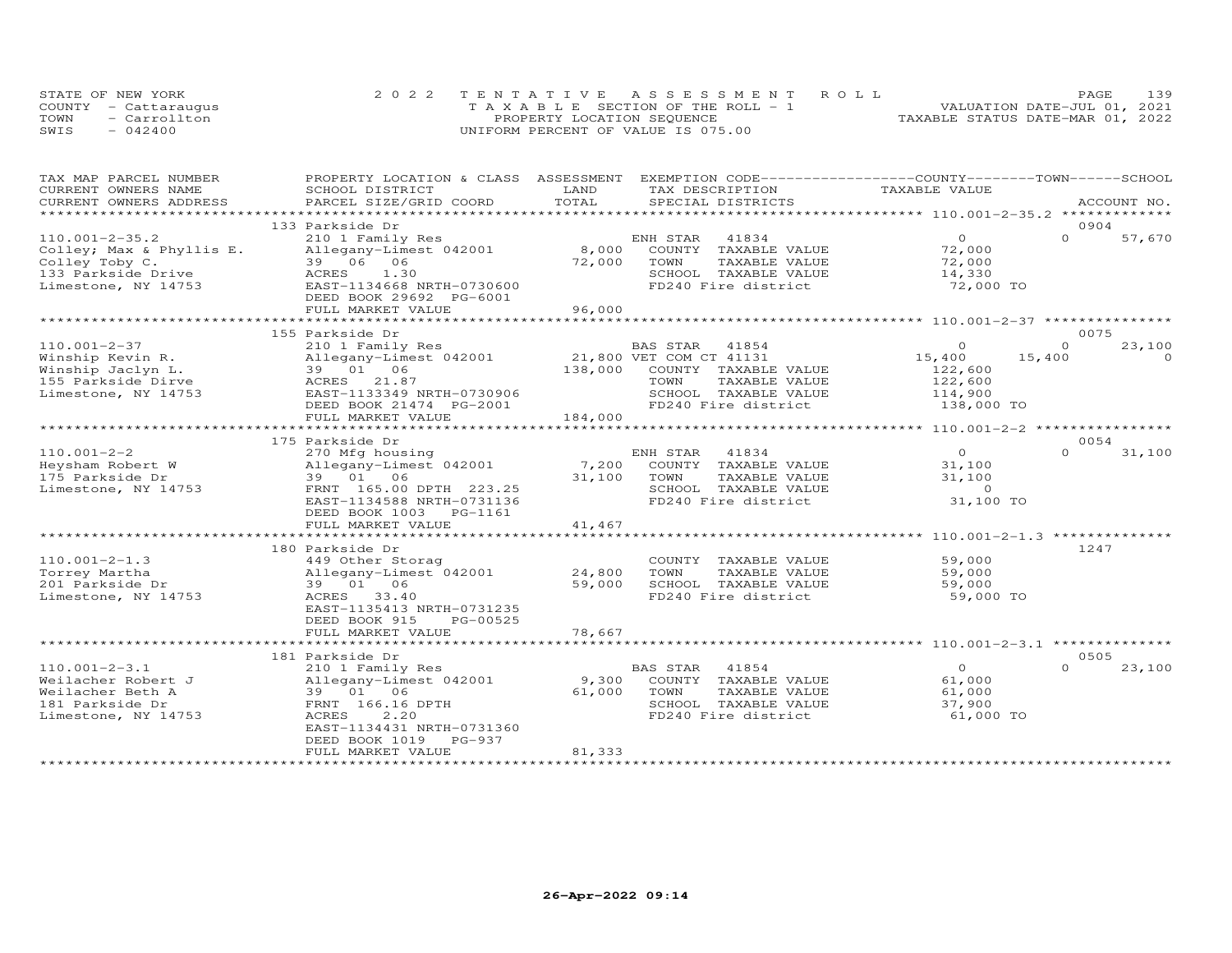| STATE OF NEW YORK |                      | 2022 TENTATIVE ASSESSMENT ROLL        | 140<br><b>PAGE</b>               |
|-------------------|----------------------|---------------------------------------|----------------------------------|
|                   | COUNTY - Cattaraugus | T A X A B L E SECTION OF THE ROLL - 1 | VALUATION DATE-JUL 01, 2021      |
| TOWN              | - Carrollton         | PROPERTY LOCATION SEQUENCE            | TAXABLE STATUS DATE-MAR 01, 2022 |
| SWIS              | $-042400$            | UNIFORM PERCENT OF VALUE IS 075.00    |                                  |

| TAX MAP PARCEL NUMBER<br>CURRENT OWNERS NAME | PROPERTY LOCATION & CLASS ASSESSMENT<br>SCHOOL DISTRICT | LAND                         | EXEMPTION CODE-----------------COUNTY-------TOWN------SCHOOL<br>TAX DESCRIPTION | TAXABLE VALUE                                                 |                    |
|----------------------------------------------|---------------------------------------------------------|------------------------------|---------------------------------------------------------------------------------|---------------------------------------------------------------|--------------------|
| CURRENT OWNERS ADDRESS                       | PARCEL SIZE/GRID COORD                                  | TOTAL<br>******************* | SPECIAL DISTRICTS                                                               | ********************** 110.001-2-3.2 ***************          | ACCOUNT NO.        |
|                                              | 185 Parkside Dr                                         |                              |                                                                                 |                                                               | 1071               |
| $110.001 - 2 - 3.2$                          | 270 Mfg housing                                         |                              | COUNTY TAXABLE VALUE                                                            | 23,200                                                        |                    |
| Weilacher Michael J                          | Allegany-Limest 042001                                  | 6,100                        | TOWN<br>TAXABLE VALUE                                                           | 23,200                                                        |                    |
| 5381 Nichols Run                             | 39 01 06                                                | 23,200                       | SCHOOL TAXABLE VALUE                                                            | 23,200                                                        |                    |
| Limestone, NY 14753                          | FRNT 112.00 DPTH 190.00                                 |                              | FD240 Fire district                                                             | 23,200 TO                                                     |                    |
|                                              | EAST-1134556 NRTH-0731454                               |                              |                                                                                 |                                                               |                    |
|                                              | DEED BOOK 1024 PG-571                                   |                              |                                                                                 |                                                               |                    |
|                                              | FULL MARKET VALUE                                       | 30,933                       |                                                                                 |                                                               |                    |
|                                              |                                                         |                              |                                                                                 | ********** 110.001-2-1.2                                      |                    |
|                                              | 201 Parkside Dr                                         |                              |                                                                                 |                                                               | 0960               |
| $110.001 - 2 - 1.2$                          | 210 1 Family Res                                        |                              | 41854<br>BAS STAR                                                               | $\circ$                                                       | $\Omega$<br>23,100 |
| Torrey Thomas C                              | Allegany-Limest 042001                                  | 8,200                        | COUNTY TAXABLE VALUE                                                            | 80,000                                                        |                    |
| Torrey Martha M                              | 39 01 06                                                | 80,000                       | TAXABLE VALUE<br>TOWN                                                           | 80,000                                                        |                    |
| 201 Parkside Dr                              | FRNT 160.00 DPTH                                        |                              | SCHOOL TAXABLE VALUE                                                            | 56,900                                                        |                    |
| Limestone, NY 14753                          | 1.48<br>ACRES                                           |                              | FD240 Fire district                                                             | 80,000 TO                                                     |                    |
|                                              | EAST-1134424 NRTH-0731591                               |                              |                                                                                 |                                                               |                    |
|                                              | DEED BOOK 00918 PG-00069                                |                              |                                                                                 |                                                               |                    |
|                                              | FULL MARKET VALUE                                       | 106,667                      |                                                                                 |                                                               |                    |
|                                              | **********************                                  |                              |                                                                                 |                                                               |                    |
|                                              | 215 Parkside Dr                                         |                              |                                                                                 |                                                               | 0484               |
| $110.001 - 2 - 1.1$                          | 260 Seasonal res                                        |                              | COUNTY TAXABLE VALUE                                                            | 36,000                                                        |                    |
| Torrey Martha                                | Allegany-Limest 042001                                  | 35,000                       | TOWN<br>TAXABLE VALUE                                                           | 36,000                                                        |                    |
| 201 Parkside Dr                              | 39 01 06                                                | 36,000                       | SCHOOL TAXABLE VALUE                                                            | 36,000                                                        |                    |
| Limestone, NY 14753                          | 6 O.w.                                                  |                              | FD240 Fire district                                                             | 36,000 TO                                                     |                    |
|                                              | ACRES<br>36.90                                          |                              |                                                                                 |                                                               |                    |
|                                              | EAST-1133188 NRTH-0731424                               |                              |                                                                                 |                                                               |                    |
|                                              | DEED BOOK 915<br>PG-00527<br>FULL MARKET VALUE          | 48,000                       |                                                                                 |                                                               |                    |
|                                              |                                                         |                              |                                                                                 |                                                               |                    |
|                                              | 230 Parkside Dr                                         |                              |                                                                                 |                                                               | 1416               |
| $110.001 - 1 - 8.2$                          | 312 Vac w/imprv                                         |                              | COUNTY TAXABLE VALUE                                                            | 33,500                                                        |                    |
| Rinfrette Robert V                           | Allegany-Limest 042001                                  | 9,100                        | TOWN<br>TAXABLE VALUE                                                           | 33,500                                                        |                    |
| 125 Parkside Dr                              | 40 01 06                                                | 33,500                       | SCHOOL TAXABLE VALUE                                                            | 33,500                                                        |                    |
| Limestone, NY 14753                          | 400                                                     |                              | FD240 Fire district                                                             | 33,500 TO                                                     |                    |
|                                              | FRNT 400.00 DPTH                                        |                              |                                                                                 |                                                               |                    |
|                                              | ACRES<br>2.05                                           |                              |                                                                                 |                                                               |                    |
|                                              | EAST-1134691 NRTH-0732037                               |                              |                                                                                 |                                                               |                    |
|                                              | DEED BOOK 00761 PG-00369                                |                              |                                                                                 |                                                               |                    |
|                                              | FULL MARKET VALUE                                       | 44,667                       |                                                                                 |                                                               |                    |
|                                              |                                                         |                              |                                                                                 | ******************************** 110.001-1-8.1 ************** |                    |
|                                              | 231 Parkside Dr                                         |                              |                                                                                 |                                                               | 1407               |
| $110.001 - 1 - 8.1$                          | 210 1 Family Res                                        |                              | COUNTY TAXABLE VALUE                                                            | 35,000                                                        |                    |
| Rinfrette Robert V.                          | Allegany-Limest 042001                                  | 16,100                       | TOWN<br>TAXABLE VALUE                                                           | 35,000                                                        |                    |
| 125 Parkside Drive                           | FRNT 500.00 DPTH                                        | 35,000                       | SCHOOL TAXABLE VALUE                                                            | 35,000                                                        |                    |
| Limestone, NY 14753                          | 8.52<br>ACRES                                           |                              | FD240 Fire district                                                             | 35,000 TO                                                     |                    |
|                                              | EAST-1134156 NRTH-0732037                               |                              |                                                                                 |                                                               |                    |
|                                              | DEED BOOK 50220 PG-956                                  |                              |                                                                                 |                                                               |                    |
| *********************                        | FULL MARKET VALUE<br>**************************         | 46,667                       |                                                                                 |                                                               |                    |
|                                              |                                                         | ******************           |                                                                                 |                                                               |                    |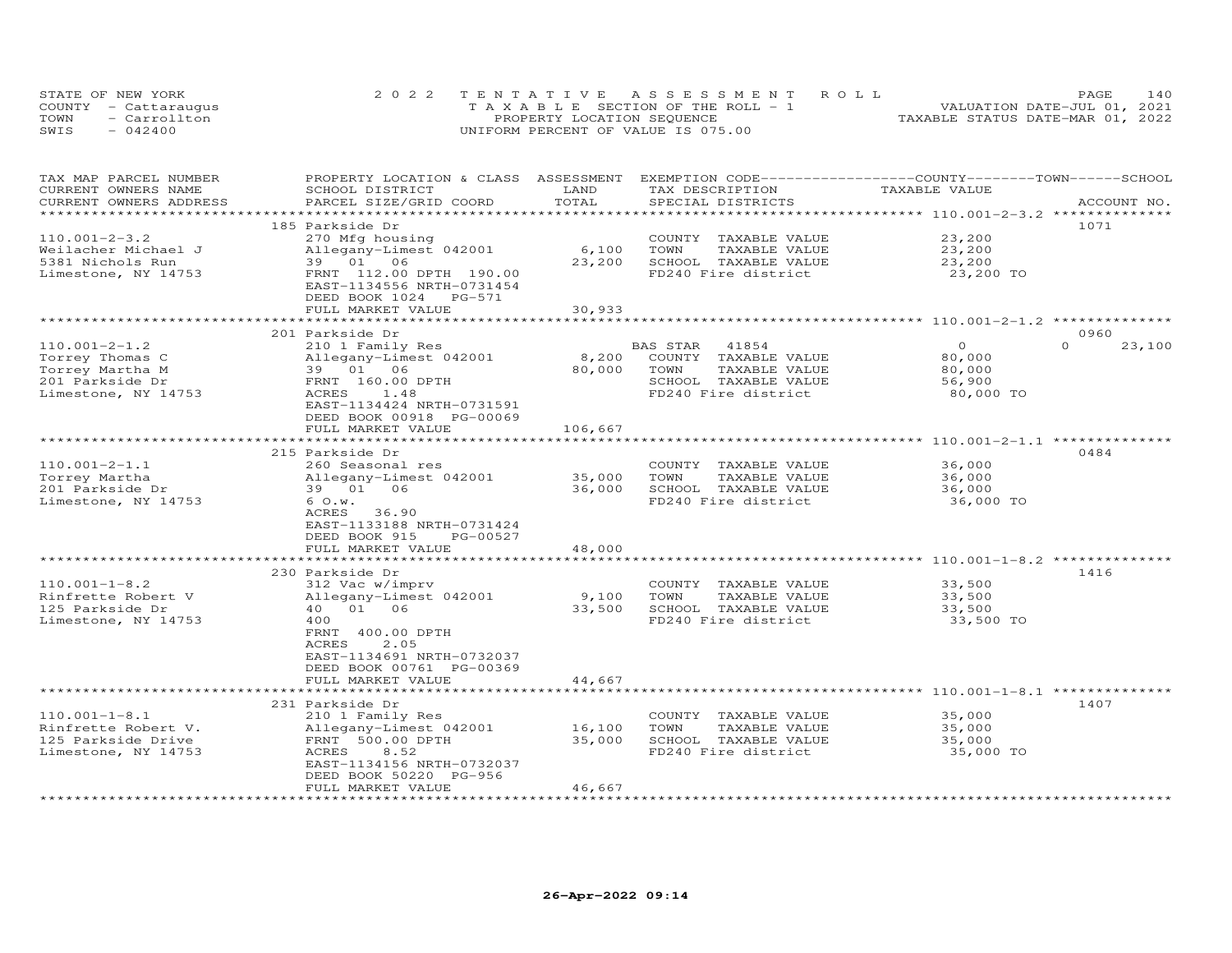|      | STATE OF NEW YORK    | 2022 TENTATIVE ASSESSMENT ROLL        | 141<br>PAGE.                     |
|------|----------------------|---------------------------------------|----------------------------------|
|      | COUNTY - Cattaraugus | T A X A B L E SECTION OF THE ROLL - 1 | VALUATION DATE-JUL 01, 2021      |
| TOWN | - Carrollton         | PROPERTY LOCATION SEQUENCE            | TAXABLE STATUS DATE-MAR 01, 2022 |
| SWIS | $-042400$            | UNIFORM PERCENT OF VALUE IS 075.00    |                                  |

| TAX MAP PARCEL NUMBER  | PROPERTY LOCATION & CLASS ASSESSMENT |        | EXEMPTION CODE-----------------COUNTY-------TOWN------SCHOOL |                                          |             |
|------------------------|--------------------------------------|--------|--------------------------------------------------------------|------------------------------------------|-------------|
| CURRENT OWNERS NAME    | SCHOOL DISTRICT                      | LAND   | TAX DESCRIPTION                                              | TAXABLE VALUE                            |             |
| CURRENT OWNERS ADDRESS | PARCEL SIZE/GRID COORD               | TOTAL  | SPECIAL DISTRICTS                                            |                                          | ACCOUNT NO. |
|                        | *******************************      |        |                                                              | ***************** 110.001-1-13 ********* |             |
|                        | 240 Parkside Dr                      |        |                                                              |                                          | 0247        |
| $110.001 - 1 - 13$     | 323 Vacant rural                     |        | COUNTY TAXABLE VALUE                                         | 4,200                                    |             |
| Torrey Martha          | Allegany-Limest 042001               | 4,200  | TOWN<br>TAXABLE VALUE                                        | 4,200                                    |             |
| 201 Parkside Dr        | 40  01  06                           | 4,200  | SCHOOL TAXABLE VALUE                                         | 4,200                                    |             |
| Limestone, NY 14753    | Ff 202.00                            |        | FD240 Fire district                                          | 4,200 TO                                 |             |
|                        | FRNT 152.00 DPTH                     |        |                                                              |                                          |             |
|                        | ACRES 21.20                          |        |                                                              |                                          |             |
|                        |                                      |        |                                                              |                                          |             |
|                        | EAST-1135069 NRTH-0732313            |        |                                                              |                                          |             |
|                        | DEED BOOK 915<br>PG-00521            |        |                                                              |                                          |             |
|                        | FULL MARKET VALUE                    | 5,600  |                                                              |                                          |             |
|                        |                                      |        |                                                              |                                          |             |
|                        | 250 Parkside Dr                      |        |                                                              |                                          | 0245        |
| $110.001 - 1 - 12$     | 210 1 Family Res                     |        | COUNTY TAXABLE VALUE                                         | 43,900                                   |             |
| Edstrom Steven K.      | Allegany-Limest 042001               | 4,800  | TOWN<br>TAXABLE VALUE                                        | 43,900                                   |             |
| Edstrom Kathy          | 40 01 06                             | 43,900 | SCHOOL TAXABLE VALUE                                         | 43,900                                   |             |
| 250 Parkside Drive     | FRNT 100.00 DPTH 125.00              |        | FD240 Fire district                                          | 43,900 TO                                |             |
| Limestone, NY 14753    | EAST-1134554 NRTH-0732434            |        |                                                              |                                          |             |
|                        | DEED BOOK 31206 PG-5001              |        |                                                              |                                          |             |
|                        | FULL MARKET VALUE                    | 58,533 |                                                              |                                          |             |
|                        | *****************************        |        |                                                              |                                          |             |
|                        | 255 Parkside Dr                      |        |                                                              |                                          | 0165        |
| $110.001 - 1 - 7$      | 210 1 Family Res                     |        | COUNTY TAXABLE VALUE                                         | 64,000                                   |             |
| Leonard Deanna L       | Allegany-Limest 042001               | 14,800 | TOWN<br>TAXABLE VALUE                                        | 64,000                                   |             |
| Leonard Alicia C       | 40  01  06                           | 64,000 | SCHOOL TAXABLE VALUE                                         | 64,000                                   |             |
|                        |                                      |        |                                                              |                                          |             |
| 255 Parkside Dr.       | Ff 391.00                            |        | FD240 Fire district                                          | 64,000 TO                                |             |
| Limestone, NY 14753    | ACRES<br>6.75                        |        |                                                              |                                          |             |
|                        | EAST-1134046 NRTH-0732441            |        |                                                              |                                          |             |
|                        | DEED BOOK 20210 PG-8200              |        |                                                              |                                          |             |
|                        | FULL MARKET VALUE                    | 85,333 |                                                              |                                          |             |
|                        | *********************************    |        |                                                              |                                          |             |
|                        | 260 Parkside Dr                      |        |                                                              |                                          | 0355        |
| $110.001 - 1 - 11$     | 314 Rural vac<10                     |        | COUNTY TAXABLE VALUE                                         | 2,300                                    |             |
| Leonard Deanna L       | Allegany-Limest 042001               | 2,300  | TOWN<br>TAXABLE VALUE                                        | 2,300                                    |             |
| Leonard Alicia C       | 40 01<br>06                          | 2,300  | SCHOOL TAXABLE VALUE                                         | 2,300                                    |             |
| 255 Parkside Dr.       | Ff 298.00                            |        | FD240 Fire district                                          | 2,300 TO                                 |             |
| Limestone, NY 14753    | ACRES<br>1.52                        |        |                                                              |                                          |             |
|                        | EAST-1134556 NRTH-0732629            |        |                                                              |                                          |             |
|                        | DEED BOOK 20210 PG-8200              |        |                                                              |                                          |             |
|                        | FULL MARKET VALUE                    | 3,067  |                                                              |                                          |             |
|                        |                                      |        |                                                              |                                          |             |
|                        | 285 Parkside Dr                      |        |                                                              |                                          | 0463        |
| $110.001 - 1 - 6$      | 210 1 Family Res                     |        | COUNTY TAXABLE VALUE                                         | 36,000                                   |             |
| Stone Alan             | Allegany-Limest 042001               | 8,800  | TOWN<br>TAXABLE VALUE                                        | 36,000                                   |             |
| 23 Hopkins St          | 40  01  06                           | 36,000 | SCHOOL TAXABLE VALUE                                         | 36,000                                   |             |
|                        |                                      |        |                                                              |                                          |             |
| Mount Morris, NY 14510 | Ff 264.00                            |        | FD240 Fire district                                          | 36,000 TO                                |             |
|                        | ACRES<br>1.85                        |        |                                                              |                                          |             |
|                        | EAST-1134204 NRTH-0732755            |        |                                                              |                                          |             |
|                        | DEED BOOK 21906 PG-2001              |        |                                                              |                                          |             |
|                        | FULL MARKET VALUE                    | 48,000 |                                                              |                                          |             |
|                        |                                      |        |                                                              |                                          |             |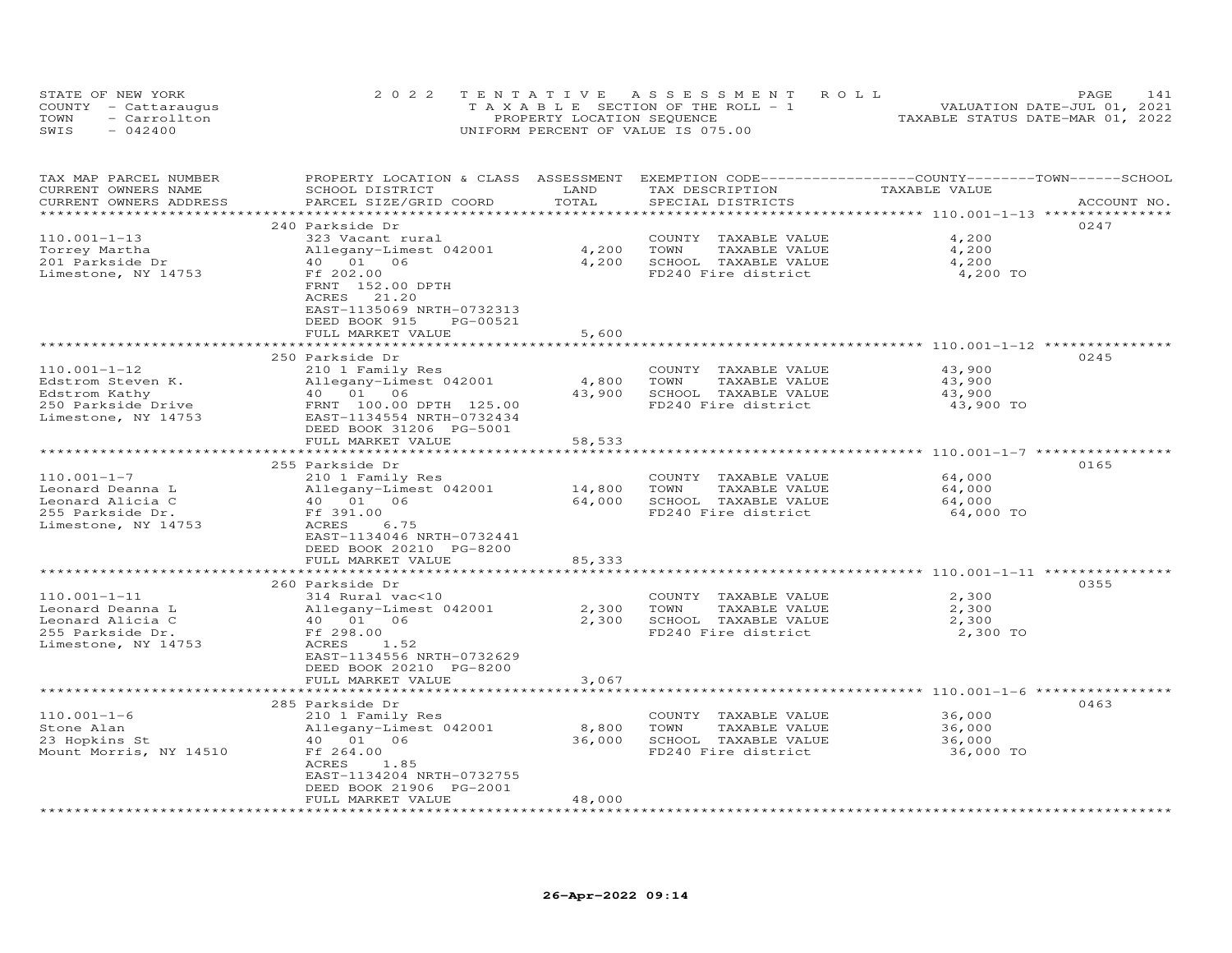|      | STATE OF NEW YORK    | 2022 TENTATIVE ASSESSMENT ROLL        | 142.<br>PAGE                     |
|------|----------------------|---------------------------------------|----------------------------------|
|      | COUNTY - Cattaraugus | T A X A B L E SECTION OF THE ROLL - 1 | VALUATION DATE-JUL 01, 2021      |
| TOWN | - Carrollton         | PROPERTY LOCATION SEQUENCE            | TAXABLE STATUS DATE-MAR 01, 2022 |
| SWIS | $-042400$            | UNIFORM PERCENT OF VALUE IS 075.00    |                                  |

| TAX MAP PARCEL NUMBER<br>CURRENT OWNERS NAME | PROPERTY LOCATION & CLASS ASSESSMENT EXEMPTION CODE----------------COUNTY-------TOWN------SCHOOL<br>SCHOOL DISTRICT | LAND    | TAX DESCRIPTION         | TAXABLE VALUE    |                    |
|----------------------------------------------|---------------------------------------------------------------------------------------------------------------------|---------|-------------------------|------------------|--------------------|
| CURRENT OWNERS ADDRESS                       | PARCEL SIZE/GRID COORD                                                                                              | TOTAL   | SPECIAL DISTRICTS       |                  | ACCOUNT NO.        |
|                                              |                                                                                                                     |         |                         |                  |                    |
|                                              | 286 Parkside Dr                                                                                                     |         |                         |                  | 0296               |
| $110.001 - 1 - 10$                           | 271 Mfg housings                                                                                                    |         | AGED C/T/S 41800        | 5,850<br>5,850   | 5,850              |
| Keesler Mary T                               | Allegany-Limest 042001                                                                                              |         | 8,100 ENH STAR<br>41834 | $\overline{O}$   | $\circ$<br>5,850   |
| 286 Parkside Dr                              | 40  01  06                                                                                                          | 11,700  | COUNTY TAXABLE VALUE    | 5,850            |                    |
| Limestone, NY 14753                          | FRNT 250.00 DPTH 250.00                                                                                             |         | TOWN<br>TAXABLE VALUE   | 5,850            |                    |
|                                              | EAST-1134492 NRTH-0732895                                                                                           |         | SCHOOL TAXABLE VALUE    | $\Omega$         |                    |
|                                              | DEED BOOK 1552 PG-6001                                                                                              |         | FD240 Fire district     | 11,700 TO        |                    |
|                                              | FULL MARKET VALUE                                                                                                   | 15,600  |                         |                  |                    |
|                                              |                                                                                                                     |         |                         |                  |                    |
|                                              | 299 Parkside Dr                                                                                                     |         |                         |                  | 1084               |
| $110.001 - 1 - 19$                           | 210 1 Family Res                                                                                                    |         | VET COM CT 41131        | 15,400<br>15,400 | $\Omega$           |
| Jacoby Brian                                 | Allegany-Limest 042001                                                                                              |         | 7,500 BAS STAR 41854    | $\Omega$         | 23,100<br>$\Omega$ |
| 299 Parkside Dr                              | 40  01  06                                                                                                          |         | 83,000 VET DIS CT 41141 | 12,450<br>12,450 | $\Omega$           |
| Limestone, NY 14753                          | Ff 190.00                                                                                                           |         | COUNTY TAXABLE VALUE    | 55,150           |                    |
|                                              | ACRES<br>1.45                                                                                                       |         | TOWN<br>TAXABLE VALUE   | 55,150           |                    |
|                                              | EAST-1134133 NRTH-0732975                                                                                           |         | SCHOOL TAXABLE VALUE    | 59,900           |                    |
|                                              | DEED BOOK 00990 PG-00459                                                                                            |         | FD240 Fire district     | 83,000 TO        |                    |
|                                              | FULL MARKET VALUE                                                                                                   | 110,667 |                         |                  |                    |
|                                              |                                                                                                                     |         |                         |                  |                    |
|                                              | 302 Parkside Dr                                                                                                     |         |                         |                  | 0385               |
| $110.030 - 1 - 4$                            | 314 Rural vac<10                                                                                                    |         | COUNTY TAXABLE VALUE    | 800              |                    |
| Torrey Thomas C                              | Allegany-Limest 042001                                                                                              | 800     | TOWN<br>TAXABLE VALUE   | 800              |                    |
| 201 Parkside Dr                              | 40  01  06                                                                                                          | 800     | SCHOOL TAXABLE VALUE    | 800              |                    |
| Limestone, NY 14753                          | FRNT 103.00 DPTH 225.00                                                                                             |         | FD240 Fire district     | 800 TO           |                    |
|                                              | EAST-1134447 NRTH-0733068                                                                                           |         |                         |                  |                    |
|                                              | DEED BOOK 00975 PG-00908                                                                                            |         |                         |                  |                    |
|                                              | FULL MARKET VALUE                                                                                                   | 1,067   |                         |                  |                    |
|                                              |                                                                                                                     |         |                         |                  |                    |
|                                              | 320 Parkside Dr                                                                                                     |         |                         |                  | 0709               |
| $110.030 - 1 - 1.3$                          | 260 Seasonal res                                                                                                    |         | COUNTY TAXABLE VALUE    | 20,000           |                    |
| GHERE RICHARD                                | Allegany-Limest 042001                                                                                              | 8,900   | TOWN<br>TAXABLE VALUE   | 20,000           |                    |
| GHERE ASHLEY                                 | 40 01 06                                                                                                            | 20,000  | SCHOOL TAXABLE VALUE    | 20,000           |                    |
|                                              | Ff 300.00                                                                                                           |         | FD240 Fire district     |                  |                    |
| 12251 Lakeview Drive<br>Edinboro, PA 16412   | ACRES<br>1.90                                                                                                       |         |                         | 20,000 TO        |                    |
|                                              | EAST-1134420 NRTH-0733264                                                                                           |         |                         |                  |                    |
|                                              |                                                                                                                     |         |                         |                  |                    |
|                                              | DEED BOOK 20190 PG-8027                                                                                             | 26,667  |                         |                  |                    |
|                                              | FULL MARKET VALUE                                                                                                   |         |                         |                  |                    |
|                                              | 329 Parkside Dr                                                                                                     |         |                         |                  | 0765               |
| $110.030 - 1 - 1.1$                          | 210 1 Family Res                                                                                                    |         | COUNTY TAXABLE VALUE    | 28,000           |                    |
| Brown Carol                                  | Allegany-Limest 042001                                                                                              | 14,000  | TOWN<br>TAXABLE VALUE   | 28,000           |                    |
| PO Box 254                                   | 40  01  06                                                                                                          | 28,000  | SCHOOL TAXABLE VALUE    | 28,000           |                    |
|                                              |                                                                                                                     |         | FD240 Fire district     |                  |                    |
| Limestone, NY 14753                          | 1 Oil Well<br>Ff 774.88                                                                                             |         |                         | 28,000 TO        |                    |
|                                              | ACRES<br>5.85                                                                                                       |         |                         |                  |                    |
|                                              | EAST-1133990 NRTH-0733510                                                                                           |         |                         |                  |                    |
|                                              | DEED BOOK 26146 PG-3001                                                                                             |         |                         |                  |                    |
|                                              | FULL MARKET VALUE                                                                                                   | 37,333  |                         |                  |                    |
|                                              |                                                                                                                     |         |                         |                  |                    |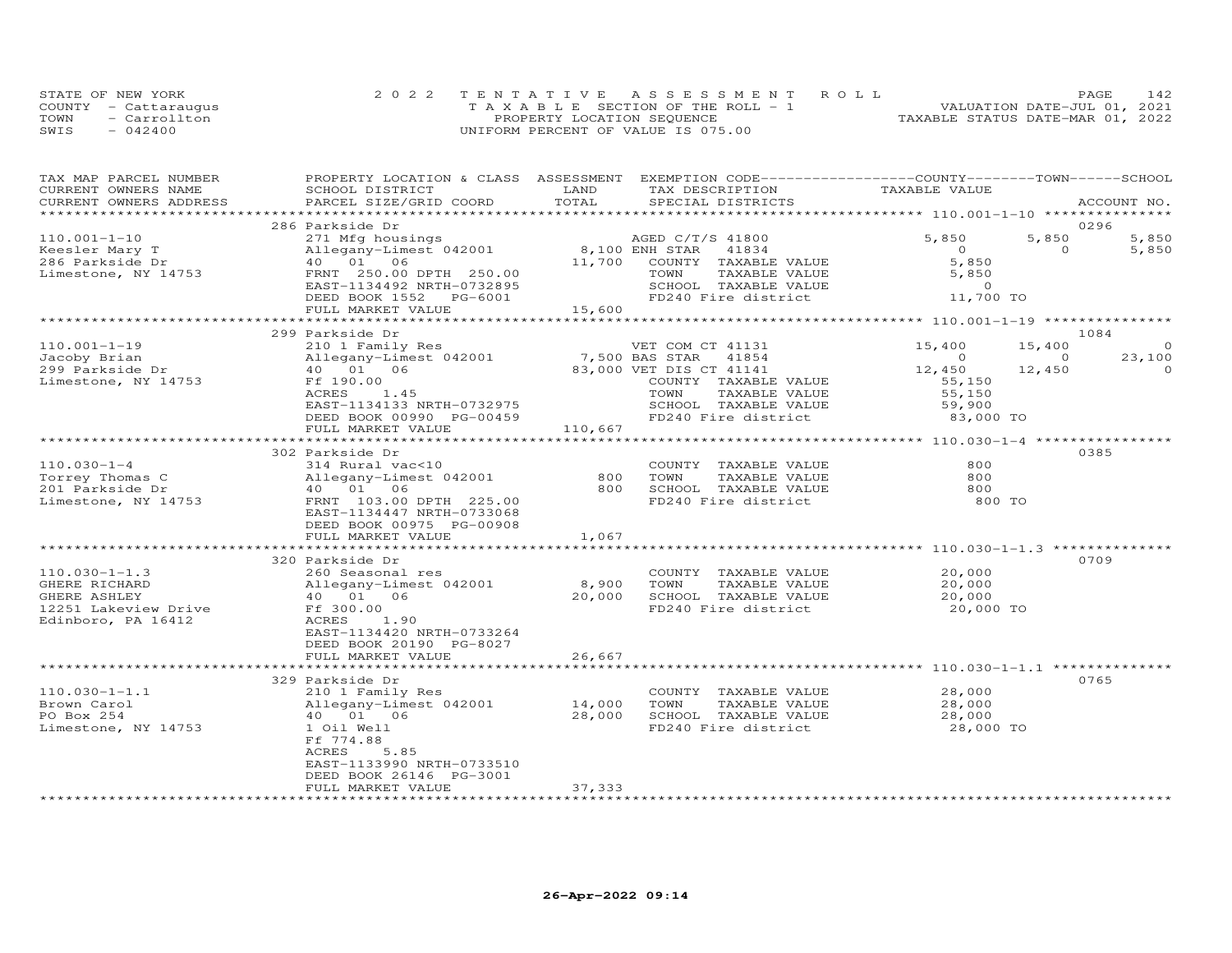|      | STATE OF NEW YORK    | 2022 TENTATIVE ASSESSMENT ROLL        | PAGE.                            |
|------|----------------------|---------------------------------------|----------------------------------|
|      | COUNTY - Cattaraugus | T A X A B L E SECTION OF THE ROLL - 1 | VALUATION DATE-JUL 01, 2021      |
| TOWN | - Carrollton         | PROPERTY LOCATION SEQUENCE            | TAXABLE STATUS DATE-MAR 01, 2022 |
| SWIS | $-042400$            | UNIFORM PERCENT OF VALUE IS 075.00    |                                  |

| TAX MAP PARCEL NUMBER<br>CURRENT OWNERS NAME<br>CURRENT OWNERS ADDRESS                                     | PROPERTY LOCATION & CLASS ASSESSMENT<br>SCHOOL DISTRICT<br>PARCEL SIZE/GRID COORD                                                                                                   | LAND<br>TOTAL              | EXEMPTION CODE-----------------COUNTY-------TOWN------SCHOOL<br>TAX DESCRIPTION<br>SPECIAL DISTRICTS | TAXABLE VALUE                                      | ACCOUNT NO. |
|------------------------------------------------------------------------------------------------------------|-------------------------------------------------------------------------------------------------------------------------------------------------------------------------------------|----------------------------|------------------------------------------------------------------------------------------------------|----------------------------------------------------|-------------|
| ***********************                                                                                    | ****************************                                                                                                                                                        |                            |                                                                                                      |                                                    |             |
| $110.030 - 1 - 3$<br>Torrey Martha                                                                         | 336 Parkside Dr<br>314 Rural vac<10<br>Allegany-Limest 042001                                                                                                                       | 9,000                      | COUNTY<br>TAXABLE VALUE<br>TOWN<br>TAXABLE VALUE                                                     | 9,000<br>9,000                                     | 0849        |
| 201 Parkside Dr<br>Limestone, NY 14753                                                                     | 40  01  06<br>FRNT 120.00 DPTH<br>ACRES<br>8.45<br>EAST-1134801 NRTH-0733366<br>DEED BOOK 915<br>PG-00521                                                                           | 9,000                      | SCHOOL TAXABLE VALUE<br>FD240 Fire district                                                          | 9,000<br>9,000 TO                                  |             |
|                                                                                                            | FULL MARKET VALUE                                                                                                                                                                   | 12,000                     |                                                                                                      |                                                    |             |
|                                                                                                            | 345 Parkside Dr                                                                                                                                                                     |                            |                                                                                                      | ******************** 110.030-1-2 *********         | 0744        |
| $110.030 - 1 - 2$<br>Jacoby Brian<br>299 Parkside Dr<br>Limestone, NY 14753                                | 314 Rural vac<10<br>Allegany-Limest 042001<br>40 01 06<br>23.00 DPTH 339.00<br>FRNT<br>EAST-1134107 NRTH-0733078<br>DEED BOOK 00990 PG-00459                                        | 500<br>500                 | COUNTY TAXABLE VALUE<br>TOWN<br>TAXABLE VALUE<br>SCHOOL TAXABLE VALUE<br>FD240 Fire district         | 500<br>500<br>500<br>500 TO                        |             |
|                                                                                                            | FULL MARKET VALUE                                                                                                                                                                   | 667                        |                                                                                                      |                                                    |             |
|                                                                                                            | 347 Parkside Dr                                                                                                                                                                     |                            |                                                                                                      |                                                    | 0750        |
| $110.022 - 1 - 1$<br>Torrey Thomas C<br>201 Parkside Dr<br>Limestone, NY 14753                             | 311 Res vac land<br>Allegany-Limest 042001<br>40  01  06<br>FRNT 290.00 DPTH<br><b>ACRES</b><br>8.05<br>EAST-1133781 NRTH-0733875<br>DEED BOOK 906<br>PG-01137<br>FULL MARKET VALUE | 15,800<br>15,800<br>21,067 | COUNTY TAXABLE VALUE<br>TOWN<br>TAXABLE VALUE<br>SCHOOL TAXABLE VALUE<br>FD240 Fire district         | 15,800<br>15,800<br>15,800<br>15,800 TO            |             |
|                                                                                                            |                                                                                                                                                                                     | ******************         |                                                                                                      | ******************************** 101.078-2-7 ***** |             |
| $101.078 - 2 - 7$<br>Campbell Christopher L<br>Thomas Cayla M<br>474 Parkside Drive<br>Limestone, NY 14753 | 474 Parkside Dr<br>210 1 Family Res<br>Allegany-Limest 042001<br>41 01<br>06<br>Ff 824.00<br>ACRES<br>4.34 BANK<br>081<br>EAST-1133285 NRTH-0736144<br>DEED BOOK 28986 PG-4001      | 12,500<br>80,000           | COUNTY TAXABLE VALUE<br>TOWN<br>TAXABLE VALUE<br>SCHOOL TAXABLE VALUE<br>FD240 Fire district         | 80,000<br>80,000<br>80,000<br>80,000 TO            | 0700        |
|                                                                                                            | FULL MARKET VALUE                                                                                                                                                                   | 106,667                    |                                                                                                      |                                                    |             |
|                                                                                                            | 475 Parkside Dr                                                                                                                                                                     |                            |                                                                                                      |                                                    | 0767        |
| $101.078 - 2 - 6.2$<br>Cash Caren<br>Thomas Cayla<br>475 Parkside Dr<br>Limestone, NY 14760                | 210 1 Family Res<br>Allegany-Limest 042001<br>41 01 06<br>Ff 850.00<br>ACRES<br>1.11<br>EAST-1133100 NRTH-0735950<br>DEED BOOK 20210 PG-22                                          | 6,500<br>41,000            | COUNTY<br>TAXABLE VALUE<br>TOWN<br>TAXABLE VALUE<br>SCHOOL TAXABLE VALUE<br>FD240 Fire district      | 41,000<br>41,000<br>41,000<br>41,000 TO            |             |
| ************************                                                                                   | FULL MARKET VALUE<br>**************************                                                                                                                                     | 54,667<br>***************  |                                                                                                      |                                                    |             |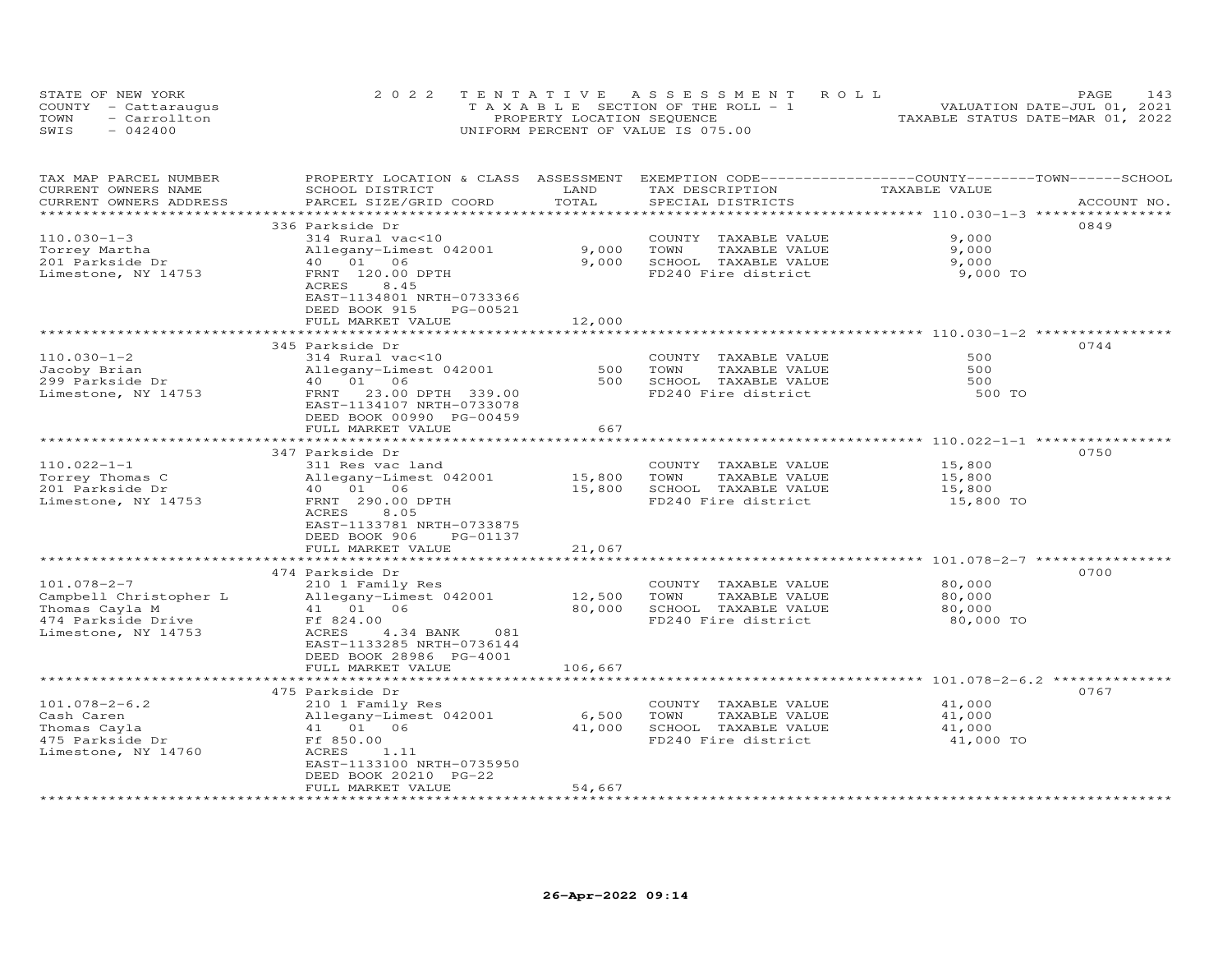|      | STATE OF NEW YORK    | 2022 TENTATIVE ASSESSMENT ROLL        | 144<br>PAGE                      |
|------|----------------------|---------------------------------------|----------------------------------|
|      | COUNTY - Cattaraugus | T A X A B L E SECTION OF THE ROLL - 1 | VALUATION DATE-JUL 01, 2021      |
| TOWN | - Carrollton         | PROPERTY LOCATION SEQUENCE            | TAXABLE STATUS DATE-MAR 01, 2022 |
| SWIS | $-042400$            | UNIFORM PERCENT OF VALUE IS 075.00    |                                  |

| TAX MAP PARCEL NUMBER<br>CURRENT OWNERS NAME<br>CURRENT OWNERS ADDRESS                                                                        | PROPERTY LOCATION & CLASS<br>SCHOOL DISTRICT<br>PARCEL SIZE/GRID COORD                                                                                                                                    | ASSESSMENT<br>LAND<br>TOTAL               | EXEMPTION CODE-----------------COUNTY-------TOWN-----SCHOOL<br>TAX DESCRIPTION<br>SPECIAL DISTRICTS                      | TAXABLE VALUE                                         | ACCOUNT NO.                |
|-----------------------------------------------------------------------------------------------------------------------------------------------|-----------------------------------------------------------------------------------------------------------------------------------------------------------------------------------------------------------|-------------------------------------------|--------------------------------------------------------------------------------------------------------------------------|-------------------------------------------------------|----------------------------|
|                                                                                                                                               |                                                                                                                                                                                                           |                                           |                                                                                                                          | ********* 101.078-2-8 **                              |                            |
| $101.078 - 2 - 8$<br>Torrey Thomas C<br>Torrey Martha M<br>201 Parkside Dr<br>Limestone, NY 14753                                             | 501 Parkside Dr<br>210 1 Family Res<br>Allegany-Limest 042001<br>41 01 06<br>C.p.454<br>Ff 1894.00<br>ACRES<br>73.97<br>EAST-1133492 NRTH-0736125<br>DEED BOOK 00947 PG-00581                             | 40,000<br>87,500                          | COUNTY<br>TAXABLE VALUE<br>TAXABLE VALUE<br>TOWN<br>SCHOOL TAXABLE VALUE<br>FD240 Fire district                          | 87,500<br>87,500<br>87,500<br>87,500 TO               | 0766                       |
|                                                                                                                                               | FULL MARKET VALUE                                                                                                                                                                                         | 116,667                                   |                                                                                                                          |                                                       |                            |
|                                                                                                                                               |                                                                                                                                                                                                           |                                           |                                                                                                                          | *********** 101.078-2-12.1 *                          |                            |
| $101.078 - 2 - 12.1$<br>Bryant Daniel N<br>544 Parkside Dr<br>Limestone, NY 14753                                                             | 544 Parkside Dr<br>210 1 Family Res<br>Allegany-Limest 042001<br>41  01  06<br>Ff 186.00<br>FRNT 186.00 DPTH 205.20<br>EAST-1133068 NRTH-0737617<br>DEED BOOK 1220<br>PG-5001                             | 10,600<br>12,500                          | <b>BAS STAR</b><br>41854<br>COUNTY TAXABLE VALUE<br>TOWN<br>TAXABLE VALUE<br>SCHOOL TAXABLE VALUE<br>FD240 Fire district | $\Omega$<br>12,500<br>12,500<br>$\sim$ 0<br>12,500 TO | 0699<br>$\Omega$<br>12,500 |
|                                                                                                                                               | FULL MARKET VALUE                                                                                                                                                                                         | 16,667                                    |                                                                                                                          |                                                       |                            |
|                                                                                                                                               |                                                                                                                                                                                                           |                                           |                                                                                                                          | ************* 101.078-2-16.2 **************           |                            |
|                                                                                                                                               | 560 Parkside Dr                                                                                                                                                                                           |                                           |                                                                                                                          |                                                       | 1035                       |
| $101.078 - 2 - 16.2$<br>Harrington Gerald R & Kimberly Allegany-Limest 042001<br>Harrington Kate J<br>5117 Route 98<br>Great Valley, NY 14741 | 210 1 Family Res<br>41 01 06<br>FRNT<br>91.15 DPTH 178.80<br>EAST-1132732 NRTH-0737745<br>DEED BOOK 2021<br>PG-10330<br>FULL MARKET VALUE<br>**************************                                   | 5,400<br>63,000<br>84,000<br>************ | ENH STAR<br>41834<br>COUNTY<br>TAXABLE VALUE<br>TOWN<br>TAXABLE VALUE<br>SCHOOL TAXABLE VALUE<br>FD240 Fire district     | $\Omega$<br>63,000<br>63,000<br>5,330<br>63,000 TO    | $\Omega$<br>57,670         |
|                                                                                                                                               | 565 Parkside Dr                                                                                                                                                                                           |                                           |                                                                                                                          | *********************** 101.078-2-3 ****************  | 0855                       |
| $101.078 - 2 - 3$<br>Bobish Samuel J<br>Long Tonya L<br>545 Parkside Dr<br>Limestone, NY 14753                                                | 312 Vac w/imprv<br>Allegany-Limest 042001<br>41 01 06<br>$L/p$ 790-1140<br>FRNT 277.00 DPTH<br>ACRES<br>2.55<br>EAST-1132384 NRTH-0737719<br>DEED BOOK 27996 PG-8001                                      | 9,800<br>10,300                           | COUNTY<br>TAXABLE VALUE<br>TOWN<br>TAXABLE VALUE<br>SCHOOL TAXABLE VALUE<br>FD240 Fire district                          | 10,300<br>10,300<br>10,300<br>10,300 TO               |                            |
|                                                                                                                                               | FULL MARKET VALUE                                                                                                                                                                                         | 13,733                                    |                                                                                                                          |                                                       |                            |
| $101.078 - 2 - 2$<br>Ambuske Sheri L.<br>575 Parkside Drive<br>Limestone, NY 14753                                                            | 575 Parkside Dr<br>210 1 Family Res<br>Allegany-Limest 042001<br>41  01  06<br>FRNT 248.00 DPTH<br>017<br>ACRES<br>1.14 BANK<br>EAST-1132409 NRTH-0737984<br>DEED BOOK 24256 PG-9001<br>FULL MARKET VALUE | 7,700<br>60,700<br>80,933                 | COUNTY TAXABLE VALUE<br>TOWN<br>TAXABLE VALUE<br>SCHOOL TAXABLE VALUE<br>FD240 Fire district                             | 60,700<br>60,700<br>60,700<br>60,700 TO               | 0794                       |
|                                                                                                                                               |                                                                                                                                                                                                           |                                           |                                                                                                                          |                                                       |                            |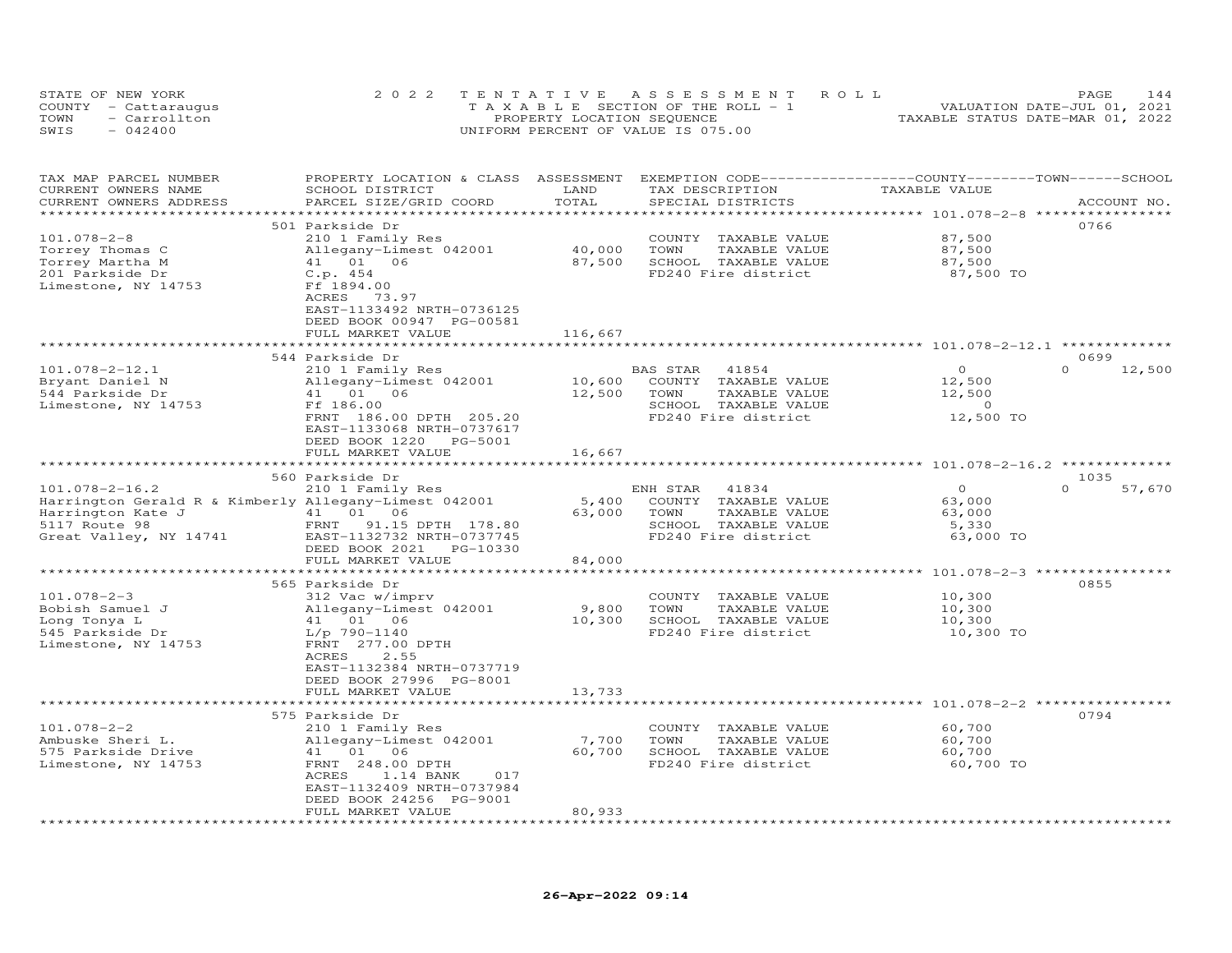|      | STATE OF NEW YORK    | 2022 TENTATIVE ASSESSMENT ROLL        | 145<br>PAGE.                     |
|------|----------------------|---------------------------------------|----------------------------------|
|      | COUNTY - Cattaraugus | T A X A B L E SECTION OF THE ROLL - 1 | VALUATION DATE-JUL 01, 2021      |
| TOWN | - Carrollton         | PROPERTY LOCATION SEQUENCE            | TAXABLE STATUS DATE-MAR 01, 2022 |
| SWIS | $-042400$            | UNIFORM PERCENT OF VALUE IS 075.00    |                                  |

| TAX MAP PARCEL NUMBER<br>CURRENT OWNERS NAME<br>CURRENT OWNERS ADDRESS                                                                                               | PROPERTY LOCATION & CLASS ASSESSMENT<br>SCHOOL DISTRICT<br>PARCEL SIZE/GRID COORD                                                                                                                              | LAND<br>TOTAL             | TAX DESCRIPTION<br>SPECIAL DISTRICTS                                                                              | EXEMPTION CODE-----------------COUNTY-------TOWN------SCHOOL<br>TAXABLE VALUE | ACCOUNT NO.                |
|----------------------------------------------------------------------------------------------------------------------------------------------------------------------|----------------------------------------------------------------------------------------------------------------------------------------------------------------------------------------------------------------|---------------------------|-------------------------------------------------------------------------------------------------------------------|-------------------------------------------------------------------------------|----------------------------|
|                                                                                                                                                                      | ***********************                                                                                                                                                                                        |                           |                                                                                                                   |                                                                               |                            |
| $101.070 - 1 - 7.7$<br>Ehman Shawn R.<br>576 Parkside Drive<br>Limestone, NY 14753                                                                                   | 576 Parkside Dr<br>270 Mfg housing<br>Allegany-Limest 042001<br>41 01 06<br>Ff 98.00<br>1.26<br>ACRES<br>EAST-1132752 NRTH-0737986<br>DEED BOOK 29898 PG-5002<br>FULL MARKET VALUE<br>************************ | 7,900<br>37,400<br>49,867 | COUNTY TAXABLE VALUE<br>TAXABLE VALUE<br>TOWN<br>SCHOOL TAXABLE VALUE<br>FD240 Fire district                      | 37,400<br>37,400<br>37,400<br>37,400 TO                                       | 0991                       |
|                                                                                                                                                                      | 579 Parkside Dr                                                                                                                                                                                                |                           |                                                                                                                   | ************************ 101.078-2-1.1 **************                         | 0795                       |
| $101.078 - 2 - 1.1$<br>Gregory A. Maley and Charlotte Allegany-Limest 042001<br>Trustees of the GMCM Trus date 41 06 06<br>654 Parkside Drive<br>Limestone, NY 14753 | 312 Vac w/imprv<br>Row<br>FRNT 176.00 DPTH 234.00<br>EAST-0113222 NRTH-0737931<br>DEED BOOK 20210 PG-1033                                                                                                      | 5,000<br>20,000           | COUNTY TAXABLE VALUE<br>TOWN<br>TAXABLE VALUE<br>SCHOOL TAXABLE VALUE<br>FD240 Fire district                      | 20,000<br>20,000<br>20,000<br>20,000 TO                                       |                            |
|                                                                                                                                                                      | FULL MARKET VALUE                                                                                                                                                                                              | 26,667                    |                                                                                                                   |                                                                               |                            |
|                                                                                                                                                                      | 579 Parkside Dr                                                                                                                                                                                                |                           |                                                                                                                   |                                                                               | 0795                       |
| $101.078 - 2 - 1.3$<br>Mascioni Marsha<br>585 Parkside Dr.<br>Limestone, NY 14753                                                                                    | 314 Rural vac<10<br>Allegany-Limest 042001<br>41 06 06<br>Row<br>FRNT 176.00 DPTH 187.90<br>EAST-1132192 NRTH-0738030<br>DEED BOOK 28720 PG-2001                                                               | 500<br>500                | COUNTY TAXABLE VALUE<br>TOWN<br>TAXABLE VALUE<br>SCHOOL TAXABLE VALUE<br>FD240 Fire district                      | 500<br>500<br>500<br>500 TO                                                   |                            |
|                                                                                                                                                                      | FULL MARKET VALUE                                                                                                                                                                                              | 667                       |                                                                                                                   |                                                                               |                            |
| $101.070 - 1 - 8.2$<br>Seeley Forrest L Jr<br>582 Parkside Dr<br>Limestone, NY 14753                                                                                 | 582 Parkside Dr<br>210 1 Family Res<br>Allegany-Limest 042001<br>41 01 06<br>FRNT 100.00 DPTH 265.00<br>EAST-1132670 NRTH-0738105<br>DEED BOOK 1023<br>$PG-522$<br>FULL MARKET VALUE                           | 6,700<br>46,000<br>61,333 | 41854<br>BAS STAR<br>COUNTY TAXABLE VALUE<br>TOWN<br>TAXABLE VALUE<br>SCHOOL TAXABLE VALUE<br>FD240 Fire district | $\Omega$<br>46,000<br>46,000<br>22,900<br>46,000 TO                           | 0963<br>$\Omega$<br>23,100 |
|                                                                                                                                                                      |                                                                                                                                                                                                                |                           |                                                                                                                   | ********************* 101.070-1-8.1 ***************                           |                            |
| $101.070 - 1 - 8.1$<br>Stone Carla J<br>584 Parkside Drive<br>Limestone, NY 14753                                                                                    | 584 Parkside Dr<br>270 Mfg housing<br>Allegany-Limest 042001<br>41 01 06<br>50.00 DPTH 265.00<br>FRNT<br>EAST-1132647 NRTH-0738172<br>DEED BOOK 28394 PG-8001<br>FULL MARKET VALUE                             | 4,500<br>32,100<br>42,800 | COUNTY TAXABLE VALUE<br>TOWN<br>TAXABLE VALUE<br>SCHOOL TAXABLE VALUE<br>FD240 Fire district                      | 32,100<br>32,100<br>32,100<br>32,100 TO                                       | 0816                       |
|                                                                                                                                                                      |                                                                                                                                                                                                                |                           |                                                                                                                   |                                                                               |                            |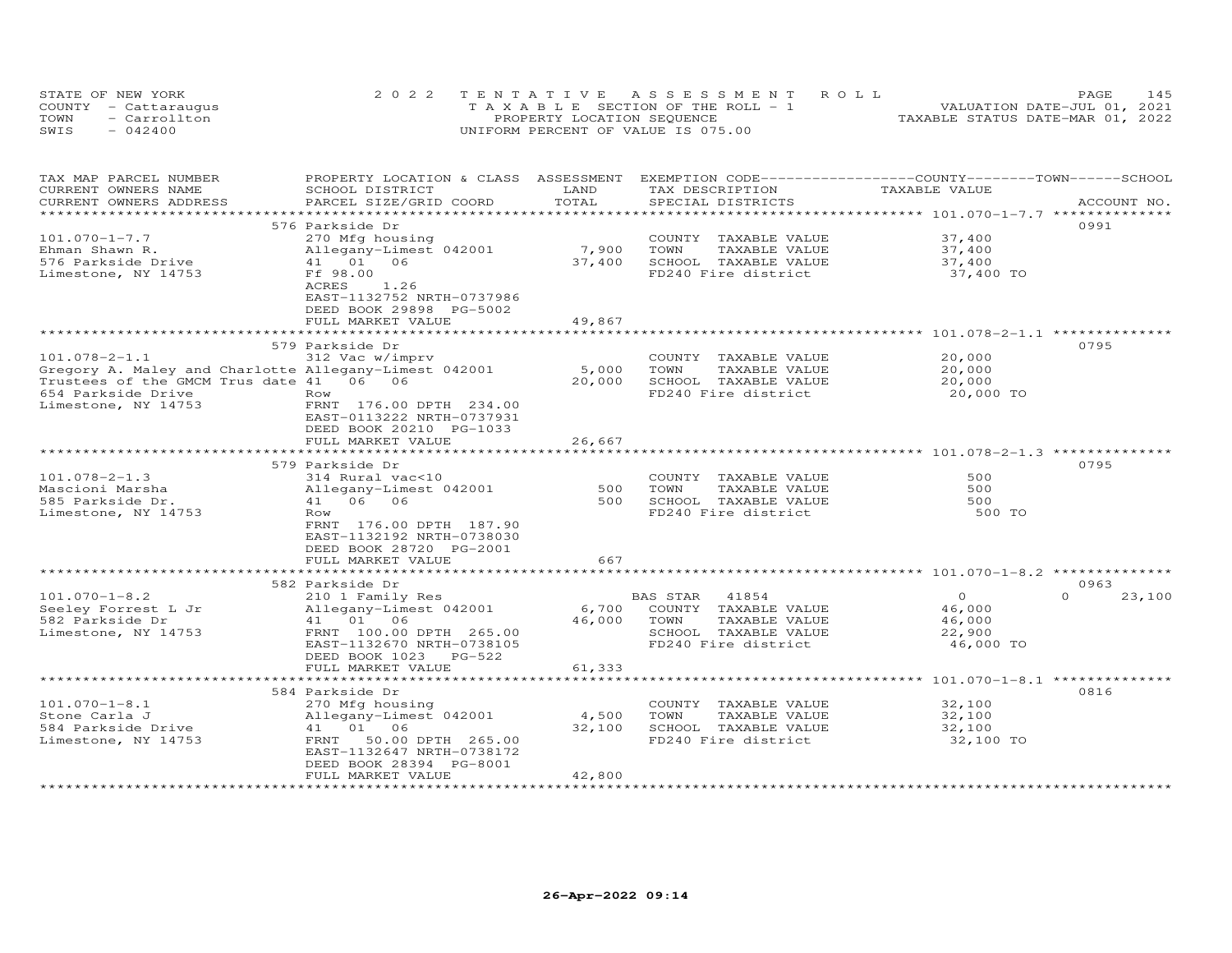|      | STATE OF NEW YORK    | 2022 TENTATIVE ASSESSMENT ROLL        | 146<br><b>PAGE</b>               |
|------|----------------------|---------------------------------------|----------------------------------|
|      | COUNTY - Cattaraugus | T A X A B L E SECTION OF THE ROLL - 1 | VALUATION DATE-JUL 01, 2021      |
| TOWN | - Carrollton         | PROPERTY LOCATION SEQUENCE            | TAXABLE STATUS DATE-MAR 01, 2022 |
| SWIS | $-042400$            | UNIFORM PERCENT OF VALUE IS 075.00    |                                  |

| TAX MAP PARCEL NUMBER  | PROPERTY LOCATION & CLASS ASSESSMENT EXEMPTION CODE-----------------COUNTY-------TOWN------SCHOOL |         |                                               |                |          |             |
|------------------------|---------------------------------------------------------------------------------------------------|---------|-----------------------------------------------|----------------|----------|-------------|
| CURRENT OWNERS NAME    | SCHOOL DISTRICT                                                                                   | LAND    | TAX DESCRIPTION                               | TAXABLE VALUE  |          |             |
| CURRENT OWNERS ADDRESS | PARCEL SIZE/GRID COORD                                                                            | TOTAL   | SPECIAL DISTRICTS                             |                |          | ACCOUNT NO. |
|                        |                                                                                                   |         |                                               |                |          |             |
|                        | 585 Parkside Dr                                                                                   |         |                                               |                |          | 1062        |
| $101.070 - 1 - 1.3$    | 210 1 Family Res                                                                                  |         | ENH STAR<br>41834                             | $\Omega$       | $\Omega$ | 57,670      |
| Mascioni Marsha A      | Allegany-Limest 042001                                                                            | 11,700  | COUNTY TAXABLE VALUE                          | 81,500         |          |             |
| 585 Parkside Dr        | 41 01<br>06                                                                                       | 81,500  | TOWN<br>TAXABLE VALUE                         | 81,500         |          |             |
| Limestone, NY 14753    | Ff 128.00<br>3,80<br>ACRES                                                                        |         | SCHOOL TAXABLE VALUE                          | 23,830         |          |             |
|                        | EAST-1132074 NRTH-0738474                                                                         |         | FD240 Fire district                           | 81,500 TO      |          |             |
|                        | DEED BOOK 00992 PG-00930                                                                          |         |                                               |                |          |             |
|                        | FULL MARKET VALUE                                                                                 | 108,667 |                                               |                |          |             |
|                        |                                                                                                   |         |                                               |                |          |             |
|                        | 589 Parkside Dr                                                                                   |         |                                               |                |          | 0857        |
| $101.070 - 1 - 5$      | 210 1 Family Res                                                                                  |         | VET COM CT 41131                              | 13,750         | 13,750   | $\Omega$    |
| Montgomery Jesse       | Allegany-Limest 042001                                                                            |         | 7,200 VET DIS CT 41141                        | 16,500         | 16,500   | $\Omega$    |
| 589 Parkside Drive     | 41 01 06                                                                                          | 55,000  | COUNTY TAXABLE VALUE                          | 24,750         |          |             |
| Limestone, NY 14753    | FRNT 175.00 DPTH 208.00                                                                           |         | TOWN<br>TAXABLE VALUE                         | 24,750         |          |             |
|                        | 007<br>BANK                                                                                       |         | SCHOOL TAXABLE VALUE                          | 55,000         |          |             |
|                        | EAST-1132348 NRTH-0738181                                                                         |         | FD240 Fire district                           | 55,000 TO      |          |             |
|                        | DEED BOOK 27611 PG-6001                                                                           |         |                                               |                |          |             |
|                        | FULL MARKET VALUE                                                                                 | 73,333  |                                               |                |          |             |
|                        |                                                                                                   |         |                                               |                |          |             |
|                        | 595 Parkside Dr                                                                                   |         |                                               |                |          | 0686        |
| $101.070 - 1 - 4$      | 210 1 Family Res                                                                                  |         | VET WAR CT 41121                              | 8,700          | 8,700    | $\Omega$    |
| Baxter Family Trust I  | Allegany-Limest 042001                                                                            |         | 7,200 AGED C/T<br>41801                       | 4,930          | 4,930    | $\Omega$    |
| Baxter Eugene W        | 41 01 06                                                                                          |         | 58,000 ENH STAR<br>41834                      | $\overline{0}$ | $\Omega$ | 57,670      |
| 595 Parkside Dr        | FRNT 175.00 DPTH 208.00<br>EAST-1132302 NRTH-0738343                                              |         | COUNTY TAXABLE VALUE<br>TOWN<br>TAXABLE VALUE | 44,370         |          |             |
| Limestone, NY 14753    | DEED BOOK 2379 PG-8002                                                                            |         | SCHOOL TAXABLE VALUE                          | 44,370<br>330  |          |             |
|                        | FULL MARKET VALUE                                                                                 |         | 77,333 FD240 Fire district                    | 58,000 TO      |          |             |
|                        |                                                                                                   |         |                                               |                |          |             |
|                        | 598 Parkside Dr                                                                                   |         |                                               |                |          | 0987        |
| $101.070 - 1 - 7.6$    | 311 Res vac land                                                                                  |         | COUNTY TAXABLE VALUE                          | 7,800          |          |             |
| Baxter Family Trust I  | Allegany-Limest 042001                                                                            | 7,800   | TOWN<br>TAXABLE VALUE                         | 7,800          |          |             |
| Baxter Eugene W        | 41 01<br>06                                                                                       | 7,800   | SCHOOL TAXABLE VALUE                          | 7,800          |          |             |
| 595 Parkside Dr        | Ff 200.00                                                                                         |         | FD240 Fire district                           | 7,800 TO       |          |             |
| Limestone, NY 14753    | 1.21<br>ACRES                                                                                     |         |                                               |                |          |             |
|                        | EAST-1132570 NRTH-0738436                                                                         |         |                                               |                |          |             |
|                        | DEED BOOK 2379<br>PG-8002                                                                         |         |                                               |                |          |             |
|                        | FULL MARKET VALUE                                                                                 | 10,400  |                                               |                |          |             |
|                        |                                                                                                   |         |                                               |                |          |             |
|                        | 611 Parkside Dr                                                                                   |         |                                               |                |          | 0727        |
| $101.070 - 1 - 3$      | 210 1 Family Res                                                                                  |         | COUNTY TAXABLE VALUE                          | 55,000         |          |             |
| Fuller Brittni M.      | Allegany-Limest 042001                                                                            | 6,900   | TOWN<br>TAXABLE VALUE                         | 55,000         |          |             |
| 611 Parkside Drive     | 41 01<br>06                                                                                       | 55,000  | SCHOOL TAXABLE VALUE<br>FD240 Fire district   | 55,000         |          |             |
| Limestone, NY 14753    | FRNT 179.00 DPTH 198.00<br>033<br>BANK                                                            |         |                                               | 55,000 TO      |          |             |
|                        | EAST-1132245 NRTH-0738527                                                                         |         |                                               |                |          |             |
|                        | DEED BOOK 29900 PG-5001                                                                           |         |                                               |                |          |             |
|                        | FULL MARKET VALUE                                                                                 | 73,333  |                                               |                |          |             |
|                        |                                                                                                   |         |                                               |                |          |             |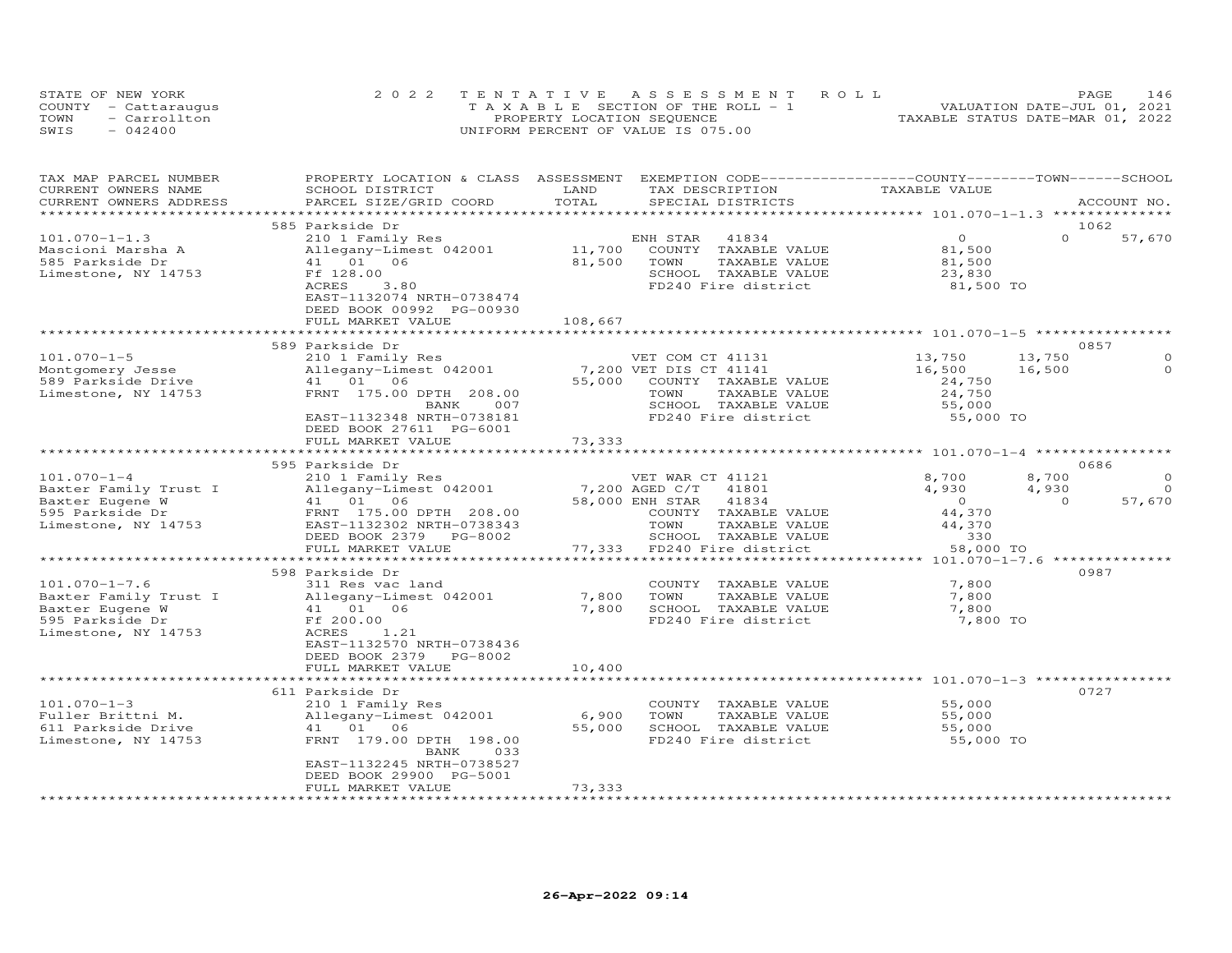|      | STATE OF NEW YORK    | 2022 TENTATIVE ASSESSMENT ROLL        | 147<br>PAGE                      |
|------|----------------------|---------------------------------------|----------------------------------|
|      | COUNTY - Cattaraugus | T A X A B L E SECTION OF THE ROLL - 1 | VALUATION DATE-JUL 01, 2021      |
| TOWN | - Carrollton         | PROPERTY LOCATION SEQUENCE            | TAXABLE STATUS DATE-MAR 01, 2022 |
| SWIS | $-042400$            | UNIFORM PERCENT OF VALUE IS 075.00    |                                  |

| TAXABLE VALUE<br>CURRENT OWNERS NAME<br>SCHOOL DISTRICT<br>LAND<br>TAX DESCRIPTION<br>TOTAL<br>PARCEL SIZE/GRID COORD<br>CURRENT OWNERS ADDRESS<br>SPECIAL DISTRICTS<br>ACCOUNT NO.<br>***********************<br>614 Parkside Dr<br>0989<br>$101.070 - 1 - 7.5$<br>$\Omega$<br>$\Omega$<br>210 1 Family Res<br>BAS STAR<br>41854<br>7,500<br>Clark Kelley V<br>Allegany-Limest 042001<br>COUNTY TAXABLE VALUE<br>47,500 |          |
|--------------------------------------------------------------------------------------------------------------------------------------------------------------------------------------------------------------------------------------------------------------------------------------------------------------------------------------------------------------------------------------------------------------------------|----------|
|                                                                                                                                                                                                                                                                                                                                                                                                                          |          |
|                                                                                                                                                                                                                                                                                                                                                                                                                          |          |
|                                                                                                                                                                                                                                                                                                                                                                                                                          |          |
|                                                                                                                                                                                                                                                                                                                                                                                                                          |          |
|                                                                                                                                                                                                                                                                                                                                                                                                                          | 23,100   |
|                                                                                                                                                                                                                                                                                                                                                                                                                          |          |
| 41  01  06<br>47,500<br>Clark Debra J<br>TOWN<br>TAXABLE VALUE<br>47,500                                                                                                                                                                                                                                                                                                                                                 |          |
| FRNT 230.00 DPTH 175.00<br>SCHOOL TAXABLE VALUE<br>614 Parkside Dr<br>24,400                                                                                                                                                                                                                                                                                                                                             |          |
| Limestone, NY 14753<br>ACRES<br>1.00<br>FD240 Fire district<br>47,500 TO                                                                                                                                                                                                                                                                                                                                                 |          |
| EAST-1132460 NRTH-0738642                                                                                                                                                                                                                                                                                                                                                                                                |          |
| DEED BOOK 16647 PG-6001                                                                                                                                                                                                                                                                                                                                                                                                  |          |
| FULL MARKET VALUE<br>63,333                                                                                                                                                                                                                                                                                                                                                                                              |          |
| ************ 101.070-1-2 ***************<br>*******                                                                                                                                                                                                                                                                                                                                                                      |          |
| 615 Parkside Dr<br>0824                                                                                                                                                                                                                                                                                                                                                                                                  |          |
| $101.070 - 1 - 2$<br>9,240<br>9.240<br>210 1 Family Res<br>VET WAR CT 41121                                                                                                                                                                                                                                                                                                                                              |          |
| 6,400 VET DIS CT 41141<br>22,500<br>Earley Raymond<br>Allegany-Limest 042001<br>22,500                                                                                                                                                                                                                                                                                                                                   | $\Omega$ |
| 41 01 06<br>75,000<br>Ives Lisa<br>43,260<br>COUNTY TAXABLE VALUE                                                                                                                                                                                                                                                                                                                                                        |          |
| FRNT 132.00 DPTH 195.00<br>615 Parkside Dr<br>TOWN<br>TAXABLE VALUE<br>43,260                                                                                                                                                                                                                                                                                                                                            |          |
| SCHOOL TAXABLE VALUE<br>75,000<br>Limestone, NY 14753<br>BANK<br>017                                                                                                                                                                                                                                                                                                                                                     |          |
| EAST-1132202 NRTH-0738675<br>FD240 Fire district<br>75,000 TO                                                                                                                                                                                                                                                                                                                                                            |          |
| DEED BOOK 20210 PG-8664                                                                                                                                                                                                                                                                                                                                                                                                  |          |
| FULL MARKET VALUE<br>100,000                                                                                                                                                                                                                                                                                                                                                                                             |          |
| ************<br>*********************** 101.070-1-7.4 ***************                                                                                                                                                                                                                                                                                                                                                    |          |
| 0988<br>620 Parkside Dr                                                                                                                                                                                                                                                                                                                                                                                                  |          |
| $101.070 - 1 - 7.4$<br>3,500<br>311 Res vac land<br>COUNTY TAXABLE VALUE                                                                                                                                                                                                                                                                                                                                                 |          |
| Mystic Water Resort, LLC<br>Allegany-Limest 042001<br>3,500<br>TOWN<br>TAXABLE VALUE<br>3,500                                                                                                                                                                                                                                                                                                                            |          |
| 620 Parkside Drive<br>3,500<br>SCHOOL TAXABLE VALUE<br>3,500<br>41 01 06                                                                                                                                                                                                                                                                                                                                                 |          |
| FRNT 150.00 DPTH 175.00<br>FD240 Fire district<br>3,500 TO<br>Limestone, NY 14753                                                                                                                                                                                                                                                                                                                                        |          |
| EAST-1132402 NRTH-0738829                                                                                                                                                                                                                                                                                                                                                                                                |          |
| DEED BOOK 29334 PG-2001                                                                                                                                                                                                                                                                                                                                                                                                  |          |
| FULL MARKET VALUE<br>4,667                                                                                                                                                                                                                                                                                                                                                                                               |          |
| *********** 101.070-1-1.2                                                                                                                                                                                                                                                                                                                                                                                                |          |
| 621 Parkside Dr<br>1061                                                                                                                                                                                                                                                                                                                                                                                                  |          |
| $101.070 - 1 - 1.2$<br>41854<br>$\Omega$<br>$\Omega$<br>210 1 Family Res<br>BAS STAR                                                                                                                                                                                                                                                                                                                                     | 23,100   |
| Rounsville William Jr<br>90,300<br>Allegany-Limest 042001<br>9,000<br>COUNTY TAXABLE VALUE                                                                                                                                                                                                                                                                                                                               |          |
| Rounsville Karla J<br>41 01 06<br>90,300<br>TOWN<br>TAXABLE VALUE<br>90,300                                                                                                                                                                                                                                                                                                                                              |          |
| Ff 200.00<br>SCHOOL TAXABLE VALUE<br>621 Parkside Dr<br>67,200                                                                                                                                                                                                                                                                                                                                                           |          |
| FD240 Fire district<br>Limestone, NY 14753<br>ACRES<br>2.00<br>90,300 TO                                                                                                                                                                                                                                                                                                                                                 |          |
| EAST-1132010 NRTH-0738924                                                                                                                                                                                                                                                                                                                                                                                                |          |
| DEED BOOK 1001<br>$PG-300$                                                                                                                                                                                                                                                                                                                                                                                               |          |
| 120,400<br>FULL MARKET VALUE                                                                                                                                                                                                                                                                                                                                                                                             |          |
|                                                                                                                                                                                                                                                                                                                                                                                                                          |          |
| 627 Parkside Dr<br>0796                                                                                                                                                                                                                                                                                                                                                                                                  |          |
| $101.070 - 1 - 1.1$<br>$\Omega$<br>210 1 Family Res<br>41854<br>$\circ$<br>BAS STAR                                                                                                                                                                                                                                                                                                                                      | 23,100   |
| Rounsville Jeremy<br>Allegany-Limest 042001<br>8,000<br>COUNTY TAXABLE VALUE<br>85,000                                                                                                                                                                                                                                                                                                                                   |          |
| Rounsville Marilee C<br>06<br>85,000<br>41 01<br>TOWN<br>TAXABLE VALUE<br>85,000                                                                                                                                                                                                                                                                                                                                         |          |
| 627 Parkside Drive<br>Ff 710.00<br>SCHOOL TAXABLE VALUE<br>61,900                                                                                                                                                                                                                                                                                                                                                        |          |
| FD240 Fire district<br>Limestone, NY 14753<br>ACRES<br>4.00<br>85,000 TO                                                                                                                                                                                                                                                                                                                                                 |          |
| EAST-1131935 NRTH-0739140                                                                                                                                                                                                                                                                                                                                                                                                |          |
| DEED BOOK 2019<br>PG-17164                                                                                                                                                                                                                                                                                                                                                                                               |          |
| FULL MARKET VALUE<br>113,333<br>*******************<br>***********************<br>***************                                                                                                                                                                                                                                                                                                                        |          |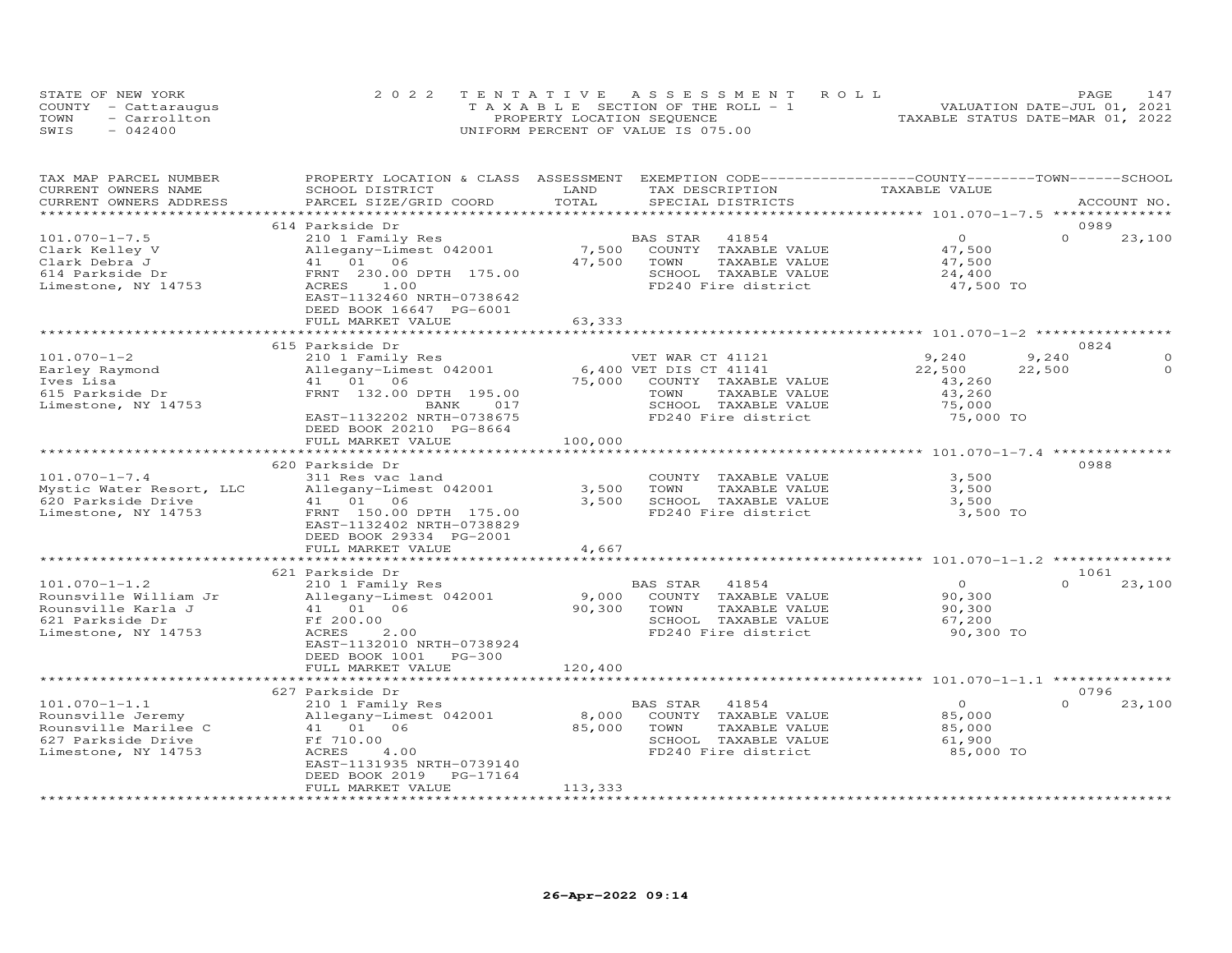|      | STATE OF NEW YORK    | 2022 TENTATIVE ASSESSMENT ROLL        | 148<br>PAGE.                     |
|------|----------------------|---------------------------------------|----------------------------------|
|      | COUNTY - Cattaraugus | T A X A B L E SECTION OF THE ROLL - 1 | VALUATION DATE-JUL 01, 2021      |
| TOWN | - Carrollton         | PROPERTY LOCATION SEQUENCE            | TAXABLE STATUS DATE-MAR 01, 2022 |
| SWIS | $-042400$            | UNIFORM PERCENT OF VALUE IS 075.00    |                                  |

| TAX MAP PARCEL NUMBER    | PROPERTY LOCATION & CLASS ASSESSMENT               |                          | EXEMPTION CODE------------------COUNTY-------TOWN-----SCHOOL |                |                    |
|--------------------------|----------------------------------------------------|--------------------------|--------------------------------------------------------------|----------------|--------------------|
| CURRENT OWNERS NAME      | SCHOOL DISTRICT                                    | LAND                     | TAX DESCRIPTION                                              | TAXABLE VALUE  |                    |
| CURRENT OWNERS ADDRESS   | PARCEL SIZE/GRID COORD                             | TOTAL                    | SPECIAL DISTRICTS                                            |                | ACCOUNT NO.        |
| **********************   | ****************************                       |                          |                                                              |                |                    |
|                          | 630 Parkside Dr                                    |                          |                                                              |                | 0992               |
| $101.070 - 1 - 7.3$      | 557 Outdr sport                                    |                          | COUNTY TAXABLE VALUE                                         | 43,500         |                    |
| Mystic Water Resort, LLC | Allegany-Limest 042001                             | 7,100                    | TOWN<br>TAXABLE VALUE                                        | 43,500         |                    |
| 620 Parkside Drive       | 41 01 06                                           | 43,500                   | SCHOOL TAXABLE VALUE                                         | 43,500         |                    |
| Limestone, NY 14753      | FRNT 200.00 DPTH 175.00                            |                          | FD240 Fire district                                          | 43,500 TO      |                    |
|                          | EAST-1132350 NRTH-0738997                          |                          |                                                              |                |                    |
|                          | DEED BOOK 29334 PG-2001                            |                          |                                                              |                |                    |
|                          | FULL MARKET VALUE                                  | 58,000                   |                                                              |                |                    |
|                          |                                                    |                          |                                                              |                |                    |
|                          |                                                    |                          |                                                              |                | 0716               |
|                          | 640 Parkside Dr                                    |                          |                                                              | $\Omega$       | $\Omega$           |
| $101.070 - 1 - 9$        | 210 1 Family Res                                   |                          | ENH STAR<br>41834                                            |                | 57,670             |
| Davis Edward             | Allegany-Limest 042001                             | 5,700                    | COUNTY TAXABLE VALUE                                         | 63,000         |                    |
| 640 Parkside Dr          | 41 01 06                                           | 63,000                   | TOWN<br>TAXABLE VALUE                                        | 63,000         |                    |
| Limestone, NY 14753      | FRNT 100.00 DPTH 175.00                            |                          | SCHOOL TAXABLE VALUE                                         | 5,330          |                    |
|                          | EAST-1132305 NRTH-0739140                          |                          | FD240 Fire district                                          | 63,000 TO      |                    |
|                          | DEED BOOK 00995 PG-00021                           |                          |                                                              |                |                    |
|                          | FULL MARKET VALUE                                  | 84,000                   |                                                              |                |                    |
|                          |                                                    |                          |                                                              |                |                    |
|                          | 647 Parkside Dr                                    |                          |                                                              |                | 1440               |
| $101.070 - 1 - 1.4$      | 210 1 Family Res                                   |                          | COUNTY TAXABLE VALUE                                         | 120,000        |                    |
| Washington Justin D      | Allegany-Limest 042001                             | 11,900                   | TOWN<br>TAXABLE VALUE                                        | 120,000        |                    |
| Washington Janel C       | 41 01 06                                           | 120,000                  | SCHOOL TAXABLE VALUE                                         | 120,000        |                    |
| 647 Parkside Dr          | Ff 710.00                                          |                          | FD240 Fire district                                          | 120,000 TO     |                    |
| Limestone, NY 14753      | 3.90 BANK<br>ACRES<br>017                          |                          |                                                              |                |                    |
|                          | EAST-1131812 NRTH-7395333                          |                          |                                                              |                |                    |
|                          | DEED BOOK 18783 PG-8001                            |                          |                                                              |                |                    |
|                          | FULL MARKET VALUE                                  | 160,000                  |                                                              |                |                    |
|                          |                                                    | **********               |                                                              |                |                    |
|                          | 650 Parkside Dr                                    |                          |                                                              |                | 0775               |
| $101.070 - 1 - 10$       | 210 1 Family Res                                   |                          | BAS STAR<br>41854                                            | $\overline{0}$ | $\Omega$<br>23,100 |
| Stoddard James R         | Allegany-Limest 042001                             | 5,700                    | COUNTY TAXABLE VALUE                                         | 70,500         |                    |
| Stoddard Theresa         | 41 01 06                                           | 70,500                   | TOWN<br>TAXABLE VALUE                                        | 70,500         |                    |
| 648 Parkside Dr          | FRNT 100.00 DPTH 175.00                            |                          | SCHOOL TAXABLE VALUE                                         | 47,400         |                    |
| Limestone, NY 14753      | EAST-1132275 NRTH-0739237                          |                          | FD240 Fire district                                          | 70,500 TO      |                    |
|                          |                                                    |                          |                                                              |                |                    |
|                          | DEED BOOK 1006 PG-299                              |                          |                                                              |                |                    |
|                          | FULL MARKET VALUE<br>***************************** | 94,000<br>************** |                                                              |                |                    |
|                          |                                                    |                          |                                                              |                |                    |
|                          | 653 Parkside Dr                                    |                          |                                                              |                | 0302               |
| $101.003 - 2 - 1.1$      | 322 Rural vac>10                                   |                          | COUNTY TAXABLE VALUE                                         | 17,100         |                    |
| Mascioni Fred L 111      | Allegany-Limest 042001                             | 17,100                   | TOWN<br>TAXABLE VALUE                                        | 17,100         |                    |
| Mascioni Kathy D         | 41  01  06                                         | 17,100                   | SCHOOL TAXABLE VALUE                                         | 17,100         |                    |
| 3480 Idle Rd             | 26.28 BANK<br>ACRES<br>017                         |                          | FD240 Fire district                                          | 17,100 TO      |                    |
| St. Paris, OH 43072      | EAST-1130693 NRTH-0738113                          |                          |                                                              |                |                    |
|                          | DEED BOOK 23769 PG-2002                            |                          |                                                              |                |                    |
|                          | FULL MARKET VALUE                                  | 22,800                   |                                                              |                |                    |
|                          | * * * * * * * * * * * * * * * * * * * *            |                          |                                                              |                |                    |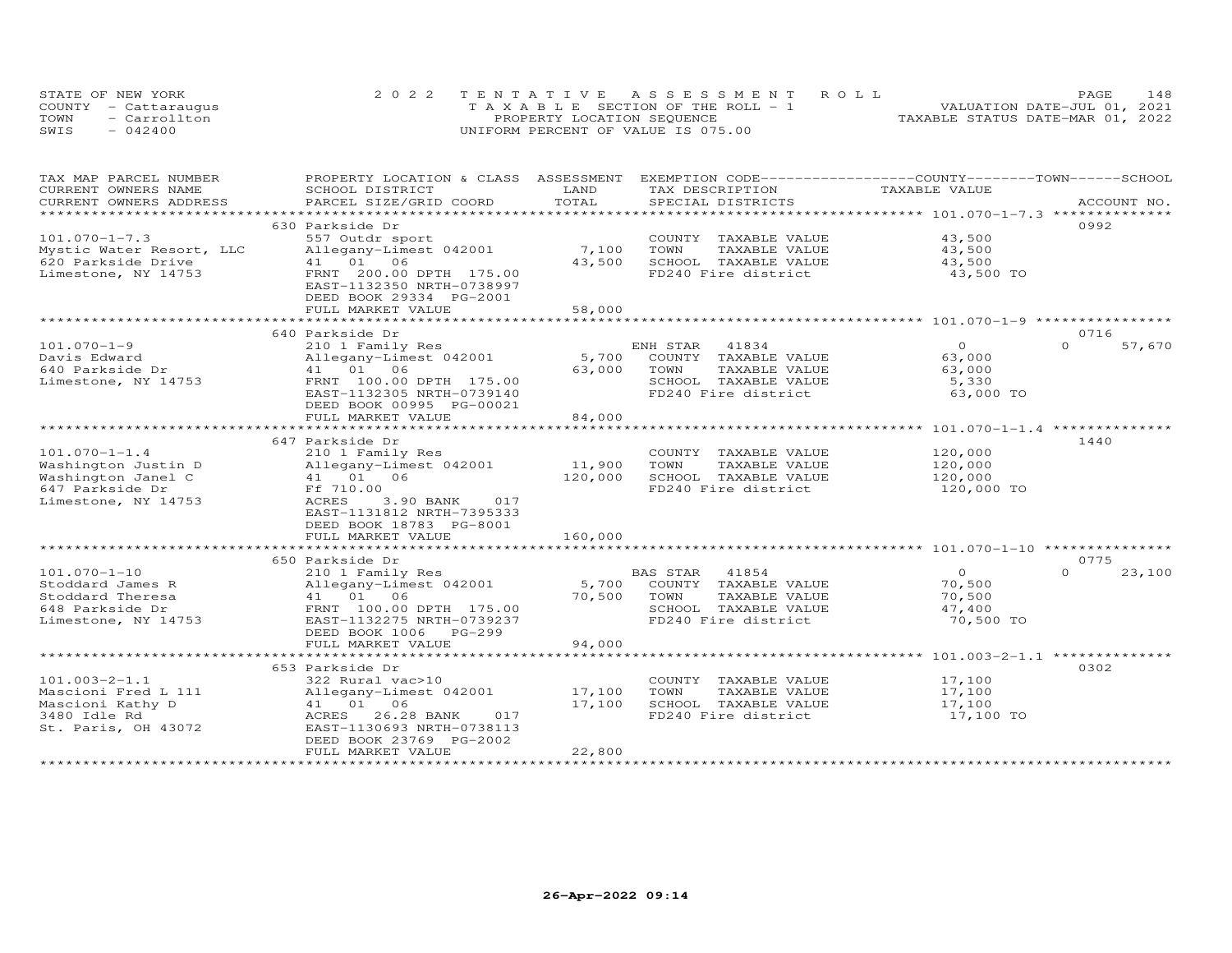|      | STATE OF NEW YORK    | 2022 TENTATIVE ASSESSMENT ROLL        | 149<br>PAGE                      |
|------|----------------------|---------------------------------------|----------------------------------|
|      | COUNTY - Cattaraugus | T A X A B L E SECTION OF THE ROLL - 1 | VALUATION DATE-JUL 01, 2021      |
| TOWN | - Carrollton         | PROPERTY LOCATION SEQUENCE            | TAXABLE STATUS DATE-MAR 01, 2022 |
| SWIS | $-042400$            | UNIFORM PERCENT OF VALUE IS 075.00    |                                  |

| TAX MAP PARCEL NUMBER                                 | PROPERTY LOCATION & CLASS ASSESSMENT         |                |                       | EXEMPTION CODE-----------------COUNTY-------TOWN------SCHOOL |                    |
|-------------------------------------------------------|----------------------------------------------|----------------|-----------------------|--------------------------------------------------------------|--------------------|
| CURRENT OWNERS NAME                                   | SCHOOL DISTRICT                              | LAND<br>TOTAL  | TAX DESCRIPTION       | TAXABLE VALUE                                                | ACCOUNT NO.        |
| CURRENT OWNERS ADDRESS<br>********************        | PARCEL SIZE/GRID COORD                       | ************** | SPECIAL DISTRICTS     | ****************** 101.003-2-1.3 **************              |                    |
|                                                       | 653 Parkside Dr                              |                |                       |                                                              | 0302               |
| $101.003 - 2 - 1.3$                                   | 910 Priv forest                              |                |                       | 38,000                                                       |                    |
|                                                       |                                              |                | COUNTY TAXABLE VALUE  |                                                              |                    |
| Mascioni Andrew P                                     | Allegany-Limest 042001                       | 38,000         | TOWN<br>TAXABLE VALUE | 38,000                                                       |                    |
| Mascioni Kara A                                       | 41 01 06                                     | 38,000         | SCHOOL TAXABLE VALUE  | 38,000                                                       |                    |
| 655 Parkside Dr                                       | ACRES 76.91                                  |                | FD240 Fire district   | 38,000 TO                                                    |                    |
| Limestone, NY 14753                                   | EAST-1130709 NRTH-0738839                    |                |                       |                                                              |                    |
|                                                       | DEED BOOK 2469<br>PG-2001                    | 50,667         |                       |                                                              |                    |
|                                                       | FULL MARKET VALUE<br>*********************** |                |                       |                                                              |                    |
|                                                       |                                              |                |                       |                                                              | 0762               |
|                                                       | 654 Parkside Dr                              |                |                       | $\circ$                                                      | $\Omega$           |
| $101.070 - 1 - 11$                                    | 210 1 Family Res                             |                | BAS STAR<br>41854     |                                                              | 23,100             |
| Gregory A. Maley and Charlotte Allegany-Limest 042001 |                                              | 5,700          | COUNTY TAXABLE VALUE  | 77,900                                                       |                    |
| Trustees of the GMCM Trus date 41 01 06               |                                              | 77,900         | TOWN<br>TAXABLE VALUE | 77,900                                                       |                    |
| 654 Parkside Drive                                    | FRNT 100.00 DPTH 175.00                      |                | SCHOOL TAXABLE VALUE  | 54,800                                                       |                    |
| Limestone, NY 14753                                   | EAST-1132245 NRTH-0739334                    |                | FD240 Fire district   | 77,900 TO                                                    |                    |
|                                                       | DEED BOOK 20210 PG-1032                      |                |                       |                                                              |                    |
|                                                       | FULL MARKET VALUE                            | 103,867        |                       |                                                              |                    |
|                                                       |                                              |                |                       |                                                              |                    |
|                                                       | 660 Parkside Dr                              |                |                       |                                                              | 0771               |
| $101.070 - 1 - 12.1$                                  | 210 1 Family Res                             |                | COUNTY TAXABLE VALUE  | 73,000                                                       |                    |
| Otto William L Jr                                     | Allegany-Limest 042001                       | 13,600         | TOWN<br>TAXABLE VALUE | 73,000                                                       |                    |
| Otto Kim L                                            | 42/41 01 06                                  | 73,000         | SCHOOL TAXABLE VALUE  | 73,000                                                       |                    |
| 659 Bolivar Drive                                     | $L/u$ - Chester Keller                       |                | FD240 Fire district   | 73,000 TO                                                    |                    |
| Bradford, PA 16701                                    | Ff 270.00                                    |                |                       |                                                              |                    |
|                                                       | ACRES<br>9.70                                |                |                       |                                                              |                    |
|                                                       | EAST-1132448 NRTH-0739762                    |                |                       |                                                              |                    |
|                                                       | DEED BOOK 24218 PG-7001                      |                |                       |                                                              |                    |
|                                                       | FULL MARKET VALUE                            | 97,333         |                       |                                                              |                    |
|                                                       | ************************                     | *************  |                       |                                                              |                    |
|                                                       | 664 Parkside Dr                              |                |                       |                                                              | 0768               |
| $101.070 - 1 - 13$                                    | 311 Res vac land                             |                | COUNTY TAXABLE VALUE  | 6,300                                                        |                    |
| McCleary Michael D                                    | Allegany-Limest 042001                       | 6,300          | TOWN<br>TAXABLE VALUE | 6,300                                                        |                    |
| 670 Parkside Dr                                       | 41 02 06                                     | 6,300          | SCHOOL TAXABLE VALUE  | 6,300                                                        |                    |
| Limestone, NY 14753                                   | $L/u$ - Keller, chester                      |                | FD240 Fire district   | 6,300 TO                                                     |                    |
|                                                       | FRNT 120.00 DPTH 200.00                      |                |                       |                                                              |                    |
|                                                       | EAST-1132179 NRTH-0739580                    |                |                       |                                                              |                    |
|                                                       | DEED BOOK 00981 PG-01064                     |                |                       |                                                              |                    |
|                                                       | FULL MARKET VALUE                            | 8,400          |                       |                                                              |                    |
|                                                       |                                              |                |                       | ******************************* 101.070-1-12.3 ************* |                    |
|                                                       | 670 Parkside Dr                              |                |                       |                                                              | 0934               |
| $101.070 - 1 - 12.3$                                  | 210 1 Family Res                             |                | ENH STAR<br>41834     | $\circ$                                                      | 50,000<br>$\Omega$ |
| McCleary Michael D                                    | Allegany-Limest 042001                       | 6,100          | COUNTY TAXABLE VALUE  | 50,000                                                       |                    |
| 670 Parkside Dr                                       | 41/42 01<br>06                               | 50,000         | TOWN<br>TAXABLE VALUE | 50,000                                                       |                    |
| Limestone, NY 14753                                   | FRNT 125.00 DPTH 175.00                      |                | SCHOOL TAXABLE VALUE  | $\Omega$                                                     |                    |
|                                                       | EAST-1132122 NRTH-0739709                    |                | FD240 Fire district   | 50,000 TO                                                    |                    |
|                                                       | DEED BOOK 16555 PG-2001                      |                |                       |                                                              |                    |
|                                                       | FULL MARKET VALUE                            | 66,667         |                       |                                                              |                    |
|                                                       |                                              |                |                       |                                                              |                    |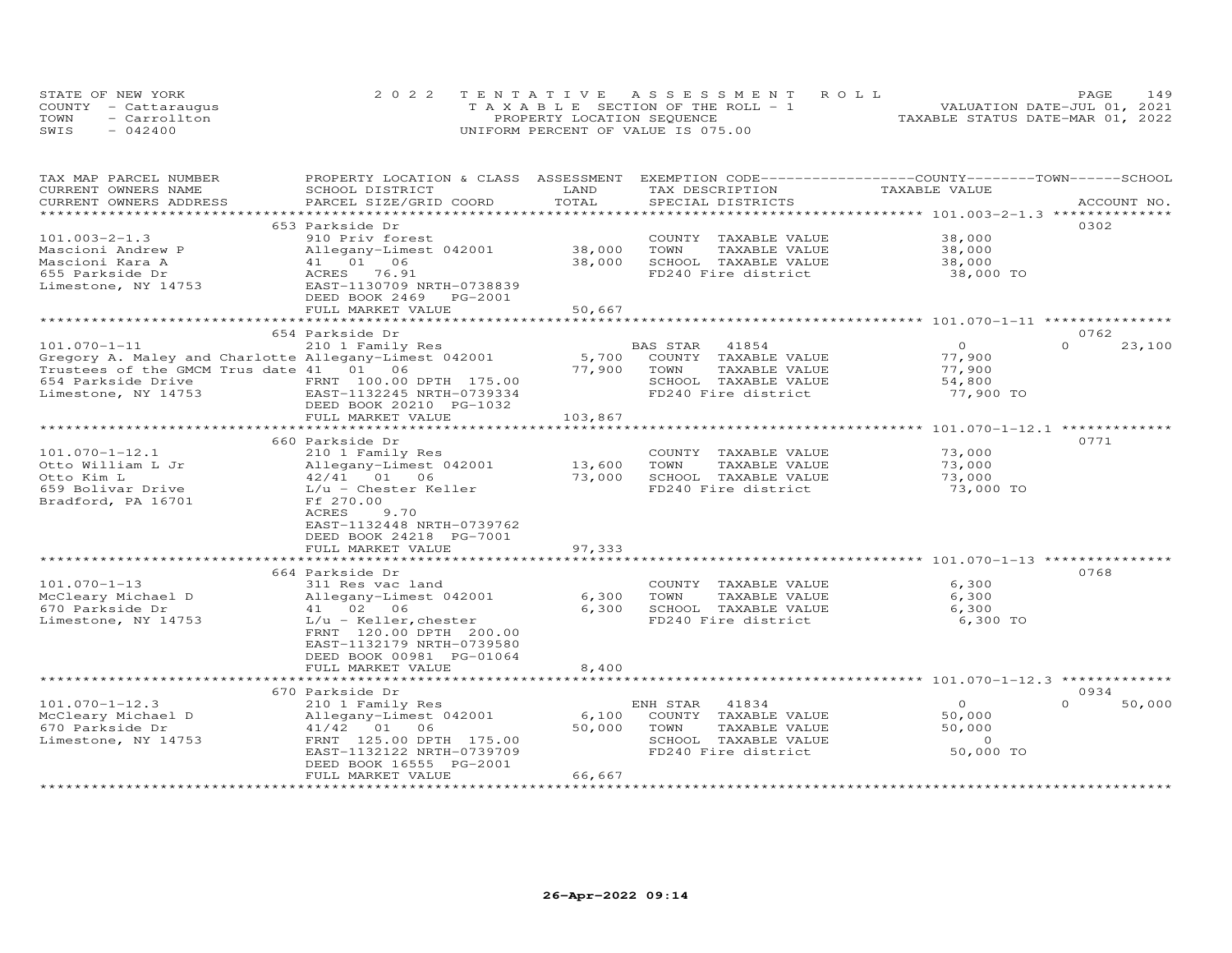|      | STATE OF NEW YORK    | 2022 TENTATIVE ASSESSMENT ROLL        | 150<br>PAGE.                     |
|------|----------------------|---------------------------------------|----------------------------------|
|      | COUNTY - Cattaraugus | T A X A B L E SECTION OF THE ROLL - 1 | VALUATION DATE-JUL 01, 2021      |
| TOWN | - Carrollton         | PROPERTY LOCATION SEQUENCE            | TAXABLE STATUS DATE-MAR 01, 2022 |
| SWIS | $-042400$            | UNIFORM PERCENT OF VALUE IS 075.00    |                                  |

| TAX MAP PARCEL NUMBER  | PROPERTY LOCATION & CLASS ASSESSMENT                 |               | EXEMPTION CODE-----------------COUNTY-------TOWN------SCHOOL |               |                    |
|------------------------|------------------------------------------------------|---------------|--------------------------------------------------------------|---------------|--------------------|
| CURRENT OWNERS NAME    | SCHOOL DISTRICT                                      | LAND          | TAX DESCRIPTION                                              | TAXABLE VALUE |                    |
| CURRENT OWNERS ADDRESS | PARCEL SIZE/GRID COORD                               | TOTAL         | SPECIAL DISTRICTS                                            |               | ACCOUNT NO.        |
| *********************  | ***************************                          |               |                                                              |               |                    |
|                        | 674 Parkside Dr                                      |               |                                                              |               | 0935               |
| $101.070 - 1 - 12.2$   | 311 Res vac land                                     |               | COUNTY TAXABLE VALUE                                         | 5,700         |                    |
| Mccleary Michael       | Allegany-Limest 042001                               | 5,700         | TOWN<br>TAXABLE VALUE                                        | 5,700         |                    |
| 670 Parkside Dr        | 42/41 01<br>06                                       | 5,700         | SCHOOL TAXABLE VALUE                                         | 5,700         |                    |
| Limestone, NY 14753    | FRNT 100.00 DPTH 175.00                              |               | FD240 Fire district                                          | 5,700 TO      |                    |
|                        | EAST-1132090 NRTH-0739817                            |               |                                                              |               |                    |
|                        | DEED BOOK 00964 PG-00598                             |               |                                                              |               |                    |
|                        | FULL MARKET VALUE                                    | 7,600         |                                                              |               |                    |
|                        |                                                      |               |                                                              |               |                    |
|                        |                                                      |               |                                                              |               |                    |
|                        | 682 Parkside Dr                                      |               |                                                              |               | 1286               |
| $101.070 - 1 - 12.5$   | 311 Res vac land                                     |               | COUNTY TAXABLE VALUE                                         | 5,700         |                    |
| McCleary Cathryn       | Allegany-Limest 042001                               | 5,700         | TOWN<br>TAXABLE VALUE                                        | 5,700         |                    |
| 670 Parkside Dr        | 42 01<br>06                                          | 5,700         | SCHOOL TAXABLE VALUE                                         | 5,700         |                    |
| Limestone, NY 14753    | FRNT 100.00 DPTH 175.00                              |               | FD240 Fire district                                          | 5,700 TO      |                    |
|                        | EAST-1132064 NRTH-0739915                            |               |                                                              |               |                    |
|                        | DEED BOOK 6045 PG-6001                               |               |                                                              |               |                    |
|                        | FULL MARKET VALUE                                    | 7,600         |                                                              |               |                    |
|                        |                                                      |               |                                                              |               |                    |
|                        | 685 Parkside Dr                                      |               |                                                              |               | 0776               |
| $101.062 - 1 - 1$      | 210 1 Family Res                                     |               | 41854<br>BAS STAR                                            | $\Omega$      | $\Omega$<br>23,100 |
| Hoover Keith R         | Allegany-Limest 042001                               | 21,600        | COUNTY TAXABLE VALUE                                         | 91,000        |                    |
| Kuret Lisa M           | 42 01 06                                             | 91,000        | TOWN<br>TAXABLE VALUE                                        | 91,000        |                    |
| 685 Parkside Dr        | FRNT 998.00 DPTH                                     |               | SCHOOL TAXABLE VALUE                                         | 67,900        |                    |
| Limestone, NY 14753    | ACRES 21.32                                          |               | FD240 Fire district                                          | 91,000 TO     |                    |
|                        | EAST-1131950 NRTH-0740361                            |               |                                                              |               |                    |
|                        | DEED BOOK 14470 PG-8001                              |               |                                                              |               |                    |
|                        | FULL MARKET VALUE                                    | 121,333       |                                                              |               |                    |
|                        | ***********************                              | ************* |                                                              |               |                    |
|                        | 686 Parkside Dr                                      |               |                                                              |               | 1281               |
| $101.070 - 1 - 12.4$   | 314 Rural vac<10                                     |               | COUNTY TAXABLE VALUE                                         | 800           |                    |
| Hoover Keith R         | Allegany-Limest 042001                               | 800           | TOWN<br>TAXABLE VALUE                                        | 800           |                    |
| Kuret Lisa             | 42  01  06                                           | 800           | SCHOOL TAXABLE VALUE                                         | 800           |                    |
| 685 Parkside Dr        | FRNT 80.00 DPTH 369.80                               |               | FD240 Fire district                                          | 800 TO        |                    |
| Limestone, NY 14753    | EAST-1132056 NRTH-0740077                            |               |                                                              |               |                    |
|                        |                                                      |               |                                                              |               |                    |
|                        | DEED BOOK 14470 PG-8001                              |               |                                                              |               |                    |
|                        | FULL MARKET VALUE<br>******************************* | 1,067         |                                                              |               |                    |
|                        |                                                      |               |                                                              |               |                    |
|                        | 793 Parkside Dr                                      |               |                                                              |               | 1294               |
| $101.003 - 1 - 26.5$   | 270 Mfg housing                                      |               | COUNTY TAXABLE VALUE                                         | 6,500         |                    |
| Carlson Lin M          | Allegany-Limest 042001                               | 5,100         | TOWN<br>TAXABLE VALUE                                        | 6,500         |                    |
| 47 Pratt Hollow        | 42 01<br>06                                          | 6,500         | SCHOOL TAXABLE VALUE                                         | 6,500         |                    |
| Bradford, PA 16701     | FRNT 67.00 DPTH 250.00                               |               | FD240 Fire district                                          | 6,500 TO      |                    |
|                        | EAST-1131581 NRTH-0741597                            |               |                                                              |               |                    |
|                        | DEED BOOK 10607 PG-7001                              |               |                                                              |               |                    |
|                        | FULL MARKET VALUE                                    | 8,667         |                                                              |               |                    |
|                        |                                                      |               |                                                              |               |                    |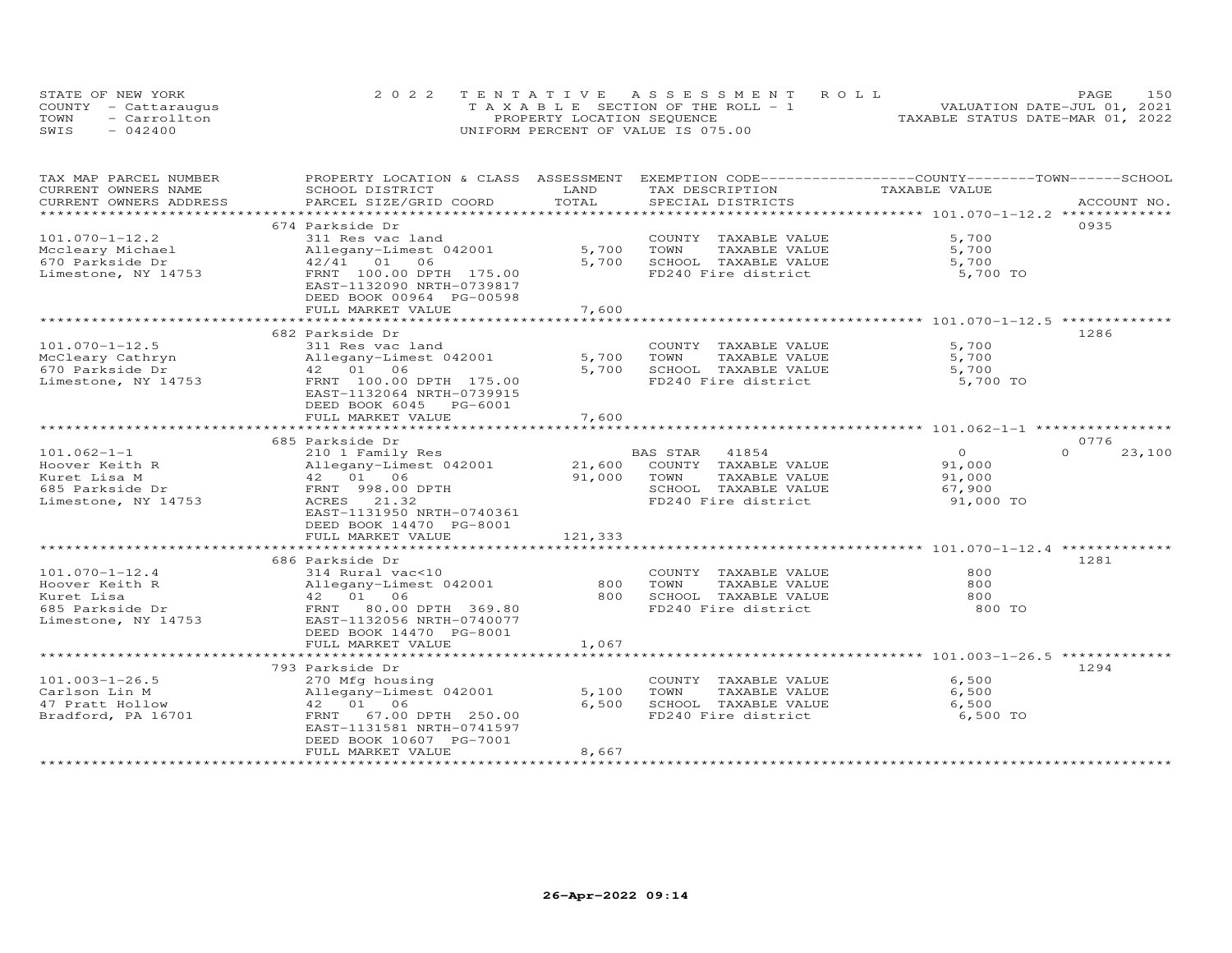|      | STATE OF NEW YORK    | 2022 TENTATIVE ASSESSMENT ROLL        | PAGE                             |
|------|----------------------|---------------------------------------|----------------------------------|
|      | COUNTY - Cattaraugus | T A X A B L E SECTION OF THE ROLL - 1 | VALUATION DATE-JUL 01, 2021      |
| TOWN | - Carrollton         | PROPERTY LOCATION SEQUENCE            | TAXABLE STATUS DATE-MAR 01, 2022 |
| SWIS | $-042400$            | UNIFORM PERCENT OF VALUE IS 075.00    |                                  |

| TAX MAP PARCEL NUMBER    | PROPERTY LOCATION & CLASS                                                                            | ASSESSMENT | EXEMPTION CODE-----------------COUNTY-------TOWN------SCHOOL |                                                 |                    |
|--------------------------|------------------------------------------------------------------------------------------------------|------------|--------------------------------------------------------------|-------------------------------------------------|--------------------|
| CURRENT OWNERS NAME      | SCHOOL DISTRICT                                                                                      | LAND       | TAX DESCRIPTION                                              | TAXABLE VALUE                                   |                    |
| CURRENT OWNERS ADDRESS   | PARCEL SIZE/GRID COORD                                                                               | TOTAL      | SPECIAL DISTRICTS                                            |                                                 | ACCOUNT NO.        |
|                          | ********************                                                                                 |            |                                                              |                                                 |                    |
|                          | 797 Parkside Dr                                                                                      |            |                                                              |                                                 | 1322               |
| $101.003 - 1 - 26.2$     | 210 1 Family Res                                                                                     |            | COUNTY TAXABLE VALUE                                         | 35,000                                          |                    |
| Kahm Jeff                | Allegany-Limest 042001                                                                               | 7,700      | TOWN<br>TAXABLE VALUE                                        | 35,000                                          |                    |
| 797 Parkside Dr          | 42 01 06                                                                                             | 35,000     | SCHOOL TAXABLE VALUE                                         | 35,000                                          |                    |
| Limestone, NY 14753      | FRNT 150.00 DPTH 275.00<br>EAST-1131588 NRTH-0741705<br>DEED BOOK 24077 PG-4001<br>FULL MARKET VALUE | 46,667     | FD240 Fire district                                          | 35,000 TO                                       |                    |
|                          |                                                                                                      |            |                                                              |                                                 |                    |
|                          | 800 Parkside Dr                                                                                      |            |                                                              |                                                 | 1306               |
| $101.003 - 1 - 26.6$     | 312 Vac w/imprv                                                                                      |            | COUNTY TAXABLE VALUE                                         | 29,900                                          |                    |
| Wojtowicz Richard W Jr.  | Allegany-Limest 042001                                                                               | 8,700      | TAXABLE VALUE<br>TOWN                                        | 29,900                                          |                    |
| 803 Parkside Dr          | 42 01<br>06                                                                                          | 29,900     | SCHOOL TAXABLE VALUE                                         | 29,900                                          |                    |
| Limestone, NY 14753      | 5.45<br>ACRES                                                                                        |            | FD240 Fire district                                          | 29,900 TO                                       |                    |
|                          | EAST-1132035 NRTH-0741863<br>DEED BOOK 7634<br>PG-4001                                               |            |                                                              |                                                 |                    |
|                          | FULL MARKET VALUE                                                                                    | 39,867     |                                                              |                                                 |                    |
|                          |                                                                                                      |            |                                                              |                                                 |                    |
|                          | 803 Parkside Dr                                                                                      |            |                                                              |                                                 | 1290               |
| $101.003 - 1 - 26.4$     | 210 1 Family Res                                                                                     |            | BAS STAR<br>41854                                            | $\Omega$                                        | $\Omega$<br>23,100 |
| Wojtowicz Richard W Jr   | Allegany-Limest 042001                                                                               |            | 7,500 VET COM CT 41131                                       | 13,375<br>13,375                                | $\Omega$           |
| 803 Parkside Dr          | 42 01 06                                                                                             | 53,500     | COUNTY TAXABLE VALUE                                         | 40,125                                          |                    |
| Limestone, NY 14753-9704 | 1.00<br>ACRES                                                                                        |            | TOWN<br>TAXABLE VALUE                                        | 40,125                                          |                    |
|                          | EAST-1131575 NRTH-0741861                                                                            |            | SCHOOL TAXABLE VALUE                                         | 30,400                                          |                    |
|                          | DEED BOOK 00946 PG-00252                                                                             |            | FD240 Fire district                                          | 53,500 TO                                       |                    |
|                          | FULL MARKET VALUE                                                                                    | 71,333     |                                                              |                                                 |                    |
|                          |                                                                                                      |            |                                                              | ***************** 101.003-1-27 **************** |                    |
|                          | 807 Parkside Dr                                                                                      |            |                                                              |                                                 | 0016               |
| $101.003 - 1 - 27$       | 210 1 Family Res                                                                                     |            | 41854<br>BAS STAR                                            | $\Omega$                                        | $\Omega$<br>23,100 |
| Clancy Lucinda R         | Allegany-Limest 042001                                                                               | 4,000      | COUNTY TAXABLE VALUE                                         | 43,000                                          |                    |
| 807 Parkside Dr          | 42 01 06                                                                                             | 43,000     | TOWN<br>TAXABLE VALUE                                        | 43,000                                          |                    |
| PO Box 196               | FRNT 114.00 DPTH<br>87.00                                                                            |            | SCHOOL TAXABLE VALUE                                         | 19,900                                          |                    |
| Limestone, NY 14753      | 0.26<br>ACRES<br>EAST-1131697 NRTH-0741951<br>DEED BOOK 1022<br>PG-235                               |            | FD240 Fire district                                          | 43,000 TO                                       |                    |
|                          | FULL MARKET VALUE                                                                                    | 57,333     |                                                              |                                                 |                    |
|                          |                                                                                                      |            |                                                              | ******************* 101.003-1-28 *********      |                    |
|                          | 815 Parkside Dr                                                                                      |            |                                                              |                                                 | 0478               |
| $101.003 - 1 - 28$       | 270 Mfg housing                                                                                      |            | COUNTY TAXABLE VALUE                                         | 18,900                                          |                    |
| Severn Gary              | Allegany-Limest 042001                                                                               | 7,600      | TOWN<br>TAXABLE VALUE                                        | 18,900                                          |                    |
| 186 Wagner St            | 42 01 06                                                                                             | 18,900     | SCHOOL TAXABLE VALUE                                         | 18,900                                          |                    |
| Cheektowaga, NY 14206    | ACRES<br>1.06<br>EAST-1131587 NRTH-0742063<br>DEED BOOK 850<br>PG-00932                              |            | FD240 Fire district                                          | 18,900 TO                                       |                    |
|                          | FULL MARKET VALUE                                                                                    | 25,200     |                                                              |                                                 |                    |
|                          |                                                                                                      |            |                                                              |                                                 |                    |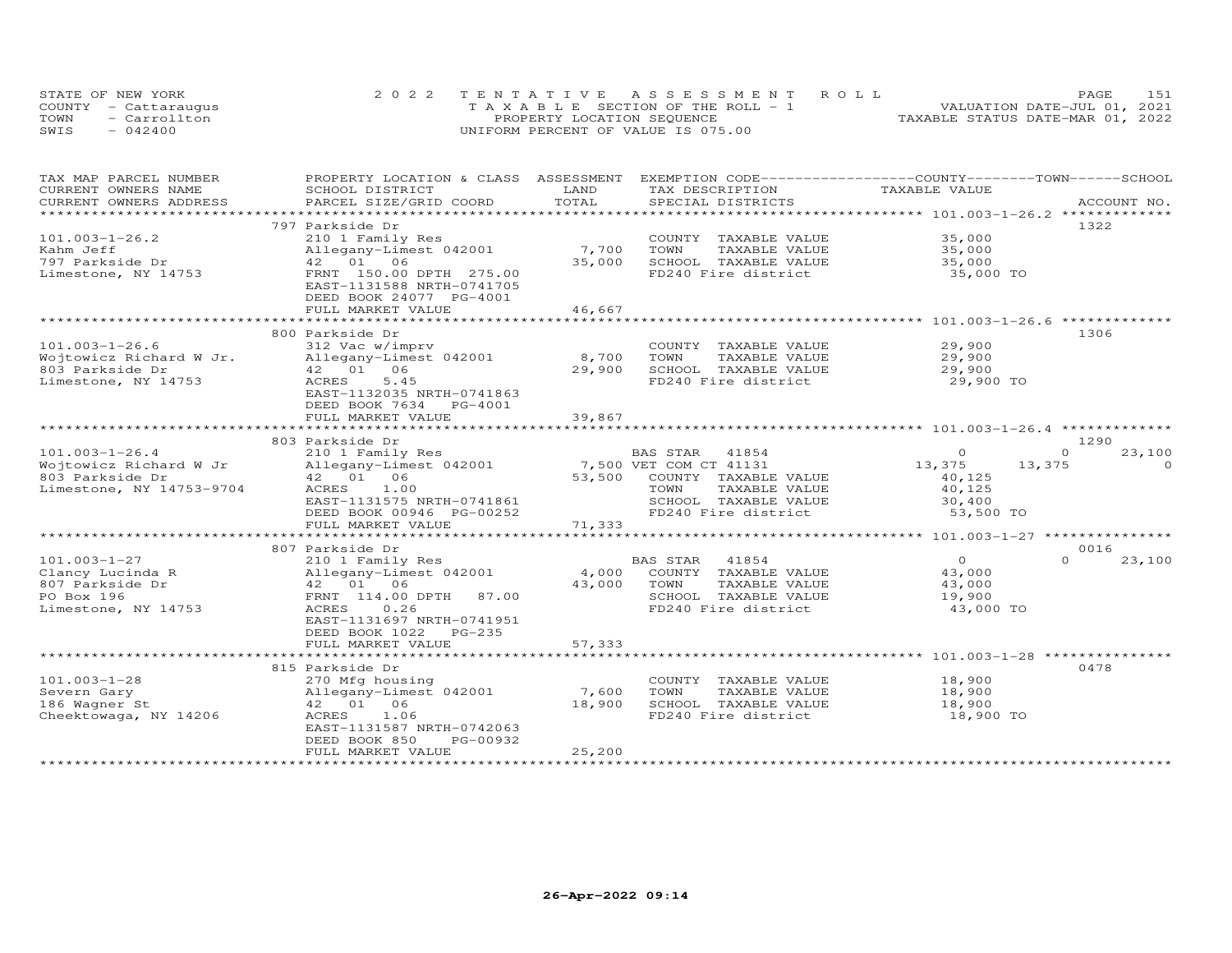| STATE OF NEW YORK    | 2022 TENTATIVE ASSESSMENT ROLL        | 152<br>PAGE.                     |
|----------------------|---------------------------------------|----------------------------------|
| COUNTY - Cattaraugus | T A X A B L E SECTION OF THE ROLL - 1 | VALUATION DATE-JUL 01, 2021      |
| TOWN<br>- Carrollton | PROPERTY LOCATION SEQUENCE            | TAXABLE STATUS DATE-MAR 01, 2022 |
| SWIS<br>$-042400$    | UNIFORM PERCENT OF VALUE IS 075.00    |                                  |

| TAX MAP PARCEL NUMBER   | PROPERTY LOCATION & CLASS                      | ASSESSMENT            | EXEMPTION CODE-----------------COUNTY-------TOWN------SCHOOL |                                             |                    |
|-------------------------|------------------------------------------------|-----------------------|--------------------------------------------------------------|---------------------------------------------|--------------------|
| CURRENT OWNERS NAME     | SCHOOL DISTRICT                                | LAND                  | TAX DESCRIPTION                                              | TAXABLE VALUE                               |                    |
| CURRENT OWNERS ADDRESS  | PARCEL SIZE/GRID COORD                         | TOTAL<br>***********  | SPECIAL DISTRICTS                                            |                                             | ACCOUNT NO.        |
|                         |                                                |                       |                                                              | ************ 101.003-1-6.10 **************  |                    |
|                         | 847 Parkside Dr                                |                       |                                                              |                                             | 0202               |
| $101.003 - 1 - 6.10$    | 210 1 Family Res                               |                       | COUNTY TAXABLE VALUE                                         | 45,000                                      |                    |
| Peglow Joellen          | Allegany-Limest 042001                         | 800                   | TOWN<br>TAXABLE VALUE                                        | 45,000                                      |                    |
| Granchelli John         | 42/43 01 06                                    | 45,000                | SCHOOL TAXABLE VALUE                                         | 45,000                                      |                    |
| 7902 Lincoln Avenue Ext | 210                                            |                       | FD240 Fire district                                          | 45,000 TO                                   |                    |
| Lockport, NY 14094      | ACRES<br>0.84                                  |                       |                                                              |                                             |                    |
|                         | EAST-1131990 NRTH-0743026                      |                       |                                                              |                                             |                    |
|                         | DEED BOOK 20210 PG-4236                        |                       |                                                              |                                             |                    |
|                         | FULL MARKET VALUE<br>************************* | 60,000<br>*********** |                                                              |                                             |                    |
|                         |                                                |                       |                                                              |                                             |                    |
|                         | 881 Parkside Dr                                |                       |                                                              |                                             | 0204               |
| $101.003 - 1 - 5$       | 210 1 Family Res                               |                       | COUNTY TAXABLE VALUE                                         | 67,000                                      |                    |
| Bleier Gregg            | Allegany-Limest 042001                         | 8,600                 | TOWN<br>TAXABLE VALUE                                        | 67,000                                      |                    |
| Bleier Fay              | 42 01 06                                       | 67,000                | SCHOOL TAXABLE VALUE                                         | 67,000                                      |                    |
| 993 Parkside Dr         | ACRES<br>1.70                                  |                       | FD240 Fire district                                          | 67,000 TO                                   |                    |
| Limestone, NY 14753     | EAST-1131869 NRTH-0743412                      |                       |                                                              |                                             |                    |
|                         | DEED BOOK 25238 PG-9002                        |                       |                                                              |                                             |                    |
|                         | FULL MARKET VALUE                              | 89,333                |                                                              |                                             |                    |
|                         |                                                |                       |                                                              | ********** 101.003-1-3 **                   |                    |
|                         | 882 Parkside Dr                                |                       |                                                              |                                             | 0889               |
| $101.003 - 1 - 3$       | 260 Seasonal res                               |                       | COUNTY TAXABLE VALUE                                         | 18,000                                      |                    |
| White Donald            | Allegany-Limest 042001                         | 5,200                 | TOWN<br>TAXABLE VALUE                                        | 18,000                                      |                    |
| White Cynthia           | 43 01 06                                       | 18,000                | SCHOOL TAXABLE VALUE                                         | 18,000                                      |                    |
| 81 King St              | 75.00 DPTH 225.00<br>FRNT                      |                       | FD240 Fire district                                          | 18,000 TO                                   |                    |
| Elma, NY 14059          | EAST-1132440 NRTH-0743987                      |                       |                                                              |                                             |                    |
|                         | DEED BOOK 12404 PG-7001                        |                       |                                                              |                                             |                    |
|                         | FULL MARKET VALUE                              | 24,000                |                                                              |                                             |                    |
|                         |                                                |                       |                                                              |                                             |                    |
|                         | 884 Parkside Dr                                |                       |                                                              |                                             | 0442               |
| $101.003 - 1 - 10$      | 210 1 Family Res                               |                       | AGED C/T/S 41800                                             | 16,000<br>16,000                            | 16,000             |
| Emborsky Christine      | Allegany-Limest 042001                         |                       | 6,000 ENH STAR<br>41834                                      | $\circ$                                     | 16,000<br>$\Omega$ |
| Porter Jacqueline       | 43 01 06                                       | 32,000                | COUNTY TAXABLE VALUE                                         | 16,000                                      |                    |
| 884 Parkside Dr         | FRNT 100.00 DPTH 200.00                        |                       | TOWN<br>TAXABLE VALUE                                        | 16,000                                      |                    |
| Limestone, NY 14753     | EAST-1132430 NRTH-0744132                      |                       | SCHOOL TAXABLE VALUE                                         | $\sim$ 0                                    |                    |
|                         | DEED BOOK 1006 PG-987                          |                       | FD240 Fire district                                          | 32,000 TO                                   |                    |
|                         | FULL MARKET VALUE                              | 42,667                |                                                              |                                             |                    |
|                         |                                                |                       |                                                              | ************* 101.003-1-6.6 *************** |                    |
|                         | 885 Parkside Dr                                |                       |                                                              |                                             | 1060               |
| $101.003 - 1 - 6.6$     | 210 1 Family Res                               |                       | BAS STAR<br>41854                                            | $\overline{0}$                              | $\Omega$<br>23,100 |
| Pettengill Chad         | Allegany-Limest 042001                         | 10,400                | COUNTY TAXABLE VALUE                                         | 75,000                                      |                    |
| 885 Parkside Dr         | 43 01 06                                       | 75,000                | TOWN<br>TAXABLE VALUE                                        | 75,000                                      |                    |
| Limestone, NY 14753     | 2.95 BANK<br>033<br>ACRES                      |                       | SCHOOL TAXABLE VALUE                                         | 51,900                                      |                    |
|                         | EAST-1131672 NRTH-0744146                      |                       | FD240 Fire district                                          | 75,000 TO                                   |                    |
|                         | DEED BOOK 20118 PG-7001                        |                       |                                                              |                                             |                    |
|                         | FULL MARKET VALUE                              | 100,000               |                                                              |                                             |                    |
|                         |                                                |                       |                                                              |                                             |                    |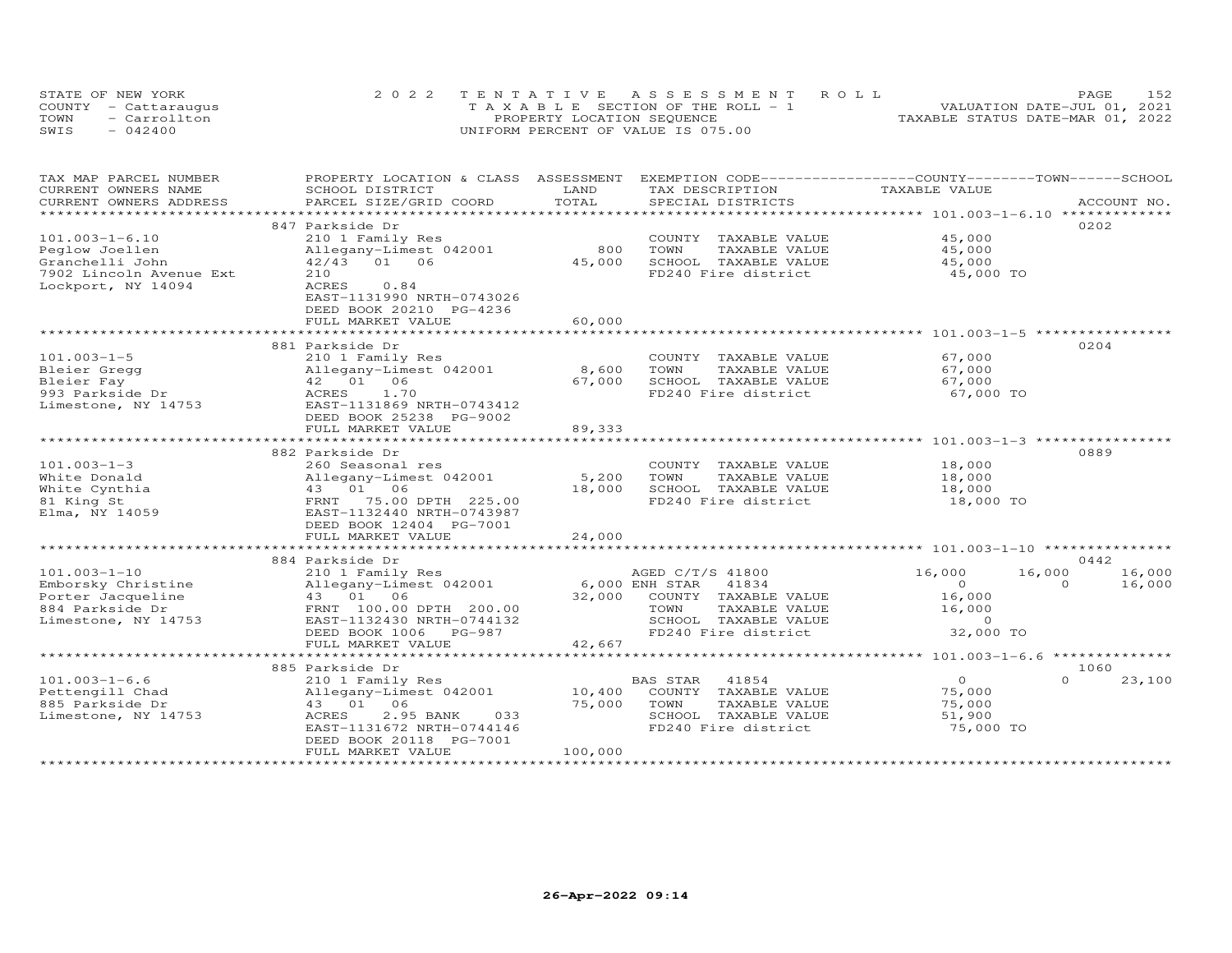|      | STATE OF NEW YORK    | 2022 TENTATIVE ASSESSMENT ROLL        | 153<br>PAGE                      |
|------|----------------------|---------------------------------------|----------------------------------|
|      | COUNTY - Cattaraugus | T A X A B L E SECTION OF THE ROLL - 1 | VALUATION DATE-JUL 01, 2021      |
| TOWN | - Carrollton         | PROPERTY LOCATION SEQUENCE            | TAXABLE STATUS DATE-MAR 01, 2022 |
| SWIS | $-042400$            | UNIFORM PERCENT OF VALUE IS 075.00    |                                  |

| TAX MAP PARCEL NUMBER                                                                                                                                            | PROPERTY LOCATION & CLASS ASSESSMENT                      |                | EXEMPTION CODE-----------------COUNTY-------TOWN------SCHOOL |                                             |          |             |
|------------------------------------------------------------------------------------------------------------------------------------------------------------------|-----------------------------------------------------------|----------------|--------------------------------------------------------------|---------------------------------------------|----------|-------------|
| CURRENT OWNERS NAME                                                                                                                                              | SCHOOL DISTRICT                                           | LAND           | TAX DESCRIPTION                                              | TAXABLE VALUE                               |          |             |
| CURRENT OWNERS ADDRESS                                                                                                                                           | PARCEL SIZE/GRID COORD                                    | TOTAL          | SPECIAL DISTRICTS                                            |                                             |          | ACCOUNT NO. |
|                                                                                                                                                                  |                                                           |                |                                                              |                                             |          |             |
|                                                                                                                                                                  | 887 Parkside Dr                                           |                |                                                              |                                             |          | 0091        |
| $101.003 - 1 - 29$                                                                                                                                               | 270 Mfg housing                                           |                | AGED C/T/S 41800                                             | 13,500                                      | 13,500   | 13,500      |
| Ukolowicz Sandra M                                                                                                                                               | Allegany-Limest 042001                                    | 7,400 ENH STAR | 41834                                                        | $\overline{O}$                              | $\Omega$ | 13,500      |
| Ukolowicz Dana M                                                                                                                                                 | 43 01 06                                                  | 27,000         | COUNTY TAXABLE VALUE                                         | 13,500                                      |          |             |
| 887 Parkside Dr                                                                                                                                                  | FRNT 208.00 DPTH 183.00                                   |                | TAXABLE VALUE<br>TOWN<br>SCHOOL TAXABLE VALUE                | 13,500<br>$\overline{a}$ and $\overline{a}$ |          |             |
| Limestone, NY 14753                                                                                                                                              | EAST-1132200 NRTH-0744173<br>DEED BOOK 1006 PG-985        |                | FD240 Fire district                                          | 27,000 TO                                   |          |             |
|                                                                                                                                                                  |                                                           |                |                                                              |                                             |          |             |
|                                                                                                                                                                  | FULL MARKET VALUE                                         | 36,000         |                                                              |                                             |          |             |
|                                                                                                                                                                  | 903 Parkside Dr                                           |                |                                                              |                                             |          | 0415        |
| $101.003 - 1 - 4$                                                                                                                                                | 260 Seasonal res                                          |                | COUNTY TAXABLE VALUE                                         | 17,500                                      |          |             |
|                                                                                                                                                                  | Allegany-Limest 042001                                    | 6,000          | TOWN<br>TAXABLE VALUE                                        | 17,500                                      |          |             |
|                                                                                                                                                                  |                                                           | 17,500         | SCHOOL TAXABLE VALUE                                         | 17,500                                      |          |             |
| West Seneca, NY 14224                                                                                                                                            | FRNT 100.00 DPTH 200.00                                   |                | FD240 Fire district                                          | 17,500 TO                                   |          |             |
|                                                                                                                                                                  | EAST-1132136 NRTH-0743672                                 |                |                                                              |                                             |          |             |
|                                                                                                                                                                  | DEED BOOK 12497 PG-9002                                   |                |                                                              |                                             |          |             |
|                                                                                                                                                                  | FULL MARKET VALUE                                         | 23,333         |                                                              |                                             |          |             |
|                                                                                                                                                                  |                                                           |                |                                                              |                                             |          |             |
|                                                                                                                                                                  | 904 Parkside Dr                                           |                |                                                              |                                             |          | 0913        |
| $101.003 - 1 - 6.2$                                                                                                                                              | 314 Rural vac<10                                          |                | COUNTY TAXABLE VALUE                                         | 4,500                                       |          |             |
| FLYNN TIMOTHY A.                                                                                                                                                 | Allegany-Limest 042001                                    | 4,500          | TOWN<br>TAXABLE VALUE                                        | 4,500                                       |          |             |
| FLYNN MICHELLE L.                                                                                                                                                | 43 01 06<br>FRNT 75.00 DPTH 150.00<br>100007 NPTH-0743748 | 4,500          | SCHOOL TAXABLE VALUE                                         | 4,500                                       |          |             |
| 104 State Street                                                                                                                                                 |                                                           |                | FD240 Fire district                                          | 4,500 TO                                    |          |             |
| Bradford, PA 16701                                                                                                                                               | EAST-1132387 NRTH-0743748                                 |                |                                                              |                                             |          |             |
|                                                                                                                                                                  | DEED BOOK 20210 PG-4633                                   |                |                                                              |                                             |          |             |
|                                                                                                                                                                  | FULL MARKET VALUE                                         | 6,000          |                                                              |                                             |          |             |
|                                                                                                                                                                  |                                                           |                |                                                              |                                             |          |             |
|                                                                                                                                                                  | 926 Parkside Dr                                           |                |                                                              |                                             |          | 0433        |
| $101.003 - 1 - 9$                                                                                                                                                | 260 Seasonal res                                          |                | COUNTY TAXABLE VALUE                                         | 23,000                                      |          |             |
| Shanahan Scott A                                                                                                                                                 | Allegany-Limest 042001                                    | 6,000          | TOWN<br>TAXABLE VALUE                                        | 23,000                                      |          |             |
| Shanahan Shawn W                                                                                                                                                 | 43 01 06                                                  | 23,000         | SCHOOL TAXABLE VALUE                                         | 23,000                                      |          |             |
| 9828 East Holland Rd                                                                                                                                             | 50.00 DPTH 200.00<br>FRNT                                 |                | FD240 Fire district                                          | 23,000 TO                                   |          |             |
| Holland, NY                                                                                                                                                      | EAST-1132405 NRTH-0744206                                 |                |                                                              |                                             |          |             |
|                                                                                                                                                                  | DEED BOOK 24686 PG-5001                                   |                |                                                              |                                             |          |             |
|                                                                                                                                                                  | FULL MARKET VALUE                                         | 30,667         |                                                              |                                             |          |             |
|                                                                                                                                                                  |                                                           |                |                                                              |                                             |          |             |
|                                                                                                                                                                  | 930 Parkside Dr                                           |                |                                                              |                                             |          | 0382        |
| $101.003 - 1 - 8$                                                                                                                                                | 260 Seasonal res                                          |                | COUNTY TAXABLE VALUE                                         | 39,500                                      |          |             |
|                                                                                                                                                                  |                                                           | 5,600          | TOWN<br>TAXABLE VALUE                                        | 39,500                                      |          |             |
| Ralph Gary & William Milegany-Limest 042001<br>Ralph Gregory D 43 01 06<br>6941 Hamilton Dr FRNT 100.00 DPTH 170.00<br>Derby, NY 14047 EAST-1132401 NRTH-0744285 |                                                           | 39,500         | SCHOOL TAXABLE VALUE                                         | 39,500                                      |          |             |
|                                                                                                                                                                  |                                                           |                | FD240 Fire district                                          | 39,500 TO                                   |          |             |
|                                                                                                                                                                  |                                                           |                |                                                              |                                             |          |             |
|                                                                                                                                                                  | DEED BOOK 21124 PG-2001                                   |                |                                                              |                                             |          |             |
|                                                                                                                                                                  | FULL MARKET VALUE                                         | 52,667         |                                                              |                                             |          |             |
|                                                                                                                                                                  |                                                           |                |                                                              |                                             |          |             |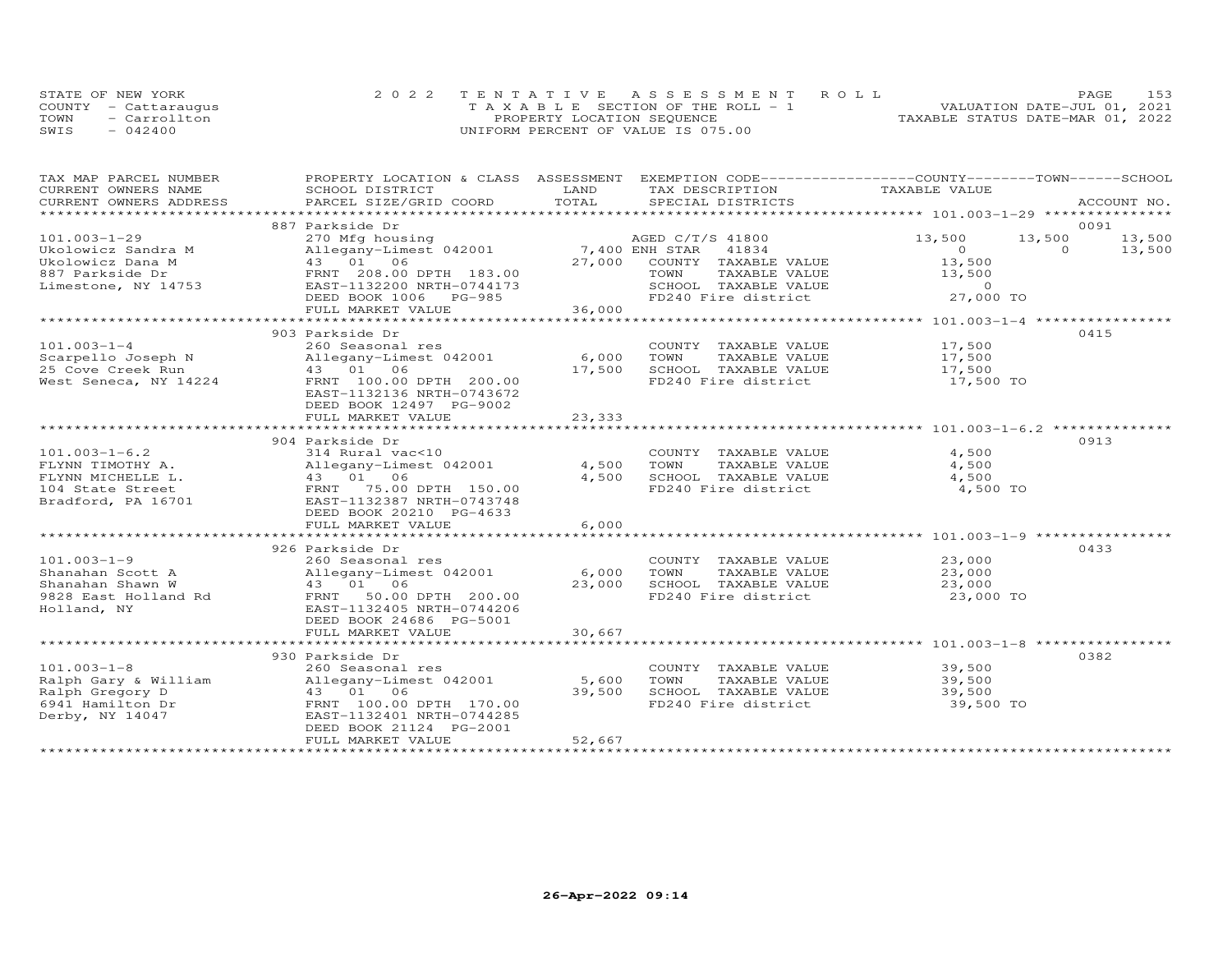|      | STATE OF NEW YORK    | 2022 TENTATIVE ASSESSMENT ROLL        | 154<br>PAGE.                     |
|------|----------------------|---------------------------------------|----------------------------------|
|      | COUNTY - Cattaraugus | T A X A B L E SECTION OF THE ROLL - 1 | VALUATION DATE-JUL 01, 2021      |
| TOWN | - Carrollton         | PROPERTY LOCATION SEQUENCE            | TAXABLE STATUS DATE-MAR 01, 2022 |
| SWIS | $-042400$            | UNIFORM PERCENT OF VALUE IS 075.00    |                                  |

| TAX MAP PARCEL NUMBER                                                                                                                                                                                                                   | PROPERTY LOCATION & CLASS ASSESSMENT EXEMPTION CODE----------------COUNTY-------TOWN------SCHOOL |                     |                                                   |               |             |
|-----------------------------------------------------------------------------------------------------------------------------------------------------------------------------------------------------------------------------------------|--------------------------------------------------------------------------------------------------|---------------------|---------------------------------------------------|---------------|-------------|
| CURRENT OWNERS NAME                                                                                                                                                                                                                     | SCHOOL DISTRICT                                                                                  | LAND                | TAX DESCRIPTION                                   | TAXABLE VALUE |             |
| CURRENT OWNERS ADDRESS                                                                                                                                                                                                                  | PARCEL SIZE/GRID COORD                                                                           | TOTAL               | SPECIAL DISTRICTS                                 |               | ACCOUNT NO. |
|                                                                                                                                                                                                                                         |                                                                                                  |                     |                                                   |               |             |
|                                                                                                                                                                                                                                         | 934 Parkside Dr                                                                                  |                     |                                                   |               | 0381        |
| $101.003 - 1 - 7$                                                                                                                                                                                                                       | 260 Seasonal res                                                                                 |                     | COUNTY TAXABLE VALUE 32,000                       |               |             |
| Filer Family Trust (The) Warren Allegany-Limest 042001                                                                                                                                                                                  |                                                                                                  | 6,100               | TOWN      TAXABLE VALUE<br>SCHOOL   TAXABLE VALUE | 32,000        |             |
|                                                                                                                                                                                                                                         |                                                                                                  | 32,000              |                                                   | 32,000        |             |
| Andolino Todd<br>38 Tracy Lynn Ln<br>38 Tracy Lynn Ln<br>West Seneca, NY 14224<br>The CAST-1132434 NRTH-0744378<br>There Islam Castle Castle Castle Castle Castle Castle Castle Castle Castle Castle Castle Castle Castle Castle Castle |                                                                                                  |                     | FD240 Fire district                               | 32,000 TO     |             |
|                                                                                                                                                                                                                                         |                                                                                                  |                     |                                                   |               |             |
|                                                                                                                                                                                                                                         | DEED BOOK 2021 PG-11609<br>FULL MARKET VALUE                                                     |                     |                                                   |               |             |
|                                                                                                                                                                                                                                         |                                                                                                  | 42,667              |                                                   |               |             |
|                                                                                                                                                                                                                                         |                                                                                                  | ******************* |                                                   |               |             |
|                                                                                                                                                                                                                                         | 1108 Parkside Dr                                                                                 |                     |                                                   |               | 0392        |
| $101.001 - 1 - 9.1$                                                                                                                                                                                                                     | 314 Rural vac<10                                                                                 |                     | COUNTY TAXABLE VALUE                              | 4,500         |             |
| Willis James III                                                                                                                                                                                                                        | Allegany-Limest 042001                                                                           | 4,500               | TOWN<br>TAXABLE VALUE                             | 4,500         |             |
| 6977 Versailles Plank Road 44 01 06                                                                                                                                                                                                     |                                                                                                  | 4,500               | SCHOOL TAXABLE VALUE                              | 4,500         |             |
| North Evans, NY 14112                                                                                                                                                                                                                   | FRNT 77.00 DPTH 150.00                                                                           |                     | FD240 Fire district                               | 4,500 TO      |             |
|                                                                                                                                                                                                                                         | EAST-1131951 NRTH-0747667                                                                        |                     |                                                   |               |             |
|                                                                                                                                                                                                                                         | DEED BOOK 2019    PG-10118                                                                       |                     |                                                   |               |             |
|                                                                                                                                                                                                                                         | FULL MARKET VALUE                                                                                | 6,000               |                                                   |               |             |
|                                                                                                                                                                                                                                         |                                                                                                  |                     |                                                   |               |             |
|                                                                                                                                                                                                                                         | 1112 Parkside Dr                                                                                 |                     |                                                   |               | 0927        |
| $101.001 - 1 - 9.2$                                                                                                                                                                                                                     | 270 Mfg housing                                                                                  |                     | COUNTY TAXABLE VALUE                              | 7,000         |             |
| Kinn Roan                                                                                                                                                                                                                               | Allegany-Limest 042001                                                                           | 4,400               | TOWN<br>TAXABLE VALUE                             | 7,000         |             |
| Bartram Richard F                                                                                                                                                                                                                       | 270 Higany-Limest 042001<br>Allegany-Limest 042001<br>44 01 06<br>FRNT 73.00 DPTH 150.00         | 7,000               | SCHOOL TAXABLE VALUE                              | 7,000         |             |
| Attn: Ron Kinn                                                                                                                                                                                                                          |                                                                                                  |                     | FD240 Fire district                               | 7,000 TO      |             |
|                                                                                                                                                                                                                                         |                                                                                                  |                     |                                                   |               |             |
|                                                                                                                                                                                                                                         |                                                                                                  |                     |                                                   |               |             |
|                                                                                                                                                                                                                                         | FULL MARKET VALUE                                                                                | 9,333               |                                                   |               |             |
|                                                                                                                                                                                                                                         |                                                                                                  |                     |                                                   |               |             |
|                                                                                                                                                                                                                                         | 1140 Parkside Dr                                                                                 |                     |                                                   |               | 1090        |
| $101.001 - 1 - 7.2$                                                                                                                                                                                                                     |                                                                                                  |                     |                                                   | 96,000        |             |
|                                                                                                                                                                                                                                         | 210 1 Family Res                                                                                 |                     | COUNTY TAXABLE VALUE<br>TAXABLE VALUE<br>TOWN     |               |             |
| Fidurko Edward                                                                                                                                                                                                                          | Allegany-Limest 042001<br>44 01 06                                                               | 27,000              |                                                   | 96,000        |             |
| Fidurko Debra                                                                                                                                                                                                                           |                                                                                                  | 96,000              | SCHOOL TAXABLE VALUE<br>FD240 Fire district       | 96,000        |             |
| 1140 Parkside Drive                                                                                                                                                                                                                     | ACRES 36.10                                                                                      |                     |                                                   | 96,000 TO     |             |
| Limestone, NY 14753                                                                                                                                                                                                                     | EAST-1132400 NRTH-0748185                                                                        |                     |                                                   |               |             |
|                                                                                                                                                                                                                                         | DEED BOOK 2021    PG-13056                                                                       |                     |                                                   |               |             |
|                                                                                                                                                                                                                                         | FULL MARKET VALUE                                                                                | 128,000             |                                                   |               |             |
|                                                                                                                                                                                                                                         |                                                                                                  |                     |                                                   |               |             |
|                                                                                                                                                                                                                                         | 1190 Parkside Dr                                                                                 |                     |                                                   |               | 1151        |
| $101.001 - 1 - 7.3$                                                                                                                                                                                                                     | 210 1 Family Res                                                                                 |                     | COUNTY TAXABLE VALUE                              | 59,500        |             |
| Florentine Reynold IV<br>Plorentine Brittany N and A4 01 06<br>1190 Parkside Drive FRNT 120.00 DPTH 182.00<br>Limestone, NY 14753 EAST-1131650 NRTH-0748444                                                                             | Allegany-Limest 042001 8,300                                                                     |                     | TOWN<br>TAXABLE VALUE                             | 59,500        |             |
|                                                                                                                                                                                                                                         |                                                                                                  | 59,500              | SCHOOL TAXABLE VALUE                              | 59,500        |             |
|                                                                                                                                                                                                                                         |                                                                                                  |                     | FD240 Fire district                               | 59,500 TO     |             |
|                                                                                                                                                                                                                                         |                                                                                                  |                     |                                                   |               |             |
|                                                                                                                                                                                                                                         | DEED BOOK 2021<br>PG-13056                                                                       |                     |                                                   |               |             |
|                                                                                                                                                                                                                                         | FULL MARKET VALUE                                                                                | 79,333              |                                                   |               |             |
|                                                                                                                                                                                                                                         |                                                                                                  |                     |                                                   |               |             |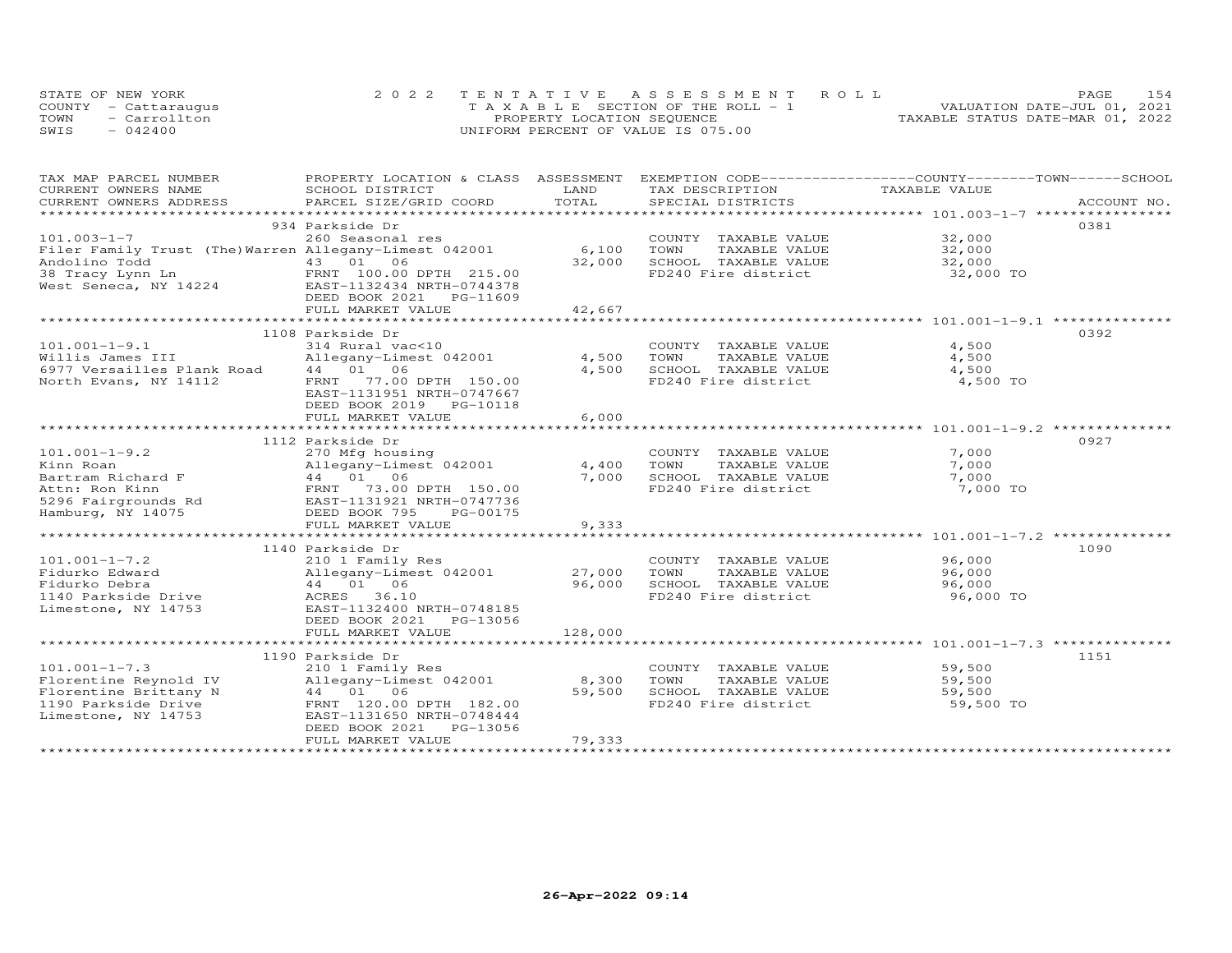|      | STATE OF NEW YORK    | 2022 TENTATIVE ASSESSMENT ROLL        | 155<br>PAGE.                     |
|------|----------------------|---------------------------------------|----------------------------------|
|      | COUNTY - Cattarauqus | T A X A B L E SECTION OF THE ROLL - 1 | VALUATION DATE-JUL 01, 2021      |
| TOWN | - Carrollton         | PROPERTY LOCATION SEQUENCE            | TAXABLE STATUS DATE-MAR 01, 2022 |
| SWIS | $-042400$            | UNIFORM PERCENT OF VALUE IS 075.00    |                                  |

| TAX MAP PARCEL NUMBER                         | PROPERTY LOCATION & CLASS ASSESSMENT EXEMPTION CODE----------------COUNTY-------TOWN------SCHOOL | LAND            |                                      | TAXABLE VALUE                            |          |             |
|-----------------------------------------------|--------------------------------------------------------------------------------------------------|-----------------|--------------------------------------|------------------------------------------|----------|-------------|
| CURRENT OWNERS NAME<br>CURRENT OWNERS ADDRESS | SCHOOL DISTRICT<br>PARCEL SIZE/GRID COORD                                                        | TOTAL           | TAX DESCRIPTION<br>SPECIAL DISTRICTS |                                          |          | ACCOUNT NO. |
|                                               |                                                                                                  |                 |                                      |                                          |          |             |
|                                               | 1237 Parkside Dr                                                                                 |                 |                                      |                                          |          | 0136        |
| $101.001 - 1 - 5$                             | 210 1 Family Res                                                                                 |                 | VET COM CT 41131                     | 15,400                                   | 15,400   | $\circ$     |
| Fagerstrom Myrna K                            | Allegany-Limest 042001                                                                           | 16,300 ENH STAR | 41834                                | $\circ$                                  | $\Omega$ | 57,670      |
| 1237 Parkside Dr                              | 44 01 06                                                                                         | 77,500          | COUNTY TAXABLE VALUE                 | 62,100                                   |          |             |
| Limestone, NY 14753                           | 8.67<br>ACRES                                                                                    |                 | TOWN<br>TAXABLE VALUE                | 62,100                                   |          |             |
|                                               | EAST-1131126 NRTH-0749135                                                                        |                 | SCHOOL TAXABLE VALUE                 | 19,830                                   |          |             |
|                                               | DEED BOOK 3393 PG-6001                                                                           |                 | FD240 Fire district                  | 77,500 TO                                |          |             |
|                                               | FULL MARKET VALUE                                                                                | 103,333         |                                      |                                          |          |             |
|                                               |                                                                                                  |                 |                                      |                                          |          |             |
|                                               | 1270 Parkside Dr                                                                                 |                 |                                      |                                          |          | 0495        |
| $101.001 - 1 - 3$                             | 323 Vacant rural                                                                                 |                 | COUNTY TAXABLE VALUE                 | 25,000                                   |          |             |
| Cunningham Matthew                            | Allegany-Limest 042001                                                                           | 25,000          | TOWN<br>TAXABLE VALUE                | 25,000                                   |          |             |
| 1270 Parkside                                 | 44 01 06                                                                                         | 25,000          | SCHOOL TAXABLE VALUE                 | 25,000                                   |          |             |
| Limestone, NY 14753                           | ACRES 31.25 BANK<br>002                                                                          |                 | FD240 Fire district                  | 25,000 TO                                |          |             |
|                                               | EAST-1132338 NRTH-0750253                                                                        |                 |                                      |                                          |          |             |
|                                               | DEED BOOK 20015 PG-6001                                                                          |                 |                                      |                                          |          |             |
|                                               | FULL MARKET VALUE                                                                                | 33, 333         |                                      |                                          |          |             |
|                                               |                                                                                                  | ************    |                                      |                                          |          |             |
|                                               | 1300 Parkside Dr                                                                                 |                 |                                      |                                          |          | 0494        |
| $101.001 - 1 - 2$                             | 210 1 Family Res                                                                                 |                 | COUNTY TAXABLE VALUE                 | 69,000                                   |          |             |
| Cunningham Matthew                            | Allegany-Limest 042001                                                                           | 17,500          | TOWN<br>TAXABLE VALUE                | 69,000                                   |          |             |
| 1270 Parkside                                 | 44 01 06<br>002                                                                                  | 69,000          | SCHOOL TAXABLE VALUE                 | 69,000<br>69,000 TO                      |          |             |
| Limestone, NY 14753                           | ACRES 10.33 BANK                                                                                 |                 | FD240 Fire district                  |                                          |          |             |
|                                               | EAST-1131514 NRTH-0750277<br>DEED BOOK 20015 PG-6001                                             |                 |                                      |                                          |          |             |
|                                               | FULL MARKET VALUE                                                                                | 92,000          |                                      |                                          |          |             |
|                                               |                                                                                                  |                 |                                      | *********************** 92.003-1-27.2 ** |          |             |
|                                               | 1320 Parkside Dr                                                                                 |                 |                                      |                                          |          | 0928        |
| $92.003 - 1 - 27.2$                           | 314 Rural vac<10                                                                                 |                 | COUNTY TAXABLE VALUE                 | 11,500                                   |          |             |
| Cunningham Matthew                            | Allegany-Limest 042001                                                                           | 11,500          | TOWN<br>TAXABLE VALUE                | 11,500                                   |          |             |
| 1270 Parkside                                 | 45 01 06                                                                                         | 11,500          | SCHOOL TAXABLE VALUE                 | 11,500                                   |          |             |
| Carrollton, NY 14753                          | Ff 200.00                                                                                        |                 | FD240 Fire district                  | 11,500 TO                                |          |             |
|                                               | FRNT 200.00 DPTH                                                                                 |                 |                                      |                                          |          |             |
|                                               | 3.65 BANK<br>084<br>ACRES                                                                        |                 |                                      |                                          |          |             |
|                                               | EAST-1131505 NRTH-0750608                                                                        |                 |                                      |                                          |          |             |
|                                               | DEED BOOK 20015 PG-6001                                                                          |                 |                                      |                                          |          |             |
|                                               | FULL MARKET VALUE                                                                                | 15,333          |                                      |                                          |          |             |
|                                               | ******************************                                                                   |                 |                                      |                                          |          |             |
|                                               | 1380 Parkside Dr                                                                                 |                 |                                      |                                          |          | 1304        |
| $92.003 - 1 - 27.3$                           | 210 1 Family Res                                                                                 |                 | VET WAR CT 41121                     | 8,700                                    | 8,700    | $\Omega$    |
| Silvis Tammy L.                               | Allegany-Limest 042001                                                                           |                 | 10,700 AGED C/T/S 41800              | 24,650                                   | 24,650   | 29,000      |
| 1380 Parkside Drive                           | 44 01 06                                                                                         | 58,000          | COUNTY TAXABLE VALUE                 | 24,650                                   |          |             |
| Limestone, NY 14753                           | FRNT 302.90 DPTH                                                                                 |                 | TOWN<br>TAXABLE VALUE                | 24,650                                   |          |             |
|                                               | 2.65<br>ACRES                                                                                    |                 | SCHOOL TAXABLE VALUE                 | 29,000                                   |          |             |
|                                               | EAST-1131349 NRTH-0751937                                                                        |                 | FD240 Fire district                  | 58,000 TO                                |          |             |
|                                               | DEED BOOK 28609 PG-5001                                                                          |                 |                                      |                                          |          |             |
|                                               | FULL MARKET VALUE                                                                                | 77,333          |                                      |                                          |          |             |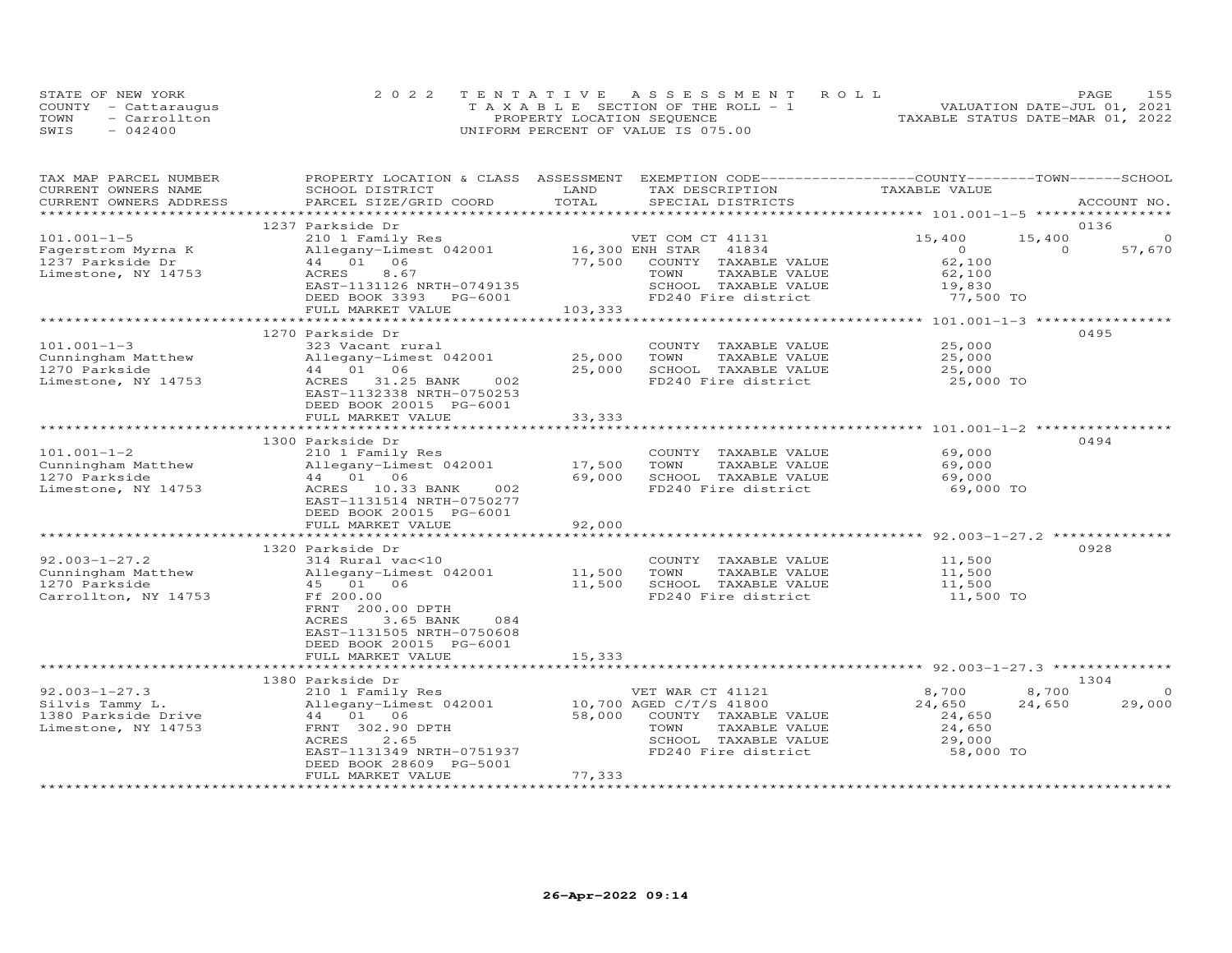| STATE OF NEW YORK      | 2022 TENTATIVE ASSESSMENT ROLL        | 156<br>PAGE.                     |
|------------------------|---------------------------------------|----------------------------------|
| COUNTY - Cattaraugus   | T A X A B L E SECTION OF THE ROLL - 1 | VALUATION DATE-JUL 01, 2021      |
| TOWN<br>$=$ Carrollton | PROPERTY LOCATION SEQUENCE            | TAXABLE STATUS DATE-MAR 01, 2022 |
| SWIS<br>$-042400$      | UNIFORM PERCENT OF VALUE IS 075.00    |                                  |

| TAX MAP PARCEL NUMBER<br>CURRENT OWNERS NAME | PROPERTY LOCATION & CLASS ASSESSMENT<br>SCHOOL DISTRICT | LAND                                    | EXEMPTION CODE-----------------COUNTY-------TOWN------SCHOOL<br>TAX DESCRIPTION | TAXABLE VALUE                                           |                            |
|----------------------------------------------|---------------------------------------------------------|-----------------------------------------|---------------------------------------------------------------------------------|---------------------------------------------------------|----------------------------|
| CURRENT OWNERS ADDRESS                       | PARCEL SIZE/GRID COORD                                  | TOTAL<br>****************************** | SPECIAL DISTRICTS                                                               | ************************ 92.003-1-27.5 **************   | ACCOUNT NO.                |
|                                              | 1386 Parkside Dr                                        |                                         |                                                                                 |                                                         | 1405                       |
| $92.003 - 1 - 27.5$                          | 210 1 Family Res                                        |                                         | COUNTY TAXABLE VALUE                                                            | 44,500                                                  |                            |
| Silvis Tammy                                 | Allegany-Limest 042001                                  | 6,000                                   | TOWN<br>TAXABLE VALUE                                                           | 44,500                                                  |                            |
| 1386 Parkside Drive                          | FRNT 100.00 DPTH 200.00                                 | 44,500                                  | SCHOOL TAXABLE VALUE                                                            | 44,500                                                  |                            |
| Limestone, NY 14753                          | EAST-1131488 NRTH-0751809<br>DEED BOOK 30655 PG-7001    |                                         |                                                                                 |                                                         |                            |
|                                              | FULL MARKET VALUE                                       | 59,333                                  |                                                                                 |                                                         |                            |
|                                              | *************************                               |                                         |                                                                                 | ************************* 92.003-1-26 ***************** |                            |
|                                              | 1390 Parkside Dr                                        |                                         |                                                                                 |                                                         | 0890                       |
| $92.003 - 1 - 26$                            | 314 Rural vac<10                                        |                                         | COUNTY TAXABLE VALUE                                                            | 6,800                                                   |                            |
| STEELE WAYNE<br>41 Groelle Avenue            | Allegany-Limest 042001<br>45 01 06                      | 6,800<br>6,800                          | TOWN<br>TAXABLE VALUE<br>SCHOOL TAXABLE VALUE                                   | 6,800<br>6,800                                          |                            |
| Cheektowaga, NY 14227                        | FRNT 175.00 DPTH 175.00                                 |                                         | FD240 Fire district                                                             | 6,800 TO                                                |                            |
|                                              | EAST-1131269 NRTH-0752175                               |                                         |                                                                                 |                                                         |                            |
|                                              | DEED BOOK 2019<br>PG-12059                              |                                         |                                                                                 |                                                         |                            |
|                                              | FULL MARKET VALUE                                       | 9,067                                   |                                                                                 |                                                         |                            |
|                                              | **************************                              |                                         |                                                                                 |                                                         |                            |
| $92.003 - 1 - 29$                            | 1419 Parkside Dr<br>210 1 Family Res                    |                                         | 41854<br>BAS STAR                                                               | $\circ$                                                 | 0528<br>$\Omega$<br>23,100 |
| Coder Joey V                                 | Allegany-Limest 042001                                  | 25,300                                  | COUNTY TAXABLE VALUE                                                            | 44,000                                                  |                            |
| 1419 Parkside Dr                             | 45 01 06                                                | 44,000                                  | TOWN<br>TAXABLE VALUE                                                           | 44,000                                                  |                            |
| Limestone, NY 14753                          | Ff 465.00                                               |                                         | SCHOOL TAXABLE VALUE                                                            | 20,900                                                  |                            |
|                                              | ACRES<br>31.91                                          |                                         | FD240 Fire district                                                             | 44,000 TO                                               |                            |
|                                              | EAST-1129692 NRTH-0752788                               |                                         |                                                                                 |                                                         |                            |
|                                              | DEED BOOK 6066<br>PG-5002                               |                                         |                                                                                 |                                                         |                            |
|                                              | FULL MARKET VALUE<br>******************************     | 58,667<br>***************               | ******************************** 92.003-1-25.1 **************                   |                                                         |                            |
|                                              | 1426 Parkside Dr                                        |                                         |                                                                                 |                                                         | 0077                       |
| $92.003 - 1 - 25.1$                          | 270 Mfg housing                                         |                                         | COUNTY TAXABLE VALUE                                                            | 17,500                                                  |                            |
| Coder Joeie                                  | Allegany-Limest 042001                                  | 15,400                                  | TOWN<br>TAXABLE VALUE                                                           | 17,500                                                  |                            |
| Coder Mary                                   | 45 01 06                                                | 17,500                                  | SCHOOL TAXABLE VALUE                                                            | 17,500                                                  |                            |
| 6000 Irving Street                           | Ff 1044.00 Irvine Mills                                 |                                         | FD240 Fire district                                                             | 17,500 TO                                               |                            |
| Limestone, NY 14753                          | Ff 627.00 Parkside Dr<br>3.55<br>ACRES                  |                                         |                                                                                 |                                                         |                            |
|                                              | EAST-1131388 NRTH-0752586                               |                                         |                                                                                 |                                                         |                            |
|                                              | DEED BOOK 2021<br>PG-11517                              |                                         |                                                                                 |                                                         |                            |
|                                              | FULL MARKET VALUE                                       | 23,333                                  |                                                                                 |                                                         |                            |
|                                              | ********************                                    |                                         | ******************************* 92.003-1-10 *****                               |                                                         |                            |
|                                              | 1454 Parkside Dr                                        |                                         |                                                                                 |                                                         | 0432                       |
| $92.003 - 1 - 10$                            | 210 1 Family Res                                        | 20,400                                  | COUNTY TAXABLE VALUE<br>TOWN                                                    | 54,500                                                  |                            |
| Farr Holden M<br>Farr Katriona R             | Allegany-Limest 042001<br>45 01 06                      | 54,500                                  | TAXABLE VALUE<br>SCHOOL TAXABLE VALUE                                           | 54,500<br>54,500                                        |                            |
| 1454 Parkside Drive                          | 92.003-1-10&11.1                                        |                                         | FD240 Fire district                                                             | 54,500 TO                                               |                            |
| Limestone, NY 14753                          | ACRES<br>65.50                                          |                                         |                                                                                 |                                                         |                            |
|                                              | EAST-1132341 NRTH-0753309                               |                                         |                                                                                 |                                                         |                            |
|                                              | DEED BOOK 20200 PG-7105                                 |                                         |                                                                                 |                                                         |                            |
|                                              | FULL MARKET VALUE                                       | 72,667                                  |                                                                                 |                                                         |                            |
|                                              |                                                         |                                         |                                                                                 |                                                         |                            |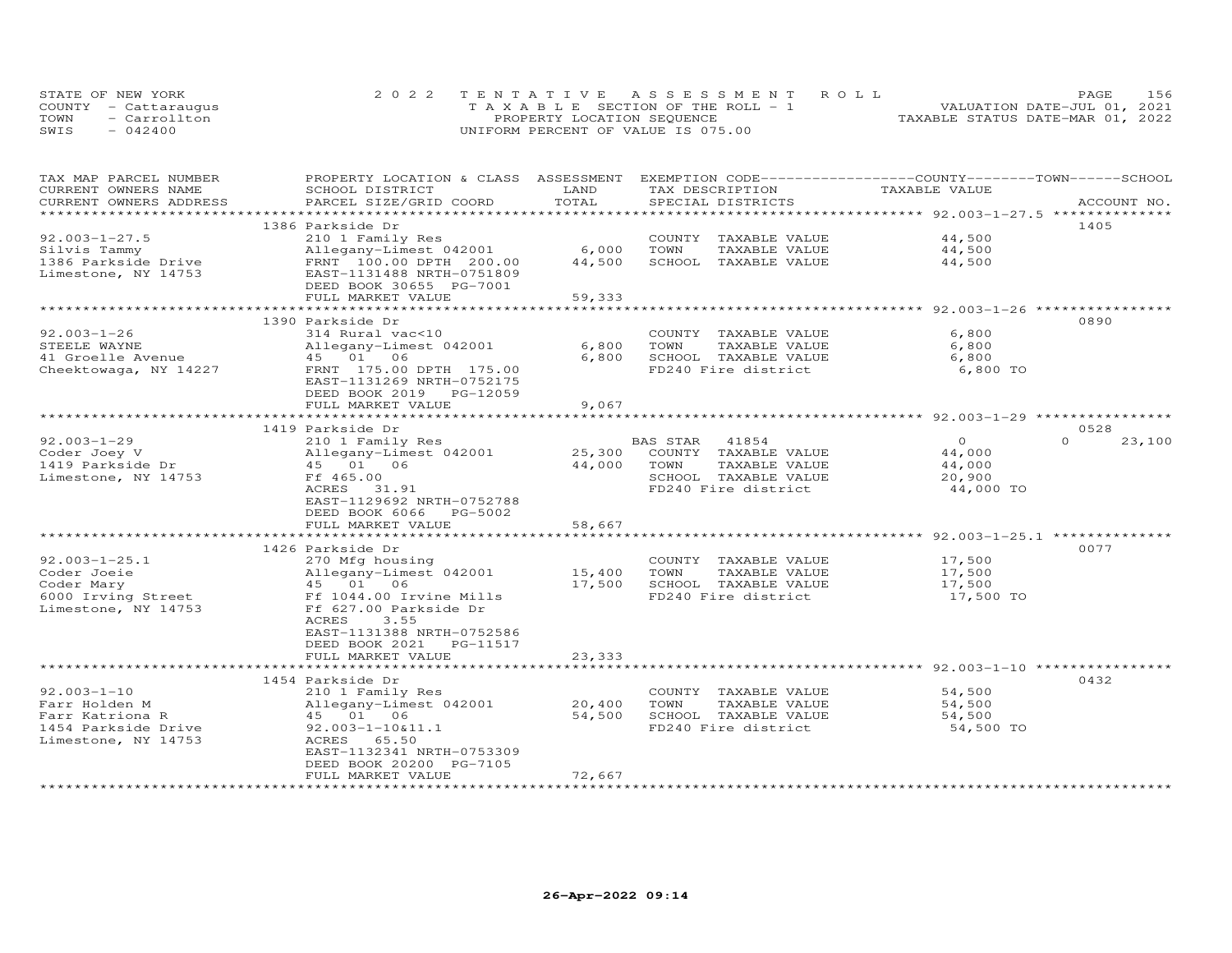| STATE OF NEW YORK |                      | 2022 TENTATIVE ASSESSMENT ROLL        | PAGE.                            |
|-------------------|----------------------|---------------------------------------|----------------------------------|
|                   | COUNTY - Cattaraugus | T A X A B L E SECTION OF THE ROLL - 1 | VALUATION DATE-JUL 01, 2021      |
| TOWN              | - Carrollton         | PROPERTY LOCATION SEQUENCE            | TAXABLE STATUS DATE-MAR 01, 2022 |
| SWIS              | $-042400$            | UNIFORM PERCENT OF VALUE IS 075.00    |                                  |

| TAX MAP PARCEL NUMBER                    | PROPERTY LOCATION & CLASS ASSESSMENT |        | EXEMPTION CODE-----------------COUNTY-------TOWN------SCHOOL |               |             |
|------------------------------------------|--------------------------------------|--------|--------------------------------------------------------------|---------------|-------------|
| CURRENT OWNERS NAME                      | SCHOOL DISTRICT                      | LAND   | TAX DESCRIPTION                                              | TAXABLE VALUE |             |
| CURRENT OWNERS ADDRESS                   | PARCEL SIZE/GRID COORD               | TOTAL  | SPECIAL DISTRICTS                                            |               | ACCOUNT NO. |
|                                          |                                      |        |                                                              |               |             |
|                                          | 1458 Parkside Dr                     |        |                                                              |               | 0402        |
| $92.003 - 1 - 8$                         | 312 Vac w/imprv                      |        | COUNTY TAXABLE VALUE                                         | 1,200         |             |
| Vanderlip Jay Christopher                | Allegany-Limest 042001               | 1,100  | TOWN<br>TAXABLE VALUE                                        | 1,200         |             |
| 21 Groell St                             | 45 01 06                             | 1,200  | SCHOOL TAXABLE VALUE                                         | 1,200         |             |
| Cheektowaga, NY 14227                    | Life Use - Stanley-Anna              |        | FD240 Fire district                                          | 1,200 TO      |             |
|                                          | FRNT 228.00 DPTH 100.00              |        |                                                              |               |             |
|                                          | EAST-1131495 NRTH-0753338            |        |                                                              |               |             |
|                                          | DEED BOOK 00941 PG-00061             |        |                                                              |               |             |
|                                          | FULL MARKET VALUE                    | 1,600  |                                                              |               |             |
|                                          |                                      |        |                                                              |               |             |
|                                          | 1468 Parkside Dr                     |        |                                                              |               | 0341        |
| $92.003 - 1 - 7$                         | 260 Seasonal res                     |        | COUNTY TAXABLE VALUE                                         | 18,000        |             |
| Mueller Arlene R.LU                      | Allegany-Limest 042001               | 1,700  | TOWN<br>TAXABLE VALUE                                        | 18,000        |             |
| Mueller Frederick R.<br>130 Rowley Road  | 45 01 06                             | 18,000 | SCHOOL TAXABLE VALUE                                         | 18,000        |             |
| 130 Rowley Road                          | FRNT 100.00 DPTH 100.00              |        | FD240 Fire district                                          | 18,000 TO     |             |
| Cheektowaga, NY 14227                    | EAST-1131534 NRTH-0753495            |        |                                                              |               |             |
|                                          | DEED BOOK 27381 PG-4002              |        |                                                              |               |             |
|                                          | FULL MARKET VALUE                    | 24,000 |                                                              |               |             |
|                                          |                                      |        |                                                              |               |             |
|                                          | 1472 Parkside Dr                     |        |                                                              |               | 0226        |
| $92.003 - 1 - 6$                         | 314 Rural vac<10                     |        | COUNTY TAXABLE VALUE                                         | 800           |             |
| Mueller John L.                          | Allegany-Limest 042001               | 800    | TOWN<br>TAXABLE VALUE                                        | 800           |             |
| 140 Baryberry Lane                       | 45 01 06                             | 800    | SCHOOL TAXABLE VALUE                                         | 800           |             |
| Alden, NY 14004                          | FRNT 100.00 DPTH 100.00              |        | FD240 Fire district                                          | 800 TO        |             |
|                                          | EAST-1131557 NRTH-0753592            |        |                                                              |               |             |
|                                          | DEED BOOK 2019 PG-12757              |        |                                                              |               |             |
|                                          | FULL MARKET VALUE                    | 1,067  |                                                              |               |             |
|                                          |                                      |        |                                                              |               |             |
|                                          | 1476 Parkside Dr                     |        |                                                              |               | 0914        |
| $92.003 - 1 - 5.2$                       | 314 Rural vac<10                     |        | COUNTY TAXABLE VALUE                                         | 800           |             |
| Mueller Arlene                           | Allegany-Limest 042001               | 800    | TOWN<br>TAXABLE VALUE                                        | 800           |             |
| Mueller fredrick paul John Lou 45 01 06  |                                      | 800    | SCHOOL TAXABLE VALUE                                         | 800           |             |
| 130 Rowley Road<br>Cheektowaga, NY 14227 | FRNT 100.00 DPTH 100.00              |        |                                                              |               |             |
|                                          | EAST-1131583 NRTH-0753693            |        |                                                              |               |             |
|                                          | DEED BOOK 2019 PG-12755              |        |                                                              |               |             |
|                                          | FULL MARKET VALUE                    | 1,067  |                                                              |               |             |
|                                          |                                      |        |                                                              |               |             |
|                                          | 1550 Parkside Dr                     |        |                                                              |               | 0188        |
| $92.003 - 1 - 5.1$                       | 311 Res vac land                     |        | COUNTY TAXABLE VALUE                                         | 1,800         |             |
| Turski Jerome                            | Allegany-Limest 042001               | 1,800  | TOWN<br>TAXABLE VALUE                                        | 1,800         |             |
| 247 Wilmington Ave                       | 45 01 06                             | 1,800  | SCHOOL TAXABLE VALUE                                         | 1,800         |             |
| Tonawanda, NY 14150                      | Ff 528.00                            |        | FD240 Fire district                                          | 1,800 TO      |             |
|                                          | 1.21<br>ACRES                        |        |                                                              |               |             |
|                                          | EAST-1131658 NRTH-0754000            |        |                                                              |               |             |
|                                          | PG-302<br>DEED BOOK 1015             |        |                                                              |               |             |
|                                          | FULL MARKET VALUE                    | 2,400  |                                                              |               |             |
|                                          |                                      |        |                                                              |               |             |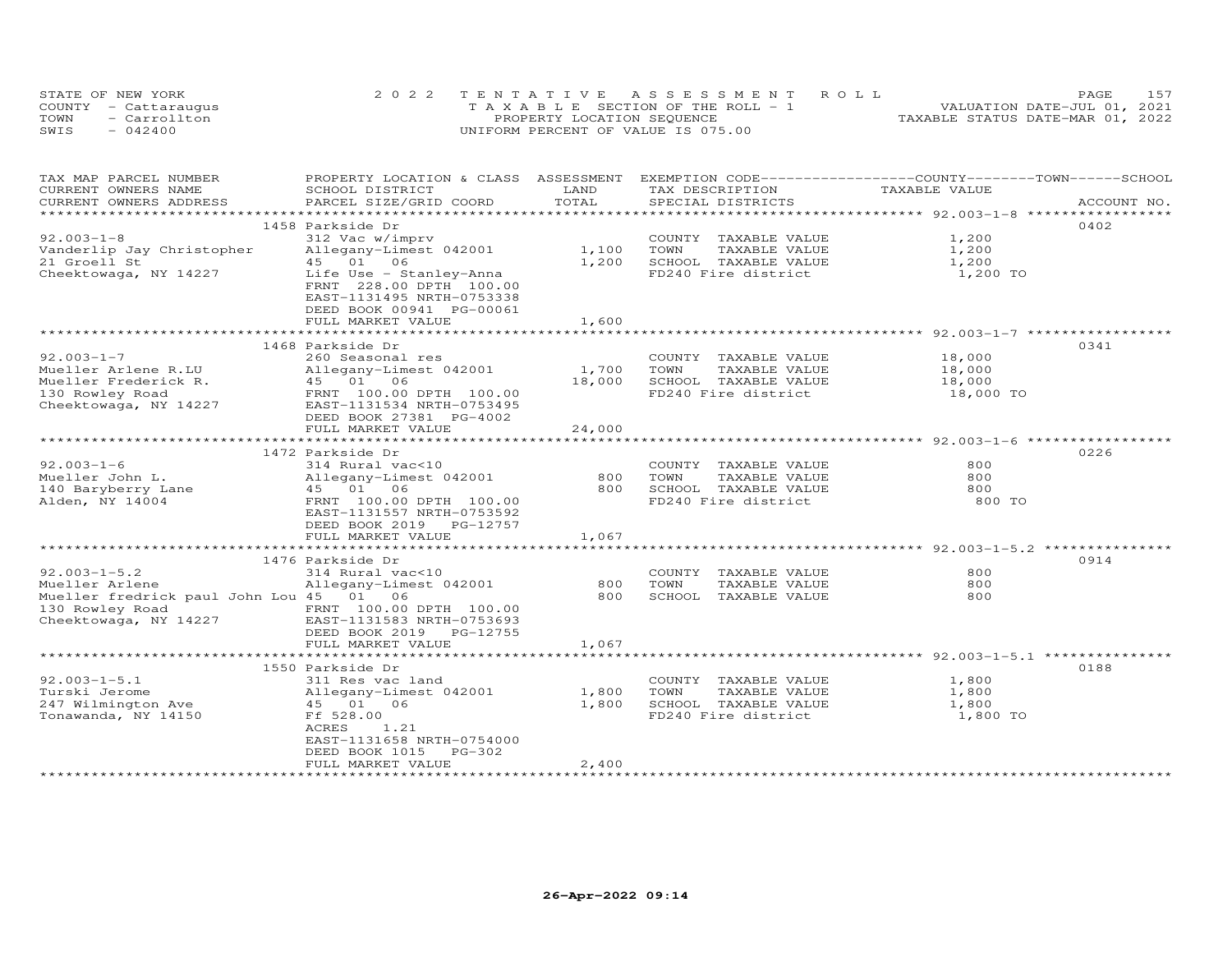|      | STATE OF NEW YORK    | 2022 TENTATIVE ASSESSMENT ROLL        | 158<br>PAGE.                     |
|------|----------------------|---------------------------------------|----------------------------------|
|      | COUNTY - Cattaraugus | T A X A B L E SECTION OF THE ROLL - 1 | VALUATION DATE-JUL 01, 2021      |
| TOWN | $=$ Carrollton       | PROPERTY LOCATION SEQUENCE            | TAXABLE STATUS DATE-MAR 01, 2022 |
| SWIS | $-042400$            | UNIFORM PERCENT OF VALUE IS 075.00    |                                  |

| TAX MAP PARCEL NUMBER                         | PROPERTY LOCATION & CLASS ASSESSMENT       | LAND    | EXEMPTION CODE------------------COUNTY-------TOWN------SCHOOL | TAXABLE VALUE                 |                    |
|-----------------------------------------------|--------------------------------------------|---------|---------------------------------------------------------------|-------------------------------|--------------------|
| CURRENT OWNERS NAME<br>CURRENT OWNERS ADDRESS | SCHOOL DISTRICT<br>PARCEL SIZE/GRID COORD  | TOTAL   | TAX DESCRIPTION<br>SPECIAL DISTRICTS                          |                               | ACCOUNT NO.        |
| ******************                            |                                            |         |                                                               |                               |                    |
|                                               | 1570 Parkside Dr                           |         |                                                               |                               | 0050               |
| $92.003 - 1 - 4$                              | 323 Vacant rural                           |         | COUNTY TAXABLE VALUE                                          | 1,500                         |                    |
| Burke Armand W                                | Allegany-Limest 042001                     | 1,500   | TOWN<br>TAXABLE VALUE                                         | 1,500                         |                    |
| 3342 McClure Hollow                           | 45 01 06                                   | 1,500   | SCHOOL TAXABLE VALUE                                          | 1,500                         |                    |
| Allegany, NY 14706                            | Ff 400.00                                  |         | FD240 Fire district                                           | 1,500 TO                      |                    |
|                                               | ACRES<br>1.01                              |         |                                                               |                               |                    |
|                                               |                                            |         |                                                               |                               |                    |
|                                               | EAST-1131764 NRTH-0754448                  |         |                                                               |                               |                    |
|                                               | DEED BOOK 25788 PG-6001                    |         |                                                               |                               |                    |
|                                               | FULL MARKET VALUE<br>********************* | 2,000   |                                                               |                               |                    |
|                                               |                                            |         |                                                               | ************ 101.078-2-11 *** |                    |
|                                               | 6082 Parkside Dr                           |         |                                                               |                               | 0715               |
| 101.078-2-11                                  | 210 1 Family Res                           |         | BAS STAR<br>41854                                             | $\overline{0}$                | $\Omega$<br>23,100 |
| Mcalpine Donald L                             | Allegany-Limest 042001                     | 3,600   | COUNTY TAXABLE VALUE                                          | 35,000                        |                    |
| Mcalpine Susan                                | 41 01 06                                   | 35,000  | TOWN<br>TAXABLE VALUE                                         | 35,000                        |                    |
| 6082 Bailey Dr                                | FRNT 104.00 DPTH<br>75.00                  |         | SCHOOL TAXABLE VALUE                                          | 11,900                        |                    |
| Limestone, NY 14753                           | EAST-1132834 NRTH-0737280                  |         | FD240 Fire district                                           | 35,000 TO                     |                    |
|                                               | DEED BOOK 00920 PG-00435                   |         |                                                               |                               |                    |
|                                               | FULL MARKET VALUE                          | 46,667  |                                                               |                               |                    |
|                                               |                                            |         |                                                               | $***********110.001-2-34.1$   |                    |
|                                               | 99-101 Parkside Dr                         |         |                                                               |                               | 0483               |
| $110.001 - 2 - 34.1$                          | 281 Multiple res                           |         | BAS STAR<br>41854                                             | $\Omega$                      | $\Omega$<br>23,100 |
| Laird Robert L                                | Allegany-Limest 042001                     | 15,500  | COUNTY TAXABLE VALUE                                          | 93,000                        |                    |
| Laird Brenda L                                | 39 01 06                                   | 93,000  | TOWN<br>TAXABLE VALUE                                         | 93,000                        |                    |
| 101 Parkside Dr                               | 2.30<br>ACRES                              |         | SCHOOL TAXABLE VALUE                                          | 69,900                        |                    |
| Limestone, NY 14753                           | EAST-1134728 NRTH-0730218                  |         | FD240 Fire district                                           | 93,000 TO                     |                    |
|                                               | DEED BOOK 00917 PG-00590                   |         |                                                               |                               |                    |
|                                               | FULL MARKET VALUE                          | 124,000 |                                                               |                               |                    |
|                                               |                                            |         |                                                               |                               |                    |
|                                               | 347 1/2 Parkside Dr                        |         |                                                               |                               | 0193               |
| $110.001 - 1 - 4$                             | 910 Priv forest                            |         | COUNTY TAXABLE VALUE                                          | 15,000                        |                    |
| Torrey Thomas C                               | Allegany-Limest 042001                     | 15,000  | TOWN<br>TAXABLE VALUE                                         | 15,000                        |                    |
| 201 Parkside Dr                               | 40  01  06                                 | 15,000  | SCHOOL TAXABLE VALUE                                          | 15,000                        |                    |
| Limestone, NY 14753                           | ACRES 42.80                                |         | FD240 Fire district                                           | 15,000 TO                     |                    |
|                                               | EAST-1131680 NRTH-0733873                  |         |                                                               |                               |                    |
|                                               | DEED BOOK 906<br>PG-01137                  |         |                                                               |                               |                    |
|                                               | FULL MARKET VALUE                          | 20,000  |                                                               |                               |                    |
|                                               |                                            |         |                                                               |                               |                    |
|                                               | 357 1/2 Parkside Dr                        |         |                                                               |                               | 0337               |
| $110.001 - 1 - 3$                             | 910 Priv forest                            |         | COUNTY TAXABLE VALUE                                          | 24,900                        |                    |
| Morris Thomas J                               | Allegany-Limest 042001                     | 24,900  | TOWN<br>TAXABLE VALUE                                         | 24,900                        |                    |
| 29 Morris Lane                                | 40  01  06                                 | 24,900  | SCHOOL TAXABLE VALUE                                          | 24,900                        |                    |
| Bradford, PA 16701                            |                                            |         | FD240 Fire district                                           | 24,900 TO                     |                    |
|                                               | By Will<br>ACRES 49.70                     |         |                                                               |                               |                    |
|                                               | EAST-1132068 NRTH-0073439                  |         |                                                               |                               |                    |
|                                               | FULL MARKET VALUE                          | 33,200  |                                                               |                               |                    |
|                                               |                                            |         |                                                               |                               |                    |
|                                               |                                            |         |                                                               |                               |                    |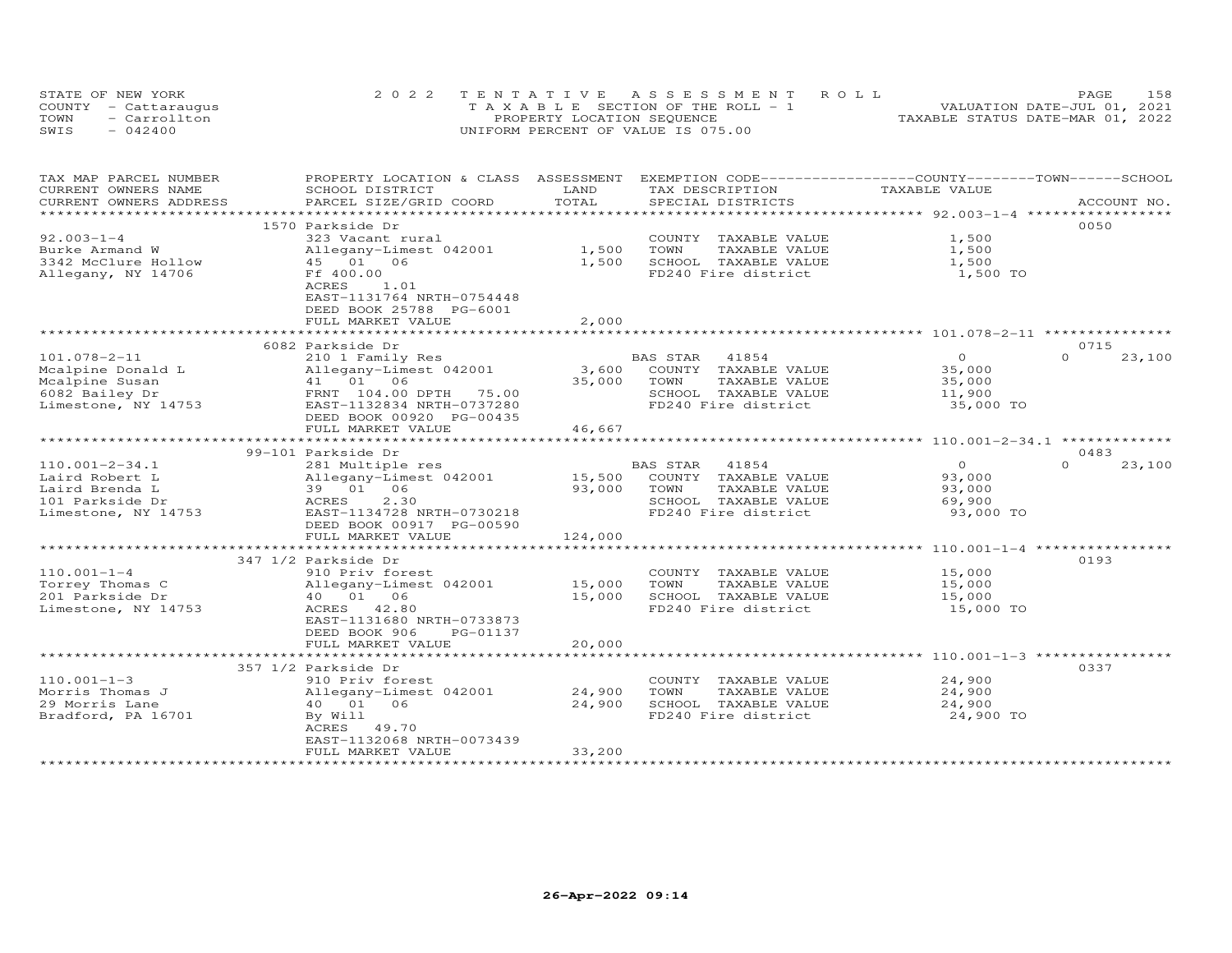| STATE OF NEW YORK    | 2022 TENTATIVE ASSESSMENT ROLL        | PAGE                             | 159 |
|----------------------|---------------------------------------|----------------------------------|-----|
| COUNTY - Cattaraugus | T A X A B L E SECTION OF THE ROLL - 1 | VALUATION DATE-JUL 01, 2021      |     |
| TOWN<br>- Carrollton | PROPERTY LOCATION SEQUENCE            | TAXABLE STATUS DATE-MAR 01, 2022 |     |
| $-042400$<br>SWIS    | UNIFORM PERCENT OF VALUE IS 075.00    |                                  |     |

| TAX MAP PARCEL NUMBER                                | PROPERTY LOCATION & CLASS ASSESSMENT |                                  | EXEMPTION CODE-----------------COUNTY-------TOWN------SCHOOL |                                                     |                    |
|------------------------------------------------------|--------------------------------------|----------------------------------|--------------------------------------------------------------|-----------------------------------------------------|--------------------|
| CURRENT OWNERS NAME                                  | SCHOOL DISTRICT                      | LAND                             | TAX DESCRIPTION                                              | TAXABLE VALUE                                       |                    |
| CURRENT OWNERS ADDRESS                               | PARCEL SIZE/GRID COORD               | TOTAL<br>*********************** | SPECIAL DISTRICTS                                            | ******************** 101.078-2-16.1 *************   | ACCOUNT NO.        |
|                                                      |                                      |                                  |                                                              |                                                     | 0687               |
|                                                      | 566-570 Parkside Dr                  |                                  |                                                              | 16,000                                              |                    |
| $101.078 - 2 - 16.1$                                 | 312 Vac w/imprv                      |                                  | COUNTY TAXABLE VALUE<br>TOWN<br>TAXABLE VALUE                | 16,000                                              |                    |
| Baxter Family Trust I<br>Baxter Eugene W             | Allegany-Limest 042001<br>41 01 06   | 9,700<br>16,000                  | SCHOOL TAXABLE VALUE                                         | 16,000                                              |                    |
| 595 Parkside Dr                                      | C.p. 210                             |                                  | FD240 Fire district                                          | 16,000 TO                                           |                    |
| Limestone, NY 14753                                  | Ff 118.90                            |                                  |                                                              |                                                     |                    |
|                                                      | 2.37<br>ACRES                        |                                  |                                                              |                                                     |                    |
|                                                      | EAST-1132935 NRTH-0737818            |                                  |                                                              |                                                     |                    |
|                                                      | DEED BOOK 2379 PG-8002               |                                  |                                                              |                                                     |                    |
|                                                      | FULL MARKET VALUE                    | 21,333                           |                                                              |                                                     |                    |
|                                                      | **********************               |                                  |                                                              |                                                     |                    |
|                                                      | 570 1/2 Parkside Dr                  |                                  |                                                              |                                                     | 1403               |
| $101.078 - 2 - 12.2$                                 | 311 Res vac land                     |                                  | COUNTY TAXABLE VALUE                                         | 400                                                 |                    |
| Baxter Eugene W                                      | Allegany-Limest 042001               | 400                              | TOWN<br>TAXABLE VALUE                                        | 400                                                 |                    |
| 595 Parkside Dr                                      | 04                                   | 400                              | SCHOOL TAXABLE VALUE                                         | 400                                                 |                    |
| Limestone, NY 14753                                  | No Frontage                          |                                  |                                                              |                                                     |                    |
|                                                      | FRNT 98.40 DPTH 241.10               |                                  |                                                              |                                                     |                    |
|                                                      | EAST-1133282 NRTH-0737836            |                                  |                                                              |                                                     |                    |
|                                                      | FULL MARKET VALUE                    | 533                              |                                                              |                                                     |                    |
|                                                      |                                      |                                  |                                                              |                                                     |                    |
|                                                      | 1342-1350 Parkside Dr                |                                  |                                                              |                                                     | 0445               |
| $92.003 - 1 - 27.1$                                  | 281 Multiple res                     |                                  | BAS STAR<br>41854                                            | $\Omega$                                            | $\Omega$<br>23,100 |
| Rimer John E Jr                                      | Allegany-Limest 042001               | 26,600                           | COUNTY TAXABLE VALUE                                         | 75,000                                              |                    |
| Rimer Sandra L                                       | 44/45 01 06                          | 75,000                           | TOWN<br>TAXABLE VALUE                                        | 75,000                                              |                    |
| 1350 Parkside Dr                                     | Ff 1270.00                           |                                  | SCHOOL TAXABLE VALUE                                         | 51,900                                              |                    |
| Limestone, NY 14753                                  | ACRES 14.10                          |                                  | FD240 Fire district                                          | 75,000 TO                                           |                    |
|                                                      | EAST-1131284 NRTH-0751161            |                                  |                                                              |                                                     |                    |
|                                                      | DEED BOOK 19837 PG-5001              |                                  |                                                              |                                                     |                    |
|                                                      | FULL MARKET VALUE                    | 100,000                          |                                                              |                                                     |                    |
|                                                      |                                      |                                  |                                                              |                                                     |                    |
|                                                      | 96-98-102 Parkside Dr                |                                  |                                                              |                                                     | 1248               |
| $110.001 - 2 - 34.3$                                 | 117 Horse farm                       |                                  | COUNTY TAXABLE VALUE                                         | 150,000                                             |                    |
| Parkside Equestrian Center LL Allegany-Limest 042001 |                                      | 38,800                           | TOWN<br>TAXABLE VALUE                                        | 150,000                                             |                    |
| 189 Harrisburg Run                                   | 39 01 06                             | 150,000                          | SCHOOL TAXABLE VALUE                                         | 150,000                                             |                    |
| Bradford, PA 16701                                   | ACRES 70.30                          |                                  | FD240 Fire district                                          | 150,000 TO                                          |                    |
|                                                      | EAST-1136513 NRTH-0729786            |                                  |                                                              |                                                     |                    |
|                                                      | DEED BOOK 19798 PG-9001              |                                  |                                                              |                                                     |                    |
|                                                      | FULL MARKET VALUE                    | 200,000                          |                                                              |                                                     |                    |
|                                                      | *********************                | * * * * * * * * * * * * *        |                                                              | ************************ 101.070-1-7.8 ************ |                    |
|                                                      | Parkside Dr (Off)                    |                                  |                                                              |                                                     | 0990               |
| $101.070 - 1 - 7.8$                                  | 311 Res vac land                     |                                  | COUNTY TAXABLE VALUE                                         | 2,700                                               |                    |
| Mystic Water Resort, LLC                             | Allegany-Limest 042001               | 2,700                            | TOWN<br>TAXABLE VALUE                                        | 2,700                                               |                    |
| 620 Parkside Drive                                   | 41 01 06                             | 2,700                            | SCHOOL TAXABLE VALUE                                         | 2,700                                               |                    |
| Limestone, NY 14753                                  | ACRES 13.64                          |                                  | FD240 Fire district                                          | 2,700 TO                                            |                    |
|                                                      | EAST-1133093 NRTH-0738337            |                                  |                                                              |                                                     |                    |
|                                                      | DEED BOOK 29334 PG-2001              |                                  |                                                              |                                                     |                    |
|                                                      | FULL MARKET VALUE                    | 3,600                            |                                                              |                                                     |                    |
|                                                      |                                      |                                  |                                                              |                                                     |                    |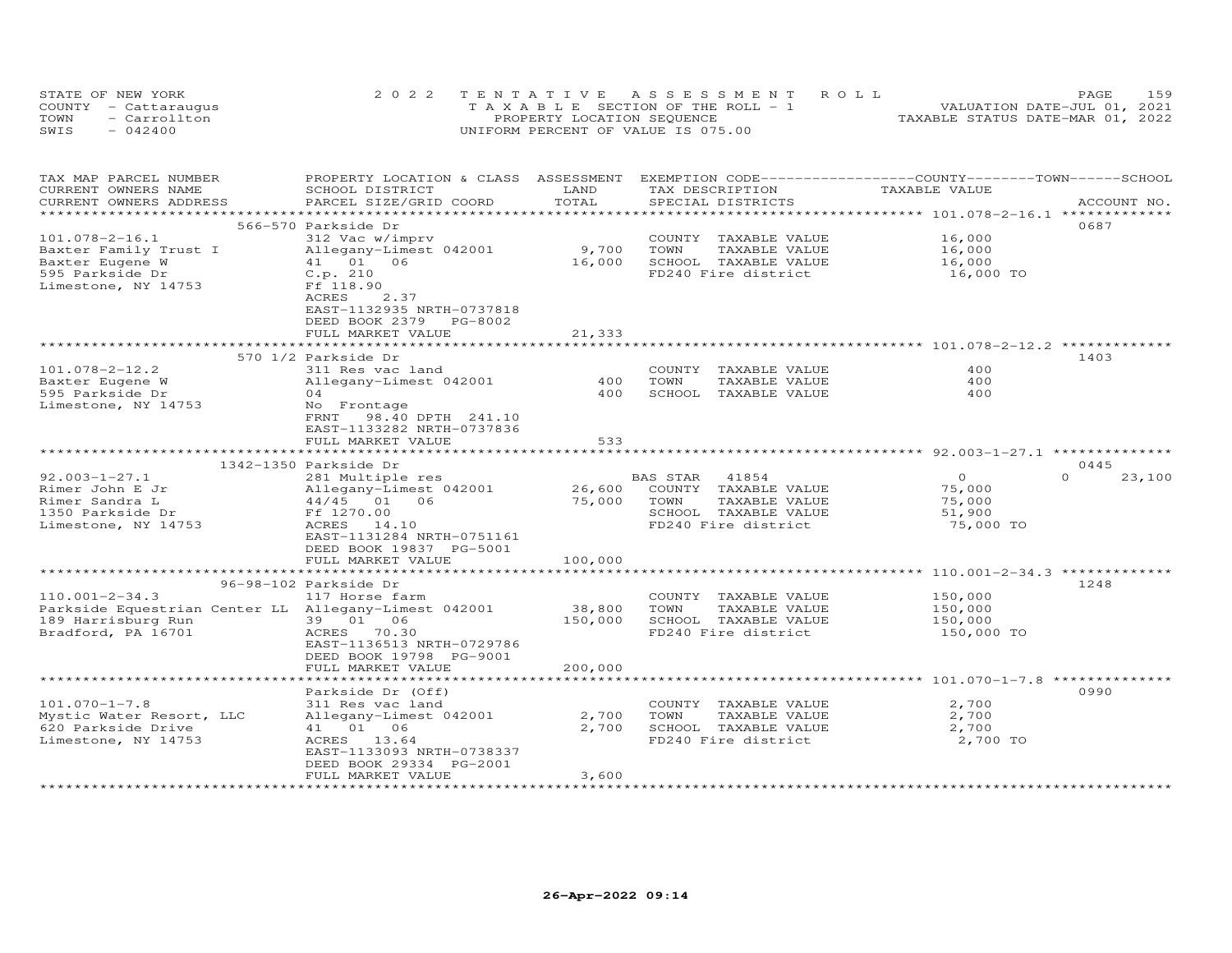|      | STATE OF NEW YORK    | 2022 TENTATIVE ASSESSMENT ROLL        | 160<br>PAGE.                     |
|------|----------------------|---------------------------------------|----------------------------------|
|      | COUNTY - Cattaraugus | T A X A B L E SECTION OF THE ROLL - 1 | VALUATION DATE-JUL 01, 2021      |
| TOWN | - Carrollton         | PROPERTY LOCATION SEQUENCE            | TAXABLE STATUS DATE-MAR 01, 2022 |
| SWIS | $-042400$            | UNIFORM PERCENT OF VALUE IS 075.00    |                                  |

| TAX MAP PARCEL NUMBER                         | PROPERTY LOCATION & CLASS ASSESSMENT      | LAND   | EXEMPTION CODE-----------------COUNTY-------TOWN------SCHOOL |               |             |
|-----------------------------------------------|-------------------------------------------|--------|--------------------------------------------------------------|---------------|-------------|
| CURRENT OWNERS NAME<br>CURRENT OWNERS ADDRESS | SCHOOL DISTRICT<br>PARCEL SIZE/GRID COORD | TOTAL  | TAX DESCRIPTION<br>SPECIAL DISTRICTS                         | TAXABLE VALUE | ACCOUNT NO. |
| *********************                         |                                           |        |                                                              |               |             |
|                                               | Parkside Dr (Off)                         |        |                                                              |               | 0950        |
| $110.030 - 1 - 5$                             | 314 Rural vac<10                          |        | COUNTY TAXABLE VALUE                                         | 3,500         |             |
| Jacoby Brian D                                | Allegany-Limest 042001                    | 3,500  | TOWN<br>TAXABLE VALUE                                        | 3,500         |             |
| 299 Parkside Drive                            | 40  01  06                                | 3,500  | SCHOOL TAXABLE VALUE                                         | 3,500         |             |
| Limestone, NY 14753                           | $L/p$ 723-215                             |        | FD240 Fire district                                          | 3,500 TO      |             |
|                                               | ACRES<br>4.60                             |        |                                                              |               |             |
|                                               | EAST-1133690 NRTH-0733346                 |        |                                                              |               |             |
|                                               | DEED BOOK 20019 PG-6001                   |        |                                                              |               |             |
|                                               | FULL MARKET VALUE                         | 4,667  |                                                              |               |             |
|                                               |                                           |        |                                                              |               |             |
|                                               | 618 Parkside Dr (Off)                     |        |                                                              |               | 0770        |
| $101.070 - 1 - 6$                             | 581 Chd/adt camp                          |        | COUNTY TAXABLE VALUE                                         | 73,500        |             |
| Mystic Water Resort, LLC                      | Allegany-Limest 042001                    | 47,700 | TOWN<br>TAXABLE VALUE                                        | 73,500        |             |
| 620 Parkside Drive                            | 41/26 01 06                               | 73,500 | SCHOOL TAXABLE VALUE                                         | 73,500        |             |
| Limestone, NY 14753                           | ACRES 46.08                               |        | FD240 Fire district                                          | 73,500 TO     |             |
|                                               | EAST-1133508 NRTH-0738870                 |        |                                                              |               |             |
|                                               | DEED BOOK 29334 PG-2001                   |        |                                                              |               |             |
|                                               | FULL MARKET VALUE                         | 98,000 |                                                              |               |             |
|                                               |                                           |        |                                                              |               |             |
|                                               | 1595 Parkside Dr Ext                      |        |                                                              |               | 0443        |
| $92.003 - 1 - 2.1$                            | 210 1 Family Res                          |        | VET WAR CT 41121                                             | 6,750         | 6,750       |
| Hillside Properties                           | Allegany-Limest 042001                    | 17,400 | COUNTY TAXABLE VALUE                                         | 38,250        |             |
| Dick Giardini Jr.                             | 45 01 06                                  | 45,000 | TOWN<br>TAXABLE VALUE                                        | 38,250        |             |
| 1597 Park side Dr                             | FRNT 325.00 DPTH                          |        | SCHOOL TAXABLE VALUE                                         | 45,000        |             |
| Limestone, NY 14753                           | ACRES 14.55                               |        | FD240 Fire district                                          | 45,000 TO     |             |
|                                               | EAST-1130727 NRTH-0755231                 |        |                                                              |               |             |
|                                               | DEED BOOK 1026 PG-654                     |        |                                                              |               |             |
|                                               | FULL MARKET VALUE                         | 60,000 |                                                              |               |             |
|                                               |                                           |        |                                                              |               |             |
|                                               | 1599 Parkside Dr Ext                      |        |                                                              |               | 0269        |
| $92.003 - 1 - 3$                              | 260 Seasonal res                          |        | COUNTY TAXABLE VALUE                                         | 35,000        |             |
| Piazza Anthony                                | Allegany-Limest 042001                    | 1,100  | TOWN<br>TAXABLE VALUE                                        | 35,000        |             |
| Piazza Ann                                    | 45 01 06                                  | 35,000 | SCHOOL TAXABLE VALUE                                         | 35,000        |             |
| 195 Pacecrest Ct                              | 75.00 DPTH<br>FRNT<br>75.00               |        | FD240 Fire district                                          | 35,000 TO     |             |
| West Seneca, NY 14224                         | EAST-1131624 NRTH-0755176                 |        |                                                              |               |             |
|                                               | DEED BOOK 24201 PG-2001                   |        |                                                              |               |             |
|                                               | FULL MARKET VALUE                         | 46,667 |                                                              |               |             |
|                                               |                                           |        |                                                              |               |             |
|                                               | 125 1/2 Parkside Dr.                      |        |                                                              |               | 1390        |
| $110.001 - 2 - 34.9$                          | 312 Vac w/imprv                           |        | COUNTY<br>TAXABLE VALUE                                      | 9,000         |             |
| Rinfrette<br>Robert                           | Allegany-Limest 042001                    | 4,000  | TOWN<br>TAXABLE VALUE                                        | 9,000         |             |
| 125 Parkside Dr.                              | ACRES<br>2.85                             | 9,000  | SCHOOL TAXABLE VALUE                                         | 9,000         |             |
| Limestone, NY 14753                           | EAST-1134056 NRTH-0730547                 |        |                                                              |               |             |
|                                               | DEED BOOK 6518<br>PG-9001                 |        |                                                              |               |             |
|                                               | FULL MARKET VALUE                         | 12,000 |                                                              |               |             |
|                                               |                                           |        |                                                              |               |             |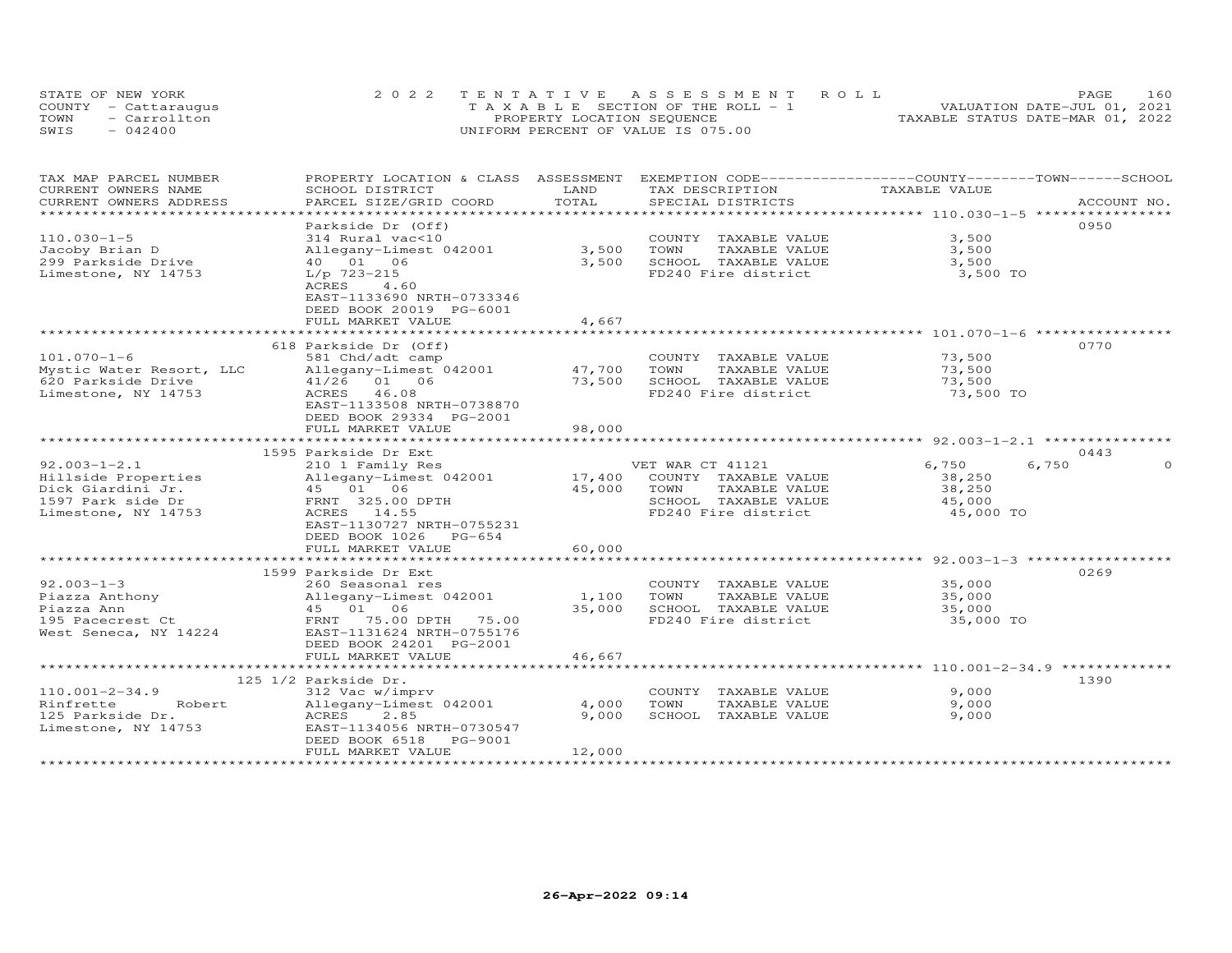|      | STATE OF NEW YORK    | 2022 TENTATIVE ASSESSMENT ROLL        | 161<br>PAGE.                     |
|------|----------------------|---------------------------------------|----------------------------------|
|      | COUNTY - Cattaraugus | T A X A B L E SECTION OF THE ROLL - 1 | VALUATION DATE-JUL 01, 2021      |
| TOWN | - Carrollton         | PROPERTY LOCATION SEQUENCE            | TAXABLE STATUS DATE-MAR 01, 2022 |
| SWIS | $-042400$            | UNIFORM PERCENT OF VALUE IS 075.00    |                                  |

| TAX MAP PARCEL NUMBER | PROPERTY LOCATION & CLASS ASSESSMENT EXEMPTION CODE----------------COUNTY-------TOWN------SCHOOL                                                                                                                                                                |                                                                                                                                                                                                                               |      |  |
|-----------------------|-----------------------------------------------------------------------------------------------------------------------------------------------------------------------------------------------------------------------------------------------------------------|-------------------------------------------------------------------------------------------------------------------------------------------------------------------------------------------------------------------------------|------|--|
|                       |                                                                                                                                                                                                                                                                 |                                                                                                                                                                                                                               |      |  |
|                       | TAX PARCEL NOTIGER ACCOUNT NO ENGINE TO THE CONTRACT CONTRACT CONTRACT CONTRACT CONTRACT CONTRACT CONTRACT CONTRACT CONTRACT CONTRACT CONTRACT CONTRACT CONTRACT CONTRACT CONTRACT CONTRACT CONTRACT CONTRACT CONTRACT CONTRAC                                  |                                                                                                                                                                                                                               |      |  |
|                       |                                                                                                                                                                                                                                                                 |                                                                                                                                                                                                                               |      |  |
|                       | 562 Paton Dr                                                                                                                                                                                                                                                    |                                                                                                                                                                                                                               | 0813 |  |
|                       |                                                                                                                                                                                                                                                                 |                                                                                                                                                                                                                               |      |  |
|                       |                                                                                                                                                                                                                                                                 |                                                                                                                                                                                                                               |      |  |
|                       |                                                                                                                                                                                                                                                                 |                                                                                                                                                                                                                               |      |  |
|                       |                                                                                                                                                                                                                                                                 |                                                                                                                                                                                                                               |      |  |
|                       |                                                                                                                                                                                                                                                                 |                                                                                                                                                                                                                               |      |  |
|                       |                                                                                                                                                                                                                                                                 |                                                                                                                                                                                                                               |      |  |
|                       |                                                                                                                                                                                                                                                                 |                                                                                                                                                                                                                               |      |  |
|                       |                                                                                                                                                                                                                                                                 |                                                                                                                                                                                                                               |      |  |
|                       |                                                                                                                                                                                                                                                                 |                                                                                                                                                                                                                               |      |  |
|                       | 567 Paton Dr                                                                                                                                                                                                                                                    |                                                                                                                                                                                                                               | 0729 |  |
|                       |                                                                                                                                                                                                                                                                 |                                                                                                                                                                                                                               |      |  |
|                       |                                                                                                                                                                                                                                                                 |                                                                                                                                                                                                                               |      |  |
|                       |                                                                                                                                                                                                                                                                 |                                                                                                                                                                                                                               |      |  |
|                       |                                                                                                                                                                                                                                                                 |                                                                                                                                                                                                                               |      |  |
|                       |                                                                                                                                                                                                                                                                 |                                                                                                                                                                                                                               |      |  |
|                       |                                                                                                                                                                                                                                                                 |                                                                                                                                                                                                                               |      |  |
|                       |                                                                                                                                                                                                                                                                 |                                                                                                                                                                                                                               |      |  |
|                       |                                                                                                                                                                                                                                                                 |                                                                                                                                                                                                                               |      |  |
|                       | 573 Paton Dr                                                                                                                                                                                                                                                    |                                                                                                                                                                                                                               | 0691 |  |
|                       |                                                                                                                                                                                                                                                                 |                                                                                                                                                                                                                               |      |  |
|                       | 101.071-2-28 COUNT<br>McCool Michele 210 1 Family Res<br>Dioguardi Gary 25 01 06 33,000 SCHOO<br>573 Paton Drive AMANDA GOULD RENT TO OWN FD240<br>Limestone, NY 14753 FRNT 90.75 DPTH 115.50 SW241                                                             |                                                                                                                                                                                                                               |      |  |
|                       |                                                                                                                                                                                                                                                                 |                                                                                                                                                                                                                               |      |  |
|                       |                                                                                                                                                                                                                                                                 |                                                                                                                                                                                                                               |      |  |
|                       |                                                                                                                                                                                                                                                                 |                                                                                                                                                                                                                               |      |  |
|                       |                                                                                                                                                                                                                                                                 |                                                                                                                                                                                                                               |      |  |
|                       |                                                                                                                                                                                                                                                                 | COUNTY TAXABLE VALUE 33,000<br>TOWN TAXABLE VALUE 33,000<br>SCHOOL TAXABLE VALUE 33,000<br>FD240 Fire district 33,000 TO<br>SW241 Sewer dist 2 33,000 TO<br>WD241 Water Dist 1 33,000 TO<br>WS240 Water/Sewer District .00 MT |      |  |
|                       | EAST-1137169 NRTH-0738057 WD241 Water Dist 1 33,000 TO<br>DEED BOOK 20210 PG-5209 WS240 Water/Sewer District .00 MT<br>FULL MARKET VALUE 44,000 44,000 FOR THE 2008 2011 FULL MARKET VALUE 44,000                                                               |                                                                                                                                                                                                                               |      |  |
|                       |                                                                                                                                                                                                                                                                 |                                                                                                                                                                                                                               |      |  |
|                       | 577 Paton Dr                                                                                                                                                                                                                                                    |                                                                                                                                                                                                                               | 0723 |  |
|                       |                                                                                                                                                                                                                                                                 |                                                                                                                                                                                                                               |      |  |
|                       |                                                                                                                                                                                                                                                                 |                                                                                                                                                                                                                               |      |  |
|                       |                                                                                                                                                                                                                                                                 |                                                                                                                                                                                                                               |      |  |
|                       |                                                                                                                                                                                                                                                                 |                                                                                                                                                                                                                               |      |  |
|                       |                                                                                                                                                                                                                                                                 |                                                                                                                                                                                                                               |      |  |
|                       | 101.071-2-27.1<br>210 1 Family Res<br>Robinson Tyler M.<br>210 1 Family Res<br>210 1 Family Res<br>210 1 Family Res<br>210 1 Family Res<br>210 1 Family Res<br>25 01 06<br>25 01 06<br>25 01 06<br>25 01 06<br>25 01 06<br>25 01 06<br>25 01 06<br>25 01 06<br> |                                                                                                                                                                                                                               |      |  |
|                       |                                                                                                                                                                                                                                                                 |                                                                                                                                                                                                                               |      |  |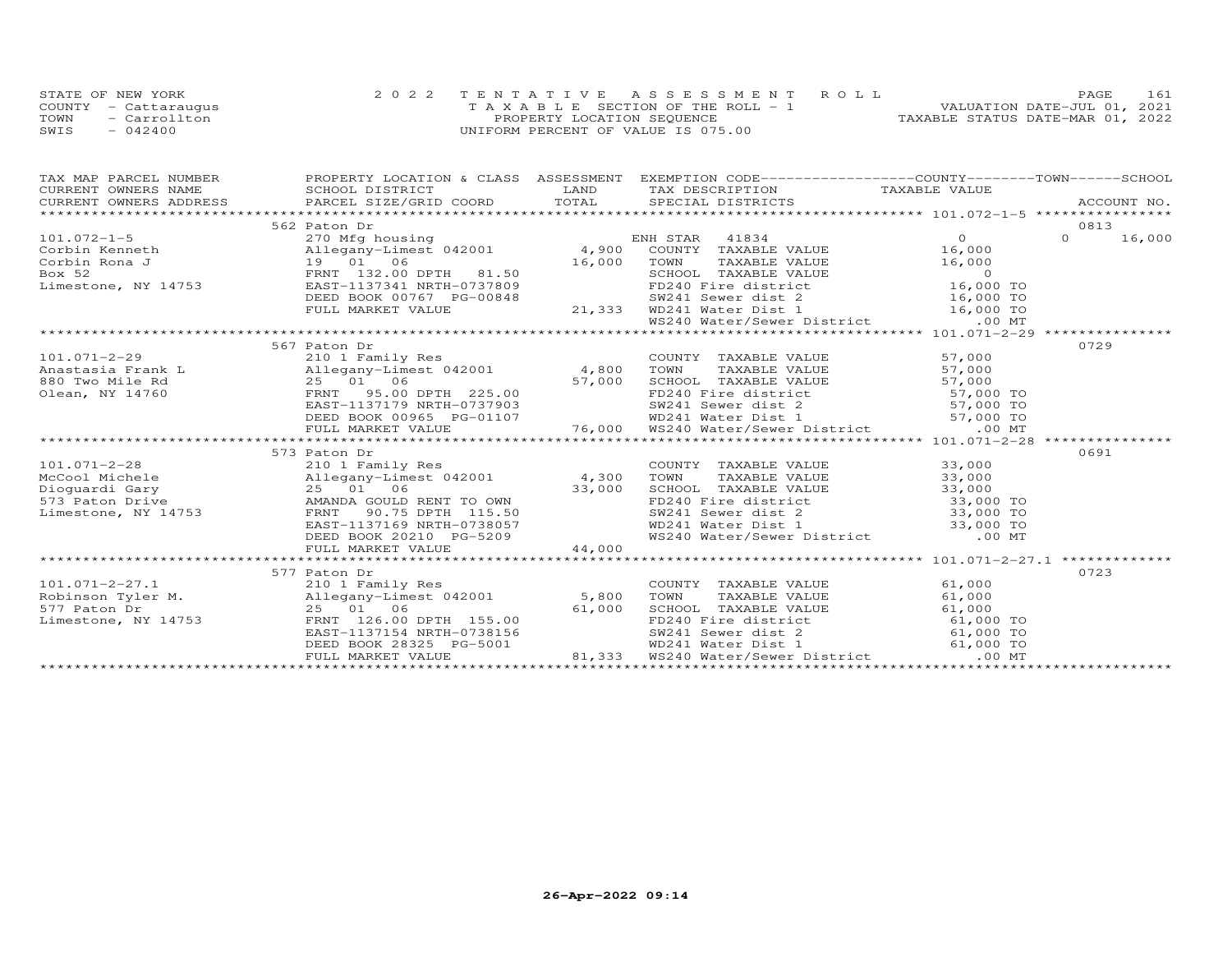|      | STATE OF NEW YORK    | 2022 TENTATIVE ASSESSMENT ROLL        | 162<br><b>PAGE</b>               |
|------|----------------------|---------------------------------------|----------------------------------|
|      | COUNTY - Cattaraugus | T A X A B L E SECTION OF THE ROLL - 1 | VALUATION DATE-JUL 01, 2021      |
| TOWN | - Carrollton         | PROPERTY LOCATION SEQUENCE            | TAXABLE STATUS DATE-MAR 01, 2022 |
| SWIS | $-042400$            | UNIFORM PERCENT OF VALUE IS 075.00    |                                  |

| 0740<br>580 Paton Dr                                                                                                                                                                                                                                                     | TAX MAP PARCEL NUMBER |  | PROPERTY LOCATION & CLASS ASSESSMENT EXEMPTION CODE----------------COUNTY-------TOWN------SCHOOL |  |                |
|--------------------------------------------------------------------------------------------------------------------------------------------------------------------------------------------------------------------------------------------------------------------------|-----------------------|--|--------------------------------------------------------------------------------------------------|--|----------------|
|                                                                                                                                                                                                                                                                          |                       |  |                                                                                                  |  |                |
|                                                                                                                                                                                                                                                                          |                       |  |                                                                                                  |  |                |
|                                                                                                                                                                                                                                                                          |                       |  |                                                                                                  |  |                |
|                                                                                                                                                                                                                                                                          |                       |  |                                                                                                  |  |                |
|                                                                                                                                                                                                                                                                          |                       |  |                                                                                                  |  | $\overline{0}$ |
|                                                                                                                                                                                                                                                                          |                       |  |                                                                                                  |  | 12,500         |
|                                                                                                                                                                                                                                                                          |                       |  |                                                                                                  |  |                |
|                                                                                                                                                                                                                                                                          |                       |  |                                                                                                  |  |                |
| 101.072-1-4<br>Witter Catherine J<br>Witter Catherine J<br>Mitter Catherine J<br>Mitter Catherine J<br>270 Milegany-Limest 042001<br>19 01 06<br>12,500 ENGLE VALUE<br>10,625<br>TOWN TAXABLE VALUE<br>TOWN TAXABLE VALUE<br>10,625<br>10,625<br>10,625<br>              |                       |  |                                                                                                  |  |                |
|                                                                                                                                                                                                                                                                          |                       |  |                                                                                                  |  |                |
|                                                                                                                                                                                                                                                                          |                       |  |                                                                                                  |  |                |
|                                                                                                                                                                                                                                                                          |                       |  |                                                                                                  |  |                |
| FRNT 106.00 DPTH 205.00<br>EAST-1137369 NRTH-0737931 SCHOOL TAXABLE VALUE 10,625<br>DEED BOOK 799 PG-00614 FD240 Fire district 12,500 TO<br>FULL MARKET VALUE 16,667 SW241 Sever dist 2 12,500 TO<br>*********************************                                   |                       |  |                                                                                                  |  |                |
| 588 Paton Dr<br>0940                                                                                                                                                                                                                                                     |                       |  |                                                                                                  |  |                |
| $\Omega$                                                                                                                                                                                                                                                                 |                       |  |                                                                                                  |  | 35,000         |
|                                                                                                                                                                                                                                                                          |                       |  |                                                                                                  |  |                |
|                                                                                                                                                                                                                                                                          |                       |  |                                                                                                  |  |                |
|                                                                                                                                                                                                                                                                          |                       |  |                                                                                                  |  |                |
|                                                                                                                                                                                                                                                                          |                       |  |                                                                                                  |  |                |
|                                                                                                                                                                                                                                                                          |                       |  |                                                                                                  |  |                |
|                                                                                                                                                                                                                                                                          |                       |  |                                                                                                  |  |                |
|                                                                                                                                                                                                                                                                          |                       |  |                                                                                                  |  |                |
|                                                                                                                                                                                                                                                                          |                       |  |                                                                                                  |  |                |
| 0949<br>591 Paton Dr                                                                                                                                                                                                                                                     |                       |  |                                                                                                  |  |                |
| 101.071-2-27.2<br>Dixon Danny L<br>Dixon Sheree A<br>Dixon Sheree A<br>25 01 06<br>EX 198<br>EX 198<br>EX 19753<br>EXENE BOX 198<br>EXENE 29,900<br>EXENE BOX 198<br>EXENE 29,900<br>EXENE BOX 198<br>DEED BOX 00781 PG-00301<br>DEED BOX 00781 PG-00301<br><br>$\Omega$ |                       |  |                                                                                                  |  | 23,100         |
|                                                                                                                                                                                                                                                                          |                       |  |                                                                                                  |  |                |
|                                                                                                                                                                                                                                                                          |                       |  |                                                                                                  |  |                |
|                                                                                                                                                                                                                                                                          |                       |  |                                                                                                  |  |                |
|                                                                                                                                                                                                                                                                          |                       |  |                                                                                                  |  |                |
|                                                                                                                                                                                                                                                                          |                       |  |                                                                                                  |  |                |
|                                                                                                                                                                                                                                                                          |                       |  |                                                                                                  |  |                |
|                                                                                                                                                                                                                                                                          |                       |  |                                                                                                  |  |                |
|                                                                                                                                                                                                                                                                          |                       |  |                                                                                                  |  |                |
| 0894<br>592 Paton Dr                                                                                                                                                                                                                                                     |                       |  |                                                                                                  |  |                |
| COUNTY TAXABLE VALUE 70,000<br>TOWN TAXABLE VALUE 70,000                                                                                                                                                                                                                 |                       |  |                                                                                                  |  |                |
| TOWN                                                                                                                                                                                                                                                                     |                       |  |                                                                                                  |  |                |
|                                                                                                                                                                                                                                                                          |                       |  |                                                                                                  |  |                |
|                                                                                                                                                                                                                                                                          |                       |  |                                                                                                  |  |                |
| CONSULTATION CONTROLLER TO, 000 TO<br>SCHOOL TAXABLE VALUE 70, 000 TO<br>FD240 Fire district 70, 000 TO<br>WD241 Water Dist 1 70, 000 TO<br>WS240 Water/Sewer District .00 MT                                                                                            |                       |  |                                                                                                  |  |                |
|                                                                                                                                                                                                                                                                          |                       |  |                                                                                                  |  |                |
| 11 1375 1<br>RACRES 4.00<br>EAST-1137551 NRTH-0738199<br>DEED BOOK 4891 PG-8002 93,333                                                                                                                                                                                   |                       |  |                                                                                                  |  |                |
|                                                                                                                                                                                                                                                                          |                       |  |                                                                                                  |  |                |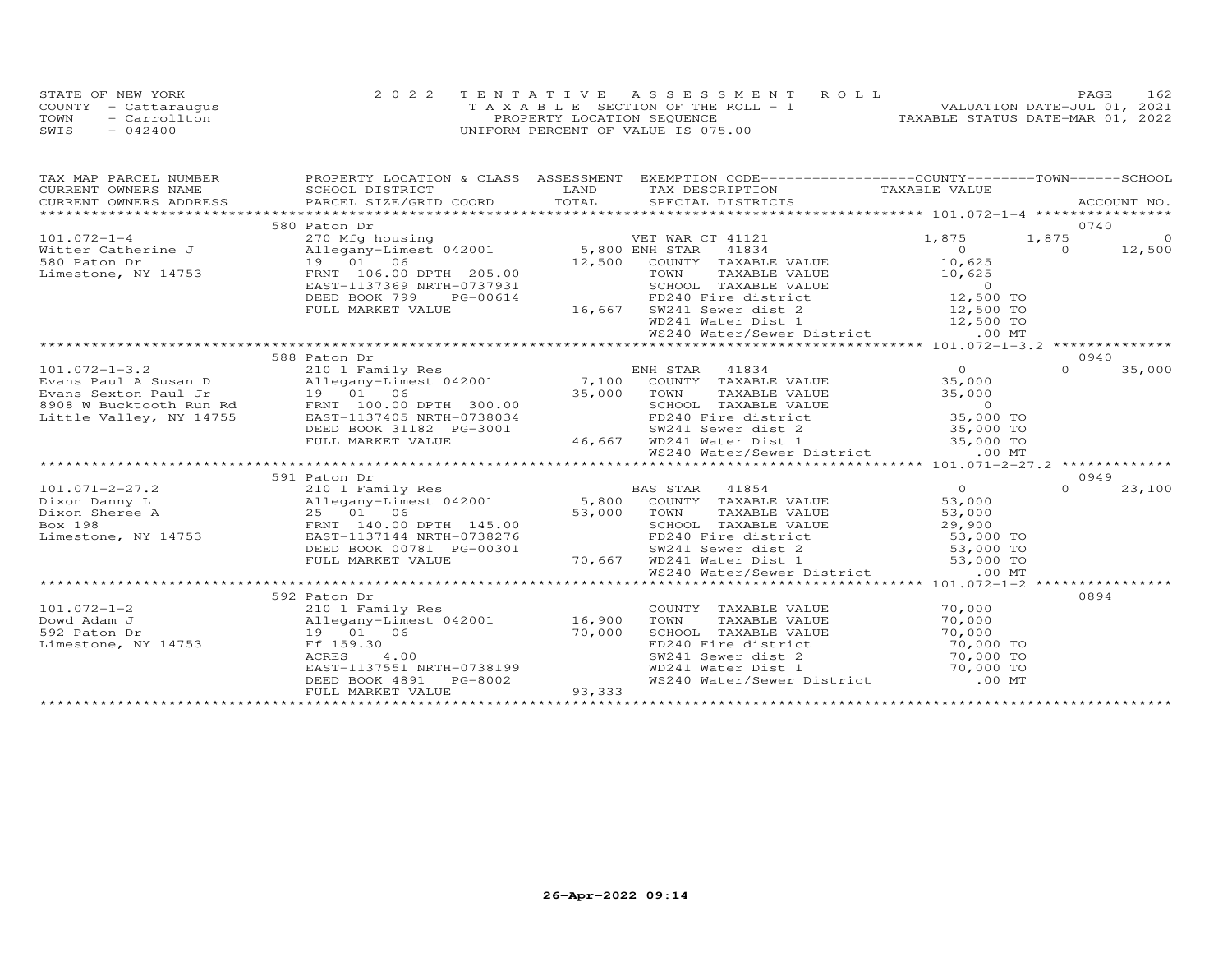|      | STATE OF NEW YORK    | 2022 TENTATIVE ASSESSMENT ROLL        | PAGE                             | 163 |
|------|----------------------|---------------------------------------|----------------------------------|-----|
|      | COUNTY - Cattaraugus | T A X A B L E SECTION OF THE ROLL - 1 | VALUATION DATE-JUL 01, 2021      |     |
| TOWN | - Carrollton         | PROPERTY LOCATION SEQUENCE            | TAXABLE STATUS DATE-MAR 01, 2022 |     |
| SWIS | $-042400$            | UNIFORM PERCENT OF VALUE IS 075.00    |                                  |     |

| TAX MAP PARCEL NUMBER                    | PROPERTY LOCATION & CLASS ASSESSMENT EXEMPTION CODE----------------COUNTY-------TOWN------SCHOOL |         |                                                                                              |                                                      |                    |
|------------------------------------------|--------------------------------------------------------------------------------------------------|---------|----------------------------------------------------------------------------------------------|------------------------------------------------------|--------------------|
| CURRENT OWNERS NAME                      | SCHOOL DISTRICT                                                                                  | LAND    | TAX DESCRIPTION                                                                              | TAXABLE VALUE                                        |                    |
| CURRENT OWNERS ADDRESS                   | PARCEL SIZE/GRID COORD                                                                           | TOTAL   | SPECIAL DISTRICTS                                                                            |                                                      | ACCOUNT NO.        |
|                                          |                                                                                                  |         |                                                                                              |                                                      | 0778               |
| $101.071 - 2 - 26$                       | 597 Paton Dr<br>270 Mfg housing                                                                  |         | COUNTY TAXABLE VALUE                                                                         | 20,000                                               |                    |
|                                          | Allegany-Limest 042001                                                                           | 5,400   | TOWN                                                                                         | 20,000                                               |                    |
| Shugars Jennifer L<br>61 North Center St | 25 01 06                                                                                         | 20,000  | TAXABLE VALUE<br>SCHOOL TAXABLE VALUE                                                        | 20,000                                               |                    |
| Bradford, PA 16701                       | 86.00 DPTH 175.00<br>FRNT                                                                        |         | FD240 Fire district                                                                          |                                                      |                    |
|                                          | EAST-1137111 NRTH-0738386                                                                        |         | SW241 Sewer dist 2                                                                           | 20,000 TO<br>20,000 TO                               |                    |
|                                          | DEED BOOK 2020 PG-12953                                                                          |         |                                                                                              |                                                      |                    |
|                                          | FULL MARKET VALUE                                                                                |         | 20,000 TO<br>26,667 WS240 Water Dist 1 20,000 TO<br>26,667 WS240 Water/Sewer District .00 MT |                                                      |                    |
|                                          |                                                                                                  |         |                                                                                              |                                                      |                    |
|                                          | 600 Paton Dr                                                                                     |         |                                                                                              |                                                      | 1347               |
| $101.072 - 1 - 1.3$                      | 210 1 Family Res                                                                                 |         | VET COM CT 41131                                                                             | 15,400                                               | 15,400<br>$\Omega$ |
| Case Jeffrey                             | Allegany-Limest 042001                                                                           |         | 5,800 VET DIS CT 41141                                                                       | 24,115                                               | 24,115<br>$\Omega$ |
| 600 Patton Dr                            | 19 1 6                                                                                           |         | 68,900 BAS STAR 41854                                                                        | $\overline{O}$                                       | 23,100<br>$\Omega$ |
| Limestone, NY 14753                      | FRNT 100.00 DPTH 181.00                                                                          |         | COUNTY TAXABLE VALUE                                                                         | 29,385                                               |                    |
|                                          | BANK<br>007                                                                                      |         | TOWN<br>TAXABLE VALUE                                                                        | 29,385                                               |                    |
|                                          | EAST-1137347 NRTH-0738508                                                                        |         | SCHOOL TAXABLE VALUE                                                                         | 45,800                                               |                    |
|                                          | DEED BOOK 1012 PG-330                                                                            |         | FD240 Fire district                                                                          | 68,900 TO                                            |                    |
|                                          | FULL MARKET VALUE                                                                                | 91,867  |                                                                                              |                                                      |                    |
|                                          |                                                                                                  |         | SW241 Sewer dist 2<br>WD241 Water Dist 1                                                     | 68,900 TO<br>68,900 TO<br>68,900 TO                  |                    |
|                                          |                                                                                                  |         | WS240 Water/Sewer District                                                                   | $.00$ MT                                             |                    |
|                                          |                                                                                                  |         |                                                                                              |                                                      |                    |
|                                          | 5910-5914 Plank St                                                                               |         |                                                                                              |                                                      | 0683               |
| $101.071 - 1 - 12$                       | 280 Res Multiple                                                                                 |         | COUNTY TAXABLE VALUE                                                                         | 40,000                                               |                    |
| Schwab Joanne                            | Allegany-Limest 042001                                                                           | 10,400  | TOWN<br>TAXABLE VALUE                                                                        | 40,000                                               |                    |
| 5910-5914 Plank St                       | 25 01 06                                                                                         | 40,000  | SCHOOL TAXABLE VALUE                                                                         | 40,000                                               |                    |
| PO Box 172                               | L/u - Esther Aldrich                                                                             |         | FD240 Fire district                                                                          | 40,000 TO                                            |                    |
| Limestone, NY 14753                      | Ff Main St 34.00                                                                                 |         | SW241 Sewer dist 2                                                                           | 40,000 TO                                            |                    |
|                                          | FRNT 225.00 DPTH 136.00                                                                          |         | WD241 Water Dist 1                                                                           | 40,000 TO                                            |                    |
|                                          | EAST-1135653 NRTH-0738177                                                                        |         | WS240 Water/Sewer District                                                                   | .00 MT                                               |                    |
|                                          | DEED BOOK 00972 PG-00259                                                                         |         |                                                                                              |                                                      |                    |
|                                          | FULL MARKET VALUE                                                                                | 53,333  |                                                                                              |                                                      |                    |
|                                          |                                                                                                  |         |                                                                                              |                                                      |                    |
|                                          | Quinn Rd                                                                                         |         |                                                                                              |                                                      | 1428               |
| $110.002 - 2 - 1.6$                      | 311 Res vac land                                                                                 |         | COUNTY TAXABLE VALUE                                                                         | 13,500                                               |                    |
| Woods Scott C                            | Allegany-Limest 042001                                                                           | 13,500  | TOWN<br>TAXABLE VALUE                                                                        | 13,500                                               |                    |
| 325 Quinn Rd                             | ACRES 35.90                                                                                      | 13,500  | SCHOOL TAXABLE VALUE                                                                         | 13,500                                               |                    |
| Limestone, NY 14753                      | EAST-1145492 NRTH-0734385                                                                        |         |                                                                                              |                                                      |                    |
|                                          | FULL MARKET VALUE                                                                                | 18,000  |                                                                                              |                                                      |                    |
|                                          |                                                                                                  |         |                                                                                              | *********************** 101.004-2-8 **************** |                    |
|                                          | Quinn Rd                                                                                         |         |                                                                                              |                                                      | 0615               |
| $101.004 - 2 - 8$<br>Case Brothers Inc   | 312 Vac w/imprv<br>Allegany-Limest 042001                                                        | 119,000 | COUNTY TAXABLE VALUE<br>TOWN<br>TAXABLE VALUE                                                | 203,000<br>203,000                                   |                    |
| PO Box 181                               | 03 01 06                                                                                         |         | SCHOOL TAXABLE VALUE                                                                         |                                                      |                    |
| Limestone, NY 14733                      | ACRES 573.67                                                                                     | 203,000 | FD240 Fire district                                                                          | 203,000<br>203,000 TO                                |                    |
|                                          | EAST-1147169 NRTH-0736128                                                                        |         |                                                                                              |                                                      |                    |
|                                          | DEED BOOK 10416 PG-2001                                                                          |         |                                                                                              |                                                      |                    |
|                                          | FULL MARKET VALUE                                                                                | 270,667 |                                                                                              |                                                      |                    |
|                                          |                                                                                                  |         |                                                                                              |                                                      |                    |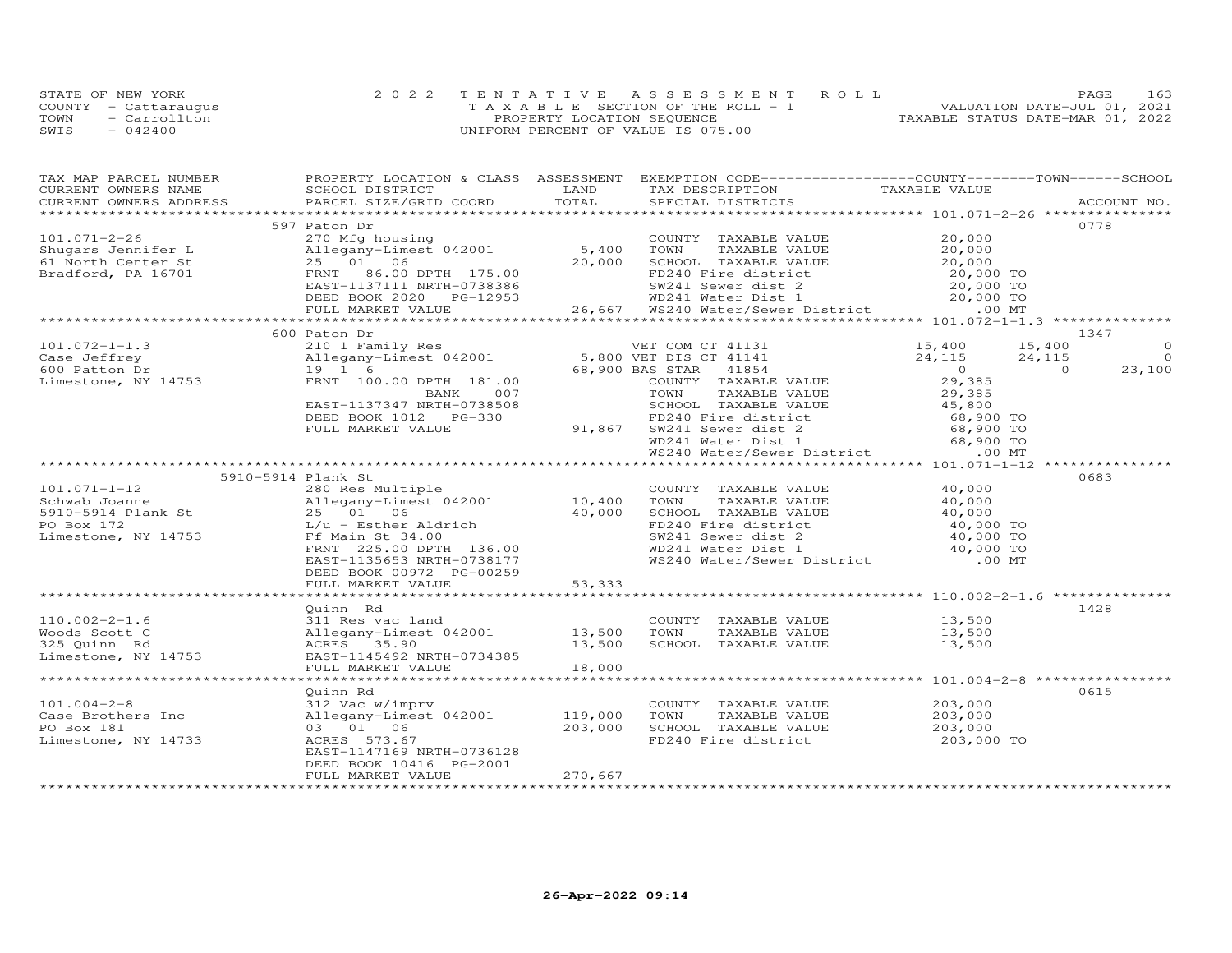| STATE OF NEW YORK    | 2022 TENTATIVE ASSESSMENT ROLL        | 164<br><b>PAGE</b>               |
|----------------------|---------------------------------------|----------------------------------|
| COUNTY - Cattaraugus | T A X A B L E SECTION OF THE ROLL - 1 | VALUATION DATE-JUL 01, 2021      |
| TOWN<br>- Carrollton | PROPERTY LOCATION SEQUENCE            | TAXABLE STATUS DATE-MAR 01, 2022 |
| SWIS<br>$-042400$    | UNIFORM PERCENT OF VALUE IS 075.00    |                                  |

| TAX MAP PARCEL NUMBER  | PROPERTY LOCATION & CLASS ASSESSMENT |         | EXEMPTION CODE-----------------COUNTY-------TOWN------SCHOOL |                                                |                    |
|------------------------|--------------------------------------|---------|--------------------------------------------------------------|------------------------------------------------|--------------------|
| CURRENT OWNERS NAME    | SCHOOL DISTRICT                      | LAND    | TAX DESCRIPTION                                              | TAXABLE VALUE                                  |                    |
| CURRENT OWNERS ADDRESS | PARCEL SIZE/GRID COORD               | TOTAL   | SPECIAL DISTRICTS                                            |                                                | ACCOUNT NO.        |
|                        |                                      |         |                                                              |                                                |                    |
|                        | Ouinn Rd                             |         |                                                              |                                                | 0383               |
| $110.002 - 2 - 4$      | 314 Rural vac<10                     |         | COUNTY TAXABLE VALUE                                         | 1,800                                          |                    |
| Berg David             | Allegany-Limest 042001               | 1,800   | TOWN<br>TAXABLE VALUE                                        | 1,800                                          |                    |
| Nichols Run Rd         | 02 01 06                             | 1,800   | SCHOOL TAXABLE VALUE                                         | 1,800                                          |                    |
| Limestone, NY 14753    | Life Use                             |         | FD240 Fire district                                          | 1,800 TO                                       |                    |
|                        | 5.00<br>ACRES                        |         |                                                              |                                                |                    |
|                        | EAST-1149018 NRTH-0734909            |         |                                                              |                                                |                    |
|                        | DEED BOOK 999<br>PG-1050             |         |                                                              |                                                |                    |
|                        | FULL MARKET VALUE                    | 2,400   |                                                              |                                                |                    |
|                        | **********************               |         |                                                              |                                                |                    |
|                        | 320 Quinn Rd                         |         |                                                              |                                                | 0300               |
| $110.002 - 2 - 8.1$    | 210 1 Family Res                     |         | BAS STAR<br>41854                                            | $\overline{O}$                                 | $\Omega$<br>16,000 |
| Parsons Carrie L       | Allegany-Limest 042001               | 2,300   | COUNTY TAXABLE VALUE                                         | 16,000                                         |                    |
| 320 Quinn Rd           | 02 01 06                             | 16,000  | TOWN<br>TAXABLE VALUE                                        | 16,000                                         |                    |
| Limestone, NY 14753    | FRNT 200.00 DPTH<br>50.00            |         | SCHOOL TAXABLE VALUE                                         | $\circ$                                        |                    |
|                        | EAST-1146468 NRTH-0733925            |         | FD240 Fire district                                          | 16,000 TO                                      |                    |
|                        | DEED BOOK 00995 PG-00644             |         |                                                              |                                                |                    |
|                        | FULL MARKET VALUE                    | 21,333  |                                                              |                                                |                    |
|                        |                                      |         |                                                              | **************** 110.002-2-1.4 *************** |                    |
|                        | 325 Quinn Rd                         |         |                                                              |                                                | 1199               |
| $110.002 - 2 - 1.4$    | 210 1 Family Res                     |         | BAS STAR<br>41854                                            | $\overline{O}$                                 | $\Omega$<br>23,100 |
| Woods Scott C          | Allegany-Limest 042001               | 8,100   | COUNTY TAXABLE VALUE                                         | 75,000                                         |                    |
| 325 Quinn Rd           | 02 01 06                             | 75,000  | TOWN<br>TAXABLE VALUE                                        | 75,000                                         |                    |
| Limestone, NY 14753    | ACRES<br>1.43                        |         | SCHOOL TAXABLE VALUE                                         | 51,900                                         |                    |
|                        | EAST-1146288 NRTH-0734139            |         | FD240 Fire district                                          | 75,000 TO                                      |                    |
|                        | DEED BOOK 902<br>PG-00647            |         |                                                              |                                                |                    |
|                        | FULL MARKET VALUE                    | 100,000 |                                                              |                                                |                    |
|                        | ******************                   |         |                                                              | ************ 110.002-2-8.4 ***************     |                    |
|                        | 342 Quinn Rd                         |         |                                                              |                                                | 1339               |
| $110.002 - 2 - 8.4$    | 210 1 Family Res                     |         | BAS STAR<br>41854                                            | $\overline{O}$                                 | $\Omega$<br>23,100 |
| Mills Cary             | Allegany-Limest 042001               | 9,200   | COUNTY TAXABLE VALUE                                         | 72,900                                         |                    |
| Mills Darlene          | 02 01 06                             | 72,900  | TOWN<br>TAXABLE VALUE                                        | 72,900                                         |                    |
| 342 Quinn Rd           | ACRES<br>2.15                        |         | SCHOOL TAXABLE VALUE                                         | 49,800                                         |                    |
| Limestone, NY 14753    | EAST-1146936 NRTH-0734496            |         | FD240 Fire district                                          | 72,900 TO                                      |                    |
|                        | DEED BOOK 01008 PG-00643             |         |                                                              |                                                |                    |
|                        | FULL MARKET VALUE                    | 97,200  |                                                              |                                                |                    |
|                        | **********************               |         |                                                              | **************** 110.002-2-8.3 ********        |                    |
|                        | 350 Quinn Rd                         |         |                                                              |                                                | 1108               |
| $110.002 - 2 - 8.3$    | 312 Vac w/imprv                      |         | COUNTY TAXABLE VALUE                                         | 30,900                                         |                    |
| Mills Cary Jr          | Allegany-Limest 042001               | 11,400  | TOWN<br>TAXABLE VALUE                                        | 30,900                                         |                    |
| PO Box 336             | 02 01 06                             | 30,900  | SCHOOL TAXABLE VALUE                                         | 30,900                                         |                    |
| Limestone, NY 14753    | ACRES 12.20                          |         | FD240 Fire district                                          | 30,900 TO                                      |                    |
|                        | EAST-1146851 NRTH-0733928            |         |                                                              |                                                |                    |
|                        | DEED BOOK 29405 PG-7001              |         |                                                              |                                                |                    |
|                        | FULL MARKET VALUE                    | 41,200  |                                                              |                                                |                    |
|                        |                                      |         |                                                              |                                                |                    |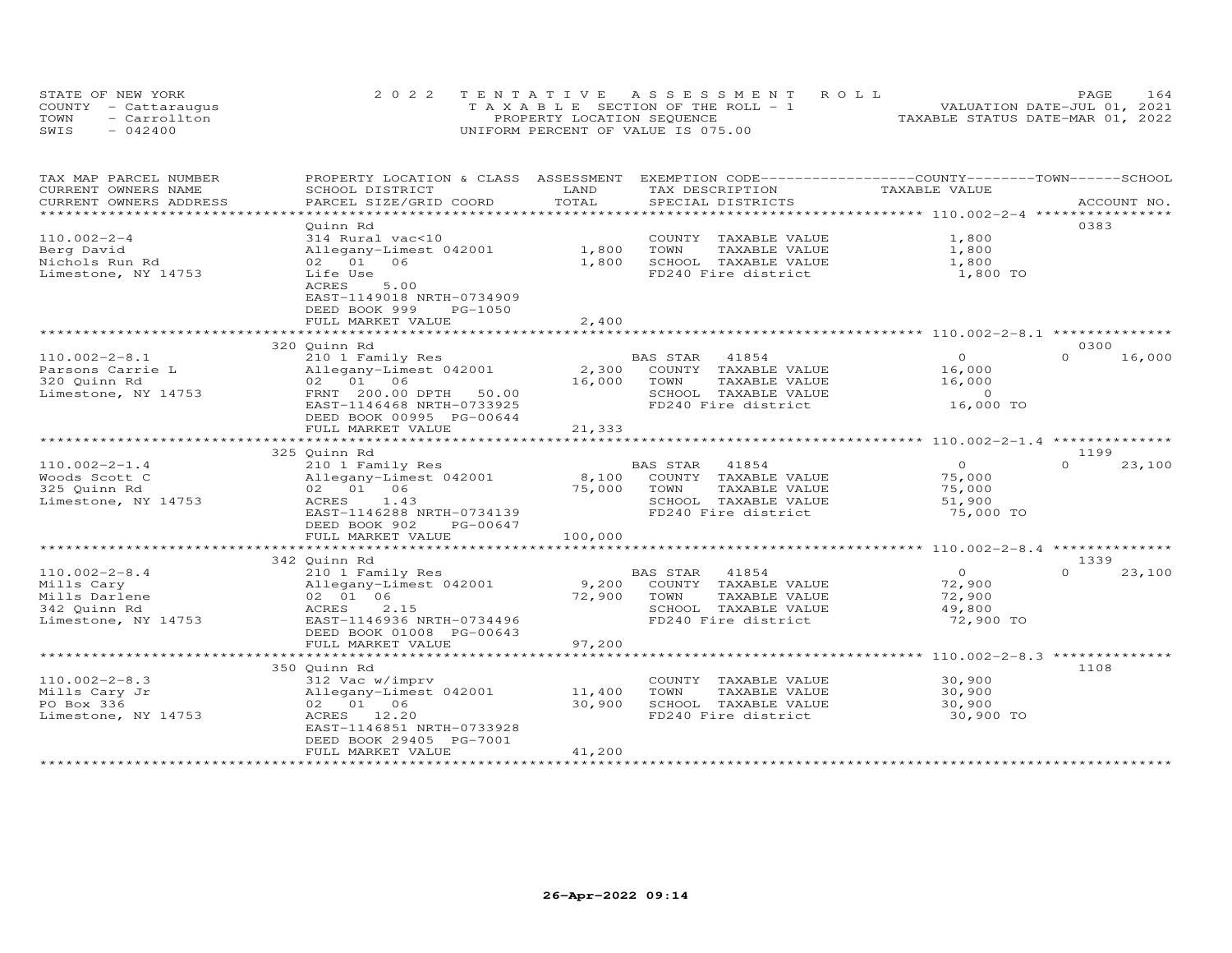|      | STATE OF NEW YORK    | 2022 TENTATIVE ASSESSMENT ROLL        | 165<br>PAGE.                     |
|------|----------------------|---------------------------------------|----------------------------------|
|      | COUNTY - Cattaraugus | T A X A B L E SECTION OF THE ROLL - 1 | VALUATION DATE-JUL 01, 2021      |
| TOWN | - Carrollton         | PROPERTY LOCATION SEQUENCE            | TAXABLE STATUS DATE-MAR 01, 2022 |
| SWIS | $-042400$            | UNIFORM PERCENT OF VALUE IS 075.00    |                                  |

| TAX MAP PARCEL NUMBER  | PROPERTY LOCATION & CLASS ASSESSMENT EXEMPTION CODE----------------COUNTY-------TOWN-----SCHOOL |        |                                                                                                |                          |                    |
|------------------------|-------------------------------------------------------------------------------------------------|--------|------------------------------------------------------------------------------------------------|--------------------------|--------------------|
| CURRENT OWNERS NAME    | SCHOOL DISTRICT                                                                                 | LAND   | TAX DESCRIPTION                                                                                | TAXABLE VALUE            |                    |
| CURRENT OWNERS ADDRESS | PARCEL SIZE/GRID COORD                                                                          | TOTAL  | SPECIAL DISTRICTS                                                                              |                          | ACCOUNT NO.        |
| *********************  |                                                                                                 |        |                                                                                                |                          |                    |
|                        | 362 Quinn Rd                                                                                    |        |                                                                                                |                          | 1299               |
| $110.002 - 2 - 3.3$    | 210 1 Family Res                                                                                |        | ENH STAR<br>41834                                                                              | $\circ$                  | $\Omega$<br>51,000 |
| Case Susan             | Allegany-Limest 042001                                                                          | 7,800  | COUNTY TAXABLE VALUE                                                                           | 51,000                   |                    |
| Case Brothers Inc      | 02 01 06                                                                                        | 51,000 | TOWN<br>TAXABLE VALUE                                                                          | 51,000                   |                    |
| Quinn Road             | ACRES<br>1.23                                                                                   |        | SCHOOL TAXABLE VALUE                                                                           | $\overline{0}$           |                    |
| Limestone, NY 14753    | EAST-1147251 NRTH-0735127                                                                       |        | FD240 Fire district                                                                            | 51,000 TO                |                    |
|                        | DEED BOOK 2021 PG-16733                                                                         |        |                                                                                                |                          |                    |
|                        | FULL MARKET VALUE                                                                               | 68,000 |                                                                                                |                          |                    |
|                        |                                                                                                 |        |                                                                                                |                          |                    |
|                        | 380 Quinn Rd                                                                                    |        |                                                                                                |                          | 0379               |
| $110.002 - 2 - 3.1$    | 270 Mfg housing                                                                                 |        | COUNTY TAXABLE VALUE                                                                           | 10,600                   |                    |
| Mills Cary D           | Allegany-Limest 042001                                                                          | 4,900  | TAXABLE VALUE<br>TOWN                                                                          | 10,600                   |                    |
| Mills Darlene M        | 02 01 06                                                                                        | 10,600 | SCHOOL TAXABLE VALUE                                                                           | 10,600                   |                    |
| 342 Quinn Rd           | FRNT 150.00 DPTH 105.00                                                                         |        | FD240 Fire district                                                                            | 10,600 TO                |                    |
| Limestone, NY 14753    | EAST-1146794 NRTH-0735190                                                                       |        |                                                                                                |                          |                    |
|                        | DEED BOOK 4748 PG-2003                                                                          |        |                                                                                                |                          |                    |
|                        | FULL MARKET VALUE                                                                               | 14,133 |                                                                                                |                          |                    |
|                        |                                                                                                 |        |                                                                                                |                          |                    |
|                        | 403 Quinn Rd                                                                                    |        |                                                                                                |                          | 0422               |
| $101.004 - 2 - 11$     | 210 1 Family Res                                                                                |        | <b>BAS STAR</b>                                                                                | $\overline{0}$           | 23,100<br>$\Omega$ |
| Warwick Gregory C      | Allegany-Limest 042001                                                                          |        |                                                                                                | 72,500                   |                    |
| 403 Quinn Rd           | 02 01 06                                                                                        | 72,500 | BAS SIAR (11.0)<br>11,800 COUNTY TAXABLE VALUE<br>----- TAVARLE VALUE<br>TAXABLE VALUE<br>TOWN | 72,500                   |                    |
| Limestone, NY 14753    | 3.87<br>ACRES                                                                                   |        | SCHOOL TAXABLE VALUE                                                                           | 49,400                   |                    |
|                        | EAST-1146528 NRTH-0735740                                                                       |        | FD240 Fire district                                                                            | 72,500 TO                |                    |
|                        | DEED BOOK 910<br>PG-00459                                                                       |        |                                                                                                |                          |                    |
|                        | FULL MARKET VALUE                                                                               | 96,667 |                                                                                                |                          |                    |
|                        |                                                                                                 |        |                                                                                                |                          |                    |
|                        | 419 Quinn Rd                                                                                    |        |                                                                                                |                          | 0140               |
| $101.004 - 2 - 10$     | 210 1 Family Res                                                                                |        | ENH STAR<br>41834                                                                              | $\Omega$                 | 56,900<br>$\Omega$ |
|                        |                                                                                                 | 10,500 |                                                                                                | 56,900                   |                    |
| Wallin Richard E       | Allegany-Limest 042001                                                                          |        | COUNTY TAXABLE VALUE                                                                           |                          |                    |
| Wallin Colleen M       | 03 01 06                                                                                        | 56,900 | TOWN<br>TAXABLE VALUE                                                                          | 56,900<br>$\overline{0}$ |                    |
| 419 Quinn Rd           | 3.03<br>ACRES                                                                                   |        | SCHOOL TAXABLE VALUE                                                                           |                          |                    |
| Limestone, NY 14753    | EAST-1146535 NRTH-0736102                                                                       |        | FD240 Fire district                                                                            | 56,900 TO                |                    |
|                        | DEED BOOK 854<br>PG-00536                                                                       |        |                                                                                                |                          |                    |
|                        | FULL MARKET VALUE                                                                               | 75,867 |                                                                                                |                          |                    |
|                        |                                                                                                 |        |                                                                                                |                          |                    |
|                        | 428 Quinn Rd                                                                                    |        |                                                                                                |                          | 0163               |
| $101.004 - 2 - 9$      | 311 Res vac land                                                                                |        | COUNTY TAXABLE VALUE                                                                           | 1,400                    |                    |
| Wallin Richard E       | Allegany-Limest 042001                                                                          | 1,400  | TOWN<br>TAXABLE VALUE                                                                          | 1,400                    |                    |
| Wallin Colleen M       | 02 01 06                                                                                        | 1,400  | SCHOOL TAXABLE VALUE                                                                           | 1,400                    |                    |
| 419 Quinn Rd           | FRNT 222.00 DPTH 250.00                                                                         |        | FD240 Fire district                                                                            | 1,400 TO                 |                    |
| Limestone, NY 14753    | EAST-1146697 NRTH-0736355                                                                       |        |                                                                                                |                          |                    |
|                        | PG-5002<br>DEED BOOK 9488                                                                       |        |                                                                                                |                          |                    |
|                        | FULL MARKET VALUE                                                                               | 1,867  |                                                                                                |                          |                    |
|                        |                                                                                                 |        |                                                                                                |                          |                    |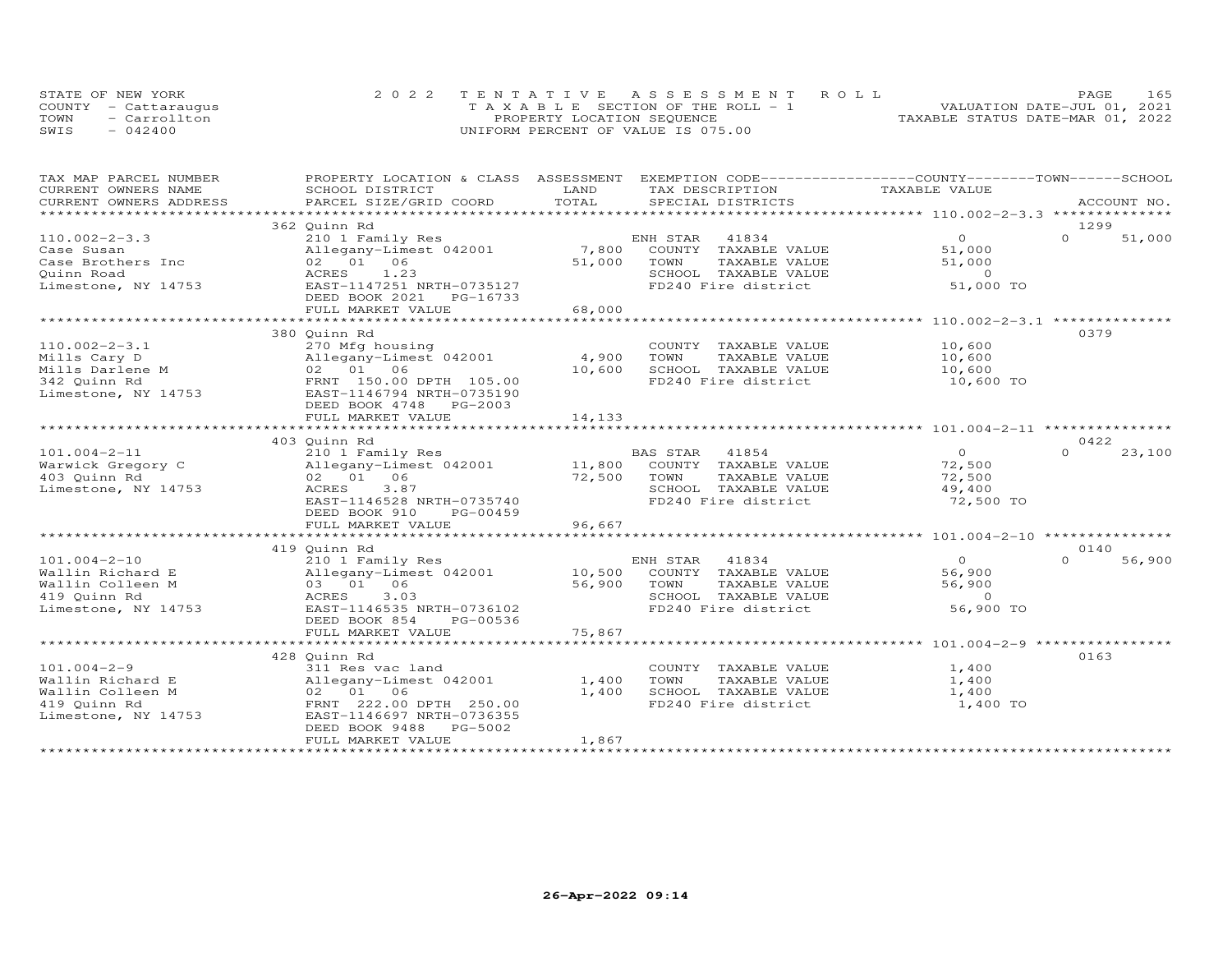|      | STATE OF NEW YORK    | 2022 TENTATIVE ASSESSMENT ROLL           | 166<br>PAGE.                     |
|------|----------------------|------------------------------------------|----------------------------------|
|      | COUNTY - Cattaraugus | $T A X A B I F$ SECTION OF THE ROLL $-1$ | VALUATION DATE-JUL 01, 2021      |
| TOWN | - Carrollton         | PROPERTY LOCATION SEQUENCE               | TAXABLE STATUS DATE-MAR 01, 2022 |
| SWIS | $-042400$            | UNIFORM PERCENT OF VALUE IS 075.00       |                                  |

| TAX MAP PARCEL NUMBER                                                                                                                                                                                                          |                                |                        | PROPERTY LOCATION & CLASS ASSESSMENT EXEMPTION CODE----------------COUNTY-------TOWN-----SCHOOL |                     |                    |
|--------------------------------------------------------------------------------------------------------------------------------------------------------------------------------------------------------------------------------|--------------------------------|------------------------|-------------------------------------------------------------------------------------------------|---------------------|--------------------|
| CURRENT OWNERS NAME                                                                                                                                                                                                            | SCHOOL DISTRICT                | LAND                   | TAX DESCRIPTION                                                                                 | TAXABLE VALUE       |                    |
|                                                                                                                                                                                                                                |                                |                        |                                                                                                 |                     |                    |
| .CURRENT OWNERS ADDRESS PARCEL SIZE/GRID COORD TOTAL SPECIAL DISTRICTS ACCOUNT NO ACCOUNT NO ARCOUNT NO ARE THE SERVER AND THE SERVER ASSESS THE SERVER SERVER AND THE SERVER SERVER AND THE SERVER SERVER AND THE SERVER SERV |                                |                        |                                                                                                 |                     |                    |
|                                                                                                                                                                                                                                | 369 1/2 Quinn Rd               |                        |                                                                                                 |                     | 1198               |
| $110.002 - 2 - 1.3$                                                                                                                                                                                                            | 210 1 Family Res               |                        | BAS STAR<br>41854                                                                               | $\overline{0}$      | $\Omega$<br>23,100 |
| Woods Bradley S                                                                                                                                                                                                                | Allegany-Limest 042001         |                        | 2,100 COUNTY TAXABLE VALUE                                                                      | 66,400              |                    |
| 369 Quinn Rd                                                                                                                                                                                                                   | 02 01 06                       | 66,400                 | TAXABLE VALUE<br>TOWN                                                                           | 66,400              |                    |
| Limestone, NY 14753                                                                                                                                                                                                            | 1.43<br>ACRES                  |                        | SCHOOL TAXABLE VALUE                                                                            |                     |                    |
|                                                                                                                                                                                                                                | EAST-1146315 NRTH-0735001      |                        | FD240 Fire district                                                                             | 43,300<br>66,400 TO |                    |
|                                                                                                                                                                                                                                | DEED BOOK 902<br>PG-00649      |                        |                                                                                                 |                     |                    |
|                                                                                                                                                                                                                                | FULL MARKET VALUE              | 88,533                 |                                                                                                 |                     |                    |
|                                                                                                                                                                                                                                |                                |                        |                                                                                                 |                     |                    |
|                                                                                                                                                                                                                                |                                |                        |                                                                                                 |                     |                    |
|                                                                                                                                                                                                                                | Quinn Rd.                      |                        |                                                                                                 |                     | 1432               |
| $101.004 - 2 - 6.1$                                                                                                                                                                                                            | 910 Priv forest                |                        | COUNTY TAXABLE VALUE 127,700                                                                    |                     |                    |
| T&S Folly, LLC                                                                                                                                                                                                                 | Allegany-Limest 042001 127,700 |                        | TOWN<br>TAXABLE VALUE                                                                           | 127,700             |                    |
| 5005 Flatstone Rd                                                                                                                                                                                                              | ACRES 293.47                   | 127,700                | SCHOOL TAXABLE VALUE                                                                            | 127,700             |                    |
| Allegany, NY 14706                                                                                                                                                                                                             | DEED BOOK 17428 PG-9001        |                        |                                                                                                 |                     |                    |
|                                                                                                                                                                                                                                | FULL MARKET VALUE              | 170,267                |                                                                                                 |                     |                    |
|                                                                                                                                                                                                                                |                                |                        |                                                                                                 |                     |                    |
|                                                                                                                                                                                                                                | 575 Railroad St                |                        |                                                                                                 |                     | 0100001            |
| $101.079 - 1 - 1.2$                                                                                                                                                                                                            | 322 Rural vac>10               |                        | COUNTY TAXABLE VALUE                                                                            | 22,500              |                    |
| Olean General Hospital                                                                                                                                                                                                         | Allegany-Limest 042001 22,500  |                        | TOWN<br>TAXABLE VALUE                                                                           | 22,500              |                    |
| W Bizzard                                                                                                                                                                                                                      | 25/41 01 06                    | 22,500                 |                                                                                                 | 22,500              |                    |
| 515 Union St Ste 300                                                                                                                                                                                                           | FRNT 597.00 DPTH               |                        | SCHOOL TAXABLE VALUE<br>FD240 Fire district                                                     | 22,500 TO           |                    |
| Olean, NY 14760                                                                                                                                                                                                                | ACRES 13.90                    |                        |                                                                                                 |                     |                    |
|                                                                                                                                                                                                                                | EAST-1134681 NRTH-0737853      |                        | SW241 Sewer dist 2 22,500 TO<br>WD241 Water Dist 1 22,500 TO                                    |                     |                    |
|                                                                                                                                                                                                                                | DEED BOOK 17578 PG-7002        |                        | WS240 Water/Sewer District .00 MT                                                               |                     |                    |
|                                                                                                                                                                                                                                | FULL MARKET VALUE              | $5 - 7002$<br>$30,000$ |                                                                                                 |                     |                    |
|                                                                                                                                                                                                                                |                                |                        |                                                                                                 |                     |                    |
|                                                                                                                                                                                                                                | Railroad St (Off)              |                        |                                                                                                 |                     | 1010               |
|                                                                                                                                                                                                                                |                                |                        |                                                                                                 | 500                 |                    |
| $101.071 - 1 - 13$                                                                                                                                                                                                             | 311 Res vac land               |                        | COUNTY TAXABLE VALUE<br>TOWN<br>TAXABLE VALUE                                                   | 500                 |                    |
| Little Jay R                                                                                                                                                                                                                   | Allegany-Limest 042001         | 500                    |                                                                                                 |                     |                    |
| 5460 Nichols Run                                                                                                                                                                                                               | 25 01 06                       | 500                    | SCHOOL TAXABLE VALUE                                                                            | 500                 |                    |
| Limestone, NY 14753                                                                                                                                                                                                            | 2.50<br>ACRES                  |                        | FD240 Fire district                                                                             | 500 TO              |                    |
|                                                                                                                                                                                                                                | EAST-1134310 NRTH-0738523      |                        |                                                                                                 |                     |                    |
|                                                                                                                                                                                                                                | DEED BOOK 2020 PG-12580        |                        |                                                                                                 |                     |                    |
|                                                                                                                                                                                                                                | FULL MARKET VALUE              | 667                    |                                                                                                 |                     |                    |
|                                                                                                                                                                                                                                |                                |                        |                                                                                                 |                     |                    |
|                                                                                                                                                                                                                                | 2958 Raymond Dr                |                        |                                                                                                 |                     | 0130               |
| $83.003 - 1 - 21$                                                                                                                                                                                                              | 210 1 Family Res               |                        | BAS STAR 41854                                                                                  | $\overline{O}$      | $\Omega$<br>23,100 |
| Zimbardi Lucas                                                                                                                                                                                                                 | Salamanca Centr 041600 7,600   |                        | COUNTY TAXABLE VALUE                                                                            | 55,500              |                    |
| 2958 Raymond Drive                                                                                                                                                                                                             | 04 02 06                       | 55,500                 | TOWN<br>TAXABLE VALUE                                                                           | 55,500              |                    |
| Killbuck, NY 14748                                                                                                                                                                                                             | ACRES<br>1.20 BANK<br>080      |                        | SCHOOL TAXABLE VALUE                                                                            | 32,400              |                    |
|                                                                                                                                                                                                                                | EAST-1131693 NRTH-0774525      |                        | FD240 Fire district                                                                             | 55,500 TO           |                    |
|                                                                                                                                                                                                                                | DEED BOOK 20453 PG-4001        |                        |                                                                                                 |                     |                    |
|                                                                                                                                                                                                                                | FULL MARKET VALUE              | 74,000                 |                                                                                                 |                     |                    |
|                                                                                                                                                                                                                                |                                |                        |                                                                                                 |                     |                    |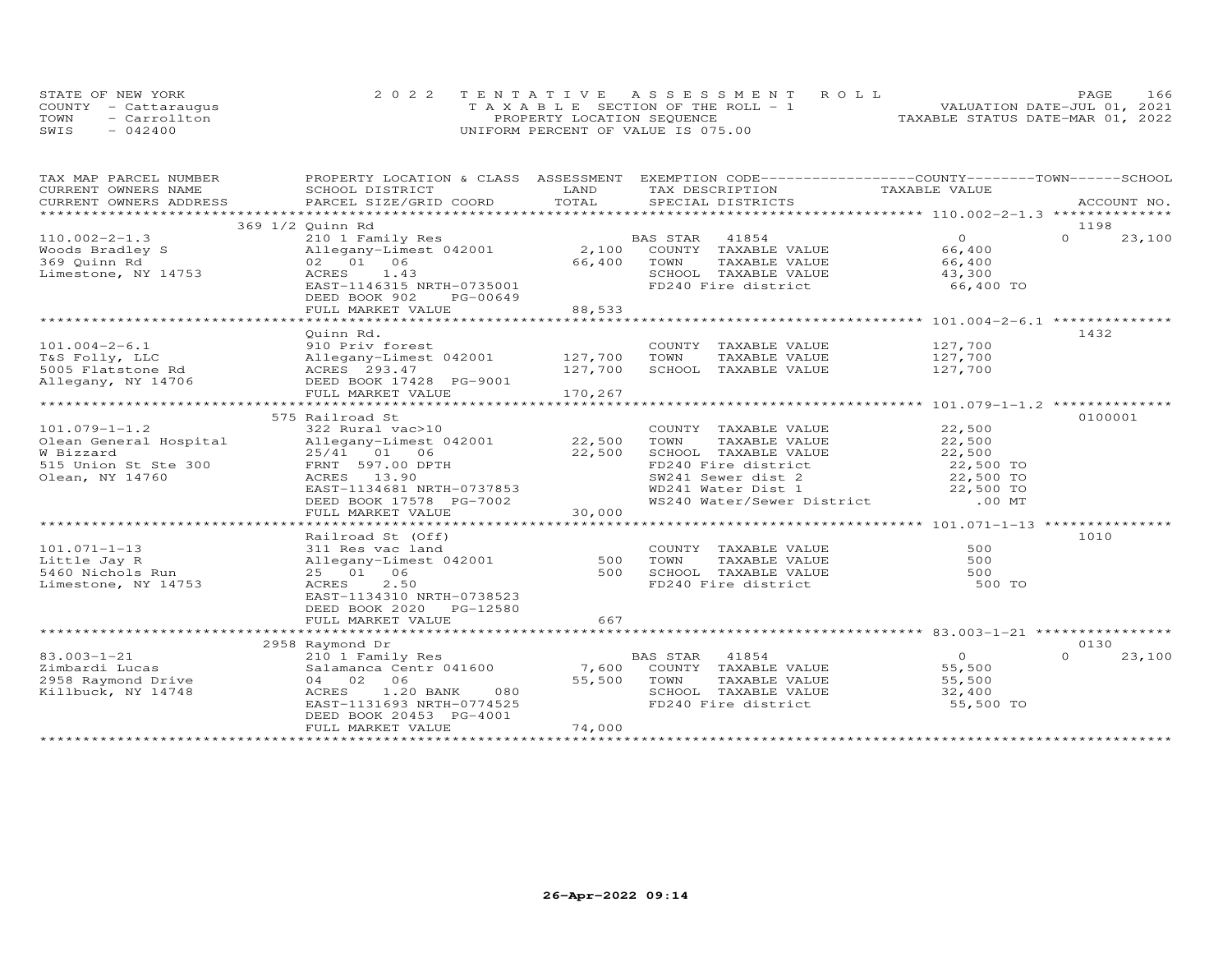|      | STATE OF NEW YORK    | 2022 TENTATIVE ASSESSMENT ROLL        | 167<br>PAGE                      |
|------|----------------------|---------------------------------------|----------------------------------|
|      | COUNTY - Cattaraugus | T A X A B L E SECTION OF THE ROLL - 1 | VALUATION DATE-JUL 01, 2021      |
| TOWN | - Carrollton         | PROPERTY LOCATION SEQUENCE            | TAXABLE STATUS DATE-MAR 01, 2022 |
| SWIS | $-042400$            | UNIFORM PERCENT OF VALUE IS 075.00    |                                  |

| TAX MAP PARCEL NUMBER                                                                                                                                                                                                                                | PROPERTY LOCATION & CLASS ASSESSMENT                                                                                                                                                               |         | EXEMPTION CODE------------------COUNTY-------TOWN------SCHOOL       |                                                |          |                |
|------------------------------------------------------------------------------------------------------------------------------------------------------------------------------------------------------------------------------------------------------|----------------------------------------------------------------------------------------------------------------------------------------------------------------------------------------------------|---------|---------------------------------------------------------------------|------------------------------------------------|----------|----------------|
| CURRENT OWNERS NAME                                                                                                                                                                                                                                  | SCHOOL DISTRICT                                                                                                                                                                                    | LAND    | TAX DESCRIPTION TAXABLE VALUE                                       |                                                |          |                |
|                                                                                                                                                                                                                                                      | CONNEIN OWNERS ADDRESS FORCEL SIZE/GRID COORD FOTAL SEECIAL DISTRICTS ACCOUNT NO.<br>TOTAL SEECIAL DISTRICTS PROVIDED ACCOUNT NO. ACCOUNT AND SEECIAL DISTRICTS ACCOUNT AND A PROVIDENT ASSESS FOR |         |                                                                     |                                                |          |                |
|                                                                                                                                                                                                                                                      |                                                                                                                                                                                                    |         |                                                                     |                                                |          |                |
|                                                                                                                                                                                                                                                      | 2962 Raymond Dr                                                                                                                                                                                    |         |                                                                     |                                                | 0261     |                |
| $83.003 - 1 - 3$                                                                                                                                                                                                                                     | 210 1 Family Res BA<br>Salamanca Centr 041600 11,900                                                                                                                                               |         | 41854<br>BAS STAR                                                   | $\overline{O}$                                 | $\Omega$ | 23,100         |
| Kenneson Gregory<br>Examples on Gregory<br>Examples a property and the contract of the contract of the contract of the contract of the contract of the contract of the contract of the contract of the contract of the contract of the contract of t |                                                                                                                                                                                                    |         | COUNTY TAXABLE VALUE                                                | 75,000                                         |          |                |
|                                                                                                                                                                                                                                                      |                                                                                                                                                                                                    |         | TOWN<br>TAXABLE VALUE                                               | 75,000                                         |          |                |
|                                                                                                                                                                                                                                                      |                                                                                                                                                                                                    |         | SCHOOL TAXABLE VALUE<br>SCHOOL TAXABLE VALUE<br>FD240 Fire district | 51,900                                         |          |                |
|                                                                                                                                                                                                                                                      |                                                                                                                                                                                                    |         |                                                                     | 75,000 TO                                      |          |                |
|                                                                                                                                                                                                                                                      |                                                                                                                                                                                                    |         |                                                                     |                                                |          |                |
|                                                                                                                                                                                                                                                      | FULL MARKET VALUE                                                                                                                                                                                  | 100,000 |                                                                     |                                                |          |                |
|                                                                                                                                                                                                                                                      |                                                                                                                                                                                                    |         |                                                                     |                                                |          |                |
|                                                                                                                                                                                                                                                      | 2966 Raymond Dr                                                                                                                                                                                    |         |                                                                     |                                                |          | 0073           |
| $83.003 - 1 - 22$                                                                                                                                                                                                                                    | 210 1 Family Res BA<br>Salamanca Centr 041600 6,500                                                                                                                                                |         | BAS STAR<br>41854<br>AS STAR - 41854<br>COUNTY - TAXABLE VALUE      | $\overline{O}$                                 | $\Omega$ | 23,100         |
|                                                                                                                                                                                                                                                      |                                                                                                                                                                                                    |         |                                                                     | 51,200                                         |          |                |
|                                                                                                                                                                                                                                                      | 04 02 06                                                                                                                                                                                           | 51,200  | TOWN<br>TAXABLE VALUE                                               | 51,200                                         |          |                |
|                                                                                                                                                                                                                                                      | FRNT 354.00 DPTH 175.00                                                                                                                                                                            |         | SCHOOL TAXABLE VALUE                                                | 28,100                                         |          |                |
| Prey Matthew A<br>Prey Lora J<br>2966 Raymond Dr<br>Killbuck, NY 14748                                                                                                                                                                               | EAST-1131605 NRTH-0774806                                                                                                                                                                          |         | FD240 Fire district                                                 | 51,200 TO                                      |          |                |
|                                                                                                                                                                                                                                                      | DEED BOOK 1218 PG-5002                                                                                                                                                                             |         |                                                                     |                                                |          |                |
|                                                                                                                                                                                                                                                      | FULL MARKET VALUE                                                                                                                                                                                  | 68,267  |                                                                     |                                                |          |                |
|                                                                                                                                                                                                                                                      |                                                                                                                                                                                                    |         |                                                                     |                                                |          |                |
|                                                                                                                                                                                                                                                      | 2985 Raymond Dr                                                                                                                                                                                    |         |                                                                     |                                                |          | 0085           |
| $83.003 - 1 - 1$                                                                                                                                                                                                                                     |                                                                                                                                                                                                    |         | COUNTY TAXABLE VALUE                                                |                                                |          |                |
| Dowiasz Sharon L                                                                                                                                                                                                                                     | $312$ Vac w/imprv<br>Salamanca Centr 041600 7,800                                                                                                                                                  |         | TOWN<br>TAXABLE VALUE                                               | 10,000<br>10,000                               |          |                |
| 12166 Rte 394                                                                                                                                                                                                                                        | 04 02 06                                                                                                                                                                                           | 10,000  | SCHOOL TAXABLE VALUE                                                |                                                |          |                |
| Randolph, NY 14772                                                                                                                                                                                                                                   | ACRES 1.51                                                                                                                                                                                         |         | FD240 Fire district                                                 | 10,000<br>10,000 TO                            |          |                |
|                                                                                                                                                                                                                                                      | EAST-1131382 NRTH-0775100                                                                                                                                                                          |         |                                                                     |                                                |          |                |
|                                                                                                                                                                                                                                                      | DEED BOOK 1631    PG-9001                                                                                                                                                                          |         |                                                                     |                                                |          |                |
|                                                                                                                                                                                                                                                      | FULL MARKET VALUE                                                                                                                                                                                  | 13,333  |                                                                     |                                                |          |                |
|                                                                                                                                                                                                                                                      |                                                                                                                                                                                                    |         |                                                                     |                                                |          |                |
|                                                                                                                                                                                                                                                      | 2990 Raymond Dr                                                                                                                                                                                    |         |                                                                     |                                                |          | 0160           |
| $83.003 - 1 - 2$                                                                                                                                                                                                                                     | Examples<br>210 1 Family Res<br>210 1 Family Res<br>21.000 FMH STAR 41834                                                                                                                          |         |                                                                     | 15,400<br>30,800                               | 15,400   | $\overline{O}$ |
| Subulski Gary J                                                                                                                                                                                                                                      |                                                                                                                                                                                                    |         |                                                                     |                                                | 30,800   | $\overline{O}$ |
| Subulski Darlene R                                                                                                                                                                                                                                   | 04 02 06                                                                                                                                                                                           |         |                                                                     |                                                | $\Omega$ | 57,670         |
| 2990 Raymond Drive                                                                                                                                                                                                                                   | ACRES 1.73                                                                                                                                                                                         |         | 74,000 ENH STAR 41834<br>COUNTY TAXABLE<br>COUNTY TAXABLE VALUE     | $\overline{0}$<br>27 ° 00                      |          |                |
| Kill Buck, NY 14748                                                                                                                                                                                                                                  | EAST-1131621 NRTH-0775109                                                                                                                                                                          |         | TOWN                                                                |                                                |          |                |
|                                                                                                                                                                                                                                                      | DEED BOOK 21117 PG-8001                                                                                                                                                                            |         |                                                                     | TAXABLE VALUE $27,800$<br>TAXABLE VALUE 16,330 |          |                |
|                                                                                                                                                                                                                                                      | FULL MARKET VALUE                                                                                                                                                                                  |         | SCHOOL TAXABLE VALUE<br>98,667 FD240 Fire district                  | 74,000 TO                                      |          |                |
|                                                                                                                                                                                                                                                      |                                                                                                                                                                                                    |         |                                                                     |                                                |          |                |
|                                                                                                                                                                                                                                                      | 1893 Riverside Dr & Us Rte 219                                                                                                                                                                     |         |                                                                     |                                                |          | 0131           |
| $92.003 - 2 - .131$                                                                                                                                                                                                                                  |                                                                                                                                                                                                    |         |                                                                     | 8,400                                          | 8,400    | $\overline{0}$ |
| Edwards Carl W                                                                                                                                                                                                                                       |                                                                                                                                                                                                    |         |                                                                     | 16,800                                         | 16,800   | $\overline{O}$ |
| Edwards Rita Kristina                                                                                                                                                                                                                                |                                                                                                                                                                                                    |         |                                                                     | $\overline{0}$                                 | $\Omega$ | 33,600         |
| 1893 Riverside                                                                                                                                                                                                                                       |                                                                                                                                                                                                    |         |                                                                     | 8,400                                          |          |                |
| Limestone, NY 14753                                                                                                                                                                                                                                  |                                                                                                                                                                                                    |         |                                                                     | 8,400                                          |          |                |
|                                                                                                                                                                                                                                                      |                                                                                                                                                                                                    |         |                                                                     | $\Omega$                                       |          |                |
|                                                                                                                                                                                                                                                      |                                                                                                                                                                                                    |         |                                                                     | 33,600 TO                                      |          |                |
|                                                                                                                                                                                                                                                      |                                                                                                                                                                                                    |         |                                                                     |                                                |          |                |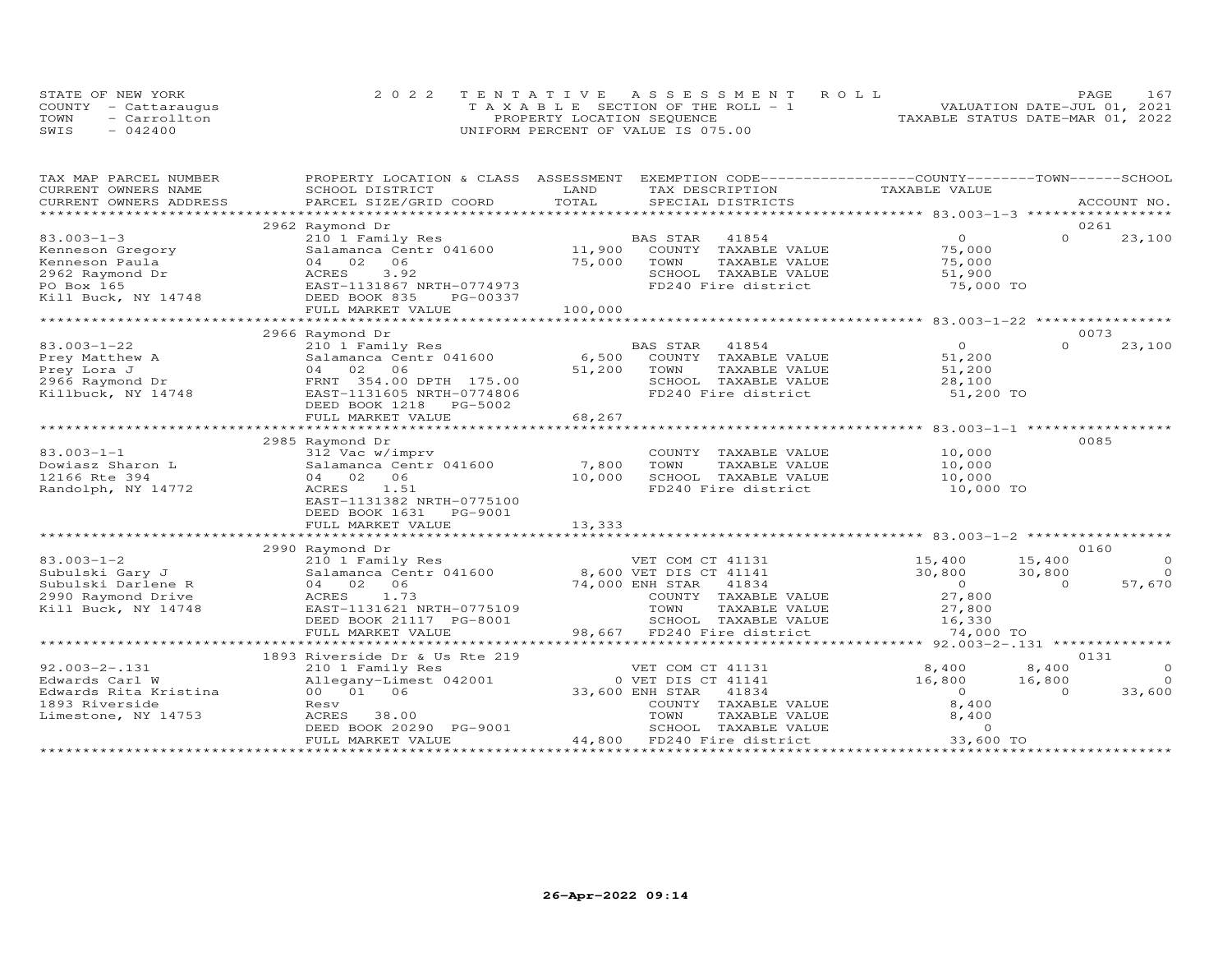| STATE OF NEW YORK |                      | 2022 TENTATIVE ASSESSMENT ROLL        | 168<br><b>PAGE</b>               |
|-------------------|----------------------|---------------------------------------|----------------------------------|
|                   | COUNTY - Cattaraugus | T A X A B L E SECTION OF THE ROLL - 1 | VALUATION DATE-JUL 01, 2021      |
| TOWN              | - Carrollton         | PROPERTY LOCATION SEQUENCE            | TAXABLE STATUS DATE-MAR 01, 2022 |
| SWIS              | $-042400$            | UNIFORM PERCENT OF VALUE IS 075.00    |                                  |

| TAX MAP PARCEL NUMBER<br>PROPERTY LOCATION & CLASS ASSESSMENT EXEMPTION CODE-----------------COUNTY-------TOWN------SCHOOL<br>TAXABLE VALUE<br>CURRENT OWNERS NAME<br>SCHOOL DISTRICT<br>LAND<br>TAX DESCRIPTION |                    |
|------------------------------------------------------------------------------------------------------------------------------------------------------------------------------------------------------------------|--------------------|
| TOTAL<br>CURRENT OWNERS ADDRESS<br>PARCEL SIZE/GRID COORD<br>SPECIAL DISTRICTS<br>********************<br>*************************** 100.004-1-2 *****************                                              | ACCOUNT NO.        |
| Roxford Rd                                                                                                                                                                                                       | 0014               |
| $100.004 - 1 - 2$<br>8,800<br>314 Rural vac<10<br>COUNTY TAXABLE VALUE                                                                                                                                           |                    |
| 8,800<br>TAXABLE VALUE<br>8,800<br>Winkler Howard<br>Allegany-Limest 042001<br>TOWN                                                                                                                              |                    |
| 21 Prospect<br>06<br>8,800<br>SCHOOL TAXABLE VALUE<br>8,800<br>48 01                                                                                                                                             |                    |
| Hamburg, NY 14075<br>Ff 395.00 Row-Access Rd<br>FD240 Fire district<br>8,800 TO                                                                                                                                  |                    |
| 4.36<br>ACRES                                                                                                                                                                                                    |                    |
| EAST-1125660 NRTH-0739573                                                                                                                                                                                        |                    |
| DEED BOOK 20210 PG-4954                                                                                                                                                                                          |                    |
| FULL MARKET VALUE<br>11,733                                                                                                                                                                                      |                    |
| ******************** 100.004-1-3.2 ********<br>********                                                                                                                                                          |                    |
| Roxford Rd                                                                                                                                                                                                       | 0903               |
| $100.004 - 1 - 3.2$<br>314 Rural vac<10<br>4,100<br>COUNTY TAXABLE VALUE                                                                                                                                         |                    |
| 4,100<br>TAXABLE VALUE<br>Tingley Kevin P<br>Allegany-Limest 042001<br>TOWN<br>4,100                                                                                                                             |                    |
| 48 01 06<br>4,100<br>SCHOOL TAXABLE VALUE<br>4,100<br>9 Kennedy St Apt 2                                                                                                                                         |                    |
| Ff 196.40 Row-Access Rd<br>FD240 Fire district<br>Bradford, PA 16701<br>4,100 TO                                                                                                                                 |                    |
| ACRES<br>1.50                                                                                                                                                                                                    |                    |
| EAST-1125909 NRTH-0739338                                                                                                                                                                                        |                    |
| DEED BOOK 23187 PG-6001                                                                                                                                                                                          |                    |
| 5,467<br>FULL MARKET VALUE                                                                                                                                                                                       |                    |
| *****************************<br>**********                                                                                                                                                                      |                    |
| 6436 Roxford Rd                                                                                                                                                                                                  | 0508               |
| $100.004 - 1 - 12$<br>$\overline{0}$<br>210 1 Family Res<br>ENH STAR<br>41834                                                                                                                                    | $\Omega$<br>45,000 |
| Walker Palma J<br>Allegany-Limest 042001<br>14,400<br>COUNTY TAXABLE VALUE<br>45,000                                                                                                                             |                    |
| 45,000<br>Walker Dahny M<br>48  01  06<br>TOWN<br>TAXABLE VALUE<br>45,000<br>SCHOOL TAXABLE VALUE<br>$\overline{0}$                                                                                              |                    |
| 6436 Limestone Run Rd<br>Ff 30.00<br>FD240 Fire district<br>45,000 TO<br>Limestone, NY 14753<br>ACRES<br>6.21                                                                                                    |                    |
| EAST-1126977 NRTH-0737590                                                                                                                                                                                        |                    |
| DEED BOOK 6171 PG-3001                                                                                                                                                                                           |                    |
| 60,000<br>FULL MARKET VALUE                                                                                                                                                                                      |                    |
| *******************************<br>*************<br>************************ 101.001-1-21 ****************                                                                                                       |                    |
| 1060 Rt 219 St                                                                                                                                                                                                   | 0363               |
| $101.001 - 1 - 21$<br>210 1 Family Res<br>COUNTY TAXABLE VALUE<br>86,000                                                                                                                                         |                    |
| Allegany-Limest 042001<br>11,200<br>TOWN<br>TAXABLE VALUE<br>86,000<br>McInory David & Jean                                                                                                                      |                    |
| 86,000<br>SCHOOL TAXABLE VALUE<br>John Paula Dunn Jill<br>27  01  06<br>86,000                                                                                                                                   |                    |
| FD240 Fire district<br>6458 Northwood Dr<br>Ff 199.90<br>86,000 TO                                                                                                                                               |                    |
| Ellicottville, NY 14731<br>ACRES<br>3.47                                                                                                                                                                         |                    |
| EAST-1134634 NRTH-0746484                                                                                                                                                                                        |                    |
| DEED BOOK 2021<br>PG-11136                                                                                                                                                                                       |                    |
| 114,667<br>FULL MARKET VALUE                                                                                                                                                                                     |                    |
| **** 110.023-1-2.2 ************                                                                                                                                                                                  |                    |
| 375 Rte 219                                                                                                                                                                                                      | 1352               |
| $110.023 - 1 - 2.2$<br>323 Vacant rural<br>COUNTY TAXABLE VALUE<br>19,600                                                                                                                                        |                    |
| 19,600<br>Caskey James J<br>Allegany-Limest 042001<br>TOWN<br>TAXABLE VALUE<br>19,600                                                                                                                            |                    |
| 2517 W Washington<br>24 01 06<br>19,600<br>SCHOOL TAXABLE VALUE<br>19,600                                                                                                                                        |                    |
| Bradford, PA 16701<br>36.14<br>FD240 Fire district<br>19,600 TO<br>ACRES                                                                                                                                         |                    |
| EAST-1135170 NRTH-0734809                                                                                                                                                                                        |                    |
| DEED BOOK 1015<br>PG-961                                                                                                                                                                                         |                    |
| FULL MARKET VALUE<br>26,133<br>**********************                                                                                                                                                            |                    |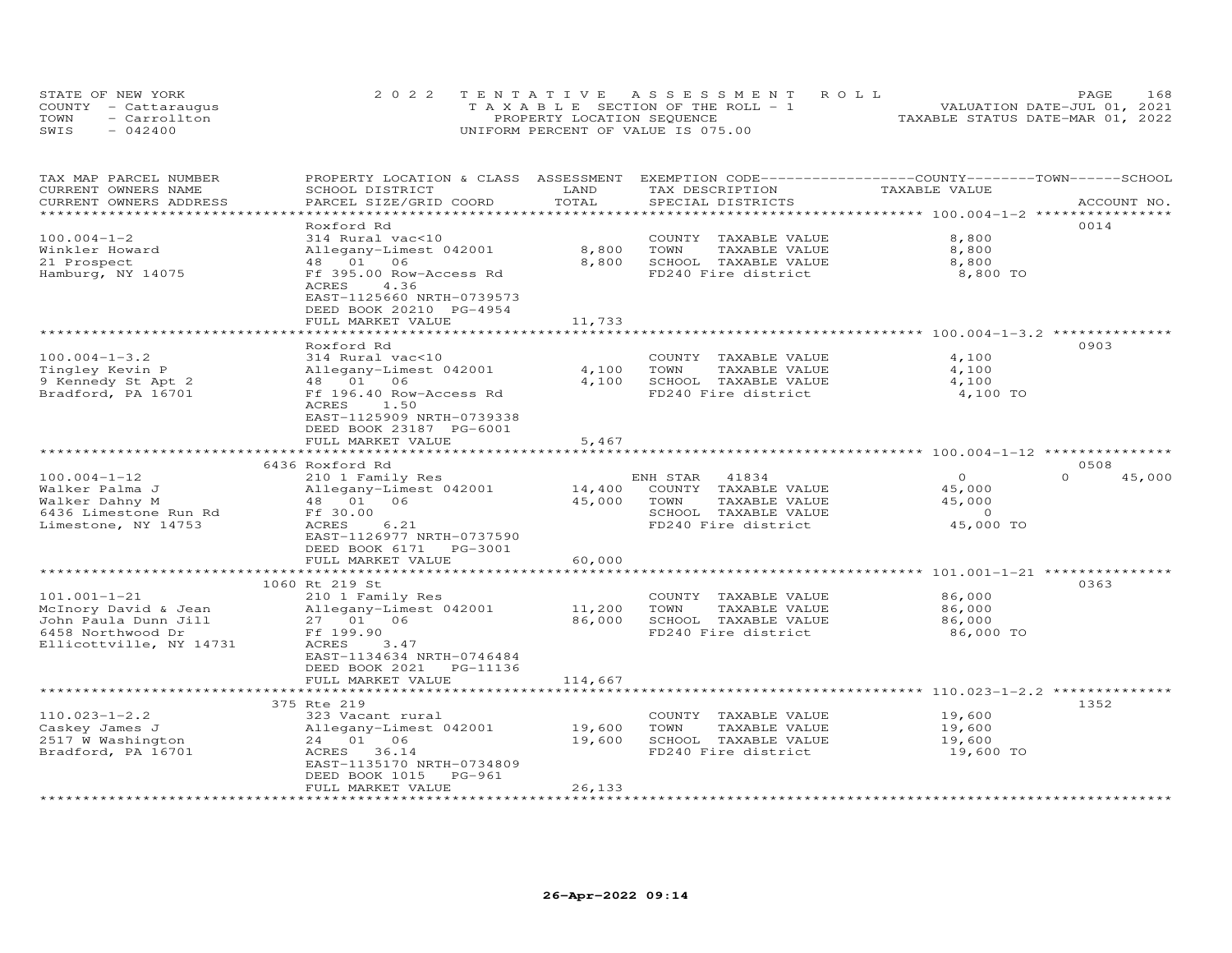| STATE OF NEW YORK    | 2022 TENTATIVE ASSESSMENT ROLL        | 169<br><b>PAGE</b>               |
|----------------------|---------------------------------------|----------------------------------|
| COUNTY - Cattaraugus | T A X A B L E SECTION OF THE ROLL - 1 | VALUATION DATE-JUL 01, 2021      |
| TOWN<br>- Carrollton | PROPERTY LOCATION SEQUENCE            | TAXABLE STATUS DATE-MAR 01, 2022 |
| SWIS<br>$-042400$    | UNIFORM PERCENT OF VALUE IS 075.00    |                                  |

| TAX MAP PARCEL NUMBER<br>CURRENT OWNERS NAME | PROPERTY LOCATION & CLASS ASSESSMENT<br>SCHOOL DISTRICT | LAND           | EXEMPTION CODE-----------------COUNTY-------TOWN------SCHOOL<br>TAX DESCRIPTION | TAXABLE VALUE  |                    |
|----------------------------------------------|---------------------------------------------------------|----------------|---------------------------------------------------------------------------------|----------------|--------------------|
| CURRENT OWNERS ADDRESS                       | PARCEL SIZE/GRID COORD                                  | TOTAL          | SPECIAL DISTRICTS                                                               |                | ACCOUNT NO.        |
| *************************                    |                                                         |                |                                                                                 |                |                    |
|                                              | 1542 Rte 219                                            |                |                                                                                 |                | 1350               |
| $92.003 - 1 - 14.4$                          | 314 Rural vac<10                                        |                | COUNTY TAXABLE VALUE                                                            | 10,000         |                    |
| Montgomery Jesse Robert                      | Allegany-Limest 042001                                  | 10,000         | TOWN<br>TAXABLE VALUE                                                           | 10,000         |                    |
| 589 Parkside Dr                              | 29 1 6                                                  | 10,000         | SCHOOL TAXABLE VALUE                                                            | 10,000         |                    |
| Limestone, NY 14753                          | FF 450                                                  |                | FD240 Fire district                                                             | 10,000 TO      |                    |
|                                              | ACRES<br>2.65                                           |                |                                                                                 |                |                    |
|                                              | EAST-1134405 NRTH-0754639                               |                |                                                                                 |                |                    |
|                                              | DEED BOOK 8530 PG-4002                                  |                |                                                                                 |                |                    |
|                                              | FULL MARKET VALUE                                       | 13,333         |                                                                                 |                |                    |
|                                              |                                                         |                |                                                                                 |                |                    |
|                                              | S Main St                                               |                |                                                                                 |                | 0216               |
| $110.001 - 1 - 18$                           | 314 Rural vac<10                                        |                | COUNTY TAXABLE VALUE                                                            | 8,000          |                    |
| White Lawrence E                             | Allegany-Limest 042001                                  | 8,000          | TOWN<br>TAXABLE VALUE                                                           | 8,000          |                    |
|                                              |                                                         | 8,000          | SCHOOL TAXABLE VALUE                                                            | 8,000          |                    |
| White Marion P                               | 24 01 06                                                |                |                                                                                 |                |                    |
| 183 Hillside Dr                              | FRNT 150.00 DPTH 300.00                                 |                | FD240 Fire district                                                             | 8,000 TO       |                    |
| Limestone, NY 14753                          | EAST-1137849 NRTH-0731810                               |                |                                                                                 |                |                    |
|                                              | DEED BOOK 860<br>PG-00871                               |                |                                                                                 |                |                    |
|                                              | FULL MARKET VALUE                                       | 10,667         |                                                                                 |                |                    |
|                                              |                                                         |                |                                                                                 |                |                    |
|                                              | 18 S Main St                                            |                |                                                                                 |                | 0520               |
| $110.001 - 2 - 20$                           | 433 Auto body                                           |                | COUNTY TAXABLE VALUE                                                            | 35,000         |                    |
| Dixon Carol L                                | Allegany-Limest 042001                                  | 6,300          | TOWN<br>TAXABLE VALUE                                                           | 35,000         |                    |
| 89 Fairview Heights                          | 17  01  06                                              | 35,000         | SCHOOL TAXABLE VALUE<br>FD240 Fire district                                     | 35,000         |                    |
| Bradford, PA 16701                           | FRNT 150.00 DPTH 135.00                                 |                |                                                                                 | 35,000 TO      |                    |
|                                              | EAST-1138957 NRTH-0728915                               |                |                                                                                 |                |                    |
|                                              | DEED BOOK 20210 PG-5245                                 |                |                                                                                 |                |                    |
|                                              | FULL MARKET VALUE                                       | 46,667         |                                                                                 |                |                    |
|                                              | ***********************************                     | ************** |                                                                                 |                |                    |
|                                              | 165 S Main St                                           |                |                                                                                 |                | 0506               |
| $110.001 - 2 - 8$                            | 210 1 Family Res                                        |                | 41854<br>BAS STAR                                                               | $\overline{0}$ | $\Omega$<br>23,100 |
| Sparks James A                               | Allegany-Limest 042001                                  |                | 6,500 COUNTY TAXABLE VALUE                                                      | 34,000         |                    |
| 165 Hillside Dr                              | 17  01  06                                              | 34,000         | TOWN<br>TAXABLE VALUE                                                           | 34,000         |                    |
| Limestone, NY 14753                          | FRNT 215.00 DPTH 135.00                                 |                | SCHOOL TAXABLE VALUE                                                            | 10,900         |                    |
|                                              | EAST-1137846 NRTH-0731332                               |                | FD240 Fire district                                                             | 34,000 TO      |                    |
|                                              | DEED BOOK 899<br>PG-00769                               |                |                                                                                 |                |                    |
|                                              | FULL MARKET VALUE                                       | 45,333         |                                                                                 |                |                    |
|                                              |                                                         |                |                                                                                 |                |                    |
|                                              | 166 S Main St                                           |                |                                                                                 |                | 0342               |
| $110.001 - 2 - 7.1$                          | 210 1 Family Res                                        |                | BAS STAR<br>41854                                                               | $\overline{O}$ | $\Omega$<br>23,100 |
| Kornacki Marion R                            | Allegany-Limest 042001 5,600                            |                | COUNTY TAXABLE VALUE                                                            | 52,000         |                    |
| 166 Hillside Dr                              | 17 01 06                                                | 52,000         | TOWN<br>TAXABLE VALUE                                                           | 52,000         |                    |
| Limestone, NY 14753                          | FRNT 170.00 DPTH 125.00                                 |                | SCHOOL TAXABLE VALUE                                                            | 28,900         |                    |
|                                              | EAST-1137917 NRTH-0731573                               |                | FD240 Fire district                                                             | 52,000 TO      |                    |
|                                              | DEED BOOK 18350 PG-5001                                 |                |                                                                                 |                |                    |
|                                              | FULL MARKET VALUE                                       | 69,333         |                                                                                 |                |                    |
|                                              |                                                         |                |                                                                                 |                |                    |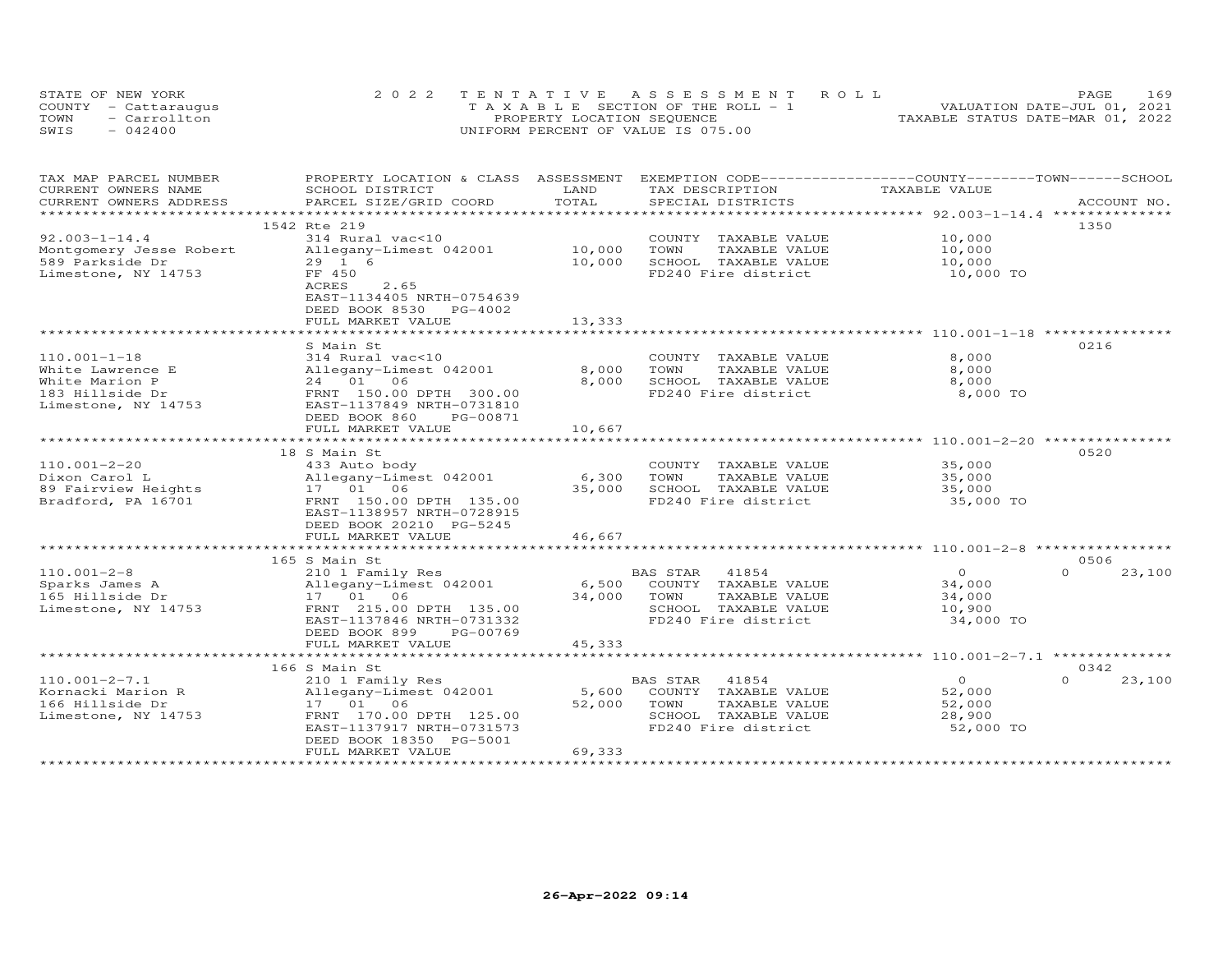| STATE OF NEW YORK    | 2022 TENTATIVE ASSESSMENT ROLL        | 170<br><b>PAGE</b>               |
|----------------------|---------------------------------------|----------------------------------|
| COUNTY - Cattaraugus | T A X A B L E SECTION OF THE ROLL - 1 | VALUATION DATE-JUL 01, 2021      |
| TOWN<br>- Carrollton | PROPERTY LOCATION SEQUENCE            | TAXABLE STATUS DATE-MAR 01, 2022 |
| $-042400$<br>SWIS    | UNIFORM PERCENT OF VALUE IS 075.00    |                                  |

| TAX MAP PARCEL NUMBER     | PROPERTY LOCATION & CLASS ASSESSMENT |               | EXEMPTION CODE-----------------COUNTY-------TOWN------SCHOOL   |               |                    |
|---------------------------|--------------------------------------|---------------|----------------------------------------------------------------|---------------|--------------------|
| CURRENT OWNERS NAME       | SCHOOL DISTRICT                      | LAND          | TAX DESCRIPTION                                                | TAXABLE VALUE |                    |
| CURRENT OWNERS ADDRESS    | PARCEL SIZE/GRID COORD               | TOTAL         | SPECIAL DISTRICTS                                              |               | ACCOUNT NO.        |
| ************************* |                                      |               |                                                                |               |                    |
|                           | S Nine Mile Rd                       |               |                                                                |               | 0554               |
| $92.004 - 1 - 1$          | 323 Vacant rural                     |               | COUNTY TAXABLE VALUE                                           | 15,000        |                    |
| Mazza Sand & Gravel, LLC  | Allegany-Limest 042001               | 15,000        | TOWN<br>TAXABLE VALUE                                          | 15,000        |                    |
| Mazza 11 Robert H.        | 16  01  06                           | 15,000        | SCHOOL TAXABLE VALUE                                           | 15,000        |                    |
| 985 Olean-Portville Rd    | highway appropriation                |               | FD240 Fire district                                            | 15,000 TO     |                    |
| Portville, NY 14770       | Ff 1900.00                           |               |                                                                |               |                    |
|                           | ACRES 23.95                          |               |                                                                |               |                    |
|                           | EAST-1142194 NRTH-0758961            |               |                                                                |               |                    |
|                           | DEED BOOK 30642 PG-2001              |               |                                                                |               |                    |
|                           | FULL MARKET VALUE                    | 20,000        |                                                                |               |                    |
|                           | ****************************         | ************* | ********************************* 92.004-1-27 **************** |               |                    |
|                           | S Nine Mile Rd                       |               |                                                                |               | 0629               |
| $92.004 - 1 - 27$         | 910 Priv forest                      |               | COUNTY TAXABLE VALUE                                           | 14,500        |                    |
| Mazza Robert H 11         | Allegany-Limest 042001               | 14,500        | TOWN<br>TAXABLE VALUE                                          | 14,500        |                    |
| 985 Olean Portville Rd    | 16 01 06                             | 14,500        | SCHOOL TAXABLE VALUE                                           | 14,500        |                    |
| Portville, NY 14770       | highway appropriation                |               | FD240 Fire district                                            | 14,500 TO     |                    |
|                           | Ff 530.00                            |               |                                                                |               |                    |
|                           | ACRES<br>37.80                       |               |                                                                |               |                    |
|                           | EAST-1143140 NRTH-0758067            |               |                                                                |               |                    |
|                           | DEED BOOK 18127 PG-5002              |               |                                                                |               |                    |
|                           | FULL MARKET VALUE                    | 19,333        |                                                                |               |                    |
|                           |                                      |               |                                                                |               |                    |
|                           | 5193 S Nine Mile Rd                  |               |                                                                |               | 0104               |
| $92.004 - 1 - 18$         | 210 1 Family Res                     |               | COUNTY TAXABLE VALUE                                           | 41,000        |                    |
|                           |                                      | 5,500         | TOWN                                                           |               |                    |
| Davis John G              | Allegany-Limest 042001               |               | TAXABLE VALUE                                                  | 41,000        |                    |
| 36 East Union St          | 08 01<br>06                          | 41,000        | SCHOOL TAXABLE VALUE                                           | 41,000        |                    |
| Allegany, NY 14706        | Life Use - John-Nancy                |               | FD240 Fire district                                            | 41,000 TO     |                    |
|                           | Life Use                             |               |                                                                |               |                    |
|                           | FRNT 145.00 DPTH 130.00              |               |                                                                |               |                    |
|                           | EAST-1146454 NRTH-0759000            |               |                                                                |               |                    |
|                           | DEED BOOK 864<br>PG-01115            |               |                                                                |               |                    |
|                           | FULL MARKET VALUE                    | 54,667        |                                                                |               |                    |
|                           | ********************************     |               |                                                                |               |                    |
|                           | 5195 S Nine Mile Rd                  |               |                                                                |               | 0404               |
| $92.004 - 1 - 16$         | 210 1 Family Res                     |               | BAS STAR 41854                                                 | $\Omega$      | $\Omega$<br>23,100 |
| Bednarz Daniel J          | Allegany-Limest 042001               | 2,100         | COUNTY TAXABLE VALUE                                           | 76,000        |                    |
| Bednarz Donna M           | 08 01 06                             | 76,000        | TOWN<br>TAXABLE VALUE                                          | 76,000        |                    |
| 5195 S Nine Mile Rd       | FRNT 62.00 DPTH 235.00               |               | SCHOOL TAXABLE VALUE                                           | 52,900        |                    |
| Allegany, NY 14706        | EAST-1146309 NRTH-0758849            |               | FD240 Fire district                                            | 76,000 TO     |                    |
|                           | DEED BOOK 1024<br>$PG-88$            |               |                                                                |               |                    |
|                           | FULL MARKET VALUE                    | 101,333       |                                                                |               |                    |
|                           |                                      |               |                                                                |               |                    |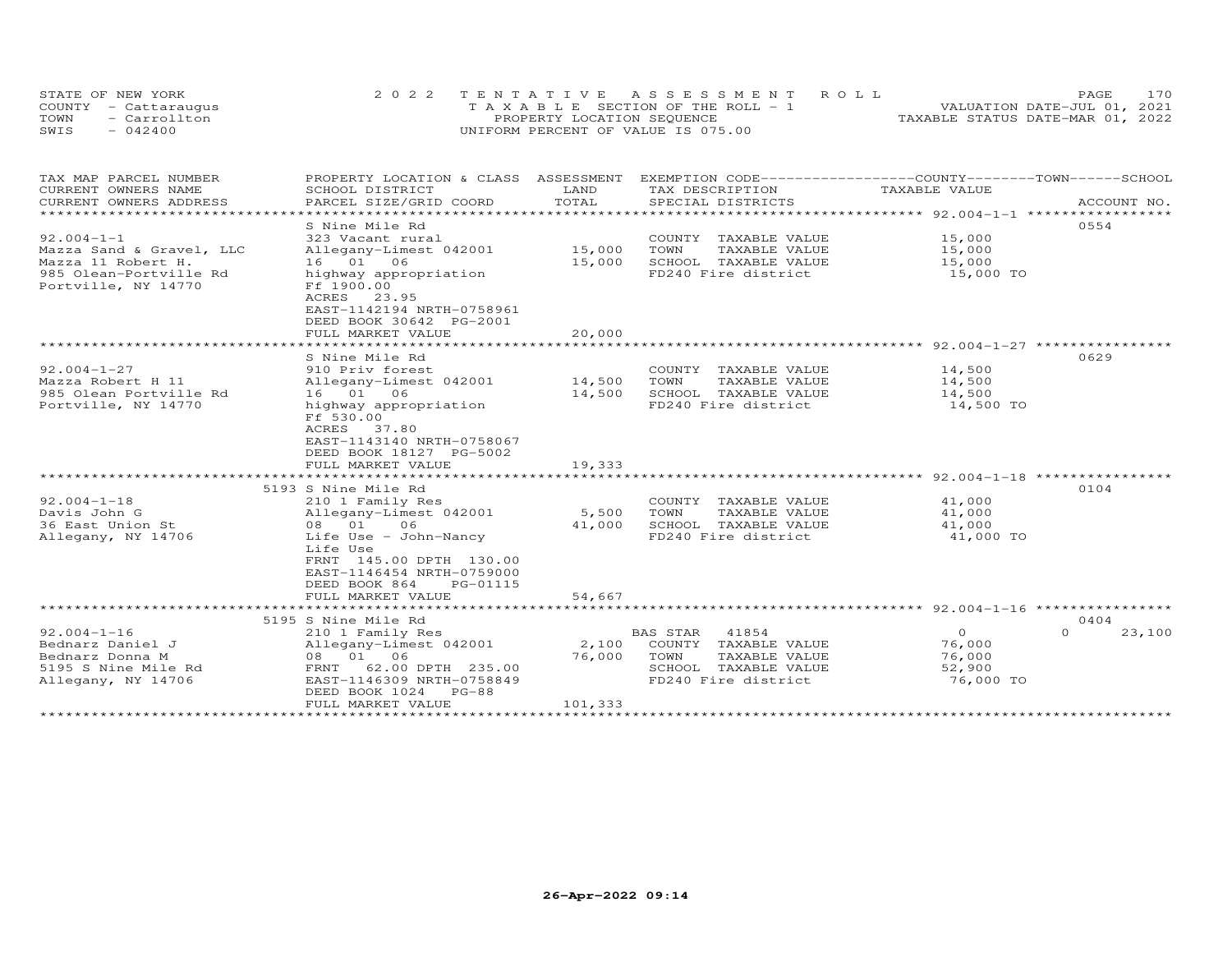|      | STATE OF NEW YORK    | 2022 TENTATIVE ASSESSMENT ROLL        | PAGE.                            |
|------|----------------------|---------------------------------------|----------------------------------|
|      | COUNTY - Cattaraugus | T A X A B L E SECTION OF THE ROLL - 1 | VALUATION DATE-JUL 01, 2021      |
| TOWN | - Carrollton         | PROPERTY LOCATION SEQUENCE            | TAXABLE STATUS DATE-MAR 01, 2022 |
| SWIS | $-042400$            | UNIFORM PERCENT OF VALUE IS 075.00    |                                  |

| TAX MAP PARCEL NUMBER<br>CURRENT OWNERS NAME      | PROPERTY LOCATION & CLASS ASSESSMENT<br>SCHOOL DISTRICT | LAND          | EXEMPTION CODE-----------------COUNTY-------TOWN------SCHOOL<br>TAX DESCRIPTION | TAXABLE VALUE    |                    |
|---------------------------------------------------|---------------------------------------------------------|---------------|---------------------------------------------------------------------------------|------------------|--------------------|
| CURRENT OWNERS ADDRESS<br>*********************** | PARCEL SIZE/GRID COORD                                  | TOTAL         | SPECIAL DISTRICTS                                                               |                  | ACCOUNT NO.        |
|                                                   | 5212 S Nine Mile Rd                                     |               |                                                                                 |                  | 0996               |
| $92.004 - 1 - 17.3$                               | 314 Rural vac<10                                        |               | COUNTY TAXABLE VALUE                                                            | 900              |                    |
| Giardini Robert J                                 | Allegany-Limest 042001                                  | 900           | TOWN<br>TAXABLE VALUE                                                           | 900              |                    |
| 5228 S Nine Mile Rd                               | 08  01  06                                              | 900           | SCHOOL TAXABLE VALUE                                                            | 900              |                    |
| Allegany, NY 14706                                | FRNT 210.00 DPTH 325.00                                 |               | FD240 Fire district                                                             | 900 TO           |                    |
|                                                   | ACRES<br>0.58                                           |               |                                                                                 |                  |                    |
|                                                   | EAST-1146082 NRTH-0759149                               |               |                                                                                 |                  |                    |
|                                                   | DEED BOOK 848<br>PG-00251                               |               |                                                                                 |                  |                    |
|                                                   | FULL MARKET VALUE                                       | 1,200         |                                                                                 |                  |                    |
|                                                   | ****************************                            | ************* |                                                                                 |                  |                    |
|                                                   | 5213 S Nine Mile Rd                                     |               |                                                                                 |                  | 0397               |
| $92.004 - 1 - 17.1$                               | 210 1 Family Res                                        |               | ENH STAR<br>41834                                                               | $\Omega$         | $\Omega$<br>57,670 |
| Mason Jeffrey L                                   | Allegany-Limest 042001                                  | 8,000         | COUNTY TAXABLE VALUE                                                            | 61,000           |                    |
| Mason Christine A                                 | 08 01 06                                                | 61,000        | TOWN<br>TAXABLE VALUE                                                           | 61,000           |                    |
| 5213 S Nine Mile Rd                               | C.p. 270                                                |               | SCHOOL TAXABLE VALUE                                                            | 3,330            |                    |
| Allegany, NY 14706                                | FRNT 193.00 DPTH 235.00                                 |               | FD240 Fire district                                                             | 61,000 TO        |                    |
|                                                   | EAST-1146144 NRTH-0758961                               |               |                                                                                 |                  |                    |
|                                                   | DEED BOOK 17352 PG-9001                                 |               |                                                                                 |                  |                    |
|                                                   | FULL MARKET VALUE                                       | 81,333        |                                                                                 |                  |                    |
|                                                   |                                                         |               |                                                                                 |                  |                    |
|                                                   | 5215 S Nine Mile Rd                                     |               |                                                                                 |                  | 0307               |
| $92.004 - 1 - 14$                                 | 210 1 Family Res                                        |               | BAS STAR<br>41854                                                               | $\overline{0}$   | $\Omega$<br>23,100 |
| Rogers Thomas J                                   | Allegany-Limest 042001                                  | 6,200         | COUNTY TAXABLE VALUE                                                            | 57,000           |                    |
| Rogers Laura<br>5215 S Nine Mile Rd               | 08  01  06<br>FRNT 120.00 DPTH<br>80.00                 | 57,000        | TOWN<br>TAXABLE VALUE<br>SCHOOL TAXABLE VALUE                                   | 57,000<br>33,900 |                    |
| Allegany, NY 14706                                | EAST-1145997 NRTH-0758997                               |               | FD240 Fire district                                                             | 57,000 TO        |                    |
|                                                   | DEED BOOK 00944 PG-00359                                |               |                                                                                 |                  |                    |
|                                                   | FULL MARKET VALUE                                       | 76,000        |                                                                                 |                  |                    |
|                                                   | ************************                                |               |                                                                                 |                  |                    |
|                                                   | 5219 S Nine Mile Rd                                     |               |                                                                                 |                  | 0474               |
| $92.004 - 1 - 15$                                 | 312 Vac w/imprv                                         |               | COUNTY TAXABLE VALUE                                                            | 600              |                    |
| GIARDINI ROBERT J                                 | Allegany-Limest 042001                                  | 200           | TAXABLE VALUE<br>TOWN                                                           | 600              |                    |
| 5228 S NINE MILE Rd                               | 08 01<br>06                                             | 600           | SCHOOL TAXABLE VALUE                                                            | 600              |                    |
| ALLEGANY, NY 14706                                | FRNT 170.00 DPTH 145.00                                 |               | FD240 Fire district                                                             | 600 TO           |                    |
|                                                   | EAST-1145895 NRTH-0758979                               |               |                                                                                 |                  |                    |
|                                                   | DEED BOOK 20210 PG-8683                                 |               |                                                                                 |                  |                    |
|                                                   | FULL MARKET VALUE                                       | 800           |                                                                                 |                  |                    |
|                                                   |                                                         |               |                                                                                 |                  |                    |
|                                                   | 5220 S Nine Mile Rd                                     |               |                                                                                 |                  | 0173               |
| $92.004 - 1 - 13$                                 | 330 Vacant comm                                         |               | COUNTY TAXABLE VALUE                                                            | 9,400            |                    |
| Knapp Jason                                       | Allegany-Limest 042001                                  | 9,400         | TOWN<br>TAXABLE VALUE                                                           | 9,400            |                    |
| 36 Ellicott St                                    | 08  01  06                                              | 9,400         | SCHOOL TAXABLE VALUE                                                            | 9,400            |                    |
| Salamanca, NY 14779                               | Ff 170.00                                               |               | FD240 Fire district                                                             | 9,400 TO         |                    |
|                                                   | ACRES<br>2.29                                           |               |                                                                                 |                  |                    |
|                                                   | EAST-1145732 NRTH-0759226<br>DEED BOOK 2020<br>PG-10807 |               |                                                                                 |                  |                    |
|                                                   | FULL MARKET VALUE                                       | 12,533        |                                                                                 |                  |                    |
|                                                   |                                                         |               |                                                                                 |                  |                    |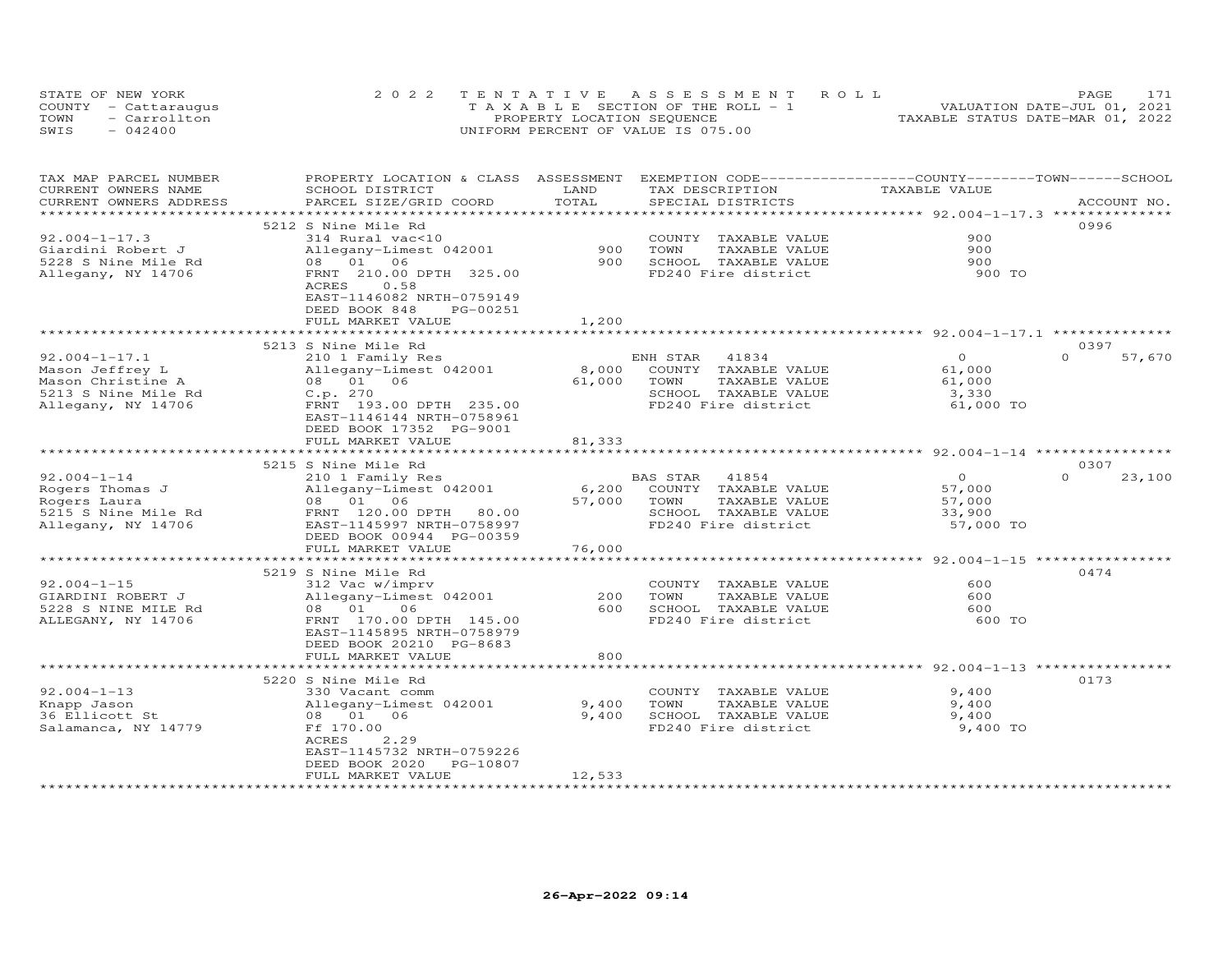| STATE OF NEW YORK    | 2022 TENTATIVE ASSESSMENT ROLL        | 172.<br>PAGE.                    |
|----------------------|---------------------------------------|----------------------------------|
| COUNTY - Cattaraugus | T A X A B L E SECTION OF THE ROLL - 1 | VALUATION DATE-JUL 01, 2021      |
| - Carrollton<br>TOWN | PROPERTY LOCATION SEQUENCE            | TAXABLE STATUS DATE-MAR 01, 2022 |
| SWIS<br>$-042400$    | UNIFORM PERCENT OF VALUE IS 075.00    |                                  |

| TAX MAP PARCEL NUMBER<br>CURRENT OWNERS NAME<br>CURRENT OWNERS ADDRESS                                           | PROPERTY LOCATION & CLASS ASSESSMENT<br>SCHOOL DISTRICT<br>PARCEL SIZE/GRID COORD                                                                                                                                              | LAND<br>TOTAL                                     | EXEMPTION CODE-----------------COUNTY-------TOWN------SCHOOL<br>TAX DESCRIPTION<br>SPECIAL DISTRICTS | TAXABLE VALUE                                                                                           | ACCOUNT NO. |
|------------------------------------------------------------------------------------------------------------------|--------------------------------------------------------------------------------------------------------------------------------------------------------------------------------------------------------------------------------|---------------------------------------------------|------------------------------------------------------------------------------------------------------|---------------------------------------------------------------------------------------------------------|-------------|
|                                                                                                                  | ****************************                                                                                                                                                                                                   | ************************                          |                                                                                                      | *********************** 92.004-1-8 ******************                                                   |             |
| $92.004 - 1 - 8$<br>Giardini Robert J<br>5228 So. Nine Mile Rd<br>Allegany, NY 14706                             | 5224 S Nine Mile Rd<br>314 Rural vac<10<br>Allegany-Limest 042001<br>08  01  06<br>FRNT 200.00 DPTH<br>2.10<br>ACRES<br>EAST-1145502 NRTH-0759180                                                                              | 7,000<br>7,000                                    | COUNTY TAXABLE VALUE<br>TOWN<br>TAXABLE VALUE<br>SCHOOL TAXABLE VALUE<br>FD240 Fire district         | 7,000<br>7,000<br>7,000<br>7,000 TO                                                                     | 0169        |
|                                                                                                                  | DEED BOOK 13024 PG-2003<br>FULL MARKET VALUE<br>*********************                                                                                                                                                          | 9,333                                             |                                                                                                      | ******************** 92.004-1-11 ************                                                           |             |
| $92.004 - 1 - 11$<br>Giardini Robert J<br>5228 S. Nine Mile Rd<br>Allegany, NY 14706                             | 5225 S Nine Mile Rd<br>314 Rural vac<10<br>Allegany-Limest 042001<br>08 01 06<br>FRNT 290.00 DPTH<br>ACRES<br>4.85<br>EAST-1146042 NRTH-0758778                                                                                | 13,000<br>13,000                                  | COUNTY TAXABLE VALUE<br>TOWN<br>TAXABLE VALUE<br>SCHOOL TAXABLE VALUE<br>FD240 Fire district         | 13,000<br>13,000<br>13,000<br>13,000 TO                                                                 | 0168        |
|                                                                                                                  | DEED BOOK 13024 PG-2003<br>FULL MARKET VALUE<br>**************************                                                                                                                                                     | 17,333<br>**************                          |                                                                                                      | ******************************* 92.004-1-12 *****************                                           |             |
| $92.004 - 1 - 12$<br>Giardini Robert J<br>5228 S Nine Mile Rd<br>Allegany, NY 14706                              | 5228 S Nine Mile Rd<br>210 1 Family Res<br>Allegany-Limest 042001<br>08 01 06<br>FRNT 107.00 DPTH 140.00<br>EAST-1145690 NRTH-0759084<br>DEED BOOK 848<br>PG-00253<br>FULL MARKET VALUE                                        | 5,300<br>77,770<br>103,693                        | COUNTY TAXABLE VALUE<br>TOWN<br>TAXABLE VALUE<br>SCHOOL TAXABLE VALUE<br>FD240 Fire district         | 77,770<br>77,770<br>77,770<br>77,770 TO                                                                 | 0167        |
| $92.004 - 1 - 19$<br>Penn York Resources Inc<br>1716 Honeoye Rd<br>Shinglehouse, PA 16748                        | 5245 S Nine Mile Rd<br>910 Priv forest<br>Allegany-Limest 042001<br>08  01  06<br>FRNT 80.00 DPTH<br>ACRES 117.90<br>EAST-1147648 NRTH-0757725<br>DEED BOOK 00964 PG-00428<br>FULL MARKET VALUE                                | 49,500<br>58,300<br>77,733                        | COUNTY TAXABLE VALUE<br>TOWN<br>TAXABLE VALUE<br>SCHOOL TAXABLE VALUE<br>FD240 Fire district         | ******************************** 92.004-1-19 ***************<br>58,300<br>58,300<br>58,300<br>58,300 TO | 0312        |
| $92.004 - 1 - 2$<br>Giardini Robert J<br>5228 So. Nine Mile Rd<br>Allegany, NY 14706<br>************************ | 5320 S Nine Mile Rd<br>322 Rural vac>10<br>Allegany-Limest 042001<br>16 01 06<br>FRNT 3060.00 DPTH<br>ACRES<br>40.19<br>EAST-1143558 NRTH-0759290<br>DEED BOOK 13024 PG-2003<br>FULL MARKET VALUE<br>************************* | 28,000<br>28,000<br>37,333<br>******************* | COUNTY<br>TAXABLE VALUE<br>TOWN<br>TAXABLE VALUE<br>SCHOOL TAXABLE VALUE<br>FD240 Fire district      | 28,000<br>28,000<br>28,000<br>28,000 TO                                                                 | 0170        |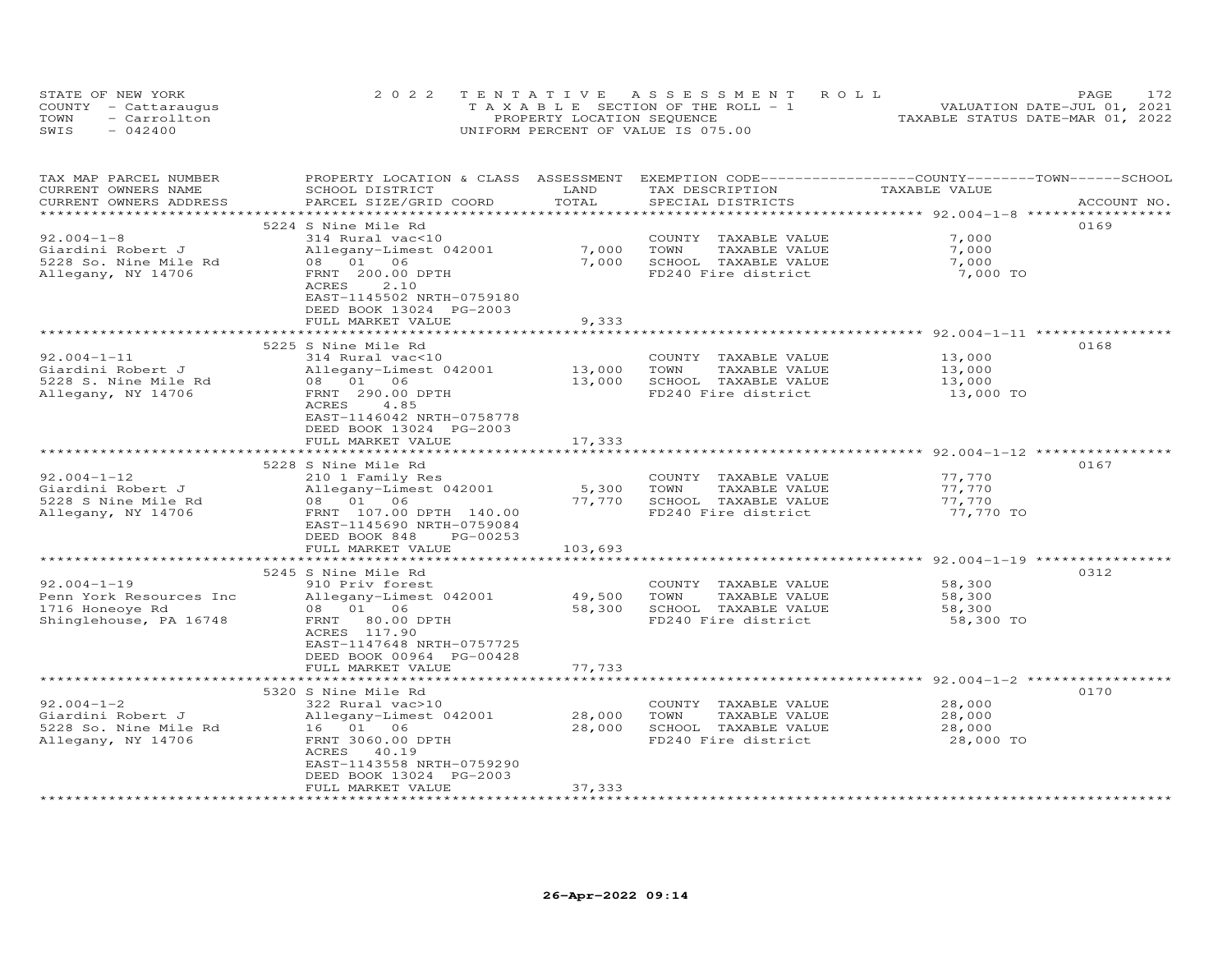| STATE OF NEW YORK    | 2022 TENTATIVE ASSESSMENT ROLL        | PAGE.                            |
|----------------------|---------------------------------------|----------------------------------|
| COUNTY - Cattaraugus | T A X A B L E SECTION OF THE ROLL - 1 | VALUATION DATE-JUL 01, 2021      |
| - Carrollton<br>TOWN | PROPERTY LOCATION SEQUENCE            | TAXABLE STATUS DATE-MAR 01, 2022 |
| SWIS<br>$-042400$    | UNIFORM PERCENT OF VALUE IS 075.00    |                                  |

| TAX MAP PARCEL NUMBER                              | PROPERTY LOCATION & CLASS ASSESSMENT                                                    |                | EXEMPTION CODE-----------------COUNTY-------TOWN-----SCHOOL |                |                    |
|----------------------------------------------------|-----------------------------------------------------------------------------------------|----------------|-------------------------------------------------------------|----------------|--------------------|
| CURRENT OWNERS NAME                                | SCHOOL DISTRICT                                                                         | LAND           | TAX DESCRIPTION                                             | TAXABLE VALUE  |                    |
| CURRENT OWNERS ADDRESS                             | PARCEL SIZE/GRID COORD                                                                  | TOTAL          | SPECIAL DISTRICTS                                           |                | ACCOUNT NO.        |
|                                                    |                                                                                         |                |                                                             |                |                    |
|                                                    | 5271 S Nine Mile Rd & Chipmonk                                                          |                |                                                             |                | 0946               |
| $92.004 - 1 - 6.1$                                 | 440 Warehouse                                                                           |                | COUNTY TAXABLE VALUE                                        | 55,000         |                    |
| Wilkes Construction Inc                            | Allegany-Limest 042001                                                                  | 28,500         | TOWN<br>TAXABLE VALUE                                       | 55,000         |                    |
| 4371 Nichols Run Rd                                | 16  01  06                                                                              | 55,000         | SCHOOL TAXABLE VALUE                                        | 55,000         |                    |
| Limestone, NY 14753                                | Ff 195.00 Chipmonk Rd<br>FRNT 200.00 DPTH<br>2.85<br>ACRES<br>EAST-1144951 NRTH-0758671 |                | FD240 Fire district                                         | 55,000 TO      |                    |
|                                                    | DEED BOOK 20210 PG-1233                                                                 |                |                                                             |                |                    |
|                                                    | FULL MARKET VALUE                                                                       | 73,333         |                                                             |                |                    |
|                                                    |                                                                                         |                |                                                             |                |                    |
|                                                    | 5281 S Nine Mile Rd & Chipmonk                                                          |                |                                                             |                | 1296               |
| $92.004 - 1 - 6.2$                                 | 210 1 Family Res                                                                        |                | 41854<br>BAS STAR                                           | $\Omega$       | $\Omega$<br>23,100 |
| Case Martin E                                      | Allegany-Limest 042001                                                                  | 3,200          | COUNTY TAXABLE VALUE                                        | 58,500         |                    |
| Clark Nyoka S                                      | 16 01 06                                                                                | 58,500         | TOWN<br>TAXABLE VALUE                                       | 58,500         |                    |
| 5281 S Nine Mile Rd & Chipmonk hwy appr 181275-003 |                                                                                         |                | SCHOOL TAXABLE VALUE                                        | 35,400         |                    |
| Allegany, NY 14706                                 | FRNT 160.90 DPTH 115.00<br>084<br>BANK                                                  |                | FD240 Fire district                                         | 58,500 TO      |                    |
|                                                    | EAST-1144774 NRTH-0758811<br>DEED BOOK 18127 PG-5003                                    |                |                                                             |                |                    |
|                                                    | FULL MARKET VALUE                                                                       | 78,000         |                                                             |                |                    |
|                                                    | 5175 S Nine Mile Rd (Off)                                                               |                |                                                             |                | 0956               |
| $92.004 - 1 - 17.2$                                | 210 1 Family Res                                                                        |                | VET WAR CT 41121                                            | 9,240          | 9,240<br>$\Omega$  |
| Davis Thomas D                                     | Allegany-Limest 042001                                                                  | 9,500 ENH STAR | 41834                                                       | $\overline{0}$ | $\Omega$<br>57,670 |
| Davis Karen M                                      | 08 01 06                                                                                | 77,000         | COUNTY TAXABLE VALUE                                        | 67,760         |                    |
| 5175 S Nine Mile Rd                                | 2.35<br>ACRES                                                                           |                | TOWN<br>TAXABLE VALUE                                       | 67,760         |                    |
| Allegany, NY 14706                                 | EAST-1146910 NRTH-0758835                                                               |                | SCHOOL TAXABLE VALUE                                        | 19,330         |                    |
|                                                    | DEED BOOK 783<br>PG-00614                                                               |                | FD240 Fire district                                         | 77,000 TO      |                    |
|                                                    | FULL MARKET VALUE                                                                       | 102,667        |                                                             |                |                    |
|                                                    |                                                                                         |                |                                                             |                |                    |
|                                                    | 5175 S Nine Mile Rd (Off)                                                               |                |                                                             |                | 1318               |
| $92.004 - 1 - 17.4$                                | 311 Res vac land                                                                        |                | COUNTY TAXABLE VALUE                                        | 4,500          |                    |
| Davis Thomas D                                     | Allegany-Limest 042001                                                                  | 4,500          | TOWN<br>TAXABLE VALUE                                       | 4,500          |                    |
| Davis Karen M                                      | 08 01 06                                                                                | 4,500          | SCHOOL TAXABLE VALUE                                        | 4,500          |                    |
| 5175 S Nine Mile Rd                                | ACRES<br>3.15                                                                           |                | FD240 Fire district                                         | 4,500 TO       |                    |
| Allegany, NY 14706                                 | EAST-1146760 NRTH-0758730                                                               |                |                                                             |                |                    |
|                                                    | DEED BOOK 00977 PG-00365                                                                |                |                                                             |                |                    |
|                                                    | FULL MARKET VALUE                                                                       | 6,000          |                                                             |                |                    |
|                                                    |                                                                                         |                |                                                             |                |                    |
|                                                    | 5251 S Nine Mile Rd (Off)                                                               |                |                                                             |                | 0319               |
| $92.004 - 1 - 10$                                  | 210 1 Family Res                                                                        |                | COUNTY TAXABLE VALUE                                        | 76,000         |                    |
| Brook Kyle C.                                      | Allegany-Limest 042001                                                                  | 9,800          | TOWN<br>TAXABLE VALUE                                       | 76,000         |                    |
| 5251 S Nine Mile Rd                                | 08  01  06                                                                              | 76,000         | SCHOOL TAXABLE VALUE                                        | 76,000         |                    |
| Allegany, NY 14706                                 | 2.51<br>ACRES                                                                           |                | FD240 Fire district                                         | 76,000 TO      |                    |
|                                                    | EAST-1145326 NRTH-0758633                                                               |                |                                                             |                |                    |
|                                                    | DEED BOOK 20190 PG-8226                                                                 | 101,333        |                                                             |                |                    |
|                                                    | FULL MARKET VALUE                                                                       |                |                                                             |                |                    |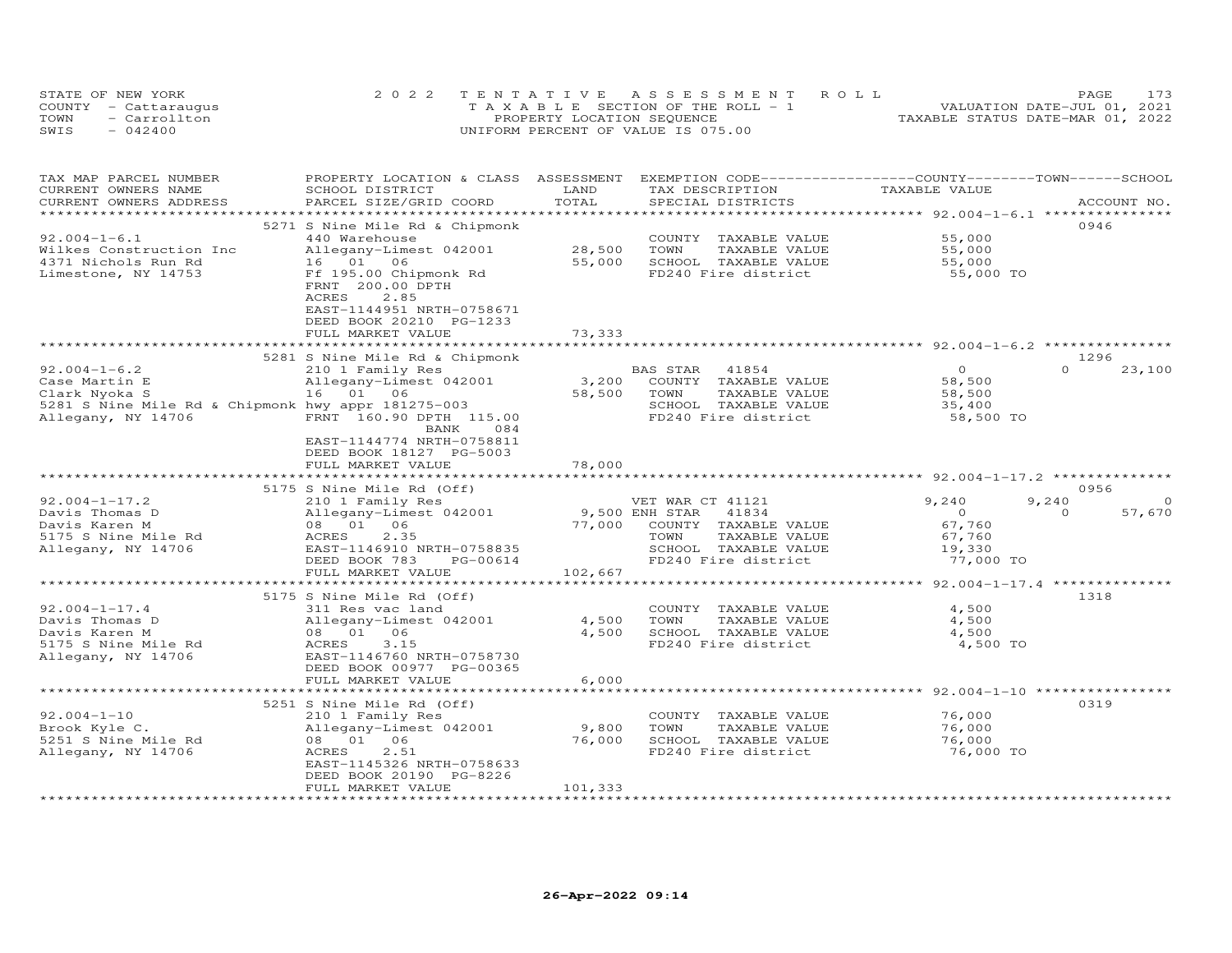| STATE OF NEW YORK    | 2022 TENTATIVE ASSESSMENT ROLL        | 174<br><b>PAGE</b>               |
|----------------------|---------------------------------------|----------------------------------|
| COUNTY - Cattaraugus | T A X A B L E SECTION OF THE ROLL - 1 | VALUATION DATE-JUL 01, 2021      |
| TOWN<br>- Carrollton | PROPERTY LOCATION SEQUENCE            | TAXABLE STATUS DATE-MAR 01, 2022 |
| SWIS<br>$-042400$    | UNIFORM PERCENT OF VALUE IS 075.00    |                                  |

| TAX MAP PARCEL NUMBER                                 | PROPERTY LOCATION & CLASS ASSESSMENT EXEMPTION CODE----------------COUNTY-------TOWN-----SCHOOL |                 |          |                                      | TAXABLE VALUE  |          |             |
|-------------------------------------------------------|-------------------------------------------------------------------------------------------------|-----------------|----------|--------------------------------------|----------------|----------|-------------|
| CURRENT OWNERS NAME<br>CURRENT OWNERS ADDRESS         | SCHOOL DISTRICT<br>PARCEL SIZE/GRID COORD                                                       | LAND<br>TOTAL   |          | TAX DESCRIPTION<br>SPECIAL DISTRICTS |                |          | ACCOUNT NO. |
| ************************                              |                                                                                                 |                 |          |                                      |                |          |             |
|                                                       | S Nine Mile Rd (Off) N                                                                          |                 |          |                                      |                | 0621     |             |
| $92.004 - 1 - 28$                                     | 322 Rural vac>10                                                                                |                 |          | COUNTY TAXABLE VALUE                 | 9,000          |          |             |
| Mazza Sand & Gravel, LLC                              | Allegany-Limest 042001                                                                          | 9,000           | TOWN     | TAXABLE VALUE                        | 9,000          |          |             |
| Robert Mazza 11                                       | 16 01 06                                                                                        | 9,000           |          | SCHOOL TAXABLE VALUE                 | 9,000          |          |             |
| 985 Olean-Portville Rd                                | ACRES<br>26.20                                                                                  |                 |          | FD240 Fire district                  | 9,000 TO       |          |             |
| Portville, NY 14770                                   | EAST-1141997 NRTH-0758036                                                                       |                 |          |                                      |                |          |             |
|                                                       | DEED BOOK 30642 PG-2001                                                                         |                 |          |                                      |                |          |             |
|                                                       | FULL MARKET VALUE                                                                               | 12,000          |          |                                      |                |          |             |
|                                                       |                                                                                                 |                 |          |                                      |                |          |             |
|                                                       | 2415 Schoolhouse Rd                                                                             |                 |          |                                      |                | 6900     |             |
| $92.001 - 2 - 1.114$                                  | 270 Mfg housing                                                                                 |                 | BAS STAR | 41854                                | $\overline{0}$ | $\Omega$ | 2,900       |
| Light John                                            | Salamanca Centr 041600                                                                          | $\overline{O}$  |          | COUNTY TAXABLE VALUE                 | 2,900          |          |             |
| Coder Crystal                                         | ACRES<br>0.01                                                                                   | 2,900           | TOWN     | TAXABLE VALUE                        | 2,900          |          |             |
| 2415 Schoolhouse Rd FULL MARKET VALUE                 |                                                                                                 | 3,867           |          | SCHOOL TAXABLE VALUE                 | $\Omega$       |          |             |
| Killbuck, NY 14748                                    |                                                                                                 |                 |          |                                      |                |          |             |
|                                                       |                                                                                                 |                 |          |                                      |                |          |             |
|                                                       | 2420 Schoolhouse Rd                                                                             |                 |          |                                      |                | 1113     |             |
| $92.001 - 2 - 1.113$                                  | 280 Res Multiple                                                                                |                 | BAS STAR | 41854                                | $\overline{O}$ | $\Omega$ | 19,200      |
| Light Robert III                                      | Salamanca Centr 041600                                                                          | $\circ$         |          | COUNTY TAXABLE VALUE                 | 19,200         |          |             |
| Light John J                                          | 00 02 06                                                                                        | 19,200          | TOWN     | TAXABLE VALUE                        | 19,200         |          |             |
| 2420 School House Rd                                  | Resv.                                                                                           |                 |          | SCHOOL TAXABLE VALUE                 | $\sim$ 0       |          |             |
| Killbuck, NY 14748                                    | ACRES<br>0.01                                                                                   |                 |          | FD240 Fire district                  | 19,200 TO      |          |             |
|                                                       | DEED BOOK 00954 PG-00535                                                                        |                 |          |                                      |                |          |             |
|                                                       | FULL MARKET VALUE                                                                               | 25,600          |          |                                      |                |          |             |
|                                                       | *******************************                                                                 | *************** |          |                                      |                |          |             |
|                                                       | Spafford                                                                                        |                 |          |                                      |                | 0551     |             |
| $110.002 - 1 - 13.1/1$                                | 731 Oil-natural                                                                                 |                 |          | COUNTY TAXABLE VALUE                 | 14,100         |          |             |
| Mills Oil                                             | Allegany-Limest 042001                                                                          | $\Omega$        | TOWN     | TAXABLE VALUE                        | 14,100         |          |             |
| 342 Quinn Rd                                          | 10 01 06                                                                                        | 14,100          |          | SCHOOL TAXABLE VALUE                 | 14,100         |          |             |
| Limestone, NY 14753                                   | 408 BBLS (2022)                                                                                 |                 |          | FD240 Fire district                  | 14,100 TO      |          |             |
|                                                       | 0.01<br>ACRES                                                                                   |                 |          |                                      |                |          |             |
|                                                       | EAST-1142067 NRTH-0733378                                                                       |                 |          |                                      |                |          |             |
|                                                       | DEED BOOK 30290 PG-7001                                                                         |                 |          |                                      |                |          |             |
|                                                       | FULL MARKET VALUE                                                                               | 18,800          |          |                                      |                |          |             |
|                                                       | 512 Spittler Ln                                                                                 |                 |          |                                      |                | 0724     |             |
| $101.079 - 1 - 32$                                    | 312 Vac w/imprv                                                                                 |                 |          | COUNTY TAXABLE VALUE                 | 900            |          |             |
| Enchanted Mountains Snowmobile Allegany-Limest 042001 |                                                                                                 | 100             | TOWN     | TAXABLE VALUE                        | 900            |          |             |
| PO Box 1042                                           | 25 01 06                                                                                        | 900             |          | SCHOOL TAXABLE VALUE                 | 900            |          |             |
| Bradford, PA 16701                                    | FRNT 232.00 DPTH 95.00                                                                          |                 |          | FD240 Fire district                  | 900 TO         |          |             |
|                                                       | EAST-1135507 NRTH-0736890                                                                       |                 |          | SW241 Sewer dist 2                   | 900 TO         |          |             |
|                                                       | DEED BOOK 30544 PG-4001                                                                         |                 |          | WD241 Water Dist 1                   | 900 TO         |          |             |
|                                                       | FULL MARKET VALUE                                                                               | 1,200           |          | WS240 Water/Sewer District           | .00MT          |          |             |
|                                                       |                                                                                                 |                 |          |                                      |                |          |             |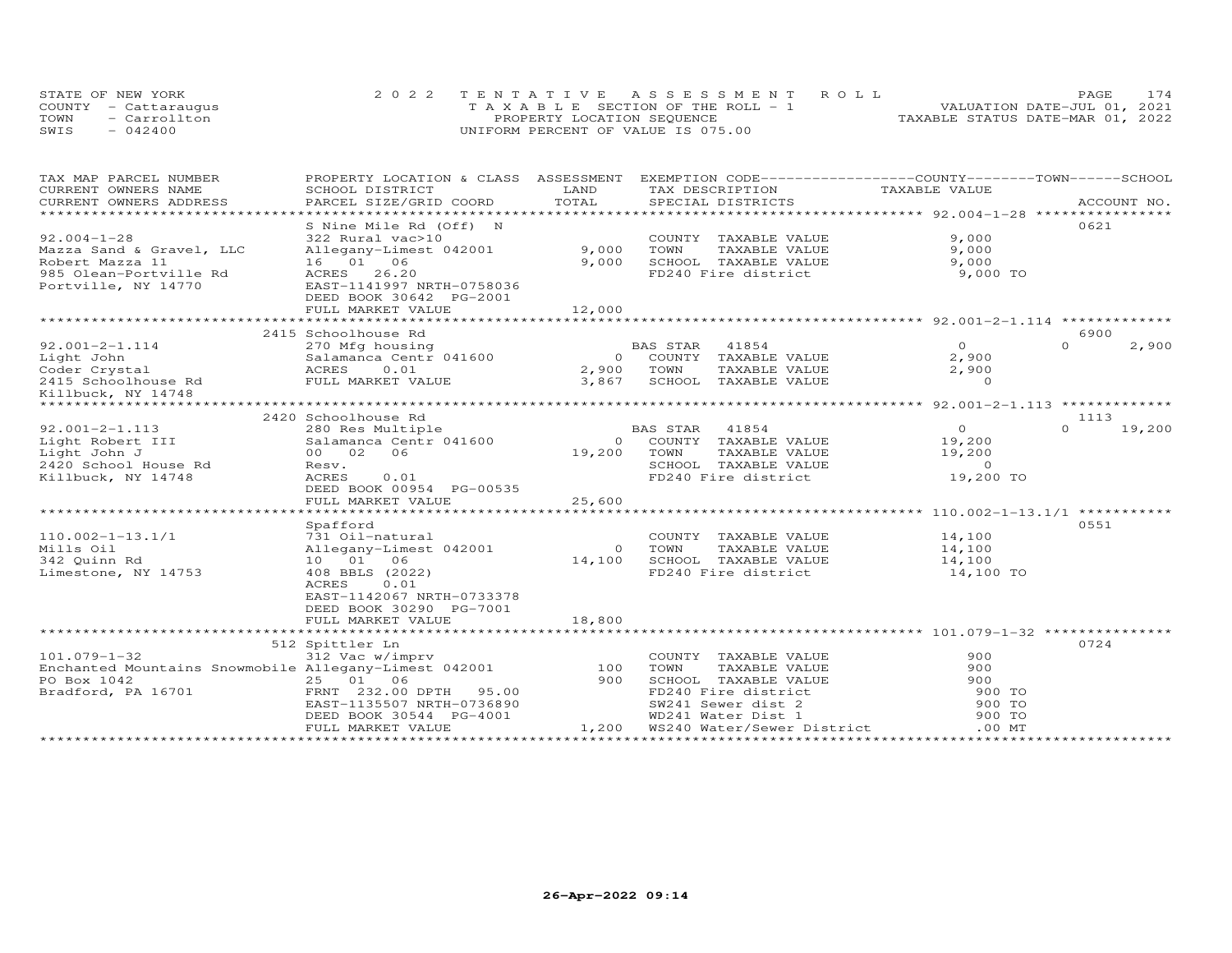|      | STATE OF NEW YORK    | 2022 TENTATIVE ASSESSMENT ROLL        | 175<br>PAGE.                     |
|------|----------------------|---------------------------------------|----------------------------------|
|      | COUNTY - Cattaraugus | T A X A B L E SECTION OF THE ROLL - 1 | VALUATION DATE-JUL 01, 2021      |
| TOWN | - Carrollton         | PROPERTY LOCATION SEQUENCE            | TAXABLE STATUS DATE-MAR 01, 2022 |
| SWIS | $-042400$            | UNIFORM PERCENT OF VALUE IS 075.00    |                                  |

| CURRENT OWNERS NAME<br>SCHOOL DISTRICT<br>LAND<br>TAX DESCRIPTION<br>TAXABLE VALUE<br>COURIENT OWNERS ADDRESS FORCEL SIZE/GRID COORD TOTAL SECIAL DISTRICTS ACCOUNT NO.<br>TOTAL SECIAL DISTRICTS PARCEL ACCOUNT NO. ACCOUNT AND PRECIAL DISTRICTS ACCOUNT NO.<br>CURRENT OWNERS ADDRESS<br>0787<br>543 Spittler Ln<br>$101.079 - 1 - 1.1$<br>$425$ Bar<br>COUNTY TAXABLE VALUE<br>350,000<br>Allegany-Limest 042001 27,300<br>350,000<br>TAXABLE VALUE<br>Hatch Gerald C.<br>TOWN<br>Baney Chad David<br>25 01 06<br>350,000<br>SCHOOL TAXABLE VALUE<br>350,000<br>FD240 Fire district 350,000 TO<br>SW241 Sewer dist 2 350,000 TO<br>299 Seaward Ave<br>C.p. 210<br>Bradford, PA 16701<br>Ff 628.00<br>SW241 Sewer dist 2 350,000 TO<br>WD241 Water Dist 1 350,000 TO<br>ACRES 42.15<br>WS240 Water/Sewer District .00 MT<br>EAST-1135026 NRTH-0736306<br>DEED BOOK 2021    PG-12548<br>466,667<br>FULL MARKET VALUE | TAX MAP PARCEL NUMBER |  | PROPERTY LOCATION & CLASS ASSESSMENT EXEMPTION CODE----------------COUNTY-------TOWN-----SCHOOL |         |
|------------------------------------------------------------------------------------------------------------------------------------------------------------------------------------------------------------------------------------------------------------------------------------------------------------------------------------------------------------------------------------------------------------------------------------------------------------------------------------------------------------------------------------------------------------------------------------------------------------------------------------------------------------------------------------------------------------------------------------------------------------------------------------------------------------------------------------------------------------------------------------------------------------------------|-----------------------|--|-------------------------------------------------------------------------------------------------|---------|
|                                                                                                                                                                                                                                                                                                                                                                                                                                                                                                                                                                                                                                                                                                                                                                                                                                                                                                                        |                       |  |                                                                                                 |         |
|                                                                                                                                                                                                                                                                                                                                                                                                                                                                                                                                                                                                                                                                                                                                                                                                                                                                                                                        |                       |  |                                                                                                 |         |
|                                                                                                                                                                                                                                                                                                                                                                                                                                                                                                                                                                                                                                                                                                                                                                                                                                                                                                                        |                       |  |                                                                                                 |         |
|                                                                                                                                                                                                                                                                                                                                                                                                                                                                                                                                                                                                                                                                                                                                                                                                                                                                                                                        |                       |  |                                                                                                 |         |
|                                                                                                                                                                                                                                                                                                                                                                                                                                                                                                                                                                                                                                                                                                                                                                                                                                                                                                                        |                       |  |                                                                                                 |         |
|                                                                                                                                                                                                                                                                                                                                                                                                                                                                                                                                                                                                                                                                                                                                                                                                                                                                                                                        |                       |  |                                                                                                 |         |
|                                                                                                                                                                                                                                                                                                                                                                                                                                                                                                                                                                                                                                                                                                                                                                                                                                                                                                                        |                       |  |                                                                                                 |         |
|                                                                                                                                                                                                                                                                                                                                                                                                                                                                                                                                                                                                                                                                                                                                                                                                                                                                                                                        |                       |  |                                                                                                 |         |
|                                                                                                                                                                                                                                                                                                                                                                                                                                                                                                                                                                                                                                                                                                                                                                                                                                                                                                                        |                       |  |                                                                                                 |         |
|                                                                                                                                                                                                                                                                                                                                                                                                                                                                                                                                                                                                                                                                                                                                                                                                                                                                                                                        |                       |  |                                                                                                 |         |
|                                                                                                                                                                                                                                                                                                                                                                                                                                                                                                                                                                                                                                                                                                                                                                                                                                                                                                                        |                       |  |                                                                                                 |         |
|                                                                                                                                                                                                                                                                                                                                                                                                                                                                                                                                                                                                                                                                                                                                                                                                                                                                                                                        |                       |  |                                                                                                 |         |
|                                                                                                                                                                                                                                                                                                                                                                                                                                                                                                                                                                                                                                                                                                                                                                                                                                                                                                                        |                       |  |                                                                                                 |         |
|                                                                                                                                                                                                                                                                                                                                                                                                                                                                                                                                                                                                                                                                                                                                                                                                                                                                                                                        |                       |  |                                                                                                 |         |
| 1279<br>605 Spittler Ln                                                                                                                                                                                                                                                                                                                                                                                                                                                                                                                                                                                                                                                                                                                                                                                                                                                                                                |                       |  |                                                                                                 |         |
| $\overline{O}$<br>$\Omega$<br>$101.071 - 1 - 14$                                                                                                                                                                                                                                                                                                                                                                                                                                                                                                                                                                                                                                                                                                                                                                                                                                                                       |                       |  |                                                                                                 | 23,100  |
| TANNER BRUCE E.<br>605 SPITTLER LANDE<br>48,500                                                                                                                                                                                                                                                                                                                                                                                                                                                                                                                                                                                                                                                                                                                                                                                                                                                                        |                       |  |                                                                                                 |         |
| 25 01 06<br>48,500<br>48,500<br>TOWN<br>TAXABLE VALUE                                                                                                                                                                                                                                                                                                                                                                                                                                                                                                                                                                                                                                                                                                                                                                                                                                                                  |                       |  |                                                                                                 |         |
| LIMESTONE, NY 14753<br>FRNT 205.00 DPTH 143.81<br>SCHOOL TAXABLE VALUE<br>25,400                                                                                                                                                                                                                                                                                                                                                                                                                                                                                                                                                                                                                                                                                                                                                                                                                                       |                       |  |                                                                                                 |         |
| EAST-1135115 NRTH-0738189<br>FD240 Fire district<br>48,500 TO<br>48,500 TO                                                                                                                                                                                                                                                                                                                                                                                                                                                                                                                                                                                                                                                                                                                                                                                                                                             |                       |  |                                                                                                 |         |
| DEED BOOK 30068 PG-3001<br>SW241 Sewer dist 2                                                                                                                                                                                                                                                                                                                                                                                                                                                                                                                                                                                                                                                                                                                                                                                                                                                                          |                       |  |                                                                                                 |         |
| $48,500$ TO<br>$90$ MT<br>FULL MARKET VALUE<br>64,667 WD241 Water Dist 1                                                                                                                                                                                                                                                                                                                                                                                                                                                                                                                                                                                                                                                                                                                                                                                                                                               |                       |  |                                                                                                 |         |
| WS240 Water/Sewer District<br>$.00$ MT                                                                                                                                                                                                                                                                                                                                                                                                                                                                                                                                                                                                                                                                                                                                                                                                                                                                                 |                       |  |                                                                                                 |         |
|                                                                                                                                                                                                                                                                                                                                                                                                                                                                                                                                                                                                                                                                                                                                                                                                                                                                                                                        |                       |  |                                                                                                 |         |
| 1066<br>1650 Sunny Side Dr                                                                                                                                                                                                                                                                                                                                                                                                                                                                                                                                                                                                                                                                                                                                                                                                                                                                                             |                       |  |                                                                                                 |         |
| $92.003 - 1 - 14.2$<br>210 1 Family Res<br>BAS STAR 41854<br>$\overline{O}$<br>$\Omega$                                                                                                                                                                                                                                                                                                                                                                                                                                                                                                                                                                                                                                                                                                                                                                                                                                |                       |  |                                                                                                 | 23,100  |
| Montgomery Robert Milegany-Limest 042001 15,000 COUNTY TAXABLE VALUE<br>56,000                                                                                                                                                                                                                                                                                                                                                                                                                                                                                                                                                                                                                                                                                                                                                                                                                                         |                       |  |                                                                                                 |         |
| 29 01 06<br>56,000<br>589 Parkside Dr.<br>TOWN<br>TAXABLE VALUE<br>56,000                                                                                                                                                                                                                                                                                                                                                                                                                                                                                                                                                                                                                                                                                                                                                                                                                                              |                       |  |                                                                                                 |         |
| ACRES 6.98<br>SCHOOL TAXABLE VALUE<br>FD240 Fire district<br>32,900<br>Limestone, NY 14753                                                                                                                                                                                                                                                                                                                                                                                                                                                                                                                                                                                                                                                                                                                                                                                                                             |                       |  |                                                                                                 |         |
| EAST-1134669 NRTH-0755417<br>56,000 TO                                                                                                                                                                                                                                                                                                                                                                                                                                                                                                                                                                                                                                                                                                                                                                                                                                                                                 |                       |  |                                                                                                 |         |
|                                                                                                                                                                                                                                                                                                                                                                                                                                                                                                                                                                                                                                                                                                                                                                                                                                                                                                                        |                       |  |                                                                                                 |         |
|                                                                                                                                                                                                                                                                                                                                                                                                                                                                                                                                                                                                                                                                                                                                                                                                                                                                                                                        |                       |  |                                                                                                 |         |
|                                                                                                                                                                                                                                                                                                                                                                                                                                                                                                                                                                                                                                                                                                                                                                                                                                                                                                                        |                       |  |                                                                                                 |         |
| 0235<br>1480 Sunnyside Dr                                                                                                                                                                                                                                                                                                                                                                                                                                                                                                                                                                                                                                                                                                                                                                                                                                                                                              |                       |  |                                                                                                 |         |
| 15,400<br>$92.003 - 1 - 16.1$<br>210 1 Family Res<br>VET COM CT 41131<br>15,400                                                                                                                                                                                                                                                                                                                                                                                                                                                                                                                                                                                                                                                                                                                                                                                                                                        |                       |  |                                                                                                 | $\circ$ |
| Allegany-Limest 042001 17,800 ENH STAR<br>$\overline{O}$<br>J&E Trust dated 5/23/17<br>41834<br>$\Omega$                                                                                                                                                                                                                                                                                                                                                                                                                                                                                                                                                                                                                                                                                                                                                                                                               |                       |  |                                                                                                 | 57,670  |
| 1480 Sunnyside Drive 29 01 06<br>83,900 COUNTY TAXABLE VALUE<br>68,500                                                                                                                                                                                                                                                                                                                                                                                                                                                                                                                                                                                                                                                                                                                                                                                                                                                 |                       |  |                                                                                                 |         |
| Limestone, NY 14753<br>ACRES<br>6.60<br>TOWN<br>68,500<br>TAXABLE VALUE                                                                                                                                                                                                                                                                                                                                                                                                                                                                                                                                                                                                                                                                                                                                                                                                                                                |                       |  |                                                                                                 |         |
| EAST-1134442 NRTH-0753304<br>SCHOOL TAXABLE VALUE<br>26,230                                                                                                                                                                                                                                                                                                                                                                                                                                                                                                                                                                                                                                                                                                                                                                                                                                                            |                       |  |                                                                                                 |         |
| FD240 Fire district<br>DEED BOOK 28830 PG-3001<br>83,900 TO<br>111,867                                                                                                                                                                                                                                                                                                                                                                                                                                                                                                                                                                                                                                                                                                                                                                                                                                                 |                       |  |                                                                                                 |         |
| FULL MARKET VALUE                                                                                                                                                                                                                                                                                                                                                                                                                                                                                                                                                                                                                                                                                                                                                                                                                                                                                                      |                       |  |                                                                                                 |         |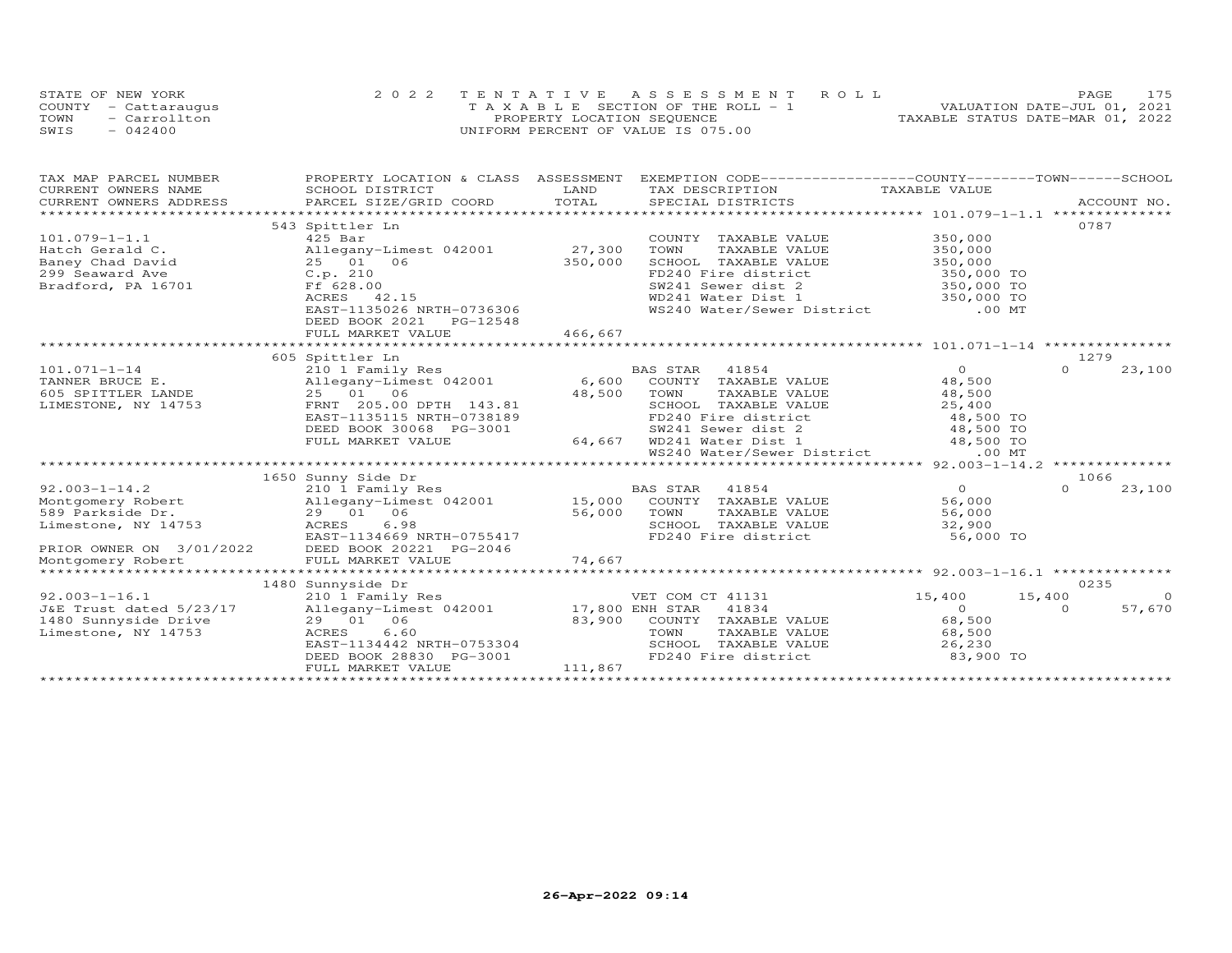|      | STATE OF NEW YORK    | 2022 TENTATIVE ASSESSMENT ROLL     |  |                                  | PAGE | 176 |
|------|----------------------|------------------------------------|--|----------------------------------|------|-----|
|      | COUNTY - Cattaraugus | TAXABLE SECTION OF THE ROLL - 1    |  | VALUATION DATE-JUL 01, 2021      |      |     |
| TOWN | - Carrollton         | PROPERTY LOCATION SEQUENCE         |  | TAXABLE STATUS DATE-MAR 01, 2022 |      |     |
| SWIS | $-042400$            | UNIFORM PERCENT OF VALUE IS 075.00 |  |                                  |      |     |

| TAX MAP PARCEL NUMBER                                                                                                                                                                                                                       | PROPERTY LOCATION & CLASS ASSESSMENT EXEMPTION CODE----------------COUNTY-------TOWN------SCHOOL |        |                                                                                                                                                                             |                     |             |
|---------------------------------------------------------------------------------------------------------------------------------------------------------------------------------------------------------------------------------------------|--------------------------------------------------------------------------------------------------|--------|-----------------------------------------------------------------------------------------------------------------------------------------------------------------------------|---------------------|-------------|
| CURRENT OWNERS NAME                                                                                                                                                                                                                         | SCHOOL DISTRICT                                                                                  | LAND   | TAX DESCRIPTION TAXABLE VALUE<br>SPECIAL DISTRICTS                                                                                                                          |                     |             |
| CURRENT OWNERS ADDRESS                                                                                                                                                                                                                      | PARCEL SIZE/GRID COORD                                                                           | TOTAL  | SPECIAL DISTRICTS                                                                                                                                                           |                     | ACCOUNT NO. |
|                                                                                                                                                                                                                                             |                                                                                                  |        |                                                                                                                                                                             |                     |             |
|                                                                                                                                                                                                                                             | 5912-14 Tannery St                                                                               |        |                                                                                                                                                                             |                     | 0710        |
| $101.079 - 1 - 10$                                                                                                                                                                                                                          | 311 Res vac land                                                                                 |        | COUNTY TAXABLE VALUE                                                                                                                                                        | 7,000               |             |
| Barrile Joseph                                                                                                                                                                                                                              | Allegany-Limest 042001 7,000<br>25 01 06 7,000                                                   |        | TOWN      TAXABLE VALUE<br>SCHOOL   TAXABLE VALUE                                                                                                                           | 7,000               |             |
| Barrile Larry -Linda-Alan-J D 25 01 06                                                                                                                                                                                                      |                                                                                                  |        |                                                                                                                                                                             | 7,000               |             |
| Box 258 FRNT 171.00 DPTH 216.00<br>Limestone, NY 14753 EAST-1135808 NRTH-0737559<br>DEED BOOK 00956 PG-00321                                                                                                                                |                                                                                                  |        | FD240 Fire district<br>SW241 Sewer dist 2<br>WD241 Water Dist 1<br>9,333 WS240 Water/Sewer District<br>9,333 WS240 Water/Sewer District<br>9,333 WS240 Water/Sewer District |                     |             |
|                                                                                                                                                                                                                                             |                                                                                                  |        |                                                                                                                                                                             |                     |             |
|                                                                                                                                                                                                                                             |                                                                                                  |        |                                                                                                                                                                             |                     |             |
|                                                                                                                                                                                                                                             | FULL MARKET VALUE                                                                                |        |                                                                                                                                                                             |                     |             |
|                                                                                                                                                                                                                                             |                                                                                                  |        |                                                                                                                                                                             |                     |             |
|                                                                                                                                                                                                                                             | 549 Tannery St & Main St                                                                         |        |                                                                                                                                                                             |                     | 0707        |
| $101.079 - 1 - 13$                                                                                                                                                                                                                          | 210 1 Family Res                                                                                 |        | COUNTY TAXABLE VALUE 44,000                                                                                                                                                 |                     |             |
|                                                                                                                                                                                                                                             |                                                                                                  |        |                                                                                                                                                                             |                     |             |
|                                                                                                                                                                                                                                             |                                                                                                  |        |                                                                                                                                                                             |                     |             |
|                                                                                                                                                                                                                                             |                                                                                                  |        |                                                                                                                                                                             |                     |             |
|                                                                                                                                                                                                                                             |                                                                                                  |        |                                                                                                                                                                             |                     |             |
|                                                                                                                                                                                                                                             |                                                                                                  |        |                                                                                                                                                                             |                     |             |
| 101.079-1-13<br>Strauch James W. Allegany-Limest 042001<br>Strauch James W. Allegany-Limest 042001<br>25 01 06 216 02001 700N TAXABLE VALUE<br>26 14,000 50001 724,000 70001 724,000 70<br>24,000 70 FD240 Fire district<br>24,000 70<br>24 |                                                                                                  |        |                                                                                                                                                                             |                     |             |
|                                                                                                                                                                                                                                             |                                                                                                  |        |                                                                                                                                                                             |                     |             |
|                                                                                                                                                                                                                                             | 5911 Tannery St & Us Rte 219                                                                     |        |                                                                                                                                                                             |                     | 0705        |
| $101.079 - 1 - 12$                                                                                                                                                                                                                          | 210 1 Family Res                                                                                 |        | COUNTY TAXABLE VALUE                                                                                                                                                        | 27,500              |             |
|                                                                                                                                                                                                                                             | Allegany-Limest 042001                                                                           | 3,500  |                                                                                                                                                                             |                     |             |
|                                                                                                                                                                                                                                             |                                                                                                  |        |                                                                                                                                                                             |                     |             |
| Headlands Alternative<br>Investments, LP<br>765 Baywood Dr #340<br>Petaluma, CA 94954<br>Petaluma, CA 94954<br>Petaluma, CA 94954<br>Petaluma Petaluma Petaluma Petaluma Petaluma Petaluma Petaluma Petaluma Petaluma Petaluma Petaluma Pe  |                                                                                                  |        |                                                                                                                                                                             |                     |             |
|                                                                                                                                                                                                                                             |                                                                                                  |        |                                                                                                                                                                             |                     |             |
|                                                                                                                                                                                                                                             | DEED BOOK 30482 PG-6001                                                                          |        | 27,500 TO<br>SW241 Swer dist 2<br>WD241 Water Dist 1 27,500 TO<br>WS240 Water/Sewer District 1 00 MT                                                                        |                     |             |
|                                                                                                                                                                                                                                             | FULL MARKET VALUE                                                                                | 36,667 |                                                                                                                                                                             |                     |             |
|                                                                                                                                                                                                                                             |                                                                                                  |        |                                                                                                                                                                             |                     |             |
|                                                                                                                                                                                                                                             | Ten Mile Rd                                                                                      |        |                                                                                                                                                                             |                     | 0238        |
|                                                                                                                                                                                                                                             |                                                                                                  |        | COUNTY TAXABLE VALUE 9,600<br>TOWN TAXABLE VALUE 9,600                                                                                                                      |                     |             |
|                                                                                                                                                                                                                                             |                                                                                                  |        | TOWN TAXABLE VALUE 9,600<br>SCHOOL TAXABLE VALUE 9,600<br>FD240 Fire district 9,600 TO                                                                                      |                     |             |
|                                                                                                                                                                                                                                             |                                                                                                  |        |                                                                                                                                                                             |                     |             |
|                                                                                                                                                                                                                                             |                                                                                                  |        |                                                                                                                                                                             |                     |             |
| Allegany, NY 14706                                                                                                                                                                                                                          | ACRES<br>5.10                                                                                    |        |                                                                                                                                                                             |                     |             |
|                                                                                                                                                                                                                                             | EAST-1144724 NRTH-0770143                                                                        |        |                                                                                                                                                                             |                     |             |
|                                                                                                                                                                                                                                             | DEED BOOK 00986 PG-00148                                                                         |        |                                                                                                                                                                             |                     |             |
|                                                                                                                                                                                                                                             | FULL MARKET VALUE                                                                                | 12,800 |                                                                                                                                                                             |                     |             |
|                                                                                                                                                                                                                                             |                                                                                                  |        |                                                                                                                                                                             |                     |             |
|                                                                                                                                                                                                                                             |                                                                                                  |        |                                                                                                                                                                             |                     | 0966        |
| $83.004 - 2 - 5.2$                                                                                                                                                                                                                          |                                                                                                  |        | COUNTY TAXABLE VALUE 15,000                                                                                                                                                 |                     |             |
| Burgess Jonathan L<br>2430 Tem Mile Rd                                                                                                                                                                                                      |                                                                                                  |        | TAXABLE VALUE                                                                                                                                                               | 15,000              |             |
| 2430 Tem Mile Rd                                                                                                                                                                                                                            |                                                                                                  |        | SCHOOL TAXABLE VALUE                                                                                                                                                        |                     |             |
| Allegany, NY 14706                                                                                                                                                                                                                          |                                                                                                  |        | FD240 Fire district                                                                                                                                                         | 15,000<br>15,000 TO |             |
|                                                                                                                                                                                                                                             | 1400                                                                                             |        |                                                                                                                                                                             |                     |             |
|                                                                                                                                                                                                                                             | FRNT 1400.00 DPTH                                                                                |        |                                                                                                                                                                             |                     |             |
|                                                                                                                                                                                                                                             | ACRES<br>19.70                                                                                   |        |                                                                                                                                                                             |                     |             |
|                                                                                                                                                                                                                                             | EAST-1143668 NRTH-0767092                                                                        |        |                                                                                                                                                                             |                     |             |
|                                                                                                                                                                                                                                             | DEED BOOK 15864 PG-5001                                                                          |        |                                                                                                                                                                             |                     |             |
| ************************                                                                                                                                                                                                                    | FULL MARKET VALUE                                                                                | 20,000 |                                                                                                                                                                             |                     |             |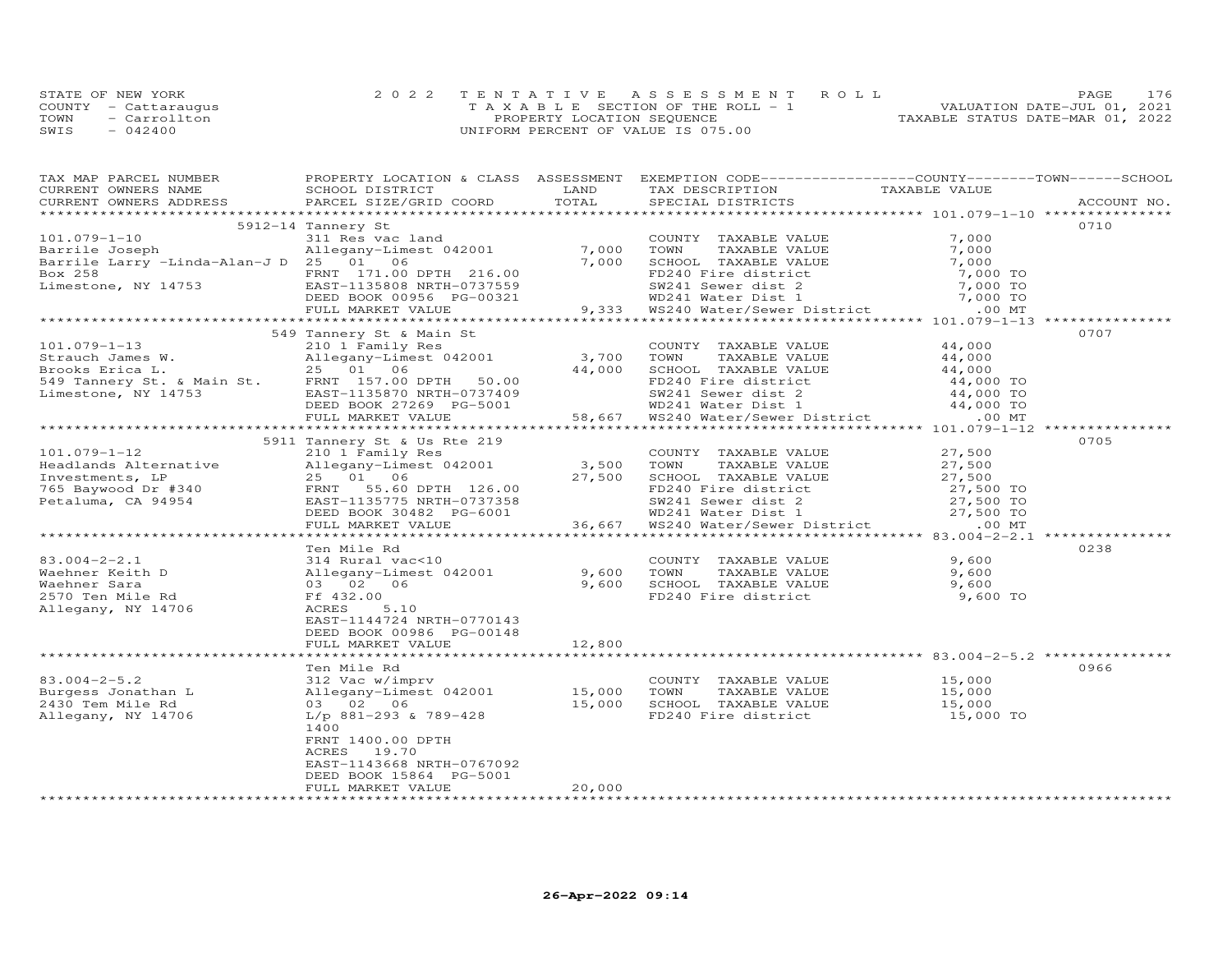|      | STATE OF NEW YORK    | 2022 TENTATIVE ASSESSMENT ROLL        | 177<br><b>PAGE</b>               |  |
|------|----------------------|---------------------------------------|----------------------------------|--|
|      | COUNTY - Cattaraugus | T A X A B L E SECTION OF THE ROLL - 1 | VALUATION DATE-JUL 01, 2021      |  |
| TOWN | - Carrollton         | PROPERTY LOCATION SEQUENCE            | TAXABLE STATUS DATE-MAR 01, 2022 |  |
| SWIS | $-042400$            | UNIFORM PERCENT OF VALUE IS 075.00    |                                  |  |

| TAX MAP PARCEL NUMBER                                | PROPERTY LOCATION & CLASS ASSESSMENT               |                           |                         | EXEMPTION CODE-----------------COUNTY-------TOWN------SCHOOL |                    |
|------------------------------------------------------|----------------------------------------------------|---------------------------|-------------------------|--------------------------------------------------------------|--------------------|
| CURRENT OWNERS NAME                                  | SCHOOL DISTRICT                                    | LAND                      | TAX DESCRIPTION         | TAXABLE VALUE                                                |                    |
| CURRENT OWNERS ADDRESS                               | PARCEL SIZE/GRID COORD                             | TOTAL                     | SPECIAL DISTRICTS       |                                                              | ACCOUNT NO.        |
|                                                      | Ten Mile Rd                                        |                           |                         |                                                              | 1415               |
| $83.004 - 2 - 5.3$                                   | 314 Rural vac<10                                   |                           | COUNTY<br>TAXABLE VALUE | 300                                                          |                    |
| Penn-York Resources, Inc.                            | Allegany-Limest 042001                             | 300                       | TOWN<br>TAXABLE VALUE   | 300                                                          |                    |
| 1716 Honeoye Rd                                      | FRNT 35.00 DPTH 1042.00                            | 300                       | SCHOOL TAXABLE VALUE    | 300                                                          |                    |
| Shinglehouse, PA 16701                               | EAST-1145048 NRTH-0767846                          |                           |                         |                                                              |                    |
|                                                      | DEED BOOK 21937 PG-6002                            |                           |                         |                                                              |                    |
|                                                      | FULL MARKET VALUE                                  | 400                       |                         |                                                              |                    |
|                                                      | **************************                         | ************************* |                         | ***************** 83.004-2-6 ******                          |                    |
|                                                      | 2401 Ten Mile Rd                                   |                           |                         |                                                              | 0176               |
| $83.004 - 2 - 6$                                     | 314 Rural vac<10                                   |                           | COUNTY TAXABLE VALUE    | 14,400                                                       |                    |
| EWP Lumber                                           | Allegany-Limest 042001                             | 14,400                    | TOWN<br>TAXABLE VALUE   | 14,400                                                       |                    |
| 2955 Smith Hollow Rd                                 | 03 02 06                                           | 14,400                    | SCHOOL TAXABLE VALUE    | 14,400                                                       |                    |
| Allegany, NY 14706                                   | Gleason                                            |                           | FD240 Fire district     | 14,400 TO                                                    |                    |
|                                                      | Ff 415.00<br>ACRES 20.65                           |                           |                         |                                                              |                    |
|                                                      | EAST-1142171 NRTH-0766702                          |                           |                         |                                                              |                    |
|                                                      | DEED BOOK 00990 PG-00416                           |                           |                         |                                                              |                    |
|                                                      | FULL MARKET VALUE                                  | 19,200                    |                         |                                                              |                    |
|                                                      |                                                    |                           |                         |                                                              |                    |
|                                                      | 2429 Ten Mile Rd                                   |                           |                         |                                                              | 0230               |
| $83.004 - 2 - 7$                                     | 210 1 Family Res                                   |                           | ENH STAR<br>41834       | $\overline{O}$                                               | $\Omega$<br>45,000 |
| Hogan John                                           | Allegany-Limest 042001                             | 20,700                    | COUNTY TAXABLE VALUE    | 45,000                                                       |                    |
| 2429 Ten Mile Rd                                     | 03 02 06                                           | 45,000                    | TOWN<br>TAXABLE VALUE   | 45,000                                                       |                    |
| Allegany, NY 14706                                   | Ff 528.00                                          |                           | SCHOOL<br>TAXABLE VALUE | $\Omega$                                                     |                    |
|                                                      | FRNT 528.00 DPTH                                   |                           | FD240 Fire district     | 45,000 TO                                                    |                    |
|                                                      | ACRES<br>19.85                                     |                           |                         |                                                              |                    |
|                                                      | EAST-1142280 NRTH-0767113                          |                           |                         |                                                              |                    |
|                                                      | DEED BOOK 00918 PG-00254                           |                           |                         |                                                              |                    |
|                                                      | FULL MARKET VALUE<br>***************************** | 60,000                    |                         | ******************* 83.004-2-5.1 **************              |                    |
|                                                      | 2433 Ten Mile Rd                                   |                           |                         |                                                              | 0338               |
| $83.004 - 2 - 5.1$                                   | 910 Priv forest                                    |                           | COUNTY TAXABLE VALUE    | 23,200                                                       |                    |
| Hogan Revocable Trust Patrick Allegany-Limest 042001 |                                                    | 23,200                    | TOWN<br>TAXABLE VALUE   | 23,200                                                       |                    |
| 2429 Ten Mile Rd                                     | 03 02 06                                           | 23,200                    | SCHOOL TAXABLE VALUE    | 23,200                                                       |                    |
| Allegany, NY 14706                                   | Ff 650.00                                          |                           | FD240 Fire district     | 23,200 TO                                                    |                    |
|                                                      | ACRES<br>30.80                                     |                           |                         |                                                              |                    |
|                                                      | EAST-1142274 NRTH-0767611                          |                           |                         |                                                              |                    |
|                                                      | DEED BOOK 7055<br>PG-3002                          |                           |                         |                                                              |                    |
|                                                      | FULL MARKET VALUE                                  | 30,933                    |                         |                                                              |                    |
|                                                      |                                                    |                           |                         |                                                              |                    |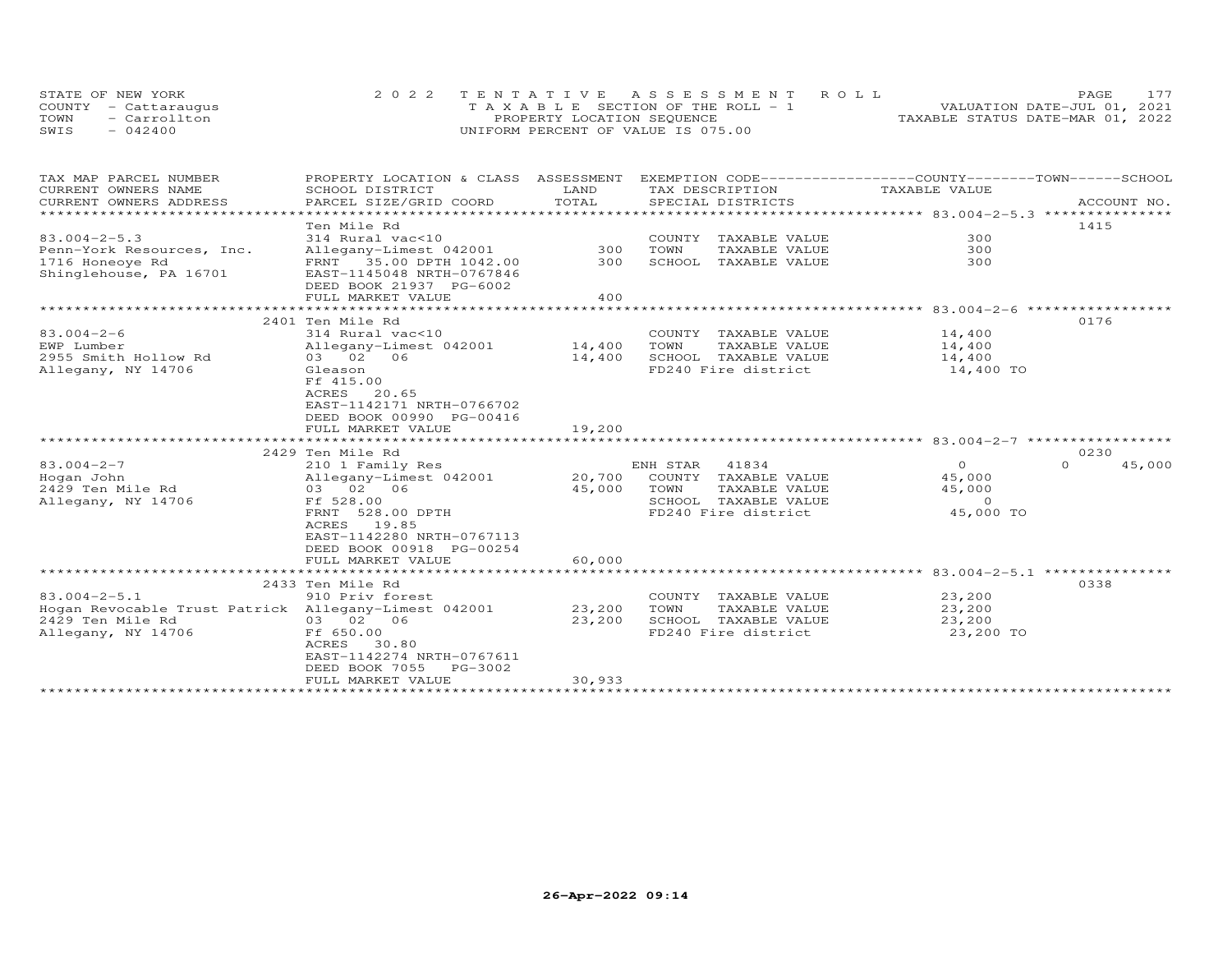|      | STATE OF NEW YORK    | 2022 TENTATIVE ASSESSMENT ROLL        | 178<br>PAGE.                     |
|------|----------------------|---------------------------------------|----------------------------------|
|      | COUNTY - Cattaraugus | T A X A B L E SECTION OF THE ROLL - 1 | VALUATION DATE-JUL 01, 2021      |
| TOWN | - Carrollton         | PROPERTY LOCATION SEQUENCE            | TAXABLE STATUS DATE-MAR 01, 2022 |
| SWIS | $-042400$            | UNIFORM PERCENT OF VALUE IS 075.00    |                                  |

| TAX MAP PARCEL NUMBER   | PROPERTY LOCATION & CLASS ASSESSMENT          |                       | EXEMPTION CODE-----------------COUNTY-------TOWN------SCHOOL |                                         |          |             |
|-------------------------|-----------------------------------------------|-----------------------|--------------------------------------------------------------|-----------------------------------------|----------|-------------|
| CURRENT OWNERS NAME     | SCHOOL DISTRICT                               | LAND                  | TAX DESCRIPTION                                              | TAXABLE VALUE                           |          |             |
| CURRENT OWNERS ADDRESS  | PARCEL SIZE/GRID COORD                        | TOTAL                 | SPECIAL DISTRICTS                                            |                                         |          | ACCOUNT NO. |
| *********************** |                                               |                       |                                                              |                                         |          |             |
|                         | 2439 Ten Mile Rd                              |                       |                                                              |                                         |          | 1002        |
| $83.004 - 2 - 9.3$      | 210 1 Family Res                              |                       | BAS STAR<br>41854                                            | $\circ$                                 | $\Omega$ | 23,100      |
| Winship Martin L        | Allegany-Limest 042001                        |                       | 7,700 VET WAR CT 41121                                       | 6,750                                   | 6,750    | $\Omega$    |
| Winship Salina          | 03 02 06                                      | 45,000                | COUNTY TAXABLE VALUE                                         | 38,250                                  |          |             |
| 2439 Ten Mile Rd        | FRNT 152.00 DPTH                              |                       | TOWN<br>TAXABLE VALUE                                        | 38,250                                  |          |             |
| Allegany, NY 14706      | ACRES<br>1.15                                 |                       | SCHOOL TAXABLE VALUE                                         | 21,900                                  |          |             |
|                         | EAST-1143370 NRTH-0767949                     |                       | FD240 Fire district                                          | 45,000 TO                               |          |             |
|                         | DEED BOOK 00981 PG-01182                      |                       |                                                              |                                         |          |             |
|                         | FULL MARKET VALUE                             | 60,000                |                                                              |                                         |          |             |
|                         |                                               |                       |                                                              |                                         |          |             |
|                         | 2440 Ten Mile Rd                              |                       |                                                              |                                         |          | 1009        |
| $83.004 - 2 - 4.2$      | 210 1 Family Res                              |                       | VET COM CT 41131                                             | 14,125                                  | 14,125   | $\Omega$    |
| Ullman Henry            | Allegany-Limest 042001                        |                       | 9,600 VET DIS CT 41141                                       | 28,250                                  | 28,250   | $\Omega$    |
| Ullman Marie            | 03 02 06                                      | 56,500                | COUNTY TAXABLE VALUE                                         | 14,125                                  |          |             |
| 2440 Ten Mile Rd        | Ff 205.00                                     |                       | TOWN<br>TAXABLE VALUE                                        | 14,125                                  |          |             |
| Allegany, NY 14706      | ACRES<br>2.38                                 |                       | SCHOOL TAXABLE VALUE                                         | 56,500                                  |          |             |
|                         | EAST-1143853 NRTH-0767972                     |                       | FD240 Fire district                                          | 56,500 TO                               |          |             |
|                         | DEED BOOK 800<br>PG-00614                     |                       |                                                              |                                         |          |             |
|                         | FULL MARKET VALUE                             | 75,333                |                                                              |                                         |          |             |
|                         | *************************                     |                       |                                                              |                                         |          |             |
|                         | 2443 Ten Mile Rd                              |                       |                                                              |                                         |          | 1399        |
|                         |                                               |                       |                                                              | $\overline{O}$                          | $\Omega$ |             |
| $83.004 - 2 - 9.8$      | 210 1 Family Res                              |                       | 41854<br>BAS STAR                                            |                                         |          | 23,100      |
| Buck Scott R            | Allegany-Limest 042001                        | 21,000                | COUNTY TAXABLE VALUE                                         | 125,000                                 |          |             |
| Buck Dawn M             | FRNT 15.00 DPTH                               | 125,000               | TOWN<br>TAXABLE VALUE                                        | 125,000                                 |          |             |
| 2443 Ten Mile Rd        | ACRES 19.77                                   |                       | SCHOOL TAXABLE VALUE                                         | 101,900                                 |          |             |
| Allegany, NY 14706      | EAST-1142289 NRTH-0768090                     |                       |                                                              |                                         |          |             |
|                         | FULL MARKET VALUE<br>************************ | 166,667<br>********** |                                                              |                                         |          |             |
|                         |                                               |                       |                                                              | ********* 83.004-2-4.5 **************** |          |             |
|                         | 2448 Ten Mile Rd                              |                       |                                                              |                                         |          | 1426        |
| $83.004 - 2 - 4.5$      | 270 Mfg housing                               |                       | BAS STAR<br>41854                                            | $\overline{O}$                          | $\Omega$ | 23,100      |
| Ullman Kenneth R        | Allegany-Limest 042001                        | 10,500                | COUNTY TAXABLE VALUE                                         | 30,500                                  |          |             |
| Ullman Brandee          | FRNT 331.00 DPTH                              | 30,500                | TOWN<br>TAXABLE VALUE                                        | 30,500                                  |          |             |
| 2448 Ten Mile Rd.       | Allega)<br>FRNT<br>ACRES<br>3.10              |                       | SCHOOL TAXABLE VALUE                                         | 7,400                                   |          |             |
| Allegany, NY 14706      | EAST-1143854 NRTH-0768215                     |                       |                                                              |                                         |          |             |
|                         | FULL MARKET VALUE                             | 40,667                |                                                              |                                         |          |             |
|                         | ************************                      | * * * * * * * * * *   |                                                              | *********** 83.004-2-9.2 ************** |          |             |
|                         | 2449 Ten Mile Rd                              |                       |                                                              |                                         |          | 0944        |
| $83.004 - 2 - 9.2$      | 270 Mfg housing                               |                       | COUNTY TAXABLE VALUE                                         | 28,900                                  |          |             |
| Wier Kimberly A         | Allegany-Limest 042001                        | 9,000                 | TOWN<br>TAXABLE VALUE                                        | 28,900                                  |          |             |
| 2449 Ten Mile Rd        | 03 02 06                                      | 28,900                | SCHOOL TAXABLE VALUE                                         | 28,900                                  |          |             |
| Allegany, NY 14706      | FRNT 150.00 DPTH 291.50                       |                       | FD240 Fire district                                          | 28,900 TO                               |          |             |
|                         | ACRES<br>1.30                                 |                       |                                                              |                                         |          |             |
|                         | EAST-0143464 NRTH-0768188                     |                       |                                                              |                                         |          |             |
|                         | DEED BOOK 28181 PG-5001                       |                       |                                                              |                                         |          |             |
|                         | FULL MARKET VALUE                             | 38,533                |                                                              |                                         |          |             |
|                         |                                               |                       |                                                              |                                         |          |             |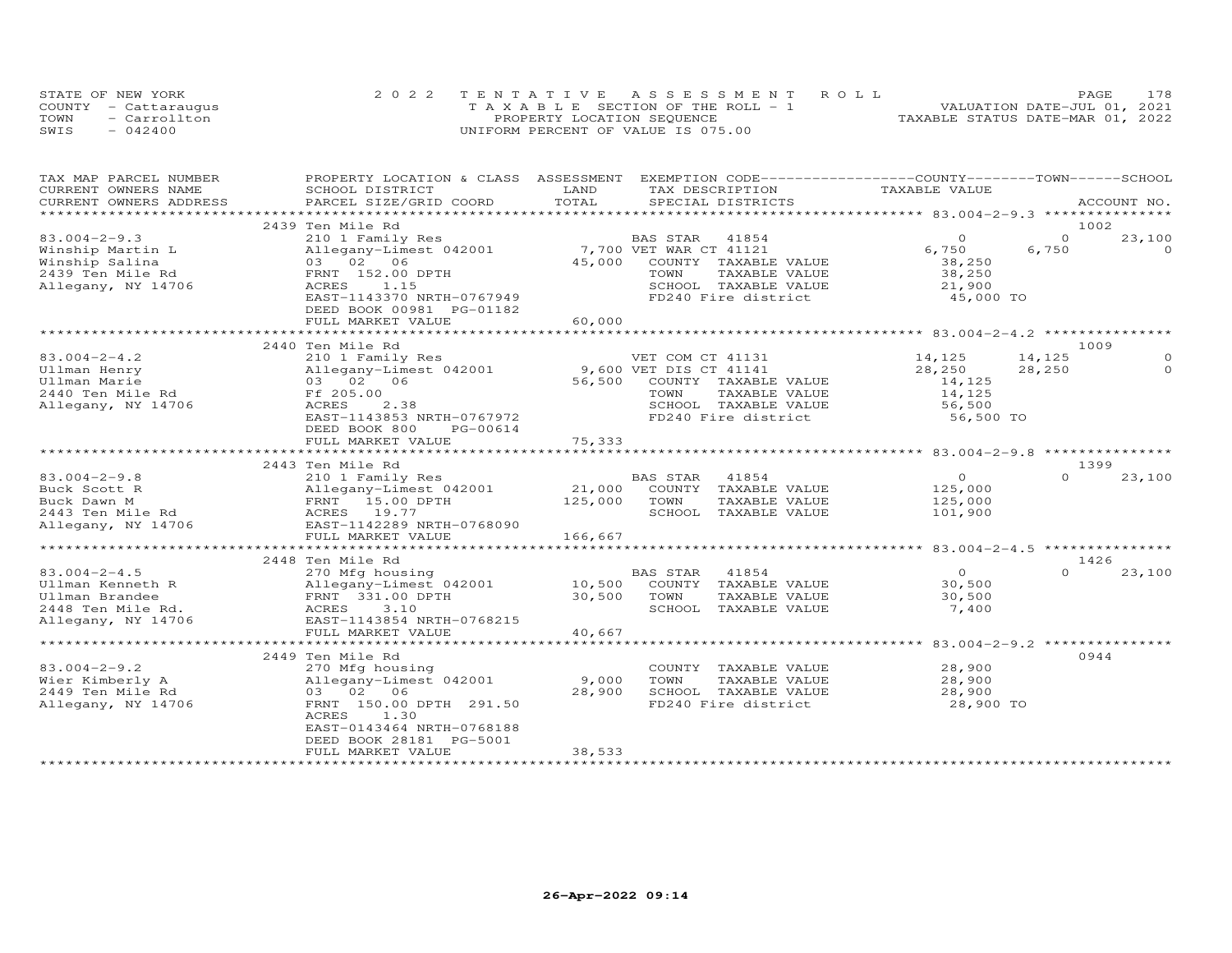| STATE OF NEW YORK    | 2022 TENTATIVE ASSESSMENT ROLL        |                                  | PAGE                        | 179 |
|----------------------|---------------------------------------|----------------------------------|-----------------------------|-----|
| COUNTY - Cattaraugus | T A X A B L E SECTION OF THE ROLL - 1 |                                  | VALUATION DATE-JUL 01, 2021 |     |
| TOWN<br>- Carrollton | PROPERTY LOCATION SEQUENCE            | TAXABLE STATUS DATE-MAR 01, 2022 |                             |     |
| SWIS<br>$-042400$    | UNIFORM PERCENT OF VALUE IS 075.00    |                                  |                             |     |

| TAX MAP PARCEL NUMBER<br>CURRENT OWNERS NAME | PROPERTY LOCATION & CLASS ASSESSMENT<br>SCHOOL DISTRICT | LAND    | EXEMPTION CODE-----------------COUNTY-------TOWN------SCHOOL<br>TAX DESCRIPTION | TAXABLE VALUE |                    |
|----------------------------------------------|---------------------------------------------------------|---------|---------------------------------------------------------------------------------|---------------|--------------------|
| CURRENT OWNERS ADDRESS                       | PARCEL SIZE/GRID COORD                                  | TOTAL   | SPECIAL DISTRICTS                                                               |               | ACCOUNT NO.        |
| ***********************                      |                                                         |         |                                                                                 |               |                    |
|                                              | 2455 Ten Mile Rd                                        |         |                                                                                 |               | 1058               |
| $83.004 - 2 - 9.4$                           | 210 1 Family Res                                        |         | COUNTY TAXABLE VALUE                                                            | 30,000        |                    |
| Buck Ericka                                  | Allegany-Limest 042001                                  | 5,900   | TOWN<br>TAXABLE VALUE                                                           | 30,000        |                    |
| 2461 Ten Mile Road                           | 03 02 06                                                | 30,000  | SCHOOL TAXABLE VALUE                                                            | 30,000        |                    |
| Allegany, NY 14706                           | FRNT 116.00 DPTH 170.00                                 |         | FD240 Fire district                                                             | 30,000 TO     |                    |
|                                              | EAST-1143506 NRTH-0768401                               |         |                                                                                 |               |                    |
|                                              | DEED BOOK 2019 PG-17409                                 |         |                                                                                 |               |                    |
|                                              | FULL MARKET VALUE                                       | 40,000  |                                                                                 |               |                    |
|                                              |                                                         |         |                                                                                 |               |                    |
|                                              | 2457 Ten Mile Rd                                        |         |                                                                                 |               | 0330               |
| $83.004 - 2 - 9.1$                           | 314 Rural vac<10                                        |         | COUNTY TAXABLE VALUE                                                            | 5,800         |                    |
| Buck Scott                                   | Allegany-Limest 042001                                  | 5,800   | TOWN<br>TAXABLE VALUE                                                           | 5,800         |                    |
| Buck Dawn                                    | 03 02 06                                                | 5,800   | SCHOOL TAXABLE VALUE                                                            | 5,800         |                    |
| 2443 Ten Mile Rd                             | Ff Apx 15.00                                            |         | FD240 Fire district                                                             | 5,800 TO      |                    |
| Allegany, NY 14706                           | ACRES 19.67                                             |         |                                                                                 |               |                    |
|                                              | EAST-1142308 NRTH-0768531                               |         |                                                                                 |               |                    |
|                                              | DEED BOOK 22000 PG-9001                                 |         |                                                                                 |               |                    |
|                                              | FULL MARKET VALUE                                       | 7,733   |                                                                                 |               |                    |
|                                              |                                                         |         |                                                                                 |               |                    |
|                                              | 2461 Ten Mile Rd                                        |         |                                                                                 |               | 0329               |
| $83.004 - 2 - 9.6$                           | 210 1 Family Res                                        |         | COUNTY TAXABLE VALUE                                                            | 15,000        |                    |
| Buck Ericka                                  | Allegany-Limest 042001                                  | 6,400   | TOWN<br>TAXABLE VALUE                                                           | 15,000        |                    |
| 2455 Ten Mile Road                           | 03 02 06                                                | 15,000  | SCHOOL TAXABLE VALUE                                                            | 15,000        |                    |
| Allegany, NY 14706                           | FRNT 151.00 DPTH 175.00                                 |         | FD240 Fire district                                                             | 15,000 TO     |                    |
|                                              | EAST-1143498 NRTH-0768530                               |         |                                                                                 |               |                    |
|                                              | DEED BOOK 20210 PG-4038                                 |         |                                                                                 |               |                    |
|                                              | FULL MARKET VALUE                                       | 20,000  |                                                                                 |               |                    |
|                                              |                                                         |         |                                                                                 |               |                    |
|                                              | 2467 Ten Mile Rd                                        |         |                                                                                 |               | 0488               |
| $83.004 - 2 - 4.1$                           | 280 Res Multiple                                        |         | BAS STAR 41854                                                                  | $\circ$       | $\Omega$<br>23,100 |
| Ullman Laura Mae                             | Allegany-Limest 042001                                  |         |                                                                                 | $\Omega$      | $\Omega$<br>23,100 |
| 2467 Ten Mile Rd                             | 03 02 06                                                |         | 15,900 B STAR MH 41864<br>99,000 COUNTY TAXABLE VALUE                           | 99,000        |                    |
| Allegany, NY 14706                           | C.p. 210                                                |         | TAXABLE VALUE<br>TOWN                                                           | 99,000        |                    |
|                                              | L/u - Oliver & Velma                                    |         | SCHOOL TAXABLE VALUE                                                            | 52,800        |                    |
|                                              | FRNT 600.00 DPTH                                        |         | FD240 Fire district                                                             | 99,000 TO     |                    |
|                                              | ACRES<br>3.62                                           |         |                                                                                 |               |                    |
|                                              | EAST-1143541 NRTH-0768842                               |         |                                                                                 |               |                    |
|                                              | DEED BOOK 00975 PG-01129                                |         |                                                                                 |               |                    |
|                                              | FULL MARKET VALUE                                       | 132,000 |                                                                                 |               |                    |
|                                              |                                                         |         |                                                                                 |               |                    |
|                                              | 2467 Ten Mile Rd                                        |         |                                                                                 |               | 1400               |
| $83.004 - 2 - 9.9$                           | 323 Vacant rural                                        |         | COUNTY TAXABLE VALUE                                                            | 6,900         |                    |
| Buck Victor C                                | Allegany-Limest 042001                                  | 6,900   | TOWN<br>TAXABLE VALUE                                                           | 6,900         |                    |
| Buck Kathleen A                              | ACRES 19.72                                             | 6,900   | SCHOOL TAXABLE VALUE                                                            | 6,900         |                    |
| PO Box 33                                    | EAST-1142181 NRTH-0768896                               |         |                                                                                 |               |                    |
| Portville, NY 14770                          | DEED BOOK 8426<br>PG-6001                               |         |                                                                                 |               |                    |
|                                              | FULL MARKET VALUE                                       | 9,200   |                                                                                 |               |                    |
|                                              |                                                         |         |                                                                                 |               |                    |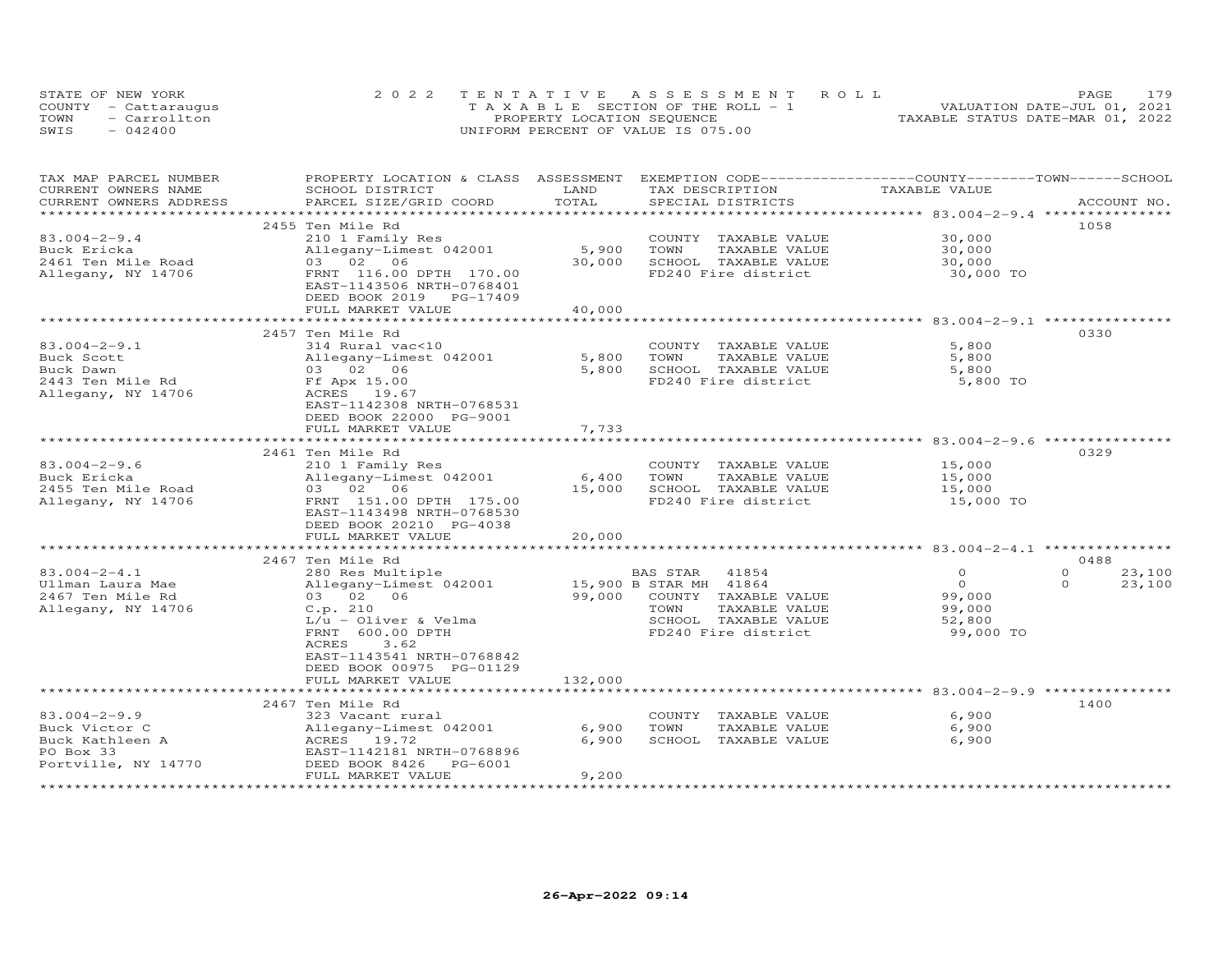|      | STATE OF NEW YORK    | 2022 TENTATIVE ASSESSMENT ROLL        | 180<br>PAGE.                     |
|------|----------------------|---------------------------------------|----------------------------------|
|      | COUNTY - Cattaraugus | T A X A B L E SECTION OF THE ROLL - 1 | VALUATION DATE-JUL 01, 2021      |
| TOWN | - Carrollton         | PROPERTY LOCATION SEQUENCE            | TAXABLE STATUS DATE-MAR 01, 2022 |
| SWIS | $-042400$            | UNIFORM PERCENT OF VALUE IS 075.00    |                                  |

| TAX MAP PARCEL NUMBER     | PROPERTY LOCATION & CLASS ASSESSMENT |                | EXEMPTION CODE-----------------COUNTY-------TOWN------SCHOOL |                                            |             |
|---------------------------|--------------------------------------|----------------|--------------------------------------------------------------|--------------------------------------------|-------------|
| CURRENT OWNERS NAME       | SCHOOL DISTRICT                      | LAND           | TAX DESCRIPTION                                              | TAXABLE VALUE                              |             |
| CURRENT OWNERS ADDRESS    | PARCEL SIZE/GRID COORD               | TOTAL          | SPECIAL DISTRICTS                                            |                                            | ACCOUNT NO. |
| *******************       |                                      |                |                                                              | ******************* 83.004-2-4.4 ********* |             |
|                           | 2468 Ten Mile Rd                     |                |                                                              |                                            | 0489        |
|                           |                                      |                |                                                              |                                            |             |
| $83.004 - 2 - 4.4$        | 312 Vac w/imprv                      |                | COUNTY TAXABLE VALUE                                         | 28,400                                     |             |
| Ullman Kenneth R.         | Allegany-Limest 042001               | 27,400         | TOWN<br>TAXABLE VALUE                                        | 28,400                                     |             |
| Ullman Brandee            | 03 02 06                             | 28,400         | SCHOOL TAXABLE VALUE                                         | 28,400                                     |             |
| 2448 Ten Mile Road        | Ff 820.00                            |                | FD240 Fire district                                          | 28,400 TO                                  |             |
| Allegany, NY 14706        | FRNT 500.00 DPTH                     |                |                                                              |                                            |             |
|                           | ACRES 22.52                          |                |                                                              |                                            |             |
|                           | EAST-1144344 NRTH-0768715            |                |                                                              |                                            |             |
|                           | DEED BOOK 30476 PG-4001              |                |                                                              |                                            |             |
|                           |                                      |                |                                                              |                                            |             |
|                           | FULL MARKET VALUE                    | 37,867         |                                                              |                                            |             |
|                           |                                      | ************** |                                                              |                                            |             |
|                           | 2480 Ten Mile Rd                     |                |                                                              |                                            | 1036        |
| $83.004 - 2 - 4.3$        | 210 1 Family Res                     |                | COUNTY TAXABLE VALUE                                         | 52,000                                     |             |
| Mosher Zane R.            | Allegany-Limest 042001               | 7,800          | TOWN<br>TAXABLE VALUE                                        | 52,000                                     |             |
| 305 Rock City Str         | 03 02 06                             | 52,000         | SCHOOL TAXABLE VALUE                                         | 52,000                                     |             |
| Little Valley, NY 14755   | FRNT 225.00 DPTH 190.00              |                | FD240 Fire district                                          | 52,000 TO                                  |             |
|                           | EAST-1143880 NRTH-0768973            |                |                                                              |                                            |             |
|                           |                                      |                |                                                              |                                            |             |
|                           | DEED BOOK 30058 PG-6006              |                |                                                              |                                            |             |
|                           | FULL MARKET VALUE                    | 69,333         |                                                              |                                            |             |
|                           |                                      |                |                                                              |                                            |             |
|                           | 2485 Ten Mile Rd                     |                |                                                              |                                            | 0413        |
| $83.004 - 2 - 3.1$        | 240 Rural res                        |                | COUNTY TAXABLE VALUE                                         | 100,000                                    |             |
| Lampack Cody C.           | Allegany-Limest 042001               | 34,900         | TOWN<br>TAXABLE VALUE                                        | 100,000                                    |             |
| Lampack Kristen N.        | 03 02 06                             | 100,000        | SCHOOL TAXABLE VALUE                                         | 100,000                                    |             |
| 2485 Ten Mile Rd          | FRNT 820.00 DPTH                     |                | FD240 Fire district                                          | 100,000 TO                                 |             |
|                           |                                      |                |                                                              |                                            |             |
| Allegany, NY 14706        | ACRES 59.30                          |                |                                                              |                                            |             |
|                           | EAST-1142860 NRTH-0769430            |                |                                                              |                                            |             |
|                           | DEED BOOK 30737 PG-8003              |                |                                                              |                                            |             |
|                           | FULL MARKET VALUE                    | 133,333        |                                                              |                                            |             |
|                           |                                      |                |                                                              |                                            |             |
|                           | 2522 Ten Mile Rd                     |                |                                                              |                                            | 1057        |
| $83.004 - 2 - 3.2$        | 210 1 Family Res                     |                | COUNTY TAXABLE VALUE                                         | 79,000                                     |             |
| Lentz Gilbert Jr.         | Allegany-Limest 042001               | 16,100         | TOWN<br>TAXABLE VALUE                                        | 79,000                                     |             |
| 2522 Ten Mile Road        | 03 02 06                             | 79,000         | SCHOOL TAXABLE VALUE                                         | 79,000                                     |             |
|                           |                                      |                | FD240 Fire district                                          |                                            |             |
| Allegany, NY 14706        | Ff 417.00                            |                |                                                              | 79,000 TO                                  |             |
|                           | ACRES 8.40                           |                |                                                              |                                            |             |
|                           | EAST-1144591 NRTH-0769620            |                |                                                              |                                            |             |
|                           | DEED BOOK 23882 PG-8001              |                |                                                              |                                            |             |
|                           | FULL MARKET VALUE                    | 105,333        |                                                              |                                            |             |
|                           | ***************************          |                |                                                              |                                            |             |
|                           | 2530 Ten Mile Rd                     |                |                                                              |                                            | 1326        |
| $83.004 - 2 - 2.2$        | 314 Rural vac<10                     |                | COUNTY TAXABLE VALUE                                         | 1,500                                      |             |
| Penn-York Resources, Inc. | Allegany-Limest 042001               | 1,500          | TOWN<br>TAXABLE VALUE                                        | 1,500                                      |             |
|                           | 03 02 06                             | 1,500          |                                                              | 1,500                                      |             |
| 1716 Honeoye Rd           |                                      |                | SCHOOL TAXABLE VALUE                                         |                                            |             |
| Shinglehouse, PA 16701    | Ff 168.00                            |                | FD240 Fire district                                          | 1,500 TO                                   |             |
|                           | FRNT 165.00 DPTH                     |                |                                                              |                                            |             |
|                           | ACRES<br>2,90                        |                |                                                              |                                            |             |
|                           | EAST-1144660 NRTH-0769888            |                |                                                              |                                            |             |
|                           | DEED BOOK 21937 PG-6002              |                |                                                              |                                            |             |
|                           | FULL MARKET VALUE                    | 2,000          |                                                              |                                            |             |
|                           |                                      |                |                                                              |                                            |             |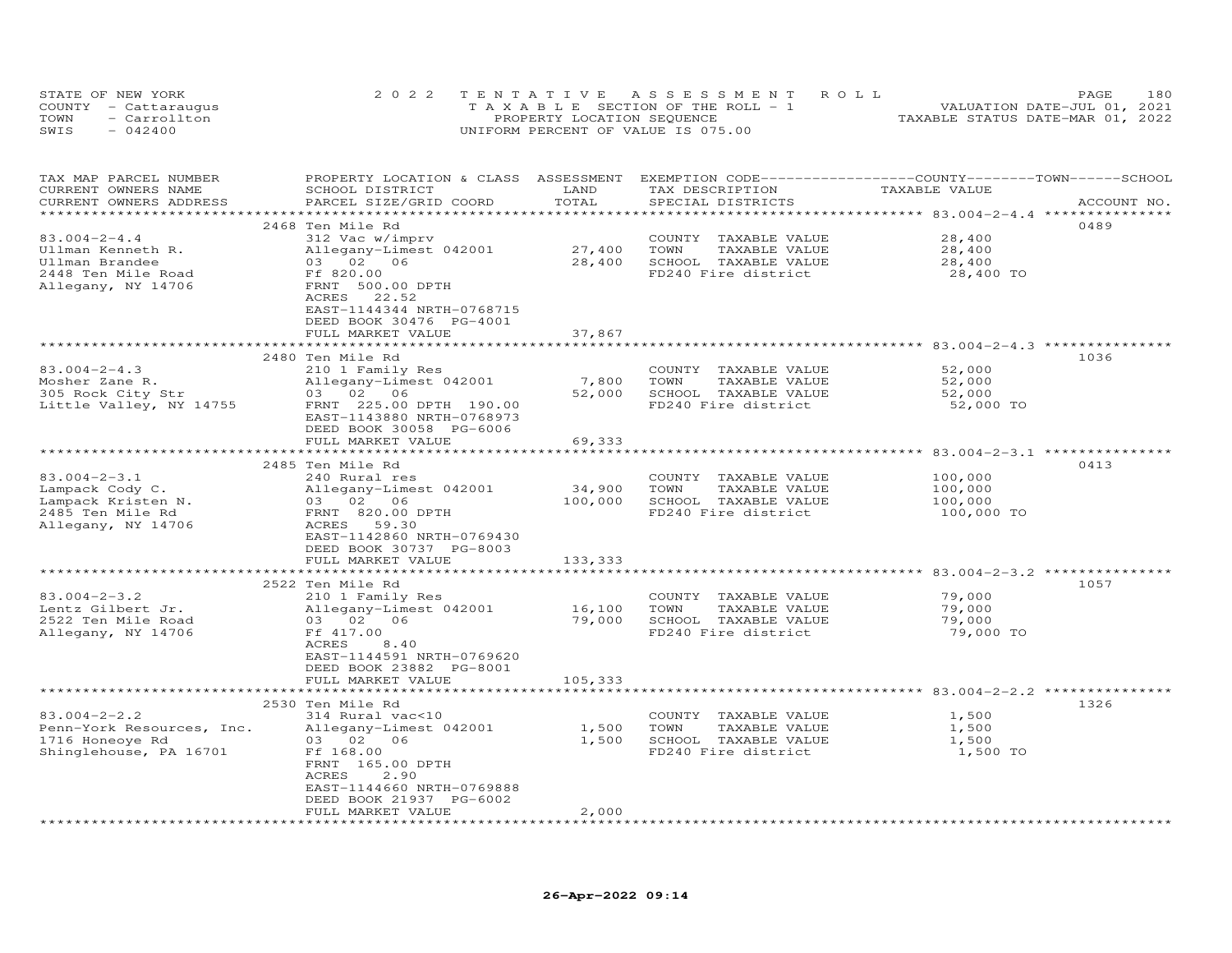| STATE OF NEW YORK    | 2022 TENTATIVE ASSESSMENT ROLL        |                                  | PAGE                        | 181 |
|----------------------|---------------------------------------|----------------------------------|-----------------------------|-----|
| COUNTY - Cattaraugus | T A X A B L E SECTION OF THE ROLL - 1 |                                  | VALUATION DATE-JUL 01, 2021 |     |
| - Carrollton<br>TOWN | PROPERTY LOCATION SEQUENCE            | TAXABLE STATUS DATE-MAR 01, 2022 |                             |     |
| $-042400$<br>SWIS    | UNIFORM PERCENT OF VALUE IS 075.00    |                                  |                             |     |

| TAX MAP PARCEL NUMBER    | PROPERTY LOCATION & CLASS  | ASSESSMENT      | EXEMPTION CODE-----------------COUNTY-------TOWN------SCHOOL |                                                      |                    |
|--------------------------|----------------------------|-----------------|--------------------------------------------------------------|------------------------------------------------------|--------------------|
| CURRENT OWNERS NAME      | SCHOOL DISTRICT            | LAND            | TAX DESCRIPTION                                              | TAXABLE VALUE                                        |                    |
| CURRENT OWNERS ADDRESS   | PARCEL SIZE/GRID COORD     | TOTAL           | SPECIAL DISTRICTS                                            |                                                      | ACCOUNT NO.        |
| ************************ |                            |                 |                                                              |                                                      |                    |
|                          | 2549 Ten Mile Rd           |                 |                                                              |                                                      | 0189               |
| $83.004 - 2 - 1$         | 210 1 Family Res           |                 | COUNTY TAXABLE VALUE                                         | 105,000                                              |                    |
| Penird Arthur            | Allegany-Limest 042001     | 25,600          | TOWN<br>TAXABLE VALUE                                        | 105,000                                              |                    |
| Penird Stacey            | 03 02 06                   | 105,000         | SCHOOL TAXABLE VALUE                                         | 105,000                                              |                    |
| 2549 Ten Mile Rd         | Ff 600.00                  |                 | FD240 Fire district                                          | 105,000 TO                                           |                    |
| Allegany, NY 14706       | ACRES<br>32.68 BANK<br>081 |                 |                                                              |                                                      |                    |
|                          | EAST-1142725 NRTH-0770070  |                 |                                                              |                                                      |                    |
|                          | DEED BOOK 24921 PG-5001    |                 |                                                              |                                                      |                    |
|                          | FULL MARKET VALUE          | 140,000         |                                                              |                                                      |                    |
|                          |                            |                 |                                                              |                                                      |                    |
|                          | 2565 Ten Mile Rd           |                 |                                                              |                                                      | 0400               |
| $83.004 - 1 - 15.1$      | 210 1 Family Res           |                 | AGED C/T/S 41800                                             | 30,000                                               | 30,000<br>30,000   |
| Thompson Mike R          | Allegany-Limest 042001     | 19,100 ENH STAR | 41834                                                        | $\Omega$                                             | 30,000<br>$\Omega$ |
| Thompson Sharon A        | 03 02 06                   | 60,000          | COUNTY TAXABLE VALUE                                         | 30,000                                               |                    |
| 2565 Ten Mile Rd         | Ff 110.00                  |                 | TOWN<br>TAXABLE VALUE                                        | 30,000                                               |                    |
| Allegany, NY 14706       | ACRES 14.00                |                 | SCHOOL TAXABLE VALUE                                         | $\Omega$                                             |                    |
|                          | EAST-1143735 NRTH-0770550  |                 | FD240 Fire district                                          | 60,000 TO                                            |                    |
|                          | DEED BOOK 849<br>PG-00468  |                 |                                                              |                                                      |                    |
|                          | FULL MARKET VALUE          | 80,000          |                                                              |                                                      |                    |
|                          | **********************     | ************    |                                                              | ***************** 83.004-1-14.1 ***************      |                    |
|                          | 2569 Ten Mile Rd           |                 |                                                              |                                                      | 0492               |
| $83.004 - 1 - 14.1$      | 210 1 Family Res           |                 | COUNTY TAXABLE VALUE                                         | 36,500                                               |                    |
| Fluent Joseph            | Allegany-Limest 042001     | 7,800           | TOWN<br>TAXABLE VALUE                                        | 36,500                                               |                    |
| Fluent Sandra L          | 03 02 06                   | 36,500          | SCHOOL TAXABLE VALUE                                         | 36,500                                               |                    |
| 343 Sunstone Ct          | Life Use                   |                 | FD240 Fire district                                          | 36,500 TO                                            |                    |
| Orange Park, FL 32065    | FRNT 100.00 DPTH           |                 |                                                              |                                                      |                    |
|                          | ACRES<br>1.20              |                 |                                                              |                                                      |                    |
|                          | EAST-1144440 NRTH-0770646  |                 |                                                              |                                                      |                    |
|                          | DEED BOOK 910<br>PG-00672  |                 |                                                              |                                                      |                    |
|                          | FULL MARKET VALUE          | 48,667          |                                                              |                                                      |                    |
|                          | ***********************    |                 |                                                              | ********************** 83.004-1-5.2 **************** |                    |
|                          | 2570 Ten Mile Rd           |                 |                                                              |                                                      | 1143               |
| $83.004 - 1 - 5.2$       | 210 1 Family Res           |                 | <b>BAS STAR</b><br>41854                                     | $\circ$                                              | $\Omega$<br>23,100 |
| Waehner Keith D          | Allegany-Limest 042001     | 10,100          | COUNTY TAXABLE VALUE                                         | 76,500                                               |                    |
| 2570 Ten Mile Rd         | 01/03 02 06                | 76,500          | TOWN<br>TAXABLE VALUE                                        | 76,500                                               |                    |
| Allegany, NY 14706       | Ff 178.90                  |                 | SCHOOL TAXABLE VALUE                                         | 53,400                                               |                    |
|                          | 2.71<br>ACRES              |                 | FD240 Fire district                                          | 76,500 TO                                            |                    |
|                          | EAST-1144913 NRTH-0770347  |                 |                                                              |                                                      |                    |
|                          | DEED BOOK 00919 PG-01198   |                 |                                                              |                                                      |                    |
|                          | FULL MARKET VALUE          | 102,000         |                                                              |                                                      |                    |
|                          |                            |                 |                                                              |                                                      |                    |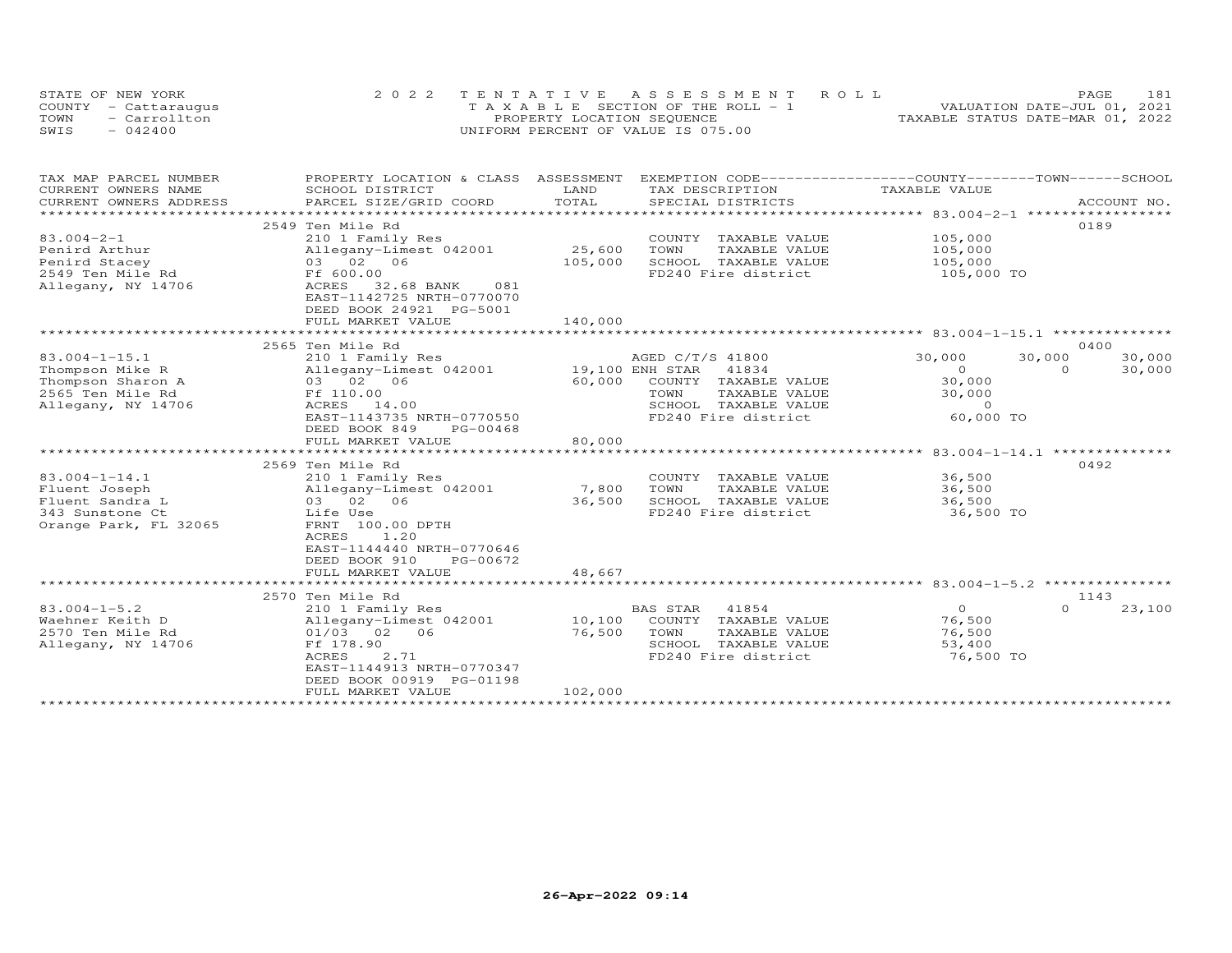|      | STATE OF NEW YORK    | 2022 TENTATIVE ASSESSMENT ROLL        | PAGE                             | 182 |
|------|----------------------|---------------------------------------|----------------------------------|-----|
|      | COUNTY - Cattaraugus | T A X A B L E SECTION OF THE ROLL - 1 | VALUATION DATE-JUL 01, 2021      |     |
| TOWN | - Carrollton         | PROPERTY LOCATION SEQUENCE            | TAXABLE STATUS DATE-MAR 01, 2022 |     |
| SWIS | $-042400$            | UNIFORM PERCENT OF VALUE IS 075.00    |                                  |     |

| TAX MAP PARCEL NUMBER     | PROPERTY LOCATION & CLASS ASSESSMENT |         | EXEMPTION CODE-----------------COUNTY-------TOWN-----SCHOOL |                                     |                    |
|---------------------------|--------------------------------------|---------|-------------------------------------------------------------|-------------------------------------|--------------------|
| CURRENT OWNERS NAME       | SCHOOL DISTRICT                      | LAND    | TAX DESCRIPTION                                             | TAXABLE VALUE                       |                    |
| CURRENT OWNERS ADDRESS    | PARCEL SIZE/GRID COORD               | TOTAL   | SPECIAL DISTRICTS                                           |                                     | ACCOUNT NO.        |
|                           |                                      |         |                                                             |                                     |                    |
|                           | 2571 Ten Mile Rd                     |         |                                                             |                                     | 1264               |
| $83.004 - 1 - 14.2$       | 270 Mfg housing                      |         | BAS STAR<br>41854                                           | $\Omega$                            | $\Omega$<br>23,100 |
| Fuller Mary M             | Allegany-Limest 042001               | 1,600   | COUNTY TAXABLE VALUE                                        | 32,500                              |                    |
| Rogers Rhea P             | 03 02 06                             | 32,500  | TOWN<br>TAXABLE VALUE                                       | 32,500                              |                    |
| 2571 Ten Mile Rd          | 26.00 DPTH 204.00<br>FRNT            |         | SCHOOL TAXABLE VALUE                                        | 9,400                               |                    |
| Allegany, NY 14706        | EAST-1144540 NRTH-0770681            |         | FD240 Fire district                                         | 32,500 TO                           |                    |
|                           | DEED BOOK 1020 PG-993                |         |                                                             |                                     |                    |
|                           |                                      |         |                                                             |                                     |                    |
|                           | FULL MARKET VALUE                    | 43,333  |                                                             |                                     |                    |
|                           |                                      |         |                                                             | ****************** 83.004-1-12 **** |                    |
|                           | 2588 Ten Mile Rd                     |         |                                                             |                                     | 0339               |
| $83.004 - 1 - 12$         | 210 1 Family Res                     |         | COUNTY TAXABLE VALUE                                        | 95,500                              |                    |
| Covert James C., Jr.      | Allegany-Limest 042001               | 9,500   | TOWN<br>TAXABLE VALUE                                       | 95,500                              |                    |
| Covert Alexandria J.      | 03 02 06                             | 95,500  | SCHOOL TAXABLE VALUE                                        | 95,500                              |                    |
| 2588 Ten Mile Road        | Ff 410.00                            |         | FD240 Fire district                                         | 95,500 TO                           |                    |
| Allegany, NY 14706        | ACRES<br>2.30 BANK<br>002            |         |                                                             |                                     |                    |
|                           | EAST-1144788 NRTH-0770638            |         |                                                             |                                     |                    |
|                           | DEED BOOK 28235 PG-2001              |         |                                                             |                                     |                    |
|                           | FULL MARKET VALUE                    | 127,333 |                                                             |                                     |                    |
|                           |                                      |         |                                                             |                                     |                    |
|                           |                                      |         |                                                             |                                     | 0126               |
|                           | 2596 Ten Mile Rd                     |         |                                                             |                                     |                    |
| $83.004 - 1 - 11$         | 210 1 Family Res                     |         | COUNTY TAXABLE VALUE                                        | 135,000                             |                    |
| ANZALONE MICHAEL J.       | Allegany-Limest 042001               | 11,700  | TOWN<br>TAXABLE VALUE                                       | 135,000                             |                    |
| ANZALONE BETH A.          | 01/03 02<br>06                       | 135,000 | SCHOOL TAXABLE VALUE                                        | 135,000                             |                    |
| 5118 Orchard Ave          | Ff 130.00                            |         | FD240 Fire district                                         | 135,000 TO                          |                    |
| Hamburg, NY 14075         | ACRES<br>3.48 BANK<br>017            |         |                                                             |                                     |                    |
|                           | EAST-1145188 NRTH-0770558            |         |                                                             |                                     |                    |
|                           | DEED BOOK 20190 PG-8416              |         |                                                             |                                     |                    |
|                           | FULL MARKET VALUE                    | 180,000 |                                                             |                                     |                    |
|                           |                                      |         |                                                             |                                     |                    |
|                           | 2597 Ten Mile Rd                     |         |                                                             |                                     | 0376               |
| $83.004 - 1 - 1.2$        | 910 Priv forest                      |         | COUNTY TAXABLE VALUE                                        | 26,300                              |                    |
| Penn-York Resources, Inc. | Allegany-Limest 042001               | 26,300  | TOWN<br>TAXABLE VALUE                                       | 26,300                              |                    |
| 1716 Honeoye Rd           | 03 02 06                             | 26,300  | SCHOOL TAXABLE VALUE                                        | 26,300                              |                    |
|                           |                                      |         |                                                             |                                     |                    |
| Shinglehouse, PA 16748    | FRNT 80.00 DPTH                      |         | FD240 Fire district                                         | 26,300 TO                           |                    |
|                           | 74.14<br>ACRES                       |         |                                                             |                                     |                    |
|                           | EAST-1143046 NRTH-0771178            |         |                                                             |                                     |                    |
|                           | DEED BOOK 21860 PG-9002              |         |                                                             |                                     |                    |
|                           | FULL MARKET VALUE                    | 35,067  |                                                             |                                     |                    |
|                           |                                      |         |                                                             |                                     |                    |
|                           | 2614 Ten Mile Rd                     |         |                                                             |                                     | 0142               |
| $83.004 - 1 - 9.2$        | 210 1 Family Res                     |         | VET WAR CT 41121                                            | 9,240                               | 9,240<br>0         |
| Milliner Matthew C.       | Allegany-Limest 042001               | 16,500  | COUNTY TAXABLE VALUE                                        | 110,760                             |                    |
| Milliner Atiya L.         | 01 02 06                             | 120,000 | TOWN<br>TAXABLE VALUE                                       | 110,760                             |                    |
| 2614 Ten Mile Road        | Ff 485.00                            |         | SCHOOL TAXABLE VALUE                                        | 120,000                             |                    |
| Allegany, NY 14706        | ACRES<br>2.95 BANK<br>057            |         | FD240 Fire district                                         | 120,000 TO                          |                    |
|                           | EAST-1145305 NRTH-0771191            |         |                                                             |                                     |                    |
|                           |                                      |         |                                                             |                                     |                    |
|                           | DEED BOOK 26431 PG-2001              |         |                                                             |                                     |                    |
|                           | FULL MARKET VALUE                    | 160,000 |                                                             |                                     |                    |
|                           |                                      |         |                                                             |                                     |                    |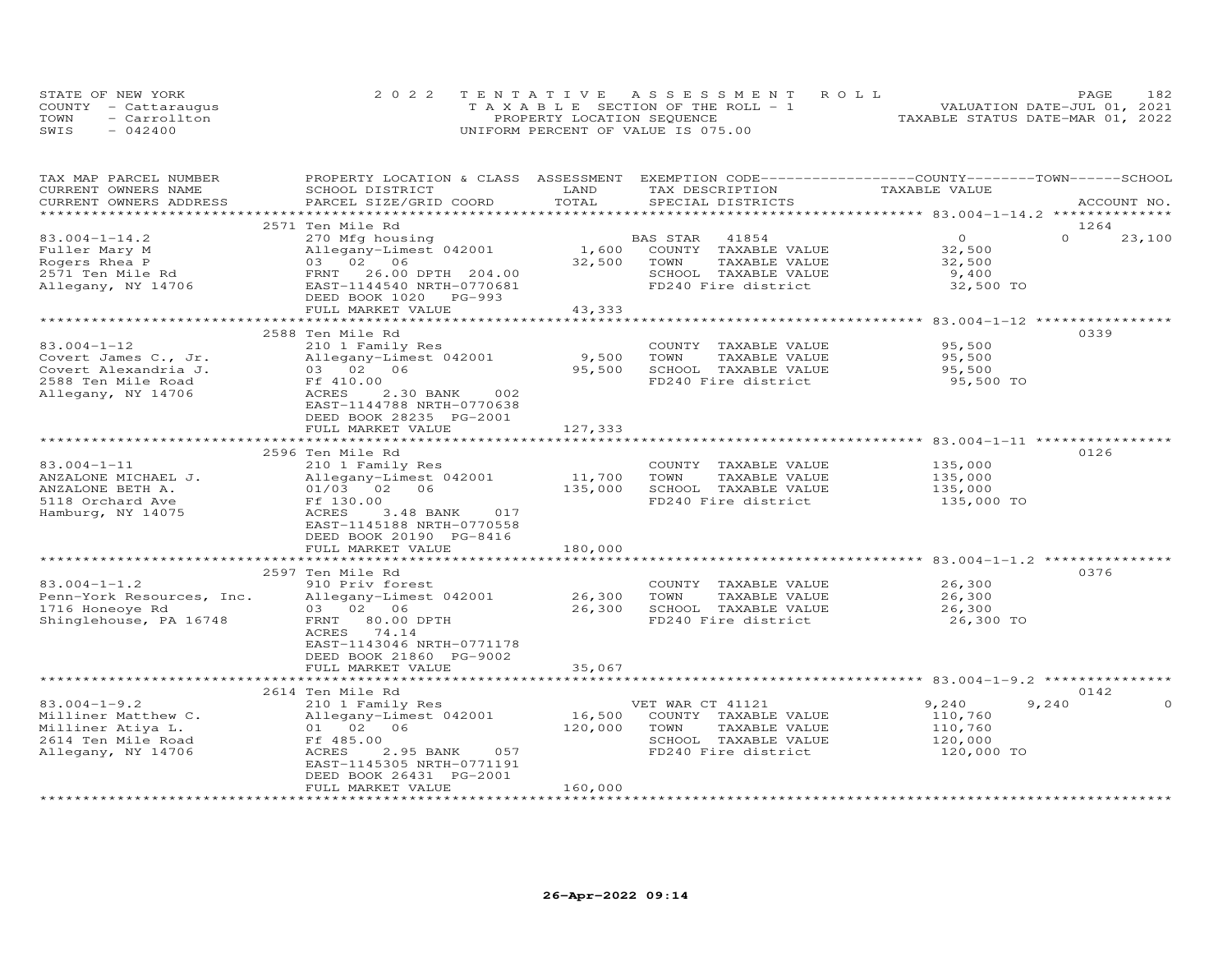| STATE OF NEW YORK |                      | 2022 TENTATIVE ASSESSMENT ROLL        | 183<br>PAGE.                     |
|-------------------|----------------------|---------------------------------------|----------------------------------|
|                   | COUNTY - Cattaraugus | T A X A B L E SECTION OF THE ROLL - 1 | VALUATION DATE-JUL 01, 2021      |
| TOWN              | - Carrollton         | PROPERTY LOCATION SEQUENCE            | TAXABLE STATUS DATE-MAR 01, 2022 |
| SWIS              | $-042400$            | UNIFORM PERCENT OF VALUE IS 075.00    |                                  |

| TAX MAP PARCEL NUMBER                         | PROPERTY LOCATION & CLASS ASSESSMENT                |                     | EXEMPTION CODE------------------COUNTY-------TOWN------SCHOOL |                                                                   |                  |
|-----------------------------------------------|-----------------------------------------------------|---------------------|---------------------------------------------------------------|-------------------------------------------------------------------|------------------|
| CURRENT OWNERS NAME<br>CURRENT OWNERS ADDRESS | SCHOOL DISTRICT<br>PARCEL SIZE/GRID COORD           | LAND<br>TOTAL       | TAX DESCRIPTION<br>SPECIAL DISTRICTS                          | TAXABLE VALUE                                                     | ACCOUNT NO.      |
|                                               |                                                     |                     |                                                               |                                                                   |                  |
|                                               | 2615 Ten Mile Rd                                    |                     |                                                               |                                                                   | 1406             |
| $83.004 - 1 - 9.1$                            | 311 Res vac land                                    |                     | COUNTY TAXABLE VALUE                                          | 10,000                                                            |                  |
| Cerrone Shawn J.                              | Allegany-Limest 042001                              | 10,000              | TOWN<br>TAXABLE VALUE                                         | 10,000                                                            |                  |
| Cerrone Maribeth                              | FRNT 474.00 DPTH                                    | 10,000              | SCHOOL TAXABLE VALUE                                          | 10,000                                                            |                  |
|                                               | 5.60<br>ACRES                                       |                     |                                                               |                                                                   |                  |
| 700 Northrup Road                             | EAST-1145291 NRTH-0771358                           |                     |                                                               |                                                                   |                  |
| Elma, NY 14059                                |                                                     |                     |                                                               |                                                                   |                  |
|                                               | DEED BOOK 22768 PG-4002                             |                     |                                                               |                                                                   |                  |
|                                               | FULL MARKET VALUE                                   | 13,333              |                                                               |                                                                   |                  |
|                                               | 2619 Ten Mile Rd                                    |                     |                                                               |                                                                   | 0348             |
| $83.004 - 1 - 8$                              | 260 Seasonal res                                    |                     | COUNTY TAXABLE VALUE                                          | 9,700                                                             |                  |
|                                               |                                                     |                     | TAXABLE VALUE                                                 | 9,700                                                             |                  |
| VanSkiver Timothy J.<br>VanSkiver Patricia L. | Allegany-Limest 042001<br>01 02 06                  | 8,300<br>9,700      | TOWN<br>SCHOOL TAXABLE VALUE                                  |                                                                   |                  |
|                                               |                                                     |                     |                                                               | 9,700                                                             |                  |
| 3647 Karl Road                                | Ff 140.00                                           |                     | FD240 Fire district                                           | 9,700 TO                                                          |                  |
| Allegany, NY 14706                            | ACRES<br>1.55                                       |                     |                                                               |                                                                   |                  |
|                                               | EAST-1145588 NRTH-0771427                           |                     |                                                               |                                                                   |                  |
|                                               | DEED BOOK 23490 PG-2003                             |                     |                                                               |                                                                   |                  |
|                                               | FULL MARKET VALUE<br>***********************        | 12,933              |                                                               |                                                                   |                  |
|                                               |                                                     |                     |                                                               |                                                                   |                  |
|                                               | 2671 Ten Mile Rd                                    |                     |                                                               |                                                                   | 0428<br>$\Omega$ |
| $83.004 - 1 - 6.1$                            | 210 1 Family Res                                    |                     | ENH STAR<br>41834                                             | $\overline{0}$                                                    | 57,000           |
| Karson Richard E                              | Allegany-Limest 042001                              | 18,800              | COUNTY TAXABLE VALUE                                          | 57,000                                                            |                  |
| 2671 Ten Mile Rd                              | 01 02 06                                            | 57,000              | TAXABLE VALUE<br>TOWN                                         | 57,000                                                            |                  |
| Allegany, NY 14706                            | FRNT 415.00 DPTH                                    |                     | SCHOOL TAXABLE VALUE                                          | $\circ$                                                           |                  |
|                                               | ACRES<br>8.45                                       |                     | FD240 Fire district                                           | 57,000 TO                                                         |                  |
|                                               | EAST-1146568 NRTH-0771250                           |                     |                                                               |                                                                   |                  |
|                                               | DEED BOOK 10096 PG-3002                             |                     |                                                               |                                                                   |                  |
|                                               | FULL MARKET VALUE<br>****************************** | 76,000              |                                                               | ******************************** 83.004-1-6.3 ****************    |                  |
|                                               |                                                     |                     |                                                               |                                                                   |                  |
|                                               | 2674 Ten Mile Rd                                    |                     |                                                               |                                                                   | 1413             |
| $83.004 - 1 - 6.3$                            | 311 Res vac land                                    |                     | COUNTY TAXABLE VALUE                                          | 10,000                                                            |                  |
| Bellin Anthony M                              | Allegany-Limest 042001                              | 10,000              | TOWN<br>TAXABLE VALUE                                         | 10,000                                                            |                  |
| Bellin Robert M                               | FRNT 125.00 DPTH                                    | 10,000              | SCHOOL TAXABLE VALUE                                          | 10,000                                                            |                  |
| 550 Harrison Avenue                           | ACRES<br>4.95                                       |                     | FD240 Fire district                                           | 10,000 TO                                                         |                  |
| Buffalo, NY 14223                             | EAST-1466744 NRTH-0771558                           |                     |                                                               |                                                                   |                  |
|                                               | DEED BOOK 20210 PG-9770                             |                     |                                                               |                                                                   |                  |
|                                               | FULL MARKET VALUE<br>***************************    | 13,333<br>********* |                                                               |                                                                   |                  |
|                                               |                                                     |                     |                                                               | *********************************** 83.004-1-5.3 **************** |                  |
|                                               | 2510 1/2 Ten Mile Rd                                |                     |                                                               |                                                                   | 1341             |
| $83.004 - 1 - 5.3$                            | 314 Rural vac<10                                    |                     | COUNTY TAXABLE VALUE                                          | 800                                                               |                  |
| Penn-York Resources, Inc.                     | Allegany-Limest 042001                              | 800                 | TOWN<br>TAXABLE VALUE                                         | 800                                                               |                  |
| 1716 Honeoye Rd                               | 01/03 02 06                                         | 800                 | SCHOOL TAXABLE VALUE                                          | 800                                                               |                  |
| Shinglehouse, PA 16701                        | 2.19<br>ACRES                                       |                     | FD240 Fire district                                           | 800 TO                                                            |                  |
|                                               | EAST-1145352 NRTH-0770196                           |                     |                                                               |                                                                   |                  |
|                                               | DEED BOOK 21937 PG-6002                             |                     |                                                               |                                                                   |                  |
|                                               | FULL MARKET VALUE                                   | 1,067               |                                                               |                                                                   |                  |
|                                               |                                                     |                     |                                                               |                                                                   |                  |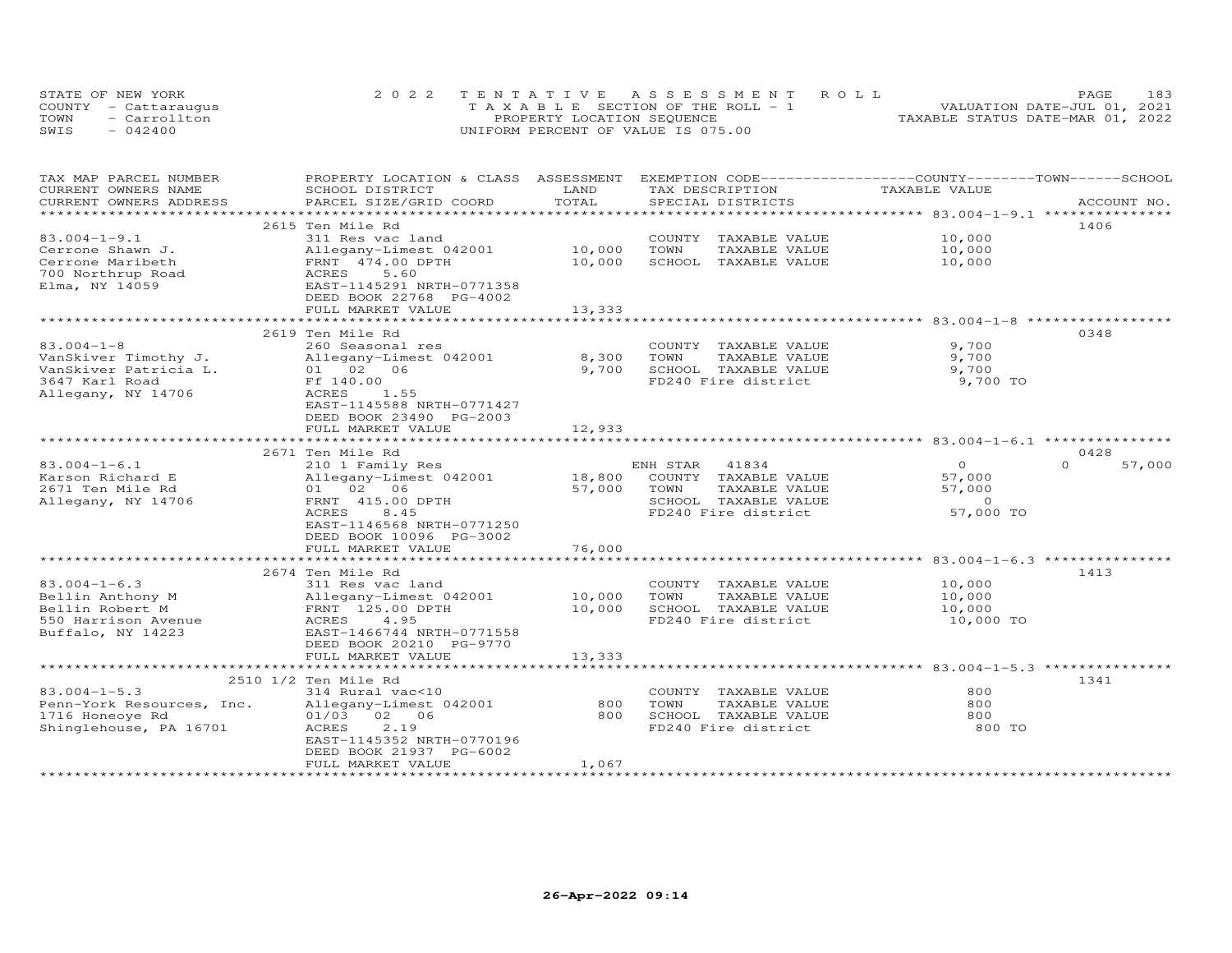| STATE OF NEW YORK    | 2022 TENTATIVE ASSESSMENT ROLL        | PAGE.                            | 184 |
|----------------------|---------------------------------------|----------------------------------|-----|
| COUNTY - Cattaraugus | T A X A B L E SECTION OF THE ROLL - 1 | VALUATION DATE-JUL 01, 2021      |     |
| - Carrollton<br>TOWN | PROPERTY LOCATION SEQUENCE            | TAXABLE STATUS DATE-MAR 01, 2022 |     |
| SWIS<br>$-042400$    | UNIFORM PERCENT OF VALUE IS 075.00    |                                  |     |

| TAX MAP PARCEL NUMBER<br>CURRENT OWNERS NAME | PROPERTY LOCATION & CLASS ASSESSMENT<br>SCHOOL DISTRICT | LAND                | EXEMPTION CODE-----------------COUNTY-------TOWN------SCHOOL<br>TAX DESCRIPTION | TAXABLE VALUE                                      |             |
|----------------------------------------------|---------------------------------------------------------|---------------------|---------------------------------------------------------------------------------|----------------------------------------------------|-------------|
| CURRENT OWNERS ADDRESS                       | PARCEL SIZE/GRID COORD                                  | TOTAL               | SPECIAL DISTRICTS                                                               |                                                    | ACCOUNT NO. |
|                                              |                                                         | ******************* |                                                                                 | ************************ 83.004-1-7 ***********    |             |
|                                              | 2630-2631 Ten Mile Rd                                   |                     |                                                                                 |                                                    | 0347        |
| $83.004 - 1 - 7$                             | 260 Seasonal res                                        |                     | COUNTY TAXABLE VALUE                                                            | 35,000                                             |             |
| VanSkiver Timothy J.                         | Allegany-Limest 042001                                  | 18,600              | TOWN<br>TAXABLE VALUE                                                           | 35,000                                             |             |
| VanSkiver Patricia L.                        | 02 02 06                                                | 35,000              | SCHOOL TAXABLE VALUE                                                            | 35,000                                             |             |
| 3647 Karl Road                               | Ff 640.00                                               |                     | FD240 Fire district                                                             | 35,000 TO                                          |             |
| Allegany, NY 14706                           | ACRES 12.65                                             |                     |                                                                                 |                                                    |             |
|                                              | EAST-1145831 NRTH-0771067                               |                     |                                                                                 |                                                    |             |
|                                              | DEED BOOK 23490 PG-2002                                 |                     |                                                                                 |                                                    |             |
|                                              | FULL MARKET VALUE                                       | 46,667              |                                                                                 |                                                    |             |
|                                              |                                                         |                     |                                                                                 |                                                    |             |
|                                              | Ten Mile Rd (Off)                                       |                     |                                                                                 |                                                    | 1005        |
| $83.004 - 1 - 1.1$                           | 314 Rural vac<10                                        |                     | COUNTY TAXABLE VALUE                                                            | 700                                                |             |
| Penn-York Resources, Inc.                    | Allegany-Limest 042001                                  | 700                 | TOWN<br>TAXABLE VALUE                                                           | 700                                                |             |
| 1716 Honeoye Rd                              | 03 02 06                                                | 700                 | SCHOOL TAXABLE VALUE                                                            | 700                                                |             |
| Shinglehouse, PA 16748                       | 2.00<br>ACRES                                           |                     | FD240 Fire district                                                             | 700 TO                                             |             |
|                                              | EAST-1144941 NRTH-0771495                               |                     |                                                                                 |                                                    |             |
|                                              | DEED BOOK 21860 PG-9002                                 |                     |                                                                                 |                                                    |             |
|                                              | FULL MARKET VALUE                                       | 933                 |                                                                                 |                                                    |             |
|                                              |                                                         |                     |                                                                                 |                                                    |             |
|                                              | Ten Mile Rd (Off)                                       |                     |                                                                                 |                                                    | 0399        |
| $83.004 - 1 - 3$                             | 910 Priv forest                                         |                     | COUNTY TAXABLE VALUE                                                            | 29,000                                             |             |
| Cerrone Shawn J.                             | Allegany-Limest 042001                                  | 29,000              | TOWN<br>TAXABLE VALUE                                                           | 29,000                                             |             |
| Cerrone Maribeth                             | 02 02 06                                                | 29,000              | SCHOOL TAXABLE VALUE                                                            | 29,000                                             |             |
| 700 Northrup Road                            | 50.00<br>ACRES                                          |                     | FD240 Fire district                                                             | 29,000 TO                                          |             |
| Elma, NY 14059                               | EAST-1145619 NRTH-0772692                               |                     |                                                                                 |                                                    |             |
|                                              | DEED BOOK 22768 PG-4002                                 |                     |                                                                                 |                                                    |             |
|                                              | FULL MARKET VALUE                                       | 38,667              |                                                                                 |                                                    |             |
|                                              |                                                         |                     |                                                                                 | ********************* 83.004-1-5.1 *************** |             |
|                                              | Ten Mile Rd (Off)                                       |                     |                                                                                 |                                                    | 0527        |
| $83.004 - 1 - 5.1$                           | 910 Priv forest                                         |                     | COUNTY TAXABLE VALUE                                                            | 86,900                                             |             |
| Penn-York Resources, Inc.                    | Allegany-Limest 042001                                  | 86,900              | TOWN<br>TAXABLE VALUE                                                           | 86,900                                             |             |
| 1716 Honeoye Rd                              | 06<br>01 02                                             | 86,900              | SCHOOL TAXABLE VALUE                                                            | 86,900                                             |             |
| Shinglehouse, PA 16701                       | ACRES 214.90                                            |                     | FD240 Fire district                                                             | 86,900 TO                                          |             |
|                                              | EAST-1146519 NRTH-0769206                               |                     |                                                                                 |                                                    |             |
|                                              | DEED BOOK 21937 PG-6002                                 |                     |                                                                                 |                                                    |             |
|                                              | FULL MARKET VALUE                                       | 115,867             |                                                                                 |                                                    |             |
|                                              |                                                         |                     |                                                                                 |                                                    |             |
|                                              | 2695 Ten Mile Rd (Off)                                  |                     |                                                                                 |                                                    | 0135        |
| $83.004 - 1 - 2$                             | 910 Priv forest                                         |                     | COUNTY TAXABLE VALUE                                                            | 357,300                                            |             |
| Penn York Resources Inc                      | Allegany-Limest 042001                                  | 240,400             | TOWN<br>TAXABLE VALUE                                                           | 357,300                                            |             |
| 1716 Honeove Rd                              | 02/04 02 06                                             | 357,300             | SCHOOL TAXABLE VALUE                                                            | 357,300                                            |             |
| Shinglehouse, PA 16748                       | ACRES 686.89                                            |                     | FD240 Fire district                                                             | 357,300 TO                                         |             |
|                                              | EAST-1145143 NRTH-0773688                               |                     |                                                                                 |                                                    |             |
|                                              | DEED BOOK 00940 PG-01005                                |                     |                                                                                 |                                                    |             |
|                                              | FULL MARKET VALUE                                       | 476,400             |                                                                                 |                                                    |             |
|                                              |                                                         |                     |                                                                                 |                                                    |             |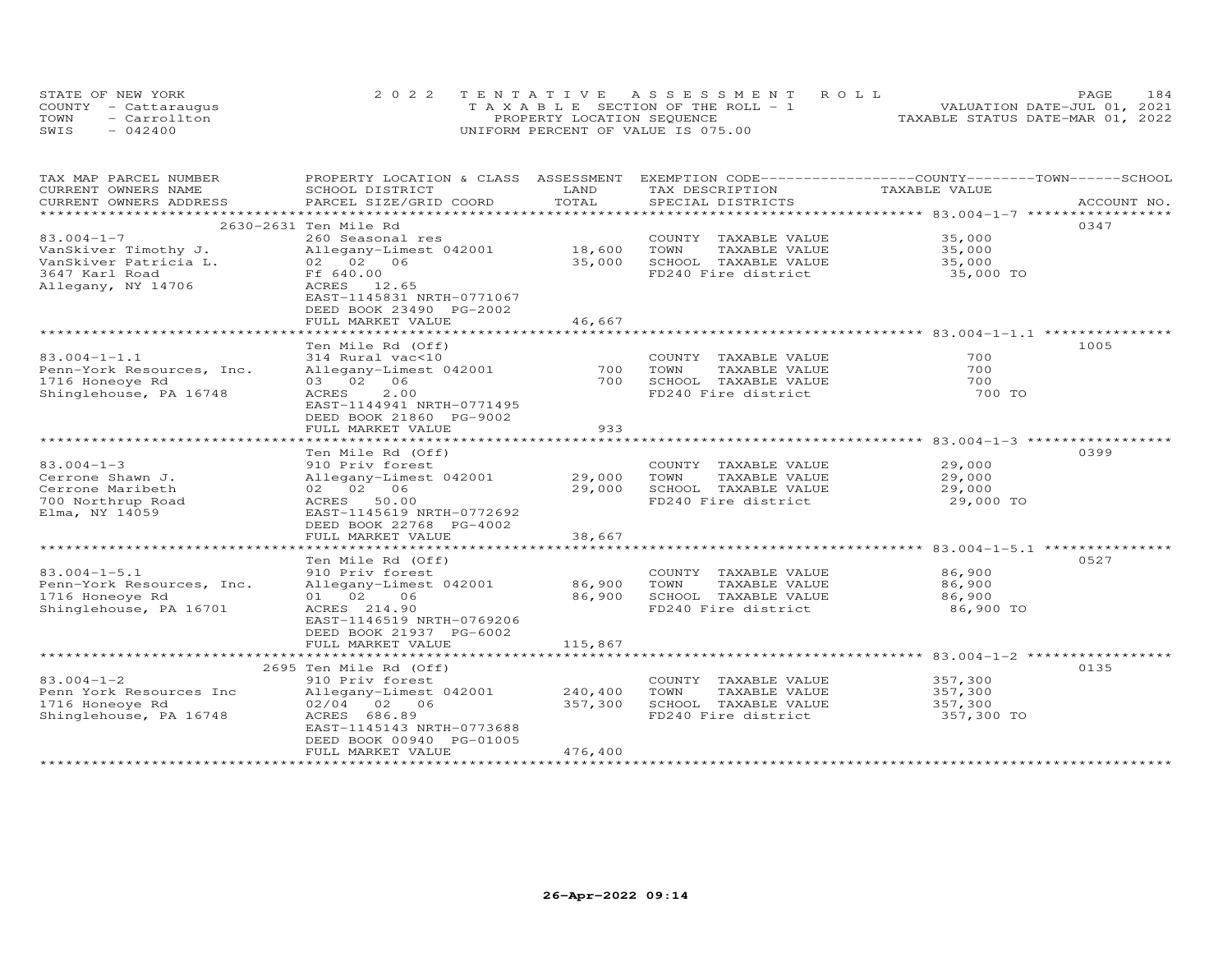| STATE OF NEW YORK    | 2022 TENTATIVE ASSESSMENT ROLL        | PAGE                             | 185 |
|----------------------|---------------------------------------|----------------------------------|-----|
| COUNTY - Cattaraugus | T A X A B L E SECTION OF THE ROLL - 1 | VALUATION DATE-JUL 01, 2021      |     |
| TOWN<br>- Carrollton | PROPERTY LOCATION SEQUENCE            | TAXABLE STATUS DATE-MAR 01, 2022 |     |
| SWIS<br>$-042400$    | UNIFORM PERCENT OF VALUE IS 075.00    |                                  |     |

| TAX MAP PARCEL NUMBER   | PROPERTY LOCATION & CLASS ASSESSMENT EXEMPTION CODE----------------COUNTY-------TOWN-----SCHOOL |         |                            |                    |             |
|-------------------------|-------------------------------------------------------------------------------------------------|---------|----------------------------|--------------------|-------------|
| CURRENT OWNERS NAME     | SCHOOL DISTRICT                                                                                 | LAND    | TAX DESCRIPTION            | TAXABLE VALUE      |             |
| CURRENT OWNERS ADDRESS  | PARCEL SIZE/GRID COORD                                                                          | TOTAL   | SPECIAL DISTRICTS          |                    | ACCOUNT NO. |
|                         |                                                                                                 |         |                            |                    |             |
|                         | 2559 1/2 Ten Mile Rd (Off)                                                                      |         |                            |                    | 1069        |
| $83.004 - 1 - 15.2$     | 322 Rural vac>10                                                                                |         | COUNTY TAXABLE VALUE       | 7,000              |             |
| Penird Arthur           | Allegany-Limest 042001                                                                          | 7,000   | TOWN<br>TAXABLE VALUE      | 7,000              |             |
| Penird Stacey           | 03 02 06                                                                                        | 7,000   | SCHOOL TAXABLE VALUE       | 7,000              |             |
| 2549 Ten Mile Rd        | ACRES 20.00                                                                                     |         | FD240 Fire district        | 7,000 TO           |             |
| Allegany, NY 14706      | EAST-1142072 NRTH-0770523                                                                       |         |                            |                    |             |
|                         | DEED BOOK 24921 PG-7001                                                                         |         |                            |                    |             |
|                         | FULL MARKET VALUE                                                                               | 9,333   |                            |                    |             |
|                         |                                                                                                 |         |                            |                    |             |
|                         | Ten Mile Rd.                                                                                    |         |                            |                    | 5020        |
| $83.004 - 2 - 5.4$      | 910 Priv forest                                                                                 |         | COUNTY TAXABLE VALUE       | 25,800             |             |
| Muzzy Hill Timber, LP   | Allegany-Limest 042001 25,800                                                                   |         | TOWN<br>TAXABLE VALUE      | 25,800             |             |
| 22418 Firth Rd          | FF 200/                                                                                         | 25,800  | SCHOOL TAXABLE VALUE       | 25,800             |             |
| Spartansburg, PA 16434  | FRNT 200.00 DPTH                                                                                |         |                            |                    |             |
|                         | ACRES 55.30                                                                                     |         |                            |                    |             |
|                         | EAST-1144564 NRTH-0767311                                                                       |         |                            |                    |             |
|                         | DEED BOOK 23064 PG-3002                                                                         |         |                            |                    |             |
|                         | FULL MARKET VALUE                                                                               | 34,400  |                            |                    |             |
|                         |                                                                                                 |         |                            |                    |             |
|                         | Us Rte 219                                                                                      |         |                            |                    | 0595        |
| $101.001 - 1 - 11.1$    | 910 Priv forest                                                                                 |         | COUNTY TAXABLE VALUE       | 168,000            |             |
| Tall Corn Forestry LLC  | Allegany-Limest 042001                                                                          | 137,800 | TOWN<br>TAXABLE VALUE      |                    |             |
| Larson & McGowin LLC    | 28 01 06                                                                                        | 168,000 | SCHOOL TAXABLE VALUE       | 168,000<br>168,000 |             |
| PO Box 1288             | Ff 2800.00                                                                                      |         | FD240 Fire district        |                    |             |
|                         |                                                                                                 |         |                            | 168,000 TO         |             |
| Mobile, AL 36633        | ACRES 322.07                                                                                    |         |                            |                    |             |
|                         | EAST-1135468 NRTH-0749547                                                                       |         |                            |                    |             |
|                         | DEED BOOK 18962 PG-9001                                                                         |         |                            |                    |             |
|                         | FULL MARKET VALUE                                                                               | 224,000 |                            |                    |             |
|                         |                                                                                                 |         |                            |                    |             |
|                         | Us Rte 219                                                                                      |         |                            | 100                | 0027        |
| $101.001 - 1 - 14.1$    | 314 Rural vac<10                                                                                |         | COUNTY TAXABLE VALUE       |                    |             |
| Rounsville William L Jr | Allegany-Limest 042001                                                                          | 100     | TAXABLE VALUE<br>TOWN      | 100                |             |
| 621 Parkside Dr         | 27 01 06                                                                                        | 100     | SCHOOL TAXABLE VALUE       | 100                |             |
| Limstone, NY 14753      | FRNT 40.00 DPTH 16.00                                                                           |         |                            |                    |             |
|                         | EAST-1134273 NRTH-0747615                                                                       |         |                            |                    |             |
|                         | DEED BOOK 29422 PG-9001                                                                         |         |                            |                    |             |
|                         | FULL MARKET VALUE                                                                               | 133     |                            |                    |             |
|                         |                                                                                                 |         |                            |                    |             |
|                         | Us Rte 219                                                                                      |         |                            |                    | 1442        |
| $101.071 - 2 - 7.2$     | 311 Res vac land                                                                                |         | COUNTY TAXABLE VALUE       | 8,000              |             |
| Case Brothers, Inc.     | Allegany-Limest 042001                                                                          | 8,000   | TOWN<br>TAXABLE VALUE      | 8,000              |             |
| PO Box 181              | 25 01 06                                                                                        | 8,000   | SCHOOL TAXABLE VALUE       | 8,000              |             |
| Limestone, NY 14753     | Inside                                                                                          |         | FD240 Fire district        | 8,000 TO           |             |
|                         | Ff 329.00                                                                                       |         | SW241 Sewer dist 2         | 8,000 TO           |             |
|                         | 7.25<br>ACRES                                                                                   |         | WD241 Water Dist 1         | 8,000 TO           |             |
|                         | EAST-1137417 NRTH-0739107                                                                       |         | WS240 Water/Sewer District | .00 MT             |             |
|                         | DEED BOOK 18909 PG-7001                                                                         |         |                            |                    |             |
|                         | FULL MARKET VALUE                                                                               | 10,667  |                            |                    |             |
|                         |                                                                                                 |         |                            |                    |             |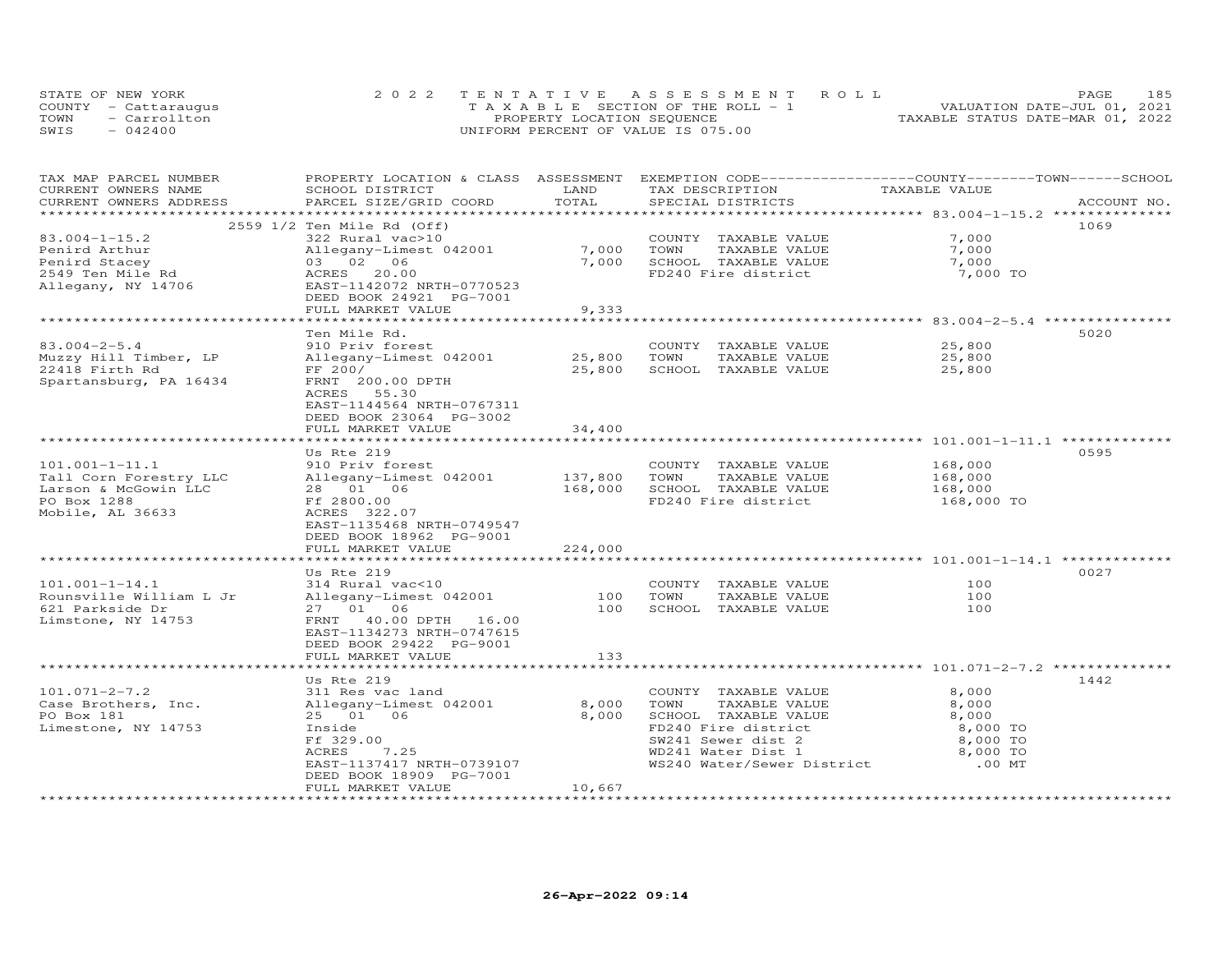|      | STATE OF NEW YORK    | 2022 TENTATIVE ASSESSMENT ROLL        | 186<br>PAGE                      |
|------|----------------------|---------------------------------------|----------------------------------|
|      | COUNTY - Cattarauqus | T A X A B L E SECTION OF THE ROLL - 1 | VALUATION DATE-JUL 01, 2021      |
| TOWN | - Carrollton         | PROPERTY LOCATION SEQUENCE            | TAXABLE STATUS DATE-MAR 01, 2022 |
| SWIS | $-042400$            | UNIFORM PERCENT OF VALUE IS 075.00    |                                  |

| CURRENT OWNERS NAME SCHOOL DISTRICT<br>TAX DESCRIPTION TAXABLE VALUE<br><b>LAND</b><br>162 Us Rte 219<br>0323<br>311 Res vac land<br>COUNTY TAXABLE VALUE<br>$110.001 - 2 - 9$<br>6,300<br>DEED BOOK 2019    PG-10990<br>FULL MARKET VALUE<br>8,400<br>0742<br>539 Us Rte 219<br>339 US Ree 219<br>Nounsville, Jr. William L. 311 Res vac land<br>EQ Parkside Drive 25 01 0620 Parkside Drive 25 01 0620 Parkside Drive 25 01 0620 Parkside Drive 25 01 0620 Parkside Drive 25 01 0620 Parkside Drive 25 01 0620 EA |
|---------------------------------------------------------------------------------------------------------------------------------------------------------------------------------------------------------------------------------------------------------------------------------------------------------------------------------------------------------------------------------------------------------------------------------------------------------------------------------------------------------------------|
|                                                                                                                                                                                                                                                                                                                                                                                                                                                                                                                     |
|                                                                                                                                                                                                                                                                                                                                                                                                                                                                                                                     |
|                                                                                                                                                                                                                                                                                                                                                                                                                                                                                                                     |
|                                                                                                                                                                                                                                                                                                                                                                                                                                                                                                                     |
|                                                                                                                                                                                                                                                                                                                                                                                                                                                                                                                     |
|                                                                                                                                                                                                                                                                                                                                                                                                                                                                                                                     |
|                                                                                                                                                                                                                                                                                                                                                                                                                                                                                                                     |
|                                                                                                                                                                                                                                                                                                                                                                                                                                                                                                                     |
|                                                                                                                                                                                                                                                                                                                                                                                                                                                                                                                     |
|                                                                                                                                                                                                                                                                                                                                                                                                                                                                                                                     |
|                                                                                                                                                                                                                                                                                                                                                                                                                                                                                                                     |
|                                                                                                                                                                                                                                                                                                                                                                                                                                                                                                                     |
|                                                                                                                                                                                                                                                                                                                                                                                                                                                                                                                     |
|                                                                                                                                                                                                                                                                                                                                                                                                                                                                                                                     |
|                                                                                                                                                                                                                                                                                                                                                                                                                                                                                                                     |
|                                                                                                                                                                                                                                                                                                                                                                                                                                                                                                                     |
|                                                                                                                                                                                                                                                                                                                                                                                                                                                                                                                     |
|                                                                                                                                                                                                                                                                                                                                                                                                                                                                                                                     |
|                                                                                                                                                                                                                                                                                                                                                                                                                                                                                                                     |
|                                                                                                                                                                                                                                                                                                                                                                                                                                                                                                                     |
|                                                                                                                                                                                                                                                                                                                                                                                                                                                                                                                     |
| 1046<br>582 Us Rte 219                                                                                                                                                                                                                                                                                                                                                                                                                                                                                              |
|                                                                                                                                                                                                                                                                                                                                                                                                                                                                                                                     |
|                                                                                                                                                                                                                                                                                                                                                                                                                                                                                                                     |
| 101.079-1-6.2<br>Limestone Real Estate, LLC 330 Vacant comm<br>PO Box 598<br>Bradford, PA 16701<br>ERNT 125.00 DPTH 70.60<br>ERNT 1135704 NRTH-0737704<br>ERST-1135704 NRTH-0737704<br>DEED BOOK 12630 PG-5001<br>TAXABLE VALUE 3,900<br>SCUNTY                                                                                                                                                                                                                                                                     |
|                                                                                                                                                                                                                                                                                                                                                                                                                                                                                                                     |
|                                                                                                                                                                                                                                                                                                                                                                                                                                                                                                                     |
|                                                                                                                                                                                                                                                                                                                                                                                                                                                                                                                     |
|                                                                                                                                                                                                                                                                                                                                                                                                                                                                                                                     |
|                                                                                                                                                                                                                                                                                                                                                                                                                                                                                                                     |
| 0823<br>584 Us Rte 219                                                                                                                                                                                                                                                                                                                                                                                                                                                                                              |
|                                                                                                                                                                                                                                                                                                                                                                                                                                                                                                                     |
|                                                                                                                                                                                                                                                                                                                                                                                                                                                                                                                     |
|                                                                                                                                                                                                                                                                                                                                                                                                                                                                                                                     |
|                                                                                                                                                                                                                                                                                                                                                                                                                                                                                                                     |
|                                                                                                                                                                                                                                                                                                                                                                                                                                                                                                                     |
|                                                                                                                                                                                                                                                                                                                                                                                                                                                                                                                     |
|                                                                                                                                                                                                                                                                                                                                                                                                                                                                                                                     |
|                                                                                                                                                                                                                                                                                                                                                                                                                                                                                                                     |
| 1277<br>725 Us Rte 219                                                                                                                                                                                                                                                                                                                                                                                                                                                                                              |
|                                                                                                                                                                                                                                                                                                                                                                                                                                                                                                                     |
|                                                                                                                                                                                                                                                                                                                                                                                                                                                                                                                     |
|                                                                                                                                                                                                                                                                                                                                                                                                                                                                                                                     |
|                                                                                                                                                                                                                                                                                                                                                                                                                                                                                                                     |
|                                                                                                                                                                                                                                                                                                                                                                                                                                                                                                                     |
|                                                                                                                                                                                                                                                                                                                                                                                                                                                                                                                     |
| 101.063-2-5.2<br>Benjamin Stacy D<br>Benjamin Diane L<br>26 01 06<br>Empigany-Limest 042001<br>26 01 06<br>EMINITY 12000 TOWN TAXABLE VALUE<br>26 01 06<br>26 01 06<br>26 01 06<br>26 01 06<br>26 01 06<br>26 01 06<br>26 01 06<br>26 01 06<br>26 01 06<br>27                                                                                                                                                                                                                                                       |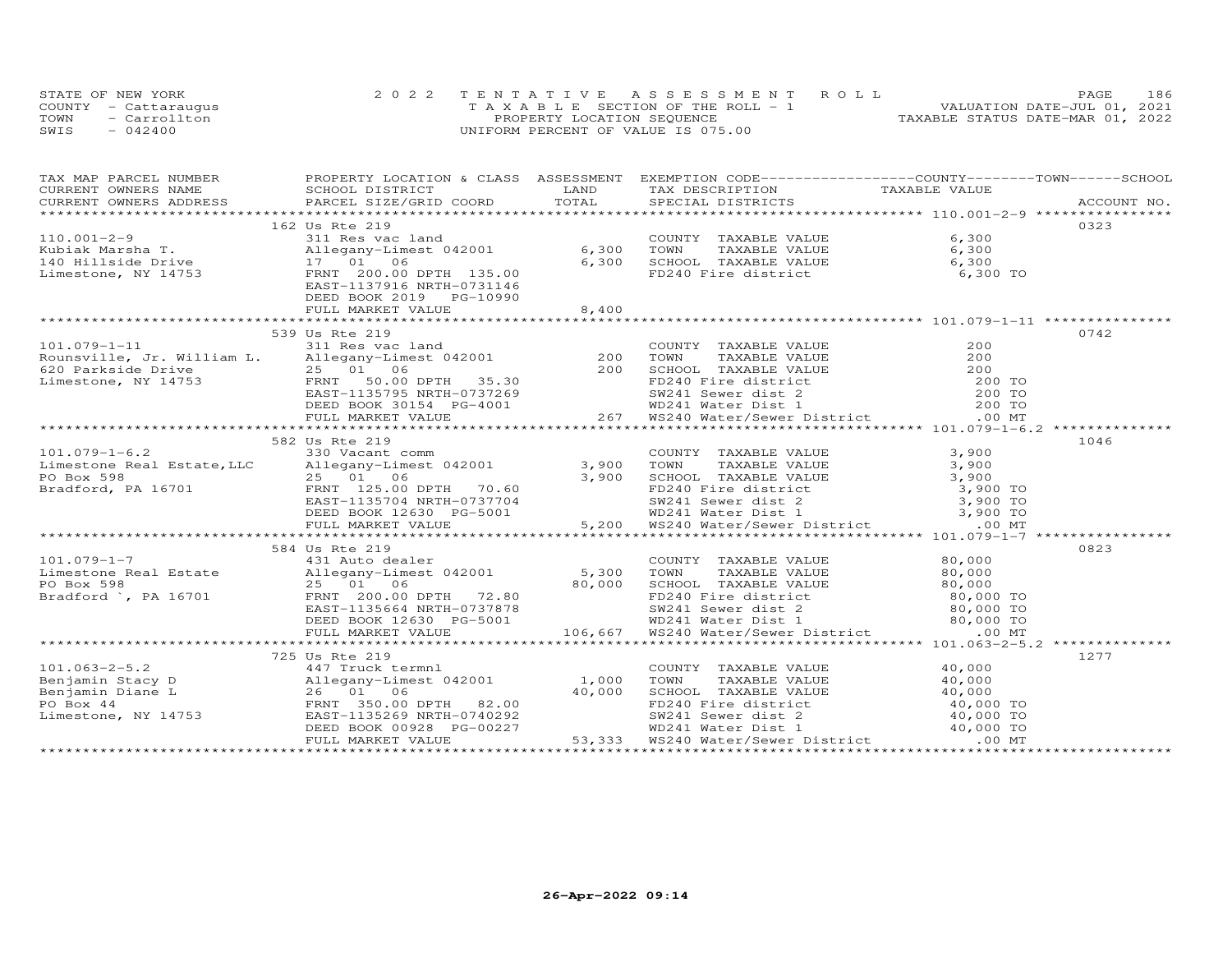| STATE OF NEW YORK |                      | 2022 TENTATIVE ASSESSMENT ROLL        | 187<br>PAGE.                     |
|-------------------|----------------------|---------------------------------------|----------------------------------|
|                   | COUNTY - Cattaraugus | T A X A B L E SECTION OF THE ROLL - 1 | VALUATION DATE-JUL 01, 2021      |
| TOWN              | - Carrollton         | PROPERTY LOCATION SEQUENCE            | TAXABLE STATUS DATE-MAR 01, 2022 |
| SWIS              | $-042400$            | UNIFORM PERCENT OF VALUE IS 075.00    |                                  |

| TAX MAP PARCEL NUMBER    | PROPERTY LOCATION & CLASS ASSESSMENT                                                                                                                    |         | EXEMPTION CODE------------------COUNTY-------TOWN------SCHOOL |               |                    |
|--------------------------|---------------------------------------------------------------------------------------------------------------------------------------------------------|---------|---------------------------------------------------------------|---------------|--------------------|
| CURRENT OWNERS NAME      | SCHOOL DISTRICT                                                                                                                                         | LAND    | TAX DESCRIPTION                                               | TAXABLE VALUE |                    |
| CURRENT OWNERS ADDRESS   | PARCEL SIZE/GRID COORD                                                                                                                                  | TOTAL   | SPECIAL DISTRICTS                                             |               | ACCOUNT NO.        |
| **********************   |                                                                                                                                                         |         |                                                               |               |                    |
|                          | 737 Us Rte 219                                                                                                                                          |         |                                                               |               | 1231               |
| $101.062 - 1 - 2$        | 321 Abandoned ag                                                                                                                                        |         | COUNTY TAXABLE VALUE                                          | 8,800         |                    |
| Wentworth Benjamin J     | Allegany-Limest 042001                                                                                                                                  | 8,800   | TOWN<br>TAXABLE VALUE                                         | 8,800         |                    |
|                          |                                                                                                                                                         | 8,800   | SCHOOL TAXABLE VALUE                                          | 8,800         |                    |
|                          |                                                                                                                                                         |         | FD240 Fire district                                           | 8,800 TO      |                    |
|                          | Wentworth Benjamin J<br>Wentworth John M 26 01 06<br>720 E Main St<br>26 Bradford, PA 16701 ACRES 43.86<br>Bradford, PA 16701 BAST-1133695 NRTH-0740231 |         |                                                               |               |                    |
|                          | DEED BOOK 00945 PG-00482                                                                                                                                |         |                                                               |               |                    |
|                          | FULL MARKET VALUE                                                                                                                                       | 11,733  |                                                               |               |                    |
|                          |                                                                                                                                                         |         |                                                               |               |                    |
|                          | 1025 Us Rte 219                                                                                                                                         |         |                                                               |               | 0566               |
| $101.001 - 1 - 36.1$     | 323 Vacant rural                                                                                                                                        |         | COUNTY TAXABLE VALUE                                          | 12,300        |                    |
|                          |                                                                                                                                                         | 12,300  | TOWN<br>TAXABLE VALUE                                         | 12,300        |                    |
|                          |                                                                                                                                                         | 12,300  | SCHOOL TAXABLE VALUE                                          | 12,300        |                    |
|                          | Newhouse James L<br>Newhouse Carolyn<br>Newhouse Carolyn<br>27 01 06<br>479 Minard Run Rd<br>ACRES 61.30                                                |         | FD240 Fire district                                           | 12,300 TO     |                    |
|                          | Bradford, PA 16701-3763 EAST-1133355 NRTH-0745860                                                                                                       |         |                                                               |               |                    |
|                          | DEED BOOK 999<br>PG-1173                                                                                                                                |         |                                                               |               |                    |
|                          | FULL MARKET VALUE                                                                                                                                       | 16,400  |                                                               |               |                    |
|                          |                                                                                                                                                         |         |                                                               |               |                    |
|                          | 1030 Us Rte 219                                                                                                                                         |         |                                                               |               | 0129               |
|                          |                                                                                                                                                         |         |                                                               |               |                    |
| $101.001 - 1 - 25.1$     | 280 Res Multiple<br>Allegany-Limest 042001                                                                                                              |         | COUNTY TAXABLE VALUE                                          | 98,500        |                    |
| Peterson Jody            |                                                                                                                                                         | 24,000  | TOWN<br>TAXABLE VALUE                                         | 98,500        |                    |
| Peterson Emmanuel        | 27 01 06                                                                                                                                                | 98,500  | SCHOOL TAXABLE VALUE                                          | 98,500        |                    |
| 210 South 8th Street     | ACRES 10.00                                                                                                                                             |         | FD240 Fire district                                           | 98,500 TO     |                    |
| Olean, NY 14760          | EAST-1134706 NRTH-0745676                                                                                                                               |         |                                                               |               |                    |
|                          | DEED BOOK 2020 PG-11872                                                                                                                                 |         |                                                               |               |                    |
|                          | FULL MARKET VALUE                                                                                                                                       | 131,333 |                                                               |               |                    |
|                          |                                                                                                                                                         |         |                                                               |               |                    |
|                          | 1040 Us Rte 219                                                                                                                                         |         |                                                               |               | 0365               |
| $101.001 - 1 - 22$       | 210 1 Family Res                                                                                                                                        |         | BAS STAR 41854                                                | $\Omega$      | $\Omega$<br>23,100 |
| Niver Melinda K          | Allegany-Limest $042001$                                                                                                                                | 5,600   | COUNTY TAXABLE VALUE                                          | 50,000        |                    |
| 1040 Route 219           | 27 01 06                                                                                                                                                | 50,000  | TOWN<br>TAXABLE VALUE                                         | 50,000        |                    |
| Limestone, NY 14753      | FRNT 100.00 DPTH 164.00                                                                                                                                 |         | SCHOOL TAXABLE VALUE                                          | 26,900        |                    |
|                          | EAST-1134498 NRTH-0746357                                                                                                                               |         | FD240 Fire district                                           | 50,000 TO     |                    |
|                          | DEED BOOK 20791 PG-3001                                                                                                                                 |         |                                                               |               |                    |
|                          | FULL MARKET VALUE                                                                                                                                       | 66,667  |                                                               |               |                    |
|                          |                                                                                                                                                         |         |                                                               |               |                    |
|                          | 1064 Us Rte 219                                                                                                                                         |         |                                                               |               | 0060               |
| $101.001 - 1 - 19$       | 314 Rural vac<10                                                                                                                                        |         | COUNTY TAXABLE VALUE                                          | 1,000         |                    |
| Barnes Simon R           | Allegany-Limest 042001                                                                                                                                  | 1,000   | TOWN<br>TAXABLE VALUE                                         | 1,000         |                    |
| 1068 Main St             | 27 01 06                                                                                                                                                | 1,000   | SCHOOL TAXABLE VALUE                                          | 1,000         |                    |
| Limestone, NY 14753-2450 | FRNT 75.00 DPTH 200.00                                                                                                                                  |         | FD240 Fire district                                           | 1,000 TO      |                    |
|                          | EAST-1135051 NRTH-0746515                                                                                                                               |         |                                                               |               |                    |
|                          | DEED BOOK 879<br>PG-00018                                                                                                                               |         |                                                               |               |                    |
|                          | FULL MARKET VALUE                                                                                                                                       | 1,333   |                                                               |               |                    |
|                          |                                                                                                                                                         |         |                                                               |               |                    |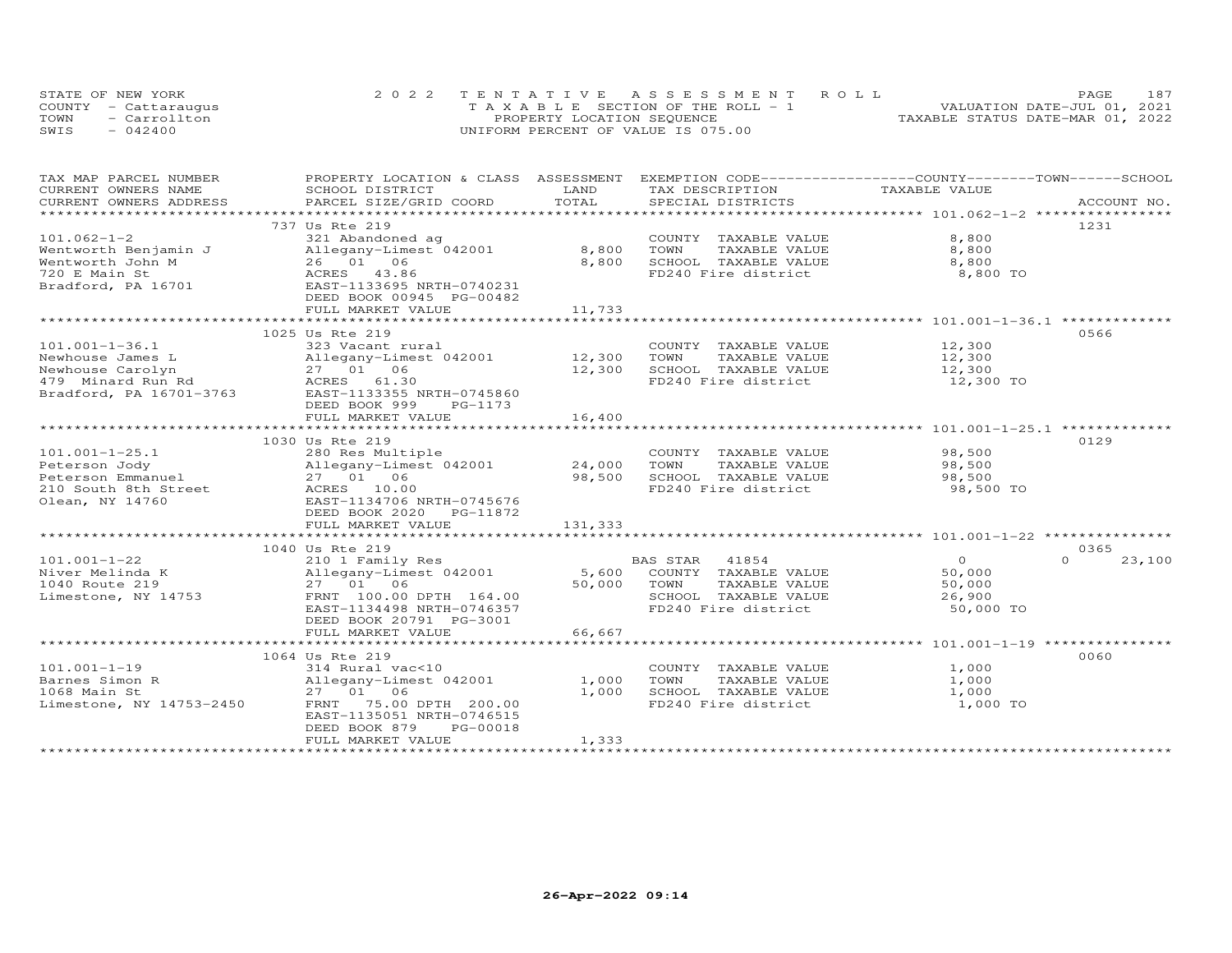|      | STATE OF NEW YORK    | 2022 TENTATIVE ASSESSMENT ROLL        | 188<br>PAGE                      |
|------|----------------------|---------------------------------------|----------------------------------|
|      | COUNTY - Cattaraugus | T A X A B L E SECTION OF THE ROLL - 1 | VALUATION DATE-JUL 01, 2021      |
| TOWN | - Carrollton         | PROPERTY LOCATION SEQUENCE            | TAXABLE STATUS DATE-MAR 01, 2022 |
| SWIS | $-042400$            | UNIFORM PERCENT OF VALUE IS 075.00    |                                  |

| TAX MAP PARCEL NUMBER  | PROPERTY LOCATION & CLASS ASSESSMENT EXEMPTION CODE----------------COUNTY-------TOWN------SCHOOL |                    |                                               |                                                               |                    |
|------------------------|--------------------------------------------------------------------------------------------------|--------------------|-----------------------------------------------|---------------------------------------------------------------|--------------------|
| CURRENT OWNERS NAME    | SCHOOL DISTRICT                                                                                  | LAND               | TAX DESCRIPTION                               | TAXABLE VALUE                                                 |                    |
| CURRENT OWNERS ADDRESS | PARCEL SIZE/GRID COORD                                                                           | TOTAL              | SPECIAL DISTRICTS                             |                                                               | ACCOUNT NO.        |
|                        |                                                                                                  |                    |                                               | ******************** 101.001-1-20.2 *************             |                    |
|                        | 1076 Us Rte 219                                                                                  |                    |                                               |                                                               | 0955               |
| $101.001 - 1 - 20.2$   | 270 Mfg housing                                                                                  |                    | ENH STAR<br>41834                             | $\Omega$                                                      | $\Omega$<br>29,500 |
| Hughes Lorna L         | Allegany-Limest 042001                                                                           | 12,900             | COUNTY TAXABLE VALUE                          | 29,500                                                        |                    |
| Hughes Darren          | 27 01 06                                                                                         | 29,500             | TOWN<br>TAXABLE VALUE                         | 29,500                                                        |                    |
| 1076 Route 219         | 4.60<br>ACRES                                                                                    |                    | SCHOOL TAXABLE VALUE                          | $\overline{0}$                                                |                    |
| Limestone, NY 14753    | EAST-1134483 NRTH-0746879                                                                        |                    | FD240 Fire district                           | 29,500 TO                                                     |                    |
|                        | DEED BOOK 26601 PG-9001                                                                          |                    |                                               |                                                               |                    |
|                        | FULL MARKET VALUE<br>***********************                                                     | 39,333             |                                               |                                                               |                    |
|                        |                                                                                                  |                    |                                               |                                                               |                    |
|                        | 1376 Us Rte 219                                                                                  |                    |                                               | $\Omega$                                                      | 0042<br>$\Omega$   |
| $92.003 - 1 - 20$      | 210 1 Family Res                                                                                 |                    | 41854<br>BAS STAR                             |                                                               | 23,100             |
| Brougham Dean          | Allegany-Limest 042001                                                                           | 24,900             | COUNTY TAXABLE VALUE                          | 67,500                                                        |                    |
| Brougham Deborah A     | 29 01 06                                                                                         | 67,500             | TOWN<br>TAXABLE VALUE                         | 67,500                                                        |                    |
| 1376 US Rte 219        | 270                                                                                              |                    | SCHOOL TAXABLE VALUE                          | 44,400                                                        |                    |
| Limestone, NY 14753    | Ff 610.00                                                                                        |                    | FD240 Fire district                           | 67,500 TO                                                     |                    |
|                        | ACRES<br>31.16                                                                                   |                    |                                               |                                                               |                    |
|                        | EAST-1134445 NRTH-0752195                                                                        |                    |                                               |                                                               |                    |
|                        | DEED BOOK 5117 PG-6001                                                                           |                    |                                               |                                                               |                    |
|                        | FULL MARKET VALUE                                                                                | 90,000             |                                               |                                                               |                    |
|                        | 1418 Us Rte 219                                                                                  |                    |                                               |                                                               | 0386               |
| $92.003 - 1 - 22$      |                                                                                                  |                    |                                               |                                                               |                    |
| Mills Cary Jr          | 314 Rural vac<10<br>Allegany-Limest 042001                                                       | 9,600              | COUNTY TAXABLE VALUE<br>TOWN<br>TAXABLE VALUE | 9,600<br>9,600                                                |                    |
| 350 Quinn Rd           | 29 01 06                                                                                         | 9,600              | SCHOOL TAXABLE VALUE                          | 9,600                                                         |                    |
|                        | Ff 335.00                                                                                        |                    | FD240 Fire district                           | 9,600 TO                                                      |                    |
| Limestone, NY 14753    | ACRES<br>2.40                                                                                    |                    |                                               |                                                               |                    |
|                        | EAST-1134004 NRTH-0752550                                                                        |                    |                                               |                                                               |                    |
|                        | DEED BOOK 30831 PG-6001                                                                          |                    |                                               |                                                               |                    |
|                        | FULL MARKET VALUE                                                                                | 12,800             |                                               |                                                               |                    |
|                        | *******************************                                                                  |                    |                                               |                                                               |                    |
|                        | 1450 Us Rte 219                                                                                  |                    |                                               |                                                               | 0465               |
| $92.003 - 1 - 18$      | 260 Seasonal res                                                                                 |                    | COUNTY TAXABLE VALUE                          | 40,000                                                        |                    |
| Hudson Marvin J        | Allegany-Limest 042001                                                                           | 13,700             | TOWN<br>TAXABLE VALUE                         | 40,000                                                        |                    |
| 64 Willow Dr           | 29 01 06                                                                                         | 40,000             | SCHOOL TAXABLE VALUE                          | 40,000                                                        |                    |
| Tonawanda, NY 14150    | 270                                                                                              |                    | FD240 Fire district                           | 40,000 TO                                                     |                    |
|                        | Ff 240.00                                                                                        |                    |                                               |                                                               |                    |
|                        | 5.30<br>ACRES                                                                                    |                    |                                               |                                                               |                    |
|                        | EAST-1134560 NRTH-0753014                                                                        |                    |                                               |                                                               |                    |
|                        | DEED BOOK 00952 PG-00574                                                                         |                    |                                               |                                                               |                    |
|                        | FULL MARKET VALUE                                                                                | 53,333             |                                               |                                                               |                    |
|                        | ************************                                                                         | ****************** |                                               | ********************************* 92.003-1-12.1 ************* |                    |
|                        | 1490 Us Rte 219                                                                                  |                    |                                               |                                                               | 0316               |
| $92.003 - 1 - 12.1$    | 323 Vacant rural                                                                                 |                    | COUNTY TAXABLE VALUE                          | 3,300                                                         |                    |
| Loomis Donald R        | Allegany-Limest 042001                                                                           | 3,300              | TOWN<br>TAXABLE VALUE                         | 3,300                                                         |                    |
| 4880 Rte.16            | 29 01 06                                                                                         | 3,300              | SCHOOL TAXABLE VALUE                          | 3,300                                                         |                    |
| Hinsdale, NY 14743     | Ff 2570.00                                                                                       |                    | FD240 Fire district                           | 3,300 TO                                                      |                    |
|                        | ACRES 16.30                                                                                      |                    |                                               |                                                               |                    |
|                        | EAST-1133727 NRTH-0753925                                                                        |                    |                                               |                                                               |                    |
|                        | DEED BOOK 00947 PG-00875                                                                         |                    |                                               |                                                               |                    |
|                        | FULL MARKET VALUE                                                                                | 4,400              |                                               |                                                               |                    |
|                        |                                                                                                  |                    |                                               |                                                               |                    |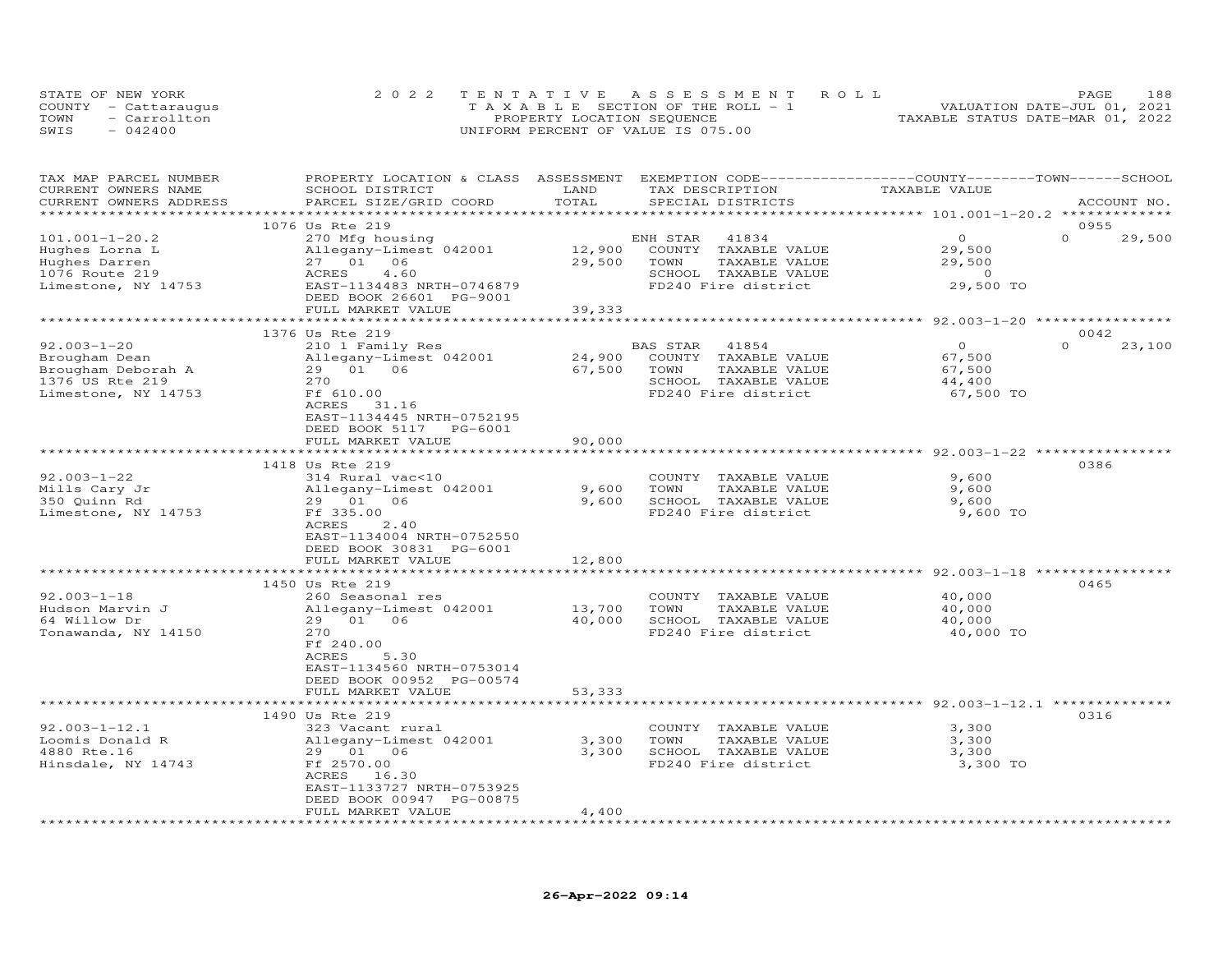| STATE OF NEW YORK    | 2022 TENTATIVE ASSESSMENT ROLL        | 189<br>PAGE.                     |
|----------------------|---------------------------------------|----------------------------------|
| COUNTY - Cattaraugus | T A X A B L E SECTION OF THE ROLL - 1 | VALUATION DATE-JUL 01, 2021      |
| TOWN<br>- Carrollton | PROPERTY LOCATION SEQUENCE            | TAXABLE STATUS DATE-MAR 01, 2022 |
| SWIS<br>$-042400$    | UNIFORM PERCENT OF VALUE IS 075.00    |                                  |

| TAX MAP PARCEL NUMBER<br>CURRENT OWNERS NAME                                                  | PROPERTY LOCATION & CLASS ASSESSMENT EXEMPTION CODE----------------COUNTY-------TOWN------SCHOOL<br>SCHOOL DISTRICT                              | LAND<br>TOTAL                | TAX DESCRIPTION                                                                                                   | TAXABLE VALUE                                         |                  |
|-----------------------------------------------------------------------------------------------|--------------------------------------------------------------------------------------------------------------------------------------------------|------------------------------|-------------------------------------------------------------------------------------------------------------------|-------------------------------------------------------|------------------|
| CURRENT OWNERS ADDRESS                                                                        | PARCEL SIZE/GRID COORD                                                                                                                           |                              | SPECIAL DISTRICTS                                                                                                 |                                                       | ACCOUNT NO.      |
| $92.003 - 1 - 13$                                                                             | 1494 Us Rte 219<br>314 Rural vac<10                                                                                                              |                              | COUNTY TAXABLE VALUE                                                                                              | 10,000                                                | 0051             |
| Burke Patrick K<br>PO Box 326<br>Ellicottville, NY 14731                                      | Allegany-Limest 042001<br>29 01 06<br>Ff 1290.00<br>ACRES<br>2.71<br>EAST-1134153 NRTH-0754369                                                   | 10,000<br>10,000             | TOWN<br>TAXABLE VALUE<br>SCHOOL TAXABLE VALUE<br>FD240 Fire district                                              | 10,000<br>10,000<br>10,000 TO                         |                  |
|                                                                                               | DEED BOOK 5070<br>PG-5001<br>FULL MARKET VALUE                                                                                                   | 13,333                       |                                                                                                                   |                                                       |                  |
|                                                                                               | 1550 Us Rte 219                                                                                                                                  |                              |                                                                                                                   |                                                       | 0335             |
| $92.003 - 1 - 14.1$                                                                           | 271 Mfg housings                                                                                                                                 |                              | COUNTY TAXABLE VALUE                                                                                              | 40,000                                                |                  |
| Dash Lisa A.                                                                                  | Allegany-Limest 042001                                                                                                                           | 13,700                       | TOWN<br>TAXABLE VALUE                                                                                             | 40,000                                                |                  |
| Dash, II Gregory D.<br>76 Randolph Dr<br>Palm Coast, FL 32164                                 | 29 01<br>06<br>270<br>FF 420                                                                                                                     | 40,000                       | SCHOOL TAXABLE VALUE<br>FD240 Fire district                                                                       | 40,000<br>40,000 TO                                   |                  |
|                                                                                               | ACRES<br>5.30<br>EAST-1134324 NRTH-0755079<br>DEED BOOK 31218 PG-2001<br>FULL MARKET VALUE                                                       | 53,333                       |                                                                                                                   |                                                       |                  |
|                                                                                               | ******************************                                                                                                                   | **************               | **************************************110.001-1-15 ****************                                               |                                                       |                  |
|                                                                                               | 210-230 Us Rte 219                                                                                                                               |                              |                                                                                                                   |                                                       | 0150             |
| $110.001 - 1 - 15$                                                                            | 323 Vacant rural                                                                                                                                 |                              | COUNTY TAXABLE VALUE                                                                                              | 11,600                                                |                  |
| McCracken Oil Interests, LLC Allegany-Limest 042001                                           |                                                                                                                                                  | 11,600                       | TOWN<br>TAXABLE VALUE                                                                                             | 11,600                                                |                  |
| AP Energy, Inc.                                                                               | 24 01 06                                                                                                                                         | 11,600                       | SCHOOL TAXABLE VALUE                                                                                              | 11,600                                                |                  |
| 189 Harrisburg Run<br>Bradford, PA 16701                                                      | ACRES 58.23<br>EAST-1137165 NRTH-0732590<br>DEED BOOK 25373 PG-6001                                                                              |                              | FD240 Fire district                                                                                               | 11,600 TO                                             |                  |
|                                                                                               | FULL MARKET VALUE                                                                                                                                | 15,467                       |                                                                                                                   |                                                       |                  |
|                                                                                               |                                                                                                                                                  |                              |                                                                                                                   |                                                       |                  |
|                                                                                               | 1071-1077 Us Rte 219                                                                                                                             |                              |                                                                                                                   |                                                       | 0017<br>$\Omega$ |
| $101.001 - 1 - 37$<br>Redeye Clifford C<br>Redeye Beverly<br>PO Box 65<br>LImestone, NY 14753 | 280 Res Multiple<br>Allegany-Limest 042001<br>27 01 06<br>ACRES 13.58<br>EAST-1133625 NRTH-0747065<br>DEED BOOK 1018 PG-392<br>FULL MARKET VALUE | 26,100<br>133,000<br>177,333 | ENH STAR<br>41834<br>COUNTY TAXABLE VALUE<br>TOWN<br>TAXABLE VALUE<br>SCHOOL TAXABLE VALUE<br>FD240 Fire district | $\circ$<br>133,000<br>133,000<br>75,330<br>133,000 TO | 57,670           |
|                                                                                               |                                                                                                                                                  |                              |                                                                                                                   |                                                       |                  |
|                                                                                               | Us Rte $219$ (Off)                                                                                                                               |                              |                                                                                                                   |                                                       | 0591             |
| $92.003 - 1 - 19$                                                                             | 910 Priv forest                                                                                                                                  |                              | COUNTY TAXABLE VALUE                                                                                              | 119,600                                               |                  |
| Tall Corn Forestry LLC                                                                        | Allegany-Limest 042001                                                                                                                           | 119,600                      | TAXABLE VALUE<br>TOWN                                                                                             | 119,600                                               |                  |
| Larson & McGowin LLC                                                                          | 29 01 06                                                                                                                                         | 119,600                      | SCHOOL TAXABLE VALUE                                                                                              | 119,600                                               |                  |
| PO Box 1288<br>Mobile, AL 36633                                                               | ACRES 262.20<br>EAST-1136103 NRTH-0753916<br>DEED BOOK 18962 PG-9001<br>FULL MARKET VALUE                                                        | 159,467                      | FD240 Fire district                                                                                               | 119,600 TO                                            |                  |
|                                                                                               |                                                                                                                                                  |                              |                                                                                                                   |                                                       |                  |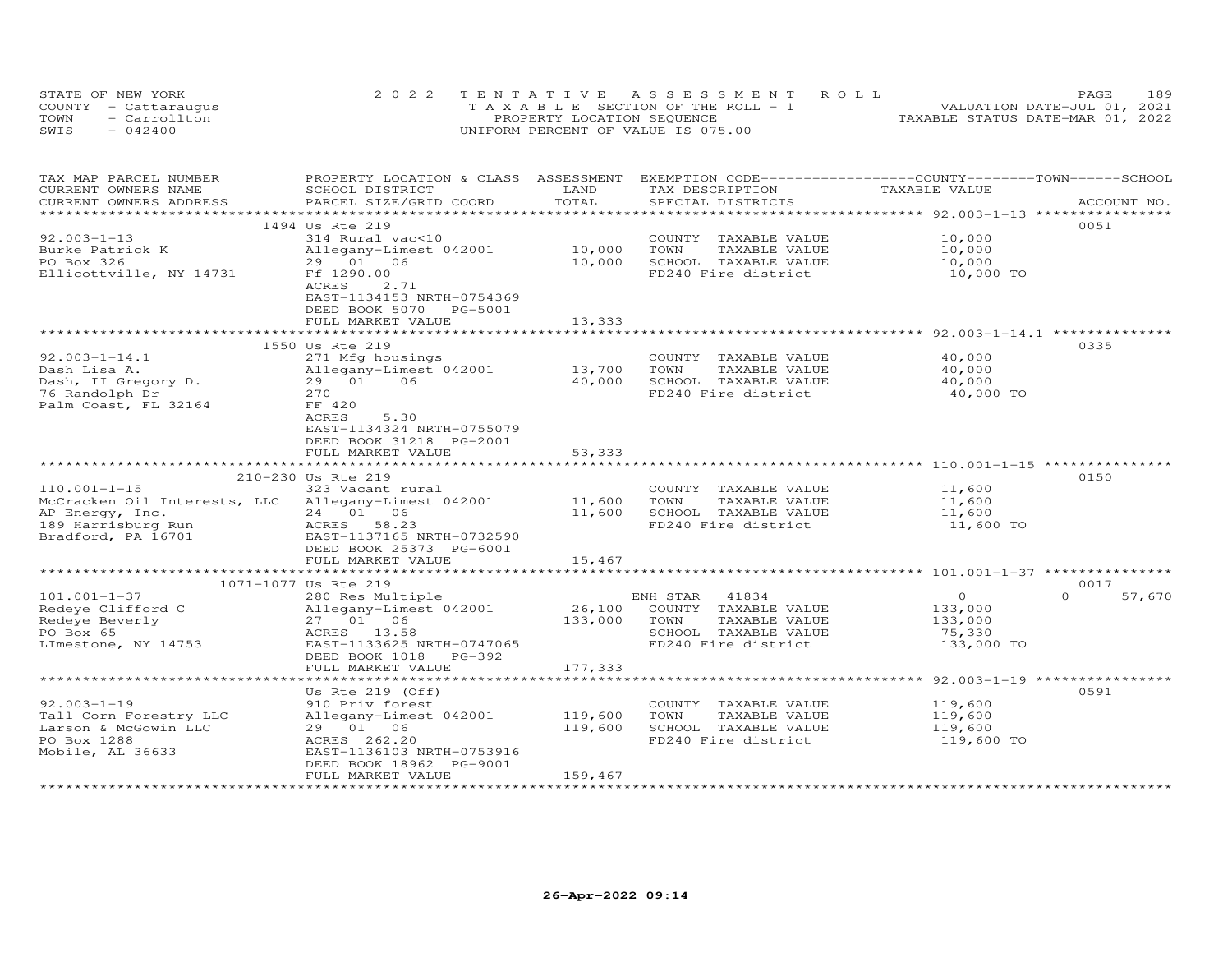|      | STATE OF NEW YORK    | 2022 TENTATIVE ASSESSMENT ROLL     | 190<br>PAGE.                     |
|------|----------------------|------------------------------------|----------------------------------|
|      | COUNTY - Cattaraugus | TAXABLE SECTION OF THE ROLL - 1    | VALUATION DATE-JUL 01, 2021      |
| TOWN | - Carrollton         | PROPERTY LOCATION SEQUENCE         | TAXABLE STATUS DATE-MAR 01, 2022 |
| SWIS | $-042400$            | UNIFORM PERCENT OF VALUE IS 075.00 |                                  |

| TAX MAP PARCEL NUMBER<br>CURRENT OWNERS NAME | PROPERTY LOCATION & CLASS                             | ASSESSMENT<br>LAND |                                      | EXEMPTION CODE-----------------COUNTY-------TOWN------SCHOOL<br>TAXABLE VALUE |             |
|----------------------------------------------|-------------------------------------------------------|--------------------|--------------------------------------|-------------------------------------------------------------------------------|-------------|
| CURRENT OWNERS ADDRESS                       | SCHOOL DISTRICT<br>PARCEL SIZE/GRID COORD             | TOTAL              | TAX DESCRIPTION<br>SPECIAL DISTRICTS |                                                                               | ACCOUNT NO. |
| *************************                    |                                                       |                    |                                      |                                                                               |             |
|                                              | Us Rte $219$ (Off)                                    |                    |                                      | 1288                                                                          |             |
| $101.001 - 1 - 26.4$                         | 910 Priv forest                                       |                    | COUNTY TAXABLE VALUE                 | 11,200                                                                        |             |
| Jones John F                                 | Allegany-Limest 042001                                | 11,200             | TOWN<br>TAXABLE VALUE                | 11,200                                                                        |             |
| 786 Lippert Hollow Rd                        | 27 01 06                                              | 11,200             | SCHOOL TAXABLE VALUE                 | 11,200                                                                        |             |
| Allegany, NY 14706                           | ACRES<br>32.03                                        |                    | FD240 Fire district                  | 11,200 TO                                                                     |             |
|                                              | EAST-1136531 NRTH-0744110                             |                    | SW242 Sewer dist 1                   | 11,200 TO                                                                     |             |
|                                              | DEED BOOK 20910 PG-6002                               |                    |                                      |                                                                               |             |
|                                              | FULL MARKET VALUE                                     | 14,933             |                                      |                                                                               |             |
|                                              |                                                       |                    |                                      |                                                                               |             |
|                                              | Us Rte $219$ (Off)                                    |                    |                                      | 0032                                                                          |             |
| $101.001 - 1 - 35$                           | 323 Vacant rural                                      |                    | COUNTY TAXABLE VALUE                 | 5,000                                                                         |             |
| Newhouse Carolyn Boser                       | Allegany-Limest 042001                                | 5,000              | TOWN<br>TAXABLE VALUE                | 5,000                                                                         |             |
| Boser Gary                                   | 27 01 09                                              | 5,000              | SCHOOL TAXABLE VALUE                 | 5,000                                                                         |             |
| 253 Rutherford Run Rd                        | ACRES 25.00                                           |                    | FD240 Fire district                  | 5,000 TO                                                                      |             |
| Bradford, PA 16701                           | EAST-1133551 NRTH-0744150                             |                    |                                      |                                                                               |             |
|                                              | DEED BOOK 00990 PG-01195                              |                    |                                      |                                                                               |             |
|                                              | FULL MARKET VALUE                                     | 6,667              |                                      |                                                                               |             |
|                                              | ***********************                               | *********          |                                      |                                                                               |             |
|                                              | Us Rte $219$ (Off)                                    |                    |                                      | 0024                                                                          |             |
| $101.003 - 1 - 24$                           | 323 Vacant rural                                      |                    | COUNTY TAXABLE VALUE                 | 11,500                                                                        |             |
| Wentworth Benjamin J                         | Allegany-Limest 042001                                | 11,500             | TOWN<br>TAXABLE VALUE                | 11,500                                                                        |             |
| Wentworth John M                             | 26 01 06                                              | 11,500             | SCHOOL TAXABLE VALUE                 | 11,500                                                                        |             |
| 720 E Main St                                | ACRES 57.65                                           |                    | FD240 Fire district                  | 11,500 TO                                                                     |             |
| Bradford, PA 16701                           | EAST-1133481 NRTH-0741221                             |                    |                                      |                                                                               |             |
|                                              | DEED BOOK 00945 PG-00482                              |                    |                                      |                                                                               |             |
|                                              | FULL MARKET VALUE                                     | 15,333             |                                      |                                                                               |             |
|                                              |                                                       |                    |                                      |                                                                               |             |
|                                              | 421 Us Rte 219 (Off)                                  |                    |                                      | 0698                                                                          |             |
| $110.023 - 1 - 1$                            | 323 Vacant rural                                      |                    | COUNTY TAXABLE VALUE                 | 15,000                                                                        |             |
| Cummins Robert J                             | Allegany-Limest 042001                                | 15,000             | TOWN<br>TAXABLE VALUE                | 15,000                                                                        |             |
| 184 Songbird Rd                              | 24 01 06                                              | 15,000             | SCHOOL TAXABLE VALUE                 | 15,000                                                                        |             |
| Bradford, PA 16701                           | ACRES 22.36                                           |                    | FD240 Fire district                  | 15,000 TO                                                                     |             |
|                                              | EAST-1134995 NRTH-0735469<br>DEED BOOK 00992 PG-00669 |                    |                                      |                                                                               |             |
|                                              |                                                       |                    |                                      |                                                                               |             |
|                                              | FULL MARKET VALUE                                     | 20,000             |                                      |                                                                               |             |
|                                              | 1049 Us Rte 219 (Off)                                 |                    |                                      | 1295                                                                          |             |
| $101.001 - 1 - 36.2$                         | 323 Vacant rural                                      |                    | COUNTY TAXABLE VALUE                 | 500                                                                           |             |
| Redeve Beverly                               | Allegany-Limest 042001                                | 500                | TOWN<br>TAXABLE VALUE                | 500                                                                           |             |
| 1071 Route 219                               | 27 01 06                                              | 500                | SCHOOL TAXABLE VALUE                 | 500                                                                           |             |
| PO Box 65                                    | 2.50<br>ACRES                                         |                    | FD240 Fire district                  | 500 TO                                                                        |             |
| Limestonwe, NY 14753                         | EAST-1133886 NRTH-0746285                             |                    |                                      |                                                                               |             |
|                                              | DEED BOOK 28943 PG-6001                               |                    |                                      |                                                                               |             |
|                                              | FULL MARKET VALUE                                     | 667                |                                      |                                                                               |             |
|                                              |                                                       |                    |                                      |                                                                               |             |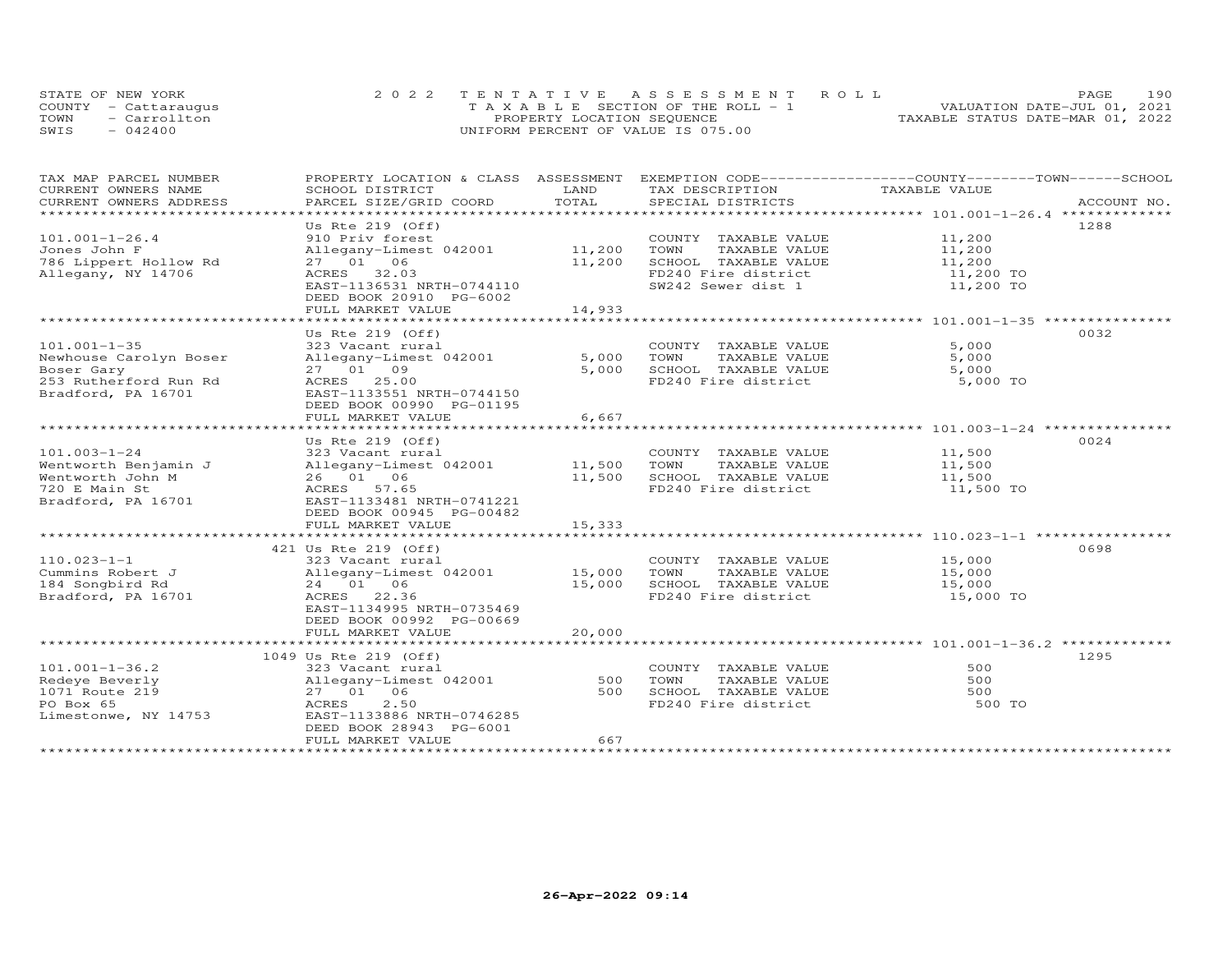| STATE OF NEW YORK    | 2022 TENTATIVE ASSESSMENT ROLL        | 191<br>PAGE.                     |
|----------------------|---------------------------------------|----------------------------------|
| COUNTY - Cattaraugus | T A X A B L E SECTION OF THE ROLL - 1 | VALUATION DATE-JUL 01, 2021      |
| - Carrollton<br>TOWN | PROPERTY LOCATION SEQUENCE            | TAXABLE STATUS DATE-MAR 01, 2022 |
| SWIS<br>$-042400$    | UNIFORM PERCENT OF VALUE IS 075.00    |                                  |

| TAX MAP PARCEL NUMBER                                 | PROPERTY LOCATION & CLASS ASSESSMENT       |                                     | EXEMPTION CODE-----------------COUNTY-------TOWN------SCHOOL |                                          |                   |       |
|-------------------------------------------------------|--------------------------------------------|-------------------------------------|--------------------------------------------------------------|------------------------------------------|-------------------|-------|
| CURRENT OWNERS NAME                                   | SCHOOL DISTRICT                            | LAND                                | TAX DESCRIPTION                                              | TAXABLE VALUE                            |                   |       |
| CURRENT OWNERS ADDRESS                                | PARCEL SIZE/GRID COORD                     | TOTAL                               | SPECIAL DISTRICTS                                            |                                          | ACCOUNT NO.       |       |
|                                                       | 745-1561 Us Rte 219 (Off)                  |                                     |                                                              |                                          | 0884              |       |
| $101.001 - 1 - 39$                                    | 314 Rural vac<10                           |                                     | COUNTY TAXABLE VALUE                                         | 7,600                                    |                   |       |
| Enchanted Mountain Snowmobile Allegany-Limest 042001  |                                            | 7,600                               | TOWN<br>TAXABLE VALUE                                        | 7,600                                    |                   |       |
| PO Box 1042                                           | Part Of 92.003                             | 7,600                               | SCHOOL TAXABLE VALUE                                         | 7,600                                    |                   |       |
| Bradford, PA 16701                                    | ACRES 37.95                                |                                     | FD240 Fire district                                          | 7,600 TO                                 |                   |       |
|                                                       | EAST-1133920 NRTH-0747782                  |                                     | SW242 Sewer dist 1                                           | 7,600 TO                                 |                   |       |
|                                                       | DEED BOOK 20190 PG-5832                    |                                     |                                                              |                                          |                   |       |
|                                                       | FULL MARKET VALUE                          | 10,133                              |                                                              |                                          |                   |       |
|                                                       |                                            |                                     |                                                              |                                          |                   |       |
|                                                       | Us Rte $219$ E                             |                                     |                                                              |                                          | 1453              |       |
| $110.002 - 2 - 24.1$                                  | 910 Priv forest                            |                                     | COUNTY TAXABLE VALUE                                         | 41,600                                   |                   |       |
| McCracken Energy Services LLC, Allegany-Limest 042001 |                                            | 41,600                              | TOWN<br>TAXABLE VALUE                                        | 41,600                                   |                   |       |
| P.O. Box 231                                          | 09 01 06                                   | 41,600                              | SCHOOL TAXABLE VALUE                                         | 41,600                                   |                   |       |
| Limestone, NY 14753                                   | McCray Farm                                |                                     | FD240 Fire district                                          | 41,600 TO                                |                   |       |
|                                                       | ACRES 118.75                               |                                     |                                                              |                                          |                   |       |
|                                                       | EAST-1142834 NRTH-0729553                  |                                     |                                                              |                                          |                   |       |
|                                                       | DEED BOOK 19825 PG-4006                    |                                     |                                                              |                                          |                   |       |
|                                                       | FULL MARKET VALUE                          | 55,467                              |                                                              |                                          |                   |       |
|                                                       |                                            |                                     |                                                              |                                          |                   |       |
| $92.003 - 1 - 30$                                     | 1405 Us Rte 219 N                          |                                     |                                                              |                                          | 0377              | 6,000 |
| Przemielewski Michael                                 | 210 1 Family Res<br>Allegany-Limest 042001 | 3,600 ENH STAR                      | AGED C/T/S 41800                                             | 6,000<br>$\overline{0}$                  | 6,000<br>$\Omega$ | 6,000 |
| PO Box 145                                            | 29 01 06                                   |                                     | 41834<br>12,000 COUNTY TAXABLE VALUE                         | 6,000                                    |                   |       |
| Limestone, NY 14753                                   | FRNT<br>50.00 DPTH 150.00                  |                                     | TOWN<br>TAXABLE VALUE                                        | 6,000                                    |                   |       |
|                                                       | EAST-1133559 NRTH-0752419                  |                                     | SCHOOL TAXABLE VALUE                                         | $\overline{0}$                           |                   |       |
|                                                       | DEED BOOK 836<br>PG-00253                  |                                     | FD240 Fire district                                          | 12,000 TO                                |                   |       |
|                                                       | FULL MARKET VALUE                          | 16,000                              |                                                              |                                          |                   |       |
|                                                       | ********************                       | بله بله بله بله بله بله بله بله بله |                                                              | ************ 101.002-1-1 *************** |                   |       |
|                                                       | Us Rte 219 S                               |                                     |                                                              |                                          | 0594              |       |
| $101.002 - 1 - 1$                                     | 910 Priv forest                            |                                     | COUNTY TAXABLE VALUE                                         | 167,800                                  |                   |       |
| Tall Corn Forestry LLC                                | Allegany-Limest 042001                     | 128,700                             | TOWN<br>TAXABLE VALUE                                        | 167,800                                  |                   |       |
| Larson & McGowin LLC                                  | 22 01 06                                   | 167,800                             | SCHOOL TAXABLE VALUE                                         | 167,800                                  |                   |       |
| PO Box 1288                                           | ACRES 367.78                               |                                     | FD240 Fire district                                          | 167,800 TO                               |                   |       |
| MObile, AL 36633                                      | EAST-1139278 NRTH-0749601                  |                                     |                                                              |                                          |                   |       |
|                                                       | DEED BOOK 18962 PG-9001                    |                                     |                                                              |                                          |                   |       |
|                                                       | FULL MARKET VALUE                          | 223,733                             |                                                              |                                          |                   |       |
|                                                       |                                            |                                     |                                                              |                                          |                   |       |
|                                                       | Us Rte 219 S                               |                                     |                                                              |                                          | 1168              |       |
| $110.001 - 2 - 4$                                     | 910 Priv forest                            |                                     | COUNTY TAXABLE VALUE                                         | 14,400                                   |                   |       |
| McCracken Oil Interests, LLC                          | Allegany-Limest 042001                     | 14,400                              | TOWN<br>TAXABLE VALUE                                        | 14,400                                   |                   |       |
| AP Energy, Inc                                        | 17 01 06                                   | 14,400                              | SCHOOL TAXABLE VALUE<br>FD240 Fire district                  | 14,400<br>14,400 TO                      |                   |       |
| 189 Harrisburg Run<br>Bradford, PA 16701              | ACRES 31.64<br>EAST-1136814 NRTH-0731181   |                                     |                                                              |                                          |                   |       |
|                                                       | DEED BOOK 25373 PG-6001                    |                                     |                                                              |                                          |                   |       |
|                                                       | FULL MARKET VALUE                          | 19,200                              |                                                              |                                          |                   |       |
|                                                       |                                            |                                     |                                                              |                                          |                   |       |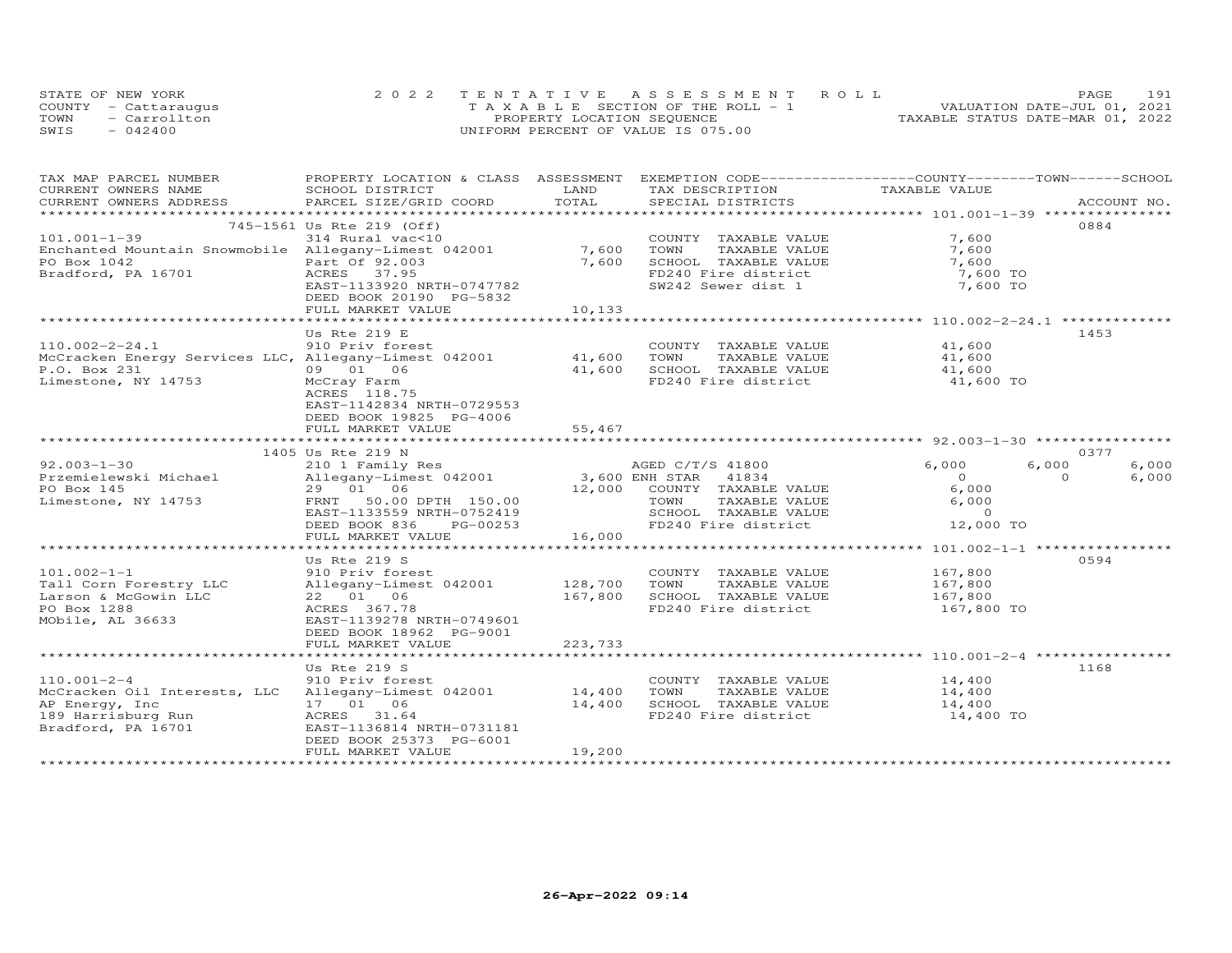|      | STATE OF NEW YORK    | 2022 TENTATIVE ASSESSMENT ROLL        | 192<br><b>PAGE</b>               |
|------|----------------------|---------------------------------------|----------------------------------|
|      | COUNTY - Cattaraugus | T A X A B L E SECTION OF THE ROLL - 1 | VALUATION DATE-JUL 01, 2021      |
| TOWN | - Carrollton         | PROPERTY LOCATION SEQUENCE            | TAXABLE STATUS DATE-MAR 01, 2022 |
| SWIS | $-042400$            | UNIFORM PERCENT OF VALUE IS 075.00    |                                  |

| TAX MAP PARCEL NUMBER                               | PROPERTY LOCATION & CLASS ASSESSMENT           |                | EXEMPTION CODE-----------------COUNTY-------TOWN------SCHOOL |                  |             |
|-----------------------------------------------------|------------------------------------------------|----------------|--------------------------------------------------------------|------------------|-------------|
| CURRENT OWNERS NAME<br>CURRENT OWNERS ADDRESS       | SCHOOL DISTRICT                                | LAND<br>TOTAL  | TAX DESCRIPTION<br>SPECIAL DISTRICTS                         | TAXABLE VALUE    | ACCOUNT NO. |
| ***********************                             | PARCEL SIZE/GRID COORD                         |                |                                                              |                  |             |
|                                                     | Us Rte 219 S                                   |                |                                                              |                  | 0608        |
| $110.001 - 2 - 14$                                  | 910 Priv forest                                |                | COUNTY TAXABLE VALUE 21,100                                  |                  |             |
| McCracken Oil Interests, LLC                        | Allegany-Limest 042001                         | 16,900         | TOWN<br>TAXABLE VALUE                                        | 21,100           |             |
| AP Energy, Inc.                                     | 17 01 06                                       | 21,100         | SCHOOL TAXABLE VALUE                                         | 21,100           |             |
| 189 Harrisburg Run                                  | ACRES 39.48                                    |                | FD240 Fire district                                          | 21,100 TO        |             |
| Bradford, PA 16701                                  | EAST-1139597 NRTH-0731475                      |                |                                                              |                  |             |
|                                                     | DEED BOOK 25373 PG-6001                        |                |                                                              |                  |             |
|                                                     | FULL MARKET VALUE                              | 28,133         |                                                              |                  |             |
|                                                     |                                                |                |                                                              |                  |             |
|                                                     | 5036 Vandalia                                  |                |                                                              |                  | 0332        |
| $92.002 - 1 - .332$                                 | 210 1 Family Res                               |                | COUNTY TAXABLE VALUE 44,400                                  |                  |             |
| Powless Gerald                                      | Allegany-Limest 042001                         | $\overline{O}$ | TOWN<br>TAXABLE VALUE                                        | 44,400           |             |
| 5036 Nys Rte 417                                    | 00 02 06                                       | 44,400         | SCHOOL TAXABLE VALUE                                         | 44,400           |             |
| Allegany, NY 14706                                  | Resv.                                          |                | FD240 Fire district                                          | 44,400 TO        |             |
|                                                     | DEED BOOK 00916 PG-00980                       |                |                                                              |                  |             |
|                                                     | FULL MARKET VALUE                              | 59,200         |                                                              |                  |             |
|                                                     |                                                |                |                                                              |                  |             |
|                                                     | West of R. R.                                  |                |                                                              |                  | 0739        |
| $110.023 - 1 - 2.1$                                 | 323 Vacant rural                               | 10,500         | COUNTY TAXABLE VALUE                                         | 10,500<br>10,500 |             |
| Lunden David<br>Lunden Deborah                      | Allegany-Limest 042001<br>24 01 06             | 10,500         | TOWN<br>TAXABLE VALUE<br>SCHOOL TAXABLE VALUE                | 10,500           |             |
| 25 Birch St                                         | ACRES 52.31                                    |                | FD240 Fire district                                          | 10,500 TO        |             |
| Bradford, PA 16701                                  | EAST-1135486 NRTH-0733821                      |                |                                                              |                  |             |
|                                                     | DEED BOOK 12360 PG-4001                        |                |                                                              |                  |             |
|                                                     | FULL MARKET VALUE                              | 14,000         |                                                              |                  |             |
|                                                     |                                                |                |                                                              |                  |             |
|                                                     | 240 West of R. R. Dr                           |                |                                                              |                  | 0151        |
| $110.001 - 1 - 14$                                  | 323 Vacant rural                               |                | COUNTY TAXABLE VALUE                                         | 3,700            |             |
| McCracken Oil Interests, LLC Allegany-Limest 042001 |                                                | 3,700          | TOWN<br>TAXABLE VALUE                                        | 3,700            |             |
| AP Energy, Inc.                                     | 24 01 06                                       | 3,700          | SCHOOL TAXABLE VALUE                                         | 3,700            |             |
| 189 Harrisburg Run                                  | ACRES 18.36                                    |                | FD240 Fire district                                          | 3,700 TO         |             |
| Bradford, PA 16701                                  | EAST-1136357 NRTH-0732101                      |                |                                                              |                  |             |
|                                                     | DEED BOOK 25373 PG-6001                        |                |                                                              |                  |             |
|                                                     | FULL MARKET VALUE                              | 4,933          |                                                              |                  |             |
|                                                     |                                                |                |                                                              |                  |             |
|                                                     | Windfall Rd                                    |                |                                                              |                  | 0912        |
| $83.003 - 1 - 10.5$                                 | 311 Res vac land                               |                | COUNTY TAXABLE VALUE                                         | 8,000            |             |
| Kosinski Robert J                                   | Salamanca Centr 041600                         | 8,000          | TOWN<br>TAXABLE VALUE                                        | 8,000            |             |
| Kiosinski David A                                   | 04 02 06                                       | 8,000          | SCHOOL TAXABLE VALUE                                         | 8,000            |             |
| 5700 Windfall Rd                                    | ACRES<br>1.33                                  |                | FD240 Fire district                                          | 8,000 TO         |             |
| Kill Buck, NY 14748                                 | EAST-1136680 NRTH-0772362                      |                |                                                              |                  |             |
|                                                     | DEED BOOK 2022<br>PG-1545<br>FULL MARKET VALUE | 10,667         |                                                              |                  |             |
|                                                     |                                                |                |                                                              |                  |             |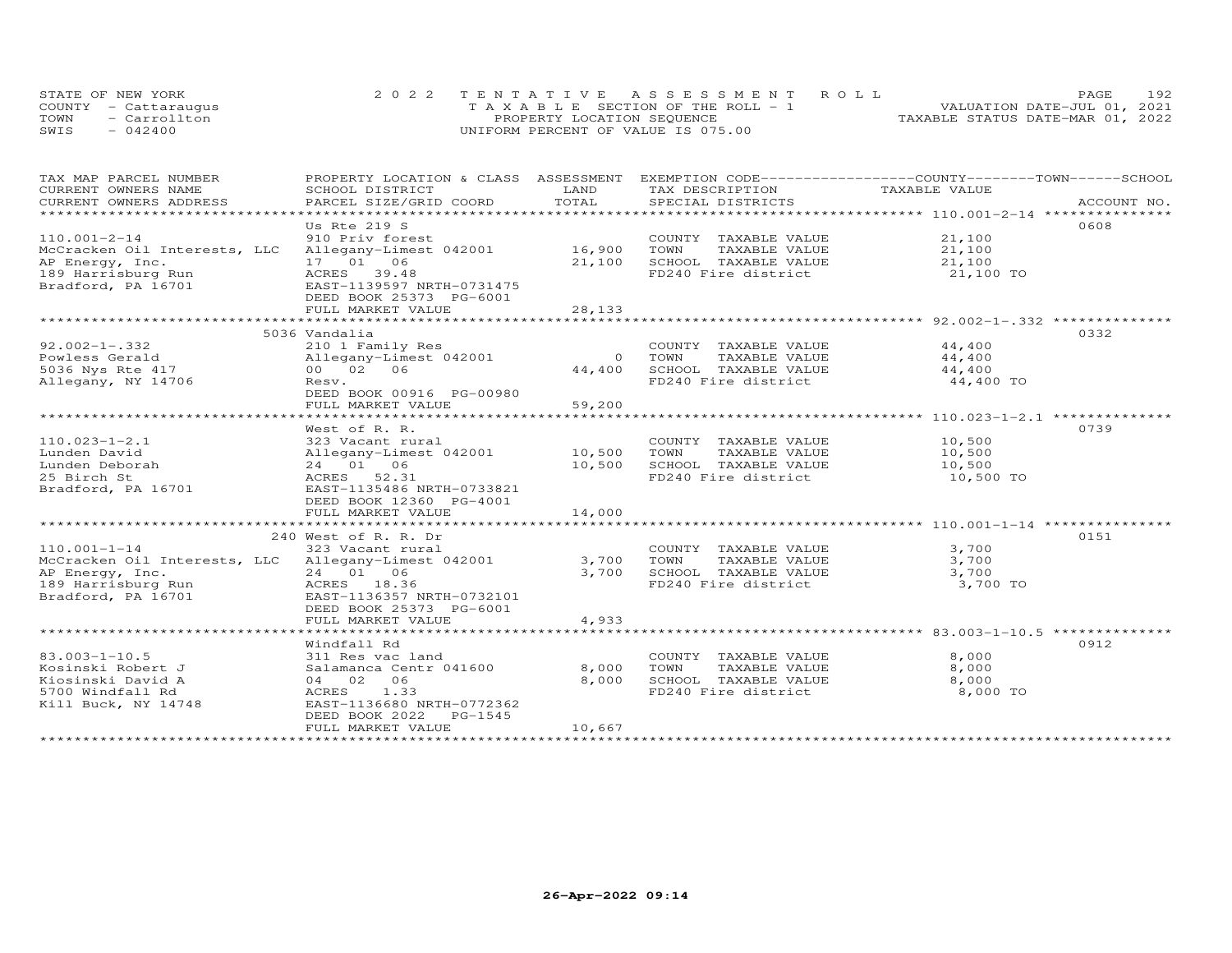|      | STATE OF NEW YORK    | 2022 TENTATIVE ASSESSMENT ROLL        | 193<br><b>PAGE</b>               |
|------|----------------------|---------------------------------------|----------------------------------|
|      | COUNTY - Cattaraugus | T A X A B L E SECTION OF THE ROLL - 1 | VALUATION DATE-JUL 01, 2021      |
| TOWN | - Carrollton         | PROPERTY LOCATION SEQUENCE            | TAXABLE STATUS DATE-MAR 01, 2022 |
| SWIS | $-042400$            | UNIFORM PERCENT OF VALUE IS 075.00    |                                  |

| TAX MAP PARCEL NUMBER                         | PROPERTY LOCATION & CLASS ASSESSMENT EXEMPTION CODE----------------COUNTY-------TOWN------SCHOOL |               |                       | TAXABLE VALUE  |                    |
|-----------------------------------------------|--------------------------------------------------------------------------------------------------|---------------|-----------------------|----------------|--------------------|
| CURRENT OWNERS NAME<br>CURRENT OWNERS ADDRESS | SCHOOL DISTRICT                                                                                  | LAND<br>TOTAL | TAX DESCRIPTION       |                | ACCOUNT NO.        |
|                                               | PARCEL SIZE/GRID COORD                                                                           |               | SPECIAL DISTRICTS     |                |                    |
|                                               | Windfall Rd                                                                                      |               |                       |                | 0197               |
| $83.003 - 2 - 3$                              |                                                                                                  |               |                       | 193,900        |                    |
|                                               | 910 Priv forest                                                                                  |               | COUNTY TAXABLE VALUE  |                |                    |
| JT Allegheny Timberland, LLC                  | Salamanca Centr 041600                                                                           | 193,900       | TOWN<br>TAXABLE VALUE | 193,900        |                    |
| Property Tax Admin.                           | 02 02<br>06                                                                                      | 193,900       | SCHOOL TAXABLE VALUE  | 193,900        |                    |
| PO Box 3349                                   | ACRES 277.68                                                                                     |               | FD240 Fire district   | 193,900 TO     |                    |
| Albany, NY 31706-3349                         | EAST-1139532 NRTH-0773597                                                                        |               |                       |                |                    |
|                                               | DEED BOOK 8290 PG-2000                                                                           |               |                       |                |                    |
|                                               | FULL MARKET VALUE                                                                                | 258,533       |                       |                |                    |
|                                               |                                                                                                  |               |                       |                |                    |
|                                               | 640 Windfall Rd                                                                                  |               |                       |                | 0082               |
| $83.003 - 1 - 13$                             | 270 Mfg housing                                                                                  |               | COUNTY TAXABLE VALUE  | 20,700         |                    |
| Stoltz Robert J Sr                            | Salamanca Centr 041600                                                                           | 8,300         | TOWN<br>TAXABLE VALUE | 20,700         |                    |
| Rathbun Millie                                | 04/02 02 06                                                                                      | 20,700        | SCHOOL TAXABLE VALUE  | 20,700         |                    |
| 58 East St                                    | Ff 277.00                                                                                        |               | FD240 Fire district   | 20,700 TO      |                    |
| Salamanca, NY 14779                           | ACRES<br>1.55                                                                                    |               |                       |                |                    |
|                                               | EAST-1137151 NRTH-0772622                                                                        |               |                       |                |                    |
|                                               | DEED BOOK 00959 PG-00482                                                                         |               |                       |                |                    |
|                                               | FULL MARKET VALUE                                                                                | 27,600        |                       |                |                    |
|                                               |                                                                                                  | **********    |                       |                |                    |
|                                               | 5617 Windfall Rd                                                                                 |               |                       |                | 0158               |
| $83.003 - 2 - 8$                              | 210 1 Family Res                                                                                 |               | ENH STAR<br>41834     | $\overline{0}$ | 57,670<br>$\Omega$ |
| Fuller Florence J                             | Salamanca Centr 041600                                                                           | 7,900         | COUNTY TAXABLE VALUE  | 67,000         |                    |
| Fuller Lisa D                                 | 02 02 06                                                                                         | 67,000        | TOWN<br>TAXABLE VALUE | 67,000         |                    |
| 5617 Windfall Rd                              | Ff 235                                                                                           |               | SCHOOL TAXABLE VALUE  | 9,330          |                    |
| Killbuck, NY 14748                            | ACRES 125.00                                                                                     |               | FD240 Fire district   | 67,000 TO      |                    |
|                                               | EAST-1138440 NRTH-0772463                                                                        |               |                       |                |                    |
|                                               | DEED BOOK 28379 PG-5002                                                                          |               |                       |                |                    |
|                                               | FULL MARKET VALUE                                                                                | 89,333        |                       |                |                    |
|                                               |                                                                                                  |               |                       |                |                    |
|                                               | 5617 Windfall Rd                                                                                 |               |                       |                | 1436               |
| $83.003 - 2 - 9.2$                            | 314 Rural vac<10                                                                                 |               | COUNTY TAXABLE VALUE  | 100            |                    |
| Fuller Florence J                             | Salamanca Centr 041600                                                                           | 100           | TAXABLE VALUE<br>TOWN | 100            |                    |
| Fuller Lisa D                                 | 02 02 06                                                                                         | 100           | SCHOOL TAXABLE VALUE  | 100            |                    |
| 5617 Windfall Rd                              | FRNT 44.00 DPTH 182.00                                                                           |               | FD240 Fire district   | 100 TO         |                    |
| Killbuck, NY 14748                            | EAST-1138421 NRTH-0772425                                                                        |               |                       |                |                    |
|                                               | DEED BOOK 28379 PG-5002                                                                          |               |                       |                |                    |
|                                               | FULL MARKET VALUE                                                                                | 133           |                       |                |                    |
|                                               | *****************************                                                                    |               |                       |                |                    |
|                                               | 5625 Windfall Rd                                                                                 |               |                       |                | 0161               |
| $83.003 - 2 - 9.1$                            |                                                                                                  |               | ENH STAR<br>41834     | $\overline{O}$ | $\Omega$<br>57,670 |
|                                               | 210 1 Family Res<br>Salamanca Centr 041600                                                       | 7,100         | COUNTY TAXABLE VALUE  | 74,900         |                    |
| Fuller Leon D                                 |                                                                                                  | 74,900        |                       |                |                    |
| 5625 Windfall Rd                              | 02 02 06                                                                                         |               | TOWN<br>TAXABLE VALUE | 74,900         |                    |
| Kill Buck, NY 14748                           | FRNT 164.00 DPTH 175.00                                                                          |               | SCHOOL TAXABLE VALUE  | 17,230         |                    |
|                                               | EAST-0113825 NRTH-7724225                                                                        |               | FD240 Fire district   | 74,900 TO      |                    |
|                                               | PG-00678<br>DEED BOOK 694                                                                        |               |                       |                |                    |
|                                               | FULL MARKET VALUE                                                                                | 99,867        |                       |                |                    |
|                                               |                                                                                                  |               |                       |                |                    |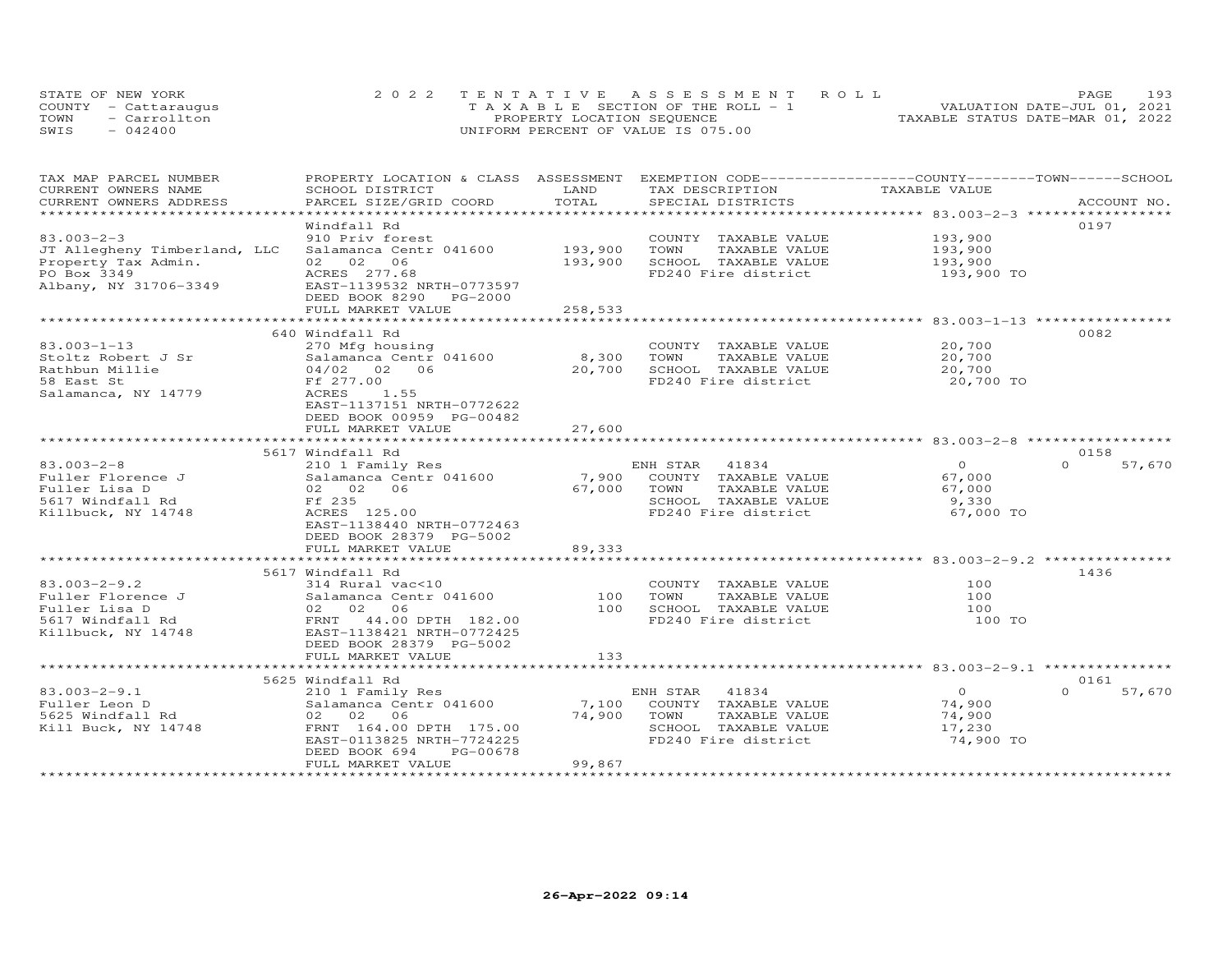|      | STATE OF NEW YORK    | 2022 TENTATIVE ASSESSMENT ROLL        | 194<br>PAGE                      |
|------|----------------------|---------------------------------------|----------------------------------|
|      | COUNTY - Cattaraugus | T A X A B L E SECTION OF THE ROLL - 1 | VALUATION DATE-JUL 01, 2021      |
| TOWN | - Carrollton         | PROPERTY LOCATION SEQUENCE            | TAXABLE STATUS DATE-MAR 01, 2022 |
| SWIS | $-042400$            | UNIFORM PERCENT OF VALUE IS 075.00    |                                  |

| TAX MAP PARCEL NUMBER                                                                             | PROPERTY LOCATION & CLASS ASSESSMENT EXEMPTION CODE-----------------COUNTY-------TOWN------SCHOOL                                                                                                                                                                                                             |                  |                                                                           |                       |                    |
|---------------------------------------------------------------------------------------------------|---------------------------------------------------------------------------------------------------------------------------------------------------------------------------------------------------------------------------------------------------------------------------------------------------------------|------------------|---------------------------------------------------------------------------|-----------------------|--------------------|
| CURRENT OWNERS NAME                                                                               | SCHOOL DISTRICT                                                                                                                                                                                                                                                                                               | LAND             | TAX DESCRIPTION                                                           | TAXABLE VALUE         |                    |
| CURRENT OWNERS ADDRESS                                                                            | PARCEL SIZE/GRID COORD                                                                                                                                                                                                                                                                                        | TOTAL            | SPECIAL DISTRICTS                                                         |                       | ACCOUNT NO.        |
|                                                                                                   |                                                                                                                                                                                                                                                                                                               |                  |                                                                           |                       |                    |
|                                                                                                   | 5628 Windfall Rd                                                                                                                                                                                                                                                                                              |                  |                                                                           |                       | 0154               |
| $83.003 - 2 - 5$                                                                                  | 210 1 Family Res BP<br>Salamanca Centr 041600 7,700                                                                                                                                                                                                                                                           |                  | BAS STAR 41854                                                            | $\overline{O}$        | $\Omega$<br>23,100 |
| Benjamin Jennifer                                                                                 |                                                                                                                                                                                                                                                                                                               |                  | COUNTY TAXABLE VALUE 76,600                                               |                       |                    |
| 5628 Windfall Rd                                                                                  | 02 02 06                                                                                                                                                                                                                                                                                                      | 76,600           | TAXABLE VALUE<br>TOWN                                                     | 76,600                |                    |
| Kill Buck, NY 14748                                                                               | FRNT 240.00 DPTH 210.00                                                                                                                                                                                                                                                                                       |                  | SCHOOL TAXABLE VALUE                                                      | $\frac{16}{53}$ , 500 |                    |
|                                                                                                   | EAST-1138027 NRTH-0772450                                                                                                                                                                                                                                                                                     |                  | FD240 Fire district                                                       | 76,600 TO             |                    |
|                                                                                                   | DEED BOOK 14498 PG-3001                                                                                                                                                                                                                                                                                       |                  |                                                                           |                       |                    |
|                                                                                                   | FULL MARKET VALUE                                                                                                                                                                                                                                                                                             | 102, 133         |                                                                           |                       |                    |
|                                                                                                   |                                                                                                                                                                                                                                                                                                               |                  |                                                                           |                       |                    |
|                                                                                                   | 5629 Windfall Rd                                                                                                                                                                                                                                                                                              |                  |                                                                           |                       | 0153               |
| $83.003 - 2 - 10$                                                                                 | 314 Rural vac<10                                                                                                                                                                                                                                                                                              |                  | COUNTY TAXABLE VALUE                                                      | 800                   |                    |
| Fuller Leon D                                                                                     | Salamanca Centr 041600                                                                                                                                                                                                                                                                                        | 800              |                                                                           | 800                   |                    |
| Fuller Leon D<br>5625 Windfall Rd                                                                 | Salamanc<br>02     02<br>06                                                                                                                                                                                                                                                                                   | 800              | TOWN      TAXABLE VALUE<br>SCHOOL   TAXABLE VALUE<br>———————————————————— | 800                   |                    |
| Killbuck, NY 14748                                                                                | FRNT 140.00 DPTH 125.00                                                                                                                                                                                                                                                                                       |                  | FD240 Fire district                                                       | 800 TO                |                    |
|                                                                                                   | EAST-1138164 NRTH-0772303                                                                                                                                                                                                                                                                                     |                  |                                                                           |                       |                    |
|                                                                                                   | DEED BOOK 2830 PG-2001                                                                                                                                                                                                                                                                                        |                  |                                                                           |                       |                    |
|                                                                                                   | FULL MARKET VALUE                                                                                                                                                                                                                                                                                             | 1,067            |                                                                           |                       |                    |
|                                                                                                   |                                                                                                                                                                                                                                                                                                               |                  |                                                                           |                       |                    |
|                                                                                                   | 5635 Windfall Rd                                                                                                                                                                                                                                                                                              |                  |                                                                           |                       | 1364               |
| $83.003 - 2 - 7.1$                                                                                | 210 1 Family Res                                                                                                                                                                                                                                                                                              |                  | BAS STAR 41854                                                            | $\overline{O}$        | $\Omega$<br>23,100 |
|                                                                                                   | $\frac{210}{21}$ $\frac{1}{21}$ $\frac{1}{21}$ $\frac{1}{21}$ $\frac{1}{21}$ $\frac{1}{21}$ $\frac{1}{21}$ $\frac{1}{21}$ $\frac{1}{21}$ $\frac{1}{21}$ $\frac{1}{21}$ $\frac{1}{21}$ $\frac{1}{21}$ $\frac{1}{21}$ $\frac{1}{21}$ $\frac{1}{21}$ $\frac{1}{21}$ $\frac{1}{21}$ $\frac{1}{21}$ $\frac{1}{21}$ |                  | COUNTY TAXABLE VALUE                                                      | 125,500               |                    |
|                                                                                                   |                                                                                                                                                                                                                                                                                                               | 084 125,500 TOWN | TAXABLE VALUE                                                             | 125,500               |                    |
| Crowley Mark<br>Salamanca Centr 041<br>5635 Windfall Rd<br>Killbuck, 14748<br>EAST-1138608 NRTH-0 | EAST-1138608 NRTH-0771996                                                                                                                                                                                                                                                                                     |                  | SCHOOL TAXABLE VALUE                                                      | 102,400               |                    |
|                                                                                                   | DEED BOOK 18226 PG-4001                                                                                                                                                                                                                                                                                       |                  |                                                                           |                       |                    |
|                                                                                                   | FULL MARKET VALUE                                                                                                                                                                                                                                                                                             | 167,333          |                                                                           |                       |                    |
|                                                                                                   |                                                                                                                                                                                                                                                                                                               |                  |                                                                           |                       |                    |
|                                                                                                   | 5636 Windfall Rd                                                                                                                                                                                                                                                                                              |                  |                                                                           |                       | 0324               |
| $83.003 - 2 - 4$                                                                                  |                                                                                                                                                                                                                                                                                                               |                  |                                                                           |                       |                    |
|                                                                                                   | 312 Vac w/imprv<br>Salamanca Centr 041600 7,400                                                                                                                                                                                                                                                               |                  | COUNTY TAXABLE VALUE                                                      | 7,500                 |                    |
|                                                                                                   |                                                                                                                                                                                                                                                                                                               |                  | TOWN<br>TAXABLE VALUE                                                     | 7,500                 |                    |
|                                                                                                   |                                                                                                                                                                                                                                                                                                               | 7,500            | SCHOOL TAXABLE VALUE 7,500<br>FD240 Fire district 7,500 TO                |                       |                    |
|                                                                                                   |                                                                                                                                                                                                                                                                                                               |                  |                                                                           |                       |                    |
|                                                                                                   |                                                                                                                                                                                                                                                                                                               |                  |                                                                           |                       |                    |
|                                                                                                   | DEED BOOK 886<br>PG-00956                                                                                                                                                                                                                                                                                     |                  |                                                                           |                       |                    |
|                                                                                                   | FULL MARKET VALUE                                                                                                                                                                                                                                                                                             | 10,000           |                                                                           |                       |                    |
|                                                                                                   |                                                                                                                                                                                                                                                                                                               |                  |                                                                           |                       |                    |
|                                                                                                   | 5645 Windfall Rd                                                                                                                                                                                                                                                                                              |                  |                                                                           |                       | 0162               |
| $83.003 - 2 - 15$                                                                                 | 210 1 Family Res                                                                                                                                                                                                                                                                                              |                  | COUNTY TAXABLE VALUE 49,500                                               |                       |                    |
| Fuller Rhonda                                                                                     | Salamanca Centr 041600 8,700                                                                                                                                                                                                                                                                                  |                  | TOWN<br>TAXABLE VALUE                                                     | 49,500                |                    |
| Fuller Robert                                                                                     | 02 02 06                                                                                                                                                                                                                                                                                                      | 49,500           | SCHOOL TAXABLE VALUE 49,500                                               |                       |                    |
| 5645 Windfall Rd                                                                                  | Life Use                                                                                                                                                                                                                                                                                                      |                  | FD240 Fire district                                                       | 49,500 TO             |                    |
| Killl Buck, NY 14748                                                                              | Row                                                                                                                                                                                                                                                                                                           |                  |                                                                           |                       |                    |
|                                                                                                   | ACRES<br>1.79                                                                                                                                                                                                                                                                                                 |                  |                                                                           |                       |                    |
|                                                                                                   | EAST-1137815 NRTH-0771999                                                                                                                                                                                                                                                                                     |                  |                                                                           |                       |                    |
|                                                                                                   | DEED BOOK 00941 PG-00480                                                                                                                                                                                                                                                                                      |                  |                                                                           |                       |                    |
|                                                                                                   | FULL MARKET VALUE                                                                                                                                                                                                                                                                                             | 66,000           |                                                                           |                       |                    |
|                                                                                                   |                                                                                                                                                                                                                                                                                                               |                  |                                                                           |                       |                    |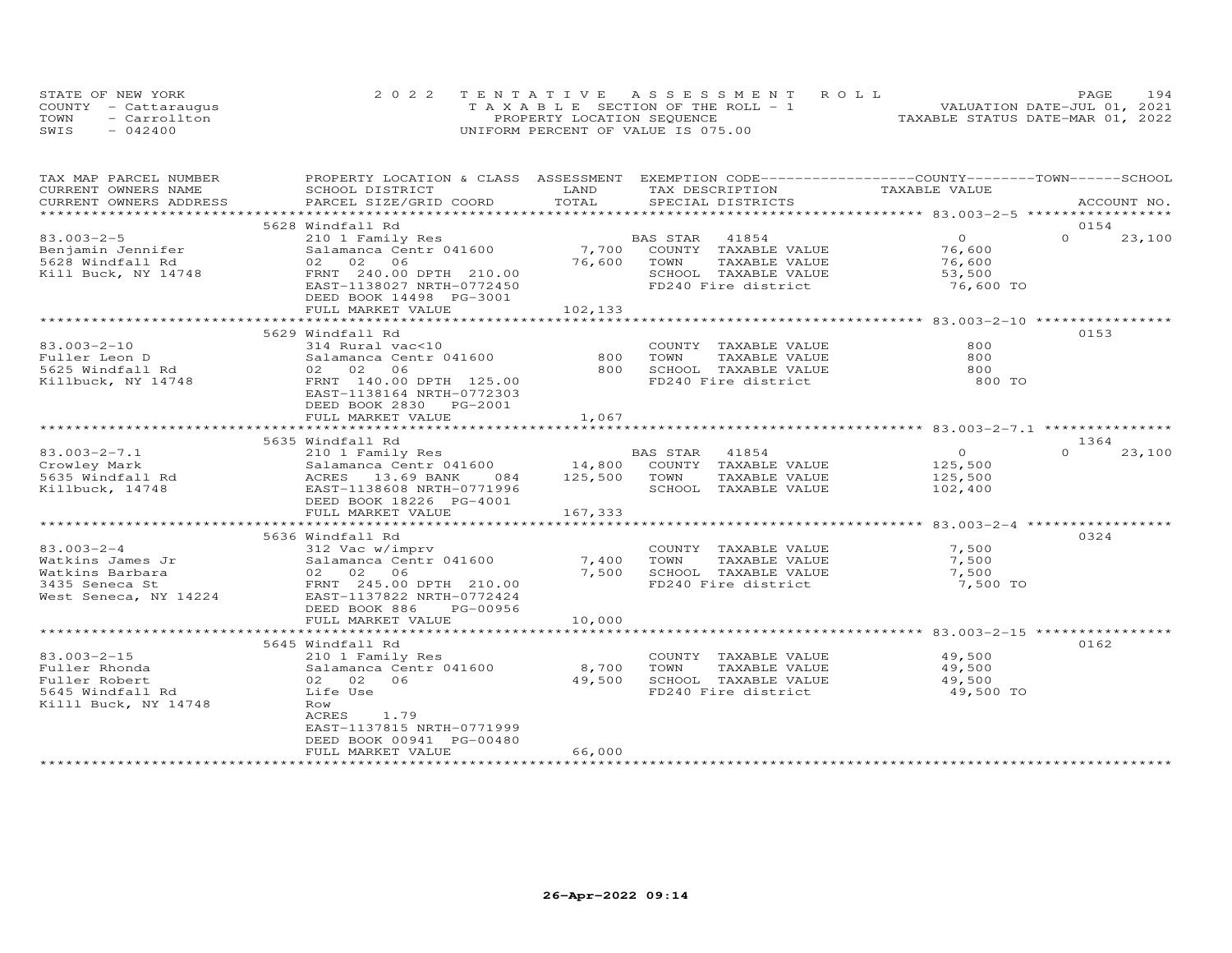| STATE OF NEW YORK    | 2022 TENTATIVE ASSESSMENT ROLL        |                                  | PAGE                        | 195 |
|----------------------|---------------------------------------|----------------------------------|-----------------------------|-----|
| COUNTY - Cattaraugus | T A X A B L E SECTION OF THE ROLL - 1 |                                  | VALUATION DATE-JUL 01, 2021 |     |
| TOWN<br>- Carrollton | PROPERTY LOCATION SEQUENCE            | TAXABLE STATUS DATE-MAR 01, 2022 |                             |     |
| SWIS<br>$-042400$    | UNIFORM PERCENT OF VALUE IS 075.00    |                                  |                             |     |

| TAX MAP PARCEL NUMBER<br>CURRENT OWNERS NAME<br>CURRENT OWNERS ADDRESS                   | PROPERTY LOCATION & CLASS ASSESSMENT EXEMPTION CODE----------------COUNTY-------TOWN-----SCHOOL<br>SCHOOL DISTRICT<br>PARCEL SIZE/GRID COORD | LAND<br>TOTAL    | TAX DESCRIPTION<br>SPECIAL DISTRICTS          | TAXABLE VALUE       | ACCOUNT NO.              |
|------------------------------------------------------------------------------------------|----------------------------------------------------------------------------------------------------------------------------------------------|------------------|-----------------------------------------------|---------------------|--------------------------|
|                                                                                          |                                                                                                                                              |                  |                                               |                     |                          |
| $83.003 - 2 - 1.1$<br>Siters Greq E                                                      | 5649 Windfall Rd<br>260 Seasonal res<br>Salamanca Centr 041600                                                                               |                  | COUNTY TAXABLE VALUE<br>TOWN<br>TAXABLE VALUE | 32,400<br>32,400    | 0020                     |
| Siters Kenneth J                                                                         | 3a1amanca<br>02 02<br>Ff 560.00<br>06                                                                                                        | 13,300<br>32,400 | SCHOOL TAXABLE VALUE                          | 32,400              |                          |
| 530 Mt Vernon                                                                            |                                                                                                                                              |                  | FD240 Fire district                           | 32,400 TO           |                          |
| Amherst, NY 14226                                                                        | ACRES 11.05<br>EAST-1137442 NRTH-0771921<br>DEED BOOK 1017 PG-975                                                                            |                  |                                               |                     |                          |
|                                                                                          | FULL MARKET VALUE                                                                                                                            | 43,200           |                                               |                     |                          |
|                                                                                          |                                                                                                                                              |                  |                                               |                     |                          |
|                                                                                          | 5650 Windfall Rd                                                                                                                             |                  |                                               |                     | 0537                     |
| $83.003 - 2 - 1.2$                                                                       | 210 1 Family Res                                                                                                                             |                  | VET COM CT 41131                              | 15,400              | 15,400<br>$\Omega$       |
| Wood Robert C                                                                            | Salamanca Centr 041600                                                                                                                       |                  | 27,200 ENH STAR 41834                         | $\overline{0}$      | $\overline{O}$<br>57,670 |
| 5650 Windfall Rd                                                                         | 0202<br>06                                                                                                                                   |                  | 98,500 COUNTY TAXABLE VALUE                   | 83,100              |                          |
| Kill Buck, NY 14748                                                                      | Ff 495.00                                                                                                                                    |                  | TOWN<br>TAXABLE VALUE                         | 83,100              |                          |
|                                                                                          | ACRES 36.74                                                                                                                                  |                  | SCHOOL TAXABLE VALUE                          | 40,830<br>98,500 TO |                          |
|                                                                                          | EAST-1137461 NRTH-0773923                                                                                                                    |                  | FD240 Fire district                           |                     |                          |
|                                                                                          | DEED BOOK 748<br>PG-01123                                                                                                                    |                  |                                               |                     |                          |
|                                                                                          | FULL MARKET VALUE                                                                                                                            | 131,333          |                                               |                     |                          |
|                                                                                          | 5659 Windfall Rd                                                                                                                             |                  |                                               |                     | 0925                     |
| $83.003 - 1 - 10.4$                                                                      | 314 Rural vac<10                                                                                                                             |                  | COUNTY TAXABLE VALUE                          | 7,500               |                          |
| Hodara Anthony W Jr                                                                      | Salamanca Centr 041600                                                                                                                       | 7,500 TOWN       | TAXABLE VALUE                                 | 7,500               |                          |
| Hodara Laura S                                                                           |                                                                                                                                              |                  | 7,500 SCHOOL TAXABLE VALUE                    | 7,500               |                          |
| 5659 Windfall Rd                                                                         | Salamanca Cer<br>04   02   06<br>FRNT  220.00<br>FRNT 220.00 DPTH 195.00                                                                     |                  | FD240 Fire district                           | 7,500 TO            |                          |
| Killbuck, NY 14748                                                                       | BANK<br>032                                                                                                                                  |                  |                                               |                     |                          |
|                                                                                          | EAST-1136895 NRTH-0772424                                                                                                                    |                  |                                               |                     |                          |
|                                                                                          | DEED BOOK 21485 PG-2001                                                                                                                      |                  |                                               |                     |                          |
|                                                                                          | FULL MARKET VALUE                                                                                                                            | 10,000           |                                               |                     |                          |
|                                                                                          |                                                                                                                                              |                  |                                               |                     |                          |
|                                                                                          | 5659 Windfall Rd                                                                                                                             |                  |                                               |                     | 0159                     |
| $83.003 - 1 - 14$                                                                        | 210 1 Family Res                                                                                                                             |                  | COUNTY TAXABLE VALUE                          | 53,000              |                          |
| Hodara Anthony W Jr                                                                      |                                                                                                                                              | 7,100 TOWN       | TAXABLE VALUE                                 | 53,000              |                          |
| Hodara Laura S                                                                           | Salamanca Centr 041600<br>04 02 06                                                                                                           |                  | 53,000 SCHOOL TAXABLE VALUE                   | 53,000              |                          |
| 5659 Windfall Rd                                                                         | FRNT 180.00 DPTH 195.00                                                                                                                      |                  | FD240 Fire district                           | 53,000 TO           |                          |
| Killbuck, NY 14748                                                                       | BANK<br>032                                                                                                                                  |                  |                                               |                     |                          |
|                                                                                          | EAST-1137095 NRTH-0772379                                                                                                                    |                  |                                               |                     |                          |
|                                                                                          | DEED BOOK 21485 PG-2001                                                                                                                      |                  |                                               |                     |                          |
|                                                                                          | FULL MARKET VALUE                                                                                                                            | 70,667           |                                               |                     |                          |
|                                                                                          | ************************                                                                                                                     |                  |                                               |                     |                          |
|                                                                                          | 5670 Windfall Rd                                                                                                                             |                  |                                               |                     | 0152                     |
| $83.003 - 1 - 10.1$                                                                      | 910 Priv forest                                                                                                                              |                  | COUNTY TAXABLE VALUE                          | 31,000              |                          |
| Wood Robert C                                                                            | Salamanca Centr 041600                                                                                                                       | 31,000           | TOWN<br>TAXABLE VALUE                         | 31,000              |                          |
| Zollinger Cameron J $04$ 02 06<br>Cameron Zollinger Ff 300.00<br>270 Rte 394 ACRES 65.99 |                                                                                                                                              | 31,000           | SCHOOL TAXABLE VALUE<br>FD240 Fire district   | 31,000              |                          |
|                                                                                          | ACRES 65.99                                                                                                                                  |                  |                                               | 31,000 TO           |                          |
| Randolph, NY 14772                                                                       | EAST-1136640 NRTH-0774079                                                                                                                    |                  |                                               |                     |                          |
|                                                                                          | DEED BOOK 2994<br>PG-9001                                                                                                                    |                  |                                               |                     |                          |
|                                                                                          | FULL MARKET VALUE                                                                                                                            | 41,333           |                                               |                     |                          |
|                                                                                          |                                                                                                                                              |                  |                                               |                     |                          |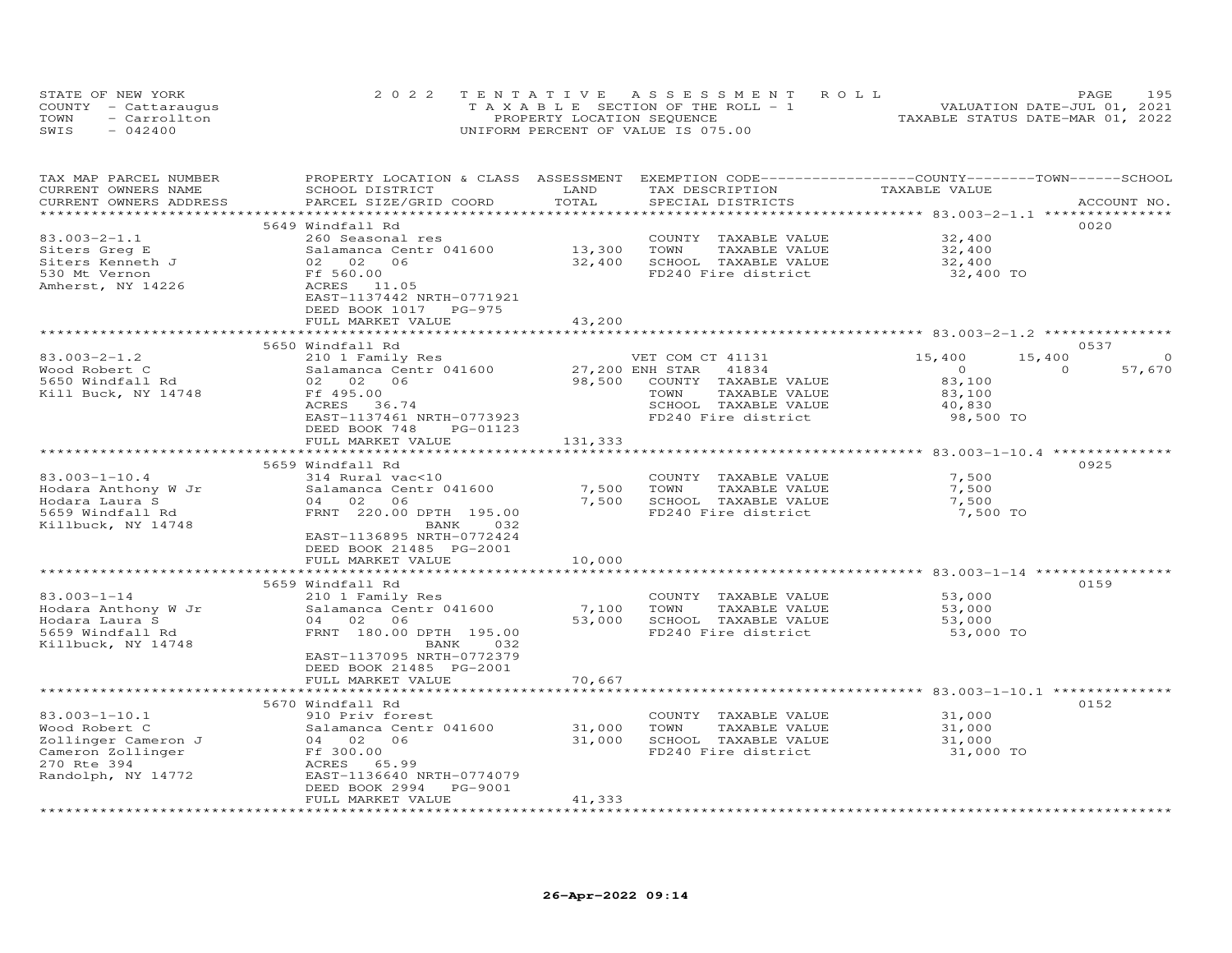|      | STATE OF NEW YORK    | 2022 TENTATIVE ASSESSMENT ROLL        | 196<br>PAGE                      |
|------|----------------------|---------------------------------------|----------------------------------|
|      | COUNTY - Cattaraugus | T A X A B L E SECTION OF THE ROLL - 1 | VALUATION DATE-JUL 01, 2021      |
| TOWN | - Carrollton         | PROPERTY LOCATION SEQUENCE            | TAXABLE STATUS DATE-MAR 01, 2022 |
| SWIS | $-042400$            | UNIFORM PERCENT OF VALUE IS 075.00    |                                  |

| TAX MAP PARCEL NUMBER<br>CURRENT OWNERS NAME | PROPERTY LOCATION & CLASS ASSESSMENT EXEMPTION CODE----------------COUNTY-------TOWN-----SCHOOL<br>SCHOOL DISTRICT | LAND    | TAX DESCRIPTION                                                 | TAXABLE VALUE    |                    |
|----------------------------------------------|--------------------------------------------------------------------------------------------------------------------|---------|-----------------------------------------------------------------|------------------|--------------------|
| CURRENT OWNERS ADDRESS                       | PARCEL SIZE/GRID COORD                                                                                             | TOTAL   | SPECIAL DISTRICTS                                               |                  | ACCOUNT NO.        |
|                                              |                                                                                                                    |         |                                                                 |                  |                    |
|                                              | 5675 Windfall Rd                                                                                                   |         |                                                                 |                  | 0912               |
| $83.003 - 1 - 10.2$                          | 210 1 Family Res                                                                                                   |         | 41854<br>BAS STAR                                               | $\circ$          | $\Omega$<br>23,100 |
| Taylor Timothy N                             | Salamanca Centr 041600                                                                                             | 22,400  | COUNTY TAXABLE VALUE                                            | 77,000           |                    |
| Taylor Benjamin L                            | 04 02 06                                                                                                           | 77,000  | TOWN<br>TAXABLE VALUE                                           | 77,000           |                    |
| 5675 Windfall Rd                             | 22.29<br>ACRES                                                                                                     |         | SCHOOL TAXABLE VALUE                                            | 53,900           |                    |
| Kill Buck, NY 14748                          | EAST-1136615 NRTH-0771830                                                                                          |         | FD240 Fire district                                             | 77,000 TO        |                    |
|                                              | DEED BOOK 26793 PG-3001                                                                                            |         |                                                                 |                  |                    |
|                                              | FULL MARKET VALUE                                                                                                  | 102,667 |                                                                 |                  |                    |
|                                              |                                                                                                                    |         |                                                                 |                  |                    |
|                                              | 5680 Windfall Rd                                                                                                   |         |                                                                 |                  | 0010               |
| $83.003 - 1 - 12$                            | 210 1 Family Res                                                                                                   |         | COUNTY TAXABLE VALUE                                            | 69,000           |                    |
| Price Matthew                                | Salamanca Centr 041600                                                                                             | 10,600  | TOWN<br>TAXABLE VALUE                                           | 69,000           |                    |
| 5680 Windfall Rd                             | 04 02 06                                                                                                           | 69,000  | SCHOOL TAXABLE VALUE                                            | 69,000           |                    |
| Kill Buck, NY 14748                          | Ff 350.00                                                                                                          |         | FD240 Fire district                                             | 69,000 TO        |                    |
|                                              | ACRES<br>3.06                                                                                                      |         |                                                                 |                  |                    |
|                                              | EAST-1136496 NRTH-0772729                                                                                          |         |                                                                 |                  |                    |
|                                              | DEED BOOK 28315 PG-3002                                                                                            |         |                                                                 |                  |                    |
|                                              | FULL MARKET VALUE                                                                                                  | 92,000  |                                                                 |                  |                    |
|                                              |                                                                                                                    |         |                                                                 |                  | 0438               |
| $83.003 - 1 - 11$                            | 5700 Windfall Rd<br>210 1 Family Res                                                                               |         | BAS STAR<br>41854                                               | $\Omega$         | $\Omega$<br>23,100 |
| Kosinski Robert J                            | Salamanca Centr 041600                                                                                             | 10,200  | COUNTY TAXABLE VALUE                                            | 92,000           |                    |
| 5700 Windfall Rd                             | 06<br>04 02                                                                                                        | 92,000  | TOWN<br>TAXABLE VALUE                                           | 92,000           |                    |
| Killbuck, NY 14748                           | FRNT 250.00 DPTH                                                                                                   |         | SCHOOL TAXABLE VALUE                                            | 68,900           |                    |
|                                              | ACRES<br>2.79                                                                                                      |         | FD240 Fire district                                             | 92,000 TO        |                    |
|                                              | EAST-1136184 NRTH-0772772                                                                                          |         |                                                                 |                  |                    |
|                                              | DEED BOOK 3128<br>PG-8001                                                                                          |         |                                                                 |                  |                    |
|                                              | FULL MARKET VALUE                                                                                                  | 122,667 |                                                                 |                  |                    |
|                                              |                                                                                                                    |         |                                                                 |                  |                    |
|                                              | 5701 Windfall Rd                                                                                                   |         |                                                                 |                  | 0529               |
| $83.003 - 1 - 15$                            | 210 1 Family Res                                                                                                   |         | VET COM CT 41131                                                | 15,025<br>15,025 | $\circ$            |
| Wade Robert                                  | Salamanca Centr 041600                                                                                             |         | 7,100 VET DIS CT 41141                                          | 21,035<br>21,035 | $\Omega$           |
| 5701 Windfall Rd                             | 04 02 06                                                                                                           |         | 60,100 ENH STAR 41834                                           | $\overline{0}$   | 57,670<br>$\Omega$ |
| Kill Buck, NY 14748                          | FRNT 200.00 DPTH 175.00                                                                                            |         | COUNTY TAXABLE VALUE                                            | 24,040           |                    |
|                                              | EAST-1136159 NRTH-0772393                                                                                          |         | TOWN<br>TAXABLE VALUE                                           | 24,040           |                    |
|                                              | DEED BOOK 00939 PG-00408                                                                                           |         | SCHOOL TAXABLE VALUE                                            | 2,430            |                    |
|                                              | FULL MARKET VALUE                                                                                                  |         | 80,133 FD240 Fire district                                      | 60,100 TO        |                    |
|                                              | ************************                                                                                           |         | ********************************** 83.003-1-16 **************** |                  |                    |
|                                              | 5725 Windfall Rd                                                                                                   |         |                                                                 |                  | 0275               |
| $83.003 - 1 - 16$                            | 260 Seasonal res                                                                                                   |         | COUNTY TAXABLE VALUE                                            | 22,000           |                    |
| Adie Gordon                                  | Salamanca Centr 041600                                                                                             | 11,100  | TAXABLE VALUE<br>TOWN                                           | 22,000           |                    |
| Adie Janice                                  | 04 02 06                                                                                                           | 22,000  | SCHOOL TAXABLE VALUE                                            | 22,000           |                    |
| 294 Lakewood Ave                             | Ff 740.00                                                                                                          |         | FD240 Fire district                                             | 22,000 TO        |                    |
| PO Box 783                                   | ACRES<br>3.02                                                                                                      |         |                                                                 |                  |                    |
| Crystal Beach, ONT                           | EAST-1135685 NRTH-0772396<br>Canada                                                                                |         |                                                                 |                  |                    |
|                                              | DEED BOOK 16981 PG-2001                                                                                            |         |                                                                 |                  |                    |
|                                              | FULL MARKET VALUE                                                                                                  | 29,333  |                                                                 |                  |                    |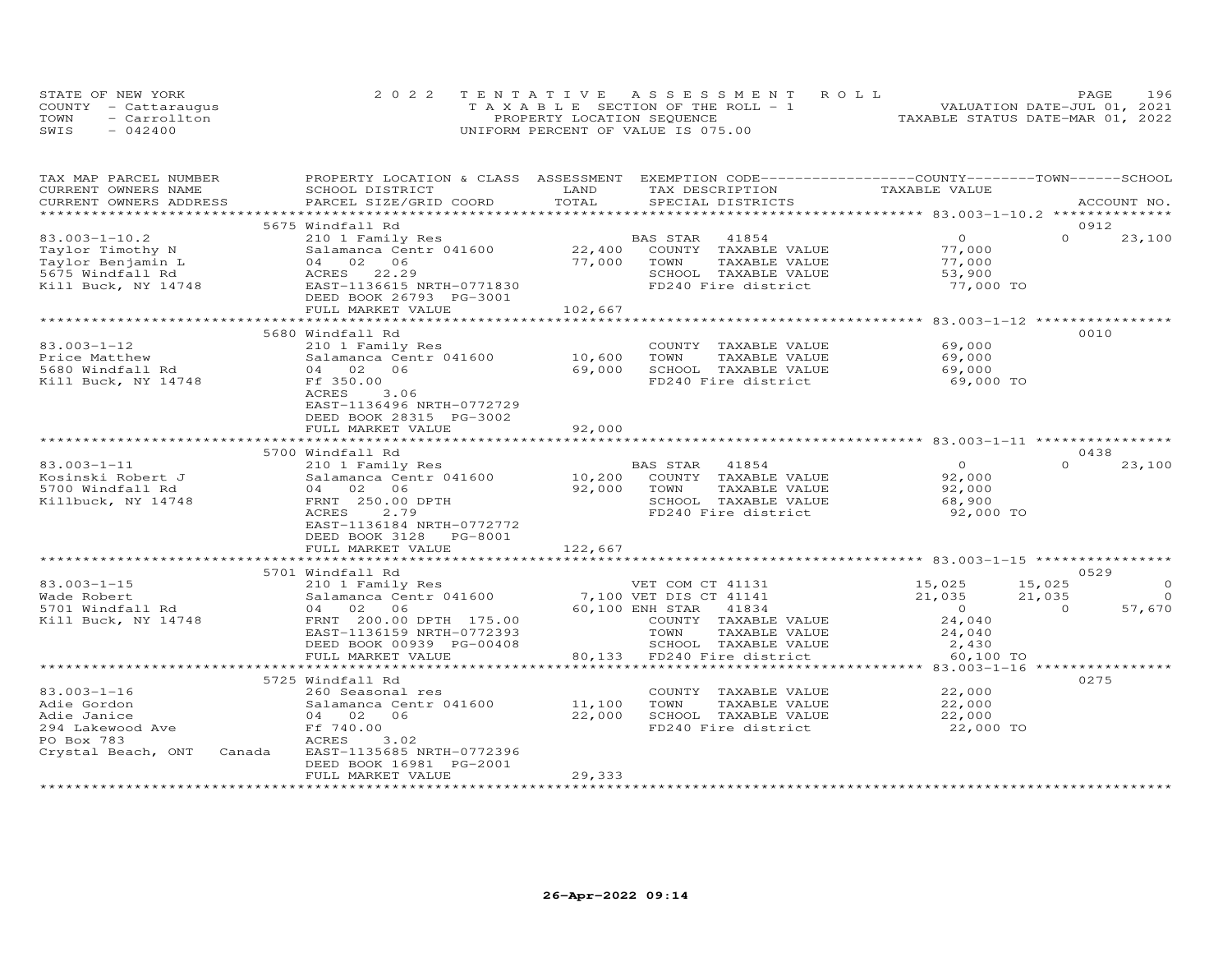| STATE OF NEW YORK    | 2022 TENTATIVE ASSESSMENT ROLL        | PAGE                             | 197 |
|----------------------|---------------------------------------|----------------------------------|-----|
| COUNTY - Cattaraugus | T A X A B L E SECTION OF THE ROLL - 1 | VALUATION DATE-JUL 01, 2021      |     |
| - Carrollton<br>TOWN | PROPERTY LOCATION SEQUENCE            | TAXABLE STATUS DATE-MAR 01, 2022 |     |
| $-042400$<br>SWIS    | UNIFORM PERCENT OF VALUE IS 075.00    |                                  |     |

| TAX MAP PARCEL NUMBER    | PROPERTY LOCATION & CLASS ASSESSMENT       |         | EXEMPTION CODE-----------------COUNTY-------TOWN------SCHOOL |                                            |                    |
|--------------------------|--------------------------------------------|---------|--------------------------------------------------------------|--------------------------------------------|--------------------|
| CURRENT OWNERS NAME      | SCHOOL DISTRICT                            | LAND    | TAX DESCRIPTION                                              | TAXABLE VALUE                              |                    |
| CURRENT OWNERS ADDRESS   | PARCEL SIZE/GRID COORD                     | TOTAL   | SPECIAL DISTRICTS                                            |                                            | ACCOUNT NO.        |
|                          |                                            |         |                                                              |                                            |                    |
|                          | 5770 Windfall Rd                           |         |                                                              |                                            | 0253               |
| $83.003 - 1 - 7.2$       | 260 Seasonal res                           |         | COUNTY TAXABLE VALUE                                         | 5,000                                      |                    |
| Demmin Douglas J         | Salamanca Centr 041600                     | 3,500   | TOWN<br>TAXABLE VALUE                                        | 5,000                                      |                    |
| Demmin Terry L           | 04 02 06                                   | 5,000   | SCHOOL TAXABLE VALUE                                         | 5,000                                      |                    |
| 2335 Maple Rd            | FRNT 85.00 DPTH 90.00                      |         | FD240 Fire district                                          | 5,000 TO                                   |                    |
| Wilson, NY 14172         | EAST-1134410 NRTH-0772616                  |         |                                                              |                                            |                    |
|                          | DEED BOOK 4914 PG-3003                     |         |                                                              |                                            |                    |
|                          | FULL MARKET VALUE                          | 6,667   |                                                              |                                            |                    |
|                          |                                            |         |                                                              |                                            |                    |
|                          | 5774 Windfall Rd                           |         |                                                              |                                            | 0110               |
| $83.003 - 1 - 8$         | 260 Seasonal res                           |         | COUNTY TAXABLE VALUE                                         | 11,000                                     |                    |
| Demmin Douglas J         | Salamanca Centr 041600                     | 3,800   | TOWN<br>TAXABLE VALUE                                        | 11,000                                     |                    |
|                          | 04 02 06                                   |         | SCHOOL TAXABLE VALUE                                         |                                            |                    |
| Demmin Terry L           |                                            | 11,000  |                                                              | 11,000                                     |                    |
| 2335 Maple Rd            | FRNT 85.00 DPTH 175.00                     |         | FD240 Fire district                                          | 11,000 TO                                  |                    |
| Wilson, NY 14172         | ACRES<br>1.25                              |         |                                                              |                                            |                    |
|                          | EAST-1134499 NRTH-0772601                  |         |                                                              |                                            |                    |
|                          | DEED BOOK 4914<br>PG-3002                  |         |                                                              |                                            |                    |
|                          | FULL MARKET VALUE                          | 14,667  |                                                              |                                            |                    |
|                          |                                            |         |                                                              |                                            |                    |
|                          | 5775 Windfall Rd                           |         |                                                              |                                            | 1324               |
| $83.003 - 1 - 17.2$      | 260 Seasonal res                           |         | COUNTY TAXABLE VALUE                                         | 85,000                                     |                    |
| Fisher Timothy           | Salamanca Centr 041600                     | 20,300  | TAXABLE VALUE<br>TOWN                                        | 85,000                                     |                    |
| Fisher Rebecca           | 03/04 02 06                                | 85,000  | SCHOOL TAXABLE VALUE                                         | 85,000                                     |                    |
| 5775 Windfall Rd         | Ff 431.00                                  |         | FD240 Fire district                                          | 85,000 TO                                  |                    |
| Killbuck, NY 14748       | ACRES 17.45                                |         |                                                              |                                            |                    |
|                          | EAST-1134196 NRTH-0771933                  |         |                                                              |                                            |                    |
|                          | DEED BOOK 24355 PG-2001                    |         |                                                              |                                            |                    |
|                          | FULL MARKET VALUE                          | 113,333 |                                                              |                                            |                    |
|                          | *********************                      |         |                                                              | ************ 83.003-1-17.1 *************** |                    |
|                          | 5779 Windfall Rd                           |         |                                                              |                                            | 0156               |
| $83.003 - 1 - 17.1$      |                                            |         | BAS STAR 41854                                               | $\Omega$                                   | $\Omega$<br>23,100 |
| Fuller Donald C          | 210 1 Family Res<br>Salamanca Centr 041600 |         | COUNTY TAXABLE VALUE                                         | 80,000                                     |                    |
|                          |                                            | 9,800   |                                                              |                                            |                    |
| Fuller Margo E           | 04 02 06                                   | 80,000  | TAXABLE VALUE<br>TOWN                                        | 80,000                                     |                    |
| PO Box 21                | Ff 340.00                                  |         | SCHOOL TAXABLE VALUE                                         | 56,900                                     |                    |
| Killbuck, NY 14748       | <b>ACRES</b><br>2.50                       |         | FD240 Fire district                                          | 80,000 TO                                  |                    |
|                          | EAST-1133955 NRTH-0772511                  |         |                                                              |                                            |                    |
|                          | DEED BOOK 1142 PG-8001                     |         |                                                              |                                            |                    |
|                          | FULL MARKET VALUE                          | 106,667 |                                                              |                                            |                    |
|                          |                                            |         |                                                              |                                            |                    |
|                          | 5784 Windfall Rd                           |         |                                                              |                                            | 0352               |
| $83.003 - 1 - 6$         | 210 1 Family Res                           |         | BAS STAR<br>41854                                            | $\overline{O}$                             | $\Omega$<br>23,100 |
| Gillman Noah             | Salamanca Centr 041600                     | 19,800  | COUNTY TAXABLE VALUE                                         | 85,000                                     |                    |
| 5784 Windfall Rd         | 04 02 06                                   | 85,000  | TOWN<br>TAXABLE VALUE                                        | 85,000                                     |                    |
| Killbuck, NY 14748       | Ff 200.00                                  |         | SCHOOL TAXABLE VALUE                                         | 61,900                                     |                    |
|                          | ACRES 16.11                                |         | FD240 Fire district                                          | 85,000 TO                                  |                    |
|                          | EAST-1134065 NRTH-0774033                  |         |                                                              |                                            |                    |
|                          | DEED BOOK 1023<br>$PG-366$                 |         |                                                              |                                            |                    |
|                          | FULL MARKET VALUE                          | 113,333 |                                                              |                                            |                    |
| ************************ |                                            |         |                                                              |                                            |                    |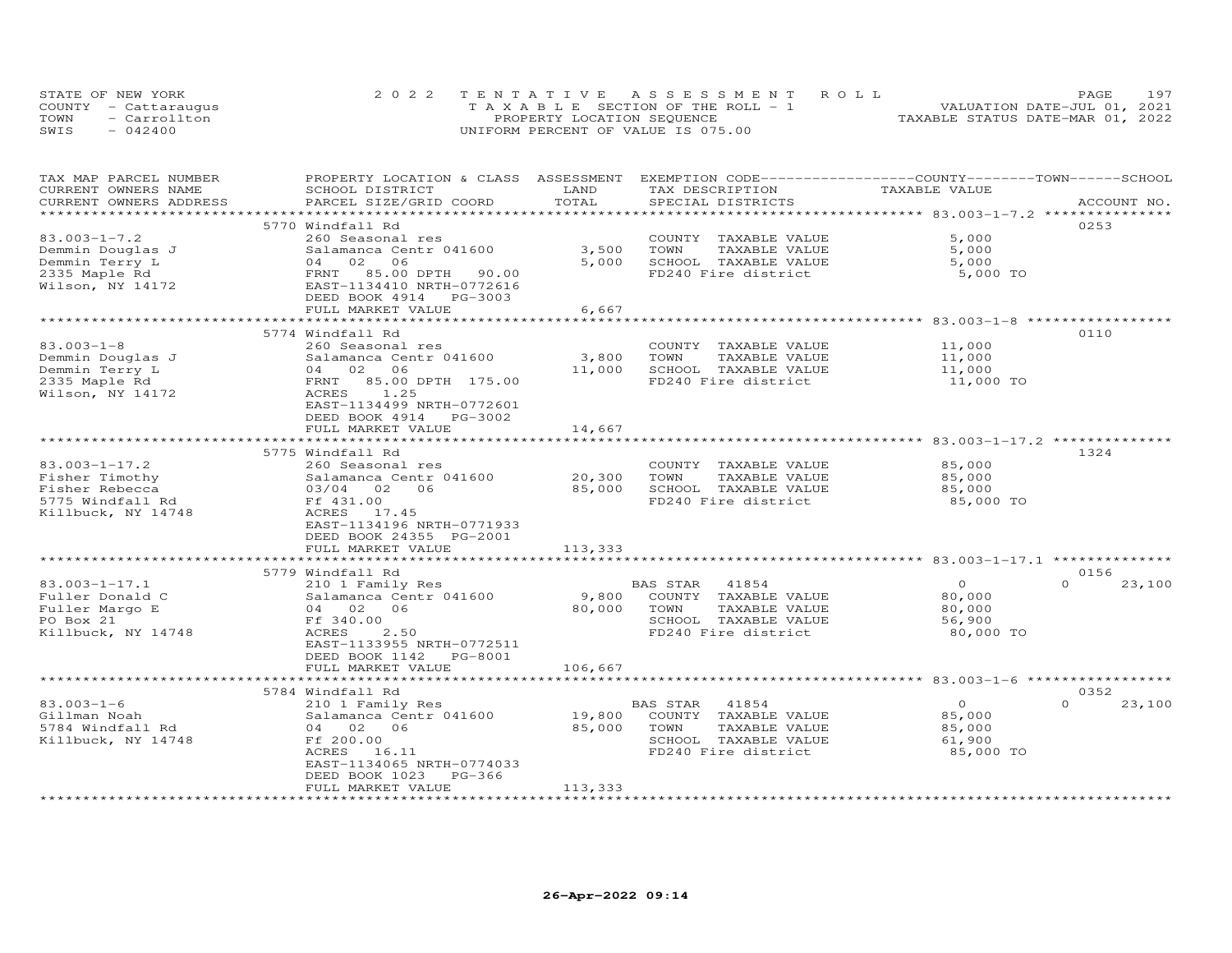|      | STATE OF NEW YORK    | 2022 TENTATIVE ASSESSMENT ROLL        |                                  | PAGE                        | 198 |
|------|----------------------|---------------------------------------|----------------------------------|-----------------------------|-----|
|      | COUNTY - Cattaraugus | T A X A B L E SECTION OF THE ROLL - 1 |                                  | VALUATION DATE-JUL 01, 2021 |     |
| TOWN | - Carrollton         | PROPERTY LOCATION SEQUENCE            | TAXABLE STATUS DATE-MAR 01, 2022 |                             |     |
| SWIS | $-042400$            | UNIFORM PERCENT OF VALUE IS 075.00    |                                  |                             |     |

| TAX MAP PARCEL NUMBER<br>CURRENT OWNERS NAME<br>CURRENT OWNERS ADDRESS | PROPERTY LOCATION & CLASS ASSESSMENT EXEMPTION CODE----------------COUNTY-------TOWN-----SCHOOL<br>SCHOOL DISTRICT<br>PARCEL SIZE/GRID COORD | LAND<br>TOTAL          | TAX DESCRIPTION<br>SPECIAL DISTRICTS | TAXABLE VALUE                                 | ACCOUNT NO.              |
|------------------------------------------------------------------------|----------------------------------------------------------------------------------------------------------------------------------------------|------------------------|--------------------------------------|-----------------------------------------------|--------------------------|
|                                                                        |                                                                                                                                              |                        |                                      |                                               |                          |
|                                                                        | 5785 Windfall Rd                                                                                                                             |                        |                                      |                                               | 0541                     |
| $83.003 - 1 - 18$                                                      | 210 1 Family Res                                                                                                                             |                        | VET COM CT 41131                     | 15,400                                        | 15,400<br>$\Omega$       |
| Yaworsky Nicholas Y                                                    | Salamanca Centr 041600                                                                                                                       |                        | 21,900 VET DIS CT 41141              | 8,000                                         | 8,000<br>$\Omega$        |
| Yaworsky Eleanor J                                                     | 04 02 06                                                                                                                                     |                        | 41834<br>80,000 ENH STAR             | $\overline{0}$                                | $\overline{0}$<br>57,670 |
| 5785 Windfall Rd                                                       | Ff 1000.00                                                                                                                                   |                        | COUNTY TAXABLE VALUE                 | 56,600                                        |                          |
| Kill Buck, NY 14748                                                    | ACRES<br>22.00                                                                                                                               |                        | TAXABLE VALUE<br>TOWN                | 56,600                                        |                          |
|                                                                        | EAST-1133370 NRTH-0772346                                                                                                                    |                        | SCHOOL TAXABLE VALUE                 | 22,330                                        |                          |
|                                                                        | DEED BOOK 00784 PG-00736                                                                                                                     |                        | FD240 Fire district                  | 80,000 TO                                     |                          |
|                                                                        | FULL MARKET VALUE                                                                                                                            | 106,667                |                                      |                                               |                          |
|                                                                        | ***************************                                                                                                                  | ********************** |                                      | *************** 83.003-1-19.1 *************** |                          |
|                                                                        | 5789 Windfall Rd                                                                                                                             |                        |                                      |                                               | 0891                     |
| $83.003 - 1 - 19.1$                                                    | 322 Rural vac>10                                                                                                                             |                        | COUNTY TAXABLE VALUE                 | 20,800                                        |                          |
| Atlas Brandon T                                                        | Salamanca Centr 041600                                                                                                                       | 20,800                 | TOWN<br>TAXABLE VALUE                | 20,800                                        |                          |
| 46 W 5th St                                                            | 06<br>04 02                                                                                                                                  | 20,800                 | SCHOOL TAXABLE VALUE                 | 20,800                                        |                          |
| Depew, NY 14043                                                        | 210                                                                                                                                          |                        | FD240 Fire district                  | 20,800 TO                                     |                          |
|                                                                        | ACRES 19.05                                                                                                                                  |                        |                                      |                                               |                          |
|                                                                        | EAST-1132571 NRTH-0772396                                                                                                                    |                        |                                      |                                               |                          |
|                                                                        | DEED BOOK 28937 PG-3001                                                                                                                      |                        |                                      |                                               |                          |
|                                                                        | FULL MARKET VALUE                                                                                                                            | 27,733                 |                                      |                                               |                          |
|                                                                        | *************************                                                                                                                    |                        |                                      |                                               |                          |
|                                                                        | 5789 Windfall Rd                                                                                                                             |                        |                                      |                                               | 0891                     |
| $83.003 - 1 - 19.2$                                                    | 312 Vac w/imprv                                                                                                                              |                        | COUNTY TAXABLE VALUE                 | 7,000                                         |                          |
| Zimbardi Larry A                                                       | Salamanca Centr 041600                                                                                                                       | 5,200                  | TOWN<br>TAXABLE VALUE                | 7,000                                         |                          |
| 5797 Windfall Rd                                                       | 04 02 06                                                                                                                                     | 7,000                  | SCHOOL TAXABLE VALUE                 | 7,000                                         |                          |
| Killbuck, NY 14748                                                     | 210                                                                                                                                          |                        | FD240 Fire district                  | 7,000 TO                                      |                          |
|                                                                        | FRNT 100.00 DPTH 302.41                                                                                                                      |                        |                                      |                                               |                          |
|                                                                        | EAST-1132887 NRTH-0773219                                                                                                                    |                        |                                      |                                               |                          |
|                                                                        | DEED BOOK 29687 PG-6001                                                                                                                      |                        |                                      |                                               |                          |
|                                                                        | FULL MARKET VALUE                                                                                                                            | 9,333                  |                                      |                                               |                          |
|                                                                        | ***********************                                                                                                                      | *************          |                                      |                                               |                          |
|                                                                        | 5790 Windfall Rd                                                                                                                             |                        |                                      |                                               | 0070                     |
| $83.003 - 1 - 7.1$                                                     | 311 Res vac land                                                                                                                             |                        | COUNTY TAXABLE VALUE                 | 23,000                                        |                          |
| Rider Tadd J                                                           | Salamanca Centr 041600                                                                                                                       | 23,000                 | TOWN<br>TAXABLE VALUE                | 23,000                                        |                          |
| 127 Division St                                                        | 04 02 06                                                                                                                                     | 23,000                 | SCHOOL TAXABLE VALUE                 | 23,000                                        |                          |
| Salamanca, NY 14779                                                    | Ff 1225.00                                                                                                                                   |                        | FD240 Fire district                  | 23,000 TO                                     |                          |
|                                                                        | ACRES 25.56                                                                                                                                  |                        |                                      |                                               |                          |
|                                                                        | EAST-1134060 NRTH-0773257                                                                                                                    |                        |                                      |                                               |                          |
|                                                                        | DEED BOOK 10343 PG-6001                                                                                                                      |                        |                                      |                                               |                          |
|                                                                        | FULL MARKET VALUE                                                                                                                            | 30,667                 |                                      |                                               |                          |
|                                                                        |                                                                                                                                              |                        |                                      |                                               |                          |
|                                                                        | 5792 Windfall Rd                                                                                                                             |                        |                                      |                                               | 1054                     |
| $83.003 - 1 - 5.5$                                                     | 210 1 Family Res                                                                                                                             |                        | COUNTY TAXABLE VALUE                 | 75,000                                        |                          |
| Orlowski Mark J                                                        | Salamanca Centr 041600                                                                                                                       | 18,000                 | TOWN<br>TAXABLE VALUE                | 75,000                                        |                          |
| Orlowski Mary C                                                        | 04 02 06                                                                                                                                     | 75,000                 | SCHOOL TAXABLE VALUE                 | 75,000                                        |                          |
| 350 Tonawanda Creek Rd                                                 | Ff 200.00                                                                                                                                    |                        | FD240 Fire district                  | 75,000 TO                                     |                          |
| Amherst, NY 14228                                                      | ACRES 10.95                                                                                                                                  |                        |                                      |                                               |                          |
|                                                                        | EAST-1133841 NRTH-0774278                                                                                                                    |                        |                                      |                                               |                          |
|                                                                        | DEED BOOK 00963 PG-00345                                                                                                                     |                        |                                      |                                               |                          |
|                                                                        | FULL MARKET VALUE                                                                                                                            | 100,000                |                                      |                                               |                          |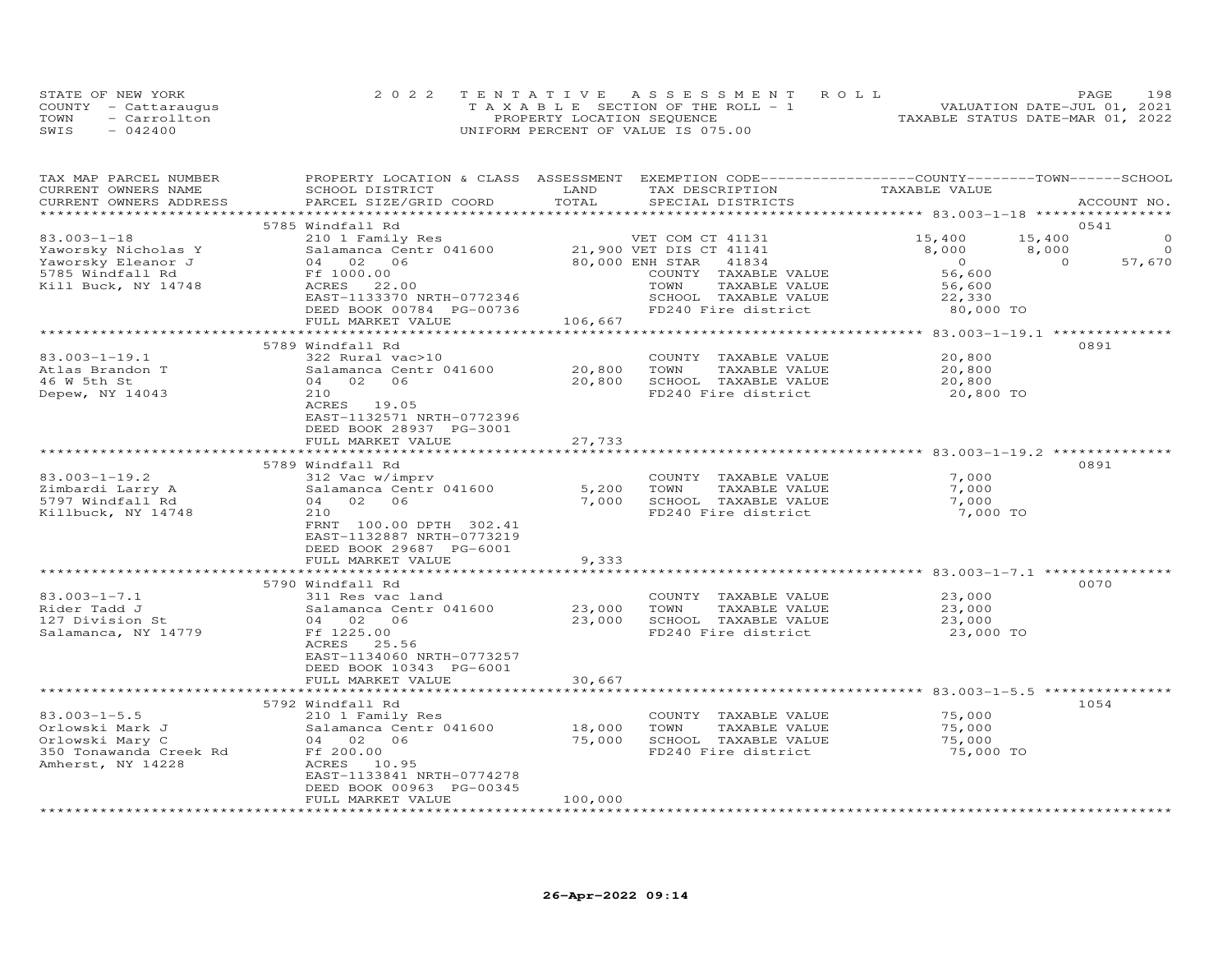| STATE OF NEW YORK    | 2022 TENTATIVE ASSESSMENT ROLL        | PAGE                             | 199 |
|----------------------|---------------------------------------|----------------------------------|-----|
| COUNTY - Cattaraugus | T A X A B L E SECTION OF THE ROLL - 1 | VALUATION DATE-JUL 01, 2021      |     |
| TOWN<br>- Carrollton | PROPERTY LOCATION SEQUENCE            | TAXABLE STATUS DATE-MAR 01, 2022 |     |
| $-042400$<br>SWIS    | UNIFORM PERCENT OF VALUE IS 075.00    |                                  |     |

| TAX MAP PARCEL NUMBER  | PROPERTY LOCATION & CLASS ASSESSMENT EXEMPTION CODE----------------COUNTY-------TOWN-----SCHOOL |         |                             |                    |                    |
|------------------------|-------------------------------------------------------------------------------------------------|---------|-----------------------------|--------------------|--------------------|
| CURRENT OWNERS NAME    | SCHOOL DISTRICT                                                                                 | LAND    | TAX DESCRIPTION             | TAXABLE VALUE      |                    |
| CURRENT OWNERS ADDRESS | PARCEL SIZE/GRID COORD                                                                          | TOTAL   | SPECIAL DISTRICTS           |                    | ACCOUNT NO.        |
|                        |                                                                                                 |         |                             |                    |                    |
|                        | 5796 Windfall Rd                                                                                |         |                             |                    | 1263               |
| $83.003 - 1 - 5.8$     | 311 Res vac land                                                                                |         | COUNTY TAXABLE VALUE        | 2,000              |                    |
| Orlowski Mark J        | Salamanca Centr 041600                                                                          | 2,000   | TOWN<br>TAXABLE VALUE       | 2,000              |                    |
| Orlowski Mary C        | 04 02 06                                                                                        | 2,000   | SCHOOL TAXABLE VALUE        | 2,000              |                    |
| 350 Tonawanda Creek Rd | Ff 50.00<br>ACRES                                                                               |         | FD240 Fire district         | 2,000 TO           |                    |
| Amherst, NY 14228      | 3.90<br>EAST-1133729 NRTH-0774371                                                               |         |                             |                    |                    |
|                        | DEED BOOK 00963 PG-00345                                                                        |         |                             |                    |                    |
|                        | FULL MARKET VALUE                                                                               | 2,667   |                             |                    |                    |
|                        |                                                                                                 |         |                             |                    |                    |
|                        | 5797 Windfall Rd                                                                                |         |                             |                    | 1049               |
| $83.003 - 1 - 5.2$     | 314 Rural vac<10                                                                                |         | COUNTY TAXABLE VALUE        | 15,500             |                    |
| Zimbardi Larry A       | $314 \text{ Nular}$ vaces                                                                       |         | TOWN<br>TAXABLE VALUE       | 15,500             |                    |
| 5797 Windfall Rd       | 04 02 06                                                                                        | 15,500  | SCHOOL TAXABLE VALUE        | 15,500             |                    |
| Kill Buck, NY 14748    | Cls 270                                                                                         |         | FD240 Fire district         | 15,500 TO          |                    |
|                        | Ff 265.00                                                                                       |         |                             |                    |                    |
|                        | 7.70<br>ACRES                                                                                   |         |                             |                    |                    |
|                        | EAST-1132427 NRTH-0772966                                                                       |         |                             |                    |                    |
|                        | DEED BOOK 22777 PG-8001                                                                         |         |                             |                    |                    |
|                        | FULL MARKET VALUE                                                                               | 20,667  |                             |                    |                    |
|                        | 5800 Windfall Rd                                                                                |         |                             |                    | 1053               |
| $83.003 - 1 - 5.4$     | 210 1 Family Res                                                                                |         | BAS STAR<br>41854           | $\overline{O}$     | $\Omega$<br>23,100 |
| Lacroix Heidi E        | Salamanca Centr 041600                                                                          |         | 17,000 COUNTY TAXABLE VALUE |                    |                    |
| 5800 Windfall Rd       |                                                                                                 | 102,000 | TOWN<br>TAXABLE VALUE       | 102,000<br>102,000 |                    |
| Killbuck, NY 14748     | $04 \n02 \n06$<br>Ff 220.00                                                                     |         | SCHOOL TAXABLE VALUE        | 78,900             |                    |
|                        | ACRES<br>9.65 BANK 017                                                                          |         | FD240 Fire district         | 102,000 TO         |                    |
|                        | EAST-1133509 NRTH-0774302                                                                       |         |                             |                    |                    |
|                        | DEED BOOK 16253 PG-6001                                                                         |         |                             |                    |                    |
|                        | FULL MARKET VALUE                                                                               | 136,000 |                             |                    |                    |
|                        |                                                                                                 |         |                             |                    |                    |
|                        | 5816 Windfall Rd                                                                                |         |                             |                    | 1154               |
| $83.003 - 1 - 5.7$     | 210 1 Family Res                                                                                |         | <b>BAS STAR</b> 41854       | $\Omega$           | $\Omega$<br>23,100 |
| Rider John             | Salamanca Centr 041600                                                                          |         | 7,600 COUNTY TAXABLE VALUE  | 55,900             |                    |
| Rider Robin            | 04 02 06                                                                                        | 55,900  | TOWN<br>TAXABLE VALUE       | 55,900             |                    |
| 5816 Windfall Rd       | FRNT 425.35 DPTH 239.66                                                                         |         | SCHOOL TAXABLE VALUE        | 32,800             |                    |
| Kill Buck, NY 14748    | 3.75<br>ACRES<br>EAST-1132570 NRTH-0773788                                                      |         | FD240 Fire district         | 55,900 TO          |                    |
|                        | DEED BOOK 866<br>PG-00745                                                                       |         |                             |                    |                    |
|                        | FULL MARKET VALUE                                                                               | 74,533  |                             |                    |                    |
|                        |                                                                                                 |         |                             |                    |                    |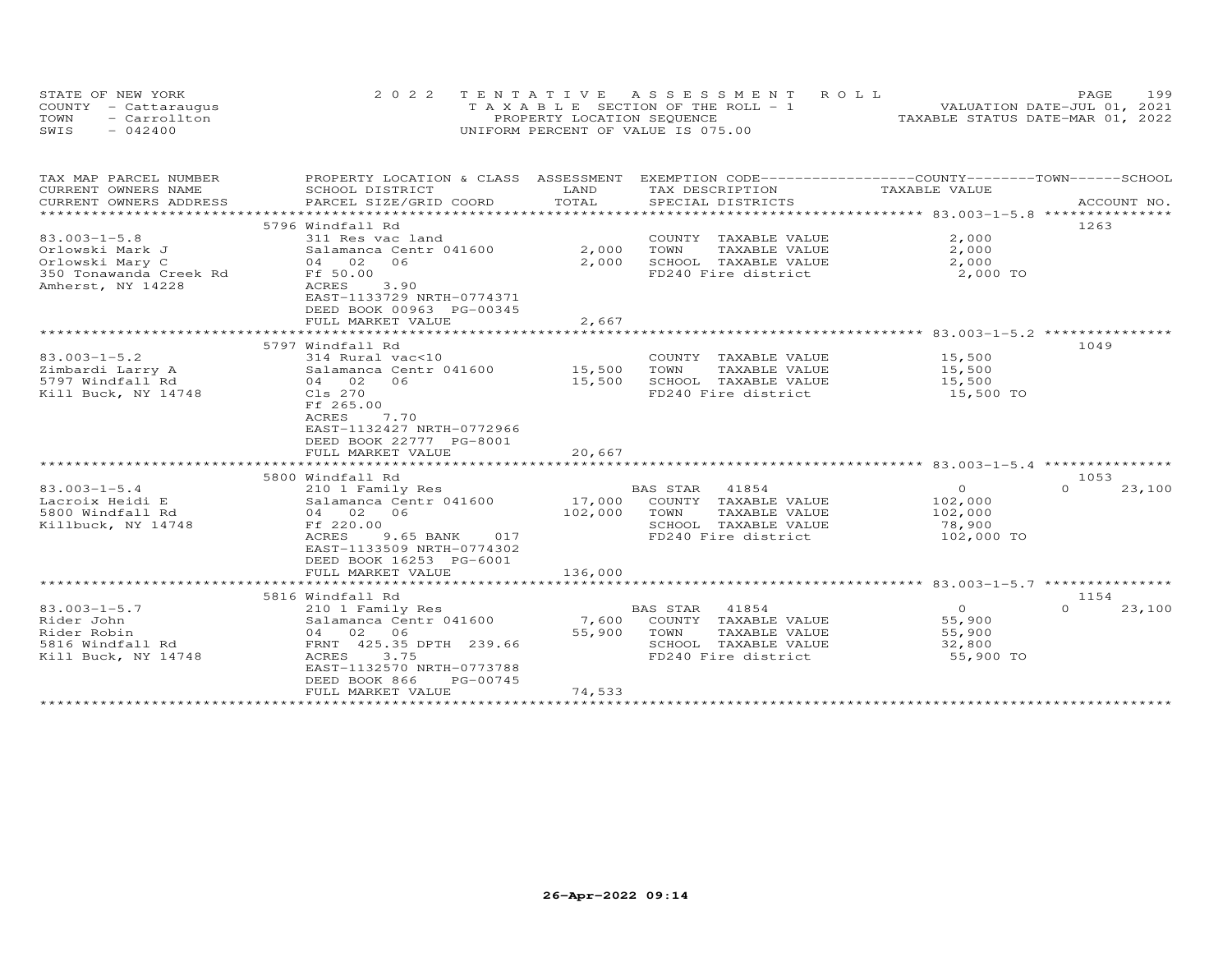| STATE OF NEW YORK    | 2022 TENTATIVE ASSESSMENT ROLL                 | 200<br>PAGE                      |
|----------------------|------------------------------------------------|----------------------------------|
| COUNTY - Cattaraugus | $T A X A B I F S E C T I ON OF THE RO I J - 1$ | VALUATION DATE-JUL 01, 2021      |
| TOWN<br>- Carrollton | PROPERTY LOCATION SEOUENCE                     | TAXABLE STATUS DATE-MAR 01, 2022 |
| SWIS<br>$-042400$    | UNIFORM PERCENT OF VALUE IS 075.00             |                                  |

| TAX MAP PARCEL NUMBER                                         | PROPERTY LOCATION & CLASS ASSESSMENT EXEMPTION CODE----------------COUNTY-------TOWN------SCHOOL                                                                               |         |                |                                                                                               |                               |                |         |
|---------------------------------------------------------------|--------------------------------------------------------------------------------------------------------------------------------------------------------------------------------|---------|----------------|-----------------------------------------------------------------------------------------------|-------------------------------|----------------|---------|
| CURRENT OWNERS NAME                                           | SCHOOL DISTRICT                                                                                                                                                                | LAND    |                | TAX DESCRIPTION                                                                               | TAXABLE VALUE                 |                |         |
| CURRENT OWNERS ADDRESS                                        | CONNEIN OWNERS ADDRESS FORCEL SIZE/GRID COORD FOTAL SEECIAL DISTRICTS FOR ACCOUNT NO.<br>CURRENT OWNERS ADDRESS PARCEL SIZE/GRID COORD TOTAL SEECIAL DISTRICTS FOR ACCOUNT NO. |         |                |                                                                                               |                               |                |         |
|                                                               |                                                                                                                                                                                |         |                |                                                                                               |                               |                |         |
|                                                               | 5830 Windfall Rd                                                                                                                                                               |         |                |                                                                                               |                               |                | 0069    |
| $83.003 - 1 - 5.1$                                            | 210 1 Family Res                                                                                                                                                               |         | AGED C/T 41801 |                                                                                               | 43,875                        | 43,875         | $\circ$ |
| Cimbricz Robert J                                             | Salamanca Centr 041600 29,900 ENH STAR 41834                                                                                                                                   |         |                |                                                                                               | $0$ 53,625                    | $\overline{a}$ | 57,670  |
| Cimbricz Anita L                                              | 04 02 06<br>04 02<br>Ff 730.00                                                                                                                                                 |         |                | 97,500 COUNTY TAXABLE VALUE                                                                   |                               |                |         |
| 5830 Windfall Rd                                              |                                                                                                                                                                                |         | TOWN           | TAXABLE VALUE                                                                                 | 53,625                        |                |         |
| Kill Buck, NY 14748                                           | FRNT 470.00 DPTH                                                                                                                                                               |         |                | SCHOOL TAXABLE VALUE 39,830                                                                   |                               |                |         |
|                                                               | ACRES 41.85                                                                                                                                                                    |         |                | FD240 Fire district                                                                           | 97,500 TO                     |                |         |
|                                                               | EAST-1132962 NRTH-0774588                                                                                                                                                      |         |                |                                                                                               |                               |                |         |
|                                                               | DEED BOOK 10344 PG-3001                                                                                                                                                        |         |                |                                                                                               |                               |                |         |
|                                                               | FULL MARKET VALUE                                                                                                                                                              | 130,000 |                |                                                                                               |                               |                |         |
|                                                               |                                                                                                                                                                                |         |                |                                                                                               |                               |                |         |
|                                                               | 5852 Windfall Rd                                                                                                                                                               |         |                |                                                                                               |                               |                | 0262    |
| $83.003 - 1 - 4.1$                                            | 312 Vac w/imprv                                                                                                                                                                |         |                | COUNTY TAXABLE VALUE                                                                          | 32,000                        |                |         |
|                                                               |                                                                                                                                                                                |         | TOWN           | TAXABLE VALUE                                                                                 | $32,000$<br>$32,000$          |                |         |
|                                                               | Kenneson Gregory A. Salamanca Centr 041600 13,300<br>Kenneson Paula M. 04 02 06 32,000<br>PO Box 165 Ff 220.00                                                                 |         |                | SCHOOL TAXABLE VALUE<br>FD240 Fire district                                                   |                               |                |         |
|                                                               | FRNT 220.00 DPTH                                                                                                                                                               |         |                |                                                                                               | 32,000 TO                     |                |         |
| Killbuck, NY 14748                                            | 4.60<br>ACRES                                                                                                                                                                  |         |                |                                                                                               |                               |                |         |
|                                                               | EAST-1131909 NRTH-0774298                                                                                                                                                      |         |                |                                                                                               |                               |                |         |
|                                                               | DEED BOOK 30449 PG-9001                                                                                                                                                        |         |                |                                                                                               |                               |                |         |
|                                                               | FULL MARKET VALUE                                                                                                                                                              | 42,667  |                |                                                                                               |                               |                |         |
|                                                               |                                                                                                                                                                                |         |                |                                                                                               |                               |                |         |
|                                                               | 5858 Windfall Rd                                                                                                                                                               |         |                |                                                                                               |                               |                | 0155    |
| $83.003 - 1 - 20$                                             | 312 Vac w/imprv                                                                                                                                                                |         |                |                                                                                               |                               |                |         |
| Fuller Leon Sr                                                | 312 vac<br>Salamanca Cen <sup>.</sup><br>04 02 06<br>Salamanca Centr 041600 10,100                                                                                             |         | TOWN           | COUNTY TAXABLE VALUE $11,000$<br>TOWN TAXABLE VALUE $11,000$<br>SCHOOL TAXABLE VALUE $11,000$ |                               |                |         |
| 5625 Wind Fall Rd                                             |                                                                                                                                                                                | 11,000  |                | SCHOOL TAXABLE VALUE                                                                          |                               |                |         |
| Kill Buck, NY 14748                                           | Ff 85.00                                                                                                                                                                       |         |                |                                                                                               | FD240 Fire district 11,000 TO |                |         |
|                                                               | ACRES<br>2.72                                                                                                                                                                  |         |                |                                                                                               |                               |                |         |
|                                                               | EAST-1131521 NRTH-0774537                                                                                                                                                      |         |                |                                                                                               |                               |                |         |
|                                                               | DEED BOOK 7864 PG-5001                                                                                                                                                         |         |                |                                                                                               |                               |                |         |
|                                                               |                                                                                                                                                                                |         |                |                                                                                               |                               |                |         |
|                                                               |                                                                                                                                                                                |         |                |                                                                                               |                               |                |         |
|                                                               | 5860 Windfall Rd                                                                                                                                                               |         |                |                                                                                               |                               |                | 1418    |
| $83.003 - 1 - 4.4$                                            |                                                                                                                                                                                |         |                | COUNTY TAXABLE VALUE                                                                          | 500                           |                |         |
| 83.003-1-4.4<br>Kenneson Kristopher Allen<br>5860 Windfall Rd |                                                                                                                                                                                |         | TOWN           | TAXABLE VALUE                                                                                 | 500                           |                |         |
|                                                               | FRNT 23.00 DPTH 446.00                                                                                                                                                         |         |                | SCHOOL TAXABLE VALUE                                                                          | 500                           |                |         |
| Killbuck, NY 14748                                            | Salamanca Centr 041600<br>FRNT 23.00 DPTH 446.00 500<br>EAST-1131700 TH 446.00 500<br>EAST-1131728 NRTH-0774357                                                                |         |                |                                                                                               |                               |                |         |
|                                                               | DEED BOOK 23926 PG-4001                                                                                                                                                        |         |                |                                                                                               |                               |                |         |
|                                                               | FULL MARKET VALUE                                                                                                                                                              | 667     |                |                                                                                               |                               |                |         |
|                                                               |                                                                                                                                                                                |         |                |                                                                                               |                               |                |         |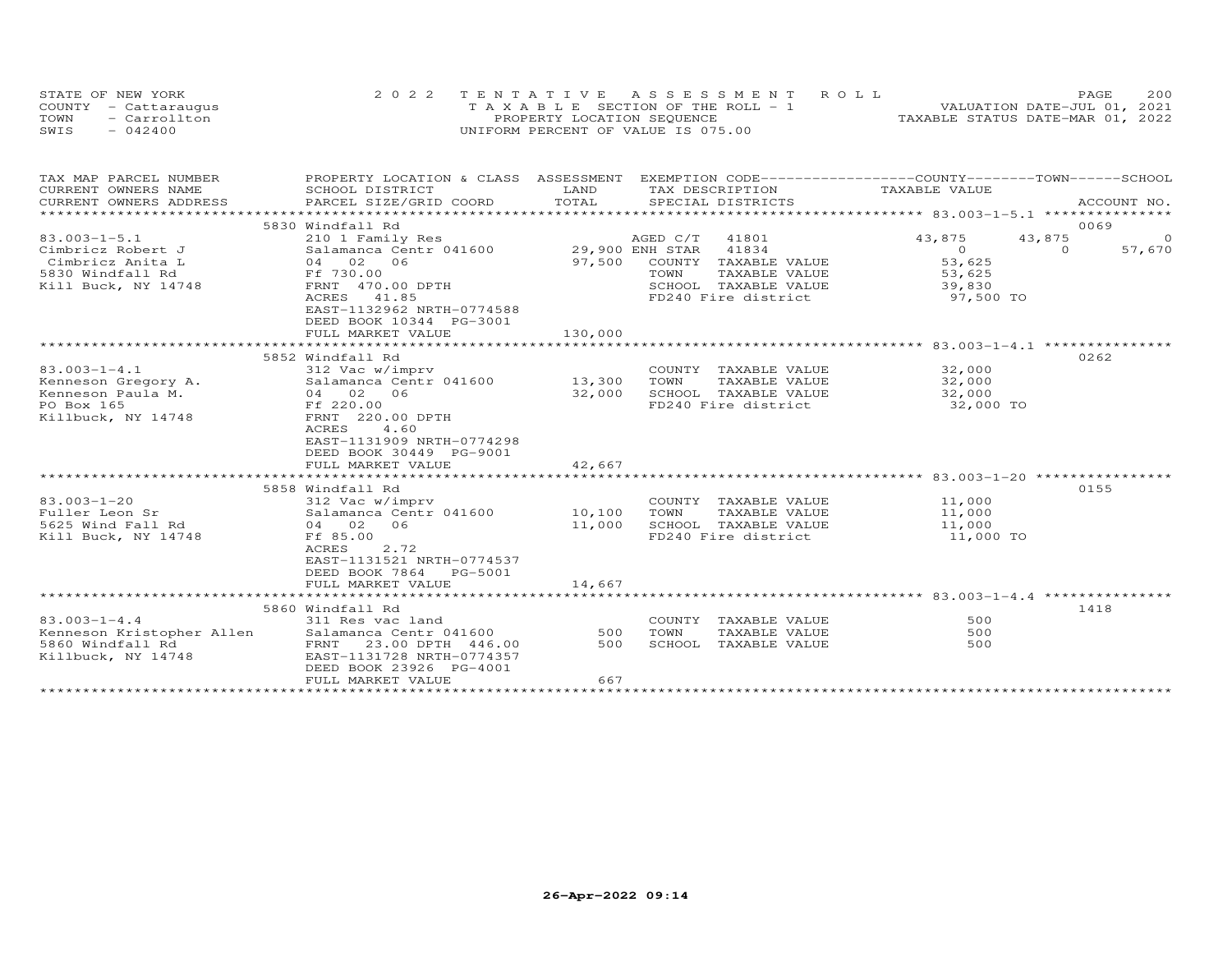|      | STATE OF NEW YORK    | 2022 TENTATIVE ASSESSMENT ROLL        | 201<br>PAGE.                     |
|------|----------------------|---------------------------------------|----------------------------------|
|      | COUNTY - Cattaraugus | T A X A B L E SECTION OF THE ROLL - 1 | VALUATION DATE-JUL 01, 2021      |
| TOWN | - Carrollton         | PROPERTY LOCATION SEQUENCE            | TAXABLE STATUS DATE-MAR 01, 2022 |
| SWIS | $-042400$            | UNIFORM PERCENT OF VALUE IS 075.00    |                                  |

| TAX MAP PARCEL NUMBER                                                      | PROPERTY LOCATION & CLASS ASSESSMENT EXEMPTION CODE----------------COUNTY-------TOWN------SCHOOL |               |                                                                                                  |                      |                          |
|----------------------------------------------------------------------------|--------------------------------------------------------------------------------------------------|---------------|--------------------------------------------------------------------------------------------------|----------------------|--------------------------|
| CURRENT OWNERS NAME<br>CURRENT OWNERS ADDRESS                              | SCHOOL DISTRICT<br>PARCEL SIZE/GRID COORD                                                        | LAND<br>TOTAL | TAX DESCRIPTION<br>SPECIAL DISTRICTS                                                             | TAXABLE VALUE        | ACCOUNT NO.              |
|                                                                            |                                                                                                  |               |                                                                                                  |                      |                          |
|                                                                            | 5815-5829 Windfall Rd                                                                            |               |                                                                                                  |                      | 1052                     |
|                                                                            |                                                                                                  |               |                                                                                                  | 15,400               | 15,400<br>$\circ$        |
| JJ.OUJ-1-5.3<br>Conklin Wayne Jr<br>5815 Windfall Rd<br>Killbuck, NY 14740 |                                                                                                  |               |                                                                                                  | $\overline{O}$       | $\overline{0}$<br>23,100 |
|                                                                            | 04 02 06                                                                                         |               |                                                                                                  |                      |                          |
| Killbuck, NY 14748                                                         | Ff 1200.00                                                                                       |               | 19,600 BAS STAR = 41854<br>77,000 COUNTY TAXABLE VALUE = 61,600<br>TOWN = TAXABLE VALUE = 61,600 |                      |                          |
|                                                                            |                                                                                                  |               |                                                                                                  |                      |                          |
|                                                                            |                                                                                                  |               | CONN CANDLE VALUE<br>SCHOOL TAXABLE VALUE<br>FD240 Fire district 53,900 TO                       |                      |                          |
|                                                                            | DEED BOOK 00980 PG-01128                                                                         |               |                                                                                                  |                      |                          |
|                                                                            |                                                                                                  |               |                                                                                                  |                      |                          |
|                                                                            |                                                                                                  |               |                                                                                                  |                      |                          |
|                                                                            | Windfall Rd (Off)                                                                                |               |                                                                                                  |                      | 1173                     |
| $83.003 - 1 - 4.2$                                                         | 311 Res vac land                                                                                 |               | COUNTY TAXABLE VALUE                                                                             | 1,000                |                          |
| Kenneson Kristopher Allen                                                  | Salamanca Centr 041600 1,000 TOWN                                                                |               | TAXABLE VALUE                                                                                    | 1,000                |                          |
| 5860 Windfall Rd                                                           | 04 02 06                                                                                         |               | 1,000 SCHOOL TAXABLE VALUE 1,000                                                                 |                      |                          |
| Killbuck, NY 14748                                                         | ACRES<br>2.10                                                                                    |               | FD240 Fire district                                                                              | 1,000 TO             |                          |
|                                                                            | EAST-1132770 NRTH-0775161                                                                        |               |                                                                                                  |                      |                          |
|                                                                            | DEED BOOK 23926 PG-4001                                                                          |               |                                                                                                  |                      |                          |
|                                                                            | FULL MARKET VALUE                                                                                | 1,333         |                                                                                                  |                      |                          |
|                                                                            |                                                                                                  |               |                                                                                                  |                      |                          |
|                                                                            | Windfall Rd (Off)                                                                                |               |                                                                                                  |                      | 0360                     |
| 83.003-2-12                                                                | 260 Seasonal res                                                                                 |               | COUNTY TAXABLE VALUE 15,000                                                                      |                      |                          |
| Peltier Tom F                                                              | Salamanca Centr 041600 1,000                                                                     |               | TOWN<br>TAXABLE VALUE                                                                            |                      |                          |
| 7207 Ward Rd                                                               | 02 02 06                                                                                         |               |                                                                                                  | $15,000$<br>$15,000$ |                          |
| North Tonawanda, NY 14120                                                  | FRNT 167.00 DPTH 140.00                                                                          |               | 15,000 SCHOOL TAXABLE VALUE 15,000<br>FD240 Fire district 15,000 TO                              |                      |                          |
|                                                                            | EAST-1138153 NRTH-0771821                                                                        |               |                                                                                                  |                      |                          |
|                                                                            | DEED BOOK 00632 PG-00546                                                                         |               |                                                                                                  |                      |                          |
|                                                                            | FULL MARKET VALUE                                                                                | 20,000        |                                                                                                  |                      |                          |
|                                                                            |                                                                                                  |               | ***********************************83.003-2-14 *********************************                 |                      |                          |
|                                                                            | Windfall Rd (Off)                                                                                |               |                                                                                                  |                      | 0157                     |
| $83.003 - 2 - 14$                                                          | 270 Mfg housing                                                                                  |               | COUNTY TAXABLE VALUE 10,200<br>TOWN TAXABLE VALUE 10,200                                         |                      |                          |
| Fuller Frederick J                                                         | Salamanca Centr 041600 7,900                                                                     |               |                                                                                                  |                      |                          |
| 6133 Birmingham Rd                                                         | 02 02 06                                                                                         | 10,200        |                                                                                                  |                      |                          |
| Kill Buck, NY 14748                                                        | ACRES 1.33                                                                                       |               | TOWN TAXABLE VALUE<br>SCHOOL TAXABLE VALUE 10,200<br>TRA10 Fire district 10,200 TO               |                      |                          |
|                                                                            | EAST-1137818 NRTH-0771636                                                                        |               |                                                                                                  |                      |                          |
|                                                                            | DEED BOOK 894<br>PG-00362                                                                        |               |                                                                                                  |                      |                          |
|                                                                            | FULL MARKET VALUE                                                                                | 13,600        |                                                                                                  |                      |                          |
|                                                                            |                                                                                                  |               |                                                                                                  |                      |                          |
|                                                                            | Windfall Rd (Off)                                                                                |               |                                                                                                  |                      | 0200                     |
| $83.003 - 3 - 1$                                                           | 910 Priv forest                                                                                  |               | COUNTY TAXABLE VALUE 94,500                                                                      |                      |                          |
| JT Allegheny Timberland, LLC                                               | Salamanca Centr 041600 94,500                                                                    |               | TOWN                                                                                             | TAXABLE VALUE 94,500 |                          |
| Property Tax Admin.                                                        | 03 02 06                                                                                         | 94,500        |                                                                                                  | 94,500               |                          |
| PO Box 3349                                                                | ACRES 379.14                                                                                     |               | SCHOOL TAXABLE VALUE<br>FD240 Fire district                                                      | 94,500 TO            |                          |
| Albany, NY 31706-3349                                                      | EAST-1134992 NRTH-0769412                                                                        |               |                                                                                                  |                      |                          |
|                                                                            | DEED BOOK 8290<br>PG-2001                                                                        |               |                                                                                                  |                      |                          |
|                                                                            | FULL MARKET VALUE                                                                                | 126,000       |                                                                                                  |                      |                          |
|                                                                            |                                                                                                  |               |                                                                                                  |                      |                          |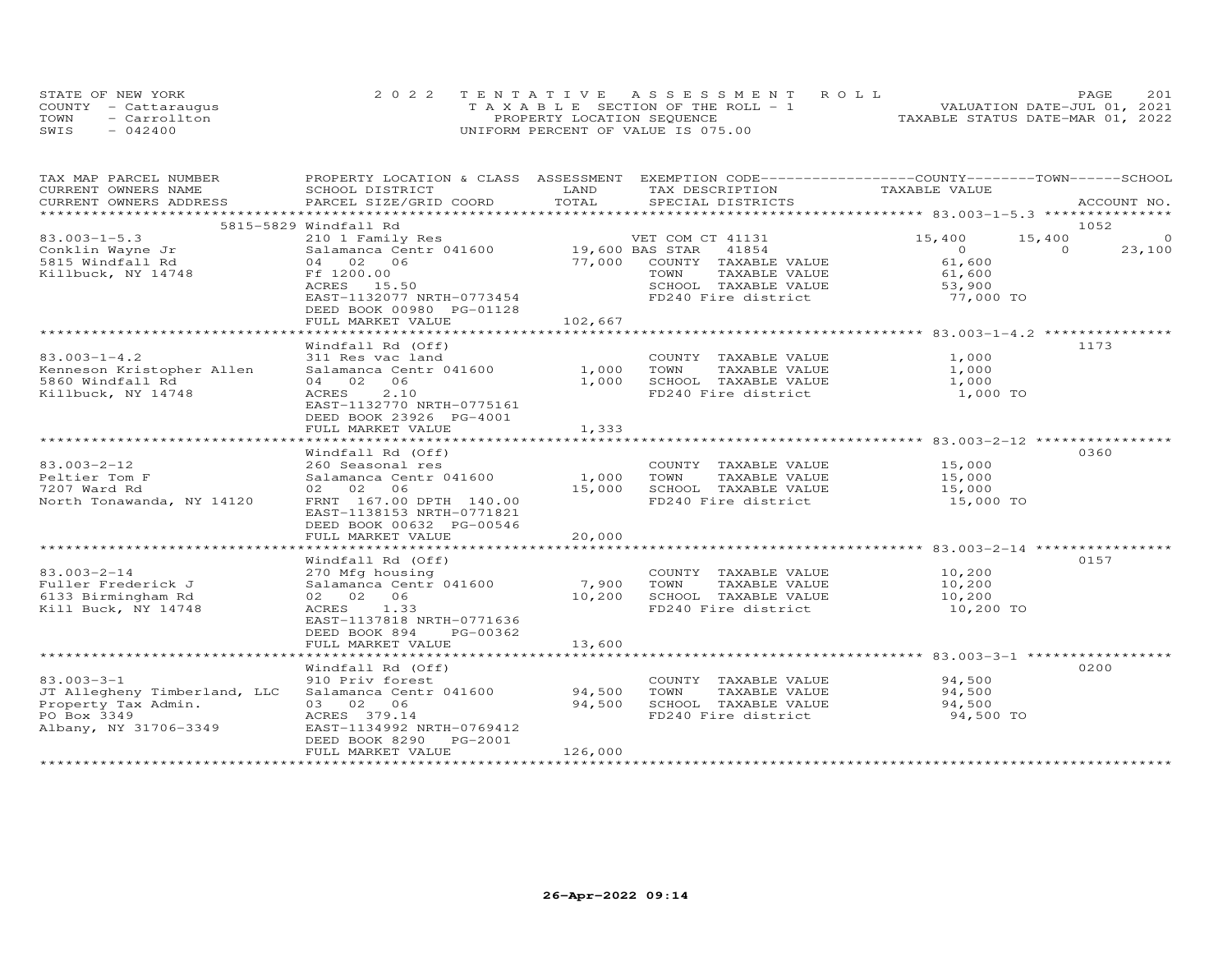| STATE OF NEW YORK    | 2022 TENTATIVE ASSESSMENT ROLL        | 202<br><b>PAGE</b>               |
|----------------------|---------------------------------------|----------------------------------|
| COUNTY - Cattaraugus | T A X A B L E SECTION OF THE ROLL - 1 | VALUATION DATE-JUL 01, 2021      |
| TOWN<br>- Carrollton | PROPERTY LOCATION SEQUENCE            | TAXABLE STATUS DATE-MAR 01, 2022 |
| $-042400$<br>SWIS    | UNIFORM PERCENT OF VALUE IS 075.00    |                                  |

| TAX MAP PARCEL NUMBER                            | PROPERTY LOCATION & CLASS ASSESSMENT EXEMPTION CODE----------------COUNTY-------TOWN-----SCHOOL |         |                                             |                                                  |             |
|--------------------------------------------------|-------------------------------------------------------------------------------------------------|---------|---------------------------------------------|--------------------------------------------------|-------------|
| CURRENT OWNERS NAME                              | SCHOOL DISTRICT                                                                                 | LAND    | TAX DESCRIPTION TAXABLE VALUE               |                                                  |             |
| CURRENT OWNERS ADDRESS                           | PARCEL SIZE/GRID COORD                                                                          | TOTAL   | SPECIAL DISTRICTS                           |                                                  | ACCOUNT NO. |
|                                                  |                                                                                                 |         |                                             |                                                  |             |
|                                                  | Windfall Rd (Off)                                                                               |         |                                             |                                                  | 0947        |
| $83.003 - 3 - 2$                                 | 910 Priv forest                                                                                 |         | COUNTY TAXABLE VALUE 173,500                |                                                  |             |
| JT Allegheny Timberland, LLC                     | Allegany-Limest 042001 111,200                                                                  |         | TOWN<br>TAXABLE VALUE                       | 173,500                                          |             |
| Property Tax Admin.                              | 03 02 06                                                                                        | 173,500 | SCHOOL TAXABLE VALUE 173,500                |                                                  |             |
| PO Box 3349                                      | ACRES 191.68                                                                                    |         | FD240 Fire district                         | 173,500 TO                                       |             |
| Albany, NY 31706-3349                            | EAST-1138159 NRTH-0769307                                                                       |         |                                             |                                                  |             |
|                                                  | DEED BOOK 8290 PG-2001                                                                          |         |                                             |                                                  |             |
|                                                  | FULL MARKET VALUE                                                                               | 231,333 |                                             |                                                  |             |
|                                                  |                                                                                                 |         |                                             | ****************** 83.003-3-3 ****************** |             |
|                                                  | Windfall Rd (Off)                                                                               |         |                                             |                                                  | 1004        |
| $83.003 - 3 - 3$                                 | 323 Vacant rural                                                                                |         | COUNTY TAXABLE VALUE 74,800                 |                                                  |             |
| EWP Lumber                                       | Allegany-Limest 042001 74,800                                                                   |         | TOWN<br>TAXABLE VALUE                       | 74,800                                           |             |
| 2955 Smith Hollow Rd                             | 01 02 06                                                                                        | 74,800  | SCHOOL TAXABLE VALUE                        | 74,800                                           |             |
| Allegany, NY 14706                               | ACRES 213.60                                                                                    |         | FD240 Fire district                         | 74,800<br>74,800 TO                              |             |
|                                                  | EAST-1140116 NRTH-0769184                                                                       |         |                                             |                                                  |             |
|                                                  | DEED BOOK 00990 PG-00416                                                                        |         |                                             |                                                  |             |
|                                                  | FULL MARKET VALUE                                                                               | 99,733  |                                             |                                                  |             |
|                                                  |                                                                                                 |         |                                             |                                                  |             |
|                                                  | 5860 Windfall Rd (Off)                                                                          |         |                                             |                                                  | 1240        |
| $83.003 - 1 - 4.3$                               | 210 1 Family Res                                                                                |         | COUNTY TAXABLE VALUE 35,000                 |                                                  |             |
|                                                  |                                                                                                 | 5,500   |                                             |                                                  |             |
| Kenneson Kristopher Allen Salamanca Centr 041600 |                                                                                                 |         | TOWN TAXABLE VALUE                          | 35,000                                           |             |
| 5860 Windfall Rd                                 | 04 02 06                                                                                        | 35,000  | SCHOOL TAXABLE VALUE                        | 35,000                                           |             |
| Killbuck, NY 14748                               | ACRES 11.05                                                                                     |         | FD240 Fire district                         | 35,000 TO                                        |             |
|                                                  | EAST-1132276 NRTH-0774883                                                                       |         |                                             |                                                  |             |
|                                                  | DEED BOOK 23926 PG-4001                                                                         |         |                                             |                                                  |             |
|                                                  | FULL MARKET VALUE                                                                               | 46,667  |                                             |                                                  |             |
|                                                  |                                                                                                 |         |                                             |                                                  |             |
|                                                  | 5659 1/2 Windfall Rd (Off)                                                                      |         |                                             |                                                  | 0945        |
| $83.003 - 1 - 10.3$                              | 314 Rural vac<10                                                                                |         | COUNTY TAXABLE VALUE                        | 3,400                                            |             |
| Hodara Anthony W Jr Salamanca Centr 041600       |                                                                                                 | 3,400   | TAXABLE VALUE<br>TOWN                       | 3,400                                            |             |
| Hodara Laura S                                   | 04 02<br>06                                                                                     | 3,400   | SCHOOL TAXABLE VALUE<br>FD240 Fire district | 3,400                                            |             |
| 5659 Windfall Rd                                 | 2.27 BANK<br>ACRES<br>032                                                                       |         |                                             | 3,400 TO                                         |             |
| Killbuck, NY 14748                               | EAST-1137077 NRTH-0772052                                                                       |         |                                             |                                                  |             |
|                                                  | DEED BOOK 21485 PG-2001                                                                         |         |                                             |                                                  |             |
|                                                  | FULL MARKET VALUE                                                                               | 4,533   |                                             |                                                  |             |
|                                                  |                                                                                                 |         |                                             |                                                  |             |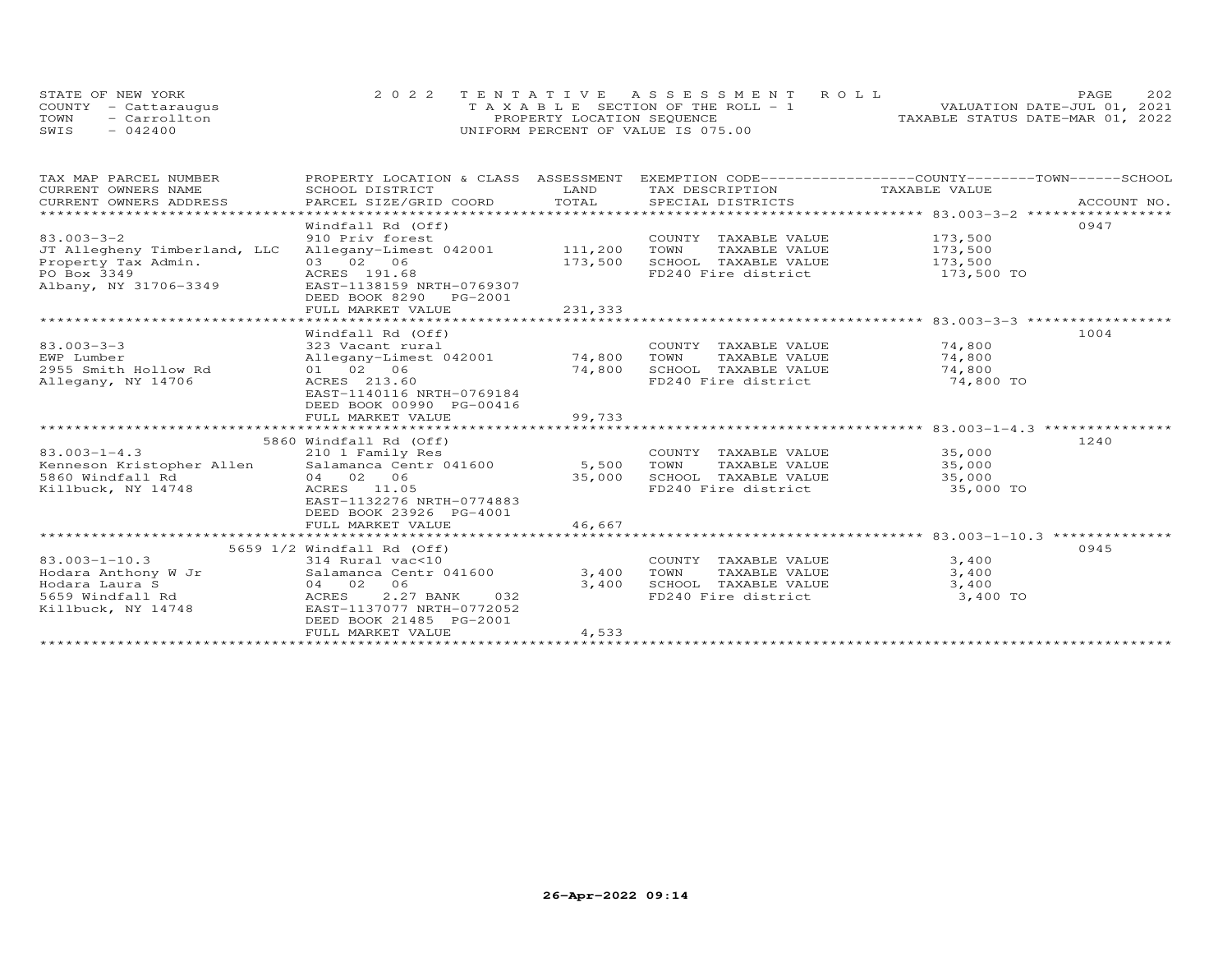| STATE OF NEW YORK    | 2022 TENTATIVE ASSESSMENT ROLL        | 203<br>PAGE                      |
|----------------------|---------------------------------------|----------------------------------|
| COUNTY - Cattaraugus | T A X A B L E SECTION OF THE ROLL - 1 | VALUATION DATE-JUL 01, 2021      |
| - Carrollton<br>TOWN |                                       | TAXABLE STATUS DATE-MAR 01, 2022 |
| SWIS<br>$-042400$    |                                       | RPS150/V04/L015                  |
|                      | UNIFORM PERCENT OF VALUE IS 075.00    | CURRENT DATE 4/26/2022           |

#### R O L L S U B S E C T I O N - - T O T A L S

#### \*\*\* S P E C I A L D I S T R I C T S U M M A R Y \*\*\*

| CODE | DISTRICT NAME        | TOTAL<br>PARCELS | EXTENSION<br>TYPE | EXTENSION<br>VALUE | AD VALOREM<br>VALUE | EXEMPT<br><b>AMOUNT</b> | TAXABLE<br>VALUE |
|------|----------------------|------------------|-------------------|--------------------|---------------------|-------------------------|------------------|
|      | WD241 Water Dist 1   |                  | 161 TOTAL         |                    | 7090,950            |                         | 7090,950         |
|      | WS240 Water/Sewer Di |                  | 161 MOVTAX        |                    |                     |                         |                  |
|      | DS240 Delinquent sew |                  | 30 MOVTAX         |                    |                     |                         |                  |
|      | FD240 Fire district  |                  | 924 TOTAL         |                    | 38414,994           |                         | 38414,994        |
|      | FF242 Sewer fr ftg   |                  | 121 TOTAL         |                    | 20,573              |                         | 20,573           |
|      | SW241 Sewer dist 2   |                  | 161 TOTAL         |                    | 7090,950            |                         | 7090,950         |
|      | SW242 Sewer dist 1   |                  | 126 TOTAL         |                    | 4936,900            |                         | 4936,900         |

# \*\*\* S C H O O L D I S T R I C T S U M M A R Y \*\*\*

| CODE             | DISTRICT NAME                           | TOTAL<br>PARCELS | ASSESSED<br>LAND     | ASSESSED<br>TOTAL     | EXEMPT<br><b>AMOUNT</b> | TOTAL<br>TAXABLE      | STAR<br><b>AMOUNT</b> | STAR<br>TAXABLE       |
|------------------|-----------------------------------------|------------------|----------------------|-----------------------|-------------------------|-----------------------|-----------------------|-----------------------|
| 041600<br>042001 | Salamanca Central<br>Allegany-Limestone | 70<br>895        | 840,000<br>10980,675 | 2893,200<br>36964,144 | 17,500<br>536,803       | 2875,700<br>36427,341 | 973,690<br>9068,123   | 1902,010<br>27359,218 |
|                  | $SUB-TOTAL$                             | 965              | 11820,675            | 39857.344             | 554,303                 | 39303,041             | 10041,813             | 29261,228             |
|                  | TOTAL                                   | 965              | 11820,675            | 39857,344             | 554,303                 | 39303,041             | 10041,813             | 29261,228             |

#### \*\*\* S Y S T E M C O D E S S U M M A R Y \*\*\*

#### NO SYSTEM EXEMPTIONS AT THIS LEVEL

#### \*\*\* E X E M P T I O N S U M M A R Y \*\*\*

| CODE  | DESCRIPTION | TOTAL<br>PARCELS | COUNTY  | TOWN    | SCHOOL  |
|-------|-------------|------------------|---------|---------|---------|
| 41121 | VET WAR CT  | 38               | 287,730 | 287,730 |         |
| 41131 | VET COM CT  | 51               | 661,788 | 661,788 |         |
| 41132 | VET COM C   |                  | 15,400  |         |         |
| 41141 | VET DIS CT  | 29               | 481,465 | 481,465 |         |
| 41161 | CW 15 VET/  |                  | 8,250   | 8,250   |         |
| 41800 | AGED C/T/S  | 26               | 446,548 | 446,548 | 478,940 |
| 41801 | AGED C/T    |                  | 57,185  | 57,185  |         |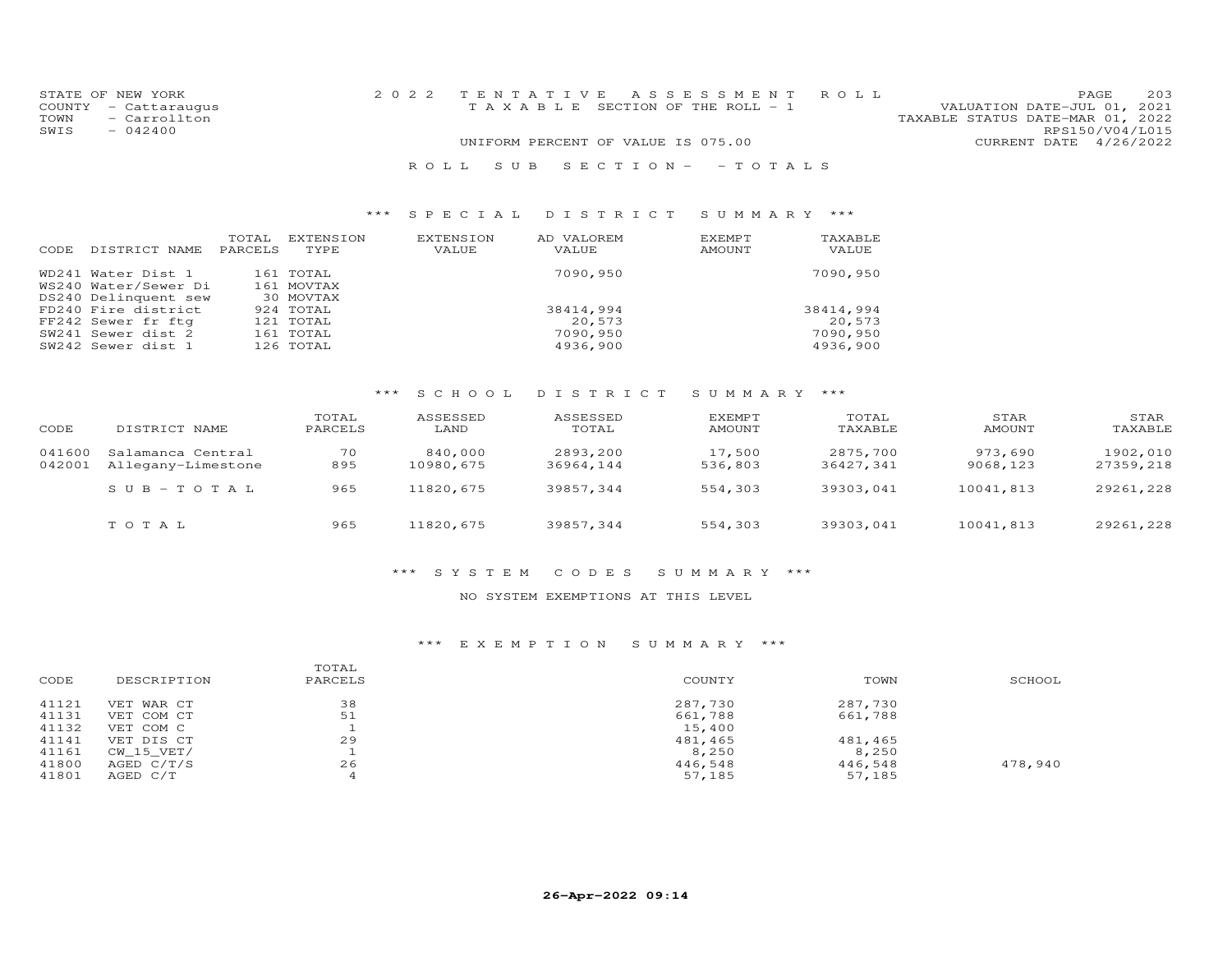|      | STATE OF NEW YORK    |                                    |  | 2022 TENTATIVE ASSESSMENT ROLL        |                                  |                 | PAGE. | 204 |
|------|----------------------|------------------------------------|--|---------------------------------------|----------------------------------|-----------------|-------|-----|
|      | COUNTY - Cattaraugus |                                    |  | T A X A B L E SECTION OF THE ROLL - 1 | VALUATION DATE-JUL 01, 2021      |                 |       |     |
| TOWN | - Carrollton         |                                    |  |                                       | TAXABLE STATUS DATE-MAR 01, 2022 |                 |       |     |
| SWIS | $-042400$            |                                    |  |                                       |                                  | RPS150/V04/L015 |       |     |
|      |                      | UNIFORM PERCENT OF VALUE IS 075.00 |  |                                       | CURRENT DATE 4/26/2022           |                 |       |     |
|      |                      |                                    |  | ROLL SUB SECTION- - TOTALS            |                                  |                 |       |     |

# \*\*\* E X E M P T I O N S U M M A R Y \*\*\*

| 41803<br>64,230<br>AGED T<br>41805<br>64,230<br>AGED C/S<br>ینه<br>41810<br>$\sim$<br>11,133<br>11,133<br>AGED $C/T/S$<br>∠<br>132<br>41834<br>ENH STAR<br>41844<br>E STAR MH<br>41854<br>185<br><b>BAS STAR</b><br>41864<br>2<br>B STAR MH<br>478<br>2033,729<br>2018,329<br>TOTAL | CODE | DESCRIPTION | TOTAL<br>PARCELS | COUNTY | TOWN | SCHOOL    |
|-------------------------------------------------------------------------------------------------------------------------------------------------------------------------------------------------------------------------------------------------------------------------------------|------|-------------|------------------|--------|------|-----------|
|                                                                                                                                                                                                                                                                                     |      |             |                  |        |      |           |
|                                                                                                                                                                                                                                                                                     |      |             |                  |        |      | 64,230    |
|                                                                                                                                                                                                                                                                                     |      |             |                  |        |      | 11,133    |
|                                                                                                                                                                                                                                                                                     |      |             |                  |        |      | 5810,113  |
|                                                                                                                                                                                                                                                                                     |      |             |                  |        |      | 8,000     |
|                                                                                                                                                                                                                                                                                     |      |             |                  |        |      | 4177,500  |
|                                                                                                                                                                                                                                                                                     |      |             |                  |        |      | 46,200    |
|                                                                                                                                                                                                                                                                                     |      |             |                  |        |      | 10596,116 |

# \*\*\* G R A N D T O T A L S \*\*\*

| <b>ROLL</b> | TOTAL          | <b>ACCECCEP</b> |                                |                         | <b><i>FAXABLF</i></b> | TAXABLE     | STAF                                                                                                                              |
|-------------|----------------|-----------------|--------------------------------|-------------------------|-----------------------|-------------|-----------------------------------------------------------------------------------------------------------------------------------|
| SEC         | <b>PARCELS</b> | LAND            | $m \wedge m \wedge r$<br>.utal | $C$ $C$ $T$ $N$ $T$ $V$ | TOWN                  | 771700      | LAXABLE                                                                                                                           |
|             | 965            | 1000            | <b>ROQF</b><br>-34.            |                         |                       | さひさいさ<br>04 | つのつぐ<br>$\cap$<br>the contract of the contract of the contract of the contract of the contract of the contract of the contract of |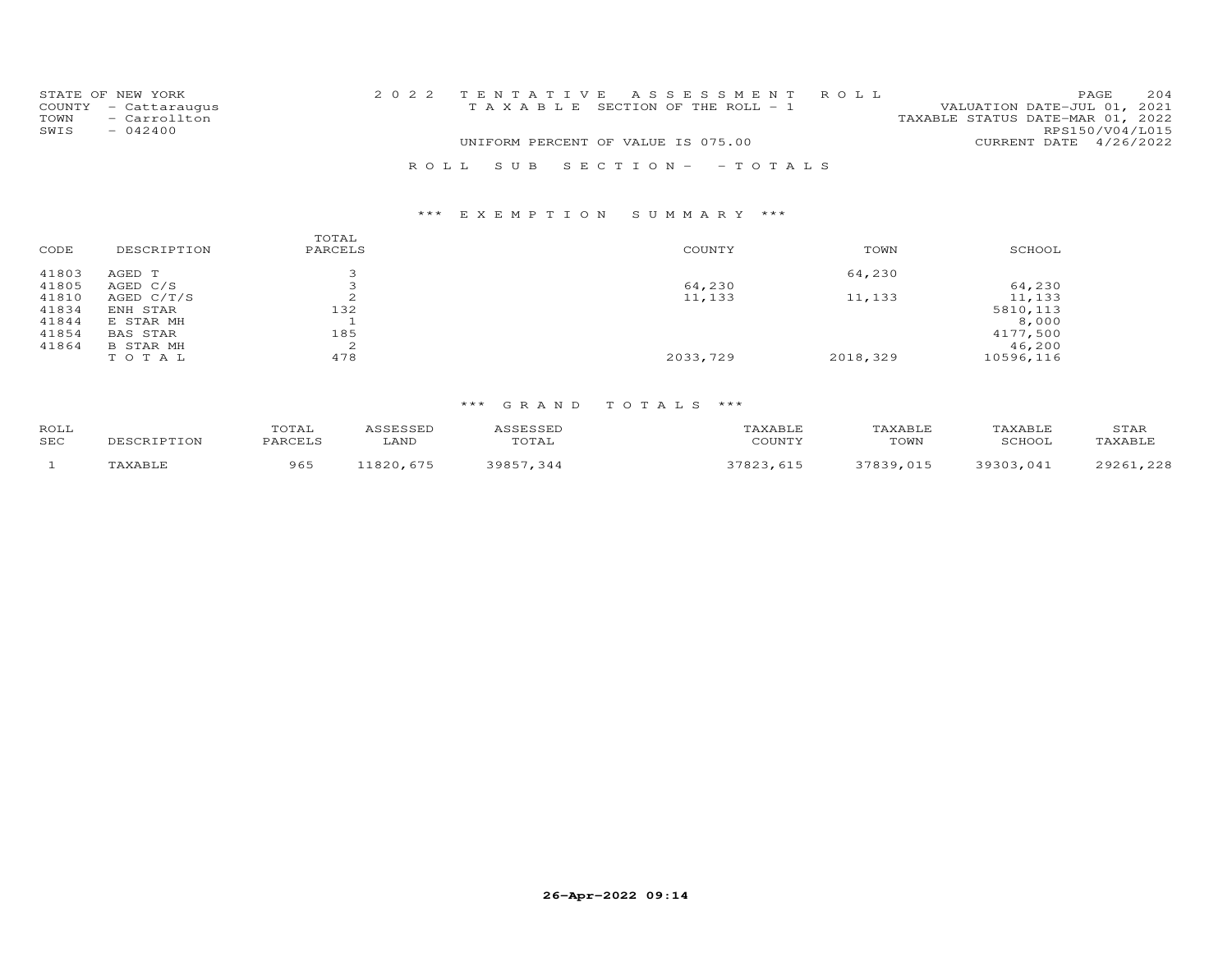| STATE OF NEW YORK    | 2022 TENTATIVE ASSESSMENT ROLL                                                 | 205<br>PAGE.                     |
|----------------------|--------------------------------------------------------------------------------|----------------------------------|
| COUNTY - Cattaraugus | T A X A B L E SECTION OF THE ROLL - 1 SUB-SECT - 1 VALUATION DATE-JUL 01, 2021 |                                  |
| - Carrollton<br>TOWN | PROPERTY LOCATION SEQUENCE                                                     | TAXABLE STATUS DATE-MAR 01, 2022 |
| SWIS<br>$-042400$    | UNIFORM PERCENT OF VALUE IS 075.00                                             |                                  |

| TAX MAP PARCEL NUMBER                          | PROPERTY LOCATION & CLASS                         | ASSESSMENT        |                                                  | EXEMPTION CODE-----------------COUNTY-------TOWN-----SCHOOL |             |
|------------------------------------------------|---------------------------------------------------|-------------------|--------------------------------------------------|-------------------------------------------------------------|-------------|
| CURRENT OWNERS NAME<br>CURRENT OWNERS ADDRESS  | SCHOOL DISTRICT<br>PARCEL SIZE/GRID COORD         | LAND<br>TOTAL     | TAX DESCRIPTION<br>SPECIAL DISTRICTS             | TAXABLE VALUE                                               | ACCOUNT NO. |
| *********************                          | *********************                             | **********        |                                                  |                                                             |             |
|                                                | Mueller Lease                                     |                   |                                                  |                                                             | 1454        |
| $110.001 - 2 - 14.71$                          | 732 Oil-forced                                    |                   | COUNTY TAXABLE VALUE                             | 30,121                                                      |             |
| McCracken Oil & Gas, LLC                       | Allegany-Limest 042001                            | $\circ$           | TOWN<br>TAXABLE VALUE<br>SCHOOL TAXABLE VALUE    | 30,121                                                      |             |
| 189 Harrisburg Run Rd<br>Bradford, PA 16701    | 749 BBL 2738 MCF 2022<br>Mueller Lease            | 30,121            | FD240 Fire district                              | 30,121<br>30,121 TO                                         |             |
|                                                | ACRES<br>0.01                                     |                   |                                                  |                                                             |             |
|                                                | EAST-1139597 NRTH-0731475                         |                   |                                                  |                                                             |             |
|                                                | DEED BOOK 1015<br>$PG-165$                        |                   |                                                  |                                                             |             |
|                                                | FULL MARKET VALUE                                 | 40,161            |                                                  |                                                             |             |
|                                                |                                                   | ************      |                                                  |                                                             |             |
|                                                | Beardsley                                         |                   |                                                  |                                                             | 1446        |
| $110.001 - 2 - 15.71$                          | 732 Oil-forced                                    |                   | COUNTY TAXABLE VALUE                             | 27,267                                                      |             |
| McCracken Oil & Gas, LLC<br>189 Harrisburg Run | Allegany-Limest 042001<br>669 BBL 2680 MCF (2022) | $\circ$<br>27,267 | TOWN<br>TAXABLE VALUE<br>SCHOOL TAXABLE VALUE    | 27,267<br>27,267                                            |             |
| Bradford, PA 16701                             | Beardsley Lease                                   |                   | FD240 Fire district                              | 27,267 TO                                                   |             |
|                                                | 0.01<br>ACRES                                     |                   |                                                  |                                                             |             |
|                                                | EAST-1139587 NRTH-0730916                         |                   |                                                  |                                                             |             |
|                                                | DEED BOOK 2430<br>PG-6001                         |                   |                                                  |                                                             |             |
|                                                | FULL MARKET VALUE                                 | 36,356            |                                                  |                                                             |             |
|                                                | ******************                                |                   |                                                  | ************************ 110.002-1-28./1                    |             |
|                                                | Bovaird Lease                                     |                   |                                                  |                                                             | 1444        |
| $110.002 - 1 - 28.71$                          | 732 Oil-forced                                    |                   | COUNTY TAXABLE VALUE                             | 87,961                                                      |             |
| McCracken Oil & Gas, LLC                       | Allegany-Limest 042001                            | $\circ$           | TOWN<br>TAXABLE VALUE                            | 87,961                                                      |             |
| 189 Harrisburg Run<br>Bradford, PA 16701       | 2544 BBL 30 MCF (2022)<br>Bovaird Lease           | 87,961            | SCHOOL TAXABLE VALUE<br>FD240 Fire district      | 87,961<br>87,961 TO                                         |             |
|                                                | ACRES<br>0.01                                     |                   |                                                  |                                                             |             |
|                                                | EAST-1139995 NRTH-0732993                         |                   |                                                  |                                                             |             |
|                                                | DEED BOOK 14832 PG-9001                           |                   |                                                  |                                                             |             |
|                                                | FULL MARKET VALUE                                 | 117,281           |                                                  |                                                             |             |
|                                                |                                                   |                   |                                                  | **************** 110.002-2-25./1                            |             |
|                                                | Chip Chop                                         |                   |                                                  |                                                             | 1451        |
| $110.002 - 2 - 25.71$                          | 732 Oil-forced                                    | $\circ$           | COUNTY TAXABLE VALUE<br>TOWN<br>TAXABLE VALUE    | 28,177<br>28,177                                            |             |
| McCracken Oil & Gas, LLC<br>189 Harrisburg Run | Allegany-Limest 042001<br>772 BBL 968 MCF (2022)  | 28,177            | SCHOOL TAXABLE VALUE                             | 28,177                                                      |             |
| Bradford, PA 16701                             | Chip Chop                                         |                   | FD240 Fire district                              | 28,177 TO                                                   |             |
|                                                | ACRES<br>0.01                                     |                   |                                                  |                                                             |             |
|                                                | EAST-1143140 NRTH-0731205                         |                   |                                                  |                                                             |             |
|                                                | DEED BOOK 00990 PG-00019                          |                   |                                                  |                                                             |             |
|                                                | FULL MARKET VALUE                                 | 37,569            |                                                  |                                                             |             |
|                                                | ***********************                           | ***********       |                                                  | ****************************** 92.004-1-25./1 ************* |             |
|                                                | 1875 Chipmonk Rd                                  |                   |                                                  |                                                             | 1420        |
| $92.004 - 1 - 25.71$                           | 731 Oil-natural                                   |                   | COUNTY TAXABLE VALUE                             | 20,906                                                      |             |
| M. J. McCaffery Oil Co.<br>1875 Chipmonk Rd    | Allegany-Limest 042001<br>365 BBLS (2019)         | $\circ$<br>20,906 | TOWN<br>TAXABLE VALUE<br>SCHOOL<br>TAXABLE VALUE | 20,906<br>20,906                                            |             |
| Allegany, N Y, NY 14706                        | DID not report DEC 2022                           |                   |                                                  |                                                             |             |
|                                                | ACRES<br>0.01                                     |                   |                                                  |                                                             |             |
|                                                | FULL MARKET VALUE                                 | 27,875            |                                                  |                                                             |             |
|                                                | **********************                            |                   |                                                  |                                                             |             |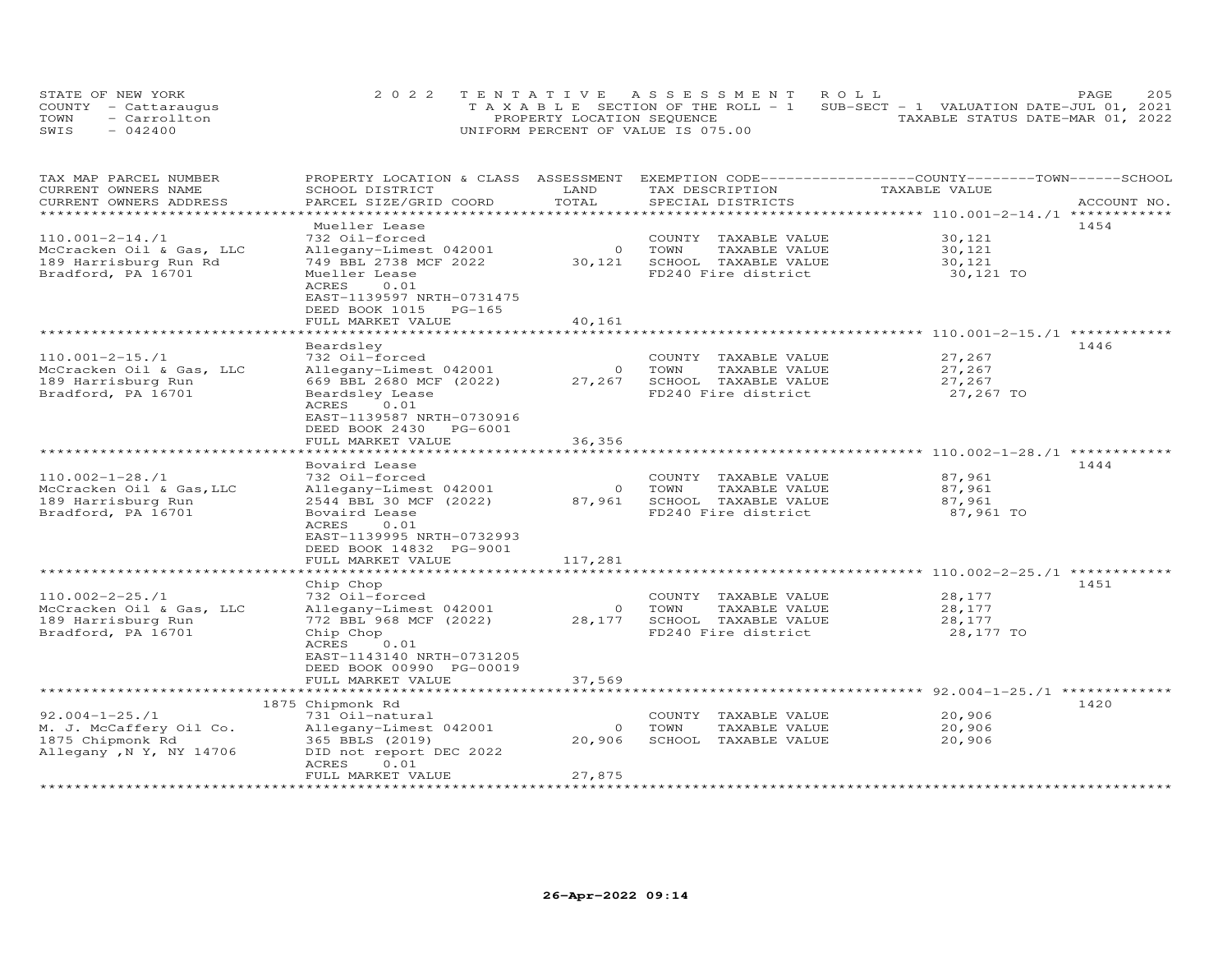| STATE OF NEW YORK    | 2022 TENTATIVE ASSESSMENT ROLL                                                 | PAGE.                            | 206 |
|----------------------|--------------------------------------------------------------------------------|----------------------------------|-----|
| COUNTY - Cattaraugus | T A X A B L E SECTION OF THE ROLL - 1 SUB-SECT - 1 VALUATION DATE-JUL 01, 2021 |                                  |     |
| - Carrollton<br>TOWN | PROPERTY LOCATION SEQUENCE                                                     | TAXABLE STATUS DATE-MAR 01, 2022 |     |
| SWIS<br>$-042400$    | UNIFORM PERCENT OF VALUE IS 075.00                                             |                                  |     |

| TAX MAP PARCEL NUMBER<br>CURRENT OWNERS NAME | PROPERTY LOCATION & CLASS ASSESSMENT<br>SCHOOL DISTRICT | LAND<br>TOTAL | TAX DESCRIPTION         | EXEMPTION CODE-----------------COUNTY-------TOWN------SCHOOL<br>TAXABLE VALUE |             |
|----------------------------------------------|---------------------------------------------------------|---------------|-------------------------|-------------------------------------------------------------------------------|-------------|
| CURRENT OWNERS ADDRESS                       | PARCEL SIZE/GRID COORD                                  | **********    | SPECIAL DISTRICTS       | ************************ 110.002-2-23./1 ************                         | ACCOUNT NO. |
|                                              | Clark Lease                                             |               |                         |                                                                               | 1217        |
| $110.002 - 2 - 23.71$                        | 732 Oil-forced                                          |               | COUNTY TAXABLE VALUE    | 102,103                                                                       |             |
| McCracken Oil & Gas LLC                      | Allegany-Limest 042001                                  | $\circ$       | TAXABLE VALUE<br>TOWN   | 102,103                                                                       |             |
| 189 Harrisburg Run                           | 2770 BBL 4121 MCF (2022)                                | 102,103       | SCHOOL TAXABLE VALUE    | 102,103                                                                       |             |
| Bradford, PA 16701                           | 0.01<br>ACRES                                           |               | FD240 Fire district     | 102,103 TO                                                                    |             |
|                                              | EAST-1147160 NRTH-0729315<br>DEED BOOK 00990 PG-00019   |               |                         |                                                                               |             |
|                                              | FULL MARKET VALUE                                       | 136,137       |                         |                                                                               |             |
|                                              | ***************                                         |               |                         | *************** 110.001-2-16.4/1 ***********                                  |             |
|                                              | Cline-Torrey lease                                      |               |                         |                                                                               | 1450        |
| $110.001 - 2 - 16.4/1$                       | 732 Oil-forced                                          |               | COUNTY<br>TAXABLE VALUE | 12,019                                                                        |             |
| McCracken Oil & Gas, LLC                     | Allegany-Limest 042001                                  | $\circ$       | TOWN<br>TAXABLE VALUE   | 12,019                                                                        |             |
| 189 Harrisburg Run Rd                        | 307 BBL 911 MCF (2022)                                  | 12,019        | SCHOOL TAXABLE VALUE    | 12,019                                                                        |             |
| Bradford, PA 16701                           | Cline-Torrey<br>FRNT 1365.00 DPTH                       |               |                         |                                                                               |             |
|                                              | ACRES<br>0.01                                           |               |                         |                                                                               |             |
|                                              | EAST-1139801 NRTH-0730120                               |               |                         |                                                                               |             |
|                                              | DEED BOOK 17106 PG-8001                                 |               |                         |                                                                               |             |
|                                              | FULL MARKET VALUE                                       | 16,025        |                         |                                                                               |             |
|                                              | *************************                               |               |                         |                                                                               |             |
|                                              | Cotton-Exception                                        |               |                         |                                                                               | 1450        |
| $110.001 - 2 - 16.4/2$                       | 732 Oil-forced                                          |               | COUNTY TAXABLE VALUE    | 8,159                                                                         |             |
| McCracken Oil & Gas, LLC                     | Allegany-Limest 042001                                  | $\circ$       | TOWN<br>TAXABLE VALUE   | 8,159                                                                         |             |
| 189 Harrisburg Run Rd                        | 209 BBL 605 MCF (2022)                                  | 8,159         | SCHOOL TAXABLE VALUE    | 8,159                                                                         |             |
| Bradford, PA 16701                           | Cotton Exception                                        |               |                         |                                                                               |             |
|                                              | FRNT 1365.00 DPTH                                       |               |                         |                                                                               |             |
|                                              | 0.01<br>ACRES                                           |               |                         |                                                                               |             |
|                                              | EAST-1139801 NRTH-0730120                               |               |                         |                                                                               |             |
|                                              | DEED BOOK 17106 PG-8001                                 |               |                         |                                                                               |             |
|                                              | FULL MARKET VALUE                                       | 10,879        |                         |                                                                               |             |
|                                              |                                                         |               |                         | ******************************* 110.002-2-11./1                               |             |
|                                              | Degitz Lease                                            |               |                         |                                                                               | 1235        |
| $110.002 - 2 - 11.71$                        | 731 Oil-natural                                         |               | COUNTY TAXABLE VALUE    | 15,309                                                                        |             |
| Mills Oil                                    | Allegany-Limest 042001                                  | $\circ$       | TOWN<br>TAXABLE VALUE   | 15,309                                                                        |             |
| 342 Quinn Rd                                 | 443 BBLS (2022)                                         | 15,309        | SCHOOL TAXABLE VALUE    | 15,309                                                                        |             |
| Limestone, NY 14753                          | Degitz Lease                                            |               | FD240 Fire district     | 15,309 TO                                                                     |             |
|                                              | 0.01<br>ACRES                                           |               |                         |                                                                               |             |
|                                              | EAST-1146650 NRTH-0732585                               |               |                         |                                                                               |             |
|                                              | FULL MARKET VALUE<br>****************                   | 20,412        |                         | ******************** 110.002-2-22./11 ******                                  |             |
|                                              | Dutka                                                   |               |                         |                                                                               | 1447        |
| $110.002 - 2 - 22.711$                       | 732 Oil-forced                                          |               | COUNTY TAXABLE VALUE    | 36,694                                                                        |             |
| McCracken Oil & Gas, LLC                     | Allegany-Limest 042001                                  | $\circ$       | TOWN<br>TAXABLE VALUE   | 36,694                                                                        |             |
| 189 Harrisburg Run                           | 897 BBL 3680 MCF (2022)                                 | 36,694        | SCHOOL TAXABLE VALUE    | 36,694                                                                        |             |
| Bradford, PA 16701                           | Dutka Lease                                             |               | FD240 Fire district     | 36,694 TO                                                                     |             |
|                                              | 0.01<br>ACRES                                           |               |                         |                                                                               |             |
|                                              | EAST-1145967 NRTH-0731279                               |               |                         |                                                                               |             |
|                                              | DEED BOOK 00979 PG-00960                                |               |                         |                                                                               |             |
|                                              | FULL MARKET VALUE                                       | 48,925        |                         |                                                                               |             |
| **********************                       |                                                         |               |                         |                                                                               |             |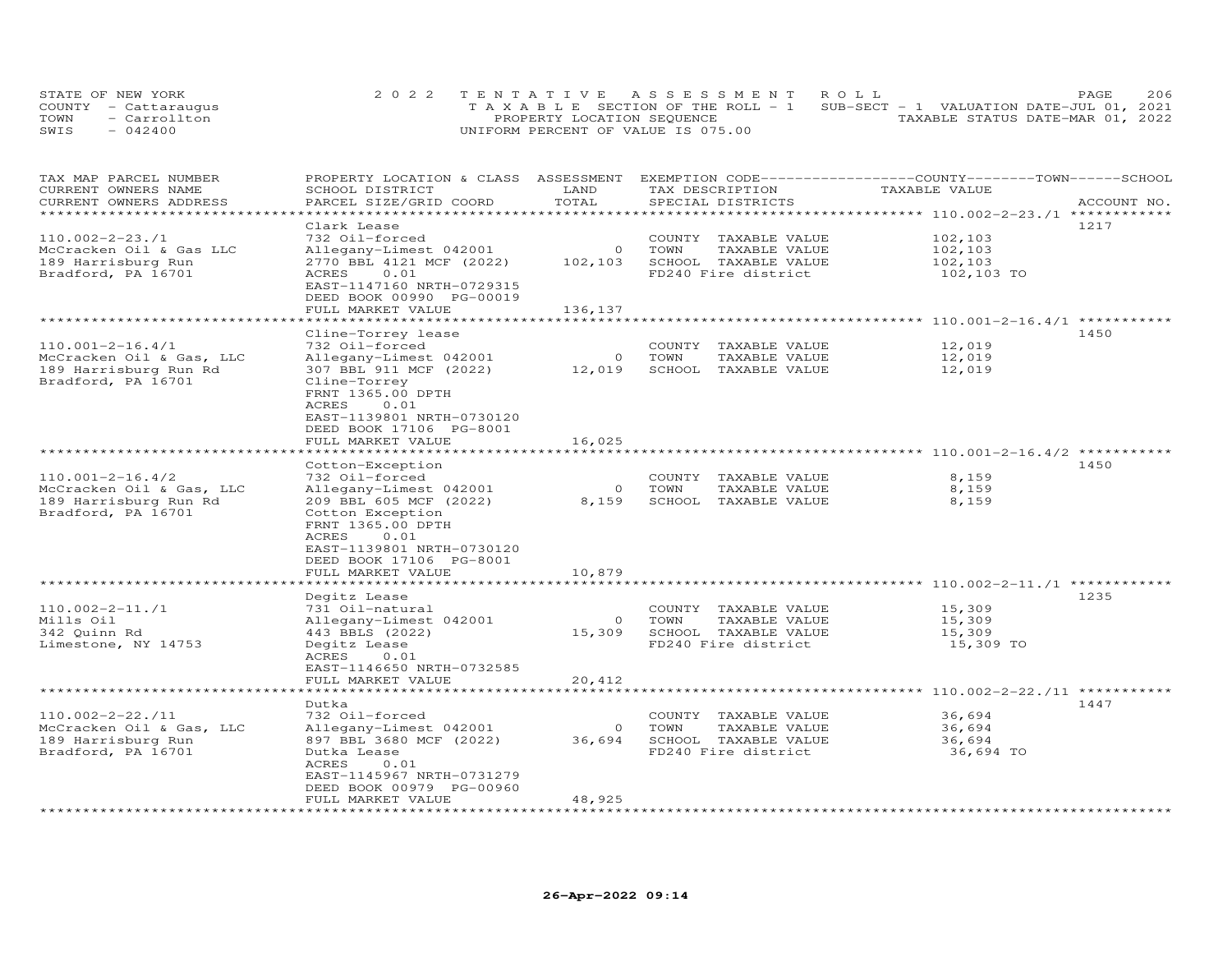| STATE OF NEW YORK    | 2022 TENTATIVE ASSESSMENT ROLL                                                 | 207<br>PAGE.                     |
|----------------------|--------------------------------------------------------------------------------|----------------------------------|
| COUNTY - Cattaraugus | T A X A B L E SECTION OF THE ROLL - 1 SUB-SECT - 1 VALUATION DATE-JUL 01, 2021 |                                  |
| - Carrollton<br>TOWN | PROPERTY LOCATION SEQUENCE                                                     | TAXABLE STATUS DATE-MAR 01, 2022 |
| SWIS<br>$-042400$    | UNIFORM PERCENT OF VALUE IS 075.00                                             |                                  |

| TAX MAP PARCEL NUMBER<br>CURRENT OWNERS NAME          | PROPERTY LOCATION & CLASS ASSESSMENT<br>SCHOOL DISTRICT | LAND               | TAX DESCRIPTION                               | EXEMPTION CODE-----------------COUNTY-------TOWN------SCHOOL<br>TAXABLE VALUE |             |
|-------------------------------------------------------|---------------------------------------------------------|--------------------|-----------------------------------------------|-------------------------------------------------------------------------------|-------------|
| CURRENT OWNERS ADDRESS                                | PARCEL SIZE/GRID COORD                                  | TOTAL              | SPECIAL DISTRICTS                             |                                                                               | ACCOUNT NO. |
| *******************                                   |                                                         |                    |                                               |                                                                               |             |
|                                                       | Eakin tract                                             |                    |                                               |                                                                               | 1448        |
| $110.002 - 2 - 24.2/2$                                | 732 Oil-forced                                          |                    | COUNTY TAXABLE VALUE                          | 13,724                                                                        |             |
| McCracken Energy Services LLC, Allegany-Limest 042001 |                                                         | $\overline{O}$     | TOWN<br>TAXABLE VALUE                         | 13,724                                                                        |             |
| 189 Harrisburg Run Rd                                 | 297 BBL 2236 MCF (2022)                                 | 13,724             | SCHOOL TAXABLE VALUE                          | 13,724                                                                        |             |
| Bradford, PA 16701                                    | Eakin Lease Tract #3                                    |                    | FD240 Fire district                           | 13,724 TO                                                                     |             |
|                                                       | ACRES<br>0.01                                           |                    |                                               |                                                                               |             |
|                                                       | EAST-1144453 NRTH-0729813                               |                    |                                               |                                                                               |             |
|                                                       | DEED BOOK 00936 PG-00618                                |                    |                                               |                                                                               |             |
|                                                       | FULL MARKET VALUE<br>********************               | 18,299             |                                               | *********************************** 110.002-1-27./1                           |             |
|                                                       |                                                         |                    |                                               |                                                                               |             |
|                                                       | Ertz-Carey                                              |                    |                                               |                                                                               | 1449        |
| $110.002 - 1 - 27.71$                                 | 732 Oil-forced                                          |                    | COUNTY TAXABLE VALUE                          | 11,402                                                                        |             |
| McCracken Oil & Gas, LLC                              | Allegany-Limest 042001                                  | $\overline{O}$     | TOWN<br>TAXABLE VALUE                         | 11,402                                                                        |             |
| 189 Harrisburg Run Rd                                 | 280 BBL 1115 MCF (2022)                                 | 11,402             | SCHOOL TAXABLE VALUE                          | 11,402                                                                        |             |
| Bradford, PA 16701                                    | Ertz-Carey Lease                                        |                    | FD240 Fire district                           | 11,402 TO                                                                     |             |
|                                                       | 0.01<br>ACRES                                           |                    |                                               |                                                                               |             |
|                                                       | EAST-1141236 NRTH-0732853                               |                    |                                               |                                                                               |             |
|                                                       | DEED BOOK 00866 PG-00759                                |                    |                                               |                                                                               |             |
|                                                       | FULL MARKET VALUE<br>*********************              | 15,203<br>******** |                                               | ******************** 110.002-2-1.2/4 ***********                              |             |
|                                                       |                                                         |                    |                                               |                                                                               | 1147        |
|                                                       | 5148 Flatstone/Chipmonk                                 |                    |                                               |                                                                               |             |
| $110.002 - 2 - 1.2/4$                                 | 730 Well                                                | $\circ$            | COUNTY TAXABLE VALUE<br>TOWN<br>TAXABLE VALUE | 18,094                                                                        |             |
| Hydrocarbon Generation Inc<br>4683 Lower Birch Run Rd | Allegany-Limest 042001<br>11691 MCF (2022)              | 18,094             | SCHOOL TAXABLE VALUE                          | 18,094<br>18,094                                                              |             |
| Allegany, NY 14706                                    | ACRES<br>0.01                                           |                    | FD240 Fire district                           | 18,094 TO                                                                     |             |
|                                                       | EAST-1145880 NRTH-0734465                               |                    |                                               |                                                                               |             |
|                                                       | FULL MARKET VALUE                                       | 24,125             |                                               |                                                                               |             |
|                                                       |                                                         |                    |                                               |                                                                               |             |
|                                                       | Goodman Lease                                           |                    |                                               |                                                                               | 1184        |
| $110.001 - 2 - 16.1/3$                                | 732 Oil-forced                                          |                    | COUNTY TAXABLE VALUE                          | 28,537                                                                        |             |
| McCracken Oil & Gas LLC                               | Allegany-Limest 042001                                  | $\overline{O}$     | TOWN<br>TAXABLE VALUE                         | 28,537                                                                        |             |
| 189 Harrisburg Run                                    | 745 BBL 1804 MCF (2022)                                 | 28,537             | SCHOOL TAXABLE VALUE                          | 28,537                                                                        |             |
| Bradford, PA 16701                                    | Goodman Prop-24 O.w.                                    |                    | FD240 Fire district                           | 28,537 TO                                                                     |             |
|                                                       | ACRES<br>0.01                                           |                    |                                               |                                                                               |             |
|                                                       | EAST-1139280 NRTH-0729775                               |                    |                                               |                                                                               |             |
|                                                       | FULL MARKET VALUE                                       | 38,049             |                                               |                                                                               |             |
|                                                       | *****************************                           |                    |                                               |                                                                               |             |
|                                                       | Hamm Lease                                              |                    |                                               |                                                                               | 1227        |
| $110.002 - 2 - 8.3/1$                                 | 731 Oil-natural                                         |                    | COUNTY TAXABLE VALUE                          | 17,348                                                                        |             |
| Mills Oil                                             | Allegany-Limest 042001                                  | $\Omega$           | TOWN<br>TAXABLE VALUE                         | 17,348                                                                        |             |
| 342 Quinn Rd                                          | 502 BBLS (2022)                                         | 17,348             | SCHOOL TAXABLE VALUE                          | 17,348                                                                        |             |
| Limestone, NY 14753                                   | Hamm Lease                                              |                    | FD240 Fire district                           | 17,348 TO                                                                     |             |
|                                                       | ACRES<br>0.01                                           |                    |                                               |                                                                               |             |
|                                                       | EAST-1146820 NRTH-0734075                               |                    |                                               |                                                                               |             |
|                                                       | FULL MARKET VALUE                                       | 23,131             |                                               |                                                                               |             |
|                                                       |                                                         |                    |                                               |                                                                               |             |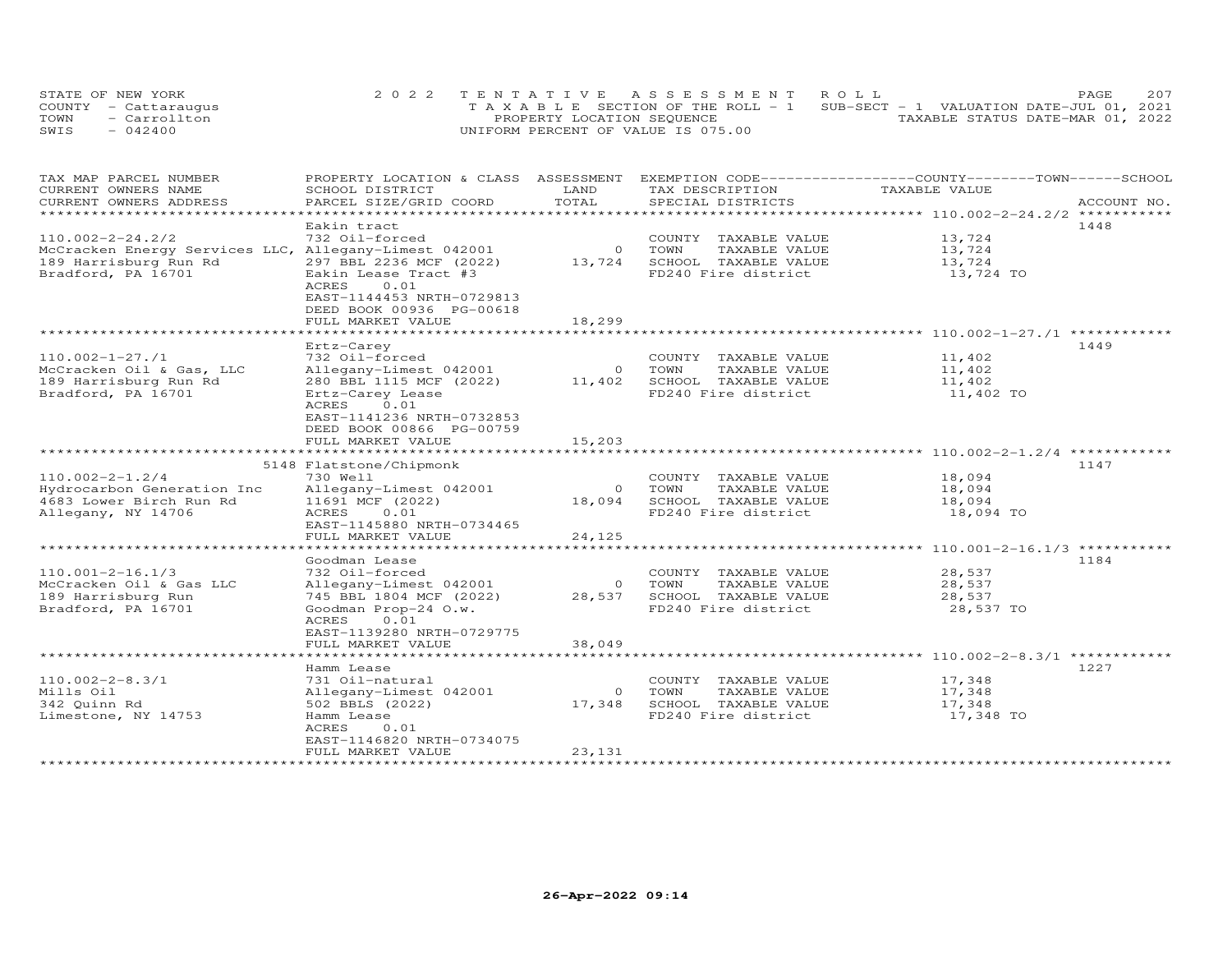| STATE OF NEW YORK    | 2022 TENTATIVE ASSESSMENT ROLL                                                 | 208<br>PAGE.                     |
|----------------------|--------------------------------------------------------------------------------|----------------------------------|
| COUNTY - Cattaraugus | T A X A B L E SECTION OF THE ROLL - 1 SUB-SECT - 1 VALUATION DATE-JUL 01, 2021 |                                  |
| TOWN<br>- Carrollton | PROPERTY LOCATION SEQUENCE                                                     | TAXABLE STATUS DATE-MAR 01, 2022 |
| SWIS<br>$-042400$    | UNIFORM PERCENT OF VALUE IS 075.00                                             |                                  |

| TAX MAP PARCEL NUMBER<br>CURRENT OWNERS NAME | PROPERTY LOCATION & CLASS ASSESSMENT<br>SCHOOL DISTRICT | LAND                | TAX DESCRIPTION                             | EXEMPTION CODE-----------------COUNTY-------TOWN------SCHOOL<br>TAXABLE VALUE |             |
|----------------------------------------------|---------------------------------------------------------|---------------------|---------------------------------------------|-------------------------------------------------------------------------------|-------------|
| CURRENT OWNERS ADDRESS                       | PARCEL SIZE/GRID COORD                                  | TOTAL               | SPECIAL DISTRICTS                           |                                                                               | ACCOUNT NO. |
| *********************                        |                                                         |                     |                                             |                                                                               |             |
|                                              | 220-340 Main St                                         |                     |                                             |                                                                               | 1219        |
| $110.024 - 1 - 2.71$                         | 731 Oil-natural                                         |                     | COUNTY TAXABLE VALUE                        | 39,433                                                                        |             |
| A.C. OIL, LLC Alvin L                        | Allegany-Limest 042001                                  | $\circ$             | TOWN<br>TAXABLE VALUE                       | 39,433                                                                        |             |
| 5585 Nichols Run Rd                          | 1119 BBLS 493 MCF (2022)                                | 39,433              | SCHOOL TAXABLE VALUE                        | 39,433                                                                        |             |
| Limestone, NY 14753                          | Johnson Lease-Brennan                                   |                     | FD240 Fire district                         | 39,433 TO                                                                     |             |
|                                              | 0.01<br>ACRES<br>EAST-1137230 NRTH-0734835              |                     |                                             |                                                                               |             |
|                                              | DEED BOOK 16538 PG-5002                                 |                     |                                             |                                                                               |             |
|                                              | FULL MARKET VALUE                                       | 52,577              |                                             |                                                                               |             |
|                                              |                                                         |                     |                                             |                                                                               |             |
|                                              | Nichols Run Rd                                          |                     |                                             |                                                                               | 1226        |
| $110.002 - 1 - 1.1/1$                        | 731 Oil-natural                                         |                     | COUNTY TAXABLE VALUE                        | 4,976                                                                         |             |
| White Walter W-Christina                     | Allegany-Limest 042001                                  | $\overline{O}$      | TOWN<br>TAXABLE VALUE                       | 4,976                                                                         |             |
| 5812 Leonard Run Rd                          | 144 BBL 0 MCF (2022)                                    | 4,976               | SCHOOL TAXABLE VALUE                        | 4,976                                                                         |             |
| Limestone, NY 14753                          | white $1-2-83$                                          |                     | FD240 Fire district                         | 4,976 TO                                                                      |             |
|                                              | 0.01<br>ACRES                                           |                     |                                             |                                                                               |             |
|                                              | EAST-1138560 NRTH-0736905                               |                     |                                             |                                                                               |             |
|                                              | FULL MARKET VALUE                                       | 6,635               |                                             |                                                                               |             |
|                                              | ***********************                                 |                     |                                             |                                                                               |             |
|                                              | Nichols Run Rd                                          |                     |                                             |                                                                               | 1119        |
| $110.002 - 1 - 2.1/2$                        | 731 Oil-natural                                         |                     | COUNTY TAXABLE VALUE                        | 8,881                                                                         |             |
| Shultz Oil Co MK                             | Allegany-Limest 042001                                  | $\circ$             | TAXABLE VALUE<br>TOWN                       | 8,881                                                                         |             |
| 5567 Nichols Run Rd                          | 257 Bbls (2022)                                         | 8,881               | SCHOOL TAXABLE VALUE                        | 8,881                                                                         |             |
| Limestone, NY 14753                          | 0.01<br>ACRES                                           |                     | FD240 Fire district                         | 8,881 TO                                                                      |             |
|                                              | EAST-1139210 NRTH-0736035                               |                     |                                             |                                                                               |             |
|                                              | DEED BOOK 800<br>PG-00418<br>FULL MARKET VALUE          | 11,841              |                                             |                                                                               |             |
|                                              |                                                         |                     |                                             |                                                                               |             |
|                                              | Nichols Run Rd                                          |                     |                                             |                                                                               | 0559        |
| $110.002 - 1 - 18.72$                        | 732 Oil-forced                                          |                     | COUNTY TAXABLE VALUE                        | $\circ$                                                                       |             |
| Shannon Roy                                  | Allegany-Limest 042001                                  | $\overline{O}$      | TOWN<br>TAXABLE VALUE                       | $\circ$                                                                       |             |
| Holly Oil Production LLC                     | Did Not Report 2019                                     |                     | 0 SCHOOL TAXABLE VALUE                      | $\Omega$                                                                      |             |
| 2857 State Rt. 247                           | Holly Oil Production                                    |                     | FD240 Fire district                         | 0 TO                                                                          |             |
| Manchester, OH 45144                         | Hil Lease                                               |                     |                                             |                                                                               |             |
|                                              | EAST-1143750 NRTH-0734485                               |                     |                                             |                                                                               |             |
|                                              | DEED BOOK 10127 PG-5003                                 |                     |                                             |                                                                               |             |
|                                              | FULL MARKET VALUE                                       | $\circ$             |                                             |                                                                               |             |
|                                              |                                                         |                     |                                             | *********** 110.002-1-18.1/2                                                  |             |
|                                              | Nichols Run Rd                                          |                     |                                             |                                                                               | 1129        |
| $110.002 - 1 - 18.1/2$                       | 732 Oil-forced                                          |                     | COUNTY TAXABLE VALUE                        | 69,196                                                                        |             |
| Little Jay                                   | Allegany-Limest 042001                                  | $\circ$             | TOWN<br>TAXABLE VALUE                       | 69,196                                                                        |             |
| 5460 Nichols Run Rd                          | 560 BBLS (2021)                                         | 69,196              | SCHOOL TAXABLE VALUE<br>FD240 Fire district | 69,196                                                                        |             |
| Limestone, NY 14753                          | 701 BBLS per DEC 2021<br>oil 1966 barrels & gas 81      |                     |                                             | 69,196 TO                                                                     |             |
|                                              | 0.01<br>ACRES                                           |                     |                                             |                                                                               |             |
|                                              | EAST-1143620 NRTH-0734915                               |                     |                                             |                                                                               |             |
|                                              | FULL MARKET VALUE                                       | 92,261              |                                             |                                                                               |             |
| **********************                       | ***********************                                 | ******************* |                                             |                                                                               |             |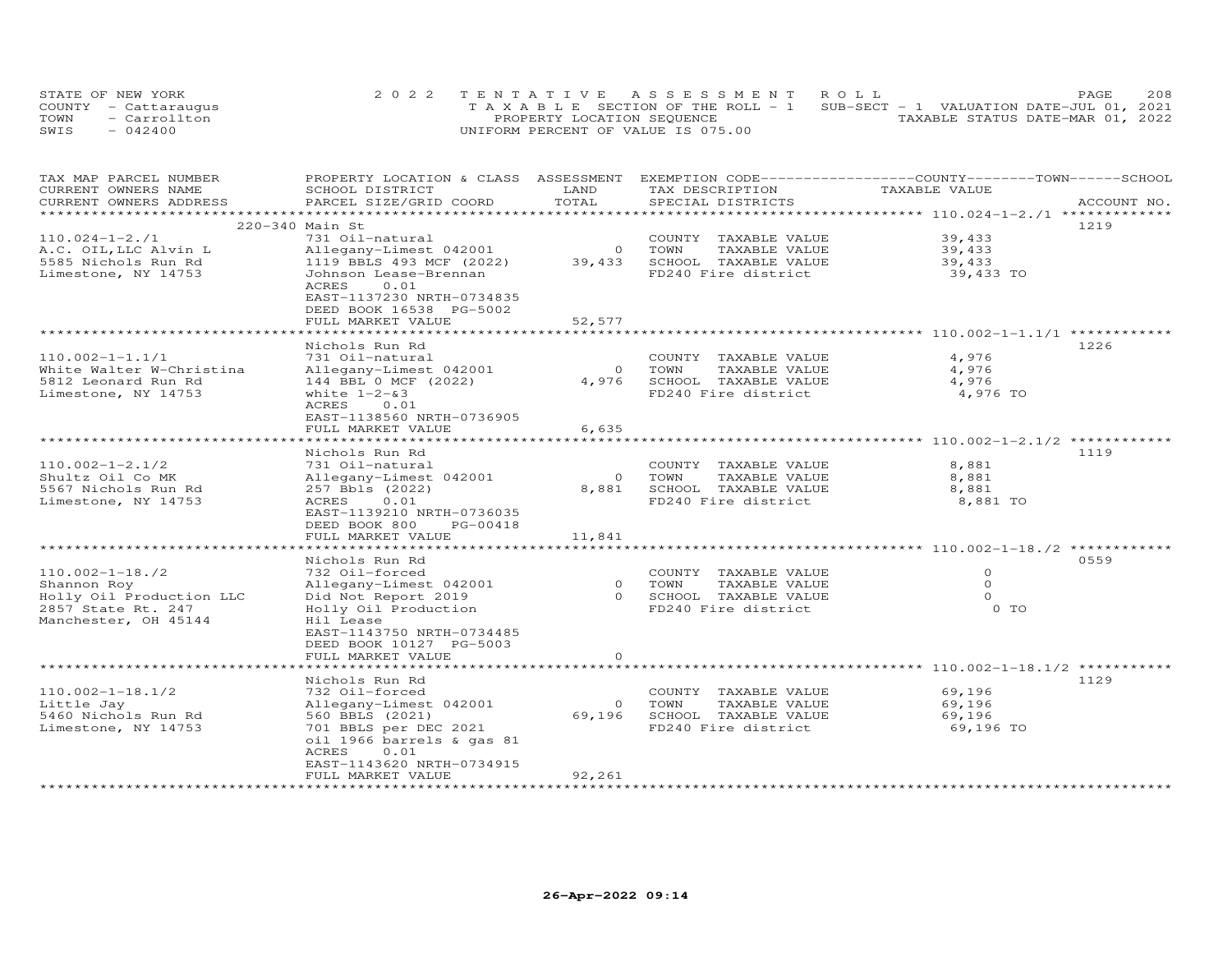| STATE OF NEW YORK    | 2022 TENTATIVE ASSESSMENT ROLL                                                 | PAGE                             | 209 |
|----------------------|--------------------------------------------------------------------------------|----------------------------------|-----|
| COUNTY - Cattaraugus | T A X A B L E SECTION OF THE ROLL - 1 SUB-SECT - 1 VALUATION DATE-JUL 01, 2021 |                                  |     |
| - Carrollton<br>TOWN | PROPERTY LOCATION SEQUENCE                                                     | TAXABLE STATUS DATE-MAR 01, 2022 |     |
| $-042400$<br>SWIS    | UNIFORM PERCENT OF VALUE IS 075.00                                             |                                  |     |

| TAX MAP PARCEL NUMBER<br>CURRENT OWNERS NAME          | PROPERTY LOCATION & CLASS ASSESSMENT<br>SCHOOL DISTRICT | LAND           | TAX DESCRIPTION             | EXEMPTION CODE------------------COUNTY-------TOWN-----SCHOOL<br>TAXABLE VALUE |             |
|-------------------------------------------------------|---------------------------------------------------------|----------------|-----------------------------|-------------------------------------------------------------------------------|-------------|
| CURRENT OWNERS ADDRESS                                | PARCEL SIZE/GRID COORD                                  | TOTAL          | SPECIAL DISTRICTS           |                                                                               | ACCOUNT NO. |
| *********************                                 |                                                         |                |                             |                                                                               |             |
|                                                       | Nichols Run Rd                                          |                |                             |                                                                               | 1130        |
| $110.002 - 1 - 28.72$                                 | 731 Oil-natural                                         |                | COUNTY TAXABLE VALUE        | 11,922                                                                        |             |
| Shultz Oil Co                                         | Allegany-Limest 042001                                  | $\overline{O}$ | TOWN<br>TAXABLE VALUE       | 11,922                                                                        |             |
| Attn: Todd Shultz                                     | 345 Bbls (2022)                                         | 11,922         | SCHOOL TAXABLE VALUE        | 11,922                                                                        |             |
| 5567 Nichols Run Rd                                   | Lemage & Moore Lease                                    |                | FD240 Fire district         | 11,922 TO                                                                     |             |
| Limestone, NY 14753                                   | ACRES<br>0.01                                           |                |                             |                                                                               |             |
|                                                       | EAST-1140080 NRTH-0733185                               |                |                             |                                                                               |             |
|                                                       | DEED BOOK 884<br>PG-00662                               |                |                             |                                                                               |             |
|                                                       | FULL MARKET VALUE                                       | 15,896         |                             |                                                                               |             |
|                                                       |                                                         |                |                             |                                                                               |             |
|                                                       | 5148 Nichols Run Rd                                     |                |                             |                                                                               | 1147        |
| $110.002 - 2 - 1.2/3$                                 | 731 Oil-natural                                         |                | COUNTY TAXABLE VALUE        | 43,525                                                                        |             |
| Woods Oil Company Inc                                 | Allegany-Limest 042001                                  |                | 0 TOWN<br>TAXABLE VALUE     | 43,525                                                                        |             |
| 5148 Nichols Run Rd                                   | 1225 BBL 770 MCF (2022)                                 | 43,525         | SCHOOL TAXABLE VALUE        | 43,525                                                                        |             |
| Limestone, NY 14753                                   | 0.01<br>ACRES                                           |                | FD240 Fire district         | 43,525 TO                                                                     |             |
|                                                       | EAST-1145880 NRTH-0734465                               |                |                             |                                                                               |             |
|                                                       | FULL MARKET VALUE                                       | 58,033         |                             |                                                                               |             |
|                                                       |                                                         |                |                             |                                                                               |             |
|                                                       | 5465 Nichols Run Rd                                     |                |                             |                                                                               | 1146        |
| $110.002 - 1 - 10.72$                                 | 731 Oil-natural                                         |                | COUNTY TAXABLE VALUE        | 15,346                                                                        |             |
| White John P                                          | Allegany-Limest 042001                                  |                | 0 TOWN<br>TAXABLE VALUE     | 15,346                                                                        |             |
| 5469 Nichols Run Rd                                   | Did Not Report 2022                                     |                | 15,346 SCHOOL TAXABLE VALUE | 15,346                                                                        |             |
| Limestone, NY 14753                                   | DEC rep 2021 300 BBL/150                                |                | FD240 Fire district         | 15,346 TO                                                                     |             |
|                                                       | ACRES<br>0.01<br>EAST-1141340 NRTH-0735715              |                |                             |                                                                               |             |
|                                                       | FULL MARKET VALUE                                       | 20,461         |                             |                                                                               |             |
|                                                       |                                                         |                |                             |                                                                               |             |
|                                                       | 5550 Nichols Run Rd                                     |                |                             |                                                                               | 1128        |
| $101.004 - 2 - 18.72$                                 | 731 Oil-natural                                         |                | COUNTY TAXABLE VALUE        | 1,525                                                                         |             |
| Winger Philip-Diane E                                 | Allegany-Limest 042001                                  | $\circ$        | TOWN<br>TAXABLE VALUE       | 1,525                                                                         |             |
| 5560 Nichols Run                                      | 44 BBL 3 MCF (2022)                                     | 1,525          | SCHOOL TAXABLE VALUE        | 1,525                                                                         |             |
| Limestone, NY 14753                                   | 3 O.w.                                                  |                | FD240 Fire district         | 1,525 TO                                                                      |             |
|                                                       | ACRES<br>0.01                                           |                |                             |                                                                               |             |
|                                                       | EAST-1140150 NRTH-0736905                               |                |                             |                                                                               |             |
|                                                       | FULL MARKET VALUE                                       | 2,033          |                             |                                                                               |             |
|                                                       |                                                         |                |                             |                                                                               |             |
|                                                       | 5557 Nichols Run Rd                                     |                |                             |                                                                               | 1121        |
| $110.002 - 1 - 4.72$                                  | 731 Oil-natural                                         |                | COUNTY TAXABLE VALUE        | 3,767                                                                         |             |
| James S. VanScoy and Regi Trus Allegany-Limest 042001 |                                                         | $\circ$        | TOWN<br>TAXABLE VALUE       | 3,767                                                                         |             |
| J&R Vanscoy Trust dates Jnuary 109 Bbls 0 MCF (2022)  |                                                         | 3,767          | SCHOOL TAXABLE VALUE        | 3,767                                                                         |             |
| 5557 Nichols Run                                      | 3 O.w.                                                  |                | FD240 Fire district         | 3,767 TO                                                                      |             |
| Limestone, NY 14753                                   | ACRES<br>0.01                                           |                |                             |                                                                               |             |
|                                                       | EAST-1140150 NRTH-0736025                               |                |                             |                                                                               |             |
|                                                       | DEED BOOK 29085 PG-2002                                 |                |                             |                                                                               |             |
|                                                       | FULL MARKET VALUE                                       | 5,023          |                             |                                                                               |             |
|                                                       |                                                         |                |                             |                                                                               |             |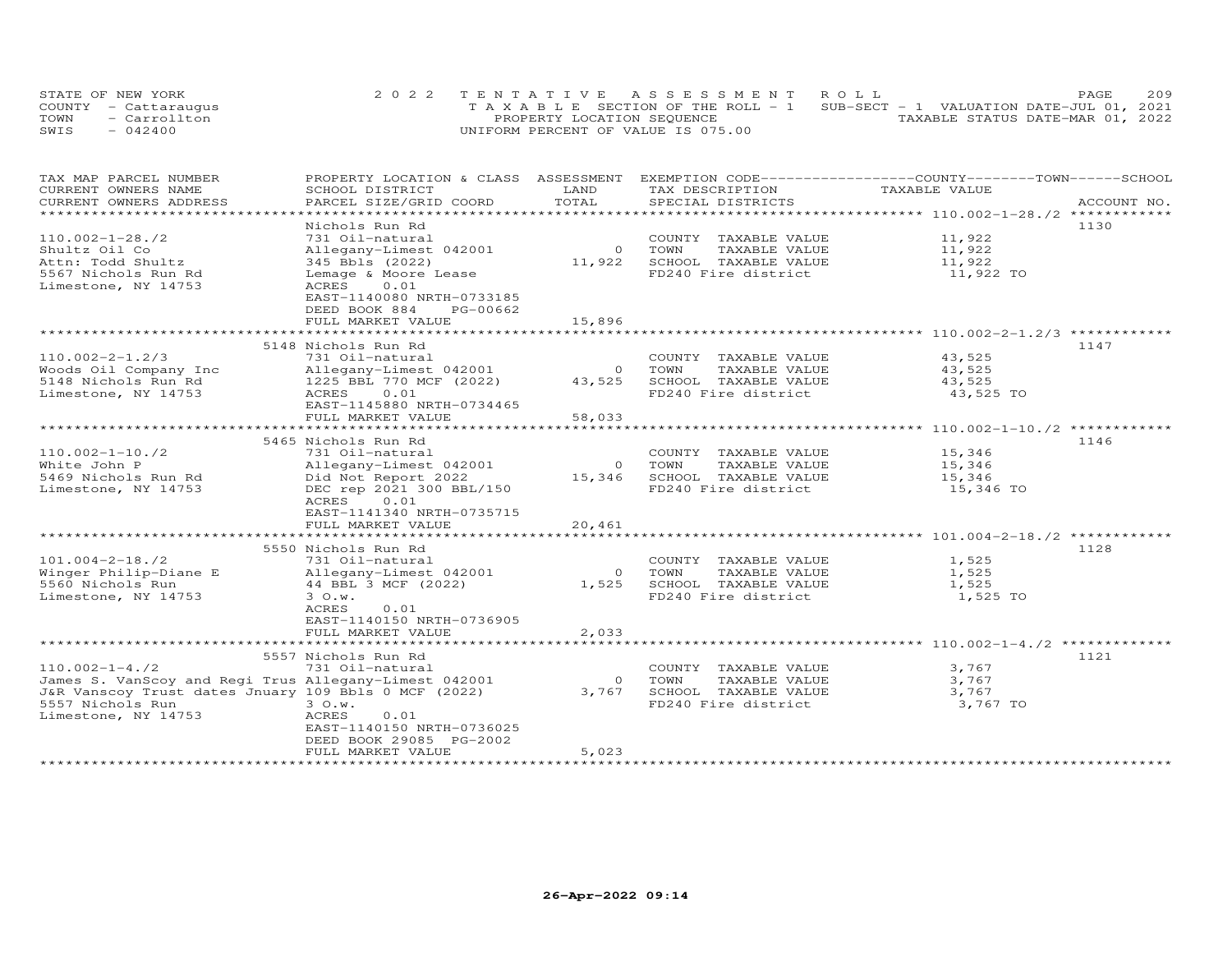| STATE OF NEW YORK    | 2022 TENTATIVE ASSESSMENT ROLL                                                 |                                  | PAGE | 210 |
|----------------------|--------------------------------------------------------------------------------|----------------------------------|------|-----|
| COUNTY - Cattaraugus | T A X A B L E SECTION OF THE ROLL - 1 SUB-SECT - 1 VALUATION DATE-JUL 01, 2021 |                                  |      |     |
| - Carrollton<br>TOWN | PROPERTY LOCATION SEQUENCE                                                     | TAXABLE STATUS DATE-MAR 01, 2022 |      |     |
| $-042400$<br>SWIS    | UNIFORM PERCENT OF VALUE IS 075.00                                             |                                  |      |     |

| TAX MAP PARCEL NUMBER                            | PROPERTY LOCATION & CLASS ASSESSMENT             |                |                       | EXEMPTION CODE-----------------COUNTY-------TOWN------SCHOOL |             |
|--------------------------------------------------|--------------------------------------------------|----------------|-----------------------|--------------------------------------------------------------|-------------|
| CURRENT OWNERS NAME                              | SCHOOL DISTRICT                                  | LAND           | TAX DESCRIPTION       | TAXABLE VALUE                                                |             |
| CURRENT OWNERS ADDRESS<br>********************** | PARCEL SIZE/GRID COORD                           | TOTAL          | SPECIAL DISTRICTS     |                                                              | ACCOUNT NO. |
|                                                  |                                                  |                |                       |                                                              |             |
|                                                  | 31-009 Nichols Run Rd                            |                |                       |                                                              | 1275        |
| $110.002 - 1 - 12.71$                            | 731 Oil-natural                                  |                | COUNTY TAXABLE VALUE  | 15,457                                                       |             |
| White John P                                     | Allegany-Limest 042001                           | $\overline{O}$ | TOWN<br>TAXABLE VALUE | 15,457                                                       |             |
| 5469 Nichols Run Rd                              | Did Not Report 2022 no pr                        | 15,457         | SCHOOL TAXABLE VALUE  | 15,457                                                       |             |
| Limestone, NY 14753                              | on dec report                                    |                | FD240 Fire district   | 15,457 TO                                                    |             |
|                                                  | ACRES<br>0.01                                    |                |                       |                                                              |             |
|                                                  | EAST-1141600 NRTH-0733675                        |                |                       |                                                              |             |
|                                                  | FULL MARKET VALUE<br>*************************** | 20,609         |                       |                                                              |             |
|                                                  | Parkside Dr                                      |                |                       |                                                              | 0575        |
| $110.001 - 2 - 1.1/4$                            | 731 Oil-natural                                  |                | COUNTY TAXABLE VALUE  | 8,927                                                        |             |
| Torrey Martha                                    | Allegany-Limest 042001                           | $\circ$        | TAXABLE VALUE<br>TOWN | 8,927                                                        |             |
| 201 Parkside Dr                                  | 253 BBLS 119 MCF (2022)                          | 8,927          | SCHOOL TAXABLE VALUE  | 8,927                                                        |             |
| Limestone, NY 14753                              | 0.01<br>ACRES                                    |                | FD240 Fire district   | 8,927 TO                                                     |             |
|                                                  | EAST-1133990 NRTH-0731475                        |                |                       |                                                              |             |
|                                                  | FULL MARKET VALUE                                | 11,903         |                       |                                                              |             |
|                                                  |                                                  |                |                       |                                                              |             |
|                                                  | 362 Quinn Rd                                     |                |                       |                                                              | 1132        |
| $110.002 - 2 - 3.2/2$                            | 731 Oil-natural                                  |                | COUNTY TAXABLE VALUE  | 590,311                                                      |             |
| Case Brothers Inc.                               | Allegany-Limest 042001                           | $\circ$        | TOWN<br>TAXABLE VALUE | 590,311                                                      |             |
| $110.002 - 2 - 3.2/2$                            | 15870 BBLS 27061 MCF (202                        | 590,311        | SCHOOL TAXABLE VALUE  | 590,311                                                      |             |
| 362 Quinn Rds                                    | ACRES<br>0.01                                    |                | FD240 Fire district   | 590,311 TO                                                   |             |
| PO Box 181                                       | EAST-1147850 NRTH-0735145                        |                |                       |                                                              |             |
| Limestone, NY 14753                              | FULL MARKET VALUE                                | 787,081        |                       |                                                              |             |
| **************************                       |                                                  |                |                       |                                                              |             |
|                                                  | Roeske-Eakin Lease                               |                |                       |                                                              | 1455        |
| $110.002 - 2 - 24.2/1$                           | 732 Oil-forced                                   |                | COUNTY TAXABLE VALUE  | 36,830                                                       |             |
| McCracken Oil & Gas, LLC                         | Allegany-Limest 042001                           | $\Omega$       | TOWN<br>TAXABLE VALUE | 36,830                                                       |             |
| 189 Harrisburg Run Rd                            | 898 BBL 3746 MCF (2022)                          | 36,830         | SCHOOL TAXABLE VALUE  | 36,830                                                       |             |
| Bradford, PA 16701                               | Roeske-Eakin Lease                               |                | FD240 Fire district   | 36,830 TO                                                    |             |
|                                                  | ACRES<br>0.01                                    |                |                       |                                                              |             |
|                                                  | EAST-1144453 NRTH-0729813                        |                |                       |                                                              |             |
|                                                  | DEED BOOK 00936 PG-00618                         |                |                       |                                                              |             |
|                                                  | FULL MARKET VALUE                                | 49,107         |                       |                                                              |             |
|                                                  |                                                  |                |                       |                                                              |             |
|                                                  | Rosa-O'Brien Lease                               |                |                       |                                                              | 1408        |
| $110.001 - 1 - 15.71$                            | 732 Oil-forced                                   |                | COUNTY TAXABLE VALUE  | 37,104                                                       |             |
| McCracken Oil & Gas, LLC                         | Allegany-Limest 042001                           | $\circ$        | TOWN<br>TAXABLE VALUE | 37,104                                                       |             |
| 189 Harrisburg Run Rd                            | 962 BBL 2494 MCF (2022)                          | 37,104         | SCHOOL TAXABLE VALUE  | 37,104                                                       |             |
| Bradford, PA 16701                               | Rosa O'Brien Lease                               |                |                       |                                                              |             |
|                                                  | ACRES<br>0.01                                    |                |                       |                                                              |             |
|                                                  | FULL MARKET VALUE                                | 49,472         |                       |                                                              |             |
|                                                  |                                                  |                |                       |                                                              |             |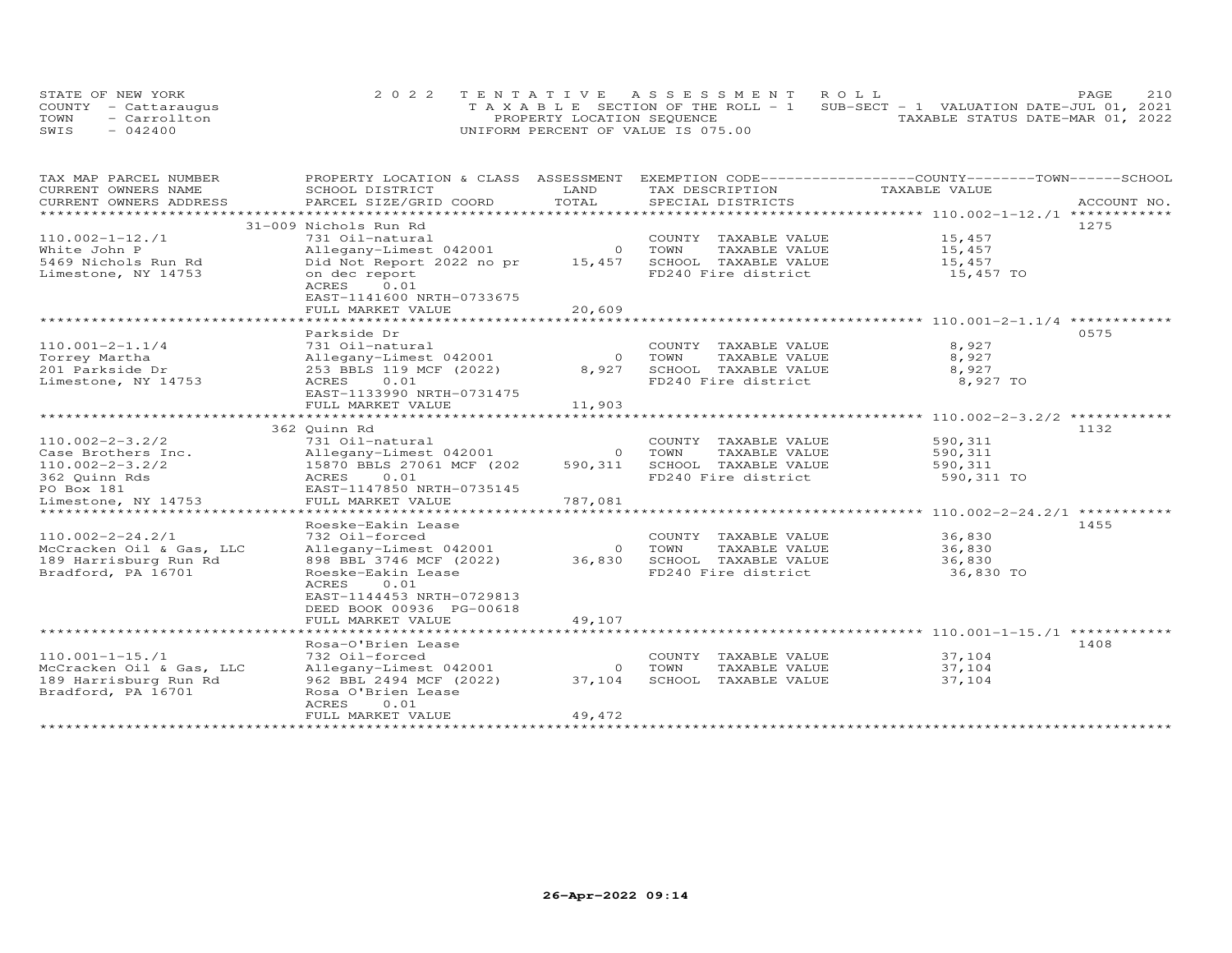| STATE OF NEW YORK    | 2022 TENTATIVE ASSESSMENT ROLL                                                 |                                  | <b>PAGE</b> | 211 |
|----------------------|--------------------------------------------------------------------------------|----------------------------------|-------------|-----|
| COUNTY - Cattaraugus | T A X A B L E SECTION OF THE ROLL - 1 SUB-SECT - 1 VALUATION DATE-JUL 01, 2021 |                                  |             |     |
| TOWN<br>- Carrollton | PROPERTY LOCATION SEQUENCE                                                     | TAXABLE STATUS DATE-MAR 01, 2022 |             |     |
| SWIS<br>$-042400$    | UNIFORM PERCENT OF VALUE IS 075.00                                             |                                  |             |     |

| TAX MAP PARCEL NUMBER    | PROPERTY LOCATION & CLASS ASSESSMENT |                |        |                             | EXEMPTION CODE-----------------COUNTY-------TOWN------SCHOOL   |             |
|--------------------------|--------------------------------------|----------------|--------|-----------------------------|----------------------------------------------------------------|-------------|
| CURRENT OWNERS NAME      | SCHOOL DISTRICT                      | LAND           |        | TAX DESCRIPTION             | TAXABLE VALUE                                                  |             |
| CURRENT OWNERS ADDRESS   | PARCEL SIZE/GRID COORD               | TOTAL          |        | SPECIAL DISTRICTS           |                                                                | ACCOUNT NO. |
|                          |                                      |                |        |                             |                                                                |             |
|                          | Sue Lease Rd                         |                |        |                             |                                                                | 1185        |
| $110.002 - 2 - 21.71$    | 732 Oil-forced                       |                |        | COUNTY TAXABLE VALUE        | 37,846                                                         |             |
| McCracken Oil & Gas, LLC | Allegany-Limest 042001               |                | 0 TOWN | TAXABLE VALUE               | 37,846                                                         |             |
| 189 Harrisburg Run Rd    | $1003$ BBL 2058 MCF (2022)           |                |        | 37,846 SCHOOL TAXABLE VALUE | 37,846                                                         |             |
| Bradford, PA 16701       | Sue Lease                            |                |        | FD240 Fire district         | 37,846 TO                                                      |             |
|                          | 0.01<br>ACRES                        |                |        |                             |                                                                |             |
|                          | EAST-1147650 NRTH-0730905            |                |        |                             |                                                                |             |
|                          | DEED BOOK 00990 PG-00019             |                |        |                             |                                                                |             |
|                          | FULL MARKET VALUE                    | 50,461         |        |                             |                                                                |             |
|                          | ***********************              |                |        |                             |                                                                |             |
|                          | Williams Lease                       |                |        |                             |                                                                | 1456        |
| $110.001 - 2 - 27.2/1$   | 732 Oil-forced                       |                |        | COUNTY TAXABLE VALUE        | 22,985                                                         |             |
| McCracken Oil & Gas, LLC | Allegany-Limest 042001               | $\circ$        | TOWN   | TAXABLE VALUE               | 22,985                                                         |             |
| 189 Harrisburg Run Rd    | 606 BBL 1320 MCF (2022)              | 22,985         |        | SCHOOL TAXABLE VALUE        | 22,985                                                         |             |
| Bradford, PA 16701       | Williams Lease                       |                |        |                             |                                                                |             |
|                          | 20.00 DPTH 563.00<br>FRNT            |                |        |                             |                                                                |             |
|                          | 0.01<br>ACRES                        |                |        |                             |                                                                |             |
|                          | DEED BOOK 15062 PG-4001              |                |        |                             |                                                                |             |
|                          | FULL MARKET VALUE                    | 30,647         |        |                             |                                                                |             |
|                          |                                      |                |        |                             | ********************************* 110.002-1-29./1 ************ |             |
|                          | Woodard lease                        |                |        |                             |                                                                | 1457        |
| $110.002 - 1 - 29.71$    | 732 Oil-forced                       |                |        | COUNTY TAXABLE VALUE        | 26,572                                                         |             |
| McCracken Oil & Gas, LLC | Allegany-Limest 042001               | $\overline{O}$ | TOWN   | TAXABLE VALUE               | 26,572                                                         |             |
| 189 Harrisburg Run Rd    | 685 BBL 1874 MCF (2022)              | 26,572         |        | SCHOOL TAXABLE VALUE        | 26,572                                                         |             |
| Bradford, PA 16701       | woodard Lease                        |                |        | FD240 Fire district         | 26,572 TO                                                      |             |
|                          | ACRES<br>0.01                        |                |        |                             |                                                                |             |
|                          | EAST-1139047 NRTH-0732230            |                |        |                             |                                                                |             |
|                          | DEED BOOK 11740 PG-7001              |                |        |                             |                                                                |             |
|                          | FULL MARKET VALUE                    | 35,429         |        |                             |                                                                |             |
|                          |                                      |                |        |                             |                                                                |             |
|                          | all under this                       |                |        |                             |                                                                | 1409        |
| $110.001 - 1 - 3.71$     | 731 Oil-natural                      |                |        | COUNTY TAXABLE VALUE        | 255,443                                                        |             |
| Dallas Energy, LLC       | Allegany-Limest 042001               | $\circ$        | TOWN   | TAXABLE VALUE               | 255,443                                                        |             |
| 103 S Kendell Ave        | 6691 Bbls 15648 MCF (2022            | 255,443        |        | SCHOOL TAXABLE VALUE        | 255,443                                                        |             |
| Bradford, PA 16701       | ACRES<br>0.01                        |                |        |                             |                                                                |             |
|                          | FULL MARKET VALUE                    | 340,591        |        |                             |                                                                |             |
|                          |                                      |                |        |                             |                                                                |             |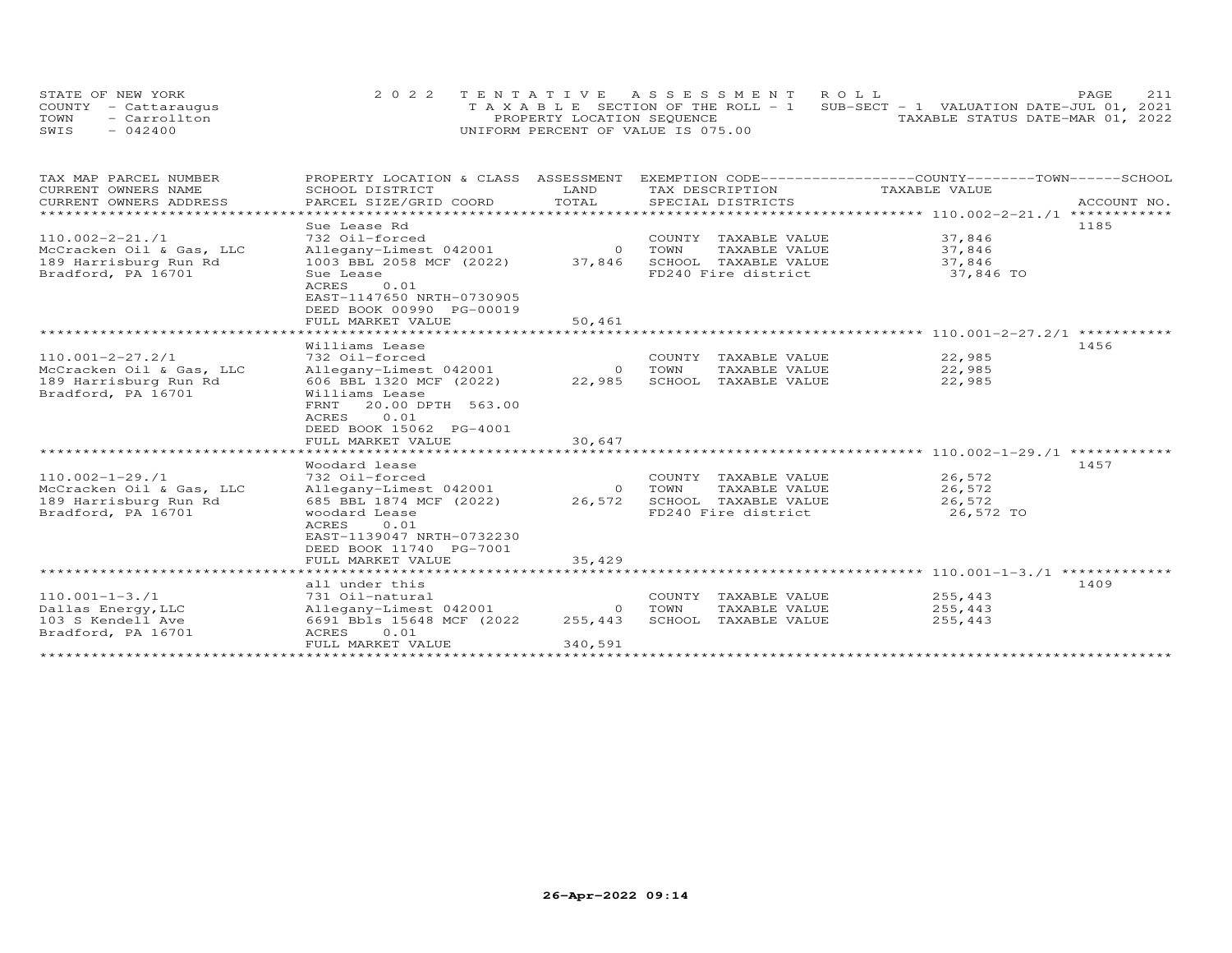| COUNTY<br>TOWN<br>SWIS | STATE OF NEW YORK<br>- Cattaraugus<br>- Carrollton<br>$-042400$ |                  |                   | 2 0 2 2          | TAXABLE                   | TENTATIVE                          | A S S E S S M E N T<br>SECTION OF THE ROLL - 1 | ROLL             |                 |                   | PAGE<br>212<br>SUB-SECT - 1 VALUATION DATE-JUL 01, 2021<br>TAXABLE STATUS DATE-MAR 01, 2022<br>RPS150/V04/L015 |
|------------------------|-----------------------------------------------------------------|------------------|-------------------|------------------|---------------------------|------------------------------------|------------------------------------------------|------------------|-----------------|-------------------|----------------------------------------------------------------------------------------------------------------|
|                        |                                                                 |                  |                   |                  |                           | UNIFORM PERCENT OF VALUE IS 075.00 |                                                |                  |                 |                   | CURRENT DATE 4/26/2022                                                                                         |
|                        |                                                                 |                  |                   |                  | ROLL<br>S U B             |                                    | SECTION $-1$ -TOTALS                           |                  |                 |                   |                                                                                                                |
|                        |                                                                 |                  |                   |                  |                           |                                    |                                                |                  |                 |                   |                                                                                                                |
|                        |                                                                 |                  |                   | ***              | S P E C I A L             | DISTRICT                           | SUMMARY ***                                    |                  |                 |                   |                                                                                                                |
| CODE                   | DISTRICT NAME                                                   | TOTAL<br>PARCELS | EXTENSION<br>TYPE |                  | <b>EXTENSION</b><br>VALUE | AD VALOREM<br><b>VALUE</b>         | <b>EXEMPT</b><br><b>AMOUNT</b>                 | TAXABLE<br>VALUE |                 |                   |                                                                                                                |
|                        | FD240 Fire district                                             |                  | 28 TOTAL          |                  |                           | 1331,251                           |                                                | 1331,251         |                 |                   |                                                                                                                |
|                        |                                                                 |                  |                   |                  |                           |                                    |                                                |                  |                 |                   |                                                                                                                |
|                        |                                                                 |                  |                   | $***$            | S C H O O L               | DISTRICT                           | SUMMARY ***                                    |                  |                 |                   |                                                                                                                |
|                        |                                                                 |                  | TOTAL             |                  | ASSESSED                  | ASSESSED                           | <b>EXEMPT</b>                                  | TOTAL            |                 | STAR              | STAR                                                                                                           |
| CODE                   | DISTRICT NAME                                                   |                  | PARCELS           |                  | LAND                      | TOTAL                              | <b>AMOUNT</b>                                  | TAXABLE          |                 | <b>AMOUNT</b>     | TAXABLE                                                                                                        |
| 042001                 | Allegany-Limestone                                              |                  | 34                |                  |                           | 1687,867                           |                                                | 1687,867         |                 |                   | 1687,867                                                                                                       |
|                        | $S$ U B - T O T A L                                             |                  | 34                |                  |                           | 1687,867                           |                                                | 1687,867         |                 |                   | 1687,867                                                                                                       |
|                        |                                                                 |                  |                   |                  |                           |                                    |                                                |                  |                 |                   |                                                                                                                |
|                        | TOTAL                                                           |                  | 34                |                  |                           | 1687,867                           |                                                | 1687,867         |                 |                   | 1687,867                                                                                                       |
|                        |                                                                 |                  |                   |                  |                           |                                    |                                                |                  |                 |                   |                                                                                                                |
|                        |                                                                 |                  |                   |                  | ***<br>SYSTEM             | CODES                              | SUMMARY ***                                    |                  |                 |                   |                                                                                                                |
|                        |                                                                 |                  |                   |                  |                           | NO SYSTEM EXEMPTIONS AT THIS LEVEL |                                                |                  |                 |                   |                                                                                                                |
|                        |                                                                 |                  |                   |                  |                           |                                    |                                                |                  |                 |                   |                                                                                                                |
|                        |                                                                 |                  |                   |                  | $***$<br>EXEMPTION        |                                    | SUMMARY ***                                    |                  |                 |                   |                                                                                                                |
|                        |                                                                 |                  |                   |                  |                           | NO EXEMPTIONS AT THIS LEVEL        |                                                |                  |                 |                   |                                                                                                                |
|                        |                                                                 |                  |                   |                  |                           |                                    |                                                |                  |                 |                   |                                                                                                                |
|                        |                                                                 |                  |                   |                  | *** GRAND                 | TOTALS ***                         |                                                |                  |                 |                   |                                                                                                                |
|                        |                                                                 |                  |                   |                  |                           |                                    |                                                |                  |                 |                   |                                                                                                                |
| ROLL<br>SEC            | DESCRIPTION                                                     |                  | TOTAL<br>PARCELS  | ASSESSED<br>LAND | ASSESSED                  | TOTAL                              | TAXABLE<br>COUNTY                              |                  | TAXABLE<br>TOWN | TAXABLE<br>SCHOOL | STAR<br>TAXABLE                                                                                                |

| SEC | DESCRIPTION    | PARCELL | LAND | $T$ $\cap$ $T$ $\cap$ $T$ $\cap$ $T$ $T$<br>UIAL | 70 TINTTV<br>$\cdot$ . OUN 1 $\cdot$ | TOWN | SCHOOI                                                           | TAXABLE      |
|-----|----------------|---------|------|--------------------------------------------------|--------------------------------------|------|------------------------------------------------------------------|--------------|
|     | <b>LAVART.</b> | っさ      |      | , 86                                             | $\sim$ $\sim$ $\sim$<br>,867<br>ᅩoo  | ,86  | ⊥687<br>,867<br>$\sim$ $\sim$ $\sim$ $\sim$ $\sim$ $\sim$ $\sim$ | 1687<br>,867 |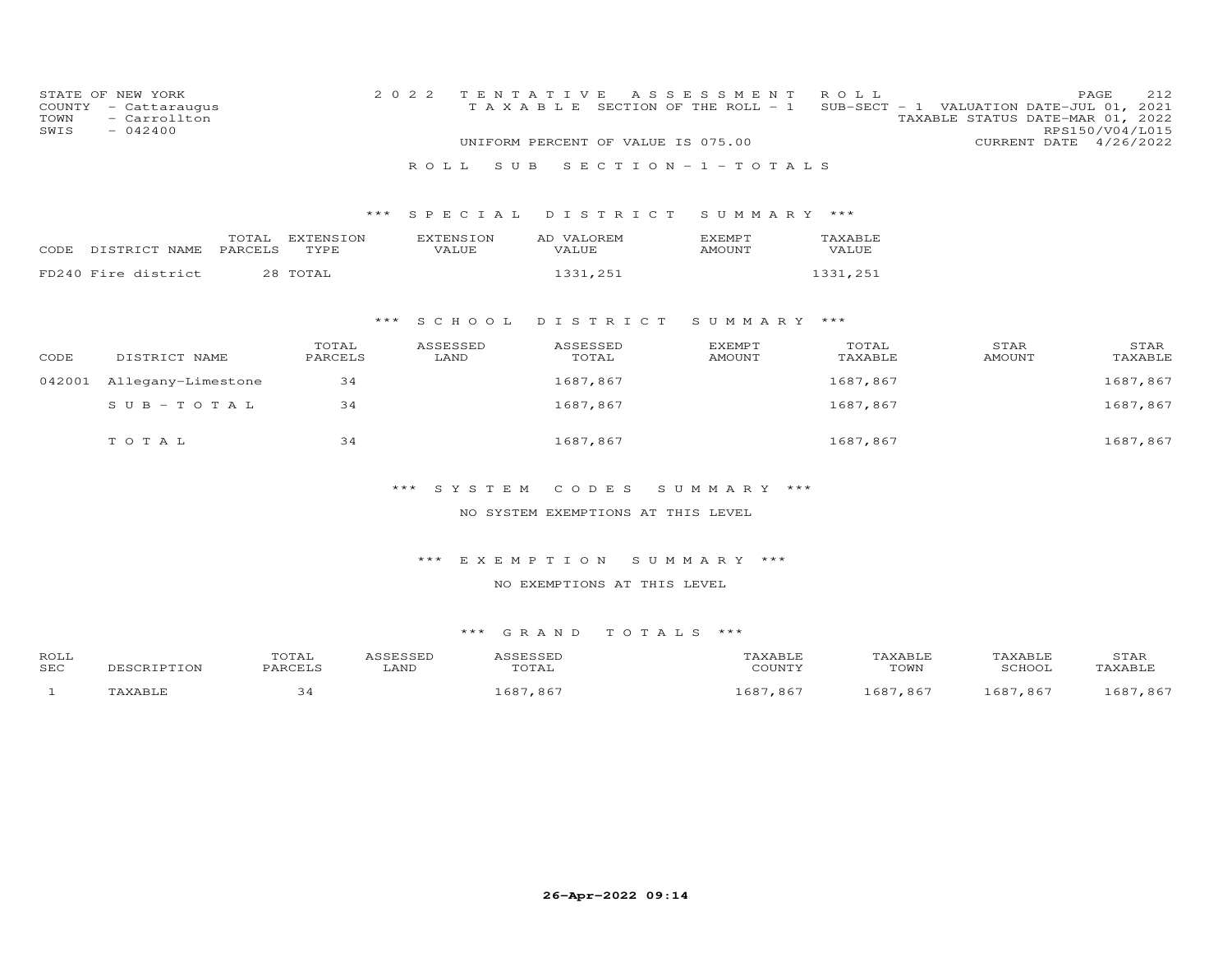| STATE OF NEW YORK    | 2022 TENTATIVE ASSESSMENT ROLL                                                 |                                  | PAGE | 213 |
|----------------------|--------------------------------------------------------------------------------|----------------------------------|------|-----|
| COUNTY - Cattaraugus | T A X A B L E SECTION OF THE ROLL - 1 SUB-SECT - A VALUATION DATE-JUL 01, 2021 |                                  |      |     |
| TOWN<br>- Carrollton | PROPERTY LOCATION SEQUENCE                                                     | TAXABLE STATUS DATE-MAR 01, 2022 |      |     |
| SWIS<br>$-042400$    | UNIFORM PERCENT OF VALUE IS 075.00                                             |                                  |      |     |

| TAX MAP PARCEL NUMBER<br>CURRENT OWNERS NAME | PROPERTY LOCATION & CLASS ASSESSMENT<br>SCHOOL DISTRICT | LAND           | EXEMPTION CODE-----------------COUNTY-------TOWN------SCHOOL<br>TAX DESCRIPTION | TAXABLE VALUE                           |                  |
|----------------------------------------------|---------------------------------------------------------|----------------|---------------------------------------------------------------------------------|-----------------------------------------|------------------|
| CURRENT OWNERS ADDRESS                       | PARCEL SIZE/GRID COORD                                  | TOTAL          | SPECIAL DISTRICTS                                                               |                                         | ACCOUNT NO.      |
|                                              | Chipmonk Rd                                             |                |                                                                                 |                                         | 1123             |
| $92.004 - 2 - 2.1/2$                         | 731 Oil-natural                                         |                | Withdrawal 29700                                                                | $\Omega$                                | $\Omega$         |
| Allegro Oil & Gas Inc                        | Allegany-Limest 042001                                  | $\overline{0}$ | COUNTY TAXABLE VALUE                                                            | $\circ$                                 |                  |
| PPA-84 & ADP/5 JT VEH                        | Did Not Report 2019                                     | $\Omega$       | TOWN<br>TAXABLE VALUE                                                           | $\circ$                                 |                  |
| PO Box 1077                                  | 50.w.                                                   |                | SCHOOL TAXABLE VALUE                                                            | $\Omega$                                |                  |
| Jamestown, NY 14702                          | Bbls 756.5                                              |                | FD240 Fire district                                                             | $0$ TO                                  |                  |
|                                              | ACRES<br>0.01                                           |                |                                                                                 |                                         |                  |
|                                              | EAST-1143200 NRTH-0754715                               |                |                                                                                 |                                         |                  |
|                                              | FULL MARKET VALUE<br>******************                 | $\circ$        | **************************                                                      |                                         |                  |
|                                              |                                                         |                |                                                                                 | ************* 92.004-2-2.1/3 ********** |                  |
| $92.004 - 2 - 2.1/3$                         | Chipmonk Rd<br>731 Oil-natural                          |                | Withdrawal 29700                                                                | $\Omega$                                | 1124<br>$\Omega$ |
| Allegro Oil & Gas Inc                        | Allegany-Limest 042001                                  | $\overline{0}$ | COUNTY TAXABLE VALUE                                                            | $\circ$                                 |                  |
| H & S                                        | Did Not Report 2019                                     | $\Omega$       | TOWN<br>TAXABLE VALUE                                                           | $\Omega$                                |                  |
| PO Box 1077                                  | 30.w.                                                   |                | SCHOOL TAXABLE VALUE                                                            | $\Omega$                                |                  |
| Jamestown, NY 14702                          | Bbls 56.4                                               |                | FD240 Fire district                                                             | 0 TO                                    |                  |
|                                              | ACRES<br>0.01                                           |                |                                                                                 |                                         |                  |
|                                              | EAST-1143200 NRTH-0754715                               |                |                                                                                 |                                         |                  |
|                                              | FULL MARKET VALUE                                       | $\circ$        |                                                                                 |                                         |                  |
|                                              |                                                         |                |                                                                                 | ************* 92.004-2-2.1/4 ******     |                  |
|                                              | Chipmonk Rd                                             |                |                                                                                 |                                         | 1125             |
| $92.004 - 2 - 2.1/4$                         | 731 Oil-natural                                         |                | Withdrawal 29700                                                                | $\Omega$                                | $\Omega$         |
| Allegro Oil & Gas Inc                        | Allegany-Limest 042001                                  | $\overline{0}$ | COUNTY TAXABLE VALUE                                                            | $\Omega$                                |                  |
| Series #5 LP                                 | Did Not Report 2019                                     | $\Omega$       | TOWN<br>TAXABLE VALUE                                                           | $\Omega$                                |                  |
| PO Box 1077                                  | 50. w.                                                  |                | SCHOOL TAXABLE VALUE                                                            | $\cap$                                  |                  |
| Jamestown, NY 14702                          | Bbls 504                                                |                | FD240 Fire district                                                             | $0$ TO                                  |                  |
|                                              | ACRES<br>0.01                                           |                |                                                                                 |                                         |                  |
|                                              | EAST-1143200 NRTH-0754715                               |                |                                                                                 |                                         |                  |
|                                              | FULL MARKET VALUE                                       | $\circ$        |                                                                                 |                                         |                  |
|                                              |                                                         |                |                                                                                 |                                         |                  |
|                                              | Chipmonk Rd                                             |                |                                                                                 |                                         | 1126             |
| $92.004 - 2 - 2.1/5$                         | 731 Oil-natural                                         |                | Withdrawal 29700                                                                | $\Omega$                                | $\Omega$         |
| Allegro Oil & Gas Inc                        | Allegany-Limest 042001                                  | $\overline{0}$ | COUNTY TAXABLE VALUE                                                            | 0                                       |                  |
| Prime Limited Partner                        | Did Not Report 2019                                     | $\Omega$       | TOWN<br>TAXABLE VALUE                                                           | $\Omega$                                |                  |
| PO Box 1077                                  | 4 O.w.                                                  |                | SCHOOL TAXABLE VALUE                                                            | $\Omega$                                |                  |
| Jamestown, NY 14702                          | ACRES<br>0.01                                           |                | FD240 Fire district                                                             | 0 TO                                    |                  |
|                                              | EAST-1143200 NRTH-0754715                               | $\circ$        |                                                                                 |                                         |                  |
|                                              | FULL MARKET VALUE                                       |                | *******************                                                             | ******* 92.004-2-2.1/7 *******          |                  |
|                                              | Chipmonk Rd                                             |                |                                                                                 |                                         | 1099             |
| $92.004 - 2 - 2.1/7$                         | 731 Oil-natural                                         |                | Withdrawal 29700                                                                | $\Omega$                                | $\Omega$         |
| Professional Planing 1983                    | Allegany-Limest 042001                                  | $\overline{0}$ | COUNTY TAXABLE VALUE                                                            | $\circ$                                 |                  |
| Attn: Allegro Oil & Gas Inc                  | Did Not Report 2019                                     | $\Omega$       | TOWN<br>TAXABLE VALUE                                                           | $\Omega$                                |                  |
| 25 Canterbury Rd                             | 50.w.                                                   |                | SCHOOL TAXABLE VALUE                                                            | $\cap$                                  |                  |
| Rochester, NY 14607-1077                     | Bbls 93.17                                              |                | FD240 Fire district                                                             | $0$ TO                                  |                  |
|                                              | ACRES<br>0.01                                           |                |                                                                                 |                                         |                  |
|                                              | FULL MARKET VALUE                                       | $\circ$        |                                                                                 |                                         |                  |
|                                              |                                                         |                |                                                                                 |                                         |                  |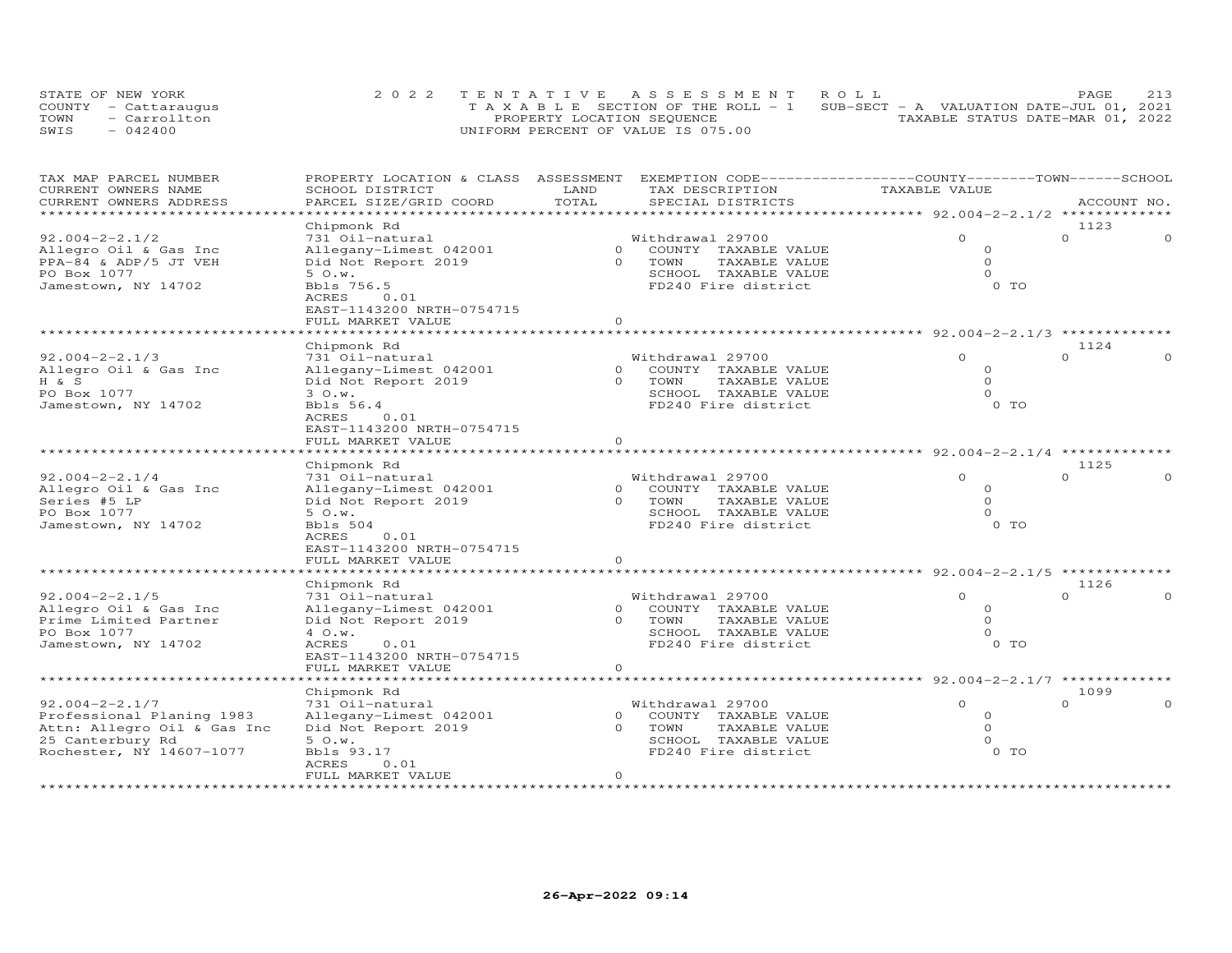| STATE OF NEW YORK    | 2022 TENTATIVE ASSESSMENT ROLL                                                 |                                  | PAGE | 2.14 |
|----------------------|--------------------------------------------------------------------------------|----------------------------------|------|------|
| COUNTY - Cattaraugus | T A X A B L E SECTION OF THE ROLL - 1 SUB-SECT - A VALUATION DATE-JUL 01, 2021 |                                  |      |      |
| - Carrollton<br>TOWN | PROPERTY LOCATION SEQUENCE                                                     | TAXABLE STATUS DATE-MAR 01, 2022 |      |      |
| $-042400$<br>SWIS    | UNIFORM PERCENT OF VALUE IS 075.00                                             |                                  |      |      |

| TAX MAP PARCEL NUMBER<br>CURRENT OWNERS NAME | PROPERTY LOCATION & CLASS ASSESSMENT<br>SCHOOL DISTRICT | LAND                     | EXEMPTION CODE-----------------COUNTY-------TOWN------SCHOOL<br>TAX DESCRIPTION | TAXABLE VALUE                          |          |             |
|----------------------------------------------|---------------------------------------------------------|--------------------------|---------------------------------------------------------------------------------|----------------------------------------|----------|-------------|
| CURRENT OWNERS ADDRESS                       | PARCEL SIZE/GRID COORD                                  | TOTAL                    | SPECIAL DISTRICTS                                                               |                                        |          | ACCOUNT NO. |
| *************************                    |                                                         |                          |                                                                                 |                                        |          |             |
|                                              | Chipmonk Rd                                             |                          |                                                                                 |                                        | 1145     |             |
| $92.004 - 2 - 2.1/9$                         | 731 Oil-natural                                         |                          | Withdrawal 29700                                                                | $\Omega$                               | $\Omega$ | $\Omega$    |
| Professional Planing 1984                    | Allegany-Limest 042001                                  | $\Omega$                 | COUNTY TAXABLE VALUE                                                            | $\circ$                                |          |             |
| Attn: Allegro Oil & Gas Inc                  | Did Not Report 2019                                     | $\Omega$                 | TOWN<br>TAXABLE VALUE                                                           | $\Omega$                               |          |             |
| 25 Canterbury Rd                             | 50. w.                                                  |                          | SCHOOL TAXABLE VALUE                                                            | $\Omega$                               |          |             |
| Rochester, NY 14607-1077                     | Bbls 464                                                |                          | FD240 Fire district                                                             | 0 <sub>T</sub>                         |          |             |
|                                              | <b>ACRES</b><br>0.01                                    |                          |                                                                                 |                                        |          |             |
|                                              | EAST-1144140 NRTH-0756575                               |                          |                                                                                 |                                        |          |             |
|                                              | FULL MARKET VALUE                                       | $\Omega$                 |                                                                                 |                                        |          |             |
|                                              |                                                         |                          |                                                                                 | **** 92.004-2-2.1/10 *******           | 1144     |             |
| $92.004 - 2 - 2.1/10$                        | Chipmonk Rd<br>731 Oil-natural                          |                          | Withdrawal 29700                                                                | $\Omega$                               | $\Omega$ | $\Omega$    |
| Pddp-B                                       | Allegany-Limest 042001                                  | $\Omega$                 | COUNTY TAXABLE VALUE                                                            | $\Omega$                               |          |             |
| Attn: Allegro Oil & Gas Inc                  | Did Not Report 2019                                     |                          | 0 TOWN<br>TAXABLE VALUE                                                         | $\Omega$                               |          |             |
| PO Box 1077                                  | 50.w.                                                   |                          | SCHOOL TAXABLE VALUE                                                            | $\Omega$                               |          |             |
| Jamestown, NY 14702                          | Bbls 593.5                                              |                          | FD240 Fire district                                                             | $0$ TO                                 |          |             |
|                                              | 0.01<br>ACRES                                           |                          |                                                                                 |                                        |          |             |
|                                              | EAST-1144140 NRTH-0756575                               |                          |                                                                                 |                                        |          |             |
|                                              | FULL MARKET VALUE                                       | $\Omega$                 |                                                                                 |                                        |          |             |
|                                              |                                                         |                          |                                                                                 |                                        |          |             |
|                                              | Limestone                                               |                          |                                                                                 |                                        | 0980     |             |
| 624.001-9904-999.980/288                     | 744 Petro prod                                          |                          | Withdrawal 29700                                                                | 22,543                                 | 22,543   | 22,543      |
| Kilby DJ                                     | Allegany-Limest 042001                                  |                          | 0 COUNTY TAXABLE VALUE                                                          | $\circ$                                |          |             |
| Box 4889 Us Rte 219                          | Loc #888888                                             | 22,543                   | TOWN<br>TAXABLE VALUE                                                           | $\circ$                                |          |             |
| Great Valley, NY 14741                       | 1.0000 Allegany/limestone                               |                          | SCHOOL<br>TAXABLE VALUE                                                         | $\Omega$                               |          |             |
|                                              | Gas Trans - Pipeline                                    |                          | FD240 Fire district                                                             | 0 TO                                   |          |             |
|                                              | <b>ACRES</b><br>0.01<br>DEED BOOK 00991 PG-00316        |                          | 22,543 EX                                                                       |                                        |          |             |
|                                              | FULL MARKET VALUE                                       | 30,057                   |                                                                                 |                                        |          |             |
|                                              |                                                         | ************************ |                                                                                 | *********** 92.004-2-2.1/6 *********** |          |             |
|                                              | Mccaffery                                               |                          |                                                                                 |                                        | 1082     |             |
| $92.004 - 2 - 2.1/6$                         | 731 Oil-natural                                         |                          | Withdrawal 29700                                                                | $\Omega$                               | $\Omega$ | $\Omega$    |
| Allegro Oil & Gas Inc                        | Allegany-Limest 042001                                  |                          | 0 COUNTY TAXABLE VALUE                                                          | $\Omega$                               |          |             |
| #37 Joint Venture                            | Did Not Report 2019                                     | $\Omega$                 | TOWN<br>TAXABLE VALUE                                                           | $\Omega$                               |          |             |
| PO Box 1077                                  | $2 \quad 0. w.$                                         |                          | SCHOOL TAXABLE VALUE                                                            | $\Omega$                               |          |             |
| Jamestown, NY 14702                          | Bbls 92                                                 |                          | FD240 Fire district                                                             | $0$ TO                                 |          |             |
|                                              | 0.01<br><b>ACRES</b>                                    |                          |                                                                                 |                                        |          |             |
|                                              | EAST-1144140 NRTH-0756575                               |                          |                                                                                 |                                        |          |             |
|                                              | FULL MARKET VALUE                                       | $\circ$                  |                                                                                 |                                        |          |             |
|                                              |                                                         |                          |                                                                                 |                                        |          |             |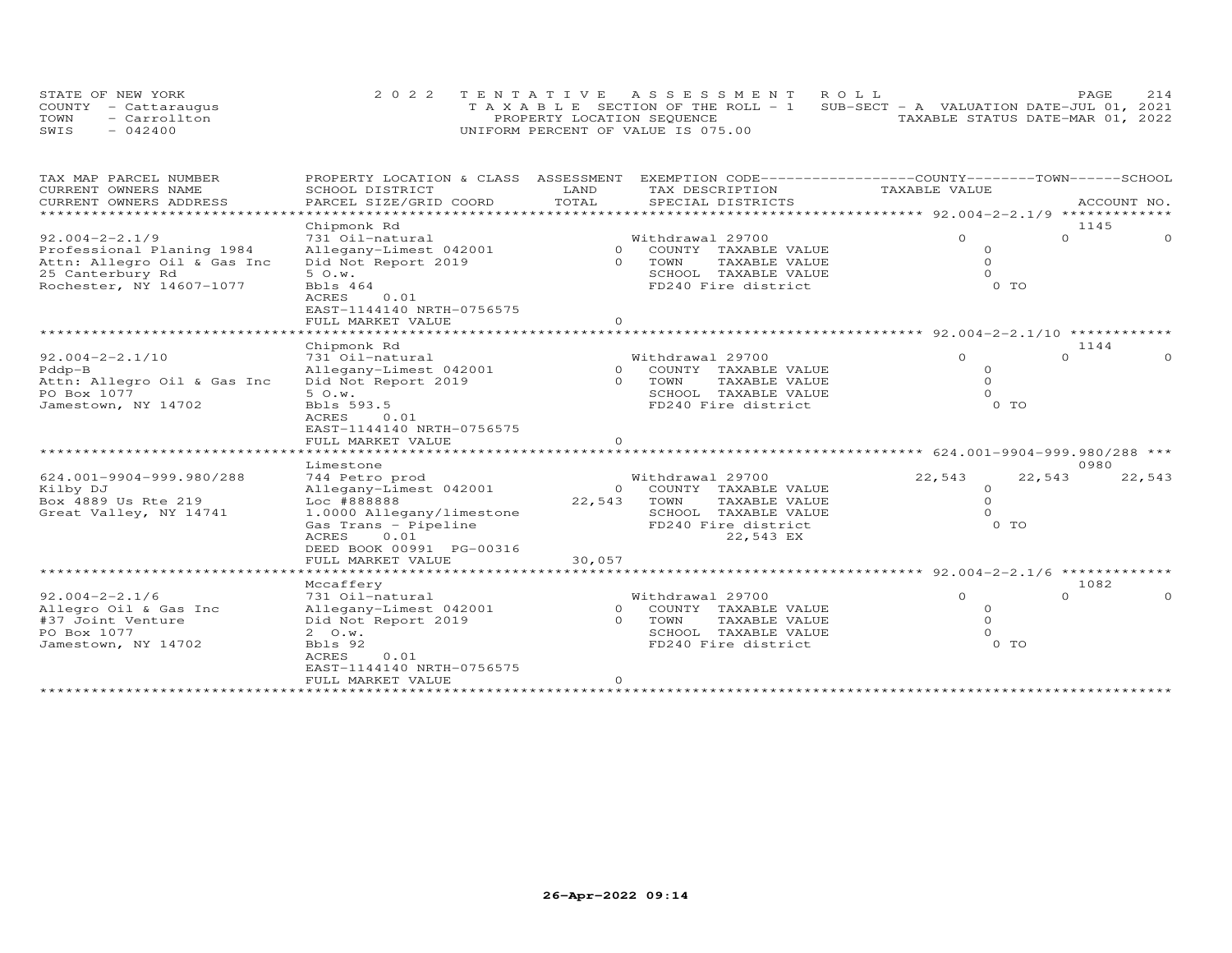| STATE OF NEW YORK    | 2022 TENTATIVE ASSESSMENT ROLL                                                 | 215<br>PAGE.                     |
|----------------------|--------------------------------------------------------------------------------|----------------------------------|
| COUNTY - Cattaraugus | T A X A B L E SECTION OF THE ROLL - 1 SUB-SECT - A VALUATION DATE-JUL 01, 2021 |                                  |
| TOWN - Carrollton    | PROPERTY LOCATION SEQUENCE                                                     | TAXABLE STATUS DATE-MAR 01, 2022 |
| $-042400$<br>SWIS    | UNIFORM PERCENT OF VALUE IS 075.00                                             |                                  |

| TAX MAP PARCEL NUMBER    | PROPERTY LOCATION & CLASS | ASSESSMENT | EXEMPTION CODE--------  | -----------COUNTY--------TOWN------SCHOOL |         |             |  |
|--------------------------|---------------------------|------------|-------------------------|-------------------------------------------|---------|-------------|--|
| CURRENT OWNERS NAME      | SCHOOL DISTRICT           |            | TAX DESCRIPTION         | TAXABLE VALUE                             |         |             |  |
| CURRENT OWNERS ADDRESS   | PARCEL SIZE/GRID COORD    | TOTAL      | SPECIAL DISTRICTS       |                                           |         | ACCOUNT NO. |  |
|                          |                           |            |                         |                                           |         |             |  |
|                          | Outside Plant             |            |                         |                                           |         | 1027        |  |
| 624.089-9904-999.980/288 | 744 Petro prod            |            | Withdrawal 29700        | 392,007                                   | 392,007 | 392,007     |  |
| Kilby D J                | Allegany-Limest 042001    |            | TAXABLE VALUE<br>COUNTY |                                           |         |             |  |
| Box 4889 Us Rte 219      | Loc #888888               | 392,007    | TOWN<br>TAXABLE VALUE   |                                           |         |             |  |
| Great Valley, NY 14741   | 1.0000 Allegany/limestone |            | TAXABLE VALUE<br>SCHOOL |                                           |         |             |  |
|                          | Gas Trans                 |            | FD240 Fire district     |                                           | $0$ TO  |             |  |
|                          | ACRES<br>0.01             |            | 392,007 EX              |                                           |         |             |  |
|                          | DEED BOOK 00991 PG-00312  |            |                         |                                           |         |             |  |
|                          | FULL MARKET VALUE         | 522,676    |                         |                                           |         |             |  |
|                          |                           |            |                         |                                           |         |             |  |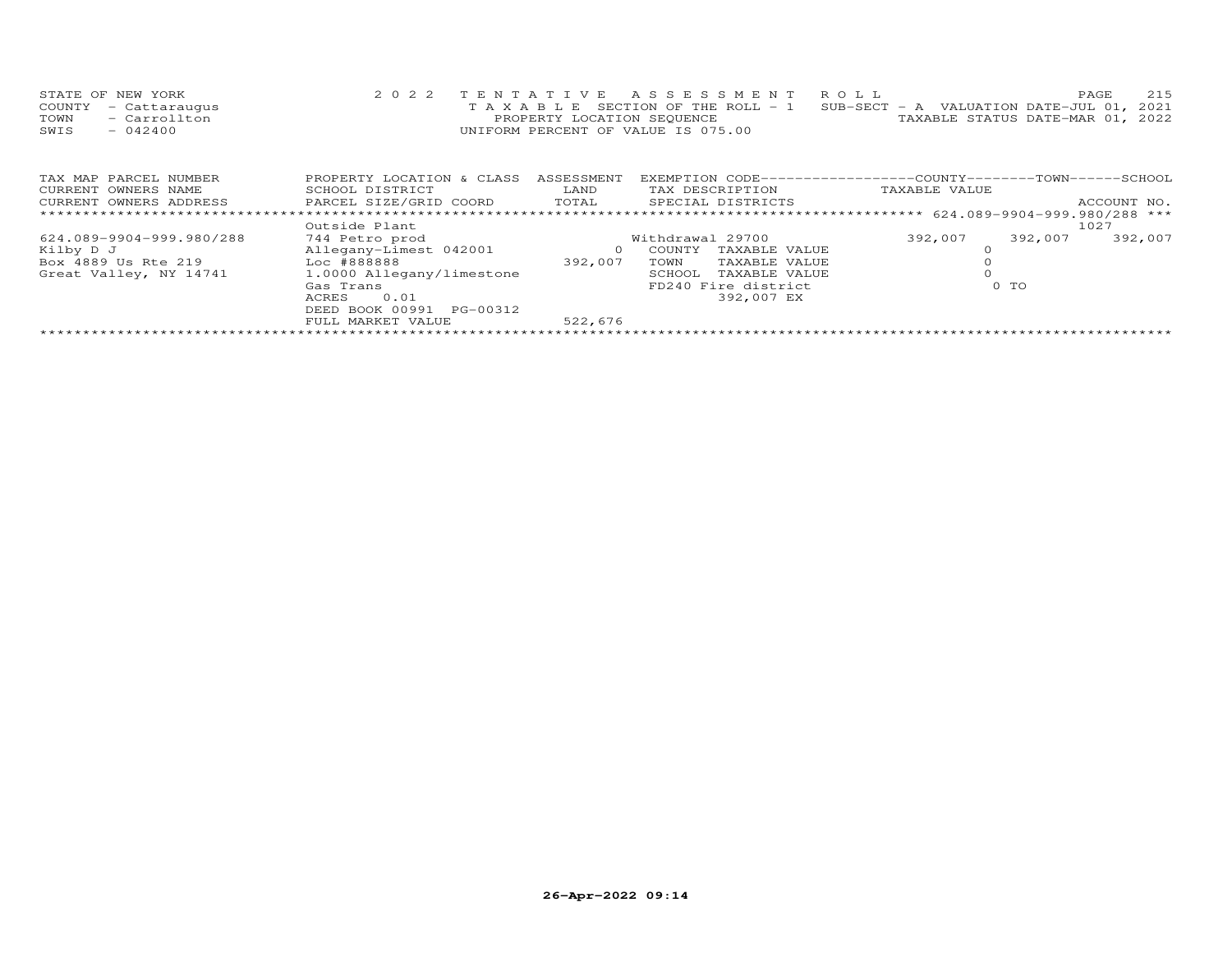| COUNTY<br>TOWN<br>SWIS | STATE OF NEW YORK<br>- Cattaraugus<br>- Carrollton<br>$-042400$ |                  |                   | 2 0 2 2 | ROLL. |                                  | TENTATIVE<br>TAXABLE<br>S U B |                            |          |  | A S S E S S M E N T<br>SECTION OF THE ROLL - 1<br>UNIFORM PERCENT OF VALUE IS 075.00<br>$S E C T I O N - A - T O T A L S$ | ROLL                    |                       | PAGE<br>SUB-SECT - A VALUATION DATE-JUL 01, 2021<br>TAXABLE STATUS DATE-MAR 01, 2022<br>RPS150/V04/L015<br>CURRENT DATE 4/26/2022 | 216             |
|------------------------|-----------------------------------------------------------------|------------------|-------------------|---------|-------|----------------------------------|-------------------------------|----------------------------|----------|--|---------------------------------------------------------------------------------------------------------------------------|-------------------------|-----------------------|-----------------------------------------------------------------------------------------------------------------------------------|-----------------|
|                        |                                                                 |                  |                   |         |       |                                  |                               |                            |          |  |                                                                                                                           |                         |                       |                                                                                                                                   |                 |
|                        |                                                                 |                  |                   | ***     |       | SPECIAL                          |                               |                            | DISTRICT |  | SUMMARY ***                                                                                                               |                         |                       |                                                                                                                                   |                 |
| CODE                   | DISTRICT NAME                                                   | TOTAL<br>PARCELS | EXTENSION<br>TYPE |         |       | <b>EXTENSION</b><br><b>VALUE</b> |                               | AD VALOREM<br><b>VALUE</b> |          |  | EXEMPT<br><b>AMOUNT</b>                                                                                                   | TAXABLE<br><b>VALUE</b> |                       |                                                                                                                                   |                 |
|                        | FD240 Fire district                                             |                  | 10 TOTAL          |         |       |                                  |                               | 414,550                    |          |  | 414,550                                                                                                                   |                         |                       |                                                                                                                                   |                 |
|                        |                                                                 |                  |                   |         |       |                                  |                               |                            |          |  |                                                                                                                           |                         |                       |                                                                                                                                   |                 |
|                        |                                                                 |                  |                   | $***$   |       | S C H O O L                      |                               |                            | DISTRICT |  | SUMMARY ***                                                                                                               |                         |                       |                                                                                                                                   |                 |
| CODE                   | DISTRICT NAME                                                   |                  | TOTAL<br>PARCELS  |         |       | ASSESSED<br>LAND                 |                               | ASSESSED<br>TOTAL          |          |  | <b>EXEMPT</b><br>AMOUNT                                                                                                   | TOTAL<br>TAXABLE        | STAR<br><b>AMOUNT</b> |                                                                                                                                   | STAR<br>TAXABLE |
| 042001                 | Allegany-Limestone                                              |                  | 10                |         |       |                                  |                               | 414,550                    |          |  | 414,550                                                                                                                   |                         |                       |                                                                                                                                   |                 |
|                        | $SUB - TO TAL$                                                  |                  | 10                |         |       |                                  |                               | 414,550                    |          |  | 414,550                                                                                                                   |                         |                       |                                                                                                                                   |                 |
|                        | TOTAL                                                           |                  | 10                |         |       |                                  |                               | 414,550                    |          |  | 414,550                                                                                                                   |                         |                       |                                                                                                                                   |                 |
|                        |                                                                 |                  |                   | ***     |       | SYSTEM                           |                               |                            | CODES    |  | SUMMARY ***                                                                                                               |                         |                       |                                                                                                                                   |                 |

### NO SYSTEM EXEMPTIONS AT THIS LEVEL

# \*\*\* E X E M P T I O N S U M M A R Y \*\*\*

| CODE  | DESCRIPTION | TOTAL<br>PARCELS | COUNTY  | TOWN    | SCHOOL  |
|-------|-------------|------------------|---------|---------|---------|
| 29700 | Withdrawal  | 10               | 414,550 | 414,550 | 414,550 |
|       | TOTAL       | 10               | 414,550 | 414,550 | 414,550 |

# \*\*\* G R A N D T O T A L S \*\*\*

| ROLL<br>SEC | $\sim$ $\sim$ $\sim$ $\sim$ $\sim$<br><b>DADCET</b><br>LANI |  | , . <del>. .</del> .<br>$\sqrt{2}$<br>------ | $m \wedge r$<br>TOMN | - - - <del>-</del> |
|-------------|-------------------------------------------------------------|--|----------------------------------------------|----------------------|--------------------|
|             |                                                             |  |                                              |                      |                    |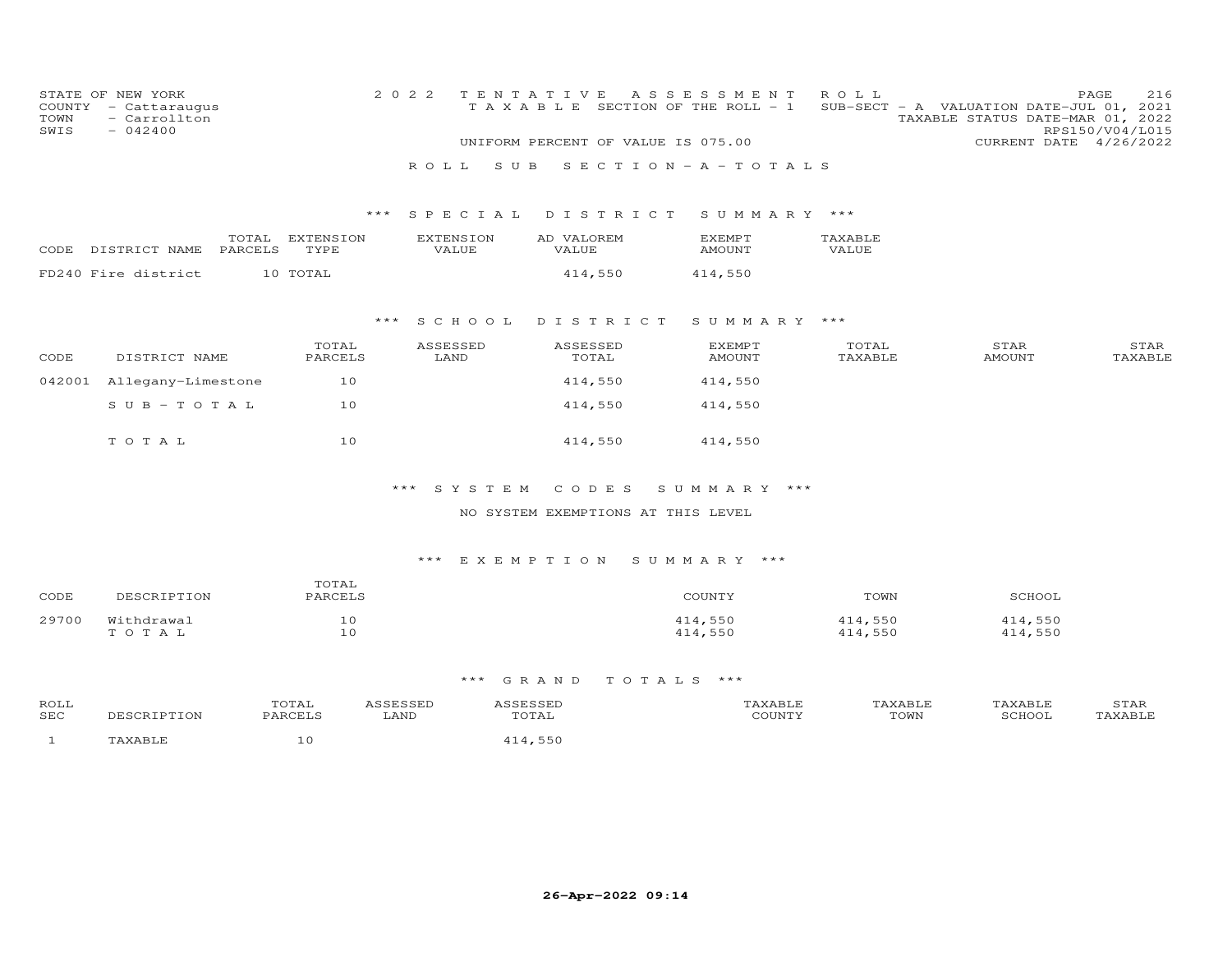| STATE OF NEW YORK    | 2022 TENTATIVE ASSESSMENT ROLL     | 217<br><b>PAGE</b>               |
|----------------------|------------------------------------|----------------------------------|
| COUNTY - Cattaraugus | TAXABLE SECTION OF THE ROLL - 1    | VALUATION DATE-JUL 01, 2021      |
| TOWN<br>- Carrollton |                                    | TAXABLE STATUS DATE-MAR 01, 2022 |
| SWIS<br>$-042400$    | UNIFORM PERCENT OF VALUE IS 075.00 | RPS150/V04/L015                  |
|                      |                                    | CURRENT DATE 4/26/2022           |
|                      |                                    |                                  |

# R O L L S E C T I O N T O T A L S

# \*\*\* S P E C I A L D I S T R I C T S U M M A R Y \*\*\*

| CODE | DISTRICT NAME        | TOTAL<br>PARCELS | EXTENSION<br>TYPE | EXTENSION<br>VALUE | AD VALOREM<br>VALUE | EXEMPT<br>AMOUNT | TAXABLE<br>VALUE |
|------|----------------------|------------------|-------------------|--------------------|---------------------|------------------|------------------|
|      | WD241 Water Dist 1   |                  | 161 TOTAL         |                    | 7090,950            |                  | 7090,950         |
|      | WS240 Water/Sewer Di |                  | 161 MOVTAX        |                    |                     |                  |                  |
|      | DS240 Delinquent sew |                  | 30 MOVTAX         |                    |                     |                  |                  |
|      | FD240 Fire district  |                  | 962 TOTAL         |                    | 40160,795           | 414,550          | 39746.245        |
|      | FF242 Sewer fr ftg   |                  | 121 TOTAL         |                    | 20,573              |                  | 20,573           |
|      | SW241 Sewer dist 2   |                  | 161 TOTAL         |                    | 7090,950            |                  | 7090,950         |
|      | SW242 Sewer dist 1   |                  | 126 TOTAL         |                    | 4936,900            |                  | 4936,900         |

# \*\*\* S C H O O L D I S T R I C T S U M M A R Y \*\*\*

| CODE             | DISTRICT NAME                           | TOTAL<br>PARCELS | ASSESSED<br>LAND     | ASSESSED<br>TOTAL     | <b>EXEMPT</b><br>AMOUNT | TOTAL<br>TAXABLE      | STAR<br><b>AMOUNT</b> | STAR<br>TAXABLE       |
|------------------|-----------------------------------------|------------------|----------------------|-----------------------|-------------------------|-----------------------|-----------------------|-----------------------|
| 041600<br>042001 | Salamanca Central<br>Allegany-Limestone | 70<br>939        | 840,000<br>10980,675 | 2893,200<br>39066,561 | 17,500<br>951,353       | 2875,700<br>38115,208 | 973,690<br>9068,123   | 1902,010<br>29047,085 |
|                  | $SUB - TO TAL$                          | 1,009            | 11820,675            | 41959,761             | 968,853                 | 40990,908             | 10041,813             | 30949,095             |
|                  | TOTAL                                   | 1,009            | 11820,675            | 41959,761             | 968,853                 | 40990,908             | 10041,813             | 30949,095             |

### \*\*\* S Y S T E M C O D E S S U M M A R Y \*\*\*

# NO SYSTEM EXEMPTIONS AT THIS LEVEL

|                                                 | SCHOOL  |
|-------------------------------------------------|---------|
| 29700<br>Withdrawal<br>10<br>414,550<br>414,550 | 414,550 |
| 38<br>41121<br>287,730<br>287,730<br>VET WAR CT |         |
| 51<br>41131<br>661,788<br>661,788<br>VET COM CT |         |
| 41132<br>15,400<br>VET COM C                    |         |
| 29<br>41141<br>481,465<br>481,465<br>VET DIS CT |         |
| 41161<br>8,250<br>CW 15 VET/<br>8,250           |         |
| 26<br>41800<br>446,548<br>446,548<br>AGED C/T/S | 478,940 |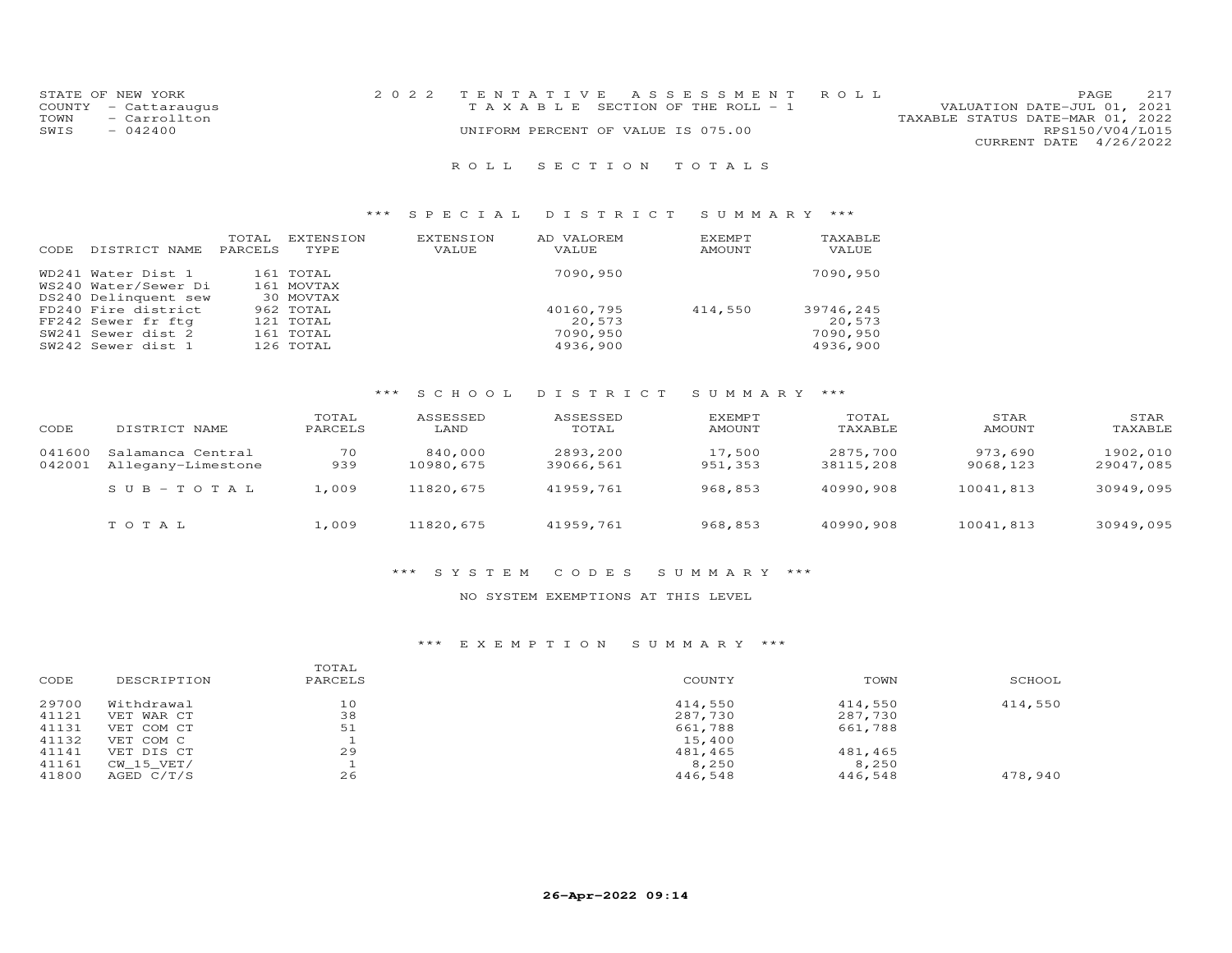| STATE OF NEW YORK    |  |                                    | 2022 TENTATIVE ASSESSMENT ROLL        |                                  | PAGE                   | 218 |
|----------------------|--|------------------------------------|---------------------------------------|----------------------------------|------------------------|-----|
| COUNTY - Cattaraugus |  |                                    | T A X A B L E SECTION OF THE ROLL - 1 | VALUATION DATE-JUL 01, 2021      |                        |     |
| - Carrollton<br>TOWN |  |                                    |                                       | TAXABLE STATUS DATE-MAR 01, 2022 |                        |     |
| SWIS<br>$-042400$    |  | UNIFORM PERCENT OF VALUE IS 075.00 |                                       |                                  | RPS150/V04/L015        |     |
|                      |  |                                    |                                       |                                  | CURRENT DATE 4/26/2022 |     |
|                      |  |                                    |                                       |                                  |                        |     |
|                      |  | ROLL SECTION TOTALS                |                                       |                                  |                        |     |

# \*\*\* E X E M P T I O N S U M M A R Y \*\*\*

| CODE  | DESCRIPTION      | TOTAL<br>PARCELS | COUNTY   | TOWN     | SCHOOL    |
|-------|------------------|------------------|----------|----------|-----------|
| 41801 | AGED C/T         |                  | 57,185   | 57,185   |           |
| 41803 | AGED T           |                  |          | 64,230   |           |
| 41805 | AGED C/S         | З                | 64,230   |          | 64,230    |
| 41810 | AGED $C/T/S$     | $\sim$<br>∠      | 11,133   | 11,133   | 11,133    |
| 41834 | ENH STAR         | 132              |          |          | 5810, 113 |
| 41844 | E STAR MH        |                  |          |          | 8,000     |
| 41854 | BAS STAR         | 185              |          |          | 4177,500  |
| 41864 | <b>B STAR MH</b> | 2                |          |          | 46,200    |
|       | TOTAL            | 488              | 2448,279 | 2432,879 | 11010,666 |
|       |                  |                  |          |          |           |

| ROLL       |             | TOTAL   | <i>I</i> GEFSSED | ASSESSED  | TAXABLE       | TAXABLE   | TAXABLE   | STAR      |
|------------|-------------|---------|------------------|-----------|---------------|-----------|-----------|-----------|
| <b>SEC</b> | DESCRIPTION | PARCELS | LAND             | TOTAL     | COUNTY        | TOWN      | SCHOOL    | TAXABLE   |
|            | TAXABLE     | .009    | 11820,675        | 11959.761 | 39511<br>.482 | 39526.882 | 40990,908 | 30949,095 |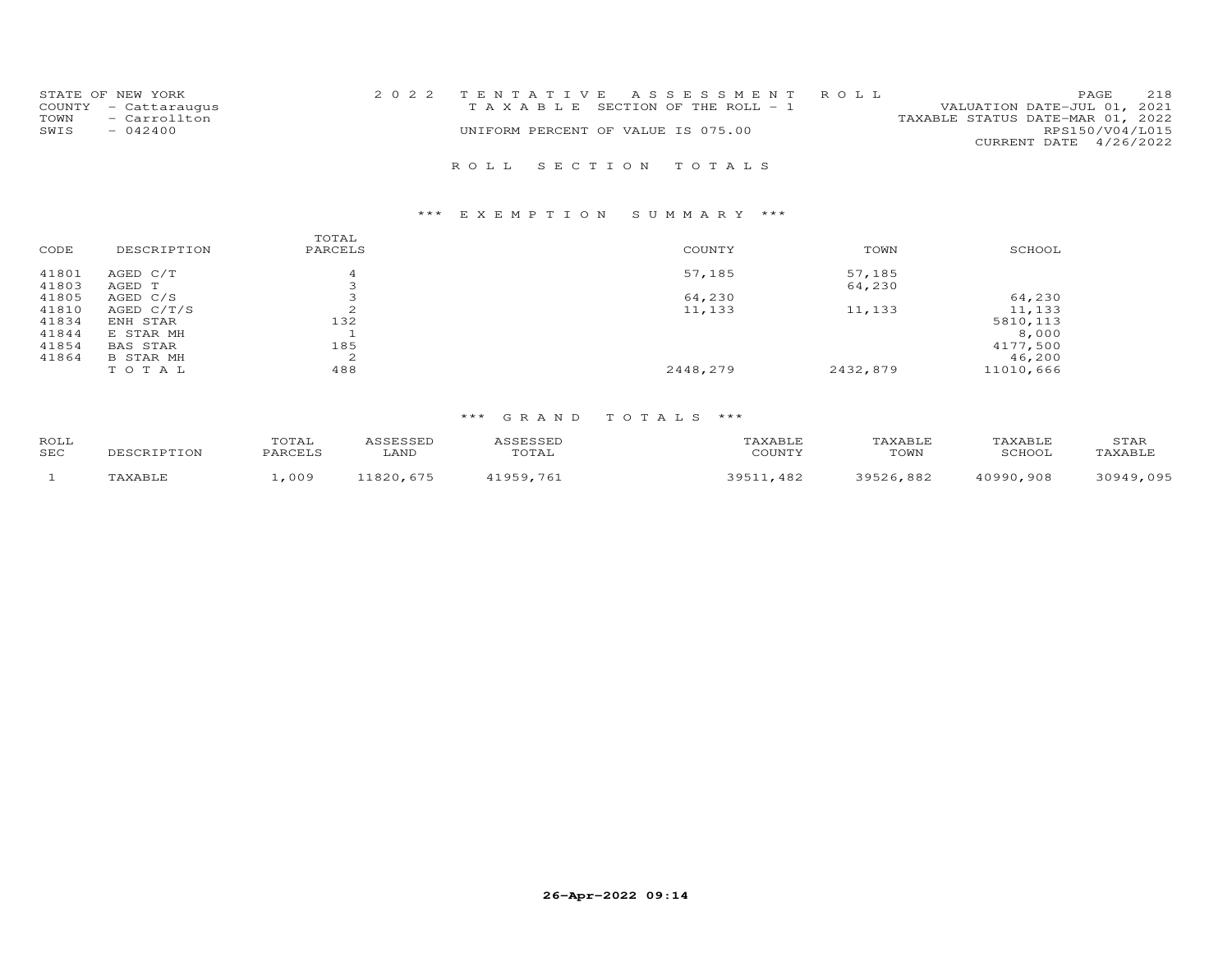| STATE OF NEW YORK    |                                    | 2022 TENTATIVE ASSESSMENT ROLL             |                                  | PAGE. | 219 |
|----------------------|------------------------------------|--------------------------------------------|----------------------------------|-------|-----|
| COUNTY - Cattaraugus |                                    | STATE OWNED LAND SECTION OF THE ROLL $-$ 3 | VALUATION DATE-JUL 01, 2021      |       |     |
| - Carrollton<br>TOWN | PROPERTY LOCATION SEQUENCE         |                                            | TAXABLE STATUS DATE-MAR 01, 2022 |       |     |
| $-042400$<br>SWIS    | UNIFORM PERCENT OF VALUE IS 075.00 |                                            |                                  |       |     |

| TAX MAP PARCEL NUMBER                    | PROPERTY LOCATION & CLASS ASSESSMENT EXEMPTION CODE----------------COUNTY-------TOWN-----SCHOOL |         |                                             |               |             |
|------------------------------------------|-------------------------------------------------------------------------------------------------|---------|---------------------------------------------|---------------|-------------|
| CURRENT OWNERS NAME                      | SCHOOL DISTRICT                                                                                 | LAND    | TAX DESCRIPTION                             | TAXABLE VALUE |             |
| CURRENT OWNERS ADDRESS                   | PARCEL SIZE/GRID COORD                                                                          | TOTAL   | SPECIAL DISTRICTS                           |               | ACCOUNT NO. |
|                                          |                                                                                                 |         |                                             |               |             |
|                                          | Limestone Run                                                                                   |         |                                             |               | 017001      |
| $100.000 - 1 - 5.71$                     | 932 Forest s532b                                                                                |         | COUNTY TAXABLE VALUE                        | 89,700        |             |
| State Of New York                        | Allegany-Limest 042001                                                                          | 12,675  | TAXABLE VALUE<br>TOWN                       | 89,700        |             |
| Attn: C/O County Treasurer               | ACRES 65.00                                                                                     | 89,700  | SCHOOL TAXABLE VALUE                        | 89,700        |             |
| Cattaraugus County                       | EAST-1126778 NRTH-0741721                                                                       |         | FD240 Fire district                         | 89,700 TO     |             |
| 303 Court St<br>PO Box 303               | FULL MARKET VALUE                                                                               | 119,600 |                                             |               |             |
| Little Valley, NY 14755                  |                                                                                                 |         |                                             |               |             |
| *****************************            |                                                                                                 |         |                                             |               |             |
|                                          | Limestone Run Rd                                                                                |         |                                             |               | 024001      |
| $100.000 - 1 - 8.71$                     | 932 Forest s532b                                                                                |         | COUNTY TAXABLE VALUE                        | 163,200       |             |
| State Of New York                        | Allegany-Limest 042001                                                                          | 19,500  | TOWN<br>TAXABLE VALUE                       | 163,200       |             |
| Attn: C/O County Treasurer               | ACRES 100.00                                                                                    | 163,200 | SCHOOL TAXABLE VALUE                        | 163,200       |             |
| Cattaraugus County                       | EAST-1121084 NRTH-0741738                                                                       |         | FD240 Fire district                         | 163,200 TO    |             |
| 303 Court St                             | FULL MARKET VALUE                                                                               | 217,600 |                                             |               |             |
| Little Valley, NY 14755                  |                                                                                                 |         |                                             |               |             |
|                                          |                                                                                                 |         |                                             |               |             |
|                                          | Limestone Run Rd                                                                                |         |                                             |               | 0410001     |
| $100.000 - 1 - 12.71$                    | 932 Forest s532b                                                                                |         | COUNTY TAXABLE VALUE                        | 25,900        |             |
| State Of New York                        | Allegany-Limest 042001                                                                          | 25,900  | TOWN<br>TAXABLE VALUE                       | 25,900        |             |
| Attn: County Treasurer                   | ACRES 30.82                                                                                     | 25,900  | SCHOOL TAXABLE VALUE                        | 25,900        |             |
| Catt. County                             | FULL MARKET VALUE                                                                               | 34,533  | FD240 Fire district                         | 25,900 TO     |             |
| 303 Court St                             |                                                                                                 |         |                                             |               |             |
| Little Valley, NY 14755                  |                                                                                                 |         |                                             |               |             |
| *****************************            |                                                                                                 |         |                                             |               |             |
|                                          | N Limestone Run                                                                                 |         |                                             |               | 260001      |
| $100.000 - 1 - 6.71$                     | 932 Forest s532b                                                                                |         | COUNTY TAXABLE VALUE                        | 40,300        |             |
| State Of New York                        | Allegany-Limest 042001                                                                          | 9,750   | TOWN<br>TAXABLE VALUE                       | 40,300        |             |
| County Treasure ACRES 50.00<br>Attn: C/O |                                                                                                 | 40,300  | SCHOOL TAXABLE VALUE<br>FD240 Fire district | 40,300        |             |
| 303 Court St<br>Little Valley, NY 14755  | EAST-1124839 NRTH-0741691                                                                       |         |                                             | 40,300 TO     |             |
|                                          |                                                                                                 |         |                                             |               |             |
|                                          | 803 Parkside Dr                                                                                 |         |                                             |               | 0278        |
| $101.003 - 1 - 26.1$                     | 932 Forest s532b                                                                                |         | COUNTY TAXABLE VALUE                        | 96,200        |             |
| State Of NY                              | Allegany-Limest 042001                                                                          | 96,200  | TOWN<br>TAXABLE VALUE                       | 96,200        |             |
| Attn: County Treasurer                   | 42 01 06                                                                                        | 96,200  | SCHOOL TAXABLE VALUE                        | 96,200        |             |
| Catt. County                             | ACRES 80.85                                                                                     |         | FD240 Fire district                         | 96,200 TO     |             |
| 303 Court St                             | EAST-1129812 NRTH-0742052                                                                       |         |                                             |               |             |
| Little Valley, NY 14755                  | DEED BOOK 861<br>PG-8001                                                                        |         |                                             |               |             |
|                                          | FULL MARKET VALUE                                                                               | 128,267 |                                             |               |             |
|                                          |                                                                                                 |         |                                             |               |             |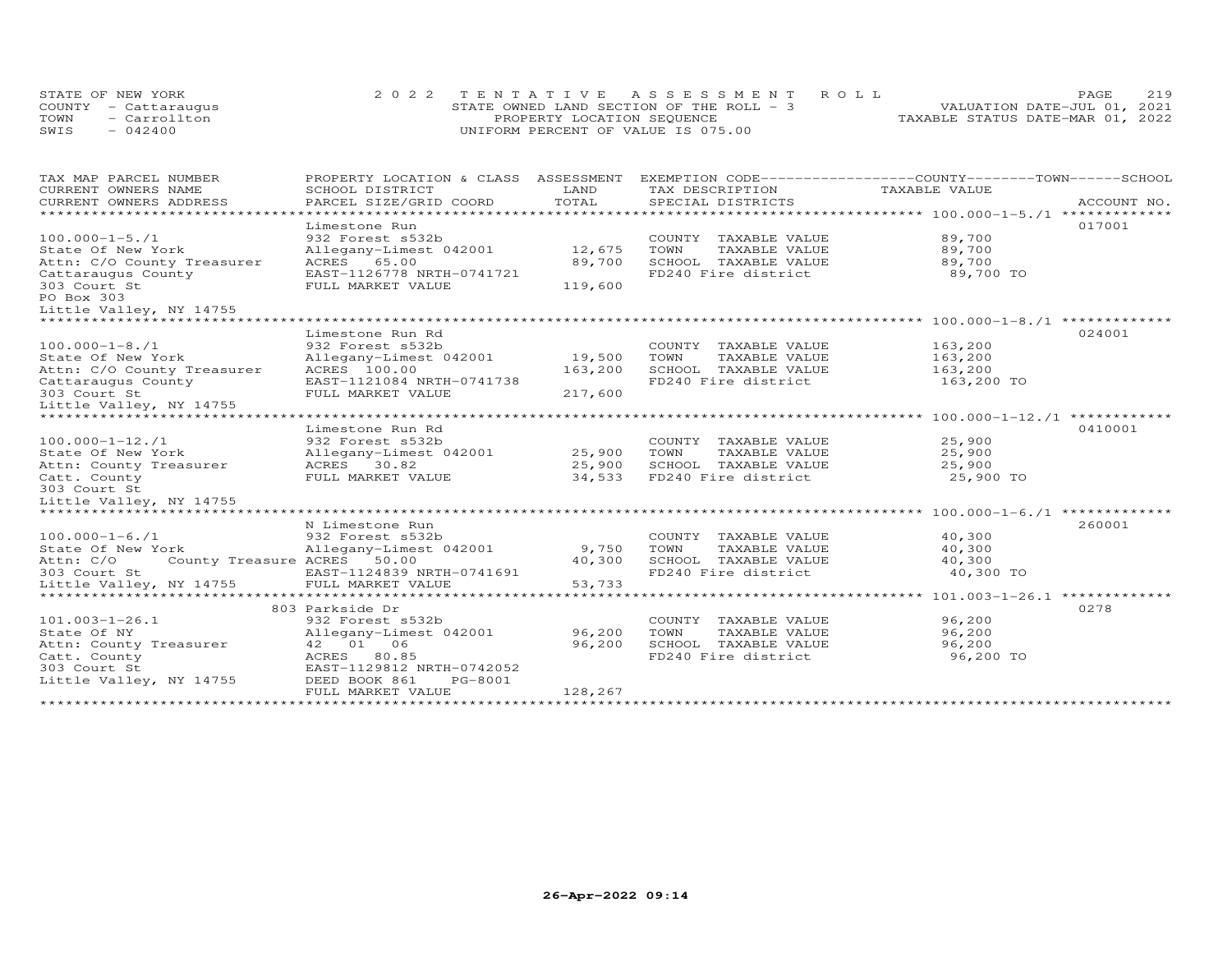| TOWN<br>SWIS       | STATE OF NEW YORK<br>COUNTY - Cattaraugus<br>- Carrollton<br>$-042400$ |                   | 2 0 2 2                   | TENTATIVE<br>STATE OWNED LAND SECTION OF THE ROLL - 3 | A S S E S S M E N T            | ROLL             | VALUATION DATE-JUL 01, 2021<br>TAXABLE STATUS DATE-MAR 01, 2022 | PAGE<br>220<br>RPS150/V04/L015 |
|--------------------|------------------------------------------------------------------------|-------------------|---------------------------|-------------------------------------------------------|--------------------------------|------------------|-----------------------------------------------------------------|--------------------------------|
|                    |                                                                        |                   |                           | UNIFORM PERCENT OF VALUE IS 075.00                    |                                |                  | CURRENT DATE 4/26/2022                                          |                                |
|                    |                                                                        |                   | ROLL                      | S U B                                                 | $S E C T I ON - - TO T AL S$   |                  |                                                                 |                                |
|                    |                                                                        |                   | *** SPECIAL               | DISTRICT                                              | SUMMARY ***                    |                  |                                                                 |                                |
|                    | TOTAL<br>CODE DISTRICT NAME<br>PARCELS                                 | EXTENSION<br>TYPE | <b>EXTENSION</b><br>VALUE | AD VALOREM<br>VALUE                                   | <b>EXEMPT</b><br><b>AMOUNT</b> | TAXABLE<br>VALUE |                                                                 |                                |
|                    | FD240 Fire district                                                    | 5 TOTAL           |                           | 415,300                                               |                                | 415,300          |                                                                 |                                |
|                    |                                                                        |                   | $***$<br>S C H O O L      | DISTRICT                                              | SUMMARY ***                    |                  |                                                                 |                                |
| CODE               | DISTRICT NAME                                                          | TOTAL<br>PARCELS  | ASSESSED<br>LAND          | ASSESSED<br>TOTAL                                     | <b>EXEMPT</b><br><b>AMOUNT</b> | TOTAL<br>TAXABLE | STAR<br><b>AMOUNT</b>                                           | STAR<br>TAXABLE                |
| 042001             | Allegany-Limestone                                                     | 5                 | 164,025                   | 415,300                                               |                                | 415,300          |                                                                 | 415,300                        |
|                    | $S \cup B - TO T A L$                                                  | 5                 | 164,025                   | 415,300                                               |                                | 415,300          |                                                                 | 415,300                        |
|                    | TOTAL                                                                  | 5                 | 164,025                   | 415,300                                               |                                | 415,300          |                                                                 | 415,300                        |
|                    |                                                                        |                   | ***<br>SYSTEM             | CODES                                                 | SUMMARY ***                    |                  |                                                                 |                                |
|                    |                                                                        |                   |                           | NO SYSTEM EXEMPTIONS AT THIS LEVEL                    |                                |                  |                                                                 |                                |
|                    |                                                                        |                   | $***$                     | EXEMPTION                                             | SUMMARY ***                    |                  |                                                                 |                                |
|                    |                                                                        |                   |                           | NO EXEMPTIONS AT THIS LEVEL                           |                                |                  |                                                                 |                                |
|                    |                                                                        |                   |                           | *** GRAND<br>TOTALS ***                               |                                |                  |                                                                 |                                |
| ROLL<br><b>SEC</b> | DESCRIPTION                                                            | TOTAL<br>PARCELS  | ASSESSED<br>LAND          | ASSESSED<br>TOTAL                                     | TAXABLE<br>COUNTY              |                  | TAXABLE<br>TAXABLE<br>TOWN<br>SCHOOL                            | STAR<br>TAXABLE                |
| 3                  | STATE OWNED LAND                                                       | 5                 | 164,025                   | 415,300                                               | 415,300                        |                  | 415,300<br>415,300                                              | 415,300                        |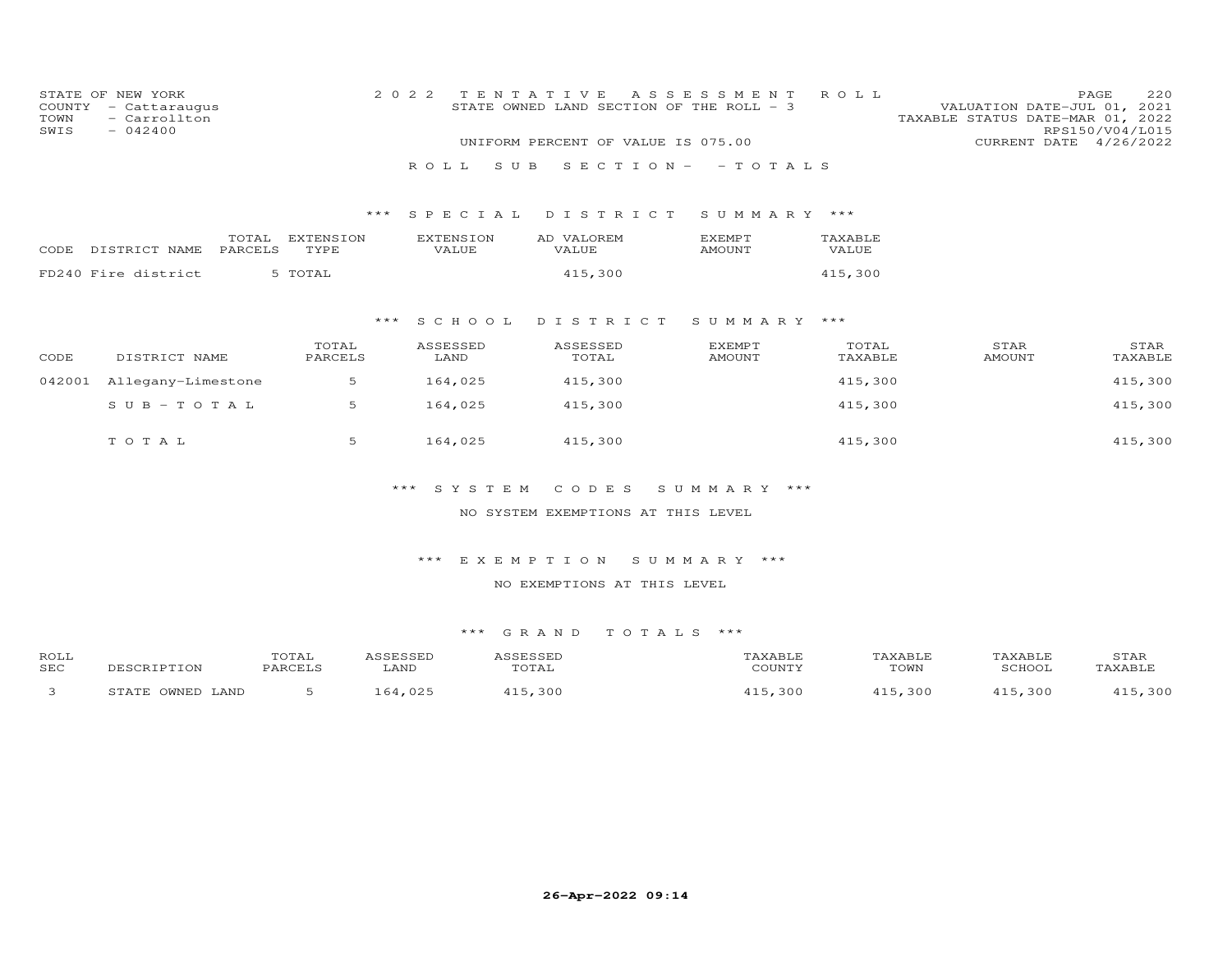|      | STATE OF NEW YORK                  | 2022 TENTATIVE ASSESSMENT ROLL                            |                                                                                     |  |  |  |                                  | PAGE | 221 |
|------|------------------------------------|-----------------------------------------------------------|-------------------------------------------------------------------------------------|--|--|--|----------------------------------|------|-----|
|      | COUNTY - Cattaraugus               |                                                           | STATE OWNED LAND SECTION OF THE ROLL - $3$ SUB-SECT - C VALUATION DATE-JUL 01, 2021 |  |  |  |                                  |      |     |
| TOWN | - Carrollton                       | ROLL SUB-SECT - C- SECTION 532-C RPTL ALLEGANY STATE PARK |                                                                                     |  |  |  | TAXABLE STATUS DATE-MAR 01, 2022 |      |     |
| SWIS | $-042400$                          |                                                           | PROPERTY LOCATION SEQUENCE                                                          |  |  |  |                                  |      |     |
|      | UNIFORM PERCENT OF VALUE IS 075.00 |                                                           |                                                                                     |  |  |  |                                  |      |     |

| TAX MAP PARCEL NUMBER<br>CURRENT OWNERS NAME<br>CURRENT OWNERS ADDRESS                                                                                     | PROPERTY LOCATION & CLASS ASSESSMENT<br>SCHOOL DISTRICT<br>PARCEL SIZE/GRID COORD                                                                                                                                               | LAND<br>TOTAL                                    | EXEMPTION CODE-----------------COUNTY-------TOWN------SCHOOL<br>TAX DESCRIPTION<br>SPECIAL DISTRICTS | TAXABLE VALUE                               | ACCOUNT NO. |
|------------------------------------------------------------------------------------------------------------------------------------------------------------|---------------------------------------------------------------------------------------------------------------------------------------------------------------------------------------------------------------------------------|--------------------------------------------------|------------------------------------------------------------------------------------------------------|---------------------------------------------|-------------|
| *********************<br>$100.000 - 1 - 4$<br>State Of New York<br>Attn: County Treasurer<br>Cattaraugus County<br>303 Court St<br>Little Valley, NY 14755 | 111 Irish Brook Rd<br>932 Forest s532b<br>Allegany-Limest 042001<br>50 01 06<br>Allegany State Park<br>Proposal Eqba #3 Ff 1400'<br>ACRES 237.00<br>EAST-1126805 NRTH-0745603<br>DEED BOOK 890<br>PG-01119<br>FULL MARKET VALUE | ***************<br>544,400<br>544,400<br>725,867 | COUNTY TAXABLE VALUE<br>TOWN<br>TAXABLE VALUE<br>SCHOOL TAXABLE VALUE<br>FD240 Fire district         | 544,400<br>544,400<br>544,400<br>544,400 TO | 0185001     |
|                                                                                                                                                            |                                                                                                                                                                                                                                 |                                                  |                                                                                                      |                                             |             |
| $100.000 - 1 - 1$<br>State Of New York<br>Attn: County Treasurer<br>Cattaraugus County<br>303 Court St<br>Little Valley, NY 14755                          | Irish Brook Rd (Off)<br>932 Forest s532b<br>Allegany-Limest 042001<br>71 01 06<br>Allegany State Park<br>ACRES 344.00<br>EAST-1119491 NRTH-0749559<br>DEED BOOK 1013 PG-751<br>FULL MARKET VALUE                                | 459,900<br>459,900<br>613,200                    | COUNTY TAXABLE VALUE<br>TOWN<br>TAXABLE VALUE<br>SCHOOL TAXABLE VALUE<br>FD240 Fire district         | 459,900<br>459,900<br>459,900<br>459,900 TO | 0430501     |
|                                                                                                                                                            | **************************                                                                                                                                                                                                      |                                                  |                                                                                                      |                                             |             |
| $100.000 - 1 - 7$<br>State Of New York<br>Attn: County Treasurer<br>Cattaraugus County<br>303 Court St<br>Little Valley, NY 14755                          | 313 Irish Brook Rd (Off)<br>932 Forest s532b<br>Allegany-Limest 042001<br>57 01 06<br>Mccarthy Property<br>Allegany State Park<br>ACRES 160.00<br>EAST-1123268 NRTH-0741665<br>DEED BOOK 00814 PG-00993<br>FULL MARKET VALUE    | 234,300<br>234,300<br>312,400                    | COUNTY TAXABLE VALUE<br>TOWN<br>TAXABLE VALUE<br>SCHOOL TAXABLE VALUE<br>FD240 Fire district         | 234,300<br>234,300<br>234,300<br>234,300 TO | 0230501     |
|                                                                                                                                                            |                                                                                                                                                                                                                                 |                                                  |                                                                                                      |                                             |             |
| $100.000 - 1 - 18$<br>State Of New York<br>Attn: County Treasurer<br>Cattaraugus County<br>303 Court St<br>Little Valley, NY 14755                         | 669 Irish Brook Rd (Off)<br>932 Forest s532b<br>Allegany-Limest 042001<br>59 01 06<br>Allegany State Park<br>ACRES 100.00<br>EAST-1121941 NRTH-0749548<br>DEED BOOK 1013 PG-918<br>FULL MARKET VALUE                            | 73,300<br>73,300<br>97,733                       | COUNTY TAXABLE VALUE<br>TAXABLE VALUE<br>TOWN<br>SCHOOL TAXABLE VALUE<br>FD240 Fire district         | 73,300<br>73,300<br>73,300<br>73,300 TO     | 0420001     |
|                                                                                                                                                            |                                                                                                                                                                                                                                 |                                                  |                                                                                                      |                                             |             |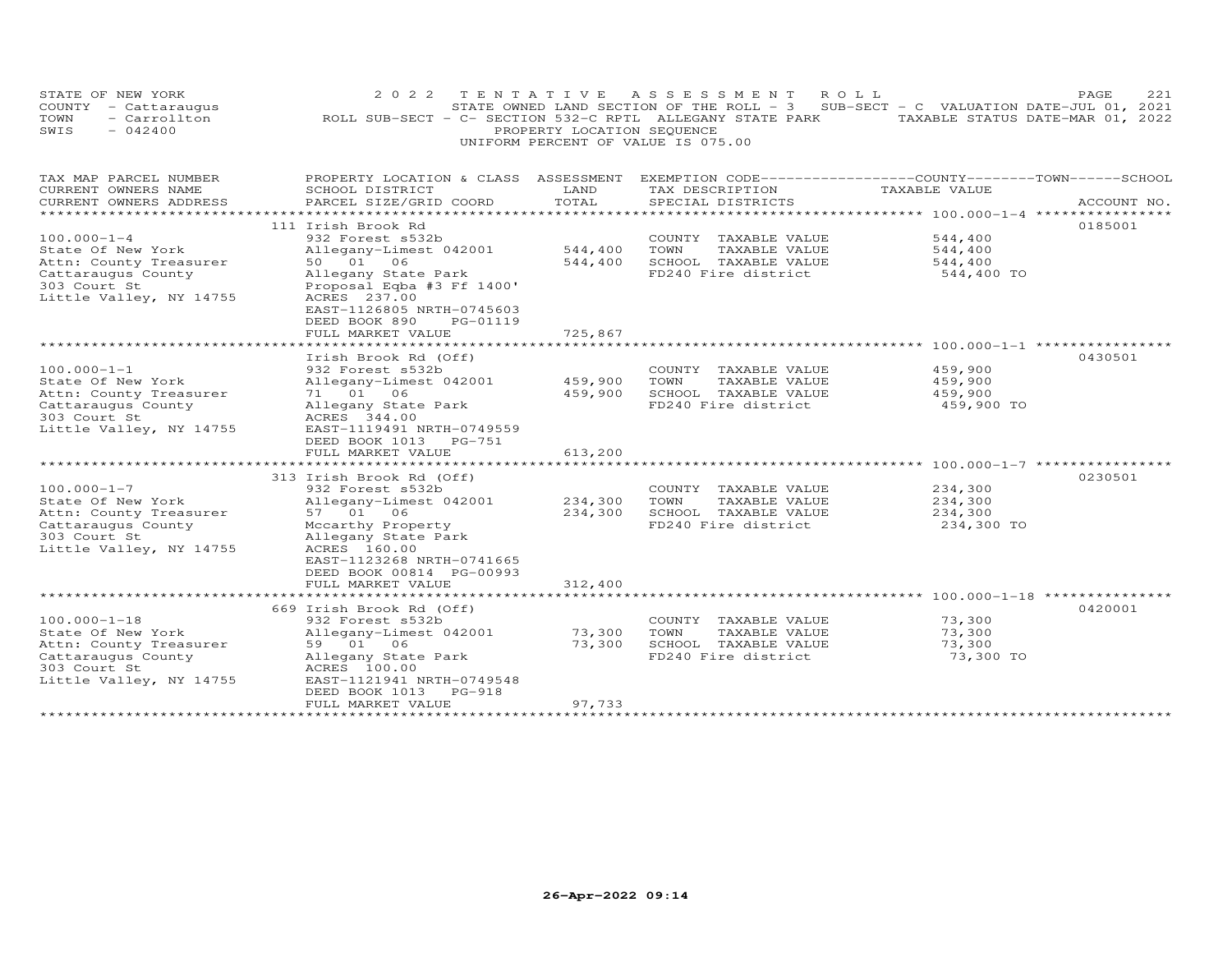|      | STATE OF NEW YORK                  |  | 2022 TENTATIVE ASSESSMENT ROLL                            |  |  |  |  |                            |  |  |  |  |                                                                                     | <b>PAGE</b> | 2.2.2 |
|------|------------------------------------|--|-----------------------------------------------------------|--|--|--|--|----------------------------|--|--|--|--|-------------------------------------------------------------------------------------|-------------|-------|
|      | COUNTY - Cattaraugus               |  |                                                           |  |  |  |  |                            |  |  |  |  | STATE OWNED LAND SECTION OF THE ROLL - $3$ SUB-SECT - C VALUATION DATE-JUL 01, 2021 |             |       |
| TOWN | - Carrollton                       |  | ROLL SUB-SECT - C- SECTION 532-C RPTL ALLEGANY STATE PARK |  |  |  |  |                            |  |  |  |  | TAXABLE STATUS DATE-MAR 01, 2022                                                    |             |       |
| SWIS | $-042400$                          |  |                                                           |  |  |  |  | PROPERTY LOCATION SEOUENCE |  |  |  |  |                                                                                     |             |       |
|      | UNIFORM PERCENT OF VALUE IS 075.00 |  |                                                           |  |  |  |  |                            |  |  |  |  |                                                                                     |             |       |

| TAX MAP PARCEL NUMBER   | PROPERTY LOCATION & CLASS ASSESSMENT |           | EXEMPTION CODE-----------------COUNTY-------TOWN------SCHOOL |               |             |
|-------------------------|--------------------------------------|-----------|--------------------------------------------------------------|---------------|-------------|
| CURRENT OWNERS NAME     | SCHOOL DISTRICT                      | LAND      | TAX DESCRIPTION                                              | TAXABLE VALUE |             |
| CURRENT OWNERS ADDRESS  | PARCEL SIZE/GRID COORD               | TOTAL     | SPECIAL DISTRICTS                                            |               | ACCOUNT NO. |
| *********************** |                                      |           |                                                              |               |             |
|                         | 1080 Irish Brook Rd (Off)            |           |                                                              |               | 0270501     |
| $100.000 - 1 - 17$      | 932 Forest s532b                     |           | COUNTY TAXABLE VALUE                                         | 124,600       |             |
| State Of New York       | Allegany-Limest 042001               | 124,600   | TOWN<br>TAXABLE VALUE                                        | 124,600       |             |
|                         | 59 01 06                             | 124,600   | SCHOOL TAXABLE VALUE                                         |               |             |
| Attn: County Treasurer  |                                      |           |                                                              | 124,600       |             |
| Cattaraugus County      | Allegany State Park                  |           | FD240 Fire district                                          | 124,600 TO    |             |
| 303 Court St            | ACRES 100.00                         |           |                                                              |               |             |
| Little Valley, NY 14755 | EAST-1122982 NRTH-0749537            |           |                                                              |               |             |
|                         | DEED BOOK 1013 PG-918                |           |                                                              |               |             |
|                         | FULL MARKET VALUE                    | 166,133   |                                                              |               |             |
|                         |                                      |           |                                                              |               |             |
|                         | 501 Limestone Run Rd                 |           |                                                              |               | 0150501     |
| $109.000 - 1 - 3$       | 932 Forest s532b                     |           | COUNTY TAXABLE VALUE                                         | 321,700       |             |
| State Of New York       | Allegany-Limest 042001               | 321,700   | TOWN<br>TAXABLE VALUE                                        | 321,700       |             |
| Attn: County Treasurer  | 47 01 06                             | 321,700   | SCHOOL TAXABLE VALUE                                         | 321,700       |             |
| 303 Court St            | Allegany State Park                  |           | FD240 Fire district                                          | 321,700 TO    |             |
|                         |                                      |           |                                                              |               |             |
| Little Valley, NY 14755 | ACRES 408.00                         |           |                                                              |               |             |
|                         | EAST-1127707 NRTH-0733771            |           |                                                              |               |             |
|                         | DEED BOOK 868<br>PG-00933            |           |                                                              |               |             |
|                         | FULL MARKET VALUE                    | 428,933   |                                                              |               |             |
|                         |                                      |           |                                                              |               |             |
|                         | 502 Limestone Run Rd                 |           |                                                              |               | 0151001     |
| $100.004 - 1 - 3.1$     | 932 Forest s532b                     |           | COUNTY TAXABLE VALUE                                         | 924,100       |             |
| State Of New York       | Allegany-Limest 042001               | 924,100   | TOWN<br>TAXABLE VALUE                                        | 924,100       |             |
| Attn: County Treasurer  | 48/56 01 06                          | 924,100   | SCHOOL TAXABLE VALUE                                         | 924,100       |             |
| Cattaraugus County      | Allegany State Park                  |           | FD240 Fire district                                          | 924,100 TO    |             |
| 303 Court St            | Ff 630.00                            |           |                                                              |               |             |
| Little Valley, NY 14755 | ACRES 383.05                         |           |                                                              |               |             |
|                         | EAST-1125812 NRTH-0738630            |           |                                                              |               |             |
|                         |                                      |           |                                                              |               |             |
|                         | DEED BOOK 860<br>PG-00969            |           |                                                              |               |             |
|                         | FULL MARKET VALUE                    | 1232, 133 |                                                              |               |             |
|                         |                                      |           |                                                              |               |             |
|                         | 642 Limestone Run Rd                 |           |                                                              |               | 0150001     |
| $109.000 - 1 - 5$       | 932 Forest s532b                     |           | COUNTY TAXABLE VALUE                                         | 515,800       |             |
| State Of New York       | Allegany-Limest 042001               | 515,800   | TOWN<br>TAXABLE VALUE                                        | 515,800       |             |
| Attn: County Treasurer  | 46 01 06                             | 515,800   | SCHOOL TAXABLE VALUE                                         | 515,800       |             |
| Cattaraugus County      | Allegany State Park                  |           | FD240 Fire district                                          | 515,800 TO    |             |
| 303 Court St            | ACRES 270.00                         |           |                                                              |               |             |
| Little Valley, NY 14755 | EAST-1128662 NRTH-0729356            |           |                                                              |               |             |
|                         | FULL MARKET VALUE                    | 687,733   |                                                              |               |             |
|                         |                                      |           |                                                              |               |             |
|                         | 649 Limestone Run Rd                 |           |                                                              |               | 0220001     |
| $109.000 - 1 - 6$       | 932 Forest s532b                     |           | COUNTY TAXABLE VALUE                                         | 954,500       |             |
|                         |                                      |           |                                                              |               |             |
| State Of New York       | Allegany-Limest 042001               | 954,500   | TOWN<br>TAXABLE VALUE                                        | 954,500       |             |
| Attn: County Treasurer  | 54 01 06                             | 954,500   | SCHOOL TAXABLE VALUE                                         | 954,500       |             |
| Cattaraugus County      | Allegany State Park                  |           | FD240 Fire district                                          | 954,500 TO    |             |
| 303 Court St            | ACRES 316.00                         |           |                                                              |               |             |
| Little Valley, NY 14755 | EAST-1123378 NRTH-0730118            |           |                                                              |               |             |
|                         | FULL MARKET VALUE                    | 1272,667  |                                                              |               |             |
|                         |                                      |           |                                                              |               |             |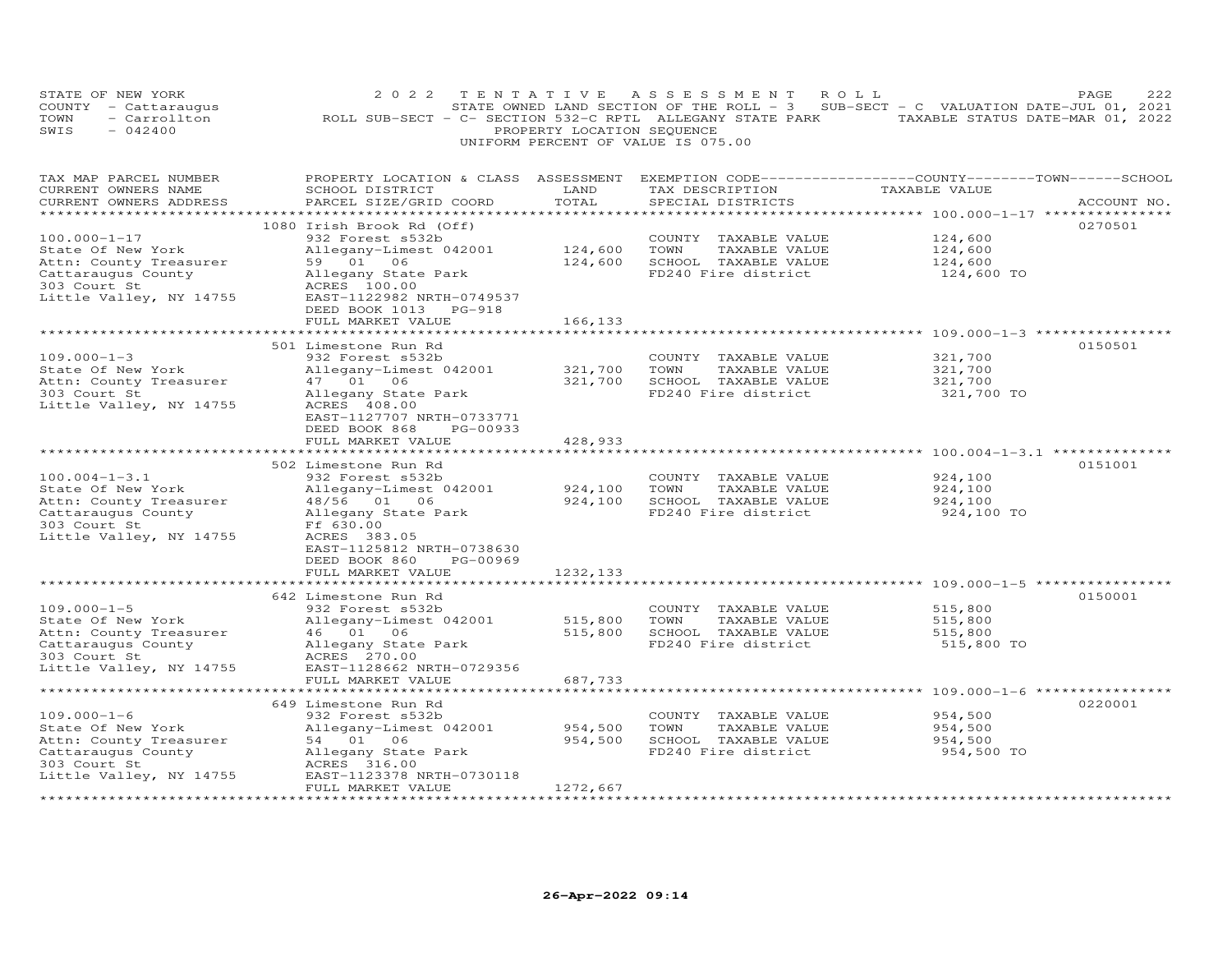| STATE OF NEW YORK<br>COUNTY - Cattaraugus<br>TOWN<br>- Carrollton<br>SWIS<br>$-042400$                                               | 2 0 2 2<br>TENTATIVE<br>ROLL SUB-SECT - C- SECTION 532-C RPTL ALLEGANY STATE PARK TAXABLE STATUS DATE-MAR 01, 2022                                                                                                                                                | PROPERTY LOCATION SEQUENCE                | A S S E S S M E N T<br>STATE OWNED LAND SECTION OF THE ROLL - 3 SUB-SECT - C VALUATION DATE-JUL 01, 2021<br>UNIFORM PERCENT OF VALUE IS 075.00 | ROLL                                                                                                    | PAGE<br>223 |
|--------------------------------------------------------------------------------------------------------------------------------------|-------------------------------------------------------------------------------------------------------------------------------------------------------------------------------------------------------------------------------------------------------------------|-------------------------------------------|------------------------------------------------------------------------------------------------------------------------------------------------|---------------------------------------------------------------------------------------------------------|-------------|
| TAX MAP PARCEL NUMBER<br>CURRENT OWNERS NAME<br>CURRENT OWNERS ADDRESS                                                               | PROPERTY LOCATION & CLASS ASSESSMENT EXEMPTION CODE----------------COUNTY-------TOWN------SCHOOL<br>SCHOOL DISTRICT<br>PARCEL SIZE/GRID COORD                                                                                                                     | LAND<br>TOTAL<br>***********              | TAX DESCRIPTION<br>SPECIAL DISTRICTS                                                                                                           | TAXABLE VALUE                                                                                           | ACCOUNT NO. |
| $109.000 - 1 - 2$<br>State Of New York<br>Attn: County Treasurer<br>Cattaraugus County<br>303 Court St<br>Little Valley, NY 14755    | 650 Limestone Run Rd<br>932 Forest s532b<br>Allegany-Limest 042001<br>55 01 06<br>Allegany St Park<br>ACRES 355.00<br>EAST-1123427 NRTH-0733805<br>FULL MARKET VALUE                                                                                              | 967,000<br>967,000<br>1289,333            | COUNTY TAXABLE VALUE<br>TOWN<br>TAXABLE VALUE<br>SCHOOL TAXABLE VALUE<br>FD240 Fire district                                                   | 967,000<br>967,000<br>967,000<br>967,000 TO                                                             | 0230001     |
| $109.000 - 1 - 7$<br>State Of New York<br>Attn: County Treasurer<br>Cattaraugus County<br>303 Court St<br>Little Valley, NY 14755    | 663 Limestone Run Rd<br>932 Forest s532b<br>Allegany-Limest 042001<br>66 01 06<br>Allegany State Park<br>ACRES 321.00<br>EAST-1119404 NRTH-0730087<br>DEED BOOK 00310 PG-00183                                                                                    | **********<br>842,600<br>842,600          | COUNTY TAXABLE VALUE<br>TOWN<br>TAXABLE VALUE<br>SCHOOL TAXABLE VALUE<br>FD240 Fire district                                                   | ************************ 109.000-1-7 *****************<br>842,600<br>842,600<br>842,600<br>842,600 TO   | 0360001     |
| $109.000 - 1 - 1$<br>State Of New York<br>Attn: County Treasurer<br>Cattaraugus County<br>303 Court St<br>Little Valley, NY 14755    | FULL MARKET VALUE<br>*******************************<br>664 Limestone Run Rd<br>932 Forest s532b<br>Allegany-Limest 042001<br>67  01  06<br>Allegany St Park<br>ACRES 355.00<br>EAST-1119442 NRTH-0733827                                                         | 1123,467<br>939,400<br>939,400            | COUNTY TAXABLE VALUE<br>TOWN<br>TAXABLE VALUE<br>SCHOOL TAXABLE VALUE<br>FD240 Fire district                                                   | 939,400<br>939,400<br>939,400<br>939,400 TO                                                             | 0370001     |
| $100.000 - 1 - 9$<br>State Of New York<br>Attn: County Treasurer<br>Cattaraugus County<br>303 Court St<br>Little Valley, NY 14755    | FULL MARKET VALUE<br>665 Limestone Run Rd<br>932 Forest s532b<br>Allegany-Limest 042001<br>68  01  06<br>Allegany State Park<br>Ff 1950.00<br>ACRES 176.00<br>EAST-1120436 NRTH-0737763<br>DEED BOOK 00310 PG-00183<br>FULL MARKET VALUE<br>********************* | 1252,533<br>273,900<br>273,900<br>365,200 | COUNTY TAXABLE VALUE<br>TOWN<br>TAXABLE VALUE<br>SCHOOL TAXABLE VALUE<br>FD240 Fire district                                                   | ********** 100.000-1-9 ****<br>273,900<br>273,900<br>273,900<br>273,900 TO                              | 0380001     |
| $100.000 - 1 - 9.71$<br>State Of New York<br>Attn: County Treasurer<br>Cattaraugus County<br>303 Court St<br>Little Valley, NY 14755 | 666 Limestone Run Rd<br>932 Forest s532b<br>Allegany-Limest 042001<br>68  01  06<br>Allegany State Park<br>ACRES<br>9.97<br>EAST-1120510 NRTH-0737714<br>FULL MARKET VALUE<br>********************                                                                | 14,800<br>14,800<br>19,733                | COUNTY TAXABLE VALUE<br>TOWN<br>TAXABLE VALUE<br>SCHOOL TAXABLE VALUE<br>FD240 Fire district                                                   | ****************************** 100.000-1-9./1 **************<br>14,800<br>14,800<br>14,800<br>14,800 TO | 0390001     |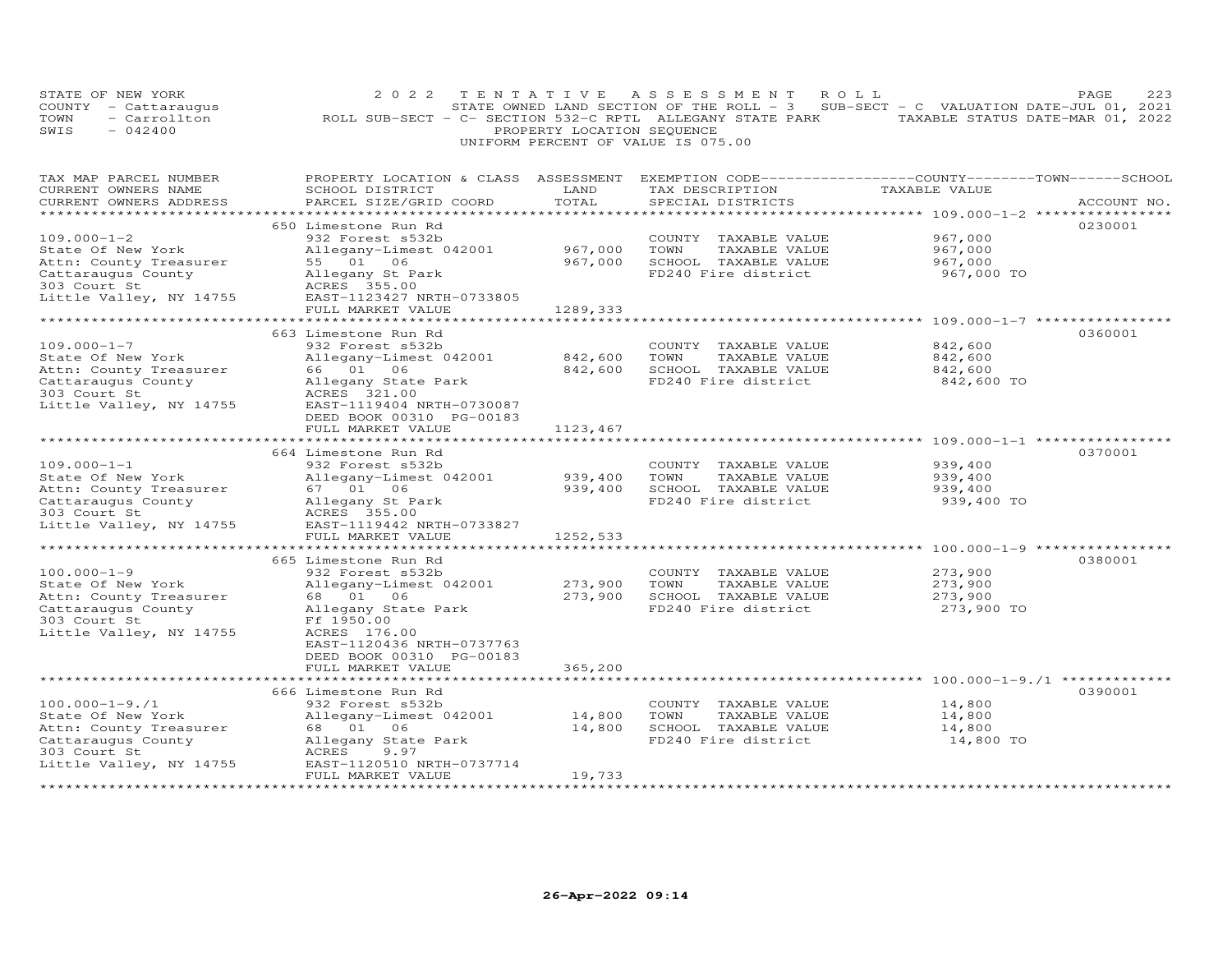| STATE OF NEW YORK<br>COUNTY - Cattaraugus<br>- Carrollton<br>TOWN<br>$-042400$<br>SWIS                                               | 2 0 2 2<br>TENTATIVE<br>ROLL SUB-SECT - C- SECTION 532-C RPTL ALLEGANY STATE PARK TAXABLE STATUS DATE-MAR 01, 2022                                                                                                                       | PROPERTY LOCATION SEQUENCE             | A S S E S S M E N T<br>ROLL<br>STATE OWNED LAND SECTION OF THE ROLL - 3<br>UNIFORM PERCENT OF VALUE IS 075.00 | SUB-SECT - C VALUATION DATE-JUL 01, 2021 | 224<br>PAGE |
|--------------------------------------------------------------------------------------------------------------------------------------|------------------------------------------------------------------------------------------------------------------------------------------------------------------------------------------------------------------------------------------|----------------------------------------|---------------------------------------------------------------------------------------------------------------|------------------------------------------|-------------|
| TAX MAP PARCEL NUMBER<br>CURRENT OWNERS NAME<br>CURRENT OWNERS ADDRESS                                                               | PROPERTY LOCATION & CLASS ASSESSMENT EXEMPTION CODE----------------COUNTY-------TOWN------SCHOOL<br>SCHOOL DISTRICT<br>PARCEL SIZE/GRID COORD                                                                                            | LAND<br>TOTAL                          | TAX DESCRIPTION<br>SPECIAL DISTRICTS                                                                          | TAXABLE VALUE                            | ACCOUNT NO. |
|                                                                                                                                      |                                                                                                                                                                                                                                          |                                        |                                                                                                               |                                          |             |
| $100.004 - 1 - 3.9$<br>State Of New York<br>Attn: County Treasurer<br>Cattaraugus County<br>303 Court St<br>Little Valley, NY 14755  | 1117 Limestone Run Rd<br>932 Forest s532b<br>Allegany-Limest 042001<br>48  01  06<br>Allegany State Park<br>Ff 915.00<br>ACRES 33.80<br>EAST-1128625 NRTH-0736223<br>DEED BOOK 860<br>PG-00969                                           | 16,700<br>16,700                       | COUNTY TAXABLE VALUE<br>TOWN<br>TAXABLE VALUE<br>SCHOOL TAXABLE VALUE<br>FD240 Fire district                  | 16,700<br>16,700<br>16,700<br>16,700 TO  | 0153001     |
|                                                                                                                                      | FULL MARKET VALUE                                                                                                                                                                                                                        | 22,267                                 |                                                                                                               |                                          |             |
| $100.004 - 1 - 3.11$<br>State Of New York<br>Attn: County Treasurer<br>Cattaraugus County<br>303 Court St<br>Little Valley, NY 14755 | 1153 Limestone Run Rd<br>932 Forest s532b<br>Allegany-Limest 042001<br>48  01  06<br>Allegany State Park<br>Ff 150.00<br>ACRES 23.90<br>EAST-1126072 NRTH-0736186<br>DEED BOOK 860<br>PG-00969<br>FULL MARKET VALUE<br>***************** | 12,200<br>12,200<br>16,267<br>******** | COUNTY TAXABLE VALUE<br>TOWN<br>TAXABLE VALUE<br>SCHOOL TAXABLE VALUE<br>FD240 Fire district                  | 12,200<br>12,200<br>12,200<br>12,200 TO  | 0152001     |
|                                                                                                                                      | Limestone Run Rd (Off)                                                                                                                                                                                                                   |                                        |                                                                                                               |                                          | 0426001     |
| $100.000 - 1 - 13$<br>State Of New York<br>Attn: County Treasurer<br>303 Court St<br>Little Valley, NY 14755                         | 932 Forest s532b<br>Allegany-Limest 042001<br>69 01 06<br>Allegany State Park<br>ACRES 112.50<br>EAST-1119123 NRTH-0741401<br>DEED BOOK 899<br>PG-00793<br>FULL MARKET VALUE                                                             | 72,400<br>72,400<br>96,533             | COUNTY TAXABLE VALUE<br>TOWN<br>TAXABLE VALUE<br>SCHOOL TAXABLE VALUE<br>FD240 Fire district                  | 72,400<br>72,400<br>72,400<br>72,400 TO  |             |
|                                                                                                                                      | ***********************                                                                                                                                                                                                                  | * * * * * * * * * * * *                |                                                                                                               |                                          |             |
| $100.000 - 1 - 14$<br>State Of New York<br>Attn: County Treasurer<br>Cattaraugus County<br>303 Court St<br>Little Valley, NY 14755   | 182 Limestone Run Rd (Off)<br>932 Forest s532b<br>Allegany-Limest 042001<br>69 01 06<br>Allegany State Park<br>Proposal Eqba #4<br>ACRES 37.50<br>EAST-1118573 NRTH-0742705<br>DEED BOOK 891<br>PG-00044<br>FULL MARKET VALUE            | 12,900<br>12,900<br>17,200             | COUNTY TAXABLE VALUE<br>TOWN<br>TAXABLE VALUE<br>SCHOOL TAXABLE VALUE<br>FD240 Fire district                  | 12,900<br>12,900<br>12,900<br>12,900 TO  | 0425001     |
|                                                                                                                                      |                                                                                                                                                                                                                                          |                                        |                                                                                                               |                                          |             |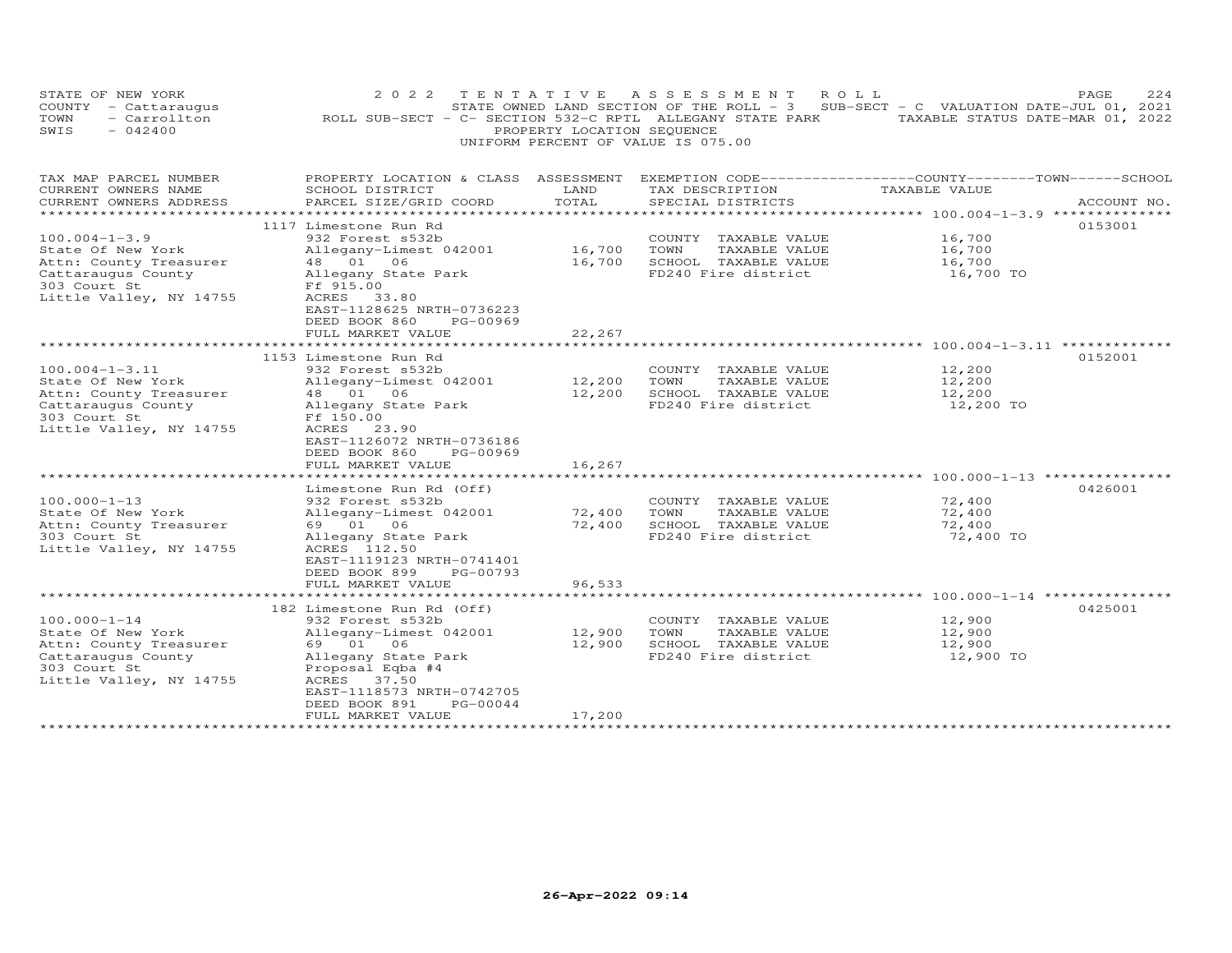|      | STATE OF NEW YORK                       |  | 2022 TENTATIVE ASSESSMENT ROLL                            |  |  |  |  |  |  |  |  |                                                                                     |                                  | PAGE |  | 22.5 |
|------|-----------------------------------------|--|-----------------------------------------------------------|--|--|--|--|--|--|--|--|-------------------------------------------------------------------------------------|----------------------------------|------|--|------|
|      | COUNTY - Cattaraugus                    |  |                                                           |  |  |  |  |  |  |  |  | STATE OWNED LAND SECTION OF THE ROLL - $3$ SUB-SECT - C VALUATION DATE-JUL 01, 2021 |                                  |      |  |      |
| TOWN | - Carrollton                            |  | ROLL SUB-SECT - C- SECTION 532-C RPTL ALLEGANY STATE PARK |  |  |  |  |  |  |  |  |                                                                                     | TAXABLE STATUS DATE-MAR 01, 2022 |      |  |      |
| SWIS | $-042400$<br>PROPERTY LOCATION SEOUENCE |  |                                                           |  |  |  |  |  |  |  |  |                                                                                     |                                  |      |  |      |
|      | UNIFORM PERCENT OF VALUE IS 075.00      |  |                                                           |  |  |  |  |  |  |  |  |                                                                                     |                                  |      |  |      |

| TAX MAP PARCEL NUMBER   | PROPERTY LOCATION & CLASS ASSESSMENT |         | EXEMPTION CODE-----------------COUNTY-------TOWN-----SCHOOL |                                        |             |
|-------------------------|--------------------------------------|---------|-------------------------------------------------------------|----------------------------------------|-------------|
| CURRENT OWNERS NAME     | SCHOOL DISTRICT                      | LAND    | TAX DESCRIPTION                                             | TAXABLE VALUE                          |             |
| CURRENT OWNERS ADDRESS  | PARCEL SIZE/GRID COORD               | TOTAL   | SPECIAL DISTRICTS                                           |                                        | ACCOUNT NO. |
|                         |                                      |         |                                                             | ***************** 100.000-1-5 ******** |             |
|                         | 643 Limestone Run Rd (Off)           |         |                                                             |                                        | 0160001     |
| $100.000 - 1 - 5$       | 932 Forest s532b                     |         |                                                             | 443,700                                |             |
|                         |                                      |         | COUNTY TAXABLE VALUE                                        |                                        |             |
| State Of New York       | Allegany-Limest 042001               | 443,700 | TOWN<br>TAXABLE VALUE                                       | 443,700                                |             |
| Attn: County Treasurer  | 49 01 06                             | 443,700 | SCHOOL TAXABLE VALUE                                        | 443,700                                |             |
| Cattaraugus County      | Allegany St Park                     |         | FD240 Fire district                                         | 443,700 TO                             |             |
| 303 Court St            | ACRES 142.69                         |         |                                                             |                                        |             |
| Little Valley, NY 14755 | EAST-1126778 NRTH-0741721            |         |                                                             |                                        |             |
|                         | DEED BOOK 310<br>PG-00183            |         |                                                             |                                        |             |
|                         | FULL MARKET VALUE                    | 591,600 |                                                             |                                        |             |
|                         |                                      |         |                                                             |                                        |             |
|                         | 645 Limestone Run Rd (Off)           |         |                                                             |                                        | 0180001     |
| $100.000 - 1 - 8$       | 932 Forest s532b                     |         | COUNTY TAXABLE VALUE                                        | 196,400                                |             |
| State Of New York       | Allegany-Limest 042001               | 196,400 | TOWN<br>TAXABLE VALUE                                       | 196,400                                |             |
| Attn: County Treasurer  | 57/69 01 06                          | 196,400 | SCHOOL TAXABLE VALUE                                        | 196,400                                |             |
| Cattaraugus County      | Allegany State Park                  |         | FD240 Fire district                                         | 196,400 TO                             |             |
|                         |                                      |         |                                                             |                                        |             |
| 303 Court St            | ACRES 100.00                         |         |                                                             |                                        |             |
| Little Valley, NY 14755 | EAST-1121084 NRTH-0741738            |         |                                                             |                                        |             |
|                         | DEED BOOK 324<br>$PG-227$            |         |                                                             |                                        |             |
|                         | FULL MARKET VALUE                    | 261,867 |                                                             |                                        |             |
|                         |                                      |         |                                                             |                                        |             |
|                         | 652 Limestone Run Rd (Off)           |         |                                                             |                                        | 0250001     |
| $100.000 - 1 - 6$       | 932 Forest s532b                     |         | COUNTY TAXABLE VALUE                                        | 37,100                                 |             |
| State Of New York       | Allegany-Limest 042001               | 37,100  | TOWN<br>TAXABLE VALUE                                       | 37,100                                 |             |
| Attn: County Treasurer  | 57 01 06                             |         | 37,100 SCHOOL TAXABLE VALUE                                 | 37,100                                 |             |
| Cattaraugus County      | Allegany State Park                  |         | FD240 Fire district                                         | 37,100 TO                              |             |
| 303 Court St            | ACRES 15.33                          |         |                                                             |                                        |             |
| Little Valley, NY 14755 | EAST-1124839 NRTH-0741725            |         |                                                             |                                        |             |
|                         | DEED BOOK 319<br>PG-00233            |         |                                                             |                                        |             |
|                         | FULL MARKET VALUE                    | 49,467  |                                                             |                                        |             |
|                         |                                      |         |                                                             |                                        |             |
|                         | 667 Limestone Run Rd (Off)           |         |                                                             |                                        | 0400001     |
| $100.000 - 1 - 12$      |                                      |         |                                                             | 60,700                                 |             |
|                         | 932 Forest s532b                     |         | COUNTY TAXABLE VALUE                                        |                                        |             |
| State Of New York       | Allegany-Limest 042001               | 60,700  | TOWN<br>TAXABLE VALUE                                       | 60,700                                 |             |
| Attn: County Treasurer  | 69 01 06                             | 60,700  | SCHOOL TAXABLE VALUE                                        | 60,700                                 |             |
| Cattaraugus County      | Allegany State Park                  |         | FD240 Fire district                                         | 60,700 TO                              |             |
| 303 Court St            | ACRES 55.00                          |         |                                                             |                                        |             |
| Little Valley, NY 14755 | EAST-1117822 NRTH-0741729            |         |                                                             |                                        |             |
|                         | DEED BOOK 325<br>PG-00469            |         |                                                             |                                        |             |
|                         | FULL MARKET VALUE                    | 80,933  |                                                             |                                        |             |
|                         | ***********************              |         |                                                             |                                        |             |
|                         | 638 Parkside Dr                      |         |                                                             |                                        | 0110001     |
| $101.003 - 1 - 25$      | 932 Forest s532b                     |         | COUNTY TAXABLE VALUE                                        | 343,300                                |             |
| State Of New York       | Allegany-Limest 042001               | 343,300 | TOWN<br>TAXABLE VALUE                                       | 343,300                                |             |
| Attn: County Treasurer  | 42  01  06                           | 343,300 | SCHOOL TAXABLE VALUE                                        | 343,300                                |             |
| Cattaraugus County      | Cattaraugus Reforest                 |         | FD240 Fire district                                         | 343,300 TO                             |             |
| 303 Court St            | Area 6                               |         |                                                             |                                        |             |
| Little Valley, NY 14755 | ACRES 159.95                         |         |                                                             |                                        |             |
|                         | EAST-1129864 NRTH-0740676            |         |                                                             |                                        |             |
|                         |                                      |         |                                                             |                                        |             |
|                         | FULL MARKET VALUE                    | 457,733 |                                                             |                                        |             |
|                         |                                      |         |                                                             |                                        |             |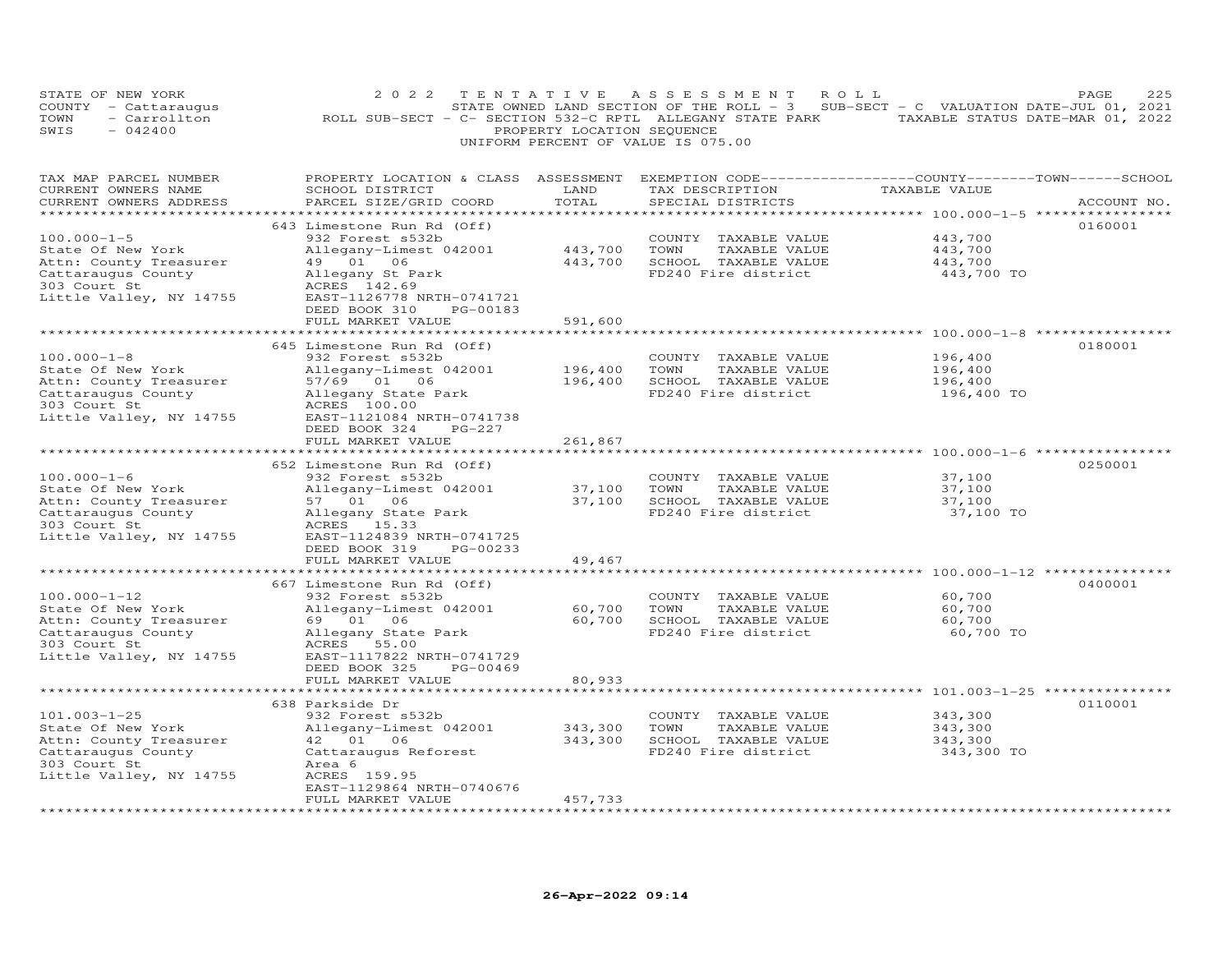| STATE OF NEW YORK<br>COUNTY - Cattaraugus<br>- Carrollton<br>TOWN<br>SWIS<br>$-042400$             | 2 0 2 2<br>TENTATIVE<br>ROLL SUB-SECT - C- SECTION 532-C RPTL ALLEGANY STATE PARK | PROPERTY LOCATION SEQUENCE | A S S E S S M E N T<br>STATE OWNED LAND SECTION OF THE ROLL - 3<br>UNIFORM PERCENT OF VALUE IS 075.00 | ROLL<br>SUB-SECT - C VALUATION DATE-JUL 01, 2021                              | 226<br>PAGE<br>TAXABLE STATUS DATE-MAR 01, 2022 |
|----------------------------------------------------------------------------------------------------|-----------------------------------------------------------------------------------|----------------------------|-------------------------------------------------------------------------------------------------------|-------------------------------------------------------------------------------|-------------------------------------------------|
| TAX MAP PARCEL NUMBER<br>CURRENT OWNERS NAME<br>CURRENT OWNERS ADDRESS<br>************************ | PROPERTY LOCATION & CLASS ASSESSMENT<br>SCHOOL DISTRICT<br>PARCEL SIZE/GRID COORD | LAND<br>TOTAL              | TAX DESCRIPTION<br>SPECIAL DISTRICTS                                                                  | EXEMPTION CODE-----------------COUNTY-------TOWN------SCHOOL<br>TAXABLE VALUE | ACCOUNT NO.                                     |
|                                                                                                    | 639 Parkside Dr                                                                   |                            |                                                                                                       |                                                                               | 0120001                                         |
| $101.001 - 1 - 38$                                                                                 | 932 Forest s532b                                                                  |                            | COUNTY TAXABLE VALUE                                                                                  | 789,300                                                                       |                                                 |
| State Of New York                                                                                  | Allegany-Limest 042001                                                            | 789,300                    | TOWN<br>TAXABLE VALUE                                                                                 | 789,300                                                                       |                                                 |
| Attn: County Treasurer                                                                             | 43 01 06                                                                          | 789,300                    | SCHOOL TAXABLE VALUE                                                                                  | 789,300                                                                       |                                                 |
| Cattaraugus County<br>303 Court St                                                                 | Allegany St Park<br>ACRES 369.00                                                  |                            | FD240 Fire district                                                                                   | 789,300 TO                                                                    |                                                 |
| Little Valley, NY 14755                                                                            | EAST-1130377 NRTH-0746223                                                         |                            |                                                                                                       |                                                                               |                                                 |
|                                                                                                    | FULL MARKET VALUE                                                                 | 1052,400                   |                                                                                                       |                                                                               |                                                 |
|                                                                                                    |                                                                                   | * * * * * * * * * * * *    |                                                                                                       | ******************************** 101.001-1-1 ****************                 |                                                 |
|                                                                                                    | 640 Parkside Dr                                                                   |                            |                                                                                                       |                                                                               | 0130001                                         |
| $101.001 - 1 - 1$<br>State Of New York                                                             | 932 Forest s532b<br>Allegany-Limest 042001                                        | 380,100                    | COUNTY TAXABLE VALUE<br>TOWN<br>TAXABLE VALUE                                                         | 380,100<br>380,100                                                            |                                                 |
| Attn: County Treasurer                                                                             | 44 01 06                                                                          | 380,100                    | SCHOOL TAXABLE VALUE                                                                                  | 380,100                                                                       |                                                 |
| Cattaraugus County                                                                                 | Allegany State Park                                                               |                            | FD240 Fire district                                                                                   | 380,100 TO                                                                    |                                                 |
| 303 Court St                                                                                       | $101.001 - 1 - 4$ A.42.77                                                         |                            |                                                                                                       |                                                                               |                                                 |
| Little Valley, NY 14755                                                                            | ACRES 220.09                                                                      |                            |                                                                                                       |                                                                               |                                                 |
|                                                                                                    | EAST-1129480 NRTH-0749790<br>FULL MARKET VALUE                                    | 506,800                    |                                                                                                       |                                                                               |                                                 |
|                                                                                                    | *********************                                                             |                            |                                                                                                       |                                                                               |                                                 |
|                                                                                                    | Parkside Dr (West Of)                                                             |                            |                                                                                                       |                                                                               | 0140001                                         |
| $92.003 - 1 - 1$                                                                                   | 932 Forest s532b                                                                  |                            | COUNTY TAXABLE VALUE                                                                                  | 667,300                                                                       |                                                 |
| State Of New York                                                                                  | Allegany-Limest 042001                                                            | 667,300                    | TOWN<br>TAXABLE VALUE                                                                                 | 667,300                                                                       |                                                 |
| Attn: County Treasurer<br>303 Court St                                                             | 45 01 06<br>Incls 92.003-1-28                                                     | 667,300                    | SCHOOL TAXABLE VALUE<br>FD240 Fire district                                                           | 667,300<br>667,300 TO                                                         |                                                 |
| Little Valley, NY 14755                                                                            | Ff 1905.00                                                                        |                            |                                                                                                       |                                                                               |                                                 |
|                                                                                                    | ACRES 267.51                                                                      |                            |                                                                                                       |                                                                               |                                                 |
|                                                                                                    | EAST-1129716 NRTH-0754239                                                         |                            |                                                                                                       |                                                                               |                                                 |
|                                                                                                    | FULL MARKET VALUE<br>*******************                                          | 889,733                    |                                                                                                       | ********* 91.000-1-10 **************                                          |                                                 |
|                                                                                                    | 647 Parkside Dr W                                                                 |                            |                                                                                                       |                                                                               | 0200001                                         |
| $91.000 - 1 - 10$                                                                                  | 932 Forest s532b                                                                  |                            | COUNTY TAXABLE VALUE                                                                                  | 588,800                                                                       |                                                 |
| State Of New York                                                                                  | Allegany-Limest 042001                                                            | 588,800                    | TOWN<br>TAXABLE VALUE                                                                                 | 588,800                                                                       |                                                 |
| Attn: County Treasurer                                                                             | 52 01 06                                                                          | 588,800                    | SCHOOL TAXABLE VALUE                                                                                  | 588,800                                                                       |                                                 |
| Cattaraugus County<br>303 Court St                                                                 | Allegany State Park<br>ACRES 253.00                                               |                            | FD240 Fire district                                                                                   | 588,800 TO                                                                    |                                                 |
| Little Valley, NY 14755                                                                            | EAST-1126826 NRTH-0753635                                                         |                            |                                                                                                       |                                                                               |                                                 |
|                                                                                                    | FULL MARKET VALUE                                                                 | 785,067                    |                                                                                                       |                                                                               |                                                 |
| **********************                                                                             | **************************                                                        | *********                  |                                                                                                       | ****************************** 91.000-1-9 *****************                   |                                                 |
|                                                                                                    | 648 Parkside Dr W                                                                 |                            |                                                                                                       |                                                                               | 0210001                                         |
| $91.000 - 1 - 9$                                                                                   | 932 Forest s532b                                                                  |                            | COUNTY TAXABLE VALUE                                                                                  | 759,900                                                                       |                                                 |
| State Of New York<br>Attn: County Treasurer                                                        | Allegany-Limest 042001<br>53 01 06                                                | 759,900<br>759,900         | TOWN<br>TAXABLE VALUE<br>SCHOOL TAXABLE VALUE                                                         | 759,900<br>759,900                                                            |                                                 |
| Cattaraugus County                                                                                 | Allegany State Park                                                               |                            | FD240 Fire district                                                                                   | 759,900 TO                                                                    |                                                 |
| 303 Court St                                                                                       | ACRES 349.00                                                                      |                            |                                                                                                       |                                                                               |                                                 |
| Little Valley, NY 14755                                                                            | EAST-1126644 NRTH-0758599                                                         |                            |                                                                                                       |                                                                               |                                                 |
|                                                                                                    | FULL MARKET VALUE<br>*******************                                          | 1013,200<br>*********      |                                                                                                       |                                                                               |                                                 |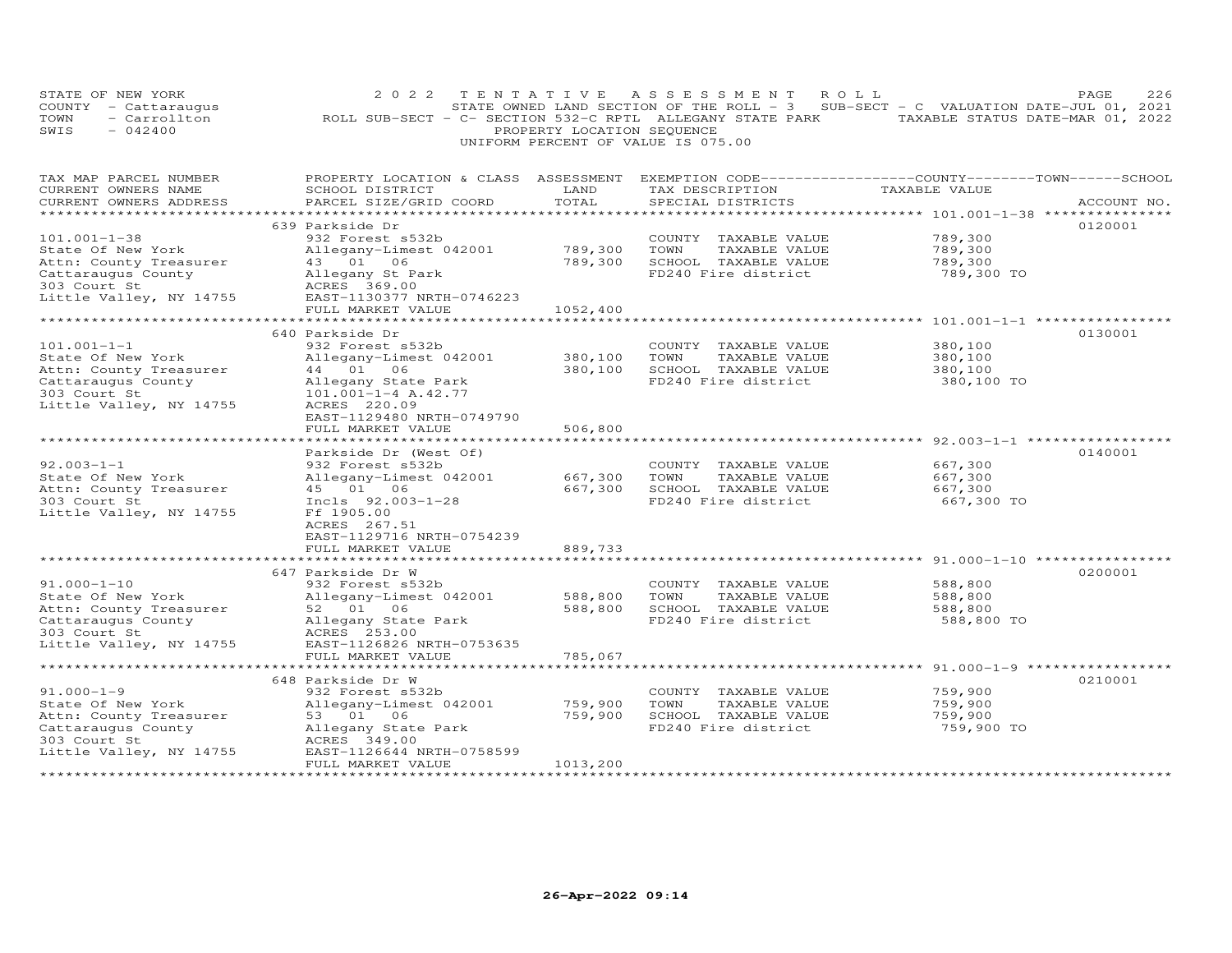|      | STATE OF NEW YORK    |                                                           |                                    | 2022 TENTATIVE ASSESSMENT ROLL |                                                                                     | PAGE. | 227 |
|------|----------------------|-----------------------------------------------------------|------------------------------------|--------------------------------|-------------------------------------------------------------------------------------|-------|-----|
|      | COUNTY - Cattaraugus |                                                           |                                    |                                | STATE OWNED LAND SECTION OF THE ROLL - $3$ SUB-SECT - C VALUATION DATE-JUL 01, 2021 |       |     |
| TOWN | - Carrollton         | ROLL SUB-SECT - C- SECTION 532-C RPTL ALLEGANY STATE PARK |                                    |                                | TAXABLE STATUS DATE-MAR 01, 2022                                                    |       |     |
| SWIS | $-042400$            |                                                           | PROPERTY LOCATION SEOUENCE         |                                |                                                                                     |       |     |
|      |                      |                                                           | UNIFORM PERCENT OF VALUE IS 075.00 |                                |                                                                                     |       |     |

| TAX MAP PARCEL NUMBER                                                                                                                                       | PROPERTY LOCATION & CLASS ASSESSMENT EXEMPTION CODE----------------COUNTY-------TOWN------SCHOOL |          |                       |               |             |
|-------------------------------------------------------------------------------------------------------------------------------------------------------------|--------------------------------------------------------------------------------------------------|----------|-----------------------|---------------|-------------|
| CURRENT OWNERS NAME                                                                                                                                         | SCHOOL DISTRICT                                                                                  | LAND     | TAX DESCRIPTION       | TAXABLE VALUE |             |
| CURRENT OWNERS ADDRESS                                                                                                                                      | PARCEL SIZE/GRID COORD                                                                           | TOTAL    | SPECIAL DISTRICTS     |               | ACCOUNT NO. |
|                                                                                                                                                             |                                                                                                  |          |                       |               |             |
|                                                                                                                                                             | 656 Parkside Dr W                                                                                |          |                       |               | 0290001     |
| $100.000 - 1 - 2.71$                                                                                                                                        | 932 Forest s532b                                                                                 |          | COUNTY TAXABLE VALUE  | 131,900       |             |
|                                                                                                                                                             |                                                                                                  |          |                       |               |             |
| State Of New York                                                                                                                                           | Allegany-Limest 042001                                                                           | 131,900  | TOWN<br>TAXABLE VALUE | 131,900       |             |
| Attn: County Treasurer                                                                                                                                      | 59 01 06                                                                                         | 131,900  | SCHOOL TAXABLE VALUE  | 131,900       |             |
| Cattaraugus County                                                                                                                                          | Allegany State Park                                                                              |          | FD240 Fire district   | 131,900 TO    |             |
| 303 Court St                                                                                                                                                | ACRES 100.00                                                                                     |          |                       |               |             |
| Little Valley, NY 14755                                                                                                                                     | EAST-1124070 NRTH-0749505                                                                        |          |                       |               |             |
|                                                                                                                                                             | FULL MARKET VALUE                                                                                | 175,867  |                       |               |             |
|                                                                                                                                                             |                                                                                                  |          |                       |               |             |
|                                                                                                                                                             | 657 Parkside Dr W                                                                                |          |                       |               | 0300001     |
| $91.000 - 1 - 8$                                                                                                                                            |                                                                                                  |          |                       |               |             |
|                                                                                                                                                             | 932 Forest s532b                                                                                 |          | COUNTY TAXABLE VALUE  | 659,400       |             |
| State Of New York                                                                                                                                           | Allegany-Limest 042001                                                                           | 659,400  | TOWN<br>TAXABLE VALUE | 659,400       |             |
| Attn: County Treasurer                                                                                                                                      | 60 01 06                                                                                         | 659,400  | SCHOOL TAXABLE VALUE  | 659,400       |             |
| Cattaraugus County                                                                                                                                          | Allegany State Park                                                                              |          | FD240 Fire district   | 659,400 TO    |             |
| 303 Court St                                                                                                                                                | ACRES 397.00                                                                                     |          |                       |               |             |
| Little Valley, NY 14755                                                                                                                                     | EAST-1123477 NRTH-0753618                                                                        |          |                       |               |             |
|                                                                                                                                                             | DEED BOOK 1013 PG-918                                                                            |          |                       |               |             |
|                                                                                                                                                             | FULL MARKET VALUE                                                                                | 879,200  |                       |               |             |
|                                                                                                                                                             |                                                                                                  |          |                       |               |             |
|                                                                                                                                                             |                                                                                                  |          |                       |               |             |
|                                                                                                                                                             | 658 Parkside Dr W                                                                                |          |                       |               | 0310001     |
| $91.000 - 1 - 7$                                                                                                                                            | 932 Forest s532b                                                                                 |          | COUNTY TAXABLE VALUE  | 823,300       |             |
| State Of New York                                                                                                                                           | Salamanca Centr 041600 823,300                                                                   |          | TOWN<br>TAXABLE VALUE | 823,300       |             |
| Attn: County Treasurer                                                                                                                                      | 61 01 06                                                                                         | 823,300  | SCHOOL TAXABLE VALUE  | 823,300       |             |
|                                                                                                                                                             |                                                                                                  |          | FD240 Fire district   | 823,300 TO    |             |
|                                                                                                                                                             |                                                                                                  |          |                       |               |             |
|                                                                                                                                                             | Little Valley, NY 14755 EAST-1123390 NRTH-0757884                                                |          |                       |               |             |
|                                                                                                                                                             | FULL MARKET VALUE                                                                                | 1097,733 |                       |               |             |
|                                                                                                                                                             |                                                                                                  |          |                       |               |             |
|                                                                                                                                                             |                                                                                                  |          |                       |               |             |
|                                                                                                                                                             | 659 Parkside Dr W                                                                                |          |                       |               | 0320001     |
| $91.000 - 1 - 6$                                                                                                                                            | 932 Forest s532b                                                                                 |          | COUNTY TAXABLE VALUE  | 699,800       |             |
| State Of New York                                                                                                                                           | Salamanca Centr 041600                                                                           | 699,800  | TOWN<br>TAXABLE VALUE | 699,800       |             |
| Attn: County Treasurer 62 01 06                                                                                                                             |                                                                                                  | 699,800  | SCHOOL TAXABLE VALUE  | 699,800       |             |
|                                                                                                                                                             |                                                                                                  |          | FD240 Fire district   | 699,800 TO    |             |
| Cattaraugus County Milegany State Park<br>303 Court St                           ACRES     314.00<br>Little Valley, NY 14755           EAST-1123319 NRTH-07 |                                                                                                  |          |                       |               |             |
|                                                                                                                                                             | EAST-1123319 NRTH-0761780                                                                        |          |                       |               |             |
|                                                                                                                                                             | FULL MARKET VALUE                                                                                | 933,067  |                       |               |             |
|                                                                                                                                                             |                                                                                                  |          |                       |               |             |
|                                                                                                                                                             |                                                                                                  |          |                       |               |             |
|                                                                                                                                                             | 660 Parkside Dr W                                                                                |          |                       |               | 0330001     |
| $91.000 - 1 - 5$                                                                                                                                            | 932 Forest s532b                                                                                 |          | COUNTY TAXABLE VALUE  | 825,600       |             |
| State Of New York                                                                                                                                           | Salamanca Centr 041600                                                                           | 825,600  | TOWN<br>TAXABLE VALUE | 825,600       |             |
| Attn: County Treasurer                                                                                                                                      | 63 01 06                                                                                         | 825,600  | SCHOOL TAXABLE VALUE  | 825,600       |             |
| Cattaraugus County                                                                                                                                          | Allegany St Park                                                                                 |          | FD240 Fire district   | 825,600 TO    |             |
| 303 Court St                                                                                                                                                | ACRES 358.00                                                                                     |          |                       |               |             |
| Little Valley, NY 14755                                                                                                                                     | EAST-1123257 NRTH-0765430                                                                        |          |                       |               |             |
|                                                                                                                                                             |                                                                                                  |          |                       |               |             |
|                                                                                                                                                             | FULL MARKET VALUE                                                                                | 1100,800 |                       |               |             |
|                                                                                                                                                             |                                                                                                  |          |                       |               |             |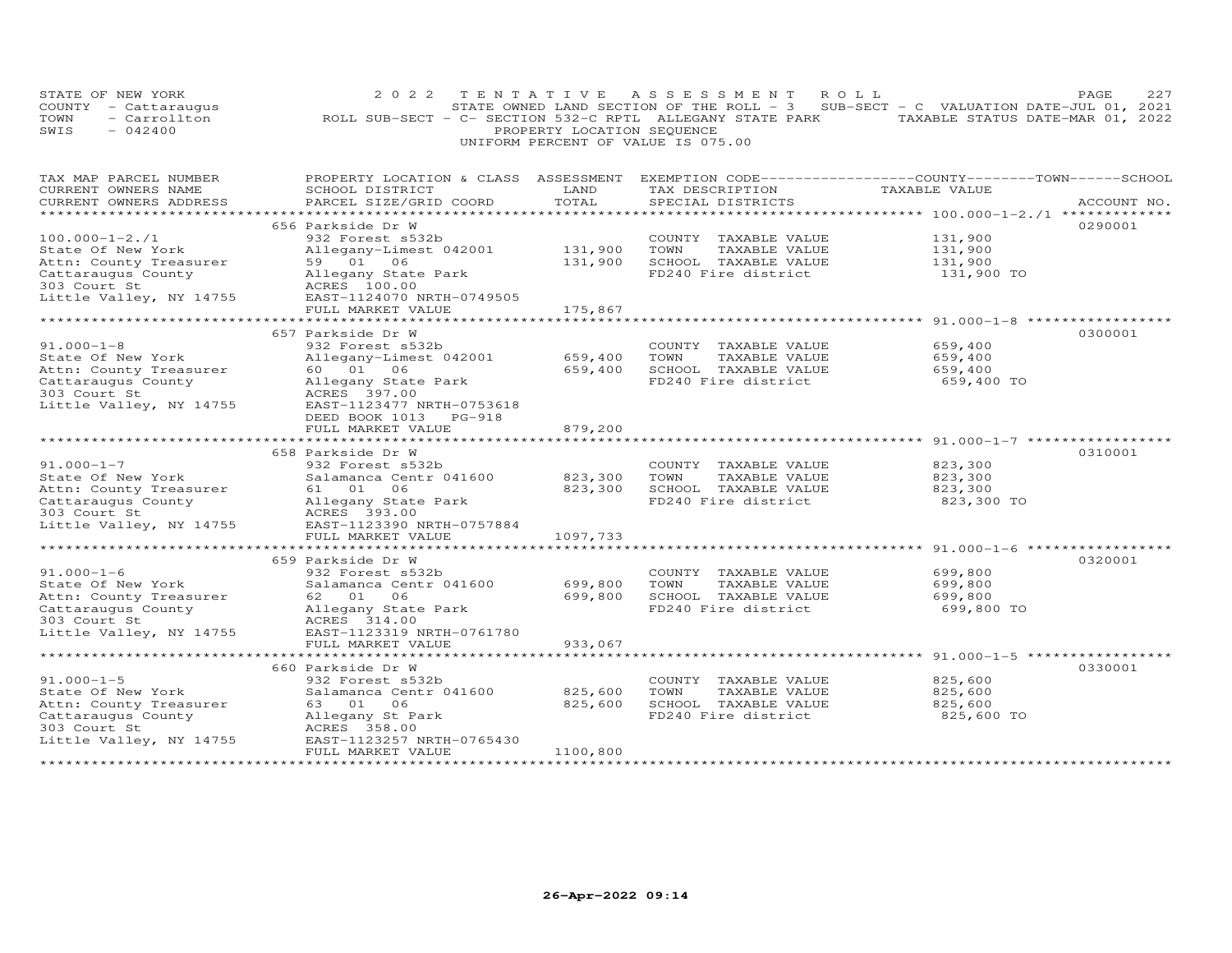|                                    | STATE OF NEW YORK    |  | 2022 TENTATIVE ASSESSMENT ROLL                                                    |  |                                  | PAGE. | 228 |  |
|------------------------------------|----------------------|--|-----------------------------------------------------------------------------------|--|----------------------------------|-------|-----|--|
|                                    | COUNTY - Cattaraugus |  | STATE OWNED LAND SECTION OF THE ROLL - 3 SUB-SECT - C VALUATION DATE-JUL 01, 2021 |  |                                  |       |     |  |
| TOWN                               | - Carrollton         |  | ROLL SUB-SECT - C- SECTION 532-C RPTL ALLEGANY STATE PARK                         |  | TAXABLE STATUS DATE-MAR 01, 2022 |       |     |  |
| SWIS                               | $-042400$            |  | PROPERTY LOCATION SEQUENCE                                                        |  |                                  |       |     |  |
| UNIFORM PERCENT OF VALUE IS 075.00 |                      |  |                                                                                   |  |                                  |       |     |  |

| TAX MAP PARCEL NUMBER                                 | PROPERTY LOCATION & CLASS ASSESSMENT |            | EXEMPTION CODE-----------------COUNTY-------TOWN------SCHOOL |                                                    |             |
|-------------------------------------------------------|--------------------------------------|------------|--------------------------------------------------------------|----------------------------------------------------|-------------|
| CURRENT OWNERS NAME                                   | SCHOOL DISTRICT                      | LAND       | TAX DESCRIPTION                                              | TAXABLE VALUE                                      |             |
| CURRENT OWNERS ADDRESS                                | PARCEL SIZE/GRID COORD               | TOTAL      | SPECIAL DISTRICTS                                            |                                                    | ACCOUNT NO. |
|                                                       |                                      |            |                                                              |                                                    |             |
|                                                       | 671 Parkside Dr W                    |            |                                                              |                                                    | 0440001     |
| $91.000 - 1 - 4$                                      | 932 Forest s532b                     |            | COUNTY TAXABLE VALUE                                         | 808,900                                            |             |
| State Of New York                                     | Allegany-Limest 042001               | 808,900    | TOWN<br>TAXABLE VALUE                                        | 808,900                                            |             |
| Attn: County Treasurer                                | 72 01 06                             | 808,900    | SCHOOL TAXABLE VALUE                                         | 808,900                                            |             |
| Cattaraugus County                                    | Allegany St Park                     |            | FD240 Fire district                                          | 808,900 TO                                         |             |
| 303 Court St                                          | ACRES 367.00                         |            |                                                              |                                                    |             |
| Little Valley, NY 14755                               | EAST-1119499 NRTH-0753639            |            |                                                              |                                                    |             |
|                                                       | DEED BOOK 1013 PG-918                |            |                                                              |                                                    |             |
|                                                       | FULL MARKET VALUE                    | 1078,533   |                                                              |                                                    |             |
|                                                       |                                      |            |                                                              |                                                    |             |
|                                                       | 672 Parkside Dr W                    |            |                                                              |                                                    | 0450001     |
| $91.000 - 1 - 3$                                      | 932 Forest s532b                     |            | COUNTY TAXABLE VALUE                                         | 882,400                                            |             |
| State Of New York                                     | Salamanca Centr 041600               | 882,400    | TOWN<br>TAXABLE VALUE                                        | 882,400                                            |             |
|                                                       | 73 01 06                             | 882,400    | SCHOOL TAXABLE VALUE                                         | 882,400                                            |             |
| Attn: County Treasurer                                |                                      |            | FD240 Fire district                                          | 882,400 TO                                         |             |
| Cattaraugus County                                    | Allegany State Park                  |            |                                                              |                                                    |             |
| 303 Court St                                          | ACRES 373.00                         |            |                                                              |                                                    |             |
| Little Valley, NY 14755                               | EAST-1119492 NRTH-0757879            |            |                                                              |                                                    |             |
|                                                       | FULL MARKET VALUE                    | 1176,533   |                                                              |                                                    |             |
|                                                       |                                      |            |                                                              |                                                    |             |
|                                                       | 673 Parkside Dr W                    |            |                                                              |                                                    | 0460001     |
| $91.000 - 1 - 2$                                      | 932 Forest s532b                     |            | COUNTY TAXABLE VALUE                                         | 771,700                                            |             |
| State Of New York                                     | Salamanca Centr 041600               | 771,700    | TOWN<br>TAXABLE VALUE                                        | 771,700                                            |             |
| Attn: County Treasurer                                | 74 01 06                             | 771,700    | SCHOOL TAXABLE VALUE                                         | 771,700                                            |             |
| Cattaraugus County                                    | Allegany State Park                  |            | FD240 Fire district                                          | 771,700 TO                                         |             |
| 303 Court St                                          | ACRES 297.00                         |            |                                                              |                                                    |             |
| Little Valley, NY 14755                               | EAST-1119489 NRTH-0761768            |            |                                                              |                                                    |             |
|                                                       | FULL MARKET VALUE                    | 1028,933   |                                                              |                                                    |             |
|                                                       | ******************************       | ********** |                                                              | ********************* 91.000-1-1 ***************** |             |
|                                                       | 674 Parkside Dr W                    |            |                                                              |                                                    | 0470001     |
| $91.000 - 1 - 1$                                      | 932 Forest s532b                     |            | COUNTY TAXABLE VALUE                                         | 728,700                                            |             |
| State Of New York                                     | Salamanca Centr 041600               | 728,700    | TOWN<br>TAXABLE VALUE                                        | 728,700                                            |             |
| Attn: County Treasurer                                | 75 01 06                             | 728,700    | SCHOOL TAXABLE VALUE                                         | 728,700                                            |             |
| Cattaraugus County                                    | Allegany State Park                  |            | FD240 Fire district                                          | 728,700 TO                                         |             |
| an an Albanya (1980).<br>Mga barangay<br>303 Court St | ACRES 341.00                         |            |                                                              |                                                    |             |
| Little Valley, NY 14755                               | EAST-1119486 NRTH-0765481            |            |                                                              |                                                    |             |
|                                                       | FULL MARKET VALUE                    | 971,600    |                                                              |                                                    |             |
|                                                       |                                      |            |                                                              |                                                    |             |
|                                                       | 646 Parkside Dr W (Off)              |            |                                                              |                                                    | 0190001     |
| $100.000 - 1 - 3$                                     | 932 Forest s532b                     |            | COUNTY TAXABLE VALUE                                         | 318,700                                            |             |
| State Of New York                                     | Allegany-Limest 042001               | 318,700    | TOWN<br>TAXABLE VALUE                                        | 318,700                                            |             |
| Attn: County Treasurer                                | 51 01 06                             | 318,700    | SCHOOL TAXABLE VALUE                                         | 318,700                                            |             |
| Cattaraugus County                                    | Allegany State Park                  |            | FD240 Fire district                                          | 318,700 TO                                         |             |
| 303 Court St                                          | ACRES 234.00                         |            |                                                              |                                                    |             |
| Little Valley, NY 14755                               | EAST-1126830 NRTH-0749505            |            |                                                              |                                                    |             |
|                                                       | FULL MARKET VALUE                    | 424,933    |                                                              |                                                    |             |
|                                                       |                                      |            |                                                              |                                                    |             |
|                                                       |                                      |            |                                                              |                                                    |             |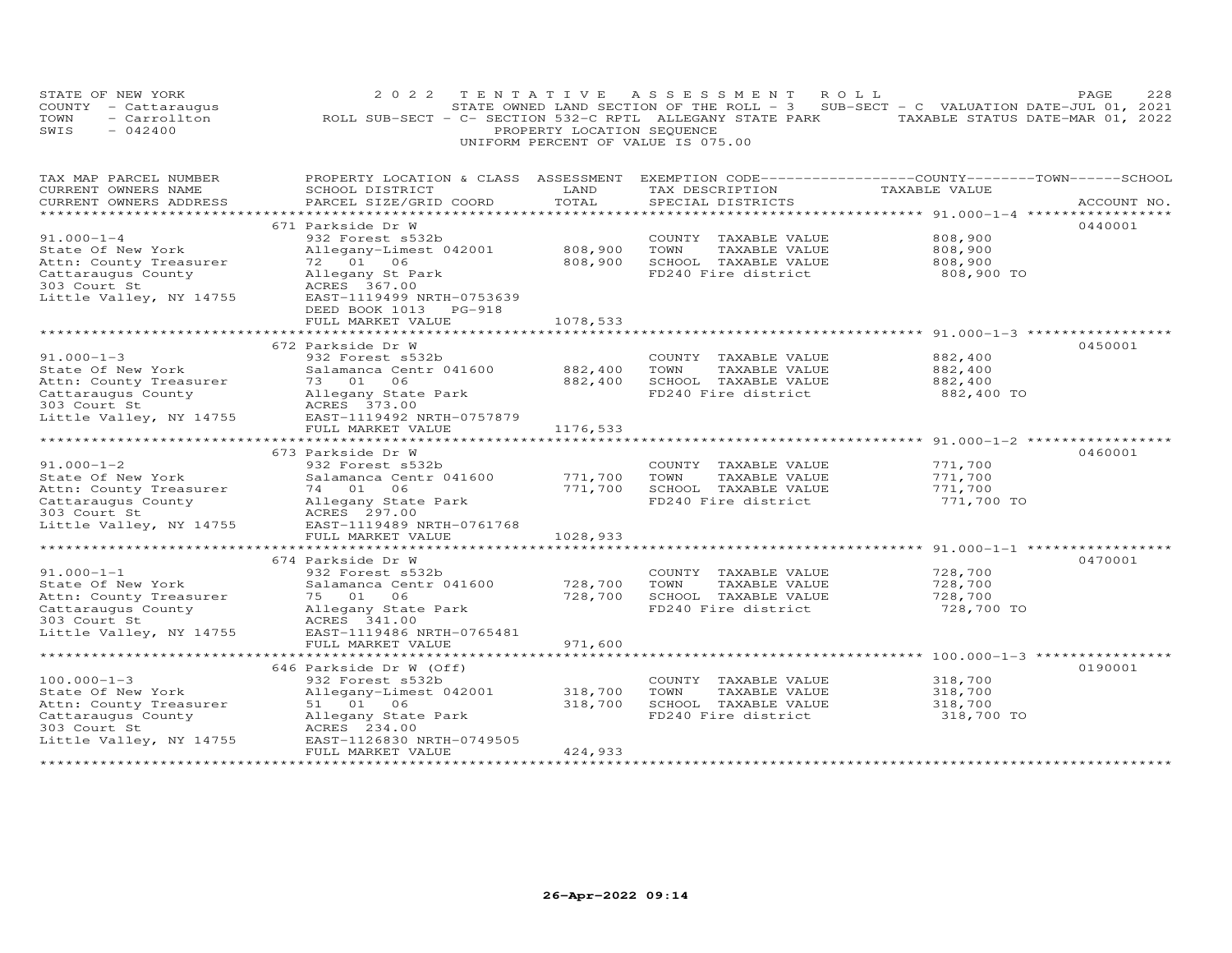|      | STATE OF NEW YORK                       |                                                           |  |                                    |  |  |  | 2022 TENTATIVE ASSESSMENT ROLL |                                                                                     | <b>PAGE</b> | 229 |
|------|-----------------------------------------|-----------------------------------------------------------|--|------------------------------------|--|--|--|--------------------------------|-------------------------------------------------------------------------------------|-------------|-----|
|      | COUNTY - Cattaraugus                    |                                                           |  |                                    |  |  |  |                                | STATE OWNED LAND SECTION OF THE ROLL - $3$ SUB-SECT - C VALUATION DATE-JUL 01, 2021 |             |     |
| TOWN | - Carrollton                            | ROLL SUB-SECT - C- SECTION 532-C RPTL ALLEGANY STATE PARK |  |                                    |  |  |  |                                | TAXABLE STATUS DATE-MAR 01, 2022                                                    |             |     |
| SWIS | $-042400$<br>PROPERTY LOCATION SEQUENCE |                                                           |  |                                    |  |  |  |                                |                                                                                     |             |     |
|      |                                         |                                                           |  | UNIFORM PERCENT OF VALUE IS 075.00 |  |  |  |                                |                                                                                     |             |     |

| TAX MAP PARCEL NUMBER   | PROPERTY LOCATION & CLASS ASSESSMENT EXEMPTION CODE----------------COUNTY-------TOWN------SCHOOL |          |                       |               |             |
|-------------------------|--------------------------------------------------------------------------------------------------|----------|-----------------------|---------------|-------------|
| CURRENT OWNERS NAME     | SCHOOL DISTRICT                                                                                  | LAND     | TAX DESCRIPTION       | TAXABLE VALUE |             |
| CURRENT OWNERS ADDRESS  | PARCEL SIZE/GRID COORD                                                                           | TOTAL    | SPECIAL DISTRICTS     |               | ACCOUNT NO. |
|                         |                                                                                                  |          |                       |               |             |
|                         | 655 Parkside Dr W (Off)                                                                          |          |                       |               | 0280001     |
| $100.000 - 1 - 2$       | 932 Forest s532b                                                                                 |          | COUNTY TAXABLE VALUE  | 266,600       |             |
| State Of New York       | Allegany-Limest 042001                                                                           | 266,600  | TOWN<br>TAXABLE VALUE | 266,600       |             |
| Attn: County Treasurer  | 59 01 06                                                                                         | 266,600  | SCHOOL TAXABLE VALUE  | 266,600       |             |
| Cattaraugus County      | Allegany State Park                                                                              |          | FD240 Fire district   | 266,600 TO    |             |
| 303 Court St            | ACRES 167.00                                                                                     |          |                       |               |             |
| Little Valley, NY 14755 | EAST-1124546 NRTH-0749520                                                                        |          |                       |               |             |
|                         | DEED BOOK 1013 PG-918                                                                            |          |                       |               |             |
|                         | FULL MARKET VALUE                                                                                | 355,467  |                       |               |             |
|                         |                                                                                                  |          |                       |               |             |
|                         | 654 Rice Brook Rd                                                                                |          |                       |               | 0270001     |
| $100.000 - 1 - 16$      | 932 Forest s532b                                                                                 |          | COUNTY TAXABLE VALUE  | 667,600       |             |
| State Of New York       | Allegany-Limest 042001                                                                           | 667,600  | TOWN<br>TAXABLE VALUE | 667,600       |             |
| Attn: County Treasurer  | 58 01 06                                                                                         | 667,600  | SCHOOL TAXABLE VALUE  | 667,600       |             |
| Cattaraugus County      | Allegany St Park<br>ACRES 367.00                                                                 |          | FD240 Fire district   | 667,600 TO    |             |
| 303 Court St            |                                                                                                  |          |                       |               |             |
| Little Valley, NY 14755 | EAST-1123480 NRTH-0745593                                                                        |          |                       |               |             |
|                         | FULL MARKET VALUE                                                                                | 890,133  |                       |               |             |
|                         |                                                                                                  |          |                       |               |             |
|                         | 670 Rice Brook Rd                                                                                |          |                       |               | 0430001     |
| $100.000 - 1 - 15$      | 932 Forest s532b                                                                                 |          | COUNTY TAXABLE VALUE  | 755,300       |             |
| State Of New York       | Allegany-Limest 042001                                                                           | 755,300  | TOWN<br>TAXABLE VALUE | 755,300       |             |
| Attn: County Treasurer  | 70 01 06                                                                                         | 755,300  | SCHOOL TAXABLE VALUE  | 755,300       |             |
| Cattaraugus County      | Allegany St Park                                                                                 |          | FD240 Fire district   | 755,300 TO    |             |
| 303 Court St            | ACRES 344.00                                                                                     |          |                       |               |             |
| Little Valley, NY 14755 | EAST-1119480 NRTH-0745640                                                                        |          |                       |               |             |
|                         | DEED BOOK 00302 PG-00541                                                                         |          |                       |               |             |
|                         | FULL MARKET VALUE                                                                                | 1007,067 |                       |               |             |
|                         |                                                                                                  |          |                       |               |             |
|                         | West Of Rt. 86                                                                                   |          |                       |               | 0490001     |
| $82.000 - 1 - 1$        | 932 Forest s532b                                                                                 |          | COUNTY TAXABLE VALUE  | 781,300       |             |
| State Of New York       | Salamanca Centr 041600                                                                           | 781,300  | TOWN<br>TAXABLE VALUE | 781,300       |             |
| Attn: County Treasurer  | 77 01 06                                                                                         | 781,300  | SCHOOL TAXABLE VALUE  | 781,300       |             |
| Cattaraugus County      | Allegany State Park                                                                              |          | FD240 Fire district   | 781,300 TO    |             |
| 303 Court St            | ACRES 334.00                                                                                     |          |                       |               |             |
| Little Valley, NY 14755 | EAST-1119502 NRTH-0773330                                                                        |          |                       |               |             |
|                         | FULL MARKET VALUE                                                                                | 1041,733 |                       |               |             |
|                         |                                                                                                  |          |                       |               |             |
|                         | West Of Rt. 86                                                                                   |          |                       |               | 0480001     |
| $82.000 - 1 - 2$        | 932 Forest s532b                                                                                 |          | COUNTY TAXABLE VALUE  | 765,800       |             |
| State Of New York       | Salamanca Centr 041600                                                                           | 765,800  | TOWN<br>TAXABLE VALUE | 765,800       |             |
| Attn: County Treasurer  | 76 01 06                                                                                         | 765,800  | SCHOOL TAXABLE VALUE  | 765,800       |             |
| Cattaraugus County      | Allegany State Park                                                                              |          | FD240 Fire district   | 765,800 TO    |             |
| 303 Court St            | ACRES 335.00                                                                                     |          |                       |               |             |
| Little Valley, NY 14755 | EAST-1119496 NRTH-0769409                                                                        |          |                       |               |             |
|                         | FULL MARKET VALUE                                                                                | 1021,067 |                       |               |             |
|                         |                                                                                                  |          |                       |               |             |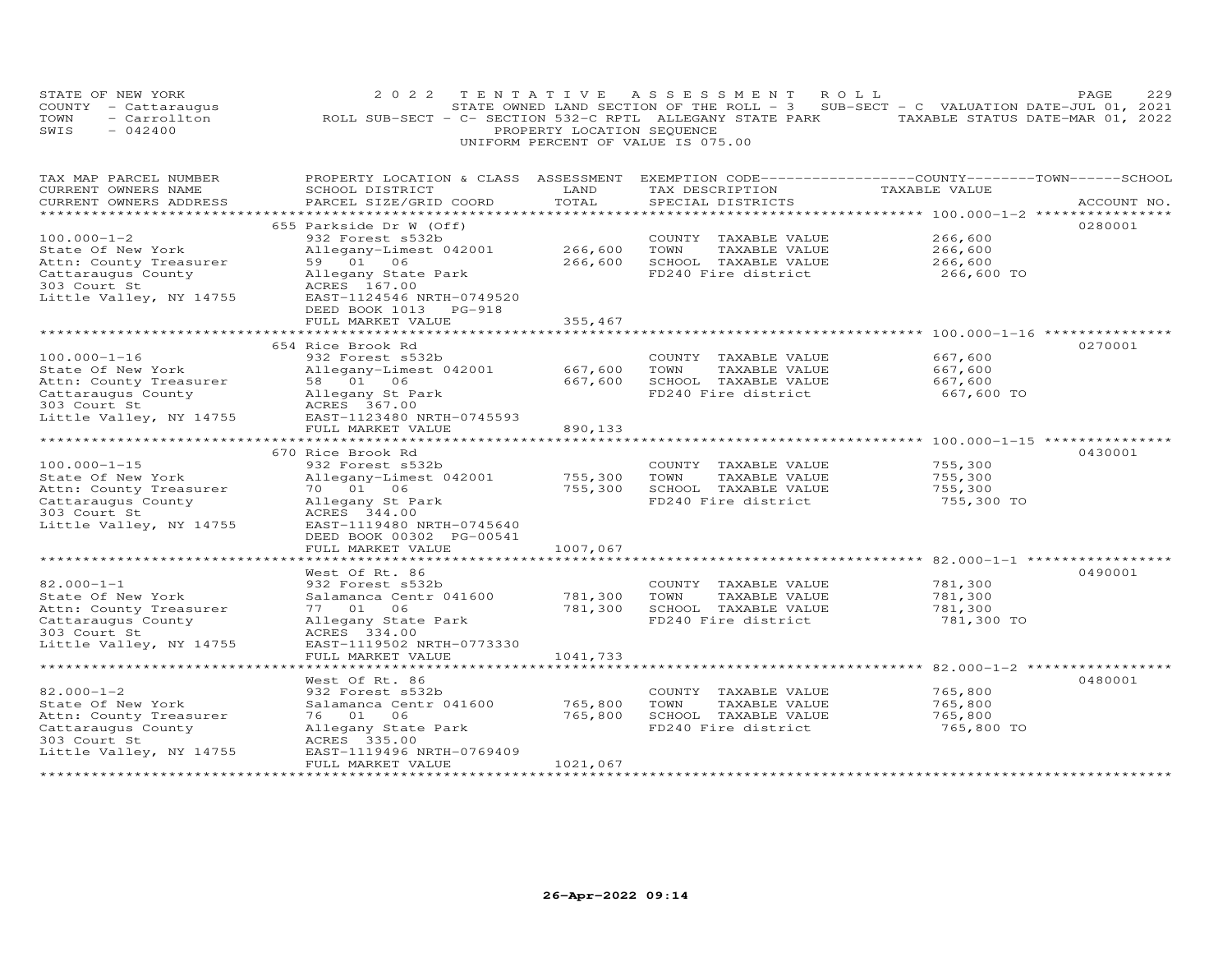| STATE OF NEW YORK<br>COUNTY<br>- Cattaraugus<br>- Carrollton<br>TOWN<br>$-042400$<br>SWIS                                        | 2022 TENTATIVE ASSESSMENT ROLL<br>ROLL SUB-SECT - C- SECTION 532-C RPTL ALLEGANY STATE PARK TAXABLE STATUS DATE-MAR 01, 2022                                                                     | PROPERTY LOCATION SEQUENCE    | UNIFORM PERCENT OF VALUE IS 075.00                                                              |                               | 230<br>PAGE<br>STATE OWNED LAND SECTION OF THE ROLL - 3 SUB-SECT - C VALUATION DATE-JUL 01, 2021 |
|----------------------------------------------------------------------------------------------------------------------------------|--------------------------------------------------------------------------------------------------------------------------------------------------------------------------------------------------|-------------------------------|-------------------------------------------------------------------------------------------------|-------------------------------|--------------------------------------------------------------------------------------------------|
| TAX MAP PARCEL NUMBER<br>CURRENT OWNERS NAME<br>CURRENT OWNERS ADDRESS                                                           | PROPERTY LOCATION & CLASS ASSESSMENT EXEMPTION CODE----------------COUNTY-------TOWN------SCHOOL<br><b>Example 12 TEAND</b><br>SCHOOL DISTRICT<br>PARCEL SIZE/GRID COORD TOTAL SPECIAL DISTRICTS |                               | TAX DESCRIPTION                                                                                 | TAXABLE VALUE                 | ACCOUNT NO.                                                                                      |
| $82.000 - 1 - 3$<br>State Of New York<br>Attn: County Treasurer<br>Cattaraugus County<br>303 Court St<br>Little Valley, NY 14755 | West Of Rt. 86<br>932 Forest s532b<br>Salamanca Centr 041600<br>65 01 06<br>Allegany State Park<br>ACRES 276.97<br>EAST-1122768 NRTH-0773288<br>DEED BOOK 00301 PG-00517<br>FULL MARKET VALUE    | 519,800<br>519,800<br>693,067 | COUNTY TAXABLE VALUE<br>TOWN<br>TAXABLE VALUE<br>SCHOOL TAXABLE VALUE<br>FD240 Fire district    | 519,800<br>519,800<br>519,800 | 0350001<br>519,800 TO                                                                            |
| $82.000 - 1 - 4$<br>State Of New York<br>Attn: County Treasurer<br>Cattaraugus County<br>303 Court St<br>Little Valley, NY 14755 | West Of Rt. 86<br>932 Forest s532b<br>Salamanca Centr 041600<br>64 01 06<br>Allegany State Park<br>ACRES 292.00<br>EAST-1122949 NRTH-0769399<br>FULL MARKET VALUE                                | 604,200<br>604,200<br>805,600 | COUNTY TAXABLE VALUE<br>TOWN<br>TAXABLE VALUE<br>SCHOOL<br>TAXABLE VALUE<br>FD240 Fire district | 604,200<br>604,200<br>604,200 | ************************* 82.000-1-4 ******************<br>0340001<br>604,200 TO                 |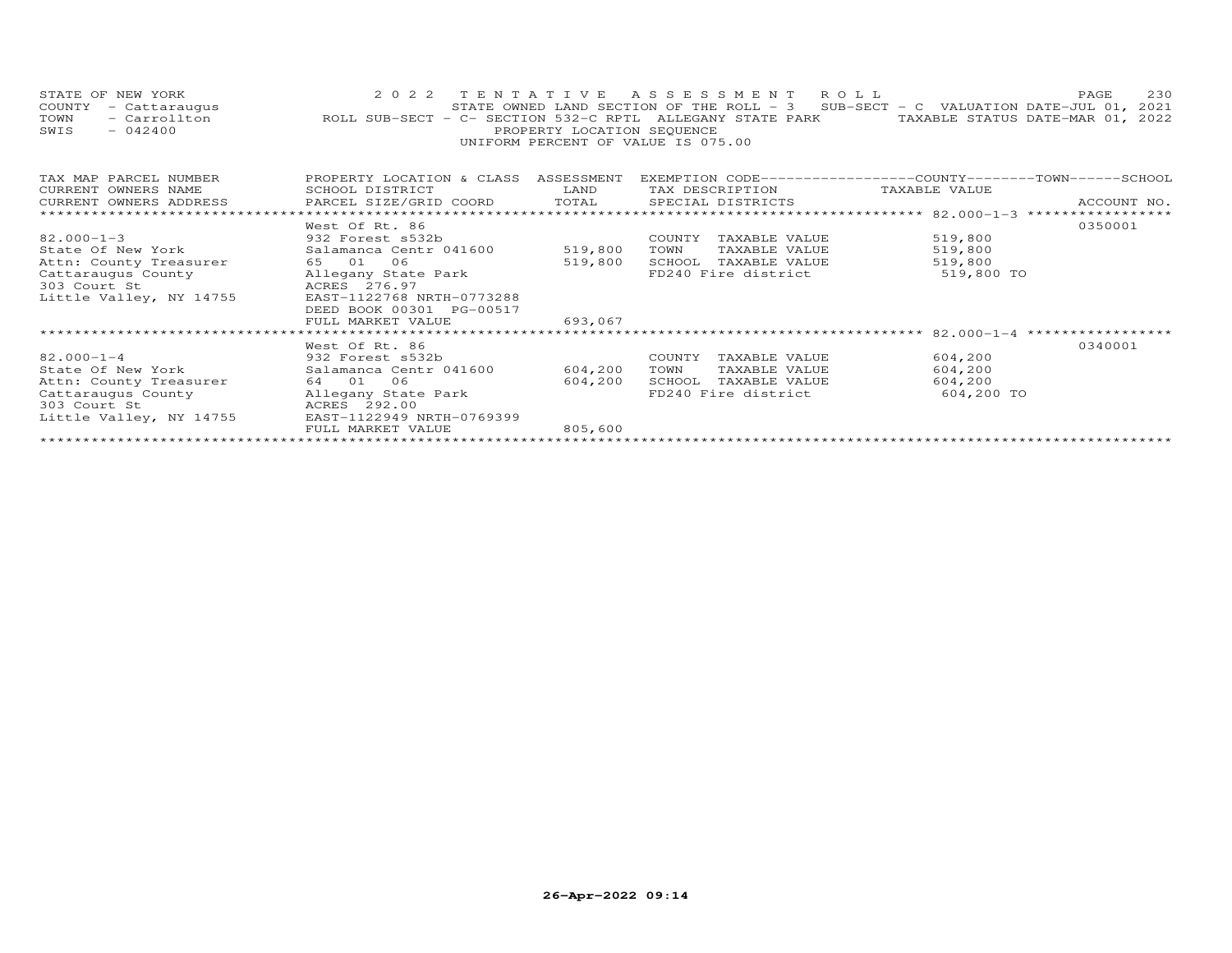|                | STATE OF NEW YORK             |         |                  | 2 0 2 2 | TENTAT           |       | T V E                                 | A S S E S S M E N T                                             | ROLL      |                                                                     |               |                        | PAGE            | 231       |
|----------------|-------------------------------|---------|------------------|---------|------------------|-------|---------------------------------------|-----------------------------------------------------------------|-----------|---------------------------------------------------------------------|---------------|------------------------|-----------------|-----------|
| COUNTY<br>TOWN | - Cattaraugus<br>- Carrollton |         |                  |         |                  |       | ROLL SUB-SECT - C- SECTION 532-C RPTL | STATE OWNED LAND SECTION OF THE ROLL - 3<br>ALLEGANY STATE PARK | SUB-SECT  | - C VALUATION DATE-JUL 01, 2021<br>TAXABLE STATUS DATE-MAR 01, 2022 |               |                        |                 |           |
| SWIS           | $-042400$                     |         |                  |         |                  |       |                                       |                                                                 |           |                                                                     |               |                        | RPS150/V04/L015 |           |
|                |                               |         |                  |         |                  |       |                                       |                                                                 |           |                                                                     |               | CURRENT DATE 4/26/2022 |                 |           |
|                |                               |         |                  |         |                  |       | UNIFORM PERCENT OF VALUE IS 075.00    |                                                                 |           |                                                                     |               |                        |                 |           |
|                |                               |         |                  |         | ROLL             | S U B |                                       | SECTION - $C$ - TOTALS                                          |           |                                                                     |               |                        |                 |           |
|                |                               |         |                  |         |                  |       |                                       |                                                                 |           |                                                                     |               |                        |                 |           |
|                |                               |         |                  |         |                  |       |                                       |                                                                 |           |                                                                     |               |                        |                 |           |
|                |                               |         |                  |         |                  |       |                                       |                                                                 |           |                                                                     |               |                        |                 |           |
|                |                               |         |                  | $***$   | SPECIAL          |       | DISTRICT                              | SUMMARY ***                                                     |           |                                                                     |               |                        |                 |           |
|                |                               | TOTAL   | <b>EXTENSION</b> |         | <b>EXTENSION</b> |       | AD VALOREM                            | EXEMPT                                                          | TAXABLE   |                                                                     |               |                        |                 |           |
| CODE           | DISTRICT NAME                 | PARCELS | TYPE             |         | VALUE            |       | VALUE                                 | <b>AMOUNT</b>                                                   | VALUE     |                                                                     |               |                        |                 |           |
|                |                               |         |                  |         |                  |       |                                       |                                                                 |           |                                                                     |               |                        |                 |           |
|                | FD240 Fire district           |         | 45 TOTAL         |         |                  |       | 22582,100                             |                                                                 | 22582,100 |                                                                     |               |                        |                 |           |
|                |                               |         |                  |         |                  |       |                                       |                                                                 |           |                                                                     |               |                        |                 |           |
|                |                               |         |                  |         |                  |       |                                       |                                                                 |           |                                                                     |               |                        |                 |           |
|                |                               |         |                  | ***     | SCHOOL           |       | DISTRICT                              | SUMMARY ***                                                     |           |                                                                     |               |                        |                 |           |
|                |                               |         |                  |         |                  |       |                                       |                                                                 |           |                                                                     |               |                        |                 |           |
|                |                               |         | TOTAL            |         | ASSESSED         |       | ASSESSED                              | EXEMPT                                                          | TOTAL     |                                                                     | STAR          |                        |                 | STAR      |
| CODE           | DISTRICT NAME                 |         | PARCELS          |         | LAND             |       | TOTAL                                 | <b>AMOUNT</b>                                                   | TAXABLE   |                                                                     | <b>AMOUNT</b> |                        |                 | TAXABLE   |
| 041600         | Salamanca Central             |         | 10               |         | 7402,600         |       | 7402,600                              |                                                                 | 7402,600  |                                                                     |               |                        |                 | 7402,600  |
| 042001         | Allegany-Limestone            |         | 35               |         | 15179,500        |       | 15179,500                             |                                                                 | 15179,500 |                                                                     |               |                        |                 | 15179,500 |
|                |                               |         |                  |         |                  |       |                                       |                                                                 |           |                                                                     |               |                        |                 |           |
|                | $SUB - TO TAL$                |         | 45               |         | 22582,100        |       | 22582,100                             |                                                                 | 22582,100 |                                                                     |               |                        |                 | 22582,100 |
|                |                               |         |                  |         |                  |       |                                       |                                                                 |           |                                                                     |               |                        |                 |           |
|                | TOTAL                         |         | 45               |         | 22582,100        |       | 22582,100                             |                                                                 | 22582,100 |                                                                     |               |                        |                 | 22582,100 |
|                |                               |         |                  |         |                  |       |                                       |                                                                 |           |                                                                     |               |                        |                 |           |

# \*\*\* S Y S T E M C O D E S S U M M A R Y \*\*\*

# NO SYSTEM EXEMPTIONS AT THIS LEVEL

# \*\*\* E X E M P T I O N S U M M A R Y \*\*\*

# NO EXEMPTIONS AT THIS LEVEL

| ROLL       |                                                                 | TOTAL  |                                              |                      |                                       | YABLE        | TAXABLE.     | STAF           |
|------------|-----------------------------------------------------------------|--------|----------------------------------------------|----------------------|---------------------------------------|--------------|--------------|----------------|
| <b>SEC</b> |                                                                 | DADCPT | LAND                                         | UIAL                 | COUNTY                                | TOWN         | 3CHOO1       | <b>TAXABLF</b> |
|            | $\bigcap M$ <sub><math>\bigcap T</math></sub> $\bigcap$<br>LAND |        | 100<br>$\cap$ $\cap$ $\subset$ $\cap$ $\cap$ | $E \cap \cap$<br>100 | $\cap$ $\subset$ $\cap$ $\cap$<br>100 | つつにOつ<br>100 | つつちのつ<br>100 | 22502<br>100   |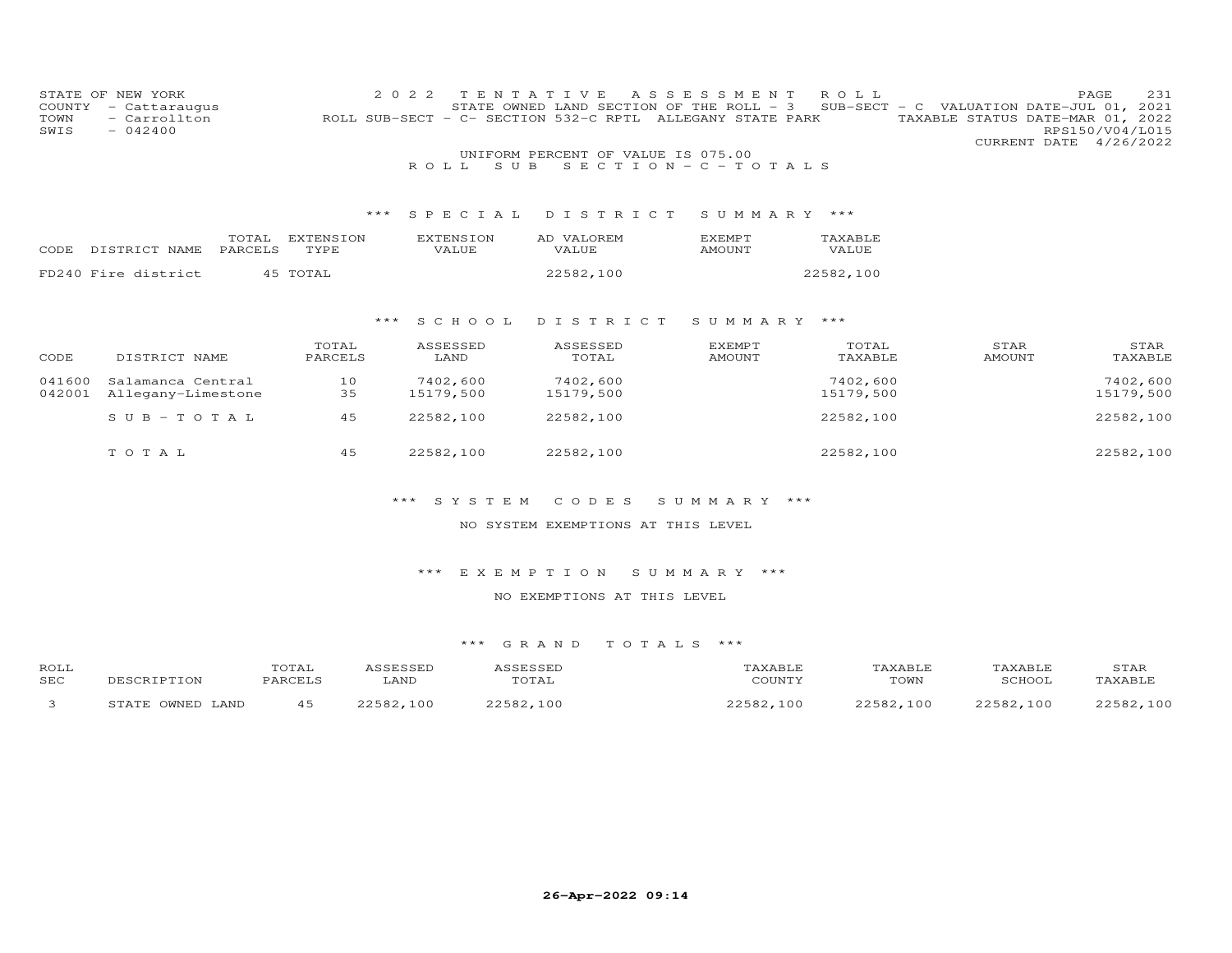| STATE OF NEW YORK<br>COUNTY<br>- Cattaraugus<br>- Carrollton<br>TOWN<br>SWIS<br>$-042400$ | 2022 TENTATIVE<br>ROLL SUB-SECT - N- SECTION 534 | RPTL<br>PROPERTY LOCATION SEQUENCE | A S S E S S M E N T<br>STATE OWNED LAND SECTION OF THE ROLL - 3<br>REFORESTATION<br>UNIFORM PERCENT OF VALUE IS 075.00<br>UNIFORM PERCENT OF VALUE IS 075.00 | R O L L<br>SUB-SECT - N VALUATION DATE-JUL 01, 2021          | 232<br>PAGE<br>TAXABLE STATUS DATE-MAR 01, 2022 |
|-------------------------------------------------------------------------------------------|--------------------------------------------------|------------------------------------|--------------------------------------------------------------------------------------------------------------------------------------------------------------|--------------------------------------------------------------|-------------------------------------------------|
| TAX MAP PARCEL NUMBER                                                                     | PROPERTY LOCATION & CLASS                        | ASSESSMENT                         |                                                                                                                                                              | EXEMPTION CODE-----------------COUNTY-------TOWN------SCHOOL |                                                 |
| CURRENT OWNERS NAME                                                                       | SCHOOL DISTRICT                                  | LAND                               | TAX DESCRIPTION                                                                                                                                              | TAXABLE VALUE                                                |                                                 |
| CURRENT OWNERS ADDRESS THE PARCEL SIZE/GRID COORD TOTAL                                   |                                                  |                                    | SPECIAL DISTRICTS                                                                                                                                            |                                                              | ACCOUNT NO.                                     |
|                                                                                           |                                                  |                                    |                                                                                                                                                              |                                                              |                                                 |
|                                                                                           | 870 Windfall Rd                                  |                                    |                                                                                                                                                              |                                                              | 0510001                                         |
| $83.003 - 1 - 9$                                                                          | 932 Forest s532b                                 |                                    | 32252<br>STATE C                                                                                                                                             | 231,500                                                      | $\Omega$<br>$\Omega$                            |
| State Of New York                                                                         | Salamanca Centr 041600                           | 231,500                            | COUNTY<br>TAXABLE VALUE                                                                                                                                      |                                                              |                                                 |
| Attn: County Treasurer                                                                    | 04 02 06                                         | 231,500                            | TOWN<br>TAXABLE VALUE                                                                                                                                        | 231,500                                                      |                                                 |
| Cattaraugus County                                                                        | Nys Dept-Conservation                            |                                    | SCHOOL<br>TAXABLE VALUE                                                                                                                                      | 231,500                                                      |                                                 |
| Ff 1515.00<br>303 Court St                                                                |                                                  |                                    | FD240 Fire district                                                                                                                                          | 231,500 TO                                                   |                                                 |
| Little Valley, NY 14755                                                                   | ACRES 146.97                                     |                                    |                                                                                                                                                              |                                                              |                                                 |
|                                                                                           | EAST-1135294 NRTH-0773406                        |                                    |                                                                                                                                                              |                                                              |                                                 |
|                                                                                           | FULL MARKET VALUE                                | 308,667                            |                                                                                                                                                              |                                                              |                                                 |
|                                                                                           |                                                  |                                    |                                                                                                                                                              |                                                              |                                                 |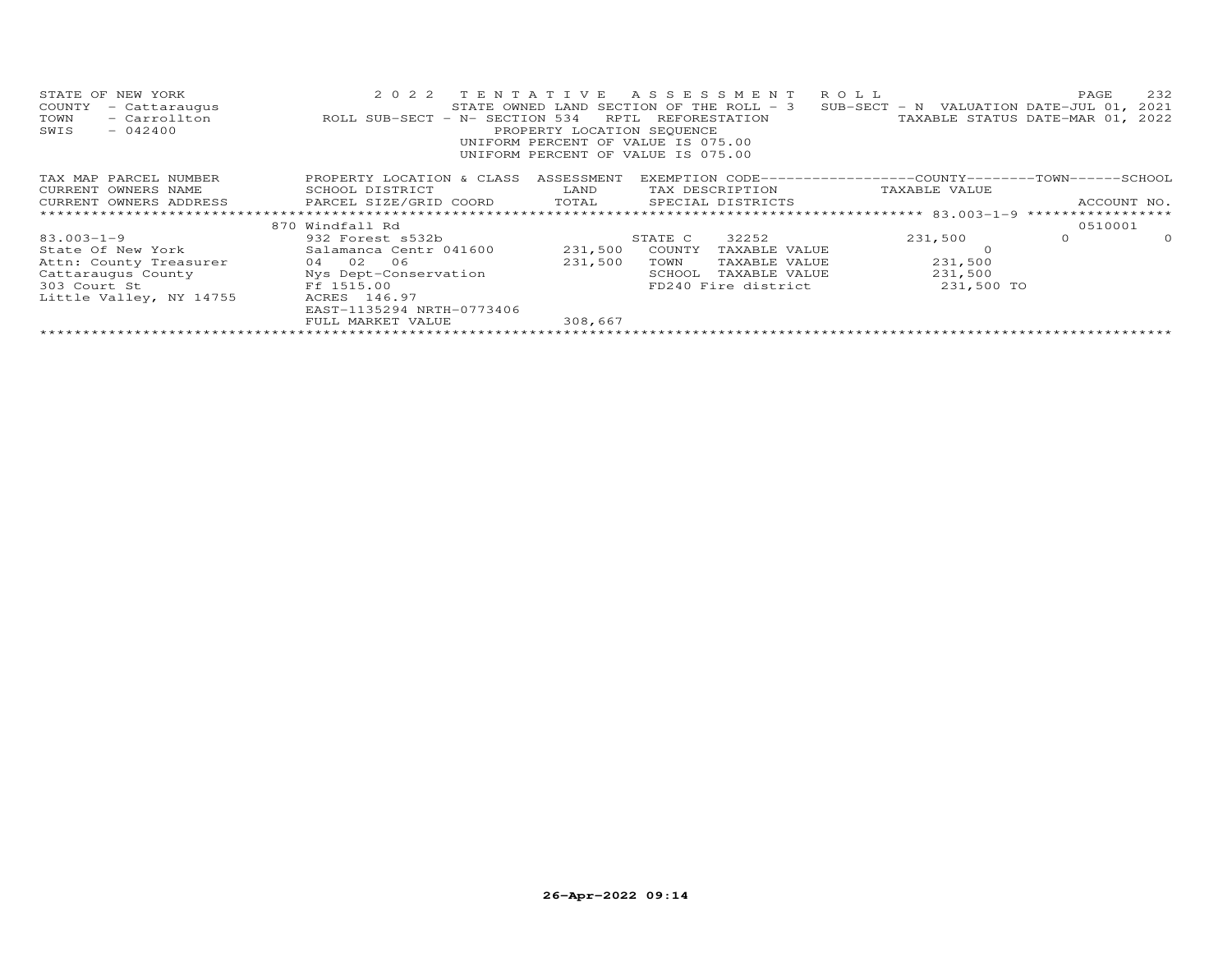| STATE OF NEW YORK<br>- Cattaraugus<br>- Carrollton<br>$-042400$ |              | 2 0 2 2                                                                                  |            | REFORESTATION                                                                                                                                                          | ROLL                                                               |                                                                                                                                                   | 233<br>PAGE<br>RPS150/V04/L015<br>CURRENT DATE 4/26/2022                                                                 |
|-----------------------------------------------------------------|--------------|------------------------------------------------------------------------------------------|------------|------------------------------------------------------------------------------------------------------------------------------------------------------------------------|--------------------------------------------------------------------|---------------------------------------------------------------------------------------------------------------------------------------------------|--------------------------------------------------------------------------------------------------------------------------|
|                                                                 |              |                                                                                          |            |                                                                                                                                                                        |                                                                    |                                                                                                                                                   |                                                                                                                          |
|                                                                 |              | ROLL.                                                                                    | S U B      |                                                                                                                                                                        |                                                                    |                                                                                                                                                   |                                                                                                                          |
|                                                                 |              |                                                                                          |            |                                                                                                                                                                        |                                                                    |                                                                                                                                                   |                                                                                                                          |
|                                                                 |              |                                                                                          |            |                                                                                                                                                                        |                                                                    |                                                                                                                                                   |                                                                                                                          |
|                                                                 | EXTENSION    |                                                                                          | AD VALOREM | <b>EXEMPT</b>                                                                                                                                                          | TAXABLE                                                            |                                                                                                                                                   |                                                                                                                          |
| CODE DISTRICT NAME                                              | TYPE         | <b>VALUE</b>                                                                             | VALUE      | <b>AMOUNT</b>                                                                                                                                                          | <b>VALUE</b>                                                       |                                                                                                                                                   |                                                                                                                          |
| FD240 Fire district                                             | 1 TOTAL      |                                                                                          | 231,500    |                                                                                                                                                                        | 231,500                                                            |                                                                                                                                                   |                                                                                                                          |
|                                                                 |              |                                                                                          |            |                                                                                                                                                                        |                                                                    |                                                                                                                                                   |                                                                                                                          |
|                                                                 |              |                                                                                          |            |                                                                                                                                                                        |                                                                    |                                                                                                                                                   |                                                                                                                          |
|                                                                 |              | ***                                                                                      |            |                                                                                                                                                                        |                                                                    |                                                                                                                                                   |                                                                                                                          |
|                                                                 | TOTAL        |                                                                                          | ASSESSED   | EXEMPT                                                                                                                                                                 | TOTAL                                                              | STAR                                                                                                                                              | STAR                                                                                                                     |
| DISTRICT NAME                                                   | PARCELS      | LAND                                                                                     | TOTAL      | AMOUNT                                                                                                                                                                 |                                                                    | <b>AMOUNT</b>                                                                                                                                     | TAXABLE                                                                                                                  |
|                                                                 | $\mathbf{1}$ |                                                                                          | 231,500    |                                                                                                                                                                        |                                                                    |                                                                                                                                                   | 231,500                                                                                                                  |
|                                                                 |              |                                                                                          |            |                                                                                                                                                                        |                                                                    |                                                                                                                                                   | 231,500                                                                                                                  |
|                                                                 |              |                                                                                          |            |                                                                                                                                                                        |                                                                    |                                                                                                                                                   |                                                                                                                          |
|                                                                 |              |                                                                                          |            |                                                                                                                                                                        |                                                                    |                                                                                                                                                   | 231,500                                                                                                                  |
|                                                                 |              |                                                                                          |            |                                                                                                                                                                        |                                                                    |                                                                                                                                                   |                                                                                                                          |
|                                                                 |              |                                                                                          |            |                                                                                                                                                                        |                                                                    |                                                                                                                                                   |                                                                                                                          |
|                                                                 |              | ***                                                                                      | CODES      |                                                                                                                                                                        |                                                                    |                                                                                                                                                   |                                                                                                                          |
|                                                                 | TOTAL        | TOTAL<br>PARCELS<br>Salamanca Central<br>$SUB - TO T AL$<br>$\mathbf{1}$<br>$\mathbf{1}$ | $***$      | TENTATIVE<br>ROLL SUB-SECT - N- SECTION 534<br>SPECIAL<br><b>EXTENSION</b><br>S C H O O L<br>ASSESSED<br>231,500<br>231,500<br>231,500<br>231,500<br>231,500<br>SYSTEM | RPTL<br>UNIFORM PERCENT OF VALUE IS 075.00<br>DISTRICT<br>DISTRICT | A S S E S S M E N T<br>STATE OWNED LAND SECTION OF THE ROLL - 3<br>$S E C T I O N - N - T O T A L S$<br>SUMMARY ***<br>SUMMARY ***<br>SUMMARY *** | SUB-SECT - N VALUATION DATE-JUL 01, 2021<br>TAXABLE STATUS DATE-MAR 01, 2022<br>TAXABLE<br>231,500<br>231,500<br>231,500 |

# NO SYSTEM EXEMPTIONS AT THIS LEVEL

# \*\*\* E X E M P T I O N S U M M A R Y \*\*\*

| CODE  | DESCRIPTION      | TOTAL<br>PARCELS | COUNTY             | TOWN | SCHOOL |
|-------|------------------|------------------|--------------------|------|--------|
| 32252 | STATE C<br>TOTAL |                  | 231,500<br>231,500 |      |        |

| ROLL<br><b>SEC</b> | <b>TON</b>                   | $\sim$ m $\sim$ $\sim$<br>OTAL:<br>PARCELS | LAND                  | TOTAL | CCT1 | TOWN | COUOOT | STAR |
|--------------------|------------------------------|--------------------------------------------|-----------------------|-------|------|------|--------|------|
|                    | $\bigcap \text{MME}$<br>∟AND |                                            | $\sim$ $\sim$<br>50 C | 500   |      | 500  | 500    | 500  |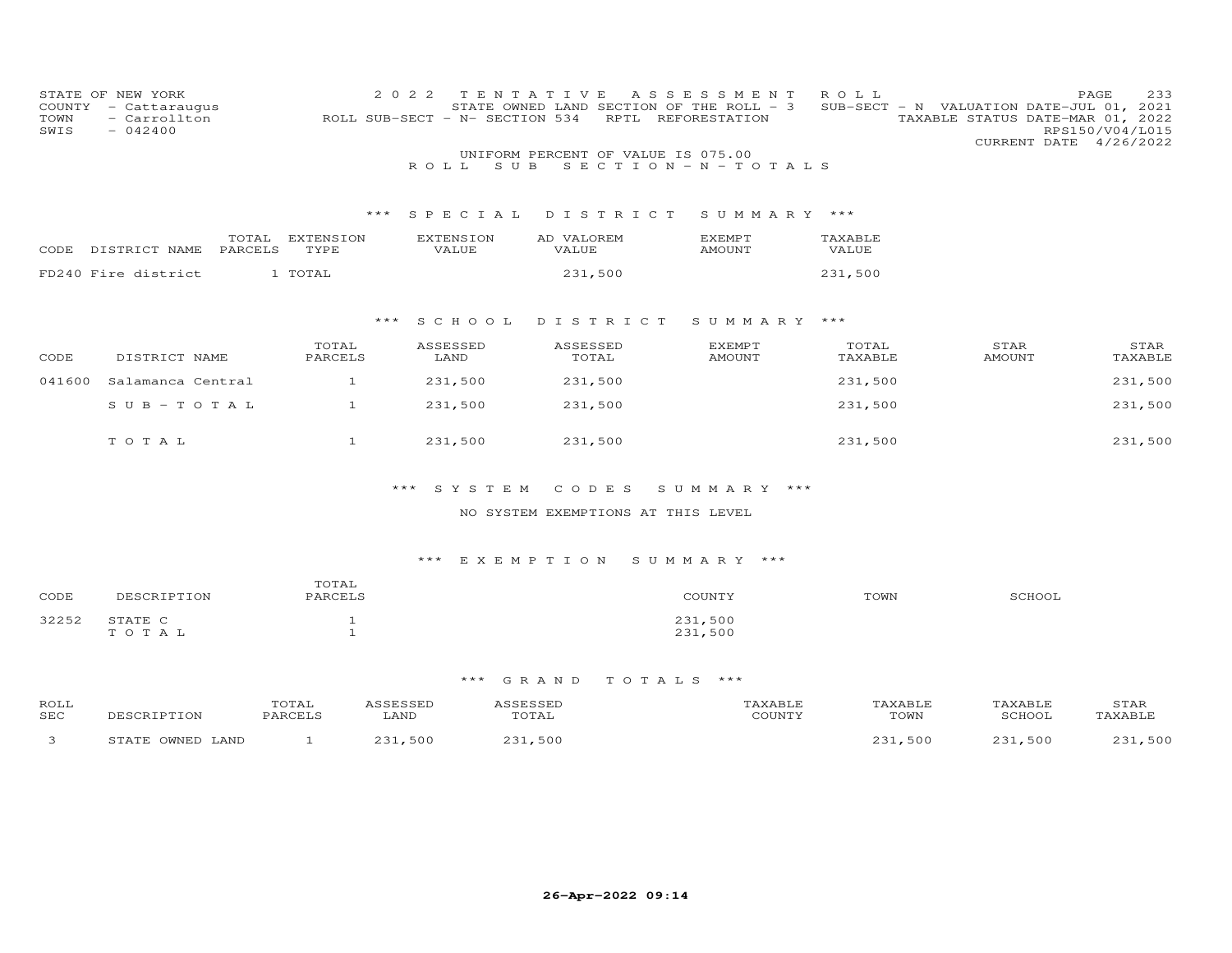| STATE OF NEW YORK<br>COUNTY<br>- Cattaraugus<br>- Carrollton<br>TOWN<br>$-042400$<br>SWIS | 2 0 2 2<br>ROLL SUB-SECT - Y- SECTION 545                                                         | TENTATIVE<br>PROPERTY LOCATION SEQUENCE<br>UNIFORM PERCENT OF VALUE IS 075.00<br>UNIFORM PERCENT OF VALUE IS 075.00 |                  | A S S E S S M E N T<br>R O L L<br>STATE OWNED LAND SECTION OF THE ROLL - 3<br>RPTL TRANSITION ASSESSMENTS | SUB-SECT - Y VALUATION DATE-JUL 01, 2021<br>TAXABLE STATUS DATE-MAR 01, 2022 | PAGE.    | 234         |
|-------------------------------------------------------------------------------------------|---------------------------------------------------------------------------------------------------|---------------------------------------------------------------------------------------------------------------------|------------------|-----------------------------------------------------------------------------------------------------------|------------------------------------------------------------------------------|----------|-------------|
| TAX MAP PARCEL NUMBER                                                                     | PROPERTY LOCATION & CLASS ASSESSMENT EXEMPTION CODE-----------------COUNTY-------TOWN------SCHOOL |                                                                                                                     |                  |                                                                                                           |                                                                              |          |             |
| CURRENT OWNERS NAME                                                                       | SCHOOL DISTRICT                                                                                   | LAND                                                                                                                |                  | TAX DESCRIPTION                                                                                           | TAXABLE VALUE                                                                |          |             |
| CURRENT OWNERS ADDRESS                                                                    | PARCEL SIZE/GRID COORD                                                                            | TOTAL                                                                                                               |                  | SPECIAL DISTRICTS                                                                                         |                                                                              |          | ACCOUNT NO. |
|                                                                                           |                                                                                                   |                                                                                                                     |                  |                                                                                                           |                                                                              |          |             |
|                                                                                           | TOWN Transition Assessment                                                                        |                                                                                                                     |                  |                                                                                                           |                                                                              | 8000002  |             |
| $333.000 - 24 - 2$                                                                        | 993 Transition t                                                                                  |                                                                                                                     | TOWN TAXBL 50005 |                                                                                                           | $\Omega$                                                                     | $\Omega$ |             |
| State Of New York                                                                         | Allegany-Limest 042001<br>ACRES<br>0.01                                                           | $\circ$                                                                                                             | TOWN             | 0 COUNTY TAXABLE VALUE<br>TAXABLE VALUE                                                                   | $\circ$<br>$\circ$                                                           |          |             |
| Attn: County Treasurer<br>Cattaraugus County                                              | FULL MARKET VALUE                                                                                 | $\Omega$                                                                                                            |                  | SCHOOL TAXABLE VALUE                                                                                      | $\Omega$                                                                     |          |             |
| 303 Court St                                                                              |                                                                                                   |                                                                                                                     |                  | FD240 Fire district                                                                                       | 0 TO                                                                         |          |             |
| Little Valley, NY 14755                                                                   |                                                                                                   |                                                                                                                     |                  |                                                                                                           |                                                                              |          |             |
| *********************                                                                     |                                                                                                   |                                                                                                                     |                  |                                                                                                           |                                                                              |          |             |
|                                                                                           | COUNTY Transition Assessment                                                                      |                                                                                                                     |                  |                                                                                                           |                                                                              | 8000001  |             |
| $333.000 - 24 - 1$                                                                        | 993 Transition t                                                                                  |                                                                                                                     | CNTY TAXBL 50006 |                                                                                                           | $\Omega$                                                                     | $\Omega$ |             |
| State Of New York                                                                         | Allegany-Limest 042001                                                                            |                                                                                                                     |                  | 0 COUNTY TAXABLE VALUE                                                                                    | $\circ$                                                                      |          |             |
| Attn: County Treasurer                                                                    | ACRES 0.01                                                                                        |                                                                                                                     | 0 TOWN           | TAXABLE VALUE                                                                                             | $\circ$                                                                      |          |             |
| Cattaraugus County<br>303 Court St                                                        | FULL MARKET VALUE                                                                                 | $\cap$                                                                                                              |                  | SCHOOL TAXABLE VALUE                                                                                      | $\Omega$                                                                     |          |             |
| Little Valley, NY 14755                                                                   |                                                                                                   |                                                                                                                     |                  |                                                                                                           |                                                                              |          |             |
| **********************                                                                    |                                                                                                   |                                                                                                                     |                  |                                                                                                           |                                                                              |          |             |
|                                                                                           | SCHOOL Transition Assessment                                                                      |                                                                                                                     |                  |                                                                                                           |                                                                              | 8041600  |             |
| $333.000 - 24 - 3$                                                                        | 993 Transition t                                                                                  |                                                                                                                     | SCHL TAXBL 50001 |                                                                                                           | $\Omega$                                                                     | $\cap$   |             |
| State Of New York                                                                         | Salamanca Centr 041600                                                                            |                                                                                                                     |                  | 0 COUNTY TAXABLE VALUE                                                                                    | $\Omega$                                                                     |          |             |
| Attn: County Treasurer                                                                    | 0.01<br>ACRES<br>FULL MARKET VALUE                                                                | $\overline{O}$<br>$\cap$                                                                                            | TOWN             | TAXABLE VALUE<br>SCHOOL TAXABLE VALUE                                                                     |                                                                              |          |             |
| Cattaraugus County<br>303 Court St                                                        |                                                                                                   |                                                                                                                     |                  |                                                                                                           |                                                                              |          |             |
| Little Valley, NY 14755                                                                   |                                                                                                   |                                                                                                                     |                  |                                                                                                           |                                                                              |          |             |
| *********************                                                                     |                                                                                                   |                                                                                                                     |                  |                                                                                                           |                                                                              |          |             |
|                                                                                           | SCHOOL Transition Assessment                                                                      |                                                                                                                     |                  |                                                                                                           |                                                                              | 8042401  |             |
| $333.000 - 24 - 4$                                                                        | 993 Transition t                                                                                  |                                                                                                                     | SCHL TAXBL 50001 |                                                                                                           | $\Omega$                                                                     | $\Omega$ |             |
| State Of New York                                                                         | Allegany-Limest 042001                                                                            |                                                                                                                     |                  | 0 COUNTY TAXABLE VALUE                                                                                    | $\Omega$                                                                     |          |             |
| Attn: County Treasurer                                                                    | ACRES<br>0.01                                                                                     | $\Omega$                                                                                                            | TOWN             | TAXABLE VALUE                                                                                             | $\Omega$                                                                     |          |             |
| Cattaraugus County<br>303 Court St                                                        | FULL MARKET VALUE                                                                                 | $\Omega$                                                                                                            |                  | SCHOOL TAXABLE VALUE                                                                                      | $\Omega$                                                                     |          |             |
| Little Valley, NY 14755                                                                   |                                                                                                   |                                                                                                                     |                  |                                                                                                           |                                                                              |          |             |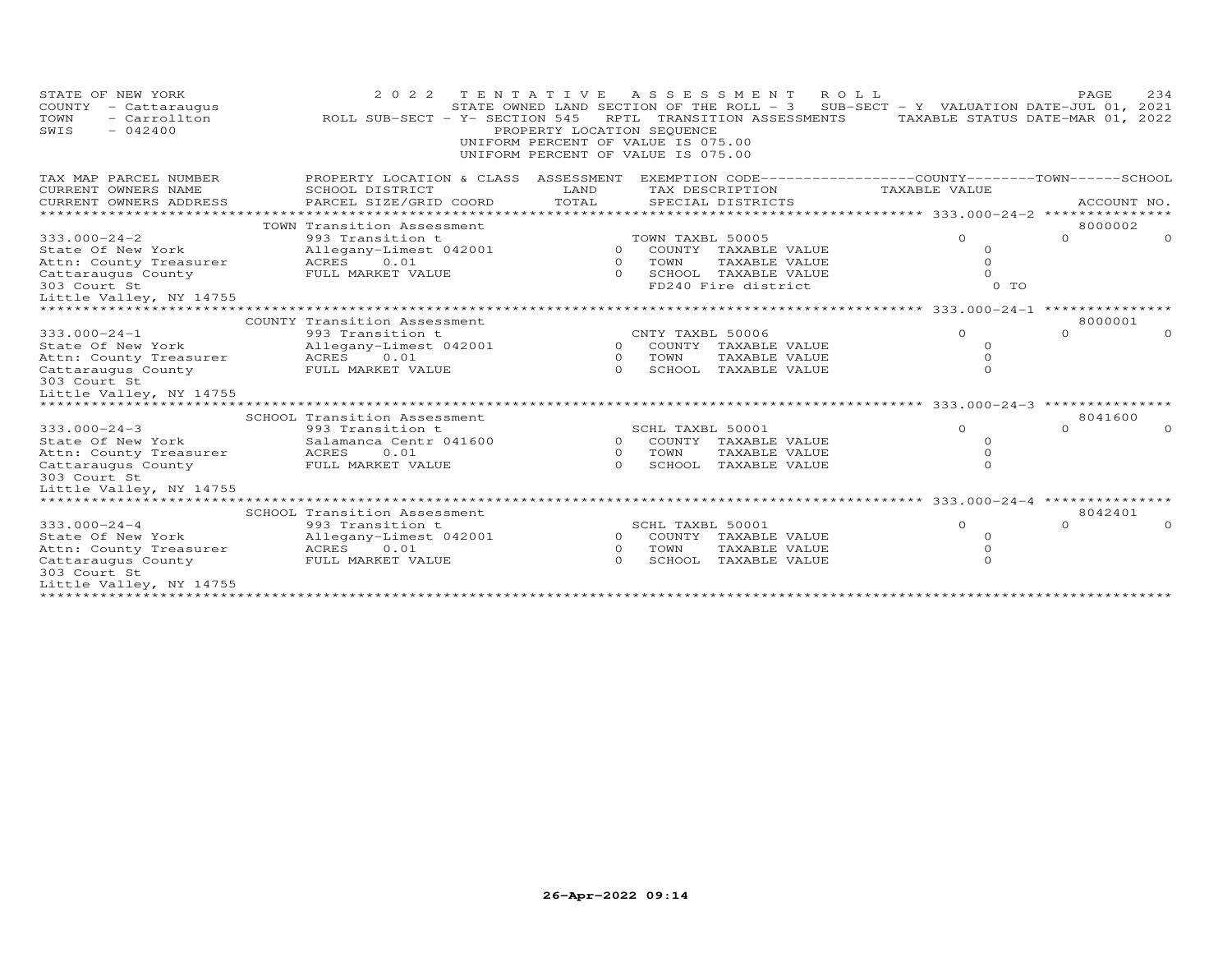| COUNTY<br>TOWN<br>SWIS  | STATE OF NEW YORK<br>- Cattaraugus<br>- Carrollton<br>$-042400$ |                                                                 | 2 0 2 2<br>ROLL SUB-SECT - Y- SECTION 545<br>ROLL.<br>S U B | TENTATIVE<br>STATE OWNED LAND SECTION OF THE ROLL - 3<br>UNIFORM PERCENT OF VALUE IS 075.00 | A S S E S S M E N T<br>RPTL TRANSITION ASSESSMENTS<br>SECTION - Y - TOTALS | R O L L          | SUB-SECT - Y VALUATION DATE-JUL 01, 2021<br>TAXABLE STATUS DATE-MAR 01, 2022<br>CURRENT DATE 4/26/2022 | PAGE<br>235<br>RPS150/V04/L015 |
|-------------------------|-----------------------------------------------------------------|-----------------------------------------------------------------|-------------------------------------------------------------|---------------------------------------------------------------------------------------------|----------------------------------------------------------------------------|------------------|--------------------------------------------------------------------------------------------------------|--------------------------------|
|                         |                                                                 | $***$                                                           | SPECIAL                                                     | DISTRICT                                                                                    | SUMMARY ***                                                                |                  |                                                                                                        |                                |
| CODE                    | TOTAL<br>DISTRICT NAME<br>PARCELS                               | EXTENSION<br>TYPE                                               | EXTENSION<br>VALUE                                          | AD VALOREM<br>VALUE                                                                         | <b>EXEMPT</b><br><b>AMOUNT</b>                                             | TAXABLE<br>VALUE |                                                                                                        |                                |
|                         | FD240 Fire district                                             | 1 TOTAL                                                         |                                                             |                                                                                             |                                                                            |                  |                                                                                                        |                                |
|                         |                                                                 | * * *                                                           | S C H O O L                                                 | DISTRICT                                                                                    | SUMMARY ***                                                                |                  |                                                                                                        |                                |
| CODE                    | DISTRICT NAME                                                   | TOTAL<br>PARCELS                                                | ASSESSED<br>LAND                                            | ASSESSED<br>TOTAL                                                                           | <b>EXEMPT</b><br><b>AMOUNT</b>                                             | TOTAL<br>TAXABLE | STAR<br><b>AMOUNT</b>                                                                                  | STAR<br>TAXABLE                |
| 041600<br>042001        | Salamanca Central<br>Allegany-Limestone                         | $\mathbf{1}$<br>3                                               |                                                             |                                                                                             |                                                                            |                  |                                                                                                        |                                |
|                         | $SUB - TO TAL$                                                  | $\overline{4}$                                                  |                                                             |                                                                                             |                                                                            |                  |                                                                                                        |                                |
|                         | TOTAL                                                           | $\overline{4}$                                                  |                                                             |                                                                                             |                                                                            |                  |                                                                                                        |                                |
|                         |                                                                 |                                                                 | *** SYSTEM                                                  | CODES                                                                                       | SUMMARY ***                                                                |                  |                                                                                                        |                                |
| CODE                    | DESCRIPTION                                                     | TOTAL<br>PARCELS                                                |                                                             |                                                                                             | COUNTY                                                                     | TOWN             | SCHOOL                                                                                                 |                                |
| 50001<br>50005<br>50006 | SCHL TAXBL<br>TOWN TAXBL<br>CNTY TAXBL<br>TOTAL                 | $\overline{c}$<br>$\mathbf 1$<br>$\mathbf{1}$<br>$\overline{a}$ |                                                             |                                                                                             |                                                                            |                  |                                                                                                        |                                |

\*\*\* E X E M P T I O N S U M M A R Y \*\*\*

NO EXEMPTIONS AT THIS LEVEL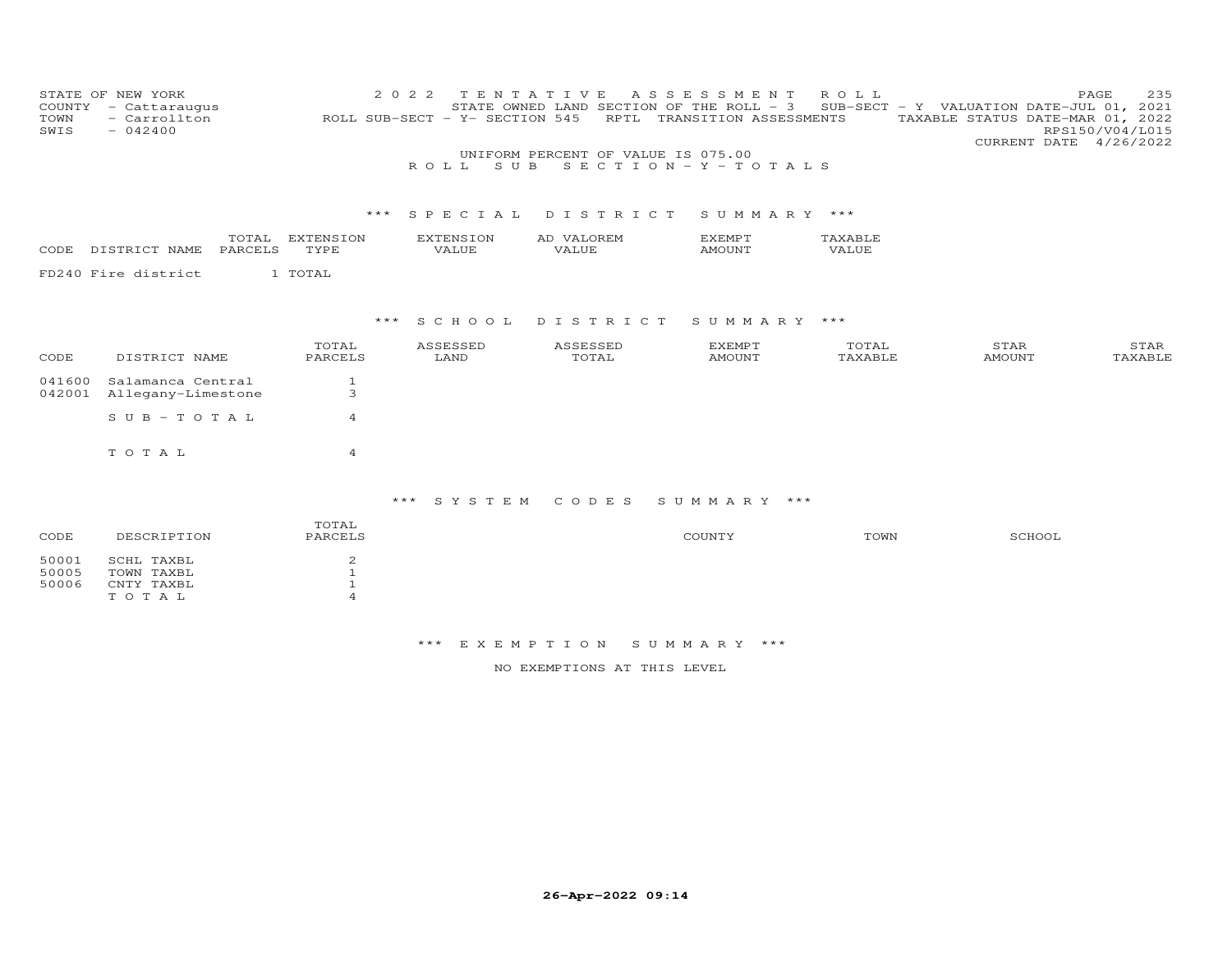|              | STATE OF NEW YORK<br>COUNTY - Cattaraugus |                                                            |  |  |                                    |  | 2022 TENTATIVE ASSESSMENT ROLL<br>STATE OWNED LAND SECTION OF THE ROLL - $3$ SUB-SECT - Y VALUATION DATE-JUL 01, 2021 |                                  |                        | PAGE.           | 236 |
|--------------|-------------------------------------------|------------------------------------------------------------|--|--|------------------------------------|--|-----------------------------------------------------------------------------------------------------------------------|----------------------------------|------------------------|-----------------|-----|
| TOWN<br>SWIS | - Carrollton<br>$-042400$                 | ROLL SUB-SECT - Y- SECTION 545 RPTL TRANSITION ASSESSMENTS |  |  |                                    |  |                                                                                                                       | TAXABLE STATUS DATE-MAR 01, 2022 |                        | RPS150/V04/L015 |     |
|              |                                           |                                                            |  |  |                                    |  |                                                                                                                       |                                  | CURRENT DATE 4/26/2022 |                 |     |
|              |                                           |                                                            |  |  | UNIFORM PERCENT OF VALUE IS 075.00 |  |                                                                                                                       |                                  |                        |                 |     |
|              |                                           |                                                            |  |  | ROLL SUB SECTION-Y-TOTALS          |  |                                                                                                                       |                                  |                        |                 |     |

| ROLI | $\Delta$ |      |            |          |      | <u>، ۲۰۰۱ ب</u> |
|------|----------|------|------------|----------|------|-----------------|
| SEC  | ∙∠д.     | LAND | $\sim$ $-$ | $-77777$ | TOWN |                 |

3 STATE OWNED LAND 4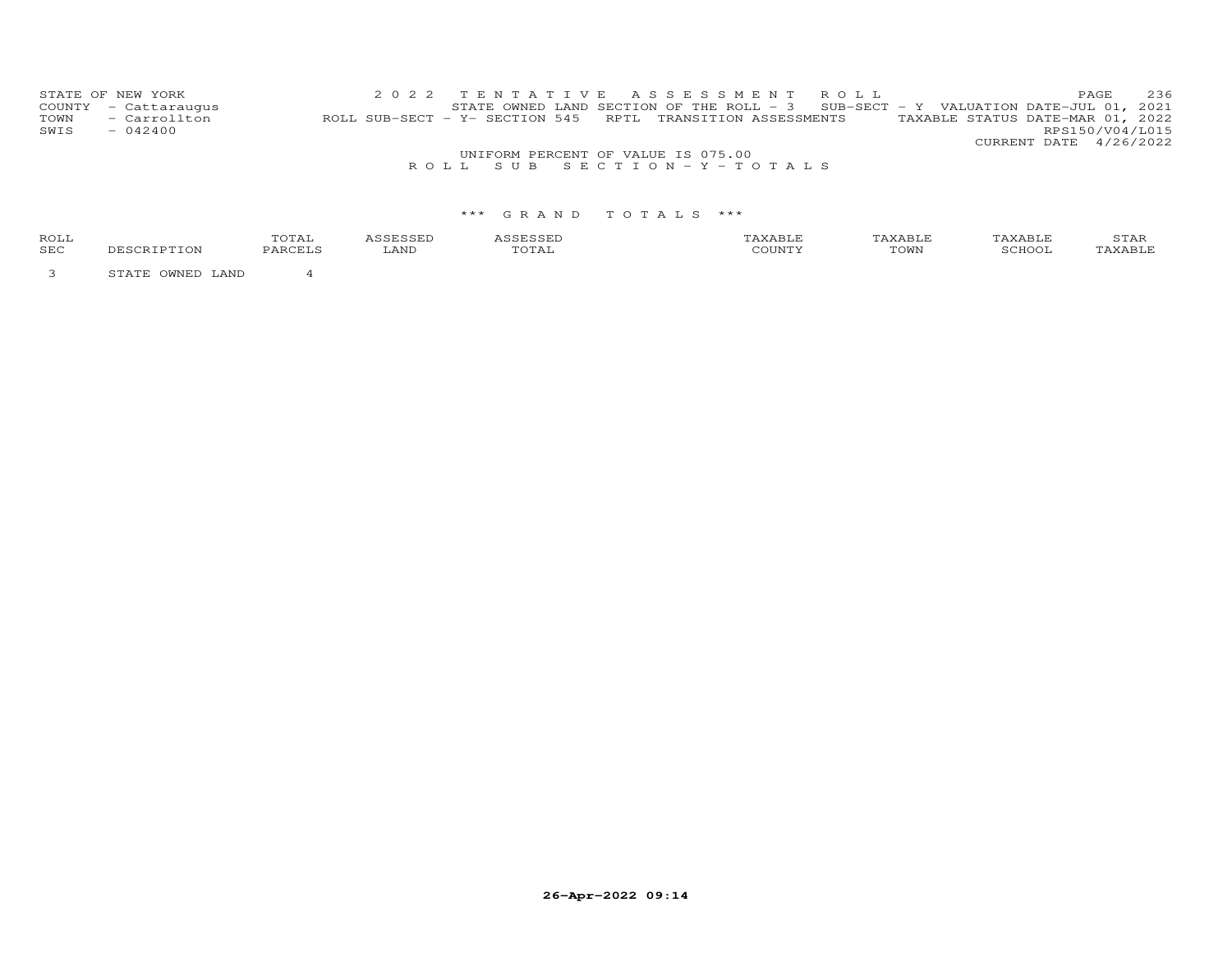| COUNTY<br>TOWN<br>SWIS  | STATE OF NEW YORK<br>- Cattaraugus<br>- Carrollton<br>$-042400$ |                                                                 | 2 0 2 2                          | TENTATIVE<br>STATE OWNED LAND SECTION OF THE ROLL - 3 | A S S E S S M E N T            | ROLL                  | VALUATION DATE-JUL 01, 2021<br>TAXABLE STATUS DATE-MAR 01, 2022 | 237<br>PAGE<br>RPS150/V04/L015 |
|-------------------------|-----------------------------------------------------------------|-----------------------------------------------------------------|----------------------------------|-------------------------------------------------------|--------------------------------|-----------------------|-----------------------------------------------------------------|--------------------------------|
|                         |                                                                 |                                                                 |                                  | UNIFORM PERCENT OF VALUE IS 075.00                    |                                |                       | CURRENT DATE 4/26/2022                                          |                                |
|                         |                                                                 |                                                                 | ROLL                             | SECTION                                               | TOTALS                         |                       |                                                                 |                                |
|                         |                                                                 | ***                                                             | SPECIAL                          | DISTRICT                                              | SUMMARY ***                    |                       |                                                                 |                                |
| CODE                    | TOTAL<br>PARCELS<br>DISTRICT NAME                               | <b>EXTENSION</b><br>TYPE                                        | <b>EXTENSION</b><br><b>VALUE</b> | AD VALOREM<br>VALUE                                   | <b>EXEMPT</b><br><b>AMOUNT</b> | TAXABLE<br>VALUE      |                                                                 |                                |
|                         | FD240 Fire district                                             | 52 TOTAL                                                        |                                  | 23228,900                                             |                                | 23228,900             |                                                                 |                                |
|                         |                                                                 | $***$                                                           | SCHOOL                           | DISTRICT                                              | SUMMARY ***                    |                       |                                                                 |                                |
| CODE                    | DISTRICT NAME                                                   | TOTAL<br>PARCELS                                                | ASSESSED<br>LAND                 | ASSESSED<br>TOTAL                                     | <b>EXEMPT</b><br><b>AMOUNT</b> | TOTAL<br>TAXABLE      | STAR<br><b>AMOUNT</b>                                           | STAR<br>TAXABLE                |
| 041600<br>042001        | Salamanca Central<br>Allegany-Limestone                         | 12<br>43                                                        | 7634,100<br>15343,525            | 7634,100<br>15594,800                                 |                                | 7634,100<br>15594,800 |                                                                 | 7634,100<br>15594,800          |
|                         | $S$ U B - T O T A L                                             | 55                                                              | 22977,625                        | 23228,900                                             |                                | 23228,900             |                                                                 | 23228,900                      |
|                         | TOTAL                                                           | 55                                                              | 22977,625                        | 23228,900                                             |                                | 23228,900             |                                                                 | 23228,900                      |
|                         |                                                                 |                                                                 | *** SYSTEM                       | CODES                                                 | SUMMARY ***                    |                       |                                                                 |                                |
| CODE                    | DESCRIPTION                                                     | TOTAL<br>PARCELS                                                |                                  |                                                       | COUNTY                         | TOWN                  | SCHOOL                                                          |                                |
| 50001<br>50005<br>50006 | SCHL TAXBL<br>TOWN TAXBL<br>CNTY TAXBL<br>TOTAL                 | $\overline{c}$<br>$\mathbf 1$<br>$\mathbf{1}$<br>$\overline{A}$ |                                  |                                                       |                                |                       |                                                                 |                                |

| CODE  | DESCRIPTION      | TOTAL<br>PARCELS | COUNTY             | TOWN | SCHOOL |
|-------|------------------|------------------|--------------------|------|--------|
| 32252 | STATE C<br>TOTAL |                  | 231,500<br>231,500 |      |        |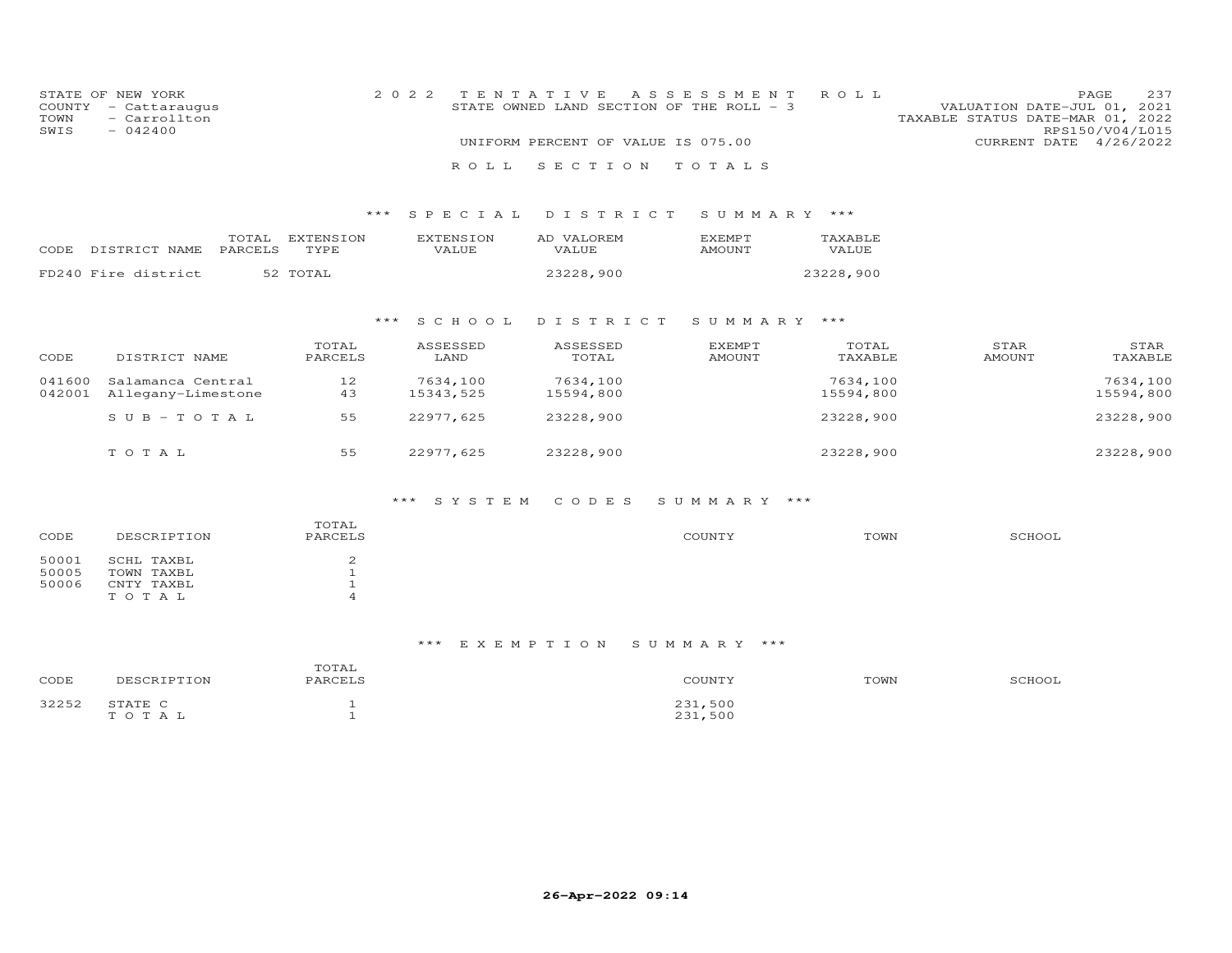| STATE OF NEW YORK<br>COUNTY - Cattaraugus<br>- Carrollton<br>TOWN<br>SWIS<br>$-042400$ | 2022 TENTATIVE ASSESSMENT ROLL<br>STATE OWNED LAND SECTION OF THE ROLL - 3 | 238<br>PAGE<br>VALUATION DATE-JUL 01, 2021<br>TAXABLE STATUS DATE-MAR 01, 2022<br>RPS150/V04/L015 |
|----------------------------------------------------------------------------------------|----------------------------------------------------------------------------|---------------------------------------------------------------------------------------------------|
|                                                                                        | UNIFORM PERCENT OF VALUE IS 075.00                                         | CURRENT DATE 4/26/2022                                                                            |
|                                                                                        | ROLL SECTION TOTALS                                                        |                                                                                                   |

| ROLL<br>SEC | DESCRIPTION               | <b>TOTA1</b><br>UIAL<br>PARCELS | 1 C C F C C F D<br>LAND | TOTAL         | TAXABLF<br>COUNTY | TAXABLE<br>TOWN | TAXABLE.<br><b>RCHOOL</b> | STAR<br>TAXABLE |
|-------------|---------------------------|---------------------------------|-------------------------|---------------|-------------------|-----------------|---------------------------|-----------------|
|             | OWNED.<br>LAND<br>חים מיד | 55                              | 625                     | いつつつの<br>.900 | ר ממר<br>,400     | 22220<br>.900   | 23228,900                 | 23228,900       |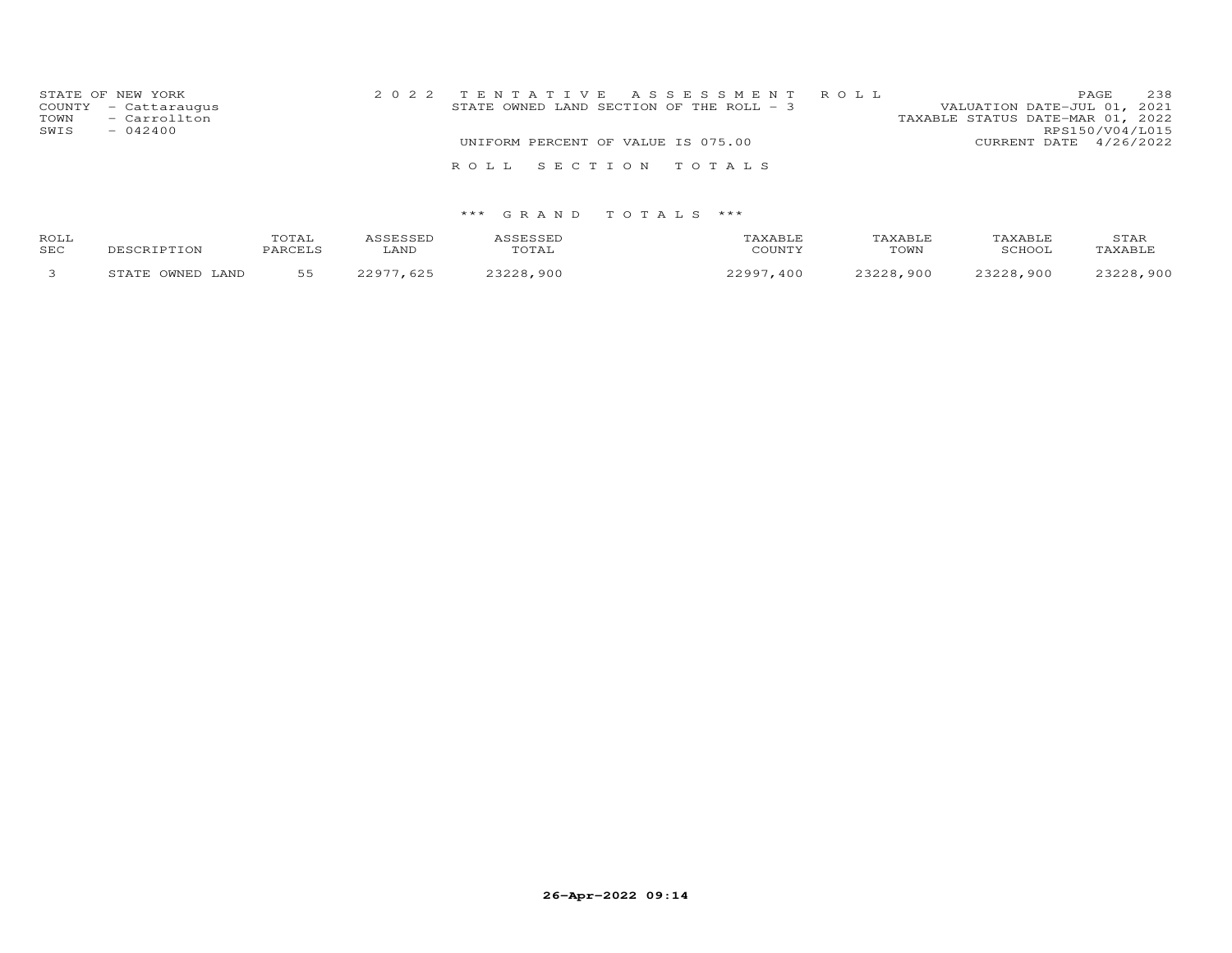|      | STATE OF NEW YORK    | 2022 TENTATIVE ASSESSMENT ROLL            | 239<br>PAGE                      |
|------|----------------------|-------------------------------------------|----------------------------------|
|      | COUNTY - Cattaraugus | SPECIAL FRANCHISE SECTION OF THE ROLL - 5 | VALUATION DATE-JUL 01, 2021      |
| TOWN | - Carrollton         | PROPERTY LOCATION SEQUENCE                | TAXABLE STATUS DATE-MAR 01, 2022 |
| SWIS | $-042400$            | UNIFORM PERCENT OF VALUE IS 075.00        |                                  |

| TAXABLE VALUE<br>SCHOOL DISTRICT<br>LAND<br>TAX DESCRIPTION<br>TOTAL<br>PARCEL SIZE/GRID COORD<br>SPECIAL DISTRICTS<br>ACCOUNT NO.<br>Special Franchise<br>0976<br>861 Elec & gas<br>COUNTY TAXABLE VALUE<br>1414,924<br>Allegany-Limest 042001<br>TOWN<br>TAXABLE VALUE<br>1414,924<br>$\Omega$<br>1414,924<br>100%<br>SCHOOL TAXABLE VALUE<br>1414,924<br>FD240 Fire district<br>1414,924 TO<br>ACRES<br>0.01<br>1886,565<br>FULL MARKET VALUE<br>*********************<br>Special Franchise<br>0978<br>861 Elec & gas<br>912,844<br>COUNTY TAXABLE VALUE<br>National Grid Special Franchis Allegany-Limest 042001<br>912,844<br>TOWN<br>TAXABLE VALUE<br>$\Omega$<br>90% allegany limestone sc<br>912,844<br>SCHOOL TAXABLE VALUE<br>912,844<br>ACRES 0.01<br>FD240 Fire district<br>912,844 TO<br>FULL MARKET VALUE<br>1217,125<br>**********************<br>*********** 524.000-9904-631.900/188 ***<br>0977<br>Special Franchise<br>866 Telephone<br>164,488<br>COUNTY TAXABLE VALUE<br>Allegany-Limest 042001<br>164,488<br>TOWN<br>TAXABLE VALUE<br>$\Omega$<br>.95%<br>164,488<br>SCHOOL TAXABLE VALUE<br>164,488<br>PO Box 2749<br>FD240 Fire district<br>164,488 TO<br>ACRES<br>0.01<br>219,317<br>Addison, TX 75001<br>FULL MARKET VALUE<br>*********** 524.089-9903-132.350/188 ***<br>Special Franchise<br>1034<br>524.089-9903-132.350/188<br>861 Elec & gas<br>COUNTY TAXABLE VALUE<br>101,427<br>National Grid Special Franchis Salamanca Centr 041600<br>TOWN<br>TAXABLE VALUE<br>101,427<br>$\circ$<br>101,427<br>SCHOOL TAXABLE VALUE<br>300 Erie Blvd West<br>Town Of Carrollton<br>101,427<br>FD240 Fire district<br>Syracuse, NY 13202<br>10% Salamanca schoo<br>101,427 TO<br>ACRES<br>0.01<br>FULL MARKET VALUE<br>135,236<br>*******************<br>******************* 524.089-9903-631.900/188 ***<br>1021<br>Special Franchise<br>524.089-9903-631.900/188<br>8,657<br>866 Telephone<br>COUNTY TAXABLE VALUE<br>Verizon New York Inc special F Salamanca Centr 041600<br>TOWN<br>8,657<br>$\Omega$<br>TAXABLE VALUE<br>8,657<br>SCHOOL TAXABLE VALUE<br>8,657<br>Duff & Phelps<br>Town Of Carrollton<br>PO Box 2749<br>0.0700 Salamanca<br>FD240 Fire district<br>8,657 TO<br>5%<br>Addison, TX 75001<br>ACRES<br>0.01<br>11,543<br>FULL MARKET VALUE | TAX MAP PARCEL NUMBER          | PROPERTY LOCATION & CLASS | ASSESSMENT | EXEMPTION CODE------------------COUNTY-------TOWN-----SCHOOL |  |
|------------------------------------------------------------------------------------------------------------------------------------------------------------------------------------------------------------------------------------------------------------------------------------------------------------------------------------------------------------------------------------------------------------------------------------------------------------------------------------------------------------------------------------------------------------------------------------------------------------------------------------------------------------------------------------------------------------------------------------------------------------------------------------------------------------------------------------------------------------------------------------------------------------------------------------------------------------------------------------------------------------------------------------------------------------------------------------------------------------------------------------------------------------------------------------------------------------------------------------------------------------------------------------------------------------------------------------------------------------------------------------------------------------------------------------------------------------------------------------------------------------------------------------------------------------------------------------------------------------------------------------------------------------------------------------------------------------------------------------------------------------------------------------------------------------------------------------------------------------------------------------------------------------------------------------------------------------------------------------------------------------------------------------------------------------------------------------------------------------------------------------------------------------------------------------------------------------------------------------------------------------------------------------|--------------------------------|---------------------------|------------|--------------------------------------------------------------|--|
|                                                                                                                                                                                                                                                                                                                                                                                                                                                                                                                                                                                                                                                                                                                                                                                                                                                                                                                                                                                                                                                                                                                                                                                                                                                                                                                                                                                                                                                                                                                                                                                                                                                                                                                                                                                                                                                                                                                                                                                                                                                                                                                                                                                                                                                                                    | CURRENT OWNERS NAME            |                           |            |                                                              |  |
|                                                                                                                                                                                                                                                                                                                                                                                                                                                                                                                                                                                                                                                                                                                                                                                                                                                                                                                                                                                                                                                                                                                                                                                                                                                                                                                                                                                                                                                                                                                                                                                                                                                                                                                                                                                                                                                                                                                                                                                                                                                                                                                                                                                                                                                                                    | CURRENT OWNERS ADDRESS         |                           |            |                                                              |  |
|                                                                                                                                                                                                                                                                                                                                                                                                                                                                                                                                                                                                                                                                                                                                                                                                                                                                                                                                                                                                                                                                                                                                                                                                                                                                                                                                                                                                                                                                                                                                                                                                                                                                                                                                                                                                                                                                                                                                                                                                                                                                                                                                                                                                                                                                                    |                                |                           |            |                                                              |  |
|                                                                                                                                                                                                                                                                                                                                                                                                                                                                                                                                                                                                                                                                                                                                                                                                                                                                                                                                                                                                                                                                                                                                                                                                                                                                                                                                                                                                                                                                                                                                                                                                                                                                                                                                                                                                                                                                                                                                                                                                                                                                                                                                                                                                                                                                                    |                                |                           |            |                                                              |  |
|                                                                                                                                                                                                                                                                                                                                                                                                                                                                                                                                                                                                                                                                                                                                                                                                                                                                                                                                                                                                                                                                                                                                                                                                                                                                                                                                                                                                                                                                                                                                                                                                                                                                                                                                                                                                                                                                                                                                                                                                                                                                                                                                                                                                                                                                                    | 524.000-9904-131.600/288       |                           |            |                                                              |  |
|                                                                                                                                                                                                                                                                                                                                                                                                                                                                                                                                                                                                                                                                                                                                                                                                                                                                                                                                                                                                                                                                                                                                                                                                                                                                                                                                                                                                                                                                                                                                                                                                                                                                                                                                                                                                                                                                                                                                                                                                                                                                                                                                                                                                                                                                                    | NYSEG                          |                           |            |                                                              |  |
|                                                                                                                                                                                                                                                                                                                                                                                                                                                                                                                                                                                                                                                                                                                                                                                                                                                                                                                                                                                                                                                                                                                                                                                                                                                                                                                                                                                                                                                                                                                                                                                                                                                                                                                                                                                                                                                                                                                                                                                                                                                                                                                                                                                                                                                                                    | Tax Dept                       |                           |            |                                                              |  |
|                                                                                                                                                                                                                                                                                                                                                                                                                                                                                                                                                                                                                                                                                                                                                                                                                                                                                                                                                                                                                                                                                                                                                                                                                                                                                                                                                                                                                                                                                                                                                                                                                                                                                                                                                                                                                                                                                                                                                                                                                                                                                                                                                                                                                                                                                    | Avangrid Management Co.        |                           |            |                                                              |  |
|                                                                                                                                                                                                                                                                                                                                                                                                                                                                                                                                                                                                                                                                                                                                                                                                                                                                                                                                                                                                                                                                                                                                                                                                                                                                                                                                                                                                                                                                                                                                                                                                                                                                                                                                                                                                                                                                                                                                                                                                                                                                                                                                                                                                                                                                                    | Local Tax Dept.                |                           |            |                                                              |  |
|                                                                                                                                                                                                                                                                                                                                                                                                                                                                                                                                                                                                                                                                                                                                                                                                                                                                                                                                                                                                                                                                                                                                                                                                                                                                                                                                                                                                                                                                                                                                                                                                                                                                                                                                                                                                                                                                                                                                                                                                                                                                                                                                                                                                                                                                                    | One City Center Fl 5TH         |                           |            |                                                              |  |
|                                                                                                                                                                                                                                                                                                                                                                                                                                                                                                                                                                                                                                                                                                                                                                                                                                                                                                                                                                                                                                                                                                                                                                                                                                                                                                                                                                                                                                                                                                                                                                                                                                                                                                                                                                                                                                                                                                                                                                                                                                                                                                                                                                                                                                                                                    | Portland, ME 04101             |                           |            |                                                              |  |
|                                                                                                                                                                                                                                                                                                                                                                                                                                                                                                                                                                                                                                                                                                                                                                                                                                                                                                                                                                                                                                                                                                                                                                                                                                                                                                                                                                                                                                                                                                                                                                                                                                                                                                                                                                                                                                                                                                                                                                                                                                                                                                                                                                                                                                                                                    |                                |                           |            |                                                              |  |
|                                                                                                                                                                                                                                                                                                                                                                                                                                                                                                                                                                                                                                                                                                                                                                                                                                                                                                                                                                                                                                                                                                                                                                                                                                                                                                                                                                                                                                                                                                                                                                                                                                                                                                                                                                                                                                                                                                                                                                                                                                                                                                                                                                                                                                                                                    |                                |                           |            |                                                              |  |
|                                                                                                                                                                                                                                                                                                                                                                                                                                                                                                                                                                                                                                                                                                                                                                                                                                                                                                                                                                                                                                                                                                                                                                                                                                                                                                                                                                                                                                                                                                                                                                                                                                                                                                                                                                                                                                                                                                                                                                                                                                                                                                                                                                                                                                                                                    | 524.000-9904-132.350/188       |                           |            |                                                              |  |
|                                                                                                                                                                                                                                                                                                                                                                                                                                                                                                                                                                                                                                                                                                                                                                                                                                                                                                                                                                                                                                                                                                                                                                                                                                                                                                                                                                                                                                                                                                                                                                                                                                                                                                                                                                                                                                                                                                                                                                                                                                                                                                                                                                                                                                                                                    |                                |                           |            |                                                              |  |
|                                                                                                                                                                                                                                                                                                                                                                                                                                                                                                                                                                                                                                                                                                                                                                                                                                                                                                                                                                                                                                                                                                                                                                                                                                                                                                                                                                                                                                                                                                                                                                                                                                                                                                                                                                                                                                                                                                                                                                                                                                                                                                                                                                                                                                                                                    | Real Estate Tax Dept           |                           |            |                                                              |  |
|                                                                                                                                                                                                                                                                                                                                                                                                                                                                                                                                                                                                                                                                                                                                                                                                                                                                                                                                                                                                                                                                                                                                                                                                                                                                                                                                                                                                                                                                                                                                                                                                                                                                                                                                                                                                                                                                                                                                                                                                                                                                                                                                                                                                                                                                                    | 300 Erie Blvd W                |                           |            |                                                              |  |
|                                                                                                                                                                                                                                                                                                                                                                                                                                                                                                                                                                                                                                                                                                                                                                                                                                                                                                                                                                                                                                                                                                                                                                                                                                                                                                                                                                                                                                                                                                                                                                                                                                                                                                                                                                                                                                                                                                                                                                                                                                                                                                                                                                                                                                                                                    | Syracuse, NY 13202             |                           |            |                                                              |  |
|                                                                                                                                                                                                                                                                                                                                                                                                                                                                                                                                                                                                                                                                                                                                                                                                                                                                                                                                                                                                                                                                                                                                                                                                                                                                                                                                                                                                                                                                                                                                                                                                                                                                                                                                                                                                                                                                                                                                                                                                                                                                                                                                                                                                                                                                                    | ****************************** |                           |            |                                                              |  |
|                                                                                                                                                                                                                                                                                                                                                                                                                                                                                                                                                                                                                                                                                                                                                                                                                                                                                                                                                                                                                                                                                                                                                                                                                                                                                                                                                                                                                                                                                                                                                                                                                                                                                                                                                                                                                                                                                                                                                                                                                                                                                                                                                                                                                                                                                    |                                |                           |            |                                                              |  |
|                                                                                                                                                                                                                                                                                                                                                                                                                                                                                                                                                                                                                                                                                                                                                                                                                                                                                                                                                                                                                                                                                                                                                                                                                                                                                                                                                                                                                                                                                                                                                                                                                                                                                                                                                                                                                                                                                                                                                                                                                                                                                                                                                                                                                                                                                    | 524.000-9904-631.900/188       |                           |            |                                                              |  |
|                                                                                                                                                                                                                                                                                                                                                                                                                                                                                                                                                                                                                                                                                                                                                                                                                                                                                                                                                                                                                                                                                                                                                                                                                                                                                                                                                                                                                                                                                                                                                                                                                                                                                                                                                                                                                                                                                                                                                                                                                                                                                                                                                                                                                                                                                    | Verizon New York Inc           |                           |            |                                                              |  |
|                                                                                                                                                                                                                                                                                                                                                                                                                                                                                                                                                                                                                                                                                                                                                                                                                                                                                                                                                                                                                                                                                                                                                                                                                                                                                                                                                                                                                                                                                                                                                                                                                                                                                                                                                                                                                                                                                                                                                                                                                                                                                                                                                                                                                                                                                    | Duff & Phelps                  |                           |            |                                                              |  |
|                                                                                                                                                                                                                                                                                                                                                                                                                                                                                                                                                                                                                                                                                                                                                                                                                                                                                                                                                                                                                                                                                                                                                                                                                                                                                                                                                                                                                                                                                                                                                                                                                                                                                                                                                                                                                                                                                                                                                                                                                                                                                                                                                                                                                                                                                    |                                |                           |            |                                                              |  |
|                                                                                                                                                                                                                                                                                                                                                                                                                                                                                                                                                                                                                                                                                                                                                                                                                                                                                                                                                                                                                                                                                                                                                                                                                                                                                                                                                                                                                                                                                                                                                                                                                                                                                                                                                                                                                                                                                                                                                                                                                                                                                                                                                                                                                                                                                    |                                |                           |            |                                                              |  |
|                                                                                                                                                                                                                                                                                                                                                                                                                                                                                                                                                                                                                                                                                                                                                                                                                                                                                                                                                                                                                                                                                                                                                                                                                                                                                                                                                                                                                                                                                                                                                                                                                                                                                                                                                                                                                                                                                                                                                                                                                                                                                                                                                                                                                                                                                    |                                |                           |            |                                                              |  |
|                                                                                                                                                                                                                                                                                                                                                                                                                                                                                                                                                                                                                                                                                                                                                                                                                                                                                                                                                                                                                                                                                                                                                                                                                                                                                                                                                                                                                                                                                                                                                                                                                                                                                                                                                                                                                                                                                                                                                                                                                                                                                                                                                                                                                                                                                    |                                |                           |            |                                                              |  |
|                                                                                                                                                                                                                                                                                                                                                                                                                                                                                                                                                                                                                                                                                                                                                                                                                                                                                                                                                                                                                                                                                                                                                                                                                                                                                                                                                                                                                                                                                                                                                                                                                                                                                                                                                                                                                                                                                                                                                                                                                                                                                                                                                                                                                                                                                    |                                |                           |            |                                                              |  |
|                                                                                                                                                                                                                                                                                                                                                                                                                                                                                                                                                                                                                                                                                                                                                                                                                                                                                                                                                                                                                                                                                                                                                                                                                                                                                                                                                                                                                                                                                                                                                                                                                                                                                                                                                                                                                                                                                                                                                                                                                                                                                                                                                                                                                                                                                    |                                |                           |            |                                                              |  |
|                                                                                                                                                                                                                                                                                                                                                                                                                                                                                                                                                                                                                                                                                                                                                                                                                                                                                                                                                                                                                                                                                                                                                                                                                                                                                                                                                                                                                                                                                                                                                                                                                                                                                                                                                                                                                                                                                                                                                                                                                                                                                                                                                                                                                                                                                    |                                |                           |            |                                                              |  |
|                                                                                                                                                                                                                                                                                                                                                                                                                                                                                                                                                                                                                                                                                                                                                                                                                                                                                                                                                                                                                                                                                                                                                                                                                                                                                                                                                                                                                                                                                                                                                                                                                                                                                                                                                                                                                                                                                                                                                                                                                                                                                                                                                                                                                                                                                    |                                |                           |            |                                                              |  |
|                                                                                                                                                                                                                                                                                                                                                                                                                                                                                                                                                                                                                                                                                                                                                                                                                                                                                                                                                                                                                                                                                                                                                                                                                                                                                                                                                                                                                                                                                                                                                                                                                                                                                                                                                                                                                                                                                                                                                                                                                                                                                                                                                                                                                                                                                    |                                |                           |            |                                                              |  |
|                                                                                                                                                                                                                                                                                                                                                                                                                                                                                                                                                                                                                                                                                                                                                                                                                                                                                                                                                                                                                                                                                                                                                                                                                                                                                                                                                                                                                                                                                                                                                                                                                                                                                                                                                                                                                                                                                                                                                                                                                                                                                                                                                                                                                                                                                    |                                |                           |            |                                                              |  |
|                                                                                                                                                                                                                                                                                                                                                                                                                                                                                                                                                                                                                                                                                                                                                                                                                                                                                                                                                                                                                                                                                                                                                                                                                                                                                                                                                                                                                                                                                                                                                                                                                                                                                                                                                                                                                                                                                                                                                                                                                                                                                                                                                                                                                                                                                    |                                |                           |            |                                                              |  |
|                                                                                                                                                                                                                                                                                                                                                                                                                                                                                                                                                                                                                                                                                                                                                                                                                                                                                                                                                                                                                                                                                                                                                                                                                                                                                                                                                                                                                                                                                                                                                                                                                                                                                                                                                                                                                                                                                                                                                                                                                                                                                                                                                                                                                                                                                    |                                |                           |            |                                                              |  |
|                                                                                                                                                                                                                                                                                                                                                                                                                                                                                                                                                                                                                                                                                                                                                                                                                                                                                                                                                                                                                                                                                                                                                                                                                                                                                                                                                                                                                                                                                                                                                                                                                                                                                                                                                                                                                                                                                                                                                                                                                                                                                                                                                                                                                                                                                    |                                |                           |            |                                                              |  |
|                                                                                                                                                                                                                                                                                                                                                                                                                                                                                                                                                                                                                                                                                                                                                                                                                                                                                                                                                                                                                                                                                                                                                                                                                                                                                                                                                                                                                                                                                                                                                                                                                                                                                                                                                                                                                                                                                                                                                                                                                                                                                                                                                                                                                                                                                    |                                |                           |            |                                                              |  |
|                                                                                                                                                                                                                                                                                                                                                                                                                                                                                                                                                                                                                                                                                                                                                                                                                                                                                                                                                                                                                                                                                                                                                                                                                                                                                                                                                                                                                                                                                                                                                                                                                                                                                                                                                                                                                                                                                                                                                                                                                                                                                                                                                                                                                                                                                    |                                |                           |            |                                                              |  |
|                                                                                                                                                                                                                                                                                                                                                                                                                                                                                                                                                                                                                                                                                                                                                                                                                                                                                                                                                                                                                                                                                                                                                                                                                                                                                                                                                                                                                                                                                                                                                                                                                                                                                                                                                                                                                                                                                                                                                                                                                                                                                                                                                                                                                                                                                    |                                |                           |            |                                                              |  |
|                                                                                                                                                                                                                                                                                                                                                                                                                                                                                                                                                                                                                                                                                                                                                                                                                                                                                                                                                                                                                                                                                                                                                                                                                                                                                                                                                                                                                                                                                                                                                                                                                                                                                                                                                                                                                                                                                                                                                                                                                                                                                                                                                                                                                                                                                    |                                |                           |            |                                                              |  |
|                                                                                                                                                                                                                                                                                                                                                                                                                                                                                                                                                                                                                                                                                                                                                                                                                                                                                                                                                                                                                                                                                                                                                                                                                                                                                                                                                                                                                                                                                                                                                                                                                                                                                                                                                                                                                                                                                                                                                                                                                                                                                                                                                                                                                                                                                    |                                |                           |            |                                                              |  |
|                                                                                                                                                                                                                                                                                                                                                                                                                                                                                                                                                                                                                                                                                                                                                                                                                                                                                                                                                                                                                                                                                                                                                                                                                                                                                                                                                                                                                                                                                                                                                                                                                                                                                                                                                                                                                                                                                                                                                                                                                                                                                                                                                                                                                                                                                    |                                |                           |            |                                                              |  |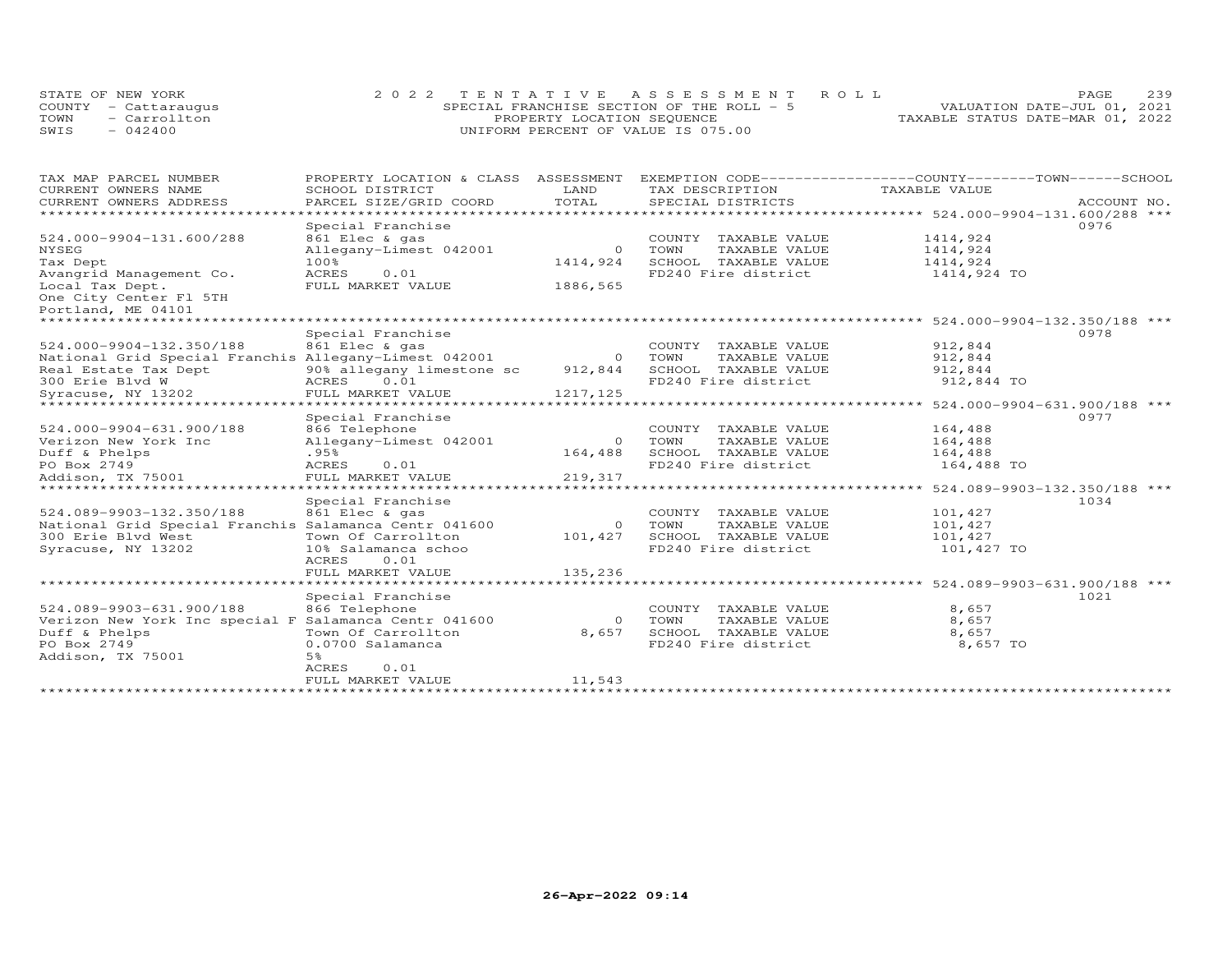| COUNTY<br>TOWN<br>SWIS | STATE OF NEW YORK<br>- Cattaraugus<br>- Carrollton<br>$-042400$ |                  |                     | 2 0 2 2                   | TENTATIVE<br>SPECIAL FRANCHISE SECTION OF THE ROLL - 5<br>UNIFORM PERCENT OF VALUE IS 075.00 | A S S E S S M E N T             | ROLL                | VALUATION DATE-JUL 01, 2021<br>TAXABLE STATUS DATE-MAR 01, 2022 | 240<br>PAGE<br>RPS150/V04/L015<br>CURRENT DATE 4/26/2022 |
|------------------------|-----------------------------------------------------------------|------------------|---------------------|---------------------------|----------------------------------------------------------------------------------------------|---------------------------------|---------------------|-----------------------------------------------------------------|----------------------------------------------------------|
|                        |                                                                 |                  |                     | ROLL                      | S U B                                                                                        | $S E C T I O N - - T O T A L S$ |                     |                                                                 |                                                          |
|                        |                                                                 |                  |                     |                           |                                                                                              |                                 |                     |                                                                 |                                                          |
|                        |                                                                 |                  |                     | ***<br>SPECIAL            | DISTRICT                                                                                     | SUMMARY ***                     |                     |                                                                 |                                                          |
| CODE                   | DISTRICT NAME                                                   | TOTAL<br>PARCELS | EXTENSION<br>TYPE   | <b>EXTENSION</b><br>VALUE | AD VALOREM<br>VALUE                                                                          | EXEMPT<br>AMOUNT                | TAXABLE<br>VALUE    |                                                                 |                                                          |
|                        | FD240 Fire district                                             |                  | 5 TOTAL             |                           | 2602,340                                                                                     |                                 | 2602,340            |                                                                 |                                                          |
|                        |                                                                 |                  |                     |                           |                                                                                              |                                 |                     |                                                                 |                                                          |
|                        |                                                                 |                  |                     | * * *<br>S C H O O L      | DISTRICT                                                                                     | SUMMARY ***                     |                     |                                                                 |                                                          |
| CODE                   | DISTRICT NAME                                                   |                  | TOTAL<br>PARCELS    | ASSESSED<br>LAND          | ASSESSED<br>TOTAL                                                                            | EXEMPT<br>AMOUNT                | TOTAL<br>TAXABLE    | STAR<br>AMOUNT                                                  | STAR<br>TAXABLE                                          |
| 041600<br>042001       | Salamanca Central<br>Allegany-Limestone                         |                  | $\overline{c}$<br>3 |                           | 110,084<br>2492,256                                                                          |                                 | 110,084<br>2492,256 |                                                                 | 110,084<br>2492,256                                      |
|                        | $S \cup B - TO T A L$                                           |                  | 5                   |                           | 2602,340                                                                                     |                                 | 2602,340            |                                                                 | 2602,340                                                 |
|                        | TOTAL                                                           |                  | 5                   |                           | 2602,340                                                                                     |                                 | 2602,340            |                                                                 | 2602,340                                                 |
|                        |                                                                 |                  |                     | *** SYSTEM                | CODES                                                                                        | SUMMARY ***                     |                     |                                                                 |                                                          |

NO SYSTEM EXEMPTIONS AT THIS LEVEL

\*\*\* E X E M P T I O N S U M M A R Y \*\*\*

NO EXEMPTIONS AT THIS LEVEL

| <b>ROLI</b> | $- - -$<br>OTAL: |                                           |              |                                           |       |       | ) TUL |
|-------------|------------------|-------------------------------------------|--------------|-------------------------------------------|-------|-------|-------|
| <b>SEC</b>  |                  | $\mathcal{L}$ $\mathcal{L}$ $\mathcal{L}$ |              | $\sim$ $\sim$ $\sim$ $\sim$ $\sim$ $\sim$ | TOWN  |       |       |
|             |                  |                                           | $\mathbf{u}$ | 3 A I<br>$\sim$ $\sim$                    | ۰ ۸ ۲ | : 4 C |       |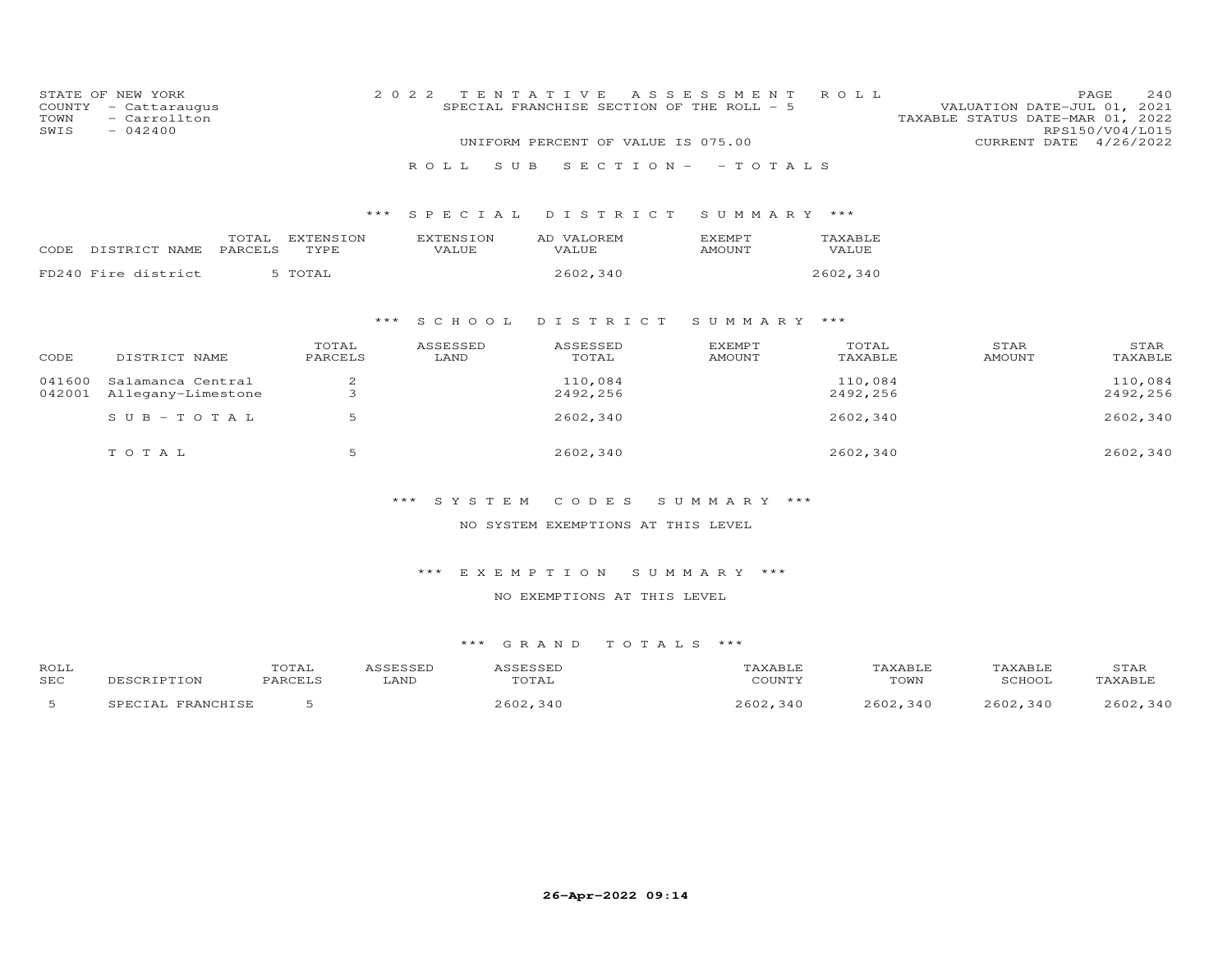| STATE OF NEW YORK                            | 2022 TENTATIVE ASSESSMENT ROLL<br>SPECIAL FRANCHISE SECTION OF THE ROLL $-5$ | 241<br>PAGE.                                                    |
|----------------------------------------------|------------------------------------------------------------------------------|-----------------------------------------------------------------|
| COUNTY - Cattaraugus<br>- Carrollton<br>TOWN |                                                                              | VALUATION DATE-JUL 01, 2021<br>TAXABLE STATUS DATE-MAR 01, 2022 |
| $-042400$<br>SWIS                            | UNIFORM PERCENT OF VALUE IS 075.00                                           | RPS150/V04/L015                                                 |
|                                              |                                                                              | CURRENT DATE 4/26/2022                                          |

# R O L L S E C T I O N T O T A L S

# \*\*\* S P E C I A L D I S T R I C T S U M M A R Y \*\*\*

|       |                     | TOTAL   | EXTENSION | <b>EXTENSION</b> | AD VALOREM | <b>F.XFMPT</b> | TAXABLE  |
|-------|---------------------|---------|-----------|------------------|------------|----------------|----------|
| CODE. | DISTRICT NAME       | PARCELS | TYPE.     | <b>VALUE</b>     | VALUE.     | AMOUNT         | VALUE.   |
|       | FD240 Fire district |         | 5 TOTAL   |                  | 2602,340   |                | 2602,340 |

#### \*\*\* S C H O O L D I S T R I C T S U M M A R Y \*\*\*

|        |                    | TOTAL   | ASSESSED | ASSESSED | <b>EXEMPT</b> | TOTAL    | STAR          | STAR     |
|--------|--------------------|---------|----------|----------|---------------|----------|---------------|----------|
| CODE   | DISTRICT NAME      | PARCELS | LAND     | TOTAL    | <b>AMOUNT</b> | TAXABLE  | <b>AMOUNT</b> | TAXABLE  |
| 041600 | Salamanca Central  |         |          | 110,084  |               | 110,084  |               | 110,084  |
| 042001 | Allegany-Limestone | ت       |          | 2492,256 |               | 2492,256 |               | 2492,256 |
|        | $SUB - TO T AL$    |         |          | 2602,340 |               | 2602,340 |               | 2602,340 |
|        | TOTAL              |         |          | 2602,340 |               | 2602,340 |               | 2602,340 |

# \*\*\* S Y S T E M C O D E S S U M M A R Y \*\*\*

### NO SYSTEM EXEMPTIONS AT THIS LEVEL

#### \*\*\* E X E M P T I O N S U M M A R Y \*\*\*

#### NO EXEMPTIONS AT THIS LEVEL

| ROLL       |             | TOTAL    |      |               | ∖XABLE  | 'AXABLF     |             | STAR        |
|------------|-------------|----------|------|---------------|---------|-------------|-------------|-------------|
| <b>SEC</b> |             | $\Omega$ | LAND | $\perp$ A     | CCTNTT1 | TOWN        | SCHOOT      | AXABLE      |
|            | ED ANOUT CE |          |      | 2600<br>. 340 | , 340   | ,340<br>つよの | つよへつ<br>340 | つよのつ<br>310 |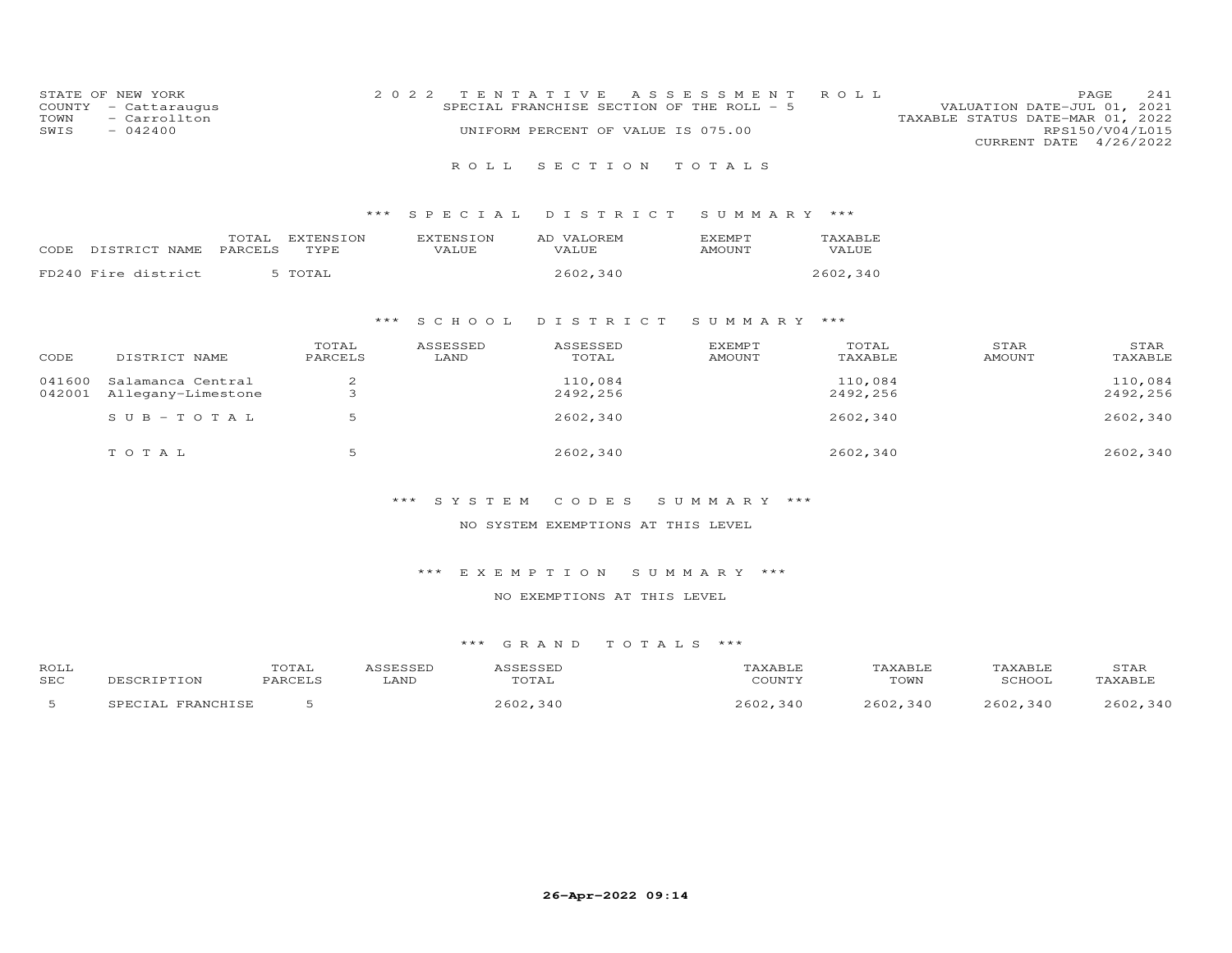| STATE OF NEW YORK |                      | 2022 TENTATIVE ASSESSMENT ROLL          | 2.42<br>PAGE.                    |
|-------------------|----------------------|-----------------------------------------|----------------------------------|
|                   | COUNTY - Cattaraugus | UTILITY & R.R. SECTION OF THE ROLL $-6$ | VALUATION DATE-JUL 01, 2021      |
| TOWN              | - Carrollton         | PROPERTY LOCATION SEQUENCE              | TAXABLE STATUS DATE-MAR 01, 2022 |
| SWIS              | $-042400$            | UNIFORM PERCENT OF VALUE IS 075.00      |                                  |

| TAX MAP PARCEL NUMBER                               | PROPERTY LOCATION & CLASS ASSESSMENT                 | LAND                   | EXEMPTION CODE------------------COUNTY-------TOWN-----SCHOOL |                                                      |             |
|-----------------------------------------------------|------------------------------------------------------|------------------------|--------------------------------------------------------------|------------------------------------------------------|-------------|
| CURRENT OWNERS NAME                                 | SCHOOL DISTRICT                                      | TOTAL                  | TAX DESCRIPTION                                              | TAXABLE VALUE                                        |             |
| CURRENT OWNERS ADDRESS<br>************************* | PARCEL SIZE/GRID COORD                               |                        | SPECIAL DISTRICTS                                            |                                                      | ACCOUNT NO. |
|                                                     | Elec Trans Line                                      |                        |                                                              |                                                      | 1315        |
| 624.089-9904-132.350/100                            | 882 Elec Trans Imp                                   |                        | COUNTY TAXABLE VALUE                                         | 58,688                                               |             |
|                                                     |                                                      | $\Omega$               |                                                              |                                                      |             |
| Niagara Mohawk Power Corp<br>300 Erie Blvd West     | Allegany-Limest 042001<br>Loc #712132                | 58,688                 | TOWN<br>TAXABLE VALUE<br>SCHOOL TAXABLE VALUE                | 58,688<br>58,688                                     |             |
|                                                     |                                                      |                        | FD240 Fire district                                          | 58,688 TO                                            |             |
| Syracuse, NY 13202                                  | 1.0000 Allegany/limestone<br>Fal-Homer Hill #153&154 |                        |                                                              |                                                      |             |
|                                                     | 0.01<br>ACRES                                        |                        |                                                              |                                                      |             |
|                                                     | FULL MARKET VALUE                                    | 78,251                 |                                                              |                                                      |             |
|                                                     | **************************                           | ********************** |                                                              | *********************** 624.089-9904-132.350/101 *** |             |
|                                                     | Elec Trans Line                                      |                        |                                                              |                                                      | 1314        |
| 624.089-9904-132.350/101                            | 882 Elec Trans Imp                                   |                        | COUNTY TAXABLE VALUE                                         | 380, 323                                             |             |
| Niagara Mohawk Power Corp                           | Allegany-Limest 042001                               | $\Omega$               | TOWN<br>TAXABLE VALUE                                        | 380, 323                                             |             |
| 300 Erie Blvd West                                  | Loc #712513                                          | 380, 323               | SCHOOL TAXABLE VALUE                                         | 380,323                                              |             |
| Syracuse, NY 13202                                  | 1.0000 Allegany/limestone                            |                        | FD240 Fire district                                          | 380,323 TO                                           |             |
|                                                     | W Sal-Olean #805                                     |                        |                                                              |                                                      |             |
|                                                     | ACRES<br>0.01                                        |                        |                                                              |                                                      |             |
|                                                     | FULL MARKET VALUE                                    | 507,097                |                                                              |                                                      |             |
|                                                     |                                                      |                        |                                                              |                                                      |             |
|                                                     | 550 Main St                                          |                        |                                                              |                                                      | 0871        |
| $101.079 - 2 - 11.2$                                | 831 Tele Comm                                        |                        | COUNTY TAXABLE VALUE                                         | 22,000                                               |             |
| Verizon New York Inc                                | Allegany-Limest 042001                               | 1,900                  | TOWN<br>TAXABLE VALUE                                        | 22,000                                               |             |
| Duff & Phelps                                       | 550 Main St.                                         | 22,000                 | SCHOOL TAXABLE VALUE                                         | 22,000                                               |             |
| PO Box 2749                                         | 1.0000 Allegany/limestone                            |                        | FD240 Fire district                                          | 22,000 TO                                            |             |
| Addison, TX 75001                                   | Land & Building                                      |                        | SW241 Sewer dist 2                                           | 22,000 TO                                            |             |
|                                                     | FRNT<br>50.00 DPTH 111.00                            |                        | WD241 Water Dist 1                                           | 22,000 TO                                            |             |
|                                                     | EAST-1136055 NRTH-0737487                            |                        | WS240 Water/Sewer District                                   | $.00$ MT                                             |             |
|                                                     | DEED BOOK 00751 PG-00764                             |                        |                                                              |                                                      |             |
|                                                     | FULL MARKET VALUE                                    | 29,333                 |                                                              |                                                      |             |
|                                                     | ************************                             | ************           |                                                              | *********************** 624.001-9904-131.600/200 *** |             |
|                                                     | Main Sts                                             |                        |                                                              |                                                      | 1360        |
| 624.001-9904-131.600/200                            | 873 Gas Meas Sta                                     |                        | COUNTY<br>TAXABLE VALUE                                      | 3,774                                                |             |
| NYSGE                                               | Allegany-Limest 042001                               | $\circ$                | TOWN<br>TAXABLE VALUE                                        | 3,774                                                |             |
| Avangird Management Co                              | Meas. & Req. Station Equi                            | 3,774                  | SCHOOL TAXABLE VALUE                                         | 3,774                                                |             |
| Local Taxes                                         | ACRES<br>0.01                                        |                        |                                                              |                                                      |             |
| One City Center Fl 5th                              | FULL MARKET VALUE                                    | 5,032                  |                                                              |                                                      |             |
| Portland, ME 04101                                  |                                                      |                        |                                                              |                                                      |             |
| ************************                            |                                                      |                        |                                                              |                                                      |             |
|                                                     | 1000 North Main St                                   |                        |                                                              |                                                      | 1343        |
| $101.001 - 1 - 24.71$                               | 837 Cell Tower                                       |                        | COUNTY TAXABLE VALUE                                         | 303,700                                              |             |
| Sba Inc.                                            | Allegany-Limest 042001                               | $\Omega$               | TOWN<br>TAXABLE VALUE                                        | 303,700                                              |             |
| 8051 Congress Ave                                   | Wedge Property                                       | 303,700                | SCHOOL TAXABLE VALUE                                         | 303,700                                              |             |
| Boca Raton, FL 33487                                | ACRES<br>0.01                                        |                        | FD240 Fire district                                          | 303,700 TO                                           |             |
|                                                     | FULL MARKET VALUE                                    | 404,933                |                                                              |                                                      |             |
|                                                     |                                                      |                        |                                                              |                                                      |             |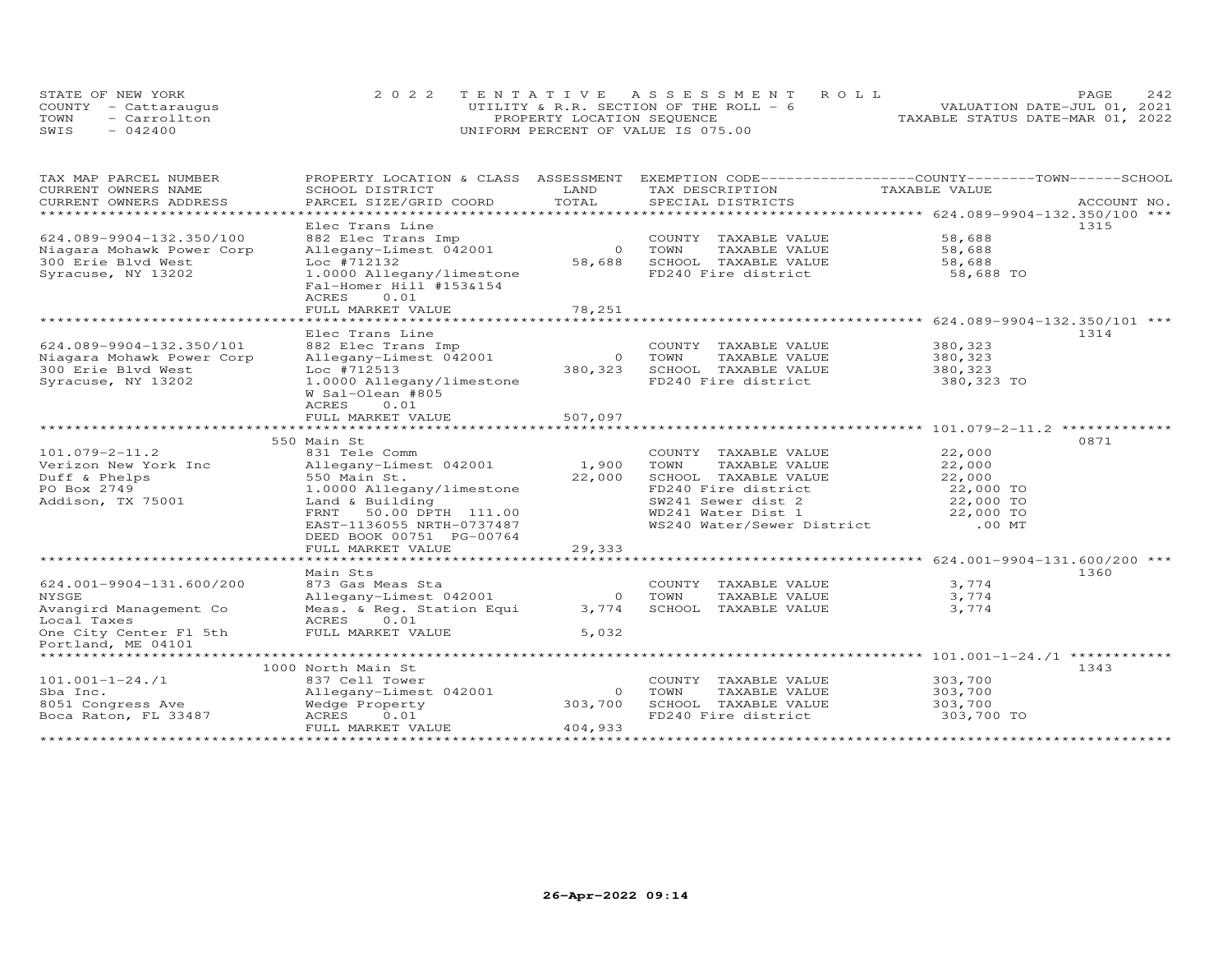|      | STATE OF NEW YORK    | 2022 TENTATIVE ASSESSMENT ROLL           | 2.43<br><b>PAGE</b>              |
|------|----------------------|------------------------------------------|----------------------------------|
|      | COUNTY - Cattaraugus | UTILITY & R.R. SECTION OF THE ROLL - $6$ | VALUATION DATE-JUL 01, 2021      |
| TOWN | - Carrollton         | PROPERTY LOCATION SEQUENCE               | TAXABLE STATUS DATE-MAR 01, 2022 |
| SWIS | $-042400$            | UNIFORM PERCENT OF VALUE IS 075.00       |                                  |

| TAX MAP PARCEL NUMBER     | PROPERTY LOCATION & CLASS ASSESSMENT EXEMPTION CODE----------------COUNTY-------TOWN------SCHOOL |                |                                       |                                                        |             |  |
|---------------------------|--------------------------------------------------------------------------------------------------|----------------|---------------------------------------|--------------------------------------------------------|-------------|--|
| CURRENT OWNERS NAME       | SCHOOL DISTRICT                                                                                  | LAND           | TAX DESCRIPTION                       | TAXABLE VALUE                                          |             |  |
| CURRENT OWNERS ADDRESS    | PARCEL SIZE/GRID COORD                                                                           | TOTAL          | SPECIAL DISTRICTS                     |                                                        | ACCOUNT NO. |  |
| **********************    | *******************                                                                              |                |                                       |                                                        |             |  |
|                           | Op & Cs Equip (Fac #129)                                                                         |                |                                       |                                                        | 0881        |  |
| 624.089-9904-123.710/288  | 883 Gas Trans Impr                                                                               |                | COUNTY TAXABLE VALUE                  | 327,435                                                |             |  |
| National Fuel Gas Supply  | Allegany-Limest 042001                                                                           |                | 0 TOWN<br>TAXABLE VALUE               | 327,435                                                |             |  |
| 6363 Main St              | Loc #888888 & 31654                                                                              | 327,435        | SCHOOL TAXABLE VALUE                  | 327,435                                                |             |  |
| Williamsville, NY 14221   | 1.0000 Allegany/limestone                                                                        |                | FD240 Fire district                   | 327,435 TO                                             |             |  |
|                           | Gas Dist & Cs Equip                                                                              |                |                                       |                                                        |             |  |
|                           | ACRES<br>0.01                                                                                    |                |                                       |                                                        |             |  |
|                           | FULL MARKET VALUE                                                                                | 436,580        |                                       |                                                        |             |  |
|                           | *******************                                                                              | ***********    |                                       | ************************* 624.089-9904-131.600/288 *** |             |  |
|                           | Op & Mrs Equip                                                                                   |                |                                       |                                                        | 0880        |  |
| 624.089-9904-131.600/288  | 885 Gas Outside Pla                                                                              |                | COUNTY TAXABLE VALUE                  | 56,813                                                 |             |  |
| NYSGE                     | Allegany-Limest 042001                                                                           | $\overline{0}$ | TOWN<br>TAXABLE VALUE                 | 56,813                                                 |             |  |
| Avangird Management Co.   | Loc #888888                                                                                      | 56,813         | SCHOOL TAXABLE VALUE                  | 56,813                                                 |             |  |
| Local Tax Dept.           | 1.0000 Allegany/limestone                                                                        |                | FD240 Fire district                   | 56,813 TO                                              |             |  |
| One City Center Dr Fl 5th | Gas Dist                                                                                         |                |                                       |                                                        |             |  |
| Portland, ME 04101        | ACRES<br>0.01                                                                                    |                |                                       |                                                        |             |  |
|                           | FULL MARKET VALUE                                                                                | 75,751         |                                       |                                                        |             |  |
|                           |                                                                                                  |                |                                       |                                                        |             |  |
|                           | Outside Plant                                                                                    |                |                                       |                                                        | 0979        |  |
| 624.001-9904-131.600/288  | 885 Gas Outside Pla                                                                              |                |                                       | 34,290                                                 |             |  |
| NYSEG                     | Allegany-Limest 042001                                                                           |                | COUNTY TAXABLE VALUE<br>0 TOWN        | 34,290                                                 |             |  |
|                           |                                                                                                  |                | TAXABLE VALUE<br>SCHOOL TAXABLE VALUE |                                                        |             |  |
| Tax Dept                  | Loc #888888                                                                                      | 34,290         |                                       | 34,290                                                 |             |  |
| Avangird Management Co    | 1.0000 Allegany/limestone                                                                        |                | FD240 Fire district                   | 34,290 TO                                              |             |  |
| Local Taxes               | Gas Dist                                                                                         |                |                                       |                                                        |             |  |
| One City Center Fl 5th    | ACRES<br>0.01                                                                                    |                |                                       |                                                        |             |  |
| Portland, ME 04101        | FULL MARKET VALUE                                                                                | 45,720         |                                       |                                                        |             |  |
|                           |                                                                                                  |                |                                       |                                                        |             |  |
|                           | Outside Plant                                                                                    |                |                                       |                                                        | 1023        |  |
| 624.089-9903-132.350/188  | 884 Elec Dist Out                                                                                |                | COUNTY TAXABLE VALUE                  | 194,623                                                |             |  |
| Niagara Mohawk Power Corp | Salamanca Centr 041600                                                                           | $\overline{O}$ | TAXABLE VALUE<br>TOWN                 | 194,623                                                |             |  |
| 300 Erie Blvd West        | Loc #888888                                                                                      | 194,623        | SCHOOL TAXABLE VALUE                  | 194,623                                                |             |  |
| Syracuse, NY 13202        | 0.1422 Salamanca                                                                                 |                | FD240 Fire district                   | 194,623 TO                                             |             |  |
|                           | Elec Dist                                                                                        |                |                                       |                                                        |             |  |
|                           | ACRES<br>0.01                                                                                    |                |                                       |                                                        |             |  |
|                           | FULL MARKET VALUE                                                                                | 259,497        |                                       |                                                        |             |  |
|                           | ***************************                                                                      |                |                                       |                                                        |             |  |
|                           | Outside Plant                                                                                    |                |                                       |                                                        | 1313        |  |
| 624.089-9904-132.350/188  | 884 Elec Dist Out                                                                                |                | COUNTY TAXABLE VALUE                  | 1257,784                                               |             |  |
| Niagara Mohawk Power Corp | Allegany-Limest 042001                                                                           | $\circ$        | TOWN<br>TAXABLE VALUE                 | 1257,784                                               |             |  |
| 300 Erie Blvd West        | Loc #888888                                                                                      | 1257,784       | SCHOOL TAXABLE VALUE                  | 1257,784                                               |             |  |
| Syracuse, NY 13202        | 0.8578/allegany/limestone                                                                        |                | FD240 Fire district                   | 1257,784 TO                                            |             |  |
|                           | Elec Dist                                                                                        |                |                                       |                                                        |             |  |
|                           | 0.01<br>ACRES                                                                                    |                |                                       |                                                        |             |  |
|                           | FULL MARKET VALUE                                                                                | 1677,045       |                                       |                                                        |             |  |
|                           |                                                                                                  |                |                                       |                                                        |             |  |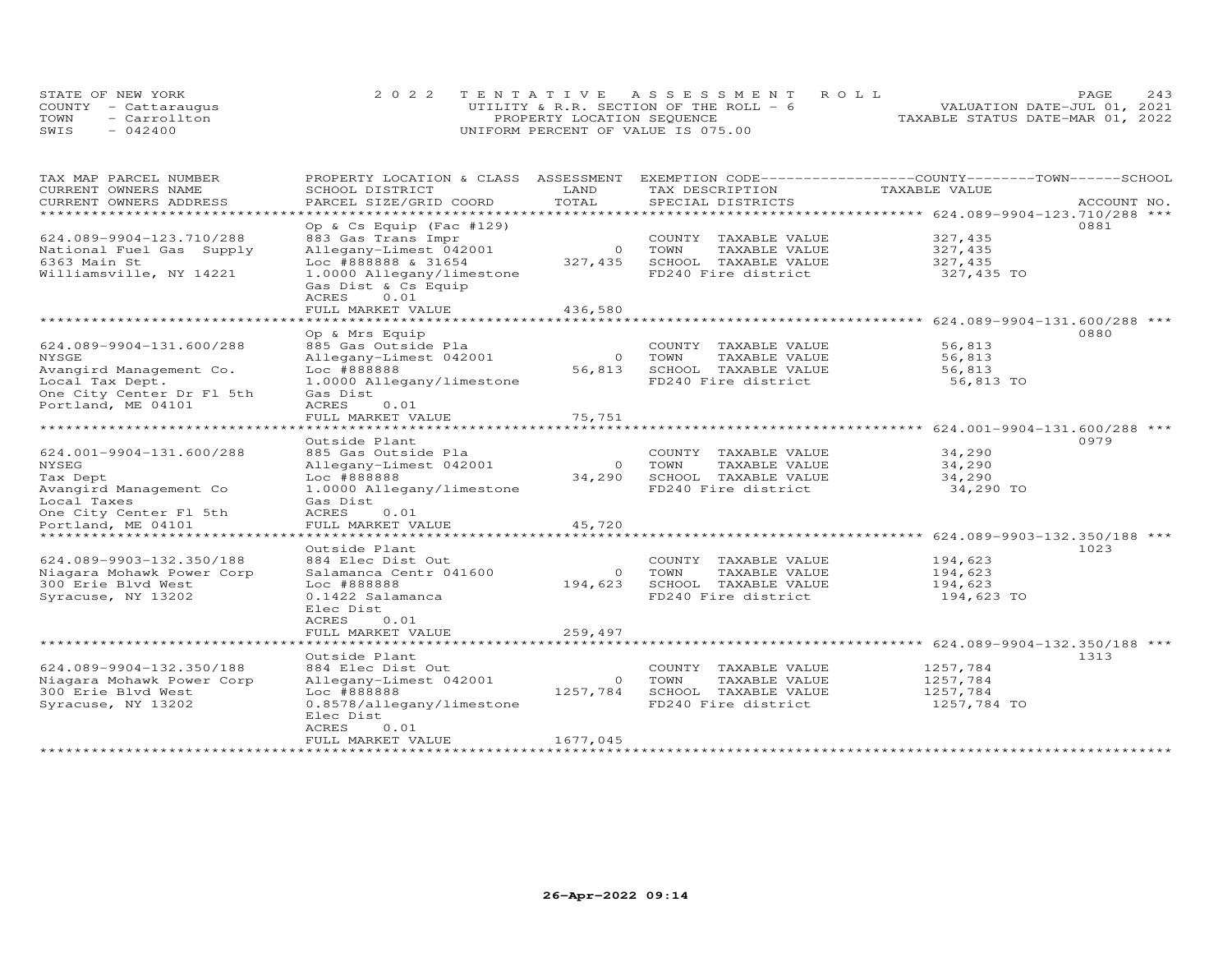|      | STATE OF NEW YORK    | 2022 TENTATIVE ASSESSMENT ROLL           |                                  | PAGE.                       | 2.44 |
|------|----------------------|------------------------------------------|----------------------------------|-----------------------------|------|
|      | COUNTY - Cattaraugus | UTILITY & R.R. SECTION OF THE ROLL - $6$ |                                  | VALUATION DATE-JUL 01, 2021 |      |
| TOWN | - Carrollton         | PROPERTY LOCATION SEQUENCE               | TAXABLE STATUS DATE-MAR 01, 2022 |                             |      |
| SWIS | $-042400$            | UNIFORM PERCENT OF VALUE IS 075.00       |                                  |                             |      |

| TAX MAP PARCEL NUMBER                                 | PROPERTY LOCATION & CLASS ASSESSMENT |                | EXEMPTION CODE-----------------COUNTY-------TOWN------SCHOOL |               |             |  |
|-------------------------------------------------------|--------------------------------------|----------------|--------------------------------------------------------------|---------------|-------------|--|
| CURRENT OWNERS NAME                                   | SCHOOL DISTRICT                      | LAND           | TAX DESCRIPTION                                              | TAXABLE VALUE |             |  |
| CURRENT OWNERS ADDRESS                                | PARCEL SIZE/GRID COORD               | TOTAL          | SPECIAL DISTRICTS                                            |               | ACCOUNT NO. |  |
| ******************************                        |                                      |                |                                                              |               |             |  |
|                                                       | Outside Plant                        |                |                                                              |               | 0139        |  |
| 624.089-9904-834./288                                 | 883 Gas Trans Impr                   |                | COUNTY TAXABLE VALUE                                         | 361,435       |             |  |
| National Fuel Gas Supply Corp. Allegany-Limest 042001 |                                      | $\overline{O}$ | TOWN<br>TAXABLE VALUE                                        | 361,435       |             |  |
| 6363 Main St                                          | Loc #888888                          | 361,435        | SCHOOL TAXABLE VALUE                                         | 361,435       |             |  |
| Williamsville, NY 14221                               | 1.0000 Allegany/limestone            |                | FD240 Fire district                                          | 361,435 TO    |             |  |
|                                                       | Gas Trans - Pipeline                 |                |                                                              |               |             |  |
|                                                       | 0.01<br>ACRES                        |                |                                                              |               |             |  |
|                                                       | EAST-1139020 NRTH-0745705            |                |                                                              |               |             |  |
|                                                       | DEED BOOK 900<br>PG-00762            |                |                                                              |               |             |  |
|                                                       | FULL MARKET VALUE                    | 481,913        |                                                              |               |             |  |
|                                                       |                                      |                |                                                              |               |             |  |
|                                                       | 1202 Parkside Dr                     |                |                                                              |               | 0393        |  |
| $101.001 - 1 - 6$                                     | 340 Vacant indus                     |                | COUNTY TAXABLE VALUE                                         | 10,000        |             |  |
| National Fuel Gas Supply                              | Allegany-Limest 042001               | 10,000         | TOWN<br>TAXABLE VALUE                                        | 10,000        |             |  |
| 6363 Main St                                          | Land Only                            | 10,000         | SCHOOL TAXABLE VALUE                                         | 10,000        |             |  |
| Williamsville, NY 14221                               | 1.0000 Allegany/limestone            |                | FD240 Fire district                                          | 10,000 TO     |             |  |
|                                                       | ACRES 1.11                           |                |                                                              |               |             |  |
|                                                       | EAST-1131636 NRTH-0748655            |                |                                                              |               |             |  |
|                                                       | DEED BOOK 00960 PG-01031             |                |                                                              |               |             |  |
|                                                       | FULL MARKET VALUE                    | 13,333         |                                                              |               |             |  |
|                                                       |                                      |                |                                                              |               |             |  |
|                                                       | 1230 Parkside Dr                     |                |                                                              |               | 0137        |  |
| $101.001 - 1 - 4$                                     | 883 Gas Trans Impr                   |                | COUNTY TAXABLE VALUE                                         | 1324,100      |             |  |
| National Fuel Gas Supply                              | Allegany-Limest 042001               | 28,100         | TOWN<br>TAXABLE VALUE                                        | 1324,100      |             |  |
| 6363 Main St                                          | Loc #31654 Fac #21                   | 1324,100       | SCHOOL TAXABLE VALUE                                         | 1324,100      |             |  |
| Williamsville, NY 14221                               | 1.0000 Allegany/limestone            |                | FD240 Fire district                                          | 1324,100 TO   |             |  |
|                                                       | Storage Building & Land              |                |                                                              |               |             |  |
|                                                       | ACRES 42.77                          |                |                                                              |               |             |  |
|                                                       | EAST-1132300 NRTH-0749365            |                |                                                              |               |             |  |
|                                                       | DEED BOOK 900<br>PG-00762            |                |                                                              |               |             |  |
|                                                       | FULL MARKET VALUE                    | 1765,467       |                                                              |               |             |  |
|                                                       |                                      |                |                                                              |               |             |  |
|                                                       | 572 Parkside Dr (Off)                |                |                                                              |               | 1204        |  |
| $101.078 - 2 - 16.3$                                  | 835 Cable tv                         |                | COUNTY TAXABLE VALUE                                         | 18,400        |             |  |
| Atlantic Broadband [PENN] LLC Allegany-Limest 042001  |                                      | 1,800          | TOWN<br>TAXABLE VALUE                                        | 18,400        |             |  |
| 120 Southmount Blvd                                   | Loc #Unknown                         | 18,400         | SCHOOL TAXABLE VALUE                                         | 18,400        |             |  |
| Johnstown, PA 15905                                   | 1.0000 Allegany/limestone            |                | FD240 Fire district                                          | 18,400 TO     |             |  |
|                                                       | Land & Building                      |                |                                                              |               |             |  |
|                                                       | FRNT<br>50.00 DPTH 100.00            |                |                                                              |               |             |  |
|                                                       | EAST-1132931 NRTH-0737895            |                |                                                              |               |             |  |
|                                                       | DEED BOOK 00917 PG-00261             |                |                                                              |               |             |  |
|                                                       | FULL MARKET VALUE                    | 24,533         |                                                              |               |             |  |
|                                                       |                                      |                |                                                              |               |             |  |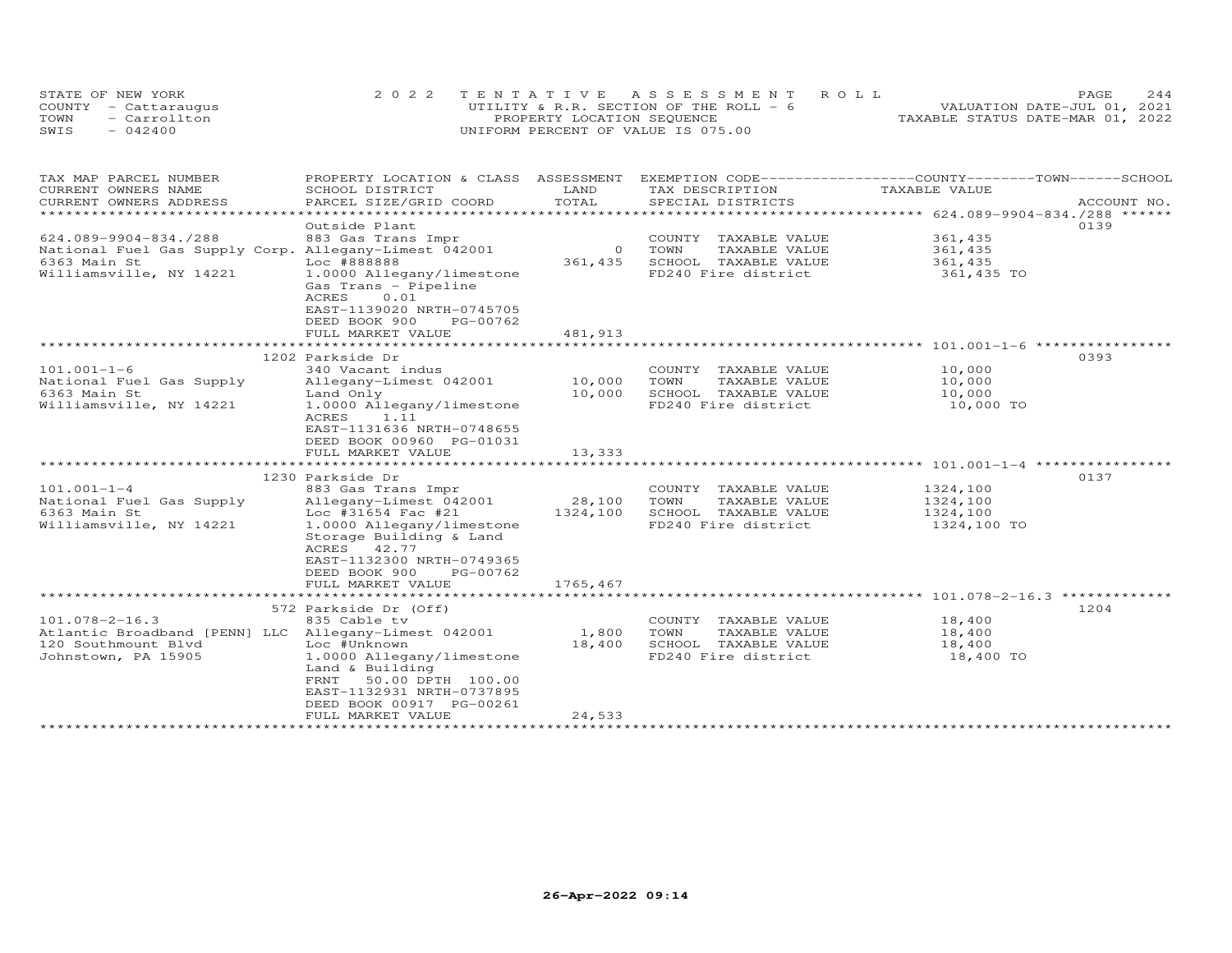|      | STATE OF NEW YORK    | 2022 TENTATIVE ASSESSMENT ROLL           | 245<br>PAGE.                     |
|------|----------------------|------------------------------------------|----------------------------------|
|      | COUNTY - Cattaraugus | UTILITY & R.R. SECTION OF THE ROLL - $6$ | VALUATION DATE-JUL 01, 2021      |
| TOWN | - Carrollton         | PROPERTY LOCATION SEQUENCE               | TAXABLE STATUS DATE-MAR 01, 2022 |
| SWIS | $-042400$            | UNIFORM PERCENT OF VALUE IS 075.00       |                                  |

| TAX MAP PARCEL NUMBER<br>CURRENT OWNERS NAME         | SCHOOL DISTRICT                      | LAND             | TAX DESCRIPTION                               | PROPERTY LOCATION & CLASS ASSESSMENT EXEMPTION CODE----------------COUNTY-------TOWN-----SCHOOL<br>TAXABLE VALUE |             |
|------------------------------------------------------|--------------------------------------|------------------|-----------------------------------------------|------------------------------------------------------------------------------------------------------------------|-------------|
| CURRENT OWNERS ADDRESS                               | PARCEL SIZE/GRID COORD               | TOTAL            | SPECIAL DISTRICTS                             |                                                                                                                  | ACCOUNT NO. |
|                                                      |                                      |                  |                                               |                                                                                                                  |             |
| 810-1490 Rt. 219                                     |                                      |                  |                                               |                                                                                                                  | 1377        |
| $101.003 - 1 - 18.1/1$                               | 474 Billboard                        |                  | COUNTY TAXABLE VALUE                          | 25,000                                                                                                           |             |
| Lamar Advertising of Penn LLC Allegany-Limest 042001 |                                      | $\circ$          | TOWN<br>TAXABLE VALUE                         | 25,000                                                                                                           |             |
| 8235 Oliver Rd                                       | 1 Sign 810 Rt 219                    | 25,000           | SCHOOL TAXABLE VALUE                          | 25,000                                                                                                           |             |
| Erie, PA 16509                                       | 1 Sign 1500 Rt 219                   |                  |                                               |                                                                                                                  |             |
|                                                      | ACRES<br>0.01                        |                  |                                               |                                                                                                                  |             |
|                                                      | DEED BOOK 23765 PG-5002              |                  |                                               |                                                                                                                  |             |
|                                                      | FULL MARKET VALUE                    | 33, 333          |                                               |                                                                                                                  |             |
|                                                      |                                      |                  |                                               |                                                                                                                  |             |
|                                                      | 488 Rt. 219 N                        |                  |                                               |                                                                                                                  | 1393        |
| $101.079 - 1 - 27.71$                                | 474 Billboard                        |                  | COUNTY TAXABLE VALUE                          | 24,500                                                                                                           |             |
| Weaver Enterprises, LLC                              | Allegany-Limest 042001               | $\Omega$         | TOWN<br>TAXABLE VALUE                         | 24,500                                                                                                           |             |
| PO Box 72                                            | 0.01<br>ACRES                        | 24,500           | SCHOOL TAXABLE VALUE                          | 24,500                                                                                                           |             |
| Smethport, PA 16749                                  | DEED BOOK 20190 PG-5570              |                  | SW241 Sewer dist 2                            | 24,500 TO                                                                                                        |             |
|                                                      | FULL MARKET VALUE                    | 32,667           | WD241 Water Dist 1                            | 24,500 TO                                                                                                        |             |
|                                                      | ***************                      |                  | WS240 Water/Sewer District                    | $.00$ MT                                                                                                         |             |
|                                                      |                                      |                  |                                               | **************************** 101.001-1-26.2/1 *********                                                          |             |
|                                                      | 948 Rt. 219 N                        |                  |                                               |                                                                                                                  | 1402        |
| $101.001 - 1 - 26.2/1$                               | 474 Billboard                        |                  | COUNTY TAXABLE VALUE                          | 10,000                                                                                                           |             |
| Native American Advertising                          | Allegany-Limest 042001<br>0.01       | $\circ$          | TOWN<br>TAXABLE VALUE<br>SCHOOL TAXABLE VALUE | 10,000                                                                                                           |             |
| PO Box 302                                           | ACRES<br>FULL MARKET VALUE           | 10,000<br>13,333 |                                               | 10,000                                                                                                           |             |
| Lewis Run, PA 16738                                  |                                      |                  |                                               | ******************************** 92.004–2–2./1 **************                                                    |             |
|                                                      | Rte 86                               |                  |                                               |                                                                                                                  | 1357        |
| $92.004 - 2 - 2.71$                                  | 474 Billboard                        |                  | COUNTY TAXABLE VALUE                          | 96,000                                                                                                           |             |
| Lamar Advertising                                    | Allegany-Limest 042001               | $\circ$          | TOWN<br>TAXABLE VALUE                         | 96,000                                                                                                           |             |
| 8235 Oliver Rd                                       | Giardini R Property                  | 96,000           | SCHOOL TAXABLE VALUE                          | 96,000                                                                                                           |             |
| Erie, PA 16509                                       | 16 01 06                             |                  |                                               |                                                                                                                  |             |
|                                                      | ACRES<br>0.01                        |                  |                                               |                                                                                                                  |             |
|                                                      | FULL MARKET VALUE                    | 128,000          |                                               |                                                                                                                  |             |
|                                                      | ******************                   | ***********      |                                               |                                                                                                                  |             |
|                                                      | Telecommunications                   |                  |                                               |                                                                                                                  | 0982        |
| 624.000-0000-631.900/1881                            | 836 Telecom. eq.                     |                  | Mass Telec 47100                              | 7,754<br>7,754                                                                                                   | 7,754       |
| Verizon                                              | Salamanca Centr 041600               | $\Omega$         | COUNTY TAXABLE VALUE                          | 4,565                                                                                                            |             |
| Duff & Phelps                                        | Loc #888888                          | 12,319           | TOWN<br>TAXABLE VALUE                         | 4,565                                                                                                            |             |
| PO Box 2749                                          | .1591 Salamanca School               |                  | SCHOOL TAXABLE VALUE                          | 4,565                                                                                                            |             |
| Addison, TX 75001                                    | Poles, Wire, Cable, Etc              |                  | FD240 Fire district                           | 12,319 TO                                                                                                        |             |
|                                                      | 0.01<br>ACRES                        |                  |                                               |                                                                                                                  |             |
|                                                      | FULL MARKET VALUE                    | 16,425           |                                               |                                                                                                                  |             |
|                                                      |                                      |                  |                                               |                                                                                                                  |             |
|                                                      | Telecommunications                   |                  |                                               |                                                                                                                  | 1031        |
| 624.000-0000-631.900/1882                            | 836 Telecom. eq.                     |                  | Mass Telec 47100                              | 40,987<br>40,987                                                                                                 | 40,987      |
| Verizon New York Inc                                 | Allegany-Limest 042001               | $\circ$          | COUNTY TAXABLE VALUE                          | 24,121                                                                                                           |             |
| Duff & Phelps<br>PO Box 2749                         | Loc #888888<br>.8409 Allegany School | 65,108           | TOWN<br>TAXABLE VALUE<br>SCHOOL TAXABLE VALUE | 24,121<br>24,121                                                                                                 |             |
| Addison, TX 75001                                    | poles wires etc                      |                  | FD240 Fire district                           | 65,108 TO                                                                                                        |             |
|                                                      | 0.01<br>ACRES                        |                  |                                               |                                                                                                                  |             |
|                                                      | FULL MARKET VALUE                    | 86,811           |                                               |                                                                                                                  |             |
|                                                      |                                      |                  |                                               |                                                                                                                  |             |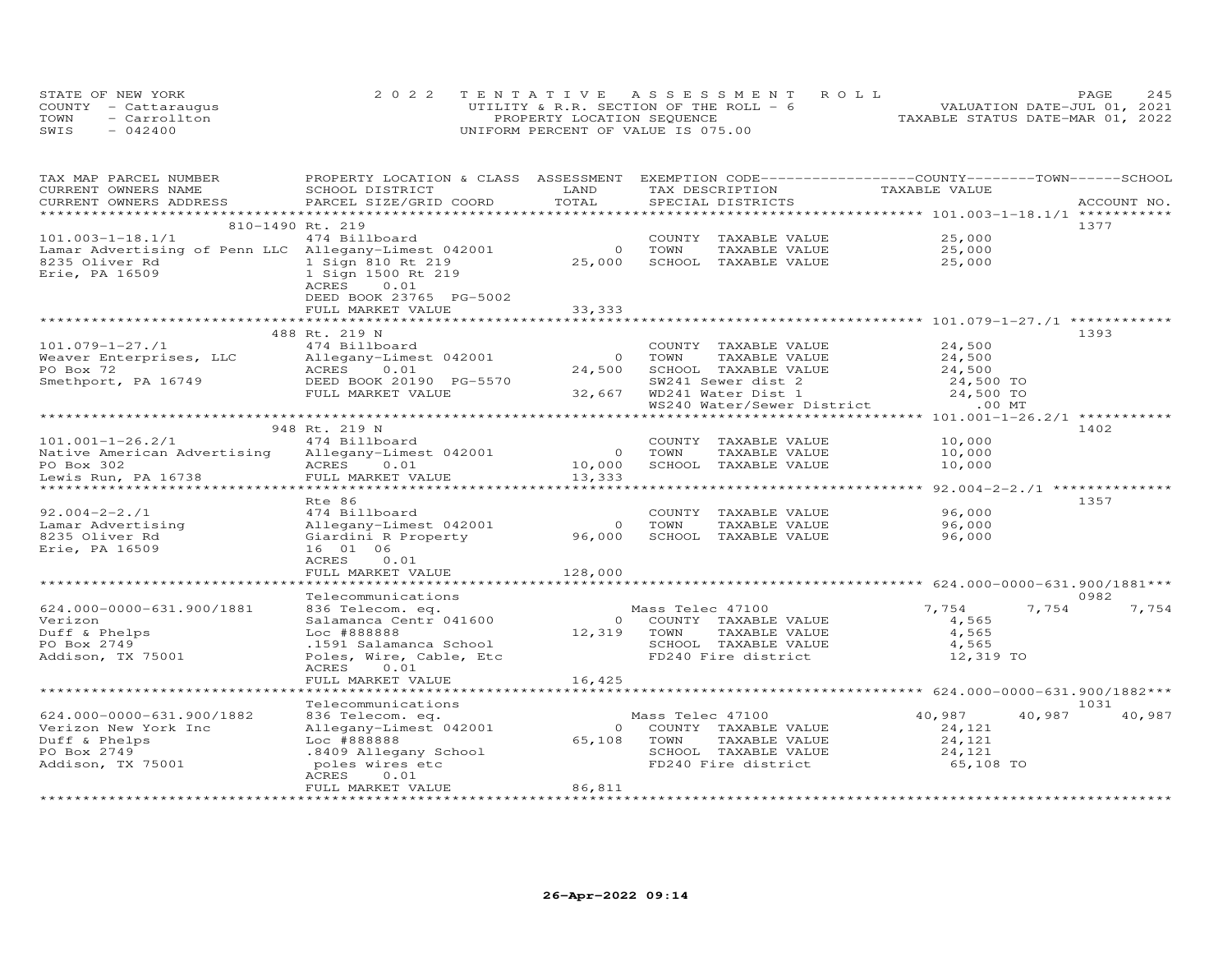|      | STATE OF NEW YORK    | 2022 TENTATIVE ASSESSMENT ROLL         | 246<br>PAGE.                     |
|------|----------------------|----------------------------------------|----------------------------------|
|      | COUNTY - Cattaraugus | UTILITY & R.R. SECTION OF THE ROLL - 6 | VALUATION DATE-JUL 01, 2021      |
|      | TOWN - Carrollton    | PROPERTY LOCATION SEQUENCE             | TAXABLE STATUS DATE-MAR 01, 2022 |
| SWIS | $-042400$            | UNIFORM PERCENT OF VALUE IS 075.00     |                                  |

| TAX MAP PARCEL NUMBER                                        | PROPERTY LOCATION & CLASS ASSESSMENT EXEMPTION CODE----------------COUNTY-------TOWN-----SCHOOL |            |                                                              |                                                       |       |       |
|--------------------------------------------------------------|-------------------------------------------------------------------------------------------------|------------|--------------------------------------------------------------|-------------------------------------------------------|-------|-------|
| CURRENT OWNERS NAME                                          | SCHOOL DISTRICT                                                                                 | LAND       | TAX DESCRIPTION TAXABLE VALUE                                |                                                       |       |       |
| CURRENT OWNERS ADDRESS                                       |                                                                                                 |            |                                                              |                                                       |       |       |
|                                                              |                                                                                                 |            |                                                              |                                                       |       |       |
|                                                              | Telecommunications                                                                              |            |                                                              |                                                       |       | 1179  |
| 624.001-9904-628.350/188                                     | 836 Telecom. eq.                                                                                |            | Mass Telec 47100                                             | 1,643                                                 | 1,643 | 1,643 |
| MCI                                                          | Allegany-Limest 042001                                                                          |            | 0 COUNTY TAXABLE VALUE                                       | 36,979                                                |       |       |
| Duff & Phelps                                                | Loc #888888                                                                                     |            | 38,622 TOWN TAXABLE VALUE                                    | 36,979                                                |       |       |
| PO Box 2749                                                  | 0.8409 Allegany/limestone                                                                       |            | SCHOOL TAXABLE VALUE                                         | 36,979                                                |       |       |
| Addison, TX 75001                                            | B&o Row - Buried Cable                                                                          |            | FD240 Fire district                                          | 38,622 TO                                             |       |       |
|                                                              | 0.01<br>ACRES                                                                                   |            |                                                              |                                                       |       |       |
|                                                              | EAST-0487210 NRTH-0737310                                                                       |            |                                                              |                                                       |       |       |
|                                                              | FULL MARKET VALUE                                                                               | 51,496     |                                                              |                                                       |       |       |
|                                                              |                                                                                                 |            |                                                              |                                                       |       |       |
|                                                              | Telecommunications                                                                              |            |                                                              |                                                       |       | 1176  |
| 624.089-9903-638.350/188                                     | 836 Telecom. eq.<br>Salamanca Centr 041600                                                      |            | Mass Telec 47100                                             | 311                                                   | 311   | 311   |
| MCI                                                          |                                                                                                 |            | 0 COUNTY TAXABLE VALUE                                       | 6,996                                                 |       |       |
| Duff & Phelps                                                | Aramanca Centr<br>Loc #888888<br>0.1591 Salamanca<br>B&o Porr —                                 | 7,307 TOWN | TAXABLE VALUE                                                | 6,996                                                 |       |       |
| PO Box 2749                                                  |                                                                                                 |            | SCHOOL TAXABLE VALUE<br>FD240 Fire district                  | 6,996                                                 |       |       |
| Addison, TX 75001                                            | B&o Row - Buried Cable                                                                          |            |                                                              | $7,307$ TO                                            |       |       |
|                                                              | 0.01<br>ACRES                                                                                   |            |                                                              |                                                       |       |       |
|                                                              | EAST-0492000 NRTH-0760000                                                                       |            |                                                              |                                                       |       |       |
|                                                              | FULL MARKET VALUE                                                                               | 9,743      |                                                              |                                                       |       |       |
|                                                              |                                                                                                 |            |                                                              |                                                       |       |       |
|                                                              | 2417 Ten Mile Rd                                                                                |            |                                                              |                                                       |       | 1342  |
| $83.004 - 2 - 7.1$                                           | 831 Tele Comm<br>Allegany-Limest 042001<br>-                                                    |            | COUNTY TAXABLE VALUE                                         | 379,700                                               |       |       |
| Sba                                                          |                                                                                                 |            |                                                              |                                                       |       |       |
| 8051 Congress Ave<br>Boca Raton, FL 33487                    |                                                                                                 |            | SCHOOL TAXABLE VALUE<br>FD240 Fire district                  | TAXABLE VALUE 379,700<br>TAXABLE VALUE 379,700        |       |       |
|                                                              |                                                                                                 |            |                                                              | 379,700 TO                                            |       |       |
|                                                              | FULL MARKET VALUE                                                                               | 506,267    |                                                              |                                                       |       |       |
|                                                              |                                                                                                 |            |                                                              | *********************** 83.004-2-9.7 **************** |       |       |
|                                                              | 2455 1/2 Ten Mile Rd (Off)                                                                      |            |                                                              |                                                       |       | 1174  |
| $83.004 - 2 - 9.7$                                           | 833 Radio                                                                                       |            | COUNTY TAXABLE VALUE 57,000                                  |                                                       |       |       |
| Seven Mountains Media of NY, L Allegany-Limest 042001 20,000 |                                                                                                 |            | TOWN                                                         | TAXABLE VALUE 57,000                                  |       |       |
| 115 W Main St.                                               | $03 \t 02 \t 06$                                                                                | 57,000     | SCHOOL TAXABLE VALUE 57,000<br>FD240 Fire district 57,000 TO |                                                       |       |       |
| Frankfort, KY 40601                                          | ACRES<br>2.00                                                                                   |            |                                                              |                                                       |       |       |
|                                                              | EAST-1141702 NRTH-0768317                                                                       |            |                                                              |                                                       |       |       |
|                                                              | DEED BOOK 20210 PG-6476                                                                         |            |                                                              |                                                       |       |       |
|                                                              | FULL MARKET VALUE                                                                               | 76,000     |                                                              |                                                       |       |       |
|                                                              |                                                                                                 |            |                                                              |                                                       |       |       |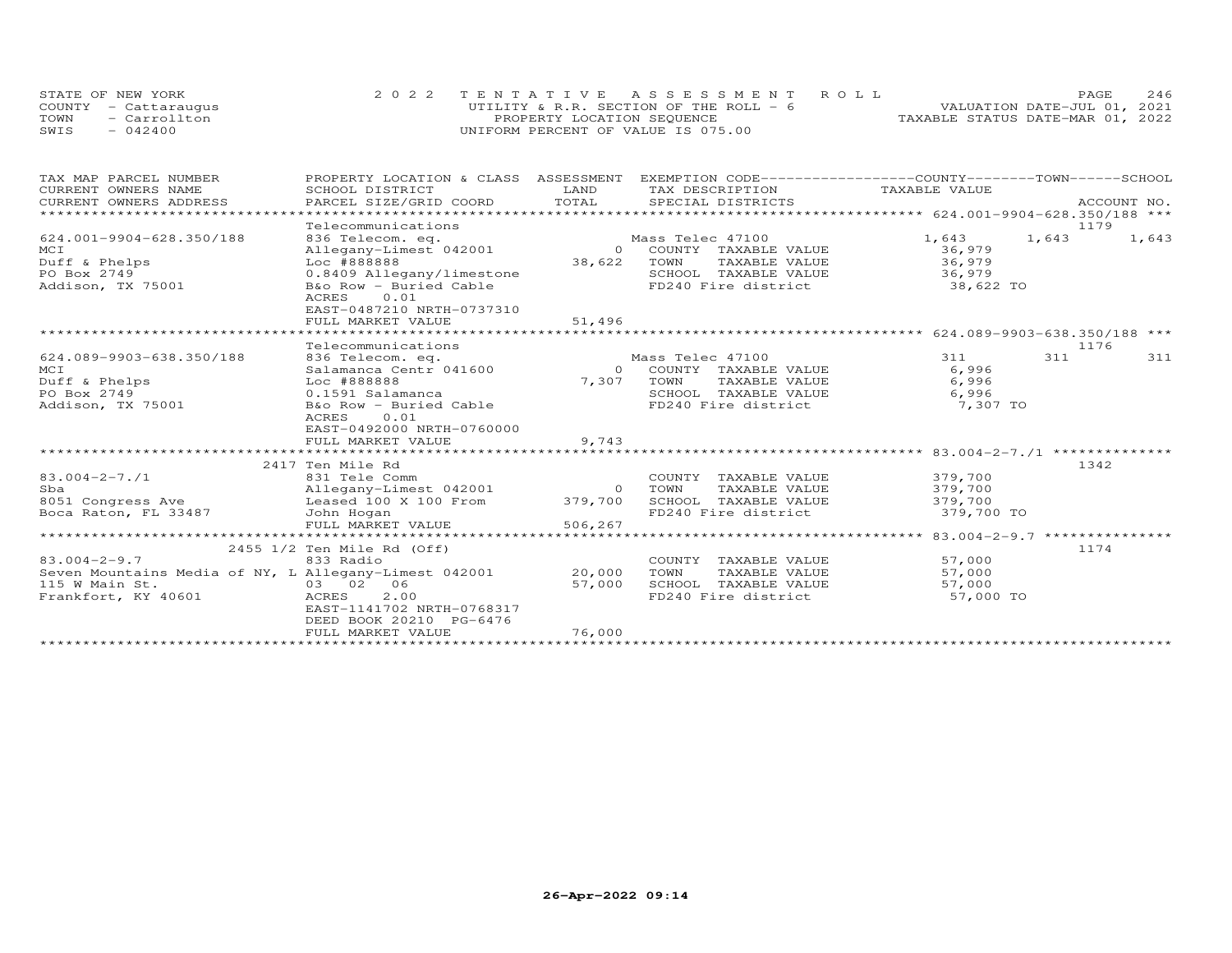| STATE OF NEW YORK |                      |                                    |  | 2022 TENTATIVE ASSESSMENT ROLL         |                                  | PAGE.           | 2.47 |
|-------------------|----------------------|------------------------------------|--|----------------------------------------|----------------------------------|-----------------|------|
|                   | COUNTY - Cattaraugus |                                    |  | UTILITY & R.R. SECTION OF THE ROLL - 6 | VALUATION DATE-JUL 01, 2021      |                 |      |
| TOWN              | - Carrollton         |                                    |  |                                        | TAXABLE STATUS DATE-MAR 01, 2022 |                 |      |
| SWIS              | $-042400$            |                                    |  |                                        |                                  | RPS150/V04/L015 |      |
|                   |                      | UNIFORM PERCENT OF VALUE IS 075.00 |  |                                        | CURRENT DATE 4/26/2022           |                 |      |
|                   |                      |                                    |  | ROLL SUB SECTION- - TOTALS             |                                  |                 |      |

# \*\*\* S P E C I A L D I S T R I C T S U M M A R Y \*\*\*

| CODE. | DISTRICT NAME                              | TOTAL<br><b>PARCELS</b> | <b>EXTENSION</b><br>TYPE. | EXTENSION<br>VALUE | AD VALOREM<br>VALUE | EXEMPT<br>AMOUNT | TAXABLE<br>VALUE   |
|-------|--------------------------------------------|-------------------------|---------------------------|--------------------|---------------------|------------------|--------------------|
|       | WD241 Water Dist 1<br>WS240 Water/Sewer Di |                         | 2 TOTAL<br>2 MOVTAX       |                    | 46,500              |                  | 46,500             |
|       | FD240 Fire district<br>SW241 Sewer dist 2  |                         | 19 TOTAL<br>2 TOTAL       |                    | 4909,647<br>46,500  |                  | 4909.647<br>46,500 |

# \*\*\* S C H O O L D I S T R I C T S U M M A R Y \*\*\*

| CODE             | DISTRICT NAME                           | TOTAL<br>PARCELS | ASSESSED<br>LAND | ASSESSED<br>TOTAL   | EXEMPT<br>AMOUNT | TOTAL<br>TAXABLE    | STAR<br>AMOUNT | STAR<br>TAXABLE     |
|------------------|-----------------------------------------|------------------|------------------|---------------------|------------------|---------------------|----------------|---------------------|
| 041600<br>042001 | Salamanca Central<br>Allegany-Limestone | 21               | 61,800           | 214,249<br>4854,672 | 8,065<br>42,630  | 206,184<br>4812,042 |                | 206,184<br>4812,042 |
|                  | SUB-TOTAL                               | 24               | 61,800           | 5068,921            | 50,695           | 5018,226            |                | 5018,226            |
|                  | TOTAL                                   | 24               | 61,800           | 5068,921            | 50,695           | 5018,226            |                | 5018,226            |

# \*\*\* S Y S T E M C O D E S S U M M A R Y \*\*\*

### NO SYSTEM EXEMPTIONS AT THIS LEVEL

| CODE  | DESCRIPTION             | TOTAL<br>PARCELS | COUNTY           | TOWN             | SCHOOL           |
|-------|-------------------------|------------------|------------------|------------------|------------------|
| 47100 | Mass Telec<br>T O T A L |                  | 50,695<br>50,695 | 50,695<br>50,695 | 50,695<br>50,695 |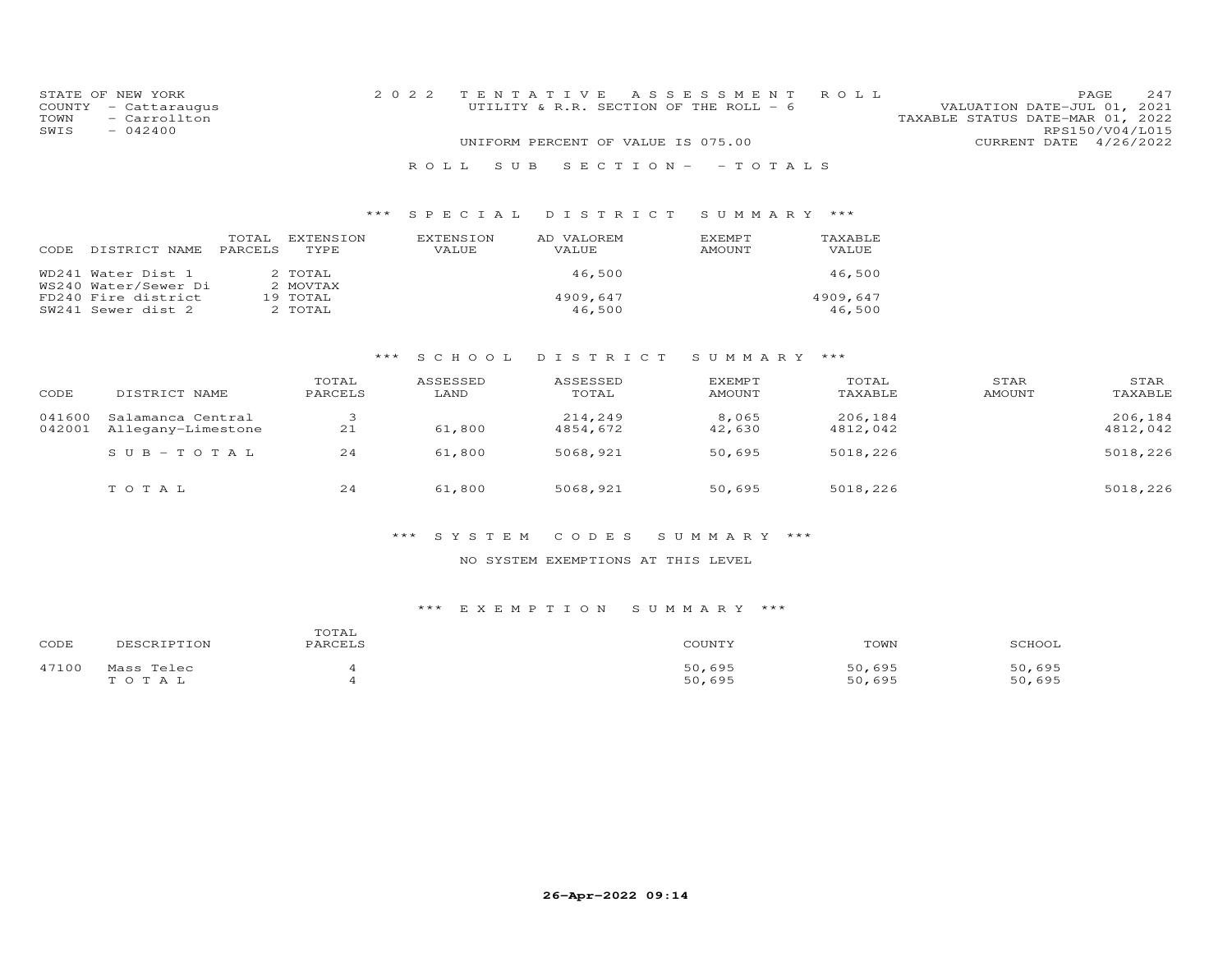| STATE OF NEW YORK<br>COUNTY - Cattaraugus<br>TOWN<br>- Carrollton<br>SWIS<br>$-042400$ | 2022 TENTATIVE ASSESSMENT ROLL<br>UTILITY & R.R. SECTION OF THE ROLL - 6 | 248<br>PAGE<br>VALUATION DATE-JUL 01, 2021<br>TAXABLE STATUS DATE-MAR 01, 2022<br>RPS150/V04/L015 |
|----------------------------------------------------------------------------------------|--------------------------------------------------------------------------|---------------------------------------------------------------------------------------------------|
|                                                                                        | UNIFORM PERCENT OF VALUE IS 075.00                                       | CURRENT DATE $4/26/2022$                                                                          |
|                                                                                        | ROLL SUB SECTION- - TOTALS                                               |                                                                                                   |

| ROLL<br>SEC | DESCRIPTION                          | TOTAL<br><b>PARCELS</b> | LAND | <b>SESSEL</b><br>JIAL | AXABLF<br>COUNTY | <b>TAXABLE</b><br>TOWN | TAXABI.F<br>SCHOOI | STAR<br>'AXABLE                   |
|-------------|--------------------------------------|-------------------------|------|-----------------------|------------------|------------------------|--------------------|-----------------------------------|
|             | TITTT.TTTFC C<br>$\mathbb{N}$ $\cap$ | $\sim$ $\lambda$<br>24  | 800  | 5068<br>രാ-           | 5010<br>. 226    | つつよ<br>5 N 1 Q         | $= 0.10$           | つつよ<br>$E \cap 1$ $\cap$<br>، ے ے |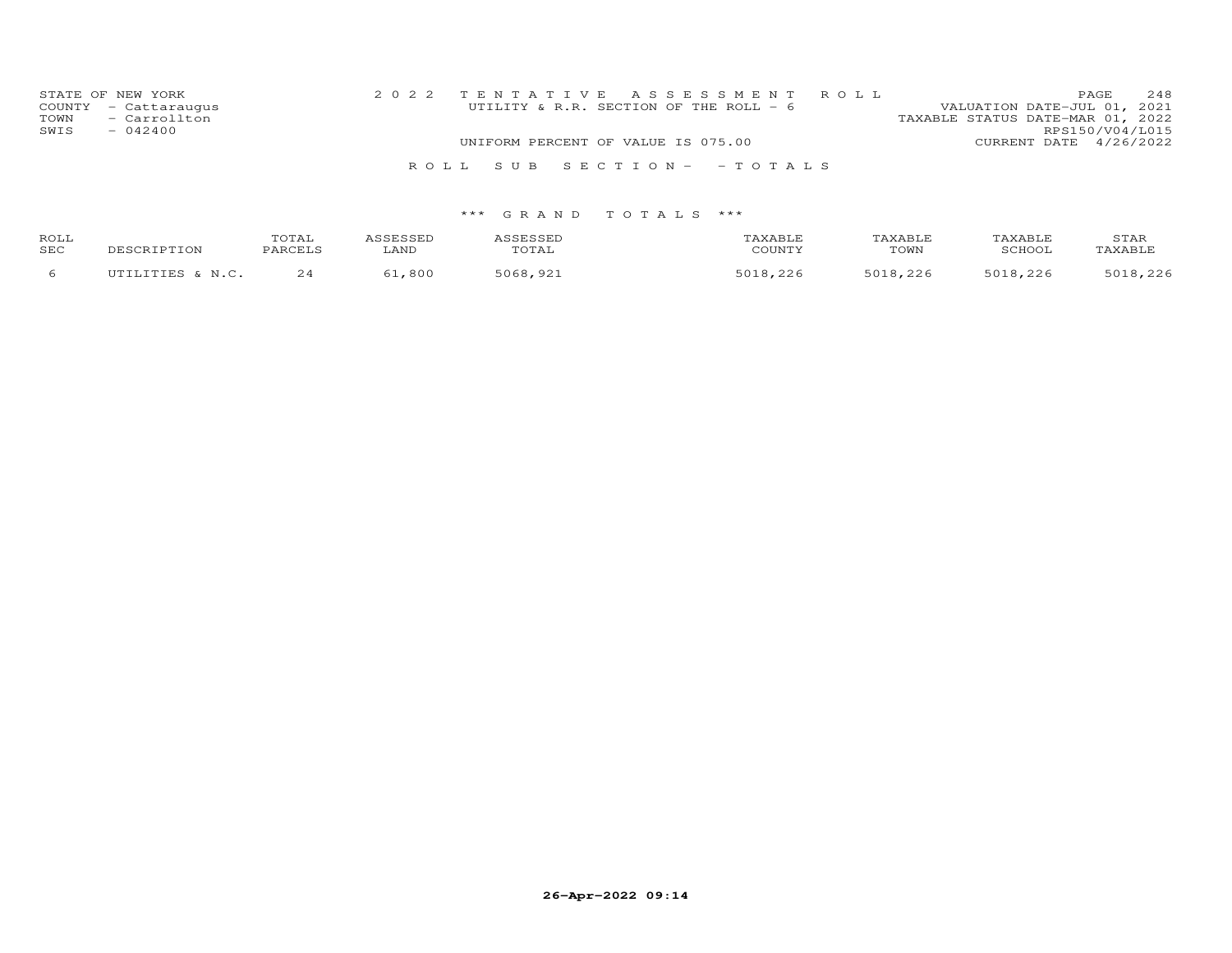| STATE OF NEW YORK    | 2022 TENTATIVE ASSESSMENT ROLL     |                                        |                                  | <b>PAGE</b>            | 2.49 |
|----------------------|------------------------------------|----------------------------------------|----------------------------------|------------------------|------|
| COUNTY - Cattaraugus |                                    | UTILITY & R.R. SECTION OF THE ROLL - 6 | VALUATION DATE-JUL 01, 2021      |                        |      |
| TOWN - Carrollton    |                                    |                                        | TAXABLE STATUS DATE-MAR 01, 2022 |                        |      |
| SWIS<br>$-042400$    | UNIFORM PERCENT OF VALUE IS 075.00 |                                        |                                  | RPS150/V04/L015        |      |
|                      |                                    |                                        |                                  | CURRENT DATE 4/26/2022 |      |

# R O L L S E C T I O N T O T A L S

# \*\*\* S P E C I A L D I S T R I C T S U M M A R Y \*\*\*

| <b>CODE</b> | DISTRICT NAME                              | TOTAL<br>PARCELS | <b>EXTENSION</b><br>TYPE. | <b>EXTENSION</b><br>VALUE | AD VALOREM<br>VALUE | <b>EXEMPT</b><br>AMOUNT | TAXABLE<br>VALUE   |
|-------------|--------------------------------------------|------------------|---------------------------|---------------------------|---------------------|-------------------------|--------------------|
|             | WD241 Water Dist 1<br>WS240 Water/Sewer Di |                  | 2 TOTAL<br>2 MOVTAX       |                           | 46,500              |                         | 46,500             |
|             | FD240 Fire district<br>SW241 Sewer dist 2  |                  | 19 TOTAL<br>2 TOTAL       |                           | 4909,647<br>46,500  |                         | 4909.647<br>46,500 |

# \*\*\* S C H O O L D I S T R I C T S U M M A R Y \*\*\*

| CODE             | DISTRICT NAME                           | TOTAL<br>PARCELS | ASSESSED<br>LAND | ASSESSED<br>TOTAL   | <b>EXEMPT</b><br><b>AMOUNT</b> | TOTAL<br>TAXABLE    | STAR<br>AMOUNT | STAR<br>TAXABLE     |
|------------------|-----------------------------------------|------------------|------------------|---------------------|--------------------------------|---------------------|----------------|---------------------|
| 041600<br>042001 | Salamanca Central<br>Allegany-Limestone | 21               | 61,800           | 214,249<br>4854,672 | 8,065<br>42,630                | 206,184<br>4812,042 |                | 206,184<br>4812,042 |
|                  | $SUB - TO T AL$                         | 24               | 61,800           | 5068,921            | 50,695                         | 5018,226            |                | 5018,226            |
|                  | TOTAL                                   | 24               | 61,800           | 5068,921            | 50,695                         | 5018,226            |                | 5018,226            |

# \*\*\* S Y S T E M C O D E S S U M M A R Y \*\*\*

### NO SYSTEM EXEMPTIONS AT THIS LEVEL

| CODE  | DESCRIPTION         | TOTAL<br>PARCELS | COUNTY           | TOWN             | SCHOOL           |
|-------|---------------------|------------------|------------------|------------------|------------------|
| 47100 | Mass Telec<br>TOTAL |                  | 50,695<br>50,695 | 50,695<br>50,695 | 50,695<br>50,695 |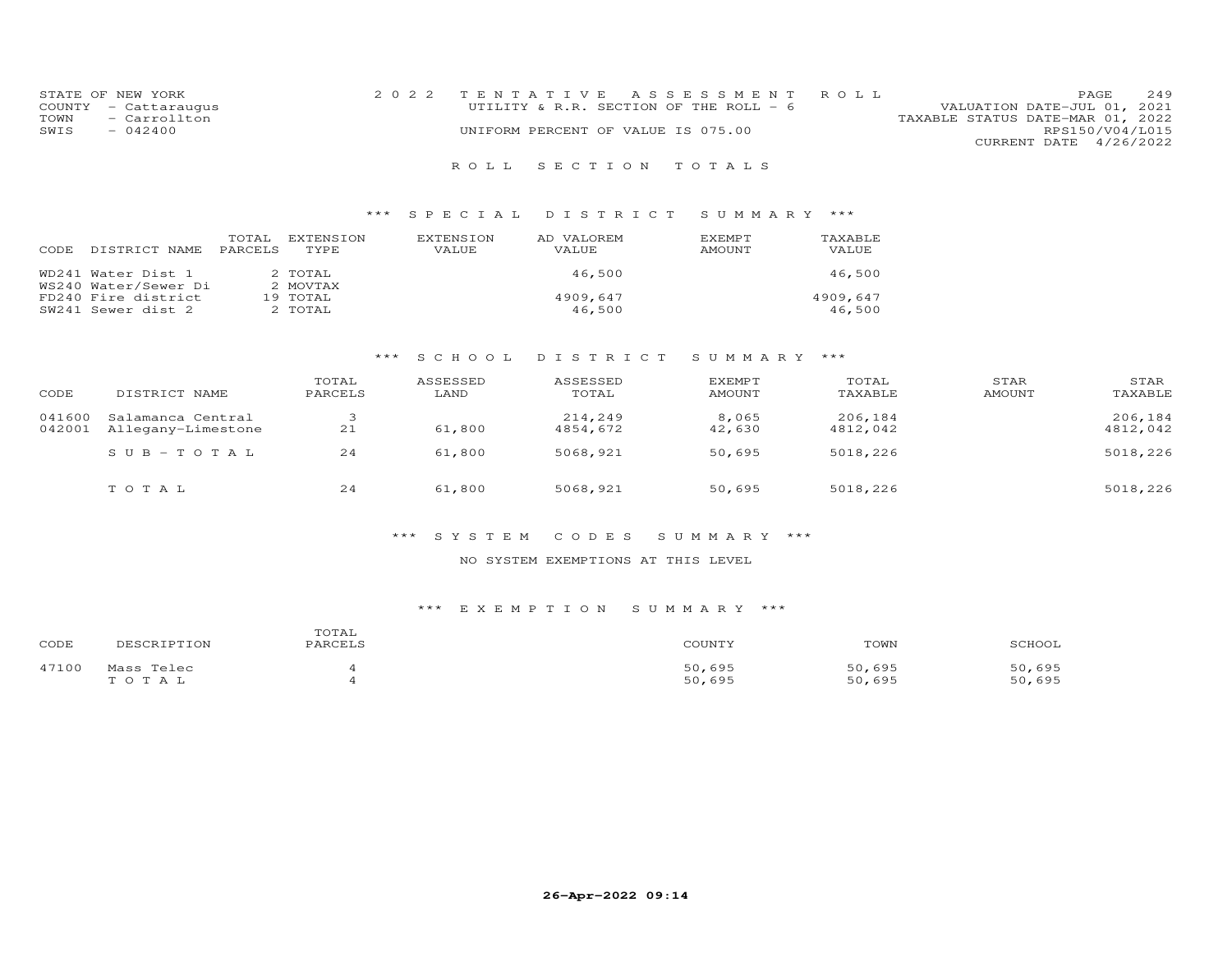| STATE OF NEW YORK    | 2022 TENTATIVE ASSESSMENT ROLL         | 250<br>PAGE.                     |
|----------------------|----------------------------------------|----------------------------------|
| COUNTY - Cattaraugus | UTILITY & R.R. SECTION OF THE ROLL - 6 | VALUATION DATE-JUL 01, 2021      |
| - Carrollton<br>TOWN |                                        | TAXABLE STATUS DATE-MAR 01, 2022 |
| SWIS<br>$-042400$    | UNIFORM PERCENT OF VALUE IS 075.00     | RPS150/V04/L015                  |
|                      |                                        | CURRENT DATE 4/26/2022           |
|                      | ROLL SECTION TOTALS                    |                                  |

| ROLL<br>SEC | MOTPTON<br>. | TOTAL<br><b>DARCETS</b> | LAND     | TOTAL        | CCTNTT1    | TOWN | 'AXABLE<br>SCHOOL | STAR<br>TAXABLE |
|-------------|--------------|-------------------------|----------|--------------|------------|------|-------------------|-----------------|
|             | LITTES & M C |                         | $-0.800$ | 5068<br>്രാ* | $E \cap 1$ | 5010 | 5018 226          | 5018 226        |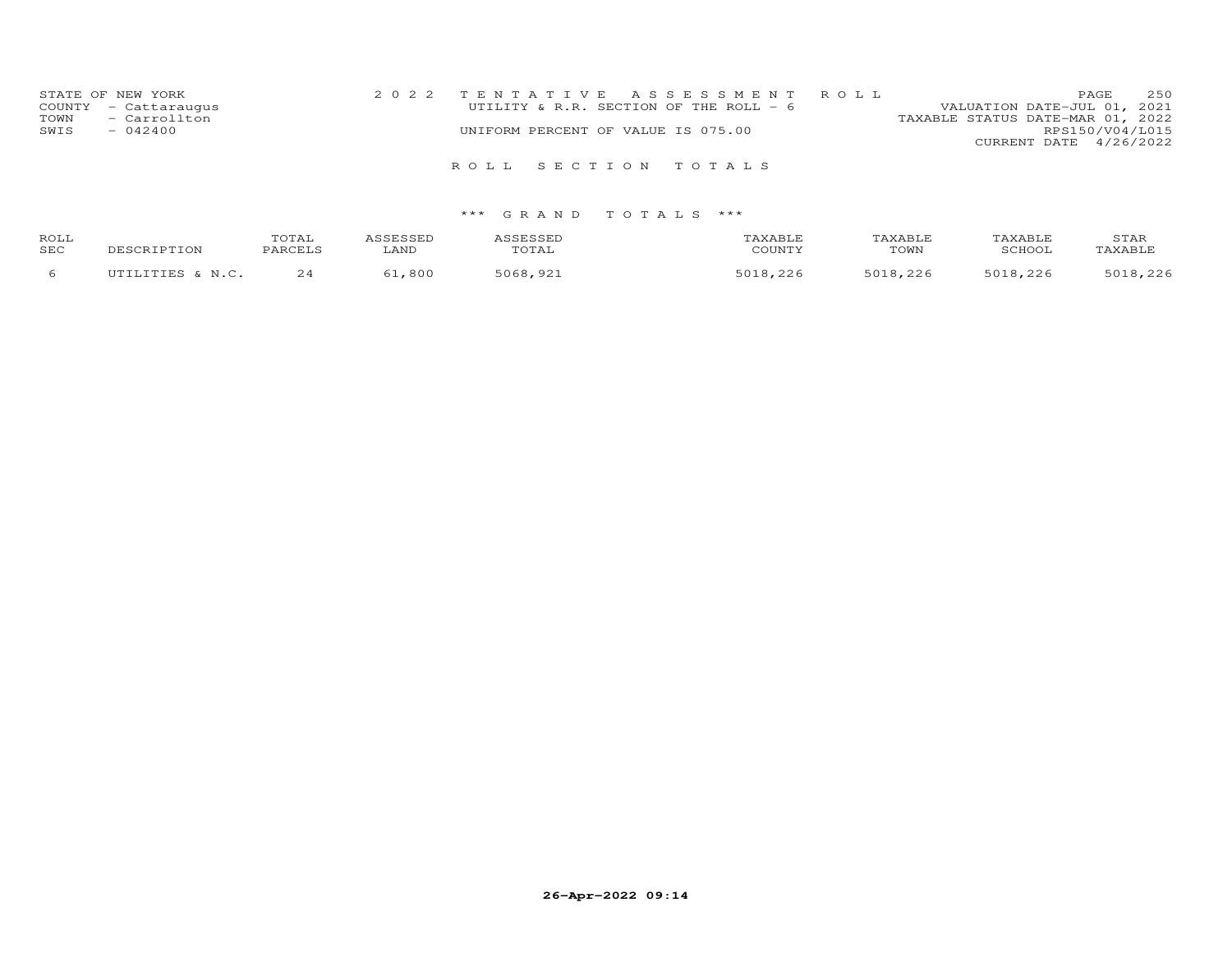|      | STATE OF NEW YORK    | 2022 TENTATIVE ASSESSMENT ROLL           |  |                                  | PAGE. | 2.51 |
|------|----------------------|------------------------------------------|--|----------------------------------|-------|------|
|      | COUNTY - Cattaraugus | CEILING RAILROAD SECTION OF THE ROLL - 7 |  | VALUATION DATE-JUL 01, 2021      |       |      |
| TOWN | - Carrollton         | PROPERTY LOCATION SEQUENCE               |  | TAXABLE STATUS DATE-MAR 01, 2022 |       |      |
| SWIS | $-042400$            | UNIFORM PERCENT OF VALUE IS 075.00       |  |                                  |       |      |

| TAX MAP PARCEL NUMBER                                                         | PROPERTY LOCATION & CLASS ASSESSMENT |          | EXEMPTION CODE------------------COUNTY-------TOWN------SCHOOL |               |             |
|-------------------------------------------------------------------------------|--------------------------------------|----------|---------------------------------------------------------------|---------------|-------------|
| CURRENT OWNERS NAME                                                           | SCHOOL DISTRICT                      | LAND     | TAX DESCRIPTION                                               | TAXABLE VALUE |             |
| CURRENT OWNERS ADDRESS                                                        | PARCEL SIZE/GRID COORD TOTAL         |          | SPECIAL DISTRICTS                                             |               | ACCOUNT NO. |
|                                                                               |                                      |          |                                                               |               |             |
|                                                                               | Us Rte $219$ (Off)                   |          |                                                               |               | 0882        |
| $101.001 - 1 - 40$                                                            | 842 Ceiling rr                       |          | COUNTY<br>TAXABLE VALUE                                       | 709,176       |             |
| Buffalo & Pittsburg Railroad                                                  | Allegany-Limest 042001               | $\sim$ 0 | TOWN<br>TAXABLE VALUE 709,176                                 |               |             |
| Genessee & Wyoming Railroad                                                   | Town Of Carrollton                   | 709,176  | SCHOOL TAXABLE VALUE 709,176                                  |               |             |
| Genesee & Wyoming Railroad Ser .58 town                                       |                                      |          | FD240 Fire district 709,176 TO                                |               |             |
| Accounts Payable                                                              | Ceiling Railroad                     |          |                                                               |               |             |
| 2800 Meridian Centre Blvd Ste ACRES 25.54                                     |                                      |          |                                                               |               |             |
| Rochester, NY 14618                                                           | EAST-1134018 NRTH-0747819            |          |                                                               |               |             |
|                                                                               | DEED BOOK 1027 PG-171                |          |                                                               |               |             |
|                                                                               | FULL MARKET VALUE                    | 945,568  |                                                               |               |             |
|                                                                               |                                      |          |                                                               |               |             |
|                                                                               | Us Rte $219$ (Off)                   |          |                                                               |               | 1013        |
| $101.001 - 1 - 40.71$                                                         |                                      |          | COUNTY TAXABLE VALUE                                          | 513,541       |             |
| 101.001-1-40./1<br>Buffalo & Pittsburg RR. Inc. Salamanca Centr 041600 0 TOWN |                                      |          | TAXABLE VALUE 513,541                                         |               |             |
| Genesee & Wyoming Railroad Ser Town Of Carrollton                             |                                      | 513,541  | SCHOOL TAXABLE VALUE 513,541                                  |               |             |
| 2800 Meridian Center Blvd Ste .42% town salamanca                             |                                      |          | FD240 Fire district                                           | 513,541 TO    |             |
| Rochester, NY 14618                                                           | Ceiling Railroad                     |          |                                                               |               |             |
|                                                                               | ACRES 18.48                          |          |                                                               |               |             |
|                                                                               | EAST-1134060 NRTH-0747285            |          |                                                               |               |             |
|                                                                               | DEED BOOK 919<br>$PG-16$             |          |                                                               |               |             |
|                                                                               |                                      |          |                                                               |               |             |
|                                                                               | FULL MARKET VALUE                    | 684,721  |                                                               |               |             |
|                                                                               |                                      |          |                                                               |               |             |
|                                                                               | Us Rte $219$ (Off)                   |          |                                                               |               | 0985        |
| $101.079 - 1 - 5$                                                             | 842 Ceiling rr                       |          | COUNTY TAXABLE VALUE                                          | 112,636       |             |
|                                                                               |                                      |          | TAXABLE VALUE                                                 | 112,636       |             |
| Genesee & Wyoming Railroad Ser Village Of Limestone                           |                                      | 112,636  | SCHOOL TAXABLE VALUE                                          | 112,636       |             |
| Accounts Payable 1.0000 Allegany/limestone                                    |                                      |          | FD240 Fire district                                           | 112,636 TO    |             |
| 200 Meridian Center Blvd Ste 3 Ceiling Railroad                               |                                      |          |                                                               |               |             |
| Rochester, NY 14618                                                           | ACRES 16.35                          |          |                                                               |               |             |
|                                                                               | EAST-1135743 NRTH-0736982            |          |                                                               |               |             |
|                                                                               | DEED BOOK 00919 PG-00016             |          |                                                               |               |             |
|                                                                               | FULL MARKET VALUE                    | 150,181  |                                                               |               |             |
|                                                                               |                                      |          |                                                               |               |             |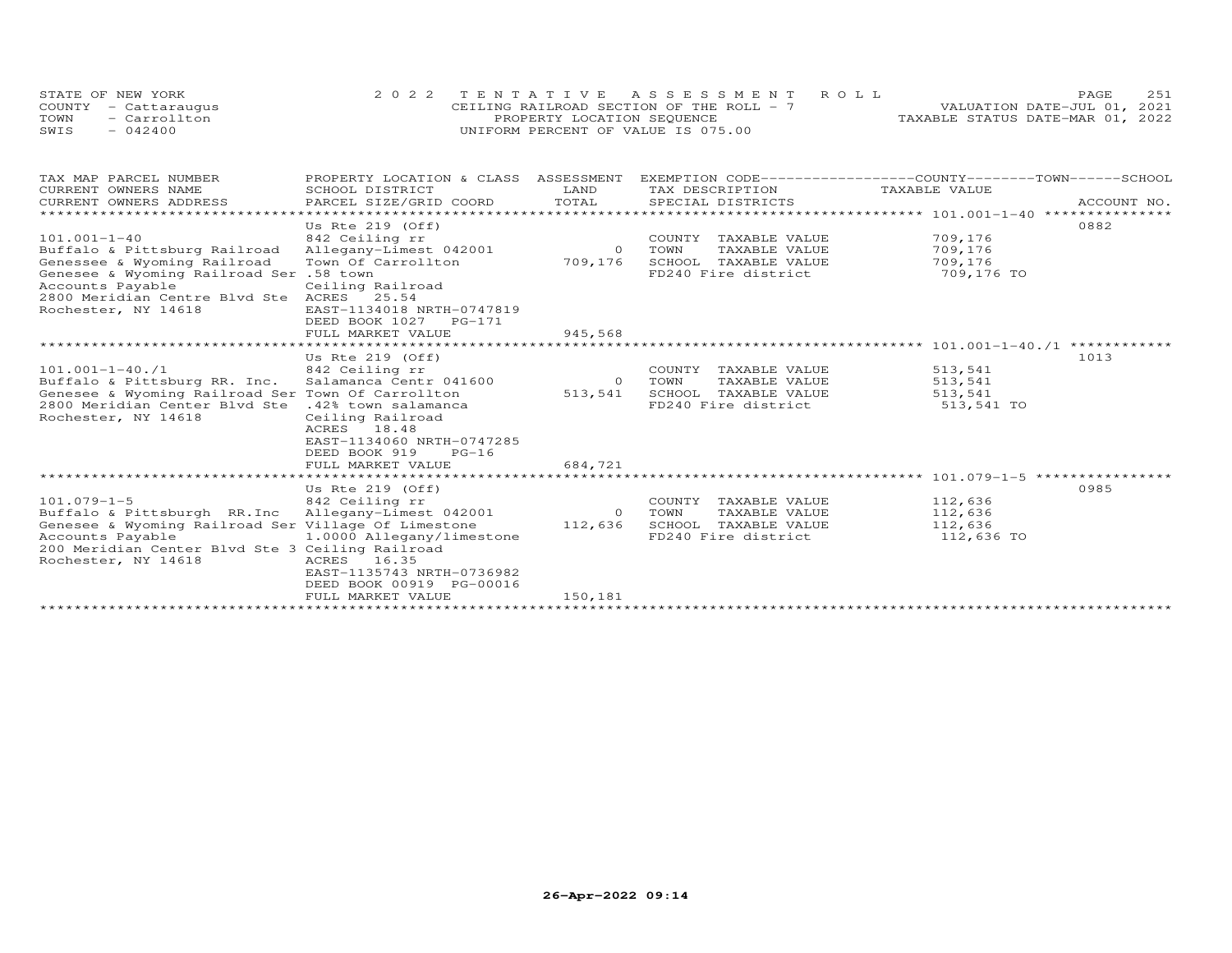| COUNTY<br>TOWN<br>SWIS | STATE OF NEW YORK<br>- Cattaraugus<br>- Carrollton<br>$-042400$ |                   | 2 0 2 2<br>TENTATIVE<br>A S S E S S M E N T<br>CEILING RAILROAD SECTION OF THE ROLL - 7<br>UNIFORM PERCENT OF VALUE IS 075.00 |                     |                                 | ROLL               | 252<br>PAGE<br>VALUATION DATE-JUL 01, 2021<br>TAXABLE STATUS DATE-MAR 01, 2022<br>RPS150/V04/L015<br>CURRENT DATE 4/26/2022 |  |  |
|------------------------|-----------------------------------------------------------------|-------------------|-------------------------------------------------------------------------------------------------------------------------------|---------------------|---------------------------------|--------------------|-----------------------------------------------------------------------------------------------------------------------------|--|--|
|                        |                                                                 |                   | ROLL<br>S U B                                                                                                                 |                     | $S E C T I O N - - T O T A L S$ |                    |                                                                                                                             |  |  |
|                        |                                                                 |                   |                                                                                                                               |                     |                                 |                    |                                                                                                                             |  |  |
|                        |                                                                 | ***               | SPECIAL                                                                                                                       | DISTRICT            | SUMMARY ***                     |                    |                                                                                                                             |  |  |
| CODE                   | TOTAL<br>DISTRICT NAME<br>PARCELS                               | EXTENSION<br>TYPE | <b>EXTENSION</b><br>VALUE                                                                                                     | AD VALOREM<br>VALUE | <b>EXEMPT</b><br>AMOUNT         | TAXABLE<br>VALUE   |                                                                                                                             |  |  |
|                        | FD240 Fire district                                             | 3 TOTAL           |                                                                                                                               | 1335,353            |                                 | 1335, 353          |                                                                                                                             |  |  |
|                        |                                                                 |                   |                                                                                                                               |                     |                                 |                    |                                                                                                                             |  |  |
|                        |                                                                 | ***               | S C H O O L                                                                                                                   | DISTRICT            | SUMMARY ***                     |                    |                                                                                                                             |  |  |
| CODE                   | DISTRICT NAME                                                   | TOTAL<br>PARCELS  | ASSESSED<br>LAND                                                                                                              | ASSESSED<br>TOTAL   | <b>EXEMPT</b><br><b>AMOUNT</b>  | TOTAL<br>TAXABLE   | STAR<br>STAR<br>AMOUNT<br>TAXABLE                                                                                           |  |  |
| 041600<br>042001       | Salamanca Central<br>Allegany-Limestone                         | $\mathbf{1}$<br>2 |                                                                                                                               | 513,541<br>821,812  |                                 | 513,541<br>821,812 | 513,541<br>821,812                                                                                                          |  |  |
|                        | $SUB - TO TAL$                                                  | 3                 |                                                                                                                               | 1335, 353           |                                 | 1335, 353          | 1335, 353                                                                                                                   |  |  |
|                        | TOTAL                                                           | 3                 |                                                                                                                               | 1335, 353           |                                 | 1335,353           | 1335, 353                                                                                                                   |  |  |

# \*\*\* S Y S T E M C O D E S S U M M A R Y \*\*\*

# NO SYSTEM EXEMPTIONS AT THIS LEVEL

\*\*\* E X E M P T I O N S U M M A R Y \*\*\*

# NO EXEMPTIONS AT THIS LEVEL

| ROLL                     |                   | TOTAL   | ASSESSED | ASSESSED  | TAXABLE  | TAXABLE | TAXABLE  | STAR     |
|--------------------------|-------------------|---------|----------|-----------|----------|---------|----------|----------|
| <b>SEC</b>               | DESCRIPTION       | PARCELS | LAND     | TOTAL     | COUNTY   | TOWN    | SCHOOL   | TAXABLE  |
| $\overline{\phantom{0}}$ | CEILING RAILROADS |         |          | 1335, 353 | .335,353 | 335,353 | 1335,353 | 1335,353 |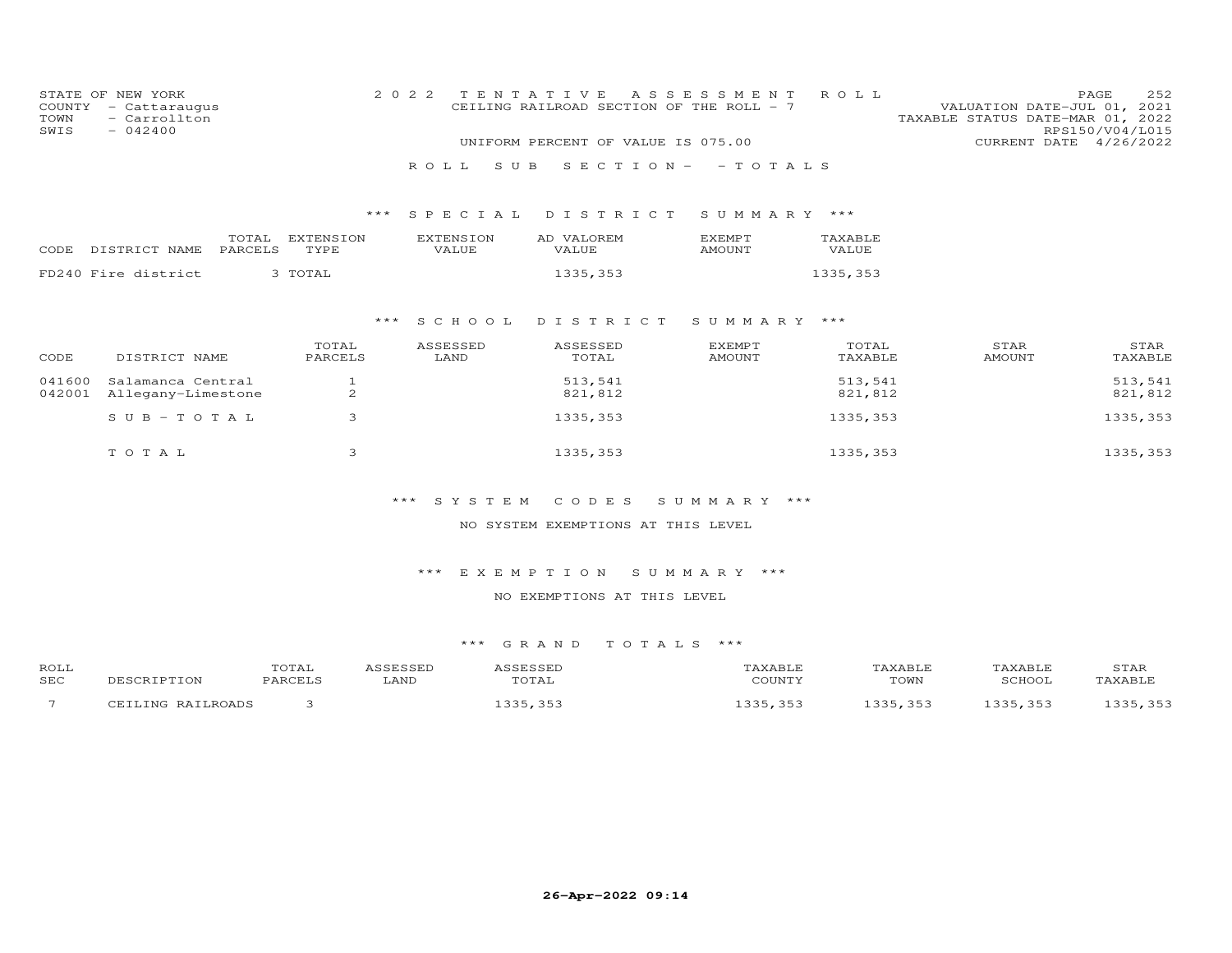|      | STATE OF NEW YORK    | 2022 TENTATIVE ASSESSMENT ROLL           |  |  |                                  |                        | PAGE | 2.53 |
|------|----------------------|------------------------------------------|--|--|----------------------------------|------------------------|------|------|
|      | COUNTY - Cattaraugus | CEILING RAILROAD SECTION OF THE ROLL - 7 |  |  | VALUATION DATE-JUL 01, 2021      |                        |      |      |
| TOWN | - Carrollton         |                                          |  |  | TAXABLE STATUS DATE-MAR 01, 2022 |                        |      |      |
| SWIS | $-042400$            | UNIFORM PERCENT OF VALUE IS 075.00       |  |  |                                  | RPS150/V04/L015        |      |      |
|      |                      |                                          |  |  |                                  | CURRENT DATE 4/26/2022 |      |      |
|      |                      |                                          |  |  |                                  |                        |      |      |

### R O L L S E C T I O N T O T A L S

### \*\*\* S P E C I A L D I S T R I C T S U M M A R Y \*\*\*

| CODE | DISTRICT NAME       | TOTAL<br>PARCELS | EXTENSION<br>TYPE. | <b>EXTENSION</b><br>VALUE | AD VALOREM<br><b>VALUE</b> | <b>FXEMPT</b><br>AMOUNT | <b>TAXABLE</b><br>VALUE |
|------|---------------------|------------------|--------------------|---------------------------|----------------------------|-------------------------|-------------------------|
|      |                     |                  |                    |                           |                            |                         |                         |
|      | FD240 Fire district |                  | 3 TOTAL            |                           | 1335,353                   |                         | 1335,353                |

### \*\*\* S C H O O L D I S T R I C T S U M M A R Y \*\*\*

| CODE   | DISTRICT NAME                           | TOTAL<br>PARCELS | ASSESSED<br>LAND | ASSESSED<br>TOTAL  | <b>EXEMPT</b><br>AMOUNT | TOTAL<br>TAXABLE   | STAR<br>AMOUNT | STAR<br>TAXABLE    |
|--------|-----------------------------------------|------------------|------------------|--------------------|-------------------------|--------------------|----------------|--------------------|
| 041600 | Salamanca Central<br>Allegany-Limestone | $\mathcal{L}$    |                  | 513,541<br>821,812 |                         | 513,541<br>821,812 |                | 513,541<br>821,812 |
| 042001 | $SUB - TO T AL$                         | ▵                |                  | 1335,353           |                         | 1335,353           |                | 1335, 353          |
|        | TOTAL                                   |                  |                  | 1335,353           |                         | 1335,353           |                | 1335, 353          |

### \*\*\* S Y S T E M C O D E S S U M M A R Y \*\*\*

### NO SYSTEM EXEMPTIONS AT THIS LEVEL

### \*\*\* E X E M P T I O N S U M M A R Y \*\*\*

### NO EXEMPTIONS AT THIS LEVEL

| ROLL                     |                   | TOTAL   | J C C F C C F F | A C C L C C L L   | AXABLE <sup>.</sup> | TAXABLE               | TAXABLE | STAR     |
|--------------------------|-------------------|---------|-----------------|-------------------|---------------------|-----------------------|---------|----------|
| SEC                      | DESCRIPTION       | PARCELS | LAND            | TOTAL             | COUNTY              | TOWN                  | SCHOOL  | TAXABLE  |
| $\overline{\phantom{0}}$ | CEILING RAILROADS |         |                 | . 357<br>ママト<br>. | エつつに<br>353         | 1335 353<br>- - - - - | 335 353 | 1335 353 |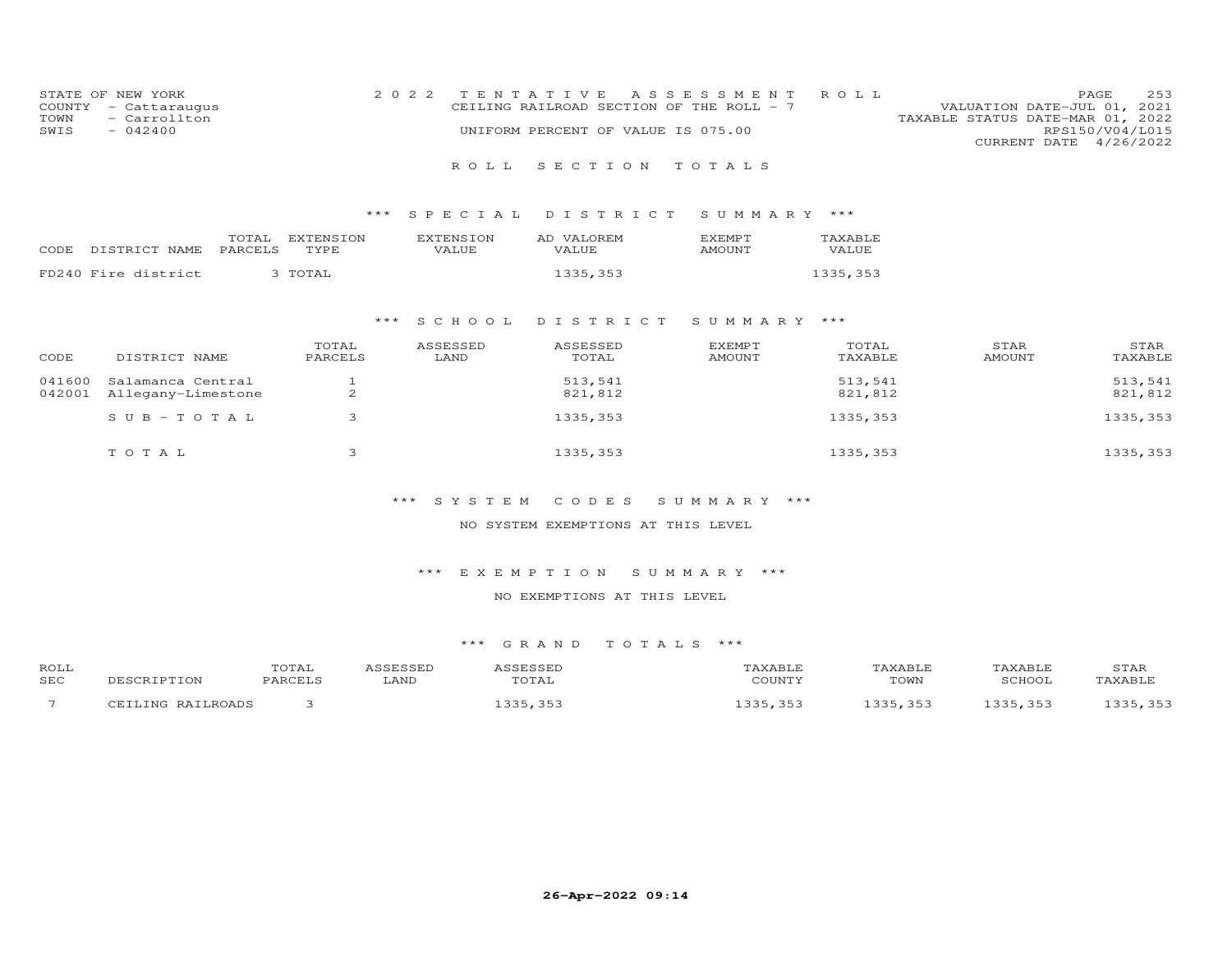| STATE OF NEW YORK    | 2022 TENTATIVE ASSESSMENT ROLL        | 2.54<br><b>PAGE</b>              |  |
|----------------------|---------------------------------------|----------------------------------|--|
| COUNTY - Cattaraugus | WHOLLY EXEMPT SECTION OF THE ROLL - 8 | VALUATION DATE-JUL 01, 2021      |  |
| TOWN<br>- Carrollton | PROPERTY LOCATION SEQUENCE            | TAXABLE STATUS DATE-MAR 01, 2022 |  |
| $-042400$<br>SWIS    | UNIFORM PERCENT OF VALUE IS 075.00    |                                  |  |

| TAX MAP PARCEL NUMBER                                                                                                                                                |                                                                   |                         | PROPERTY LOCATION & CLASS ASSESSMENT EXEMPTION CODE----------------COUNTY-------TOWN------SCHOOL |               |                |             |
|----------------------------------------------------------------------------------------------------------------------------------------------------------------------|-------------------------------------------------------------------|-------------------------|--------------------------------------------------------------------------------------------------|---------------|----------------|-------------|
| CURRENT OWNERS NAME                                                                                                                                                  | SCHOOL DISTRICT                                                   | LAND                    | TAX DESCRIPTION                                                                                  | TAXABLE VALUE |                |             |
| CURRENT OWNERS ADDRESS                                                                                                                                               |                                                                   |                         |                                                                                                  |               |                | ACCOUNT NO. |
|                                                                                                                                                                      |                                                                   |                         |                                                                                                  |               |                |             |
|                                                                                                                                                                      | Carrollton                                                        |                         |                                                                                                  |               |                | 0029        |
| $92.001 - 2 - .29$                                                                                                                                                   | 210 1 Family Res<br>210 1 Family Res<br>210 1 - TIMBIAN-RES 14300 |                         |                                                                                                  | 33,400        | 33,400         | 33,400      |
| Seneca Nation Of Indians                                                                                                                                             | Salamanca Centr 041600                                            | 0 COUNTY<br>33,400 TOWN | 0 COUNTY TAXABLE VALUE                                                                           | $\circ$       |                |             |
| Box 231                                                                                                                                                              | 00 02 06                                                          |                         | TAXABLE VALUE                                                                                    | $\Omega$      |                |             |
| Salamanca, NY 14779                                                                                                                                                  | Resv.                                                             |                         | SCHOOL TAXABLE VALUE<br>FD240 Fire district                                                      | $\Omega$      |                |             |
|                                                                                                                                                                      | Confer                                                            |                         |                                                                                                  | $0$ TO        |                |             |
|                                                                                                                                                                      | DEED BOOK 815 PG-00420                                            |                         | 33,400 EX                                                                                        |               |                |             |
|                                                                                                                                                                      | FULL MARKET VALUE                                                 | 44,533                  |                                                                                                  |               |                |             |
|                                                                                                                                                                      | *************************                                         |                         |                                                                                                  |               |                |             |
|                                                                                                                                                                      | 2612 Carrollton Rd                                                |                         |                                                                                                  |               |                | 0257        |
|                                                                                                                                                                      |                                                                   |                         | INDIAN-RES 14300                                                                                 | 7,600         | 7,600          | 7,600       |
| 83.003-2-.257<br>Seneca Nation Of Indians<br>PO Box 231 00 02 06<br>Salamanca, NY 14779 FULL MARKET VALUE                                                            |                                                                   |                         | 0 COUNTY TAXABLE VALUE                                                                           | $\Omega$      |                |             |
|                                                                                                                                                                      |                                                                   | 7,600 TOWN              |                                                                                                  |               |                |             |
|                                                                                                                                                                      |                                                                   |                         |                                                                                                  |               |                |             |
|                                                                                                                                                                      |                                                                   |                         | 7,600 TOWN TAXABLE VALUE 0<br>10,133 SCHOOL TAXABLE VALUE 0<br>FD240 Fire district 0 TO          |               |                |             |
|                                                                                                                                                                      |                                                                   |                         | 7,600 EX                                                                                         |               |                |             |
|                                                                                                                                                                      |                                                                   |                         |                                                                                                  |               |                |             |
|                                                                                                                                                                      | Church St                                                         |                         |                                                                                                  |               |                | 5002        |
| 101.080-1-4           822 Water supply                VG-INSIDE 13650    9<br>Water Works Village of Limesto Allegany-Limest 042001      3,300  COUNTY TAXABLE VALUE |                                                                   |                         | VG-INSIDE 13650<br>9,700                                                                         | 9,700         | 9,700          | 9,700       |
|                                                                                                                                                                      |                                                                   |                         |                                                                                                  | $\circ$       |                |             |
| Box 88                                                                                                                                                               | 19  01  06                                                        | 9,700 TOWN              | TAXABLE VALUE                                                                                    | $\circ$       |                |             |
| Limestone, NY 14753                                                                                                                                                  | FRNT 50.00 DPTH 413.00                                            |                         | SCHOOL TAXABLE VALUE                                                                             | $\Omega$      |                |             |
|                                                                                                                                                                      | EAST-1137707 NRTH-0737324                                         |                         | FD240 Fire district                                                                              |               | 0 <sub>T</sub> |             |
|                                                                                                                                                                      | FULL MARKET VALUE                                                 | 12,933                  | 9,700 EX                                                                                         |               |                |             |
|                                                                                                                                                                      |                                                                   |                         | SW241 Sewer dist 2                                                                               |               | $0$ TO         |             |
|                                                                                                                                                                      |                                                                   |                         | 9,700 EX                                                                                         |               |                |             |
|                                                                                                                                                                      |                                                                   |                         | WD241 Water Dist 1                                                                               |               | $0$ TO         |             |
|                                                                                                                                                                      |                                                                   |                         | 9,700 EX                                                                                         |               |                |             |
|                                                                                                                                                                      |                                                                   |                         | WS240 Water/Sewer District                                                                       | .00MT         |                |             |
|                                                                                                                                                                      |                                                                   |                         |                                                                                                  |               |                |             |
|                                                                                                                                                                      | 5673 Church St                                                    |                         |                                                                                                  |               |                | 0286        |
| $101.080 - 1 - 8$                                                                                                                                                    | 620 Religious                                                     |                         | RELIGIOUS 25110                                                                                  | 59,400        | 59,400         | 59,400      |
| Commumity Full Gospel Church C Allegany-Limest 042001                                                                                                                |                                                                   |                         | 4,500 COUNTY TAXABLE VALUE                                                                       | $\circ$       |                |             |
| 5812 Leonard Run Rd<br>Limestone, NY 14753 FRNT 80.00                                                                                                                |                                                                   |                         | 59,400 TOWN<br>TAXABLE VALUE                                                                     | $\Omega$      |                |             |
| Limestone, NY 14753                                                                                                                                                  | FRNT 80.00 DPTH 200.00                                            |                         | SCHOOL TAXABLE VALUE                                                                             | $\Omega$      |                |             |
|                                                                                                                                                                      | EAST-1138036 NRTH-0737240                                         |                         | FD240 Fire district                                                                              |               | 0 TO           |             |
|                                                                                                                                                                      | DEED BOOK 15466 PG-2001                                           |                         | 59,400 EX                                                                                        |               |                |             |
|                                                                                                                                                                      | FULL MARKET VALUE                                                 | 79,200                  | SW241 Sewer dist 2                                                                               |               | 0 TO           |             |
|                                                                                                                                                                      |                                                                   |                         | 59,400 EX                                                                                        |               |                |             |
|                                                                                                                                                                      |                                                                   |                         | WD241 Water Dist 1                                                                               |               | $0$ TO         |             |
|                                                                                                                                                                      |                                                                   |                         | 59,400 EX                                                                                        |               |                |             |
|                                                                                                                                                                      |                                                                   |                         | WS240 Water/Sewer District                                                                       | $.00$ MT      |                |             |
|                                                                                                                                                                      |                                                                   |                         |                                                                                                  |               |                |             |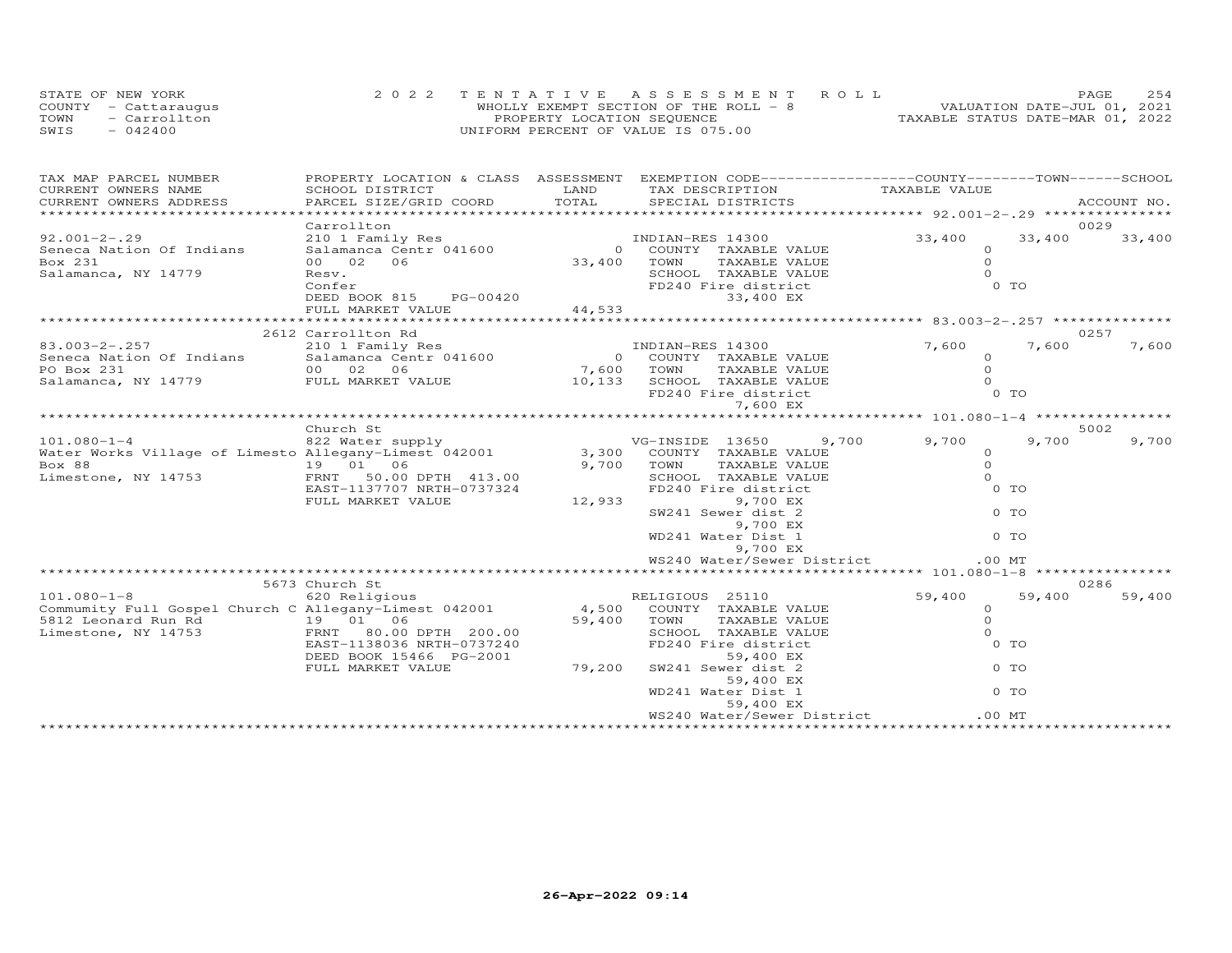|      | STATE OF NEW YORK    | 2022 TENTATIVE ASSESSMENT ROLL        | 255<br>PAGE                      |
|------|----------------------|---------------------------------------|----------------------------------|
|      | COUNTY - Cattaraugus | WHOLLY EXEMPT SECTION OF THE ROLL - 8 | VALUATION DATE-JUL 01, 2021      |
| TOWN | - Carrollton         | PROPERTY LOCATION SEQUENCE            | TAXABLE STATUS DATE-MAR 01, 2022 |
| SWIS | $-042400$            | UNIFORM PERCENT OF VALUE IS 075.00    |                                  |

| TAX MAP PARCEL NUMBER                                                                                                                                                                                                                                                               |                                                                          |             | PROPERTY LOCATION & CLASS ASSESSMENT EXEMPTION CODE----------------COUNTY-------TOWN-----SCHOOL |                      |                |         |
|-------------------------------------------------------------------------------------------------------------------------------------------------------------------------------------------------------------------------------------------------------------------------------------|--------------------------------------------------------------------------|-------------|-------------------------------------------------------------------------------------------------|----------------------|----------------|---------|
| CURRENT OWNERS NAME                                                                                                                                                                                                                                                                 | SCHOOL DISTRICT                                                          | <b>LAND</b> | TAX DESCRIPTION                                                                                 | TAXABLE VALUE        |                |         |
| CURRENT OWNERS ADDRESS                                                                                                                                                                                                                                                              |                                                                          |             |                                                                                                 |                      |                |         |
|                                                                                                                                                                                                                                                                                     |                                                                          |             |                                                                                                 |                      |                |         |
|                                                                                                                                                                                                                                                                                     | 5886 Church St                                                           |             |                                                                                                 |                      |                | 0708    |
| $101.071 - 2 - 46$                                                                                                                                                                                                                                                                  | 662 Police/fire                                                          |             | FIRE-DEPT 26400 198,000 198,000                                                                 |                      | 198,000        | 198,000 |
| Limestone Vol Firemen Inc                                                                                                                                                                                                                                                           | Allegany-Limest 042001 6,700 COUNTY TAXABLE VALUE                        |             |                                                                                                 | $\Omega$             |                |         |
| PO Box 26                                                                                                                                                                                                                                                                           | 25 01 06<br>25    01     06<br>FRNT   170.00  DPTH   122.00              | 198,000     | TOWN<br>TAXABLE VALUE                                                                           | $\circ$              |                |         |
| Limestone, NY 14753                                                                                                                                                                                                                                                                 |                                                                          |             | SCHOOL TAXABLE VALUE                                                                            | $\Omega$             |                |         |
|                                                                                                                                                                                                                                                                                     | EAST-1135914 NRTH-0738251<br>DEED BOOK 905<br>PG-00254                   |             | FD240 Fire district                                                                             |                      | 0 TO           |         |
|                                                                                                                                                                                                                                                                                     | FULL MARKET VALUE                                                        | 264,000     | 198,000 EX<br>SW241 Sewer dist 2                                                                |                      | $0$ TO         |         |
|                                                                                                                                                                                                                                                                                     |                                                                          |             | 198,000 EX                                                                                      |                      |                |         |
|                                                                                                                                                                                                                                                                                     |                                                                          |             | WD241 Water Dist 1                                                                              |                      | $0$ TO         |         |
|                                                                                                                                                                                                                                                                                     |                                                                          |             | 198,000 EX                                                                                      |                      |                |         |
|                                                                                                                                                                                                                                                                                     |                                                                          |             | WS240 Water/Sewer District                                                                      | $.00$ MT             |                |         |
|                                                                                                                                                                                                                                                                                     |                                                                          |             |                                                                                                 |                      |                |         |
|                                                                                                                                                                                                                                                                                     | Ismuth Rd                                                                |             |                                                                                                 |                      |                | 0370    |
| $92,001 - 2 - .370$                                                                                                                                                                                                                                                                 | 210 1 Family Res                                                         |             | INDIAN-RES 14300                                                                                | 30,000               | 30,000         | 30,000  |
| Phearsdorf Darren L                                                                                                                                                                                                                                                                 | Salamanca Centr 041600                                                   |             | 0 COUNTY TAXABLE VALUE<br>30,000 TOWN TAXABLE VALUE                                             | $\circ$              |                |         |
| Star Rte                                                                                                                                                                                                                                                                            | 00 02 06                                                                 |             |                                                                                                 | $\circ$              |                |         |
| Killbuck, NY 14748                                                                                                                                                                                                                                                                  | Resv.                                                                    |             | TOWN TAXABLE VALUE<br>SCHOOL TAXABLE VALUE (<br>FD240 Fire district                             | $\Omega$             |                |         |
|                                                                                                                                                                                                                                                                                     | DEED BOOK 908 PG-00387                                                   |             |                                                                                                 |                      | 0 <sub>T</sub> |         |
|                                                                                                                                                                                                                                                                                     | FULL MARKET VALUE                                                        |             |                                                                                                 |                      |                |         |
|                                                                                                                                                                                                                                                                                     |                                                                          |             |                                                                                                 |                      |                |         |
|                                                                                                                                                                                                                                                                                     | 6365 Limestone Run Rd                                                    |             |                                                                                                 |                      |                | 0208    |
| $100.004 - 1 - 21$                                                                                                                                                                                                                                                                  | 620 Religious                                                            |             | RELIGIOUS 25110                                                                                 | 73,000               | 73,000         | 73,000  |
| Pentacostal Tabernacle allegany-Limest 042001 10,300 COUNTY TAXABLE VALUE                                                                                                                                                                                                           |                                                                          |             | TAXABLE VALUE                                                                                   | $\Omega$<br>$\Omega$ |                |         |
| 6367 Limestone Run Rd $\begin{array}{ccc} 48 & 01 & 06 \\ 1.50 & 25.00 & 73,000 \\ 1.50 & 225.00 & 500 \\ 2.50 & 2.500 & 2.50 \\ 6.50 & 2.500 & 2.50 \\ 2.50 & 2.500 & 2.50 \\ 2.50 & 2.500 & 2.50 \\ 2.50 & 2.500 & 2.50 \\ 2.50 & 2.500 & 2.50 \\ 2.50 & 2.500 & 2.50 \\ 2.50 & $ |                                                                          |             | SCHOOL TAXABLE VALUE                                                                            |                      |                |         |
|                                                                                                                                                                                                                                                                                     |                                                                          |             | FD240 Fire district                                                                             |                      | $0$ TO         |         |
|                                                                                                                                                                                                                                                                                     |                                                                          |             | 73,000 EX                                                                                       |                      |                |         |
|                                                                                                                                                                                                                                                                                     | DEED BOOK 00926 PG-00666<br>FULL MARKET VALUE 97,333                     |             |                                                                                                 |                      |                |         |
|                                                                                                                                                                                                                                                                                     |                                                                          |             |                                                                                                 |                      |                |         |
|                                                                                                                                                                                                                                                                                     | 805 Loney Hollow Rd                                                      |             |                                                                                                 |                      |                | 1075    |
| $101.004 - 1 - 16.2$                                                                                                                                                                                                                                                                | 320 Rural vacant                                                         |             | TOWN-PROP 13500                                                                                 | 400                  | 400            | 400     |
| Town of Carrollton Sewer Dist Allegany-Limest 042001 400 COUNTY TAXABLE VALUE                                                                                                                                                                                                       |                                                                          |             |                                                                                                 | $\circ$              |                |         |
| Box 146                                                                                                                                                                                                                                                                             | $20$ $01$ $06$<br>FRNT $40.00$ DPTH $40.00$<br>EAST-1140668 NRTH-0742078 |             | TOWN<br>TAXABLE VALUE                                                                           | $\circ$              |                |         |
| Limestone, NY 14753                                                                                                                                                                                                                                                                 |                                                                          |             | SCHOOL TAXABLE VALUE                                                                            | $\Omega$             |                |         |
|                                                                                                                                                                                                                                                                                     |                                                                          |             | FD240 Fire district                                                                             |                      | 0 TO           |         |
|                                                                                                                                                                                                                                                                                     | DEED BOOK 830<br>PG-00552                                                |             | 400 EX                                                                                          |                      |                |         |
|                                                                                                                                                                                                                                                                                     | FULL MARKET VALUE                                                        | 533         |                                                                                                 |                      |                |         |
|                                                                                                                                                                                                                                                                                     |                                                                          |             |                                                                                                 |                      |                |         |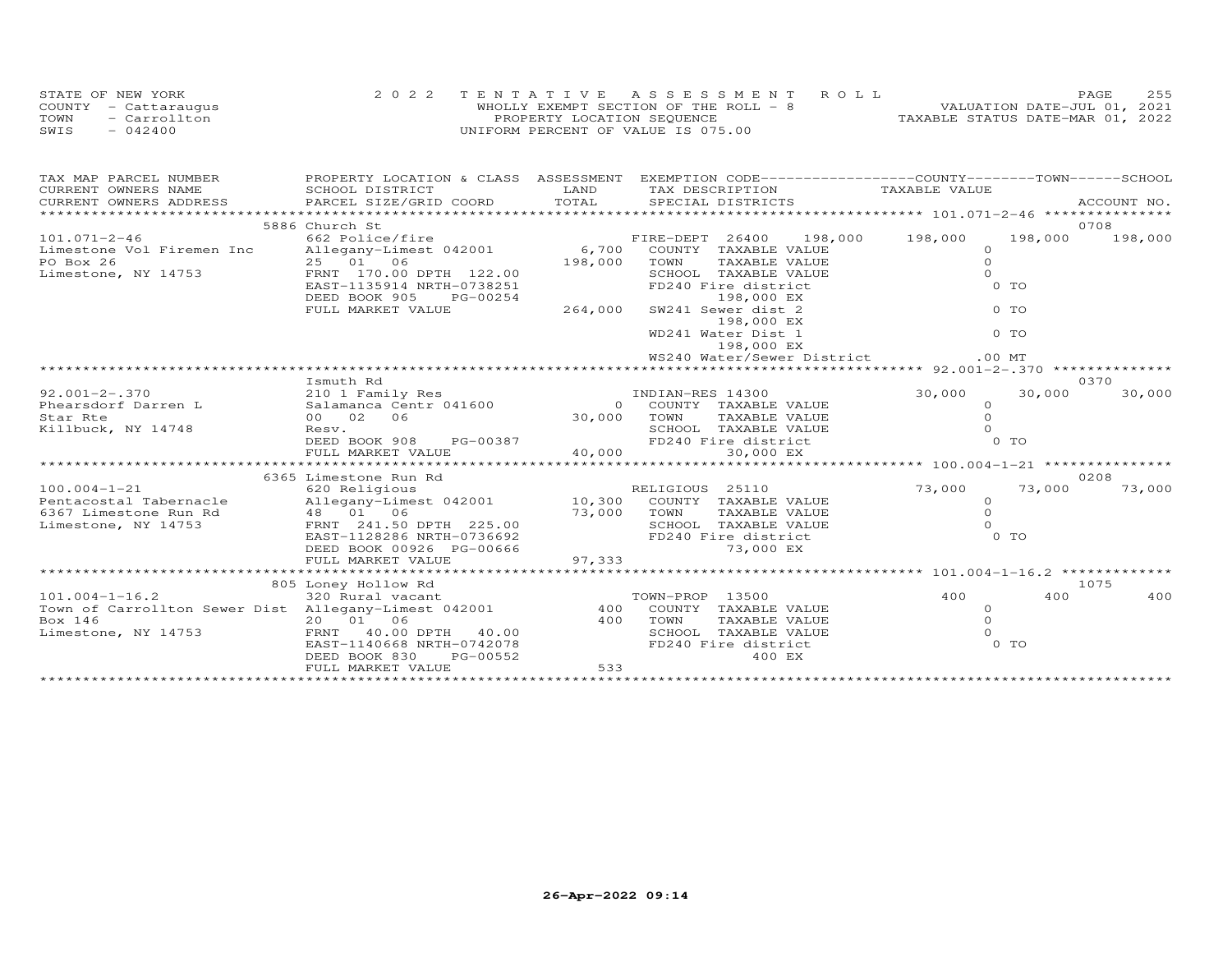| STATE OF NEW YORK    | 2022 TENTATIVE ASSESSMENT ROLL        | PAGE.                            | 256 |
|----------------------|---------------------------------------|----------------------------------|-----|
| COUNTY - Cattaraugus | WHOLLY EXEMPT SECTION OF THE ROLL - 8 | VALUATION DATE-JUL 01, 2021      |     |
| TOWN<br>- Carrollton | PROPERTY LOCATION SEOUENCE            | TAXABLE STATUS DATE-MAR 01, 2022 |     |
| SWIS<br>$-042400$    | UNIFORM PERCENT OF VALUE IS 075.00    |                                  |     |

| TAX MAP PARCEL NUMBER<br>CURRENT OWNERS NAME                                                                                                                                                                                             | PROPERTY LOCATION & CLASS ASSESSMENT EXEMPTION CODE----------------COUNTY-------TOWN------SCHOOL<br>SCHOOL DISTRICT                                                                             |       |          |                    |                                                                                                   |        |        |
|------------------------------------------------------------------------------------------------------------------------------------------------------------------------------------------------------------------------------------------|-------------------------------------------------------------------------------------------------------------------------------------------------------------------------------------------------|-------|----------|--------------------|---------------------------------------------------------------------------------------------------|--------|--------|
|                                                                                                                                                                                                                                          |                                                                                                                                                                                                 |       |          |                    | LAND TAX DESCRIPTION TAXABLE VALUE COORD TOTAL SPECIAL DISTRICTS                                  |        |        |
|                                                                                                                                                                                                                                          |                                                                                                                                                                                                 |       |          |                    |                                                                                                   |        |        |
|                                                                                                                                                                                                                                          | Main St                                                                                                                                                                                         |       |          |                    |                                                                                                   |        | 0993   |
|                                                                                                                                                                                                                                          |                                                                                                                                                                                                 |       |          |                    |                                                                                                   | 100    | 100    |
|                                                                                                                                                                                                                                          |                                                                                                                                                                                                 |       |          |                    |                                                                                                   |        |        |
|                                                                                                                                                                                                                                          |                                                                                                                                                                                                 |       |          |                    | $\circ$                                                                                           |        |        |
|                                                                                                                                                                                                                                          |                                                                                                                                                                                                 |       |          |                    |                                                                                                   |        |        |
|                                                                                                                                                                                                                                          |                                                                                                                                                                                                 |       |          |                    | $0$ TO                                                                                            |        |        |
| 101.079-1-22.2<br>Town Of Carrollton allegany-Limest 042001 100 COUNTY TAXABLE VALUE<br>PO Box 146 25 01 06 25 01 100 TOWN TAXABLE VALUE<br>Limestone, NY 14753 FRNT 8.80 DPTH 94.27 50HOOL TAXABLE VALUE<br>EXEST-1135930 NRTH-073706   |                                                                                                                                                                                                 |       |          |                    | $\begin{array}{c} 0 \\ 0 \\ 0 \\ 0 \end{array}$                                                   |        |        |
|                                                                                                                                                                                                                                          |                                                                                                                                                                                                 |       |          | SW241 Sewer dist 2 |                                                                                                   |        |        |
|                                                                                                                                                                                                                                          |                                                                                                                                                                                                 |       |          | 100 EX             |                                                                                                   |        |        |
|                                                                                                                                                                                                                                          |                                                                                                                                                                                                 |       |          | WD241 Water Dist 1 |                                                                                                   |        |        |
|                                                                                                                                                                                                                                          |                                                                                                                                                                                                 |       |          | 100 EX             |                                                                                                   |        |        |
|                                                                                                                                                                                                                                          |                                                                                                                                                                                                 |       |          |                    | WS240 Water/Sewer District<br>$.00$ MT                                                            |        |        |
|                                                                                                                                                                                                                                          |                                                                                                                                                                                                 |       |          |                    |                                                                                                   |        |        |
|                                                                                                                                                                                                                                          | 446 Main St                                                                                                                                                                                     |       |          |                    |                                                                                                   | 1193   |        |
| 110.023-1-7 845 Water Transp vG-INSIDE 13650 1,000 1,000 1,000 1,000<br>Water Works Reservoir Village Allegany-Limest 042001 1,000 COUNTY TAXABLE VALUE 0                                                                                |                                                                                                                                                                                                 |       |          |                    |                                                                                                   |        | 1,000  |
|                                                                                                                                                                                                                                          |                                                                                                                                                                                                 |       |          |                    | COUNTY TAXABLE VALUE<br>TOWN TAXABLE VALUE 0<br>SCHOOL TAXABLE VALUE 0<br>FD240 Fire district 0 T |        |        |
|                                                                                                                                                                                                                                          |                                                                                                                                                                                                 |       |          |                    |                                                                                                   |        |        |
| Box 88<br>Limestone, NY 14753 $\begin{array}{cccc} 25 & 01 & 06 & 1,000 & 1000 \end{array}$ SCHOOL TAXABLE VALUE                                                                                                                         |                                                                                                                                                                                                 |       |          |                    |                                                                                                   |        |        |
|                                                                                                                                                                                                                                          | EAST-1137097 NRTH-0735901<br>FULL MARKET VALUE                                                                                                                                                  |       |          |                    | 0 TO                                                                                              |        |        |
|                                                                                                                                                                                                                                          |                                                                                                                                                                                                 | 1,333 |          | 1,000 EX           |                                                                                                   |        |        |
|                                                                                                                                                                                                                                          |                                                                                                                                                                                                 |       |          | SW241 Sewer dist 2 | 0 TO                                                                                              |        |        |
|                                                                                                                                                                                                                                          |                                                                                                                                                                                                 |       |          | 1,000 EX           |                                                                                                   |        |        |
|                                                                                                                                                                                                                                          |                                                                                                                                                                                                 |       |          | WD241 Water Dist 1 | 0 TO                                                                                              |        |        |
|                                                                                                                                                                                                                                          |                                                                                                                                                                                                 |       | 1,000 EX |                    |                                                                                                   |        |        |
|                                                                                                                                                                                                                                          |                                                                                                                                                                                                 |       |          |                    | WS240 Water/Sewer District<br>.00MT                                                               |        |        |
|                                                                                                                                                                                                                                          |                                                                                                                                                                                                 |       |          |                    |                                                                                                   |        |        |
|                                                                                                                                                                                                                                          | 456 Main St                                                                                                                                                                                     |       |          |                    |                                                                                                   |        | 0746   |
| 110.023-1-5<br>VG-INSIDE 13650 13,000 13,000 13,000<br>VG-INSIDE 13650 13,000 13,000 13,000<br>VG-INSIDE 13650 13,000 13,000 13,000 13,000 13,000 13,000 13,000 13,000<br>PO Box 88 25 01 06 13,000 TOWN TAXABLE VALUE 0<br>Limestone, N |                                                                                                                                                                                                 |       |          |                    |                                                                                                   | 13,000 | 13,000 |
|                                                                                                                                                                                                                                          |                                                                                                                                                                                                 |       |          |                    |                                                                                                   |        |        |
|                                                                                                                                                                                                                                          |                                                                                                                                                                                                 |       |          |                    |                                                                                                   |        |        |
|                                                                                                                                                                                                                                          |                                                                                                                                                                                                 |       |          |                    |                                                                                                   |        |        |
|                                                                                                                                                                                                                                          |                                                                                                                                                                                                 |       |          |                    |                                                                                                   |        |        |
|                                                                                                                                                                                                                                          |                                                                                                                                                                                                 |       |          |                    |                                                                                                   |        |        |
|                                                                                                                                                                                                                                          |                                                                                                                                                                                                 |       |          |                    |                                                                                                   |        |        |
|                                                                                                                                                                                                                                          |                                                                                                                                                                                                 |       |          |                    |                                                                                                   |        |        |
|                                                                                                                                                                                                                                          |                                                                                                                                                                                                 |       |          |                    |                                                                                                   |        |        |
|                                                                                                                                                                                                                                          | 25 01 02<br>Bar<br>Ff 135.00 F185.00 F1240 Fire district<br>ACRES 5.44 13,000 EX<br>EAST-1136827 NRTH-0736002 SW241 Sever dist 2 0 TO<br>TIP BOOK 00952 PG-00781 17 333 WD241 Water Dist 1 0 TO |       |          |                    |                                                                                                   |        |        |
|                                                                                                                                                                                                                                          |                                                                                                                                                                                                 |       |          |                    | WS240 Water/Sewer District<br>$.00$ MT                                                            |        |        |
|                                                                                                                                                                                                                                          |                                                                                                                                                                                                 |       |          |                    |                                                                                                   |        |        |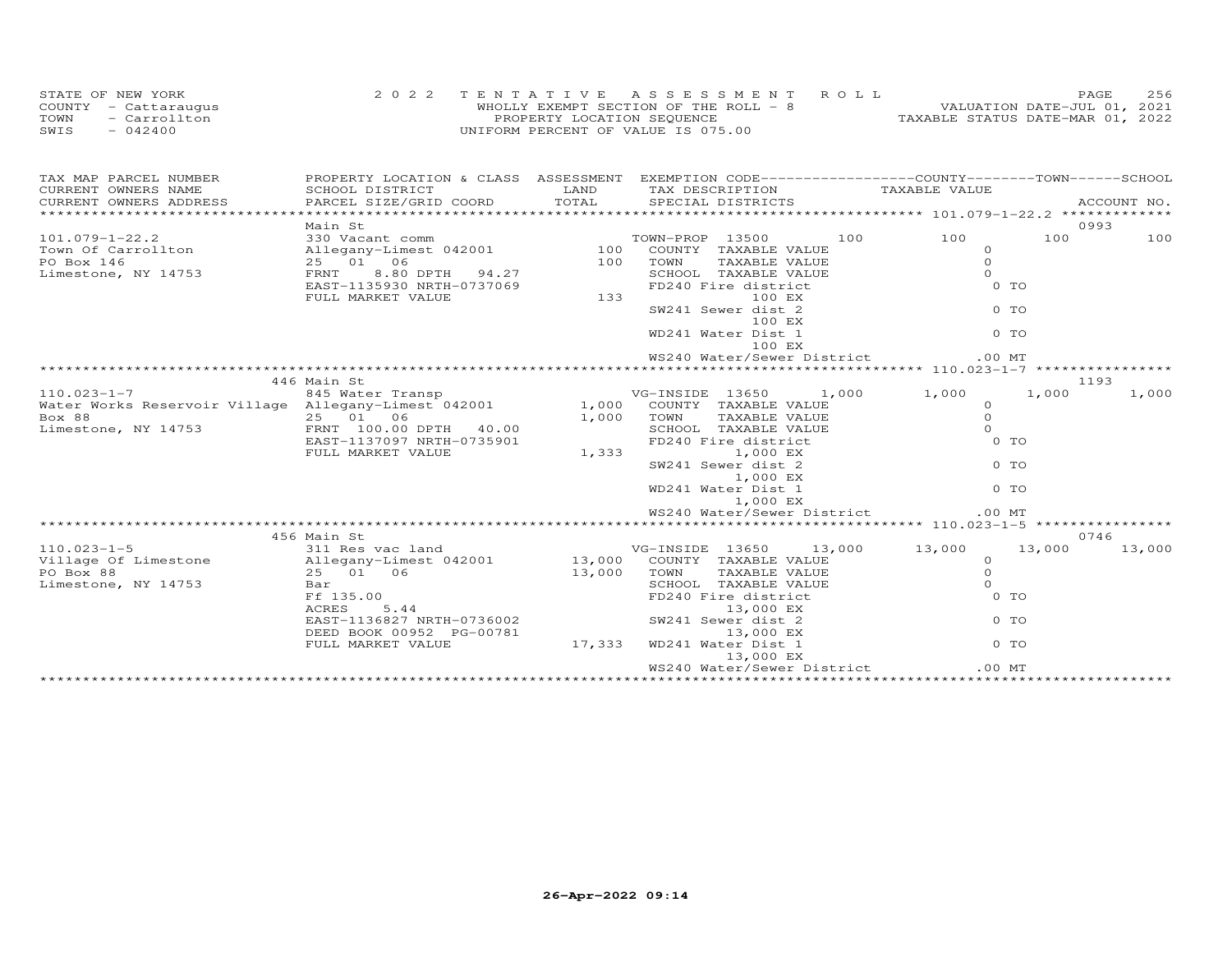|      | STATE OF NEW YORK    | 2022 TENTATIVE ASSESSMENT ROLL        | 257<br><b>PAGE</b>               |
|------|----------------------|---------------------------------------|----------------------------------|
|      | COUNTY - Cattaraugus | WHOLLY EXEMPT SECTION OF THE ROLL - 8 | VALUATION DATE-JUL 01, 2021      |
| TOWN | - Carrollton         | PROPERTY LOCATION SEQUENCE            | TAXABLE STATUS DATE-MAR 01, 2022 |
| SWIS | $-042400$            | UNIFORM PERCENT OF VALUE IS 075.00    |                                  |

| 511 Main St                                                                                                                                                                                                                                                                          |                                                                                                       |          | 5008   |
|--------------------------------------------------------------------------------------------------------------------------------------------------------------------------------------------------------------------------------------------------------------------------------------|-------------------------------------------------------------------------------------------------------|----------|--------|
| 101.079-1-24<br>Limestone Methodist Church Allegany-Limest 042001 3,500 COUNTY TAXABLE VALUE 0                                                                                                                                                                                       |                                                                                                       |          | 89,000 |
| PO Box 321 25 01 06 89,000 TOWN TAXABLE VALUE<br>Limestone, NY 14753 ERNT 7135994 NRTH-0736829 EDIL MARKET VALUE<br>ENST 135994 NRTH-0736829 EVILL MARKET VALUE<br>EVILL MARKET VALUE<br>EVILL MARKET VALUE<br>EVILL MARKET VALUE<br>EVILL                                           |                                                                                                       |          |        |
|                                                                                                                                                                                                                                                                                      |                                                                                                       | $\Omega$ |        |
|                                                                                                                                                                                                                                                                                      |                                                                                                       | $\Omega$ |        |
|                                                                                                                                                                                                                                                                                      |                                                                                                       | $0$ TO   |        |
|                                                                                                                                                                                                                                                                                      |                                                                                                       |          |        |
|                                                                                                                                                                                                                                                                                      |                                                                                                       |          |        |
|                                                                                                                                                                                                                                                                                      |                                                                                                       |          |        |
|                                                                                                                                                                                                                                                                                      | $89,000$ EX<br>$80,000$ EX<br>$89,000$ EX<br>$89,000$ EX<br>WD241 Water Dist 1<br>$89,000$ EX<br>0 TO |          |        |
|                                                                                                                                                                                                                                                                                      |                                                                                                       |          |        |
|                                                                                                                                                                                                                                                                                      |                                                                                                       |          |        |
|                                                                                                                                                                                                                                                                                      |                                                                                                       |          |        |
| 616 Main St                                                                                                                                                                                                                                                                          |                                                                                                       |          | 5006   |
|                                                                                                                                                                                                                                                                                      |                                                                                                       |          |        |
|                                                                                                                                                                                                                                                                                      |                                                                                                       |          |        |
|                                                                                                                                                                                                                                                                                      |                                                                                                       |          |        |
|                                                                                                                                                                                                                                                                                      |                                                                                                       |          |        |
|                                                                                                                                                                                                                                                                                      |                                                                                                       |          |        |
|                                                                                                                                                                                                                                                                                      |                                                                                                       |          |        |
|                                                                                                                                                                                                                                                                                      |                                                                                                       |          |        |
| 101.071-2-47./1<br>101.071-2-47./1<br>Limestone Vol Firemen allegany-Limest 042001<br>PO Box 26 223,000 223,000 223,000 223,000 223,000<br>223,000 TOWN TAXABLE VALUE<br>223,000 TOWN TAXABLE VALUE<br>223,000 TOWN TAXABLE VALUE<br>223,00                                          |                                                                                                       |          |        |
| 640 Main St                                                                                                                                                                                                                                                                          |                                                                                                       |          | 5003   |
|                                                                                                                                                                                                                                                                                      |                                                                                                       |          |        |
|                                                                                                                                                                                                                                                                                      |                                                                                                       |          |        |
|                                                                                                                                                                                                                                                                                      |                                                                                                       |          |        |
|                                                                                                                                                                                                                                                                                      |                                                                                                       |          |        |
|                                                                                                                                                                                                                                                                                      |                                                                                                       |          |        |
|                                                                                                                                                                                                                                                                                      |                                                                                                       |          |        |
|                                                                                                                                                                                                                                                                                      |                                                                                                       |          |        |
|                                                                                                                                                                                                                                                                                      |                                                                                                       |          |        |
|                                                                                                                                                                                                                                                                                      |                                                                                                       |          |        |
| $\begin{array}{cccccc} 101.071-2-7.1 & 640 \text{ Main St} & 101.071-2-7.1 & 640 \text{ Main St} & 155,000 & 155,000 & 155,000 & 155,000 & 155,000 & 155,000 & 155,000 & 155,000 & 155,000 & 155,000 & 155,000 & 155,000 & 155,000 & 155,000 & 155,000 & 155,000 & 155,000 & 155,00$ | 155,000 EX                                                                                            |          |        |
|                                                                                                                                                                                                                                                                                      |                                                                                                       |          |        |
|                                                                                                                                                                                                                                                                                      |                                                                                                       |          |        |
|                                                                                                                                                                                                                                                                                      |                                                                                                       |          |        |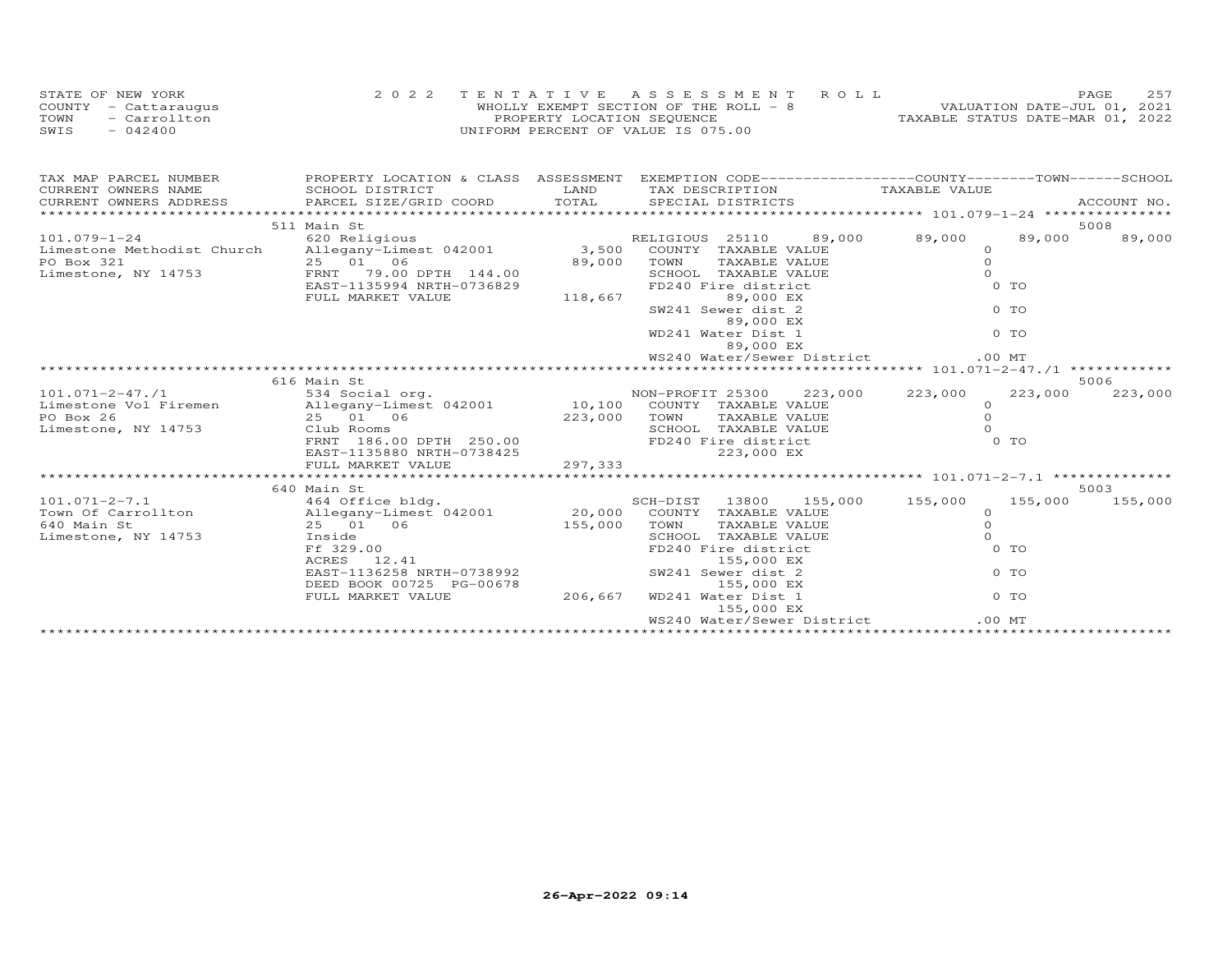| STATE OF NEW YORK    | 2022 TENTATIVE ASSESSMENT ROLL        | PAGE                             | 2.58 |
|----------------------|---------------------------------------|----------------------------------|------|
| COUNTY - Cattaraugus | WHOLLY EXEMPT SECTION OF THE ROLL - 8 | VALUATION DATE-JUL 01, 2021      |      |
| TOWN<br>- Carrollton | PROPERTY LOCATION SEQUENCE            | TAXABLE STATUS DATE-MAR 01, 2022 |      |
| $-042400$<br>SWIS    | UNIFORM PERCENT OF VALUE IS 075.00    |                                  |      |

| TAX MAP PARCEL NUMBER                                                                                                                                   | PROPERTY LOCATION & CLASS ASSESSMENT |             |                                             | EXEMPTION CODE------------------COUNTY-------TOWN------SCHOOL |                     |                |             |
|---------------------------------------------------------------------------------------------------------------------------------------------------------|--------------------------------------|-------------|---------------------------------------------|---------------------------------------------------------------|---------------------|----------------|-------------|
| CURRENT OWNERS NAME                                                                                                                                     | SCHOOL DISTRICT                      | LAND        | TAX DESCRIPTION                             |                                                               | TAXABLE VALUE       |                |             |
| CURRENT OWNERS ADDRESS                                                                                                                                  | PARCEL SIZE/GRID COORD               | TOTAL       | SPECIAL DISTRICTS                           |                                                               |                     |                | ACCOUNT NO. |
|                                                                                                                                                         |                                      |             |                                             |                                                               |                     |                |             |
|                                                                                                                                                         | 641 Main St                          |             |                                             |                                                               |                     |                | 5000        |
| $101.071 - 1 - 6$                                                                                                                                       | 652 Govt bldgs                       |             | TOWN-PROP 13500                             | 20,000                                                        | 20,000              | 20,000         | 20,000      |
| Town Hall<br>Box 146                                                                                                                                    | Allegany-Limest 042001<br>25 01 06   | 20,000      | 8,500 COUNTY TAXABLE VALUE<br>TOWN          | TAXABLE VALUE                                                 | $\circ$<br>$\Omega$ |                |             |
|                                                                                                                                                         | FRNT 180.00 DPTH 171.00              |             |                                             |                                                               | $\Omega$            |                |             |
| Limestone, NY 14753                                                                                                                                     | EAST-1135539 NRTH-0738857            |             | SCHOOL TAXABLE VALUE<br>FD240 Fire district |                                                               |                     | 0 TO           |             |
|                                                                                                                                                         | FULL MARKET VALUE                    | 26,667      |                                             | 20,000 EX                                                     |                     |                |             |
|                                                                                                                                                         |                                      |             | SW241 Sewer dist 2                          |                                                               |                     | $0$ TO         |             |
|                                                                                                                                                         |                                      |             |                                             | 20,000 EX                                                     |                     |                |             |
|                                                                                                                                                         |                                      |             | WD241 Water Dist 1                          |                                                               |                     | $0$ TO         |             |
|                                                                                                                                                         |                                      |             |                                             | 20,000 EX                                                     |                     |                |             |
|                                                                                                                                                         |                                      |             |                                             | WS240 Water/Sewer District                                    |                     | .00MT          |             |
|                                                                                                                                                         |                                      |             |                                             |                                                               |                     |                |             |
|                                                                                                                                                         | 594 Main St & Church St              |             |                                             |                                                               |                     |                | 0937        |
| $101.079 - 2 - 1$                                                                                                                                       | 311 Res vac land                     |             | NON-PROFIT 25300                            |                                                               | 600                 | 600            | 600         |
| Limestone Volunteer Fire Inc Allegany-Limest 042001                                                                                                     |                                      |             | 600 COUNTY TAXABLE VALUE                    |                                                               | $\circ$             |                |             |
| 616 Main Str                                                                                                                                            | 25 01 06                             | 600         | TOWN                                        | TAXABLE VALUE                                                 | $\Omega$            |                |             |
| Limestone, NY 14753                                                                                                                                     | 97.00<br>FRNT 60.00 DPTH             |             | SCHOOL TAXABLE VALUE                        |                                                               | $\Omega$            |                |             |
|                                                                                                                                                         | EAST-1135890 NRTH-0738093            |             | FD240 Fire district                         |                                                               |                     | 0 TO           |             |
|                                                                                                                                                         | DEED BOOK 30996 PG-4001              |             |                                             | 600 EX                                                        |                     |                |             |
|                                                                                                                                                         | FULL MARKET VALUE                    | 800         | SW241 Sewer dist 2                          |                                                               |                     | $0$ TO         |             |
|                                                                                                                                                         |                                      |             |                                             | 600 EX                                                        |                     |                |             |
|                                                                                                                                                         |                                      |             | WD241 Water Dist 1                          |                                                               |                     | 0 <sub>T</sub> |             |
|                                                                                                                                                         |                                      |             |                                             | 600 EX                                                        |                     |                |             |
|                                                                                                                                                         |                                      |             |                                             | WS240 Water/Sewer District                                    |                     | .00MT          |             |
|                                                                                                                                                         |                                      |             |                                             |                                                               |                     |                |             |
|                                                                                                                                                         | 941 N Main                           |             |                                             |                                                               |                     |                | 5015        |
| $101.001 - 1 - 26.2$                                                                                                                                    | 632 Benevolent                       |             | VETORG CTS 26100                            |                                                               | 79,000              | 79,000         | 79,000      |
|                                                                                                                                                         |                                      |             | 10,500 COUNTY TAXABLE VALUE                 |                                                               | $\circ$             |                |             |
|                                                                                                                                                         |                                      |             | 79,000 TOWN                                 | TAXABLE VALUE                                                 | $\Omega$            |                |             |
|                                                                                                                                                         |                                      |             | SCHOOL TAXABLE VALUE                        |                                                               | $\Omega$            |                |             |
| Limestone Memorial Post<br>1560 American Legion 1560 American Legion 27 01 06<br>PO Box 178 ACRES 1.53<br>Limestone, NY 14753 EAST-1134768 NRTH-0744354 |                                      |             | FD240 Fire district                         |                                                               |                     | 0 <sub>T</sub> |             |
|                                                                                                                                                         | DEED BOOK 730<br>PG-00943            |             |                                             | 79,000 EX                                                     |                     |                |             |
|                                                                                                                                                         | FULL MARKET VALUE                    | 105,333     |                                             |                                                               |                     |                |             |
|                                                                                                                                                         | ***********************              |             |                                             |                                                               |                     |                |             |
|                                                                                                                                                         | N Main St                            |             |                                             |                                                               |                     |                | 5013        |
| $101.003 - 1 - 18.2$                                                                                                                                    | 695 Cemetery                         |             | RELIGIOUS 25110                             |                                                               | 41,300              | 41,300         | 41,300      |
| Association, Inc Limestone Cem Allegany-Limest 042001                                                                                                   |                                      |             | 41,300 COUNTY TAXABLE VALUE                 |                                                               | $\circ$             |                |             |
| Limestone, NY 14753                                                                                                                                     | 26 01 06                             | 41,300 TOWN |                                             | TAXABLE VALUE                                                 | $\circ$             |                |             |
|                                                                                                                                                         | Protestant                           |             | SCHOOL TAXABLE VALUE                        |                                                               | $\Omega$            |                |             |
|                                                                                                                                                         | 4.13<br>ACRES                        |             | FD240 Fire district                         |                                                               |                     | $0$ TO         |             |
|                                                                                                                                                         | EAST-1134487 NRTH-0742033            |             |                                             | 41,300 EX                                                     |                     |                |             |
|                                                                                                                                                         | PG-00288<br>DEED BOOK 673            |             |                                             |                                                               |                     |                |             |
|                                                                                                                                                         | FULL MARKET VALUE                    | 55,067      |                                             |                                                               |                     |                |             |
|                                                                                                                                                         |                                      |             |                                             |                                                               |                     |                |             |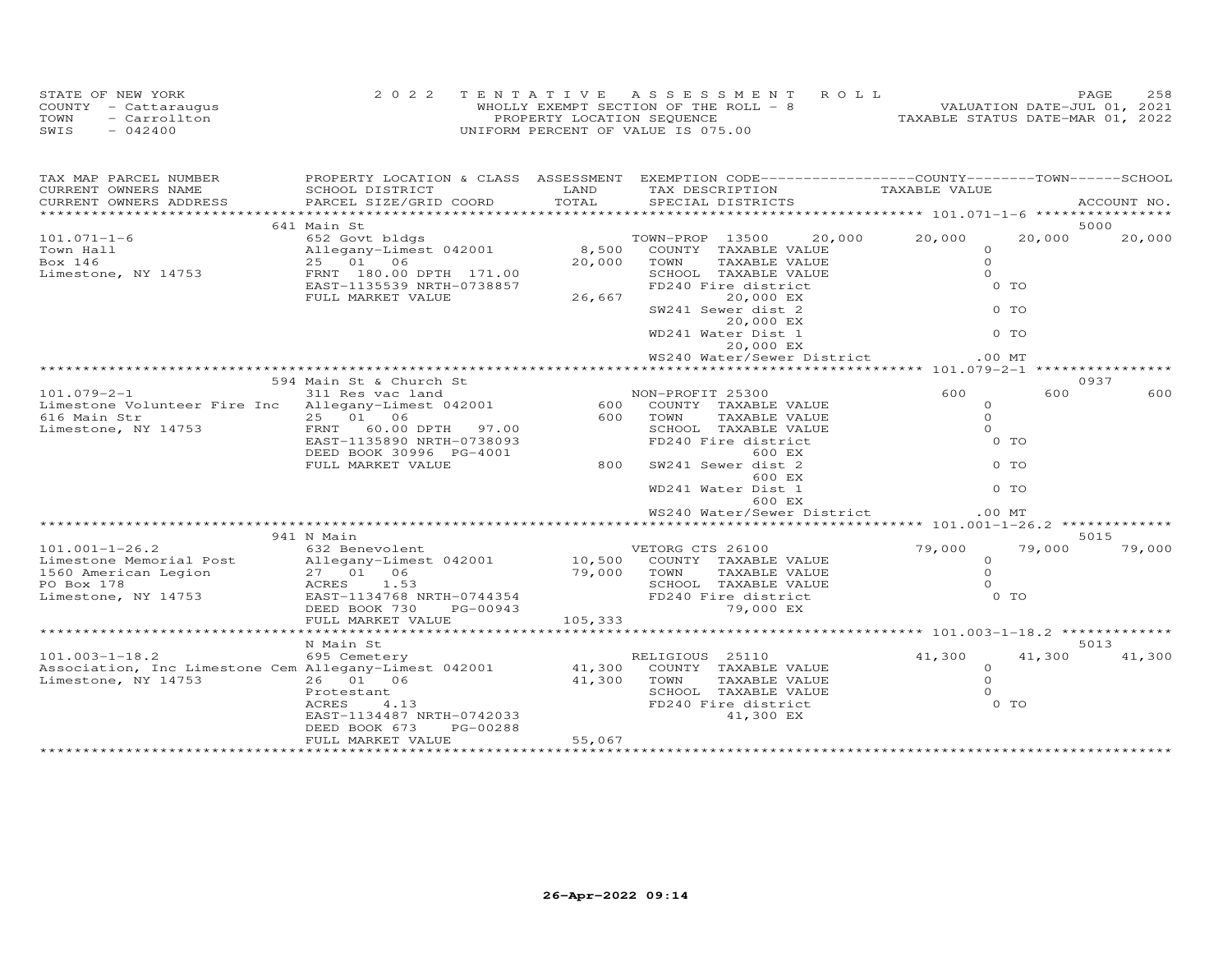| STATE OF NEW YORK    | 2022 TENTATIVE ASSESSMENT ROLL        | 2.59<br>PAGE.                    |  |
|----------------------|---------------------------------------|----------------------------------|--|
| COUNTY - Cattaraugus | WHOLLY EXEMPT SECTION OF THE ROLL - 8 | VALUATION DATE-JUL 01, 2021      |  |
| TOWN<br>- Carrollton | PROPERTY LOCATION SEQUENCE            | TAXABLE STATUS DATE-MAR 01, 2022 |  |
| SWIS<br>$-042400$    | UNIFORM PERCENT OF VALUE IS 075.00    |                                  |  |

| TAX MAP PARCEL NUMBER                                                                                                                                                                                                                                                                                                                                                                                                  |                                                                                                    |                               | PROPERTY LOCATION & CLASS ASSESSMENT EXEMPTION CODE----------------COUNTY-------TOWN------SCHOOL |                      |        |        |
|------------------------------------------------------------------------------------------------------------------------------------------------------------------------------------------------------------------------------------------------------------------------------------------------------------------------------------------------------------------------------------------------------------------------|----------------------------------------------------------------------------------------------------|-------------------------------|--------------------------------------------------------------------------------------------------|----------------------|--------|--------|
|                                                                                                                                                                                                                                                                                                                                                                                                                        |                                                                                                    |                               |                                                                                                  | TAXABLE VALUE        |        |        |
| $\begin{tabular}{lllllllllll} \texttt{CURRENT OWNLERS} & & & & & & & & & \\ \texttt{\# \texttt{201.003--1-18.6}} & & & & & & & & & & \\ \texttt{\# \texttt{202.1--18.6}} & & & & & & & & & \\ \texttt{\# \texttt{203.1--18.6}} & & & & & & & & & \\ \texttt{\# \texttt{204.1--18.6}} & & & & & & & & & \\ \texttt{\# \texttt{204.1--18.6}} & & & & & & & & & \\ \texttt{\# \texttt{204.1--18.6}} & & & & & & & & & \\$ |                                                                                                    |                               |                                                                                                  |                      |        |        |
|                                                                                                                                                                                                                                                                                                                                                                                                                        |                                                                                                    |                               |                                                                                                  |                      |        | 1088   |
|                                                                                                                                                                                                                                                                                                                                                                                                                        |                                                                                                    |                               |                                                                                                  |                      | 300    | 300    |
|                                                                                                                                                                                                                                                                                                                                                                                                                        |                                                                                                    |                               |                                                                                                  |                      |        |        |
| 10WH OF CALLENDARY 14753<br>809 Box 146<br>Limestone, NY 14753<br>EAST-1135121 NRTH-0741823<br>DEED BOOK 834 PG-00943                                                                                                                                                                                                                                                                                                  |                                                                                                    |                               |                                                                                                  |                      |        |        |
|                                                                                                                                                                                                                                                                                                                                                                                                                        |                                                                                                    |                               |                                                                                                  |                      |        |        |
|                                                                                                                                                                                                                                                                                                                                                                                                                        |                                                                                                    |                               |                                                                                                  |                      |        |        |
|                                                                                                                                                                                                                                                                                                                                                                                                                        |                                                                                                    |                               | 300 EX                                                                                           |                      |        |        |
|                                                                                                                                                                                                                                                                                                                                                                                                                        | FULL MARKET VALUE                                                                                  | 400                           |                                                                                                  |                      |        |        |
|                                                                                                                                                                                                                                                                                                                                                                                                                        |                                                                                                    |                               |                                                                                                  |                      |        |        |
|                                                                                                                                                                                                                                                                                                                                                                                                                        | North St<br>NOTIN SI<br>695 Cemetery                                                               |                               |                                                                                                  |                      |        | 5014   |
| $101.071 - 2 - 23$                                                                                                                                                                                                                                                                                                                                                                                                     |                                                                                                    |                               | CEMETERY 27350 21,000 21,000                                                                     |                      | 21,000 | 21,000 |
| St Patricks Cemetery<br>Box 5 31 11 125 11 12 12001 21,000 COUNTY TAXABLE VALUE<br>Box 5 31 25 01 06 21,000 TOWN TAXABLE VALUE                                                                                                                                                                                                                                                                                         |                                                                                                    |                               |                                                                                                  | $\Omega$<br>$\Omega$ |        |        |
| Ff 210.00                                                                                                                                                                                                                                                                                                                                                                                                              |                                                                                                    |                               | SCHOOL TAXABLE VALUE                                                                             | $\Omega$             |        |        |
| Limestone, NY 14753                                                                                                                                                                                                                                                                                                                                                                                                    | $.00$<br>2.61<br>ACRES                                                                             |                               | FD240 Fire district                                                                              | $0$ TO               |        |        |
|                                                                                                                                                                                                                                                                                                                                                                                                                        |                                                                                                    |                               | 21,000 EX                                                                                        |                      |        |        |
|                                                                                                                                                                                                                                                                                                                                                                                                                        | EAST-1137139 NRTH-0738868 28,000 SW241 Sewer dist 2<br>FULL MARKET VALUE 28,000 SW241 Sewer dist 2 |                               |                                                                                                  |                      |        |        |
|                                                                                                                                                                                                                                                                                                                                                                                                                        |                                                                                                    |                               | 21,000 EX                                                                                        |                      |        |        |
|                                                                                                                                                                                                                                                                                                                                                                                                                        |                                                                                                    |                               | WD241 Water Dist 1                                                                               | O TO<br>O TO         |        |        |
|                                                                                                                                                                                                                                                                                                                                                                                                                        |                                                                                                    |                               | 21,000 EX                                                                                        |                      |        |        |
|                                                                                                                                                                                                                                                                                                                                                                                                                        |                                                                                                    |                               |                                                                                                  |                      |        |        |
|                                                                                                                                                                                                                                                                                                                                                                                                                        |                                                                                                    |                               |                                                                                                  |                      |        |        |
| 5788-5785 North St                                                                                                                                                                                                                                                                                                                                                                                                     |                                                                                                    |                               |                                                                                                  |                      |        | 1356   |
| 101.071-2-16.3<br>Saint Patricks Cemetery 311 Res vac land CEMETERY 27350<br>Allegany-Limest 042001 6,500 COUNTY TAXABLE VALUE                                                                                                                                                                                                                                                                                         |                                                                                                    |                               |                                                                                                  | 6,500                | 6,500  | 6,500  |
|                                                                                                                                                                                                                                                                                                                                                                                                                        |                                                                                                    |                               |                                                                                                  | $\Omega$             |        |        |
| 5788 North St                                                                                                                                                                                                                                                                                                                                                                                                          |                                                                                                    |                               | TAXABLE VALUE                                                                                    | $\Omega$             |        |        |
| PO Box 5                                                                                                                                                                                                                                                                                                                                                                                                               | By Will #30,816<br>By Will #30,816<br>FRNT 40.00 DPTH<br>14753 ACRES 1.83                          | 6,500 TOWN<br>SCHOO:<br>FD240 | SCHOOL TAXABLE VALUE                                                                             | $\Omega$             |        |        |
| Limestone, NY 14753                                                                                                                                                                                                                                                                                                                                                                                                    |                                                                                                    |                               | FD240 Fire district                                                                              | $0$ TO               |        |        |
|                                                                                                                                                                                                                                                                                                                                                                                                                        | EAST-1136897 NRTH-0738580<br>FULL MARKET VALUE                                                     | 8,667                         | 6,500 EX<br>SW241 Sewer dist 2                                                                   | 0 <sub>T</sub>       |        |        |
|                                                                                                                                                                                                                                                                                                                                                                                                                        |                                                                                                    |                               | 6,500 EX                                                                                         |                      |        |        |
|                                                                                                                                                                                                                                                                                                                                                                                                                        |                                                                                                    |                               | WD241 Water Dist 1                                                                               | $0$ TO               |        |        |
|                                                                                                                                                                                                                                                                                                                                                                                                                        |                                                                                                    |                               | 6,500 EX                                                                                         |                      |        |        |
|                                                                                                                                                                                                                                                                                                                                                                                                                        |                                                                                                    |                               | WS240 Water/Sewer District                                                                       | $.00$ MT             |        |        |
|                                                                                                                                                                                                                                                                                                                                                                                                                        |                                                                                                    |                               |                                                                                                  |                      |        |        |
|                                                                                                                                                                                                                                                                                                                                                                                                                        | Nys Rte 417                                                                                        |                               |                                                                                                  |                      |        | 0101   |
|                                                                                                                                                                                                                                                                                                                                                                                                                        |                                                                                                    |                               | INDIAN-RES 14300                                                                                 | 23,900               | 23,900 | 23,900 |
| 92.001-2-.101 210 1 Family Res<br>Vance Jahneeyostah Lela Salamanca Centr 041600<br>5712 NYS Route 417 00 02 06                                                                                                                                                                                                                                                                                                        |                                                                                                    |                               | 0 COUNTY TAXABLE VALUE                                                                           | $\circ$              |        |        |
|                                                                                                                                                                                                                                                                                                                                                                                                                        |                                                                                                    | 23,900 TOWN                   |                                                                                                  | $\Omega$             |        |        |
| Kill Buck, NY 14748                                                                                                                                                                                                                                                                                                                                                                                                    | Resv.                                                                                              |                               | TAXABLE VALUE<br>SCHOOL TAXABLE VALUE<br>FD240 Fire district<br>23,900 EX                        | $\Omega$             |        |        |
|                                                                                                                                                                                                                                                                                                                                                                                                                        | RESV.<br>ACRES 0.01<br>DEED BOOK 27251 PG-2001                                                     |                               |                                                                                                  |                      | 0 TO   |        |
|                                                                                                                                                                                                                                                                                                                                                                                                                        |                                                                                                    |                               |                                                                                                  |                      |        |        |
|                                                                                                                                                                                                                                                                                                                                                                                                                        | FULL MARKET VALUE                                                                                  | 31,867                        |                                                                                                  |                      |        |        |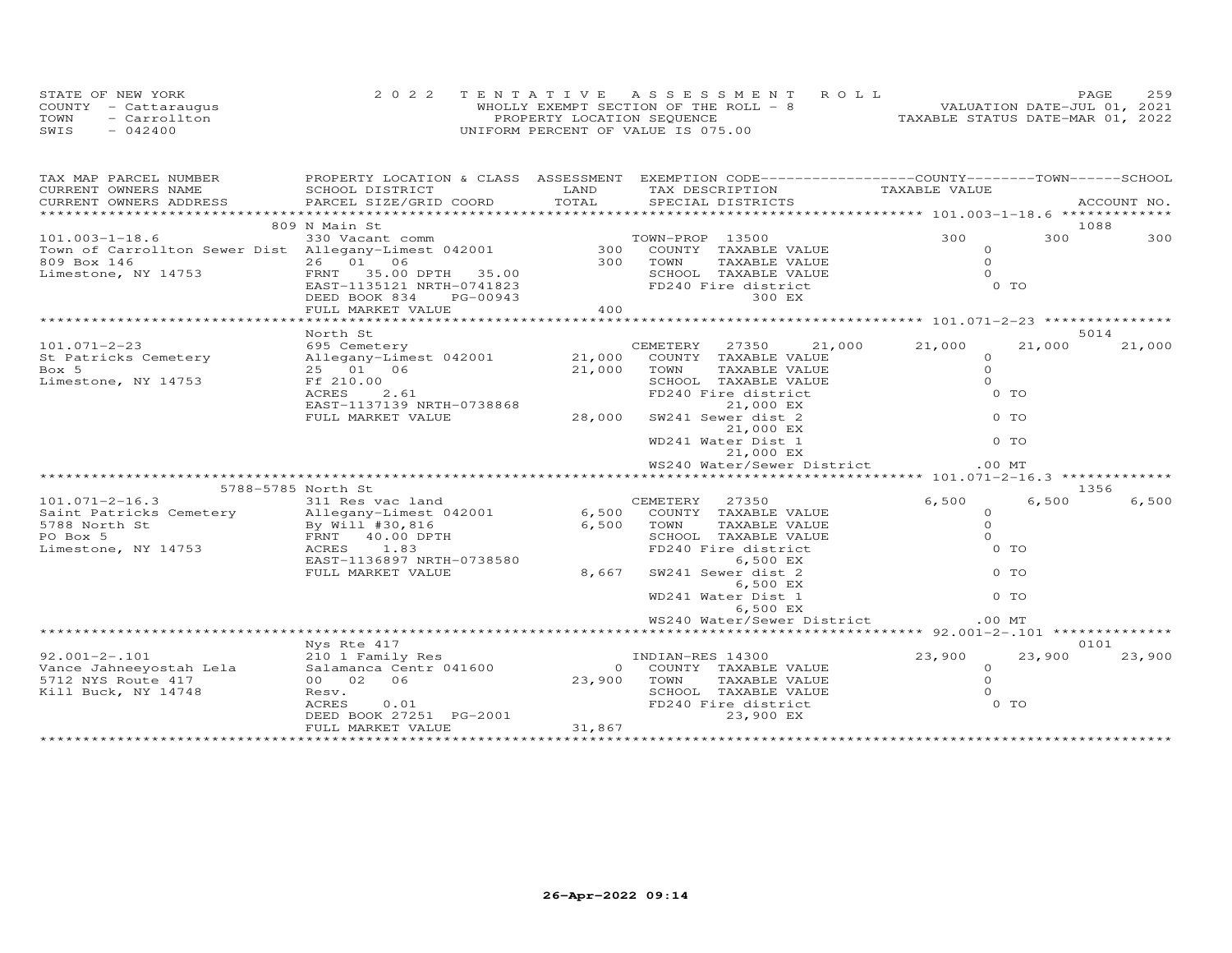|      | STATE OF NEW YORK    |                                    | 2022 TENTATIVE ASSESSMENT ROLL        |                                  | PAGE. | 260 |
|------|----------------------|------------------------------------|---------------------------------------|----------------------------------|-------|-----|
|      | COUNTY - Cattaraugus |                                    | WHOLLY EXEMPT SECTION OF THE ROLL - 8 | VALUATION DATE-JUL 01, 2021      |       |     |
| TOWN | - Carrollton         | PROPERTY LOCATION SEQUENCE         |                                       | TAXABLE STATUS DATE-MAR 01, 2022 |       |     |
| SWIS | $-042400$            | UNIFORM PERCENT OF VALUE IS 075.00 |                                       |                                  |       |     |

| TAX MAP PARCEL NUMBER                         | PROPERTY LOCATION & CLASS ASSESSMENT EXEMPTION CODE----------------COUNTY-------TOWN------SCHOOL                            |                                          |                                             |                      |        |                |
|-----------------------------------------------|-----------------------------------------------------------------------------------------------------------------------------|------------------------------------------|---------------------------------------------|----------------------|--------|----------------|
| CURRENT OWNERS NAME<br>CURRENT OWNERS ADDRESS | SCHOOL DISTRICT<br>PARCEL SIZE/GRID COORD                                                                                   | LAND<br>TOTAL                            | TAX DESCRIPTION<br>SPECIAL DISTRICTS        | TAXABLE VALUE        |        | ACCOUNT NO.    |
| **********************************            |                                                                                                                             |                                          |                                             |                      |        |                |
|                                               | 5019 Nys Rte 417                                                                                                            |                                          |                                             |                      |        | 0013           |
| $92.002 - 1 - .13$                            | 210 1 Family Res                                                                                                            |                                          | INDIAN-RES 14300                            | 34,000               | 34,000 | 34,000         |
| Miller William G                              | Allegany-Limest 042001                                                                                                      |                                          | $\Omega$<br>COUNTY TAXABLE VALUE            | $\Omega$             |        |                |
| Miller Katherine                              | 00 02 06                                                                                                                    | 34,000                                   | TOWN<br>TAXABLE VALUE                       | $\Omega$             |        |                |
| 5025 Nys Rte 417                              | Resv                                                                                                                        |                                          | SCHOOL TAXABLE VALUE                        | $\cap$               |        |                |
| Allegany, NY 14706                            | <b>ACRES</b><br>0.01                                                                                                        |                                          | FD240 Fire district                         |                      | $0$ TO |                |
|                                               | PG-00529<br>DEED BOOK 856                                                                                                   |                                          | 34,000 EX                                   |                      |        |                |
|                                               | FULL MARKET VALUE                                                                                                           | 45, 333                                  |                                             |                      |        |                |
|                                               |                                                                                                                             |                                          |                                             |                      |        |                |
| $92.001 - 2 - .233$                           | 5680 Nys Rte 417<br>433 Auto body                                                                                           |                                          | Withdrawal 29700                            | 64,000               | 64,000 | 0233<br>64,000 |
|                                               | Liddy Properties, LLC<br>PO Box 548<br>Olean, NY 14760<br>Design and Communication of Central Offers, NY 14760<br>Resv. 433 |                                          | 0 COUNTY TAXABLE VALUE                      | $\Omega$             |        |                |
|                                               |                                                                                                                             | 64,000                                   | TOWN<br>TAXABLE VALUE                       | $\Omega$             |        |                |
|                                               |                                                                                                                             |                                          | SCHOOL TAXABLE VALUE                        | $\Omega$             |        |                |
|                                               | DEED BOOK 21834 PG-8001                                                                                                     |                                          | FD240 Fire district                         |                      | 0 TO   |                |
|                                               | FULL MARKET VALUE                                                                                                           | $\frac{50022}{5001}$<br>85,333<br>85,333 | 64,000 EX                                   |                      |        |                |
|                                               |                                                                                                                             |                                          |                                             |                      |        |                |
|                                               | 5699 Nys Rte 417                                                                                                            |                                          |                                             |                      |        | 0534           |
| $92.001 - 2 - .534$                           | 210 1 Family Res                                                                                                            |                                          | INDIAN-RES 14300                            | 12,000               | 12,000 | 12,000         |
| General Michael                               | Salamanca Centr 041600                                                                                                      |                                          | 0 COUNTY TAXABLE VALUE                      | $\circ$              |        |                |
| 1955 Richardson Rd                            | 00 02 06                                                                                                                    | 12,000 TOWN                              | TAXABLE VALUE                               | $\circ$              |        |                |
| Gowanda, NY 14070                             | Resv.                                                                                                                       |                                          | SCHOOL TAXABLE VALUE                        | $\Omega$             |        |                |
|                                               | FRNT 191.00 DPTH 412.50                                                                                                     |                                          | FD240 Fire district                         |                      | 0 TO   |                |
|                                               | DEED BOOK 19196 PG-3002                                                                                                     |                                          | 12,000 EX                                   |                      |        |                |
|                                               | FULL MARKET VALUE                                                                                                           | 16,000                                   |                                             |                      |        |                |
|                                               |                                                                                                                             |                                          |                                             |                      |        |                |
|                                               | 5724 Nys Rte 417                                                                                                            |                                          |                                             |                      |        | 0263           |
| $92.001 - 2 - .263$                           | 210 1 Family Res                                                                                                            |                                          | INDIAN-RES 14300                            | 22,000               | 22,000 | 22,000         |
| Runn Decker                                   | Salamanca Centr 041600                                                                                                      |                                          | 0 COUNTY TAXABLE VALUE                      | $\Omega$<br>$\Omega$ |        |                |
| 52 Summit Street                              | 00 02 06                                                                                                                    |                                          | 22,000 TOWN<br>TAXABLE VALUE                | $\Omega$             |        |                |
| Salamanca, NY 14779                           | Resv.<br>DEED BOOK 20191 PG-248                                                                                             |                                          | SCHOOL TAXABLE VALUE<br>FD240 Fire district |                      | $0$ TO |                |
|                                               | FULL MARKET VALUE                                                                                                           | 29,333                                   | 22,000 EX                                   |                      |        |                |
|                                               |                                                                                                                             | ***************                          |                                             |                      |        |                |
|                                               | 5730 Nys Rte 417                                                                                                            |                                          |                                             |                      |        | 0100           |
| $92.001 - 2 - .100$                           | 270 Mfg housing                                                                                                             |                                          | INDIAN-RES 14300                            | 13,000               | 13,000 | 13,000         |
| Kettle Bonnie                                 | Salamanca Centr 041600                                                                                                      |                                          | COUNTY TAXABLE VALUE<br>$\circ$             | $\Omega$             |        |                |
| 5730 Nys Rte 417                              | 00 02 06                                                                                                                    | 13,000                                   | TOWN<br>TAXABLE VALUE                       | $\Omega$             |        |                |
| Killbuck, NY 14748                            | Resv.                                                                                                                       |                                          | SCHOOL TAXABLE VALUE                        |                      |        |                |
|                                               | ACRES<br>0.01                                                                                                               |                                          | FD240 Fire district                         |                      | $0$ TO |                |
|                                               | DEED BOOK 8780 PG-6001                                                                                                      |                                          | 13,000 EX                                   |                      |        |                |
|                                               | FULL MARKET VALUE                                                                                                           | 17,333                                   |                                             |                      |        |                |
|                                               |                                                                                                                             |                                          |                                             |                      |        |                |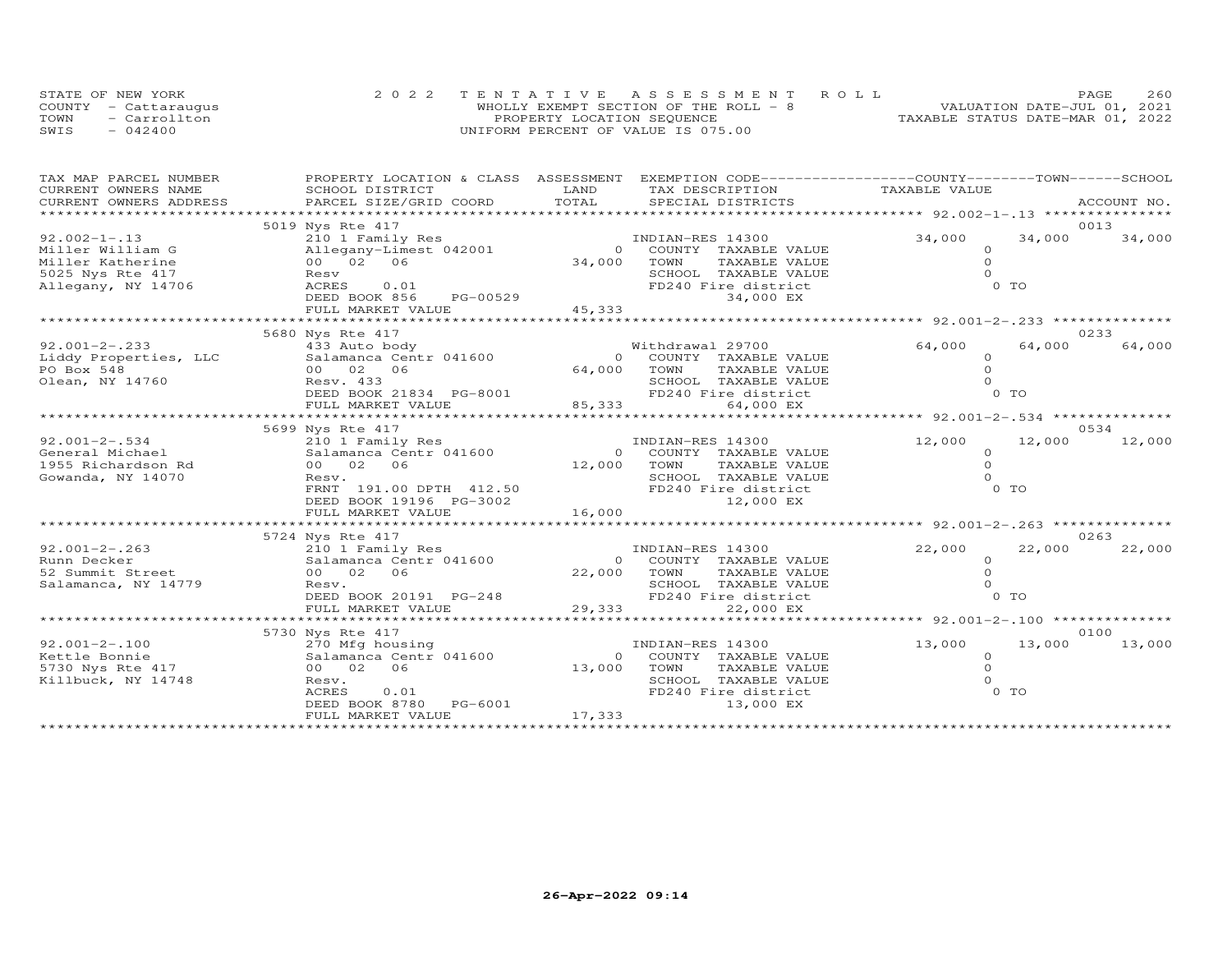|      | STATE OF NEW YORK    |                                    | 2022 TENTATIVE ASSESSMENT ROLL        |                                  | PAGE | 261 |
|------|----------------------|------------------------------------|---------------------------------------|----------------------------------|------|-----|
|      | COUNTY - Cattaraugus |                                    | WHOLLY EXEMPT SECTION OF THE ROLL - 8 | VALUATION DATE-JUL 01, 2021      |      |     |
| TOWN | - Carrollton         | PROPERTY LOCATION SEQUENCE         |                                       | TAXABLE STATUS DATE-MAR 01, 2022 |      |     |
| SWIS | $-042400$            | UNIFORM PERCENT OF VALUE IS 075.00 |                                       |                                  |      |     |

| TAX MAP PARCEL NUMBER                                               |                           |               | PROPERTY LOCATION & CLASS ASSESSMENT EXEMPTION CODE-----------------COUNTY-------TOWN------SCHOOL |                |                      |
|---------------------------------------------------------------------|---------------------------|---------------|---------------------------------------------------------------------------------------------------|----------------|----------------------|
| CURRENT OWNERS NAME                                                 | SCHOOL DISTRICT           | LAND          | TAX DESCRIPTION                                                                                   | TAXABLE VALUE  |                      |
| CURRENT OWNERS ADDRESS                                              | PARCEL SIZE/GRID COORD    | TOTAL         | SPECIAL DISTRICTS                                                                                 |                | ACCOUNT NO.          |
|                                                                     |                           |               |                                                                                                   |                |                      |
|                                                                     | Nys Rte 417 (Off)         |               |                                                                                                   |                | 1017                 |
| $101.001 - 1 - 39.72$                                               | 843 Non-ceil. rr          |               | Local Auth 14000                                                                                  | 1061,563       | 1061,563<br>1061,563 |
| Southern Tier Rail Auth                                             | Allegany-Limest 042001    |               | 0 COUNTY TAXABLE VALUE                                                                            | $\circ$        |                      |
| Attn: C/O WNYP Railroad LLC                                         | Town Of Carrollton        | 1061,563 TOWN | TAXABLE VALUE                                                                                     | $\circ$        |                      |
| PO Box 190-B                                                        | 0.5700 Allegany/limestone |               | SCHOOL TAXABLE VALUE                                                                              | $\Omega$       |                      |
| Lakeville, NY 14480                                                 | Ceiling Railroad          |               | FD240 Fire district                                                                               | 0 <sub>T</sub> |                      |
|                                                                     | 7.92<br>ACRES             |               |                                                                                                   |                |                      |
|                                                                     | EAST-1133910 NRTH-0747285 |               |                                                                                                   |                |                      |
|                                                                     | DEED BOOK 1000 PG-959     |               |                                                                                                   |                |                      |
|                                                                     | FULL MARKET VALUE         | 1415,417      |                                                                                                   |                |                      |
|                                                                     |                           |               |                                                                                                   |                |                      |
|                                                                     | 590 Parkside Dr           |               |                                                                                                   |                | 5017                 |
| $101.070 - 1 - 7.2$                                                 | 662 Police/fire           |               | FIRE-DEPT 26400<br>82,000                                                                         | 82,000         | 82,000<br>82,000     |
| Board of Fire Commissioners To Allegany-Limest 042001               |                           |               | 8,300 COUNTY TAXABLE VALUE                                                                        | $\circ$        |                      |
| PO Box 353                                                          | 41 01 06                  |               | 82,000 TOWN<br>TAXABLE VALUE                                                                      | $\circ$        |                      |
| Limestone, NY 14753                                                 | FRNT 148.00 DPTH 265.00   |               | SCHOOL TAXABLE VALUE                                                                              | $\Omega$       |                      |
|                                                                     | EAST-1132619 NRTH-0738271 |               | FD240 Fire district                                                                               | $0$ TO         |                      |
|                                                                     | DEED BOOK 00944 PG-00264  |               | 82,000 EX                                                                                         |                |                      |
|                                                                     | FULL MARKET VALUE         | 109,333       |                                                                                                   |                |                      |
|                                                                     |                           |               |                                                                                                   |                |                      |
|                                                                     | 611 Paton Dr              |               |                                                                                                   |                | 0678                 |
| $101.071 - 2 - 25$                                                  | 311 Res vac land          |               | TOWN-PROP 13500                                                                                   | 4,900          | 4,900<br>4,900       |
| Town of Carrollton                                                  | Allegany-Limest 042001    | 4,900         | COUNTY TAXABLE VALUE                                                                              | $\Omega$       |                      |
| 640 Main Street, Suite 1 25 01 06<br>Limestone NY 14753 FRNT 120.00 |                           | 4,900         | TOWN<br>TAXABLE VALUE                                                                             | $\circ$        |                      |
| Limestone, NY 14753                                                 | FRNT 120.00 DPTH 120.00   |               | SCHOOL TAXABLE VALUE                                                                              | $\Omega$       |                      |
|                                                                     | EAST-1137147 NRTH-0738488 |               | FD240 Fire district                                                                               | 0 <sub>T</sub> |                      |
|                                                                     | DEED BOOK 28532 PG-6001   |               | 4,900 EX                                                                                          |                |                      |
|                                                                     | FULL MARKET VALUE         | 6,533         | SW241 Sewer dist 2                                                                                | $0$ TO         |                      |
|                                                                     |                           |               | 4,900 EX                                                                                          |                |                      |
|                                                                     |                           |               | WD241 Water Dist 1                                                                                | $0$ TO         |                      |
|                                                                     |                           |               | 4,900 EX                                                                                          |                |                      |
|                                                                     |                           |               | WS240 Water/Sewer District                                                                        | .00MT          |                      |
|                                                                     |                           |               |                                                                                                   |                |                      |
|                                                                     | Railroad St               |               |                                                                                                   |                | 5018                 |
| $101.071 - 1 - 2$                                                   | 853 Sewage                |               | VG-INSIDE 13650<br>162,900                                                                        | 162,900        | 162,900<br>162,900   |
| Sewage Plant Village of Limest Allegany-Limest 042001               |                           | 36,300        | COUNTY TAXABLE VALUE                                                                              | $\circ$        |                      |
| Box 88                                                              | 25 01 06                  | 162,900       | TAXABLE VALUE<br>TOWN                                                                             | $\Omega$       |                      |
| Limestone, NY 14753                                                 | Ff 40.00                  |               | SCHOOL TAXABLE VALUE                                                                              | $\circ$        |                      |
|                                                                     | ACRES 11.63               |               | FD240 Fire district                                                                               | $0$ TO         |                      |
|                                                                     | EAST-1134795 NRTH-0738492 |               | 162,900 EX                                                                                        |                |                      |
|                                                                     | DEED BOOK 795<br>PG-00104 |               | SW241 Sewer dist 2                                                                                | 0 TO           |                      |
|                                                                     | FULL MARKET VALUE         | 217,200       | 162,900 EX                                                                                        |                |                      |
|                                                                     |                           |               | WD241 Water Dist 1                                                                                | 0 TO           |                      |
|                                                                     |                           |               |                                                                                                   |                |                      |
|                                                                     |                           |               | 162,900 EX                                                                                        |                |                      |
|                                                                     |                           |               | WS240 Water/Sewer District                                                                        | $.00$ MT       |                      |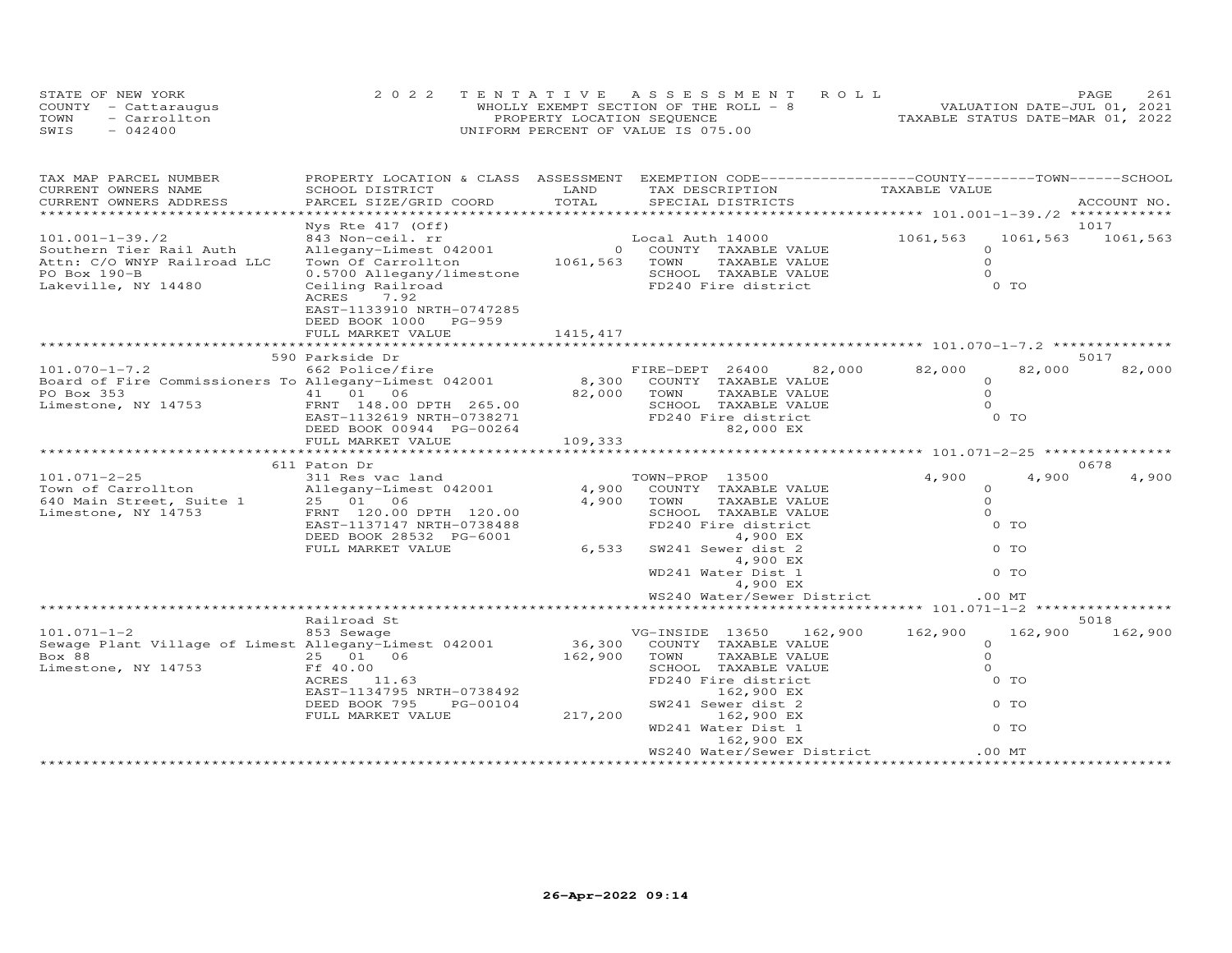| STATE OF NEW YORK    | 2022 TENTATIVE ASSESSMENT ROLL        | PAGE                             | 2.62 |
|----------------------|---------------------------------------|----------------------------------|------|
| COUNTY - Cattaraugus | WHOLLY EXEMPT SECTION OF THE ROLL - 8 | VALUATION DATE-JUL 01, 2021      |      |
| - Carrollton<br>TOWN | PROPERTY LOCATION SEOUENCE            | TAXABLE STATUS DATE-MAR 01, 2022 |      |
| SWIS<br>$-042400$    | UNIFORM PERCENT OF VALUE IS 075.00    |                                  |      |

| TAX MAP PARCEL NUMBER                     |                                                |          | PROPERTY LOCATION & CLASS ASSESSMENT EXEMPTION CODE----------------COUNTY-------TOWN-----SCHOOL |                                         |                      |
|-------------------------------------------|------------------------------------------------|----------|-------------------------------------------------------------------------------------------------|-----------------------------------------|----------------------|
| CURRENT OWNERS NAME                       | SCHOOL DISTRICT                                | LAND     | TAX DESCRIPTION                                                                                 | TAXABLE VALUE                           |                      |
| CURRENT OWNERS ADDRESS                    | PARCEL SIZE/GRID COORD                         | TOTAL    | SPECIAL DISTRICTS                                                                               |                                         | ACCOUNT NO.          |
| **********************                    |                                                |          |                                                                                                 |                                         |                      |
|                                           | 575 Railroad St                                |          |                                                                                                 |                                         | 1320                 |
| $101.079 - 1 - 1.2/1$                     | 464 Office bldg.                               |          | HOSPITAL 25210                                                                                  | 1856,000                                | 1856,000<br>1856,000 |
| Olean General Hospital                    | Allegany-Limest 042001                         | 103,400  | COUNTY TAXABLE VALUE                                                                            | $\Omega$                                |                      |
| 130 S Union St Ste 300                    | 25/41 01 06                                    | 1856,000 | TOWN<br>TAXABLE VALUE                                                                           | $\Omega$                                |                      |
| Olean, NY 14760                           | EAST-1134914 NRTH-0737847                      |          | SCHOOL TAXABLE VALUE                                                                            | $\Omega$                                |                      |
|                                           | DEED BOOK 17578 PG-7002                        |          | FD240 Fire district                                                                             | $0$ TO                                  |                      |
|                                           | FULL MARKET VALUE                              | 2474,667 | 1856,000 EX                                                                                     |                                         |                      |
|                                           |                                                |          |                                                                                                 |                                         |                      |
|                                           | Reservation                                    |          |                                                                                                 |                                         | 1363                 |
| $92.001 - 2 - 1$                          | 300 Vacant Land                                |          | INDIAN-RES 14300                                                                                | 646,500                                 | 646,500<br>646,500   |
| Seneca Nation Of Indians                  | Salamanca Centr 041600                         | 646,500  | COUNTY TAXABLE VALUE                                                                            | $\circ$                                 |                      |
| Reservation                               | ACRES 6465.00                                  | 646,500  | TOWN<br>TAXABLE VALUE                                                                           | $\circ$                                 |                      |
| Carrollton, NY                            | EAST-1133801 NRTH-0762128                      |          | SCHOOL TAXABLE VALUE                                                                            | $\Omega$                                |                      |
|                                           | FULL MARKET VALUE                              | 862,000  |                                                                                                 |                                         |                      |
|                                           |                                                |          |                                                                                                 |                                         |                      |
|                                           | 5040 Rt 417                                    |          |                                                                                                 |                                         | 0059                 |
| $92.002 - 1 - .59$                        | 311 Res vac land                               |          | Withdrawal 29700                                                                                | $\Omega$                                | $\Omega$             |
| Carlson Ruby                              | Allegany-Limest 042001                         |          | 0 COUNTY TAXABLE VALUE                                                                          | $\Omega$                                |                      |
| Carlson Carl A                            | 00 02 06                                       |          | 0 TOWN<br>TAXABLE VALUE                                                                         | $\Omega$                                |                      |
| PO Box 1224                               | Resv.                                          |          | SCHOOL TAXABLE VALUE                                                                            |                                         |                      |
| Bushnell, FL 33513                        | FULL MARKET VALUE                              |          | 0 FD240 Fire district                                                                           | $0$ TO                                  |                      |
|                                           | S Nine Mile Rd                                 |          |                                                                                                 | *************** 92.004-1-5 ************ | 5007                 |
| $92.004 - 1 - 5$                          |                                                |          |                                                                                                 | 40,000                                  |                      |
|                                           | 620 Religious                                  | 6,800    | RELIGIOUS 25110<br>COUNTY TAXABLE VALUE                                                         | $\Omega$                                | 40,000<br>40,000     |
| St. John Baptist Church<br>S Nine Mile Rd | Allegany-Limest 042001<br>16  01  06           | 40,000   | TOWN                                                                                            | $\circ$                                 |                      |
|                                           |                                                |          | TAXABLE VALUE                                                                                   | $\Omega$                                |                      |
| Allegany, NY 14706                        | L/p 875-937<br>FRNT 143.38 DPTH 206.96         |          | SCHOOL TAXABLE VALUE<br>FD240 Fire district                                                     | 0 TO                                    |                      |
|                                           |                                                |          | 40,000 EX                                                                                       |                                         |                      |
|                                           | EAST-1145143 NRTH-0758801                      |          |                                                                                                 |                                         |                      |
|                                           | DEED BOOK 174<br>PG-00116<br>FULL MARKET VALUE | 53,333   |                                                                                                 |                                         |                      |
|                                           |                                                |          |                                                                                                 |                                         |                      |
|                                           | S Nine Mile Rd                                 |          |                                                                                                 |                                         | 0883                 |
| $92.004 - 1 - 29$                         | 314 Rural vac<10                               |          | NYS OWNED 12100                                                                                 | 8,600                                   | 8,600<br>8,600       |
| Penn Central Prop Tax Dpt                 | Allegany-Limest 042001                         | 8,600    | COUNTY TAXABLE VALUE                                                                            | $\circ$                                 |                      |
| Attn: Nys Dot                             | 16 01 06                                       | 8,600    | TOWN<br>TAXABLE VALUE                                                                           | $\circ$                                 |                      |
| 1 E Fourth St                             | Non Trans                                      |          | SCHOOL TAXABLE VALUE                                                                            | $\Omega$                                |                      |
| Cincinnati, OH 45202                      | Ff 150.00                                      |          | FD240 Fire district                                                                             | 0 TO                                    |                      |
|                                           | ACRES<br>7.50                                  |          | 8,600 EX                                                                                        |                                         |                      |
|                                           | EAST-1143048 NRTH-0759680                      |          |                                                                                                 |                                         |                      |
|                                           | DEED BOOK 92<br>$PG-158$                       |          |                                                                                                 |                                         |                      |
|                                           | FULL MARKET VALUE                              | 11,467   |                                                                                                 |                                         |                      |
|                                           |                                                |          |                                                                                                 |                                         |                      |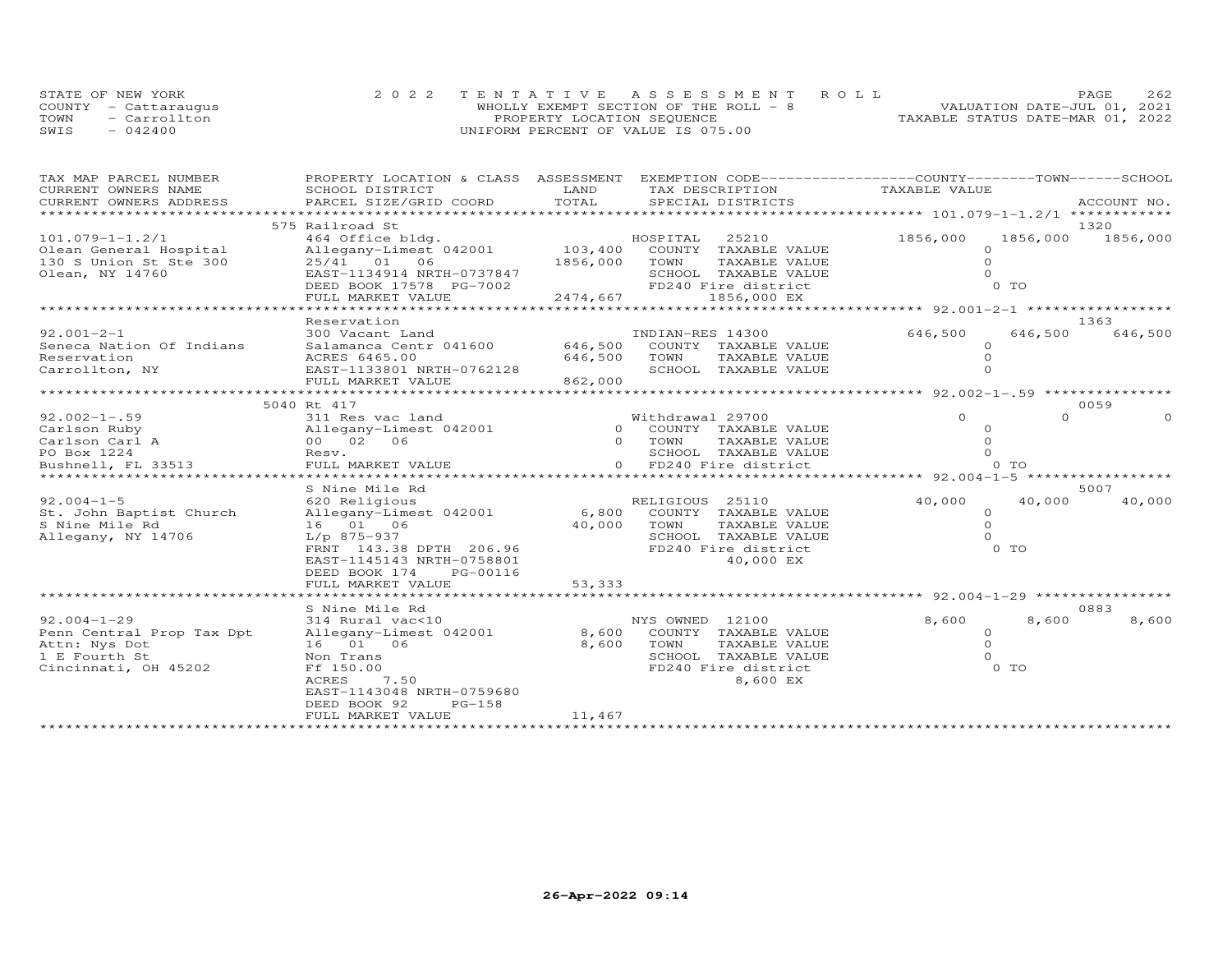|      | STATE OF NEW YORK    | 2022 TENTATIVE ASSESSMENT ROLL         |                                  | PAGE | 263 |
|------|----------------------|----------------------------------------|----------------------------------|------|-----|
|      | COUNTY - Cattarauqus | WHOLLY EXEMPT SECTION OF THE ROLL $-8$ | VALUATION DATE-JUL 01, 2021      |      |     |
| TOWN | - Carrollton         | PROPERTY LOCATION SEQUENCE             | TAXABLE STATUS DATE-MAR 01, 2022 |      |     |
| SWIS | $-042400$            | UNIFORM PERCENT OF VALUE IS 075.00     |                                  |      |     |

| TAX MAP PARCEL NUMBER        | PROPERTY LOCATION & CLASS ASSESSMENT |                       | EXEMPTION CODE-----------------COUNTY-------TOWN-----SCHOOL |                                                    |                |             |
|------------------------------|--------------------------------------|-----------------------|-------------------------------------------------------------|----------------------------------------------------|----------------|-------------|
| CURRENT OWNERS NAME          | SCHOOL DISTRICT                      | LAND                  | TAX DESCRIPTION                                             | TAXABLE VALUE                                      |                |             |
| CURRENT OWNERS ADDRESS       | PARCEL SIZE/GRID COORD               | TOTAL                 | SPECIAL DISTRICTS                                           |                                                    |                | ACCOUNT NO. |
|                              |                                      | ********************* |                                                             | ******************** 91.000-2-.231 *************** |                |             |
|                              | 2455 Schoolhouse Rd                  |                       |                                                             |                                                    |                | 0231        |
| $91.000 - 2 - .231$          | 270 Mfg housing                      |                       | INDIAN-RES 14300                                            | 13,500                                             | 13,500         | 13,500      |
| Jimerson Dennis              | Salamanca Centr 041600               | $\Omega$              | COUNTY TAXABLE VALUE                                        | $\Omega$                                           |                |             |
| Gillorma Breazeale           | 00 02 06                             | 13,500                | TAXABLE VALUE<br>TOWN                                       | $\circ$                                            |                |             |
| 2455 Schoolhouse Rd          | Resv.                                |                       | SCHOOL TAXABLE VALUE                                        | $\Omega$                                           |                |             |
| Kill Buck, NY 14748          | ACRES<br>1.50                        |                       | FD240 Fire district                                         |                                                    | 0 <sub>T</sub> |             |
|                              | DEED BOOK 00960 PG-00175             |                       | 13,500 EX                                                   |                                                    |                |             |
|                              | FULL MARKET VALUE                    | 18,000                |                                                             |                                                    |                |             |
|                              |                                      |                       |                                                             |                                                    |                |             |
|                              | 2465 Schoolhouse Rd                  |                       |                                                             |                                                    |                | 0434        |
| $92.001 - 2 - .434$          | 210 1 Family Res                     |                       | INDIAN-RES 14300                                            | 26,000                                             | 26,000         | 26,000      |
| Jimerson Dennis              | Salamanca Centr 041600               | $\Omega$              | COUNTY TAXABLE VALUE                                        | $\Omega$                                           |                |             |
| 2465 Schoolhouse Rd          | 00 02<br>06                          | 26,000                | TOWN<br>TAXABLE VALUE                                       | $\Omega$                                           |                |             |
| Kill Buck, NY 14748          | Resv.                                |                       | SCHOOL TAXABLE VALUE                                        | $\Omega$                                           |                |             |
|                              | ACRES<br>0.01                        |                       | FD240 Fire district                                         |                                                    | 0 <sub>T</sub> |             |
|                              | DEED BOOK 354<br><b>PG-8001</b>      |                       | 26,000 EX                                                   |                                                    |                |             |
|                              | FULL MARKET VALUE                    | 34,667                |                                                             |                                                    |                |             |
|                              |                                      |                       | ************************ 101.001-1-25.2 **                  |                                                    |                |             |
|                              | Us Rte 219                           |                       |                                                             |                                                    |                | 5001        |
| $101.001 - 1 - 25.2$         | 651 Highway gar                      |                       | TOWN-PROP 13500                                             | 183,000<br>$\Omega$                                | 183,000        | 183,000     |
| Town Barn Town of Carrollton | Allegany-Limest 042001               | 12,200                | COUNTY TAXABLE VALUE                                        | $\Omega$                                           |                |             |
| Box 146                      | 27 01 06<br>ACRES<br>3,20            | 183,000               | TOWN<br>TAXABLE VALUE<br>SCHOOL TAXABLE VALUE               | $\Omega$                                           |                |             |
| Limestone, NY 14753          | EAST-1134723 NRTH-0744810            |                       | FD240 Fire district                                         |                                                    | 0 <sub>T</sub> |             |
|                              |                                      |                       | 183,000 EX                                                  |                                                    |                |             |
|                              | DEED BOOK 633<br>PG-00309            | 244,000               |                                                             |                                                    |                |             |
|                              | FULL MARKET VALUE                    |                       |                                                             |                                                    |                |             |
|                              | Us Rte $219$ (Off)                   |                       |                                                             |                                                    |                | 1016        |
| $101.001 - 1 - 39.71$        | 843 Non-ceil. rr                     |                       | Local Auth 14000                                            | 800,828                                            | 800,828        | 800,828     |
| Southern Tier Rail Auth      | Salamanca Centr 041600               |                       | COUNTY TAXABLE VALUE<br>$\Omega$                            | $\circ$                                            |                |             |
| Attn: C/O WNYP Railroad LLC  | Town Of Carrollton                   | 800,828               | TAXABLE VALUE<br>TOWN                                       | $\circ$                                            |                |             |
| PO Box 190-B                 | 0.4300 Salamanca                     |                       | SCHOOL TAXABLE VALUE                                        | $\Omega$                                           |                |             |
| Lakeville, NY 14480          | Ceiling Railroad                     |                       | FD240 Fire district                                         |                                                    | 0 <sub>T</sub> |             |
|                              | 14.19<br>ACRES                       |                       |                                                             |                                                    |                |             |
|                              | EAST-1133910 NRTH-0747285            |                       |                                                             |                                                    |                |             |
|                              | DEED BOOK 1000<br>PG-959             |                       |                                                             |                                                    |                |             |
|                              | FULL MARKET VALUE                    | 1067,771              |                                                             |                                                    |                |             |
|                              |                                      |                       |                                                             |                                                    |                |             |
|                              | 663 Us Rte 219 S                     |                       |                                                             |                                                    |                | 1172        |
| $101.071 - 1 - 1$            | 321 Abandoned ag                     |                       | VG-INSIDE 13650<br>3,700                                    | 3,700                                              | 3,700          | 3,700       |
| Village Of Limestone         | Allegany-Limest 042001               | 3,700                 | COUNTY TAXABLE VALUE                                        | $\Omega$                                           |                |             |
| Box 88                       | 25 01 06                             | 3,700                 | TAXABLE VALUE<br>TOWN                                       | $\Omega$                                           |                |             |
| Limestone, NY 14753          | ACRES 18.55                          |                       | SCHOOL TAXABLE VALUE                                        |                                                    |                |             |
|                              | EAST-1134525 NRTH-0739344            |                       | FD240 Fire district                                         |                                                    | $0$ TO         |             |
|                              | DEED BOOK 00960 PG-00136             |                       | 3,700 EX                                                    |                                                    |                |             |
|                              | FULL MARKET VALUE                    | 4,933                 |                                                             |                                                    |                |             |
|                              |                                      | *******************   |                                                             |                                                    |                |             |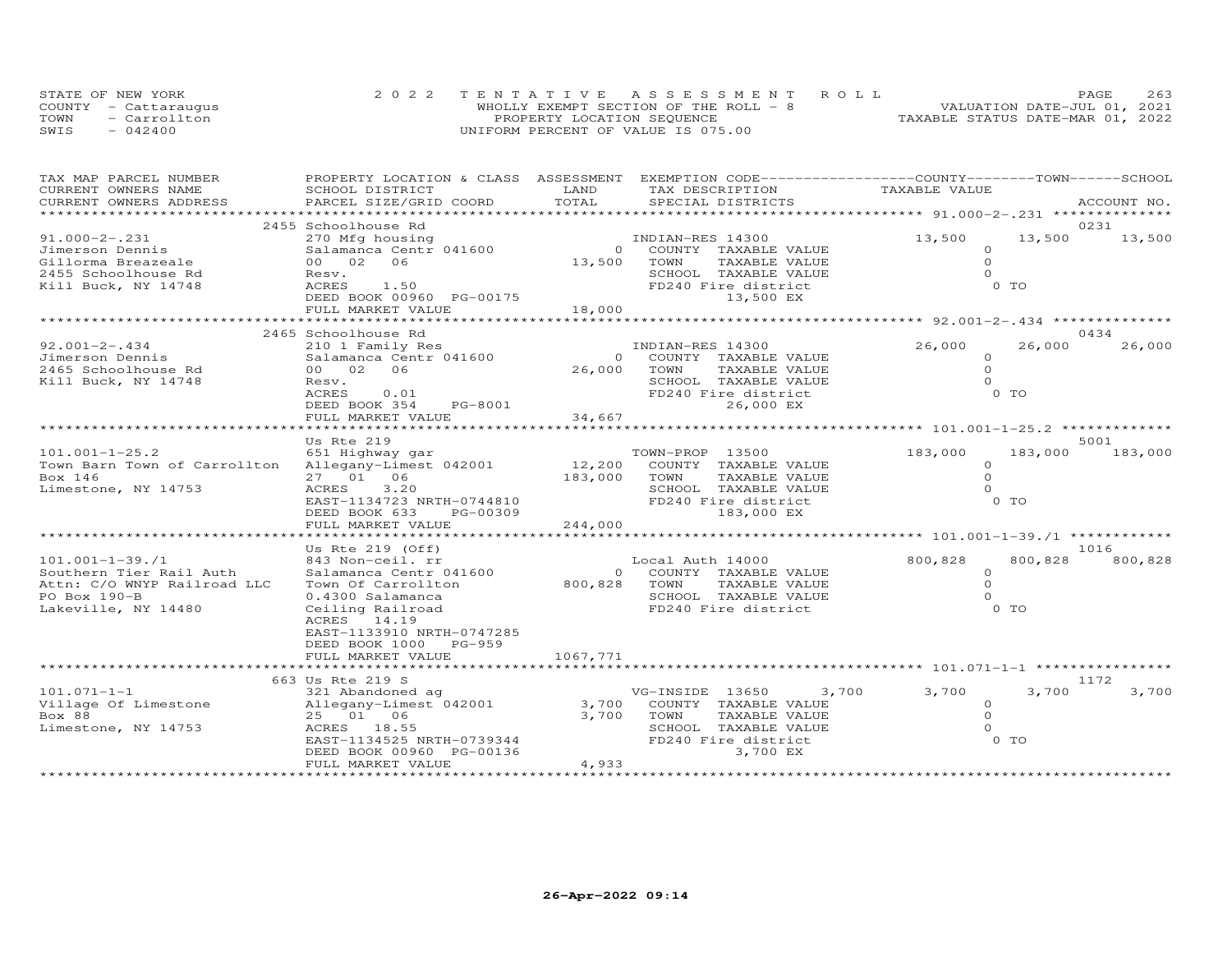|      | STATE OF NEW YORK    | 2022 TENTATIVE ASSESSMENT ROLL        |                                  | <b>PAGE</b> | 2.64 |
|------|----------------------|---------------------------------------|----------------------------------|-------------|------|
|      | COUNTY - Cattaraugus | WHOLLY EXEMPT SECTION OF THE ROLL - 8 | VALUATION DATE-JUL 01, 2021      |             |      |
| TOWN | - Carrollton         | PROPERTY LOCATION SEQUENCE            | TAXABLE STATUS DATE-MAR 01, 2022 |             |      |
| SWIS | $-042400$            | UNIFORM PERCENT OF VALUE IS 075.00    |                                  |             |      |

| TAX MAP PARCEL NUMBER  |                                          |                | PROPERTY LOCATION & CLASS ASSESSMENT EXEMPTION CODE----------------COUNTY-------TOWN-----SCHOOL |                                                   |         |             |
|------------------------|------------------------------------------|----------------|-------------------------------------------------------------------------------------------------|---------------------------------------------------|---------|-------------|
| CURRENT OWNERS NAME    | SCHOOL DISTRICT                          | LAND           | TAX DESCRIPTION                                                                                 | TAXABLE VALUE                                     |         |             |
| CURRENT OWNERS ADDRESS | PARCEL SIZE/GRID COORD                   | TOTAL          | SPECIAL DISTRICTS                                                                               |                                                   |         | ACCOUNT NO. |
| ****************       |                                          |                |                                                                                                 |                                                   |         |             |
|                        | Vandalia                                 |                |                                                                                                 |                                                   |         | 0123        |
| $92.002 - 1 - .123$    | 312 Vac w/imprv                          |                | INDIAN-RES 14300                                                                                | 300                                               | 300     | 300         |
| Miller William         | Allegany-Limest 042001                   |                | 0 COUNTY TAXABLE VALUE                                                                          | $\Omega$                                          |         |             |
| Miller Katherine       | 00 02 06                                 | 300            | TOWN<br>TAXABLE VALUE                                                                           | $\Omega$                                          |         |             |
| 5025 Nys Rte 417       | Resv.                                    |                | SCHOOL TAXABLE VALUE                                                                            |                                                   |         |             |
| Allegany, NY 14706     | DEED BOOK 00944 PG-00506                 |                | FD240 Fire district                                                                             |                                                   | 0 TO    |             |
|                        | FULL MARKET VALUE                        | 400            | 300 EX                                                                                          |                                                   |         |             |
|                        |                                          |                |                                                                                                 |                                                   |         |             |
|                        | Vandalia                                 |                |                                                                                                 |                                                   |         | 0.52.5      |
| $92.002 - 1 - .525$    | 112 Dairy farm                           |                | INDIAN-RES 14300                                                                                | 102,500                                           | 102,500 | 102,500     |
| Crouse Earl E          | Allegany-Limest 042001                   |                | 0 COUNTY TAXABLE VALUE                                                                          | $\Omega$                                          |         |             |
| 67 Front Ave           | 00 02 06                                 | 102,500 TOWN   | TAXABLE VALUE                                                                                   | $\Omega$                                          |         |             |
| Salamanca, NY 14779    | Resv.                                    |                | SCHOOL TAXABLE VALUE                                                                            | $\Omega$                                          |         |             |
|                        | DEED BOOK 903 PG-00847                   |                | FD240 Fire district                                                                             |                                                   | $0$ TO  |             |
|                        |                                          |                |                                                                                                 |                                                   |         |             |
|                        | FULL MARKET VALUE<br>******************* | 136,667        | 102,500 EX                                                                                      |                                                   |         |             |
|                        |                                          |                |                                                                                                 |                                                   |         |             |
|                        | Vandalia                                 |                |                                                                                                 |                                                   |         | 0533        |
| $92.002 - 1 - .533$    | 441 Fuel Store&D                         |                | INDIAN-RES 14300                                                                                | 24,500                                            | 24,500  | 24,500      |
| 1 Maxine               | Allegany-Limest 042001                   |                | 0 COUNTY TAXABLE VALUE                                                                          | $\Omega$                                          |         |             |
| 5001 West State Rd     | 00 02 06                                 | 24,500         | TOWN<br>TAXABLE VALUE                                                                           | $\Omega$                                          |         |             |
| Allegany, NY 14706     | Resv.                                    |                | SCHOOL TAXABLE VALUE                                                                            | $\Omega$                                          |         |             |
|                        | 0.01<br>ACRES                            |                | FD240 Fire district                                                                             |                                                   | 0 TO    |             |
|                        | DEED BOOK 1017 PG-88                     |                | 24,500 EX                                                                                       |                                                   |         |             |
|                        | FULL MARKET VALUE                        | 32,667         |                                                                                                 |                                                   |         |             |
|                        |                                          |                |                                                                                                 | ********************* 92.002-1-.459 ************* |         |             |
|                        | 5006 Vandalia                            |                |                                                                                                 |                                                   |         | 0459        |
| $92.002 - 1 - .459$    | 441 Fuel Store&D                         |                | INDIAN-RES 14300                                                                                | 20,500                                            | 20,500  | 20,500      |
| Jimerson Maxine        | Allegany-Limest 042001                   | $\Omega$       | COUNTY TAXABLE VALUE                                                                            | $\Omega$                                          |         |             |
| 5001 West State Rd     | 00 02 06                                 | 20,500         | TOWN<br>TAXABLE VALUE                                                                           | $\Omega$                                          |         |             |
| Allegany, NY 14706     | Resv.                                    |                | SCHOOL TAXABLE VALUE                                                                            | $\Omega$                                          |         |             |
|                        | ACRES<br>0.01                            |                | FD240 Fire district                                                                             |                                                   | 0 TO    |             |
|                        | DEED BOOK 1017 PG-86                     |                | 20,500 EX                                                                                       |                                                   |         |             |
|                        | FULL MARKET VALUE                        | 27,333         |                                                                                                 |                                                   |         |             |
|                        |                                          |                |                                                                                                 |                                                   |         |             |
|                        | 5007 Vandalia                            |                |                                                                                                 |                                                   |         | 0007        |
| $92.002 - 1 - .7$      | 210 1 Family Res                         |                | INDIAN-RES 14300                                                                                | 33,500                                            | 33,500  | 33,500      |
| Jimerson Maxine        | Allegany-Limest 042001                   | $\overline{O}$ | COUNTY TAXABLE VALUE                                                                            | $\circ$                                           |         |             |
| 5001 West State Rd     | 00 02 06                                 | 33,500         | TOWN<br>TAXABLE VALUE                                                                           | $\Omega$                                          |         |             |
| Allegany, NY 14706     | A. 1/8 Resv.                             |                | SCHOOL TAXABLE VALUE                                                                            | $\Omega$                                          |         |             |
|                        | ACRES<br>0.01                            |                | FD240 Fire district                                                                             |                                                   | 0 TO    |             |
|                        |                                          |                |                                                                                                 |                                                   |         |             |
|                        | DEED BOOK 1017 PG-88                     | 44,667         | 33,500 EX                                                                                       |                                                   |         |             |
|                        | FULL MARKET VALUE                        |                |                                                                                                 |                                                   |         |             |
|                        |                                          |                |                                                                                                 |                                                   |         |             |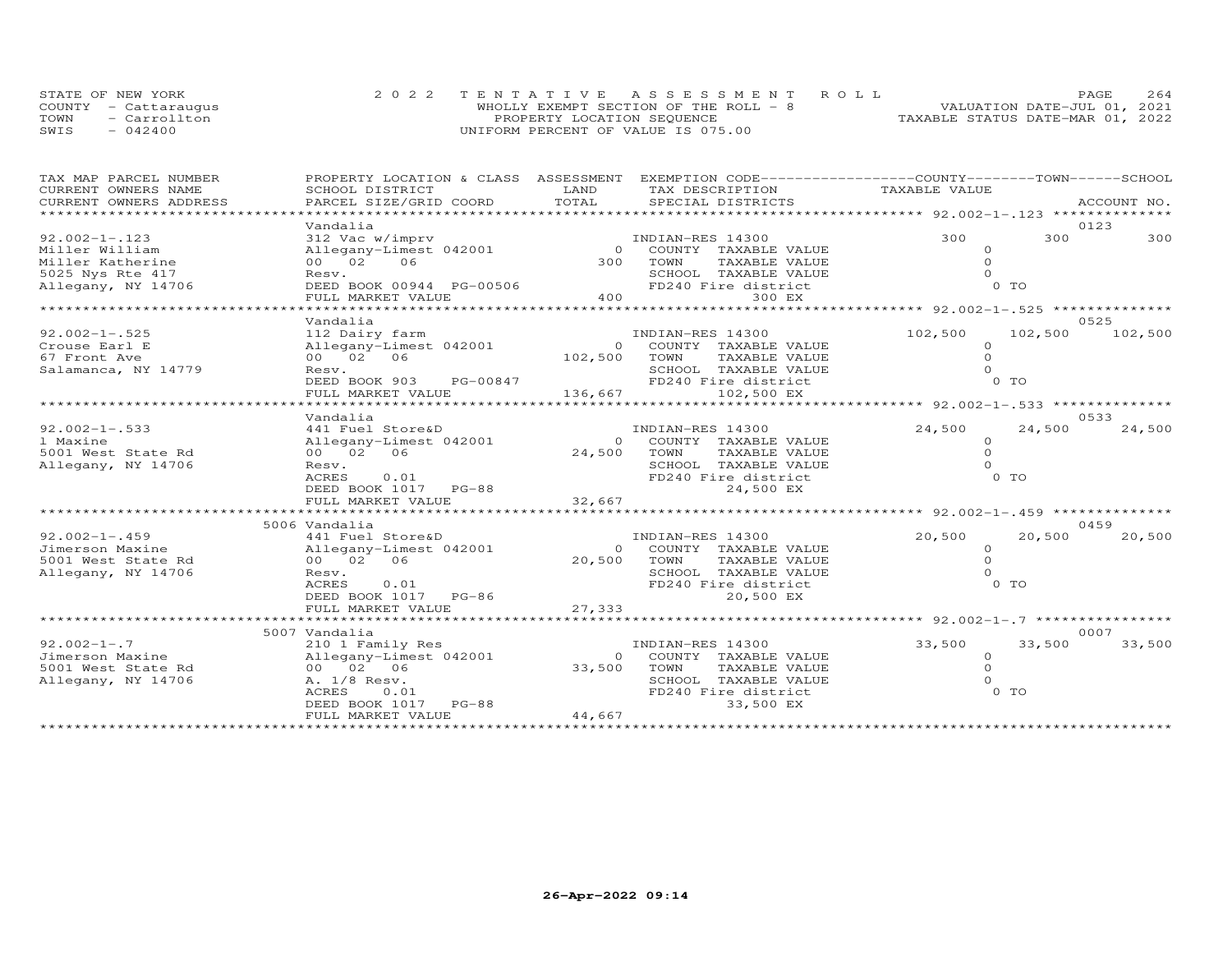| STATE OF NEW YORK       | 2 0 2 2                   |                            | TENTATIVE ASSESSMENT                   | R O L L                                                       | PAGE                        | 265         |
|-------------------------|---------------------------|----------------------------|----------------------------------------|---------------------------------------------------------------|-----------------------------|-------------|
| - Cattaraugus<br>COUNTY |                           |                            | WHOLLY EXEMPT SECTION OF THE ROLL $-8$ |                                                               | VALUATION DATE-JUL 01, 2021 |             |
| - Carrollton<br>TOWN    |                           | PROPERTY LOCATION SEQUENCE |                                        | TAXABLE STATUS DATE-MAR 01, 2022                              |                             |             |
| $-042400$<br>SWIS       |                           |                            | UNIFORM PERCENT OF VALUE IS 075.00     |                                                               |                             |             |
|                         |                           |                            |                                        |                                                               |                             |             |
|                         |                           |                            |                                        |                                                               |                             |             |
|                         |                           |                            |                                        |                                                               |                             |             |
| TAX MAP PARCEL NUMBER   | PROPERTY LOCATION & CLASS | ASSESSMENT                 |                                        | EXEMPTION CODE------------------COUNTY-------TOWN------SCHOOL |                             |             |
| CURRENT OWNERS NAME     | SCHOOL DISTRICT           | LAND                       | TAX DESCRIPTION                        | TAXABLE VALUE                                                 |                             |             |
| CURRENT OWNERS ADDRESS  | PARCEL SIZE/GRID COORD    | TOTAL                      | SPECIAL DISTRICTS                      |                                                               |                             | ACCOUNT NO. |
|                         |                           |                            |                                        |                                                               |                             |             |
|                         | 5017 Vandalia             |                            |                                        |                                                               | 0380                        |             |
| 92.002-1-.380           | 210 1 Family Res          |                            | INDIAN-RES 14300                       | 17,500                                                        | 17,500                      | 17,500      |
| M&M Enterprises         | Allegany-Limest 042001    | $\circ$                    | COUNTY<br>TAXABLE VALUE                |                                                               |                             |             |
| 2165 US Route 219       | 00 02 06                  | 17,500                     | TAXABLE VALUE<br>TOWN                  |                                                               |                             |             |
| Limestone, NY 14753     | Resv. A. .391             |                            | TAXABLE VALUE<br>SCHOOL                |                                                               |                             |             |
|                         | Unrecorded Deed           |                            | FD240 Fire district                    |                                                               | $0$ TO                      |             |
|                         | DEED BOOK 10119 PG-8004   |                            | 17,500 EX                              |                                                               |                             |             |
|                         | FULL MARKET VALUE         | 23,333                     |                                        |                                                               |                             |             |
|                         |                           |                            |                                        |                                                               |                             |             |

\*\*\*\*\*\*\*\*\*\*\*\*\*\*\*\*\*\*\*\*\*\*\*\*\*\*\*\*\*\*\*\*\*\*\*\*\*\*\*\*\*\*\*\*\*\*\*\*\*\*\*\*\*\*\*\*\*\*\*\*\*\*\*\*\*\*\*\*\*\*\*\*\*\*\*\*\*\*\*\*\*\*\*\*\*\*\*\*\*\*\*\*\*\*\*\*\*\*\*\*\*\*\*\*\*\*\*\*\*\*\*\*\*\*\*\*\*\*\*\*\*\*\*\*\*\*\*\*\*\*\*\*

### **26-Apr-2022 09:14**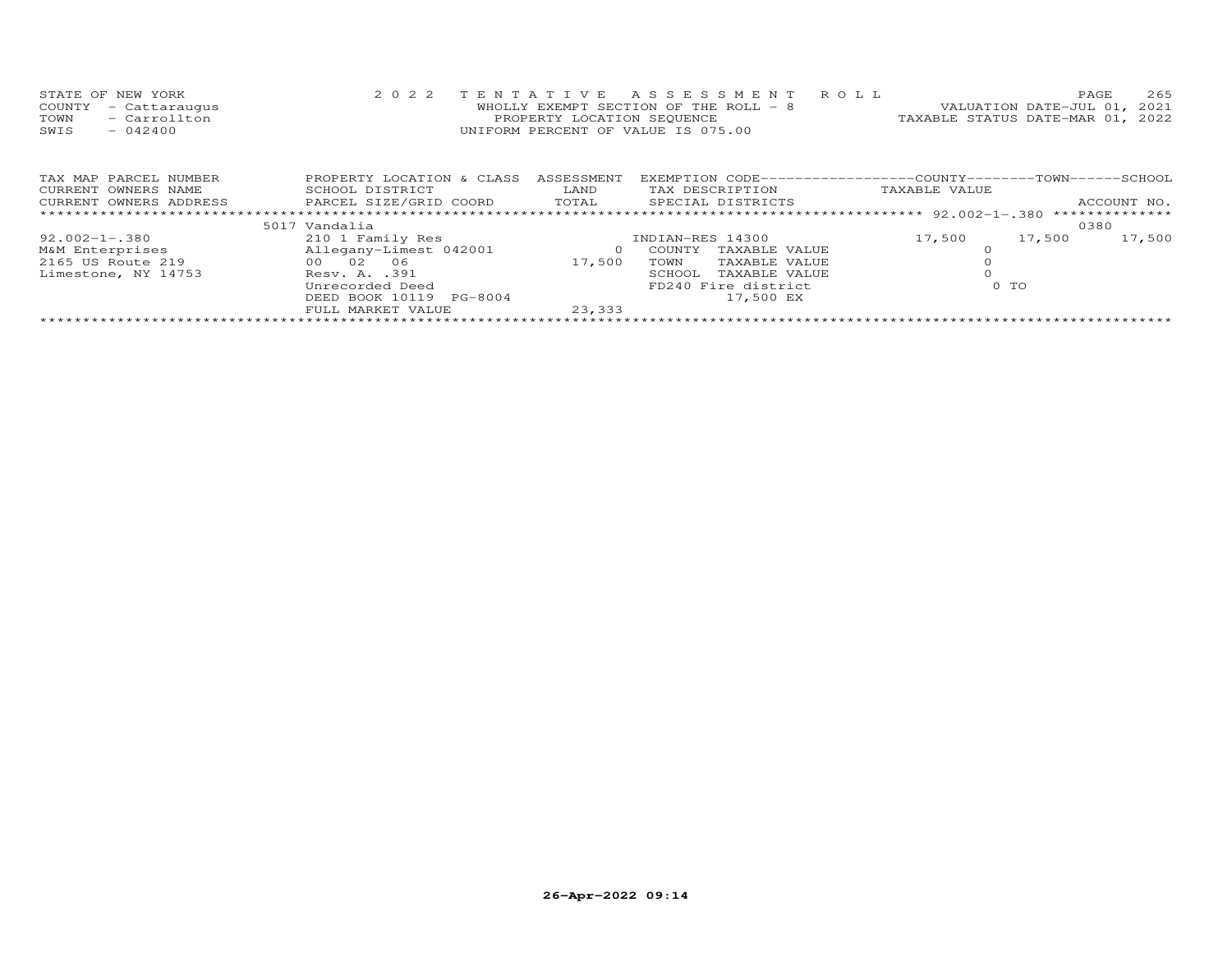|      | STATE OF NEW YORK    | 2022 TENTATIVE ASSESSMENT ROLL        |  |                                  |                        | PAGE. | 266 |
|------|----------------------|---------------------------------------|--|----------------------------------|------------------------|-------|-----|
|      | COUNTY - Cattaraugus | WHOLLY EXEMPT SECTION OF THE ROLL - 8 |  | VALUATION DATE-JUL 01, 2021      |                        |       |     |
| TOWN | - Carrollton         |                                       |  | TAXABLE STATUS DATE-MAR 01, 2022 |                        |       |     |
| SWIS | $-042400$            |                                       |  |                                  | RPS150/V04/L015        |       |     |
|      |                      | UNIFORM PERCENT OF VALUE IS 075.00    |  |                                  | CURRENT DATE 4/26/2022 |       |     |
|      |                      |                                       |  |                                  |                        |       |     |

# R O L L S U B S E C T I O N - - T O T A L S

### \*\*\* S P E C I A L D I S T R I C T S U M M A R Y \*\*\*

| CODE. | DISTRICT NAME                              | TOTAL<br><b>PARCELS</b> | EXTENSION<br>TYPE.    | EXTENSION<br>VALUE | AD VALOREM<br>VALUE | <b>EXEMPT</b><br>AMOUNT | TAXABLE<br>VALUE |
|-------|--------------------------------------------|-------------------------|-----------------------|--------------------|---------------------|-------------------------|------------------|
|       | WD241 Water Dist 1<br>WS240 Water/Sewer Di |                         | 14 TOTAL<br>14 MOVTAX |                    | 741,100             | 741,100                 |                  |
|       | FD240 Fire district<br>SW241 Sewer dist 2  |                         | 46 TOTAL<br>14 TOTAL  |                    | 3809,600<br>741,100 | 3809,600<br>741,100     |                  |

# \*\*\* S C H O O L D I S T R I C T S U M M A R Y \*\*\*

| CODE             | DISTRICT NAME                           | TOTAL<br>PARCELS | ASSESSED<br>LAND   | ASSESSED<br>TOTAL    | <b>EXEMPT</b><br>AMOUNT | TOTAL<br>TAXABLE | STAR<br>AMOUNT | STAR<br>TAXABLE |
|------------------|-----------------------------------------|------------------|--------------------|----------------------|-------------------------|------------------|----------------|-----------------|
| 041600<br>042001 | Salamanca Central<br>Allegany-Limestone | 12<br>35         | 646,500<br>345,800 | 1692,728<br>4625,763 | 1692,728<br>4625,763    |                  |                |                 |
|                  | $SUB - TO T AL$                         | 47               | 992,300            | 6318,491             | 6318,491                |                  |                |                 |
|                  | TOTAL                                   | 47               | 992,300            | 6318,491             | 6318,491                |                  |                |                 |

### \*\*\* S Y S T E M C O D E S S U M M A R Y \*\*\*

### NO SYSTEM EXEMPTIONS AT THIS LEVEL

| CODE  | DESCRIPTION | TOTAL<br>PARCELS | COUNTY   | TOWN     | SCHOOL   |
|-------|-------------|------------------|----------|----------|----------|
| 12100 | NYS OWNED   |                  | 8,600    | 8,600    | 8,600    |
| 13500 | TOWN-PROP   | 6                | 208,700  | 208,700  | 208,700  |
| 13650 | VG-INSIDE   |                  | 190,300  | 190,300  | 190,300  |
| 13800 | SCH-DIST    |                  | 155,000  | 155,000  | 155,000  |
| 14000 | Local Auth  |                  | 1862,391 | 1862,391 | 1862,391 |
| 14300 | INDIAN-RES  | 17               | 1060,700 | 1060,700 | 1060,700 |
| 25110 | RELIGIOUS   | .5               | 302,700  | 302,700  | 302,700  |
| 25210 | HOSPITAL    |                  | 1856,000 | 1856,000 | 1856,000 |
| 25300 | NON-PROFIT  |                  | 223,600  | 223,600  | 223,600  |
| 26100 | VETORG CTS  |                  | 79,000   | 79,000   | 79,000   |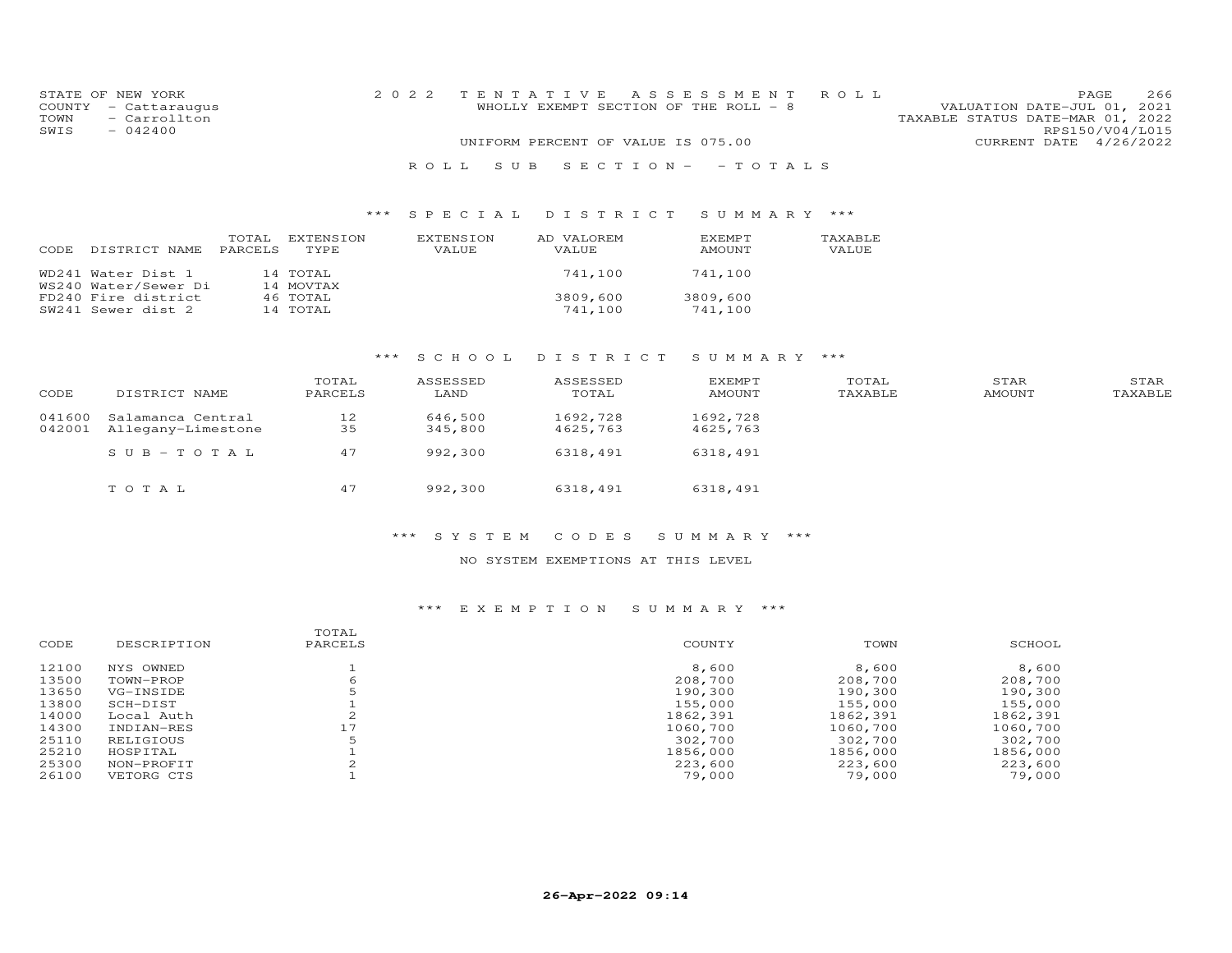|      | STATE OF NEW YORK                    | 2022 TENTATIVE ASSESSMENT ROLL |                                       |  |                                                                 |                        | PAGE            | 267 |
|------|--------------------------------------|--------------------------------|---------------------------------------|--|-----------------------------------------------------------------|------------------------|-----------------|-----|
| TOWN | COUNTY - Cattaraugus<br>- Carrollton |                                | WHOLLY EXEMPT SECTION OF THE ROLL - 8 |  | VALUATION DATE-JUL 01, 2021<br>TAXABLE STATUS DATE-MAR 01, 2022 |                        |                 |     |
| SWIS | $-042400$                            |                                |                                       |  |                                                                 |                        | RPS150/V04/L015 |     |
|      |                                      |                                | UNIFORM PERCENT OF VALUE IS 075.00    |  |                                                                 | CURRENT DATE 4/26/2022 |                 |     |
|      |                                      | ROLL SUB SECTION- -TOTALS      |                                       |  |                                                                 |                        |                 |     |

| CODE  | DESCRIPTION | TOTAL<br>PARCELS | COUNTY   | TOWN     | SCHOOL   |
|-------|-------------|------------------|----------|----------|----------|
| 26400 | FIRE-DEPT   |                  | 280,000  | 280,000  | 280,000  |
| 27350 | CEMETERY    |                  | 27,500   | 27,500   | 27,500   |
| 29700 | Withdrawal  |                  | 64,000   | 64,000   | 64,000   |
|       | TOTAL       | 47               | 6318,491 | 6318,491 | 6318,491 |

| ROLL<br>SEC | TOTAL<br>DADCET C | LANI       | \SSESSED<br>TOTAL | 'AXABLE<br>COUNTY | TAXABLE<br>TOWN | TAXABLE<br>SCHOOL | STAR<br>TAXABLE |
|-------------|-------------------|------------|-------------------|-------------------|-----------------|-------------------|-----------------|
|             |                   | ററി<br>300 | 318,491           |                   |                 |                   |                 |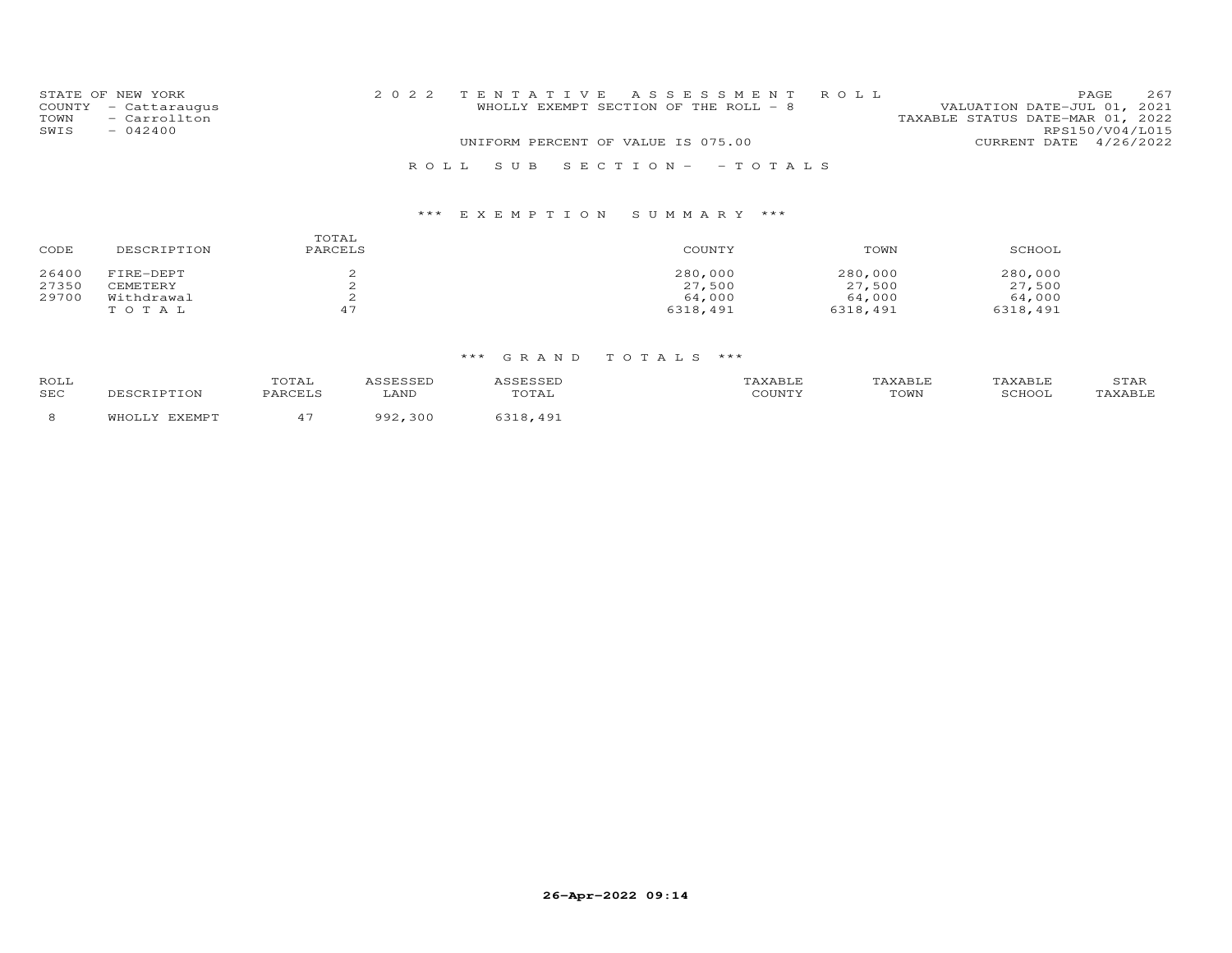| STATE OF NEW YORK    | 2022 TENTATIVE ASSESSMENT ROLL                                                 |                                  | PAGE | 268 |
|----------------------|--------------------------------------------------------------------------------|----------------------------------|------|-----|
| COUNTY - Cattaraugus | WHOLLY EXEMPT SECTION OF THE ROLL - 8 SUB-SECT - C VALUATION DATE-JUL 01, 2021 |                                  |      |     |
| - Carrollton<br>TOWN | PROPERTY LOCATION SEQUENCE                                                     | TAXABLE STATUS DATE-MAR 01, 2022 |      |     |
| $-042400$<br>SWIS    | UNIFORM PERCENT OF VALUE IS 075.00                                             |                                  |      |     |

| TAX MAP PARCEL NUMBER                                | PROPERTY LOCATION & CLASS | ASSESSMENT | EXEMPTION CODE-----------------COUNTY-------TOWN------SCHOOL |               |       |             |
|------------------------------------------------------|---------------------------|------------|--------------------------------------------------------------|---------------|-------|-------------|
| CURRENT OWNERS NAME                                  | SCHOOL DISTRICT           | LAND       | TAX DESCRIPTION                                              | TAXABLE VALUE |       |             |
| CURRENT OWNERS ADDRESS                               | PARCEL SIZE/GRID COORD    | TOTAL      | SPECIAL DISTRICTS                                            |               |       | ACCOUNT NO. |
|                                                      |                           |            |                                                              |               |       |             |
|                                                      | 5975 Irvine Mills Rd      |            |                                                              |               | 1253  |             |
| $92.003 - 1 - 11.2$                                  | 323 Vacant rural          |            | 12100<br>NYS OWNED                                           | 9,000         | 9,000 | 9,000       |
| The People of the State Of NY Allegany-Limest 042001 |                           | 9,000      | COUNTY<br>TAXABLE VALUE                                      |               |       |             |
| County Treasurer                                     | 44/45 01 06               | 9,000      | TAXABLE VALUE<br>TOWN                                        |               |       |             |
| 303 Court St                                         | 45.75<br>ACRES            |            | TAXABLE VALUE<br>SCHOOL                                      |               |       |             |
| Little Valley, NY 14755                              | EAST-1132375 NRTH-0751384 |            | FD240 Fire district                                          | 0 TO          |       |             |
|                                                      | DEED BOOK 28996 PG-2001   |            | 9,000 EX                                                     |               |       |             |
|                                                      | FULL MARKET VALUE         | 12,000     |                                                              |               |       |             |
|                                                      |                           |            |                                                              |               |       |             |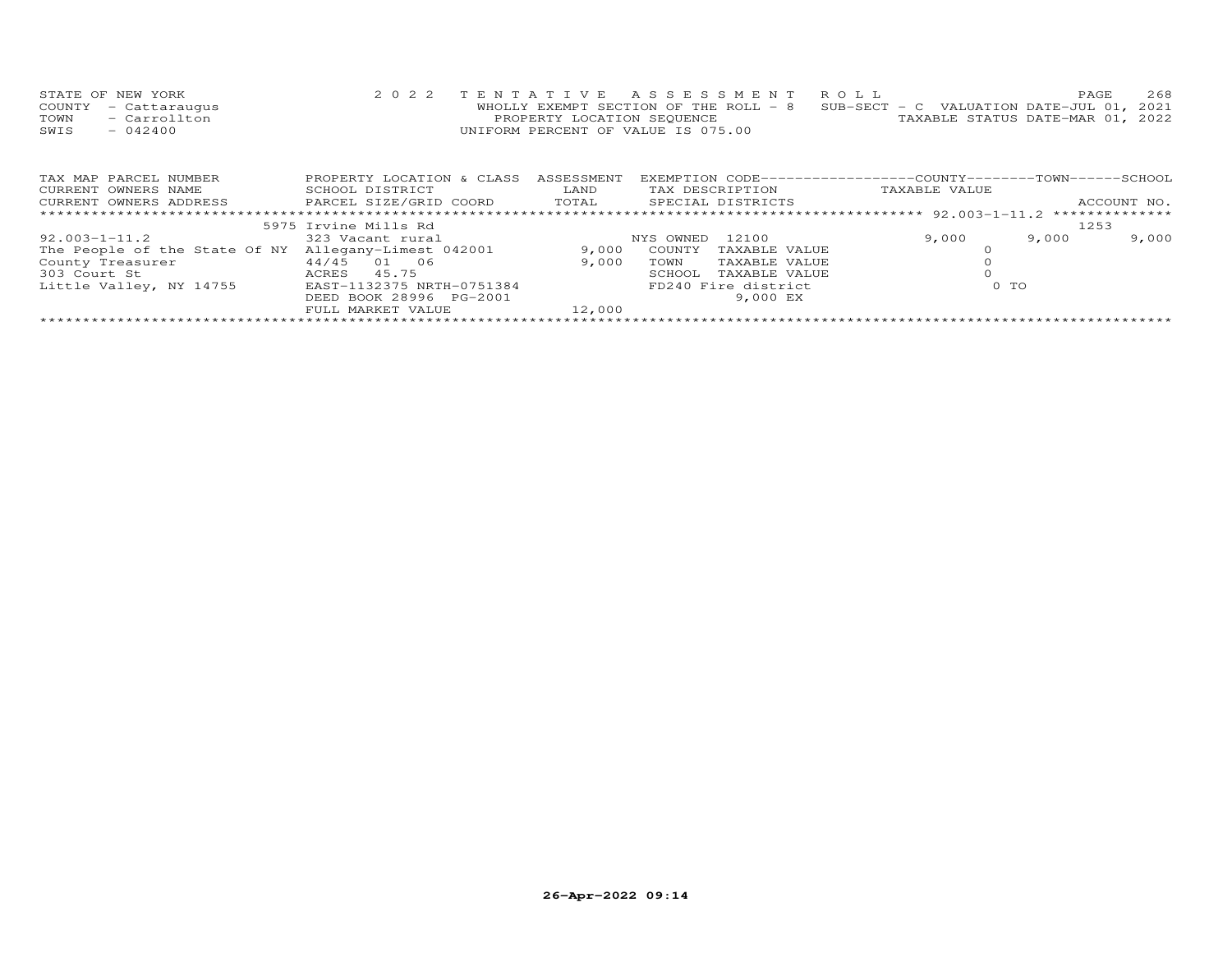| COUNTY<br>TOWN<br>SWIS | STATE OF NEW YORK<br>- Cattaraugus<br>- Carrollton<br>$-042400$ |                  |                   | 2 0 2 2<br>ROLL           | TENTATIVE<br>WHOLLY EXEMPT SECTION OF THE ROLL - 8<br>UNIFORM PERCENT OF VALUE IS 075.00<br>S U B | A S S E S S M E N T<br>$S E C T I O N - C - T O T A L S$ | ROLL             | SUB-SECT - C VALUATION DATE-JUL 01, 2021<br>TAXABLE STATUS DATE-MAR 01, 2022<br>CURRENT DATE 4/26/2022 | 269<br>PAGE<br>RPS150/V04/L015 |
|------------------------|-----------------------------------------------------------------|------------------|-------------------|---------------------------|---------------------------------------------------------------------------------------------------|----------------------------------------------------------|------------------|--------------------------------------------------------------------------------------------------------|--------------------------------|
|                        |                                                                 |                  |                   | S P E C I A L<br>***      | DISTRICT                                                                                          |                                                          | SUMMARY ***      |                                                                                                        |                                |
| CODE                   | DISTRICT NAME                                                   | TOTAL<br>PARCELS | EXTENSION<br>TYPE | <b>EXTENSION</b><br>VALUE | AD VALOREM<br>VALUE                                                                               | <b>EXEMPT</b><br><b>AMOUNT</b>                           | TAXABLE<br>VALUE |                                                                                                        |                                |
|                        | FD240 Fire district                                             |                  | 1 TOTAL           |                           | 9,000                                                                                             | 9,000                                                    |                  |                                                                                                        |                                |
|                        |                                                                 |                  |                   | ***<br>S C H O O L        | DISTRICT                                                                                          | SUMMARY ***                                              |                  |                                                                                                        |                                |
| CODE                   | DISTRICT NAME                                                   |                  | TOTAL<br>PARCELS  | ASSESSED<br>LAND          | ASSESSED<br>TOTAL                                                                                 | <b>EXEMPT</b><br><b>AMOUNT</b>                           | TOTAL<br>TAXABLE | STAR<br><b>AMOUNT</b>                                                                                  | STAR<br>TAXABLE                |
| 042001                 | Allegany-Limestone                                              |                  | $\mathbf{1}$      | 9,000                     | 9,000                                                                                             | 9,000                                                    |                  |                                                                                                        |                                |
|                        | $SUB - TO T AL$                                                 |                  | $\mathbf{1}$      | 9,000                     | 9,000                                                                                             | 9,000                                                    |                  |                                                                                                        |                                |
|                        | TOTAL                                                           |                  | $\mathbf{1}$      | 9,000                     | 9,000                                                                                             | 9,000                                                    |                  |                                                                                                        |                                |
|                        |                                                                 |                  |                   | $***$                     | SYSTEM<br>CODES                                                                                   | SUMMARY ***                                              |                  |                                                                                                        |                                |
|                        |                                                                 |                  |                   |                           | NO SYSTEM EXEMPTIONS AT THIS LEVEL                                                                |                                                          |                  |                                                                                                        |                                |
|                        |                                                                 |                  |                   |                           |                                                                                                   |                                                          |                  |                                                                                                        |                                |

| CODE  | DESCRIPTION | TOTAL<br>PARCELS | COUNTY | TOWN  | SCHOOL |
|-------|-------------|------------------|--------|-------|--------|
| 12100 | NYS OWNED   |                  | 9,000  | 9,000 | 9,000  |
|       | TOTAL       |                  | 9,000  | 9,000 | 9,000  |

| ROLL<br><b>SEC</b> | <b>RIPTION</b> | TOTAL<br>PARCELS | 1 C C F C C F F<br>LAND | TOTAL | TAXABLE<br>COUNTY | TAXABLE<br>TOWN | TAXABLE<br>SCHOOJ | STAR<br>'AXABLE |
|--------------------|----------------|------------------|-------------------------|-------|-------------------|-----------------|-------------------|-----------------|
|                    | FYFMDT<br>WHC  |                  | ,000                    | .000  |                   |                 |                   |                 |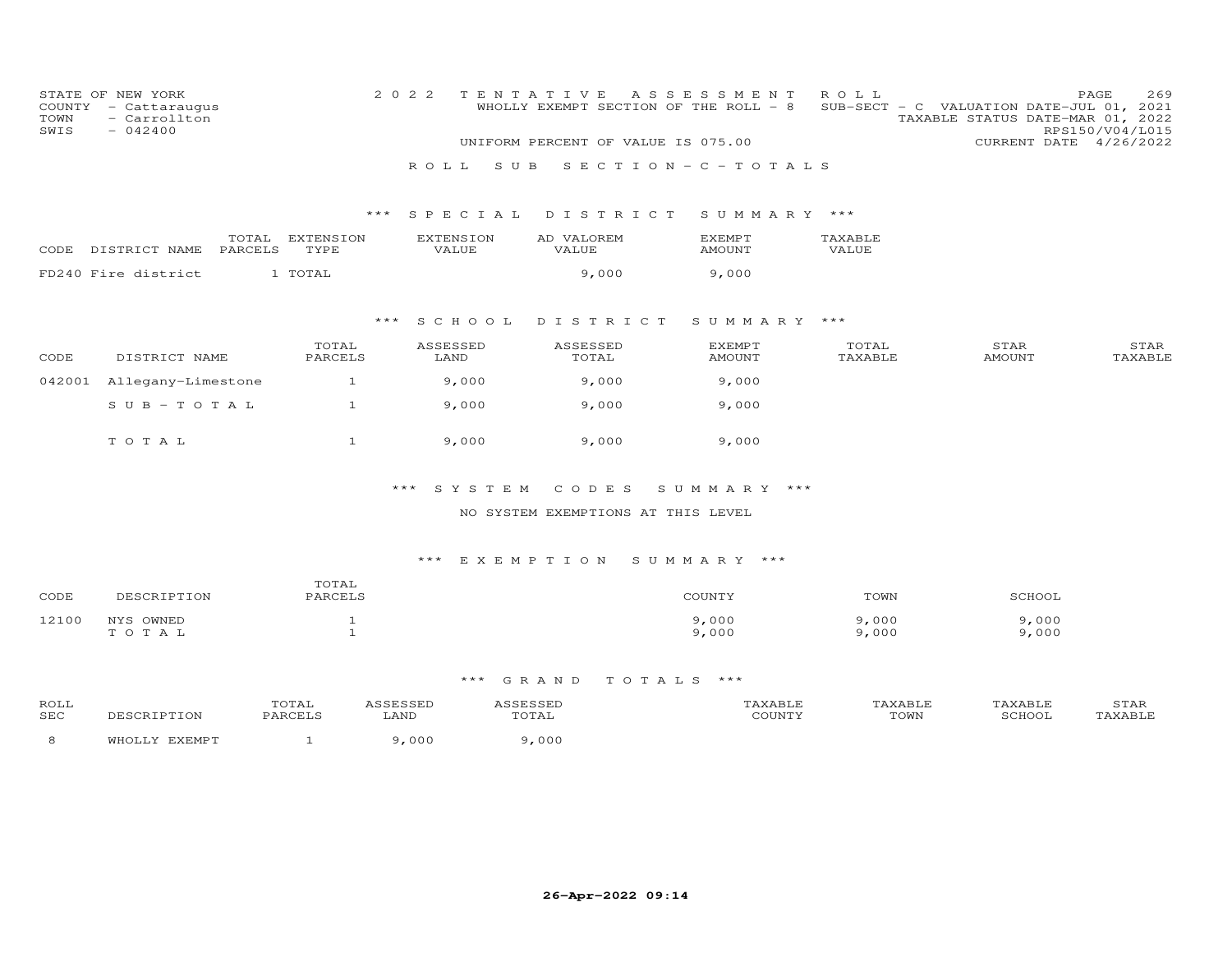| STATE OF NEW YORK    | 2022 TENTATIVE ASSESSMENT ROLL        |                                  | PAGE.                  | 2.70 |
|----------------------|---------------------------------------|----------------------------------|------------------------|------|
| COUNTY - Cattaraugus | WHOLLY EXEMPT SECTION OF THE ROLL - 8 | VALUATION DATE-JUL 01, 2021      |                        |      |
| TOWN<br>- Carrollton |                                       | TAXABLE STATUS DATE-MAR 01, 2022 |                        |      |
| SWIS<br>$-042400$    | UNIFORM PERCENT OF VALUE IS 075.00    |                                  | RPS150/V04/L015        |      |
|                      |                                       |                                  | CURRENT DATE 4/26/2022 |      |
|                      |                                       |                                  |                        |      |

### R O L L S E C T I O N T O T A L S

### \*\*\* S P E C I A L D I S T R I C T S U M M A R Y \*\*\*

| CODE. | DISTRICT NAME                              | TOTAL<br>PARCELS | EXTENSION<br>TYPE.    | EXTENSION<br>VALUE | AD VALOREM<br><b>VALUE</b> | <b>EXEMPT</b><br>AMOUNT | TAXABLE<br>VALUE |
|-------|--------------------------------------------|------------------|-----------------------|--------------------|----------------------------|-------------------------|------------------|
|       | WD241 Water Dist 1<br>WS240 Water/Sewer Di |                  | 14 TOTAL<br>14 MOVTAX |                    | 741,100                    | 741,100                 |                  |
|       | FD240 Fire district<br>SW241 Sewer dist 2  |                  | 47 TOTAL<br>14 TOTAL  |                    | 3818,600<br>741,100        | 3818,600<br>741,100     |                  |

# \*\*\* S C H O O L D I S T R I C T S U M M A R Y \*\*\*

| CODE             | DISTRICT NAME                           | TOTAL<br>PARCELS | ASSESSED<br>LAND   | ASSESSED<br>TOTAL    | <b>EXEMPT</b><br>AMOUNT | TOTAL<br>TAXABLE | STAR<br>AMOUNT | STAR<br>TAXABLE |
|------------------|-----------------------------------------|------------------|--------------------|----------------------|-------------------------|------------------|----------------|-----------------|
| 041600<br>042001 | Salamanca Central<br>Allegany-Limestone | 12<br>36         | 646,500<br>354,800 | 1692,728<br>4634,763 | 1692,728<br>4634,763    |                  |                |                 |
|                  | SUB-TOTAL                               | 48               | 1001,300           | 6327,491             | 6327,491                |                  |                |                 |
|                  | TOTAL                                   | 48               | 1001,300           | 6327,491             | 6327,491                |                  |                |                 |

### \*\*\* S Y S T E M C O D E S S U M M A R Y \*\*\*

### NO SYSTEM EXEMPTIONS AT THIS LEVEL

|       |             | TOTAL   |          |          |          |
|-------|-------------|---------|----------|----------|----------|
| CODE  | DESCRIPTION | PARCELS | COUNTY   | TOWN     | SCHOOL   |
| 12100 | NYS OWNED   |         | 17,600   | 17,600   | 17,600   |
| 13500 | TOWN-PROP   | 6       | 208,700  | 208,700  | 208,700  |
| 13650 | VG-INSIDE   |         | 190,300  | 190,300  | 190,300  |
| 13800 | SCH-DIST    |         | 155,000  | 155,000  | 155,000  |
| 14000 | Local Auth  |         | 1862,391 | 1862,391 | 1862,391 |
| 14300 | INDIAN-RES  | 17      | 1060,700 | 1060,700 | 1060,700 |
| 25110 | RELIGIOUS   |         | 302,700  | 302,700  | 302,700  |
| 25210 | HOSPITAL    |         | 1856,000 | 1856,000 | 1856,000 |
| 25300 | NON-PROFIT  |         | 223,600  | 223,600  | 223,600  |
| 26100 | VETORG CTS  |         | 79,000   | 79,000   | 79,000   |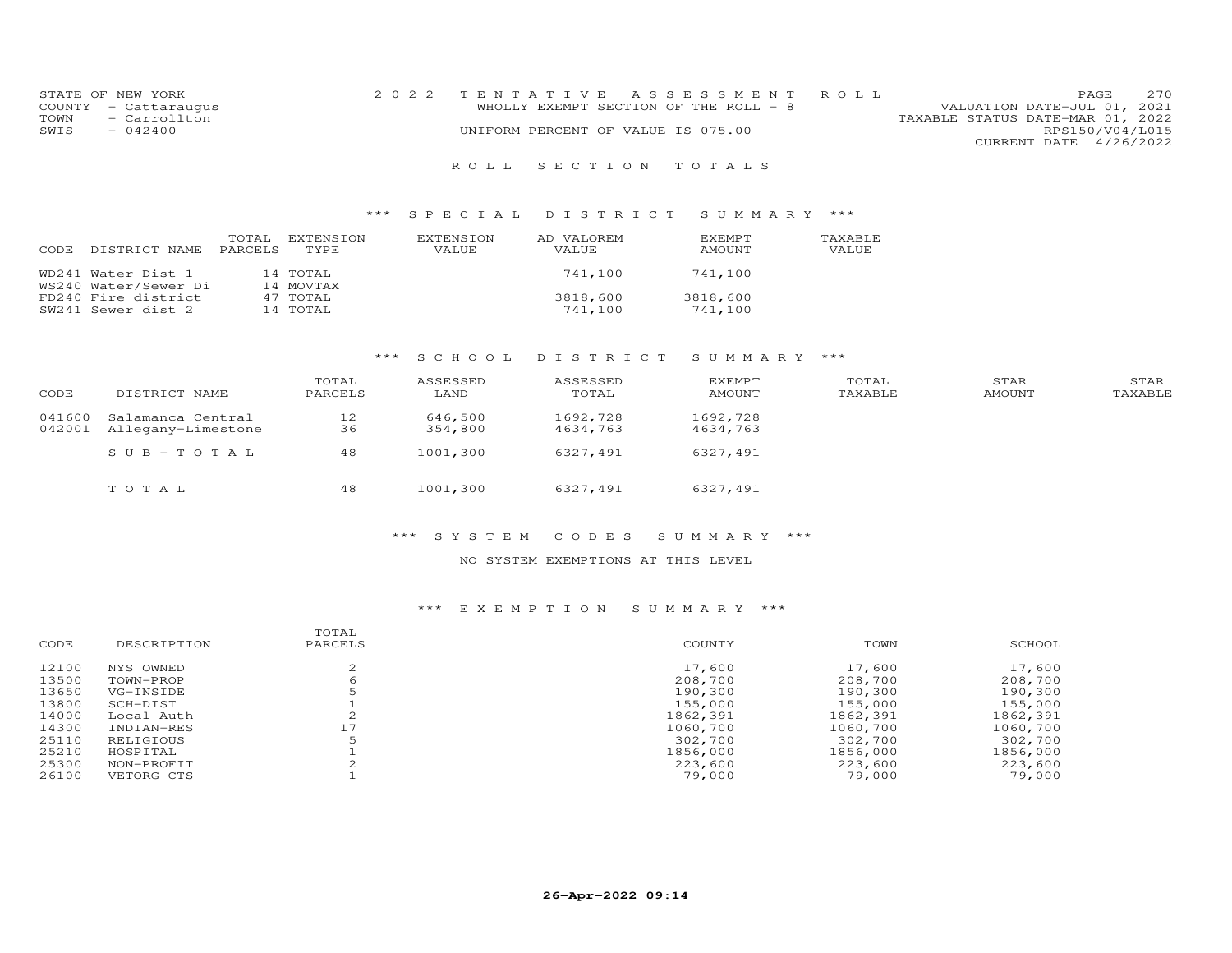| STATE OF NEW YORK<br>COUNTY - Cattaraugus<br>- Carrollton<br>TOWN<br>SWIS<br>$-042400$ | 2022 TENTATIVE ASSESSMENT ROLL<br>WHOLLY EXEMPT SECTION OF THE ROLL - 8<br>UNIFORM PERCENT OF VALUE IS 075.00 | PAGE<br>VALUATION DATE-JUL 01, 2021<br>TAXABLE STATUS DATE-MAR 01, 2022<br>RPS150/V04/L015<br>CURRENT DATE 4/26/2022 | 2.71 |
|----------------------------------------------------------------------------------------|---------------------------------------------------------------------------------------------------------------|----------------------------------------------------------------------------------------------------------------------|------|
|                                                                                        | ROLL SECTION TOTALS                                                                                           |                                                                                                                      |      |

| CODE  | DESCRIPTION | TOTAL<br>PARCELS | COUNTY   | TOWN     | SCHOOL   |
|-------|-------------|------------------|----------|----------|----------|
| 26400 | FIRE-DEPT   |                  | 280,000  | 280,000  | 280,000  |
| 27350 | CEMETERY    |                  | 27,500   | 27,500   | 27,500   |
| 29700 | Withdrawal  |                  | 64,000   | 64,000   | 64,000   |
|       | TOTAL       | 48               | 6327,491 | 6327,491 | 6327,491 |

| ROLL<br>SEC | TOTAL<br>DADCET C | '.ANI         | TOTAL                   | - --- - - -<br>COUNT' | <b>LAVART.</b><br>TOWN | <b>TAVARIE</b><br>SCHOOL | <b>STAR</b> |
|-------------|-------------------|---------------|-------------------------|-----------------------|------------------------|--------------------------|-------------|
|             | ᅩ.                | $\cap$<br>300 | $\Delta$ Q <sup>-</sup> |                       |                        |                          |             |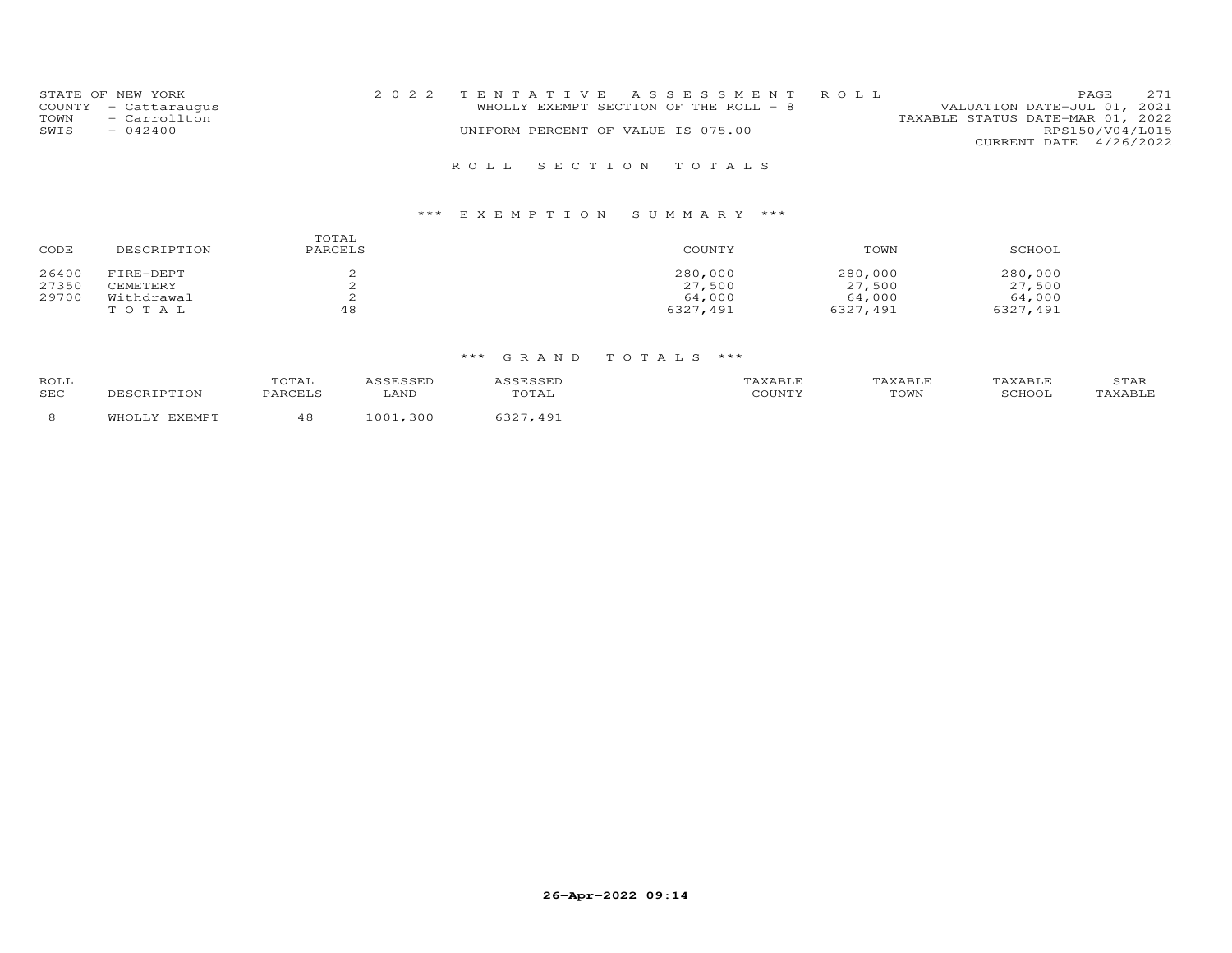|      | STATE OF NEW YORK    |                                    | 2022 TENTATIVE ASSESSMENT ROLL |                                  |                        | PAGE | 2.72 |
|------|----------------------|------------------------------------|--------------------------------|----------------------------------|------------------------|------|------|
|      | COUNTY - Cattaraugus |                                    |                                | VALUATION DATE-JUL 01, 2021      |                        |      |      |
| TOWN | - Carrollton         |                                    | SWIS TOTALS                    | TAXABLE STATUS DATE-MAR 01, 2022 |                        |      |      |
| SWIS | $-042400$            | UNIFORM PERCENT OF VALUE IS 075.00 |                                |                                  | RPS150/V04/L015        |      |      |
|      |                      |                                    |                                |                                  | CURRENT DATE 4/26/2022 |      |      |

# \*\*\* S P E C I A L D I S T R I C T S U M M A R Y \*\*\*

| CODE | DISTRICT NAME        | TOTAL<br>PARCELS | EXTENSION<br>TYPE | <b>EXTENSION</b><br>VALUE | AD VALOREM<br>VALUE | EXEMPT<br>AMOUNT | TAXABLE<br>VALUE |
|------|----------------------|------------------|-------------------|---------------------------|---------------------|------------------|------------------|
|      | WD241 Water Dist 1   |                  | 177 TOTAL         |                           | 7878,550            | 741,100          | 7137,450         |
|      | WS240 Water/Sewer Di |                  | 177 MOVTAX        |                           |                     |                  |                  |
|      | DS240 Delinquent sew |                  | 30 MOVTAX         |                           |                     |                  |                  |
|      | FD240 Fire district  |                  | 1,088 TOTAL       |                           | 76055,635           | 4233,150         | 71822,485        |
|      | FF242 Sewer fr ftg   |                  | 121 TOTAL         |                           | 20,573              |                  | 20,573           |
|      | SW241 Sewer dist 2   |                  | 177 TOTAL         |                           | 7878,550            | 741,100          | 7137,450         |
|      | SW242 Sewer dist 1   |                  | 126 TOTAL         |                           | 4936,900            |                  | 4936,900         |

# \*\*\* S C H O O L D I S T R I C T S U M M A R Y \*\*\*

| CODE             | DISTRICT NAME                           | TOTAL<br>PARCELS | ASSESSED<br>LAND      | ASSESSED<br>TOTAL      | EXEMPT<br>AMOUNT     | TOTAL<br>TAXABLE       | STAR<br>AMOUNT      | STAR<br>TAXABLE        |
|------------------|-----------------------------------------|------------------|-----------------------|------------------------|----------------------|------------------------|---------------------|------------------------|
| 041600<br>042001 | Salamanca Central<br>Allegany-Limestone | 100<br>1,044     | 9120,600<br>26740,800 | 13057,902<br>67464,864 | 1718,293<br>5628,746 | 11339,609<br>61836,118 | 973,690<br>9068,123 | 10365,919<br>52767,995 |
|                  | $SUB - TO T AL$                         | 1,144            | 35861,400             | 80522,766              | 7347,039             | 73175,727              | 10041,813           | 63133,914              |
|                  | тотаь                                   | 1,144            | 35861,400             | 80522,766              | 7347,039             | 73175,727              | 10041,813           | 63133,914              |

### \*\*\* S Y S T E M C O D E S S U M M A R Y \*\*\*

| CODE  | DESCRIPTION | TOTAL<br>PARCELS | COUNTY | TOWN | SCHOOL |
|-------|-------------|------------------|--------|------|--------|
| 50001 | SCHL TAXBL  |                  |        |      |        |
| 50005 | TOWN TAXBL  |                  |        |      |        |
| 50006 | CNTY TAXBL  |                  |        |      |        |
|       | TOTAL       |                  |        |      |        |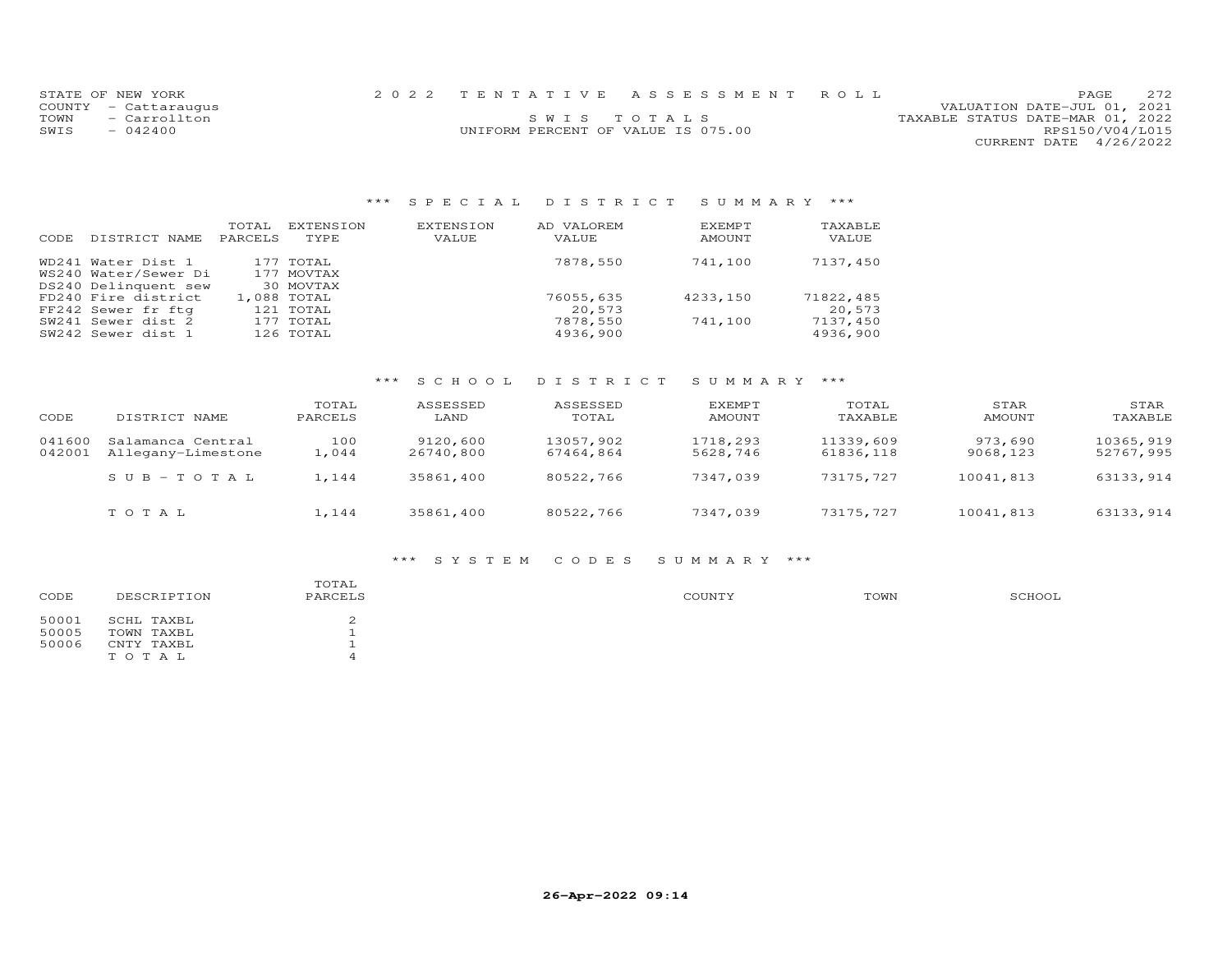| STATE OF NEW YORK    |                                    | 2022 TENTATIVE ASSESSMENT ROLL | <b>PAGE</b>                      | 2.73 |
|----------------------|------------------------------------|--------------------------------|----------------------------------|------|
| COUNTY - Cattaraugus |                                    |                                | VALUATION DATE-JUL 01, 2021      |      |
| TOWN - Carrollton    |                                    | SWIS TOTALS                    | TAXABLE STATUS DATE-MAR 01, 2022 |      |
| SWTS<br>$-042400$    | UNIFORM PERCENT OF VALUE IS 075.00 |                                | RPS150/V04/L015                  |      |
|                      |                                    |                                | CURRENT DATE 4/26/2022           |      |

|       |                  | TOTAL          |          |          |           |
|-------|------------------|----------------|----------|----------|-----------|
| CODE  | DESCRIPTION      | PARCELS        | COUNTY   | TOWN     | SCHOOL    |
| 12100 | NYS OWNED        | 2              | 17,600   | 17,600   | 17,600    |
| 13500 | TOWN-PROP        | 6              | 208,700  | 208,700  | 208,700   |
| 13650 | VG-INSIDE        |                | 190,300  | 190,300  | 190,300   |
| 13800 | SCH-DIST         |                | 155,000  | 155,000  | 155,000   |
| 14000 | Local Auth       |                | 1862,391 | 1862,391 | 1862,391  |
| 14300 | INDIAN-RES       | 17             | 1060,700 | 1060,700 | 1060,700  |
| 25110 | RELIGIOUS        | 5              | 302,700  | 302,700  | 302,700   |
| 25210 | HOSPITAL         |                | 1856,000 | 1856,000 | 1856,000  |
| 25300 | NON-PROFIT       |                | 223,600  | 223,600  | 223,600   |
| 26100 | VETORG CTS       |                | 79,000   | 79,000   | 79,000    |
| 26400 | FIRE-DEPT        |                | 280,000  | 280,000  | 280,000   |
| 27350 | CEMETERY         | $\overline{c}$ | 27,500   | 27,500   | 27,500    |
| 29700 | Withdrawal       | 12             | 478,550  | 478,550  | 478,550   |
| 32252 | STATE C          |                | 231,500  |          |           |
| 41121 | VET WAR CT       | 38             | 287,730  | 287,730  |           |
| 41131 | VET COM CT       | 51             | 661,788  | 661,788  |           |
| 41132 | VET COM C        |                | 15,400   |          |           |
| 41141 | VET DIS CT       | 29             | 481,465  | 481,465  |           |
| 41161 | CW 15 VET/       | $\mathbf{1}$   | 8,250    | 8,250    |           |
| 41800 | AGED $C/T/S$     | 26             | 446,548  | 446,548  | 478,940   |
| 41801 | AGED C/T         | 4              | 57,185   | 57,185   |           |
| 41803 | AGED T           |                |          | 64,230   |           |
| 41805 | AGED C/S         | 3              | 64,230   |          | 64,230    |
| 41810 | AGED $C/T/S$     | $\overline{c}$ | 11,133   | 11,133   | 11,133    |
| 41834 | ENH STAR         | 132            |          |          | 5810, 113 |
| 41844 | E STAR MH        | $\mathbf 1$    |          |          | 8,000     |
| 41854 | <b>BAS STAR</b>  | 185            |          |          | 4177,500  |
| 41864 | <b>B STAR MH</b> | 2              |          |          | 46,200    |
| 47100 | Mass Telec       | $\overline{4}$ | 50,695   | 50,695   | 50,695    |
|       | TO TAL           | 541            | 9057,965 | 8811,065 | 17388,852 |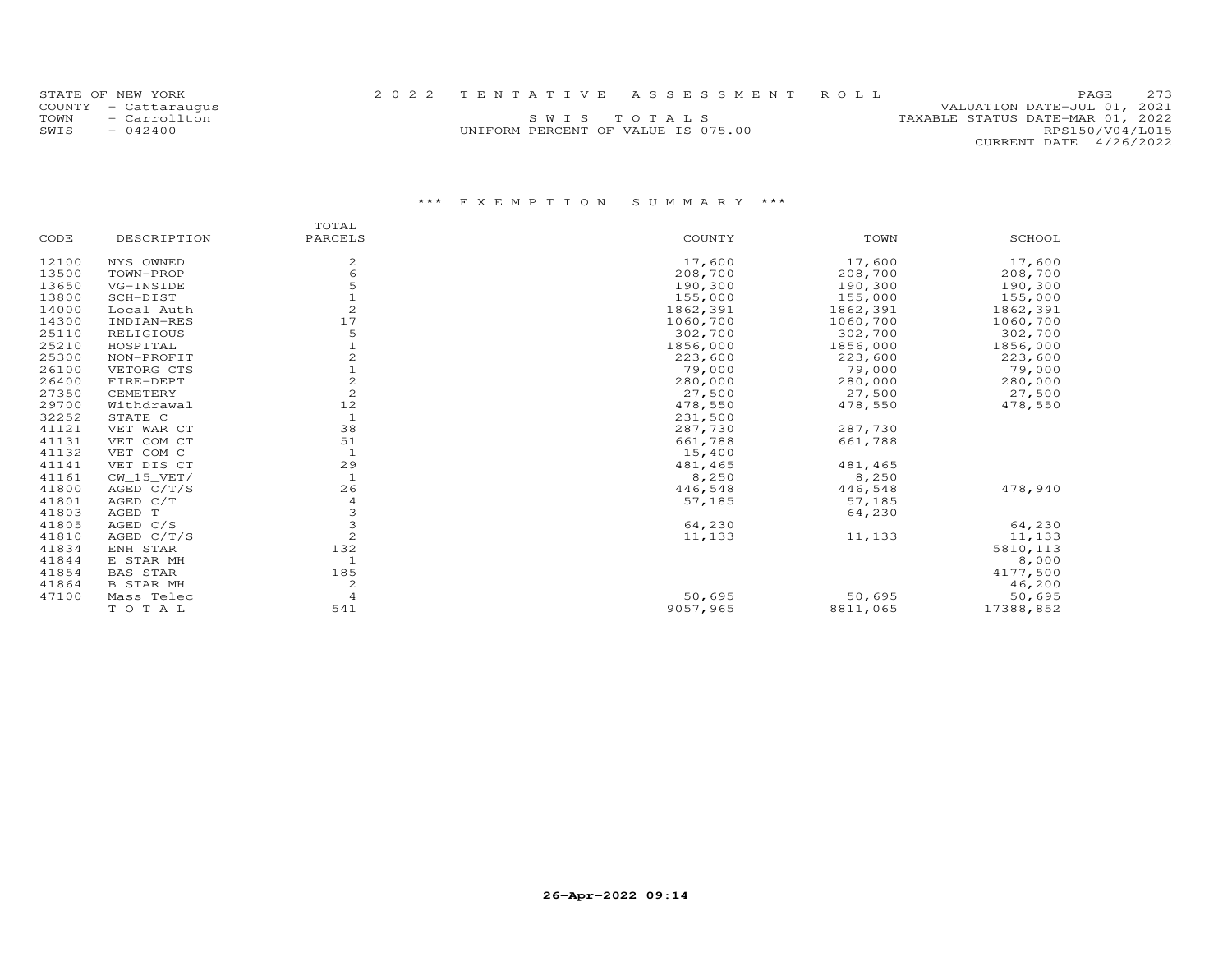|      | STATE OF NEW YORK    |                                    | 2022 TENTATIVE ASSESSMENT ROLL |                                  |                        | <b>PAGE</b> | 2.74 |
|------|----------------------|------------------------------------|--------------------------------|----------------------------------|------------------------|-------------|------|
|      |                      |                                    |                                |                                  |                        |             |      |
|      | COUNTY - Cattaraugus |                                    |                                | VALUATION DATE-JUL 01, 2021      |                        |             |      |
| TOWN | - Carrollton         |                                    | SWIS TOTALS                    | TAXABLE STATUS DATE-MAR 01, 2022 |                        |             |      |
| SWIS | $-042400$            | UNIFORM PERCENT OF VALUE IS 075.00 |                                |                                  | RPS150/V04/L015        |             |      |
|      |                      |                                    |                                |                                  | CURRENT DATE 4/26/2022 |             |      |

| ROLL<br>SEC  | DESCRIPTION       | TOTAL<br>PARCELS | ASSESSED<br>LAND | ASSESSED<br>TOTAL | TAXABLE<br>COUNTY | TAXABLE<br>TOWN | TAXABLE<br>SCHOOL | STAR<br>TAXABLE |
|--------------|-------------------|------------------|------------------|-------------------|-------------------|-----------------|-------------------|-----------------|
| $\mathbf{1}$ | TAXABLE           | 1,009            | 11820,675        | 41959,761         | 39511,482         | 39526,882       | 40990,908         | 30949,095       |
| $\mathbf{3}$ | STATE OWNED LAND  | 55               | 22977,625        | 23228,900         | 22997,400         | 23228,900       | 23228,900         | 23228,900       |
| 5            | SPECIAL FRANCHISE | 5                |                  | 2602,340          | 2602,340          | 2602,340        | 2602,340          | 2602,340        |
| 6            | UTILITIES & N.C.  | 24               | 61,800           | 5068,921          | 5018,226          | 5018,226        | 5018,226          | 5018,226        |
| 7            | CEILING RAILROADS | 3                |                  | 1335, 353         | 1335,353          | 1335,353        | 1335, 353         | 1335, 353       |
| 8            | WHOLLY EXEMPT     | 48               | 1001,300         | 6327,491          |                   |                 |                   |                 |
| $\star$      | TOTAL<br>SUB      | 1,144            | 35861,400        | 80522,766         | 71464,801         | 71711,701       | 73175,727         | 63133, 914      |
| $***$        | GRAND TOTAL       | 1,144            | 35861,400        | 80522,766         | 71464,801         | 71711,701       | 73175,727         | 63133, 914      |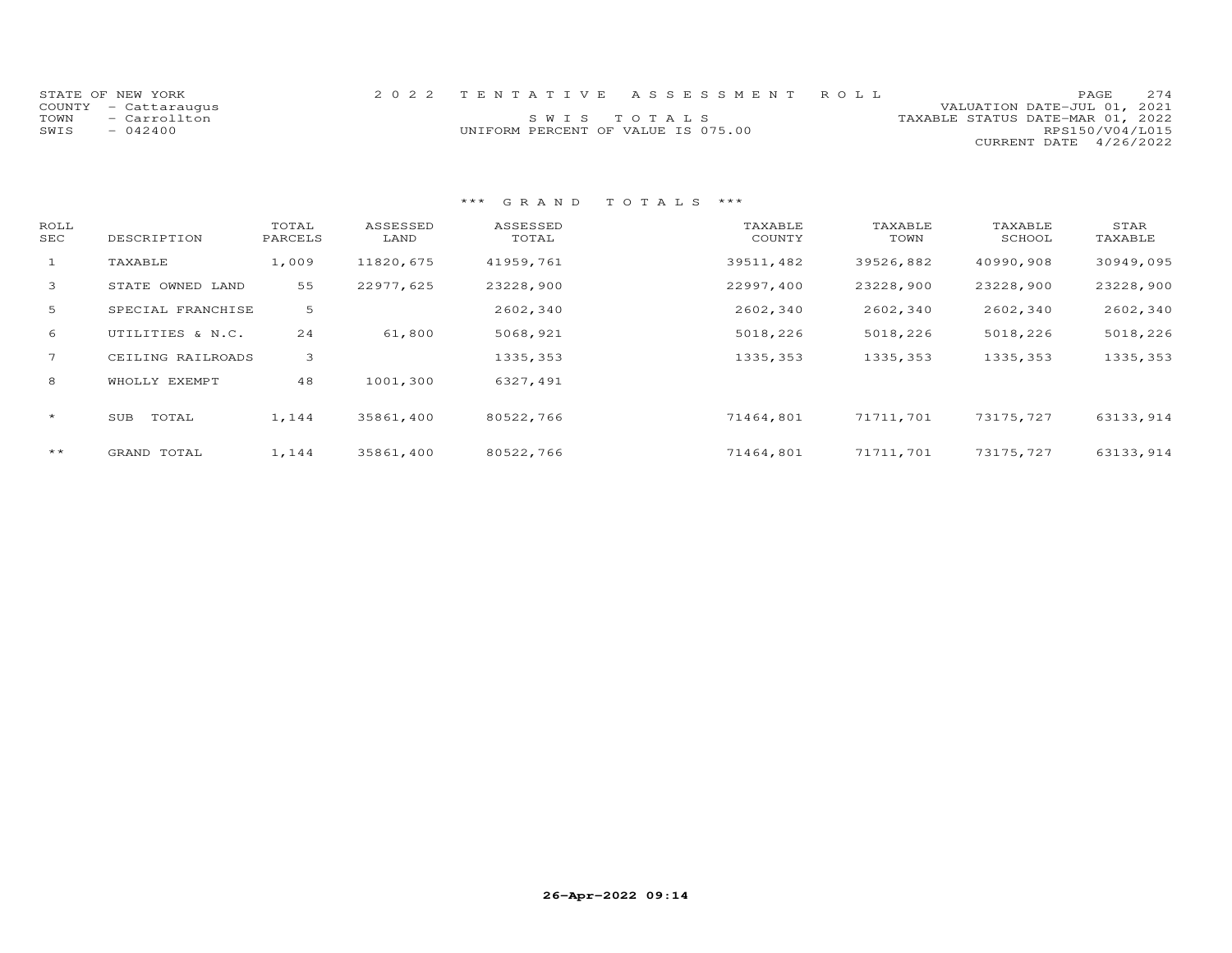|      | STATE OF NEW YORK    |  | 2022 TENTATIVE ASSESSMENT ROLL     |                                  | PAGE.                  | 275 |
|------|----------------------|--|------------------------------------|----------------------------------|------------------------|-----|
|      | COUNTY - Cattaraugus |  | TOWN TOTALS                        | VALUATION DATE-JUL 01, 2021      |                        |     |
| TOWN | - Carrollton         |  |                                    | TAXABLE STATUS DATE-MAR 01, 2022 |                        |     |
| SWIS | $-0424$              |  | UNIFORM PERCENT OF VALUE IS 075.00 |                                  | RPS150/V04/L015        |     |
|      |                      |  |                                    |                                  | CURRENT DATE 4/26/2022 |     |

# \*\*\* S P E C I A L D I S T R I C T S U M M A R Y \*\*\*

| CODE | DISTRICT NAME        | TOTAL<br>PARCELS | EXTENSION<br>TYPE | EXTENSION<br>VALUE | AD VALOREM<br>VALUE | EXEMPT<br>AMOUNT | TAXABLE<br>VALUE |
|------|----------------------|------------------|-------------------|--------------------|---------------------|------------------|------------------|
|      | WD241 Water Dist 1   |                  | 177 TOTAL         |                    | 7878,550            | 741,100          | 7137,450         |
|      | WS240 Water/Sewer Di |                  | 177 MOVTAX        |                    |                     |                  |                  |
|      | DS240 Delinquent sew |                  | 30 MOVTAX         |                    |                     |                  |                  |
|      | FD240 Fire district  |                  | 1,088 TOTAL       |                    | 76055,635           | 4233,150         | 71822,485        |
|      | FF242 Sewer fr ftg   |                  | 121 TOTAL         |                    | 20,573              |                  | 20,573           |
|      | SW241 Sewer dist 2   |                  | 177 TOTAL         |                    | 7878,550            | 741,100          | 7137,450         |
|      | SW242 Sewer dist 1   |                  | 126 TOTAL         |                    | 4936,900            |                  | 4936,900         |

# \*\*\* S C H O O L D I S T R I C T S U M M A R Y \*\*\*

| CODE             | DISTRICT NAME                           | TOTAL<br>PARCELS | ASSESSED<br>LAND      | ASSESSED<br>TOTAL      | EXEMPT<br>AMOUNT     | TOTAL<br>TAXABLE       | STAR<br>AMOUNT      | STAR<br>TAXABLE        |
|------------------|-----------------------------------------|------------------|-----------------------|------------------------|----------------------|------------------------|---------------------|------------------------|
| 041600<br>042001 | Salamanca Central<br>Allegany-Limestone | 100<br>1,044     | 9120,600<br>26740,800 | 13057,902<br>67464,864 | 1718,293<br>5628,746 | 11339,609<br>61836,118 | 973,690<br>9068,123 | 10365,919<br>52767,995 |
|                  | $SUB - TO T AL$                         | 1,144            | 35861,400             | 80522,766              | 7347,039             | 73175,727              | 10041,813           | 63133,914              |
|                  | тотаь                                   | 1,144            | 35861,400             | 80522,766              | 7347,039             | 73175,727              | 10041,813           | 63133,914              |

### \*\*\* S Y S T E M C O D E S S U M M A R Y \*\*\*

| CODE  | DESCRIPTION | TOTAL<br>PARCELS | COUNTY | TOWN | SCHOOL |
|-------|-------------|------------------|--------|------|--------|
| 50001 | SCHL TAXBL  |                  |        |      |        |
| 50005 | TOWN TAXBL  |                  |        |      |        |
| 50006 | CNTY TAXBL  |                  |        |      |        |
|       | TOTAL       |                  |        |      |        |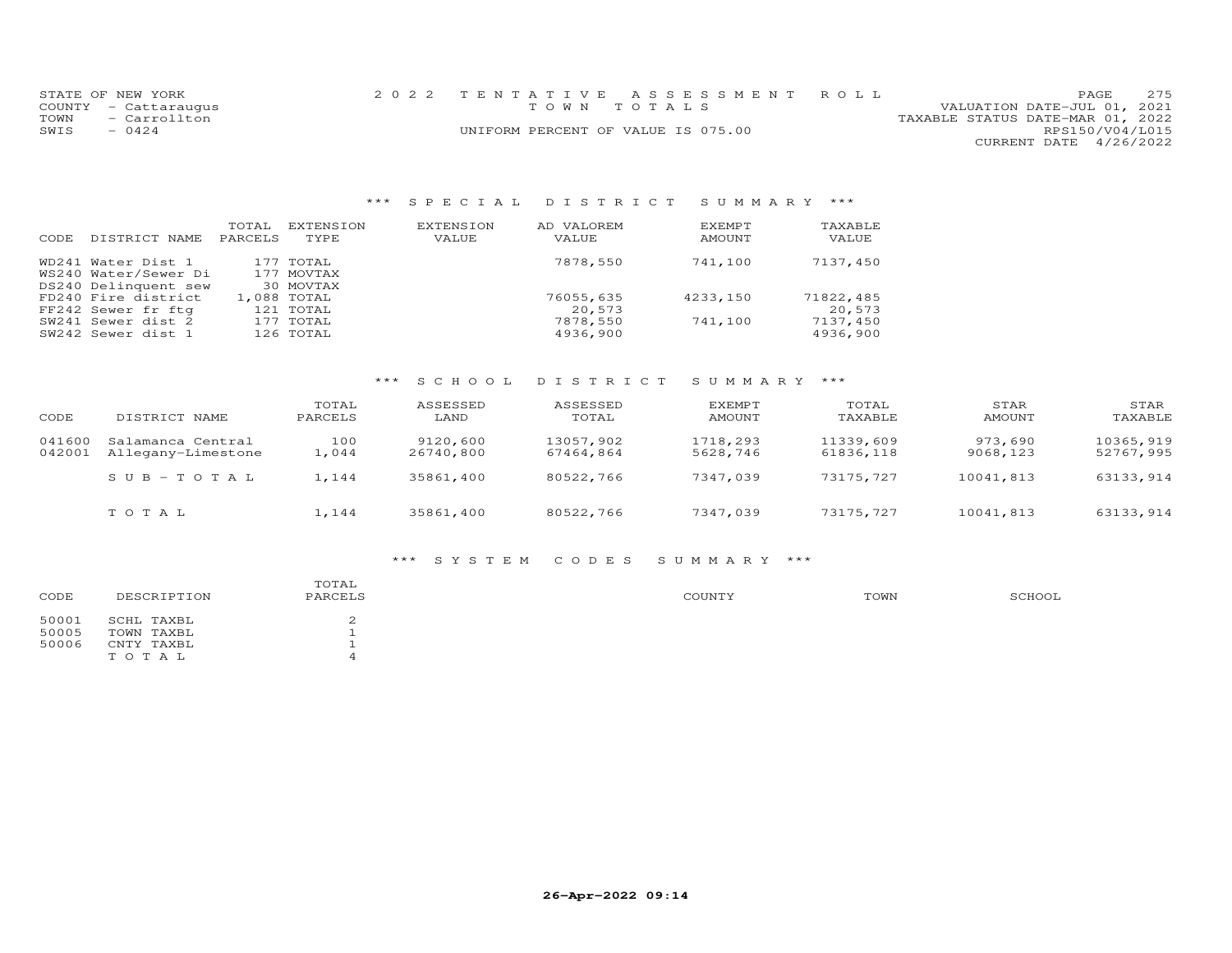|              | STATE OF NEW YORK<br>COUNTY - Cattaraugus | 2022 TENTATIVE ASSESSMENT ROLL     | TOWN TOTALS |  |                                  | PAGE.<br>VALUATION DATE-JUL 01, 2021 | 2.76 |
|--------------|-------------------------------------------|------------------------------------|-------------|--|----------------------------------|--------------------------------------|------|
| TOWN<br>SWIS | - Carrollton<br>$-0424$                   | UNIFORM PERCENT OF VALUE IS 075.00 |             |  | TAXABLE STATUS DATE-MAR 01, 2022 | RPS150/V04/L015                      |      |
|              |                                           |                                    |             |  |                                  | CURRENT DATE 4/26/2022               |      |

|       |                  | TOTAL          |          |          |           |
|-------|------------------|----------------|----------|----------|-----------|
| CODE  | DESCRIPTION      | PARCELS        | COUNTY   | TOWN     | SCHOOL    |
| 12100 | NYS OWNED        | $\mathbf{Z}$   | 17,600   | 17,600   | 17,600    |
| 13500 | TOWN-PROP        | 6              | 208,700  | 208,700  | 208,700   |
| 13650 | VG-INSIDE        | 5              | 190,300  | 190,300  | 190,300   |
| 13800 | SCH-DIST         |                | 155,000  | 155,000  | 155,000   |
| 14000 | Local Auth       |                | 1862,391 | 1862,391 | 1862,391  |
| 14300 | INDIAN-RES       | 17             | 1060,700 | 1060,700 | 1060,700  |
| 25110 | RELIGIOUS        | 5              | 302,700  | 302,700  | 302,700   |
| 25210 | HOSPITAL         |                | 1856,000 | 1856,000 | 1856,000  |
| 25300 | NON-PROFIT       |                | 223,600  | 223,600  | 223,600   |
| 26100 | VETORG CTS       |                | 79,000   | 79,000   | 79,000    |
| 26400 | FIRE-DEPT        |                | 280,000  | 280,000  | 280,000   |
| 27350 | CEMETERY         | $\overline{c}$ | 27,500   | 27,500   | 27,500    |
| 29700 | Withdrawal       | 12             | 478,550  | 478,550  | 478,550   |
| 32252 | STATE C          | $\mathbf{1}$   | 231,500  |          |           |
| 41121 | VET WAR CT       | 38             | 287,730  | 287,730  |           |
| 41131 | VET COM CT       | 51             | 661,788  | 661,788  |           |
| 41132 | VET COM C        | 1              | 15,400   |          |           |
| 41141 | VET DIS CT       | 29             | 481,465  | 481,465  |           |
| 41161 | CW 15 VET/       | $\mathbf{1}$   | 8,250    | 8,250    |           |
| 41800 | AGED $C/T/S$     | 26             | 446,548  | 446,548  | 478,940   |
| 41801 | AGED C/T         | $\overline{4}$ | 57,185   | 57,185   |           |
| 41803 | AGED T           | 3              |          | 64,230   |           |
| 41805 | AGED C/S         | 3              | 64,230   |          | 64,230    |
| 41810 | AGED $C/T/S$     | $\overline{c}$ | 11,133   | 11,133   | 11,133    |
| 41834 | ENH STAR         | 132            |          |          | 5810, 113 |
| 41844 | E STAR MH        | 1              |          |          | 8,000     |
| 41854 | <b>BAS STAR</b>  | 185            |          |          | 4177,500  |
| 41864 | <b>B STAR MH</b> | $\mathbf{Z}$   |          |          | 46,200    |
| 47100 | Mass Telec       | $\overline{4}$ | 50,695   | 50,695   | 50,695    |
|       | TOTAL            | 541            | 9057,965 | 8811,065 | 17388,852 |